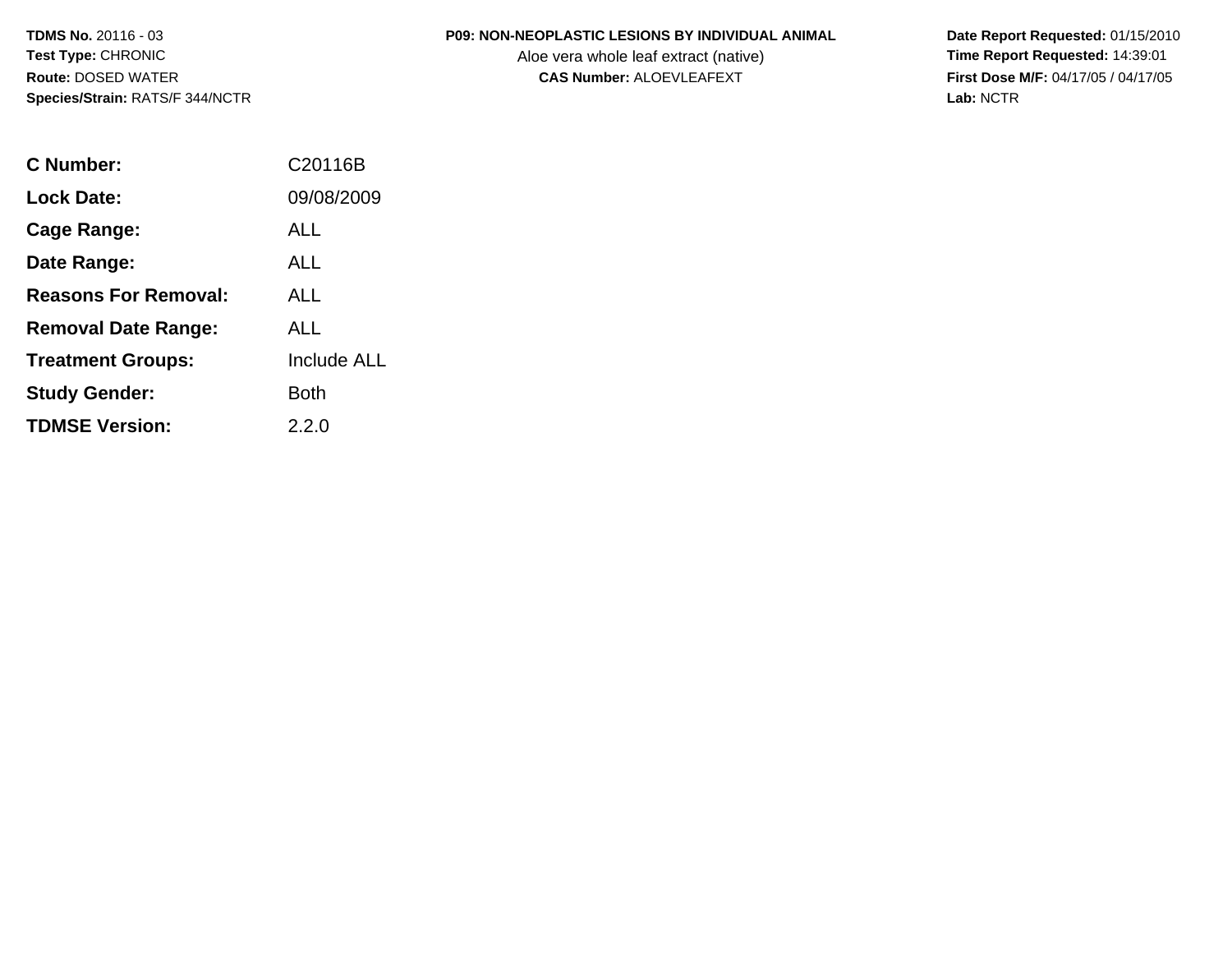#### **P09: NON-NEOPLASTIC LESIONS BY INDIVIDUAL ANIMAL**

Aloe vera whole leaf extract (native)<br>**CAS Number:** ALOEVLEAFEXT

 **Date Report Requested:** 01/15/2010 **First Dose M/F:** 04/17/05 / 04/17/05 Lab: NCTR **Lab:** NCTR

| <b>FISCHER 344 RATS-NCTR RATS</b><br><b>MALE</b>                                                                                               | DAY ON TEST      | 0<br>$\overline{\mathbf{4}}$<br>8<br>6                                     | $_{6}^{\rm 0}$<br>$\boldsymbol{7}$<br>$\overline{7}$  | 0<br>$6\overline{6}$<br>$\overline{4}$<br>$\overline{1}$             | $\frac{0}{7}$<br>$\frac{3}{7}$                  | $\pmb{0}$<br>$\,6\,$<br>$\sqrt{5}$<br>5         | 0<br>5<br>5<br>5                                      | 0<br>$\,6\,$<br>8<br>$\boldsymbol{\Lambda}$ | $\mathbf 0$<br>$\,6\,$<br>8<br>$\Omega$                                        | 0<br>$\overline{6}$<br>$\,$ 5 $\,$<br>3 | $\frac{0}{7}$<br>$\mathbf{1}$<br>9                                      | $\frac{0}{7}$<br>$\mathbf{3}$<br>$\overline{7}$                      | 0<br>$\boldsymbol{7}$<br>$\frac{3}{7}$            | $\begin{array}{c} 0 \\ 6 \end{array}$<br>$\ensuremath{\mathsf{3}}$<br>$\Delta$ | 0,5,3,1                                                          | $\frac{0}{7}$<br>$\frac{3}{7}$                                                         | $\frac{0}{7}$<br>$\sqrt{3}$<br>$\overline{7}$                   | $\frac{0}{7}$<br>$\ensuremath{\mathsf{3}}$<br>$\overline{7}$           | $0$ 6<br>7<br>3                                               | $\begin{array}{c} 0 \\ 6 \end{array}$<br>$\mathbf{3}$<br>$\overline{4}$        | $\begin{array}{c} 0 \\ 6 \end{array}$<br>$\frac{2}{7}$   | $\frac{0}{7}$<br>$\ensuremath{\mathsf{3}}$<br>$\overline{7}$ | $\begin{array}{c} 0 \\ 6 \end{array}$<br>$\frac{2}{8}$            | $\begin{array}{c} 0 \\ 6 \end{array}$<br>$\overline{8}$<br>3 | $\pmb{0}$<br>$\overline{7}$<br>$\mathbf{3}$<br>$\overline{7}$           | $\boldsymbol{0}$<br>$\overline{7}$<br>3<br>$\overline{7}$ |                 |
|------------------------------------------------------------------------------------------------------------------------------------------------|------------------|----------------------------------------------------------------------------|-------------------------------------------------------|----------------------------------------------------------------------|-------------------------------------------------|-------------------------------------------------|-------------------------------------------------------|---------------------------------------------|--------------------------------------------------------------------------------|-----------------------------------------|-------------------------------------------------------------------------|----------------------------------------------------------------------|---------------------------------------------------|--------------------------------------------------------------------------------|------------------------------------------------------------------|----------------------------------------------------------------------------------------|-----------------------------------------------------------------|------------------------------------------------------------------------|---------------------------------------------------------------|--------------------------------------------------------------------------------|----------------------------------------------------------|--------------------------------------------------------------|-------------------------------------------------------------------|--------------------------------------------------------------|-------------------------------------------------------------------------|-----------------------------------------------------------|-----------------|
| <b>CONTROL WATER</b>                                                                                                                           | <b>ANIMAL ID</b> | $\mathbf 0$<br>$\mathbf 0$<br>$\mathbf{1}$<br>$\mathbf{1}$<br>$\mathbf{1}$ | 0<br>$\pmb{0}$<br>$\mathbf{1}$<br>1<br>$\overline{c}$ | $\mathbf 0$<br>0<br>$\mathbf{1}$<br>$\overline{c}$<br>$\overline{1}$ | 0<br>$\pmb{0}$<br>$\mathbf{1}$<br>$\frac{2}{2}$ | 0<br>$\mathsf{O}\xspace$<br>$\overline{2}$<br>9 | $_{\rm 0}^{\rm 0}$<br>$\frac{2}{9}$<br>$\overline{2}$ | $\mathbf 0$<br>$\mathbf 0$<br>3             | $\mathbf 0$<br>$\mathbf 0$<br>$\mathbf{3}$<br>$\overline{1}$<br>$\overline{2}$ | 0<br>$\mathbf 0$<br>$\overline{4}$      | 0<br>$\overline{0}$<br>$\overline{4}$<br>$\mathbf{1}$<br>$\overline{2}$ | 0<br>$\mathbf 0$<br>$\overline{4}$<br>$\overline{2}$<br>$\mathbf{1}$ | 0<br>$\pmb{0}$<br>$\overline{4}$<br>$\frac{2}{2}$ | $\mathbf 0$<br>$\ddot{\mathbf{0}}$<br>$\overline{\mathbf{4}}$<br>$\mathsf 3$   | $\mathbf 0$<br>$\overline{0}$<br>$\overline{4}$<br>$\frac{3}{2}$ | $\mathbf 0$<br>$\overline{0}$<br>$6\phantom{1}6$<br>$\boldsymbol{2}$<br>$\overline{1}$ | 0<br>$\mathbf 0$<br>$\,6\,$<br>$\overline{c}$<br>$\overline{2}$ | $\mathbf 0$<br>$\boldsymbol{0}$<br>$\overline{7}$<br>8<br>$\mathbf{1}$ | 0<br>$\pmb{0}$<br>$\overline{7}$<br>$\bf 8$<br>$\overline{2}$ | 0<br>$\mathsf{O}\xspace$<br>$\overline{7}$<br>$\boldsymbol{9}$<br>$\mathbf{1}$ | 0<br>$\frac{0}{7}$<br>$\boldsymbol{9}$<br>$\overline{2}$ | $\mathbf 0$<br>$\mathbf 0$<br>$\boldsymbol{9}$<br>$\,8\,$    | 0<br>$\mathbf 0$<br>$\boldsymbol{9}$<br>$\,8\,$<br>$\overline{2}$ | 0<br>$\mathbf 0$<br>9<br>9<br>$\mathbf 1$                    | $\mathbf 0$<br>$\mathbf 0$<br>$9\,$<br>$\overline{9}$<br>$\overline{2}$ | 0<br>$\mathbf{1}$<br>$\overline{2}$<br>$\overline{7}$     | males<br>(cont) |
| <b>ALIMENTARY SYSTEM</b>                                                                                                                       |                  |                                                                            |                                                       |                                                                      |                                                 |                                                 |                                                       |                                             |                                                                                |                                         |                                                                         |                                                                      |                                                   |                                                                                |                                                                  |                                                                                        |                                                                 |                                                                        |                                                               |                                                                                |                                                          |                                                              |                                                                   |                                                              |                                                                         |                                                           |                 |
| Esophagus<br>Inflammation<br>Ulcer<br>Mucosa, Hyperplasia                                                                                      |                  |                                                                            |                                                       | 3<br>3<br>3                                                          |                                                 |                                                 |                                                       |                                             |                                                                                |                                         |                                                                         |                                                                      |                                                   |                                                                                |                                                                  |                                                                                        |                                                                 |                                                                        |                                                               |                                                                                |                                                          |                                                              |                                                                   |                                                              |                                                                         |                                                           |                 |
| Intestine Large, Ascending Colon                                                                                                               |                  |                                                                            |                                                       |                                                                      |                                                 |                                                 |                                                       |                                             |                                                                                |                                         |                                                                         |                                                                      |                                                   |                                                                                |                                                                  |                                                                                        |                                                                 |                                                                        |                                                               |                                                                                |                                                          |                                                              |                                                                   |                                                              |                                                                         | $+$                                                       |                 |
| Intestine Large, Cecum<br>Dilatation<br>Hyperplasia<br>Inflammation                                                                            |                  |                                                                            |                                                       |                                                                      |                                                 |                                                 |                                                       |                                             |                                                                                |                                         |                                                                         |                                                                      |                                                   |                                                                                |                                                                  |                                                                                        |                                                                 |                                                                        |                                                               |                                                                                | $\mathbf{1}$<br>$\overline{c}$                           |                                                              |                                                                   |                                                              |                                                                         |                                                           |                 |
| Intestine Large, Descending Colon                                                                                                              |                  |                                                                            |                                                       |                                                                      |                                                 |                                                 |                                                       |                                             |                                                                                |                                         |                                                                         |                                                                      |                                                   |                                                                                |                                                                  |                                                                                        |                                                                 |                                                                        |                                                               |                                                                                |                                                          |                                                              |                                                                   |                                                              |                                                                         |                                                           |                 |
| Intestine Large, Rectum                                                                                                                        |                  |                                                                            |                                                       |                                                                      |                                                 |                                                 |                                                       |                                             |                                                                                |                                         |                                                                         |                                                                      |                                                   |                                                                                |                                                                  |                                                                                        |                                                                 |                                                                        |                                                               |                                                                                |                                                          |                                                              |                                                                   |                                                              |                                                                         |                                                           |                 |
| Intestine Large, Transverse Colon                                                                                                              |                  |                                                                            |                                                       |                                                                      |                                                 |                                                 |                                                       |                                             |                                                                                |                                         |                                                                         |                                                                      |                                                   |                                                                                |                                                                  |                                                                                        |                                                                 |                                                                        |                                                               |                                                                                |                                                          |                                                              |                                                                   |                                                              |                                                                         | $+$                                                       |                 |
| Intestine Small, Duodenum<br>Mucosa, Hyperplasia                                                                                               |                  |                                                                            |                                                       | $\overline{2}$                                                       |                                                 |                                                 |                                                       |                                             |                                                                                |                                         |                                                                         |                                                                      |                                                   |                                                                                |                                                                  |                                                                                        |                                                                 |                                                                        |                                                               |                                                                                |                                                          |                                                              |                                                                   |                                                              |                                                                         |                                                           |                 |
| Intestine Small, Ileum<br>Hyperplasia<br>Inflammation                                                                                          |                  |                                                                            |                                                       |                                                                      |                                                 |                                                 |                                                       |                                             |                                                                                |                                         |                                                                         |                                                                      |                                                   |                                                                                |                                                                  |                                                                                        |                                                                 |                                                                        |                                                               |                                                                                | $\overline{c}$                                           |                                                              | M                                                                 |                                                              |                                                                         | $+$                                                       |                 |
| Intestine Small, Jejunum<br>Lymphoid Tissue, Hyperplasia                                                                                       |                  |                                                                            |                                                       |                                                                      |                                                 |                                                 |                                                       |                                             | $\overline{c}$                                                                 |                                         |                                                                         |                                                                      |                                                   |                                                                                |                                                                  |                                                                                        |                                                                 |                                                                        |                                                               |                                                                                |                                                          |                                                              |                                                                   |                                                              |                                                                         |                                                           |                 |
| *  Total animals with tissue examined microscopically; Total animals with lesion and mean severity grade<br>+  Tissue examined microscopically |                  |                                                                            |                                                       |                                                                      |                                                 |                                                 | M  Missing tissue                                     |                                             |                                                                                |                                         |                                                                         |                                                                      |                                                   |                                                                                |                                                                  |                                                                                        |                                                                 |                                                                        |                                                               |                                                                                |                                                          |                                                              | 1-4  Lesion qualified as:                                         |                                                              |                                                                         |                                                           |                 |

X .. Lesion present

I .. Insufficient tissue

 M .. Missing tissueA .. Autolysis precludes evaluation

BLANK .. Not examined microscopically 2) Mild 4) Marked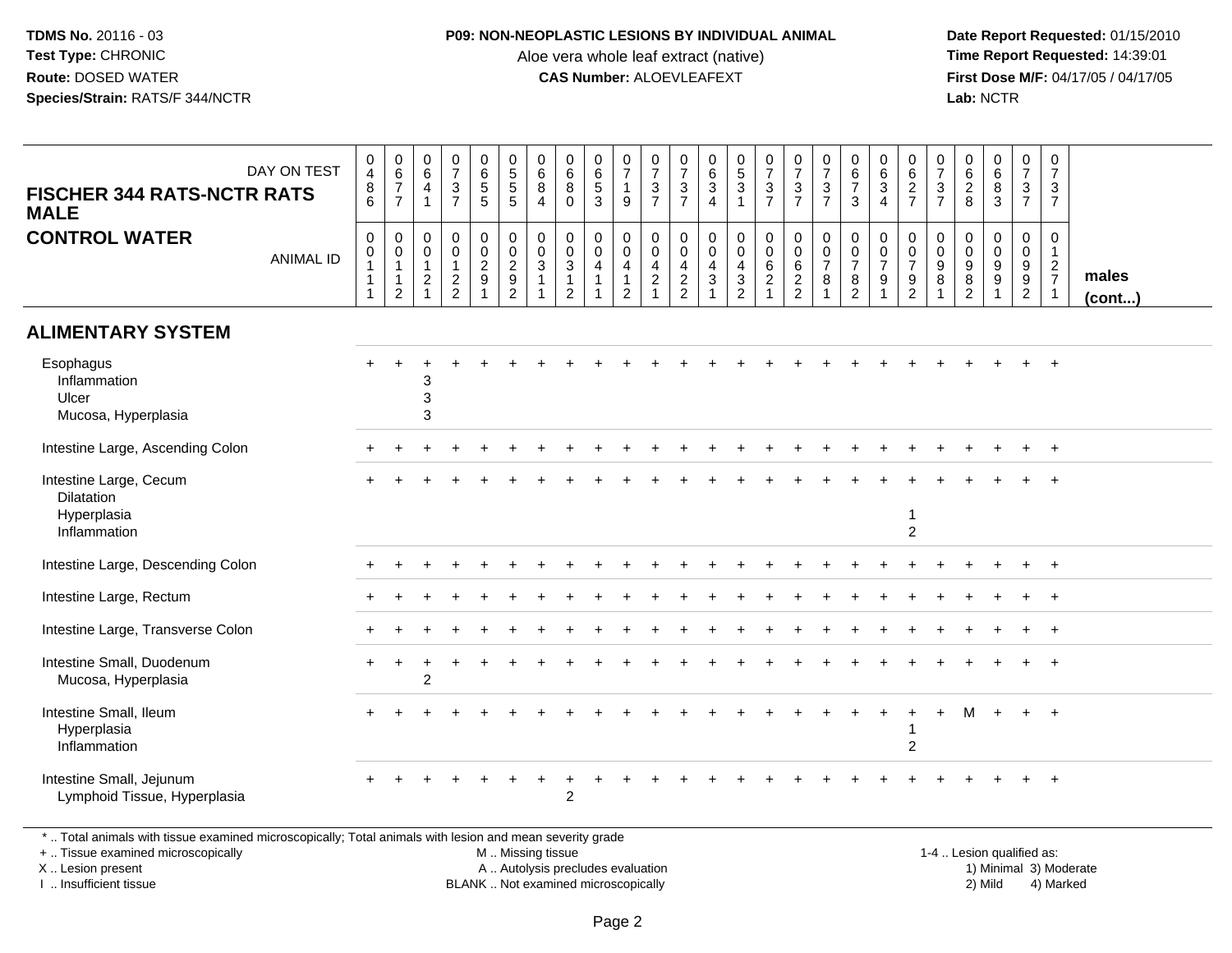### **P09: NON-NEOPLASTIC LESIONS BY INDIVIDUAL ANIMAL**

Aloe vera whole leaf extract (native)<br>**CAS Number:** ALOEVLEAFEXT

| DAY ON TEST<br><b>FISCHER 344 RATS-NCTR RATS</b><br><b>MALE</b>                                                                                                                                                                                                                                                               | $\begin{smallmatrix}0\0\4\end{smallmatrix}$<br>$\bf 8$<br>6  | $\begin{array}{c} 0 \\ 6 \end{array}$<br>$\overline{7}$<br>$\overline{7}$  | $\pmb{0}$<br>$6\overline{6}$<br>$\overline{\mathbf{4}}$<br>$\overline{1}$       | $\frac{0}{7}$<br>$\frac{3}{7}$              | 0<br>$\,6\,$<br>$\frac{5}{5}$                        | 0<br>5<br>5<br>5                                                  | 0<br>$\,6\,$<br>8<br>$\overline{4}$     | $\begin{array}{c} 0 \\ 6 \end{array}$<br>$\bf 8$<br>$\mathbf 0$                  | 0<br>$\,6\,$<br>$\sqrt{5}$<br>3                    | $\pmb{0}$<br>$\overline{7}$<br>$\mathbf{1}$<br>9                             | $\begin{array}{c} 0 \\ 7 \end{array}$<br>$\ensuremath{\mathsf{3}}$<br>$\overline{7}$ | $\frac{0}{7}$<br>$\frac{3}{7}$         | $\begin{matrix} 0 \\ 6 \\ 3 \end{matrix}$<br>$\overline{4}$ | $\begin{array}{c} 0 \\ 5 \end{array}$<br>$\ensuremath{\mathsf{3}}$<br>$\mathbf{1}$ | $\frac{0}{7}$<br>$\frac{3}{7}$                          | $\frac{0}{7}$<br>$\sqrt{3}$<br>$\overline{7}$    | $\frac{0}{7}$<br>$\frac{3}{7}$       | 0<br>6<br>7<br>3                                | $\pmb{0}$<br>$\,6$<br>$\frac{3}{4}$             | $\begin{array}{c} 0 \\ 6 \end{array}$<br>$\frac{2}{7}$                             | $\frac{0}{7}$<br>$\frac{3}{7}$                                             | 0<br>$\,6\,$<br>$\boldsymbol{2}$<br>8        | $\begin{array}{c} 0 \\ 6 \end{array}$<br>$\,8\,$<br>$\overline{3}$ | $\pmb{0}$<br>$\boldsymbol{7}$<br>$\frac{3}{7}$                  | 0<br>$\overline{7}$<br>3<br>$\overline{7}$         |                 |
|-------------------------------------------------------------------------------------------------------------------------------------------------------------------------------------------------------------------------------------------------------------------------------------------------------------------------------|--------------------------------------------------------------|----------------------------------------------------------------------------|---------------------------------------------------------------------------------|---------------------------------------------|------------------------------------------------------|-------------------------------------------------------------------|-----------------------------------------|----------------------------------------------------------------------------------|----------------------------------------------------|------------------------------------------------------------------------------|--------------------------------------------------------------------------------------|----------------------------------------|-------------------------------------------------------------|------------------------------------------------------------------------------------|---------------------------------------------------------|--------------------------------------------------|--------------------------------------|-------------------------------------------------|-------------------------------------------------|------------------------------------------------------------------------------------|----------------------------------------------------------------------------|----------------------------------------------|--------------------------------------------------------------------|-----------------------------------------------------------------|----------------------------------------------------|-----------------|
| <b>CONTROL WATER</b><br><b>ANIMAL ID</b>                                                                                                                                                                                                                                                                                      | $\mathbf 0$<br>$\mathsf 0$<br>$\mathbf{1}$<br>$\overline{1}$ | $\mathbf 0$<br>$\pmb{0}$<br>$\mathbf{1}$<br>$\mathbf{1}$<br>$\overline{2}$ | $\boldsymbol{0}$<br>$\mathbf 0$<br>$\mathbf{1}$<br>$\sqrt{2}$<br>$\overline{1}$ | $\mathbf 0$<br>$\mathbf 0$<br>$\frac{2}{2}$ | $\begin{array}{c} 0 \\ 0 \\ 2 \\ 9 \end{array}$<br>1 | $\begin{array}{c} 0 \\ 0 \\ 2 \\ 9 \end{array}$<br>$\overline{c}$ | $\mathbf 0$<br>$\mathsf{O}\xspace$<br>3 | $\pmb{0}$<br>$\ddot{\mathbf{0}}$<br>$\sqrt{3}$<br>$\mathbf{1}$<br>$\overline{2}$ | 0<br>$\mathbf 0$<br>$\overline{4}$<br>$\mathbf{1}$ | $\mathbf 0$<br>$\pmb{0}$<br>$\overline{a}$<br>$\mathbf{1}$<br>$\overline{2}$ | 0<br>$\mathbf 0$<br>4<br>$\overline{c}$                                              | 0<br>$\mathbf 0$<br>4<br>$\frac{2}{2}$ | $\pmb{0}$<br>$\pmb{0}$<br>$\overline{4}$<br>$\mathbf{3}$    | $\mathbf 0$<br>$\mathbf 0$<br>4<br>$\ensuremath{\mathsf{3}}$<br>$\overline{2}$     | $\pmb{0}$<br>$\overline{0}$<br>$\,6\,$<br>$\frac{2}{1}$ | $\mathbf 0$<br>$\mathbf 0$<br>6<br>$\frac{2}{2}$ | $\pmb{0}$<br>$\frac{0}{7}$<br>8<br>1 | 0<br>$\frac{0}{7}$<br>$\bf 8$<br>$\overline{2}$ | $\pmb{0}$<br>$\frac{0}{7}$<br>9<br>$\mathbf{1}$ | $\mathbf 0$<br>$\mathbf 0$<br>$\overline{7}$<br>$\boldsymbol{9}$<br>$\overline{2}$ | $\boldsymbol{0}$<br>$\boldsymbol{0}$<br>$\boldsymbol{9}$<br>$\overline{8}$ | 0<br>$\mathbf 0$<br>9<br>$\overline{8}$<br>2 | $\pmb{0}$<br>$\pmb{0}$<br>$^9_9$<br>$\mathbf{1}$                   | $\pmb{0}$<br>$\pmb{0}$<br>9<br>$\overline{9}$<br>$\overline{2}$ | 0<br>$\mathbf{1}$<br>$\frac{2}{7}$<br>$\mathbf{1}$ | males<br>(cont) |
| Liver<br><b>Cyst Multilocular</b><br>Degeneration, Cystic<br><b>Eosinophilic Focus</b><br>Eosinophilic Focus, Multiple<br>Granuloma<br>Hepatodiaphragmatic Nodule<br>Necrosis, Coagulative<br>Vacuolization Cytoplasmic<br>Bile Duct, Hyperplasia<br>Centrilobular, Necrosis<br>Left Lateral Lobe, Developmental Malformation | 2<br>2                                                       | $\overline{1}$                                                             | 3<br>$\sf X$                                                                    | $\overline{2}$                              |                                                      | $\overline{2}$<br>$\overline{2}$                                  | $\overline{c}$                          |                                                                                  | $\overline{c}$                                     |                                                                              |                                                                                      | X                                      |                                                             | X<br>3                                                                             | $\times$                                                | 3                                                | $\overline{2}$<br>$\overline{2}$     | $\overline{2}$                                  |                                                 | $2^{\circ}$                                                                        | $\overline{2}$                                                             | 3<br>$\overline{1}$                          |                                                                    |                                                                 | $\ddot{}$<br>$\overline{2}$                        |                 |
| Mesentery<br>Hemorrhage<br>Thrombosis<br>Fat, Necrosis                                                                                                                                                                                                                                                                        |                                                              |                                                                            |                                                                                 |                                             |                                                      |                                                                   |                                         |                                                                                  |                                                    |                                                                              | $\ddot{}$<br>3                                                                       |                                        |                                                             |                                                                                    |                                                         |                                                  | $+$<br>$4 \quad 3$                   | $+$                                             |                                                 |                                                                                    |                                                                            |                                              |                                                                    |                                                                 |                                                    |                 |
| Oral Mucosa<br>Epithelium, Hyperplasia                                                                                                                                                                                                                                                                                        |                                                              |                                                                            |                                                                                 |                                             |                                                      |                                                                   |                                         |                                                                                  | $\ddot{}$                                          |                                                                              |                                                                                      |                                        |                                                             |                                                                                    |                                                         |                                                  |                                      |                                                 |                                                 |                                                                                    |                                                                            |                                              |                                                                    |                                                                 |                                                    |                 |
| Pancreas<br>Polyarteritis<br>Acinar Cell, Atrophy                                                                                                                                                                                                                                                                             | -1                                                           |                                                                            |                                                                                 |                                             | 3                                                    |                                                                   |                                         |                                                                                  | 1                                                  |                                                                              |                                                                                      |                                        | 3<br>$\overline{c}$                                         |                                                                                    |                                                         | $\boldsymbol{2}$                                 |                                      |                                                 | $\overline{c}$                                  |                                                                                    |                                                                            |                                              | $\overline{c}$                                                     | 3                                                               | 4                                                  |                 |
| <b>Proximal Colon</b><br>Inflammation                                                                                                                                                                                                                                                                                         | М                                                            |                                                                            |                                                                                 |                                             |                                                      |                                                                   |                                         |                                                                                  |                                                    |                                                                              |                                                                                      |                                        |                                                             |                                                                                    |                                                         |                                                  |                                      |                                                 | $\ddot{}$                                       | $\ddot{}$<br>$\overline{2}$                                                        |                                                                            |                                              |                                                                    |                                                                 | $^{+}$                                             |                 |
| Salivary Glands                                                                                                                                                                                                                                                                                                               |                                                              |                                                                            |                                                                                 |                                             |                                                      |                                                                   |                                         |                                                                                  |                                                    |                                                                              |                                                                                      |                                        |                                                             |                                                                                    |                                                         |                                                  |                                      |                                                 |                                                 |                                                                                    |                                                                            |                                              |                                                                    |                                                                 | $\ddot{}$                                          |                 |
| *  Total animals with tissue examined microscopically; Total animals with lesion and mean severity grade<br>+  Tissue examined microscopically<br>X  Lesion present<br>I  Insufficient tissue                                                                                                                                 |                                                              |                                                                            |                                                                                 |                                             |                                                      | M  Missing tissue                                                 |                                         | A  Autolysis precludes evaluation<br>BLANK  Not examined microscopically         |                                                    |                                                                              |                                                                                      |                                        |                                                             |                                                                                    |                                                         |                                                  |                                      |                                                 |                                                 |                                                                                    |                                                                            | 1-4  Lesion qualified as:                    | 2) Mild                                                            |                                                                 | 1) Minimal 3) Moderate<br>4) Marked                |                 |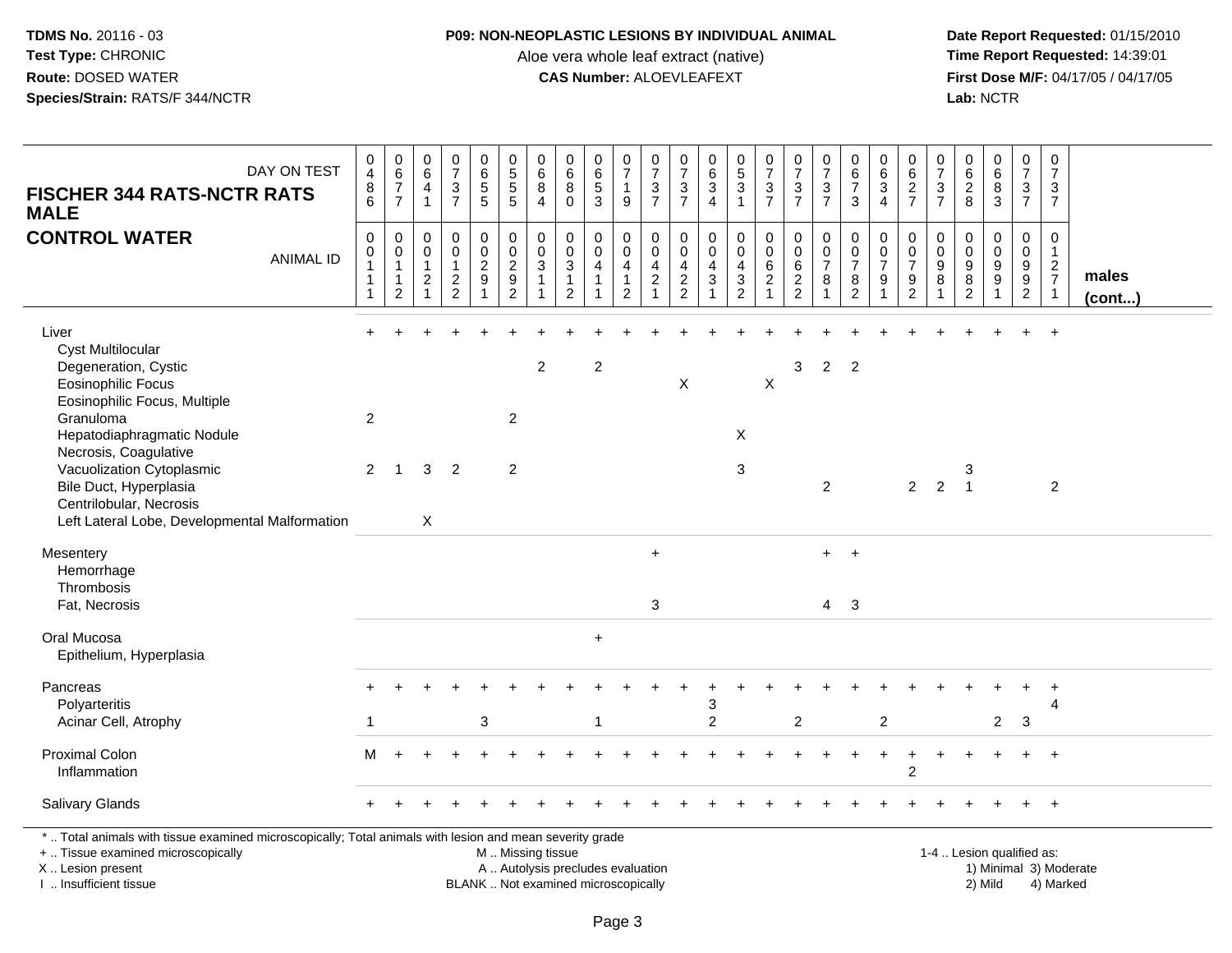### **P09: NON-NEOPLASTIC LESIONS BY INDIVIDUAL ANIMAL**

Aloe vera whole leaf extract (native)<br>**CAS Number:** ALOEVLEAFEXT

| DAY ON TEST<br><b>FISCHER 344 RATS-NCTR RATS</b><br><b>MALE</b>                                                            | 0<br>$\overline{4}$<br>$\begin{array}{c} 8 \\ 6 \end{array}$ | $\begin{array}{c} 0 \\ 6 \end{array}$<br>$\boldsymbol{7}$<br>$\overline{7}$ | 0<br>$6\phantom{1}$<br>4<br>$\overline{\mathbf{1}}$  | $\frac{0}{7}$<br>$\sqrt{3}$<br>$\overline{7}$                               | $\pmb{0}$<br>$\,6\,$<br>$\sqrt{5}$<br>$\overline{5}$ | 0<br>$\overline{5}$<br>$\,$ 5 $\,$<br>$\overline{5}$                                          | 0<br>6<br>8<br>$\overline{4}$               | 0<br>6<br>8<br>$\mathbf 0$                                                      | $\pmb{0}$<br>$6\phantom{a}$<br>$\sqrt{5}$<br>$\overline{3}$ | $\pmb{0}$<br>$\overline{7}$<br>$\mathbf{1}$<br>$\boldsymbol{9}$ | $\pmb{0}$<br>$\overline{7}$<br>$\frac{3}{7}$                                                      | $\pmb{0}$<br>$\overline{7}$<br>3<br>$\overline{7}$ | 0<br>6<br>3<br>$\overline{4}$               | $\begin{smallmatrix}0\0\5\end{smallmatrix}$<br>3<br>$\mathbf{1}$ | $\begin{smallmatrix}0\\7\end{smallmatrix}$<br>$\frac{3}{7}$                    | $\begin{array}{c} 0 \\ 7 \end{array}$<br>$\frac{3}{7}$ | $\frac{0}{7}$<br>$\frac{3}{7}$                    | 0<br>$\,6\,$<br>$\overline{7}$<br>$\mathbf{3}$                | 0<br>$\,6\,$<br>3<br>$\overline{4}$          | 0<br>$\,6$<br>$\frac{2}{7}$                                 | 0<br>$\overline{7}$<br>3<br>$\overline{7}$ | 0<br>$\,6$<br>$\frac{2}{8}$                 | $_{6}^{\rm 0}$<br>$^8_3$                               | $\begin{array}{c} 0 \\ 7 \end{array}$<br>$\frac{3}{7}$                | $\pmb{0}$<br>$\overline{7}$<br>3<br>$\overline{7}$ |                        |
|----------------------------------------------------------------------------------------------------------------------------|--------------------------------------------------------------|-----------------------------------------------------------------------------|------------------------------------------------------|-----------------------------------------------------------------------------|------------------------------------------------------|-----------------------------------------------------------------------------------------------|---------------------------------------------|---------------------------------------------------------------------------------|-------------------------------------------------------------|-----------------------------------------------------------------|---------------------------------------------------------------------------------------------------|----------------------------------------------------|---------------------------------------------|------------------------------------------------------------------|--------------------------------------------------------------------------------|--------------------------------------------------------|---------------------------------------------------|---------------------------------------------------------------|----------------------------------------------|-------------------------------------------------------------|--------------------------------------------|---------------------------------------------|--------------------------------------------------------|-----------------------------------------------------------------------|----------------------------------------------------|------------------------|
| <b>CONTROL WATER</b><br><b>ANIMAL ID</b>                                                                                   | 0<br>0<br>$\overline{1}$<br>1<br>-1                          | $\mathbf 0$<br>$\pmb{0}$<br>$\mathbf 1$<br>$\mathbf 1$<br>$\overline{c}$    | $\mathbf 0$<br>0<br>$\mathbf{1}$<br>$\boldsymbol{2}$ | $\mathsf{O}\xspace$<br>$\mathsf{O}\xspace$<br>$\mathbf{1}$<br>$\frac{2}{2}$ | 0<br>$\mathbf 0$<br>$\frac{2}{9}$<br>1               | 0<br>$\mathsf 0$<br>$\overline{2}$<br>$\boldsymbol{9}$<br>$\overline{2}$                      | $\pmb{0}$<br>$_{3}^{\rm 0}$<br>$\mathbf{1}$ | $\mathbf 0$<br>0<br>$\ensuremath{\mathsf{3}}$<br>$\mathbf{1}$<br>$\overline{2}$ | $\mathbf 0$<br>$\mathbf 0$<br>4                             | $\mathbf 0$<br>$\mathbf 0$<br>4<br>$\mathbf{1}$<br>2            | $\mathbf 0$<br>$\mathsf{O}\xspace$<br>$\overline{4}$<br>$\overline{\mathbf{c}}$<br>$\overline{1}$ | $\mathbf 0$<br>$\mathbf 0$<br>4<br>$\frac{2}{2}$   | $\pmb{0}$<br>$\mathbf 0$<br>4<br>$\sqrt{3}$ | 0<br>$\mathbf 0$<br>4<br>$\frac{3}{2}$                           | $\pmb{0}$<br>$\mathbf 0$<br>$\overline{6}$<br>$\overline{2}$<br>$\overline{1}$ | $\mathbf 0$<br>$\pmb{0}$<br>$\,6\,$<br>$\frac{2}{2}$   | $\mathbf 0$<br>$\mathbf 0$<br>$\overline{7}$<br>8 | $\mathbf 0$<br>$\mathbf 0$<br>$\overline{7}$<br>$\frac{8}{2}$ | 0<br>0<br>$\overline{7}$<br>$\boldsymbol{9}$ | $\pmb{0}$<br>$\mathbf 0$<br>$\overline{7}$<br>$\frac{9}{2}$ | $\mathbf 0$<br>0<br>9<br>8                 | 0<br>0<br>$\boldsymbol{9}$<br>$\frac{8}{2}$ | 0<br>$\pmb{0}$<br>$\boldsymbol{9}$<br>$\boldsymbol{9}$ | $\mathbf 0$<br>$\mathsf{O}\xspace$<br>$\overline{9}$<br>$\frac{9}{2}$ | 0<br>$\mathbf{1}$<br>$\frac{2}{7}$<br>$\mathbf{1}$ | males<br>$($ cont $)$  |
| Stomach, Forestomach<br>Edema<br>Hyperplasia<br>Inflammation<br>Ulcer                                                      | $+$                                                          | $\overline{c}$                                                              | 3<br>4                                               | $\overline{\mathbf{c}}$<br>3                                                |                                                      |                                                                                               | $\mathbf{1}$<br>$\overline{2}$              |                                                                                 |                                                             |                                                                 |                                                                                                   |                                                    |                                             | 3<br>$\mathbf{3}$                                                |                                                                                |                                                        |                                                   | $\overline{\mathbf{c}}$<br>$\mathbf{3}$                       |                                              | $\ensuremath{\mathsf{3}}$<br>3                              |                                            | 3<br>$\mathbf{3}$                           | $\overline{2}$<br>$\overline{2}$                       |                                                                       | $+$                                                |                        |
| Stomach, Glandular<br>Edema<br>Erosion<br>Inflammation<br>Mineralization<br>Mucosa, Hyperplasia<br>Mucosa, Necrosis, Focal |                                                              |                                                                             |                                                      | Δ                                                                           |                                                      |                                                                                               |                                             | $\mathbf{1}$                                                                    |                                                             |                                                                 |                                                                                                   |                                                    |                                             | 3                                                                |                                                                                |                                                        |                                                   |                                                               |                                              |                                                             |                                            | $\overline{c}$                              | $\overline{2}$                                         |                                                                       | $\ddot{+}$                                         |                        |
| <b>CARDIOVASCULAR SYSTEM</b>                                                                                               |                                                              |                                                                             |                                                      |                                                                             |                                                      |                                                                                               |                                             |                                                                                 |                                                             |                                                                 |                                                                                                   |                                                    |                                             |                                                                  |                                                                                |                                                        |                                                   |                                                               |                                              |                                                             |                                            |                                             |                                                        |                                                                       |                                                    |                        |
| <b>Blood Vessel</b>                                                                                                        |                                                              |                                                                             |                                                      |                                                                             |                                                      |                                                                                               |                                             |                                                                                 |                                                             |                                                                 |                                                                                                   |                                                    |                                             |                                                                  |                                                                                |                                                        |                                                   |                                                               |                                              |                                                             |                                            |                                             |                                                        |                                                                       | $+$                                                |                        |
| Heart<br>Cardiomyopathy<br>Atrium, Thrombus                                                                                | $\overline{2}$                                               | 2                                                                           | 3                                                    | 2                                                                           | $\overline{1}$                                       | 3                                                                                             | $\overline{1}$                              |                                                                                 | $X$ $X$ $X$                                                 |                                                                 |                                                                                                   | 3                                                  | $\overline{2}$                              |                                                                  | $\overline{2}$<br>X                                                            | $\overline{2}$                                         | $\overline{2}$                                    |                                                               | $\boldsymbol{2}$<br>X                        | $\overline{2}$                                              | $\overline{2}$                             |                                             |                                                        | $\overline{2}$                                                        | $\ddot{}$<br>$\overline{2}$                        |                        |
| <b>ENDOCRINE SYSTEM</b>                                                                                                    |                                                              |                                                                             |                                                      |                                                                             |                                                      |                                                                                               |                                             |                                                                                 |                                                             |                                                                 |                                                                                                   |                                                    |                                             |                                                                  |                                                                                |                                                        |                                                   |                                                               |                                              |                                                             |                                            |                                             |                                                        |                                                                       |                                                    |                        |
| <b>Adrenal Cortex</b><br>Angiectasis<br>Atrophy<br>Hyperplasia, Focal<br>Hypertrophy, Focal                                |                                                              |                                                                             |                                                      |                                                                             |                                                      | $\overline{2}$                                                                                |                                             |                                                                                 |                                                             |                                                                 |                                                                                                   | $\overline{2}$                                     |                                             |                                                                  |                                                                                | 3                                                      | $\overline{c}$<br>3                               |                                                               |                                              |                                                             | $\overline{c}$                             |                                             |                                                        | $\div$                                                                | $+$<br>$\overline{2}$                              |                        |
| *  Total animals with tissue examined microscopically; Total animals with lesion and mean severity grade                   |                                                              |                                                                             |                                                      |                                                                             |                                                      |                                                                                               |                                             |                                                                                 |                                                             |                                                                 |                                                                                                   |                                                    |                                             |                                                                  |                                                                                |                                                        |                                                   |                                                               |                                              |                                                             |                                            |                                             |                                                        |                                                                       |                                                    |                        |
| +  Tissue examined microscopically<br>X  Lesion present<br>I  Insufficient tissue                                          |                                                              |                                                                             |                                                      |                                                                             |                                                      | M  Missing tissue<br>A  Autolysis precludes evaluation<br>BLANK  Not examined microscopically |                                             |                                                                                 |                                                             |                                                                 |                                                                                                   |                                                    |                                             |                                                                  |                                                                                |                                                        |                                                   |                                                               |                                              |                                                             | 1-4  Lesion qualified as:                  |                                             | 2) Mild                                                |                                                                       | 4) Marked                                          | 1) Minimal 3) Moderate |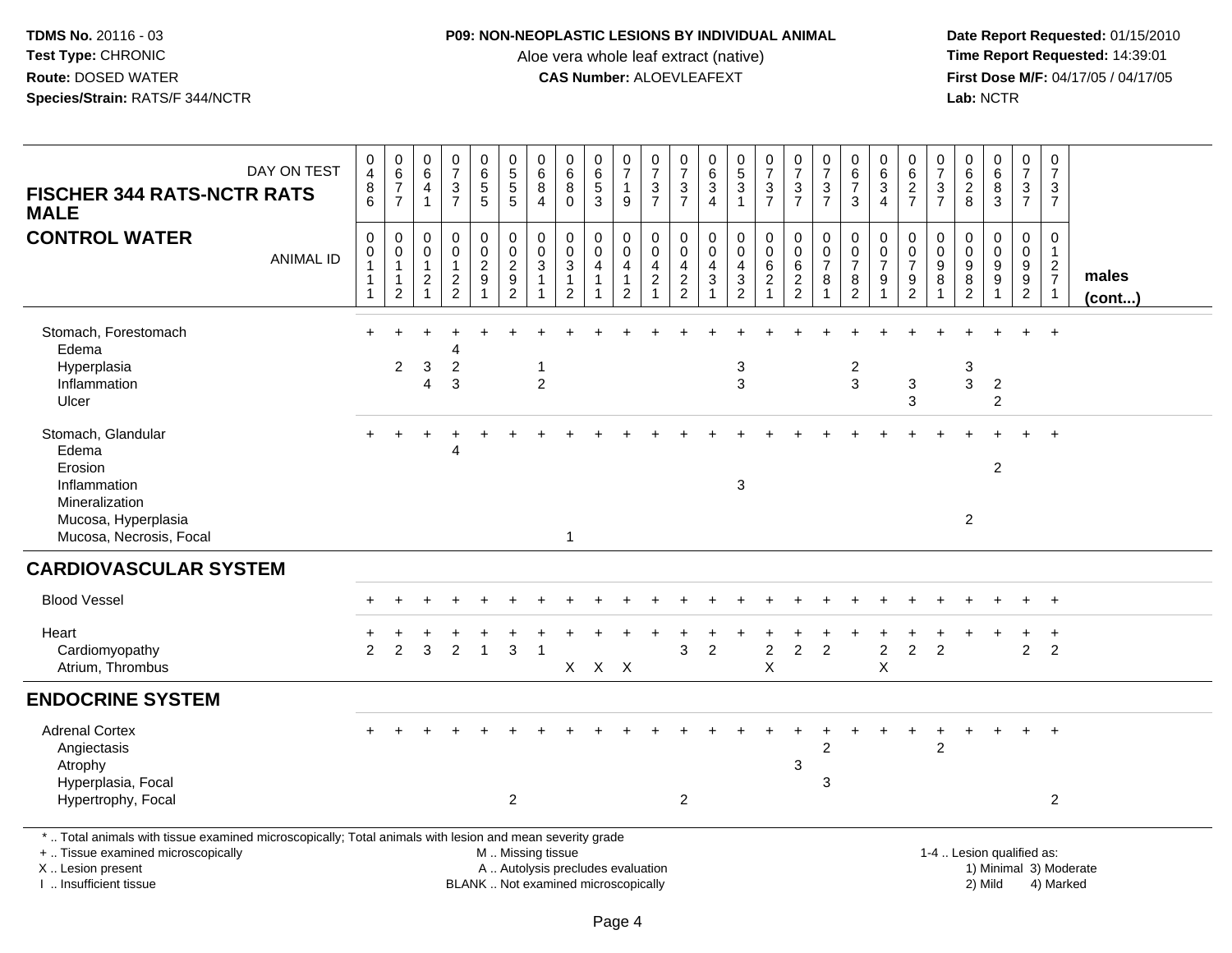### **P09: NON-NEOPLASTIC LESIONS BY INDIVIDUAL ANIMAL**

Aloe vera whole leaf extract (native)<br>**CAS Number:** ALOEVLEAFEXT

| DAY ON TEST<br><b>FISCHER 344 RATS-NCTR RATS</b><br><b>MALE</b>                                                                                                                               | $\begin{smallmatrix}0\0\4\end{smallmatrix}$<br>$^8_6$                  | $_{6}^{\rm 0}$<br>$\overline{7}$<br>$\overline{7}$       | $\,0\,$<br>6<br>$\overline{4}$<br>$\overline{1}$                   | $\begin{array}{c} 0 \\ 7 \end{array}$<br>$\frac{3}{7}$        | $\begin{array}{c} 0 \\ 6 \end{array}$<br>$\begin{array}{c} 5 \\ 5 \end{array}$         | $\pmb{0}$<br>$\overline{5}$<br>$\frac{5}{5}$                                       | 0<br>6<br>8<br>$\overline{4}$         | 0<br>$6\phantom{1}6$<br>8<br>$\Omega$                                    | 0<br>$\,6\,$<br>5<br>3             | 0<br>$\overline{7}$<br>$\mathbf{1}$<br>$\mathsf g$                         | $\frac{0}{7}$<br>3<br>$\overline{7}$           | $\pmb{0}$<br>$\overline{7}$<br>$\frac{3}{7}$   | $\begin{array}{c} 0 \\ 6 \end{array}$<br>$\ensuremath{\mathsf{3}}$<br>$\boldsymbol{\Lambda}$ | $\begin{array}{c} 0 \\ 5 \end{array}$<br>$\ensuremath{\mathsf{3}}$<br>$\overline{1}$                | $\frac{0}{7}$<br>$\frac{3}{7}$                                    | $\pmb{0}$<br>$\overline{7}$<br>3<br>$\overline{7}$                  | 0<br>$\overline{7}$<br>$\sqrt{3}$<br>$\overline{7}$        | $\begin{array}{c} 0 \\ 6 \end{array}$<br>$\overline{7}$<br>3 | 0<br>$\,6\,$<br>$\frac{3}{4}$                       | 0<br>6<br>$\frac{2}{7}$                         | 0<br>$\overline{7}$<br>$\frac{3}{7}$               | $\begin{array}{c} 0 \\ 6 \end{array}$<br>$\frac{2}{8}$ | $\begin{array}{c} 0 \\ 6 \end{array}$<br>8<br>$\overline{3}$                | $\pmb{0}$<br>$\overline{7}$<br>$\sqrt{3}$<br>$\overline{7}$           | $\pmb{0}$<br>$\overline{7}$<br>3<br>$\overline{7}$                                  |                                     |  |
|-----------------------------------------------------------------------------------------------------------------------------------------------------------------------------------------------|------------------------------------------------------------------------|----------------------------------------------------------|--------------------------------------------------------------------|---------------------------------------------------------------|----------------------------------------------------------------------------------------|------------------------------------------------------------------------------------|---------------------------------------|--------------------------------------------------------------------------|------------------------------------|----------------------------------------------------------------------------|------------------------------------------------|------------------------------------------------|----------------------------------------------------------------------------------------------|-----------------------------------------------------------------------------------------------------|-------------------------------------------------------------------|---------------------------------------------------------------------|------------------------------------------------------------|--------------------------------------------------------------|-----------------------------------------------------|-------------------------------------------------|----------------------------------------------------|--------------------------------------------------------|-----------------------------------------------------------------------------|-----------------------------------------------------------------------|-------------------------------------------------------------------------------------|-------------------------------------|--|
| <b>CONTROL WATER</b><br><b>ANIMAL ID</b>                                                                                                                                                      | $\pmb{0}$<br>$\pmb{0}$<br>$\mathbf{1}$<br>$\mathbf{1}$<br>$\mathbf{1}$ | 0<br>0<br>$\mathbf{1}$<br>$\mathbf{1}$<br>$\overline{c}$ | 0<br>$\mathbf 0$<br>$\mathbf{1}$<br>$\overline{c}$<br>$\mathbf{1}$ | $\pmb{0}$<br>$\mathbf 0$<br>1<br>$\sqrt{2}$<br>$\overline{2}$ | $\mathbf 0$<br>$\mathsf{O}\xspace$<br>$\sqrt{2}$<br>$\boldsymbol{9}$<br>$\overline{1}$ | $\mathbf 0$<br>$\mathbf 0$<br>$\overline{c}$<br>$\boldsymbol{9}$<br>$\overline{2}$ | 0<br>$\mathbf 0$<br>3<br>$\mathbf{1}$ | $\boldsymbol{0}$<br>$\mathbf 0$<br>3<br>$\mathbf{1}$<br>$\overline{2}$   | 0<br>$\mathbf 0$<br>$\overline{4}$ | $\pmb{0}$<br>$\pmb{0}$<br>$\overline{4}$<br>$\mathbf{1}$<br>$\overline{2}$ | $\mathbf 0$<br>$\Omega$<br>4<br>$\overline{a}$ | $\pmb{0}$<br>$\mathbf 0$<br>4<br>$\frac{2}{2}$ | $\pmb{0}$<br>$\mathbf 0$<br>4<br>$\sqrt{3}$                                                  | $\mathbf 0$<br>$\mathsf{O}\xspace$<br>$\overline{a}$<br>$\ensuremath{\mathsf{3}}$<br>$\overline{2}$ | $\pmb{0}$<br>$\mathbf 0$<br>6<br>$\overline{c}$<br>$\overline{1}$ | $\mathbf 0$<br>$\mathbf 0$<br>6<br>$\overline{c}$<br>$\overline{2}$ | $\pmb{0}$<br>$\boldsymbol{0}$<br>$\overline{7}$<br>8<br>-1 | 0<br>$\mathbf 0$<br>$\overline{7}$<br>8<br>$\overline{2}$    | $\pmb{0}$<br>$\frac{0}{7}$<br>$\boldsymbol{9}$<br>1 | 0<br>0<br>$\overline{7}$<br>9<br>$\overline{2}$ | 0<br>$\mathbf 0$<br>9<br>$\bf 8$<br>$\overline{1}$ | $\mathbf 0$<br>$\mathbf 0$<br>9<br>$\overline{8}$<br>2 | $\mathbf 0$<br>$\mathsf{O}\xspace$<br>9<br>$\overline{9}$<br>$\overline{1}$ | $\mathbf 0$<br>$\mathbf 0$<br>9<br>$\boldsymbol{9}$<br>$\overline{2}$ | $\mathbf 0$<br>$\overline{1}$<br>$\overline{2}$<br>$\overline{7}$<br>$\overline{1}$ | males<br>$($ cont $)$               |  |
| Vacuolization Cytoplasmic                                                                                                                                                                     |                                                                        | 3                                                        | 3                                                                  | $\overline{2}$                                                | $\overline{2}$                                                                         |                                                                                    | 3                                     | $\overline{2}$                                                           | -3                                 |                                                                            |                                                |                                                | $\overline{2}$                                                                               | 3                                                                                                   | $\overline{2}$                                                    |                                                                     |                                                            | $\overline{2}$                                               | $\overline{2}$                                      | 3                                               |                                                    | 3                                                      |                                                                             |                                                                       |                                                                                     |                                     |  |
| <b>Adrenal Medulla</b><br>Angiectasis<br>Hyperplasia, Focal                                                                                                                                   |                                                                        |                                                          |                                                                    |                                                               |                                                                                        |                                                                                    |                                       | $\overline{2}$                                                           | $\overline{4}$                     |                                                                            |                                                | $\mathbf{3}$                                   | $\overline{2}$                                                                               |                                                                                                     |                                                                   |                                                                     | 3                                                          |                                                              | 3                                                   | $\overline{1}$                                  | 2                                                  |                                                        |                                                                             | $\ddot{}$                                                             | $\ddot{}$<br>$\overline{c}$                                                         |                                     |  |
| Islets, Pancreatic                                                                                                                                                                            |                                                                        |                                                          |                                                                    |                                                               |                                                                                        |                                                                                    |                                       |                                                                          |                                    |                                                                            |                                                |                                                |                                                                                              |                                                                                                     |                                                                   |                                                                     |                                                            |                                                              |                                                     |                                                 |                                                    |                                                        |                                                                             |                                                                       | $\overline{+}$                                                                      |                                     |  |
| Parathyroid Gland                                                                                                                                                                             |                                                                        |                                                          |                                                                    |                                                               |                                                                                        |                                                                                    |                                       |                                                                          |                                    |                                                                            |                                                |                                                |                                                                                              |                                                                                                     |                                                                   |                                                                     |                                                            |                                                              |                                                     |                                                 |                                                    |                                                        |                                                                             |                                                                       | $+$                                                                                 |                                     |  |
| <b>Pituitary Gland</b><br>Pars Distalis, Cyst<br>Pars Distalis, Hyperplasia<br>Pars Intermedia, Cyst                                                                                          | Χ<br>1                                                                 |                                                          |                                                                    |                                                               |                                                                                        |                                                                                    |                                       | $\overline{\mathbf{c}}$                                                  |                                    |                                                                            |                                                |                                                |                                                                                              |                                                                                                     |                                                                   |                                                                     | $\overline{c}$                                             |                                                              |                                                     |                                                 |                                                    | 4                                                      | X                                                                           |                                                                       | $+$                                                                                 |                                     |  |
| <b>Thyroid Gland</b><br>C-cell, Hyperplasia<br>Follicular Cell, Hyperplasia                                                                                                                   |                                                                        | $\ddot{}$<br>$\overline{2}$                              |                                                                    |                                                               | 2                                                                                      |                                                                                    |                                       |                                                                          |                                    |                                                                            | $\overline{2}$                                 |                                                |                                                                                              | $\overline{2}$                                                                                      |                                                                   |                                                                     | 1                                                          |                                                              |                                                     |                                                 |                                                    | $\overline{1}$                                         | $\ddot{}$<br>3                                                              | $+$                                                                   | $+$                                                                                 |                                     |  |
| <b>GENERAL BODY SYSTEM</b>                                                                                                                                                                    |                                                                        |                                                          |                                                                    |                                                               |                                                                                        |                                                                                    |                                       |                                                                          |                                    |                                                                            |                                                |                                                |                                                                                              |                                                                                                     |                                                                   |                                                                     |                                                            |                                                              |                                                     |                                                 |                                                    |                                                        |                                                                             |                                                                       |                                                                                     |                                     |  |
| <b>NONE</b>                                                                                                                                                                                   |                                                                        |                                                          |                                                                    |                                                               |                                                                                        |                                                                                    |                                       |                                                                          |                                    |                                                                            |                                                |                                                |                                                                                              |                                                                                                     |                                                                   |                                                                     |                                                            |                                                              |                                                     |                                                 |                                                    |                                                        |                                                                             |                                                                       |                                                                                     |                                     |  |
| <b>GENITAL SYSTEM</b>                                                                                                                                                                         |                                                                        |                                                          |                                                                    |                                                               |                                                                                        |                                                                                    |                                       |                                                                          |                                    |                                                                            |                                                |                                                |                                                                                              |                                                                                                     |                                                                   |                                                                     |                                                            |                                                              |                                                     |                                                 |                                                    |                                                        |                                                                             |                                                                       |                                                                                     |                                     |  |
| Epididymis<br><b>Exfoliated Germ Cell</b><br>Hypospermia<br>Inflammation                                                                                                                      |                                                                        | 3                                                        | $\overline{c}$<br>$\overline{2}$                                   | $\overline{c}$                                                | $\ensuremath{\mathsf{3}}$<br>3                                                         |                                                                                    | 3<br>3                                | $\overline{c}$                                                           | $\mathbf{3}$<br>3                  | $\overline{c}$                                                             | $\overline{c}$<br>$\overline{4}$               |                                                |                                                                                              | $\overline{c}$                                                                                      | $\overline{c}$                                                    | $\overline{c}$<br>$\overline{4}$                                    | $\overline{c}$<br>$\overline{\mathbf{A}}$                  | 3                                                            | 4                                                   | $\overline{c}$<br>$\overline{4}$                | $\overline{c}$<br>$\overline{4}$                   | $\mathbf{3}$                                           | 3<br>$\overline{2}$                                                         | $\boldsymbol{2}$<br>3<br>2                                            | $\overline{+}$<br>$\overline{4}$                                                    |                                     |  |
| <b>Preputial Gland</b>                                                                                                                                                                        | $+$                                                                    | $+$                                                      | $+$                                                                | $\ddot{}$                                                     | $+$                                                                                    | $+$                                                                                |                                       | $+$ $+$ $+$                                                              |                                    | $+$                                                                        | $+$                                            | $+$                                            | $+$                                                                                          | $+$                                                                                                 | $+$                                                               | $\ddot{}$                                                           | $\pm$                                                      | $\ddot{}$                                                    | $+$                                                 | $\ddot{}$                                       | $\pm$                                              | $\overline{+}$                                         | $+$                                                                         | $+$                                                                   | $^{+}$                                                                              |                                     |  |
| *  Total animals with tissue examined microscopically; Total animals with lesion and mean severity grade<br>+  Tissue examined microscopically<br>X  Lesion present<br>I. Insufficient tissue |                                                                        |                                                          |                                                                    |                                                               |                                                                                        |                                                                                    | M  Missing tissue                     | A  Autolysis precludes evaluation<br>BLANK  Not examined microscopically |                                    |                                                                            |                                                |                                                |                                                                                              |                                                                                                     |                                                                   |                                                                     |                                                            |                                                              |                                                     |                                                 |                                                    | 1-4  Lesion qualified as:                              | 2) Mild                                                                     |                                                                       |                                                                                     | 1) Minimal 3) Moderate<br>4) Marked |  |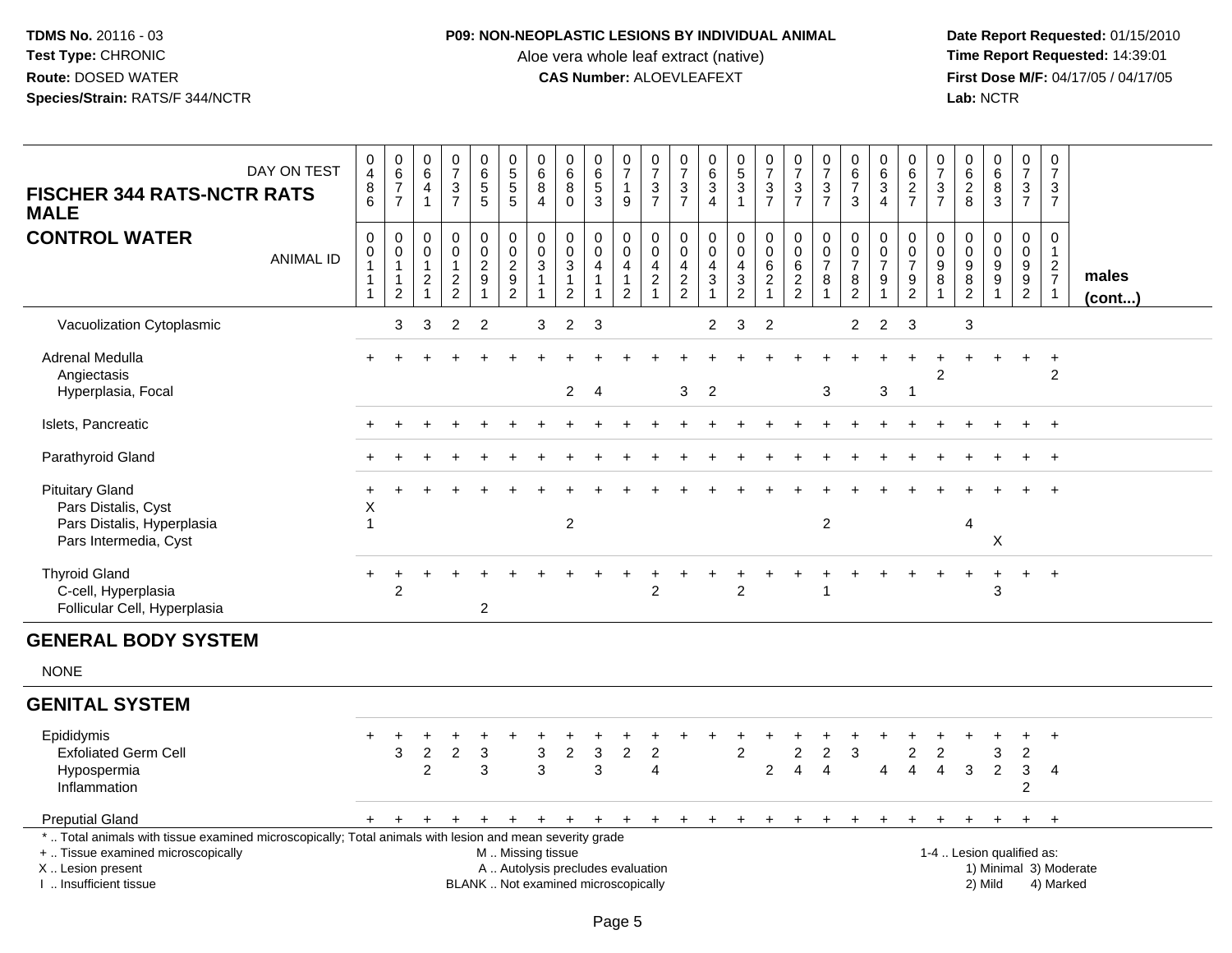### **P09: NON-NEOPLASTIC LESIONS BY INDIVIDUAL ANIMAL**

Aloe vera whole leaf extract (native)<br>**CAS Number:** ALOEVLEAFEXT

 **Date Report Requested:** 01/15/2010 **First Dose M/F:** 04/17/05 / 04/17/05<br>Lab: NCTR **Lab:** NCTR

| DAY ON TEST<br><b>FISCHER 344 RATS-NCTR RATS</b><br><b>MALE</b>                                                                                                                                                         | $\pmb{0}$<br>$\overline{4}$<br>$^8_6$                                                   | $\pmb{0}$<br>$6\phantom{a}$<br>$\overline{7}$<br>$\overline{7}$  | $\pmb{0}$<br>$\overline{6}$<br>$\overline{a}$<br>$\overline{1}$        | $\frac{0}{7}$<br>$\frac{3}{7}$                  | 0<br>6<br>5<br>5                                                            | 0<br>5<br>5<br>5                                       | 0<br>$\overline{6}$<br>8<br>$\overline{4}$ | 0<br>$6\phantom{a}$<br>8<br>$\mathbf 0$                | $\begin{matrix} 0 \\ 6 \\ 5 \end{matrix}$<br>$\mathbf{3}$ | $\frac{0}{7}$<br>$\begin{array}{c} 1 \\ 9 \end{array}$                    | 0<br>$\overline{7}$<br>$\frac{3}{7}$                             | $\frac{0}{7}$<br>$\mathbf{3}$<br>$\overline{7}$               | $_{6}^{\rm 0}$<br>$\ensuremath{\mathsf{3}}$<br>$\overline{4}$                | $\begin{matrix}0\\5\\3\end{matrix}$<br>$\mathbf{1}$ | $\frac{0}{7}$<br>$\frac{3}{7}$                                                     | $\frac{0}{7}$<br>$\frac{3}{7}$                           | $\frac{0}{7}$<br>$\frac{3}{7}$        | 0<br>$6\phantom{a}$<br>$\overline{7}$<br>$\mathbf{3}$       | 0<br>$6\phantom{a}$<br>$\mathbf{3}$<br>$\overline{4}$ | 0<br>$6\phantom{a}$<br>$\frac{2}{7}$                | $\frac{0}{7}$<br>3<br>$\overline{7}$ | 0<br>$6\phantom{a}$<br>$_{\rm 8}^2$ | $_{6}^{\rm 0}$<br>$\frac{8}{3}$                          | $\begin{smallmatrix}0\\7\end{smallmatrix}$<br>$\frac{3}{7}$                               | $\mathbf 0$<br>$\overline{7}$<br>3<br>$\overline{7}$                              |                        |
|-------------------------------------------------------------------------------------------------------------------------------------------------------------------------------------------------------------------------|-----------------------------------------------------------------------------------------|------------------------------------------------------------------|------------------------------------------------------------------------|-------------------------------------------------|-----------------------------------------------------------------------------|--------------------------------------------------------|--------------------------------------------|--------------------------------------------------------|-----------------------------------------------------------|---------------------------------------------------------------------------|------------------------------------------------------------------|---------------------------------------------------------------|------------------------------------------------------------------------------|-----------------------------------------------------|------------------------------------------------------------------------------------|----------------------------------------------------------|---------------------------------------|-------------------------------------------------------------|-------------------------------------------------------|-----------------------------------------------------|--------------------------------------|-------------------------------------|----------------------------------------------------------|-------------------------------------------------------------------------------------------|-----------------------------------------------------------------------------------|------------------------|
| <b>CONTROL WATER</b><br><b>ANIMAL ID</b>                                                                                                                                                                                | $\pmb{0}$<br>$\begin{smallmatrix}0\\1\end{smallmatrix}$<br>$\mathbf{1}$<br>$\mathbf{1}$ | 0<br>$\pmb{0}$<br>$\mathbf{1}$<br>$\mathbf{1}$<br>$\overline{2}$ | $\mathbf 0$<br>0<br>$\overline{1}$<br>$\overline{c}$<br>$\overline{1}$ | $\pmb{0}$<br>0<br>$\mathbf{1}$<br>$\frac{2}{2}$ | $\pmb{0}$<br>$\mathsf{O}\xspace$<br>$\overline{c}$<br>$\boldsymbol{9}$<br>1 | $_{\rm 0}^{\rm 0}$<br>$\overline{2}$<br>$\frac{9}{2}$  | $\pmb{0}$<br>0<br>3<br>1                   | 0<br>0<br>$\sqrt{3}$<br>$\mathbf{1}$<br>$\overline{2}$ | $\mathbf 0$<br>$\mathbf 0$<br>$\overline{4}$              | 0<br>$\boldsymbol{0}$<br>$\overline{4}$<br>$\mathbf{1}$<br>$\overline{c}$ | 0<br>$\mathbf 0$<br>$\overline{4}$<br>$\sqrt{2}$<br>$\mathbf{1}$ | $\mathbf 0$<br>$\mathbf 0$<br>$\overline{4}$<br>$\frac{2}{2}$ | $\mathbf 0$<br>$\mathbf 0$<br>4<br>$\ensuremath{\mathsf{3}}$<br>$\mathbf{1}$ | 0<br>$\mathbf 0$<br>$\overline{4}$<br>$\frac{3}{2}$ | $\pmb{0}$<br>$\mathsf{O}\xspace$<br>$6\phantom{a}$<br>$\sqrt{2}$<br>$\overline{1}$ | $\mathbf 0$<br>$\mathsf{O}\xspace$<br>6<br>$\frac{2}{2}$ | $\pmb{0}$<br>0<br>$\overline{7}$<br>8 | $\mathbf 0$<br>$\pmb{0}$<br>$\overline{7}$<br>$\frac{8}{2}$ | 0<br>$\mathbf 0$<br>$\overline{7}$<br>9               | 0<br>$\mathbf 0$<br>$\overline{7}$<br>$\frac{9}{2}$ | $\Omega$<br>0<br>9<br>8              | 0<br>0<br>$9\,$<br>$\frac{8}{2}$    | 0<br>$\mathbf 0$<br>$\boldsymbol{9}$<br>$\boldsymbol{9}$ | $\mathbf 0$<br>$\overline{0}$<br>$\boldsymbol{9}$<br>$\boldsymbol{9}$<br>$\boldsymbol{2}$ | $\mathbf 0$<br>$\overline{1}$<br>$\overline{2}$<br>$\overline{7}$<br>$\mathbf{1}$ | males<br>(cont)        |
| Inflammation<br>Duct, Ectasia                                                                                                                                                                                           | $\overline{2}$                                                                          | 3                                                                | 3                                                                      |                                                 | $\overline{2}$                                                              |                                                        | $\overline{2}$                             |                                                        | $\overline{c}$                                            | 3<br>3                                                                    | $\overline{c}$                                                   | $\overline{4}$                                                | 3                                                                            | 1                                                   | 4                                                                                  | 3                                                        |                                       | 3                                                           | 3                                                     |                                                     | 3                                    | 2                                   | 4                                                        | 2                                                                                         | -3                                                                                |                        |
| Prostate<br>Inflammation                                                                                                                                                                                                |                                                                                         | 3                                                                |                                                                        | $\overline{2}$                                  | $\overline{2}$                                                              | 2                                                      |                                            | 2                                                      |                                                           | $\overline{2}$                                                            | $\overline{2}$                                                   | $\overline{2}$                                                |                                                                              | $\overline{2}$                                      | $\overline{c}$                                                                     | 3                                                        |                                       |                                                             | $\overline{2}$                                        | 2                                                   |                                      |                                     |                                                          | +<br>3                                                                                    | $+$                                                                               |                        |
| Seminal Vesicle<br>Atrophy<br>Decreased Secretory Fluid                                                                                                                                                                 |                                                                                         |                                                                  |                                                                        |                                                 | 3                                                                           |                                                        | 3                                          |                                                        |                                                           |                                                                           | $\overline{2}$                                                   |                                                               | 3                                                                            |                                                     |                                                                                    |                                                          | $\overline{2}$                        |                                                             |                                                       |                                                     |                                      | 3                                   | 2                                                        | $\ddot{}$                                                                                 | $+$                                                                               |                        |
| <b>Testes</b><br>Granuloma Sperm<br>Inflammation<br>Polyarteritis<br>Interstitial Cell, Hyperplasia<br>Seminiferous Tubule, Atrophy                                                                                     | $\mathbf{2}$                                                                            |                                                                  |                                                                        |                                                 | $2 \quad 3$                                                                 |                                                        |                                            |                                                        |                                                           |                                                                           |                                                                  |                                                               |                                                                              |                                                     | $\overline{c}$                                                                     | $\overline{4}$                                           |                                       |                                                             | $\mathbf{2}$                                          |                                                     | $\overline{4}$                       |                                     |                                                          | $\overline{c}$                                                                            |                                                                                   |                        |
| <b>HEMATOPOIETIC SYSTEM</b>                                                                                                                                                                                             |                                                                                         |                                                                  |                                                                        |                                                 |                                                                             |                                                        |                                            |                                                        |                                                           |                                                                           |                                                                  |                                                               |                                                                              | $\overline{2}$                                      | 3                                                                                  |                                                          |                                       |                                                             |                                                       | $\mathbf{3}$                                        |                                      |                                     |                                                          | $\overline{2}$                                                                            |                                                                                   |                        |
| <b>Bone Marrow</b><br>Atrophy<br>Hyperplasia                                                                                                                                                                            |                                                                                         |                                                                  | $\overline{2}$                                                         |                                                 | 3                                                                           |                                                        |                                            | $\overline{2}$                                         | $\overline{2}$                                            | $\overline{2}$                                                            | 3                                                                |                                                               | 3                                                                            |                                                     |                                                                                    |                                                          |                                       | $\overline{c}$                                              | $\overline{2}$                                        |                                                     |                                      |                                     | $\overline{2}$                                           | $+$                                                                                       | $+$                                                                               |                        |
| Lymph Node<br>Lumbar, Degeneration, Cystic<br>Mediastinal, Degeneration, Cystic<br>Mediastinal, Hemorrhage<br>Medulla, Pancreatic, Sinus, Dilatation<br>Medulla, Sinus, Dilatation<br>Pancreatic, Hyperplasia, Lymphoid |                                                                                         |                                                                  |                                                                        |                                                 |                                                                             |                                                        | $\overline{c}$<br>$\overline{2}$           |                                                        | $\overline{c}$                                            |                                                                           |                                                                  | 4                                                             | $\overline{c}$                                                               |                                                     | +                                                                                  | $+$                                                      |                                       |                                                             |                                                       |                                                     |                                      | $\overline{2}$                      |                                                          | $\ddot{}$<br>4                                                                            |                                                                                   |                        |
| *  Total animals with tissue examined microscopically; Total animals with lesion and mean severity grade<br>+  Tissue examined microscopically<br>X  Lesion present                                                     |                                                                                         |                                                                  |                                                                        |                                                 |                                                                             | M  Missing tissue<br>A  Autolysis precludes evaluation |                                            |                                                        |                                                           |                                                                           |                                                                  |                                                               |                                                                              |                                                     |                                                                                    |                                                          |                                       |                                                             |                                                       |                                                     |                                      |                                     | 1-4  Lesion qualified as:                                |                                                                                           |                                                                                   | 1) Minimal 3) Moderate |

I .. Insufficient tissue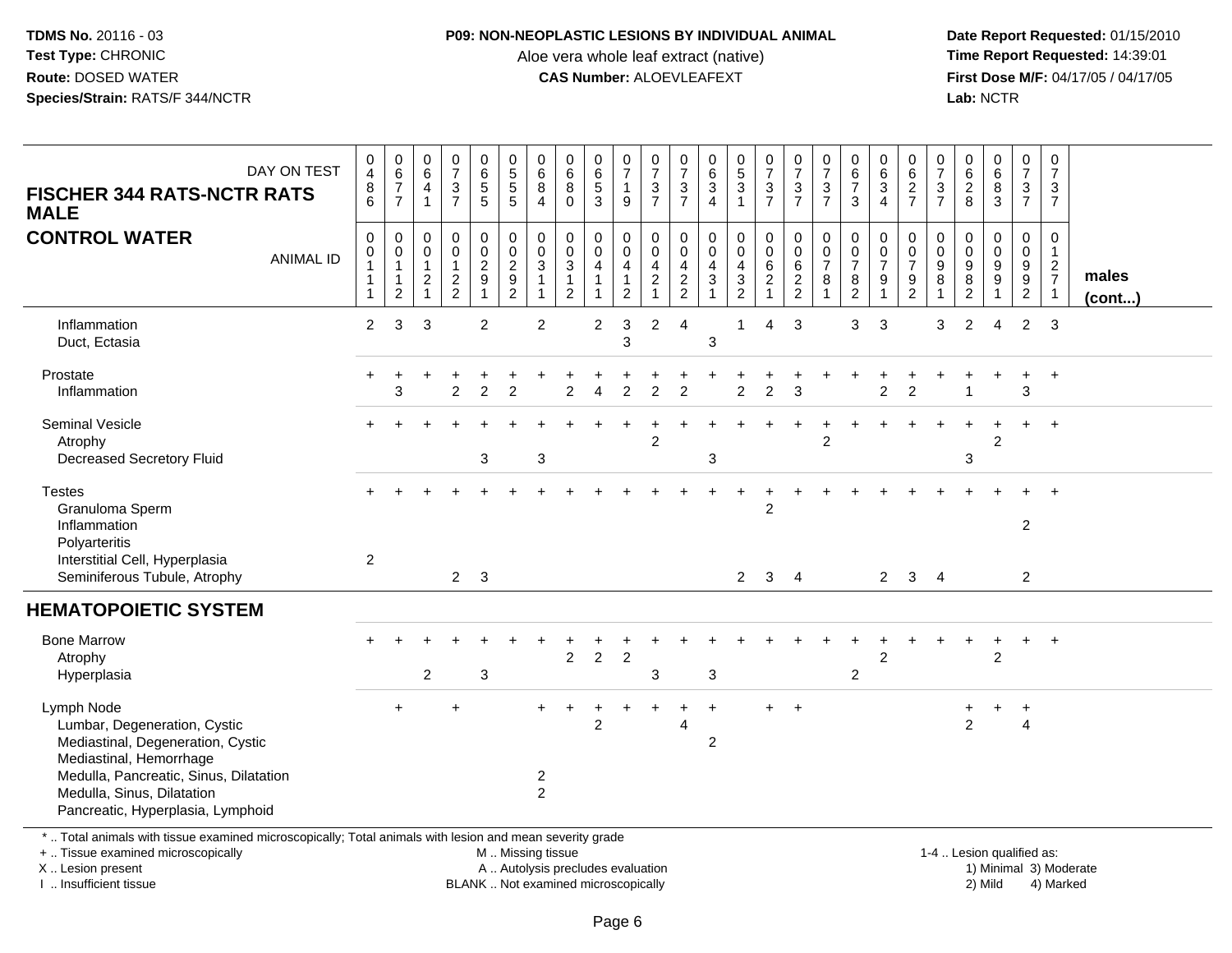### **P09: NON-NEOPLASTIC LESIONS BY INDIVIDUAL ANIMAL**

Aloe vera whole leaf extract (native)<br>**CAS Number:** ALOEVLEAFEXT

| DAY ON TEST<br><b>FISCHER 344 RATS-NCTR RATS</b><br><b>MALE</b>                                                                                                                                          | $\begin{array}{c} 0 \\ 4 \\ 8 \\ 6 \end{array}$                          | $_6^0$<br>$\overline{7}$<br>$\overline{7}$               | $\pmb{0}$<br>6<br>$\overline{4}$<br>$\mathbf{1}$                               | $\begin{smallmatrix}0\\7\end{smallmatrix}$<br>$\frac{3}{7}$ | $\begin{array}{c} 0 \\ 6 \end{array}$<br>$\overline{5}$        | $\begin{array}{c} 0 \\ 5 \\ 5 \end{array}$<br>$\sqrt{5}$ | 0<br>6<br>8<br>$\overline{4}$                | $\begin{array}{c} 0 \\ 6 \end{array}$<br>$\overline{8}$<br>$\mathbf 0$                         | $\begin{array}{c} 0 \\ 6 \\ 5 \end{array}$<br>3    | $\frac{0}{7}$<br>$\mathbf{1}$<br>$9\,$                             | $\frac{0}{7}$<br>$\frac{3}{7}$                           | 0<br>$\overline{7}$<br>$\ensuremath{\mathsf{3}}$<br>$\overline{7}$ | $\pmb{0}$<br>$\,6\,$<br>$\overline{3}$<br>$\overline{4}$                     | $\begin{array}{c} 0 \\ 5 \end{array}$<br>$\overline{3}$<br>$\mathbf{1}$ | $\begin{array}{c} 0 \\ 7 \end{array}$<br>$\frac{3}{7}$          | $\frac{0}{7}$<br>$\frac{3}{7}$                 | $\pmb{0}$<br>$\overline{7}$<br>$\ensuremath{\mathsf{3}}$<br>$\overline{7}$ | $\begin{array}{c} 0 \\ 6 \end{array}$<br>$\overline{7}$<br>3 | $\begin{array}{c} 0 \\ 6 \end{array}$<br>$\mathbf{3}$<br>$\overline{4}$ | $\mathbf 0$<br>$\,6\,$<br>$\frac{2}{7}$                     | 0<br>$\frac{5}{7}$<br>$\ensuremath{\mathsf{3}}$<br>$\overline{7}$ | 0<br>$\,6\,$<br>$\overline{2}$<br>8                                                  | 0683                                  | $\begin{smallmatrix}0\\7\end{smallmatrix}$<br>$\frac{3}{7}$           | $\mathbf 0$<br>$\overline{7}$<br>3<br>$\overline{7}$           |                        |
|----------------------------------------------------------------------------------------------------------------------------------------------------------------------------------------------------------|--------------------------------------------------------------------------|----------------------------------------------------------|--------------------------------------------------------------------------------|-------------------------------------------------------------|----------------------------------------------------------------|----------------------------------------------------------|----------------------------------------------|------------------------------------------------------------------------------------------------|----------------------------------------------------|--------------------------------------------------------------------|----------------------------------------------------------|--------------------------------------------------------------------|------------------------------------------------------------------------------|-------------------------------------------------------------------------|-----------------------------------------------------------------|------------------------------------------------|----------------------------------------------------------------------------|--------------------------------------------------------------|-------------------------------------------------------------------------|-------------------------------------------------------------|-------------------------------------------------------------------|--------------------------------------------------------------------------------------|---------------------------------------|-----------------------------------------------------------------------|----------------------------------------------------------------|------------------------|
| <b>CONTROL WATER</b><br><b>ANIMAL ID</b>                                                                                                                                                                 | $\pmb{0}$<br>$\pmb{0}$<br>$\overline{1}$<br>$\mathbf{1}$<br>$\mathbf{1}$ | 0<br>0<br>$\mathbf{1}$<br>$\mathbf{1}$<br>$\overline{c}$ | $\mathbf 0$<br>$\mathbf 0$<br>$\mathbf{1}$<br>$\overline{c}$<br>$\overline{1}$ | $\pmb{0}$<br>$\mathbf 0$<br>$\mathbf{1}$<br>$\frac{2}{2}$   | $\pmb{0}$<br>$\mathsf 0$<br>$\overline{2}$<br>$\boldsymbol{9}$ | $\mathbf 0$<br>$\frac{0}{2}$<br>$\frac{9}{2}$            | $\mathbf 0$<br>$\mathsf{O}\xspace$<br>3<br>1 | $\mathsf{O}\xspace$<br>$\mathsf{O}\xspace$<br>$\overline{3}$<br>$\mathbf{1}$<br>$\overline{2}$ | 0<br>$\mathbf 0$<br>$\overline{4}$<br>$\mathbf{1}$ | 0<br>$\pmb{0}$<br>$\overline{4}$<br>$\mathbf{1}$<br>$\overline{2}$ | $\mathbf 0$<br>$\pmb{0}$<br>$\overline{a}$<br>$\sqrt{2}$ | 0<br>$\mathbf 0$<br>$\overline{4}$<br>$\frac{2}{2}$                | $\mathbf 0$<br>$\mathbf 0$<br>$\overline{4}$<br>$\sqrt{3}$<br>$\overline{1}$ | 0<br>$\mathsf{O}\xspace$<br>4<br>$\frac{3}{2}$                          | 0<br>$\tilde{0}$<br>$\,6\,$<br>$\overline{c}$<br>$\overline{1}$ | $\pmb{0}$<br>$\overline{0}$ 6<br>$\frac{2}{2}$ | $\mathbf 0$<br>$\pmb{0}$<br>$\overline{7}$<br>8                            | $\mathbf 0$<br>$\pmb{0}$<br>$\overline{7}$<br>$\frac{8}{2}$  | 0<br>$\mathbf 0$<br>$\overline{7}$<br>9                                 | $\mathbf 0$<br>$\pmb{0}$<br>$\overline{7}$<br>$\frac{9}{2}$ | $\mathbf 0$<br>$\mathbf 0$<br>$\boldsymbol{9}$<br>8               | 0<br>$\pmb{0}$<br>$\boldsymbol{9}$<br>$\begin{smallmatrix} 8 \\ 2 \end{smallmatrix}$ | 0<br>$\pmb{0}$<br>$\overline{9}$<br>9 | $\mathbf 0$<br>$\mathbf 0$<br>$\boldsymbol{9}$<br>9<br>$\overline{2}$ | $\mathbf 0$<br>$\mathbf{1}$<br>$\frac{2}{7}$<br>$\overline{1}$ | males<br>$($ cont $)$  |
| Pancreatic, Infiltration Cellular, Plasma Cell<br>Renal, Degeneration, Cystic                                                                                                                            |                                                                          | $\overline{c}$<br>$\overline{1}$                         |                                                                                |                                                             |                                                                |                                                          |                                              |                                                                                                |                                                    |                                                                    |                                                          |                                                                    |                                                                              |                                                                         |                                                                 |                                                |                                                                            |                                                              |                                                                         |                                                             |                                                                   |                                                                                      |                                       |                                                                       |                                                                |                        |
| Lymph Node, Mandibular<br>Atrophy, Lymphocyte<br>Degeneration, Cystic<br>Hematopoietic Cell Proliferation<br>Hyperplasia, Lymphoid<br>Infiltration Cellular, Plasma Cell<br>Necrosis, Lymphoid           |                                                                          | 3                                                        | 2                                                                              |                                                             | $\mathbf{3}$                                                   |                                                          |                                              |                                                                                                |                                                    |                                                                    |                                                          |                                                                    | 3<br>$2^{\circ}$                                                             | $\overline{2}$                                                          |                                                                 | $\overline{4}$                                 | $\overline{c}$<br>$\overline{2}$                                           |                                                              | 3<br>$\overline{1}$<br>$\overline{c}$                                   |                                                             |                                                                   |                                                                                      |                                       |                                                                       | $\ddot{}$                                                      |                        |
| Lymph Node, Mesenteric<br>Degeneration, Cystic<br>Hemorrhage<br>Infiltration Cellular, Plasma Cell<br>Necrosis, Lymphoid                                                                                 |                                                                          | $\overline{c}$                                           |                                                                                | 2                                                           |                                                                |                                                          |                                              |                                                                                                |                                                    | 3                                                                  |                                                          |                                                                    |                                                                              |                                                                         |                                                                 | 3                                              |                                                                            | $\overline{2}$                                               |                                                                         |                                                             |                                                                   |                                                                                      | $\overline{4}$                        |                                                                       |                                                                |                        |
| Spleen<br><b>Accessory Spleen</b><br>Congestion<br>Hematopoietic Cell Proliferation<br>Hyperplasia, Lymphoid<br>Hyperplasia, Focal<br>Infarct<br>Pigmentation<br>Thrombus<br>Lymphoid Follicle, Necrosis | $\overline{2}$                                                           |                                                          | $\sqrt{3}$                                                                     | X                                                           |                                                                | 3                                                        | X                                            |                                                                                                |                                                    |                                                                    |                                                          |                                                                    |                                                                              | $\mathbf{3}$                                                            |                                                                 |                                                |                                                                            |                                                              |                                                                         |                                                             | $\sqrt{3}$                                                        |                                                                                      | X                                     |                                                                       |                                                                |                        |
| Thymus<br>Atrophy                                                                                                                                                                                        | $\mathcal{P}$                                                            | $\mathfrak{p}$                                           | 3                                                                              | $\mathcal{P}$                                               |                                                                | $\overline{2}$                                           | 2                                            |                                                                                                | 3                                                  |                                                                    |                                                          | $\overline{2}$                                                     | 3                                                                            | $\overline{c}$                                                          | $\overline{2}$                                                  | $\ddot{}$<br>$\overline{2}$                    | +<br>$\overline{2}$                                                        | $\overline{2}$                                               | +                                                                       | 3                                                           | 2                                                                 | 3                                                                                    | $\ddot{}$                             | $\ddot{}$<br>$\overline{2}$                                           | $\ddot{}$<br>$\overline{2}$                                    |                        |
| *  Total animals with tissue examined microscopically; Total animals with lesion and mean severity grade<br>+  Tissue examined microscopically<br>X  Lesion present<br>I  Insufficient tissue            |                                                                          |                                                          |                                                                                |                                                             |                                                                | M  Missing tissue                                        |                                              | A  Autolysis precludes evaluation<br>BLANK  Not examined microscopically                       |                                                    |                                                                    |                                                          |                                                                    |                                                                              |                                                                         |                                                                 |                                                |                                                                            |                                                              |                                                                         |                                                             |                                                                   |                                                                                      | 1-4  Lesion qualified as:<br>2) Mild  |                                                                       | 4) Marked                                                      | 1) Minimal 3) Moderate |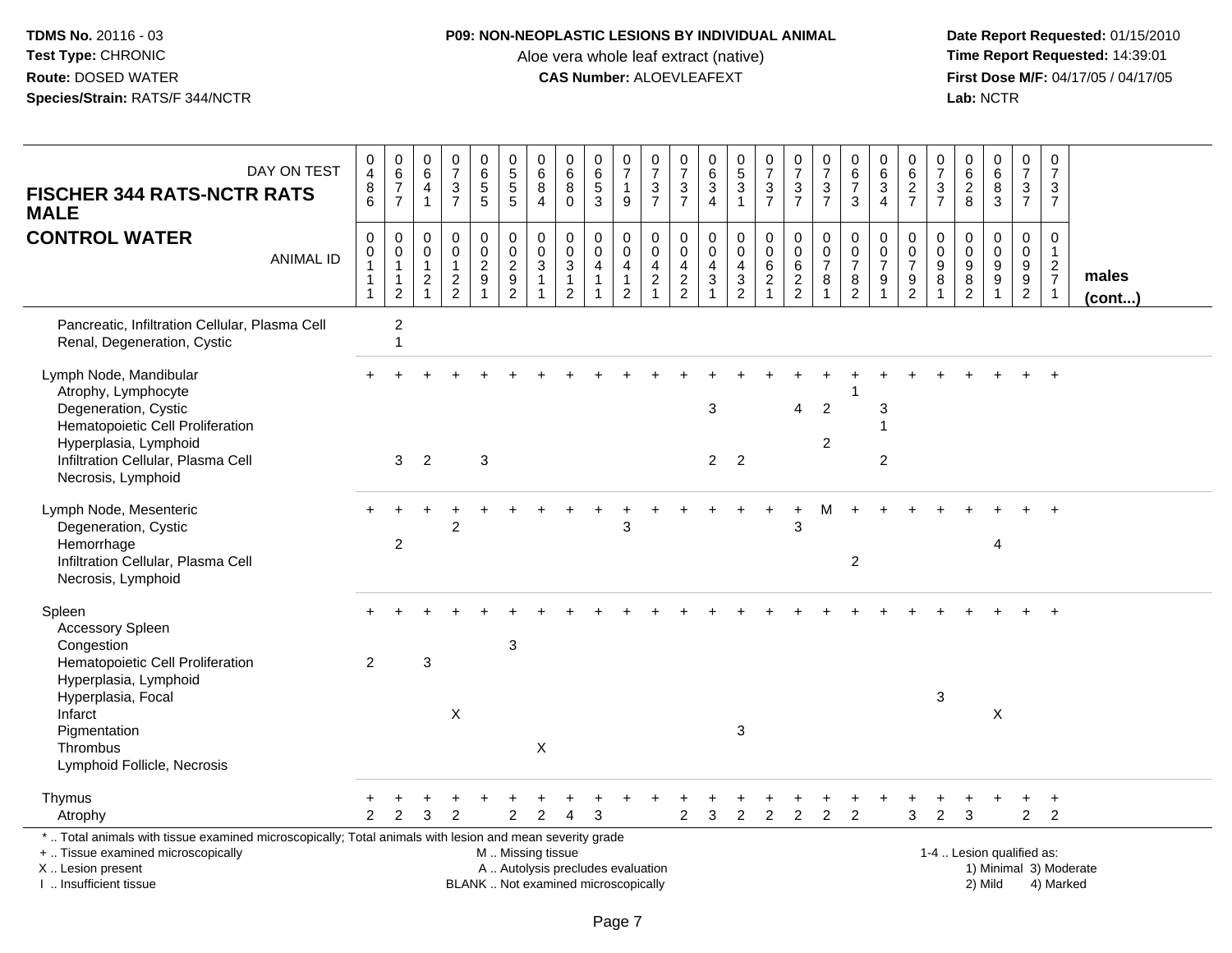### **P09: NON-NEOPLASTIC LESIONS BY INDIVIDUAL ANIMAL**

Aloe vera whole leaf extract (native)<br>**CAS Number:** ALOEVLEAFEXT

 **Date Report Requested:** 01/15/2010 **First Dose M/F:** 04/17/05 / 04/17/05 Lab: NCTR **Lab:** NCTR

| DAY ON TEST<br><b>FISCHER 344 RATS-NCTR RATS</b><br><b>MALE</b>                                          | $\begin{array}{c} 0 \\ 4 \\ 8 \\ 6 \end{array}$                         | $\begin{array}{c} 0 \\ 6 \\ 7 \end{array}$<br>$\overline{7}$                       | 0<br>$\,6\,$<br>$\overline{4}$           | $\begin{smallmatrix}0\\7\end{smallmatrix}$<br>$rac{3}{7}$                     | 0<br>6<br>5<br>5                                              | 0<br>5<br>5<br>5                                          | $\begin{matrix} 0 \\ 6 \\ 8 \end{matrix}$<br>$\overline{\mathbf{4}}$ | $\begin{array}{c} 0 \\ 6 \\ 8 \end{array}$<br>$\mathbf 0$                             | 0<br>6<br>5<br>3                      | $\begin{smallmatrix}0\\7\end{smallmatrix}$<br>$\mathbf{1}$<br>$9\,$ | $\frac{0}{7}$<br>$\frac{3}{7}$                                        | $\frac{0}{7}$<br>$\overline{3}$<br>$\overline{7}$ | $\begin{matrix} 0 \\ 6 \\ 3 \end{matrix}$<br>$\overline{4}$       | $\begin{array}{c} 0 \\ 5 \\ 3 \end{array}$<br>$\mathbf{1}$ | $\frac{0}{7}$<br>$\frac{3}{7}$                                  | $\frac{0}{7}$<br>$rac{3}{7}$     | $\begin{array}{c} 0 \\ 7 \\ 3 \\ 7 \end{array}$   | $\begin{array}{c} 0 \\ 6 \\ 7 \end{array}$<br>$\mathbf{3}$        | $\begin{array}{c} 0 \\ 6 \\ 3 \\ 4 \end{array}$                           | 0<br>$rac{6}{2}$                                    | $\frac{0}{7}$<br>$\frac{3}{7}$        | 0628                            | $\begin{array}{c} 0 \\ 6 \\ 3 \end{array}$                   | $\frac{0}{7}$<br>$\frac{3}{7}$       | 0<br>$\overline{7}$<br>$\mathbf{3}$<br>$\overline{7}$        |                       |
|----------------------------------------------------------------------------------------------------------|-------------------------------------------------------------------------|------------------------------------------------------------------------------------|------------------------------------------|-------------------------------------------------------------------------------|---------------------------------------------------------------|-----------------------------------------------------------|----------------------------------------------------------------------|---------------------------------------------------------------------------------------|---------------------------------------|---------------------------------------------------------------------|-----------------------------------------------------------------------|---------------------------------------------------|-------------------------------------------------------------------|------------------------------------------------------------|-----------------------------------------------------------------|----------------------------------|---------------------------------------------------|-------------------------------------------------------------------|---------------------------------------------------------------------------|-----------------------------------------------------|---------------------------------------|---------------------------------|--------------------------------------------------------------|--------------------------------------|--------------------------------------------------------------|-----------------------|
| <b>CONTROL WATER</b><br><b>ANIMAL ID</b>                                                                 | $\mathbf 0$<br>$\mathsf{O}\xspace$<br>$\mathbf{1}$<br>$\mathbf{1}$<br>1 | $\pmb{0}$<br>$\mathsf{O}\xspace$<br>$\mathbf{1}$<br>$\mathbf{1}$<br>$\overline{2}$ | 0<br>0<br>$\mathbf{1}$<br>$\overline{c}$ | $\begin{smallmatrix} 0\\0 \end{smallmatrix}$<br>$\mathbf{1}$<br>$\frac{2}{2}$ | $\begin{smallmatrix} 0\\0 \end{smallmatrix}$<br>$\frac{2}{9}$ | $\pmb{0}$<br>$\begin{array}{c}\n0 \\ 2 \\ 9\n\end{array}$ | 0<br>$\mathbf 0$<br>$\ensuremath{\mathsf{3}}$                        | $\mathbf 0$<br>$\mathsf{O}\xspace$<br>$\overline{3}$<br>$\mathbf 1$<br>$\overline{2}$ | 0<br>$\pmb{0}$<br>$\overline{4}$<br>1 | 0<br>$\mathbf 0$<br>$\overline{4}$<br>$\overline{c}$                | $\mathbf 0$<br>$\ddot{\mathbf{0}}$<br>$\overline{4}$<br>$\frac{2}{1}$ | $\mathbf 0$<br>$\mathbf 0$<br>4<br>$\frac{2}{2}$  | $\mathbf 0$<br>$\mathbf 0$<br>$\overline{4}$<br>$\mathbf{3}$<br>1 | 0<br>$\tilde{0}$<br>$\overline{4}$<br>$\frac{3}{2}$        | $\pmb{0}$<br>$\overline{0}$<br>$6\phantom{a}$<br>$\overline{2}$ | 0<br>$062$<br>22                 | $\mathbf 0$<br>$\mathbf 0$<br>$\overline{7}$<br>8 | $\mathbf 0$<br>$\pmb{0}$<br>$\overline{7}$<br>8<br>$\overline{2}$ | 0<br>$\overline{0}$<br>$\overline{7}$<br>$\boldsymbol{9}$<br>$\mathbf{1}$ | 0<br>$\mathbf 0$<br>$\overline{7}$<br>$\frac{9}{2}$ | 0<br>$\pmb{0}$<br>$\overline{9}$<br>8 | 0<br>$\pmb{0}$<br>$\frac{9}{8}$ | 0<br>$\ddot{\mathbf{0}}$<br>$\overline{9}$<br>$\overline{9}$ | 0<br>$\overline{0}$<br>$\frac{9}{2}$ | $\mathbf 0$<br>$\mathbf{1}$<br>$\frac{2}{7}$<br>$\mathbf{1}$ | males<br>$($ cont $)$ |
| Cyst                                                                                                     |                                                                         |                                                                                    |                                          |                                                                               |                                                               |                                                           |                                                                      |                                                                                       |                                       |                                                                     |                                                                       |                                                   |                                                                   |                                                            |                                                                 | X                                |                                                   |                                                                   |                                                                           |                                                     |                                       |                                 |                                                              |                                      |                                                              |                       |
| <b>INTEGUMENTARY SYSTEM</b>                                                                              |                                                                         |                                                                                    |                                          |                                                                               |                                                               |                                                           |                                                                      |                                                                                       |                                       |                                                                     |                                                                       |                                                   |                                                                   |                                                            |                                                                 |                                  |                                                   |                                                                   |                                                                           |                                                     |                                       |                                 |                                                              |                                      |                                                              |                       |
| Mammary Gland<br>Galactocele<br>Lactation<br>Alveolus, Hyperplasia                                       |                                                                         | Χ<br>3<br>3                                                                        | X<br>$\overline{2}$                      |                                                                               | $\mathbf{3}$                                                  |                                                           | 2                                                                    | 2                                                                                     | 2                                     |                                                                     | -1                                                                    |                                                   |                                                                   | X                                                          |                                                                 | $\overline{a}$<br>$\overline{2}$ |                                                   |                                                                   |                                                                           | $\overline{c}$                                      | $\overline{c}$                        | $\overline{c}$                  | -1                                                           | $\mathsf{X}$                         | $\mathsf{X}$                                                 |                       |
| Skin<br>Cyst Epithelial Inclusion<br>Inflammation<br>Epidermis, Necrosis                                 |                                                                         |                                                                                    |                                          |                                                                               |                                                               |                                                           |                                                                      |                                                                                       |                                       |                                                                     |                                                                       |                                                   |                                                                   |                                                            |                                                                 |                                  |                                                   |                                                                   |                                                                           |                                                     |                                       |                                 | $\sqrt{3}$<br>$\mathfrak{Z}$                                 |                                      | $\overline{+}$                                               |                       |
| <b>MUSCULOSKELETAL SYSTEM</b>                                                                            |                                                                         |                                                                                    |                                          |                                                                               |                                                               |                                                           |                                                                      |                                                                                       |                                       |                                                                     |                                                                       |                                                   |                                                                   |                                                            |                                                                 |                                  |                                                   |                                                                   |                                                                           |                                                     |                                       |                                 |                                                              |                                      |                                                              |                       |
| Bone, Femur<br>Osteopetrosis                                                                             |                                                                         |                                                                                    |                                          |                                                                               |                                                               |                                                           |                                                                      |                                                                                       |                                       |                                                                     |                                                                       |                                                   |                                                                   |                                                            |                                                                 |                                  |                                                   | $\ddot{}$                                                         | $\ddot{}$<br>3                                                            |                                                     |                                       |                                 |                                                              | $+$                                  | $+$                                                          |                       |
| <b>Skeletal Muscle</b>                                                                                   |                                                                         |                                                                                    |                                          |                                                                               | $+$                                                           |                                                           |                                                                      |                                                                                       |                                       |                                                                     |                                                                       |                                                   |                                                                   |                                                            |                                                                 |                                  |                                                   |                                                                   |                                                                           |                                                     |                                       |                                 |                                                              |                                      |                                                              |                       |
| <b>NERVOUS SYSTEM</b>                                                                                    |                                                                         |                                                                                    |                                          |                                                                               |                                                               |                                                           |                                                                      |                                                                                       |                                       |                                                                     |                                                                       |                                                   |                                                                   |                                                            |                                                                 |                                  |                                                   |                                                                   |                                                                           |                                                     |                                       |                                 |                                                              |                                      |                                                              |                       |
| Brain, Brain Stem<br>Hypothalamus, Compression                                                           |                                                                         | $\ddot{}$                                                                          | 2                                        |                                                                               |                                                               |                                                           |                                                                      |                                                                                       |                                       |                                                                     |                                                                       |                                                   |                                                                   | $\overline{c}$                                             |                                                                 |                                  |                                                   |                                                                   |                                                                           |                                                     |                                       |                                 | $\div$                                                       | $\ddot{}$<br>$\overline{c}$          | $+$                                                          |                       |
| Brain, Cerebellum                                                                                        |                                                                         |                                                                                    |                                          |                                                                               |                                                               |                                                           |                                                                      |                                                                                       |                                       |                                                                     |                                                                       |                                                   |                                                                   |                                                            |                                                                 |                                  |                                                   |                                                                   |                                                                           |                                                     |                                       |                                 |                                                              |                                      | $\overline{+}$                                               |                       |
| Brain, Cerebrum                                                                                          |                                                                         |                                                                                    |                                          |                                                                               |                                                               |                                                           |                                                                      |                                                                                       |                                       |                                                                     |                                                                       |                                                   |                                                                   |                                                            |                                                                 |                                  |                                                   |                                                                   |                                                                           |                                                     |                                       |                                 |                                                              |                                      | $+$                                                          |                       |
| *  Total animals with tissue examined microscopically; Total animals with lesion and mean severity grade |                                                                         |                                                                                    |                                          |                                                                               |                                                               |                                                           |                                                                      |                                                                                       |                                       |                                                                     |                                                                       |                                                   |                                                                   |                                                            |                                                                 |                                  |                                                   |                                                                   |                                                                           |                                                     |                                       |                                 |                                                              |                                      |                                                              |                       |

+ .. Tissue examined microscopically

X .. Lesion present

I .. Insufficient tissue

M .. Missing tissue

BLANK .. Not examined microscopically

1-4 .. Lesion qualified as:<br>1) Minimal 3) Moderate A .. Autolysis precludes evaluation 19 and 10 minimal 3) Moderate 1 and 20 minimal 3) Moderate 19 minimal 3) Moderat<br>19 and 19 and 19 and 19 and 19 and 19 and 19 and 19 and 19 and 19 and 19 and 19 and 19 and 19 and 19 and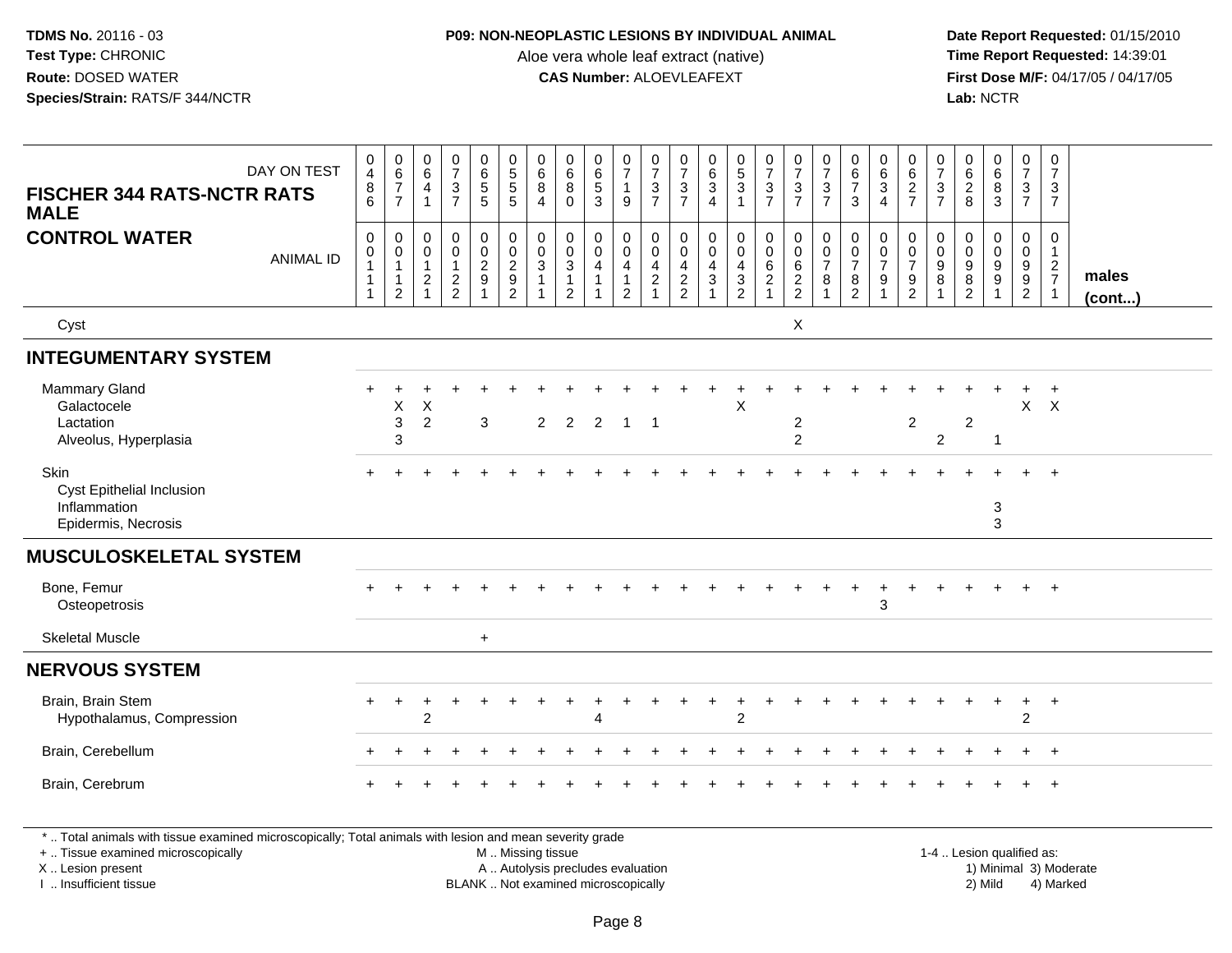### **P09: NON-NEOPLASTIC LESIONS BY INDIVIDUAL ANIMAL**

Aloe vera whole leaf extract (native)<br>**CAS Number:** ALOEVLEAFEXT

 **Date Report Requested:** 01/15/2010 **First Dose M/F:** 04/17/05 / 04/17/05 Lab: NCTR **Lab:** NCTR

| DAY ON TEST<br><b>FISCHER 344 RATS-NCTR RATS</b><br><b>MALE</b>                                                                                                     | 0<br>$\overline{4}$<br>$\bf 8$<br>6                                    | $\begin{array}{c} 0 \\ 6 \end{array}$<br>$\boldsymbol{7}$<br>$\overline{7}$  | 0<br>$6\overline{6}$<br>$\overline{4}$<br>$\mathbf{1}$         | $\frac{0}{7}$<br>$\frac{3}{7}$                    | 0<br>$\,6\,$<br>$\frac{5}{5}$                                                         | 0<br>5<br>5<br>5                                                                | $\mathbf 0$<br>$\,6$<br>8<br>$\overline{4}$       | 0<br>$\,6\,$<br>8<br>$\Omega$                                                  | $_{6}^{\rm 0}$<br>$\sqrt{5}$<br>$\overline{3}$ | $\frac{0}{7}$<br>$\mathbf{1}$<br>$\overline{9}$                                                          | $\frac{0}{7}$<br>$\frac{3}{7}$                                                       | 0<br>$\overline{7}$<br>$\frac{3}{7}$      | $063$<br>$4$                                                  | $\begin{smallmatrix} 0\\5 \end{smallmatrix}$<br>3<br>$\mathbf{1}$ | $\frac{0}{7}$<br>$\frac{3}{7}$                              | $\frac{0}{7}$<br>$\frac{3}{7}$                               | $\frac{0}{7}$<br>$\frac{3}{7}$          | $\begin{array}{c} 0 \\ 6 \\ 7 \end{array}$<br>3               | 0<br>$\,6\,$<br>$\mathbf{3}$<br>$\overline{4}$    | $\mathbf 0$<br>$\,6\,$<br>$\frac{2}{7}$                       | $\mathbf 0$<br>$\overline{7}$<br>$\sqrt{3}$<br>$\overline{7}$ | 0<br>$\,6\,$<br>$\frac{2}{8}$                                               | $_{6}^{\rm 0}$<br>$\frac{8}{3}$           | 0<br>$\overline{7}$<br>$\frac{3}{7}$      | $\mathbf 0$<br>$\overline{7}$<br>3<br>$\overline{7}$ |                        |
|---------------------------------------------------------------------------------------------------------------------------------------------------------------------|------------------------------------------------------------------------|------------------------------------------------------------------------------|----------------------------------------------------------------|---------------------------------------------------|---------------------------------------------------------------------------------------|---------------------------------------------------------------------------------|---------------------------------------------------|--------------------------------------------------------------------------------|------------------------------------------------|----------------------------------------------------------------------------------------------------------|--------------------------------------------------------------------------------------|-------------------------------------------|---------------------------------------------------------------|-------------------------------------------------------------------|-------------------------------------------------------------|--------------------------------------------------------------|-----------------------------------------|---------------------------------------------------------------|---------------------------------------------------|---------------------------------------------------------------|---------------------------------------------------------------|-----------------------------------------------------------------------------|-------------------------------------------|-------------------------------------------|------------------------------------------------------|------------------------|
| <b>CONTROL WATER</b><br><b>ANIMAL ID</b>                                                                                                                            | $\mathsf 0$<br>0<br>$\overline{1}$<br>$\overline{1}$<br>$\overline{1}$ | $\mathbf 0$<br>$\mathbf 0$<br>$\mathbf{1}$<br>$\mathbf{1}$<br>$\overline{2}$ | 0<br>$\mathbf 0$<br>$\mathbf{1}$<br>$\sqrt{2}$<br>$\mathbf{1}$ | 0<br>$\mathbf 0$<br>$\mathbf{1}$<br>$\frac{2}{2}$ | $\begin{smallmatrix} 0\\0\\2 \end{smallmatrix}$<br>$\boldsymbol{9}$<br>$\overline{1}$ | $\begin{smallmatrix} 0\\0 \end{smallmatrix}$<br>$\overline{2}$<br>$\frac{9}{2}$ | $\boldsymbol{0}$<br>$\mathbf 0$<br>$\mathfrak{Z}$ | $\mathbf 0$<br>$\mathbf 0$<br>$\overline{3}$<br>$\mathbf{1}$<br>$\overline{2}$ | 0<br>$\mathbf 0$<br>$\overline{4}$             | $\begin{smallmatrix}0\0\0\end{smallmatrix}$<br>$\overline{\mathbf{4}}$<br>$\mathbf{1}$<br>$\overline{2}$ | 0<br>$\mathsf{O}\xspace$<br>$\overline{4}$<br>$\overline{c}$<br>$\blacktriangleleft$ | 0<br>0<br>$\overline{4}$<br>$\frac{2}{2}$ | $\mathbf 0$<br>$\overline{0}$<br>$\overline{4}$<br>$\sqrt{3}$ | 0<br>$\mathbf 0$<br>4<br>$\frac{3}{2}$                            | $_{\rm 0}^{\rm 0}$<br>6<br>$\overline{c}$<br>$\overline{1}$ | $\pmb{0}$<br>$\mathsf{O}\xspace$<br>$\,6\,$<br>$\frac{2}{2}$ | 0<br>$\mathbf 0$<br>$\overline{7}$<br>8 | 0<br>$\pmb{0}$<br>$\overline{7}$<br>$\bf 8$<br>$\overline{2}$ | $\mathbf 0$<br>$\mathbf 0$<br>$\overline{7}$<br>9 | $\mathbf 0$<br>$\mathbf 0$<br>$\overline{7}$<br>$\frac{9}{2}$ | $\mathbf 0$<br>$\mathbf 0$<br>$9\,$<br>8<br>$\overline{1}$    | $\mathbf 0$<br>$\mathbf 0$<br>$\boldsymbol{9}$<br>$\bf 8$<br>$\overline{c}$ | 0<br>$\ddot{\mathbf{0}}$<br>$\frac{9}{9}$ | $\pmb{0}$<br>$\mathbf 0$<br>$\frac{9}{2}$ | 0<br>$\mathbf{1}$<br>$\frac{2}{7}$<br>$\mathbf{1}$   | males<br>(cont)        |
| <b>Peripheral Nerve</b>                                                                                                                                             |                                                                        |                                                                              |                                                                |                                                   | $+$                                                                                   |                                                                                 |                                                   |                                                                                |                                                |                                                                                                          |                                                                                      |                                           |                                                               |                                                                   |                                                             |                                                              |                                         |                                                               |                                                   |                                                               |                                                               |                                                                             |                                           |                                           |                                                      |                        |
| Spinal Cord                                                                                                                                                         |                                                                        |                                                                              |                                                                |                                                   | $+$                                                                                   |                                                                                 |                                                   |                                                                                |                                                |                                                                                                          |                                                                                      |                                           |                                                               |                                                                   |                                                             |                                                              |                                         |                                                               |                                                   |                                                               |                                                               |                                                                             |                                           |                                           |                                                      |                        |
| <b>RESPIRATORY SYSTEM</b>                                                                                                                                           |                                                                        |                                                                              |                                                                |                                                   |                                                                                       |                                                                                 |                                                   |                                                                                |                                                |                                                                                                          |                                                                                      |                                           |                                                               |                                                                   |                                                             |                                                              |                                         |                                                               |                                                   |                                                               |                                                               |                                                                             |                                           |                                           |                                                      |                        |
| Lung<br>Hemorrhage<br>Alveolar Epithelium, Hyperplasia<br>Alveolus, Infiltration Cellular, Histiocyte<br>Alveolus, Inflammation                                     |                                                                        | $\mathbf{1}$                                                                 |                                                                |                                                   |                                                                                       | $\overline{1}$                                                                  | $\overline{2}$                                    |                                                                                |                                                |                                                                                                          |                                                                                      |                                           |                                                               |                                                                   |                                                             |                                                              |                                         |                                                               |                                                   |                                                               | $\overline{c}$                                                |                                                                             |                                           | 3                                         |                                                      |                        |
| Nose<br>Fungus<br>Inflammation<br>Goblet Cell, Hyperplasia                                                                                                          |                                                                        |                                                                              |                                                                |                                                   | $\mathbf{1}$                                                                          |                                                                                 |                                                   |                                                                                |                                                |                                                                                                          |                                                                                      |                                           | $\overline{2}$<br>3                                           |                                                                   |                                                             | X<br>$\overline{2}$                                          |                                         |                                                               |                                                   |                                                               |                                                               |                                                                             |                                           |                                           |                                                      |                        |
| Trachea                                                                                                                                                             |                                                                        |                                                                              |                                                                |                                                   |                                                                                       |                                                                                 |                                                   |                                                                                |                                                |                                                                                                          |                                                                                      |                                           |                                                               |                                                                   |                                                             |                                                              |                                         |                                                               |                                                   |                                                               |                                                               |                                                                             |                                           |                                           | $+$                                                  |                        |
| <b>SPECIAL SENSES SYSTEM</b>                                                                                                                                        |                                                                        |                                                                              |                                                                |                                                   |                                                                                       |                                                                                 |                                                   |                                                                                |                                                |                                                                                                          |                                                                                      |                                           |                                                               |                                                                   |                                                             |                                                              |                                         |                                                               |                                                   |                                                               |                                                               |                                                                             |                                           |                                           |                                                      |                        |
| Eye<br>Cataract<br>Retina, Degeneration<br>Sclera, Metaplasia, Osseous                                                                                              |                                                                        |                                                                              |                                                                | $\boldsymbol{2}$                                  | $\overline{c}$                                                                        |                                                                                 |                                                   | 3                                                                              |                                                |                                                                                                          | $\overline{2}$                                                                       |                                           | Χ<br>$\mathbf{3}$                                             |                                                                   |                                                             |                                                              |                                         |                                                               |                                                   |                                                               |                                                               |                                                                             |                                           |                                           |                                                      |                        |
| Harderian Gland<br>Atrophy<br>Infiltration Cellular, Lymphocyte                                                                                                     | $\overline{2}$                                                         | $\overline{1}$                                                               |                                                                |                                                   | $\overline{2}$                                                                        |                                                                                 |                                                   |                                                                                |                                                |                                                                                                          |                                                                                      |                                           | $\overline{1}$                                                |                                                                   |                                                             |                                                              | $\mathbf{1}$                            | $\overline{2}$                                                |                                                   |                                                               |                                                               |                                                                             |                                           |                                           |                                                      |                        |
| *  Total animals with tissue examined microscopically; Total animals with lesion and mean severity grade<br>+  Tissue examined microscopically<br>X  Lesion present |                                                                        |                                                                              |                                                                |                                                   |                                                                                       | M  Missing tissue                                                               |                                                   | A  Autolysis precludes evaluation                                              |                                                |                                                                                                          |                                                                                      |                                           |                                                               |                                                                   |                                                             |                                                              |                                         |                                                               |                                                   |                                                               |                                                               | 1-4  Lesion qualified as:                                                   |                                           |                                           |                                                      | 1) Minimal 3) Moderate |

I .. Insufficient tissue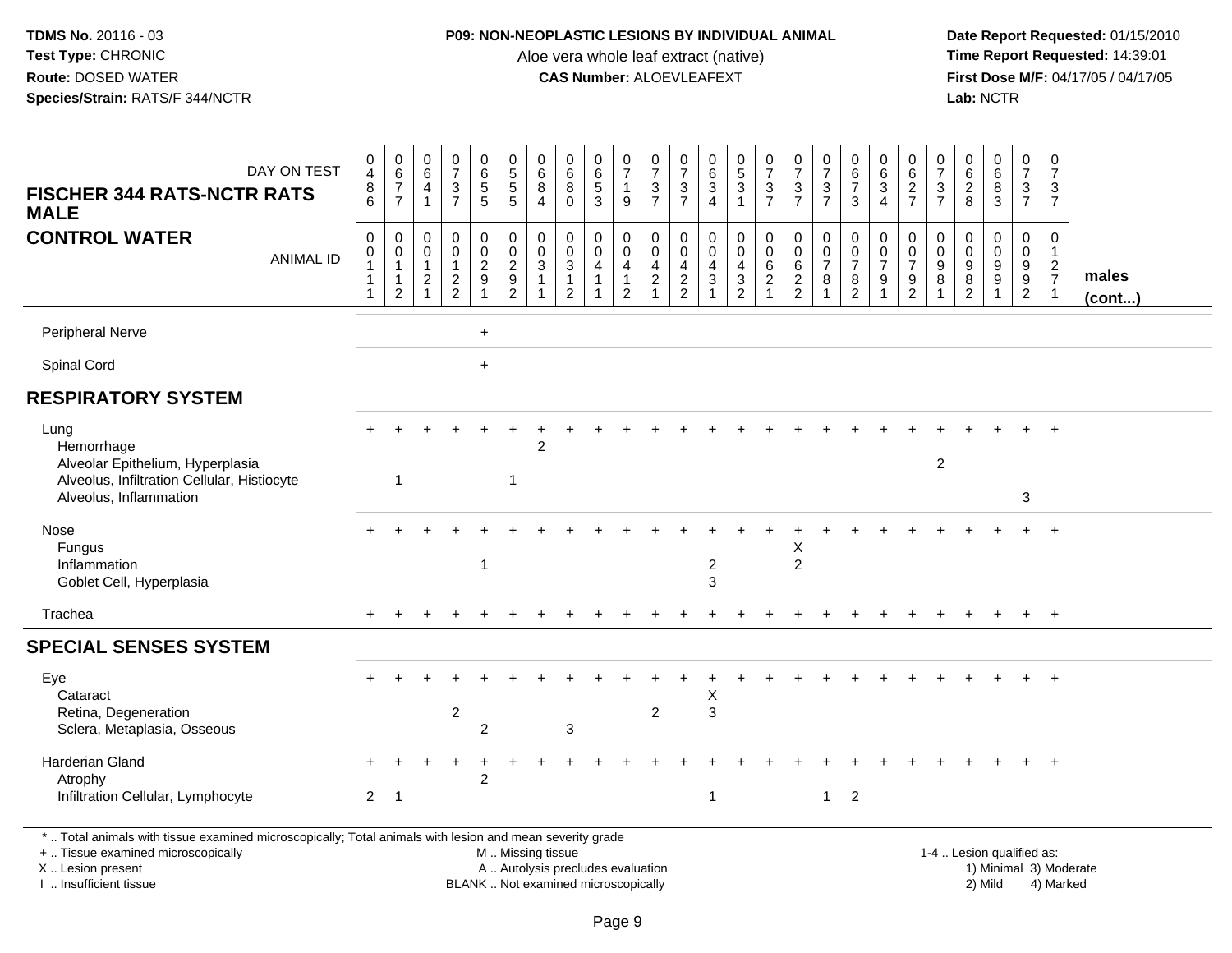### **P09: NON-NEOPLASTIC LESIONS BY INDIVIDUAL ANIMAL**

Aloe vera whole leaf extract (native)<br>**CAS Number:** ALOEVLEAFEXT

Date Report Requested: 01/15/2010<br>Time Report Requested: 14:39:01 **First Dose M/F:** 04/17/05 / 04/17/05<br>**Lab:** NCTR **Lab:** NCTR

| <b>FISCHER 344 RATS-NCTR RATS</b><br><b>MALE</b> | DAY ON TEST      | 0<br>$\overline{4}$<br>8<br>6 | $\begin{array}{c} 0 \\ 6 \end{array}$<br>$\overline{z}$<br>$\rightarrow$ | $\begin{array}{c} 0 \\ 6 \end{array}$<br>4                    | $\frac{0}{7}$<br>$\ensuremath{\mathsf{3}}$<br>$\overline{ }$ | 0<br>6<br>5<br>5                       | $5\phantom{.0}$<br>$\sqrt{5}$<br>$5\phantom{.0}$                   | 0<br>6<br>8<br>$\overline{4}$                     | $\,6\,$<br>8<br>$\mathbf 0$               | $\mathbf{0}$<br>$\,6\,$<br>$\sqrt{5}$<br>3 | $\frac{0}{7}$<br>9                                     | $\frac{0}{7}$<br>$\sqrt{3}$<br>$\overline{z}$                                   | $\frac{0}{7}$<br>$\ensuremath{\mathsf{3}}$<br>$\overline{ }$        | $\,6$<br>3<br>4          | 5<br>3                                                | $\frac{0}{7}$<br>$\mathbf{3}$<br>$\overline{7}$ | $\frac{0}{7}$<br>$\ensuremath{\mathsf{3}}$<br>$\overline{ }$ | $\overline{ }$<br>3               | 0<br>$\,6\,$<br>$\rightarrow$<br>3                | 0<br>$\,6\,$<br>3<br>4  | $\begin{array}{c} 0 \\ 6 \end{array}$<br>$\frac{2}{7}$                     | 0<br>$\overline{ }$<br>3<br>$\overline{ }$ | 6<br>$\overline{c}$<br>8              | 0<br>6<br>$\frac{8}{3}$         | $\frac{0}{7}$<br>$\ensuremath{\mathsf{3}}$<br>$\overline{7}$ | 0<br>$\mathbf{3}$<br>$\overline{ }$   |                       |
|--------------------------------------------------|------------------|-------------------------------|--------------------------------------------------------------------------|---------------------------------------------------------------|--------------------------------------------------------------|----------------------------------------|--------------------------------------------------------------------|---------------------------------------------------|-------------------------------------------|--------------------------------------------|--------------------------------------------------------|---------------------------------------------------------------------------------|---------------------------------------------------------------------|--------------------------|-------------------------------------------------------|-------------------------------------------------|--------------------------------------------------------------|-----------------------------------|---------------------------------------------------|-------------------------|----------------------------------------------------------------------------|--------------------------------------------|---------------------------------------|---------------------------------|--------------------------------------------------------------|---------------------------------------|-----------------------|
| <b>CONTROL WATER</b>                             | <b>ANIMAL ID</b> | 0<br>0                        | 0<br>$\mathbf 0$<br>$\overline{2}$                                       | $\begin{smallmatrix} 0\\0 \end{smallmatrix}$<br>$\frac{2}{1}$ | $_{\rm 0}^{\rm 0}$<br>$\frac{2}{2}$                          | 0<br>$\boldsymbol{0}$<br>$\frac{2}{9}$ | $\boldsymbol{0}$<br>$\mathbf 0$<br>$\frac{2}{9}$<br>$\overline{2}$ | $\begin{smallmatrix} 0\\0 \end{smallmatrix}$<br>3 | $_{\rm 0}^{\rm 0}$<br>3<br>$\overline{2}$ | 0<br>$\pmb{0}$                             | $\begin{smallmatrix} 0\\0 \end{smallmatrix}$<br>4<br>2 | $\begin{smallmatrix}0\0\0\end{smallmatrix}$<br>$\overline{4}$<br>$\overline{2}$ | $\begin{smallmatrix}0\0\0\end{smallmatrix}$<br>4<br>$\sqrt{2}$<br>2 | 0<br>$\pmb{0}$<br>4<br>3 | $\mathbf{0}$<br>$\pmb{0}$<br>4<br>3<br>$\overline{2}$ | 0<br>$\mathbf 0$<br>6<br>$\overline{2}$         | $_{\rm 0}^{\rm 0}$<br>$\frac{6}{2}$                          | $\mathbf 0$<br>$\rightarrow$<br>8 | 0<br>$\mathbf 0$<br>$\rightarrow$<br>$\bf 8$<br>2 | 0<br>$\frac{0}{7}$<br>9 | $_{\rm 0}^{\rm 0}$<br>$\overline{7}$<br>$\boldsymbol{9}$<br>$\overline{2}$ | $\mathbf 0$<br>9<br>8                      | $\pmb{0}$<br>9<br>8<br>$\overline{2}$ | 0<br>$\boldsymbol{0}$<br>9<br>9 | 0<br>0<br>9<br>9<br>$\overline{2}$                           | 0<br>$\overline{2}$<br>$\overline{z}$ | males<br>$($ cont $)$ |
| <b>URINARY SYSTEM</b>                            |                  |                               |                                                                          |                                                               |                                                              |                                        |                                                                    |                                                   |                                           |                                            |                                                        |                                                                                 |                                                                     |                          |                                                       |                                                 |                                                              |                                   |                                                   |                         |                                                                            |                                            |                                       |                                 |                                                              |                                       |                       |
| Kidney<br>Nephropathy<br>Cortex, Cyst            |                  | $\mathcal{P}$                 | 4                                                                        | 4                                                             | 4                                                            | 3                                      | 3                                                                  | 3                                                 | 3                                         | 3                                          | 2                                                      | 2                                                                               | 2                                                                   | 3                        | 4                                                     | 4<br>X                                          | 3                                                            | 4                                 | 4                                                 | 3                       | 3                                                                          | 3                                          | 2                                     | $\div$<br>2                     | $+$<br>4                                                     | $+$<br>-3                             |                       |
| Urethra                                          |                  |                               |                                                                          |                                                               |                                                              |                                        |                                                                    |                                                   |                                           |                                            |                                                        |                                                                                 |                                                                     |                          |                                                       |                                                 |                                                              |                                   |                                                   |                         |                                                                            |                                            |                                       |                                 |                                                              |                                       |                       |
| Urinary Bladder<br><b>Dilatation</b>             |                  | $+$                           |                                                                          |                                                               |                                                              |                                        |                                                                    |                                                   |                                           |                                            |                                                        |                                                                                 |                                                                     |                          |                                                       |                                                 |                                                              |                                   |                                                   |                         |                                                                            |                                            |                                       | $+$                             | $+$                                                          | $+$                                   |                       |

\* .. Total animals with tissue examined microscopically; Total animals with lesion and mean severity grade

+ .. Tissue examined microscopically

X .. Lesion present

I .. Insufficient tissue

 M .. Missing tissueA .. Autolysis precludes evaluation

BLANK .. Not examined microscopically 2) Mild 4) Marked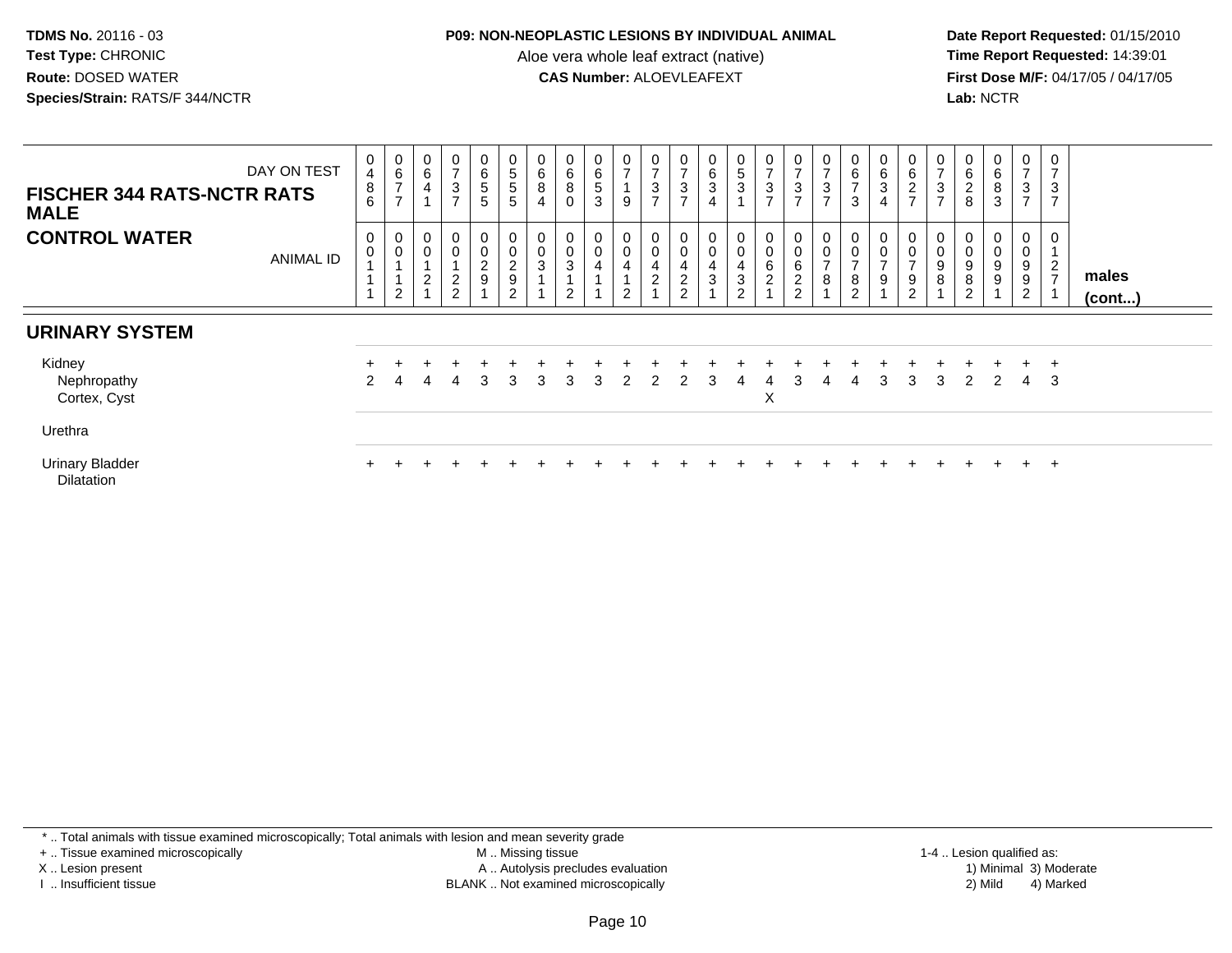#### **P09: NON-NEOPLASTIC LESIONS BY INDIVIDUAL ANIMAL**

Aloe vera whole leaf extract (native)<br>**CAS Number:** ALOEVLEAFEXT

Date Report Requested: 01/15/2010<br>Time Report Requested: 14:39:01 **First Dose M/F:** 04/17/05 / 04/17/05<br>**Lab:** NCTR **Lab:** NCTR

| <b>FISCHER 344 RATS-NCTR RATS</b><br><b>MALE</b><br><b>CONTROL WATER</b>   | DAY ON TEST      | $\begin{array}{c} 0 \\ 7 \end{array}$<br>$\frac{3}{7}$<br>$\mathsf 0$ | $\frac{0}{7}$<br>$\sqrt{3}$<br>$\overline{7}$<br>$\mathbf 0$ | $\frac{0}{7}$<br>$\ensuremath{\mathsf{3}}$<br>$\overline{7}$<br>$\pmb{0}$<br>$\mathbf{1}$ | $\begin{array}{c} 0 \\ 6 \\ 1 \end{array}$<br>$\overline{2}$<br>0<br>$\mathbf{1}$ | $\begin{array}{c} 0 \\ 6 \\ 4 \end{array}$<br>$\mathbf 0$<br>$\begin{smallmatrix}0\\1\end{smallmatrix}$ | $\begin{array}{c} 0 \\ 7 \\ 3 \end{array}$<br>3<br>$\pmb{0}$<br>$\mathbf{1}$ | $\begin{matrix} 0 \\ 6 \\ 6 \end{matrix}$<br>$\overline{4}$<br>$\mathbf 0$<br>$\mathbf{1}$ | $\begin{array}{c} 0 \\ 5 \\ 5 \end{array}$<br>$\mathbf 0$<br>$\mathbf 0$<br>$\overline{1}$ | $\begin{array}{c} 0 \\ 7 \\ 3 \end{array}$<br>$\overline{7}$<br>0<br>$\mathbf{1}$ | $\begin{array}{c} 0 \\ 6 \\ 7 \end{array}$<br>6<br>0<br>$\overline{1}$ | $\begin{array}{c} 0 \\ 4 \\ 9 \end{array}$<br>$\overline{4}$<br>0<br>$\mathbf{1}$ | $\begin{array}{c} 0 \\ 5 \\ 6 \end{array}$<br>8<br>$\mathbf 0$<br>$\overline{1}$ | $\begin{array}{c} 0 \\ 6 \\ 2 \end{array}$<br>$\mathbf 0$<br>$\begin{smallmatrix}0\\1\end{smallmatrix}$ | 065<br>$\mathbf 0$<br>$\overline{1}$        | $\frac{0}{7}$<br>$\frac{3}{7}$<br>$\mathbf 0$<br>$\overline{1}$ | $\begin{array}{c} 0 \\ 7 \end{array}$<br>3<br>$\overline{7}$<br>0<br>1 | $\begin{matrix} 0 \\ 6 \\ 3 \end{matrix}$<br>8<br>$\pmb{0}$ | $\begin{array}{c} 0 \\ 7 \\ 3 \end{array}$<br>$\overline{2}$<br>0<br>$\mathbf{1}$ | $\begin{array}{c} 0 \\ 6 \\ 7 \end{array}$<br>$\mathbf{3}$<br>0<br>$\mathbf{1}$ | $\begin{matrix} 0 \\ 6 \\ 1 \end{matrix}$<br>3<br>$\mathbf 0$<br>$\mathbf{1}$ | $\begin{matrix} 0 \\ 6 \\ 8 \end{matrix}$<br>$\overline{1}$<br>0<br>$\mathbf{1}$ | $\begin{array}{c} 0 \\ 5 \\ 4 \end{array}$<br>$\mathbf{3}$<br>$\pmb{0}$<br>$\overline{1}$ | $\frac{0}{7}$<br>$\mathbf{3}$<br>$\overline{2}$<br>$\mathbf 0$<br>$\mathbf{1}$ |                                              |  |
|----------------------------------------------------------------------------|------------------|-----------------------------------------------------------------------|--------------------------------------------------------------|-------------------------------------------------------------------------------------------|-----------------------------------------------------------------------------------|---------------------------------------------------------------------------------------------------------|------------------------------------------------------------------------------|--------------------------------------------------------------------------------------------|--------------------------------------------------------------------------------------------|-----------------------------------------------------------------------------------|------------------------------------------------------------------------|-----------------------------------------------------------------------------------|----------------------------------------------------------------------------------|---------------------------------------------------------------------------------------------------------|---------------------------------------------|-----------------------------------------------------------------|------------------------------------------------------------------------|-------------------------------------------------------------|-----------------------------------------------------------------------------------|---------------------------------------------------------------------------------|-------------------------------------------------------------------------------|----------------------------------------------------------------------------------|-------------------------------------------------------------------------------------------|--------------------------------------------------------------------------------|----------------------------------------------|--|
|                                                                            | <b>ANIMAL ID</b> | $\frac{1}{2}$<br>$\overline{c}$                                       | $\begin{array}{c} 1 \\ 2 \end{array}$<br>$\, 8$<br>1         | $\frac{2}{8}$<br>$\overline{2}$                                                           | 4<br>$\mathbf{1}$                                                                 | $\overline{4}$<br>$\overline{1}$<br>$\overline{2}$                                                      | 4<br>$\overline{4}$                                                          | 4<br>$\overline{4}$<br>2                                                                   | $\overline{4}$<br>$\overline{5}$<br>$\overline{1}$                                         | 4<br>$\mathbf 5$<br>$\overline{c}$                                                | $\overline{4}$<br>$\,6\,$<br>$\mathbf{1}$                              | 4<br>$\,6\,$<br>$\overline{2}$                                                    | 4<br>$\overline{7}$<br>$\overline{1}$                                            | $\overline{4}$<br>$\overline{7}$<br>$\overline{c}$                                                      | $\overline{4}$<br>$\bf 8$<br>$\overline{1}$ | $\begin{array}{c} 4 \\ 8 \\ 2 \end{array}$                      | $\overline{7}$<br>$\overline{4}$                                       | $\frac{1}{7}$<br>$\frac{4}{2}$                              | $\overline{7}$<br>5                                                               | $\overline{7}$<br>$\frac{5}{2}$                                                 | $\overline{7}$<br>$\boldsymbol{9}$<br>1                                       | $\overline{7}$<br>$\frac{9}{2}$                                                  | $\, 8$<br>$\mathsf{O}\xspace$<br>$\mathbf{1}$                                             | 8<br>$\mathbf 0$<br>$\overline{2}$                                             | * TOTALS                                     |  |
| <b>ALIMENTARY SYSTEM</b>                                                   |                  |                                                                       |                                                              |                                                                                           |                                                                                   |                                                                                                         |                                                                              |                                                                                            |                                                                                            |                                                                                   |                                                                        |                                                                                   |                                                                                  |                                                                                                         |                                             |                                                                 |                                                                        |                                                             |                                                                                   |                                                                                 |                                                                               |                                                                                  |                                                                                           |                                                                                |                                              |  |
| Esophagus<br>Inflammation<br>Ulcer<br>Mucosa, Hyperplasia                  |                  |                                                                       |                                                              |                                                                                           |                                                                                   |                                                                                                         |                                                                              |                                                                                            |                                                                                            |                                                                                   |                                                                        |                                                                                   |                                                                                  |                                                                                                         |                                             |                                                                 |                                                                        |                                                             |                                                                                   |                                                                                 |                                                                               |                                                                                  |                                                                                           |                                                                                | 48<br>$1 \quad 3.0$<br>13.0<br>$1 \quad 3.0$ |  |
| Intestine Large, Ascending Colon                                           |                  |                                                                       |                                                              |                                                                                           |                                                                                   |                                                                                                         |                                                                              |                                                                                            |                                                                                            |                                                                                   |                                                                        |                                                                                   |                                                                                  |                                                                                                         |                                             |                                                                 |                                                                        |                                                             |                                                                                   |                                                                                 |                                                                               |                                                                                  |                                                                                           | $+$                                                                            | 47                                           |  |
| Intestine Large, Cecum<br><b>Dilatation</b><br>Hyperplasia<br>Inflammation |                  |                                                                       |                                                              |                                                                                           |                                                                                   |                                                                                                         |                                                                              |                                                                                            |                                                                                            |                                                                                   |                                                                        |                                                                                   |                                                                                  | X                                                                                                       |                                             |                                                                 |                                                                        |                                                             |                                                                                   |                                                                                 |                                                                               |                                                                                  |                                                                                           | $\overline{+}$                                                                 | 46<br>1<br>1 1.0<br>$12.0$                   |  |
| Intestine Large, Descending Colon                                          |                  |                                                                       |                                                              |                                                                                           |                                                                                   |                                                                                                         |                                                                              |                                                                                            |                                                                                            |                                                                                   |                                                                        |                                                                                   |                                                                                  |                                                                                                         |                                             |                                                                 |                                                                        |                                                             |                                                                                   |                                                                                 |                                                                               |                                                                                  |                                                                                           | $+$                                                                            | 47                                           |  |
| Intestine Large, Rectum                                                    |                  |                                                                       |                                                              |                                                                                           |                                                                                   |                                                                                                         |                                                                              |                                                                                            |                                                                                            |                                                                                   |                                                                        |                                                                                   |                                                                                  |                                                                                                         |                                             |                                                                 |                                                                        |                                                             |                                                                                   |                                                                                 |                                                                               |                                                                                  |                                                                                           | $\ddot{}$                                                                      | 47                                           |  |
| Intestine Large, Transverse Colon                                          |                  |                                                                       |                                                              |                                                                                           |                                                                                   |                                                                                                         |                                                                              |                                                                                            |                                                                                            |                                                                                   |                                                                        |                                                                                   |                                                                                  |                                                                                                         |                                             |                                                                 |                                                                        |                                                             |                                                                                   |                                                                                 |                                                                               |                                                                                  |                                                                                           | $\ddot{}$                                                                      | 47                                           |  |
| Intestine Small, Duodenum<br>Mucosa, Hyperplasia                           |                  |                                                                       |                                                              |                                                                                           |                                                                                   |                                                                                                         |                                                                              |                                                                                            |                                                                                            |                                                                                   |                                                                        |                                                                                   |                                                                                  |                                                                                                         |                                             |                                                                 |                                                                        |                                                             |                                                                                   |                                                                                 |                                                                               |                                                                                  |                                                                                           | $+$                                                                            | 48<br>$12.0$                                 |  |
| Intestine Small, Ileum<br>Hyperplasia<br>Inflammation                      |                  |                                                                       |                                                              |                                                                                           |                                                                                   |                                                                                                         |                                                                              |                                                                                            |                                                                                            |                                                                                   |                                                                        |                                                                                   |                                                                                  |                                                                                                         |                                             |                                                                 |                                                                        |                                                             |                                                                                   |                                                                                 |                                                                               |                                                                                  |                                                                                           |                                                                                | 45<br>1 1.0<br>$12.0$                        |  |
| Intestine Small, Jejunum<br>Lymphoid Tissue, Hyperplasia                   |                  |                                                                       |                                                              |                                                                                           |                                                                                   |                                                                                                         |                                                                              |                                                                                            |                                                                                            |                                                                                   |                                                                        |                                                                                   |                                                                                  |                                                                                                         |                                             |                                                                 |                                                                        |                                                             |                                                                                   |                                                                                 |                                                                               |                                                                                  |                                                                                           |                                                                                | 45<br>$12.0$                                 |  |

\* .. Total animals with tissue examined microscopically; Total animals with lesion and mean severity grade

+ .. Tissue examined microscopically

X .. Lesion present

I .. Insufficient tissue

M .. Missing tissue

A .. Autolysis precludes evaluation

 1-4 .. Lesion qualified as: BLANK .. Not examined microscopically 2) Mild 4) Marked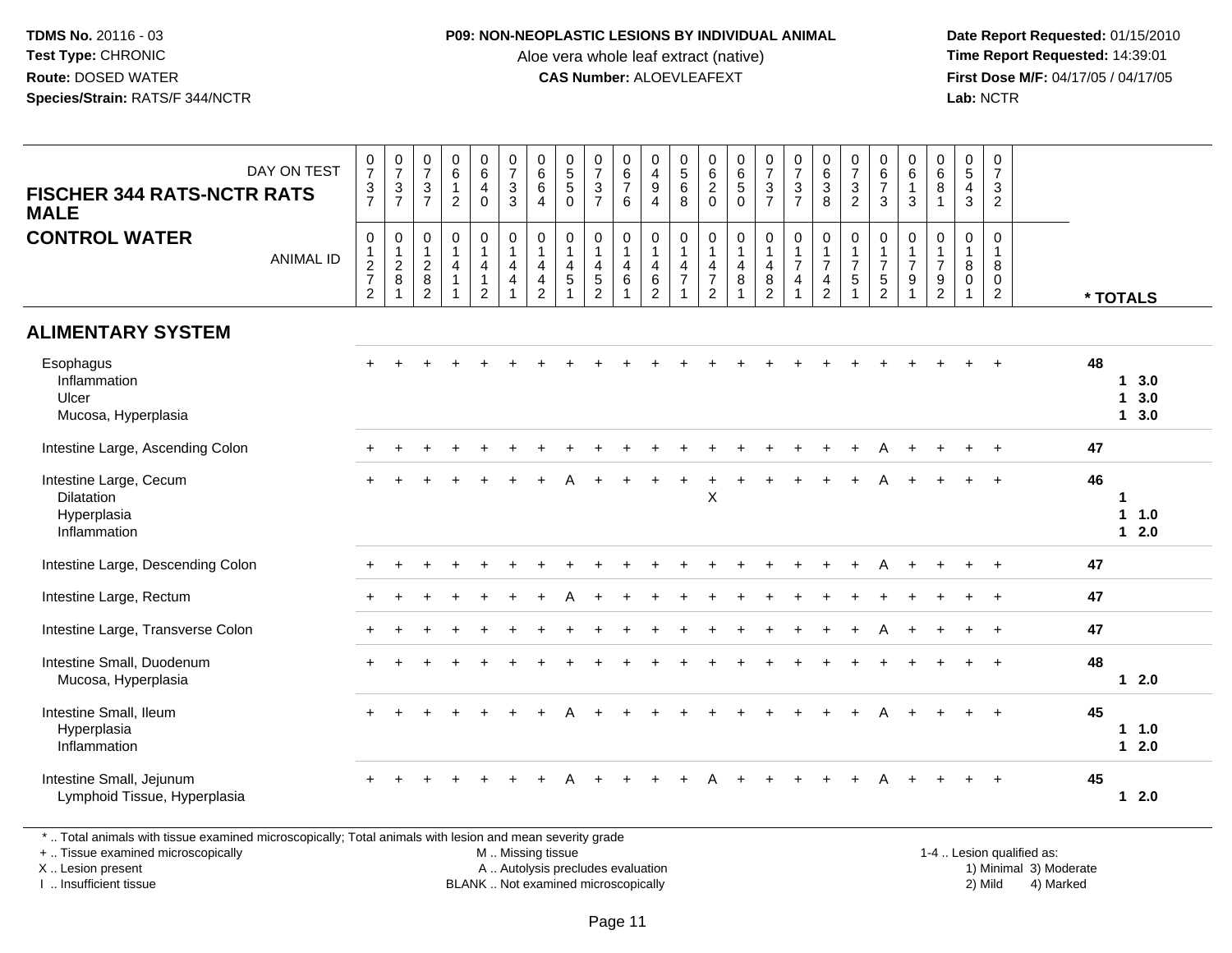### **P09: NON-NEOPLASTIC LESIONS BY INDIVIDUAL ANIMAL**

Aloe vera whole leaf extract (native)<br>**CAS Number:** ALOEVLEAFEXT

 **Date Report Requested:** 01/15/2010 **First Dose M/F:** 04/17/05 / 04/17/05<br>Lab: NCTR **Lab:** NCTR

| DAY ON TEST<br><b>FISCHER 344 RATS-NCTR RATS</b><br><b>MALE</b>                                                                                                                                                                                                                                                               | $\frac{0}{7}$<br>$\frac{3}{7}$                                              | $\frac{0}{7}$<br>$\frac{3}{7}$ | $\frac{0}{7}$<br>$\frac{3}{7}$                       | $_{6}^{\rm 0}$<br>$\mathbf{1}$<br>$\overline{2}$    | $_{6}^{\rm 0}$<br>4<br>$\mathbf 0$                       | $\frac{0}{7}$<br>$_3^3$                                                     | $\begin{array}{c} 0 \\ 6 \end{array}$<br>$\,6\,$<br>$\overline{4}$                | $\begin{array}{c} 0 \\ 5 \end{array}$<br>$\sqrt{5}$<br>$\mathbf 0$ | $\frac{0}{7}$<br>$\frac{3}{7}$                             | 0<br>6<br>$\overline{7}$<br>$6\phantom{1}$ | $\begin{smallmatrix} 0\\4 \end{smallmatrix}$<br>$\boldsymbol{9}$<br>$\overline{4}$ | 0<br>5<br>6<br>8                                                    | $\begin{array}{c} 0 \\ 6 \end{array}$<br>$\frac{2}{0}$                                   |                                  | $\frac{0}{7}$<br>$\frac{3}{7}$                                   | $\frac{0}{7}$<br>$\frac{3}{7}$                                     | 0<br>$\,6\,$<br>$\ensuremath{\mathsf{3}}$<br>8             | $\frac{0}{7}$<br>$\frac{3}{2}$                                  | 0<br>$6\phantom{a}$<br>$\overline{7}$<br>3                          | 0<br>$\,6$<br>$\mathbf{1}$<br>$\mathbf{3}$                            | $\begin{array}{c} 0 \\ 6 \end{array}$<br>8<br>$\mathbf{1}$                | $\begin{smallmatrix}0\0\5\end{smallmatrix}$<br>$\overline{4}$<br>3 | $\frac{0}{7}$<br>$\frac{3}{2}$                                |                                                     |              |                                                                                                  |
|-------------------------------------------------------------------------------------------------------------------------------------------------------------------------------------------------------------------------------------------------------------------------------------------------------------------------------|-----------------------------------------------------------------------------|--------------------------------|------------------------------------------------------|-----------------------------------------------------|----------------------------------------------------------|-----------------------------------------------------------------------------|-----------------------------------------------------------------------------------|--------------------------------------------------------------------|------------------------------------------------------------|--------------------------------------------|------------------------------------------------------------------------------------|---------------------------------------------------------------------|------------------------------------------------------------------------------------------|----------------------------------|------------------------------------------------------------------|--------------------------------------------------------------------|------------------------------------------------------------|-----------------------------------------------------------------|---------------------------------------------------------------------|-----------------------------------------------------------------------|---------------------------------------------------------------------------|--------------------------------------------------------------------|---------------------------------------------------------------|-----------------------------------------------------|--------------|--------------------------------------------------------------------------------------------------|
| <b>CONTROL WATER</b><br><b>ANIMAL ID</b>                                                                                                                                                                                                                                                                                      | $\pmb{0}$<br>$\begin{array}{c} 1 \\ 2 \\ 7 \end{array}$<br>$\boldsymbol{2}$ | 0<br>1<br>$\overline{2}$<br>8  | 0<br>$\mathbf{1}$<br>$\frac{2}{8}$<br>$\overline{2}$ | $\pmb{0}$<br>$\mathbf{1}$<br>4<br>$\mathbf{1}$<br>1 | 0<br>$\mathbf{1}$<br>4<br>$\mathbf{1}$<br>$\overline{c}$ | $\pmb{0}$<br>$\mathbf{1}$<br>$\overline{4}$<br>$\overline{\mathbf{4}}$<br>1 | $\pmb{0}$<br>$\overline{1}$<br>$\overline{a}$<br>$\overline{a}$<br>$\overline{2}$ | $\pmb{0}$<br>$\mathbf{1}$<br>4<br>$\sqrt{5}$                       | 0<br>$\mathbf{1}$<br>4<br>$\overline{5}$<br>$\overline{2}$ | 0<br>$\mathbf{1}$<br>4<br>$\,6\,$          | 0<br>$\mathbf{1}$<br>$\overline{4}$<br>$\,6$<br>$\overline{2}$                     | $\pmb{0}$<br>$\mathbf{1}$<br>$\overline{a}$<br>$\overline{7}$<br>-1 | $\pmb{0}$<br>$\mathbf{1}$<br>$\overline{\mathbf{4}}$<br>$\overline{7}$<br>$\overline{2}$ | 0<br>$\mathbf{1}$<br>4<br>8<br>1 | 0<br>$\mathbf{1}$<br>$\overline{4}$<br>$\bf 8$<br>$\overline{2}$ | $\pmb{0}$<br>$\mathbf{1}$<br>$\overline{7}$<br>$\overline{4}$<br>1 | 0<br>$\mathbf{1}$<br>$\overline{7}$<br>4<br>$\overline{2}$ | $\pmb{0}$<br>$\mathbf{1}$<br>$\overline{7}$<br>$\sqrt{5}$<br>-1 | 0<br>$\mathbf{1}$<br>$\overline{7}$<br>$\sqrt{5}$<br>$\overline{2}$ | $\mathbf 0$<br>$\mathbf{1}$<br>$\overline{7}$<br>$9\,$<br>$\mathbf 1$ | 0<br>$\mathbf{1}$<br>$\overline{7}$<br>$\boldsymbol{9}$<br>$\overline{c}$ | 0<br>$\mathbf{1}$<br>8<br>$\mathbf 0$<br>-1                        | $\pmb{0}$<br>$\mathbf{1}$<br>8<br>$\pmb{0}$<br>$\overline{c}$ |                                                     |              | * TOTALS                                                                                         |
| Liver<br><b>Cyst Multilocular</b><br>Degeneration, Cystic<br><b>Eosinophilic Focus</b><br>Eosinophilic Focus, Multiple<br>Granuloma<br>Hepatodiaphragmatic Nodule<br>Necrosis, Coagulative<br>Vacuolization Cytoplasmic<br>Bile Duct, Hyperplasia<br>Centrilobular, Necrosis<br>Left Lateral Lobe, Developmental Malformation | ÷.<br>$\mathbf{1}$                                                          | $\overline{c}$<br>$\mathbf{1}$ | Χ<br>2<br>$\overline{2}$                             | $\overline{4}$<br>$\overline{2}$                    | 3<br>3                                                   |                                                                             | $\mathbf{3}$<br>$\mathbf{3}$                                                      | $\overline{2}$                                                     | $\pmb{\times}$<br>$\overline{\mathbf{c}}$<br>$\mathbf{3}$  |                                            | 2                                                                                  |                                                                     |                                                                                          |                                  | X                                                                | $\overline{2}$                                                     |                                                            | X<br>3<br>$\overline{2}$                                        |                                                                     | $\overline{c}$                                                        |                                                                           |                                                                    | $\overline{c}$<br>3                                           |                                                     | 48           | 9<br>2.2<br>4<br>1<br>2.0<br>1<br>3.0<br>$\mathbf 1$<br>12 2.4<br>$15$ 2.1<br>$1 \quad 2.0$<br>1 |
| Mesentery<br>Hemorrhage<br>Thrombosis<br>Fat, Necrosis                                                                                                                                                                                                                                                                        |                                                                             |                                |                                                      |                                                     | $+$<br>3 <sup>1</sup>                                    | $\overline{+}$<br>3                                                         |                                                                                   | ÷<br>4                                                             |                                                            |                                            | $\ddot{}$<br>X                                                                     |                                                                     |                                                                                          | $\ddot{}$                        |                                                                  |                                                                    |                                                            |                                                                 |                                                                     | $+$<br>3                                                              | $\ddot{}$<br>3                                                            |                                                                    |                                                               |                                                     | 10           | $\mathbf 1$<br>4.0<br>1<br>7, 3.1                                                                |
| Oral Mucosa<br>Epithelium, Hyperplasia                                                                                                                                                                                                                                                                                        |                                                                             |                                |                                                      |                                                     |                                                          |                                                                             |                                                                                   |                                                                    |                                                            |                                            |                                                                                    |                                                                     |                                                                                          |                                  |                                                                  | $\ddot{}$<br>$\overline{4}$                                        |                                                            |                                                                 |                                                                     |                                                                       |                                                                           |                                                                    |                                                               |                                                     | $\mathbf{2}$ | 14.0                                                                                             |
| Pancreas<br>Polyarteritis<br>Acinar Cell, Atrophy                                                                                                                                                                                                                                                                             |                                                                             |                                |                                                      | -1                                                  |                                                          |                                                                             |                                                                                   |                                                                    |                                                            |                                            |                                                                                    |                                                                     | 1                                                                                        |                                  |                                                                  |                                                                    |                                                            |                                                                 |                                                                     |                                                                       | 2                                                                         |                                                                    | 4<br>$\overline{\mathbf{1}}$                                  |                                                     | 48           | 3.7<br>12 1.8                                                                                    |
| <b>Proximal Colon</b><br>Inflammation                                                                                                                                                                                                                                                                                         |                                                                             |                                |                                                      |                                                     |                                                          |                                                                             |                                                                                   |                                                                    |                                                            |                                            | м                                                                                  |                                                                     |                                                                                          |                                  |                                                                  |                                                                    |                                                            |                                                                 |                                                                     |                                                                       |                                                                           |                                                                    | $\ddot{}$                                                     |                                                     | 44           | $12.0$                                                                                           |
| Salivary Glands                                                                                                                                                                                                                                                                                                               |                                                                             |                                |                                                      |                                                     |                                                          |                                                                             |                                                                                   |                                                                    |                                                            |                                            |                                                                                    |                                                                     |                                                                                          |                                  |                                                                  |                                                                    |                                                            |                                                                 |                                                                     |                                                                       |                                                                           |                                                                    | $\ddot{}$                                                     |                                                     | 48           |                                                                                                  |
| *  Total animals with tissue examined microscopically; Total animals with lesion and mean severity grade<br>+  Tissue examined microscopically<br>X  Lesion present                                                                                                                                                           |                                                                             |                                |                                                      |                                                     |                                                          | M  Missing tissue                                                           |                                                                                   | A  Autolysis precludes evaluation                                  |                                                            |                                            |                                                                                    |                                                                     |                                                                                          |                                  |                                                                  |                                                                    |                                                            |                                                                 |                                                                     |                                                                       |                                                                           |                                                                    |                                                               | 1-4  Lesion qualified as:<br>1) Minimal 3) Moderate |              |                                                                                                  |

I .. Insufficient tissue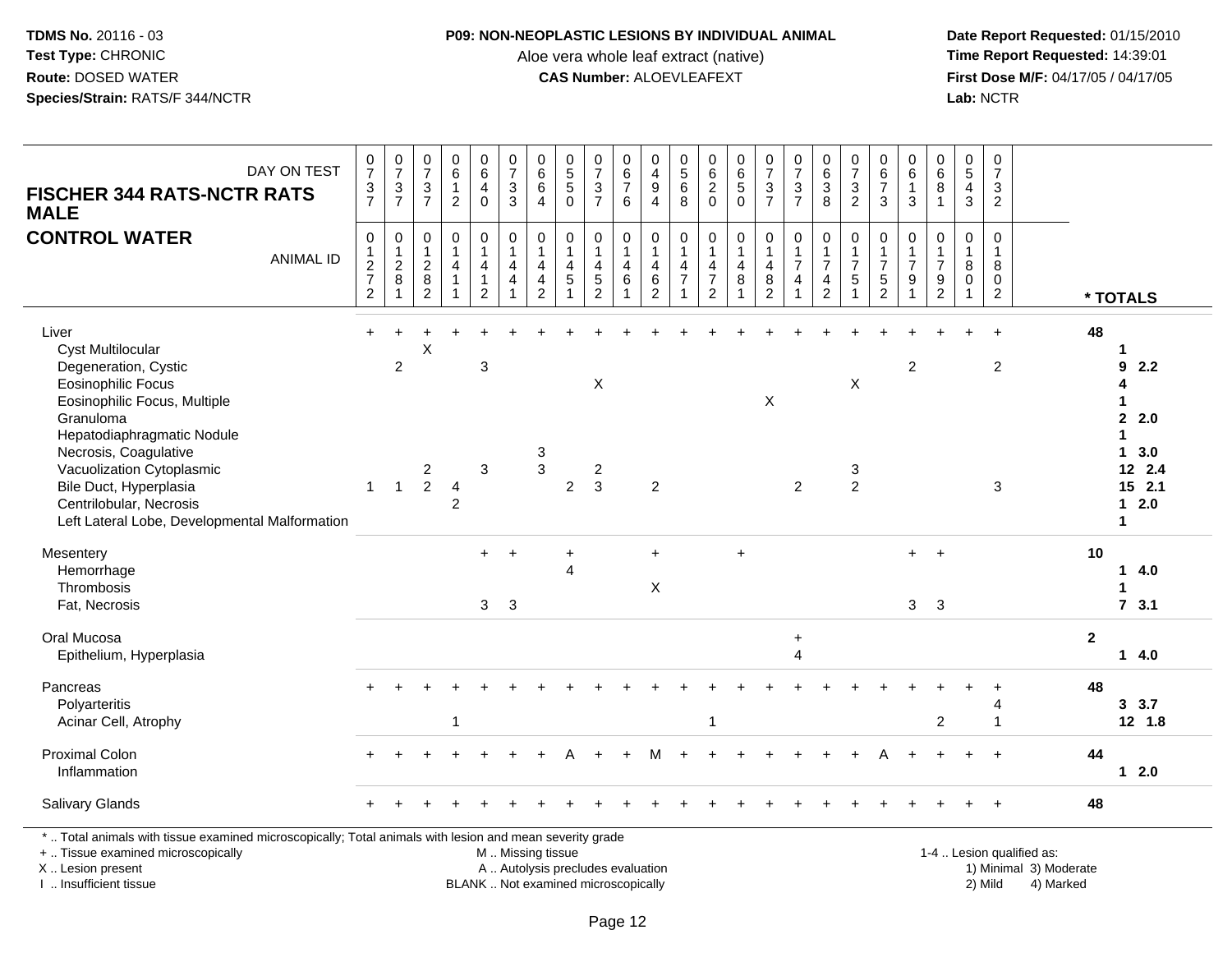#### **P09: NON-NEOPLASTIC LESIONS BY INDIVIDUAL ANIMAL**

Aloe vera whole leaf extract (native)<br>**CAS Number:** ALOEVLEAFEXT

Date Report Requested: 01/15/2010<br>Time Report Requested: 14:39:01 **First Dose M/F:** 04/17/05 / 04/17/05 Lab: NCTR **Lab:** NCTR

| $\frac{0}{7}$<br>$\begin{array}{c} 0 \\ 7 \\ 3 \\ 3 \end{array}$<br>$_6^0$<br>$\frac{0}{7}$<br>0<br>0620<br>$\begin{array}{c} 0 \\ 6 \\ 5 \end{array}$<br>$\frac{0}{7}$<br>$\frac{0}{7}$<br>$\frac{3}{7}$<br>$\begin{array}{c} 0 \\ 7 \\ 3 \end{array}$<br>$\begin{array}{c} 0 \\ 6 \end{array}$<br>0<br>$\begin{array}{c} 0 \\ 5 \end{array}$<br>$\begin{array}{c} 0 \\ 5 \\ 5 \end{array}$<br>0<br>$\begin{array}{c} 0 \\ 5 \\ 6 \end{array}$<br>$\begin{matrix} 0 \\ 6 \\ 3 \end{matrix}$<br>$\begin{array}{c} 0 \\ 6 \\ 7 \end{array}$<br>$rac{6}{7}$<br>$6\overline{6}$<br>$\begin{array}{c} 4 \\ 9 \end{array}$<br>$\overline{6}$<br>$rac{3}{7}$<br>$\frac{3}{7}$<br>8<br>$\mathbf{1}$<br>$\overline{4}$<br>3<br>$\overline{0}$<br>$\overline{2}$<br>8<br>6<br>8<br>$\mathbf{3}$<br>3<br>3<br>$\overline{2}$<br>$\overline{4}$<br>$\mathbf 0$<br>$\overline{4}$<br>$\mathbf{1}$<br>$\mathbf 0$<br>0<br>$\mathbf 0$<br>$\mathbf 0$<br>$\pmb{0}$<br>0<br>$\mathbf 0$<br>0<br>$\mathbf 0$<br>$\mathbf 0$<br>0<br>0<br>0<br>0<br>0<br>$\mathbf 0$<br>0<br>0<br>$\mathbf{1}$<br>$\mathbf{1}$<br>$\mathbf{1}$<br>$\mathbf{1}$<br>$\mathbf{1}$<br>$\mathbf{1}$<br>$\mathbf{1}$<br>$\mathbf{1}$<br>$\mathbf{1}$<br>$\mathbf{1}$<br>$\mathbf{1}$<br>$\mathbf{1}$<br>1<br>$\mathbf{1}$<br>$\mathbf{1}$<br>$\mathbf{1}$<br>$\overline{7}$<br>$\overline{7}$<br>$\overline{7}$<br>$\overline{7}$<br>$\overline{7}$<br>$\overline{7}$<br>8<br>$\overline{\mathbf{4}}$<br>$\overline{4}$<br>$\overline{4}$<br>$\overline{4}$<br>4<br>$\overline{4}$<br>8<br>4<br>4<br>4<br>4<br>$\,6\,$<br>$\overline{7}$<br>$\boldsymbol{7}$<br>$\bf8$<br>$\frac{5}{2}$<br>$\,6\,$<br>$\bf 8$<br>$\overline{4}$<br>$\sqrt{5}$<br>5<br>$\,$ 5 $\,$<br>9<br>4<br>$\overline{4}$<br>9<br>0<br>0<br>4<br>$\overline{2}$<br>$\overline{2}$<br>$\overline{2}$<br>$\overline{c}$<br>$\overline{c}$<br>$\overline{2}$<br>$\overline{c}$<br>$\overline{2}$<br>$\overline{1}$<br>$\mathbf{1}$<br>$\overline{1}$<br>$\overline{1}$<br>$\overline{1}$<br>1<br>* TOTALS<br>48<br>$+$<br>$+$<br>14.0<br>$10$ 2.2<br>$\overline{c}$<br>$\overline{c}$<br>$\mathbf{3}$<br>$\overline{2}$<br>11 2.9<br>$\mathbf{3}$<br>32.7<br>48<br>4.0<br>$\mathbf 1$<br>$\mathbf{1}$<br>2.0<br>3.0<br>$\mathbf{1}$<br>2.0<br>$\overline{2}$<br>$\mathbf 1$<br>2.0<br>$\mathbf{1}$<br>2, 1.5<br>$\overline{2}$ |
|----------------------------------------------------------------------------------------------------------------------------------------------------------------------------------------------------------------------------------------------------------------------------------------------------------------------------------------------------------------------------------------------------------------------------------------------------------------------------------------------------------------------------------------------------------------------------------------------------------------------------------------------------------------------------------------------------------------------------------------------------------------------------------------------------------------------------------------------------------------------------------------------------------------------------------------------------------------------------------------------------------------------------------------------------------------------------------------------------------------------------------------------------------------------------------------------------------------------------------------------------------------------------------------------------------------------------------------------------------------------------------------------------------------------------------------------------------------------------------------------------------------------------------------------------------------------------------------------------------------------------------------------------------------------------------------------------------------------------------------------------------------------------------------------------------------------------------------------------------------------------------------------------------------------------------------------------------------------------------------------------------------------------------------------------------------------------------------------------------------------------------------------------------------------------------------------------------------------------------------------------------------------------------------------------------------------------------------------------------|
|                                                                                                                                                                                                                                                                                                                                                                                                                                                                                                                                                                                                                                                                                                                                                                                                                                                                                                                                                                                                                                                                                                                                                                                                                                                                                                                                                                                                                                                                                                                                                                                                                                                                                                                                                                                                                                                                                                                                                                                                                                                                                                                                                                                                                                                                                                                                                          |
|                                                                                                                                                                                                                                                                                                                                                                                                                                                                                                                                                                                                                                                                                                                                                                                                                                                                                                                                                                                                                                                                                                                                                                                                                                                                                                                                                                                                                                                                                                                                                                                                                                                                                                                                                                                                                                                                                                                                                                                                                                                                                                                                                                                                                                                                                                                                                          |
|                                                                                                                                                                                                                                                                                                                                                                                                                                                                                                                                                                                                                                                                                                                                                                                                                                                                                                                                                                                                                                                                                                                                                                                                                                                                                                                                                                                                                                                                                                                                                                                                                                                                                                                                                                                                                                                                                                                                                                                                                                                                                                                                                                                                                                                                                                                                                          |
|                                                                                                                                                                                                                                                                                                                                                                                                                                                                                                                                                                                                                                                                                                                                                                                                                                                                                                                                                                                                                                                                                                                                                                                                                                                                                                                                                                                                                                                                                                                                                                                                                                                                                                                                                                                                                                                                                                                                                                                                                                                                                                                                                                                                                                                                                                                                                          |
|                                                                                                                                                                                                                                                                                                                                                                                                                                                                                                                                                                                                                                                                                                                                                                                                                                                                                                                                                                                                                                                                                                                                                                                                                                                                                                                                                                                                                                                                                                                                                                                                                                                                                                                                                                                                                                                                                                                                                                                                                                                                                                                                                                                                                                                                                                                                                          |
|                                                                                                                                                                                                                                                                                                                                                                                                                                                                                                                                                                                                                                                                                                                                                                                                                                                                                                                                                                                                                                                                                                                                                                                                                                                                                                                                                                                                                                                                                                                                                                                                                                                                                                                                                                                                                                                                                                                                                                                                                                                                                                                                                                                                                                                                                                                                                          |
| 48                                                                                                                                                                                                                                                                                                                                                                                                                                                                                                                                                                                                                                                                                                                                                                                                                                                                                                                                                                                                                                                                                                                                                                                                                                                                                                                                                                                                                                                                                                                                                                                                                                                                                                                                                                                                                                                                                                                                                                                                                                                                                                                                                                                                                                                                                                                                                       |
| 48<br>$\ddot{}$<br>$\overline{2}$<br>$\mathbf{3}$<br>$\overline{2}$<br>$\overline{c}$<br>$\overline{c}$<br>$\overline{c}$<br>$\overline{c}$<br>$\overline{2}$<br>$\overline{2}$<br>$\overline{2}$<br>$\mathbf{1}$<br>$\overline{2}$<br>34 2.0<br>6                                                                                                                                                                                                                                                                                                                                                                                                                                                                                                                                                                                                                                                                                                                                                                                                                                                                                                                                                                                                                                                                                                                                                                                                                                                                                                                                                                                                                                                                                                                                                                                                                                                                                                                                                                                                                                                                                                                                                                                                                                                                                                       |
|                                                                                                                                                                                                                                                                                                                                                                                                                                                                                                                                                                                                                                                                                                                                                                                                                                                                                                                                                                                                                                                                                                                                                                                                                                                                                                                                                                                                                                                                                                                                                                                                                                                                                                                                                                                                                                                                                                                                                                                                                                                                                                                                                                                                                                                                                                                                                          |
| 48<br>22.0<br>3.0<br>$\mathbf 1$                                                                                                                                                                                                                                                                                                                                                                                                                                                                                                                                                                                                                                                                                                                                                                                                                                                                                                                                                                                                                                                                                                                                                                                                                                                                                                                                                                                                                                                                                                                                                                                                                                                                                                                                                                                                                                                                                                                                                                                                                                                                                                                                                                                                                                                                                                                         |
|                                                                                                                                                                                                                                                                                                                                                                                                                                                                                                                                                                                                                                                                                                                                                                                                                                                                                                                                                                                                                                                                                                                                                                                                                                                                                                                                                                                                                                                                                                                                                                                                                                                                                                                                                                                                                                                                                                                                                                                                                                                                                                                                                                                                                                                                                                                                                          |

+ .. Tissue examined microscopically

X .. Lesion present

I .. Insufficient tissue

M .. Missing tissue

BLANK .. Not examined microscopically

1-4 .. Lesion qualified as:<br>1) Minimal 3) Moderate A .. Autolysis precludes evaluation 19 and 10 minimal 3) Moderate 1 and 20 minimal 3) Moderate 19 minimal 3) Moderat<br>19 and 19 and 19 and 19 and 19 and 19 and 19 and 19 and 19 and 19 and 19 and 19 and 19 and 19 and 19 and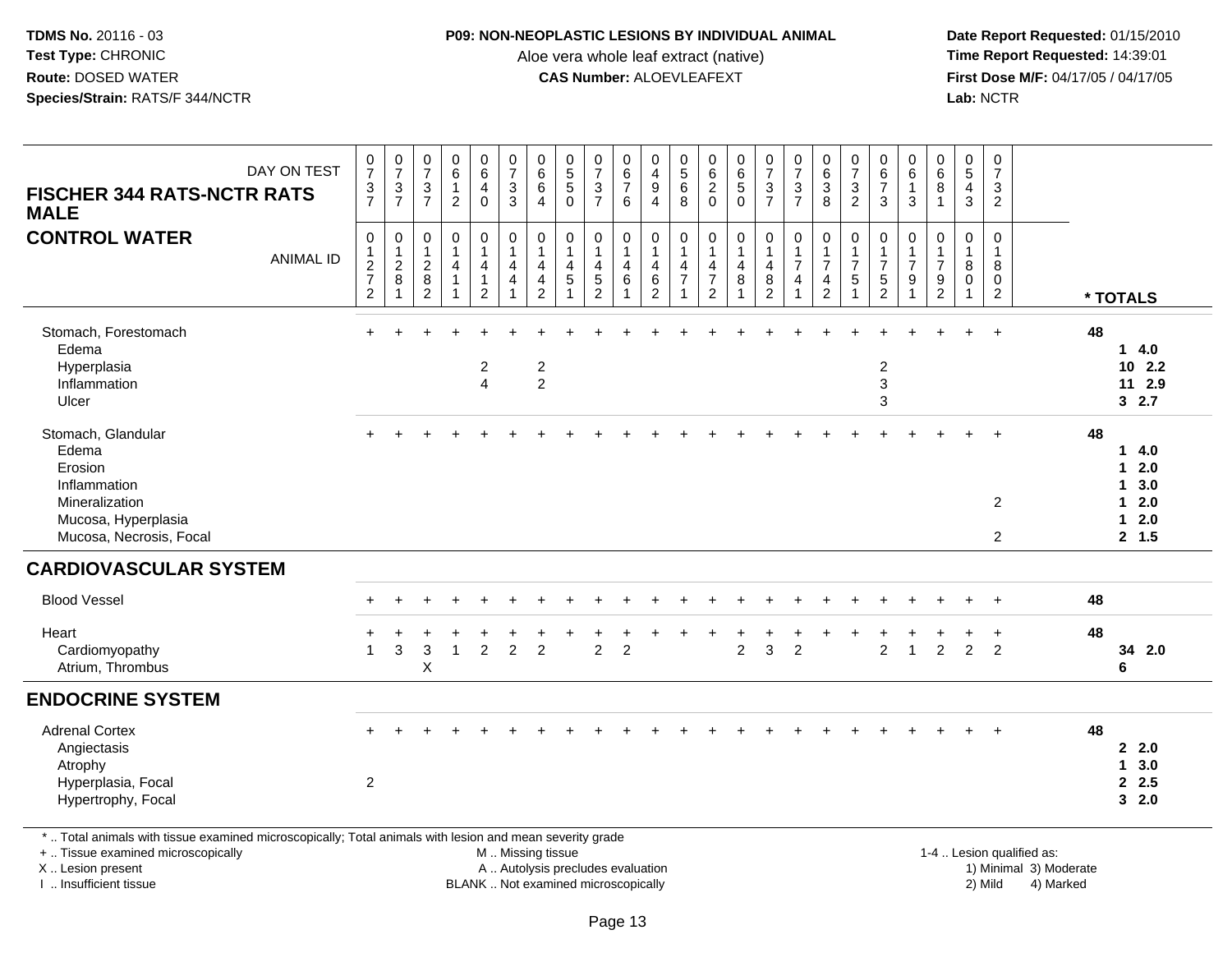### **P09: NON-NEOPLASTIC LESIONS BY INDIVIDUAL ANIMAL**

Aloe vera whole leaf extract (native)<br>**CAS Number:** ALOEVLEAFEXT

 **Date Report Requested:** 01/15/2010 **First Dose M/F:** 04/17/05 / 04/17/05<br>Lab: NCTR **Lab:** NCTR

| DAY ON TEST<br><b>FISCHER 344 RATS-NCTR RATS</b><br><b>MALE</b>                                                                                                                            | $\frac{0}{7}$<br>$\frac{3}{7}$                       | $\begin{array}{c} 0 \\ 7 \end{array}$<br>$\frac{3}{7}$                 | 0<br>$\overline{7}$<br>3<br>$\overline{7}$        | $_{6}^{\rm 0}$<br>$\mathbf{1}$<br>$\overline{2}$                              | $_{6}^{\rm 0}$<br>$\overline{4}$<br>$\Omega$                          | $\frac{0}{7}$<br>$\ensuremath{\mathsf{3}}$<br>3 | $\pmb{0}$<br>6<br>$\,6\,$<br>$\overline{4}$                                       | 0<br>$\overline{5}$<br>$\sqrt{5}$<br>$\Omega$                            | $\pmb{0}$<br>$\overline{7}$<br>$\frac{3}{7}$                                  | 0<br>$\overline{6}$<br>$\overline{7}$<br>6 | 0<br>$\overline{4}$<br>$\boldsymbol{9}$<br>$\overline{4}$  | $\begin{smallmatrix}0\0\0\end{smallmatrix}$<br>$\,6\,$<br>8                   | 0<br>$6\phantom{a}$<br>$\overline{\mathbf{c}}$<br>$\Omega$ | $\begin{array}{c} 0 \\ 6 \end{array}$<br>$\overline{5}$        | $\frac{0}{7}$<br>$\frac{3}{7}$                                      | $\pmb{0}$<br>$\overline{7}$<br>$\frac{3}{7}$                                    | $\pmb{0}$<br>$6\phantom{a}$<br>$\ensuremath{\mathsf{3}}$<br>8 | $\begin{array}{c} 0 \\ 7 \end{array}$<br>$\frac{3}{2}$   | $\begin{array}{c} 0 \\ 6 \\ 7 \end{array}$<br>3                               | 0<br>$6\overline{6}$<br>$\mathbf{1}$<br>3 | $\pmb{0}$<br>6<br>8<br>$\overline{1}$                                      | $\pmb{0}$<br>$\overline{5}$<br>$\overline{4}$<br>3   |         | $\mathbf 0$<br>$\overline{7}$<br>3<br>$\overline{2}$             |    |                                   |
|--------------------------------------------------------------------------------------------------------------------------------------------------------------------------------------------|------------------------------------------------------|------------------------------------------------------------------------|---------------------------------------------------|-------------------------------------------------------------------------------|-----------------------------------------------------------------------|-------------------------------------------------|-----------------------------------------------------------------------------------|--------------------------------------------------------------------------|-------------------------------------------------------------------------------|--------------------------------------------|------------------------------------------------------------|-------------------------------------------------------------------------------|------------------------------------------------------------|----------------------------------------------------------------|---------------------------------------------------------------------|---------------------------------------------------------------------------------|---------------------------------------------------------------|----------------------------------------------------------|-------------------------------------------------------------------------------|-------------------------------------------|----------------------------------------------------------------------------|------------------------------------------------------|---------|------------------------------------------------------------------|----|-----------------------------------|
| <b>CONTROL WATER</b><br><b>ANIMAL ID</b>                                                                                                                                                   | 0<br>$\mathbf{1}$<br>$\frac{2}{7}$<br>$\overline{2}$ | $\mathbf 0$<br>$\mathbf{1}$<br>$\boldsymbol{2}$<br>8<br>$\overline{1}$ | 0<br>1<br>$\boldsymbol{2}$<br>8<br>$\overline{2}$ | $\mathbf 0$<br>$\mathbf{1}$<br>$\overline{4}$<br>$\mathbf{1}$<br>$\mathbf{1}$ | 0<br>$\mathbf{1}$<br>$\overline{4}$<br>$\mathbf{1}$<br>$\overline{2}$ | 0<br>1<br>$\overline{4}$<br>$\overline{4}$      | $\mathbf 0$<br>$\mathbf{1}$<br>$\overline{a}$<br>$\overline{4}$<br>$\overline{2}$ | $\mathbf 0$<br>$\overline{1}$<br>4<br>5                                  | $\mathbf 0$<br>$\mathbf{1}$<br>$\overline{\mathbf{4}}$<br>5<br>$\overline{2}$ | 0<br>4<br>6                                | 0<br>$\mathbf{1}$<br>$\overline{4}$<br>6<br>$\overline{c}$ | 0<br>$\mathbf{1}$<br>$\overline{\mathbf{4}}$<br>$\overline{7}$<br>$\mathbf 1$ | $\mathbf 0$<br>4<br>$\overline{7}$<br>$\overline{c}$       | $\mathbf 0$<br>$\mathbf{1}$<br>$\overline{4}$<br>$\,8\,$<br>-1 | 0<br>$\mathbf{1}$<br>$\overline{\mathbf{4}}$<br>8<br>$\overline{c}$ | $\mathbf 0$<br>$\mathbf{1}$<br>$\overline{7}$<br>$\overline{4}$<br>$\mathbf{1}$ | 0<br>$\mathbf{1}$<br>$\overline{7}$<br>4<br>$\overline{c}$    | $\mathbf 0$<br>$\mathbf{1}$<br>$\overline{7}$<br>5<br>-1 | $\mathbf 0$<br>$\mathbf{1}$<br>$\overline{7}$<br>$\sqrt{5}$<br>$\overline{2}$ | $\mathbf 0$<br>$\overline{7}$<br>9        | $\mathbf 0$<br>$\overline{1}$<br>$\overline{7}$<br>$9\,$<br>$\overline{2}$ | $\mathbf 0$<br>$\mathbf{1}$<br>8<br>$\mathbf 0$<br>1 |         | $\mathbf 0$<br>-1<br>8<br>$\Omega$<br>$\overline{c}$             |    | * TOTALS                          |
| Vacuolization Cytoplasmic                                                                                                                                                                  |                                                      |                                                                        | 2                                                 | $\overline{2}$                                                                | 3                                                                     |                                                 | 3                                                                                 |                                                                          |                                                                               | $\overline{c}$                             |                                                            |                                                                               | $\overline{2}$                                             | 3                                                              | $\overline{c}$                                                      |                                                                                 | $\overline{c}$                                                |                                                          |                                                                               |                                           |                                                                            | 3                                                    |         |                                                                  |    | 24 2.5                            |
| Adrenal Medulla<br>Angiectasis<br>Hyperplasia, Focal                                                                                                                                       |                                                      |                                                                        | 4                                                 |                                                                               | -1                                                                    |                                                 |                                                                                   |                                                                          |                                                                               |                                            |                                                            |                                                                               |                                                            |                                                                | $\ddot{}$<br>$\overline{c}$                                         | 2                                                                               |                                                               |                                                          |                                                                               |                                           |                                                                            |                                                      |         | $\ddot{}$                                                        | 48 | 32.0<br>10 2.5                    |
| Islets, Pancreatic                                                                                                                                                                         | $\pm$                                                |                                                                        |                                                   |                                                                               |                                                                       |                                                 |                                                                                   |                                                                          |                                                                               |                                            |                                                            |                                                                               |                                                            |                                                                |                                                                     |                                                                                 |                                                               |                                                          |                                                                               |                                           |                                                                            |                                                      |         | $\ddot{}$                                                        | 48 |                                   |
| Parathyroid Gland                                                                                                                                                                          |                                                      |                                                                        |                                                   |                                                                               |                                                                       |                                                 |                                                                                   |                                                                          |                                                                               |                                            |                                                            |                                                                               | м                                                          |                                                                |                                                                     |                                                                                 |                                                               |                                                          |                                                                               |                                           |                                                                            |                                                      |         | $\div$                                                           | 47 |                                   |
| <b>Pituitary Gland</b><br>Pars Distalis, Cyst<br>Pars Distalis, Hyperplasia<br>Pars Intermedia, Cyst                                                                                       |                                                      |                                                                        |                                                   |                                                                               |                                                                       |                                                 |                                                                                   |                                                                          |                                                                               |                                            |                                                            |                                                                               |                                                            |                                                                |                                                                     |                                                                                 |                                                               |                                                          |                                                                               |                                           | 2                                                                          |                                                      |         | $+$                                                              | 48 | 1<br>5<br>2.2<br>1                |
| <b>Thyroid Gland</b><br>C-cell, Hyperplasia<br>Follicular Cell, Hyperplasia                                                                                                                |                                                      |                                                                        |                                                   |                                                                               |                                                                       | $\ddot{}$                                       |                                                                                   |                                                                          |                                                                               |                                            |                                                            |                                                                               |                                                            | $\overline{2}$                                                 | +                                                                   | $\overline{2}$                                                                  |                                                               |                                                          |                                                                               |                                           |                                                                            |                                                      |         |                                                                  | 48 | 8 1.9<br>$12.0$                   |
| <b>GENERAL BODY SYSTEM</b>                                                                                                                                                                 |                                                      |                                                                        |                                                   |                                                                               |                                                                       |                                                 |                                                                                   |                                                                          |                                                                               |                                            |                                                            |                                                                               |                                                            |                                                                |                                                                     |                                                                                 |                                                               |                                                          |                                                                               |                                           |                                                                            |                                                      |         |                                                                  |    |                                   |
| <b>NONE</b>                                                                                                                                                                                |                                                      |                                                                        |                                                   |                                                                               |                                                                       |                                                 |                                                                                   |                                                                          |                                                                               |                                            |                                                            |                                                                               |                                                            |                                                                |                                                                     |                                                                                 |                                                               |                                                          |                                                                               |                                           |                                                                            |                                                      |         |                                                                  |    |                                   |
| <b>GENITAL SYSTEM</b>                                                                                                                                                                      |                                                      |                                                                        |                                                   |                                                                               |                                                                       |                                                 |                                                                                   |                                                                          |                                                                               |                                            |                                                            |                                                                               |                                                            |                                                                |                                                                     |                                                                                 |                                                               |                                                          |                                                                               |                                           |                                                                            |                                                      |         |                                                                  |    |                                   |
| Epididymis<br><b>Exfoliated Germ Cell</b><br>Hypospermia<br>Inflammation                                                                                                                   | ÷<br>$\overline{c}$<br>4                             | $\overline{4}$                                                         | $\overline{c}$                                    | $\overline{c}$<br>$\overline{2}$                                              | $\sqrt{3}$                                                            | $\overline{c}$<br>$\overline{2}$                | $\overline{4}$<br>$\overline{2}$                                                  | 3                                                                        | 4                                                                             | $\overline{1}$                             | $\overline{2}$                                             | $\overline{2}$                                                                | 3                                                          | $\mathbf{3}$<br>$\overline{4}$                                 | $\mathfrak{S}$<br>3                                                 | $\overline{c}$<br>3                                                             | $\ensuremath{\mathsf{3}}$<br>3                                | $\overline{4}$                                           | $\boldsymbol{2}$<br>$\overline{4}$                                            | $\overline{c}$<br>$\overline{2}$          | $\overline{2}$                                                             | 3                                                    |         | $\ddot{}$<br>$\overline{\mathbf{4}}$                             | 48 | 37 2.4<br>28 3.2<br>$1 \quad 2.0$ |
| <b>Preputial Gland</b>                                                                                                                                                                     |                                                      |                                                                        |                                                   |                                                                               | $\ddot{}$                                                             | $+$                                             | $+$                                                                               | $+$                                                                      | $+$                                                                           | $+$                                        | $+$                                                        | $+$                                                                           | $+$                                                        | $\ddot{}$                                                      | $\ddot{}$                                                           | $\ddot{}$                                                                       | $\ddot{}$                                                     | $\pm$                                                    | $\ddot{}$                                                                     | +                                         |                                                                            | +                                                    |         | $\ddot{}$                                                        | 48 |                                   |
| *  Total animals with tissue examined microscopically; Total animals with lesion and mean severity grade<br>+  Tissue examined microscopically<br>X  Lesion present<br>Insufficient tissue |                                                      |                                                                        |                                                   |                                                                               |                                                                       | M  Missing tissue                               |                                                                                   | A  Autolysis precludes evaluation<br>BLANK  Not examined microscopically |                                                                               |                                            |                                                            |                                                                               |                                                            |                                                                |                                                                     |                                                                                 |                                                               |                                                          |                                                                               |                                           |                                                                            |                                                      | 2) Mild | 1-4  Lesion qualified as:<br>1) Minimal 3) Moderate<br>4) Marked |    |                                   |

I .. Insufficient tissue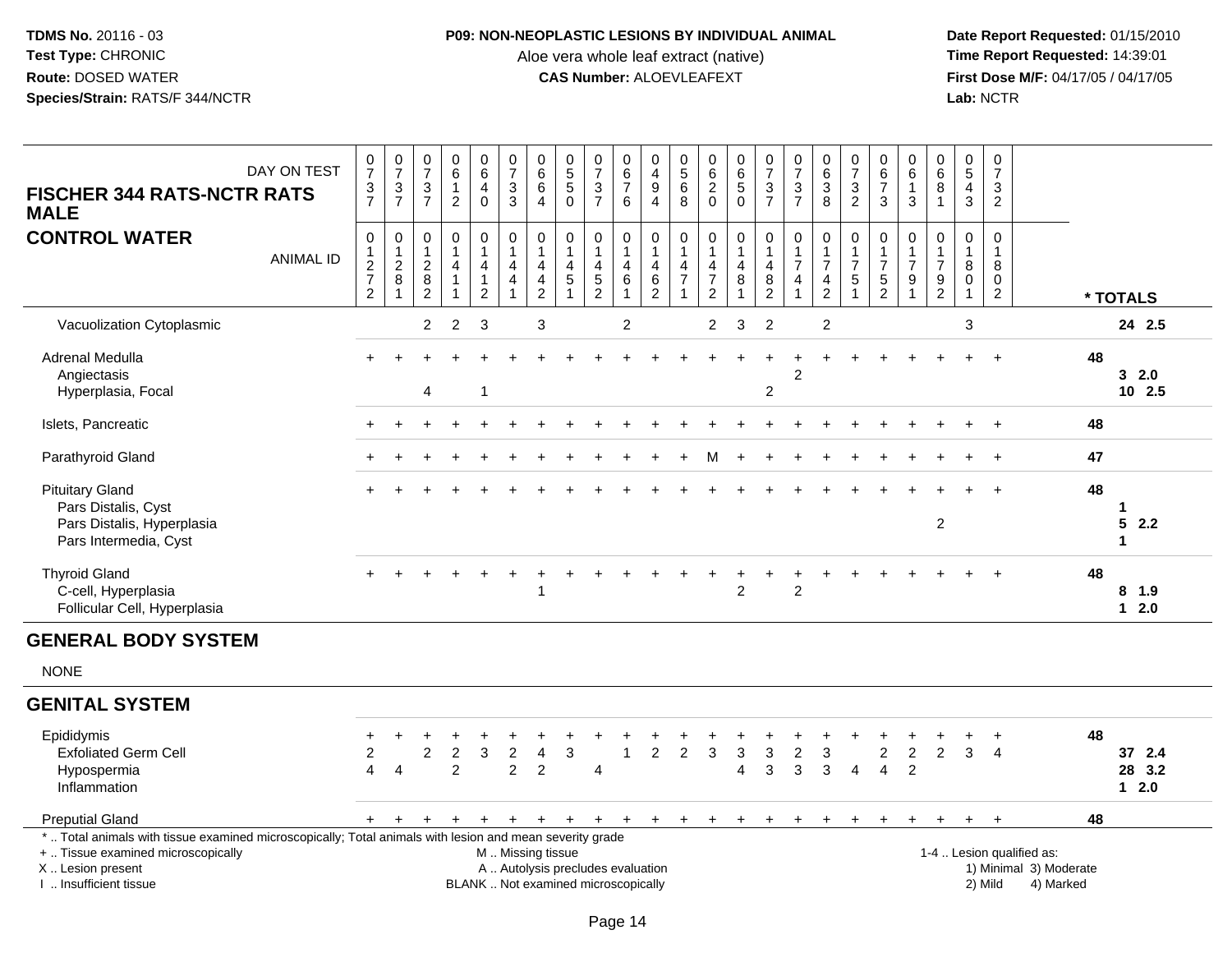### **P09: NON-NEOPLASTIC LESIONS BY INDIVIDUAL ANIMAL**

Aloe vera whole leaf extract (native)<br>**CAS Number:** ALOEVLEAFEXT

 **Date Report Requested:** 01/15/2010 **First Dose M/F:** 04/17/05 / 04/17/05 Lab: NCTR **Lab:** NCTR

| DAY ON TEST<br><b>FISCHER 344 RATS-NCTR RATS</b><br><b>MALE</b>                                                                                                                                                         | $\begin{array}{c} 0 \\ 7 \end{array}$<br>$\frac{3}{7}$                      | $\frac{0}{7}$<br>$\ensuremath{\mathsf{3}}$<br>$\overline{7}$  | $\frac{0}{7}$<br>$\frac{3}{7}$                             | $_{6}^{\rm 0}$<br>1<br>$\overline{2}$         | $\begin{array}{c} 0 \\ 6 \end{array}$<br>$\overline{\mathbf{4}}$<br>$\mathbf 0$ | $\frac{0}{7}$<br>$\sqrt{3}$<br>$\mathbf{3}$                                     | 0<br>$\overline{6}$<br>$\,6$<br>4  | $\begin{array}{c} 0 \\ 5 \\ 5 \end{array}$<br>$\mathbf{0}$ | $\frac{0}{7}$<br>$\frac{3}{7}$                                                         | 0<br>$\overline{6}$<br>$\overline{7}$<br>6     | $\mathbf 0$<br>$\overline{4}$<br>$\boldsymbol{9}$<br>$\overline{4}$          | $\begin{array}{c} 0 \\ 5 \end{array}$<br>$6\phantom{1}6$<br>8         | $\begin{matrix} 0 \\ 6 \\ 2 \end{matrix}$<br>$\mathbf 0$                          | 0<br>6<br>5<br>0            | $\frac{0}{7}$<br>$\frac{3}{7}$                                                                 | $\frac{0}{7}$<br>$\frac{3}{7}$                       | $\begin{array}{c} 0 \\ 6 \end{array}$<br>$\ensuremath{\mathsf{3}}$<br>8 | $\begin{array}{c} 0 \\ 7 \end{array}$<br>$\mathbf{3}$<br>$\overline{2}$ | $\begin{array}{c} 0 \\ 6 \\ 7 \end{array}$<br>3 | $_{6}^{\rm 0}$<br>$\mathbf{1}$<br>$\mathfrak{S}$                 | $\begin{array}{c} 0 \\ 6 \end{array}$<br>$\overline{8}$<br>1    | $\begin{array}{c} 0 \\ 5 \end{array}$<br>$\overline{4}$<br>$\mathbf{3}$ | $\pmb{0}$<br>$\overline{7}$<br>$\mathbf{3}$<br>$\overline{2}$       |                           |    |                                                       |
|-------------------------------------------------------------------------------------------------------------------------------------------------------------------------------------------------------------------------|-----------------------------------------------------------------------------|---------------------------------------------------------------|------------------------------------------------------------|-----------------------------------------------|---------------------------------------------------------------------------------|---------------------------------------------------------------------------------|------------------------------------|------------------------------------------------------------|----------------------------------------------------------------------------------------|------------------------------------------------|------------------------------------------------------------------------------|-----------------------------------------------------------------------|-----------------------------------------------------------------------------------|-----------------------------|------------------------------------------------------------------------------------------------|------------------------------------------------------|-------------------------------------------------------------------------|-------------------------------------------------------------------------|-------------------------------------------------|------------------------------------------------------------------|-----------------------------------------------------------------|-------------------------------------------------------------------------|---------------------------------------------------------------------|---------------------------|----|-------------------------------------------------------|
| <b>CONTROL WATER</b><br><b>ANIMAL ID</b>                                                                                                                                                                                | $\mathbf 0$<br>$\begin{array}{c} 1 \\ 2 \\ 7 \end{array}$<br>$\overline{2}$ | 0<br>$\mathbf{1}$<br>$\overline{2}$<br>$\,8\,$<br>$\mathbf 1$ | 0<br>$\mathbf{1}$<br>$\overline{2}$<br>8<br>$\overline{2}$ | $\mathbf 0$<br>$\mathbf{1}$<br>$\overline{4}$ | 0<br>$\mathbf{1}$<br>$\overline{4}$<br>$\mathbf 1$<br>$\overline{2}$            | $\mathbf 0$<br>$\mathbf{1}$<br>$\overline{4}$<br>$\overline{4}$<br>$\mathbf{1}$ | 0<br>1<br>4<br>4<br>$\overline{c}$ | $\mathbf 0$<br>$\mathbf{1}$<br>4<br>5<br>1                 | $\mathbf 0$<br>$\mathbf{1}$<br>$\overline{\mathbf{4}}$<br>$\sqrt{5}$<br>$\overline{2}$ | 0<br>$\mathbf{1}$<br>$\overline{4}$<br>$\,6\,$ | $\mathbf 0$<br>$\overline{1}$<br>$\overline{4}$<br>$\,6\,$<br>$\overline{2}$ | 0<br>$\mathbf{1}$<br>$\overline{4}$<br>$\overline{7}$<br>$\mathbf{1}$ | $\mathbf 0$<br>$\mathbf{1}$<br>$\overline{4}$<br>$\overline{7}$<br>$\overline{2}$ | 0<br>$\mathbf{1}$<br>4<br>8 | 0<br>$\mathbf{1}$<br>$\overline{\mathbf{4}}$<br>$\begin{smallmatrix} 8 \\ 2 \end{smallmatrix}$ | $\mathbf 0$<br>$\overline{1}$<br>$\overline{7}$<br>4 | 0<br>$\mathbf{1}$<br>$\overline{7}$<br>4<br>$\overline{c}$              | $\mathbf 0$<br>$\mathbf{1}$<br>$\overline{7}$<br>5<br>1                 | 0<br>1<br>$\overline{7}$<br>$\frac{5}{2}$       | $\mathbf 0$<br>$\frac{1}{7}$<br>$\boldsymbol{9}$<br>$\mathbf{1}$ | $\mathbf{0}$<br>$\mathbf{1}$<br>$\overline{7}$<br>$\frac{9}{2}$ | $\mathbf 0$<br>$\mathbf{1}$<br>8<br>0<br>-1                             | $\mathbf 0$<br>$\overline{1}$<br>8<br>$\mathbf 0$<br>$\overline{2}$ |                           |    | * TOTALS                                              |
| Inflammation<br>Duct, Ectasia                                                                                                                                                                                           |                                                                             | $\overline{c}$                                                | $\overline{c}$                                             | $\overline{c}$<br>$\overline{2}$              |                                                                                 | 3                                                                               | $\overline{2}$                     | $\overline{2}$                                             | $\overline{4}$                                                                         | $\overline{c}$                                 | $\overline{c}$<br>$\overline{c}$                                             | 3                                                                     |                                                                                   | $\overline{2}$              | $\overline{2}$                                                                                 | 3                                                    | $\overline{c}$                                                          | $\overline{c}$<br>$\Delta$                                              |                                                 | $\overline{2}$                                                   | $\boldsymbol{\Lambda}$                                          | 3                                                                       | 3                                                                   |                           |    | 38 2.6<br>62.7                                        |
| Prostate<br>Inflammation                                                                                                                                                                                                |                                                                             | $\overline{2}$                                                | $\overline{2}$                                             | 3                                             | 3                                                                               | $\overline{a}$                                                                  | $\overline{2}$                     |                                                            | $\overline{2}$                                                                         | $\overline{2}$                                 | 3                                                                            | $\overline{2}$                                                        | $\overline{2}$                                                                    |                             | $\overline{2}$                                                                                 | 2                                                    |                                                                         | 2                                                                       | $\overline{2}$                                  | $\mathbf{1}$                                                     | $\overline{2}$                                                  | 3                                                                       |                                                                     |                           | 48 | 34 2.2                                                |
| <b>Seminal Vesicle</b><br>Atrophy<br><b>Decreased Secretory Fluid</b>                                                                                                                                                   |                                                                             |                                                               |                                                            |                                               |                                                                                 |                                                                                 |                                    | $\mathbf{3}$                                               |                                                                                        |                                                |                                                                              |                                                                       | 2 <sup>7</sup>                                                                    | $\overline{2}$              |                                                                                                |                                                      |                                                                         |                                                                         | $\ddot{}$<br>$\overline{2}$                     |                                                                  |                                                                 |                                                                         | $\div$                                                              |                           | 48 | 42.0<br>72.7                                          |
| <b>Testes</b><br>Granuloma Sperm<br>Inflammation<br>Polyarteritis<br>Interstitial Cell, Hyperplasia<br>Seminiferous Tubule, Atrophy                                                                                     | $\overline{2}$                                                              |                                                               | $\overline{c}$                                             |                                               |                                                                                 |                                                                                 | 3                                  |                                                            |                                                                                        |                                                | 3                                                                            | $\overline{2}$                                                        |                                                                                   |                             | $\mathbf{3}$                                                                                   | $\overline{4}$                                       |                                                                         |                                                                         | 3 <sub>3</sub>                                  |                                                                  |                                                                 |                                                                         | 2 <sub>2</sub>                                                      |                           | 48 | $12.0$<br>$12.0$<br>$12.0$<br>32.3<br>17 2.8          |
| <b>HEMATOPOIETIC SYSTEM</b>                                                                                                                                                                                             |                                                                             |                                                               |                                                            |                                               |                                                                                 |                                                                                 |                                    |                                                            |                                                                                        |                                                |                                                                              |                                                                       |                                                                                   |                             |                                                                                                |                                                      |                                                                         |                                                                         |                                                 |                                                                  |                                                                 |                                                                         |                                                                     |                           |    |                                                       |
| <b>Bone Marrow</b><br>Atrophy<br>Hyperplasia                                                                                                                                                                            |                                                                             |                                                               |                                                            |                                               |                                                                                 | $\overline{c}$                                                                  | $\overline{c}$                     | 3                                                          |                                                                                        |                                                |                                                                              |                                                                       | $\boldsymbol{2}$                                                                  |                             |                                                                                                |                                                      |                                                                         |                                                                         |                                                 |                                                                  |                                                                 | 3                                                                       | $\ddot{}$                                                           |                           | 48 | 82.1<br>72.6                                          |
| Lymph Node<br>Lumbar, Degeneration, Cystic<br>Mediastinal, Degeneration, Cystic<br>Mediastinal, Hemorrhage<br>Medulla, Pancreatic, Sinus, Dilatation<br>Medulla, Sinus, Dilatation<br>Pancreatic, Hyperplasia, Lymphoid |                                                                             |                                                               |                                                            | $+$<br>$\overline{4}$                         |                                                                                 | $\ddot{}$                                                                       |                                    |                                                            |                                                                                        |                                                | $+$                                                                          |                                                                       |                                                                                   | $+$                         | $\overline{2}$                                                                                 |                                                      | $\ddotmark$                                                             |                                                                         |                                                 |                                                                  |                                                                 |                                                                         | ÷                                                                   |                           | 24 | 4 3.0<br>$12.0$<br>14.0<br>$12.0$<br>$12.0$<br>$12.0$ |
| *  Total animals with tissue examined microscopically; Total animals with lesion and mean severity grade<br>+  Tissue examined microscopically                                                                          |                                                                             |                                                               |                                                            |                                               |                                                                                 |                                                                                 |                                    | M  Missing tissue                                          |                                                                                        |                                                |                                                                              |                                                                       |                                                                                   |                             |                                                                                                |                                                      |                                                                         |                                                                         |                                                 |                                                                  |                                                                 |                                                                         |                                                                     | 1-4  Lesion qualified as: |    |                                                       |

X .. Lesion present

I .. Insufficient tissue

A .. Autolysis precludes evaluation

BLANK .. Not examined microscopically 2) Mild 4) Marked

1-4 .. Lesion qualified as:<br>1) Minimal 3) Moderate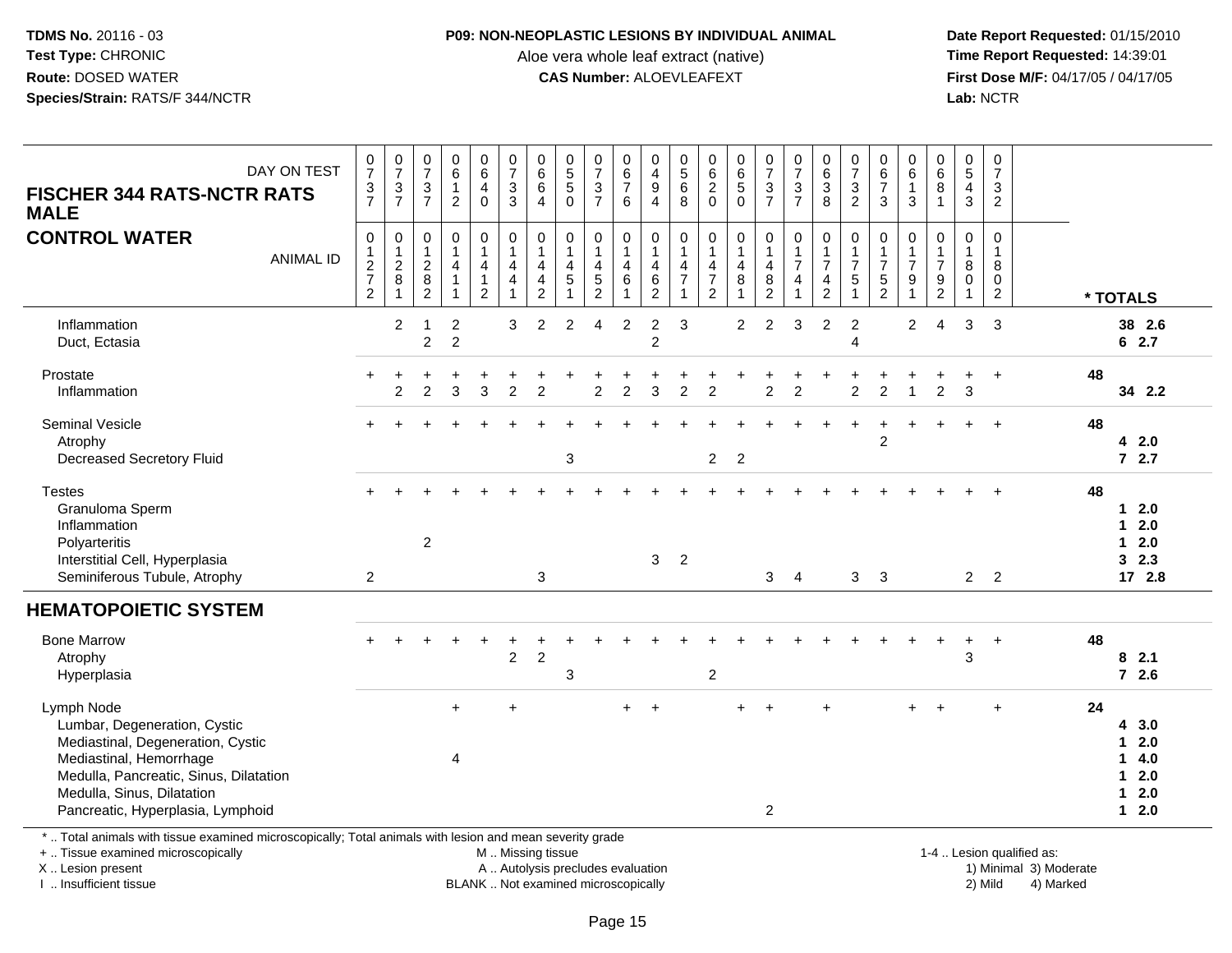### **P09: NON-NEOPLASTIC LESIONS BY INDIVIDUAL ANIMAL**

Aloe vera whole leaf extract (native)<br>**CAS Number:** ALOEVLEAFEXT

| DAY ON TEST<br><b>FISCHER 344 RATS-NCTR RATS</b><br><b>MALE</b>                                                                                                                                          | $\frac{0}{7}$<br>$\frac{3}{7}$                 | $\frac{0}{7}$<br>$\frac{3}{7}$                           | 0<br>$\overline{7}$<br>3<br>$\overline{7}$                     | $\mathbf 0$<br>$\,6\,$<br>$\mathbf{1}$<br>$\overline{2}$                      | $_{6}^{\rm 0}$<br>$\overline{4}$<br>$\Omega$             | $\begin{matrix}0\\7\end{matrix}$<br>$\ensuremath{\mathsf{3}}$<br>$\mathbf{3}$                | $\pmb{0}$<br>$\overline{6}$<br>$\,6$<br>$\overline{4}$                                    | $\mathbf 0$<br>$\overline{5}$<br>$\sqrt{5}$<br>$\mathbf{0}$ | $\boldsymbol{0}$<br>$\overline{7}$<br>$\ensuremath{\mathsf{3}}$<br>$\overline{7}$ | 0<br>$\overline{6}$<br>$\overline{7}$<br>6          | $\mathbf 0$<br>4<br>$\boldsymbol{9}$<br>$\overline{4}$                     | 0<br>$\overline{5}$<br>$6\phantom{1}6$<br>8 | 0<br>$6\phantom{a}$<br>$\boldsymbol{2}$<br>$\mathbf 0$       | $\begin{array}{c} 0 \\ 6 \\ 5 \end{array}$<br>$\mathbf 0$       | $\begin{array}{c} 0 \\ 7 \end{array}$<br>$\frac{3}{7}$     | 0<br>$\overline{7}$<br>$\frac{3}{7}$                       | $\mathbf 0$<br>$6\phantom{a}$<br>$\ensuremath{\mathsf{3}}$<br>8                            | 0<br>$\overline{7}$<br>$\ensuremath{\mathsf{3}}$<br>$\overline{2}$ | $_6^0$<br>$\overline{7}$<br>3                        | $\pmb{0}$<br>$\overline{6}$<br>$\mathbf{1}$<br>$\mathbf{3}$ | 0<br>$\overline{6}$<br>8<br>$\mathbf{1}$            | $\mathbf 0$<br>$\overline{5}$<br>$\overline{4}$<br>$\mathbf{3}$             | $\pmb{0}$<br>$\overline{7}$<br>$\mathbf{3}$<br>$\overline{2}$ |                                                                  |                                                                                                     |
|----------------------------------------------------------------------------------------------------------------------------------------------------------------------------------------------------------|------------------------------------------------|----------------------------------------------------------|----------------------------------------------------------------|-------------------------------------------------------------------------------|----------------------------------------------------------|----------------------------------------------------------------------------------------------|-------------------------------------------------------------------------------------------|-------------------------------------------------------------|-----------------------------------------------------------------------------------|-----------------------------------------------------|----------------------------------------------------------------------------|---------------------------------------------|--------------------------------------------------------------|-----------------------------------------------------------------|------------------------------------------------------------|------------------------------------------------------------|--------------------------------------------------------------------------------------------|--------------------------------------------------------------------|------------------------------------------------------|-------------------------------------------------------------|-----------------------------------------------------|-----------------------------------------------------------------------------|---------------------------------------------------------------|------------------------------------------------------------------|-----------------------------------------------------------------------------------------------------|
| <b>CONTROL WATER</b><br><b>ANIMAL ID</b>                                                                                                                                                                 | $\mathbf 0$<br>$\frac{2}{7}$<br>$\overline{2}$ | $\pmb{0}$<br>$\mathbf{1}$<br>$\sqrt{2}$<br>$\bf 8$<br>-1 | 0<br>$\overline{1}$<br>$\boldsymbol{2}$<br>8<br>$\overline{2}$ | $\mathbf 0$<br>$\mathbf{1}$<br>$\overline{4}$<br>$\mathbf{1}$<br>$\mathbf{1}$ | 0<br>$\mathbf{1}$<br>4<br>$\mathbf{1}$<br>$\overline{2}$ | 0<br>$\mathbf{1}$<br>$\overline{4}$<br>$\overline{\mathbf{4}}$<br>$\overline{1}$             | 0<br>$\mathbf{1}$<br>$\overline{\mathbf{4}}$<br>$\overline{\mathbf{4}}$<br>$\overline{2}$ | $\mathbf 0$<br>$\mathbf{1}$<br>$\overline{4}$<br>$\sqrt{5}$ | $\mathbf 0$<br>$\overline{1}$<br>$\overline{4}$<br>$\frac{5}{2}$                  | 0<br>$\mathbf{1}$<br>4<br>$\,6\,$<br>$\overline{ }$ | $\mathbf 0$<br>$\mathbf{1}$<br>$\overline{4}$<br>$\,6\,$<br>$\overline{2}$ | 0<br>1<br>4<br>$\overline{7}$<br>1          | 0<br>$\mathbf{1}$<br>4<br>$\boldsymbol{7}$<br>$\overline{2}$ | $\pmb{0}$<br>$\mathbf{1}$<br>$\overline{\mathbf{4}}$<br>$\bf 8$ | 0<br>$\mathbf{1}$<br>$\overline{4}$<br>8<br>$\overline{2}$ | 0<br>$\mathbf{1}$<br>$\overline{7}$<br>4<br>$\overline{1}$ | $\mathbf 0$<br>$\mathbf{1}$<br>$\overline{7}$<br>$\overline{\mathbf{4}}$<br>$\overline{2}$ | $\pmb{0}$<br>$\mathbf{1}$<br>$\overline{7}$<br>5<br>$\overline{1}$ | 0<br>$\mathbf{1}$<br>$\overline{7}$<br>$\frac{5}{2}$ | 0<br>$\mathbf{1}$<br>$\boldsymbol{7}$<br>9<br>$\mathbf{1}$  | $\mathbf 0$<br>1<br>$\overline{7}$<br>$\frac{9}{2}$ | $\boldsymbol{0}$<br>$\mathbf{1}$<br>8<br>$\boldsymbol{0}$<br>$\overline{1}$ | $\pmb{0}$<br>$\mathbf{1}$<br>8<br>0<br>$\overline{c}$         |                                                                  | * TOTALS                                                                                            |
| Pancreatic, Infiltration Cellular, Plasma Cell<br>Renal, Degeneration, Cystic                                                                                                                            |                                                |                                                          |                                                                |                                                                               |                                                          |                                                                                              |                                                                                           |                                                             |                                                                                   |                                                     |                                                                            |                                             |                                                              | $\boldsymbol{2}$                                                |                                                            |                                                            |                                                                                            |                                                                    |                                                      |                                                             |                                                     |                                                                             |                                                               |                                                                  | $12.0$<br>2, 1.5                                                                                    |
| Lymph Node, Mandibular<br>Atrophy, Lymphocyte<br>Degeneration, Cystic<br>Hematopoietic Cell Proliferation<br>Hyperplasia, Lymphoid<br>Infiltration Cellular, Plasma Cell<br>Necrosis, Lymphoid           | $\overline{2}$                                 | 3                                                        |                                                                |                                                                               | 2                                                        |                                                                                              |                                                                                           |                                                             | 2                                                                                 |                                                     |                                                                            |                                             | $\overline{2}$                                               |                                                                 |                                                            | $\overline{2}$<br>$\overline{2}$                           | $\overline{2}$                                                                             |                                                                    |                                                      | $\overline{2}$                                              | $\overline{2}$                                      | 2                                                                           |                                                               |                                                                  | 48<br>1 1.0<br>$11 \t2.5$<br>$1 \t1.0$<br>$12.0$<br>92.2<br>$12.0$                                  |
| Lymph Node, Mesenteric<br>Degeneration, Cystic<br>Hemorrhage<br>Infiltration Cellular, Plasma Cell<br>Necrosis, Lymphoid                                                                                 | $\overline{2}$                                 |                                                          |                                                                | 3                                                                             |                                                          | $\overline{c}$                                                                               |                                                                                           |                                                             |                                                                                   |                                                     |                                                                            |                                             |                                                              |                                                                 |                                                            | $\overline{c}$                                             | 3                                                                                          |                                                                    |                                                      |                                                             |                                                     | $\overline{c}$                                                              |                                                               |                                                                  | 47<br>82.5<br>2, 3.0<br>2.0<br>$\mathbf{1}$<br>$12.0$                                               |
| Spleen<br>Accessory Spleen<br>Congestion<br>Hematopoietic Cell Proliferation<br>Hyperplasia, Lymphoid<br>Hyperplasia, Focal<br>Infarct<br>Pigmentation<br><b>Thrombus</b><br>Lymphoid Follicle, Necrosis |                                                | $\times$                                                 |                                                                | $\overline{c}$                                                                | 3                                                        |                                                                                              | $\overline{2}$                                                                            |                                                             | $\overline{2}$<br>$\pmb{\times}$                                                  |                                                     |                                                                            | X                                           |                                                              |                                                                 |                                                            |                                                            |                                                                                            | X                                                                  |                                                      |                                                             |                                                     | 4                                                                           | X                                                             |                                                                  | 48<br>1<br>3.0<br>$\mathbf 1$<br>32.3<br>$12.0$<br>3.0<br>$\mathbf 1$<br>6<br>3<br>2.7<br>1<br>14.0 |
| Thymus<br>Atrophy                                                                                                                                                                                        | +<br>$\overline{2}$                            | $\ddot{}$<br>3                                           | $\ddot{}$<br>2                                                 | М                                                                             | $\begin{array}{c} + \end{array}$<br>3                    | $\ddot{}$<br>$\overline{2}$                                                                  | M                                                                                         | $\ddot{}$<br>$\overline{2}$                                 | $\overline{2}$                                                                    | $\overline{2}$                                      |                                                                            |                                             | 3                                                            | $\overline{c}$                                                  | +<br>3                                                     | ÷<br>$\overline{2}$                                        | $\div$                                                                                     | $\overline{2}$                                                     | $\ddot{}$<br>$\overline{2}$                          | +<br>3                                                      | 3                                                   | $\ddot{}$<br>3                                                              | $\ddot{}$<br>3                                                |                                                                  | 46<br>38 2.4                                                                                        |
| *  Total animals with tissue examined microscopically; Total animals with lesion and mean severity grade<br>+  Tissue examined microscopically<br>X  Lesion present<br>I. Insufficient tissue            |                                                |                                                          |                                                                |                                                                               |                                                          | M Missing tissue<br>A  Autolysis precludes evaluation<br>BLANK  Not examined microscopically |                                                                                           |                                                             |                                                                                   |                                                     |                                                                            |                                             |                                                              |                                                                 |                                                            |                                                            |                                                                                            |                                                                    |                                                      |                                                             |                                                     |                                                                             | 2) Mild                                                       | 1-4  Lesion qualified as:<br>1) Minimal 3) Moderate<br>4) Marked |                                                                                                     |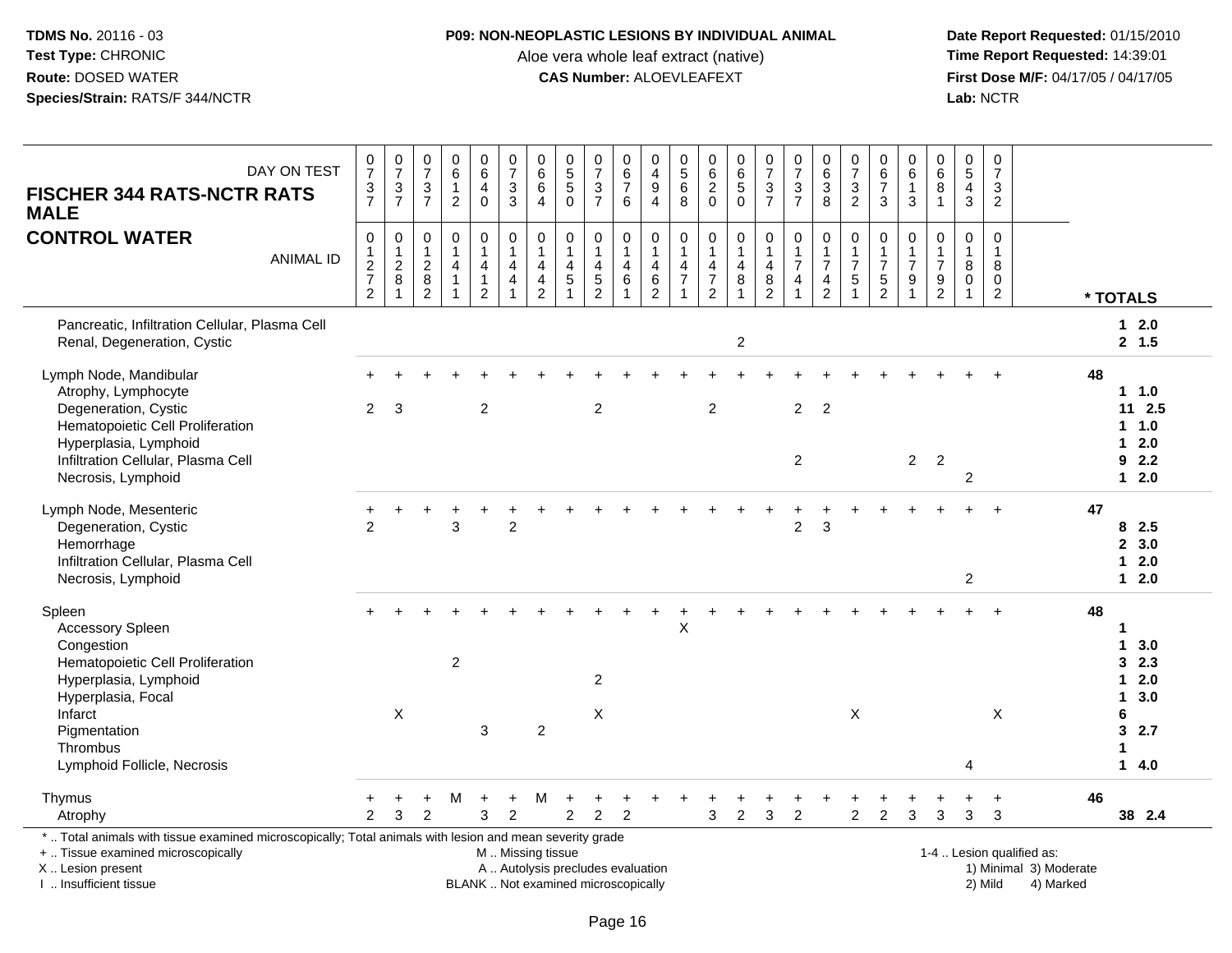### **P09: NON-NEOPLASTIC LESIONS BY INDIVIDUAL ANIMAL**

Aloe vera whole leaf extract (native)<br>**CAS Number:** ALOEVLEAFEXT

Date Report Requested: 01/15/2010<br>Time Report Requested: 14:39:01 **First Dose M/F:** 04/17/05 / 04/17/05<br>**Lab:** NCTR **Lab:** NCTR

| DAY ON TEST<br><b>FISCHER 344 RATS-NCTR RATS</b>                         | $\frac{0}{7}$<br>$\frac{3}{7}$                 | $\frac{0}{7}$<br>$\frac{3}{7}$                      | $\frac{0}{7}$<br>$\ensuremath{\mathsf{3}}$<br>$\overline{7}$            | $\begin{array}{c} 0 \\ 6 \end{array}$<br>$\mathbf{1}$<br>$\overline{2}$ | $\begin{array}{c} 0 \\ 6 \\ 4 \end{array}$<br>$\mathbf 0$                     | $\frac{0}{7}$<br>$\mathsf 3$<br>$\overline{3}$             | $\begin{matrix} 0 \\ 6 \\ 6 \end{matrix}$<br>$\overline{4}$                 | $\begin{array}{c} 0 \\ 5 \\ 5 \end{array}$<br>$\mathbf 0$                         | $\frac{0}{7}$<br>$\mathbf{3}$<br>$\overline{7}$                     | $\begin{matrix} 0 \\ 6 \end{matrix}$<br>$\overline{7}$<br>6            | 0<br>$\overline{4}$<br>$9\,$<br>$\overline{4}$                             | $\begin{array}{c} 0 \\ 5 \\ 6 \end{array}$<br>$\overline{8}$                      | 0620                                                                                               |                                                                                           | $\begin{smallmatrix}0\\7\end{smallmatrix}$<br>$\frac{3}{7}$                               | $\frac{0}{7}$<br>3<br>$\overline{7}$     | $\begin{array}{c} 0 \\ 6 \\ 3 \\ 8 \end{array}$ | $\frac{0}{7}$<br>$\frac{3}{2}$                     | $\begin{array}{c} 0 \\ 6 \\ 7 \end{array}$<br>$\mathfrak{Z}$ | $\begin{array}{c} 0 \\ 6 \end{array}$<br>$\mathbf{1}$<br>$\mathbf{3}$             | $\begin{array}{c} 0 \\ 6 \\ 8 \end{array}$<br>$\overline{1}$                          | $\begin{array}{c} 0 \\ 5 \\ 4 \end{array}$<br>$\mathbf{3}$           | $\frac{0}{7}$<br>$\mathbf{3}$<br>$\overline{2}$                   |              |                       |
|--------------------------------------------------------------------------|------------------------------------------------|-----------------------------------------------------|-------------------------------------------------------------------------|-------------------------------------------------------------------------|-------------------------------------------------------------------------------|------------------------------------------------------------|-----------------------------------------------------------------------------|-----------------------------------------------------------------------------------|---------------------------------------------------------------------|------------------------------------------------------------------------|----------------------------------------------------------------------------|-----------------------------------------------------------------------------------|----------------------------------------------------------------------------------------------------|-------------------------------------------------------------------------------------------|-------------------------------------------------------------------------------------------|------------------------------------------|-------------------------------------------------|----------------------------------------------------|--------------------------------------------------------------|-----------------------------------------------------------------------------------|---------------------------------------------------------------------------------------|----------------------------------------------------------------------|-------------------------------------------------------------------|--------------|-----------------------|
| <b>MALE</b>                                                              |                                                |                                                     |                                                                         |                                                                         |                                                                               |                                                            |                                                                             |                                                                                   |                                                                     |                                                                        |                                                                            |                                                                                   |                                                                                                    |                                                                                           |                                                                                           |                                          |                                                 |                                                    |                                                              |                                                                                   |                                                                                       |                                                                      |                                                                   |              |                       |
| <b>CONTROL WATER</b><br><b>ANIMAL ID</b>                                 | $\mathbf 0$<br>$\frac{1}{2}$<br>$\overline{c}$ | $\mathbf 0$<br>$\overline{1}$<br>$\frac{2}{8}$<br>1 | $\mathsf{O}\xspace$<br>$\mathbf{1}$<br>$_{8}^{\rm 2}$<br>$\overline{2}$ | $\mathsf{O}$<br>$\mathbf{1}$<br>4<br>$\mathbf{1}$<br>1                  | $\pmb{0}$<br>$\mathbf{1}$<br>$\overline{4}$<br>$\mathbf{1}$<br>$\overline{2}$ | $\mathsf{O}\xspace$<br>$\mathbf{1}$<br>4<br>$\overline{4}$ | $\pmb{0}$<br>$\mathbf{1}$<br>$\overline{\mathbf{4}}$<br>$\overline{4}$<br>2 | $\pmb{0}$<br>$\overline{1}$<br>$\overline{4}$<br>$\overline{5}$<br>$\overline{1}$ | 0<br>$\mathbf{1}$<br>$\overline{4}$<br>$\sqrt{5}$<br>$\overline{2}$ | $\pmb{0}$<br>$\mathbf{1}$<br>$\overline{4}$<br>$\,6\,$<br>$\mathbf{1}$ | $\mathbf 0$<br>$\mathbf{1}$<br>$\overline{4}$<br>$\,6\,$<br>$\overline{2}$ | $\pmb{0}$<br>$\overline{1}$<br>$\overline{4}$<br>$\overline{7}$<br>$\overline{1}$ | $\mathsf{O}\xspace$<br>$\mathbf{1}$<br>$\overline{\mathbf{4}}$<br>$\overline{7}$<br>$\overline{2}$ | $\begin{smallmatrix}0\\1\end{smallmatrix}$<br>$\overline{4}$<br>$\,8\,$<br>$\overline{1}$ | $\begin{smallmatrix}0\\1\end{smallmatrix}$<br>$\overline{4}$<br>$\bf 8$<br>$\overline{2}$ | 0<br>$\mathbf{1}$<br>$\overline{7}$<br>4 | $\pmb{0}$<br>$\frac{1}{7}$<br>$\frac{4}{2}$     | $\mathbf 0$<br>$\mathbf{1}$<br>$\overline{7}$<br>5 | 0<br>$\frac{1}{7}$<br>$\sqrt{5}$<br>$\overline{2}$           | $\mathbf 0$<br>$\mathbf{1}$<br>$\overline{7}$<br>$\boldsymbol{9}$<br>$\mathbf{1}$ | $\mathbf 0$<br>$\overline{1}$<br>$\overline{7}$<br>$\boldsymbol{9}$<br>$\overline{2}$ | $\mathbf 0$<br>$\mathbf{1}$<br>$\, 8$<br>$\mathbf 0$<br>$\mathbf{1}$ | $\mathbf 0$<br>$\mathbf{1}$<br>8<br>$\mathbf 0$<br>$\overline{2}$ |              | * TOTALS              |
| Cyst                                                                     |                                                |                                                     |                                                                         |                                                                         |                                                                               |                                                            |                                                                             |                                                                                   |                                                                     |                                                                        |                                                                            |                                                                                   |                                                                                                    |                                                                                           |                                                                                           |                                          |                                                 |                                                    |                                                              |                                                                                   |                                                                                       |                                                                      |                                                                   |              | $\mathbf{1}$          |
| <b>INTEGUMENTARY SYSTEM</b>                                              |                                                |                                                     |                                                                         |                                                                         |                                                                               |                                                            |                                                                             |                                                                                   |                                                                     |                                                                        |                                                                            |                                                                                   |                                                                                                    |                                                                                           |                                                                                           |                                          |                                                 |                                                    |                                                              |                                                                                   |                                                                                       |                                                                      |                                                                   |              |                       |
| Mammary Gland<br>Galactocele                                             |                                                |                                                     | X                                                                       |                                                                         |                                                                               |                                                            | $\pmb{\times}$                                                              | м                                                                                 | $\div$                                                              |                                                                        |                                                                            |                                                                                   |                                                                                                    | M                                                                                         | $\ddot{}$<br>X                                                                            | M                                        |                                                 |                                                    |                                                              |                                                                                   |                                                                                       | $\boldsymbol{\mathsf{X}}$                                            | $\ddot{}$                                                         |              | 44<br>9               |
| Lactation<br>Alveolus, Hyperplasia                                       | $\overline{1}$                                 | $\mathbf 1$<br>$\mathbf{1}$                         |                                                                         | $\boldsymbol{2}$                                                        | $\overline{2}$                                                                | $\overline{2}$                                             |                                                                             |                                                                                   | $\mathbf 2$<br>$\overline{2}$                                       | $\overline{1}$                                                         |                                                                            |                                                                                   |                                                                                                    |                                                                                           | $\overline{4}$<br>4                                                                       |                                          | $\overline{2}$                                  | $\overline{2}$                                     | 3<br>$\mathbf{3}$                                            | $\overline{2}$<br>$\overline{1}$                                                  | $\overline{1}$                                                                        |                                                                      | 1<br>1                                                            |              | 23 1.9<br>12 2.0      |
| Skin<br>Cyst Epithelial Inclusion<br>Inflammation<br>Epidermis, Necrosis |                                                |                                                     |                                                                         |                                                                         |                                                                               |                                                            |                                                                             |                                                                                   |                                                                     |                                                                        |                                                                            |                                                                                   |                                                                                                    |                                                                                           |                                                                                           |                                          |                                                 |                                                    |                                                              |                                                                                   |                                                                                       | X                                                                    | $\ddot{}$                                                         | 48           | 13.0<br>$1 \quad 3.0$ |
| <b>MUSCULOSKELETAL SYSTEM</b>                                            |                                                |                                                     |                                                                         |                                                                         |                                                                               |                                                            |                                                                             |                                                                                   |                                                                     |                                                                        |                                                                            |                                                                                   |                                                                                                    |                                                                                           |                                                                                           |                                          |                                                 |                                                    |                                                              |                                                                                   |                                                                                       |                                                                      |                                                                   |              |                       |
| Bone, Femur<br>Osteopetrosis                                             |                                                |                                                     |                                                                         |                                                                         |                                                                               |                                                            |                                                                             |                                                                                   |                                                                     |                                                                        |                                                                            |                                                                                   |                                                                                                    |                                                                                           |                                                                                           |                                          |                                                 |                                                    |                                                              |                                                                                   |                                                                                       |                                                                      | $\ddot{}$                                                         |              | 48<br>13.0            |
| <b>Skeletal Muscle</b>                                                   |                                                |                                                     |                                                                         |                                                                         |                                                                               |                                                            |                                                                             |                                                                                   |                                                                     |                                                                        |                                                                            | $+$                                                                               |                                                                                                    |                                                                                           |                                                                                           |                                          |                                                 |                                                    |                                                              |                                                                                   |                                                                                       |                                                                      |                                                                   | $\mathbf{2}$ |                       |
| <b>NERVOUS SYSTEM</b>                                                    |                                                |                                                     |                                                                         |                                                                         |                                                                               |                                                            |                                                                             |                                                                                   |                                                                     |                                                                        |                                                                            |                                                                                   |                                                                                                    |                                                                                           |                                                                                           |                                          |                                                 |                                                    |                                                              |                                                                                   |                                                                                       |                                                                      |                                                                   |              |                       |
| Brain, Brain Stem<br>Hypothalamus, Compression                           | 2                                              | $\overline{2}$                                      | $\mathbf{1}$                                                            | $\overline{2}$                                                          | $\overline{\mathbf{1}}$                                                       |                                                            |                                                                             |                                                                                   |                                                                     |                                                                        |                                                                            |                                                                                   |                                                                                                    |                                                                                           |                                                                                           |                                          | 3                                               |                                                    | $\ddot{}$                                                    | $\ddot{}$<br>$\overline{2}$                                                       | ÷                                                                                     | $\pm$                                                                | $+$                                                               |              | 48<br>$11 \t2.1$      |
| Brain, Cerebellum                                                        |                                                |                                                     |                                                                         |                                                                         |                                                                               |                                                            |                                                                             |                                                                                   |                                                                     |                                                                        |                                                                            |                                                                                   |                                                                                                    |                                                                                           |                                                                                           |                                          |                                                 |                                                    |                                                              |                                                                                   |                                                                                       |                                                                      | $+$                                                               |              | 48                    |
| Brain, Cerebrum                                                          |                                                |                                                     |                                                                         |                                                                         |                                                                               |                                                            |                                                                             |                                                                                   |                                                                     |                                                                        |                                                                            |                                                                                   |                                                                                                    |                                                                                           |                                                                                           |                                          |                                                 |                                                    |                                                              |                                                                                   |                                                                                       |                                                                      | $\ddot{+}$                                                        | 48           |                       |
|                                                                          |                                                |                                                     |                                                                         |                                                                         |                                                                               |                                                            |                                                                             |                                                                                   |                                                                     |                                                                        |                                                                            |                                                                                   |                                                                                                    |                                                                                           |                                                                                           |                                          |                                                 |                                                    |                                                              |                                                                                   |                                                                                       |                                                                      |                                                                   |              |                       |

\* .. Total animals with tissue examined microscopically; Total animals with lesion and mean severity grade

+ .. Tissue examined microscopically

X .. Lesion present

I .. Insufficient tissue

 M .. Missing tissueA .. Autolysis precludes evaluation

 1-4 .. Lesion qualified as: BLANK .. Not examined microscopically 2) Mild 4) Marked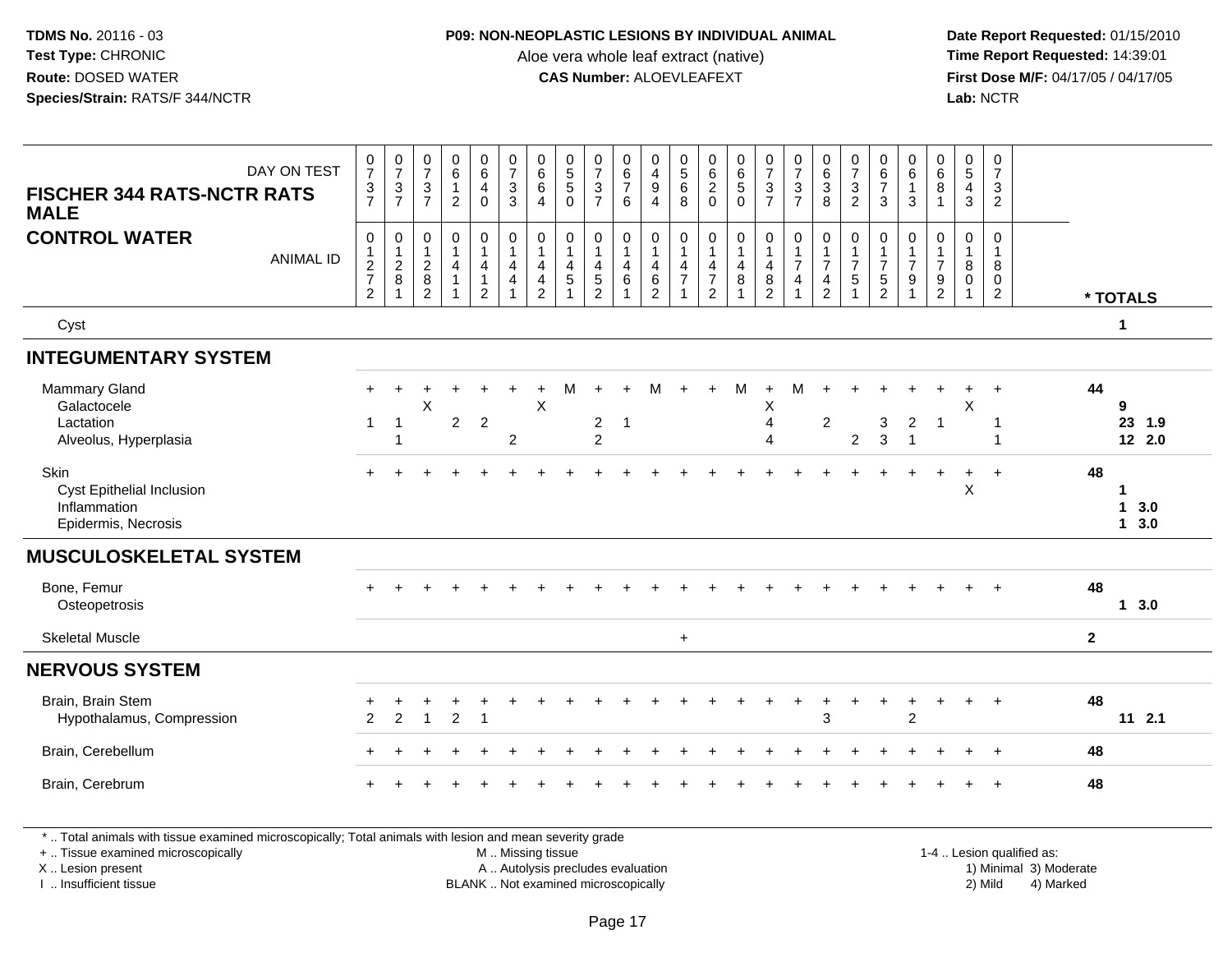### **P09: NON-NEOPLASTIC LESIONS BY INDIVIDUAL ANIMAL**

Aloe vera whole leaf extract (native)<br>**CAS Number:** ALOEVLEAFEXT

 **Date Report Requested:** 01/15/2010 **First Dose M/F:** 04/17/05 / 04/17/05<br>Lab: NCTR **Lab:** NCTR

| DAY ON TEST                                                                                                                                                         | $\frac{0}{7}$                   | $\frac{0}{7}$               | $\frac{0}{7}$                              | $\begin{array}{c} 0 \\ 6 \end{array}$<br>$\mathbf{1}$ | $\begin{array}{c} 0 \\ 6 \end{array}$<br>$\overline{4}$ | $\frac{0}{7}$<br>$\sqrt{3}$                            | 0<br>$\,6\,$<br>$\,6\,$                            | $\begin{array}{c} 0 \\ 5 \\ 5 \end{array}$   | $\frac{0}{7}$                              | 0<br>$\frac{6}{7}$        | 0<br>$\frac{4}{9}$           | $\begin{array}{c} 0 \\ 5 \\ 6 \end{array}$ | 0620                                                        | $\begin{array}{c} 0 \\ 6 \\ 5 \end{array}$ | 07/3/7                                              | $\frac{0}{7}$<br>$\ensuremath{\mathsf{3}}$ | 0<br>$\frac{6}{3}$                    | $\frac{0}{7}$<br>$\mathsf 3$     | 0<br>$\frac{6}{7}$              | $\mathbf 0$<br>$\,6\,$<br>$\mathbf{1}$  | 0<br>$\,6\,$<br>8                     | $\begin{array}{c} 0 \\ 5 \end{array}$<br>$\overline{4}$ | 0<br>$\overline{7}$<br>3 |                                                     |             |                              |
|---------------------------------------------------------------------------------------------------------------------------------------------------------------------|---------------------------------|-----------------------------|--------------------------------------------|-------------------------------------------------------|---------------------------------------------------------|--------------------------------------------------------|----------------------------------------------------|----------------------------------------------|--------------------------------------------|---------------------------|------------------------------|--------------------------------------------|-------------------------------------------------------------|--------------------------------------------|-----------------------------------------------------|--------------------------------------------|---------------------------------------|----------------------------------|---------------------------------|-----------------------------------------|---------------------------------------|---------------------------------------------------------|--------------------------|-----------------------------------------------------|-------------|------------------------------|
| <b>FISCHER 344 RATS-NCTR RATS</b><br><b>MALE</b>                                                                                                                    | $\frac{3}{7}$                   | $\frac{3}{7}$               | $\frac{3}{7}$                              | $\overline{c}$                                        | $\mathbf 0$                                             | $\overline{3}$                                         | $\overline{4}$                                     | $\Omega$                                     | $\frac{3}{7}$                              | $6\phantom{1}$            | $\overline{4}$               | 8                                          |                                                             | $\overline{0}$                             |                                                     | $\overline{7}$                             | 8                                     | $\overline{2}$                   | 3                               | $\mathbf{3}$                            | $\mathbf{1}$                          | 3                                                       | $\overline{2}$           |                                                     |             |                              |
| <b>CONTROL WATER</b>                                                                                                                                                | $\pmb{0}$                       | 0<br>$\mathbf{1}$           | $\pmb{0}$<br>$\mathbf{1}$                  | $\pmb{0}$<br>$\mathbf{1}$                             | $\mathbf 0$<br>$\mathbf{1}$                             | $\pmb{0}$<br>$\mathbf{1}$                              | $\pmb{0}$<br>$\mathbf{1}$                          | $\mathbf 0$<br>$\mathbf{1}$                  | 0<br>$\mathbf 1$                           | $\boldsymbol{0}$<br>1     | $\pmb{0}$<br>$\mathbf{1}$    | $\mathbf 0$<br>$\mathbf{1}$                | $\pmb{0}$<br>$\mathbf{1}$                                   | 0<br>$\mathbf{1}$                          | $\pmb{0}$<br>$\mathbf{1}$                           | $\mathsf 0$<br>$\mathbf{1}$                | $\pmb{0}$<br>$\mathbf{1}$             | $\pmb{0}$<br>1                   | $\mathbf 0$<br>1                | $\boldsymbol{0}$<br>$\mathbf{1}$        | 0<br>$\mathbf{1}$                     | $\boldsymbol{0}$<br>$\mathbf{1}$                        | 0<br>$\mathbf{1}$        |                                                     |             |                              |
| <b>ANIMAL ID</b>                                                                                                                                                    | $\frac{1}{2}$<br>$\overline{2}$ | $_{\rm 8}^2$<br>$\mathbf 1$ | $\begin{array}{c} 2 \\ 8 \\ 2 \end{array}$ | $\overline{4}$                                        | $\overline{4}$<br>$\overline{1}$<br>$\overline{2}$      | $\overline{4}$<br>$\overline{4}$<br>$\mathbf{1}$       | $\overline{4}$<br>$\overline{4}$<br>$\overline{2}$ | $\overline{4}$<br>$\sqrt{5}$<br>$\mathbf{1}$ | $\begin{array}{c} 4 \\ 5 \\ 2 \end{array}$ | $\overline{4}$<br>$\,6\,$ | 4<br>$\,6$<br>$\overline{2}$ | $\overline{4}$<br>$\overline{7}$           | $\overline{\mathbf{4}}$<br>$\overline{7}$<br>$\overline{2}$ | $\overline{4}$<br>$\, 8$<br>$\mathbf{1}$   | $\overline{\mathbf{4}}$<br>$\, 8$<br>$\overline{2}$ | $\overline{7}$<br>4                        | $\overline{7}$<br>4<br>$\overline{2}$ | $\overline{7}$<br>$\sqrt{5}$     | $\overline{7}$<br>$\frac{5}{2}$ | $\overline{7}$<br>$9\,$<br>$\mathbf{1}$ | $\overline{7}$<br>9<br>$\overline{2}$ | 8<br>$\mathbf 0$<br>$\overline{1}$                      | 8<br>0<br>$\overline{2}$ |                                                     |             | * TOTALS                     |
| Peripheral Nerve                                                                                                                                                    |                                 |                             |                                            |                                                       |                                                         |                                                        |                                                    |                                              |                                            |                           |                              |                                            |                                                             |                                            |                                                     |                                            |                                       |                                  |                                 |                                         |                                       |                                                         |                          |                                                     | $\mathbf 1$ |                              |
| Spinal Cord                                                                                                                                                         |                                 |                             |                                            |                                                       |                                                         |                                                        |                                                    |                                              |                                            |                           |                              |                                            |                                                             |                                            |                                                     |                                            |                                       |                                  |                                 |                                         |                                       |                                                         |                          |                                                     | $\mathbf 1$ |                              |
| <b>RESPIRATORY SYSTEM</b>                                                                                                                                           |                                 |                             |                                            |                                                       |                                                         |                                                        |                                                    |                                              |                                            |                           |                              |                                            |                                                             |                                            |                                                     |                                            |                                       |                                  |                                 |                                         |                                       |                                                         |                          |                                                     |             |                              |
| Lung<br>Hemorrhage                                                                                                                                                  |                                 |                             |                                            |                                                       |                                                         |                                                        |                                                    |                                              |                                            |                           |                              |                                            |                                                             |                                            |                                                     |                                            |                                       |                                  |                                 |                                         |                                       |                                                         |                          |                                                     | 48          | $12.0$                       |
| Alveolar Epithelium, Hyperplasia<br>Alveolus, Infiltration Cellular, Histiocyte<br>Alveolus, Inflammation                                                           |                                 |                             |                                            |                                                       |                                                         |                                                        |                                                    |                                              |                                            |                           |                              |                                            |                                                             |                                            |                                                     |                                            |                                       | $\overline{2}$<br>$\overline{1}$ |                                 |                                         |                                       | $\overline{c}$                                          |                          |                                                     |             | 2.0<br>$3 - 1.0$<br>2.5      |
| Nose<br>Fungus<br>Inflammation<br>Goblet Cell, Hyperplasia                                                                                                          |                                 |                             |                                            |                                                       |                                                         |                                                        |                                                    |                                              | $\overline{2}$                             |                           |                              |                                            |                                                             |                                            |                                                     |                                            |                                       |                                  |                                 |                                         |                                       |                                                         |                          |                                                     | 48          | $\mathbf 1$<br>4 1.8<br>13.0 |
| Trachea                                                                                                                                                             |                                 |                             |                                            |                                                       |                                                         |                                                        |                                                    |                                              |                                            |                           |                              |                                            |                                                             |                                            |                                                     |                                            |                                       |                                  |                                 |                                         |                                       |                                                         | $+$                      |                                                     | 48          |                              |
| <b>SPECIAL SENSES SYSTEM</b>                                                                                                                                        |                                 |                             |                                            |                                                       |                                                         |                                                        |                                                    |                                              |                                            |                           |                              |                                            |                                                             |                                            |                                                     |                                            |                                       |                                  |                                 |                                         |                                       |                                                         |                          |                                                     |             |                              |
| Eye<br>Cataract                                                                                                                                                     |                                 |                             |                                            |                                                       |                                                         |                                                        |                                                    |                                              |                                            |                           |                              |                                            |                                                             |                                            |                                                     |                                            |                                       | $\ddot{}$<br>X                   | A                               |                                         |                                       |                                                         | $\overline{+}$           |                                                     | 47          | $\mathbf{2}$                 |
| Retina, Degeneration<br>Sclera, Metaplasia, Osseous                                                                                                                 |                                 |                             |                                            | $\mathbf{3}$                                          |                                                         |                                                        |                                                    |                                              |                                            |                           |                              |                                            |                                                             |                                            |                                                     |                                            |                                       | $\overline{4}$                   |                                 |                                         |                                       |                                                         |                          |                                                     |             | 52.8<br>2.5                  |
| Harderian Gland<br>Atrophy<br>Infiltration Cellular, Lymphocyte                                                                                                     |                                 |                             |                                            |                                                       |                                                         |                                                        | $\mathbf{1}$                                       |                                              |                                            |                           |                              |                                            |                                                             |                                            |                                                     |                                            |                                       |                                  |                                 | $\overline{1}$                          |                                       |                                                         |                          |                                                     | 48          | $12.0$<br>7.1.3              |
| *  Total animals with tissue examined microscopically; Total animals with lesion and mean severity grade<br>+  Tissue examined microscopically<br>X  Lesion present |                                 |                             |                                            |                                                       |                                                         | M  Missing tissue<br>A  Autolysis precludes evaluation |                                                    |                                              |                                            |                           |                              |                                            |                                                             |                                            |                                                     |                                            |                                       |                                  |                                 |                                         |                                       |                                                         |                          | 1-4  Lesion qualified as:<br>1) Minimal 3) Moderate |             |                              |

I .. Insufficient tissue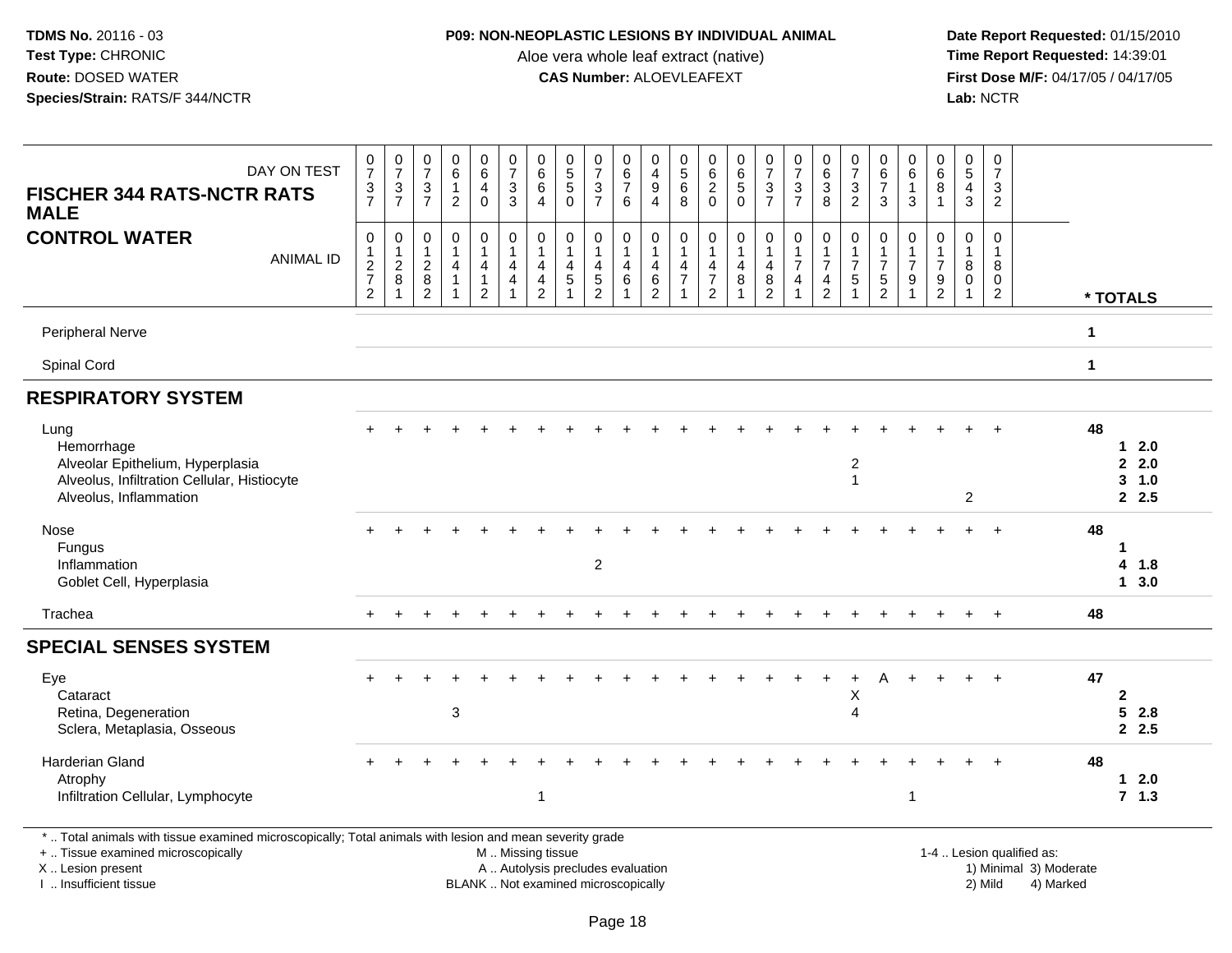### **P09: NON-NEOPLASTIC LESIONS BY INDIVIDUAL ANIMAL**

Aloe vera whole leaf extract (native)<br>**CAS Number:** ALOEVLEAFEXT

Date Report Requested: 01/15/2010<br>Time Report Requested: 14:39:01 **First Dose M/F:** 04/17/05 / 04/17/05 Lab: NCTR **Lab:** NCTR

| <b>FISCHER 344 RATS-NCTR RATS</b><br><b>MALE</b> | DAY ON TEST      | $\frac{0}{7}$<br>$\frac{3}{7}$       | $\frac{0}{7}$<br>$\frac{3}{7}$                        | 0<br>$\overline{ }$<br>3<br>$\overline{ }$ | O<br>6<br>$\overline{2}$ | 0<br>6<br>$\overline{4}$<br>0 | 0<br>$\overline{ }$<br>$\sqrt{3}$<br>3 | $\begin{matrix} 0 \\ 6 \\ 6 \\ 4 \end{matrix}$ | $\begin{array}{c} 0 \\ 5 \\ 5 \end{array}$<br>$\mathbf 0$ | $\overline{7}$<br>3<br>$\overline{ }$ | 0<br>6<br>$\overline{ }$<br>6 | 0<br>$\frac{4}{9}$<br>$\overline{4}$          | 0<br>$\sqrt{5}$<br>$\,6\,$<br>8 | 0620                                 | $065$<br>0                                      | 0<br>$\overline{ }$<br>3<br>$\overline{ }$ | $\frac{0}{7}$<br>$\frac{3}{7}$                 | $\begin{matrix} 0 \\ 6 \\ 3 \end{matrix}$<br>8                       | $\rightarrow$<br>$\ensuremath{\mathsf{3}}$<br>2 | 0<br>$rac{6}{7}$<br>3                               | 0<br>6<br>3              | 0<br>$\,6\,$<br>$\bf 8$                                   | $\sqrt{5}$<br>4<br>3 | 3<br>$\overline{2}$              |    |                        |
|--------------------------------------------------|------------------|--------------------------------------|-------------------------------------------------------|--------------------------------------------|--------------------------|-------------------------------|----------------------------------------|------------------------------------------------|-----------------------------------------------------------|---------------------------------------|-------------------------------|-----------------------------------------------|---------------------------------|--------------------------------------|-------------------------------------------------|--------------------------------------------|------------------------------------------------|----------------------------------------------------------------------|-------------------------------------------------|-----------------------------------------------------|--------------------------|-----------------------------------------------------------|----------------------|----------------------------------|----|------------------------|
| <b>CONTROL WATER</b>                             | <b>ANIMAL ID</b> | 0<br>$\frac{2}{7}$<br>$\overline{2}$ | 0<br>$\overline{1}$<br>$^2_{\bf 8}$<br>$\overline{A}$ | 0<br>$_{8}^{\rm 2}$<br>$\overline{2}$      |                          | 0<br>4<br>$\overline{2}$      | 0<br>4<br>4                            | 0<br>$\overline{4}$<br>$\frac{4}{2}$           | 0<br>$\overline{A}$<br>4<br>$\sqrt{5}$                    | 5<br>$\overline{2}$                   | 0<br>4<br>6                   | $\mathbf 0$<br>4<br>$\,6\,$<br>$\overline{2}$ | 0<br>4<br>$\overline{ }$        | 0<br>$\frac{4}{7}$<br>$\overline{2}$ | 0<br>$\overline{4}$<br>$\, 8$<br>$\overline{1}$ | 0<br>4<br>8<br>$\overline{2}$              | 0<br>$\overline{ }$<br>$\overline{\mathbf{4}}$ | $\overline{0}$<br>$\overline{ }$<br>$\overline{4}$<br>$\overline{c}$ | $\mathbf 5$                                     | 0<br>$\overline{ }$<br>$\sqrt{5}$<br>$\overline{2}$ | 0<br>$\overline{ }$<br>9 | 0<br>$\overline{ }$<br>$\boldsymbol{9}$<br>$\overline{2}$ | 8<br>$\mathbf 0$     | 8<br>$\pmb{0}$<br>$\overline{c}$ |    | * TOTALS               |
| <b>URINARY SYSTEM</b>                            |                  |                                      |                                                       |                                            |                          |                               |                                        |                                                |                                                           |                                       |                               |                                               |                                 |                                      |                                                 |                                            |                                                |                                                                      |                                                 |                                                     |                          |                                                           |                      |                                  |    |                        |
| Kidney<br>Nephropathy<br>Cortex, Cyst            |                  | 3                                    | 3                                                     |                                            |                          | 4                             | $\mathcal{P}$                          | 4                                              |                                                           | 4                                     | 3<br>X                        | 2                                             | $\mathcal{P}$                   | $\mathcal{P}$                        | 4                                               | 4                                          | 4                                              | $\overline{2}$                                                       | 4                                               | $\overline{4}$                                      | 2                        | $\mathbf{3}$                                              | 2                    | $\overline{4}$                   | 48 | 48 3.0<br>$\mathbf{2}$ |
| Urethra                                          |                  |                                      |                                                       |                                            |                          | $+$                           |                                        |                                                |                                                           |                                       |                               |                                               |                                 |                                      |                                                 |                                            |                                                |                                                                      |                                                 |                                                     |                          |                                                           |                      |                                  | 1  |                        |
| <b>Urinary Bladder</b><br><b>Dilatation</b>      |                  |                                      |                                                       |                                            |                          |                               |                                        |                                                | X                                                         |                                       |                               |                                               |                                 |                                      |                                                 |                                            |                                                |                                                                      |                                                 |                                                     |                          |                                                           |                      | $+$                              | 48 |                        |

\* .. Total animals with tissue examined microscopically; Total animals with lesion and mean severity grade

+ .. Tissue examined microscopically

X .. Lesion present

I .. Insufficient tissue

M .. Missing tissue

A .. Autolysis precludes evaluation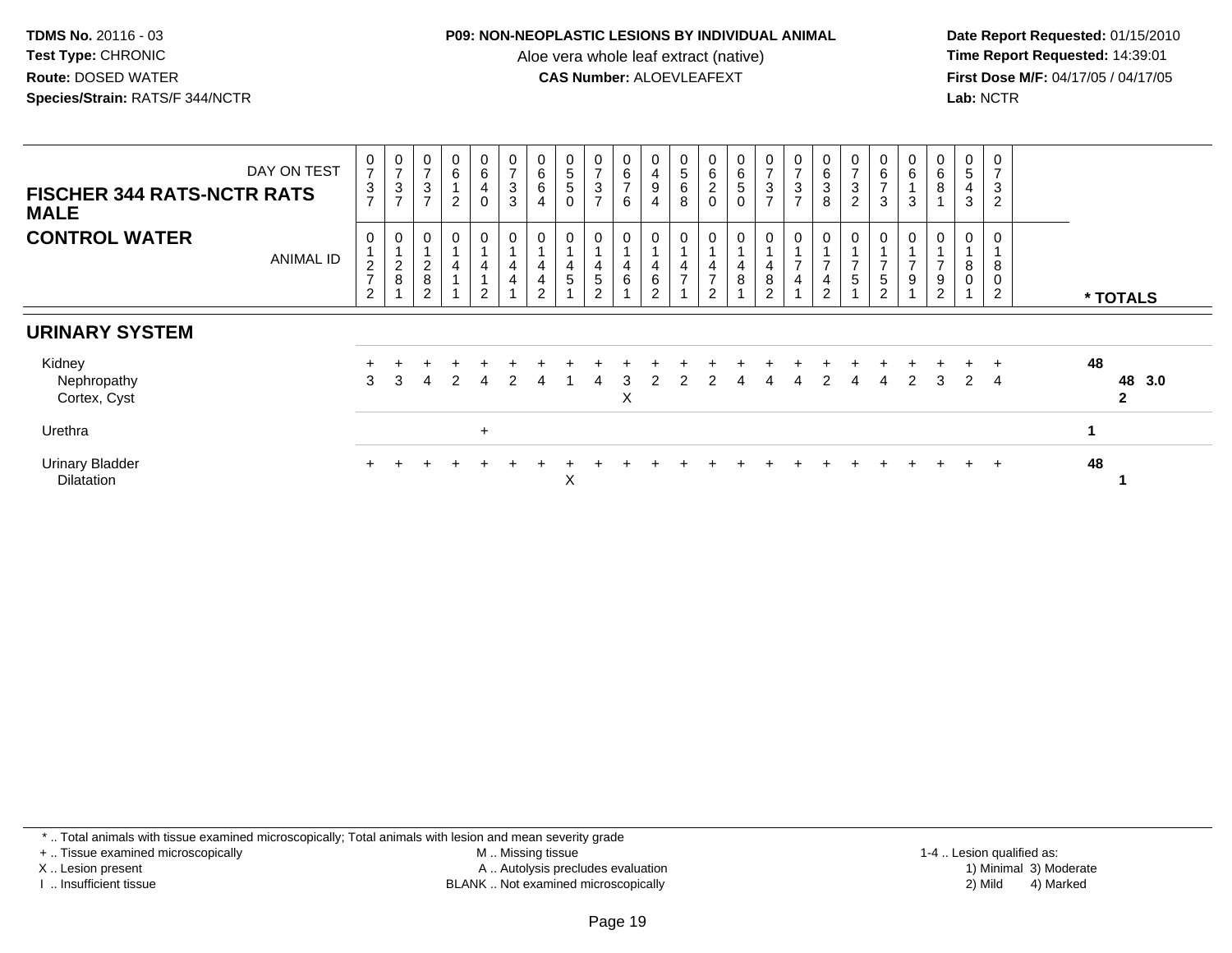### **P09: NON-NEOPLASTIC LESIONS BY INDIVIDUAL ANIMAL**

Aloe vera whole leaf extract (native)<br>**CAS Number:** ALOEVLEAFEXT

 **Date Report Requested:** 01/15/2010 **First Dose M/F:** 04/17/05 / 04/17/05<br>Lab: NCTR **Lab:** NCTR

| <b>FISCHER 344 RATS-NCTR RATS</b><br><b>MALE</b>                                                                                                                    | DAY ON TEST      | $\begin{array}{c} 0 \\ 5 \end{array}$<br>9<br>$\overline{6}$       | $\frac{0}{7}$<br>$\frac{3}{7}$                                       | $\begin{array}{c} 0 \\ 7 \end{array}$<br>$\frac{3}{7}$                   | $\begin{array}{c} 0 \\ 6 \\ 5 \end{array}$<br>$\overline{0}$      | $\begin{smallmatrix} 0\\7 \end{smallmatrix}$<br>$\frac{2}{5}$           | $_{\rm 6}^{\rm 0}$<br>$\mathbf{1}$<br>$\overline{c}$  | $\frac{0}{7}$<br>3<br>$\overline{7}$              | $\begin{smallmatrix}0\0\4\end{smallmatrix}$<br>$\overline{8}$<br>$\overline{0}$ | $\frac{0}{7}$<br>$\frac{3}{7}$           | $\begin{array}{c} 0 \\ 7 \end{array}$<br>$\frac{3}{7}$   | $\begin{array}{c} 0 \\ 6 \end{array}$<br>$\frac{2}{7}$              | $0$<br>6<br>6<br>6                                       | 0<br>6<br>5<br>9                      | $\frac{0}{7}$<br>$\frac{2}{4}$ | $\begin{array}{c} 0 \\ 4 \\ 7 \end{array}$<br>4 | $\begin{array}{c} 0 \\ 6 \end{array}$<br>$\mathbf 0$<br>6                   | $\frac{0}{7}$<br>$rac{3}{7}$                                         | $\frac{0}{7}$<br>$\mathbf 0$<br>$\overline{2}$                         | $\pmb{0}$<br>$rac{4}{9}$                                                           | $\begin{array}{c} 0 \\ 6 \end{array}$<br>$\boldsymbol{9}$<br>$\overline{0}$ | $\frac{0}{7}$<br>$\frac{3}{7}$                                                                | $\frac{0}{7}$<br>$rac{1}{7}$                           | $\begin{array}{c} 0 \\ 7 \\ 3 \\ 7 \end{array}$                 | $\frac{0}{7}$<br>$\frac{3}{7}$                                     | $\pmb{0}$<br>$\overline{7}$<br>3<br>$\overline{7}$                                      |                        |
|---------------------------------------------------------------------------------------------------------------------------------------------------------------------|------------------|--------------------------------------------------------------------|----------------------------------------------------------------------|--------------------------------------------------------------------------|-------------------------------------------------------------------|-------------------------------------------------------------------------|-------------------------------------------------------|---------------------------------------------------|---------------------------------------------------------------------------------|------------------------------------------|----------------------------------------------------------|---------------------------------------------------------------------|----------------------------------------------------------|---------------------------------------|--------------------------------|-------------------------------------------------|-----------------------------------------------------------------------------|----------------------------------------------------------------------|------------------------------------------------------------------------|------------------------------------------------------------------------------------|-----------------------------------------------------------------------------|-----------------------------------------------------------------------------------------------|--------------------------------------------------------|-----------------------------------------------------------------|--------------------------------------------------------------------|-----------------------------------------------------------------------------------------|------------------------|
| <b>ALOEWHOLLEAF 0.5</b>                                                                                                                                             | <b>ANIMAL ID</b> | $\mathbf 0$<br>$\mathbf 0$<br>$\pmb{0}$<br>$\,6\,$<br>$\mathbf{1}$ | $\mathbf 0$<br>$\mathbf 0$<br>$\pmb{0}$<br>$\,6\,$<br>$\overline{c}$ | $\mathbf 0$<br>$\mathbf 0$<br>$\mathsf{O}\xspace$<br>$\overline{7}$<br>1 | 0<br>$\mathbf 0$<br>$\pmb{0}$<br>$\overline{7}$<br>$\overline{2}$ | $\boldsymbol{0}$<br>$\mathsf{O}\xspace$<br>$\overline{2}$<br>$\sqrt{5}$ | $_{\rm 0}^{\rm 0}$<br>$\frac{2}{5}$<br>$\overline{2}$ | $\mathbf 0$<br>$\mathbf 0$<br>$\overline{c}$<br>6 | $\mathbf 0$<br>$\ddot{\mathbf{0}}$<br>$\frac{2}{6}$<br>$\overline{2}$           | 0<br>$\mathbf 0$<br>$\sqrt{3}$<br>$\bf8$ | $\boldsymbol{0}$<br>$\overline{0}$<br>$\frac{3}{8}$<br>2 | $\mathbf 0$<br>$\mathsf{O}\xspace$<br>$\mathbf 5$<br>$\overline{4}$ | $\boldsymbol{0}$<br>$\mathsf{O}\xspace$<br>$\frac{5}{4}$ | 0<br>$\overline{0}$<br>$\overline{5}$ | 0<br>0<br>5<br>5<br>2          | $_{\rm 0}^{\rm 0}$<br>6<br>$\boldsymbol{9}$     | $\mathbf 0$<br>$\mathbf 0$<br>$\,6\,$<br>$\boldsymbol{9}$<br>$\overline{2}$ | $\mathbf 0$<br>$\ddot{\mathbf{0}}$<br>$\overline{7}$<br>$\mathbf{1}$ | 0<br>$\mathbf 0$<br>$\overline{7}$<br>$\overline{1}$<br>$\overline{2}$ | $\boldsymbol{0}$<br>$\overline{0}$<br>$\overline{7}$<br>$\sqrt{2}$<br>$\mathbf{1}$ | 0<br>$\mathsf{O}\xspace$<br>$\overline{7}$<br>$\sqrt{2}$<br>$\overline{2}$  | $\boldsymbol{0}$<br>$\mathsf{O}\xspace$<br>$\overline{8}$<br>$\overline{3}$<br>$\overline{1}$ | 0<br>$\overline{0}$<br>$\frac{8}{3}$<br>$\overline{2}$ | $\begin{array}{c} 0 \\ 0 \\ 8 \\ 4 \end{array}$<br>$\mathbf{1}$ | 0<br>$\overline{0}$<br>$\bf 8$<br>$\overline{4}$<br>$\overline{2}$ | $\mathbf 0$<br>$\mathbf{1}$<br>$\mathbf 0$<br>$\overline{1}$<br>$\overline{\mathbf{1}}$ | males<br>(cont)        |
| <b>ALIMENTARY SYSTEM</b>                                                                                                                                            |                  |                                                                    |                                                                      |                                                                          |                                                                   |                                                                         |                                                       |                                                   |                                                                                 |                                          |                                                          |                                                                     |                                                          |                                       |                                |                                                 |                                                                             |                                                                      |                                                                        |                                                                                    |                                                                             |                                                                                               |                                                        |                                                                 |                                                                    |                                                                                         |                        |
| Esophagus<br>Inflammation<br>Ulcer                                                                                                                                  |                  |                                                                    |                                                                      |                                                                          |                                                                   |                                                                         |                                                       |                                                   |                                                                                 |                                          |                                                          |                                                                     | 4                                                        |                                       |                                |                                                 |                                                                             |                                                                      |                                                                        |                                                                                    |                                                                             |                                                                                               |                                                        |                                                                 |                                                                    | $+$                                                                                     |                        |
| Intestine Large, Ascending Colon<br>Mucosa, Hyperplasia                                                                                                             |                  |                                                                    | $\overline{2}$                                                       | $\mathfrak{p}$                                                           |                                                                   |                                                                         |                                                       | $\overline{2}$                                    |                                                                                 | $\overline{2}$                           |                                                          |                                                                     |                                                          |                                       | 3                              |                                                 |                                                                             | $\overline{2}$                                                       | $\overline{2}$                                                         |                                                                                    |                                                                             |                                                                                               | $\overline{2}$                                         |                                                                 | +<br>2                                                             | $\ddot{}$<br>$\overline{1}$                                                             |                        |
| Intestine Large, Cecum<br>Lymphoid Tissue, Hyperplasia<br>Mucosa, Hyperplasia                                                                                       |                  |                                                                    |                                                                      |                                                                          |                                                                   |                                                                         |                                                       |                                                   |                                                                                 |                                          | $\overline{c}$                                           |                                                                     | 1                                                        |                                       | $\overline{c}$                 |                                                 |                                                                             |                                                                      |                                                                        |                                                                                    |                                                                             | $\mathbf{1}$                                                                                  | $\overline{1}$                                         |                                                                 |                                                                    | $\ddot{+}$<br>$\overline{1}$                                                            |                        |
| Intestine Large, Colon<br>Mucosa, Hyperplasia                                                                                                                       |                  |                                                                    |                                                                      |                                                                          |                                                                   |                                                                         |                                                       |                                                   |                                                                                 |                                          |                                                          |                                                                     |                                                          |                                       |                                |                                                 |                                                                             |                                                                      |                                                                        |                                                                                    |                                                                             |                                                                                               |                                                        |                                                                 |                                                                    |                                                                                         |                        |
| Intestine Large, Descending Colon<br>Lymphoid Tissue, Hyperplasia<br>Mucosa, Hyperplasia                                                                            |                  |                                                                    |                                                                      |                                                                          |                                                                   |                                                                         |                                                       | $\mathbf{1}$                                      | $\overline{2}$                                                                  |                                          | 4                                                        |                                                                     | 1                                                        |                                       | $\overline{2}$                 |                                                 |                                                                             | $\mathbf{1}$                                                         | $\overline{2}$                                                         |                                                                                    |                                                                             | $\mathbf{1}$                                                                                  | $\overline{\phantom{0}}$                               |                                                                 |                                                                    |                                                                                         |                        |
| Intestine Large, Rectum<br>Mucosa, Hyperplasia                                                                                                                      |                  |                                                                    | $\ddot{}$                                                            |                                                                          |                                                                   |                                                                         |                                                       |                                                   |                                                                                 |                                          |                                                          |                                                                     |                                                          |                                       |                                |                                                 |                                                                             |                                                                      |                                                                        |                                                                                    |                                                                             |                                                                                               |                                                        |                                                                 |                                                                    | $\ddot{}$                                                                               |                        |
| Intestine Large, Transverse Colon<br>Lymphoid Tissue, Hyperplasia<br>Mucosa, Hyperplasia                                                                            |                  |                                                                    | 2                                                                    | 2                                                                        |                                                                   |                                                                         |                                                       | 2                                                 |                                                                                 | $\overline{2}$                           | 3                                                        |                                                                     | 1                                                        |                                       | 2                              |                                                 |                                                                             | $\overline{2}$                                                       | $\overline{2}$                                                         |                                                                                    | 1                                                                           | $\overline{1}$                                                                                | $\overline{2}$                                         |                                                                 | $2 \quad 1$                                                        |                                                                                         |                        |
| <b>Intestine Small</b>                                                                                                                                              |                  |                                                                    |                                                                      |                                                                          |                                                                   | $\ddot{}$                                                               |                                                       |                                                   |                                                                                 |                                          |                                                          |                                                                     |                                                          |                                       |                                |                                                 |                                                                             |                                                                      |                                                                        |                                                                                    |                                                                             |                                                                                               |                                                        |                                                                 |                                                                    |                                                                                         |                        |
| Intestine Small, Duodenum                                                                                                                                           |                  |                                                                    |                                                                      |                                                                          |                                                                   |                                                                         |                                                       |                                                   |                                                                                 |                                          |                                                          |                                                                     |                                                          |                                       |                                |                                                 |                                                                             |                                                                      |                                                                        |                                                                                    |                                                                             |                                                                                               | $+$                                                    | A                                                               |                                                                    | $+$ $+$                                                                                 |                        |
| *  Total animals with tissue examined microscopically; Total animals with lesion and mean severity grade<br>+  Tissue examined microscopically<br>X  Lesion present |                  |                                                                    |                                                                      |                                                                          |                                                                   |                                                                         | M  Missing tissue                                     |                                                   | A  Autolysis precludes evaluation                                               |                                          |                                                          |                                                                     |                                                          |                                       |                                |                                                 |                                                                             |                                                                      |                                                                        |                                                                                    |                                                                             |                                                                                               | 1-4  Lesion qualified as:                              |                                                                 |                                                                    |                                                                                         | 1) Minimal 3) Moderate |

I .. Insufficient tissue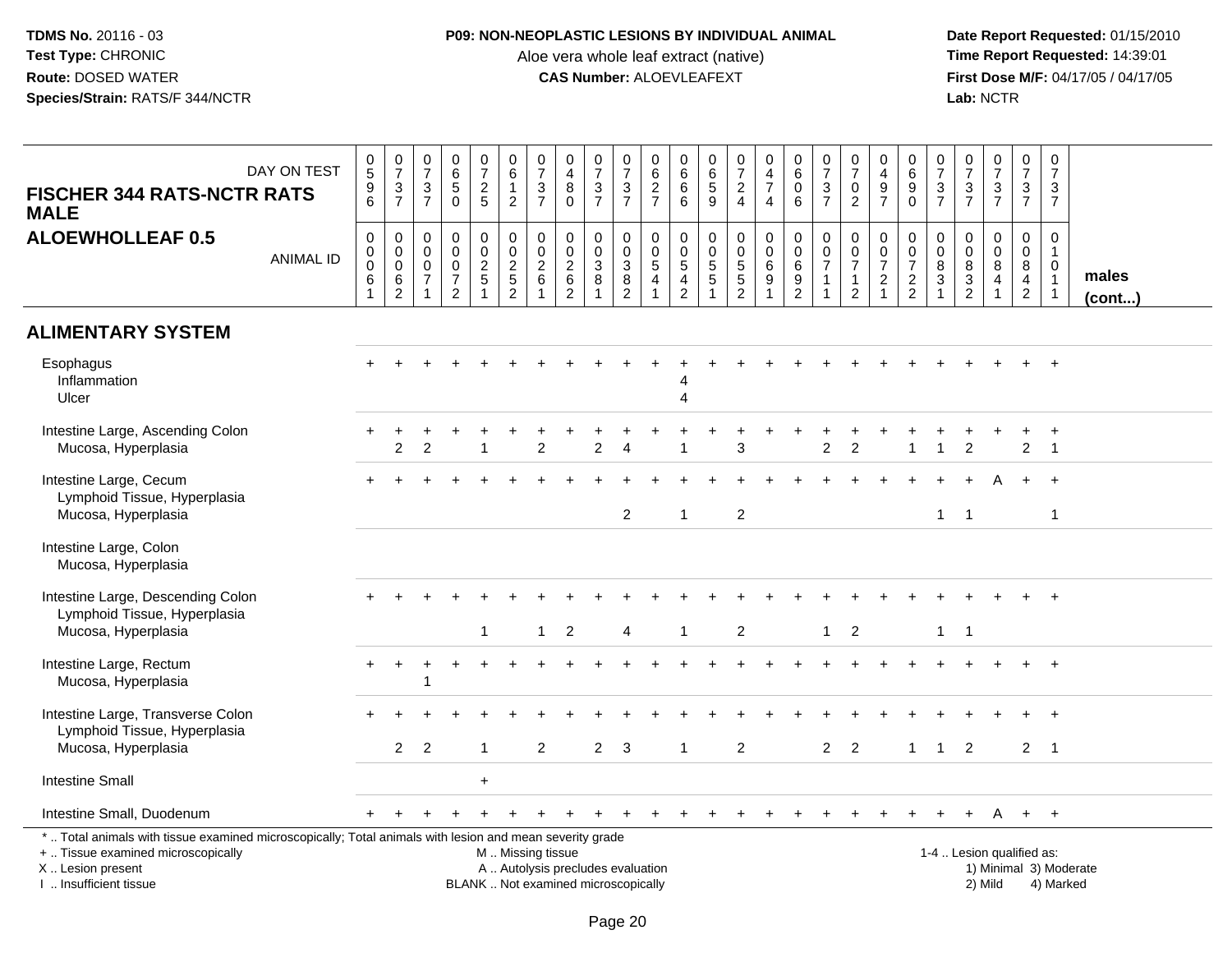### **P09: NON-NEOPLASTIC LESIONS BY INDIVIDUAL ANIMAL**

Aloe vera whole leaf extract (native)<br>**CAS Number:** ALOEVLEAFEXT

Date Report Requested: 01/15/2010<br>Time Report Requested: 14:39:01 **First Dose M/F:** 04/17/05 / 04/17/05 Lab: NCTR **Lab:** NCTR

| DAY ON TEST<br><b>FISCHER 344 RATS-NCTR RATS</b><br><b>MALE</b>                                                                                                                                           | $\begin{matrix} 0 \\ 5 \end{matrix}$<br>$\begin{array}{c} 9 \\ 6 \end{array}$ | $\frac{0}{7}$<br>$\mathfrak{S}$<br>$\overline{7}$                | $\begin{array}{c} 0 \\ 7 \end{array}$<br>$\mathsf 3$<br>$\overline{7}$ | $\begin{array}{c} 0 \\ 6 \\ 5 \end{array}$<br>$\Omega$                    | 0725                                                                  | $\begin{array}{c} 0 \\ 6 \end{array}$<br>$\mathbf{1}$<br>2                           | $\frac{0}{7}$<br>$\sqrt{3}$<br>$\overline{7}$   | $\pmb{0}$<br>$\overline{\mathbf{4}}$<br>$\bf8$<br>$\Omega$              | $\frac{0}{7}$<br>3<br>$\overline{7}$ | $\begin{array}{c} 0 \\ 7 \\ 3 \end{array}$<br>$\overline{7}$      | 0627                                                      | $\begin{array}{c} 0 \\ 6 \end{array}$<br>$\,6\,$<br>6                    | $\begin{matrix} 0 \\ 6 \\ 5 \end{matrix}$<br>9     | $\begin{matrix} 0 \\ 7 \\ 2 \end{matrix}$<br>$\overline{4}$                     | 0<br>$\frac{4}{7}$<br>$\overline{4}$                    | $\begin{array}{c} 0 \\ 6 \end{array}$<br>$\mathbf 0$<br>6             | $\frac{0}{7}$<br>$\ensuremath{\mathsf{3}}$<br>$\overline{7}$ | $\begin{array}{c} 0 \\ 7 \end{array}$<br>$\pmb{0}$<br>$\overline{2}$ | 0<br>$\overline{4}$<br>$\boldsymbol{9}$<br>$\overline{7}$      | $\begin{matrix} 0 \\ 6 \\ 9 \end{matrix}$<br>$\mathbf 0$ | 0<br>$\overline{7}$<br>$\mathbf{3}$<br>$\overline{7}$ | $\frac{0}{7}$<br>$\sqrt{3}$<br>$\overline{7}$                               | $\frac{0}{7}$<br>$\mathbf{3}$<br>$\overline{7}$ | $\frac{0}{7}$<br>$\mathbf{3}$<br>$\overline{7}$                     | $\pmb{0}$<br>$\overline{7}$<br>3<br>$\overline{7}$         |                       |
|-----------------------------------------------------------------------------------------------------------------------------------------------------------------------------------------------------------|-------------------------------------------------------------------------------|------------------------------------------------------------------|------------------------------------------------------------------------|---------------------------------------------------------------------------|-----------------------------------------------------------------------|--------------------------------------------------------------------------------------|-------------------------------------------------|-------------------------------------------------------------------------|--------------------------------------|-------------------------------------------------------------------|-----------------------------------------------------------|--------------------------------------------------------------------------|----------------------------------------------------|---------------------------------------------------------------------------------|---------------------------------------------------------|-----------------------------------------------------------------------|--------------------------------------------------------------|----------------------------------------------------------------------|----------------------------------------------------------------|----------------------------------------------------------|-------------------------------------------------------|-----------------------------------------------------------------------------|-------------------------------------------------|---------------------------------------------------------------------|------------------------------------------------------------|-----------------------|
| <b>ALOEWHOLLEAF 0.5</b><br><b>ANIMAL ID</b>                                                                                                                                                               | 0<br>$\pmb{0}$<br>$\mathbf 0$<br>6<br>$\mathbf{1}$                            | $\mathbf 0$<br>$\mathbf 0$<br>$\mathbf 0$<br>6<br>$\overline{c}$ | $\mathbf 0$<br>0<br>$\mathbf 0$<br>$\overline{7}$<br>$\overline{1}$    | $\mathbf 0$<br>$\pmb{0}$<br>$\pmb{0}$<br>$\overline{7}$<br>$\overline{2}$ | $\mathbf 0$<br>$\mathsf{O}\xspace$<br>$\frac{2}{5}$<br>$\overline{1}$ | $\mathbf 0$<br>$\mathsf{O}\xspace$<br>$\overline{c}$<br>$\sqrt{5}$<br>$\overline{c}$ | $\mathbf 0$<br>$\pmb{0}$<br>$\sqrt{2}$<br>$\,6$ | $\mathbf 0$<br>$\pmb{0}$<br>$\overline{c}$<br>$\,6\,$<br>$\overline{2}$ | 0<br>0<br>3<br>8                     | $\mathbf 0$<br>$\mathbf 0$<br>$\mathbf{3}$<br>8<br>$\overline{2}$ | $\mathbf 0$<br>$\pmb{0}$<br>$\,$ 5 $\,$<br>$\overline{4}$ | $\mathbf 0$<br>$\mathbf 0$<br>$\sqrt{5}$<br>$\overline{4}$<br>$\sqrt{2}$ | $\pmb{0}$<br>$\pmb{0}$<br>$\sqrt{5}$<br>$\sqrt{5}$ | $\pmb{0}$<br>$\mathsf{O}\xspace$<br>$\,$ 5 $\,$<br>$\sqrt{5}$<br>$\overline{2}$ | $\mathbf 0$<br>$\mathbf 0$<br>$6\phantom{1}6$<br>9<br>1 | $\mathbf 0$<br>$\mathsf 0$<br>6<br>$\boldsymbol{9}$<br>$\overline{2}$ | $\Omega$<br>$\Omega$<br>$\overline{7}$<br>$\overline{1}$     | $\mathbf 0$<br>$\pmb{0}$<br>$\overline{7}$<br>$\mathbf{1}$<br>2      | $\mathbf 0$<br>$\mathbf 0$<br>$\overline{7}$<br>$\overline{c}$ | $\Omega$<br>$\,0\,$<br>$\overline{7}$<br>$\frac{2}{2}$   | $\Omega$<br>$\mathbf 0$<br>8<br>$\mathbf{3}$          | $\Omega$<br>$\mathbf 0$<br>8<br>$\ensuremath{\mathsf{3}}$<br>$\overline{2}$ | 0<br>$\mathbf 0$<br>8<br>$\overline{4}$         | $\mathbf 0$<br>$\mathbf 0$<br>8<br>$\overline{4}$<br>$\overline{a}$ | $\mathbf 0$<br>$\mathbf{1}$<br>$\mathbf 0$<br>$\mathbf{1}$ | males<br>$($ cont $)$ |
| Mucosa, Hyperplasia                                                                                                                                                                                       | 3                                                                             | $\overline{c}$                                                   |                                                                        |                                                                           |                                                                       | 3                                                                                    |                                                 |                                                                         |                                      |                                                                   |                                                           | $\overline{c}$                                                           |                                                    |                                                                                 |                                                         |                                                                       |                                                              |                                                                      |                                                                |                                                          |                                                       |                                                                             |                                                 |                                                                     |                                                            |                       |
| Intestine Small, Ileum<br>Lymphoid Tissue, Hyperplasia<br>Mucosa, Hyperplasia                                                                                                                             |                                                                               |                                                                  |                                                                        |                                                                           |                                                                       |                                                                                      |                                                 |                                                                         |                                      |                                                                   |                                                           |                                                                          |                                                    |                                                                                 |                                                         |                                                                       |                                                              |                                                                      |                                                                | 2                                                        |                                                       |                                                                             |                                                 |                                                                     | $+$                                                        |                       |
| Intestine Small, Jejunum<br>Lymphoid Tissue, Hyperplasia<br>Mucosa, Hyperplasia                                                                                                                           |                                                                               |                                                                  |                                                                        |                                                                           |                                                                       |                                                                                      |                                                 |                                                                         |                                      | $\overline{c}$                                                    |                                                           |                                                                          |                                                    |                                                                                 |                                                         |                                                                       |                                                              |                                                                      |                                                                |                                                          |                                                       |                                                                             | м                                               | $+$                                                                 | $+$                                                        |                       |
| Liver<br>Basophilic Focus, Multiple<br>Degeneration, Cystic<br>Granuloma<br>Hematopoietic Cell Proliferation<br>Hepatodiaphragmatic Nodule                                                                |                                                                               |                                                                  | $\mathbf{1}$                                                           |                                                                           |                                                                       |                                                                                      |                                                 | $\mathbf{1}$<br>$\boldsymbol{\mathsf{X}}$                               |                                      | $\overline{a}$                                                    |                                                           | 1                                                                        |                                                    |                                                                                 |                                                         |                                                                       |                                                              | X                                                                    | $\mathsf X$                                                    | -1                                                       |                                                       |                                                                             |                                                 |                                                                     | $\ddot{}$<br>$\overline{2}$                                |                       |
| Infiltration Cellular, Lymphocyte<br>Necrosis, Coagulative<br>Vacuolization Cytoplasmic<br>Artery, Media, Hypertrophy<br>Bile Duct, Hyperplasia<br>Centrilobular, Degeneration<br>Centrilobular, Necrosis | $\overline{4}$                                                                |                                                                  | $\overline{c}$<br>$\overline{1}$                                       |                                                                           | 4                                                                     | $\overline{4}$                                                                       | $\overline{2}$<br>$\overline{c}$                |                                                                         |                                      |                                                                   | 2                                                         | $\overline{c}$<br>$\overline{2}$                                         |                                                    |                                                                                 | $\overline{c}$<br>3                                     | $\overline{c}$                                                        |                                                              | 3                                                                    |                                                                | 2                                                        |                                                       |                                                                             | 3<br>$\overline{2}$                             |                                                                     | $\mathbf{1}$                                               |                       |
| Left Lateral Lobe, Developmental Malformation<br>Periductular, Fibrosis                                                                                                                                   |                                                                               |                                                                  |                                                                        |                                                                           |                                                                       |                                                                                      |                                                 |                                                                         |                                      | $X$ $X$                                                           |                                                           |                                                                          |                                                    |                                                                                 |                                                         |                                                                       |                                                              |                                                                      |                                                                |                                                          |                                                       |                                                                             |                                                 |                                                                     |                                                            |                       |
| Mesentery<br>Polyarteritis<br>Fat, Necrosis                                                                                                                                                               |                                                                               |                                                                  |                                                                        |                                                                           | $+$                                                                   |                                                                                      |                                                 |                                                                         |                                      |                                                                   |                                                           |                                                                          |                                                    | $+$<br>3                                                                        |                                                         |                                                                       |                                                              |                                                                      |                                                                | $\ddot{}$<br>3                                           |                                                       |                                                                             |                                                 |                                                                     |                                                            |                       |
| Total animals with tissue examined microscopically: Total animals with lesion and mean severity grade                                                                                                     |                                                                               |                                                                  |                                                                        |                                                                           |                                                                       |                                                                                      |                                                 |                                                                         |                                      |                                                                   |                                                           |                                                                          |                                                    |                                                                                 |                                                         |                                                                       |                                                              |                                                                      |                                                                |                                                          |                                                       |                                                                             |                                                 |                                                                     |                                                            |                       |

\* .. Total animals with tissue examined microscopically; Total animals with lesion and mean severity grade

+ .. Tissue examined microscopically

X .. Lesion present

I .. Insufficient tissue

M .. Missing tissue

BLANK .. Not examined microscopically

1-4 .. Lesion qualified as:<br>1) Minimal 3) Moderate A .. Autolysis precludes evaluation 19 and 10 minimal 3) Moderate 1 and 20 minimal 3) Moderate 19 minimal 3) Moderat<br>19 and 19 and 19 and 19 and 19 and 19 and 19 and 19 and 19 and 19 and 19 and 19 and 19 and 19 and 19 and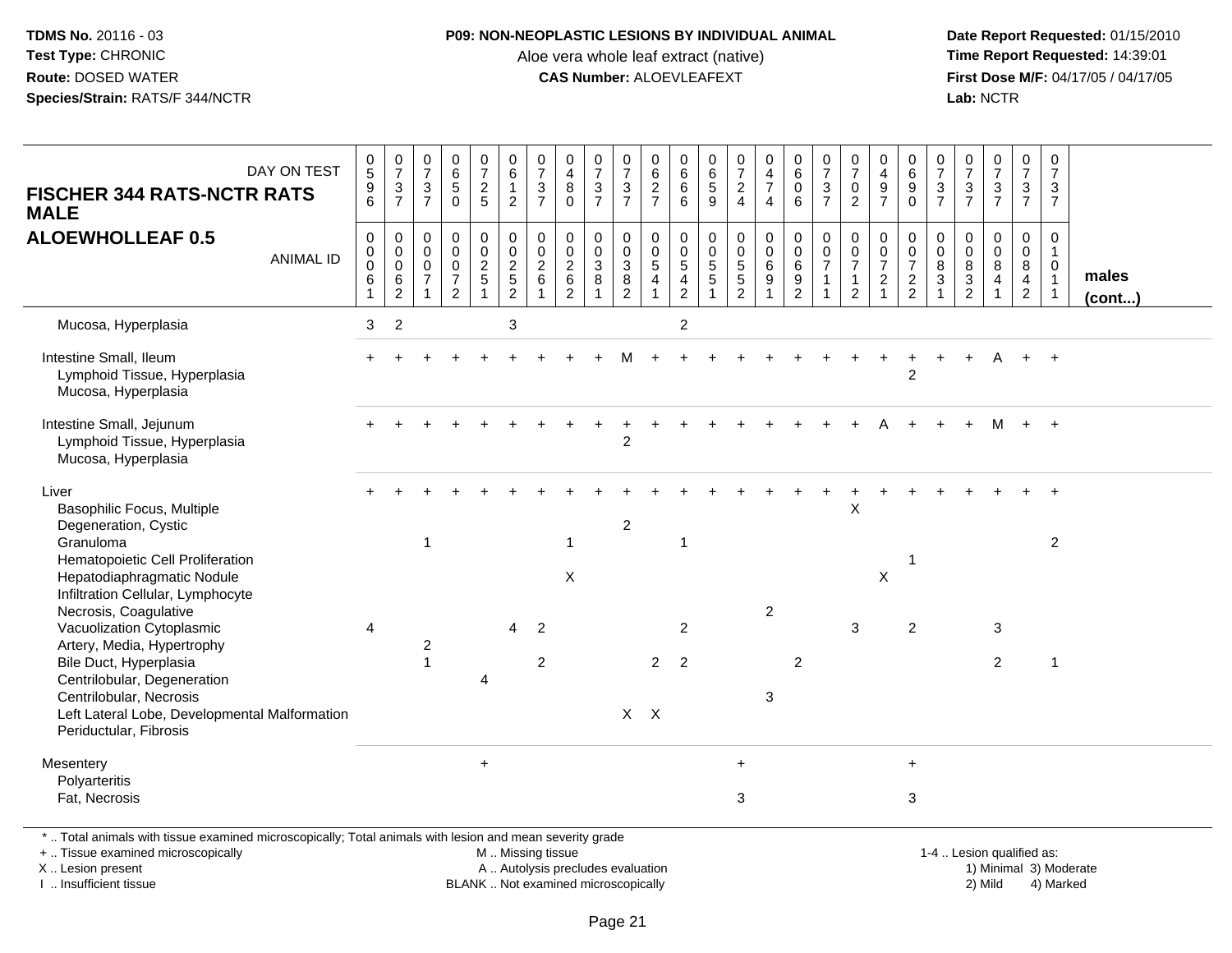#### **P09: NON-NEOPLASTIC LESIONS BY INDIVIDUAL ANIMAL**

Aloe vera whole leaf extract (native)<br>**CAS Number:** ALOEVLEAFEXT

Date Report Requested: 01/15/2010<br>Time Report Requested: 14:39:01 **First Dose M/F:** 04/17/05 / 04/17/05<br>**Lab:** NCTR **Lab:** NCTR

| DAY ON TEST<br><b>FISCHER 344 RATS-NCTR RATS</b><br><b>MALE</b>                    | 0<br>$\overline{5}$<br>$\begin{array}{c} 9 \\ 6 \end{array}$ | $\frac{0}{7}$<br>$\sqrt{3}$<br>$\overline{7}$                    | $\frac{0}{7}$<br>$\ensuremath{\mathsf{3}}$<br>$\overline{7}$   | $\begin{array}{c} 0 \\ 6 \\ 5 \end{array}$<br>$\Omega$            | $\frac{0}{7}$<br>$\frac{2}{5}$            | $\begin{array}{c} 0 \\ 6 \end{array}$<br>$\mathbf{1}$<br>$\overline{2}$ | $\frac{0}{7}$<br>$\ensuremath{\mathsf{3}}$<br>$\overline{7}$ | 0<br>$\overline{4}$<br>$\, 8$<br>$\Omega$                           | $\frac{0}{7}$<br>$\mathbf{3}$<br>$\overline{7}$ | $\frac{0}{7}$<br>$rac{3}{7}$                                              | 0<br>$\overline{6}$<br>$\overline{c}$<br>$\overline{7}$            | 0<br>$\,6\,$<br>$\,6\,$<br>6                                        | $\begin{array}{c} 0 \\ 6 \end{array}$<br>$\sqrt{5}$<br>9   | $\frac{0}{7}$<br>$\overline{2}$<br>$\overline{4}$             | 0<br>$\frac{4}{7}$<br>$\overline{4}$                    | $\begin{matrix} 0 \\ 6 \end{matrix}$<br>0<br>6                      | 0<br>$\overline{7}$<br>$\ensuremath{\mathsf{3}}$<br>$\overline{7}$ | $\frac{0}{7}$<br>$\frac{0}{2}$                                                 | 0<br>$\overline{4}$<br>$\boldsymbol{9}$<br>$\overline{7}$                | 0<br>$6\phantom{1}6$<br>$\boldsymbol{9}$<br>$\mathbf 0$                          | 0<br>$\overline{7}$<br>$\mathbf{3}$<br>$\overline{7}$ | $\frac{0}{7}$<br>$\frac{3}{7}$                      | $\frac{0}{7}$<br>$\frac{3}{7}$   | 0<br>$\overline{7}$<br>$\frac{3}{7}$                                   | $\mathbf 0$<br>$\overline{7}$<br>$\mathbf 3$<br>$\overline{7}$                   |                 |
|------------------------------------------------------------------------------------|--------------------------------------------------------------|------------------------------------------------------------------|----------------------------------------------------------------|-------------------------------------------------------------------|-------------------------------------------|-------------------------------------------------------------------------|--------------------------------------------------------------|---------------------------------------------------------------------|-------------------------------------------------|---------------------------------------------------------------------------|--------------------------------------------------------------------|---------------------------------------------------------------------|------------------------------------------------------------|---------------------------------------------------------------|---------------------------------------------------------|---------------------------------------------------------------------|--------------------------------------------------------------------|--------------------------------------------------------------------------------|--------------------------------------------------------------------------|----------------------------------------------------------------------------------|-------------------------------------------------------|-----------------------------------------------------|----------------------------------|------------------------------------------------------------------------|----------------------------------------------------------------------------------|-----------------|
| <b>ALOEWHOLLEAF 0.5</b><br><b>ANIMAL ID</b>                                        | $\mathbf 0$<br>$\mathbf 0$<br>$\mathsf 0$<br>6<br>-1         | $\mathbf 0$<br>$\mathbf 0$<br>$\mathbf 0$<br>6<br>$\overline{2}$ | $\mathbf 0$<br>$\mathbf 0$<br>$\pmb{0}$<br>$\overline{7}$<br>1 | 0<br>$\mathbf 0$<br>$\bar{0}$<br>$\overline{7}$<br>$\overline{2}$ | $\pmb{0}$<br>$\mathbf 0$<br>$\frac{2}{5}$ | $\mathbf 0$<br>$\frac{0}{2}$<br>$\overline{2}$                          | $\mathbf 0$<br>$\mathbf 0$<br>$\overline{2}$<br>6            | $\mathbf 0$<br>$\mathbf 0$<br>$\overline{2}$<br>6<br>$\overline{2}$ | 0<br>$\mathbf 0$<br>$\overline{3}$<br>8         | $\mathbf 0$<br>$\mathbf 0$<br>$\overline{3}$<br>$\bf 8$<br>$\overline{2}$ | $\,0\,$<br>$\begin{array}{c} 0 \\ 5 \end{array}$<br>$\overline{4}$ | $\mathbf 0$<br>$\mathbf 0$<br>$\overline{5}$<br>$\overline{4}$<br>2 | $\mathbf 0$<br>$\mathbf 0$<br>$\overline{5}$<br>$\sqrt{5}$ | $\mathbf 0$<br>$\mathbf 0$<br>$\frac{5}{5}$<br>$\overline{2}$ | $\mathbf 0$<br>$\mathbf 0$<br>$6\overline{6}$<br>9<br>1 | $\mathbf 0$<br>$\mathbf 0$<br>$6\phantom{a}$<br>9<br>$\overline{2}$ | 0<br>0<br>$\overline{7}$<br>$\mathbf{1}$                           | $\mathbf 0$<br>$\mathbf 0$<br>$\overline{7}$<br>$\mathbf{1}$<br>$\overline{2}$ | 0<br>$\mathbf 0$<br>$\overline{7}$<br>$\boldsymbol{2}$<br>$\overline{1}$ | $\mathbf 0$<br>$\mathbf 0$<br>$\overline{7}$<br>$\overline{c}$<br>$\overline{2}$ | 0<br>$\mathbf 0$<br>8<br>$\mathbf{3}$                 | 0<br>$\mathbf 0$<br>$\overline{8}$<br>$\frac{3}{2}$ | $\pmb{0}$<br>$_{8}^{\rm 0}$<br>4 | $\mathbf 0$<br>$\overline{0}$<br>8<br>$\overline{4}$<br>$\overline{2}$ | $\mathbf 0$<br>$\overline{1}$<br>$\mathbf 0$<br>$\overline{1}$<br>$\overline{1}$ | males<br>(cont) |
| Oral Mucosa                                                                        |                                                              |                                                                  |                                                                |                                                                   |                                           |                                                                         |                                                              |                                                                     |                                                 |                                                                           |                                                                    |                                                                     |                                                            |                                                               |                                                         |                                                                     |                                                                    |                                                                                |                                                                          |                                                                                  |                                                       | $+$                                                 |                                  |                                                                        |                                                                                  |                 |
| Pancreas<br>Acinar Cell, Atrophy                                                   |                                                              |                                                                  |                                                                | $\overline{2}$                                                    |                                           |                                                                         |                                                              | $\overline{c}$                                                      |                                                 |                                                                           |                                                                    |                                                                     | $\overline{c}$                                             |                                                               |                                                         |                                                                     |                                                                    |                                                                                |                                                                          |                                                                                  | $\overline{2}$                                        | $\overline{c}$                                      |                                  | $\overline{4}$                                                         | $\ddot{}$<br>2                                                                   |                 |
| <b>Proximal Colon</b><br>Inflammation<br>Ulcer                                     |                                                              |                                                                  |                                                                | $\ddot{}$<br>$\overline{2}$<br>$\overline{c}$                     | $\pm$                                     | $\ddot{}$<br>$\overline{2}$                                             | $+$                                                          | M                                                                   |                                                 |                                                                           |                                                                    |                                                                     |                                                            | $+$                                                           | М                                                       | $\ddot{}$                                                           |                                                                    |                                                                                | м                                                                        |                                                                                  |                                                       |                                                     |                                  |                                                                        | $+$                                                                              |                 |
| Mucosa, Hyperplasia                                                                |                                                              | $\overline{2}$                                                   | $\overline{2}$                                                 |                                                                   | 3                                         |                                                                         | $\overline{2}$                                               |                                                                     |                                                 | $\overline{2}$                                                            |                                                                    | $\mathbf 1$                                                         | $2 \quad 4$                                                |                                                               |                                                         |                                                                     | 3 <sup>1</sup>                                                     | 2                                                                              |                                                                          | $\overline{2}$                                                                   | $\overline{2}$                                        | 2                                                   |                                  |                                                                        | $1 \quad 1$                                                                      |                 |
| Salivary Glands<br>Acinar Cell, Atrophy<br>Sublingual Gland, Infiltration Cellular |                                                              |                                                                  |                                                                |                                                                   |                                           |                                                                         |                                                              |                                                                     |                                                 |                                                                           |                                                                    |                                                                     |                                                            |                                                               |                                                         |                                                                     |                                                                    |                                                                                |                                                                          |                                                                                  |                                                       |                                                     |                                  |                                                                        | $+$                                                                              |                 |
| Stomach, Forestomach<br>Edema                                                      |                                                              |                                                                  |                                                                |                                                                   |                                           |                                                                         |                                                              |                                                                     |                                                 |                                                                           |                                                                    |                                                                     |                                                            | 3                                                             |                                                         |                                                                     |                                                                    | 4                                                                              |                                                                          |                                                                                  |                                                       |                                                     |                                  |                                                                        | $\overline{+}$                                                                   |                 |
| Hyperplasia<br>Inflammation<br>Perforation<br>Ulcer                                | 4<br>$\overline{4}$                                          |                                                                  |                                                                |                                                                   |                                           | $\sqrt{3}$<br>3                                                         |                                                              |                                                                     | $\overline{c}$                                  |                                                                           |                                                                    | $\ensuremath{\mathsf{3}}$<br>$\mathbf{3}$                           |                                                            |                                                               |                                                         | $\overline{2}$                                                      |                                                                    |                                                                                |                                                                          |                                                                                  |                                                       |                                                     |                                  |                                                                        |                                                                                  |                 |
| Stomach, Glandular<br>Diverticulum<br>Edema<br>Inflammation                        |                                                              |                                                                  |                                                                |                                                                   |                                           |                                                                         |                                                              |                                                                     |                                                 |                                                                           |                                                                    | $\mathbf{3}$                                                        |                                                            |                                                               |                                                         |                                                                     |                                                                    |                                                                                |                                                                          |                                                                                  |                                                       |                                                     |                                  |                                                                        | $+$                                                                              |                 |
| Ulcer<br>Mucosa, Hyperplasia                                                       | 3                                                            |                                                                  |                                                                |                                                                   |                                           | $2 \quad 3$                                                             |                                                              |                                                                     |                                                 | $\overline{2}$                                                            |                                                                    |                                                                     |                                                            | 3                                                             |                                                         |                                                                     |                                                                    | 3                                                                              |                                                                          |                                                                                  |                                                       |                                                     |                                  |                                                                        |                                                                                  |                 |

# **CARDIOVASCULAR SYSTEM**

\* .. Total animals with tissue examined microscopically; Total animals with lesion and mean severity grade

+ .. Tissue examined microscopically

X .. Lesion present

I .. Insufficient tissue

M .. Missing tissue

A .. Autolysis precludes evaluation

BLANK .. Not examined microscopically 2) Mild 4) Marked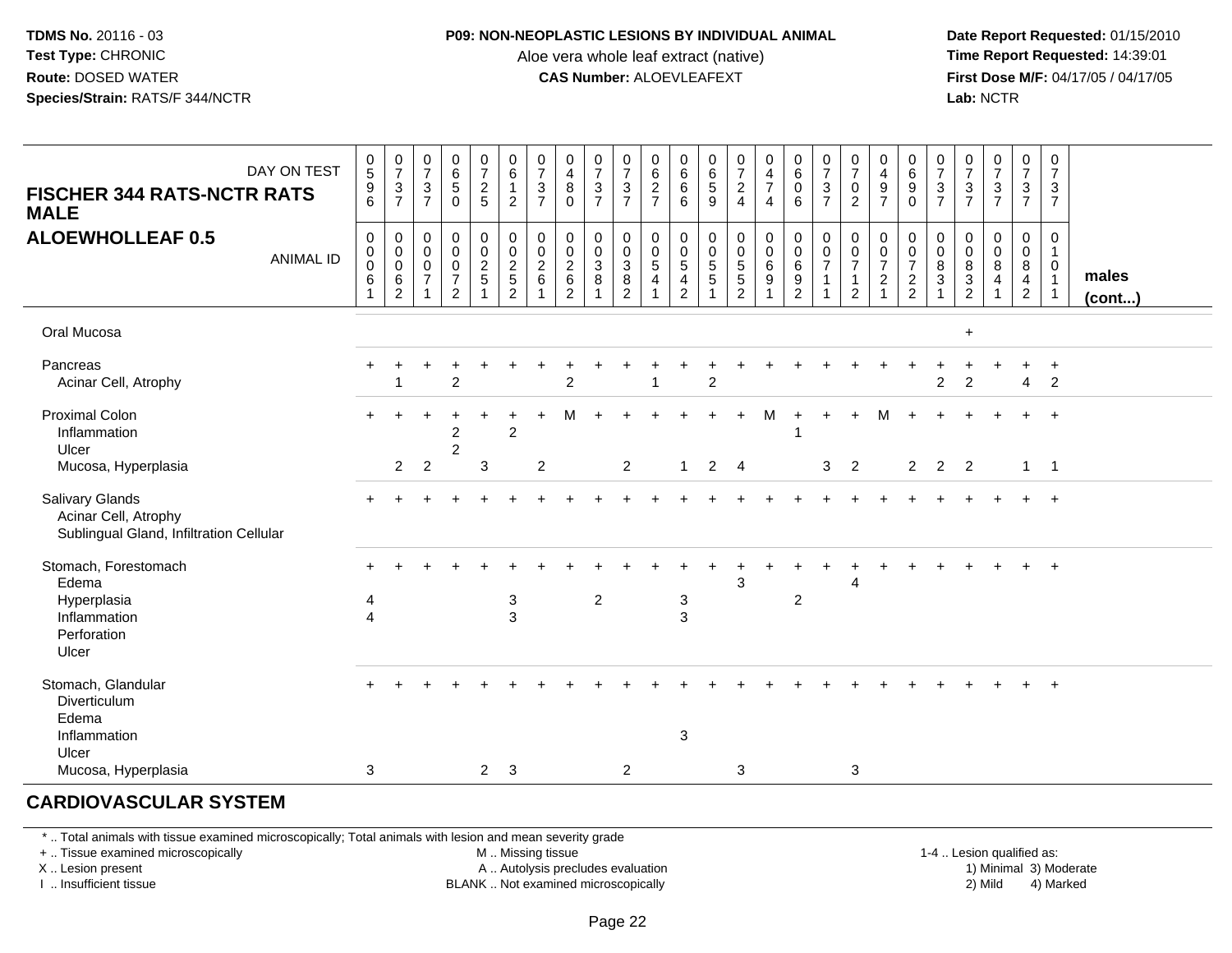### **P09: NON-NEOPLASTIC LESIONS BY INDIVIDUAL ANIMAL**

Aloe vera whole leaf extract (native)<br>**CAS Number:** ALOEVLEAFEXT

| DAY ON TEST<br><b>FISCHER 344 RATS-NCTR RATS</b><br><b>MALE</b>                                                                                                                               | $\begin{matrix} 0 \\ 5 \end{matrix}$<br>$\frac{9}{6}$ | $\frac{0}{7}$<br>$\ensuremath{\mathsf{3}}$<br>$\overline{7}$                     | $\begin{smallmatrix}0\\7\end{smallmatrix}$<br>$\ensuremath{\mathsf{3}}$<br>$\overline{7}$ | $\begin{matrix} 0 \\ 6 \\ 5 \end{matrix}$<br>$\Omega$                               | $\frac{0}{7}$<br>$\sqrt{2}$<br>5                     | $\begin{array}{c} 0 \\ 6 \end{array}$<br>$\mathbf{1}$<br>$\overline{2}$                    | $\frac{0}{7}$<br>$\sqrt{3}$<br>$\overline{7}$       | $\begin{smallmatrix}0\0\4\end{smallmatrix}$<br>$\bf 8$<br>$\mathbf{0}$   | $\frac{0}{7}$<br>$\ensuremath{\mathsf{3}}$<br>$\overline{7}$ | $\frac{0}{7}$<br>$\ensuremath{\mathsf{3}}$<br>$\overline{7}$               | $\begin{array}{c} 0 \\ 6 \end{array}$<br>$\frac{2}{7}$                         | $\begin{matrix} 0 \\ 6 \end{matrix}$<br>$\,6\,$<br>6               | $\begin{matrix} 0 \\ 6 \end{matrix}$<br>$\overline{5}$<br>9       | $\frac{0}{7}$<br>$\frac{2}{4}$                              | $\begin{smallmatrix}0\0\4\end{smallmatrix}$<br>$\overline{7}$<br>$\overline{4}$    | $\begin{array}{c} 0 \\ 6 \end{array}$<br>$\bar{0}$<br>6                                       | $\frac{0}{7}$<br>$\ensuremath{\mathsf{3}}$<br>$\overline{7}$ | $\frac{0}{7}$<br>$\frac{0}{2}$                                       | 0<br>$\overline{4}$<br>$\boldsymbol{9}$<br>$\overline{7}$ | $\begin{matrix}0\\6\end{matrix}$<br>$\boldsymbol{9}$<br>$\mathbf{0}$ | $\frac{0}{7}$<br>$\mathfrak{S}$<br>$\overline{7}$ | $\frac{0}{7}$<br>$\frac{3}{7}$                      | $\frac{0}{7}$<br>$\frac{3}{7}$                                   | $\frac{0}{7}$<br>$\sqrt{3}$<br>$\overline{7}$              | $\frac{0}{7}$<br>$\ensuremath{\mathsf{3}}$<br>$\overline{7}$               |                        |
|-----------------------------------------------------------------------------------------------------------------------------------------------------------------------------------------------|-------------------------------------------------------|----------------------------------------------------------------------------------|-------------------------------------------------------------------------------------------|-------------------------------------------------------------------------------------|------------------------------------------------------|--------------------------------------------------------------------------------------------|-----------------------------------------------------|--------------------------------------------------------------------------|--------------------------------------------------------------|----------------------------------------------------------------------------|--------------------------------------------------------------------------------|--------------------------------------------------------------------|-------------------------------------------------------------------|-------------------------------------------------------------|------------------------------------------------------------------------------------|-----------------------------------------------------------------------------------------------|--------------------------------------------------------------|----------------------------------------------------------------------|-----------------------------------------------------------|----------------------------------------------------------------------|---------------------------------------------------|-----------------------------------------------------|------------------------------------------------------------------|------------------------------------------------------------|----------------------------------------------------------------------------|------------------------|
| <b>ALOEWHOLLEAF 0.5</b><br><b>ANIMAL ID</b>                                                                                                                                                   | $\pmb{0}$<br>$_{0}^{0}$<br>$\,6$<br>$\mathbf{1}$      | $\mathsf{O}\xspace$<br>$\mathsf{O}\xspace$<br>$\mathbf 0$<br>6<br>$\overline{2}$ | 0<br>0<br>$\mathbf 0$<br>$\overline{7}$                                                   | $\mathbf 0$<br>$\ddot{\mathbf{0}}$<br>$\pmb{0}$<br>$\overline{7}$<br>$\overline{2}$ | 0<br>$\mathsf{O}\xspace$<br>$\frac{2}{5}$<br>-1      | $\begin{smallmatrix} 0\\0 \end{smallmatrix}$<br>$\sqrt{2}$<br>$\sqrt{5}$<br>$\overline{2}$ | $\mathbf 0$<br>$\mathbf 0$<br>$\boldsymbol{2}$<br>6 | $\pmb{0}$<br>$\frac{0}{2}$ 6<br>$\overline{2}$                           | $\mathbf 0$<br>$\bar{0}$<br>$\mathbf{3}$<br>8                | $\pmb{0}$<br>$\pmb{0}$<br>$\ensuremath{\mathsf{3}}$<br>8<br>$\overline{2}$ | $\mathsf 0$<br>$\overline{0}$<br>$\,$ 5 $\,$<br>$\overline{4}$<br>$\mathbf{1}$ | $\mathsf 0$<br>0<br>$\sqrt{5}$<br>$\overline{4}$<br>$\overline{2}$ | $\pmb{0}$<br>$\mathbf 0$<br>$\overline{5}$<br>5<br>$\overline{1}$ | 0<br>$\ddot{\mathbf{0}}$<br>$\frac{5}{5}$<br>$\overline{2}$ | $\begin{smallmatrix} 0\\0 \end{smallmatrix}$<br>6<br>$\check{9}$<br>$\overline{1}$ | $\begin{smallmatrix} 0\\0 \end{smallmatrix}$<br>$\,6\,$<br>$\boldsymbol{9}$<br>$\overline{2}$ | $\pmb{0}$<br>$\pmb{0}$<br>$\overline{7}$<br>$\mathbf{1}$     | $\mathbf 0$<br>$\overline{0}$<br>$\overline{7}$<br>$\mathbf{1}$<br>2 | 0<br>$\mathbf 0$<br>$\overline{7}$<br>$\sqrt{2}$<br>-1    | $\mathbf 0$<br>$\frac{0}{7}$<br>$\frac{2}{2}$                        | 0<br>$\mathbf 0$<br>8<br>3                        | $\mathsf{O}\xspace$<br>$\mathbf 0$<br>$\frac{8}{3}$ | $\mathsf{O}$<br>$\ddot{\mathbf{0}}$<br>$\bf 8$<br>$\overline{4}$ | 0<br>$\boldsymbol{0}$<br>$\frac{8}{4}$<br>$\boldsymbol{2}$ | $\mathbf 0$<br>$\mathbf{1}$<br>$\mathbf 0$<br>$\mathbf{1}$<br>$\mathbf{1}$ | males<br>(cont)        |
| <b>Blood Vessel</b>                                                                                                                                                                           |                                                       |                                                                                  |                                                                                           |                                                                                     |                                                      |                                                                                            |                                                     |                                                                          |                                                              |                                                                            |                                                                                |                                                                    |                                                                   |                                                             |                                                                                    |                                                                                               |                                                              |                                                                      |                                                           |                                                                      |                                                   |                                                     |                                                                  |                                                            | $+$                                                                        |                        |
| Heart<br>Cardiomyopathy<br>Atrium, Thrombus<br>Atrium, Myocardium, Degeneration                                                                                                               | 2                                                     | 2                                                                                | $\overline{c}$                                                                            | $\overline{2}$                                                                      | $\overline{\mathbf{c}}$<br>$\boldsymbol{\mathsf{X}}$ |                                                                                            |                                                     | 2                                                                        | $\overline{2}$                                               | $\overline{c}$                                                             | 2                                                                              | $\overline{2}$                                                     |                                                                   | $\overline{c}$<br>X                                         | $\overline{2}$                                                                     |                                                                                               | 3<br>X                                                       | 2                                                                    | $\boldsymbol{2}$                                          | 2<br>X                                                               | $\mathcal{P}$<br>$\times$                         | $\overline{2}$                                      |                                                                  | $\overline{2}$                                             | $\overline{ }$<br>2                                                        |                        |
| <b>ENDOCRINE SYSTEM</b>                                                                                                                                                                       |                                                       |                                                                                  |                                                                                           |                                                                                     |                                                      |                                                                                            |                                                     |                                                                          |                                                              |                                                                            |                                                                                |                                                                    |                                                                   |                                                             |                                                                                    |                                                                                               |                                                              |                                                                      |                                                           |                                                                      |                                                   |                                                     |                                                                  |                                                            |                                                                            |                        |
| <b>Adrenal Cortex</b><br><b>Accessory Adrenal Cortical Nodule</b><br>Angiectasis<br>Atrophy<br>Hyperplasia, Focal                                                                             |                                                       |                                                                                  |                                                                                           |                                                                                     |                                                      |                                                                                            |                                                     |                                                                          |                                                              |                                                                            |                                                                                |                                                                    |                                                                   |                                                             |                                                                                    |                                                                                               |                                                              |                                                                      |                                                           |                                                                      |                                                   |                                                     | 3                                                                |                                                            |                                                                            |                        |
| Necrosis, Coagulative<br>Vacuolization Cytoplasmic                                                                                                                                            | $\mathbf{3}$                                          |                                                                                  |                                                                                           |                                                                                     |                                                      | 3                                                                                          |                                                     |                                                                          |                                                              |                                                                            | $2^{\circ}$                                                                    | -3                                                                 |                                                                   | 3                                                           |                                                                                    | $\overline{2}$                                                                                |                                                              |                                                                      |                                                           | 3                                                                    |                                                   | 4                                                   |                                                                  |                                                            |                                                                            |                        |
| Adrenal Medulla<br>Angiectasis<br>Hyperplasia, Focal                                                                                                                                          |                                                       |                                                                                  |                                                                                           |                                                                                     |                                                      |                                                                                            |                                                     |                                                                          |                                                              |                                                                            |                                                                                |                                                                    |                                                                   |                                                             |                                                                                    |                                                                                               |                                                              | $\overline{c}$                                                       |                                                           |                                                                      |                                                   |                                                     |                                                                  |                                                            | $\overline{+}$<br>-1                                                       |                        |
| Islets, Pancreatic<br>Hyperplasia                                                                                                                                                             |                                                       |                                                                                  |                                                                                           |                                                                                     |                                                      |                                                                                            |                                                     |                                                                          |                                                              |                                                                            |                                                                                |                                                                    |                                                                   |                                                             |                                                                                    |                                                                                               |                                                              |                                                                      |                                                           |                                                                      |                                                   |                                                     |                                                                  |                                                            |                                                                            |                        |
| Parathyroid Gland                                                                                                                                                                             |                                                       |                                                                                  |                                                                                           |                                                                                     |                                                      |                                                                                            |                                                     |                                                                          |                                                              |                                                                            |                                                                                |                                                                    |                                                                   |                                                             |                                                                                    |                                                                                               |                                                              |                                                                      |                                                           |                                                                      |                                                   |                                                     |                                                                  |                                                            | $+$                                                                        |                        |
| <b>Pituitary Gland</b><br>Angiectasis<br>Hemorrhage<br>Pars Distalis, Cyst                                                                                                                    |                                                       |                                                                                  |                                                                                           |                                                                                     |                                                      |                                                                                            |                                                     |                                                                          |                                                              |                                                                            |                                                                                |                                                                    |                                                                   |                                                             | $\overline{c}$<br>$\mathsf{X}$                                                     |                                                                                               |                                                              |                                                                      |                                                           |                                                                      | X                                                 | 3                                                   |                                                                  | $\pm$                                                      | $+$                                                                        |                        |
| *  Total animals with tissue examined microscopically; Total animals with lesion and mean severity grade<br>+  Tissue examined microscopically<br>X  Lesion present<br>I  Insufficient tissue |                                                       |                                                                                  |                                                                                           |                                                                                     |                                                      | M  Missing tissue                                                                          |                                                     | A  Autolysis precludes evaluation<br>BLANK  Not examined microscopically |                                                              |                                                                            |                                                                                |                                                                    |                                                                   |                                                             |                                                                                    |                                                                                               |                                                              |                                                                      |                                                           |                                                                      |                                                   |                                                     | 1-4  Lesion qualified as:<br>2) Mild                             |                                                            | 4) Marked                                                                  | 1) Minimal 3) Moderate |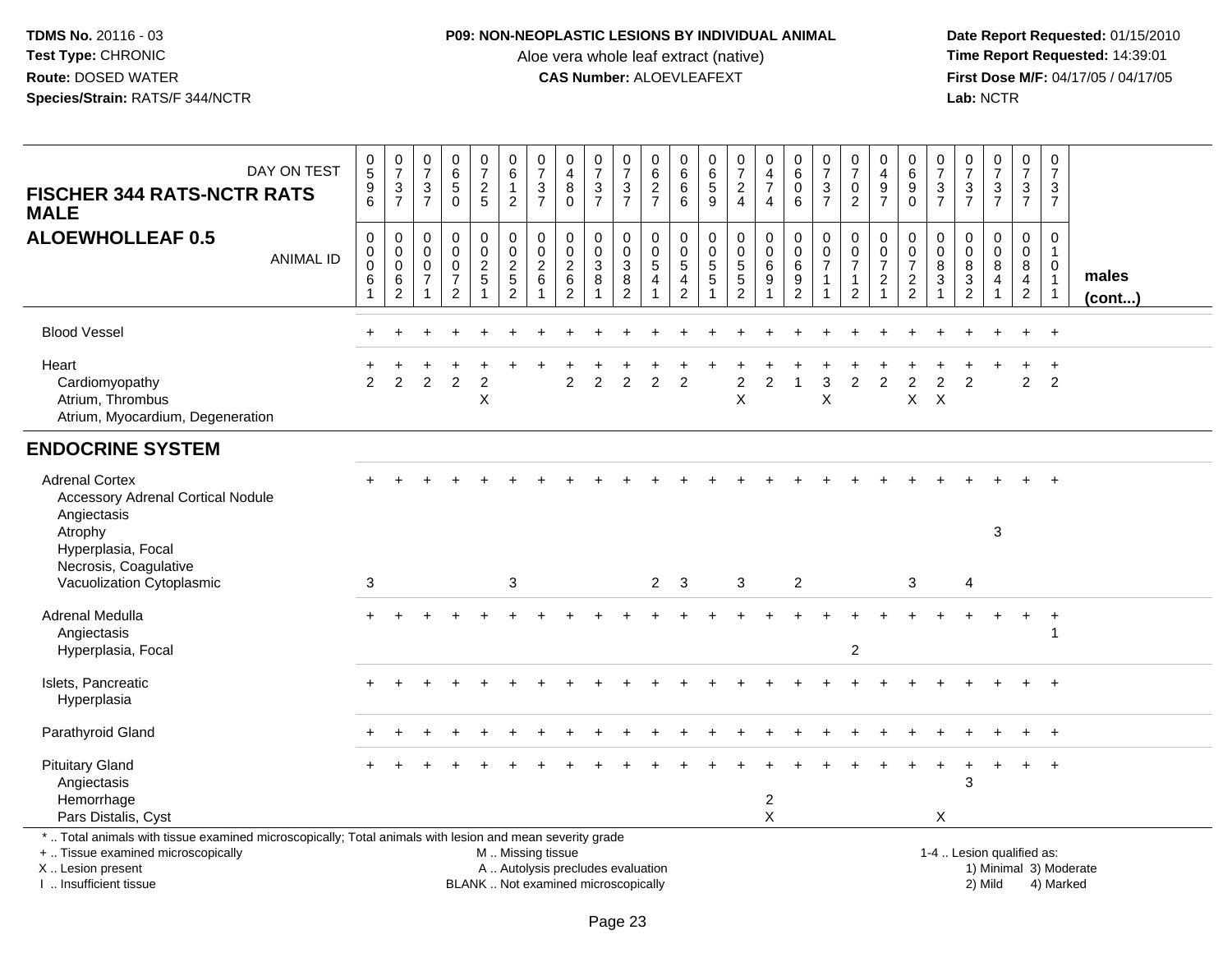## **P09: NON-NEOPLASTIC LESIONS BY INDIVIDUAL ANIMAL**

Aloe vera whole leaf extract (native)<br>**CAS Number:** ALOEVLEAFEXT

| <b>FISCHER 344 RATS-NCTR RATS</b><br><b>MALE</b>                                                                                                                                              | DAY ON TEST      | $^{\rm 0}_{\rm 5}$<br>$\frac{9}{6}$ | $\frac{0}{7}$<br>$\frac{3}{7}$                             | $\frac{0}{7}$<br>$\ensuremath{\mathsf{3}}$<br>$\overline{7}$ | $\begin{array}{c} 0 \\ 6 \end{array}$<br>$\overline{5}$<br>$\Omega$ | $\frac{0}{7}$<br>$rac{2}{5}$            | $\begin{array}{c} 0 \\ 6 \end{array}$<br>$\mathbf{1}$<br>$\overline{2}$ | $\frac{0}{7}$<br>$\frac{3}{7}$                      | $\begin{smallmatrix}0\\4\end{smallmatrix}$<br>$\bf 8$<br>$\mathbf{0}$     | $\begin{array}{c} 0 \\ 7 \end{array}$<br>$\frac{3}{7}$ | $\begin{array}{c} 0 \\ 7 \end{array}$<br>$\frac{3}{7}$                               | 0<br>$\,6$<br>$\frac{2}{7}$                | 0<br>$\,6$<br>$\,6\,$<br>6                            | 0<br>$6\phantom{a}$<br>$\overline{5}$<br>9                  | $\frac{0}{7}$<br>$\overline{2}$<br>$\overline{4}$ | 0<br>$\frac{4}{7}$<br>$\overline{4}$ | $\begin{array}{c} 0 \\ 6 \end{array}$<br>$\pmb{0}$<br>6     | $\frac{0}{7}$<br>$\ensuremath{\mathsf{3}}$<br>$\overline{7}$ | $\begin{array}{c} 0 \\ 7 \end{array}$<br>$\pmb{0}$<br>$\overline{2}$         | $_4^{\rm O}$<br>$\frac{9}{7}$                             | $_{6}^{\rm 0}$<br>$\overline{9}$ 0                          | $\frac{0}{7}$<br>$\frac{3}{7}$        | $\pmb{0}$<br>$\overline{7}$<br>$\frac{3}{7}$ | $\begin{array}{c} 0 \\ 7 \end{array}$<br>$\frac{3}{7}$ | $\begin{smallmatrix} 0\\7 \end{smallmatrix}$<br>$\frac{3}{7}$ | $\frac{0}{7}$<br>$\mathbf 3$<br>$\overline{7}$                              |                        |
|-----------------------------------------------------------------------------------------------------------------------------------------------------------------------------------------------|------------------|-------------------------------------|------------------------------------------------------------|--------------------------------------------------------------|---------------------------------------------------------------------|-----------------------------------------|-------------------------------------------------------------------------|-----------------------------------------------------|---------------------------------------------------------------------------|--------------------------------------------------------|--------------------------------------------------------------------------------------|--------------------------------------------|-------------------------------------------------------|-------------------------------------------------------------|---------------------------------------------------|--------------------------------------|-------------------------------------------------------------|--------------------------------------------------------------|------------------------------------------------------------------------------|-----------------------------------------------------------|-------------------------------------------------------------|---------------------------------------|----------------------------------------------|--------------------------------------------------------|---------------------------------------------------------------|-----------------------------------------------------------------------------|------------------------|
| <b>ALOEWHOLLEAF 0.5</b>                                                                                                                                                                       | <b>ANIMAL ID</b> | $\mathbf 0$<br>0<br>$\pmb{0}$<br>6  | $\mathbf 0$<br>$\mathbf 0$<br>$\mathbf 0$<br>$\frac{6}{2}$ | $\mathbf 0$<br>0<br>0<br>$\overline{7}$<br>1                 | $\mathbf 0$<br>0<br>$\pmb{0}$<br>$\frac{7}{2}$                      | $\mathbf 0$<br>0<br>$\overline{2}$<br>5 | $\pmb{0}$<br>$0$<br>$2$<br>$5$<br>$2$                                   | $\pmb{0}$<br>$\pmb{0}$<br>$\overline{2}$<br>$\,6\,$ | $\mathbf 0$<br>$\mathbf 0$<br>$\overline{2}$<br>$\,6\,$<br>$\overline{c}$ | $\mathbf 0$<br>$\mathbf 0$<br>$\sqrt{3}$<br>8          | $\mathbf 0$<br>$\mathbf 0$<br>$\ensuremath{\mathsf{3}}$<br>$\bf 8$<br>$\overline{2}$ | $\mathbf 0$<br>$\mathbf 0$<br>5<br>4<br>-1 | $\mathbf 0$<br>0<br>$\sqrt{5}$<br>4<br>$\overline{2}$ | $\mathbf 0$<br>$\mathbf 0$<br>$\sqrt{5}$<br>$\sqrt{5}$<br>1 | 0<br>$\pmb{0}$<br>$\frac{5}{2}$                   | 0<br>$\mathbf 0$<br>6<br>9           | $\mathbf 0$<br>$\pmb{0}$<br>$6\phantom{a}$<br>$\frac{9}{2}$ | $\mathbf 0$<br>0<br>$\overline{7}$<br>-1                     | $\pmb{0}$<br>$\mathbf 0$<br>$\overline{7}$<br>$\mathbf{1}$<br>$\overline{2}$ | 0<br>0<br>$\overline{\mathcal{I}}$<br>$\overline{2}$<br>1 | $\pmb{0}$<br>$\mathbf 0$<br>$\overline{7}$<br>$\frac{2}{2}$ | $\mathbf 0$<br>0<br>$\bf 8$<br>3<br>1 | $\mathbf 0$<br>0<br>$\bf 8$<br>$\frac{3}{2}$ | $\mathbf 0$<br>$\pmb{0}$<br>$\,8\,$<br>4               | $\mathbf 0$<br>$\mathbf 0$<br>$\bf 8$<br>4<br>$\overline{2}$  | $\mathbf 0$<br>$\mathbf{1}$<br>$\Omega$<br>$\overline{1}$<br>$\overline{1}$ | males<br>$($ cont $)$  |
| Pars Intermedia, Cyst                                                                                                                                                                         |                  |                                     |                                                            |                                                              | X                                                                   |                                         |                                                                         |                                                     |                                                                           |                                                        |                                                                                      |                                            |                                                       |                                                             |                                                   |                                      |                                                             |                                                              |                                                                              |                                                           |                                                             |                                       |                                              |                                                        |                                                               |                                                                             |                        |
| <b>Thyroid Gland</b><br>Ultimobranchial Cyst<br>C-cell, Hyperplasia<br>Follicular Cell, Hyperplasia                                                                                           |                  | $\mathbf{1}$                        |                                                            |                                                              |                                                                     |                                         |                                                                         | $\overline{2}$                                      |                                                                           | $\overline{2}$                                         |                                                                                      |                                            |                                                       | $\overline{2}$                                              |                                                   |                                      |                                                             |                                                              | $\mathbf{1}$                                                                 |                                                           |                                                             |                                       |                                              |                                                        |                                                               | $+$                                                                         |                        |
| <b>GENERAL BODY SYSTEM</b>                                                                                                                                                                    |                  |                                     |                                                            |                                                              |                                                                     |                                         |                                                                         |                                                     |                                                                           |                                                        |                                                                                      |                                            |                                                       |                                                             |                                                   |                                      |                                                             |                                                              |                                                                              |                                                           |                                                             |                                       |                                              |                                                        |                                                               |                                                                             |                        |
| <b>NONE</b>                                                                                                                                                                                   |                  |                                     |                                                            |                                                              |                                                                     |                                         |                                                                         |                                                     |                                                                           |                                                        |                                                                                      |                                            |                                                       |                                                             |                                                   |                                      |                                                             |                                                              |                                                                              |                                                           |                                                             |                                       |                                              |                                                        |                                                               |                                                                             |                        |
| <b>GENITAL SYSTEM</b>                                                                                                                                                                         |                  |                                     |                                                            |                                                              |                                                                     |                                         |                                                                         |                                                     |                                                                           |                                                        |                                                                                      |                                            |                                                       |                                                             |                                                   |                                      |                                                             |                                                              |                                                                              |                                                           |                                                             |                                       |                                              |                                                        |                                                               |                                                                             |                        |
| Epididymis<br>Atrophy<br><b>Exfoliated Germ Cell</b>                                                                                                                                          |                  | $\overline{c}$                      | 3<br>4                                                     |                                                              |                                                                     | $\overline{4}$                          | 3                                                                       |                                                     |                                                                           | 4                                                      | $\mathbf 1$                                                                          | $\mathbf{1}$                               | $\overline{1}$                                        | 3                                                           | 3<br>$\mathbf{3}$                                 |                                      | 3                                                           | 2<br>$\overline{4}$                                          | $\overline{2}$                                                               | $\overline{c}$                                            |                                                             | 2<br>$\boldsymbol{\Lambda}$           | Δ                                            | $\ddot{}$<br>3<br>$\boldsymbol{\Lambda}$               | $\ddot{}$<br>$\overline{c}$<br>4                              | $+$                                                                         |                        |
| Hypospermia<br>Penis                                                                                                                                                                          |                  |                                     |                                                            | $\overline{4}$                                               |                                                                     |                                         | $\ddot{}$                                                               | 4                                                   |                                                                           |                                                        |                                                                                      |                                            |                                                       | 3                                                           |                                                   |                                      |                                                             |                                                              | $\overline{c}$                                                               |                                                           | 4                                                           |                                       |                                              |                                                        |                                                               | $\overline{4}$                                                              |                        |
|                                                                                                                                                                                               |                  |                                     |                                                            |                                                              |                                                                     |                                         |                                                                         |                                                     |                                                                           |                                                        |                                                                                      |                                            |                                                       |                                                             |                                                   |                                      |                                                             |                                                              |                                                                              |                                                           |                                                             |                                       |                                              |                                                        |                                                               |                                                                             |                        |
| <b>Preputial Gland</b><br>Atrophy<br>Inflammation<br>Duct, Ectasia<br>Duct, Hyperplasia                                                                                                       |                  | 3                                   | 3                                                          | 3                                                            | 3                                                                   | 3                                       | 3                                                                       | $\overline{2}$                                      | $\overline{2}$                                                            | 2<br>$\overline{2}$                                    | 3                                                                                    | $\overline{c}$<br>3                        | $\overline{2}$                                        | $\overline{2}$                                              | $\overline{2}$                                    | $\overline{2}$                       | $\overline{2}$                                              | 2                                                            | 3                                                                            | $\overline{2}$<br>2                                       | 3                                                           | 2                                     | 3                                            | 3                                                      | $\overline{2}$<br>3                                           | $+$<br>- 1<br>3                                                             |                        |
| Prostate<br>Atrophy                                                                                                                                                                           |                  | $+$                                 | $\ddot{}$                                                  | 3                                                            |                                                                     |                                         |                                                                         |                                                     |                                                                           |                                                        |                                                                                      |                                            |                                                       |                                                             |                                                   |                                      |                                                             |                                                              |                                                                              |                                                           |                                                             |                                       |                                              |                                                        |                                                               | $+$                                                                         |                        |
| Inflammation                                                                                                                                                                                  |                  | $\mathbf{2}$                        | $\overline{2}$                                             |                                                              |                                                                     | $\overline{2}$                          | $\overline{2}$                                                          | $\overline{2}$                                      |                                                                           |                                                        | 2 <sub>2</sub>                                                                       |                                            | 3                                                     | 2                                                           |                                                   | $\overline{2}$                       | 2                                                           |                                                              | 3                                                                            | $\overline{2}$                                            | $\overline{\phantom{0}}$                                    |                                       |                                              |                                                        |                                                               | 2                                                                           |                        |
| Seminal Vesicle                                                                                                                                                                               |                  | $+$                                 | $+$                                                        | $\ddot{}$                                                    |                                                                     | $+$                                     | $+$                                                                     | $+$                                                 | $+$                                                                       | $+$                                                    | $+$                                                                                  | $+$                                        | $+$                                                   | $+$                                                         | $+$                                               | $\ddot{}$                            | $\ddot{}$                                                   |                                                              |                                                                              |                                                           |                                                             |                                       |                                              | $\pm$                                                  | $+$                                                           | $+$                                                                         |                        |
| *  Total animals with tissue examined microscopically; Total animals with lesion and mean severity grade<br>+  Tissue examined microscopically<br>X  Lesion present<br>I. Insufficient tissue |                  |                                     |                                                            |                                                              |                                                                     |                                         | M  Missing tissue                                                       |                                                     | A  Autolysis precludes evaluation<br>BLANK  Not examined microscopically  |                                                        |                                                                                      |                                            |                                                       |                                                             |                                                   |                                      |                                                             |                                                              |                                                                              |                                                           |                                                             |                                       |                                              | 1-4  Lesion qualified as:<br>2) Mild                   |                                                               | 4) Marked                                                                   | 1) Minimal 3) Moderate |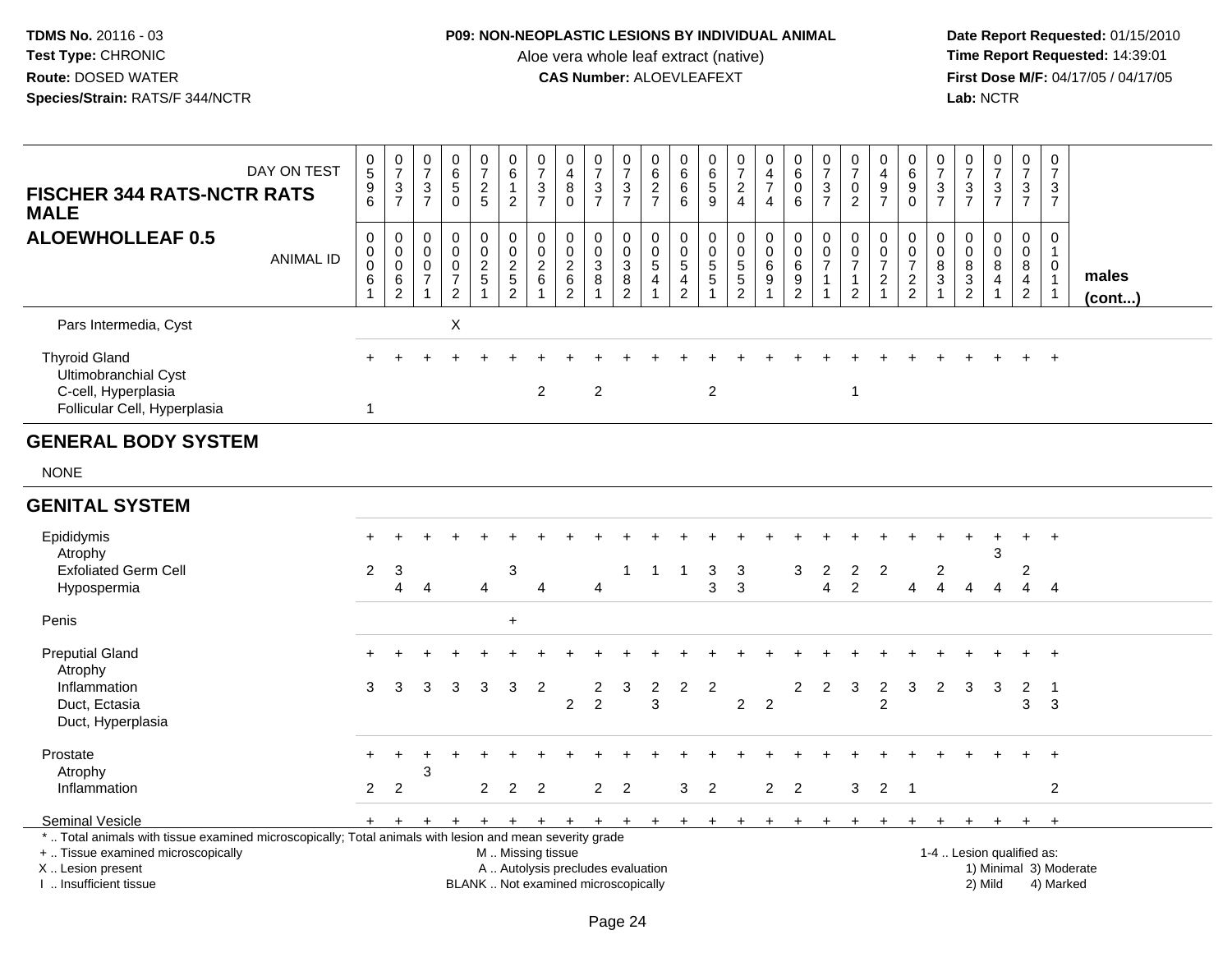### **P09: NON-NEOPLASTIC LESIONS BY INDIVIDUAL ANIMAL**

Aloe vera whole leaf extract (native)<br>**CAS Number:** ALOEVLEAFEXT

| DAY ON TEST<br><b>FISCHER 344 RATS-NCTR RATS</b><br><b>MALE</b>                                                                                                                                                                                                                                                                                                         | $\begin{smallmatrix}0\0\0\end{smallmatrix}$<br>$\begin{array}{c} 9 \\ 6 \end{array}$ | $\begin{array}{c} 0 \\ 7 \end{array}$<br>$\frac{3}{7}$ | $\frac{0}{7}$<br>$\frac{3}{7}$                                                          | $\begin{array}{c} 0 \\ 6 \\ 5 \end{array}$<br>$\overline{0}$                | $\frac{0}{7}$<br>$rac{2}{5}$                                              | $\begin{array}{c} 0 \\ 6 \end{array}$<br>1<br>$\boldsymbol{2}$ | $\frac{0}{7}$<br>$\frac{3}{7}$                                                           | $\begin{smallmatrix}0\\4\end{smallmatrix}$<br>8<br>$\mathbf 0$           | $\frac{0}{7}$<br>$\frac{3}{7}$                                        | 0<br>$\overline{7}$<br>$\frac{3}{7}$                                      | 0<br>6<br>$\frac{2}{7}$             | 0<br>6<br>6<br>6                          | 0<br>6<br>5<br>9                                             | $\begin{array}{c} 0 \\ 7 \end{array}$<br>$\frac{2}{4}$      | $\begin{smallmatrix}0\\4\end{smallmatrix}$<br>$\overline{7}$<br>$\overline{4}$ | $\,0\,$<br>$6\overline{6}$<br>0<br>$6\phantom{1}$                           | $\frac{0}{7}$<br>$\frac{3}{7}$                                             | $\frac{0}{7}$<br>0<br>$\overline{2}$                                         | 0<br>$\begin{array}{c} 4 \\ 9 \\ 7 \end{array}$                                      | 0<br>6<br>9<br>$\overline{0}$                       | $\frac{0}{7}$<br>$\frac{3}{7}$                                             | $\begin{array}{c} 0 \\ 7 \end{array}$<br>$\frac{3}{7}$      | $\frac{0}{7}$<br>$\frac{3}{7}$                                 | $\frac{0}{7}$<br>$\frac{3}{7}$                                           | $\pmb{0}$<br>$\overline{7}$<br>3<br>$\overline{7}$                     |                        |  |
|-------------------------------------------------------------------------------------------------------------------------------------------------------------------------------------------------------------------------------------------------------------------------------------------------------------------------------------------------------------------------|--------------------------------------------------------------------------------------|--------------------------------------------------------|-----------------------------------------------------------------------------------------|-----------------------------------------------------------------------------|---------------------------------------------------------------------------|----------------------------------------------------------------|------------------------------------------------------------------------------------------|--------------------------------------------------------------------------|-----------------------------------------------------------------------|---------------------------------------------------------------------------|-------------------------------------|-------------------------------------------|--------------------------------------------------------------|-------------------------------------------------------------|--------------------------------------------------------------------------------|-----------------------------------------------------------------------------|----------------------------------------------------------------------------|------------------------------------------------------------------------------|--------------------------------------------------------------------------------------|-----------------------------------------------------|----------------------------------------------------------------------------|-------------------------------------------------------------|----------------------------------------------------------------|--------------------------------------------------------------------------|------------------------------------------------------------------------|------------------------|--|
| <b>ALOEWHOLLEAF 0.5</b><br><b>ANIMAL ID</b>                                                                                                                                                                                                                                                                                                                             | $\pmb{0}$<br>$\mathbf 0$<br>$\mathbf 0$<br>$\,6$<br>$\mathbf{1}$                     | $\mathbf 0$<br>0<br>$\mathbf 0$<br>6<br>$\overline{2}$ | $\mathbf 0$<br>$\mathbf 0$<br>$\mathbf 0$<br>$\overline{\mathcal{I}}$<br>$\overline{1}$ | $\mathbf 0$<br>$\mathbf 0$<br>$\pmb{0}$<br>$\overline{7}$<br>$\overline{2}$ | $\pmb{0}$<br>$\begin{array}{c} 0 \\ 2 \\ 5 \end{array}$<br>$\overline{1}$ | $\pmb{0}$<br>$0$<br>$2$<br>$5$<br>$2$                          | $\mathbf 0$<br>$\begin{smallmatrix} 0\\2 \end{smallmatrix}$<br>$\,6\,$<br>$\overline{1}$ | $\mathbf 0$<br>$\mathbf 0$<br>$\overline{2}$<br>$\frac{6}{2}$            | 0<br>$\mathsf{O}\xspace$<br>$\overline{3}$<br>$\bf 8$<br>$\mathbf{1}$ | $\mathbf 0$<br>$\mathbf 0$<br>$\overline{3}$<br>$\,8\,$<br>$\overline{c}$ | $\mathbf 0$<br>0<br>$\sqrt{5}$<br>4 | 0<br>0<br>$\overline{5}$<br>$\frac{4}{2}$ | $\pmb{0}$<br>$\mathsf 0$<br>$\overline{5}$<br>$\overline{5}$ | 0<br>$\mathsf{O}\xspace$<br>$\overline{5}$<br>$\frac{5}{2}$ | $\pmb{0}$<br>$\overline{0}$<br>6<br>$\boldsymbol{9}$<br>$\mathbf{1}$           | $\mathbf 0$<br>$\mathbf 0$<br>$\,6\,$<br>$\boldsymbol{9}$<br>$\overline{2}$ | $\mathbf 0$<br>$\pmb{0}$<br>$\overline{7}$<br>$\mathbf{1}$<br>$\mathbf{1}$ | 0<br>$\mathsf{O}\xspace$<br>$\overline{7}$<br>$\mathbf{1}$<br>$\overline{2}$ | $\pmb{0}$<br>$\ddot{\mathbf{0}}$<br>$\overline{7}$<br>$\overline{c}$<br>$\mathbf{1}$ | $\mathbf 0$<br>0<br>$\overline{7}$<br>$\frac{2}{2}$ | $\mathbf 0$<br>0<br>$\bf 8$<br>$\ensuremath{\mathsf{3}}$<br>$\overline{1}$ | $\mathbf 0$<br>$\pmb{0}$<br>$\overline{8}$<br>$\frac{3}{2}$ | $\mathbf 0$<br>$\mathbf 0$<br>$\overline{8}$<br>$\overline{4}$ | $\mathbf 0$<br>$\mathbf 0$<br>$\, 8$<br>$\overline{4}$<br>$\overline{2}$ | $\Omega$<br>$\mathbf{1}$<br>$\Omega$<br>$\mathbf{1}$<br>$\overline{1}$ | males<br>$($ cont $)$  |  |
| Atrophy<br><b>Decreased Secretory Fluid</b>                                                                                                                                                                                                                                                                                                                             | 4                                                                                    |                                                        | 2                                                                                       |                                                                             |                                                                           |                                                                | 3                                                                                        |                                                                          | $\overline{c}$                                                        |                                                                           |                                     |                                           | $\overline{2}$                                               | $\overline{2}$                                              | 3                                                                              |                                                                             |                                                                            | $\overline{c}$                                                               | 3                                                                                    | 3                                                   | 2                                                                          | 2                                                           | 2                                                              |                                                                          | $\overline{c}$                                                         |                        |  |
| <b>Testes</b><br>Interstitial Cell, Hyperplasia<br>Seminiferous Tubule, Atrophy                                                                                                                                                                                                                                                                                         | $\mathcal{P}$                                                                        | $\overline{2}$                                         | 3                                                                                       |                                                                             | 3                                                                         |                                                                |                                                                                          |                                                                          |                                                                       |                                                                           |                                     |                                           |                                                              |                                                             |                                                                                |                                                                             |                                                                            | $\overline{c}$                                                               |                                                                                      | 3                                                   |                                                                            | $\overline{4}$                                              |                                                                |                                                                          |                                                                        |                        |  |
| <b>HEMATOPOIETIC SYSTEM</b>                                                                                                                                                                                                                                                                                                                                             |                                                                                      |                                                        |                                                                                         |                                                                             |                                                                           |                                                                |                                                                                          |                                                                          |                                                                       |                                                                           |                                     |                                           |                                                              |                                                             |                                                                                |                                                                             |                                                                            |                                                                              |                                                                                      |                                                     |                                                                            |                                                             |                                                                |                                                                          |                                                                        |                        |  |
| <b>Bone Marrow</b><br>Atrophy<br>Hyperplasia<br>Myeloid Cell, Hyperplasia                                                                                                                                                                                                                                                                                               | 3                                                                                    |                                                        |                                                                                         | $\overline{2}$                                                              | $\overline{2}$                                                            | $\overline{2}$                                                 |                                                                                          | 3                                                                        |                                                                       |                                                                           |                                     |                                           |                                                              | 4                                                           |                                                                                | $\mathbf{3}$                                                                |                                                                            |                                                                              |                                                                                      | $\overline{2}$                                      |                                                                            | $\mathbf{3}$                                                |                                                                |                                                                          |                                                                        |                        |  |
| Lymph Node<br>Lumbar, Degeneration, Cystic<br>Lumbar, Hyperplasia, Lymphoid<br>Lumbar, Infiltration Cellular, Plasma Cell<br>Mediastinal, Hemorrhage<br>Mediastinal, Pigmentation<br>Medulla, Renal, Sinus, Dilatation<br>Pancreatic, Hyperplasia, Lymphoid<br>Renal, Degeneration, Cystic<br>Renal, Hyperplasia, Lymphoid<br>Renal, Infiltration Cellular, Plasma Cell |                                                                                      |                                                        |                                                                                         | $+$                                                                         | $+$<br>$\overline{a}$<br>$\overline{2}$                                   |                                                                |                                                                                          |                                                                          |                                                                       |                                                                           |                                     |                                           |                                                              | $\ddot{}$<br>3<br>3<br>$\mathbf{3}$<br>3                    |                                                                                | $\ddot{}$                                                                   |                                                                            | $\ddot{}$<br>$\overline{c}$                                                  |                                                                                      |                                                     |                                                                            |                                                             |                                                                |                                                                          |                                                                        |                        |  |
| Lymph Node, Mandibular<br>Atrophy, Lymphocyte<br>Degeneration, Cystic<br>Hemorrhage                                                                                                                                                                                                                                                                                     |                                                                                      | $\boldsymbol{2}$                                       |                                                                                         |                                                                             |                                                                           |                                                                |                                                                                          |                                                                          |                                                                       |                                                                           |                                     |                                           |                                                              |                                                             |                                                                                | 4                                                                           | $\overline{1}$                                                             |                                                                              |                                                                                      |                                                     |                                                                            |                                                             | 3                                                              |                                                                          |                                                                        |                        |  |
| *  Total animals with tissue examined microscopically; Total animals with lesion and mean severity grade<br>+  Tissue examined microscopically<br>X  Lesion present<br>I  Insufficient tissue                                                                                                                                                                           |                                                                                      |                                                        |                                                                                         |                                                                             |                                                                           | M  Missing tissue                                              |                                                                                          | A  Autolysis precludes evaluation<br>BLANK  Not examined microscopically |                                                                       |                                                                           |                                     |                                           |                                                              |                                                             |                                                                                |                                                                             |                                                                            |                                                                              |                                                                                      |                                                     |                                                                            | 1-4  Lesion qualified as:                                   | 2) Mild                                                        |                                                                          | 4) Marked                                                              | 1) Minimal 3) Moderate |  |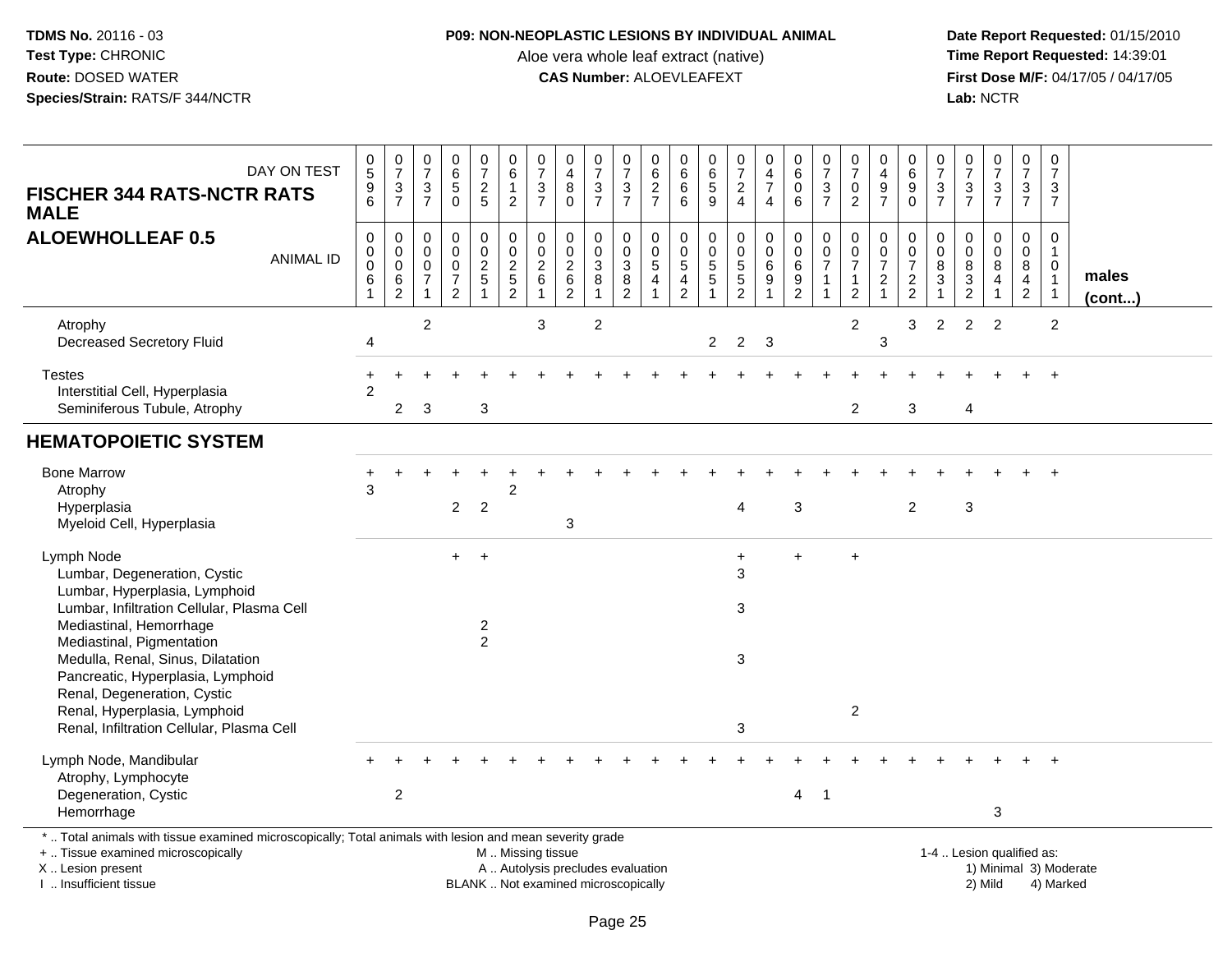### **P09: NON-NEOPLASTIC LESIONS BY INDIVIDUAL ANIMAL**

Aloe vera whole leaf extract (native)<br>**CAS Number:** ALOEVLEAFEXT

 **Date Report Requested:** 01/15/2010 **First Dose M/F:** 04/17/05 / 04/17/05<br>Lab: NCTR **Lab:** NCTR

| <b>FISCHER 344 RATS-NCTR RATS</b><br><b>MALE</b>                                                                                                                    | DAY ON TEST      | $\begin{array}{c} 0 \\ 5 \end{array}$<br>$\begin{array}{c} 9 \\ 6 \end{array}$ | $\begin{smallmatrix}0\\7\end{smallmatrix}$<br>$\frac{3}{7}$  | $\frac{0}{7}$<br>$\sqrt{3}$<br>$\overline{7}$                    | $\begin{array}{c} 0 \\ 6 \end{array}$<br>$\sqrt{5}$<br>$\overline{0}$ | $\frac{0}{7}$<br>$rac{2}{5}$         | $_{6}^{\rm 0}$<br>$\mathbf{1}$<br>$\overline{2}$ | $\frac{0}{7}$<br>$\frac{3}{7}$                         | $\begin{smallmatrix}0\\4\end{smallmatrix}$<br>$_{0}^{8}$      | $\frac{0}{7}$<br>$\frac{3}{7}$                             | $\frac{0}{7}$<br>$\frac{3}{7}$                                      | 0<br>6<br>$\frac{2}{7}$                              | $\pmb{0}$<br>$\,6$<br>$\,6$<br>$\overline{6}$                          | 0<br>$\,6\,$<br>$\frac{5}{9}$               | $\frac{0}{7}$<br>$\frac{2}{4}$ | $\mathbf 0$<br>$\overline{\mathbf{4}}$<br>$\overline{7}$<br>$\overline{4}$ | $\begin{array}{c} 0 \\ 6 \end{array}$<br>$\pmb{0}$<br>6 | $\frac{0}{7}$<br>$\mathbf{3}$<br>$\overline{7}$                     | $\frac{0}{7}$<br>$\mathbf 0$<br>$\overline{2}$                                      | 0<br>$\overline{\mathbf{4}}$<br>$\frac{9}{7}$            | 0<br>$\,6$<br>$_{0}^{9}$                                    | $\frac{0}{7}$<br>$\frac{3}{7}$                                                 | 0<br>$\overline{7}$<br>$\frac{3}{7}$ | $\begin{smallmatrix} 0\\7 \end{smallmatrix}$<br>$\frac{3}{7}$           | $\frac{0}{7}$<br>$\frac{3}{7}$                               | $\pmb{0}$<br>$\overline{7}$<br>$\frac{3}{7}$                                   |                        |
|---------------------------------------------------------------------------------------------------------------------------------------------------------------------|------------------|--------------------------------------------------------------------------------|--------------------------------------------------------------|------------------------------------------------------------------|-----------------------------------------------------------------------|--------------------------------------|--------------------------------------------------|--------------------------------------------------------|---------------------------------------------------------------|------------------------------------------------------------|---------------------------------------------------------------------|------------------------------------------------------|------------------------------------------------------------------------|---------------------------------------------|--------------------------------|----------------------------------------------------------------------------|---------------------------------------------------------|---------------------------------------------------------------------|-------------------------------------------------------------------------------------|----------------------------------------------------------|-------------------------------------------------------------|--------------------------------------------------------------------------------|--------------------------------------|-------------------------------------------------------------------------|--------------------------------------------------------------|--------------------------------------------------------------------------------|------------------------|
| <b>ALOEWHOLLEAF 0.5</b>                                                                                                                                             | <b>ANIMAL ID</b> | $\pmb{0}$<br>$\boldsymbol{0}$<br>$\ddot{\mathbf{0}}$<br>$\,6$                  | 0<br>$\mathbf 0$<br>$\mathbf 0$<br>$\,6\,$<br>$\overline{2}$ | $\mathbf 0$<br>$\mathbf 0$<br>$\mathbf 0$<br>$\overline{7}$<br>1 | $\mathbf 0$<br>$\mathbf 0$<br>$\pmb{0}$<br>$\frac{7}{2}$              | 0<br>$\overline{0}$<br>$\frac{2}{5}$ | 000252                                           | $_{\rm 0}^{\rm 0}$<br>$\overline{2}$<br>$6\phantom{1}$ | $\begin{smallmatrix} 0\\0 \end{smallmatrix}$<br>$\frac{2}{6}$ | $\pmb{0}$<br>$\mathbf 0$<br>$\ensuremath{\mathsf{3}}$<br>8 | $\pmb{0}$<br>$\mathsf{O}\xspace$<br>$\overline{3}$<br>$\frac{8}{2}$ | 0<br>$\mathsf 0$<br>$\overline{5}$<br>$\overline{4}$ | 0<br>$\mathbf 0$<br>$\overline{5}$<br>$\overline{4}$<br>$\overline{2}$ | $\mathbf 0$<br>$\mathbf 0$<br>$\frac{5}{5}$ | $\pmb{0}$<br>0<br>5<br>5<br>2  | $\mathbf 0$<br>$\mathbf 0$<br>$\,6\,$<br>9                                 | $\pmb{0}$<br>$\overline{0}$<br>$\,6\,$<br>$\frac{9}{2}$ | $\mathbf 0$<br>$\mathbf 0$<br>$\overline{7}$<br>$\overline{1}$<br>1 | $\boldsymbol{0}$<br>$\mathbf 0$<br>$\overline{7}$<br>$\mathbf{1}$<br>$\overline{c}$ | 0<br>$\mathsf{O}\xspace$<br>$\overline{7}$<br>$\sqrt{2}$ | 0<br>$\mathsf{O}\xspace$<br>$\overline{7}$<br>$\frac{2}{2}$ | $\pmb{0}$<br>$\mathbf 0$<br>$\overline{8}$<br>$\overline{3}$<br>$\overline{1}$ | 0<br>0<br>$\bf 8$<br>$\frac{3}{2}$   | $\mathbf 0$<br>$\overline{0}$<br>$\overline{8}$<br>$\overline{4}$<br>-1 | 0<br>0<br>$8\phantom{.}$<br>$\overline{4}$<br>$\overline{2}$ | $\mathbf 0$<br>$\mathbf{1}$<br>$\mathbf 0$<br>$\overline{1}$<br>$\overline{1}$ | males<br>(cont)        |
| Hyperplasia, Lymphoid<br>Infiltration Cellular, Plasma Cell<br>Medulla, Sinus, Dilatation                                                                           |                  |                                                                                | $\overline{2}$                                               |                                                                  | $\overline{c}$                                                        |                                      |                                                  |                                                        | $\overline{c}$<br>$\overline{2}$                              |                                                            |                                                                     |                                                      |                                                                        |                                             | $\overline{2}$                 |                                                                            | $\overline{2}$                                          |                                                                     |                                                                                     |                                                          | $2 \quad 3$                                                 |                                                                                |                                      |                                                                         |                                                              |                                                                                |                        |
| Lymph Node, Mesenteric<br>Degeneration, Cystic<br>Hemorrhage<br>Medulla, Sinus, Dilatation                                                                          |                  | $\pm$                                                                          | ÷<br>3                                                       |                                                                  |                                                                       | $\ddot{}$<br>$\overline{2}$          |                                                  | $\overline{2}$                                         |                                                               | $\overline{2}$                                             | $\overline{\mathbf{A}}$                                             | $\overline{2}$                                       |                                                                        |                                             | Δ                              |                                                                            |                                                         |                                                                     |                                                                                     | $\overline{2}$                                           | $\div$                                                      | $\overline{2}$                                                                 | 3                                    | $\overline{c}$                                                          |                                                              |                                                                                |                        |
| Spleen<br>Atrophy<br>Congestion<br>Fibrosis<br>Hematopoietic Cell Proliferation<br>Hyperplasia, Lymphoid                                                            |                  | 3                                                                              |                                                              |                                                                  |                                                                       |                                      |                                                  |                                                        |                                                               |                                                            |                                                                     |                                                      |                                                                        |                                             |                                |                                                                            |                                                         |                                                                     | 2<br>$\sqrt{3}$                                                                     |                                                          | $\overline{2}$                                              |                                                                                |                                      |                                                                         |                                                              |                                                                                |                        |
| Infarct<br>Pigmentation                                                                                                                                             |                  | 4                                                                              |                                                              |                                                                  |                                                                       | X                                    | $\mathbf{3}$                                     | X                                                      |                                                               |                                                            | X                                                                   |                                                      | 2                                                                      |                                             | X                              | $\overline{2}$                                                             |                                                         |                                                                     |                                                                                     | $\overline{2}$                                           |                                                             |                                                                                |                                      |                                                                         | X                                                            |                                                                                |                        |
| Thymus<br>Atrophy<br>Cyst<br><b>Ectopic Thyroid</b>                                                                                                                 |                  | $\pm$<br>3                                                                     | 2                                                            | $\mathfrak{p}$                                                   | $\mathcal{P}$                                                         | 3                                    | 3                                                | $\overline{2}$                                         |                                                               | $\overline{c}$                                             | $\overline{2}$                                                      | 3                                                    | 3                                                                      | $\overline{2}$                              | $\mathbf{3}$                   | $\overline{c}$                                                             | 3                                                       | $\overline{2}$                                                      | 3                                                                                   | $\overline{c}$                                           | 3                                                           | $\div$<br>$\sqrt{2}$<br>$\mathsf X$                                            | ÷<br>3                               | M                                                                       | $\ddot{}$<br>$\overline{2}$                                  | $\ddot{}$<br>$\sqrt{2}$<br>$\mathsf X$                                         |                        |
| <b>INTEGUMENTARY SYSTEM</b>                                                                                                                                         |                  |                                                                                |                                                              |                                                                  |                                                                       |                                      |                                                  |                                                        |                                                               |                                                            |                                                                     |                                                      |                                                                        |                                             |                                |                                                                            |                                                         |                                                                     |                                                                                     |                                                          |                                                             |                                                                                |                                      |                                                                         |                                                              |                                                                                |                        |
| Mammary Gland<br>Galactocele<br>Lactation<br>Alveolus, Hyperplasia                                                                                                  |                  | M                                                                              | $\div$<br>$\sqrt{3}$<br>3                                    | $\overline{1}$                                                   |                                                                       | $\overline{2}$                       | +<br>X                                           | $\mathsf X$<br>$\ensuremath{\mathsf{3}}$<br>3          | $\boldsymbol{\mathsf{X}}$                                     |                                                            | $\sf X$                                                             |                                                      | Χ<br>$\overline{c}$                                                    |                                             | $\times$                       |                                                                            | $\overline{c}$                                          |                                                                     | $\mathbf 3$                                                                         |                                                          | 3<br>3                                                      | $\overline{2}$<br>2                                                            |                                      |                                                                         | $\ddot{}$<br>$\mathsf X$<br>$\overline{c}$                   | $+$<br>$\overline{2}$                                                          |                        |
| *  Total animals with tissue examined microscopically; Total animals with lesion and mean severity grade<br>+  Tissue examined microscopically<br>X  Lesion present |                  |                                                                                |                                                              |                                                                  |                                                                       |                                      | M  Missing tissue                                |                                                        | A  Autolysis precludes evaluation                             |                                                            |                                                                     |                                                      |                                                                        |                                             |                                |                                                                            |                                                         |                                                                     |                                                                                     |                                                          |                                                             | 1-4  Lesion qualified as:                                                      |                                      |                                                                         |                                                              |                                                                                | 1) Minimal 3) Moderate |

I .. Insufficient tissue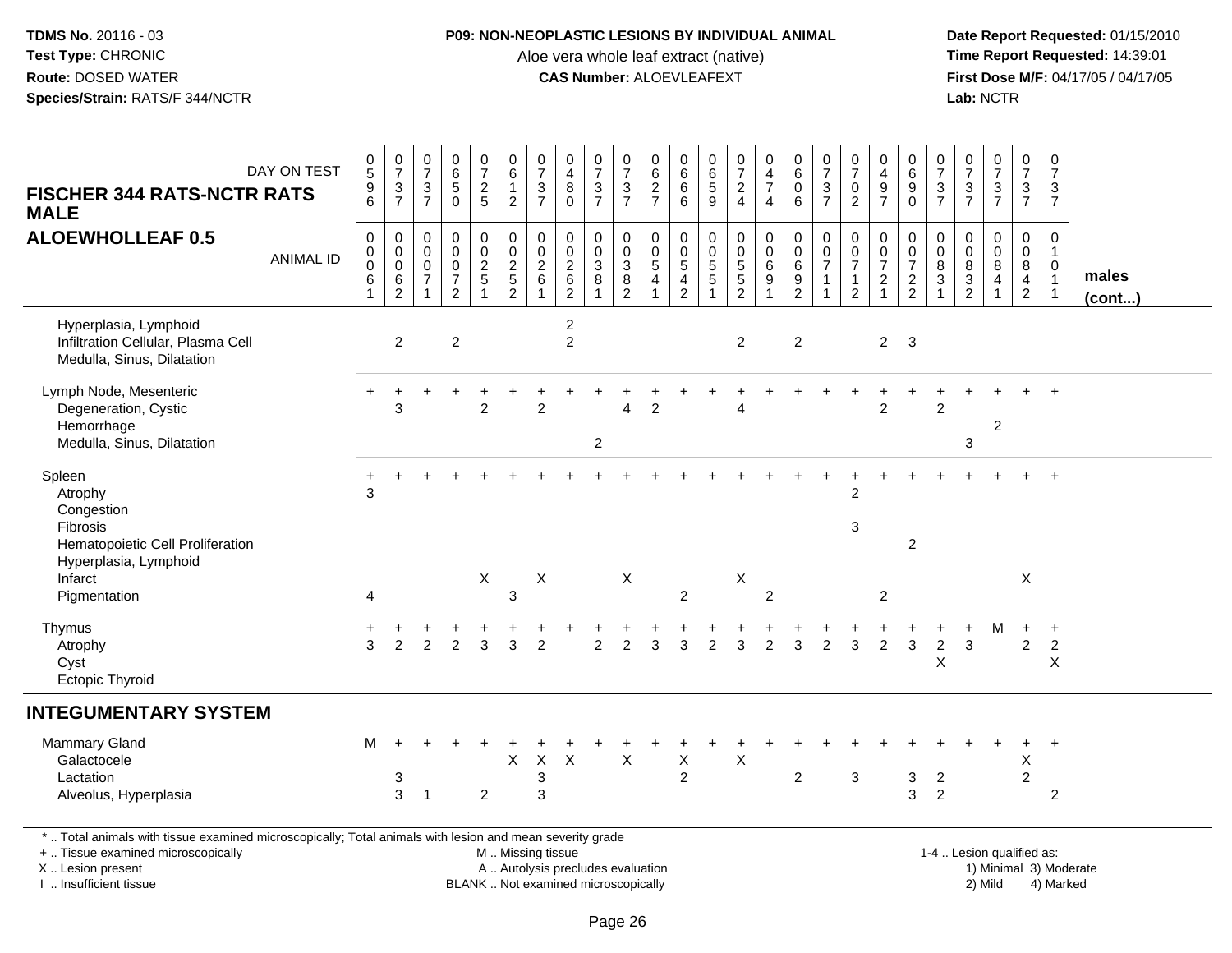#### **P09: NON-NEOPLASTIC LESIONS BY INDIVIDUAL ANIMAL**

Aloe vera whole leaf extract (native)<br>**CAS Number:** ALOEVLEAFEXT

Date Report Requested: 01/15/2010<br>Time Report Requested: 14:39:01 **First Dose M/F:** 04/17/05 / 04/17/05<br>**Lab:** NCTR **Lab:** NCTR

| DAY ON TEST<br><b>FISCHER 344 RATS-NCTR RATS</b><br><b>MALE</b>                                                                     |                  | $\begin{array}{c} 0 \\ 5 \end{array}$<br>$\boldsymbol{9}$<br>6                  | $\frac{0}{7}$<br>3<br>$\overline{7}$                   | $\frac{0}{7}$<br>$\sqrt{3}$<br>$\overline{7}$ | $\begin{array}{c} 0 \\ 6 \\ 5 \end{array}$<br>$\mathbf 0$                           | $\frac{0}{7}$<br>$rac{2}{5}$                   | $\begin{array}{c} 0 \\ 6 \end{array}$<br>$\mathbf{1}$<br>$\overline{2}$ | $\frac{0}{7}$<br>$\sqrt{3}$<br>$\overline{7}$ | $\begin{smallmatrix}0\0\4\end{smallmatrix}$<br>8<br>$\mathbf 0$                  | $\frac{0}{7}$<br>$\frac{3}{7}$        | $\frac{0}{7}$<br>$\frac{3}{7}$                                             | 0627                                           | $\begin{matrix} 0 \\ 6 \\ 6 \end{matrix}$<br>6                      | $\begin{array}{c} 0 \\ 6 \end{array}$<br>$\overline{5}$<br>9 | $\frac{0}{7}$<br>$\frac{2}{4}$                                          | $\begin{array}{c} 0 \\ 4 \\ 7 \end{array}$<br>$\overline{4}$                  | $\begin{array}{c} 0 \\ 6 \end{array}$<br>$\mathsf{O}\xspace$<br>6         | $\frac{0}{7}$<br>$\sqrt{3}$<br>$\overline{7}$ | $\frac{0}{7}$<br>$\pmb{0}$<br>$\overline{2}$                                 | 0<br>$\begin{array}{c} 4 \\ 9 \\ 7 \end{array}$                      | $\begin{array}{c} 0 \\ 6 \end{array}$<br>9<br>$\mathbf 0$     | $\frac{0}{7}$<br>$\sqrt{3}$<br>$\overline{7}$ | $\frac{0}{7}$<br>$\frac{3}{7}$                             | $\frac{0}{7}$<br>$\frac{3}{7}$                             | $\begin{smallmatrix}0\\7\end{smallmatrix}$<br>$\frac{3}{7}$ | 0<br>$\overline{7}$<br>$\mathbf{3}$<br>$\overline{7}$          |                       |
|-------------------------------------------------------------------------------------------------------------------------------------|------------------|---------------------------------------------------------------------------------|--------------------------------------------------------|-----------------------------------------------|-------------------------------------------------------------------------------------|------------------------------------------------|-------------------------------------------------------------------------|-----------------------------------------------|----------------------------------------------------------------------------------|---------------------------------------|----------------------------------------------------------------------------|------------------------------------------------|---------------------------------------------------------------------|--------------------------------------------------------------|-------------------------------------------------------------------------|-------------------------------------------------------------------------------|---------------------------------------------------------------------------|-----------------------------------------------|------------------------------------------------------------------------------|----------------------------------------------------------------------|---------------------------------------------------------------|-----------------------------------------------|------------------------------------------------------------|------------------------------------------------------------|-------------------------------------------------------------|----------------------------------------------------------------|-----------------------|
| <b>ALOEWHOLLEAF 0.5</b>                                                                                                             | <b>ANIMAL ID</b> | $\mathsf{O}\xspace$<br>$\boldsymbol{0}$<br>$\pmb{0}$<br>$\,6\,$<br>$\mathbf{1}$ | 0<br>$\mathbf 0$<br>$\mathbf 0$<br>6<br>$\overline{c}$ | $\pmb{0}$<br>0<br>$\pmb{0}$<br>$\overline{7}$ | $\mathbf 0$<br>$\mathsf{O}\xspace$<br>$\pmb{0}$<br>$\overline{7}$<br>$\overline{2}$ | $\overline{0}$<br>$\mathbf 0$<br>$\frac{2}{5}$ | 0<br>0<br>2<br>5<br>2                                                   | 0<br>$\boldsymbol{0}$<br>$\sqrt{2}$<br>6      | $\boldsymbol{0}$<br>$\mathbf 0$<br>$\boldsymbol{2}$<br>$\,6\,$<br>$\overline{2}$ | 0<br>$\mathbf 0$<br>$\mathbf{3}$<br>8 | 0<br>$\mathbf 0$<br>$\ensuremath{\mathsf{3}}$<br>$\bf 8$<br>$\overline{2}$ | 0<br>$\pmb{0}$<br>$\sqrt{5}$<br>$\overline{4}$ | 0<br>$\mathbf 0$<br>$\,$ 5 $\,$<br>$\overline{4}$<br>$\overline{2}$ | $\mathsf 0$<br>$\mathbf 0$<br>$\sqrt{5}$<br>$\,$ 5 $\,$      | $\mathbf 0$<br>$\mathsf{O}\xspace$<br>5<br>$\sqrt{5}$<br>$\overline{2}$ | $\begin{smallmatrix} 0\\0 \end{smallmatrix}$<br>$\frac{6}{9}$<br>$\mathbf{1}$ | $\pmb{0}$<br>$\mathbf 0$<br>$\,6\,$<br>$\boldsymbol{9}$<br>$\overline{2}$ | 0<br>0                                        | $\mathbf 0$<br>$\pmb{0}$<br>$\overline{7}$<br>$\mathbf{1}$<br>$\overline{2}$ | 0<br>$\pmb{0}$<br>$\overline{7}$<br>$\overline{2}$<br>$\overline{A}$ | $\mathbf 0$<br>$\mathbf 0$<br>$\overline{7}$<br>$\frac{2}{2}$ | 0<br>$\mathbf 0$<br>8<br>3                    | 0<br>0<br>8<br>$\ensuremath{\mathsf{3}}$<br>$\overline{2}$ | $\pmb{0}$<br>$\pmb{0}$<br>$\overline{8}$<br>$\overline{4}$ | 0<br>$\mathbf 0$<br>8<br>$\overline{4}$<br>$\overline{2}$   | $\mathbf 0$<br>$\overline{1}$<br>$\mathbf 0$<br>$\overline{1}$ | males<br>$($ cont $)$ |
| Skin<br><b>Cyst Epithelial Inclusion</b><br>Inflammation<br>Inflammation, Granulomatous<br>Subcutaneous Tissue, Inflammation, Focal |                  |                                                                                 |                                                        |                                               |                                                                                     |                                                |                                                                         |                                               |                                                                                  |                                       |                                                                            |                                                |                                                                     |                                                              |                                                                         |                                                                               |                                                                           |                                               |                                                                              |                                                                      |                                                               |                                               |                                                            |                                                            |                                                             | $+$                                                            |                       |
| <b>MUSCULOSKELETAL SYSTEM</b>                                                                                                       |                  |                                                                                 |                                                        |                                               |                                                                                     |                                                |                                                                         |                                               |                                                                                  |                                       |                                                                            |                                                |                                                                     |                                                              |                                                                         |                                                                               |                                                                           |                                               |                                                                              |                                                                      |                                                               |                                               |                                                            |                                                            |                                                             |                                                                |                       |
| Bone                                                                                                                                |                  |                                                                                 |                                                        |                                               |                                                                                     |                                                |                                                                         |                                               |                                                                                  |                                       |                                                                            |                                                |                                                                     |                                                              |                                                                         |                                                                               |                                                                           |                                               |                                                                              |                                                                      |                                                               |                                               |                                                            | $\ddot{}$                                                  |                                                             |                                                                |                       |
| Bone, Femur                                                                                                                         |                  |                                                                                 |                                                        |                                               |                                                                                     |                                                |                                                                         |                                               |                                                                                  |                                       |                                                                            |                                                |                                                                     |                                                              |                                                                         |                                                                               |                                                                           |                                               |                                                                              |                                                                      |                                                               |                                               |                                                            |                                                            |                                                             | $+$                                                            |                       |
| <b>Skeletal Muscle</b>                                                                                                              |                  |                                                                                 |                                                        |                                               |                                                                                     |                                                |                                                                         |                                               |                                                                                  |                                       |                                                                            |                                                |                                                                     | $\ddot{}$                                                    |                                                                         |                                                                               |                                                                           |                                               |                                                                              |                                                                      |                                                               |                                               |                                                            |                                                            |                                                             |                                                                |                       |
| <b>NERVOUS SYSTEM</b>                                                                                                               |                  |                                                                                 |                                                        |                                               |                                                                                     |                                                |                                                                         |                                               |                                                                                  |                                       |                                                                            |                                                |                                                                     |                                                              |                                                                         |                                                                               |                                                                           |                                               |                                                                              |                                                                      |                                                               |                                               |                                                            |                                                            |                                                             |                                                                |                       |
| Brain, Brain Stem<br>Hemorrhage<br>Hypothalamus, Compression                                                                        |                  |                                                                                 |                                                        |                                               |                                                                                     |                                                | 3                                                                       |                                               |                                                                                  |                                       |                                                                            |                                                |                                                                     | 3                                                            | 3                                                                       |                                                                               |                                                                           |                                               | $\mathbf{1}$                                                                 | $\mathbf{3}$                                                         |                                                               | $\overline{c}$                                |                                                            |                                                            |                                                             | $+$                                                            |                       |
| Brain, Cerebellum                                                                                                                   |                  |                                                                                 |                                                        |                                               |                                                                                     |                                                |                                                                         |                                               |                                                                                  |                                       |                                                                            |                                                |                                                                     |                                                              |                                                                         |                                                                               |                                                                           |                                               |                                                                              |                                                                      |                                                               |                                               |                                                            |                                                            | $\div$                                                      | $+$                                                            |                       |
| Brain, Cerebrum                                                                                                                     |                  |                                                                                 |                                                        |                                               |                                                                                     |                                                |                                                                         |                                               |                                                                                  |                                       |                                                                            |                                                |                                                                     |                                                              |                                                                         |                                                                               |                                                                           |                                               |                                                                              |                                                                      |                                                               |                                               |                                                            |                                                            |                                                             | $+$                                                            |                       |
| <b>Peripheral Nerve</b>                                                                                                             |                  |                                                                                 |                                                        |                                               |                                                                                     |                                                |                                                                         |                                               |                                                                                  |                                       |                                                                            |                                                |                                                                     | $\ddot{}$                                                    |                                                                         |                                                                               |                                                                           |                                               |                                                                              |                                                                      |                                                               |                                               |                                                            |                                                            |                                                             |                                                                |                       |
| Spinal Cord                                                                                                                         |                  |                                                                                 |                                                        |                                               |                                                                                     |                                                |                                                                         |                                               |                                                                                  |                                       |                                                                            |                                                |                                                                     | $+$                                                          |                                                                         |                                                                               |                                                                           |                                               |                                                                              |                                                                      |                                                               |                                               |                                                            |                                                            |                                                             |                                                                |                       |

# **RESPIRATORY SYSTEM**

\* .. Total animals with tissue examined microscopically; Total animals with lesion and mean severity grade

+ .. Tissue examined microscopically

X .. Lesion present

I .. Insufficient tissue

M .. Missing tissue

A .. Autolysis precludes evaluation

BLANK .. Not examined microscopically 2) Mild 4) Marked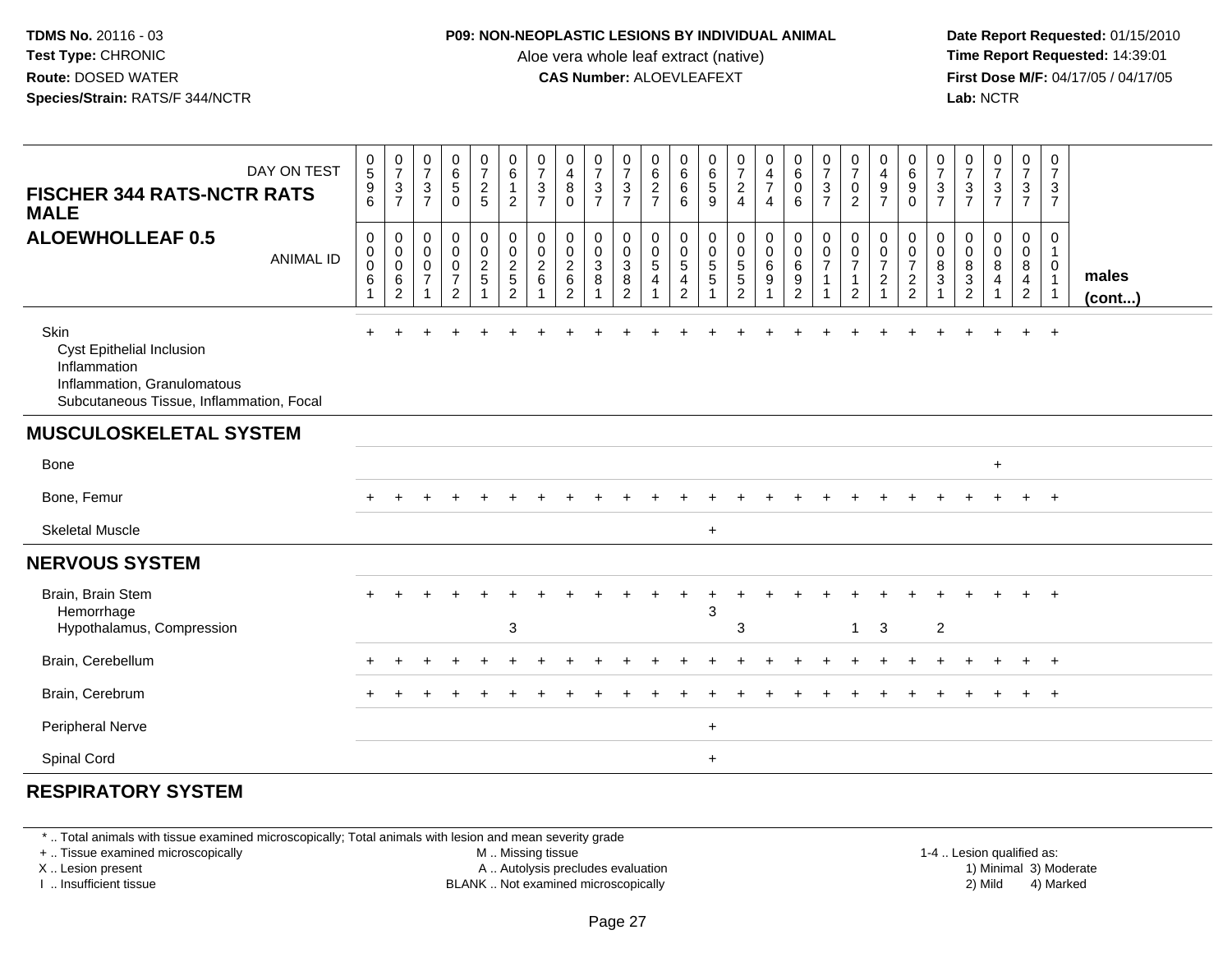### **P09: NON-NEOPLASTIC LESIONS BY INDIVIDUAL ANIMAL**

Aloe vera whole leaf extract (native)<br>**CAS Number:** ALOEVLEAFEXT

| DAY ON TEST<br><b>FISCHER 344 RATS-NCTR RATS</b><br><b>MALE</b>                                                                                                                               | $\begin{matrix} 0 \\ 5 \end{matrix}$<br>$\frac{9}{6}$                        | $\begin{array}{c} 0 \\ 7 \end{array}$<br>$\ensuremath{\mathsf{3}}$<br>$\overline{7}$ | $\frac{0}{7}$<br>$\sqrt{3}$<br>$\overline{7}$               | $\begin{array}{c} 0 \\ 6 \end{array}$<br>$\overline{5}$<br>$\Omega$                 | $\frac{0}{7}$<br>$\sqrt{2}$<br>5        | 0<br>$\,6\,$<br>$\mathbf{1}$<br>$\overline{2}$                            | $\frac{0}{7}$<br>$\sqrt{3}$<br>$\overline{7}$       | $\frac{0}{4}$<br>$\bf8$<br>$\Omega$                                      | $\frac{0}{7}$<br>$\sqrt{3}$<br>$\overline{7}$ | $\frac{0}{7}$<br>$\ensuremath{\mathsf{3}}$<br>$\overline{7}$               | $\begin{array}{c} 0 \\ 6 \end{array}$<br>$\frac{2}{7}$                   | 0<br>$\,6\,$<br>$6\phantom{1}6$<br>6                  | $\begin{matrix} 0 \\ 6 \end{matrix}$<br>$\sqrt{5}$<br>9             | $\frac{0}{7}$<br>$\overline{2}$<br>$\overline{4}$           | $\begin{smallmatrix}0\0\4\end{smallmatrix}$<br>$\overline{7}$<br>$\overline{4}$    | $\begin{matrix} 0 \\ 6 \end{matrix}$<br>$\bar{0}$<br>6        | $\frac{0}{7}$<br>$\sqrt{3}$<br>$\overline{7}$ | $\frac{0}{7}$<br>$\pmb{0}$<br>$\overline{2}$                                           | 0<br>$\overline{4}$<br>$\boldsymbol{9}$<br>$\overline{7}$ | $\begin{matrix}0\\6\end{matrix}$<br>$\boldsymbol{9}$<br>$\mathbf{0}$  | $\frac{0}{7}$<br>$\mathfrak{S}$<br>$\overline{7}$ | $\frac{0}{7}$<br>$\frac{3}{7}$                    | $\frac{0}{7}$<br>$\frac{3}{7}$                        | $\frac{0}{7}$<br>$\mathbf{3}$<br>$\overline{7}$                                   | $\boldsymbol{0}$<br>$\overline{7}$<br>$\mathbf{3}$<br>$\overline{7}$       |                        |
|-----------------------------------------------------------------------------------------------------------------------------------------------------------------------------------------------|------------------------------------------------------------------------------|--------------------------------------------------------------------------------------|-------------------------------------------------------------|-------------------------------------------------------------------------------------|-----------------------------------------|---------------------------------------------------------------------------|-----------------------------------------------------|--------------------------------------------------------------------------|-----------------------------------------------|----------------------------------------------------------------------------|--------------------------------------------------------------------------|-------------------------------------------------------|---------------------------------------------------------------------|-------------------------------------------------------------|------------------------------------------------------------------------------------|---------------------------------------------------------------|-----------------------------------------------|----------------------------------------------------------------------------------------|-----------------------------------------------------------|-----------------------------------------------------------------------|---------------------------------------------------|---------------------------------------------------|-------------------------------------------------------|-----------------------------------------------------------------------------------|----------------------------------------------------------------------------|------------------------|
| <b>ALOEWHOLLEAF 0.5</b><br><b>ANIMAL ID</b>                                                                                                                                                   | $\pmb{0}$<br>$\boldsymbol{0}$<br>$\overline{0}$<br>$\,6\,$<br>$\overline{1}$ | $\mathsf{O}\xspace$<br>$\mathsf 0$<br>$\mathbf 0$<br>6<br>$\overline{2}$             | $\mathbf 0$<br>$\mathbf 0$<br>$\mathbf 0$<br>$\overline{7}$ | $\mathbf 0$<br>$\mathsf{O}\xspace$<br>$\pmb{0}$<br>$\overline{7}$<br>$\overline{2}$ | 0<br>$\mathbf 0$<br>$\frac{2}{5}$<br>-1 | $\pmb{0}$<br>$\overline{0}$<br>$\sqrt{2}$<br>$\sqrt{5}$<br>$\overline{2}$ | $\mathbf 0$<br>$\mathbf 0$<br>$\boldsymbol{2}$<br>6 | $\pmb{0}$<br>$\mathbf 0$<br>$\overline{2}$<br>6<br>$\overline{2}$        | 0<br>$\mathsf{O}\xspace$<br>$\mathbf{3}$<br>8 | $\pmb{0}$<br>$\pmb{0}$<br>$\ensuremath{\mathsf{3}}$<br>8<br>$\overline{2}$ | $\mathsf 0$<br>$\pmb{0}$<br>$\sqrt{5}$<br>$\overline{4}$<br>$\mathbf{1}$ | $\mathbf 0$<br>0<br>$\sqrt{5}$<br>4<br>$\overline{2}$ | $\mathbf 0$<br>$\mathbf 0$<br>$\overline{5}$<br>5<br>$\overline{1}$ | 0<br>$\mathsf{O}\xspace$<br>$\frac{5}{5}$<br>$\overline{2}$ | $\begin{smallmatrix} 0\\0 \end{smallmatrix}$<br>$\,6\,$<br>$9\,$<br>$\overline{1}$ | $\pmb{0}$<br>$\overline{0}$<br>$\,6\,$<br>9<br>$\overline{2}$ | 0<br>0<br>$\overline{7}$<br>$\mathbf{1}$      | $\mathbf 0$<br>$\ddot{\mathbf{0}}$<br>$\overline{7}$<br>$\mathbf{1}$<br>$\overline{2}$ | 0<br>$\mathbf 0$<br>$\overline{7}$<br>$\sqrt{2}$<br>-1    | $\mathbf 0$<br>$\ddot{\mathbf{0}}$<br>$\overline{7}$<br>$\frac{2}{2}$ | 0<br>$\mathbf 0$<br>8<br>3                        | 0<br>$\boldsymbol{0}$<br>$\bf 8$<br>$\frac{3}{2}$ | $\mathsf{O}$<br>$\overline{0}$<br>8<br>$\overline{4}$ | $\mathbf 0$<br>$\mathsf{O}\xspace$<br>$\bf 8$<br>$\overline{4}$<br>$\overline{c}$ | $\mathbf 0$<br>$\mathbf{1}$<br>$\mathbf 0$<br>$\mathbf{1}$<br>$\mathbf{1}$ | males<br>(cont)        |
| Lung<br>Infiltration Cellular, Lymphocyte<br>Alveolar Epithelium, Hyperplasia<br>Alveolus, Infiltration Cellular, Histiocyte                                                                  |                                                                              |                                                                                      |                                                             |                                                                                     |                                         |                                                                           |                                                     | $\overline{c}$                                                           |                                               |                                                                            |                                                                          |                                                       |                                                                     |                                                             | $\overline{2}$                                                                     |                                                               |                                               |                                                                                        |                                                           |                                                                       |                                                   |                                                   |                                                       |                                                                                   | $\overline{+}$                                                             |                        |
| Nose<br>Inflammation<br>Goblet Cell, Hyperplasia                                                                                                                                              |                                                                              |                                                                                      | ÷                                                           | 2                                                                                   |                                         |                                                                           |                                                     |                                                                          |                                               |                                                                            |                                                                          |                                                       |                                                                     |                                                             |                                                                                    |                                                               |                                               |                                                                                        | $\overline{c}$                                            |                                                                       |                                                   |                                                   |                                                       |                                                                                   | $\overline{+}$                                                             |                        |
| Trachea<br>Mucosa, Cyst                                                                                                                                                                       |                                                                              |                                                                                      |                                                             |                                                                                     |                                         |                                                                           |                                                     |                                                                          |                                               |                                                                            |                                                                          |                                                       |                                                                     |                                                             |                                                                                    |                                                               |                                               |                                                                                        | Χ                                                         |                                                                       |                                                   |                                                   |                                                       |                                                                                   |                                                                            |                        |
| <b>SPECIAL SENSES SYSTEM</b>                                                                                                                                                                  |                                                                              |                                                                                      |                                                             |                                                                                     |                                         |                                                                           |                                                     |                                                                          |                                               |                                                                            |                                                                          |                                                       |                                                                     |                                                             |                                                                                    |                                                               |                                               |                                                                                        |                                                           |                                                                       |                                                   |                                                   |                                                       |                                                                                   |                                                                            |                        |
| Eye<br>Retina, Degeneration<br>Sclera, Metaplasia, Osseous                                                                                                                                    |                                                                              |                                                                                      |                                                             |                                                                                     |                                         |                                                                           |                                                     |                                                                          |                                               |                                                                            |                                                                          |                                                       |                                                                     |                                                             |                                                                                    | $\overline{c}$                                                |                                               |                                                                                        |                                                           |                                                                       |                                                   |                                                   |                                                       | $+$                                                                               | $+$                                                                        |                        |
| <b>Harderian Gland</b><br>Infiltration Cellular, Lymphocyte                                                                                                                                   |                                                                              |                                                                                      |                                                             |                                                                                     |                                         |                                                                           |                                                     |                                                                          |                                               |                                                                            |                                                                          |                                                       |                                                                     |                                                             |                                                                                    |                                                               |                                               |                                                                                        |                                                           |                                                                       | 1                                                 |                                                   | $\mathbf{1}$                                          | $\ddot{}$<br>$\overline{1}$                                                       | $+$                                                                        |                        |
| <b>Lacrimal Gland</b>                                                                                                                                                                         |                                                                              |                                                                                      |                                                             |                                                                                     |                                         |                                                                           |                                                     | $\ddot{}$                                                                |                                               |                                                                            |                                                                          |                                                       |                                                                     |                                                             |                                                                                    |                                                               |                                               |                                                                                        |                                                           |                                                                       |                                                   |                                                   |                                                       |                                                                                   |                                                                            |                        |
| Zymbal's Gland                                                                                                                                                                                |                                                                              |                                                                                      |                                                             |                                                                                     |                                         |                                                                           |                                                     | $\ddot{}$                                                                |                                               |                                                                            |                                                                          |                                                       |                                                                     |                                                             |                                                                                    |                                                               |                                               |                                                                                        |                                                           | $\ddot{}$                                                             |                                                   |                                                   |                                                       |                                                                                   |                                                                            |                        |
| <b>URINARY SYSTEM</b>                                                                                                                                                                         |                                                                              |                                                                                      |                                                             |                                                                                     |                                         |                                                                           |                                                     |                                                                          |                                               |                                                                            |                                                                          |                                                       |                                                                     |                                                             |                                                                                    |                                                               |                                               |                                                                                        |                                                           |                                                                       |                                                   |                                                   |                                                       |                                                                                   |                                                                            |                        |
| Kidney<br>Hydronephrosis<br>Nephropathy                                                                                                                                                       |                                                                              |                                                                                      |                                                             | З                                                                                   | 2                                       | 3                                                                         | 4                                                   | 2                                                                        | 3                                             | 4                                                                          | 3                                                                        | 4                                                     | 2                                                                   | $\overline{4}$                                              |                                                                                    | 2                                                             | 4                                             | 4                                                                                      | 2                                                         | 3                                                                     | 4                                                 | 3                                                 | 3                                                     | 3                                                                                 | $\overline{4}$                                                             |                        |
| *  Total animals with tissue examined microscopically; Total animals with lesion and mean severity grade<br>+  Tissue examined microscopically<br>X  Lesion present<br>I  Insufficient tissue |                                                                              |                                                                                      |                                                             |                                                                                     |                                         | M  Missing tissue                                                         |                                                     | A  Autolysis precludes evaluation<br>BLANK  Not examined microscopically |                                               |                                                                            |                                                                          |                                                       |                                                                     |                                                             |                                                                                    |                                                               |                                               |                                                                                        |                                                           |                                                                       |                                                   | 1-4  Lesion qualified as:                         | 2) Mild                                               |                                                                                   | 4) Marked                                                                  | 1) Minimal 3) Moderate |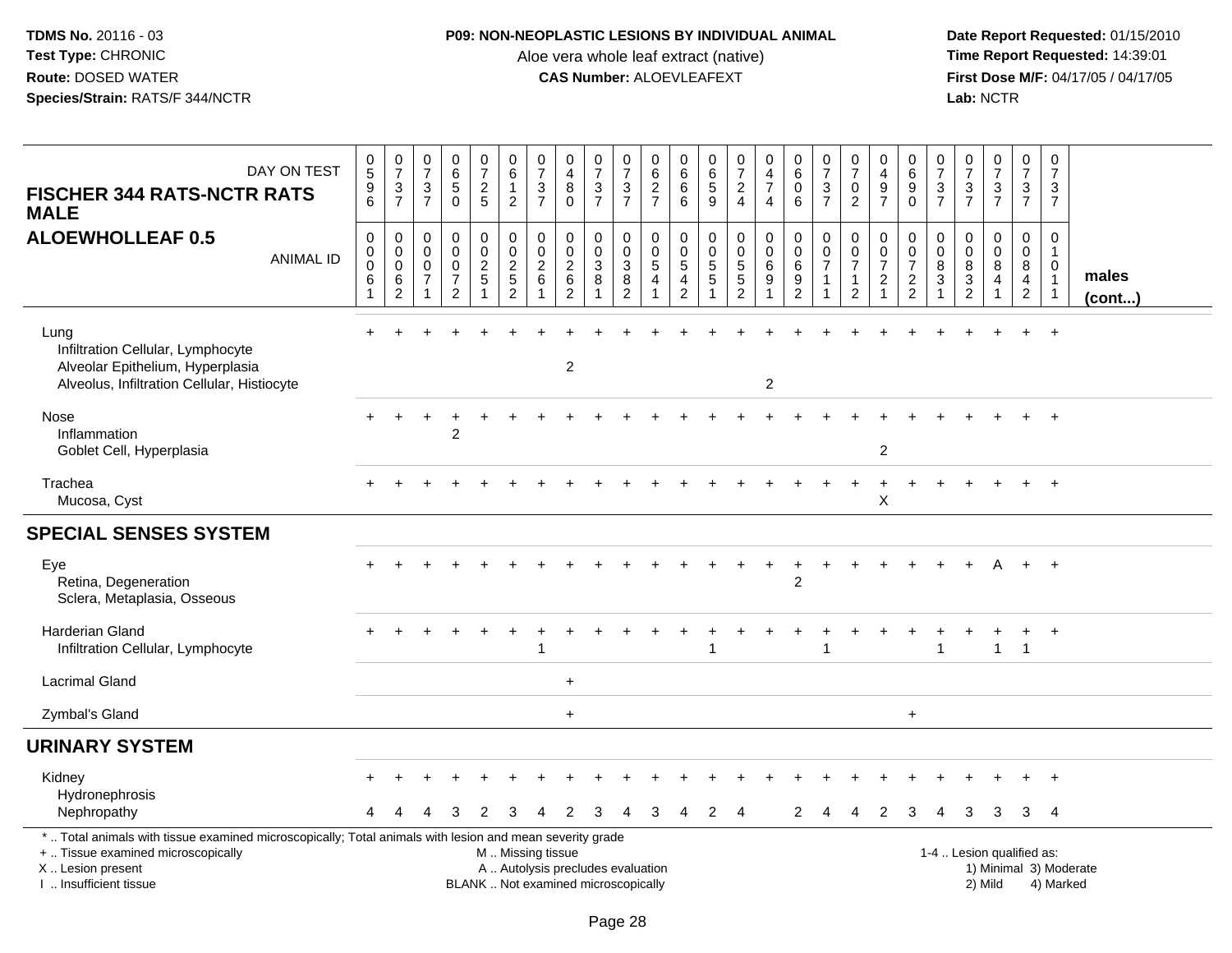#### **P09: NON-NEOPLASTIC LESIONS BY INDIVIDUAL ANIMAL**

Aloe vera whole leaf extract (native)<br>**CAS Number:** ALOEVLEAFEXT

Date Report Requested: 01/15/2010<br>Time Report Requested: 14:39:01 **First Dose M/F:** 04/17/05 / 04/17/05<br>**Lab:** NCTR **Lab:** NCTR

| <b>FISCHER 344 RATS-NCTR RATS</b><br><b>MALE</b> | DAY ON TEST | 0<br>$5\phantom{.0}$<br>9<br>6 | 0<br>$\rightarrow$<br>3<br>-    | 0<br>$\overline{ }$<br>3 | $\mathbf 0$<br>6<br>5              | 0<br>$\rightarrow$<br>$\frac{2}{5}$ | 0<br>$\,6\,$<br>າ                           | 0<br>$\overline{ }$<br>$\mathbf{3}$<br>$\overline{ }$ | 0<br>$\overline{4}$<br>8<br>0 | 0<br>$\overline{ }$<br>3<br>$\rightarrow$ | ⇁<br>3 | 6<br>$\sim$<br>$\epsilon$<br>$\rightarrow$ | 0<br>$\,6$<br>$\,6$<br>6 | $\mathbf{0}$<br>6<br>$\sqrt{5}$<br>9   | 0<br>$\overline{ }$<br>$\overline{c}$<br>4             | 0<br>$\overline{a}$<br>$\overline{ }$<br>4 | 0<br>6<br>0<br>6      | $\overline{ }$<br>ు | 0<br>$\rightarrow$<br>0<br>ົ | 0<br>4<br>9<br>$\rightarrow$ | 0<br>6<br>9<br>0     | 0<br>$\rightarrow$<br>3<br>$\overline{ }$ | 0<br>$\overline{ }$<br>3<br>$\overline{ }$ | $\mathbf{0}$<br>$\overline{ }$<br>3 | $\mathbf 0$<br>$\overline{ }$<br>3 | $\mathbf{0}$<br>3 |                 |  |
|--------------------------------------------------|-------------|--------------------------------|---------------------------------|--------------------------|------------------------------------|-------------------------------------|---------------------------------------------|-------------------------------------------------------|-------------------------------|-------------------------------------------|--------|--------------------------------------------|--------------------------|----------------------------------------|--------------------------------------------------------|--------------------------------------------|-----------------------|---------------------|------------------------------|------------------------------|----------------------|-------------------------------------------|--------------------------------------------|-------------------------------------|------------------------------------|-------------------|-----------------|--|
| <b>ALOEWHOLLEAF 0.5</b>                          | ANIMAL ID   | 0<br>0<br>0<br>6               | 0<br>$\mathbf 0$<br>0<br>6<br>2 | $\overline{ }$           | 0<br>0<br>$\overline{ }$<br>$\sim$ | 0<br>$\overline{c}$<br>5            | 0<br>0<br>C<br>$\epsilon$<br>$\overline{5}$ | 0<br>$\pmb{0}$<br>$\overline{c}$<br>$\,6\,$           | 0<br>$\overline{c}$<br>6<br>2 | 0<br>0<br>3<br>8                          | 3<br>8 | 5<br>4                                     | 5<br>4                   | 0<br>0<br>$\sqrt{5}$<br>$\overline{5}$ | $\mathbf 0$<br>0<br>$5\phantom{.0}$<br>$\sqrt{5}$<br>2 | 0<br>0<br>6<br>9                           | 0<br>0<br>6<br>9<br>⌒ |                     | 0<br>0<br>ົ                  | 0<br>0<br>∠                  | 0<br>ີ<br>$\epsilon$ | 0<br>$\pmb{0}$<br>8<br>3                  | 0<br>$\pmb{0}$<br>8<br>3<br>2              | 0<br>0<br>8<br>4                    | $\mathbf 0$<br>8<br>4<br>2         | 0<br>0            | males<br>(cont) |  |
| Renal Tubule, Necrosis                           |             |                                |                                 |                          |                                    |                                     |                                             |                                                       |                               |                                           |        |                                            |                          |                                        |                                                        | 3                                          |                       |                     |                              |                              |                      |                                           |                                            |                                     |                                    |                   |                 |  |
| <b>Urinary Bladder</b><br><b>Dilatation</b>      |             | X                              |                                 |                          |                                    |                                     |                                             |                                                       |                               |                                           |        |                                            |                          | X                                      |                                                        |                                            |                       |                     |                              |                              |                      |                                           |                                            |                                     |                                    | $+$               |                 |  |

\* .. Total animals with tissue examined microscopically; Total animals with lesion and mean severity grade

+ .. Tissue examined microscopically

X .. Lesion present

I .. Insufficient tissue

 M .. Missing tissueA .. Autolysis precludes evaluation

BLANK .. Not examined microscopically 2) Mild 4) Marked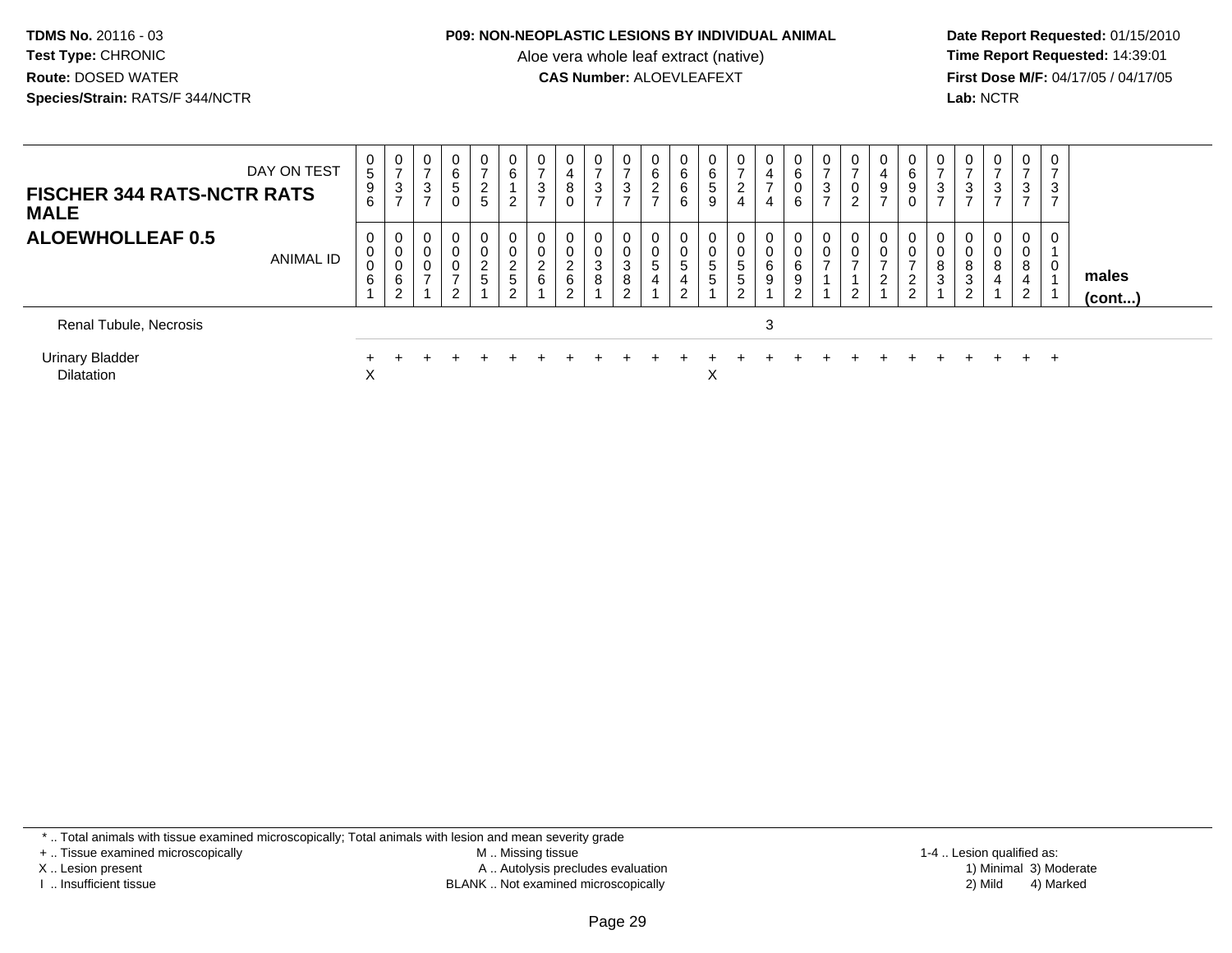### **P09: NON-NEOPLASTIC LESIONS BY INDIVIDUAL ANIMAL**

Aloe vera whole leaf extract (native)<br>**CAS Number:** ALOEVLEAFEXT

 **Date Report Requested:** 01/15/2010 **First Dose M/F:** 04/17/05 / 04/17/05<br>Lab: NCTR **Lab:** NCTR

| <b>FISCHER 344 RATS-NCTR RATS</b><br><b>MALE</b>                                                                                                                    | DAY ON TEST      | $\frac{0}{7}$<br>$\frac{3}{7}$                                                  | $_{6}^{\rm 0}$<br>$\mathbf{1}$<br>$\overline{7}$                           | $\begin{array}{c} 0 \\ 6 \end{array}$<br>$\frac{2}{4}$    | $063$<br>2                                     | $\begin{array}{c} 0 \\ 6 \end{array}$<br>$\overline{9}$<br>$\overline{2}$ | $\begin{array}{c} 0 \\ 6 \end{array}$<br>$\,6\,$<br>9                                     | 0<br>6<br>$\mathbf{1}$<br>3                                        | $\begin{array}{c} 0 \\ 5 \end{array}$<br>$\overline{4}$<br>$\overline{2}$ | $\frac{0}{7}$<br>$\mathbf{3}$<br>$\overline{7}$      | $\frac{0}{7}$<br>$\mathbf{3}$<br>$\overline{7}$ | $\begin{array}{c} 0 \\ 5 \end{array}$<br>$6\overline{6}$<br>3 | 0<br>6<br>5<br>8                             | $\begin{array}{c} 0 \\ 6 \end{array}$<br>$\overline{9}$<br>$\overline{9}$ | $\begin{array}{c} 0 \\ 7 \end{array}$<br>$\frac{3}{7}$ | $\frac{0}{7}$<br>$\sqrt{3}$<br>$\overline{7}$                    | $\frac{0}{7}$<br>$\sqrt{3}$<br>$\overline{7}$       | $\begin{array}{c} 0 \\ 5 \end{array}$<br>$\overline{5}$<br>8      | $\begin{array}{c} 0 \\ 5 \\ 9 \end{array}$<br>2        | $\begin{array}{c} 0 \\ 5 \\ 9 \end{array}$<br>$\overline{2}$               | $\begin{array}{c} 0 \\ 5 \end{array}$<br>$\overline{4}$<br>$\overline{4}$ | $\begin{array}{c} 0 \\ 6 \end{array}$<br>$\overline{9}$<br>$\Omega$ | $\begin{array}{c} 0 \\ 5 \\ 7 \end{array}$<br>$\overline{1}$         | $\pmb{0}$<br>$\overline{5}$<br>$\boldsymbol{9}$<br>8                   |                                                     |                      |                    |
|---------------------------------------------------------------------------------------------------------------------------------------------------------------------|------------------|---------------------------------------------------------------------------------|----------------------------------------------------------------------------|-----------------------------------------------------------|------------------------------------------------|---------------------------------------------------------------------------|-------------------------------------------------------------------------------------------|--------------------------------------------------------------------|---------------------------------------------------------------------------|------------------------------------------------------|-------------------------------------------------|---------------------------------------------------------------|----------------------------------------------|---------------------------------------------------------------------------|--------------------------------------------------------|------------------------------------------------------------------|-----------------------------------------------------|-------------------------------------------------------------------|--------------------------------------------------------|----------------------------------------------------------------------------|---------------------------------------------------------------------------|---------------------------------------------------------------------|----------------------------------------------------------------------|------------------------------------------------------------------------|-----------------------------------------------------|----------------------|--------------------|
| <b>ALOEWHOLLEAF 0.5</b>                                                                                                                                             | <b>ANIMAL ID</b> | $\pmb{0}$<br>$\mathbf{1}$<br>$\boldsymbol{0}$<br>$\mathbf{1}$<br>$\overline{2}$ | 0<br>$\mathbf{1}$<br>$\mathsf{O}\xspace$<br>$\overline{c}$<br>$\mathbf{1}$ | $\pmb{0}$<br>$\mathbf{1}$<br>$\mathbf 0$<br>$\frac{2}{2}$ | $\pmb{0}$<br>$\mathbf{1}$<br>$\mathbf{1}$<br>9 | $\mathbf 0$<br>$\overline{1}$<br>$\overline{1}$<br>9<br>$\overline{2}$    | $\begin{smallmatrix} 0\\ 1 \end{smallmatrix}$<br>$\frac{3}{3}$<br>$\overline{\mathbf{1}}$ | $\mathbf 0$<br>$\mathbf{1}$<br>$\mathbf{3}$<br>3<br>$\overline{2}$ | $\mathbf 0$<br>$\overline{1}$<br>$\mathbf{3}$<br>$\overline{5}$           | $\mathbf 0$<br>3<br>$\overline{5}$<br>$\overline{2}$ | 0<br>$\overline{1}$<br>$\frac{3}{6}$<br>1       | 0<br>$\mathbf{1}$<br>$\frac{3}{6}$<br>$\overline{2}$          | $\mathbf 0$<br>$\mathbf{1}$<br>$\frac{5}{3}$ | $\pmb{0}$<br>$\mathbf 1$<br>$\frac{5}{3}$<br>$\overline{2}$               | $\mathbf 0$<br>$\overline{1}$<br>$\frac{5}{4}$         | $\pmb{0}$<br>$\overline{1}$<br>$\sqrt{5}$<br>4<br>$\overline{2}$ | $\mathbf 0$<br>$\mathbf{1}$<br>$\sqrt{5}$<br>6<br>1 | $\mathbf 0$<br>$\mathbf{1}$<br>$\mathbf 5$<br>6<br>$\overline{2}$ | $\mathbf 0$<br>$\mathbf{1}$<br>$\,6\,$<br>$\mathbf{1}$ | $\mathbf 0$<br>$\overline{1}$<br>$\,6$<br>$\overline{1}$<br>$\overline{2}$ | 0<br>$\mathbf{1}$<br>$\bf 8$<br>$5\,$                                     | $\mathbf 0$<br>$\begin{array}{c} 8 \\ 5 \\ 2 \end{array}$           | $\mathbf 0$<br>$\mathbf{1}$<br>$\begin{array}{c} 8 \\ 7 \end{array}$ | $\mathbf 0$<br>$\overline{1}$<br>8<br>$\overline{7}$<br>$\overline{2}$ |                                                     |                      | * TOTALS           |
| <b>ALIMENTARY SYSTEM</b>                                                                                                                                            |                  |                                                                                 |                                                                            |                                                           |                                                |                                                                           |                                                                                           |                                                                    |                                                                           |                                                      |                                                 |                                                               |                                              |                                                                           |                                                        |                                                                  |                                                     |                                                                   |                                                        |                                                                            |                                                                           |                                                                     |                                                                      |                                                                        |                                                     |                      |                    |
| Esophagus<br>Inflammation<br>Ulcer                                                                                                                                  |                  |                                                                                 |                                                                            |                                                           |                                                |                                                                           |                                                                                           |                                                                    |                                                                           |                                                      |                                                 |                                                               |                                              |                                                                           |                                                        |                                                                  |                                                     |                                                                   |                                                        |                                                                            |                                                                           |                                                                     |                                                                      |                                                                        |                                                     | 48                   | 14.0<br>14.0       |
| Intestine Large, Ascending Colon<br>Mucosa, Hyperplasia                                                                                                             |                  |                                                                                 |                                                                            | $\overline{2}$                                            | $\overline{2}$                                 | $\overline{2}$                                                            |                                                                                           |                                                                    |                                                                           | $\overline{2}$                                       | 2                                               |                                                               | $\overline{2}$                               | $\overline{2}$                                                            | 3                                                      | $\overline{\mathbf{1}}$                                          | $\overline{c}$                                      |                                                                   | $\overline{2}$                                         |                                                                            | 2                                                                         | 3                                                                   |                                                                      | $\ddot{}$<br>$\overline{2}$                                            |                                                     | 47                   | 30 1.9             |
| Intestine Large, Cecum<br>Lymphoid Tissue, Hyperplasia<br>Mucosa, Hyperplasia                                                                                       |                  | -1                                                                              |                                                                            |                                                           |                                                | $\mathbf 1$                                                               |                                                                                           | $\overline{c}$                                                     |                                                                           | $\mathbf{1}$                                         | 3                                               |                                                               |                                              |                                                                           |                                                        |                                                                  | $\overline{c}$                                      |                                                                   | $\overline{2}$                                         | $\overline{2}$                                                             | 2                                                                         |                                                                     |                                                                      | A                                                                      |                                                     | 45                   | 2.5<br>13 1.5      |
| Intestine Large, Colon<br>Mucosa, Hyperplasia                                                                                                                       |                  |                                                                                 |                                                                            |                                                           |                                                |                                                                           |                                                                                           |                                                                    |                                                                           |                                                      |                                                 |                                                               |                                              |                                                                           |                                                        |                                                                  |                                                     |                                                                   | $\ddot{}$<br>3                                         |                                                                            |                                                                           |                                                                     |                                                                      |                                                                        |                                                     | $\mathbf 1$          | 13.0               |
| Intestine Large, Descending Colon<br>Lymphoid Tissue, Hyperplasia<br>Mucosa, Hyperplasia                                                                            |                  | -1                                                                              |                                                                            |                                                           |                                                | $\overline{c}$                                                            |                                                                                           |                                                                    |                                                                           |                                                      |                                                 |                                                               | $\overline{2}$                               | $\overline{2}$                                                            | $\overline{1}$                                         | $\overline{\mathbf{1}}$                                          |                                                     |                                                                   |                                                        |                                                                            | $\mathbf{1}$                                                              | $\overline{2}$                                                      |                                                                      | A                                                                      |                                                     | 46                   | $12.0$<br>$17$ 1.5 |
| Intestine Large, Rectum<br>Mucosa, Hyperplasia                                                                                                                      |                  |                                                                                 |                                                                            |                                                           |                                                |                                                                           |                                                                                           |                                                                    |                                                                           |                                                      |                                                 |                                                               |                                              |                                                                           |                                                        |                                                                  |                                                     |                                                                   |                                                        |                                                                            |                                                                           |                                                                     |                                                                      |                                                                        |                                                     | 47                   | 1 1.0              |
| Intestine Large, Transverse Colon<br>Lymphoid Tissue, Hyperplasia                                                                                                   |                  |                                                                                 |                                                                            |                                                           |                                                |                                                                           |                                                                                           |                                                                    |                                                                           |                                                      |                                                 |                                                               |                                              |                                                                           |                                                        | 2<br>$\overline{1}$                                              |                                                     |                                                                   |                                                        |                                                                            |                                                                           |                                                                     |                                                                      |                                                                        |                                                     | 47                   | $1 \quad 2.0$      |
| Mucosa, Hyperplasia<br><b>Intestine Small</b>                                                                                                                       |                  | $\overline{1}$                                                                  |                                                                            | $\overline{2}$                                            | $\overline{2}$                                 | 2                                                                         |                                                                                           |                                                                    |                                                                           | $\overline{2}$                                       | 2                                               |                                                               | $\overline{2}$                               | 2                                                                         | 3                                                      |                                                                  | $\overline{1}$                                      |                                                                   | $\overline{2}$                                         |                                                                            | $\overline{2}$                                                            | 2                                                                   |                                                                      | $\overline{2}$                                                         |                                                     | $\blacktriangleleft$ | 30 1.8             |
| Intestine Small, Duodenum                                                                                                                                           |                  |                                                                                 |                                                                            |                                                           |                                                |                                                                           |                                                                                           |                                                                    |                                                                           |                                                      |                                                 |                                                               |                                              |                                                                           |                                                        |                                                                  |                                                     | A                                                                 |                                                        |                                                                            |                                                                           |                                                                     |                                                                      | $+$                                                                    |                                                     | 46                   |                    |
| *  Total animals with tissue examined microscopically; Total animals with lesion and mean severity grade<br>+  Tissue examined microscopically<br>X  Lesion present |                  |                                                                                 |                                                                            |                                                           |                                                |                                                                           | M  Missing tissue                                                                         |                                                                    | A  Autolysis precludes evaluation                                         |                                                      |                                                 |                                                               |                                              |                                                                           |                                                        |                                                                  |                                                     |                                                                   |                                                        |                                                                            |                                                                           |                                                                     |                                                                      |                                                                        | 1-4  Lesion qualified as:<br>1) Minimal 3) Moderate |                      |                    |

I .. Insufficient tissue

BLANK .. Not examined microscopically and the contract of the contract of the contract of Modellin 2) Mild 4) Marked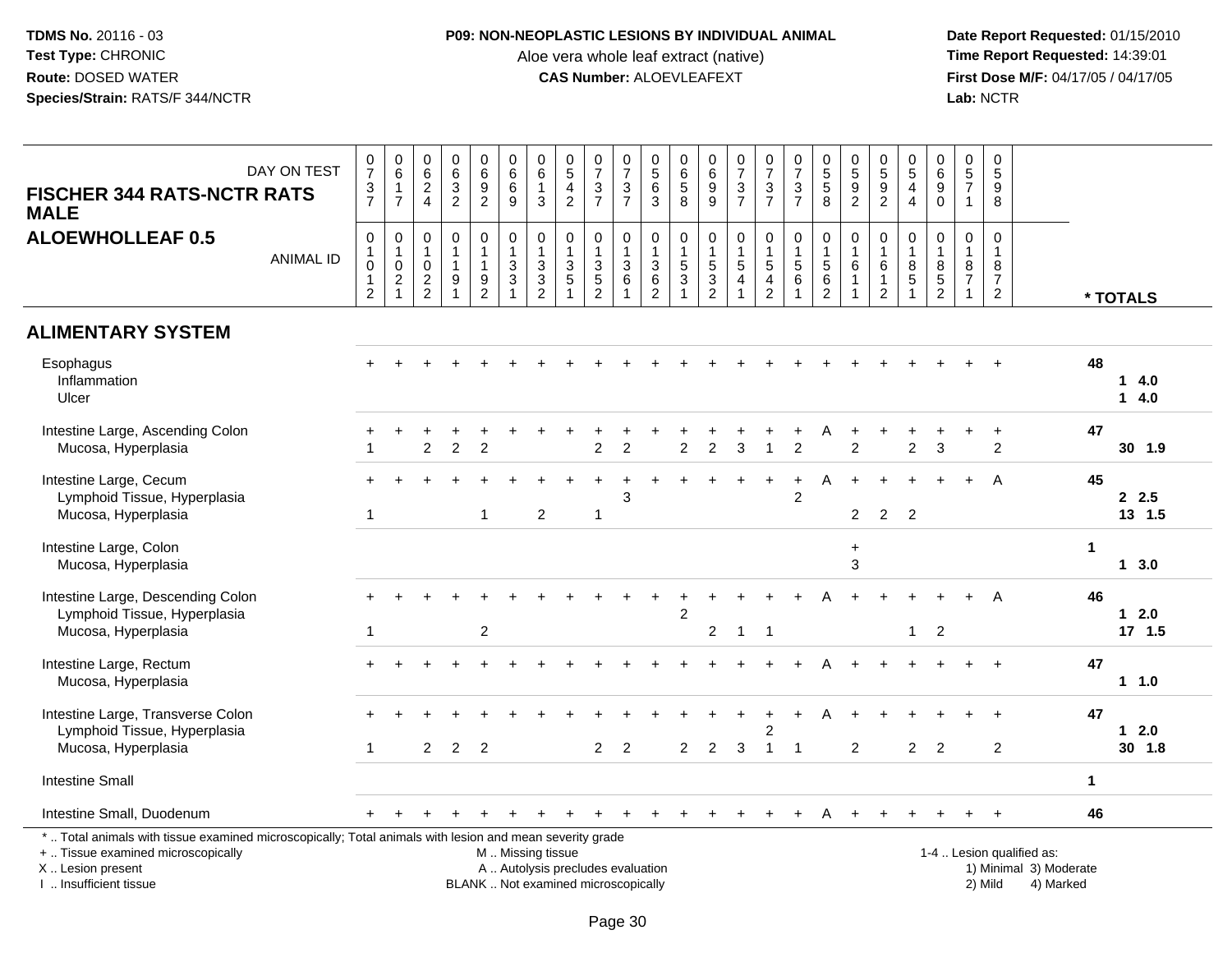#### **P09: NON-NEOPLASTIC LESIONS BY INDIVIDUAL ANIMAL**

Aloe vera whole leaf extract (native)<br>**CAS Number:** ALOEVLEAFEXT

Date Report Requested: 01/15/2010<br>Time Report Requested: 14:39:01 **First Dose M/F:** 04/17/05 / 04/17/05 Lab: NCTR **Lab:** NCTR

| DAY ON TEST<br><b>FISCHER 344 RATS-NCTR RATS</b><br><b>MALE</b>                                                                                                                                                                                 | $\frac{0}{7}$<br>$\frac{3}{7}$                                         | $\begin{array}{c} 0 \\ 6 \end{array}$<br>$\overline{7}$ | $_{6}^{\rm 0}$<br>$\frac{2}{4}$                           | 0<br>6<br>3<br>2                                                 | $\begin{array}{c} 0 \\ 6 \end{array}$<br>$\boldsymbol{9}$<br>$\overline{2}$ | $_{\rm 6}^{\rm 0}$<br>6<br>$\boldsymbol{9}$              | $\begin{array}{c} 0 \\ 6 \end{array}$<br>$\mathbf{1}$<br>3 | $0\frac{5}{4}$                                                   | $\frac{0}{7}$<br>$\frac{3}{7}$                               | $\frac{0}{7}$<br>3<br>$\overline{7}$   | $\begin{array}{c} 0 \\ 5 \end{array}$<br>$\,6\,$<br>3     | $\begin{matrix} 0 \\ 6 \\ 5 \end{matrix}$<br>8                              | 0<br>9<br>9                                                  | $07/3$<br>7                                                                  | $\frac{0}{7}$<br>$\mathbf{3}$<br>$\overline{7}$                                    | $\frac{0}{7}$<br>$\frac{3}{7}$                                  | $\begin{array}{c} 0 \\ 5 \\ 5 \end{array}$<br>8                      | $\begin{array}{c} 0 \\ 5 \\ 9 \\ 2 \end{array}$                  | $0$<br>$5$<br>$9$<br>$2$                                                   | $\begin{smallmatrix}0\0\5\end{smallmatrix}$<br>$\overline{4}$<br>$\overline{4}$ | $\mathbf 0$<br>$\overline{6}$<br>9<br>$\mathbf 0$                                | $\begin{array}{c} 0 \\ 5 \end{array}$<br>$\overline{7}$<br>$\mathbf{1}$ | $\mathbf 0$<br>5<br>$\boldsymbol{9}$<br>8                            |                                                                                                                   |
|-------------------------------------------------------------------------------------------------------------------------------------------------------------------------------------------------------------------------------------------------|------------------------------------------------------------------------|---------------------------------------------------------|-----------------------------------------------------------|------------------------------------------------------------------|-----------------------------------------------------------------------------|----------------------------------------------------------|------------------------------------------------------------|------------------------------------------------------------------|--------------------------------------------------------------|----------------------------------------|-----------------------------------------------------------|-----------------------------------------------------------------------------|--------------------------------------------------------------|------------------------------------------------------------------------------|------------------------------------------------------------------------------------|-----------------------------------------------------------------|----------------------------------------------------------------------|------------------------------------------------------------------|----------------------------------------------------------------------------|---------------------------------------------------------------------------------|----------------------------------------------------------------------------------|-------------------------------------------------------------------------|----------------------------------------------------------------------|-------------------------------------------------------------------------------------------------------------------|
| <b>ALOEWHOLLEAF 0.5</b><br><b>ANIMAL ID</b>                                                                                                                                                                                                     | $\mathbf 0$<br>$\mathbf{1}$<br>$\pmb{0}$<br>$\mathbf{1}$<br>$\sqrt{2}$ | 0<br>$\mathbf{1}$<br>$\mathsf 0$<br>$\overline{c}$      | $\pmb{0}$<br>$\mathbf{1}$<br>$\mathbf 0$<br>$\frac{2}{2}$ | $\pmb{0}$<br>$\mathbf{1}$<br>$\mathbf{1}$<br>9<br>$\overline{1}$ | $\mathsf 0$<br>$\mathbf{1}$<br>$\mathbf{1}$<br>9<br>$\overline{2}$          | $\pmb{0}$<br>$\frac{1}{3}$<br>$\sqrt{3}$<br>$\mathbf{1}$ | 0<br>$\mathbf{1}$<br>3<br>3<br>$\overline{2}$              | $\pmb{0}$<br>$\mathbf{1}$<br>$\mathbf{3}$<br>5<br>$\overline{1}$ | $\pmb{0}$<br>$\mathbf{1}$<br>$\frac{3}{5}$<br>$\overline{2}$ | 0<br>$\mathbf{1}$<br>$\mathbf{3}$<br>6 | $\mathsf 0$<br>$\frac{1}{3}$<br>$\,6\,$<br>$\overline{2}$ | $\mathbf 0$<br>$\mathbf{1}$<br>$\sqrt{5}$<br>$\ensuremath{\mathsf{3}}$<br>1 | $\pmb{0}$<br>$\begin{array}{c} 1 \\ 5 \\ 3 \\ 2 \end{array}$ | $\begin{smallmatrix}0\1\end{smallmatrix}$<br>$\frac{5}{4}$<br>$\overline{1}$ | $\mathsf{O}$<br>$\mathbf{1}$<br>$5\,$<br>$\overline{\mathbf{4}}$<br>$\overline{2}$ | $\pmb{0}$<br>$\frac{1}{5}$<br>$6\phantom{1}6$<br>$\overline{1}$ | $\pmb{0}$<br>$\mathbf{1}$<br>$\sqrt{5}$<br>$\,6\,$<br>$\overline{2}$ | $\mathsf 0$<br>$\mathbf{1}$<br>6<br>$\mathbf{1}$<br>$\mathbf{1}$ | $\mathsf{O}\xspace$<br>$\mathbf{1}$<br>6<br>$\mathbf{1}$<br>$\overline{2}$ | 0<br>1<br>8<br>$\sqrt{5}$                                                       | $\boldsymbol{0}$<br>$\overline{1}$<br>$\begin{array}{c} 8 \\ 5 \\ 2 \end{array}$ | $\pmb{0}$<br>$\mathbf{1}$<br>$\, 8$<br>$\overline{7}$<br>1              | $\mathsf 0$<br>$\mathbf{1}$<br>8<br>$\overline{7}$<br>$\overline{2}$ | * TOTALS                                                                                                          |
| Mucosa, Hyperplasia                                                                                                                                                                                                                             | $\sqrt{2}$                                                             |                                                         |                                                           |                                                                  |                                                                             |                                                          | 3                                                          |                                                                  |                                                              |                                        |                                                           |                                                                             | $\overline{2}$                                               |                                                                              |                                                                                    |                                                                 |                                                                      | $\overline{2}$                                                   | 3                                                                          |                                                                                 |                                                                                  | 1                                                                       |                                                                      | $10$ 2.3                                                                                                          |
| Intestine Small, Ileum<br>Lymphoid Tissue, Hyperplasia<br>Mucosa, Hyperplasia                                                                                                                                                                   | -1                                                                     |                                                         |                                                           |                                                                  |                                                                             |                                                          | $\overline{\mathbf{c}}$                                    |                                                                  |                                                              |                                        |                                                           |                                                                             |                                                              |                                                                              |                                                                                    |                                                                 |                                                                      |                                                                  | $\overline{c}$                                                             |                                                                                 |                                                                                  |                                                                         |                                                                      | 45<br>$12.0$<br>$3 \t1.7$                                                                                         |
| Intestine Small, Jejunum<br>Lymphoid Tissue, Hyperplasia<br>Mucosa, Hyperplasia                                                                                                                                                                 |                                                                        |                                                         |                                                           |                                                                  |                                                                             |                                                          |                                                            |                                                                  |                                                              |                                        |                                                           |                                                                             | $\overline{c}$                                               |                                                                              |                                                                                    |                                                                 |                                                                      |                                                                  |                                                                            |                                                                                 |                                                                                  |                                                                         |                                                                      | 44<br>2.0<br>$\mathbf{1}$<br>2.0<br>$\mathbf{1}$                                                                  |
| Liver<br>Basophilic Focus, Multiple<br>Degeneration, Cystic<br>Granuloma<br>Hematopoietic Cell Proliferation<br>Hepatodiaphragmatic Nodule<br>Infiltration Cellular, Lymphocyte                                                                 |                                                                        |                                                         |                                                           | $\mathbf 1$                                                      |                                                                             |                                                          | $\overline{c}$                                             |                                                                  |                                                              |                                        | $\overline{\mathbf{1}}$                                   |                                                                             |                                                              | $\mathbf{1}$                                                                 | $\overline{2}$                                                                     |                                                                 |                                                                      | $\overline{c}$                                                   | $\overline{c}$                                                             |                                                                                 |                                                                                  |                                                                         |                                                                      | 48<br>$\mathbf 1$<br>6<br>1.7<br>$5 \t1.2$<br>$\mathbf{1}$<br>1.0<br>$\mathbf{2}$<br>2.0<br>$\blacktriangleleft$  |
| Necrosis, Coagulative<br>Vacuolization Cytoplasmic<br>Artery, Media, Hypertrophy<br>Bile Duct, Hyperplasia<br>Centrilobular, Degeneration<br>Centrilobular, Necrosis<br>Left Lateral Lobe, Developmental Malformation<br>Periductular, Fibrosis | 3                                                                      |                                                         | $2^{\circ}$                                               | $\overline{1}$                                                   |                                                                             |                                                          | $\overline{2}$                                             |                                                                  | $\overline{2}$<br>2                                          |                                        | $\overline{2}$<br>2<br>2                                  |                                                                             | $\overline{c}$<br>$\overline{2}$                             | $\overline{2}$<br>$\mathbf{1}$                                               |                                                                                    | 2                                                               | $\overline{2}$                                                       |                                                                  | $\overline{2}$                                                             |                                                                                 |                                                                                  | $\overline{2}$                                                          | $\overline{2}$                                                       | 2, 2.0<br>14 2.5<br>$12.0$<br>1.8<br>16<br>4.0<br>$\mathbf{1}$<br>$\mathbf{1}$<br>3.0<br>$\overline{2}$<br>$12.0$ |
| Mesentery<br>Polyarteritis<br>Fat, Necrosis                                                                                                                                                                                                     |                                                                        |                                                         |                                                           |                                                                  |                                                                             |                                                          | $\ddot{}$<br>3                                             |                                                                  |                                                              |                                        |                                                           | $\ddot{}$                                                                   |                                                              | $\ddot{}$<br>$\overline{c}$                                                  |                                                                                    |                                                                 |                                                                      | 4                                                                | 3                                                                          |                                                                                 |                                                                                  | $\ddot{}$<br>$\overline{2}$                                             |                                                                      | 10<br>4.0<br>1<br>2.7<br>6                                                                                        |

\* .. Total animals with tissue examined microscopically; Total animals with lesion and mean severity grade

+ .. Tissue examined microscopically

X .. Lesion present

I .. Insufficient tissue

 M .. Missing tissueA .. Autolysis precludes evaluation

BLANK .. Not examined microscopically 2) Mild 4) Marked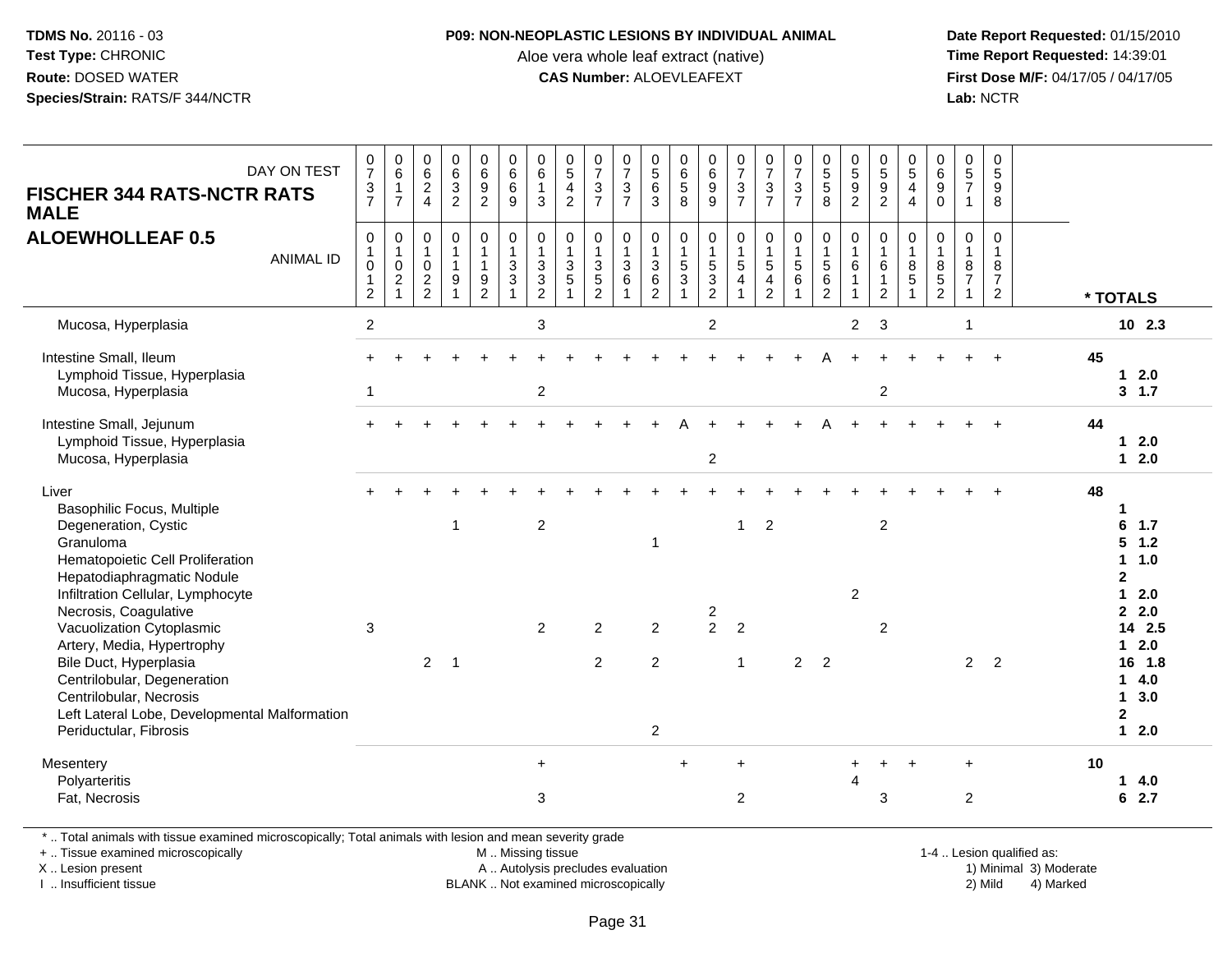#### **P09: NON-NEOPLASTIC LESIONS BY INDIVIDUAL ANIMAL**

Aloe vera whole leaf extract (native)<br>**CAS Number:** ALOEVLEAFEXT

Date Report Requested: 01/15/2010<br>Time Report Requested: 14:39:01 **First Dose M/F:** 04/17/05 / 04/17/05<br>**Lab:** NCTR **Lab:** NCTR

| DAY ON TEST<br><b>FISCHER 344 RATS-NCTR RATS</b><br><b>MALE</b>                             | $\frac{0}{7}$<br>$\frac{3}{7}$          | $\begin{array}{c} 0 \\ 6 \end{array}$<br>$\frac{1}{7}$                     | $\begin{array}{c} 0 \\ 6 \end{array}$<br>$\boldsymbol{2}$<br>$\overline{4}$ | 0<br>$6\phantom{a}$<br>$\mathbf{3}$<br>$\overline{2}$ | 0<br>$6\phantom{a}$<br>$9\,$<br>$\overline{2}$                                    | $\begin{array}{c} 0 \\ 6 \end{array}$<br>$\,6\,$<br>$\overline{9}$   | $\begin{array}{c} 0 \\ 6 \end{array}$<br>$\overline{1}$<br>3                                 | $\frac{0}{5}$<br>$\overline{4}$<br>$\overline{2}$                             | $\frac{0}{7}$<br>$\ensuremath{\mathsf{3}}$<br>$\overline{7}$ | $\frac{0}{7}$<br>$\frac{3}{7}$                                                             | $\begin{array}{c} 0 \\ 5 \end{array}$<br>$\,6\,$<br>$\overline{3}$ | $\begin{array}{c} 0 \\ 6 \end{array}$<br>$\begin{array}{c} 5 \\ 8 \end{array}$ | $_{\rm 6}^{\rm 0}$<br>$\boldsymbol{9}$<br>$\overline{9}$ | $\frac{0}{7}$<br>$\frac{3}{7}$                                  | $07/3$<br>7                                                                    | $\frac{0}{7}$<br>$\frac{3}{7}$                                       | $\begin{array}{c} 0 \\ 5 \end{array}$<br>$\sqrt{5}$<br>8 | $\begin{array}{c} 0 \\ 5 \end{array}$<br>$\boldsymbol{9}$<br>$\overline{2}$ | $\begin{array}{c} 0 \\ 5 \\ 9 \\ 2 \end{array}$                | $\begin{array}{c} 0 \\ 5 \\ 4 \end{array}$<br>$\overline{4}$ | 0<br>$\overline{6}$<br>$\boldsymbol{9}$<br>$\mathbf 0$  | $\begin{array}{c} 0 \\ 5 \end{array}$<br>$\overline{7}$<br>$\mathbf{1}$ | $\mathbf 0$<br>5<br>9<br>8                                           |              |                                                           |
|---------------------------------------------------------------------------------------------|-----------------------------------------|----------------------------------------------------------------------------|-----------------------------------------------------------------------------|-------------------------------------------------------|-----------------------------------------------------------------------------------|----------------------------------------------------------------------|----------------------------------------------------------------------------------------------|-------------------------------------------------------------------------------|--------------------------------------------------------------|--------------------------------------------------------------------------------------------|--------------------------------------------------------------------|--------------------------------------------------------------------------------|----------------------------------------------------------|-----------------------------------------------------------------|--------------------------------------------------------------------------------|----------------------------------------------------------------------|----------------------------------------------------------|-----------------------------------------------------------------------------|----------------------------------------------------------------|--------------------------------------------------------------|---------------------------------------------------------|-------------------------------------------------------------------------|----------------------------------------------------------------------|--------------|-----------------------------------------------------------|
| <b>ALOEWHOLLEAF 0.5</b><br><b>ANIMAL ID</b>                                                 | 0<br>0<br>$\mathbf 1$<br>$\overline{2}$ | $\mathbf 0$<br>$\begin{smallmatrix}1\\0\end{smallmatrix}$<br>$\frac{2}{1}$ | $\pmb{0}$<br>$\mathbf{1}$<br>$\pmb{0}$<br>$\overline{c}$<br>$\overline{2}$  | 0<br>$\mathbf{1}$<br>$\mathbf{1}$<br>9                | $\mathsf 0$<br>$\mathbf{1}$<br>$\mathbf{1}$<br>$\boldsymbol{9}$<br>$\overline{2}$ | $\pmb{0}$<br>$\mathbf{1}$<br>$\ensuremath{\mathsf{3}}$<br>$\sqrt{3}$ | $\mathbf 0$<br>$\overline{1}$<br>$\ensuremath{\mathsf{3}}$<br>$\mathbf{3}$<br>$\overline{2}$ | $\pmb{0}$<br>$\mathbf{1}$<br>$\mathbf{3}$<br>$\overline{5}$<br>$\overline{1}$ | 0<br>$\mathbf{1}$<br>$\frac{3}{5}$<br>$\overline{2}$         | $\pmb{0}$<br>$\mathbf{1}$<br>$\begin{array}{c} 3 \\ 6 \end{array}$<br>$\blacktriangleleft$ | 0<br>$\mathbf{1}$<br>$^3$ 6<br>$\overline{2}$                      | $\pmb{0}$<br>$\mathbf{1}$<br>$\mathbf 5$<br>$\mathbf 3$                        | $\pmb{0}$<br>$\frac{1}{5}$<br>$\overline{2}$             | $\mathbf 0$<br>$\mathbf{1}$<br>$\overline{5}$<br>$\overline{4}$ | $\pmb{0}$<br>$\overline{1}$<br>$\,$ 5 $\,$<br>$\overline{4}$<br>$\overline{2}$ | $\begin{smallmatrix}0\\1\end{smallmatrix}$<br>$\,$ 5 $\,$<br>$\,6\,$ | 0<br>$\overline{1}$<br>$\sqrt{5}$<br>6<br>$\overline{2}$ | 0<br>$\mathbf{1}$<br>$6\phantom{1}$<br>$\mathbf{1}$<br>$\overline{1}$       | 0<br>$\mathbf{1}$<br>$\,6\,$<br>$\mathbf{1}$<br>$\overline{2}$ | $\mathbf 0$<br>$\mathbf{1}$<br>$^8$ 5<br>$\overline{1}$      | $\mathbf 0$<br>$\mathbf{1}$<br>$^8_5$<br>$\overline{2}$ | 0<br>$\mathbf{1}$<br>8<br>$\overline{7}$<br>1                           | $\mathbf 0$<br>$\mathbf{1}$<br>8<br>$\overline{7}$<br>$\overline{2}$ |              | * TOTALS                                                  |
| Oral Mucosa                                                                                 |                                         |                                                                            |                                                                             |                                                       |                                                                                   |                                                                      |                                                                                              |                                                                               |                                                              |                                                                                            |                                                                    |                                                                                |                                                          |                                                                 |                                                                                |                                                                      |                                                          |                                                                             |                                                                |                                                              |                                                         |                                                                         |                                                                      | $\mathbf{1}$ |                                                           |
| Pancreas<br>Acinar Cell, Atrophy                                                            |                                         | 2                                                                          |                                                                             |                                                       |                                                                                   |                                                                      | $\overline{2}$                                                                               | $\overline{2}$                                                                |                                                              |                                                                                            |                                                                    |                                                                                | 2                                                        |                                                                 | 1                                                                              |                                                                      | $\overline{2}$                                           |                                                                             |                                                                |                                                              |                                                         | $\overline{c}$                                                          | $\overline{2}$                                                       | 48           | 17 1.9                                                    |
| <b>Proximal Colon</b><br>Inflammation<br>Ulcer<br>Mucosa, Hyperplasia                       | $\overline{1}$                          |                                                                            | $\overline{2}$                                                              |                                                       | 3                                                                                 |                                                                      | 2                                                                                            |                                                                               | $\overline{2}$                                               | $\overline{1}$                                                                             |                                                                    |                                                                                | $\overline{2}$                                           | $\overline{2}$                                                  |                                                                                | 3                                                                    |                                                          | 3<br>3                                                                      |                                                                | $\overline{2}$                                               | 2                                                       | $\mathbf{1}$                                                            | $\ddot{}$<br>$\overline{2}$                                          | 44           | 4 2.3<br>2.5<br>29 2.0                                    |
| Salivary Glands<br>Acinar Cell, Atrophy<br>Sublingual Gland, Infiltration Cellular          | $\ddot{}$<br>3                          |                                                                            |                                                                             |                                                       |                                                                                   |                                                                      |                                                                                              |                                                                               |                                                              |                                                                                            | $\boldsymbol{2}$                                                   |                                                                                |                                                          |                                                                 |                                                                                |                                                                      |                                                          |                                                                             |                                                                |                                                              |                                                         |                                                                         | $\ddot{}$                                                            | 48           | 3.0<br>$\mathbf 1$<br>$\mathbf 1$<br>2.0                  |
| Stomach, Forestomach<br>Edema<br>Hyperplasia<br>Inflammation<br>Perforation<br>Ulcer        | $\overline{4}$                          | 3                                                                          |                                                                             |                                                       | $\overline{c}$<br>$\overline{2}$                                                  |                                                                      | $\ensuremath{\mathsf{3}}$<br>$\overline{\mathbf{4}}$<br>4                                    |                                                                               |                                                              |                                                                                            |                                                                    |                                                                                | 4<br>3<br>4<br>4                                         |                                                                 |                                                                                |                                                                      |                                                          | 3<br>$\overline{2}$                                                         | $\overline{4}$<br>$\overline{4}$<br>4                          | $\mathbf{3}$                                                 | 3<br>3                                                  |                                                                         | 1                                                                    | 47           | 43.8<br>13 2.8<br>93.2<br>4.0<br>$\overline{1}$<br>3, 3.7 |
| Stomach, Glandular<br>Diverticulum<br>Edema<br>Inflammation<br>Ulcer<br>Mucosa, Hyperplasia |                                         |                                                                            |                                                                             |                                                       | $\overline{2}$                                                                    |                                                                      | $\mathsf X$<br>$\overline{c}$<br>$\overline{2}$                                              |                                                                               |                                                              | 2<br>$\overline{2}$                                                                        |                                                                    |                                                                                | $\overline{c}$                                           |                                                                 |                                                                                |                                                                      |                                                          |                                                                             |                                                                | $\overline{2}$                                               | 3                                                       | $\overline{c}$                                                          | $\overline{c}$                                                       | 47           | 1<br>2.0<br>1<br>2.7<br>3<br>2.0<br>1<br>12 2.3           |

# **CARDIOVASCULAR SYSTEM**

\* .. Total animals with tissue examined microscopically; Total animals with lesion and mean severity grade

+ .. Tissue examined microscopically

X .. Lesion present

I .. Insufficient tissue

M .. Missing tissue

A .. Autolysis precludes evaluation

BLANK .. Not examined microscopically 2) Mild 4) Marked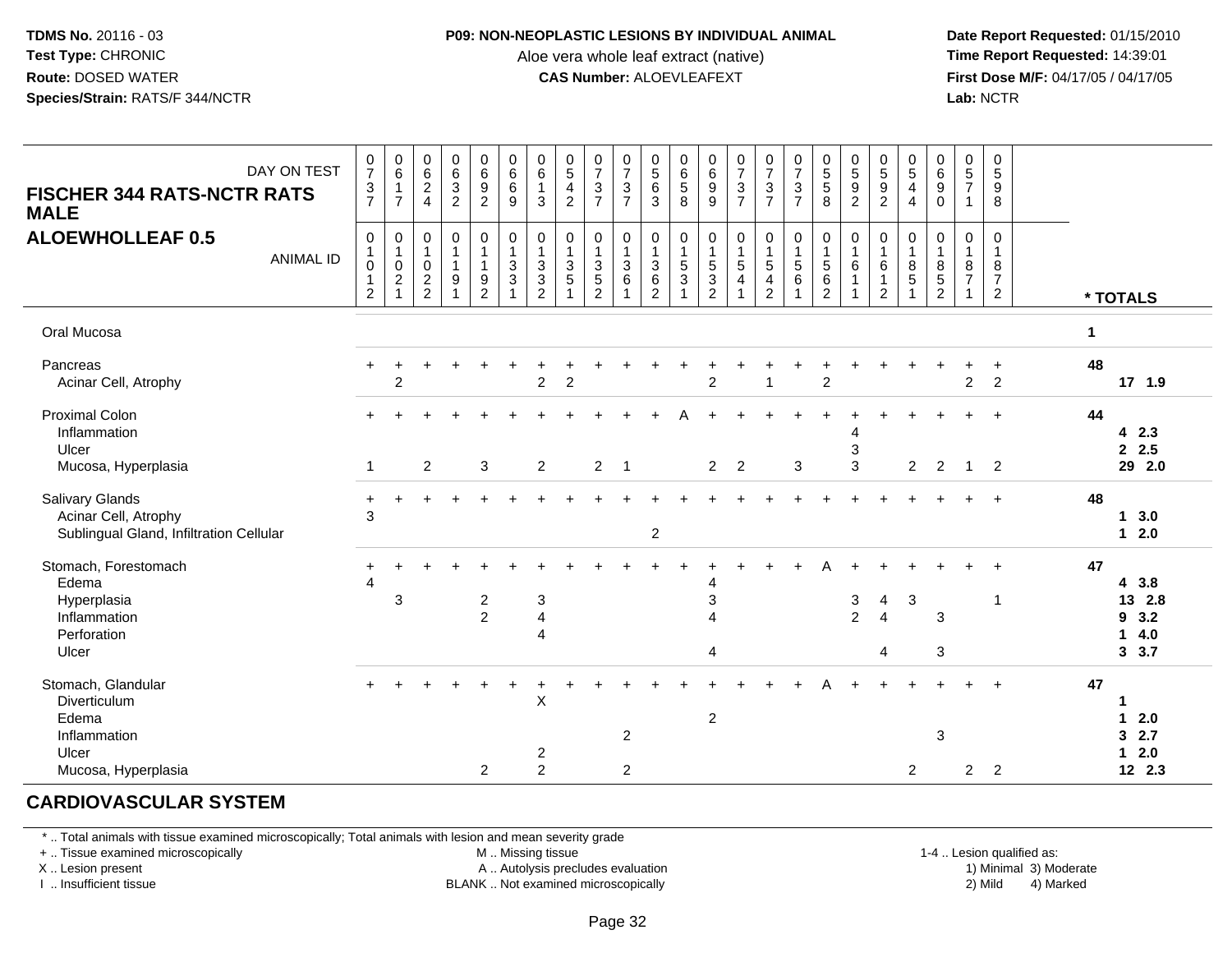### **P09: NON-NEOPLASTIC LESIONS BY INDIVIDUAL ANIMAL**

Aloe vera whole leaf extract (native)<br>**CAS Number:** ALOEVLEAFEXT

 **Date Report Requested:** 01/15/2010 **First Dose M/F:** 04/17/05 / 04/17/05 Lab: NCTR **Lab:** NCTR

| DAY ON TEST<br><b>FISCHER 344 RATS-NCTR RATS</b><br><b>MALE</b>                                                                                | $\frac{0}{7}$<br>$\frac{3}{7}$                                                    | $\begin{array}{c} 0 \\ 6 \end{array}$<br>$\mathbf{1}$<br>$\overline{7}$ | $\begin{array}{c} 0 \\ 6 \end{array}$<br>$\frac{2}{4}$      | $063$<br>2                             | $\begin{array}{c} 0 \\ 6 \end{array}$<br>$\frac{9}{2}$       | $\begin{matrix} 0 \\ 6 \\ 6 \end{matrix}$<br>$\boldsymbol{9}$ | $\begin{array}{c} 0 \\ 6 \end{array}$<br>$\overline{1}$<br>$\mathbf{3}$ | $\begin{array}{c} 0 \\ 5 \end{array}$<br>$\frac{4}{2}$         | $\frac{0}{7}$<br>$\mathbf{3}$<br>$\overline{7}$ | $\frac{0}{7}$<br>$\frac{3}{7}$       | $0$<br>$5$<br>$6$<br>$\overline{3}$                | 0<br>6<br>5<br>8                                         | 0<br>0<br>0<br>0<br>0                                | $\frac{0}{7}$<br>$\frac{3}{7}$                         | $\frac{0}{7}$<br>$\frac{3}{7}$              | $07/3$<br>7                                                  | 0<br>5<br>5<br>8    | 0<br>5<br>9<br>2                       | 0<br>5<br>9<br>2                                                             | $\begin{array}{c} 0 \\ 5 \\ 4 \end{array}$<br>$\overline{4}$        | $\begin{matrix} 0 \\ 6 \\ 9 \end{matrix}$<br>$\pmb{0}$            | $\begin{array}{c} 0 \\ 5 \\ 7 \end{array}$<br>$\mathbf{1}$                 | $\begin{array}{c} 0 \\ 5 \end{array}$<br>9<br>$\overline{8}$ |                           |    |                                                          |
|------------------------------------------------------------------------------------------------------------------------------------------------|-----------------------------------------------------------------------------------|-------------------------------------------------------------------------|-------------------------------------------------------------|----------------------------------------|--------------------------------------------------------------|---------------------------------------------------------------|-------------------------------------------------------------------------|----------------------------------------------------------------|-------------------------------------------------|--------------------------------------|----------------------------------------------------|----------------------------------------------------------|------------------------------------------------------|--------------------------------------------------------|---------------------------------------------|--------------------------------------------------------------|---------------------|----------------------------------------|------------------------------------------------------------------------------|---------------------------------------------------------------------|-------------------------------------------------------------------|----------------------------------------------------------------------------|--------------------------------------------------------------|---------------------------|----|----------------------------------------------------------|
| <b>ALOEWHOLLEAF 0.5</b><br><b>ANIMAL ID</b>                                                                                                    | $\boldsymbol{0}$<br>$\mathbf{1}$<br>$\mathbf 0$<br>$\mathbf{1}$<br>$\overline{2}$ | 0<br>$\mathbf{1}$<br>$\mathbf 0$<br>$\frac{2}{1}$                       | $\mathbf 0$<br>$\mathbf{1}$<br>$\mathbf 0$<br>$\frac{2}{2}$ | 0<br>$\mathbf{1}$<br>$\mathbf{1}$<br>9 | $\mathsf 0$<br>$\mathbf{1}$<br>$\mathbf{1}$<br>$\frac{9}{2}$ | 0<br>$\mathbf{1}$<br>$\sqrt{3}$<br>$\ensuremath{\mathsf{3}}$  | $\mathbf 0$<br>$\mathbf{1}$<br>$\sqrt{3}$<br>$\frac{3}{2}$              | $\pmb{0}$<br>$\frac{1}{3}$<br>$\overline{5}$<br>$\overline{1}$ | 0<br>$\mathbf{1}$<br>3<br>$\frac{5}{2}$         | 0<br>$\frac{1}{3}$<br>$\overline{1}$ | 0<br>$\mathbf{1}$<br>$\mathbf{3}$<br>$\frac{6}{2}$ | 0<br>$\begin{array}{c} 1 \\ 5 \end{array}$<br>$\sqrt{3}$ | 0<br>$\begin{array}{c} 1 \\ 5 \\ 3 \\ 2 \end{array}$ | 0<br>$\frac{1}{5}$<br>$\overline{4}$<br>$\overline{A}$ | $\pmb{0}$<br>$\frac{1}{5}$<br>$\frac{4}{2}$ | 0<br>$\begin{array}{c} 1 \\ 5 \end{array}$<br>$\overline{6}$ | $\mathbf 0$<br>1562 | $\mathbf 0$<br>$\mathbf{1}$<br>$\,6\,$ | 0<br>$\begin{array}{c} 1 \\ 6 \end{array}$<br>$\mathbf{1}$<br>$\overline{2}$ | $\Omega$<br>$\overline{1}$<br>8<br>$\overline{5}$<br>$\overline{1}$ | $\mathbf 0$<br>$\mathbf{1}$<br>8<br>$\mathbf 5$<br>$\overline{2}$ | $\mathsf{O}\xspace$<br>$\mathbf{1}$<br>8<br>$\overline{7}$<br>$\mathbf{1}$ | 0<br>$\mathbf{1}$<br>8<br>$\overline{7}$<br>$\overline{a}$   |                           |    | * TOTALS                                                 |
| <b>Blood Vessel</b>                                                                                                                            |                                                                                   |                                                                         |                                                             |                                        |                                                              |                                                               |                                                                         |                                                                |                                                 |                                      |                                                    |                                                          |                                                      |                                                        |                                             |                                                              |                     |                                        |                                                                              |                                                                     |                                                                   |                                                                            | $\ddot{}$                                                    |                           | 48 |                                                          |
| Heart<br>Cardiomyopathy<br>Atrium, Thrombus<br>Atrium, Myocardium, Degeneration                                                                | $\ddot{}$<br>2                                                                    |                                                                         | $\overline{c}$<br>X                                         | $\overline{2}$                         | $\overline{2}$                                               | $\overline{2}$<br>$\sf X$                                     | $\overline{2}$                                                          | $\overline{2}$                                                 | $\overline{3}$                                  | $\overline{2}$                       | $\overline{2}$                                     | X                                                        | $\overline{c}$                                       | X                                                      | $\overline{2}$                              | $\overline{2}$                                               | $\overline{2}$      | $\overline{2}$                         | 3                                                                            |                                                                     | 2                                                                 | $\overline{2}$                                                             | $\ddot{}$<br>2                                               |                           | 48 | 39 2.0<br>9<br>$1 \quad 3.0$                             |
| <b>ENDOCRINE SYSTEM</b>                                                                                                                        |                                                                                   |                                                                         |                                                             |                                        |                                                              |                                                               |                                                                         |                                                                |                                                 |                                      |                                                    |                                                          |                                                      |                                                        |                                             |                                                              |                     |                                        |                                                                              |                                                                     |                                                                   |                                                                            |                                                              |                           |    |                                                          |
| <b>Adrenal Cortex</b><br><b>Accessory Adrenal Cortical Nodule</b><br>Angiectasis<br>Atrophy<br>Hyperplasia, Focal<br>Necrosis, Coagulative     | $\overline{2}$                                                                    |                                                                         |                                                             | X                                      | 3                                                            |                                                               |                                                                         |                                                                |                                                 |                                      |                                                    |                                                          | $\overline{2}$                                       | $\overline{2}$                                         |                                             |                                                              |                     |                                        |                                                                              |                                                                     |                                                                   | 1                                                                          |                                                              |                           | 48 | $\mathbf{2}$<br>2.0<br>2.5<br>1.0<br>$\mathbf 1$<br>13.0 |
| Vacuolization Cytoplasmic                                                                                                                      | 2                                                                                 | 3                                                                       | $\overline{2}$                                              | $\mathbf{3}$                           | $\overline{2}$                                               |                                                               | 3                                                                       | $\overline{2}$                                                 |                                                 |                                      | $\overline{2}$                                     | $\overline{2}$                                           | $\overline{2}$                                       |                                                        |                                             |                                                              |                     | $\overline{2}$                         |                                                                              | $\overline{1}$                                                      | $\overline{4}$                                                    | 2                                                                          |                                                              |                           |    | 22 2.5                                                   |
| Adrenal Medulla<br>Angiectasis<br>Hyperplasia, Focal                                                                                           |                                                                                   |                                                                         | $\mathbf{1}$                                                | $\overline{2}$                         |                                                              |                                                               |                                                                         |                                                                |                                                 |                                      |                                                    |                                                          | $\overline{2}$                                       |                                                        |                                             |                                                              |                     |                                        | м                                                                            |                                                                     | $\overline{c}$                                                    |                                                                            |                                                              |                           | 47 | 2, 1.5<br>4 1.8                                          |
| Islets, Pancreatic<br>Hyperplasia                                                                                                              |                                                                                   |                                                                         |                                                             |                                        |                                                              |                                                               |                                                                         |                                                                |                                                 |                                      |                                                    |                                                          |                                                      |                                                        |                                             | $\overline{2}$                                               |                     |                                        |                                                                              |                                                                     |                                                                   |                                                                            | $\ddot{}$                                                    |                           | 48 | $12.0$                                                   |
| Parathyroid Gland                                                                                                                              |                                                                                   |                                                                         |                                                             |                                        |                                                              |                                                               |                                                                         |                                                                |                                                 |                                      |                                                    |                                                          |                                                      |                                                        |                                             |                                                              |                     |                                        |                                                                              |                                                                     |                                                                   |                                                                            | $\ddot{}$                                                    |                           | 48 |                                                          |
| <b>Pituitary Gland</b><br>Angiectasis<br>Hemorrhage<br>Pars Distalis, Cyst                                                                     |                                                                                   |                                                                         |                                                             |                                        |                                                              |                                                               |                                                                         |                                                                |                                                 |                                      |                                                    |                                                          |                                                      |                                                        |                                             |                                                              |                     |                                        | $\overline{c}$                                                               |                                                                     |                                                                   |                                                                            | $\ddot{}$                                                    |                           | 48 | 2.5<br>2.0<br>1<br>$\overline{\mathbf{2}}$               |
| *  Total animals with tissue examined microscopically; Total animals with lesion and mean severity grade<br>+  Tissue examined microscopically |                                                                                   |                                                                         |                                                             |                                        |                                                              | M  Missing tissue                                             |                                                                         |                                                                |                                                 |                                      |                                                    |                                                          |                                                      |                                                        |                                             |                                                              |                     |                                        |                                                                              |                                                                     |                                                                   |                                                                            |                                                              | 1-4  Lesion qualified as: |    |                                                          |

X .. Lesion present

I .. Insufficient tissue

BLANK .. Not examined microscopically

A .. Autolysis precludes evaluation and the service of the service of the service of the service of the service of the service of the service of the service of the service of the service of the service of the service of th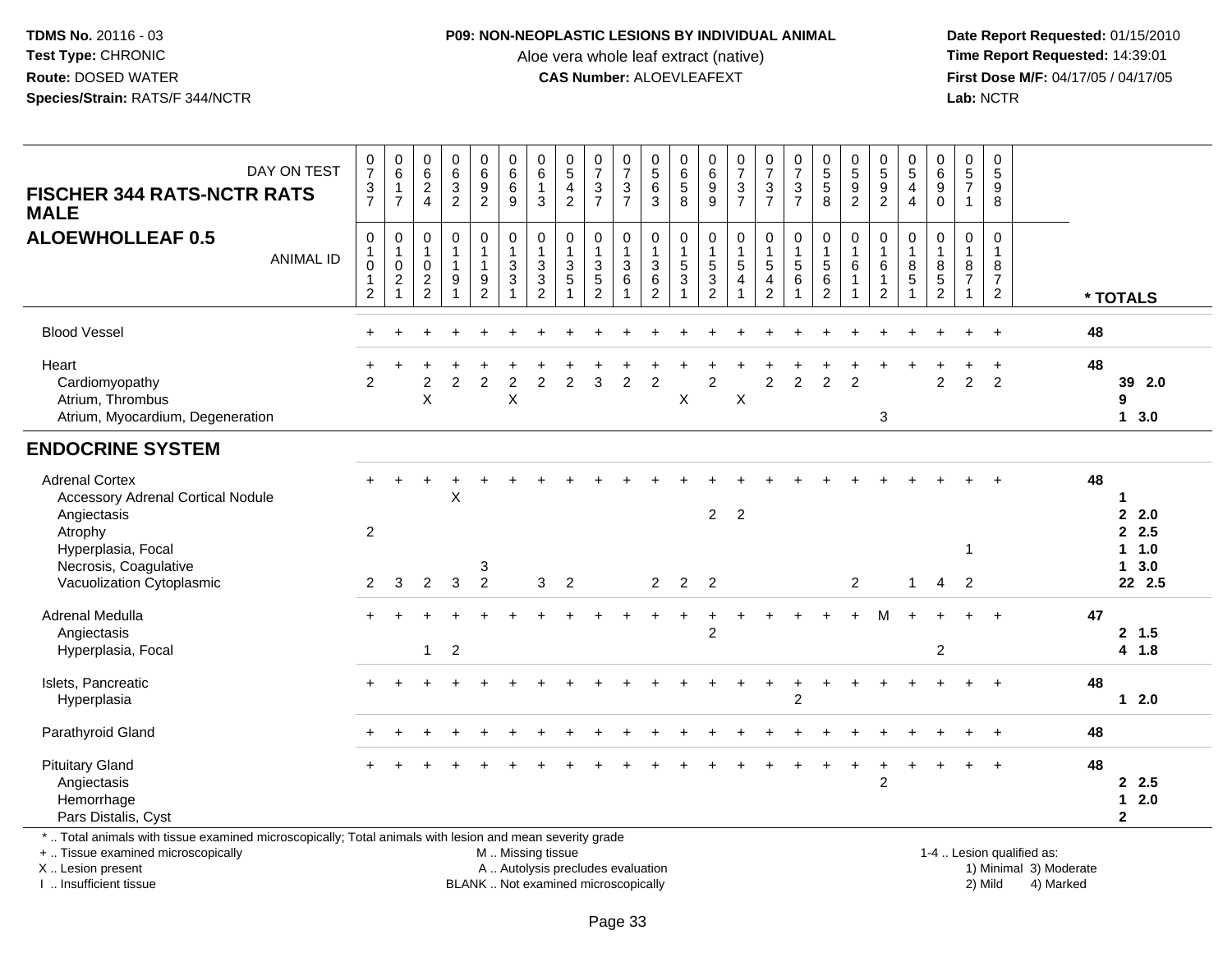## **P09: NON-NEOPLASTIC LESIONS BY INDIVIDUAL ANIMAL**

Aloe vera whole leaf extract (native)<br>**CAS Number:** ALOEVLEAFEXT

| <b>FISCHER 344 RATS-NCTR RATS</b><br><b>MALE</b>                                                                                                                                              | DAY ON TEST      | $\frac{0}{7}$<br>$\frac{3}{7}$                                     | $\begin{array}{c} 0 \\ 6 \end{array}$<br>$\mathbf{1}$<br>$\overline{7}$ | $\begin{array}{c} 0 \\ 6 \end{array}$<br>$\overline{2}$<br>$\overline{4}$ | $\begin{array}{c} 0 \\ 6 \end{array}$<br>$\overline{3}$<br>$\overline{c}$ | $\begin{array}{c} 0 \\ 6 \end{array}$<br>$\overline{9}$<br>$\overline{2}$ | $\begin{array}{c} 0 \\ 6 \end{array}$<br>6<br>9                             | 0<br>6<br>$\mathbf{1}$<br>3                   | $\begin{array}{c} 0 \\ 5 \end{array}$<br>$\overline{\mathbf{4}}$<br>$\overline{2}$     | $\frac{0}{7}$<br>$\sqrt{3}$<br>$\overline{7}$        | $\frac{0}{7}$<br>$\ensuremath{\mathsf{3}}$<br>$\overline{7}$ | $\begin{array}{c} 0 \\ 5 \end{array}$<br>$\,6\,$<br>$\mathbf{3}$         | 0<br>$\,6\,$<br>$\sqrt{5}$<br>8        | $\pmb{0}$<br>$\,6\,$<br>$\boldsymbol{9}$<br>9                             | $\frac{0}{7}$<br>$\frac{3}{7}$         | $\frac{0}{7}$<br>$\ensuremath{\mathsf{3}}$<br>$\overline{7}$ | $\frac{0}{7}$<br>$\ensuremath{\mathsf{3}}$<br>$\overline{7}$ | $\begin{array}{c} 0 \\ 5 \\ 5 \end{array}$<br>8                    | $\begin{array}{c} 0 \\ 5 \end{array}$<br>$\overline{9}$<br>$\overline{2}$ | $\begin{array}{c} 0 \\ 5 \end{array}$<br>$\overline{9}$<br>$\overline{2}$ | 0<br>5<br>4<br>$\overline{4}$                 | 0<br>$\overline{6}$<br>$\boldsymbol{9}$<br>$\mathsf{O}\xspace$ | $^{\rm 0}_{\rm 5}$<br>$\overline{7}$<br>$\mathbf{1}$             | $\mathbf 0$<br>$\overline{5}$<br>$\boldsymbol{9}$<br>8    |                                                                  |                                                          |  |
|-----------------------------------------------------------------------------------------------------------------------------------------------------------------------------------------------|------------------|--------------------------------------------------------------------|-------------------------------------------------------------------------|---------------------------------------------------------------------------|---------------------------------------------------------------------------|---------------------------------------------------------------------------|-----------------------------------------------------------------------------|-----------------------------------------------|----------------------------------------------------------------------------------------|------------------------------------------------------|--------------------------------------------------------------|--------------------------------------------------------------------------|----------------------------------------|---------------------------------------------------------------------------|----------------------------------------|--------------------------------------------------------------|--------------------------------------------------------------|--------------------------------------------------------------------|---------------------------------------------------------------------------|---------------------------------------------------------------------------|-----------------------------------------------|----------------------------------------------------------------|------------------------------------------------------------------|-----------------------------------------------------------|------------------------------------------------------------------|----------------------------------------------------------|--|
| <b>ALOEWHOLLEAF 0.5</b>                                                                                                                                                                       | <b>ANIMAL ID</b> | 0<br>$\mathbf{1}$<br>$\mathbf 0$<br>$\mathbf{1}$<br>$\overline{2}$ | 0<br>1<br>$\mathbf 0$<br>$\overline{c}$<br>$\mathbf{1}$                 | 0<br>$\mathbf 1$<br>$\mathsf{O}\xspace$<br>$\frac{2}{2}$                  | $\pmb{0}$<br>$\mathbf{1}$<br>1<br>9                                       | $\mathbf 0$<br>$\overline{1}$<br>$\overline{1}$<br>9<br>$\overline{2}$    | $\pmb{0}$<br>$\overline{1}$<br>$\mathbf{3}$<br>$\sqrt{3}$<br>$\overline{1}$ | 0<br>$\mathbf{1}$<br>3<br>3<br>$\overline{2}$ | $\pmb{0}$<br>$\mathbf{1}$<br>$\ensuremath{\mathsf{3}}$<br>$\sqrt{5}$<br>$\overline{1}$ | 0<br>$\mathbf{1}$<br>$\frac{3}{5}$<br>$\overline{2}$ | 0<br>$\ensuremath{\mathsf{3}}$<br>6                          | $\mathbf 0$<br>$\overline{1}$<br>$\sqrt{3}$<br>$\,6\,$<br>$\overline{2}$ | 0<br>$\overline{1}$<br>$\sqrt{5}$<br>3 | $\mathbf 0$<br>$\mathbf{1}$<br>$\sqrt{5}$<br>$\sqrt{3}$<br>$\overline{2}$ | 0<br>1<br>$\sqrt{5}$<br>$\overline{4}$ | 0<br>$\mathbf{1}$<br>$\sqrt{5}$<br>4<br>$\overline{c}$       | $\pmb{0}$<br>$\mathbf{1}$<br>$\sqrt{5}$<br>6<br>$\mathbf 1$  | $\mathbf 0$<br>$\overline{1}$<br>$\sqrt{5}$<br>6<br>$\overline{c}$ | $\mathbf 0$<br>$\overline{1}$<br>$6\phantom{1}6$<br>$\mathbf{1}$<br>-1    | 0<br>1<br>$\,6\,$<br>$\mathbf{1}$<br>$\overline{c}$                       | 0<br>$\overline{1}$<br>8<br>5<br>$\mathbf{1}$ | 0<br>8<br>$\sqrt{5}$<br>$\overline{2}$                         | $\pmb{0}$<br>$\mathbf{1}$<br>8<br>$\overline{7}$<br>$\mathbf{1}$ | $\mathbf 0$<br>1<br>8<br>$\overline{7}$<br>$\overline{2}$ |                                                                  | * TOTALS                                                 |  |
| Pars Intermedia, Cyst                                                                                                                                                                         |                  |                                                                    |                                                                         |                                                                           |                                                                           |                                                                           |                                                                             |                                               |                                                                                        |                                                      |                                                              |                                                                          |                                        |                                                                           |                                        |                                                              |                                                              |                                                                    |                                                                           |                                                                           |                                               |                                                                |                                                                  |                                                           |                                                                  | 1                                                        |  |
| <b>Thyroid Gland</b><br><b>Ultimobranchial Cyst</b><br>C-cell, Hyperplasia<br>Follicular Cell, Hyperplasia                                                                                    |                  |                                                                    |                                                                         | $\overline{2}$                                                            | 2                                                                         |                                                                           |                                                                             |                                               |                                                                                        | $\overline{2}$                                       |                                                              |                                                                          |                                        |                                                                           |                                        | $\ddot{}$                                                    | $\ddot{}$<br>X                                               | A                                                                  |                                                                           | $\ddot{}$                                                                 |                                               |                                                                |                                                                  | $\ddot{}$                                                 |                                                                  | 47<br>1<br>$7$ 1.9<br>11.0                               |  |
| <b>GENERAL BODY SYSTEM</b>                                                                                                                                                                    |                  |                                                                    |                                                                         |                                                                           |                                                                           |                                                                           |                                                                             |                                               |                                                                                        |                                                      |                                                              |                                                                          |                                        |                                                                           |                                        |                                                              |                                                              |                                                                    |                                                                           |                                                                           |                                               |                                                                |                                                                  |                                                           |                                                                  |                                                          |  |
| <b>NONE</b>                                                                                                                                                                                   |                  |                                                                    |                                                                         |                                                                           |                                                                           |                                                                           |                                                                             |                                               |                                                                                        |                                                      |                                                              |                                                                          |                                        |                                                                           |                                        |                                                              |                                                              |                                                                    |                                                                           |                                                                           |                                               |                                                                |                                                                  |                                                           |                                                                  |                                                          |  |
| <b>GENITAL SYSTEM</b>                                                                                                                                                                         |                  |                                                                    |                                                                         |                                                                           |                                                                           |                                                                           |                                                                             |                                               |                                                                                        |                                                      |                                                              |                                                                          |                                        |                                                                           |                                        |                                                              |                                                              |                                                                    |                                                                           |                                                                           |                                               |                                                                |                                                                  |                                                           |                                                                  |                                                          |  |
| Epididymis<br>Atrophy<br><b>Exfoliated Germ Cell</b><br>Hypospermia                                                                                                                           |                  | $\overline{4}$                                                     | 3<br>3                                                                  | 1                                                                         | 3                                                                         | 3<br>3                                                                    | $\overline{2}$<br>$\overline{2}$                                            | $\overline{2}$                                | $\overline{1}$                                                                         | $\overline{4}$                                       | $\overline{4}$                                               |                                                                          |                                        |                                                                           | $\overline{4}$                         |                                                              | $\sqrt{3}$<br>$\overline{4}$                                 |                                                                    | $\overline{2}$                                                            | 2                                                                         | -1<br>3                                       | $\overline{4}$<br>$\overline{4}$                               |                                                                  | $\overline{2}$                                            |                                                                  | 48<br>13.0<br>27 2.2<br>25 3.6                           |  |
| Penis                                                                                                                                                                                         |                  |                                                                    |                                                                         |                                                                           |                                                                           |                                                                           |                                                                             |                                               |                                                                                        |                                                      |                                                              |                                                                          |                                        |                                                                           |                                        |                                                              |                                                              |                                                                    |                                                                           |                                                                           |                                               |                                                                |                                                                  |                                                           | $\mathbf{1}$                                                     |                                                          |  |
| <b>Preputial Gland</b><br>Atrophy<br>Inflammation<br>Duct, Ectasia<br>Duct, Hyperplasia                                                                                                       |                  | 3                                                                  | 3                                                                       | 3                                                                         | 3                                                                         | 2<br>$\overline{2}$<br>$\overline{c}$                                     | $\overline{a}$                                                              | 3                                             | -1                                                                                     | 3                                                    |                                                              | $\mathbf{3}$                                                             | 3                                      | 3<br>$\overline{\mathbf{4}}$                                              | $\overline{4}$                         | $\overline{2}$<br>$\overline{2}$                             | $\overline{2}$<br>$\sqrt{3}$<br>$\overline{c}$               | $\overline{1}$                                                     | $2 \quad 1$                                                               |                                                                           |                                               | $\overline{4}$                                                 |                                                                  | $\overline{2}$                                            |                                                                  | 48<br>$1 \quad 2.0$<br>41 2.5<br>13 2.5<br>$1 \quad 2.0$ |  |
| Prostate<br>Atrophy<br>Inflammation                                                                                                                                                           |                  | $\overline{2}$                                                     | $\overline{1}$                                                          | 2                                                                         |                                                                           | $\overline{2}$                                                            | 2                                                                           | 2                                             | $\overline{2}$                                                                         | $\overline{1}$                                       |                                                              | $\overline{2}$                                                           | 2                                      | $\overline{2}$                                                            |                                        | $\overline{2}$                                               | $\overline{2}$                                               |                                                                    | 3                                                                         | $\overline{1}$                                                            |                                               |                                                                | $\overline{2}$                                                   | 3                                                         |                                                                  | 48<br>$1 \t3.0$<br>32 2.0                                |  |
| <b>Seminal Vesicle</b>                                                                                                                                                                        |                  |                                                                    | $\ddot{}$                                                               | +                                                                         | $\ddot{}$                                                                 | $\ddot{}$                                                                 | $+$                                                                         |                                               | $+$ $+$ $+$                                                                            |                                                      | $+$                                                          |                                                                          | $+$ $+$ $+$                            |                                                                           | $+$                                    | $+$                                                          | $\ddot{}$                                                    | $\ddot{}$                                                          | $\ddot{}$                                                                 | $\ddot{}$                                                                 |                                               |                                                                |                                                                  |                                                           |                                                                  | 48                                                       |  |
| *  Total animals with tissue examined microscopically; Total animals with lesion and mean severity grade<br>+  Tissue examined microscopically<br>X  Lesion present<br>I  Insufficient tissue |                  |                                                                    |                                                                         |                                                                           |                                                                           |                                                                           | M  Missing tissue                                                           |                                               | BLANK  Not examined microscopically                                                    | A  Autolysis precludes evaluation                    |                                                              |                                                                          |                                        |                                                                           |                                        |                                                              |                                                              |                                                                    |                                                                           |                                                                           |                                               |                                                                |                                                                  | 2) Mild                                                   | 1-4  Lesion qualified as:<br>1) Minimal 3) Moderate<br>4) Marked |                                                          |  |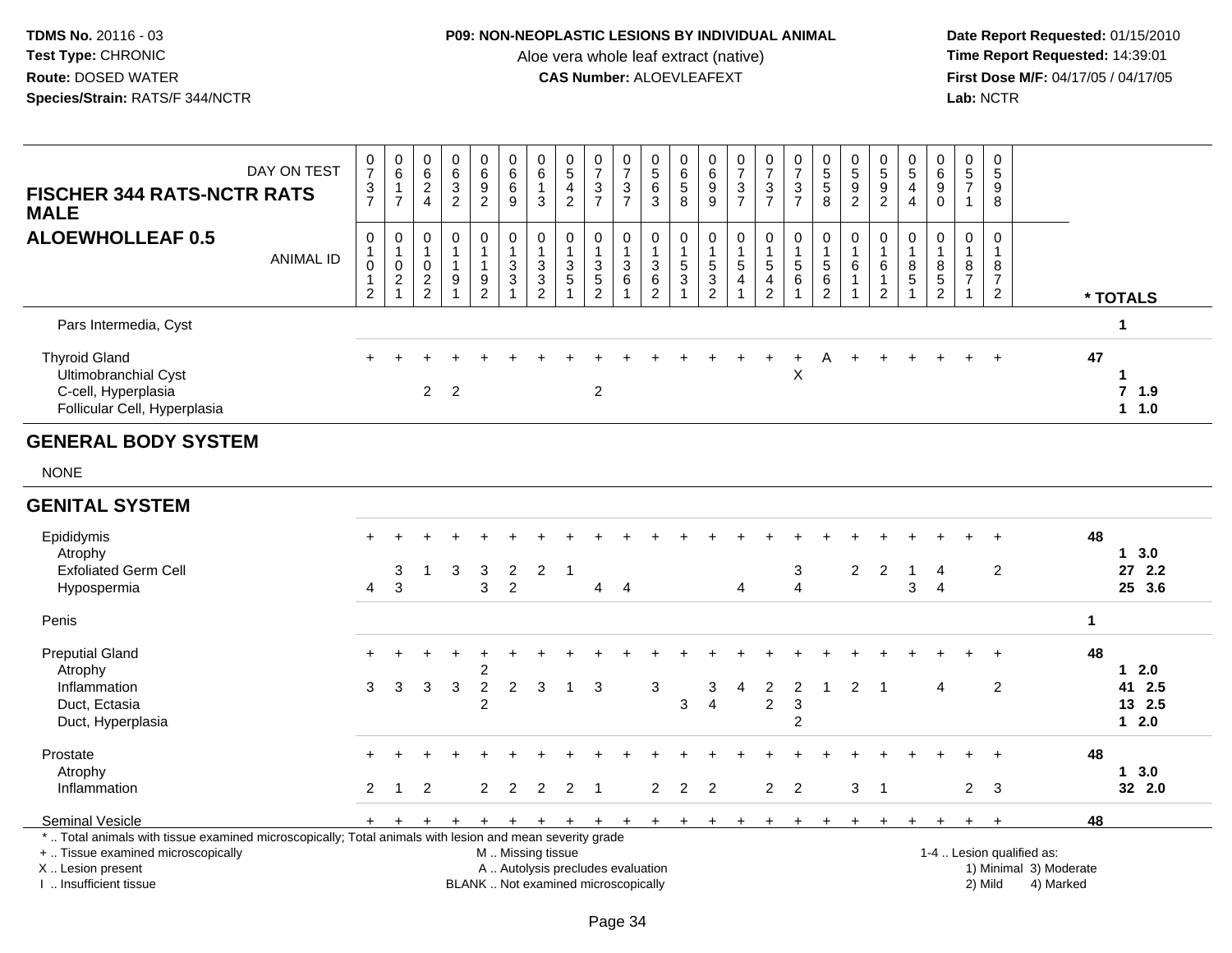### **P09: NON-NEOPLASTIC LESIONS BY INDIVIDUAL ANIMAL**

Aloe vera whole leaf extract (native)<br>**CAS Number:** ALOEVLEAFEXT

 **Date Report Requested:** 01/15/2010 **First Dose M/F:** 04/17/05 / 04/17/05<br>Lab: NCTR **Lab:** NCTR

| DAY ON TEST<br><b>FISCHER 344 RATS-NCTR RATS</b><br><b>MALE</b>                                                                                                                                                                                                                                                                                                         | $\frac{0}{7}$<br>$\frac{3}{7}$                                             | $\pmb{0}$<br>$6\overline{6}$<br>$\mathbf{1}$<br>$\overline{7}$    | $\mathbf 0$<br>6<br>$\overline{c}$<br>$\overline{4}$                        | 0<br>$6\overline{6}$<br>$\sqrt{3}$<br>$\overline{2}$  | $\pmb{0}$<br>$6\phantom{a}$<br>$\boldsymbol{9}$<br>$\overline{2}$                 | 0<br>6<br>$\,6$<br>9                                          | $\begin{array}{c} 0 \\ 6 \end{array}$<br>$\overline{1}$<br>3 | 0<br>$\overline{5}$<br>$\overline{4}$<br>$\overline{2}$     | $\frac{0}{7}$<br>$\frac{3}{7}$                  | 0<br>$\overline{7}$<br>$\ensuremath{\mathsf{3}}$<br>$\overline{7}$  | 0<br>$\overline{5}$<br>6<br>3                              | 0<br>$6\phantom{a}$<br>$\,$ 5 $\,$<br>8 | $\begin{array}{c} 0 \\ 6 \end{array}$<br>$\boldsymbol{9}$<br>9 | $\frac{0}{7}$<br>$\ensuremath{\mathsf{3}}$<br>$\overline{7}$                | 0<br>$\overline{7}$<br>$\sqrt{3}$<br>$\overline{7}$                           | 0<br>$\overline{7}$<br>$\ensuremath{\mathsf{3}}$<br>$\overline{7}$ | 0<br>5<br>$\sqrt{5}$<br>8                                                     | $\begin{array}{c} 0 \\ 5 \\ 9 \end{array}$<br>$\overline{2}$ | $^{\rm 0}_{\rm 5}$<br>$\boldsymbol{9}$<br>$\overline{2}$ | 0<br>$\overline{5}$<br>$\overline{\mathbf{4}}$<br>$\overline{4}$ | 0<br>$\,6\,$<br>$\boldsymbol{9}$<br>$\Omega$                         | $\mathbf 0$<br>$\overline{5}$<br>$\overline{7}$<br>$\mathbf{1}$    | 0<br>$\overline{5}$<br>$\boldsymbol{9}$<br>8                         |                                                     |                                                                                                                             |
|-------------------------------------------------------------------------------------------------------------------------------------------------------------------------------------------------------------------------------------------------------------------------------------------------------------------------------------------------------------------------|----------------------------------------------------------------------------|-------------------------------------------------------------------|-----------------------------------------------------------------------------|-------------------------------------------------------|-----------------------------------------------------------------------------------|---------------------------------------------------------------|--------------------------------------------------------------|-------------------------------------------------------------|-------------------------------------------------|---------------------------------------------------------------------|------------------------------------------------------------|-----------------------------------------|----------------------------------------------------------------|-----------------------------------------------------------------------------|-------------------------------------------------------------------------------|--------------------------------------------------------------------|-------------------------------------------------------------------------------|--------------------------------------------------------------|----------------------------------------------------------|------------------------------------------------------------------|----------------------------------------------------------------------|--------------------------------------------------------------------|----------------------------------------------------------------------|-----------------------------------------------------|-----------------------------------------------------------------------------------------------------------------------------|
| <b>ALOEWHOLLEAF 0.5</b><br><b>ANIMAL ID</b>                                                                                                                                                                                                                                                                                                                             | $\mathbf 0$<br>$\mathbf{1}$<br>$\mathbf 0$<br>$\overline{1}$<br>$\sqrt{2}$ | $\mathbf 0$<br>$\mathbf{1}$<br>$\mathbf 0$<br>$\overline{c}$<br>1 | $\Omega$<br>$\mathbf{1}$<br>$\mathbf 0$<br>$\overline{c}$<br>$\overline{2}$ | 0<br>$\mathbf 1$<br>$\mathbf{1}$<br>9<br>$\mathbf{1}$ | $\mathsf 0$<br>$\mathbf{1}$<br>$\mathbf{1}$<br>$\boldsymbol{9}$<br>$\overline{2}$ | $\pmb{0}$<br>$\overline{1}$<br>$\mathbf{3}$<br>$\overline{3}$ | $\mathbf 0$<br>$\mathbf{1}$<br>$_3^3$<br>$\overline{2}$      | $\pmb{0}$<br>$\mathbf{1}$<br>$\mathbf{3}$<br>$\overline{5}$ | 0<br>1<br>3<br>$\overline{5}$<br>$\overline{2}$ | 0<br>$\mathbf{1}$<br>$\mathbf{3}$<br>$\overline{6}$<br>$\mathbf{1}$ | 0<br>$\mathbf{1}$<br>3<br>$6\phantom{a}$<br>$\overline{2}$ | 0<br>$\mathbf{1}$<br>$\frac{5}{3}$      | $\pmb{0}$<br>$\mathbf{1}$<br>$\frac{5}{3}$<br>$\overline{2}$   | $\pmb{0}$<br>$\mathbf{1}$<br>$\sqrt{5}$<br>$\overline{4}$<br>$\overline{1}$ | $\pmb{0}$<br>$\overline{1}$<br>$\sqrt{5}$<br>$\overline{4}$<br>$\overline{2}$ | 0<br>5<br>$6\phantom{a}$<br>1                                      | $\mathbf 0$<br>$\mathbf{1}$<br>$\sqrt{5}$<br>$6\phantom{a}$<br>$\overline{2}$ | $\mathbf 0$<br>$\mathbf{1}$<br>$\,6$<br>1                    | $\mathbf 0$<br>$\,6\,$<br>1<br>$\overline{2}$            | $\mathbf 0$<br>$\overline{1}$<br>8<br>$\overline{5}$<br>-1       | $\mathbf 0$<br>$\mathbf{1}$<br>8<br>$\overline{5}$<br>$\overline{c}$ | $\mathbf 0$<br>$\overline{1}$<br>8<br>$\overline{7}$<br>1          | $\mathbf 0$<br>$\mathbf{1}$<br>8<br>$\overline{7}$<br>$\overline{2}$ |                                                     | * TOTALS                                                                                                                    |
| Atrophy<br><b>Decreased Secretory Fluid</b>                                                                                                                                                                                                                                                                                                                             | $\overline{2}$                                                             |                                                                   |                                                                             |                                                       |                                                                                   | $\overline{2}$                                                |                                                              |                                                             | 4                                               |                                                                     |                                                            |                                         |                                                                | $\overline{2}$                                                              |                                                                               |                                                                    |                                                                               |                                                              |                                                          | 3                                                                |                                                                      |                                                                    |                                                                      |                                                     | $11 \t2.2$<br>82.9                                                                                                          |
| <b>Testes</b><br>Interstitial Cell, Hyperplasia<br>Seminiferous Tubule, Atrophy                                                                                                                                                                                                                                                                                         | 3                                                                          |                                                                   |                                                                             |                                                       |                                                                                   |                                                               |                                                              |                                                             | 3                                               | $\mathbf{3}$                                                        |                                                            |                                         | $\mathbf{1}$                                                   |                                                                             |                                                                               |                                                                    |                                                                               |                                                              |                                                          | $\overline{2}$                                                   | 3                                                                    |                                                                    |                                                                      |                                                     | 48<br>2.0<br>112.7                                                                                                          |
| <b>HEMATOPOIETIC SYSTEM</b>                                                                                                                                                                                                                                                                                                                                             |                                                                            |                                                                   |                                                                             |                                                       |                                                                                   |                                                               |                                                              |                                                             |                                                 |                                                                     |                                                            |                                         |                                                                |                                                                             |                                                                               |                                                                    |                                                                               |                                                              |                                                          |                                                                  |                                                                      |                                                                    |                                                                      |                                                     |                                                                                                                             |
| <b>Bone Marrow</b><br>Atrophy<br>Hyperplasia<br>Myeloid Cell, Hyperplasia                                                                                                                                                                                                                                                                                               |                                                                            |                                                                   |                                                                             |                                                       |                                                                                   | $\overline{2}$                                                |                                                              | 3                                                           |                                                 |                                                                     |                                                            |                                         |                                                                |                                                                             |                                                                               |                                                                    |                                                                               |                                                              |                                                          | 3                                                                |                                                                      |                                                                    |                                                                      |                                                     | 48<br>32.7<br>8<br>2.6<br>13.0                                                                                              |
| Lymph Node<br>Lumbar, Degeneration, Cystic<br>Lumbar, Hyperplasia, Lymphoid<br>Lumbar, Infiltration Cellular, Plasma Cell<br>Mediastinal, Hemorrhage<br>Mediastinal, Pigmentation<br>Medulla, Renal, Sinus, Dilatation<br>Pancreatic, Hyperplasia, Lymphoid<br>Renal, Degeneration, Cystic<br>Renal, Hyperplasia, Lymphoid<br>Renal, Infiltration Cellular, Plasma Cell |                                                                            |                                                                   | $\ddot{}$<br>$\overline{c}$                                                 |                                                       |                                                                                   | $\ddot{}$                                                     |                                                              |                                                             |                                                 | $\ddot{}$<br>3                                                      |                                                            |                                         | $\ddot{}$<br>$\overline{2}$                                    | $\ddot{}$<br>3                                                              | $\overline{+}$                                                                |                                                                    |                                                                               |                                                              |                                                          | $\ddot{}$                                                        |                                                                      | $\ddot{}$<br>$\boldsymbol{2}$<br>3<br>$\overline{\mathbf{c}}$<br>3 |                                                                      |                                                     | 13<br>4 2.8<br>3.0<br>$\mathbf 1$<br>3.0<br>1<br>2.0<br>2.0<br>$\mathbf 1$<br>3.0<br>1<br>$12.0$<br>2.0<br>1<br>2.5<br>13.0 |
| Lymph Node, Mandibular<br>Atrophy, Lymphocyte<br>Degeneration, Cystic<br>Hemorrhage                                                                                                                                                                                                                                                                                     |                                                                            |                                                                   | 2<br>$\overline{2}$                                                         | $\overline{2}$                                        |                                                                                   |                                                               | $\overline{2}$                                               |                                                             |                                                 |                                                                     |                                                            |                                         |                                                                | $\overline{2}$                                                              | $\overline{2}$                                                                |                                                                    |                                                                               | $\overline{2}$                                               |                                                          |                                                                  |                                                                      |                                                                    |                                                                      |                                                     | 48<br>2.0<br>1<br>2.1<br>9<br>13.0                                                                                          |
| *  Total animals with tissue examined microscopically; Total animals with lesion and mean severity grade<br>+  Tissue examined microscopically<br>X  Lesion present                                                                                                                                                                                                     |                                                                            |                                                                   |                                                                             |                                                       |                                                                                   | M  Missing tissue                                             |                                                              | A  Autolysis precludes evaluation                           |                                                 |                                                                     |                                                            |                                         |                                                                |                                                                             |                                                                               |                                                                    |                                                                               |                                                              |                                                          |                                                                  |                                                                      |                                                                    |                                                                      | 1-4  Lesion qualified as:<br>1) Minimal 3) Moderate |                                                                                                                             |

I .. Insufficient tissue

BLANK .. Not examined microscopically and the contract of the contract of the contract of Modellin 2) Mild 4) Marked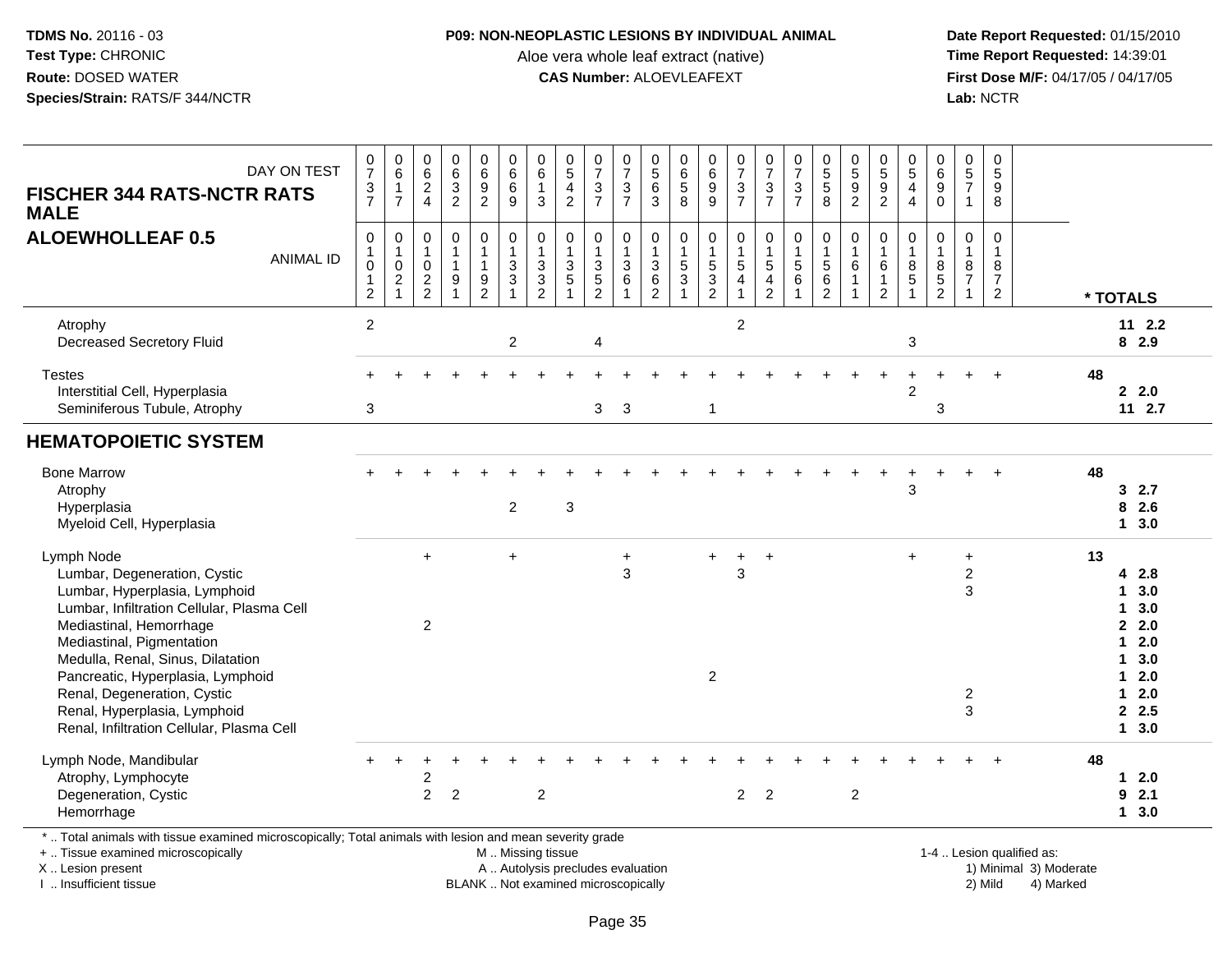#### **P09: NON-NEOPLASTIC LESIONS BY INDIVIDUAL ANIMAL**

Aloe vera whole leaf extract (native)<br>**CAS Number:** ALOEVLEAFEXT

 **Date Report Requested:** 01/15/2010 **First Dose M/F:** 04/17/05 / 04/17/05 Lab: NCTR **Lab:** NCTR

|                                                                                                                                                | DAY ON TEST      | $\frac{0}{7}$                                                                  | $\begin{array}{c} 0 \\ 6 \end{array}$                                      | $062$<br>4                                                  |                                                                    |                                                            | 0<br>6                                                                                     | $\begin{array}{c} 0 \\ 6 \end{array}$                                     | $\begin{array}{c} 0 \\ 5 \\ 4 \end{array}$                                                     | $\frac{0}{7}$                                   | $07/3$<br>7                                                                           | $\begin{array}{c} 0 \\ 5 \\ 6 \end{array}$         | $\pmb{0}$                                                    | $_{6}^{\rm 0}$                                           | $07/3$<br>7                                  | $\begin{array}{c} 0 \\ 7 \\ 3 \\ 7 \end{array}$                            | $07/3$<br>7                                          | 0<br>5<br>5<br>8                                   |                                                                |                                                                | $\begin{array}{c} 0 \\ 5 \\ 4 \end{array}$                            | 0<br>6                                            | $\begin{array}{c} 0 \\ 5 \\ 7 \end{array}$               | $\begin{array}{c} 0 \\ 5 \end{array}$                                      |                           |    |                                                              |
|------------------------------------------------------------------------------------------------------------------------------------------------|------------------|--------------------------------------------------------------------------------|----------------------------------------------------------------------------|-------------------------------------------------------------|--------------------------------------------------------------------|------------------------------------------------------------|--------------------------------------------------------------------------------------------|---------------------------------------------------------------------------|------------------------------------------------------------------------------------------------|-------------------------------------------------|---------------------------------------------------------------------------------------|----------------------------------------------------|--------------------------------------------------------------|----------------------------------------------------------|----------------------------------------------|----------------------------------------------------------------------------|------------------------------------------------------|----------------------------------------------------|----------------------------------------------------------------|----------------------------------------------------------------|-----------------------------------------------------------------------|---------------------------------------------------|----------------------------------------------------------|----------------------------------------------------------------------------|---------------------------|----|--------------------------------------------------------------|
| <b>FISCHER 344 RATS-NCTR RATS</b><br><b>MALE</b>                                                                                               |                  | $\frac{3}{7}$                                                                  | $\mathbf{1}$<br>$\overline{7}$                                             |                                                             | $063$<br>$2$                                                       | $\begin{array}{c} 0 \\ 6 \\ 9 \\ 2 \end{array}$            | $6\phantom{a}$<br>9                                                                        | $\mathbf{1}$<br>3                                                         | $\overline{2}$                                                                                 | $\frac{3}{7}$                                   |                                                                                       | $\overline{3}$                                     | $\begin{array}{c} 6 \\ 5 \\ 8 \end{array}$                   | $\frac{9}{9}$                                            |                                              |                                                                            |                                                      |                                                    | $\begin{array}{c} 0 \\ 5 \\ 9 \\ 2 \end{array}$                | $\begin{array}{c} 0 \\ 5 \\ 9 \\ 2 \end{array}$                | $\overline{4}$                                                        | $\boldsymbol{9}$<br>$\mathbf 0$                   | $\mathbf{1}$                                             | $\frac{9}{8}$                                                              |                           |    |                                                              |
| <b>ALOEWHOLLEAF 0.5</b>                                                                                                                        | <b>ANIMAL ID</b> | $\mathsf 0$<br>$\overline{1}$<br>$\pmb{0}$<br>$\overline{1}$<br>$\overline{c}$ | $\,0\,$<br>$\mathbf{1}$<br>$\mathbf 0$<br>$\boldsymbol{2}$<br>$\mathbf{1}$ | $\mathbf 0$<br>$\mathbf{1}$<br>$\mathbf 0$<br>$\frac{2}{2}$ | $\pmb{0}$<br>$\overline{1}$<br>$\mathbf{1}$<br>9<br>$\overline{1}$ | $\pmb{0}$<br>$\mathbf{1}$<br>$\mathbf{1}$<br>$\frac{9}{2}$ | $\mathbf 0$<br>$\mathbf{1}$<br>$\ensuremath{\mathsf{3}}$<br>$\ensuremath{\mathsf{3}}$<br>1 | $\pmb{0}$<br>$\overline{1}$<br>$\ensuremath{\mathsf{3}}$<br>$\frac{3}{2}$ | $\mathbf 0$<br>$\overline{1}$<br>$\ensuremath{\mathsf{3}}$<br>$\overline{5}$<br>$\overline{1}$ | 0<br>$\ensuremath{\mathsf{3}}$<br>$\frac{5}{2}$ | $\mathbf 0$<br>$\mathbf{1}$<br>$\ensuremath{\mathsf{3}}$<br>$\,6\,$<br>$\overline{1}$ | 0<br>$\overline{1}$<br>$\sqrt{3}$<br>$\frac{6}{2}$ | $\mathbf 0$<br>$\mathbf{1}$<br>$\sqrt{5}$<br>$\sqrt{3}$<br>1 | $\pmb{0}$<br>$\mathbf{1}$<br>$\sqrt{5}$<br>$\frac{3}{2}$ | 0<br>$\mathbf{1}$<br>$5\,$<br>$\overline{4}$ | $\begin{smallmatrix}0\\1\end{smallmatrix}$<br>$\,$ 5 $\,$<br>$\frac{4}{2}$ | $\pmb{0}$<br>$\overline{1}$<br>$\sqrt{5}$<br>$\,6\,$ | 0<br>$\overline{1}$<br>$\sqrt{5}$<br>$\frac{6}{2}$ | 0<br>$\mathbf{1}$<br>$\,6\,$<br>$\mathbf{1}$<br>$\overline{1}$ | 0<br>$\mathbf{1}$<br>$\,6\,$<br>$\mathbf{1}$<br>$\overline{2}$ | $\mathbf 0$<br>$\mathbf{1}$<br>$\bf 8$<br>$\,$ 5 $\,$<br>$\mathbf{1}$ | $\mathbf 0$<br>$\mathbf{1}$<br>8<br>$\frac{5}{2}$ | 0<br>$\mathbf{1}$<br>8<br>$\overline{7}$<br>$\mathbf{1}$ | $\mathbf 0$<br>$\mathbf{1}$<br>$\bf 8$<br>$\overline{7}$<br>$\overline{2}$ |                           |    | * TOTALS                                                     |
| Hyperplasia, Lymphoid<br>Infiltration Cellular, Plasma Cell<br>Medulla, Sinus, Dilatation                                                      |                  |                                                                                |                                                                            | $\overline{2}$                                              |                                                                    | $\overline{c}$                                             |                                                                                            |                                                                           |                                                                                                | $\overline{2}$                                  |                                                                                       | $\overline{2}$                                     |                                                              |                                                          | $\overline{2}$                               | $\mathbf{3}$                                                               |                                                      |                                                    | $\overline{c}$                                                 |                                                                |                                                                       |                                                   | $\overline{2}$                                           | $\overline{2}$                                                             |                           |    | 22.0<br>14 2.1<br>$1 \quad 2.0$                              |
| Lymph Node, Mesenteric<br>Degeneration, Cystic<br>Hemorrhage<br>Medulla, Sinus, Dilatation                                                     |                  | $\overline{4}$                                                                 |                                                                            |                                                             |                                                                    |                                                            |                                                                                            |                                                                           |                                                                                                | $\overline{2}$                                  | 3                                                                                     | $\overline{c}$                                     |                                                              | $\overline{2}$                                           |                                              |                                                                            |                                                      |                                                    | Δ                                                              |                                                                |                                                                       |                                                   |                                                          |                                                                            |                           | 48 | $11 \t2.8$<br>2.0<br>42.5                                    |
| Spleen<br>Atrophy<br>Congestion<br>Fibrosis<br>Hematopoietic Cell Proliferation<br>Hyperplasia, Lymphoid<br>Infarct<br>Pigmentation            |                  | 2                                                                              |                                                                            |                                                             |                                                                    | $\sf X$                                                    |                                                                                            |                                                                           |                                                                                                |                                                 | X                                                                                     | $\overline{2}$                                     | $\mathsf{X}$                                                 | 2                                                        | $\overline{2}$<br>X                          | $\overline{2}$                                                             | $\mathbf{3}$                                         |                                                    |                                                                | $\overline{c}$                                                 |                                                                       |                                                   |                                                          | 3                                                                          |                           | 48 | 2.5<br>32.7<br>3.0<br>1<br>2.0<br>1<br>2.0<br>1<br>9<br>92.3 |
| Thymus<br>Atrophy<br>Cyst<br><b>Ectopic Thyroid</b>                                                                                            |                  | +<br>3                                                                         | $\overline{2}$                                                             | 2                                                           | $\overline{2}$                                                     | 3                                                          |                                                                                            | $\overline{2}$                                                            | $\pmb{\times}$                                                                                 | $\overline{2}$                                  | 2                                                                                     | $\overline{2}$                                     | $\overline{2}$                                               | 2                                                        | $\overline{2}$                               | $\overline{2}$                                                             | $\overline{c}$                                       | 3                                                  | 3                                                              | 3                                                              |                                                                       |                                                   | 3                                                        | $\ddot{}$<br>$\mathbf{3}$                                                  |                           | 47 | 42 2.4<br>$\mathbf 2$<br>$\blacktriangleleft$                |
| <b>INTEGUMENTARY SYSTEM</b>                                                                                                                    |                  |                                                                                |                                                                            |                                                             |                                                                    |                                                            |                                                                                            |                                                                           |                                                                                                |                                                 |                                                                                       |                                                    |                                                              |                                                          |                                              |                                                                            |                                                      |                                                    |                                                                |                                                                |                                                                       |                                                   |                                                          |                                                                            |                           |    |                                                              |
| <b>Mammary Gland</b><br>Galactocele<br>Lactation<br>Alveolus, Hyperplasia                                                                      |                  |                                                                                |                                                                            |                                                             |                                                                    | $\overline{c}$                                             | $\ensuremath{\mathsf{3}}$<br>$\overline{c}$                                                | $\sf X$                                                                   |                                                                                                | $\mathbf 1$<br>$\mathbf{1}$                     | $\ensuremath{\mathsf{3}}$<br>$\mathbf{3}$                                             | $\sqrt{2}$                                         | X                                                            | $\boldsymbol{\mathsf{X}}$                                | 4                                            | 1<br>$\overline{2}$                                                        | X<br>$\sqrt{3}$<br>3                                 | м                                                  | $\boldsymbol{2}$                                               |                                                                |                                                                       |                                                   | 3                                                        | $\mathbf{3}$                                                               |                           | 46 | 11<br>19 2.3<br>14 2.3                                       |
| *  Total animals with tissue examined microscopically; Total animals with lesion and mean severity grade<br>+  Tissue examined microscopically |                  |                                                                                |                                                                            |                                                             |                                                                    |                                                            |                                                                                            | M  Missing tissue                                                         |                                                                                                |                                                 |                                                                                       |                                                    |                                                              |                                                          |                                              |                                                                            |                                                      |                                                    |                                                                |                                                                |                                                                       |                                                   |                                                          |                                                                            | 1-4  Lesion qualified as: |    |                                                              |

+ .. Tissue examined microscopicallyX .. Lesion present

I .. Insufficient tissue

A .. Autolysis precludes evaluation

BLANK .. Not examined microscopically 2) Mild 4) Marked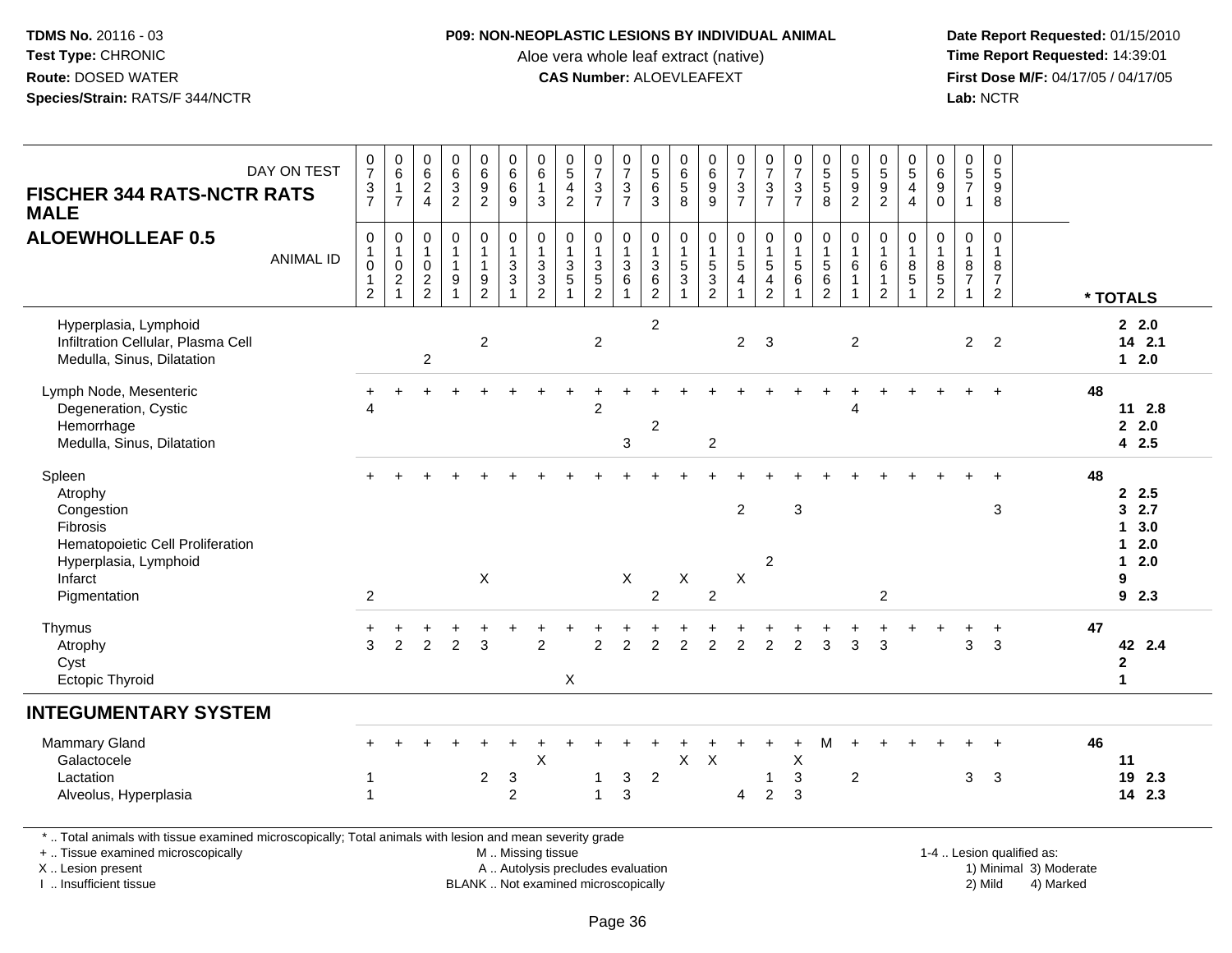#### **P09: NON-NEOPLASTIC LESIONS BY INDIVIDUAL ANIMAL**

Aloe vera whole leaf extract (native)<br>**CAS Number:** ALOEVLEAFEXT

 **Date Report Requested:** 01/15/2010 **First Dose M/F:** 04/17/05 / 04/17/05<br>**Lab:** NCTR **Lab:** NCTR

| DAY ON TEST<br><b>FISCHER 344 RATS-NCTR RATS</b><br><b>MALE</b>                                                              | $\frac{0}{7}$<br>$\frac{3}{7}$                                           | 0<br>$6\overline{6}$<br>$\overline{7}$    | $\begin{matrix} 0 \\ 6 \end{matrix}$<br>$\frac{2}{4}$    | $\begin{matrix} 0 \\ 6 \\ 3 \\ 2 \end{matrix}$ | $\begin{matrix} 0 \\ 6 \end{matrix}$<br>$9\,$<br>$\overline{2}$ | $\begin{array}{c} 0 \\ 6 \end{array}$<br>$\,6\,$<br>9       | $\pmb{0}$<br>$\,6\,$<br>$\mathbf{1}$<br>3                            | $\begin{array}{c} 0 \\ 5 \end{array}$<br>$\overline{4}$<br>$\overline{2}$ | $\frac{0}{7}$<br>3<br>$\overline{7}$                 | $\begin{array}{c} 0 \\ 7 \\ 3 \end{array}$<br>$\overline{7}$ | $\begin{array}{c} 0 \\ 5 \\ 6 \end{array}$<br>$\mathbf{3}$ | $\begin{array}{c} 0 \\ 6 \end{array}$<br>$\sqrt{5}$<br>8 | $\begin{array}{c} 0 \\ 6 \end{array}$<br>9<br>$\overline{9}$       | $\frac{0}{7}$<br>3<br>$\overline{7}$      | $\frac{0}{7}$<br>$\mathbf{3}$<br>$\overline{7}$               | $\frac{0}{7}$<br>$\mathbf{3}$<br>$\overline{7}$ | 0<br>5<br>5<br>8                                                         | $\begin{array}{c} 0 \\ 5 \end{array}$<br>$9\,$<br>$\overline{2}$ | $\begin{smallmatrix}0\0\0\end{smallmatrix}$<br>$\boldsymbol{9}$<br>$\overline{2}$ | $\begin{matrix} 0 \\ 5 \end{matrix}$<br>$\overline{4}$<br>$\overline{4}$ | 0<br>$\,6\,$<br>$\boldsymbol{9}$<br>0         | 0<br>$\sqrt{5}$<br>$\overline{7}$        | $\boldsymbol{0}$<br>$\sqrt{5}$<br>9<br>8                                    |                                                   |
|------------------------------------------------------------------------------------------------------------------------------|--------------------------------------------------------------------------|-------------------------------------------|----------------------------------------------------------|------------------------------------------------|-----------------------------------------------------------------|-------------------------------------------------------------|----------------------------------------------------------------------|---------------------------------------------------------------------------|------------------------------------------------------|--------------------------------------------------------------|------------------------------------------------------------|----------------------------------------------------------|--------------------------------------------------------------------|-------------------------------------------|---------------------------------------------------------------|-------------------------------------------------|--------------------------------------------------------------------------|------------------------------------------------------------------|-----------------------------------------------------------------------------------|--------------------------------------------------------------------------|-----------------------------------------------|------------------------------------------|-----------------------------------------------------------------------------|---------------------------------------------------|
| <b>ALOEWHOLLEAF 0.5</b><br><b>ANIMAL ID</b>                                                                                  | $\mathbf 0$<br>$\mathbf{1}$<br>$\mathbf 0$<br>$\mathbf{1}$<br>$\sqrt{2}$ | 0<br>1<br>$\mathsf 0$<br>$\boldsymbol{2}$ | 0<br>$\mathbf 1$<br>$\mathsf{O}\xspace$<br>$\frac{2}{2}$ | $\pmb{0}$<br>1<br>$\mathbf{1}$<br>9            | $\mathbf 0$<br>$\mathbf{1}$<br>$\mathbf{1}$<br>$\frac{9}{2}$    | $\pmb{0}$<br>$\overline{1}$<br>$\mathbf{3}$<br>$\mathbf{3}$ | $\mathbf 0$<br>$\overline{1}$<br>$\mathbf{3}$<br>3<br>$\overline{2}$ | $\mathbf 0$<br>$\mathbf{1}$<br>$\mathbf{3}$<br>5                          | 0<br>$\mathbf{1}$<br>$\frac{3}{5}$<br>$\overline{2}$ | $\pmb{0}$<br>$\mathbf{1}$<br>$^3$ 6                          | 0<br>$\mathbf{1}$<br>$\ensuremath{\mathsf{3}}$<br>6<br>2   | 0<br>$\mathbf{1}$<br>$\sqrt{5}$<br>3                     | $\pmb{0}$<br>$\mathbf{1}$<br>$\overline{5}$<br>3<br>$\overline{2}$ | 0<br>$\mathbf{1}$<br>$5\phantom{.0}$<br>4 | 0<br>$\overline{1}$<br>$5\phantom{.0}$<br>4<br>$\overline{2}$ | $\mathbf 0$<br>$\mathbf{1}$<br>$\sqrt{5}$<br>6  | $\mathbf 0$<br>$\overline{1}$<br>$\sqrt{5}$<br>$\,6\,$<br>$\overline{2}$ | $\pmb{0}$<br>$\mathbf{1}$<br>6                                   | 0<br>$\mathbf{1}$<br>$\,6\,$<br>$\overline{c}$                                    | 0<br>$\mathbf{1}$<br>$\bf 8$<br>$\sqrt{5}$                               | 0<br>$\mathbf{1}$<br>8<br>5<br>$\overline{2}$ | 0<br>$\mathbf{1}$<br>8<br>$\overline{7}$ | $\mathbf 0$<br>$\overline{1}$<br>$\bf8$<br>$\overline{7}$<br>$\overline{2}$ | * TOTALS                                          |
| Skin<br>Cyst Epithelial Inclusion<br>Inflammation<br>Inflammation, Granulomatous<br>Subcutaneous Tissue, Inflammation, Focal |                                                                          |                                           | $\overline{c}$                                           |                                                | X<br>4                                                          |                                                             |                                                                      |                                                                           |                                                      |                                                              |                                                            |                                                          |                                                                    |                                           |                                                               |                                                 |                                                                          |                                                                  | 3                                                                                 |                                                                          |                                               | +                                        | $\overline{1}$                                                              | 48<br>1<br>2.0<br>1<br>4.0<br>$\mathbf 1$<br>13.0 |
| <b>MUSCULOSKELETAL SYSTEM</b>                                                                                                |                                                                          |                                           |                                                          |                                                |                                                                 |                                                             |                                                                      |                                                                           |                                                      |                                                              |                                                            |                                                          |                                                                    |                                           |                                                               |                                                 |                                                                          |                                                                  |                                                                                   |                                                                          |                                               |                                          |                                                                             |                                                   |
| Bone                                                                                                                         |                                                                          |                                           |                                                          |                                                |                                                                 |                                                             |                                                                      |                                                                           |                                                      | $+$                                                          |                                                            |                                                          |                                                                    |                                           |                                                               |                                                 |                                                                          |                                                                  |                                                                                   |                                                                          |                                               |                                          |                                                                             | $\mathbf{2}$                                      |
| Bone, Femur                                                                                                                  |                                                                          |                                           |                                                          |                                                |                                                                 |                                                             |                                                                      |                                                                           |                                                      |                                                              |                                                            |                                                          |                                                                    |                                           |                                                               |                                                 |                                                                          |                                                                  |                                                                                   |                                                                          |                                               |                                          |                                                                             | 48                                                |
| <b>Skeletal Muscle</b>                                                                                                       |                                                                          |                                           |                                                          |                                                |                                                                 |                                                             |                                                                      |                                                                           |                                                      |                                                              |                                                            | $\ddot{}$                                                |                                                                    |                                           |                                                               |                                                 |                                                                          |                                                                  |                                                                                   |                                                                          |                                               |                                          |                                                                             | $\mathbf{2}$                                      |
| <b>NERVOUS SYSTEM</b>                                                                                                        |                                                                          |                                           |                                                          |                                                |                                                                 |                                                             |                                                                      |                                                                           |                                                      |                                                              |                                                            |                                                          |                                                                    |                                           |                                                               |                                                 |                                                                          |                                                                  |                                                                                   |                                                                          |                                               |                                          |                                                                             |                                                   |
| Brain, Brain Stem<br>Hemorrhage<br>Hypothalamus, Compression                                                                 |                                                                          |                                           |                                                          |                                                |                                                                 |                                                             |                                                                      |                                                                           |                                                      |                                                              | $\overline{4}$                                             |                                                          | $\mathbf{3}$                                                       |                                           |                                                               |                                                 |                                                                          | 4                                                                |                                                                                   |                                                                          |                                               | 3                                        | $\overline{4}$                                                              | 48<br>3.0<br>$\mathbf 1$<br>10 3.0                |
| Brain, Cerebellum                                                                                                            |                                                                          |                                           |                                                          |                                                |                                                                 |                                                             |                                                                      |                                                                           |                                                      |                                                              |                                                            |                                                          |                                                                    |                                           |                                                               |                                                 |                                                                          |                                                                  |                                                                                   |                                                                          |                                               |                                          |                                                                             | 48                                                |
| Brain, Cerebrum                                                                                                              |                                                                          |                                           |                                                          |                                                |                                                                 |                                                             |                                                                      |                                                                           |                                                      |                                                              |                                                            |                                                          |                                                                    |                                           |                                                               |                                                 |                                                                          |                                                                  |                                                                                   |                                                                          |                                               |                                          |                                                                             | 48                                                |
| Peripheral Nerve                                                                                                             |                                                                          |                                           |                                                          |                                                |                                                                 |                                                             |                                                                      |                                                                           |                                                      |                                                              |                                                            |                                                          |                                                                    |                                           |                                                               |                                                 |                                                                          |                                                                  |                                                                                   |                                                                          |                                               |                                          |                                                                             | $\mathbf{1}$                                      |
| Spinal Cord                                                                                                                  |                                                                          |                                           |                                                          |                                                |                                                                 |                                                             |                                                                      |                                                                           |                                                      |                                                              |                                                            |                                                          |                                                                    |                                           |                                                               |                                                 |                                                                          |                                                                  |                                                                                   |                                                                          |                                               |                                          |                                                                             | $\mathbf 1$                                       |
|                                                                                                                              |                                                                          |                                           |                                                          |                                                |                                                                 |                                                             |                                                                      |                                                                           |                                                      |                                                              |                                                            |                                                          |                                                                    |                                           |                                                               |                                                 |                                                                          |                                                                  |                                                                                   |                                                                          |                                               |                                          |                                                                             |                                                   |

# **RESPIRATORY SYSTEM**

\* .. Total animals with tissue examined microscopically; Total animals with lesion and mean severity grade

+ .. Tissue examined microscopically

X .. Lesion present

I .. Insufficient tissue

M .. Missing tissue

A .. Autolysis precludes evaluation

BLANK .. Not examined microscopically 2) Mild 4) Marked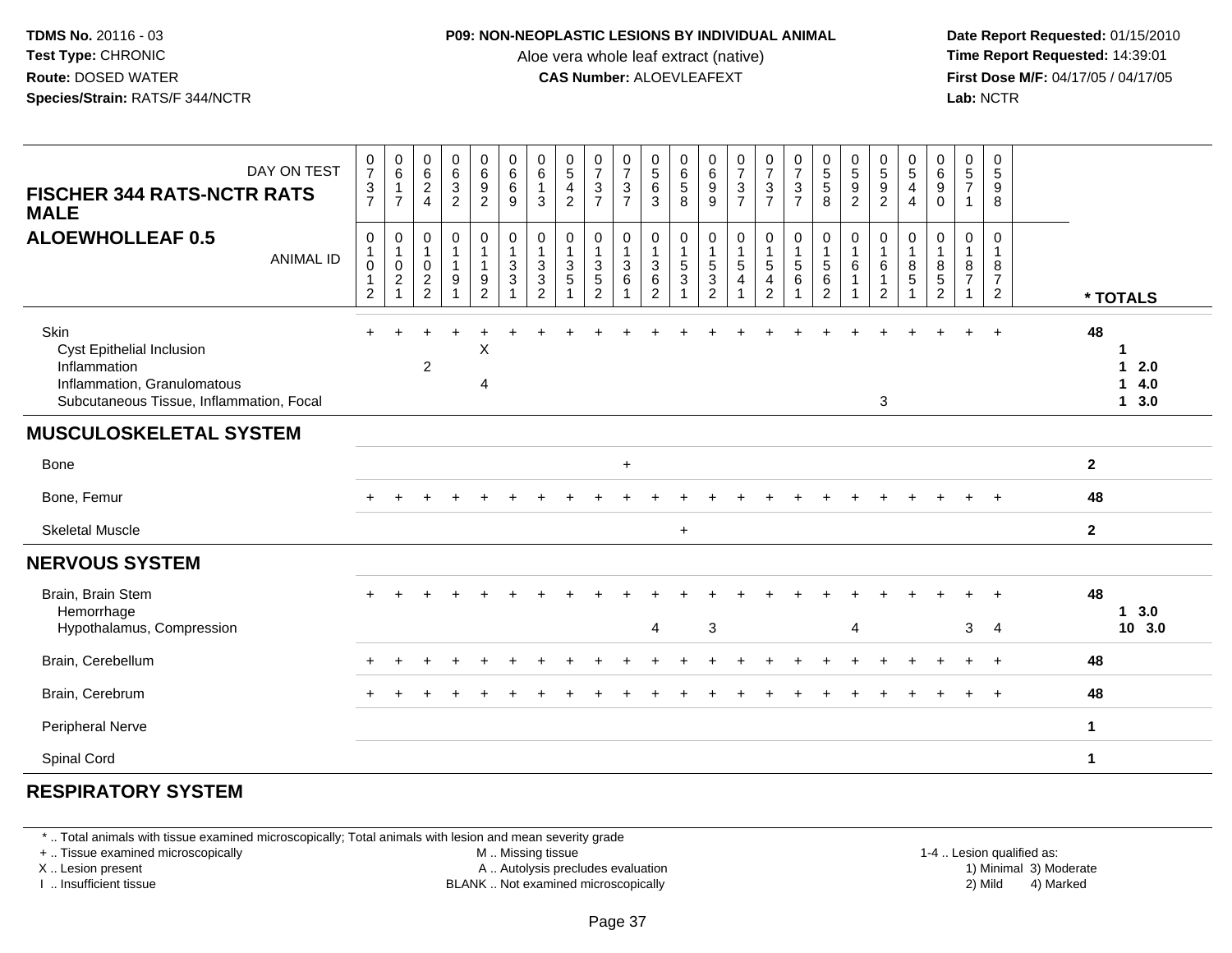# **P09: NON-NEOPLASTIC LESIONS BY INDIVIDUAL ANIMAL**

Aloe vera whole leaf extract (native)<br>**CAS Number:** ALOEVLEAFEXT

| DAY ON TEST<br><b>FISCHER 344 RATS-NCTR RATS</b><br><b>MALE</b>                                                                                                                               | $\frac{0}{7}$<br>$\frac{3}{7}$                                               | $_{6}^{\rm 0}$<br>$\mathbf{1}$<br>$\overline{7}$                           | $\begin{array}{c} 0 \\ 6 \end{array}$<br>$\overline{c}$<br>$\overline{4}$ | 0<br>$\,6\,$<br>$\ensuremath{\mathsf{3}}$<br>$\overline{2}$        | $_{6}^{\rm 0}$<br>$\overline{9}$<br>$\overline{2}$ | $\begin{array}{c} 0 \\ 6 \end{array}$<br>$6\overline{6}$<br>9   | $\begin{array}{c} 0 \\ 6 \end{array}$<br>$\mathbf{1}$<br>$\mathbf{3}$                  | $\begin{array}{c} 0 \\ 5 \end{array}$<br>$\overline{4}$<br>$\overline{2}$                  | $\frac{0}{7}$<br>$\ensuremath{\mathsf{3}}$<br>$\overline{7}$                                 | $\frac{0}{7}$<br>$\frac{3}{7}$                      | $\begin{array}{c} 0 \\ 5 \end{array}$<br>$6\phantom{a}$<br>3 | $_{6}^{\rm 0}$<br>$\overline{5}$<br>8            | $\begin{array}{c} 0 \\ 6 \end{array}$<br>$\boldsymbol{9}$<br>9 | $\begin{array}{c} 0 \\ 7 \end{array}$<br>$\frac{3}{7}$     | $\begin{smallmatrix}0\\7\end{smallmatrix}$<br>$\frac{3}{7}$          | $\frac{0}{7}$<br>$\ensuremath{\mathsf{3}}$<br>$\overline{7}$ | $\begin{array}{c} 0 \\ 5 \end{array}$<br>5<br>8 | $\begin{smallmatrix}0\0\5\end{smallmatrix}$<br>$\overline{9}$<br>$\overline{2}$ | 0592                                                                     | $\begin{array}{c} 0 \\ 5 \end{array}$<br>$\overline{4}$<br>$\overline{4}$ | $\begin{array}{c} 0 \\ 6 \end{array}$<br>$\boldsymbol{9}$<br>$\mathbf 0$               | $\begin{array}{c} 0 \\ 5 \end{array}$<br>$\overline{7}$<br>$\mathbf{1}$ | $\mathbf 0$<br>5<br>9<br>8                                           |                                                                  |                      |                                             |
|-----------------------------------------------------------------------------------------------------------------------------------------------------------------------------------------------|------------------------------------------------------------------------------|----------------------------------------------------------------------------|---------------------------------------------------------------------------|--------------------------------------------------------------------|----------------------------------------------------|-----------------------------------------------------------------|----------------------------------------------------------------------------------------|--------------------------------------------------------------------------------------------|----------------------------------------------------------------------------------------------|-----------------------------------------------------|--------------------------------------------------------------|--------------------------------------------------|----------------------------------------------------------------|------------------------------------------------------------|----------------------------------------------------------------------|--------------------------------------------------------------|-------------------------------------------------|---------------------------------------------------------------------------------|--------------------------------------------------------------------------|---------------------------------------------------------------------------|----------------------------------------------------------------------------------------|-------------------------------------------------------------------------|----------------------------------------------------------------------|------------------------------------------------------------------|----------------------|---------------------------------------------|
| <b>ALOEWHOLLEAF 0.5</b><br><b>ANIMAL ID</b>                                                                                                                                                   | $\mathbf 0$<br>$\mathbf{1}$<br>$\mathbf 0$<br>$\mathbf{1}$<br>$\overline{2}$ | $\mathbf 0$<br>$\mathbf{1}$<br>$\mathbf 0$<br>$\sqrt{2}$<br>$\overline{1}$ | 0<br>$\mathbf{1}$<br>$\mathbf 0$<br>$\overline{2}$<br>$\overline{c}$      | $\mathbf 0$<br>$\mathbf{1}$<br>$\mathbf{1}$<br>9<br>$\overline{1}$ | 0<br>$\mathbf{1}$<br>1<br>9<br>$\mathfrak{p}$      | 0<br>$\mathbf{1}$<br>$\sqrt{3}$<br>$\sqrt{3}$<br>$\overline{1}$ | $\pmb{0}$<br>$\mathbf{1}$<br>$\ensuremath{\mathsf{3}}$<br>$\sqrt{3}$<br>$\overline{2}$ | $\mathbf 0$<br>$\overline{1}$<br>$\ensuremath{\mathsf{3}}$<br>$\sqrt{5}$<br>$\overline{1}$ | $\mathbf 0$<br>$\mathbf{1}$<br>$\ensuremath{\mathsf{3}}$<br>$\overline{5}$<br>$\overline{2}$ | 0<br>$\mathbf{1}$<br>$\ensuremath{\mathsf{3}}$<br>6 | 0<br>$\mathbf{1}$<br>$\sqrt{3}$<br>$\,6\,$<br>$\overline{2}$ | 0<br>$\mathbf{1}$<br>$\,$ 5 $\,$<br>$\mathbf{3}$ | 0<br>1<br>$\sqrt{5}$<br>$\mathbf{3}$<br>$\overline{2}$         | $\mathbf 0$<br>$\mathbf 1$<br>$\sqrt{5}$<br>$\overline{4}$ | 0<br>$\mathbf{1}$<br>$\,$ 5 $\,$<br>$\overline{a}$<br>$\overline{c}$ | 0<br>$\mathbf{1}$<br>$\overline{5}$<br>6<br>1                | 0<br>$\mathbf{1}$<br>5<br>6<br>$\overline{2}$   | 0<br>$\mathbf{1}$<br>$\,6$<br>$\mathbf{1}$<br>$\overline{1}$                    | $\mathbf 0$<br>$\mathbf{1}$<br>$\,6\,$<br>$\mathbf{1}$<br>$\overline{2}$ | 0<br>$\mathbf{1}$<br>$\bf 8$<br>$\sqrt{5}$<br>$\overline{\mathbf{1}}$     | $\mathbf 0$<br>$\mathbf{1}$<br>$\begin{array}{c} 8 \\ 5 \end{array}$<br>$\overline{2}$ | 0<br>$\mathbf{1}$<br>8<br>$\overline{7}$<br>$\mathbf{1}$                | $\mathbf 0$<br>$\mathbf{1}$<br>8<br>$\overline{7}$<br>$\overline{2}$ |                                                                  |                      | * TOTALS                                    |
| Lung<br>Infiltration Cellular, Lymphocyte<br>Alveolar Epithelium, Hyperplasia<br>Alveolus, Infiltration Cellular, Histiocyte                                                                  | $\ddot{}$                                                                    |                                                                            |                                                                           |                                                                    |                                                    | -1                                                              |                                                                                        |                                                                                            |                                                                                              |                                                     |                                                              |                                                  |                                                                |                                                            |                                                                      |                                                              | $\overline{1}$                                  |                                                                                 |                                                                          |                                                                           |                                                                                        |                                                                         |                                                                      |                                                                  | 48                   | $1 1.0$<br>2.0<br>$\mathbf{1}$<br>$3 \t1.3$ |
| Nose<br>Inflammation<br>Goblet Cell, Hyperplasia                                                                                                                                              |                                                                              |                                                                            |                                                                           |                                                                    |                                                    |                                                                 |                                                                                        |                                                                                            |                                                                                              |                                                     | $\overline{2}$                                               |                                                  |                                                                |                                                            |                                                                      |                                                              | $\ddot{}$<br>$\overline{2}$                     |                                                                                 |                                                                          |                                                                           |                                                                                        |                                                                         |                                                                      |                                                                  | 48                   | 32.0<br>$12.0$                              |
| Trachea<br>Mucosa, Cyst                                                                                                                                                                       |                                                                              |                                                                            |                                                                           |                                                                    |                                                    |                                                                 |                                                                                        |                                                                                            |                                                                                              |                                                     |                                                              |                                                  |                                                                |                                                            |                                                                      |                                                              |                                                 |                                                                                 |                                                                          |                                                                           |                                                                                        |                                                                         |                                                                      |                                                                  | 48                   | $\mathbf 1$                                 |
| <b>SPECIAL SENSES SYSTEM</b>                                                                                                                                                                  |                                                                              |                                                                            |                                                                           |                                                                    |                                                    |                                                                 |                                                                                        |                                                                                            |                                                                                              |                                                     |                                                              |                                                  |                                                                |                                                            |                                                                      |                                                              |                                                 |                                                                                 |                                                                          |                                                                           |                                                                                        |                                                                         |                                                                      |                                                                  |                      |                                             |
| Eye<br>Retina, Degeneration<br>Sclera, Metaplasia, Osseous                                                                                                                                    |                                                                              |                                                                            | $\overline{c}$                                                            |                                                                    |                                                    |                                                                 |                                                                                        |                                                                                            |                                                                                              |                                                     |                                                              |                                                  |                                                                |                                                            |                                                                      |                                                              |                                                 |                                                                                 |                                                                          |                                                                           |                                                                                        |                                                                         |                                                                      |                                                                  | 46                   | 2, 1.5<br>$12.0$                            |
| <b>Harderian Gland</b><br>Infiltration Cellular, Lymphocyte                                                                                                                                   |                                                                              | 2                                                                          |                                                                           |                                                                    |                                                    |                                                                 |                                                                                        |                                                                                            |                                                                                              |                                                     |                                                              |                                                  |                                                                | $\overline{1}$                                             | 1                                                                    |                                                              |                                                 | 1                                                                               |                                                                          |                                                                           | 1                                                                                      |                                                                         |                                                                      |                                                                  | 48                   | $11$ 1.1                                    |
| <b>Lacrimal Gland</b>                                                                                                                                                                         |                                                                              |                                                                            |                                                                           |                                                                    |                                                    |                                                                 |                                                                                        |                                                                                            |                                                                                              |                                                     |                                                              |                                                  |                                                                |                                                            |                                                                      |                                                              |                                                 |                                                                                 |                                                                          |                                                                           |                                                                                        |                                                                         |                                                                      |                                                                  | $\blacktriangleleft$ |                                             |
| Zymbal's Gland                                                                                                                                                                                |                                                                              |                                                                            |                                                                           |                                                                    |                                                    |                                                                 |                                                                                        |                                                                                            |                                                                                              |                                                     |                                                              |                                                  |                                                                |                                                            |                                                                      |                                                              |                                                 |                                                                                 |                                                                          |                                                                           |                                                                                        |                                                                         |                                                                      |                                                                  | $\mathbf{2}$         |                                             |
| <b>URINARY SYSTEM</b>                                                                                                                                                                         |                                                                              |                                                                            |                                                                           |                                                                    |                                                    |                                                                 |                                                                                        |                                                                                            |                                                                                              |                                                     |                                                              |                                                  |                                                                |                                                            |                                                                      |                                                              |                                                 |                                                                                 |                                                                          |                                                                           |                                                                                        |                                                                         |                                                                      |                                                                  |                      |                                             |
| Kidney<br>Hydronephrosis<br>Nephropathy                                                                                                                                                       |                                                                              | 2                                                                          |                                                                           | 2                                                                  | Δ                                                  | 2                                                               | Δ                                                                                      | 3                                                                                          |                                                                                              |                                                     | 2                                                            | 3                                                | Δ                                                              | 4                                                          | 3                                                                    | 4                                                            | 3                                               | $\mathbf 1$                                                                     | $\overline{4}$                                                           | 3                                                                         | 3                                                                                      | 3                                                                       | 3                                                                    |                                                                  | 48                   | $1 \quad 2.0$<br>47 3.2                     |
| *  Total animals with tissue examined microscopically; Total animals with lesion and mean severity grade<br>+  Tissue examined microscopically<br>X  Lesion present<br>I. Insufficient tissue |                                                                              |                                                                            |                                                                           |                                                                    |                                                    | M  Missing tissue                                               |                                                                                        | A  Autolysis precludes evaluation<br>BLANK  Not examined microscopically                   |                                                                                              |                                                     |                                                              |                                                  |                                                                |                                                            |                                                                      |                                                              |                                                 |                                                                                 |                                                                          |                                                                           |                                                                                        |                                                                         | 2) Mild                                                              | 1-4  Lesion qualified as:<br>1) Minimal 3) Moderate<br>4) Marked |                      |                                             |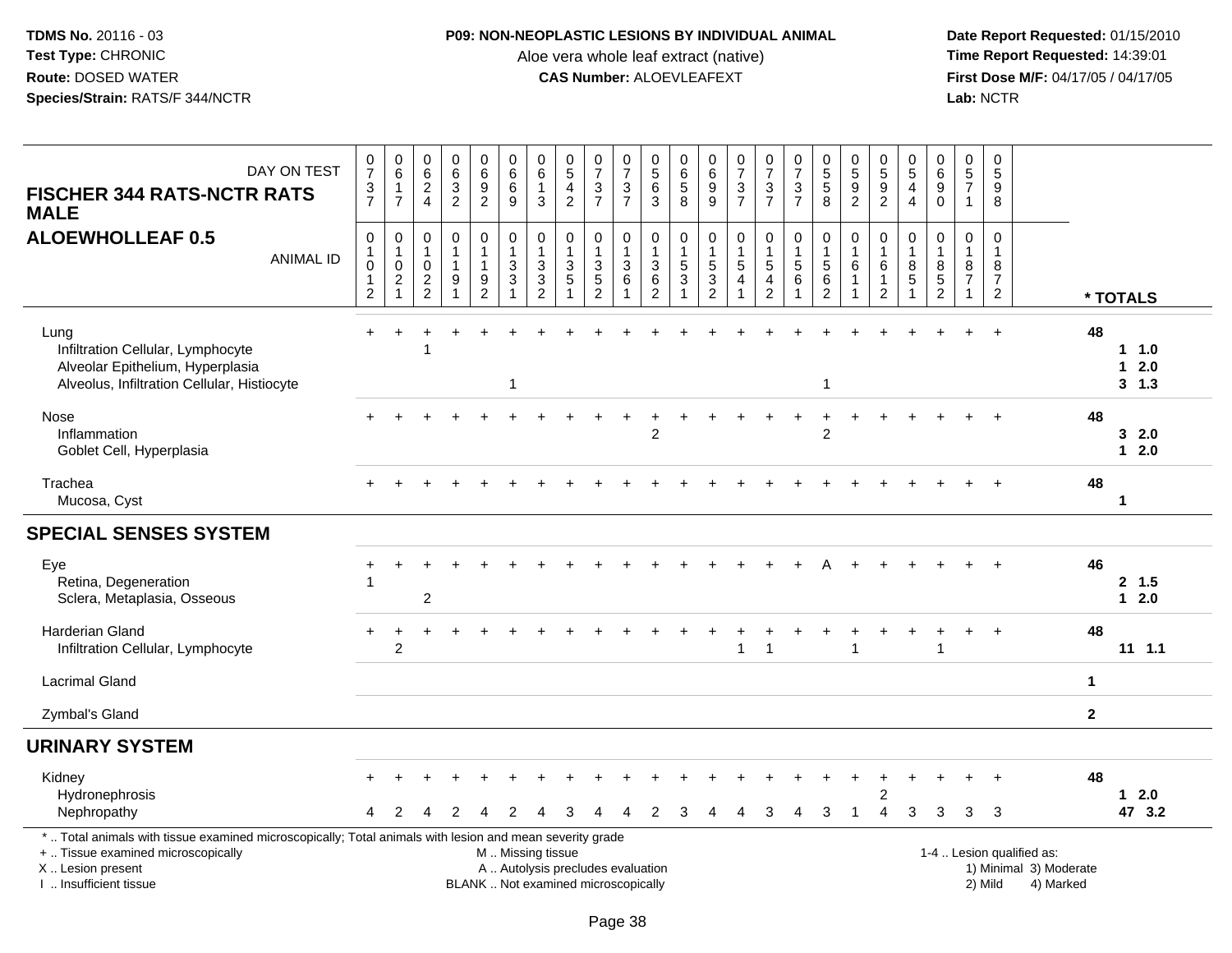#### **P09: NON-NEOPLASTIC LESIONS BY INDIVIDUAL ANIMAL**

Aloe vera whole leaf extract (native)<br>**CAS Number:** ALOEVLEAFEXT

 **Date Report Requested:** 01/15/2010 **First Dose M/F:** 04/17/05 / 04/17/05<br>Lab: NCTR **Lab:** NCTR

| <b>FISCHER 344 RATS-NCTR RATS</b><br><b>MALE</b> | DAY ON TEST      | $\overline{ }$<br>3<br>$\overline{ }$ | 0<br>6                   | 0<br>6<br>$\Omega$<br>∠                | $\mathbf 0$<br>$\,6\,$<br>$\sqrt{3}$<br>$\overline{2}$ | $\mathbf{0}$<br>6<br>9<br>$\overline{2}$ | 0<br>6<br>6           | 6<br>ົ<br>ۍ      | $\sqrt{5}$<br>∠ | 0<br>3                           | $\mathbf 0$<br>$\rightarrow$<br>3<br>$\rightarrow$ | 0<br>5<br>6<br>3 | 0<br>6<br>$\overline{5}$<br>8 | 0<br>6<br>9                                       | 0<br>$\overline{ }$<br>3<br>$\rightarrow$ | 0<br>$\rightarrow$<br>$\frac{3}{7}$ | 0<br>$\rightarrow$<br>3 | 0<br>$\sqrt{5}$<br>$5\phantom{.0}$<br>8 | 0<br>5<br>9<br>$\overline{2}$ | $\mathbf{0}$<br>5<br>9<br>$\sim$<br>∠ | $5\phantom{.0}$   | 0<br>6<br>9<br>0                      | U<br>$\overline{5}$<br>- | $\mathbf 0$<br>5<br>9<br>8 |    |          |
|--------------------------------------------------|------------------|---------------------------------------|--------------------------|----------------------------------------|--------------------------------------------------------|------------------------------------------|-----------------------|------------------|-----------------|----------------------------------|----------------------------------------------------|------------------|-------------------------------|---------------------------------------------------|-------------------------------------------|-------------------------------------|-------------------------|-----------------------------------------|-------------------------------|---------------------------------------|-------------------|---------------------------------------|--------------------------|----------------------------|----|----------|
| <b>ALOEWHOLLEAF 0.5</b>                          | <b>ANIMAL ID</b> | 2                                     | 0<br>0<br>$\overline{2}$ | 0<br>$\overline{\mathbf{c}}$<br>ົ<br>∠ | 0<br>9                                                 | 0<br>9<br>C.                             | $\mathbf 0$<br>3<br>3 | 3<br>3<br>$\sim$ | 0<br>3<br>5     | $\mathbf{0}$<br>3<br>5<br>$\sim$ | 0<br>3<br>6                                        | 0<br>3<br>6<br>2 | 0<br>5<br>3                   | $\mathbf 0$<br><sub>5</sub><br>3<br>$\mathcal{D}$ | 0<br>5<br>4                               | 0<br>5<br>4<br>ົ<br>ے               | 0<br>$\sqrt{5}$<br>6    | 0<br>5<br>6<br>2                        | 0<br>6                        | $\Omega$<br>6<br>ົ<br>ے               | 8<br><sub>5</sub> | $\mathbf{0}$<br>8<br>5<br>$\sim$<br>∠ | 8                        | 0<br>8<br>-<br>n           |    | * TOTALS |
| Renal Tubule, Necrosis                           |                  |                                       |                          |                                        |                                                        |                                          |                       |                  |                 |                                  |                                                    |                  |                               |                                                   |                                           |                                     |                         |                                         |                               |                                       |                   |                                       |                          |                            |    | 13.0     |
| <b>Urinary Bladder</b><br><b>Dilatation</b>      |                  |                                       | $\check{ }$<br>⌒         |                                        |                                                        |                                          |                       |                  |                 |                                  |                                                    | ∧                |                               |                                                   |                                           |                                     |                         | X                                       |                               |                                       |                   |                                       | $+$                      |                            | 48 |          |

\* .. Total animals with tissue examined microscopically; Total animals with lesion and mean severity grade

+ .. Tissue examined microscopically

X .. Lesion present

I .. Insufficient tissue

 M .. Missing tissueA .. Autolysis precludes evaluation

BLANK .. Not examined microscopically 2) Mild 4) Marked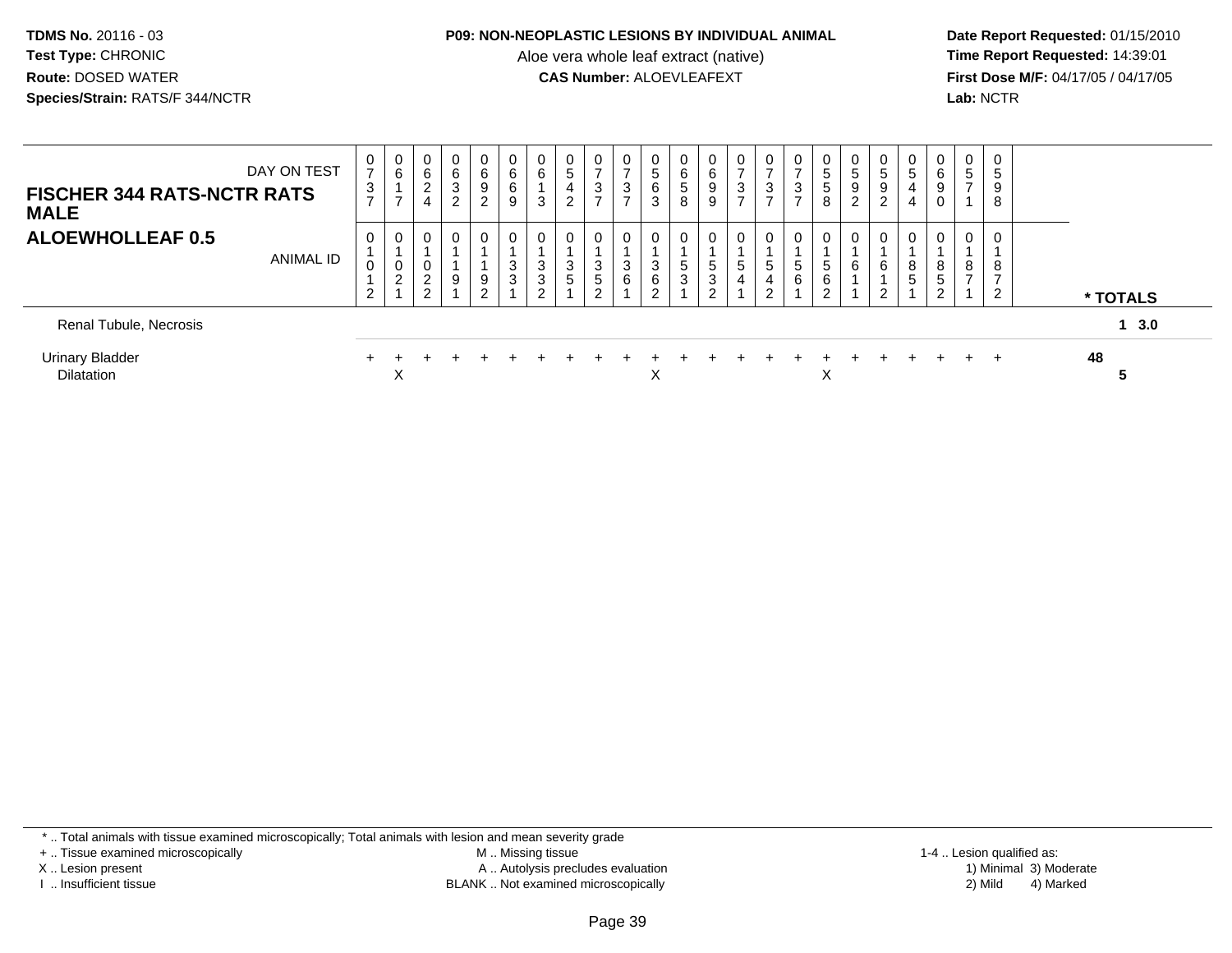## **P09: NON-NEOPLASTIC LESIONS BY INDIVIDUAL ANIMAL**

Aloe vera whole leaf extract (native)<br>**CAS Number:** ALOEVLEAFEXT

| DAY ON TEST<br><b>FISCHER 344 RATS-NCTR RATS</b><br><b>MALE</b>                                                                                                                               | $_{6}^{\rm 0}$<br>$\frac{6}{2}$                         | $_{6}^{\rm 0}$<br>$\frac{3}{4}$                           | $\begin{smallmatrix}0\\7\end{smallmatrix}$<br>$\mathbf{3}$<br>$\overline{7}$ | $\begin{array}{c} 0 \\ 7 \end{array}$<br>$\frac{3}{7}$        | $\frac{0}{7}$<br>$\sqrt{3}$<br>$\overline{7}$ | $\begin{array}{c} 0 \\ 5 \end{array}$<br>$\frac{2}{8}$              | 0<br>6<br>8<br>$\overline{7}$                                     | $\begin{array}{c} 0 \\ 7 \end{array}$<br>$\mathbf{3}$<br>$\overline{7}$  | $\frac{0}{7}$<br>$\frac{3}{7}$                          | $_{6}^{\rm 0}$<br>$\frac{2}{7}$                          | $\frac{0}{7}$<br>$\frac{3}{7}$                                              | $\pmb{0}$<br>$\,6\,$<br>$\overline{7}$<br>$\mathbf 0$ | $\begin{array}{c} 0 \\ 6 \\ 8 \end{array}$<br>$\overline{0}$                    | $\begin{array}{c} 0 \\ 6 \end{array}$<br>$\bf 8$<br>$\overline{4}$             | $\frac{0}{7}$<br>$\mathbf 0$<br>6 | $\mathbf 0$<br>$\overline{6}$<br>9<br>$\mathbf 0$ | $\frac{0}{7}$<br>$\mathbf{3}$<br>$\overline{7}$                     | $\frac{0}{7}$<br>$\frac{3}{7}$                                 | $\mathbf 0$<br>$\overline{6}$<br>6<br>$\overline{2}$ | $\pmb{0}$<br>$6\phantom{a}$<br>$\begin{array}{c} 6 \\ 5 \end{array}$ | 0<br>$\,$ 5 $\,$<br>$\overline{7}$<br>$\overline{7}$            | $062$<br>$1$                                             | $\begin{array}{c} 0 \\ 6 \end{array}$<br>$\frac{9}{7}$                                              | $\pmb{0}$<br>$\overline{7}$<br>$\sqrt{3}$<br>$\overline{7}$ | $\mathbf 0$<br>$\sqrt{5}$<br>$\mathbf{1}$<br>9                                  |                        |
|-----------------------------------------------------------------------------------------------------------------------------------------------------------------------------------------------|---------------------------------------------------------|-----------------------------------------------------------|------------------------------------------------------------------------------|---------------------------------------------------------------|-----------------------------------------------|---------------------------------------------------------------------|-------------------------------------------------------------------|--------------------------------------------------------------------------|---------------------------------------------------------|----------------------------------------------------------|-----------------------------------------------------------------------------|-------------------------------------------------------|---------------------------------------------------------------------------------|--------------------------------------------------------------------------------|-----------------------------------|---------------------------------------------------|---------------------------------------------------------------------|----------------------------------------------------------------|------------------------------------------------------|----------------------------------------------------------------------|-----------------------------------------------------------------|----------------------------------------------------------|-----------------------------------------------------------------------------------------------------|-------------------------------------------------------------|---------------------------------------------------------------------------------|------------------------|
| <b>ALOEWHOLLEAF 1.0</b><br><b>ANIMAL ID</b>                                                                                                                                                   | $\pmb{0}$<br>$\pmb{0}$<br>$\mathbf{1}$<br>$\frac{1}{1}$ | $\mathbf 0$<br>$\pmb{0}$<br>$\mathbf{1}$<br>$\frac{5}{2}$ | $\mathbf 0$<br>$\mathbf 0$<br>$\mathbf{1}$<br>6                              | $\mathbf 0$<br>$\mathbf 0$<br>$\overline{1}$<br>$\frac{6}{2}$ | 0<br>$\mathbf 0$<br>$\mathbf{1}$<br>8         | $\mathsf{O}\xspace$<br>$\mathbf 0$<br>$\mathbf{1}$<br>$\frac{8}{2}$ | $\mathbf 0$<br>$\mathsf 0$<br>3<br>$\ensuremath{\mathsf{3}}$<br>1 | $\mathsf{O}\xspace$<br>$\ddot{\mathbf{0}}$<br>$\frac{3}{2}$              | 0<br>$\mathbf 0$<br>3<br>$\overline{4}$<br>$\mathbf{1}$ | 0<br>$\mathsf{O}\xspace$<br>$\mathsf 3$<br>$\frac{4}{2}$ | $\mathbf 0$<br>$\ddot{\mathbf{0}}$<br>$\overline{4}$<br>$\overline{9}$<br>1 | 0<br>$\mathbf 0$<br>$\overline{4}$<br>$\frac{9}{2}$   | $\mathbf 0$<br>$\ddot{\mathbf{0}}$<br>$\sqrt{5}$<br>$\pmb{0}$<br>$\overline{1}$ | 0<br>$\mathbf 0$<br>$\sqrt{5}$<br>$\begin{smallmatrix} 0\\2 \end{smallmatrix}$ | $\mathbf 0$<br>0,52               | $\mathbf 0$<br>$\pmb{0}$<br>5<br>$\frac{2}{2}$    | $\mathbf 0$<br>$\pmb{0}$<br>$\,6\,$<br>$\sqrt{5}$<br>$\overline{1}$ | 0<br>$\mathbf 0$<br>$\begin{array}{c} 6 \\ 5 \\ 2 \end{array}$ | 0<br>$\mathbf 0$<br>$\,6\,$<br>$\,6\,$               | 0<br>$\mathbf 0$<br>$\,6$<br>$\frac{6}{2}$                           | 0<br>$\pmb{0}$<br>$\boldsymbol{9}$<br>$\ensuremath{\mathsf{3}}$ | $\boldsymbol{0}$<br>$\ddot{\mathbf{0}}$<br>$\frac{9}{2}$ | $\mathbf 0$<br>$\mathsf{O}\xspace$<br>$\boldsymbol{9}$<br>$\overline{\mathbf{4}}$<br>$\overline{1}$ | $\mathbf 0$<br>$\mathbf 0$<br>9<br>$\frac{4}{2}$            | $\mathbf 0$<br>$\mathbf{1}$<br>$\mathbf 0$<br>$6\phantom{1}6$<br>$\overline{1}$ | males<br>(cont)        |
| <b>ALIMENTARY SYSTEM</b>                                                                                                                                                                      |                                                         |                                                           |                                                                              |                                                               |                                               |                                                                     |                                                                   |                                                                          |                                                         |                                                          |                                                                             |                                                       |                                                                                 |                                                                                |                                   |                                                   |                                                                     |                                                                |                                                      |                                                                      |                                                                 |                                                          |                                                                                                     |                                                             |                                                                                 |                        |
| Esophagus<br>Inflammation<br>Ulcer                                                                                                                                                            | 4<br>$\overline{4}$                                     |                                                           |                                                                              |                                                               |                                               |                                                                     |                                                                   |                                                                          |                                                         |                                                          |                                                                             |                                                       |                                                                                 |                                                                                |                                   |                                                   |                                                                     |                                                                |                                                      |                                                                      |                                                                 |                                                          |                                                                                                     |                                                             |                                                                                 |                        |
| Intestine Large, Ascending Colon<br>Inflammation                                                                                                                                              |                                                         |                                                           |                                                                              |                                                               |                                               |                                                                     |                                                                   |                                                                          |                                                         |                                                          |                                                                             |                                                       |                                                                                 |                                                                                |                                   |                                                   |                                                                     |                                                                |                                                      |                                                                      |                                                                 |                                                          |                                                                                                     |                                                             | $+$                                                                             |                        |
| Mucosa, Hyperplasia                                                                                                                                                                           | $\overline{2}$                                          | $\overline{2}$                                            | 2                                                                            |                                                               | 4                                             | $\overline{2}$                                                      | 3                                                                 | 4                                                                        |                                                         |                                                          |                                                                             | 2                                                     | $\overline{A}$                                                                  |                                                                                | 3                                 |                                                   | 4                                                                   |                                                                |                                                      | 4                                                                    |                                                                 | $\overline{2}$                                           |                                                                                                     | 4                                                           | $\overline{2}$                                                                  |                        |
| Intestine Large, Cecum<br>Dilatation<br>Lymphoid Tissue, Hyperplasia<br>Mucosa, Hyperplasia                                                                                                   | $+$<br>$\overline{2}$                                   | $\div$<br>2                                               | 2<br>$\mathbf{1}$                                                            | X<br>$\overline{2}$                                           |                                               | $\overline{2}$                                                      | $\overline{1}$                                                    |                                                                          |                                                         | $\mathbf 1$                                              | 2                                                                           | X                                                     | $\overline{2}$                                                                  | $\overline{\phantom{0}}$                                                       |                                   |                                                   | $\mathbf{1}$                                                        | $\overline{\phantom{0}}$                                       |                                                      | X                                                                    |                                                                 | X                                                        |                                                                                                     |                                                             | $\overline{c}$                                                                  |                        |
| Intestine Large, Colon<br>Inflammation<br>Ulcer<br>Mucosa, Hyperplasia                                                                                                                        |                                                         | $\ddot{}$<br>$\overline{A}$<br>$\Delta$                   |                                                                              |                                                               |                                               |                                                                     |                                                                   | $\ddot{}$                                                                |                                                         |                                                          |                                                                             |                                                       |                                                                                 |                                                                                |                                   |                                                   |                                                                     |                                                                |                                                      |                                                                      |                                                                 |                                                          |                                                                                                     |                                                             |                                                                                 |                        |
| Intestine Large, Descending Colon<br>Inflammation                                                                                                                                             |                                                         |                                                           |                                                                              |                                                               |                                               |                                                                     |                                                                   |                                                                          |                                                         |                                                          |                                                                             |                                                       |                                                                                 |                                                                                |                                   |                                                   |                                                                     |                                                                |                                                      | м                                                                    |                                                                 | 2                                                        |                                                                                                     |                                                             |                                                                                 |                        |
| Mucosa, Hyperplasia                                                                                                                                                                           | 2                                                       | -1                                                        |                                                                              |                                                               |                                               |                                                                     | 1                                                                 |                                                                          | $\overline{4}$                                          |                                                          |                                                                             |                                                       |                                                                                 | 3                                                                              | $\mathbf{1}$                      | 2                                                 | $\overline{2}$                                                      | $\overline{\phantom{0}}$ 1                                     |                                                      |                                                                      |                                                                 | 2                                                        | $\overline{2}$                                                                                      | $\overline{2}$                                              | $\overline{2}$                                                                  |                        |
| Intestine Large, Rectum<br>Mucosa, Hyperplasia                                                                                                                                                |                                                         |                                                           |                                                                              |                                                               |                                               |                                                                     |                                                                   |                                                                          |                                                         |                                                          |                                                                             |                                                       |                                                                                 |                                                                                |                                   |                                                   |                                                                     |                                                                |                                                      |                                                                      |                                                                 |                                                          |                                                                                                     |                                                             | $+$                                                                             |                        |
| Intestine Large, Transverse Colon<br>Inflammation<br>Lymphoid Tissue, Hyperplasia                                                                                                             |                                                         |                                                           |                                                                              |                                                               |                                               |                                                                     |                                                                   |                                                                          | $\boldsymbol{\Lambda}$                                  |                                                          |                                                                             |                                                       |                                                                                 |                                                                                |                                   |                                                   |                                                                     |                                                                |                                                      | м                                                                    |                                                                 | $\boldsymbol{2}$                                         |                                                                                                     |                                                             | $+$                                                                             |                        |
| *  Total animals with tissue examined microscopically; Total animals with lesion and mean severity grade<br>+  Tissue examined microscopically<br>X  Lesion present<br>I. Insufficient tissue |                                                         |                                                           |                                                                              |                                                               |                                               | M  Missing tissue                                                   |                                                                   | A  Autolysis precludes evaluation<br>BLANK  Not examined microscopically |                                                         |                                                          |                                                                             |                                                       |                                                                                 |                                                                                |                                   |                                                   |                                                                     |                                                                |                                                      |                                                                      |                                                                 | 1-4  Lesion qualified as:                                | 2) Mild                                                                                             |                                                             | 4) Marked                                                                       | 1) Minimal 3) Moderate |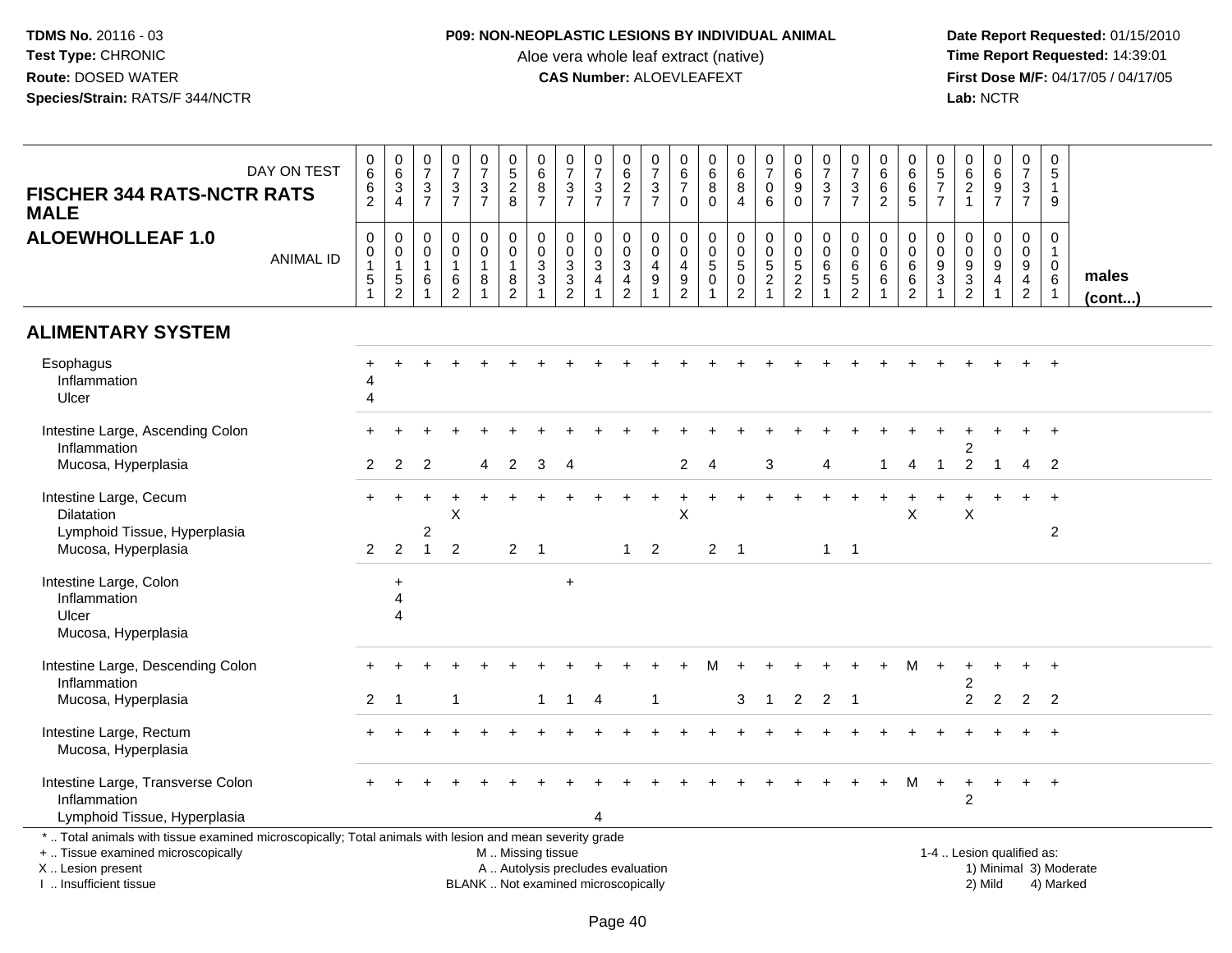## **P09: NON-NEOPLASTIC LESIONS BY INDIVIDUAL ANIMAL**

Aloe vera whole leaf extract (native)<br>**CAS Number:** ALOEVLEAFEXT

 **Date Report Requested:** 01/15/2010 **First Dose M/F:** 04/17/05 / 04/17/05<br>Lab: NCTR **Lab:** NCTR

| <b>FISCHER 344 RATS-NCTR RATS</b><br><b>MALE</b>                                                                                                                                                                                                                               | DAY ON TEST      | $_{6}^{\rm 0}$<br>6<br>$\overline{2}$                             | $_{6}^{\rm 0}$<br>3<br>$\overline{4}$                     | $\frac{0}{7}$<br>$\sqrt{3}$<br>$\overline{7}$ | $\begin{array}{c} 0 \\ 7 \end{array}$<br>$\frac{3}{7}$ | $\begin{array}{c} 0 \\ 7 \end{array}$<br>$\sqrt{3}$<br>$\overline{7}$ | $\begin{array}{c} 0 \\ 5 \end{array}$<br>$\overline{c}$<br>8          | $\pmb{0}$<br>$6\phantom{1}6$<br>$\, 8$<br>$\overline{7}$ | $\frac{0}{7}$<br>$\sqrt{3}$<br>$\overline{7}$                                | $\frac{0}{7}$<br>$\frac{3}{7}$                     | 0<br>$\overline{6}$<br>$\overline{c}$<br>$\overline{7}$                        | $\frac{0}{7}$<br>$\ensuremath{\mathsf{3}}$<br>$\overline{7}$ | $\begin{array}{c} 0 \\ 6 \end{array}$<br>$\overline{7}$<br>$\Omega$      | $\begin{array}{c} 0 \\ 6 \end{array}$<br>$\bf 8$<br>$\mathbf 0$ | $\begin{array}{c} 0 \\ 6 \end{array}$<br>$\bf 8$<br>$\overline{4}$          | $\begin{array}{c} 0 \\ 7 \end{array}$<br>$\mathbf 0$<br>6                              | $\pmb{0}$<br>$6\phantom{a}$<br>$\boldsymbol{9}$<br>$\Omega$                    | $\frac{0}{7}$<br>$\sqrt{3}$<br>$\overline{7}$ | $\frac{0}{7}$<br>$\sqrt{3}$<br>$\overline{7}$            | $_{6}^{\rm 0}$<br>$\,6\,$<br>$\overline{2}$ | $\begin{array}{c} 0 \\ 6 \end{array}$<br>$\,6\,$<br>5 | $\begin{array}{c} 0 \\ 5 \\ 7 \end{array}$<br>$\overline{7}$ | $\begin{array}{c} 0 \\ 6 \end{array}$<br>$\frac{2}{1}$                          | $\begin{array}{c} 0 \\ 6 \end{array}$<br>$\boldsymbol{9}$<br>$\overline{7}$ | $\pmb{0}$<br>$\overline{7}$<br>$\mathbf{3}$<br>$\overline{7}$                            | 0<br>5<br>$\mathbf 1$<br>9         |                 |
|--------------------------------------------------------------------------------------------------------------------------------------------------------------------------------------------------------------------------------------------------------------------------------|------------------|-------------------------------------------------------------------|-----------------------------------------------------------|-----------------------------------------------|--------------------------------------------------------|-----------------------------------------------------------------------|-----------------------------------------------------------------------|----------------------------------------------------------|------------------------------------------------------------------------------|----------------------------------------------------|--------------------------------------------------------------------------------|--------------------------------------------------------------|--------------------------------------------------------------------------|-----------------------------------------------------------------|-----------------------------------------------------------------------------|----------------------------------------------------------------------------------------|--------------------------------------------------------------------------------|-----------------------------------------------|----------------------------------------------------------|---------------------------------------------|-------------------------------------------------------|--------------------------------------------------------------|---------------------------------------------------------------------------------|-----------------------------------------------------------------------------|------------------------------------------------------------------------------------------|------------------------------------|-----------------|
| <b>ALOEWHOLLEAF 1.0</b>                                                                                                                                                                                                                                                        | <b>ANIMAL ID</b> | $\pmb{0}$<br>$\pmb{0}$<br>$\overline{1}$<br>$5\,$<br>$\mathbf{1}$ | $\mathbf 0$<br>0<br>$\overline{1}$<br>5<br>$\overline{2}$ | $\mathbf 0$<br>$\pmb{0}$<br>$\mathbf{1}$<br>6 | $\pmb{0}$<br>$\pmb{0}$<br>$\mathbf{1}$<br>$\,6\,$<br>2 | $\pmb{0}$<br>$\overline{0}$<br>$\mathbf{1}$<br>8<br>$\overline{1}$    | $\pmb{0}$<br>$\pmb{0}$<br>$\overline{1}$<br>$\bf 8$<br>$\overline{2}$ | $\pmb{0}$<br>$\mathbf 0$<br>3<br>3                       | $\mathbf 0$<br>$\pmb{0}$<br>$\overline{3}$<br>$\mathbf{3}$<br>$\overline{2}$ | 0<br>$\bar{0}$<br>$\overline{3}$<br>$\overline{4}$ | $\mathbf 0$<br>$\pmb{0}$<br>$\overline{3}$<br>$\overline{4}$<br>$\overline{2}$ | $\pmb{0}$<br>$\pmb{0}$<br>$\overline{4}$<br>$9\,$            | 0<br>$\mathbf 0$<br>$\overline{4}$<br>$\boldsymbol{9}$<br>$\overline{2}$ | $_{\rm 0}^{\rm 0}$<br>$\overline{5}$<br>$\mathbf 0$             | 0<br>$\mathsf{O}\xspace$<br>$\overline{5}$<br>$\mathbf 0$<br>$\overline{2}$ | $\mathbf 0$<br>$\ddot{\mathbf{0}}$<br>$\overline{5}$<br>$\overline{c}$<br>$\mathbf{1}$ | $\mathbf 0$<br>$\pmb{0}$<br>$\overline{5}$<br>$\overline{c}$<br>$\overline{2}$ | $\mathbf 0$<br>$\pmb{0}$<br>$\,6\,$<br>5      | 0<br>$\pmb{0}$<br>$6\overline{6}$<br>5<br>$\overline{2}$ | 0<br>$\pmb{0}$<br>$6\phantom{a}$<br>6       | $\mathsf 0$<br>$\mathbf 0$<br>$\,6\,$<br>$\,6$<br>2   | 0<br>$\pmb{0}$<br>$\boldsymbol{9}$<br>$\sqrt{3}$             | $\boldsymbol{0}$<br>$\pmb{0}$<br>$\overline{9}$<br>$\sqrt{3}$<br>$\overline{2}$ | 0<br>$\ddot{\mathbf{0}}$<br>$\overline{9}$<br>4<br>1                        | $\mathsf 0$<br>$\mathsf{O}\xspace$<br>$\overline{9}$<br>$\overline{4}$<br>$\overline{2}$ | 0<br>$\mathbf{1}$<br>$\Omega$<br>6 | males<br>(cont) |
| Mucosa, Hyperplasia                                                                                                                                                                                                                                                            |                  | $\overline{2}$                                                    |                                                           |                                               | $\overline{2}$                                         |                                                                       | $\overline{2}$                                                        | $\overline{2}$                                           |                                                                              | $\overline{4}$                                     | $\overline{2}$                                                                 | $\overline{2}$                                               | $\overline{2}$                                                           | 3                                                               |                                                                             | 2                                                                                      | 2                                                                              | $\mathfrak{p}$                                | 3                                                        | $\overline{2}$                              |                                                       | 1                                                            | $\overline{2}$                                                                  | -1                                                                          | $\overline{c}$                                                                           | $\overline{2}$                     |                 |
| Intestine Small, Duodenum<br>Mucosa, Hyperplasia                                                                                                                                                                                                                               |                  |                                                                   |                                                           |                                               |                                                        |                                                                       |                                                                       |                                                          |                                                                              |                                                    |                                                                                | $\overline{c}$                                               |                                                                          |                                                                 |                                                                             |                                                                                        |                                                                                |                                               |                                                          |                                             |                                                       |                                                              |                                                                                 |                                                                             |                                                                                          |                                    |                 |
| Intestine Small, Ileum<br>Inflammation<br>Mucosa, Hyperplasia                                                                                                                                                                                                                  |                  | 3                                                                 | $\overline{2}$                                            |                                               |                                                        |                                                                       |                                                                       |                                                          |                                                                              |                                                    |                                                                                |                                                              |                                                                          |                                                                 |                                                                             |                                                                                        |                                                                                |                                               |                                                          |                                             |                                                       |                                                              |                                                                                 |                                                                             |                                                                                          |                                    |                 |
| Intestine Small, Jejunum<br>Lymphatic, Dilatation<br>Lymphoid Tissue, Hyperplasia<br>Mucosa, Hyperplasia                                                                                                                                                                       |                  |                                                                   |                                                           | $\overline{c}$<br>$\overline{c}$              |                                                        |                                                                       |                                                                       |                                                          |                                                                              |                                                    |                                                                                | 3                                                            |                                                                          |                                                                 |                                                                             |                                                                                        |                                                                                |                                               |                                                          |                                             |                                                       |                                                              |                                                                                 |                                                                             |                                                                                          | $\ddot{+}$                         |                 |
| Liver<br>Angiectasis<br><b>Basophilic Focus</b><br>Basophilic Focus, Multiple<br>Degeneration, Cystic<br>Eosinophilic Focus, Multiple<br>Granuloma                                                                                                                             |                  | $\mathsf{X}$                                                      |                                                           |                                               | $\overline{1}$                                         |                                                                       |                                                                       |                                                          | $\mathsf X$                                                                  |                                                    | -1                                                                             |                                                              | $\overline{1}$                                                           |                                                                 |                                                                             |                                                                                        |                                                                                |                                               |                                                          |                                             |                                                       |                                                              | $\mathbf{1}$                                                                    |                                                                             |                                                                                          |                                    |                 |
| Hematopoietic Cell Proliferation<br>Hemorrhage<br>Hepatodiaphragmatic Nodule<br>Infiltration Cellular, Lymphocyte<br>Vacuolization Cytoplasmic<br>Bile Duct, Hyperplasia<br>Caudate Lobe, Developmental Malformation<br>Centrilobular, Degeneration<br>Centrilobular, Necrosis |                  |                                                                   | 3                                                         |                                               | $\mathbf 1$                                            | $\overline{2}$                                                        | $\overline{1}$<br>$\overline{1}$                                      |                                                          | -1                                                                           | $\overline{c}$<br>$\overline{2}$                   | $\overline{1}$                                                                 | $\overline{2}$                                               |                                                                          |                                                                 |                                                                             |                                                                                        |                                                                                |                                               |                                                          | X                                           | 3                                                     | $\overline{1}$                                               |                                                                                 | 3                                                                           |                                                                                          |                                    |                 |
| *  Total animals with tissue examined microscopically; Total animals with lesion and mean severity grade<br>+  Tissue examined microscopically                                                                                                                                 |                  |                                                                   |                                                           |                                               |                                                        |                                                                       | M  Missing tissue                                                     |                                                          |                                                                              |                                                    |                                                                                |                                                              |                                                                          |                                                                 |                                                                             |                                                                                        |                                                                                |                                               |                                                          |                                             |                                                       |                                                              | 1-4  Lesion qualified as:                                                       |                                                                             |                                                                                          |                                    |                 |

X .. Lesion present

I .. Insufficient tissue

BLANK .. Not examined microscopically and the state of the 2) Mild

A .. Autolysis precludes evaluation and the service of the service of the service of the service of the service of the service of the service of the service of the service of the service of the service of the service of th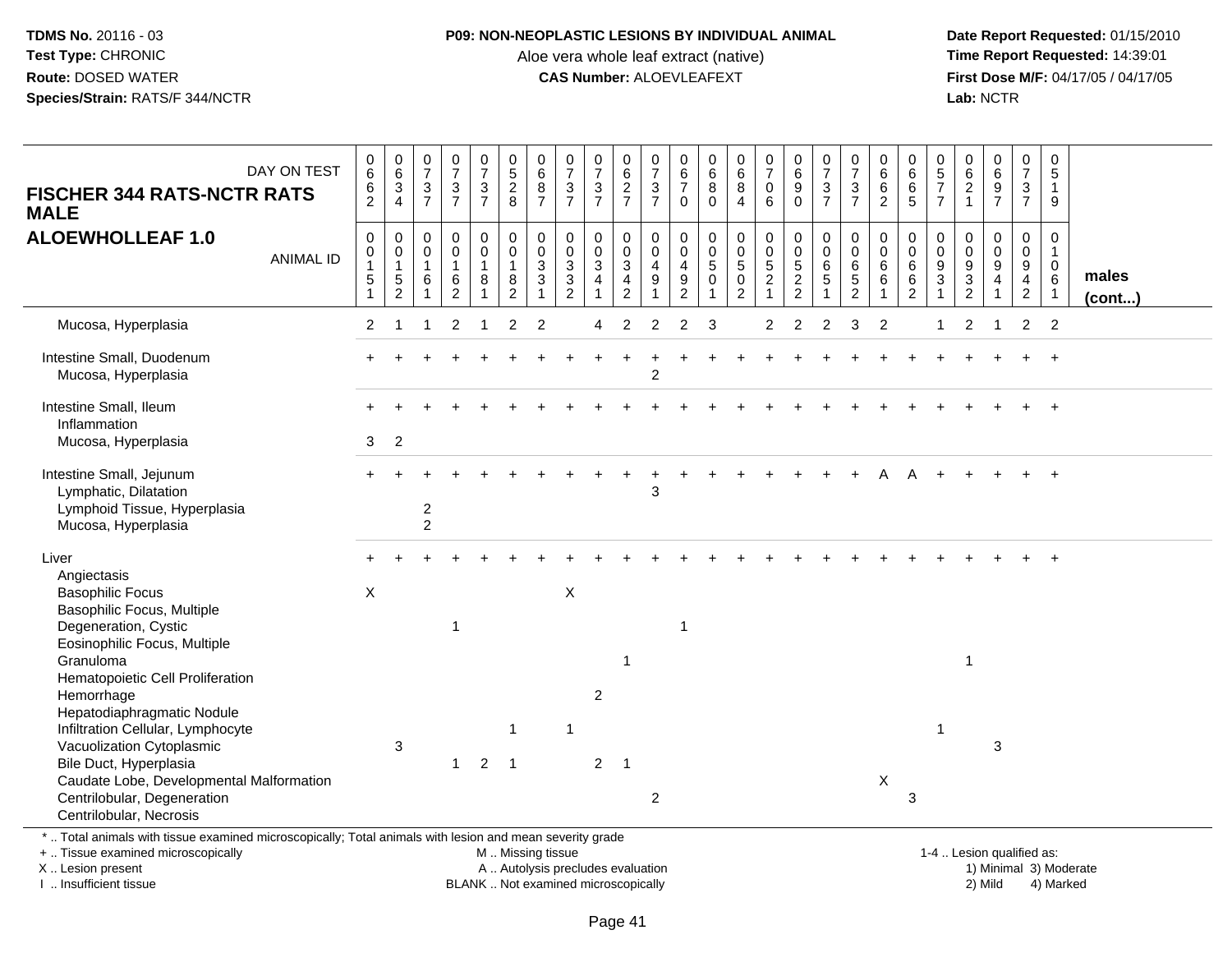#### **P09: NON-NEOPLASTIC LESIONS BY INDIVIDUAL ANIMAL**

Aloe vera whole leaf extract (native)<br>**CAS Number:** ALOEVLEAFEXT

 **Date Report Requested:** 01/15/2010 **First Dose M/F:** 04/17/05 / 04/17/05 Lab: NCTR **Lab:** NCTR

| DAY ON TEST<br><b>FISCHER 344 RATS-NCTR RATS</b><br><b>MALE</b>                                                                                | $\pmb{0}$<br>$6\overline{6}$<br>$\,6$<br>$\overline{2}$                       | $\begin{array}{c} 0 \\ 6 \end{array}$<br>$\overline{3}$<br>$\overline{4}$ | $\begin{array}{c} 0 \\ 7 \end{array}$<br>$\ensuremath{\mathsf{3}}$<br>$\overline{7}$ | $\frac{0}{7}$<br>$\frac{3}{7}$                                      | $\begin{array}{c} 0 \\ 7 \end{array}$<br>$\frac{3}{7}$        | $\begin{array}{c} 0 \\ 5 \end{array}$<br>$\overline{2}$<br>8        | $\pmb{0}$<br>6<br>$\bf 8$<br>$\overline{7}$ | $\frac{0}{7}$<br>$\frac{3}{7}$                 | $\frac{0}{7}$<br>$\frac{3}{7}$                               | $_{6}^{\rm 0}$<br>$\frac{2}{7}$      | $\frac{0}{7}$<br>$\ensuremath{\mathsf{3}}$<br>$\overline{7}$ | $\begin{array}{c} 0 \\ 6 \end{array}$<br>$\overline{7}$<br>$\mathbf 0$        | $\begin{array}{c} 0 \\ 6 \end{array}$<br>$\overline{8}$<br>$\Omega$       | $\begin{array}{c} 0 \\ 6 \end{array}$<br>$\overline{8}$<br>$\overline{4}$ | $\frac{0}{7}$<br>$\boldsymbol{0}$<br>6                          | $_{6}^{\rm 0}$<br>$\overline{9}$<br>$\mathbf 0$                   | $\pmb{0}$<br>$\overline{7}$<br>$\ensuremath{\mathsf{3}}$<br>$\overline{7}$ | $\frac{0}{7}$<br>$\frac{3}{7}$                                                 | $\begin{array}{c} 0 \\ 6 \end{array}$<br>$6\phantom{a}$<br>$\overline{c}$ | $\pmb{0}$<br>$6\overline{6}$<br>$6\phantom{1}6$<br>$\overline{5}$ | $\begin{array}{c} 0 \\ 5 \end{array}$<br>$\overline{7}$<br>$\overline{7}$ | $_{6}^{\rm 0}$<br>$\frac{2}{1}$ | 0697                                       | $\begin{array}{c} 0 \\ 7 \end{array}$<br>$\mathbf{3}$<br>$\overline{7}$ | $\boldsymbol{0}$<br>$\overline{5}$<br>$\mathbf{1}$<br>9 |                 |
|------------------------------------------------------------------------------------------------------------------------------------------------|-------------------------------------------------------------------------------|---------------------------------------------------------------------------|--------------------------------------------------------------------------------------|---------------------------------------------------------------------|---------------------------------------------------------------|---------------------------------------------------------------------|---------------------------------------------|------------------------------------------------|--------------------------------------------------------------|--------------------------------------|--------------------------------------------------------------|-------------------------------------------------------------------------------|---------------------------------------------------------------------------|---------------------------------------------------------------------------|-----------------------------------------------------------------|-------------------------------------------------------------------|----------------------------------------------------------------------------|--------------------------------------------------------------------------------|---------------------------------------------------------------------------|-------------------------------------------------------------------|---------------------------------------------------------------------------|---------------------------------|--------------------------------------------|-------------------------------------------------------------------------|---------------------------------------------------------|-----------------|
| <b>ALOEWHOLLEAF 1.0</b><br><b>ANIMAL ID</b>                                                                                                    | 0<br>$\begin{smallmatrix}0\\1\end{smallmatrix}$<br>$\sqrt{5}$<br>$\mathbf{1}$ | 0<br>$\boldsymbol{0}$<br>$\mathbf{1}$<br>5<br>$\overline{2}$              | 0<br>$\pmb{0}$<br>$\mathbf{1}$<br>6<br>$\mathbf{1}$                                  | $\pmb{0}$<br>$\pmb{0}$<br>$\mathbf{1}$<br>$\,6\,$<br>$\overline{2}$ | $\pmb{0}$<br>$\pmb{0}$<br>$\mathbf{1}$<br>8<br>$\overline{1}$ | $\pmb{0}$<br>$\pmb{0}$<br>$\mathbf{1}$<br>$\bf 8$<br>$\overline{2}$ | 0<br>$\mathbf 0$<br>$\mathbf{3}$<br>3       | $\mathbf 0$<br>$\frac{0}{3}$<br>$\overline{2}$ | $\mathbf 0$<br>$\pmb{0}$<br>$\overline{3}$<br>$\overline{4}$ | 0<br>$\frac{0}{3}$<br>$\overline{2}$ | $\mathbf 0$<br>$\mathsf 0$<br>4<br>$\boldsymbol{9}$          | 0<br>$\boldsymbol{0}$<br>$\overline{4}$<br>$\boldsymbol{9}$<br>$\overline{2}$ | $\mathbf 0$<br>$\mathbf 0$<br>$\sqrt{5}$<br>$\mathbf 0$<br>$\overline{1}$ | 0<br>$\begin{matrix}0\\5\end{matrix}$<br>0<br>$\overline{2}$              | $\begin{array}{c} 0 \\ 0 \\ 5 \\ 2 \end{array}$<br>$\mathbf{1}$ | 0<br>$\begin{array}{c} 0 \\ 5 \\ 2 \end{array}$<br>$\overline{2}$ | 0<br>0<br>6<br>5<br>$\overline{1}$                                         | $\mathbf 0$<br>$\pmb{0}$<br>$6\phantom{a}$<br>$\overline{5}$<br>$\overline{2}$ | 0<br>$_{6}^{\rm 0}$<br>$\,6\,$<br>$\overline{1}$                          | 0<br>$\mathbf 0$<br>6<br>$\,6\,$<br>$\overline{2}$                | $\mathbf 0$<br>$\mathbf 0$<br>9<br>3                                      | 0<br>$\pmb{0}$<br>$\frac{9}{3}$ | 0<br>$\mathsf{O}$<br>$\boldsymbol{9}$<br>4 | $\pmb{0}$<br>$_{9}^{\rm o}$<br>$\overline{4}$<br>$\overline{2}$         | 0<br>$\mathbf{1}$<br>$\mathbf 0$<br>6<br>$\overline{1}$ | males<br>(cont) |
| Left Lateral Lobe, Developmental Malformation                                                                                                  |                                                                               |                                                                           |                                                                                      |                                                                     |                                                               |                                                                     |                                             |                                                |                                                              |                                      |                                                              |                                                                               |                                                                           |                                                                           |                                                                 |                                                                   |                                                                            |                                                                                | X                                                                         |                                                                   |                                                                           |                                 |                                            |                                                                         |                                                         |                 |
| Mesentery<br><b>Accessory Spleen</b><br>Inflammation                                                                                           |                                                                               |                                                                           |                                                                                      |                                                                     |                                                               |                                                                     |                                             |                                                |                                                              | $\ddot{}$                            |                                                              |                                                                               |                                                                           |                                                                           |                                                                 |                                                                   | $+$                                                                        |                                                                                | $\ddot{}$<br>$\times$                                                     |                                                                   |                                                                           |                                 |                                            |                                                                         |                                                         |                 |
| Fat, Necrosis                                                                                                                                  |                                                                               |                                                                           |                                                                                      |                                                                     |                                                               |                                                                     |                                             |                                                |                                                              | 3                                    |                                                              |                                                                               |                                                                           |                                                                           |                                                                 |                                                                   | $\sqrt{3}$                                                                 |                                                                                |                                                                           |                                                                   |                                                                           |                                 |                                            |                                                                         |                                                         |                 |
| Oral Mucosa<br>Keratin Cyst                                                                                                                    |                                                                               |                                                                           |                                                                                      |                                                                     |                                                               |                                                                     |                                             |                                                |                                                              | $\ddot{}$<br>X                       |                                                              |                                                                               |                                                                           |                                                                           |                                                                 |                                                                   | $+$                                                                        |                                                                                |                                                                           |                                                                   |                                                                           |                                 |                                            |                                                                         |                                                         |                 |
| Pancreas<br>Polyarteritis<br>Acinar Cell, Atrophy                                                                                              |                                                                               | 3                                                                         |                                                                                      |                                                                     |                                                               |                                                                     |                                             |                                                | $\overline{2}$                                               | -1                                   |                                                              | $\overline{2}$                                                                |                                                                           |                                                                           | $\overline{c}$<br>$\overline{2}$                                | $\overline{2}$                                                    | $\overline{2}$                                                             |                                                                                |                                                                           |                                                                   | $\overline{c}$                                                            |                                 | $\overline{2}$                             |                                                                         |                                                         |                 |
| <b>Proximal Colon</b><br>Inflammation<br>Mucosa, Hyperplasia                                                                                   | 2                                                                             | 3                                                                         | з                                                                                    | 3                                                                   | Δ                                                             |                                                                     | 2                                           | 2                                              | $\mathcal{P}$                                                | 2                                    | Δ                                                            | 2                                                                             | $\mathcal{P}$                                                             |                                                                           | 2                                                               |                                                                   |                                                                            | 2                                                                              | 3                                                                         | 2                                                                 | $\overline{c}$<br>$\mathbf{1}$                                            | 2<br>2                          | 3                                          | $+$                                                                     | $\overline{1}$<br>2                                     |                 |
| Salivary Glands                                                                                                                                |                                                                               |                                                                           |                                                                                      |                                                                     |                                                               |                                                                     |                                             |                                                |                                                              |                                      |                                                              |                                                                               |                                                                           |                                                                           |                                                                 |                                                                   |                                                                            |                                                                                |                                                                           |                                                                   |                                                                           |                                 |                                            |                                                                         | $^{+}$                                                  |                 |
| Stomach, Forestomach<br>Edema                                                                                                                  |                                                                               |                                                                           | 2                                                                                    |                                                                     |                                                               |                                                                     |                                             |                                                |                                                              |                                      |                                                              |                                                                               |                                                                           |                                                                           |                                                                 |                                                                   |                                                                            |                                                                                |                                                                           |                                                                   |                                                                           |                                 |                                            |                                                                         |                                                         |                 |
| Hyperplasia<br>Inflammation<br>Ulcer                                                                                                           | 3                                                                             | $\overline{2}$                                                            |                                                                                      |                                                                     |                                                               |                                                                     |                                             |                                                |                                                              | $\mathbf 1$                          |                                                              |                                                                               |                                                                           |                                                                           |                                                                 |                                                                   |                                                                            |                                                                                | 3                                                                         | $\overline{1}$                                                    |                                                                           |                                 |                                            |                                                                         | $\overline{2}$                                          |                 |
| Stomach, Glandular<br>Inflammation                                                                                                             |                                                                               |                                                                           |                                                                                      |                                                                     |                                                               |                                                                     |                                             |                                                |                                                              |                                      |                                                              | $\overline{c}$                                                                | $\overline{2}$                                                            |                                                                           |                                                                 |                                                                   |                                                                            |                                                                                |                                                                           |                                                                   |                                                                           |                                 |                                            |                                                                         | $+$                                                     |                 |
| Mucosa, Hyperplasia<br>Mucosa, Necrosis, Focal                                                                                                 | $\overline{2}$                                                                | $\overline{2}$                                                            | $\overline{2}$                                                                       |                                                                     |                                                               |                                                                     |                                             |                                                |                                                              |                                      |                                                              | $\overline{2}$                                                                |                                                                           |                                                                           |                                                                 |                                                                   |                                                                            |                                                                                |                                                                           |                                                                   |                                                                           |                                 |                                            |                                                                         |                                                         |                 |
| *  Total animals with tissue examined microscopically; Total animals with lesion and mean severity grade<br>+  Tissue examined microscopically |                                                                               |                                                                           |                                                                                      |                                                                     |                                                               | M  Missing tissue                                                   |                                             |                                                |                                                              |                                      |                                                              |                                                                               |                                                                           |                                                                           |                                                                 |                                                                   |                                                                            |                                                                                |                                                                           |                                                                   |                                                                           | 1-4  Lesion qualified as:       |                                            |                                                                         |                                                         |                 |

X .. Lesion present

I .. Insufficient tissue

 M .. Missing tissueA .. Autolysis precludes evaluation

BLANK .. Not examined microscopically 2) Mild 4) Marked

1-4 .. Lesion qualified as:<br>1) Minimal 3) Moderate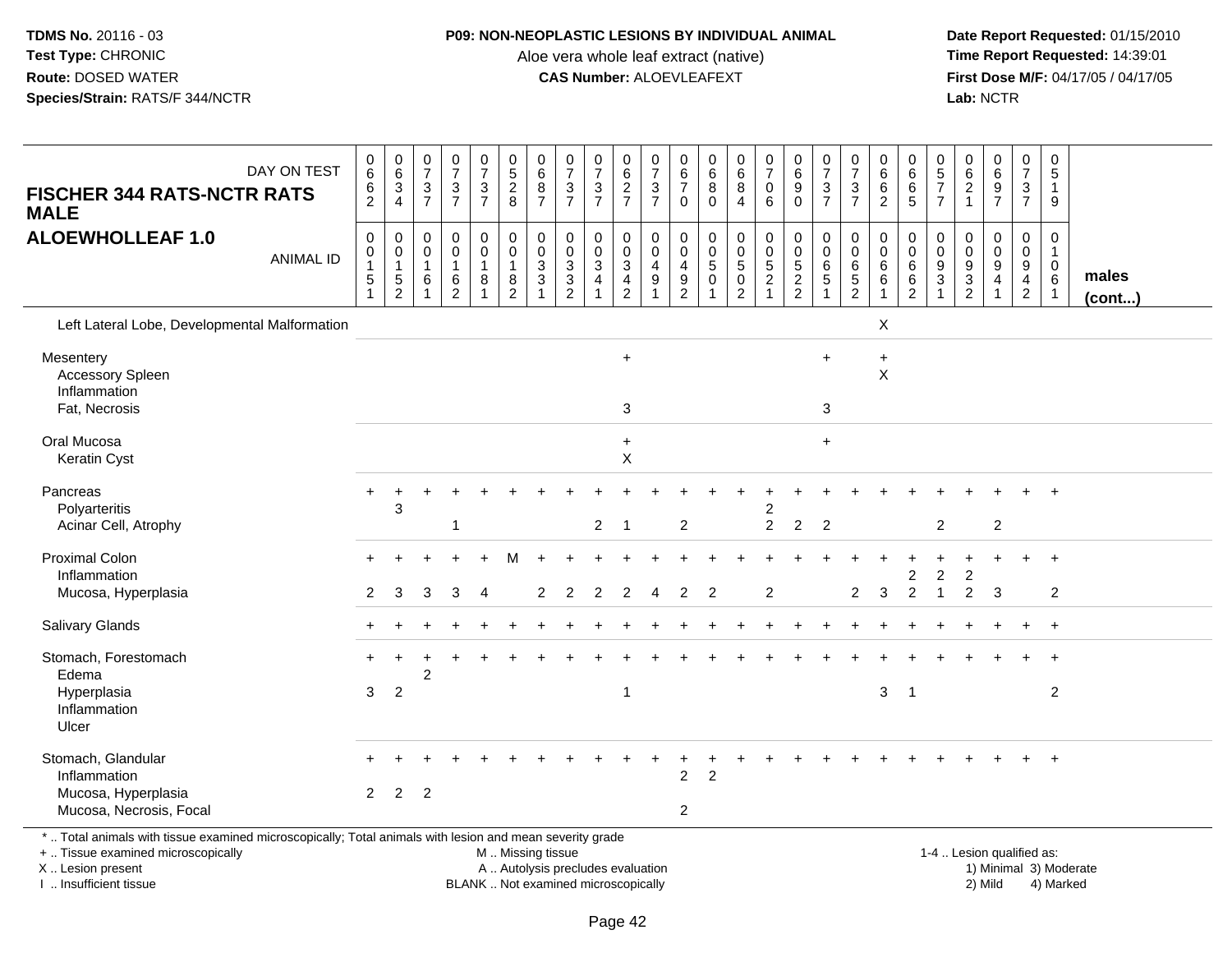# **P09: NON-NEOPLASTIC LESIONS BY INDIVIDUAL ANIMAL**

Aloe vera whole leaf extract (native)<br>**CAS Number:** ALOEVLEAFEXT

| DAY ON TEST<br><b>FISCHER 344 RATS-NCTR RATS</b><br><b>MALE</b>                                                                                                                               | $\begin{array}{c} 0 \\ 6 \end{array}$<br>6<br>2      | $\begin{array}{c} 0 \\ 6 \end{array}$<br>$\sqrt{3}$<br>$\overline{4}$          | $\frac{0}{7}$<br>$\ensuremath{\mathsf{3}}$<br>$\overline{7}$            | $\frac{0}{7}$<br>$\frac{3}{7}$                                  | $\begin{smallmatrix}0\\7\end{smallmatrix}$<br>$\mathbf{3}$<br>$\overline{7}$      | $\begin{array}{c} 0 \\ 5 \end{array}$<br>$\frac{2}{8}$     | $\begin{array}{c} 0 \\ 6 \end{array}$<br>$\,8\,$<br>$\overline{7}$                     | $\frac{0}{7}$<br>$\frac{3}{7}$                                             | $\frac{0}{7}$<br>$\frac{3}{7}$                                  | 0<br>$\overline{6}$<br>$\frac{2}{7}$                                                           | $\frac{0}{7}$<br>$\ensuremath{\mathsf{3}}$<br>$\overline{7}$ | $_{6}^{\rm 0}$<br>$\overline{7}$<br>$\mathbf 0$ | $\begin{array}{c} 0 \\ 6 \end{array}$<br>$\bf 8$<br>$\Omega$ | $\begin{array}{c} 0 \\ 6 \end{array}$<br>$\bf 8$<br>$\overline{4}$                            | $\begin{array}{c} 0 \\ 7 \end{array}$<br>$\mathbf 0$<br>6 | $\begin{array}{c} 0 \\ 6 \end{array}$<br>$\boldsymbol{9}$<br>$\Omega$ | $\frac{0}{7}$<br>$\ensuremath{\mathsf{3}}$<br>$\overline{7}$        | $\frac{0}{7}$<br>$\mathsf 3$<br>$\overline{7}$         | $_{6}^{\rm 0}$<br>$\,6\,$<br>$\overline{2}$                                        | $\mathbf 0$<br>$\overline{6}$<br>$\frac{6}{5}$                          | $\begin{array}{c} 0 \\ 5 \\ 7 \end{array}$<br>$\overline{7}$                   | $\begin{array}{c} 0 \\ 6 \end{array}$<br>$\sqrt{2}$<br>$\mathbf{1}$ | $\begin{array}{c} 0 \\ 6 \end{array}$<br>$\boldsymbol{9}$<br>$\overline{7}$ | $\begin{array}{c} 0 \\ 7 \end{array}$<br>$\mathbf{3}$<br>$\overline{7}$             | 0<br>5<br>$\mathbf{1}$<br>9                |                        |
|-----------------------------------------------------------------------------------------------------------------------------------------------------------------------------------------------|------------------------------------------------------|--------------------------------------------------------------------------------|-------------------------------------------------------------------------|-----------------------------------------------------------------|-----------------------------------------------------------------------------------|------------------------------------------------------------|----------------------------------------------------------------------------------------|----------------------------------------------------------------------------|-----------------------------------------------------------------|------------------------------------------------------------------------------------------------|--------------------------------------------------------------|-------------------------------------------------|--------------------------------------------------------------|-----------------------------------------------------------------------------------------------|-----------------------------------------------------------|-----------------------------------------------------------------------|---------------------------------------------------------------------|--------------------------------------------------------|------------------------------------------------------------------------------------|-------------------------------------------------------------------------|--------------------------------------------------------------------------------|---------------------------------------------------------------------|-----------------------------------------------------------------------------|-------------------------------------------------------------------------------------|--------------------------------------------|------------------------|
| <b>ALOEWHOLLEAF 1.0</b><br><b>ANIMAL ID</b>                                                                                                                                                   | $\mathbf 0$<br>$\pmb{0}$<br>$\overline{1}$<br>5<br>1 | $\mathbf 0$<br>$\mathbf 0$<br>$\mathbf{1}$<br>$\overline{5}$<br>$\overline{c}$ | $\mathsf{O}\xspace$<br>$\mathbf 0$<br>$\mathbf{1}$<br>6<br>$\mathbf{1}$ | 0<br>$\ddot{\mathbf{0}}$<br>$\mathbf{1}$<br>6<br>$\overline{2}$ | $\begin{smallmatrix} 0\\0 \end{smallmatrix}$<br>$\mathbf{1}$<br>8<br>$\mathbf{1}$ | 0<br>$\overline{0}$<br>$\mathbf{1}$<br>8<br>$\overline{2}$ | $\mathbf 0$<br>$\pmb{0}$<br>$\ensuremath{\mathsf{3}}$<br>$\mathbf 3$<br>$\overline{1}$ | $\mathbf 0$<br>$\mathbf 0$<br>$\sqrt{3}$<br>$\mathbf{3}$<br>$\overline{2}$ | 0<br>$\ddot{\mathbf{0}}$<br>$\ensuremath{\mathsf{3}}$<br>4<br>1 | $\mathbf 0$<br>$\overline{0}$<br>$\ensuremath{\mathsf{3}}$<br>$\overline{4}$<br>$\overline{2}$ | 0<br>$\mathbf 0$<br>$\overline{4}$<br>9<br>1                 | 0<br>0<br>$\overline{4}$<br>$\frac{9}{2}$       | 0<br>$\overline{0}$<br>$\mathbf 5$<br>$\pmb{0}$              | $\begin{smallmatrix} 0\\0 \end{smallmatrix}$<br>$\overline{5}$ <sup>0</sup><br>$\overline{2}$ | $\boldsymbol{0}$<br>$\overline{0}$<br>$\frac{5}{2}$       | $\mathbf 0$<br>$\mathbf 0$<br>5<br>$\boldsymbol{2}$<br>$\overline{2}$ | $\mathbf 0$<br>$\mathbf 0$<br>$\,6\,$<br>$\sqrt{5}$<br>$\mathbf{1}$ | 0<br>$\overline{0}$<br>$\frac{6}{5}$<br>$\overline{2}$ | $\pmb{0}$<br>$\overline{0}$<br>$\begin{matrix} 6 \\ 6 \end{matrix}$<br>$\mathbf 1$ | 0<br>$\ddot{\mathbf{0}}$<br>$6\phantom{1}$<br>$\,6\,$<br>$\overline{2}$ | $\mathbf 0$<br>$\mathbf 0$<br>$\boldsymbol{9}$<br>$\sqrt{3}$<br>$\overline{1}$ | $\mathbf 0$<br>$\mathsf{O}\xspace$<br>$\frac{9}{3}$                 | $\mathbf 0$<br>$\overline{0}$<br>$\boldsymbol{9}$<br>$\overline{4}$<br>1    | $\pmb{0}$<br>$\overline{0}$<br>$\boldsymbol{9}$<br>$\overline{4}$<br>$\overline{2}$ | 0<br>$\mathbf{1}$<br>$\mathbf 0$<br>6<br>1 | males<br>(cont)        |
| <b>CARDIOVASCULAR SYSTEM</b>                                                                                                                                                                  |                                                      |                                                                                |                                                                         |                                                                 |                                                                                   |                                                            |                                                                                        |                                                                            |                                                                 |                                                                                                |                                                              |                                                 |                                                              |                                                                                               |                                                           |                                                                       |                                                                     |                                                        |                                                                                    |                                                                         |                                                                                |                                                                     |                                                                             |                                                                                     |                                            |                        |
| <b>Blood Vessel</b>                                                                                                                                                                           |                                                      |                                                                                |                                                                         |                                                                 |                                                                                   |                                                            |                                                                                        |                                                                            |                                                                 |                                                                                                |                                                              |                                                 |                                                              |                                                                                               |                                                           |                                                                       |                                                                     |                                                        |                                                                                    |                                                                         |                                                                                |                                                                     |                                                                             |                                                                                     |                                            |                        |
| Heart<br>Cardiomyopathy<br>Dilatation<br>Atrium, Dilatation                                                                                                                                   | $\mathfrak{p}$                                       | $\mathfrak{p}$                                                                 |                                                                         | $\overline{2}$                                                  | $\overline{2}$                                                                    |                                                            |                                                                                        | $\overline{2}$                                                             | $\overline{2}$                                                  | $\overline{2}$                                                                                 | $\overline{2}$                                               | $\overline{2}$                                  |                                                              | $\overline{2}$                                                                                | $\overline{c}$<br>X                                       | $\overline{2}$                                                        | $\overline{2}$                                                      | 3                                                      |                                                                                    | $\overline{2}$                                                          | $\overline{2}$                                                                 | 3                                                                   | $\overline{2}$                                                              | $\overline{2}$                                                                      | $\ddot{}$                                  |                        |
| Atrium, Thrombus                                                                                                                                                                              |                                                      |                                                                                | $\mathsf{X}$                                                            |                                                                 |                                                                                   |                                                            |                                                                                        | X                                                                          |                                                                 |                                                                                                |                                                              |                                                 | $\times$                                                     |                                                                                               | X                                                         |                                                                       |                                                                     |                                                        |                                                                                    |                                                                         |                                                                                |                                                                     | $\times$                                                                    |                                                                                     |                                            |                        |
| <b>ENDOCRINE SYSTEM</b>                                                                                                                                                                       |                                                      |                                                                                |                                                                         |                                                                 |                                                                                   |                                                            |                                                                                        |                                                                            |                                                                 |                                                                                                |                                                              |                                                 |                                                              |                                                                                               |                                                           |                                                                       |                                                                     |                                                        |                                                                                    |                                                                         |                                                                                |                                                                     |                                                                             |                                                                                     |                                            |                        |
| <b>Adrenal Cortex</b><br><b>Accessory Adrenal Cortical Nodule</b><br>Angiectasis                                                                                                              |                                                      |                                                                                |                                                                         |                                                                 |                                                                                   |                                                            |                                                                                        |                                                                            |                                                                 |                                                                                                | X                                                            |                                                 |                                                              |                                                                                               |                                                           |                                                                       |                                                                     |                                                        |                                                                                    |                                                                         |                                                                                |                                                                     |                                                                             |                                                                                     | $\overline{+}$                             |                        |
| Atrophy<br>Hyperplasia, Focal<br>Hypertrophy, Focal                                                                                                                                           |                                                      |                                                                                | $\sqrt{3}$                                                              | $\overline{c}$                                                  |                                                                                   |                                                            |                                                                                        |                                                                            | 1                                                               |                                                                                                |                                                              | $\mathbf 1$                                     | 2                                                            |                                                                                               |                                                           |                                                                       |                                                                     |                                                        |                                                                                    |                                                                         |                                                                                |                                                                     |                                                                             |                                                                                     |                                            |                        |
| Vacuolization Cytoplasmic                                                                                                                                                                     | $\overline{2}$                                       | $\overline{2}$                                                                 |                                                                         |                                                                 |                                                                                   |                                                            | 2                                                                                      |                                                                            |                                                                 | $\overline{2}$                                                                                 | $\overline{2}$                                               |                                                 | $\overline{2}$                                               | $\overline{2}$                                                                                |                                                           |                                                                       |                                                                     |                                                        |                                                                                    | $\overline{2}$                                                          | $\overline{2}$                                                                 |                                                                     |                                                                             |                                                                                     | $\overline{2}$                             |                        |
| Adrenal Medulla<br>Angiectasis<br>Hyperplasia, Focal                                                                                                                                          |                                                      |                                                                                |                                                                         | $\overline{c}$                                                  |                                                                                   |                                                            |                                                                                        | $\overline{2}$                                                             |                                                                 |                                                                                                |                                                              |                                                 |                                                              |                                                                                               |                                                           |                                                                       |                                                                     |                                                        |                                                                                    |                                                                         |                                                                                |                                                                     |                                                                             |                                                                                     | $\ddot{}$                                  |                        |
| Islets, Pancreatic<br>Hyperplasia                                                                                                                                                             | $\ddot{}$                                            | $\ddot{}$<br>3                                                                 |                                                                         |                                                                 |                                                                                   |                                                            |                                                                                        |                                                                            |                                                                 |                                                                                                |                                                              |                                                 |                                                              |                                                                                               |                                                           |                                                                       |                                                                     |                                                        |                                                                                    |                                                                         |                                                                                |                                                                     |                                                                             |                                                                                     | $\ddot{}$                                  |                        |
| Parathyroid Gland                                                                                                                                                                             |                                                      |                                                                                |                                                                         |                                                                 |                                                                                   |                                                            |                                                                                        |                                                                            |                                                                 |                                                                                                |                                                              |                                                 |                                                              |                                                                                               |                                                           |                                                                       |                                                                     |                                                        |                                                                                    |                                                                         |                                                                                |                                                                     |                                                                             |                                                                                     |                                            |                        |
| <b>Pituitary Gland</b>                                                                                                                                                                        |                                                      |                                                                                |                                                                         |                                                                 |                                                                                   |                                                            |                                                                                        |                                                                            |                                                                 |                                                                                                |                                                              |                                                 |                                                              |                                                                                               |                                                           |                                                                       |                                                                     |                                                        |                                                                                    |                                                                         |                                                                                |                                                                     |                                                                             |                                                                                     | $\ddot{}$                                  |                        |
| *  Total animals with tissue examined microscopically; Total animals with lesion and mean severity grade<br>+  Tissue examined microscopically<br>X  Lesion present<br>I  Insufficient tissue |                                                      |                                                                                |                                                                         |                                                                 |                                                                                   | M  Missing tissue                                          |                                                                                        | A  Autolysis precludes evaluation<br>BLANK  Not examined microscopically   |                                                                 |                                                                                                |                                                              |                                                 |                                                              |                                                                                               |                                                           |                                                                       |                                                                     |                                                        |                                                                                    |                                                                         |                                                                                |                                                                     | 1-4  Lesion qualified as:<br>2) Mild                                        |                                                                                     | 4) Marked                                  | 1) Minimal 3) Moderate |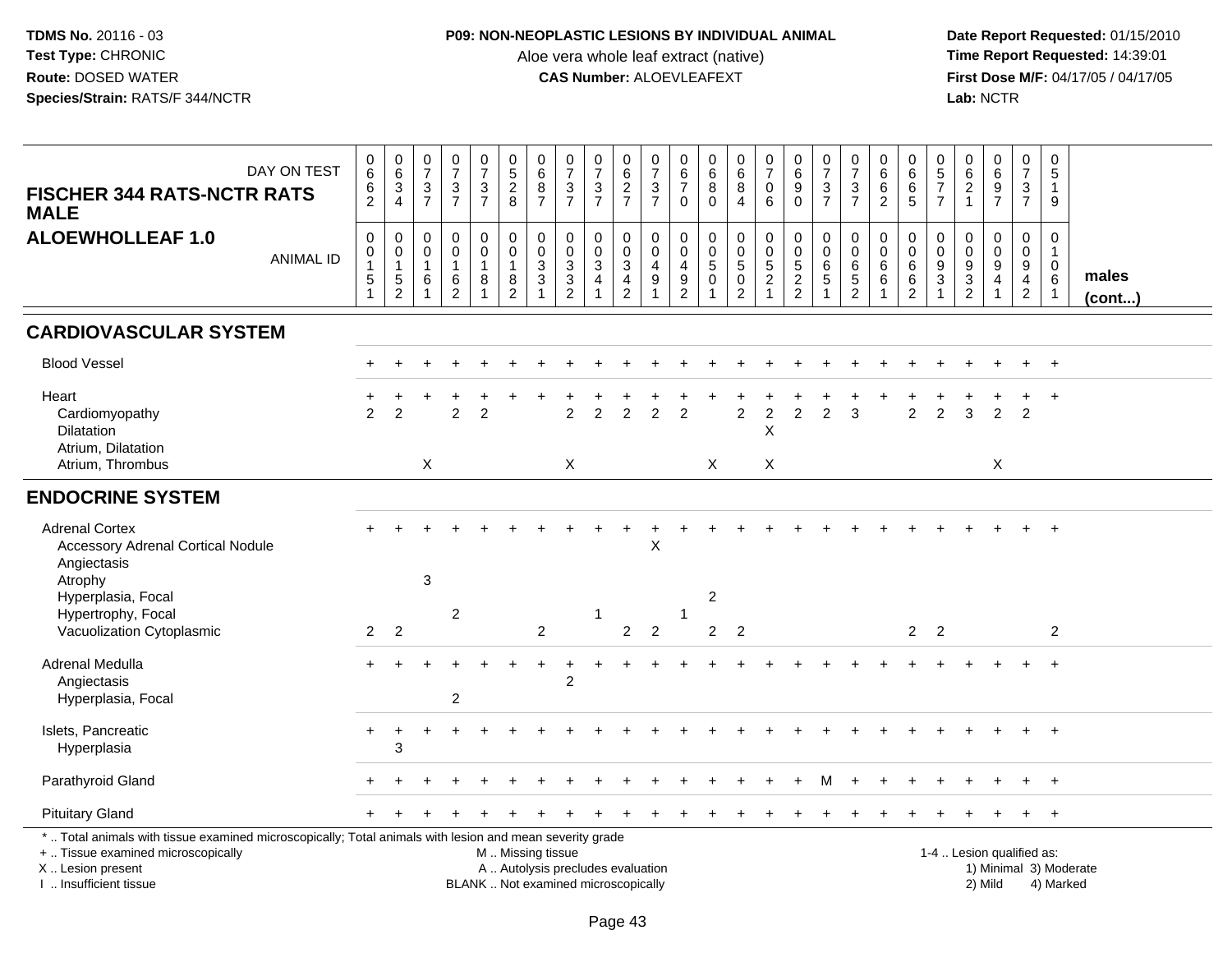### **P09: NON-NEOPLASTIC LESIONS BY INDIVIDUAL ANIMAL**

Aloe vera whole leaf extract (native)<br>**CAS Number:** ALOEVLEAFEXT

 **Date Report Requested:** 01/15/2010 **First Dose M/F:** 04/17/05 / 04/17/05<br>Lab: NCTR **Lab:** NCTR

| <b>FISCHER 344 RATS-NCTR RATS</b><br><b>MALE</b>                                                         | DAY ON TEST      | $\,0\,$<br>6<br>6<br>$\overline{c}$                                         | $\begin{array}{c} 0 \\ 6 \end{array}$<br>$\mathsf 3$<br>$\overline{4}$ | $\begin{array}{c} 0 \\ 7 \end{array}$<br>$\ensuremath{\mathsf{3}}$<br>$\overline{7}$ | $\frac{0}{7}$<br>$\ensuremath{\mathsf{3}}$<br>$\overline{7}$ | $\begin{array}{c} 0 \\ 7 \end{array}$<br>$\ensuremath{\mathsf{3}}$<br>$\overline{7}$ | $\begin{array}{c} 0 \\ 5 \\ 2 \end{array}$<br>8             | $\pmb{0}$<br>$\,6\,$<br>8<br>$\overline{7}$                | $\begin{array}{c} 0 \\ 7 \end{array}$<br>$\ensuremath{\mathsf{3}}$<br>$\overline{7}$ | $\begin{matrix}0\\7\end{matrix}$<br>$\frac{3}{7}$ | 0627                                 | $\begin{array}{c} 0 \\ 7 \\ 3 \end{array}$<br>$\overline{7}$ | $\pmb{0}$<br>$\frac{6}{7}$<br>$\Omega$              | $\begin{array}{c} 0 \\ 6 \end{array}$<br>8<br>$\Omega$ | $\begin{matrix} 0 \\ 6 \\ 8 \end{matrix}$<br>$\overline{4}$                         | $\frac{0}{7}$<br>$\mathbf 0$<br>6                                  | $\begin{smallmatrix}0\0\0\end{smallmatrix}$<br>9<br>$\mathbf 0$ | $\begin{array}{c} 0 \\ 7 \end{array}$<br>$\ensuremath{\mathsf{3}}$<br>$\overline{7}$ | $\frac{0}{7}$<br>$\ensuremath{\mathsf{3}}$<br>$\overline{7}$ | $066$<br>06                                           | 0<br>$\,6\,$<br>$\,6\,$<br>$\sqrt{5}$            | $\pmb{0}$<br>$\frac{5}{7}$<br>$\overline{7}$   | $\begin{array}{c} 0 \\ 6 \end{array}$<br>$\sqrt{2}$<br>$\mathbf{1}$ | 0697                                    | $\begin{array}{c} 0 \\ 7 \\ 3 \end{array}$<br>$\overline{7}$ | $\pmb{0}$<br>$\,$ 5 $\,$<br>$\mathbf{1}$<br>9 |                 |
|----------------------------------------------------------------------------------------------------------|------------------|-----------------------------------------------------------------------------|------------------------------------------------------------------------|--------------------------------------------------------------------------------------|--------------------------------------------------------------|--------------------------------------------------------------------------------------|-------------------------------------------------------------|------------------------------------------------------------|--------------------------------------------------------------------------------------|---------------------------------------------------|--------------------------------------|--------------------------------------------------------------|-----------------------------------------------------|--------------------------------------------------------|-------------------------------------------------------------------------------------|--------------------------------------------------------------------|-----------------------------------------------------------------|--------------------------------------------------------------------------------------|--------------------------------------------------------------|-------------------------------------------------------|--------------------------------------------------|------------------------------------------------|---------------------------------------------------------------------|-----------------------------------------|--------------------------------------------------------------|-----------------------------------------------|-----------------|
| <b>ALOEWHOLLEAF 1.0</b>                                                                                  | <b>ANIMAL ID</b> | $\mathbf 0$<br>$\mathbf 0$<br>$\mathbf{1}$<br>$\mathbf 5$<br>$\overline{1}$ | 0<br>$\pmb{0}$<br>$\mathbf{1}$<br>$\,$ 5 $\,$<br>$\overline{2}$        | 0<br>0<br>$\mathbf{1}$<br>6                                                          | 0<br>0<br>$\mathbf{1}$<br>$\frac{6}{2}$                      | $\mathbf 0$<br>$\mathbf 0$<br>$\overline{1}$<br>8                                    | $\mathbf 0$<br>$\pmb{0}$<br>$\overline{1}$<br>$\frac{8}{2}$ | $\mathbf 0$<br>$\mathbf 0$<br>$\mathbf{3}$<br>$\mathbf{3}$ | $\pmb{0}$<br>$\mathbf 0$<br>$\overline{3}$<br>$\frac{3}{2}$                          | 0<br>$_3^0$<br>4                                  | 0<br>$_{3}^{\rm 0}$<br>$\frac{4}{2}$ | 0<br>$\pmb{0}$<br>$\overline{4}$<br>$\boldsymbol{9}$         | 0<br>$\mathbf 0$<br>$\overline{4}$<br>$\frac{9}{2}$ | 0<br>$\mathbf 0$<br>$\sqrt{5}$<br>0                    | 0<br>$\ddot{\mathbf{0}}$<br>$\overline{5}$<br>$\mathsf{O}\xspace$<br>$\overline{2}$ | $\boldsymbol{0}$<br>$\mathbf 0$<br>$\overline{5}$<br>$\frac{2}{1}$ | 0<br>$\mathsf{O}$<br>$\frac{5}{2}$                              | 0<br>0<br>6<br>$\overline{5}$                                                        | $\mathbf 0$<br>$\pmb{0}$<br>$\overline{6}$<br>$\frac{5}{2}$  | $\mathbf 0$<br>$\mathbf 0$<br>$\overline{6}$<br>$\,6$ | 0<br>$\mathbf 0$<br>6<br>$\,6$<br>$\overline{2}$ | 0<br>$\mathbf 0$<br>$9\,$<br>3<br>$\mathbf{1}$ | 0<br>$\mathbf 0$<br>$\boldsymbol{9}$<br>$\frac{3}{2}$               | 0<br>$\mathbf 0$<br>$\overline{9}$<br>4 | 0<br>$\begin{array}{c} 0 \\ 9 \\ 4 \\ 2 \end{array}$         | 0<br>$\mathbf{1}$<br>$\mathbf 0$<br>$\,6\,$   | males<br>(cont) |
| Angiectasis<br>Pars Distalis, Cyst<br>Pars Distalis, Hyperplasia                                         |                  |                                                                             |                                                                        |                                                                                      |                                                              |                                                                                      |                                                             |                                                            |                                                                                      |                                                   |                                      |                                                              |                                                     |                                                        | $\overline{c}$                                                                      |                                                                    | $\overline{4}$                                                  | $\mathbf{1}$                                                                         |                                                              |                                                       |                                                  |                                                | $\mathsf{X}$                                                        |                                         |                                                              |                                               |                 |
| <b>Thyroid Gland</b><br>C-cell, Hyperplasia<br>Follicular Cell, Hyperplasia                              |                  |                                                                             | 3                                                                      | $\overline{a}$<br>$\overline{c}$                                                     | $\mathbf{1}$                                                 |                                                                                      |                                                             |                                                            |                                                                                      |                                                   | $\overline{c}$                       |                                                              |                                                     |                                                        |                                                                                     |                                                                    |                                                                 |                                                                                      |                                                              |                                                       |                                                  |                                                |                                                                     |                                         | $+$                                                          | $+$                                           |                 |
| <b>GENERAL BODY SYSTEM</b>                                                                               |                  |                                                                             |                                                                        |                                                                                      |                                                              |                                                                                      |                                                             |                                                            |                                                                                      |                                                   |                                      |                                                              |                                                     |                                                        |                                                                                     |                                                                    |                                                                 |                                                                                      |                                                              |                                                       |                                                  |                                                |                                                                     |                                         |                                                              |                                               |                 |
| <b>Tissue NOS</b>                                                                                        |                  |                                                                             |                                                                        |                                                                                      |                                                              |                                                                                      |                                                             |                                                            |                                                                                      |                                                   |                                      |                                                              |                                                     |                                                        |                                                                                     |                                                                    |                                                                 |                                                                                      |                                                              |                                                       |                                                  |                                                |                                                                     |                                         |                                                              |                                               |                 |
| <b>GENITAL SYSTEM</b>                                                                                    |                  |                                                                             |                                                                        |                                                                                      |                                                              |                                                                                      |                                                             |                                                            |                                                                                      |                                                   |                                      |                                                              |                                                     |                                                        |                                                                                     |                                                                    |                                                                 |                                                                                      |                                                              |                                                       |                                                  |                                                |                                                                     |                                         |                                                              |                                               |                 |
| Epididymis                                                                                               |                  |                                                                             |                                                                        |                                                                                      |                                                              |                                                                                      |                                                             |                                                            |                                                                                      |                                                   |                                      |                                                              |                                                     |                                                        |                                                                                     |                                                                    |                                                                 |                                                                                      |                                                              |                                                       |                                                  |                                                |                                                                     |                                         |                                                              | $\overline{1}$                                |                 |
| Atrophy<br><b>Exfoliated Germ Cell</b><br>Granuloma Sperm<br>Hypospermia                                 |                  | $\mathbf{1}$                                                                | 2                                                                      | 4                                                                                    | $\overline{4}$                                               | $\overline{2}$<br>4                                                                  |                                                             | $\overline{2}$<br>4                                        | $\mathbf{3}$<br>$\overline{2}$                                                       |                                                   | 3<br>3                               | $\mathbf 1$<br>2                                             | $\overline{c}$<br>2<br>3                            | $\overline{1}$                                         | $\overline{c}$<br>4                                                                 | $\overline{c}$<br>3<br>$\overline{4}$                              | 2<br>$\overline{4}$                                             | $\overline{2}$<br>$\overline{2}$                                                     | 3<br>$\boldsymbol{\Lambda}$                                  | 3<br>3                                                | 2                                                | 3                                              | $\overline{2}$                                                      | 2                                       | 3<br>3                                                       | $\overline{4}$                                |                 |
| <b>Preputial Gland</b><br>Inflammation<br>Duct, Ectasia<br>Duct, Hyperplasia                             |                  | $\ddot{}$<br>$\mathbf{1}$                                                   | $\mathbf{3}$                                                           | $\overline{2}$                                                                       | $\ddot{}$<br>$\boldsymbol{2}$<br>$\overline{c}$              | $\overline{1}$<br>3                                                                  |                                                             | 3                                                          | $\sqrt{3}$                                                                           | $\ddot{}$<br>$\overline{c}$                       | $\div$<br>3                          |                                                              | $\overline{2}$                                      | $\sqrt{3}$                                             | $\overline{a}$                                                                      |                                                                    | $\overline{c}$<br>3                                             | $\overline{c}$<br>3                                                                  | $\mathbf{3}$                                                 | $\sqrt{3}$                                            | $\overline{c}$                                   | $\mathbf{1}$                                   | $\overline{c}$                                                      | $\overline{4}$                          | $\ddot{}$<br>$\overline{2}$<br>$\overline{a}$                | $+$<br>$\overline{c}$<br>$\overline{c}$       |                 |
| Prostate<br>Inflammation                                                                                 |                  | $\overline{2}$                                                              | 3                                                                      | +                                                                                    | $\ddot{}$<br>$\mathcal{P}$                                   | $\mathfrak{p}$                                                                       | $\mathfrak{p}$                                              |                                                            | $\mathfrak{p}$                                                                       | $\mathcal{P}$                                     | $\mathfrak{p}$                       |                                                              |                                                     | $\mathfrak{p}$                                         | $\overline{2}$                                                                      |                                                                    | $\overline{2}$                                                  | $\mathfrak{p}$                                                                       | 3                                                            | +                                                     | $\ddot{}$<br>3                                   | $\mathfrak{p}$                                 |                                                                     | +<br>$\overline{2}$                     | $+$<br>3                                                     | $+$<br>2                                      |                 |
| Seminal Vesicle<br>Atrophy                                                                               |                  |                                                                             |                                                                        |                                                                                      | $\overline{2}$                                               |                                                                                      |                                                             |                                                            |                                                                                      |                                                   |                                      |                                                              |                                                     |                                                        | 3                                                                                   |                                                                    | 3                                                               |                                                                                      |                                                              |                                                       |                                                  |                                                |                                                                     |                                         | $+$                                                          | $+$                                           |                 |
| *  Total animals with tissue examined microscopically; Total animals with lesion and mean severity grade |                  |                                                                             |                                                                        |                                                                                      |                                                              |                                                                                      |                                                             |                                                            |                                                                                      |                                                   |                                      |                                                              |                                                     |                                                        |                                                                                     |                                                                    |                                                                 |                                                                                      |                                                              |                                                       |                                                  |                                                |                                                                     |                                         |                                                              |                                               |                 |

+ .. Tissue examined microscopically

X .. Lesion present

I .. Insufficient tissue

M .. Missing tissue

A .. Autolysis precludes evaluation 1) Minimal 3 ... Autolysis precludes evaluation 1, and 30 ... (1) Minimal 3<br>1) Minimal 30 ... Autor microscopically 1990 ... (1) Minimal 30 ... (1) Minimal 30 ... (1) Minimal 30 ... (1)

 1-4 .. Lesion qualified as: BLANK .. Not examined microscopically 2) Mild 4) Marked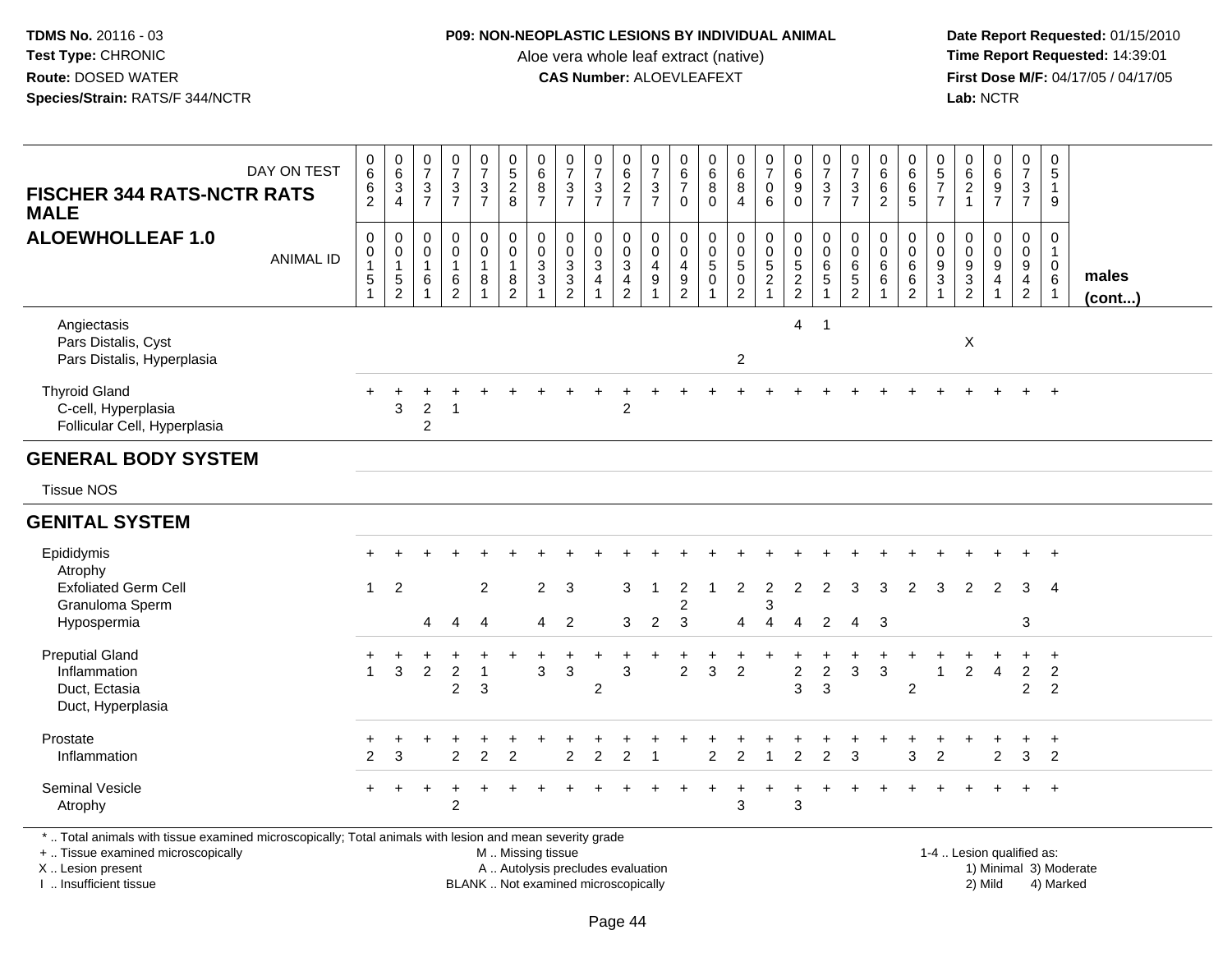## **P09: NON-NEOPLASTIC LESIONS BY INDIVIDUAL ANIMAL**

Aloe vera whole leaf extract (native)<br>**CAS Number:** ALOEVLEAFEXT

 **Date Report Requested:** 01/15/2010 **First Dose M/F:** 04/17/05 / 04/17/05<br>Lab: NCTR **Lab:** NCTR

| DAY ON TEST<br><b>FISCHER 344 RATS-NCTR RATS</b><br><b>MALE</b>                                                                                | $_6^0$<br>$\,6$<br>$\overline{c}$                       | $\begin{array}{c} 0 \\ 6 \end{array}$<br>$\ensuremath{\mathsf{3}}$<br>$\overline{4}$ | $\frac{0}{7}$<br>$\ensuremath{\mathsf{3}}$<br>$\overline{7}$    | $\frac{0}{7}$<br>$\ensuremath{\mathsf{3}}$<br>$\overline{7}$ | $\frac{0}{7}$<br>$\ensuremath{\mathsf{3}}$<br>$\overline{7}$ | $\begin{array}{c} 0 \\ 5 \\ 2 \end{array}$<br>8                                            | 0<br>$6\phantom{a}$<br>$\bf 8$<br>$\overline{7}$     | $\frac{0}{7}$<br>$\ensuremath{\mathsf{3}}$<br>$\overline{7}$                | $\frac{0}{7}$<br>$\frac{3}{7}$                 | 0<br>$6\phantom{a}$<br>$\frac{2}{7}$                               | $\frac{0}{7}$<br>$\frac{3}{7}$                                           | 0<br>$\,6\,$<br>$\overline{7}$<br>$\mathbf 0$             | 0<br>6<br>$\,8\,$<br>$\mathbf 0$                                          | $\begin{matrix} 0 \\ 6 \end{matrix}$<br>$\bf 8$<br>$\overline{4}$ | $\frac{0}{7}$<br>$\mathsf{O}\xspace$<br>6                 | $\begin{array}{c} 0 \\ 6 \end{array}$<br>$\overline{9}$<br>$\pmb{0}$ | $\frac{0}{7}$<br>$\ensuremath{\mathsf{3}}$<br>$\overline{7}$ | $\frac{0}{7}$<br>$\ensuremath{\mathsf{3}}$<br>$\overline{7}$ | 0<br>$6\phantom{a}$<br>$6\phantom{a}$<br>$\overline{2}$ | 0<br>$6\phantom{1}6$<br>$\,6\,$<br>$\overline{5}$            | 0<br>$\frac{5}{7}$<br>$\overline{7}$ | 062                                                 | 0<br>6<br>9<br>7                                                             | $\frac{0}{7}$<br>$\frac{3}{7}$                                                    | 0<br>$\overline{5}$<br>$\mathbf{1}$<br>9                    |                       |
|------------------------------------------------------------------------------------------------------------------------------------------------|---------------------------------------------------------|--------------------------------------------------------------------------------------|-----------------------------------------------------------------|--------------------------------------------------------------|--------------------------------------------------------------|--------------------------------------------------------------------------------------------|------------------------------------------------------|-----------------------------------------------------------------------------|------------------------------------------------|--------------------------------------------------------------------|--------------------------------------------------------------------------|-----------------------------------------------------------|---------------------------------------------------------------------------|-------------------------------------------------------------------|-----------------------------------------------------------|----------------------------------------------------------------------|--------------------------------------------------------------|--------------------------------------------------------------|---------------------------------------------------------|--------------------------------------------------------------|--------------------------------------|-----------------------------------------------------|------------------------------------------------------------------------------|-----------------------------------------------------------------------------------|-------------------------------------------------------------|-----------------------|
| <b>ALOEWHOLLEAF 1.0</b><br><b>ANIMAL ID</b>                                                                                                    | $\pmb{0}$<br>0<br>$\overline{1}$<br>5<br>$\overline{1}$ | $\pmb{0}$<br>$\mathbf 0$<br>$\mathbf{1}$<br>$\frac{5}{2}$                            | $\mathbf 0$<br>0<br>$\overline{1}$<br>$\,6\,$<br>$\overline{1}$ | $\pmb{0}$<br>$\overline{0}$<br>$\mathbf{1}$<br>$\frac{6}{2}$ | 0<br>$\pmb{0}$<br>$\mathbf{1}$<br>$\bf 8$<br>$\mathbf{1}$    | $\mathbf 0$<br>$\pmb{0}$<br>$\mathbf{1}$<br>$\begin{smallmatrix} 8 \\ 2 \end{smallmatrix}$ | $\pmb{0}$<br>$\pmb{0}$<br>$\mathbf{3}$<br>$\sqrt{3}$ | 0<br>$\pmb{0}$<br>$\sqrt{3}$<br>$\ensuremath{\mathsf{3}}$<br>$\overline{2}$ | 0<br>$\pmb{0}$<br>$\sqrt{3}$<br>$\overline{4}$ | 0<br>$\mathbf 0$<br>$\sqrt{3}$<br>$\overline{4}$<br>$\overline{2}$ | $\pmb{0}$<br>$\overline{0}$<br>$\overline{4}$<br>$9\,$<br>$\overline{1}$ | $\mathbf 0$<br>$\mathbf{0}$<br>4<br>$\boldsymbol{9}$<br>2 | $\mathbf 0$<br>$\mathsf 0$<br>$\sqrt{5}$<br>$\mathbf 0$<br>$\overline{1}$ | 0<br>$\pmb{0}$<br>$\sqrt{5}$<br>$\pmb{0}$<br>$\overline{2}$       | 0<br>$\overline{0}$<br>$\overline{5}$<br>$\boldsymbol{2}$ | $\pmb{0}$<br>$\overline{0}$<br>5<br>$\frac{2}{2}$                    | 0<br>0<br>$\,6\,$<br>$\sqrt{5}$                              | $\pmb{0}$<br>$\ddot{\mathbf{0}}$<br>$\,6\,$<br>$\frac{5}{2}$ | 0<br>0<br>$\,6\,$<br>6                                  | $\mathbf 0$<br>$\mathbf 0$<br>6<br>$\,6\,$<br>$\overline{2}$ | 0<br>$\Omega$<br>9<br>3              | 0<br>$\pmb{0}$<br>$\boldsymbol{9}$<br>$\frac{3}{2}$ | $\mathbf 0$<br>$\pmb{0}$<br>$\overline{9}$<br>$\overline{4}$<br>$\mathbf{1}$ | 0<br>$\mathbf 0$<br>$\boldsymbol{9}$<br>$\overline{\mathbf{4}}$<br>$\overline{2}$ | 0<br>$\mathbf{1}$<br>$\mathbf 0$<br>$\,6$<br>$\overline{1}$ | males<br>$($ cont $)$ |
| <b>Decreased Secretory Fluid</b>                                                                                                               |                                                         |                                                                                      | 4                                                               |                                                              |                                                              |                                                                                            | 3                                                    |                                                                             |                                                |                                                                    |                                                                          |                                                           |                                                                           | 4                                                                 | $\overline{2}$                                            | $\overline{4}$                                                       | $\overline{c}$                                               | 4                                                            | 4                                                       |                                                              |                                      |                                                     |                                                                              |                                                                                   | 3                                                           |                       |
| <b>Testes</b><br>Polyarteritis<br>Interstitial Cell, Hyperplasia<br>Seminiferous Tubule, Atrophy                                               |                                                         |                                                                                      | $\overline{4}$                                                  | $\overline{4}$                                               | $\overline{2}$                                               |                                                                                            |                                                      |                                                                             |                                                |                                                                    | $\sqrt{3}$<br>$\overline{2}$                                             | -3                                                        |                                                                           | 4                                                                 |                                                           |                                                                      |                                                              |                                                              | $4 \quad 3$                                             |                                                              |                                      |                                                     |                                                                              |                                                                                   | $\ddot{}$                                                   |                       |
| <b>HEMATOPOIETIC SYSTEM</b>                                                                                                                    |                                                         |                                                                                      |                                                                 |                                                              |                                                              |                                                                                            |                                                      |                                                                             |                                                |                                                                    |                                                                          |                                                           |                                                                           |                                                                   |                                                           |                                                                      |                                                              |                                                              |                                                         |                                                              |                                      |                                                     |                                                                              |                                                                                   |                                                             |                       |
|                                                                                                                                                |                                                         |                                                                                      |                                                                 |                                                              |                                                              |                                                                                            |                                                      |                                                                             |                                                |                                                                    |                                                                          |                                                           |                                                                           |                                                                   |                                                           |                                                                      |                                                              |                                                              |                                                         |                                                              |                                      |                                                     |                                                                              |                                                                                   |                                                             |                       |
| <b>Bone Marrow</b><br>Atrophy<br>Hyperplasia<br>Myeloid Cell, Hyperplasia                                                                      |                                                         | 3                                                                                    | $\overline{2}$                                                  |                                                              |                                                              |                                                                                            |                                                      |                                                                             |                                                |                                                                    |                                                                          | 3                                                         | $\overline{c}$                                                            |                                                                   |                                                           | $\overline{2}$                                                       |                                                              |                                                              | 3                                                       |                                                              |                                      |                                                     | $\ensuremath{\mathsf{3}}$                                                    |                                                                                   | 3                                                           |                       |
| Lymph Node<br>Lumbar, Degeneration, Cystic<br>Mediastinal, Degeneration, Cystic<br>Mediastinal, Hemorrhage                                     |                                                         | $\ddot{}$<br>2                                                                       |                                                                 |                                                              | $+$                                                          |                                                                                            | $\ddot{}$                                            |                                                                             |                                                |                                                                    | $\ddot{}$<br>3                                                           |                                                           |                                                                           |                                                                   |                                                           |                                                                      | $\overline{2}$                                               |                                                              | $\ddot{}$                                               |                                                              |                                      |                                                     | $\ddot{}$                                                                    |                                                                                   | $\ddot{}$                                                   |                       |
| Mediastinal, Medulla, Sinus, Dilatation<br>Medulla, Pancreatic, Sinus, Dilatation<br>Pancreatic, Degeneration, Cystic                          |                                                         |                                                                                      |                                                                 |                                                              | $\overline{c}$                                               |                                                                                            |                                                      |                                                                             |                                                |                                                                    |                                                                          |                                                           |                                                                           |                                                                   |                                                           |                                                                      |                                                              |                                                              |                                                         |                                                              |                                      |                                                     |                                                                              |                                                                                   |                                                             |                       |
| Pancreatic, Hyperplasia, Lymphoid<br>Pancreatic, Pigmentation                                                                                  |                                                         |                                                                                      |                                                                 |                                                              | $\overline{c}$                                               |                                                                                            |                                                      |                                                                             |                                                |                                                                    |                                                                          |                                                           |                                                                           | $\overline{2}$                                                    |                                                           |                                                                      | $\sqrt{3}$                                                   |                                                              |                                                         |                                                              |                                      |                                                     |                                                                              |                                                                                   |                                                             |                       |
| Renal, Degeneration, Cystic<br>Renal, Hemorrhage<br>Renal, Pigmentation                                                                        |                                                         | 3                                                                                    |                                                                 |                                                              |                                                              |                                                                                            |                                                      |                                                                             |                                                |                                                                    |                                                                          |                                                           |                                                                           |                                                                   | $\overline{a}$<br>$\overline{2}$                          |                                                                      |                                                              |                                                              |                                                         |                                                              |                                      |                                                     |                                                                              |                                                                                   |                                                             |                       |
| Lymph Node, Mandibular<br>Degeneration, Cystic<br>Hyperplasia, Lymphoid                                                                        | $\overline{2}$                                          | $\overline{2}$                                                                       |                                                                 | $\overline{c}$                                               |                                                              | $\overline{c}$                                                                             |                                                      |                                                                             |                                                |                                                                    |                                                                          |                                                           |                                                                           |                                                                   |                                                           |                                                                      |                                                              | $\overline{c}$                                               |                                                         |                                                              |                                      |                                                     | 3                                                                            |                                                                                   | $\overline{+}$                                              |                       |
| *  Total animals with tissue examined microscopically; Total animals with lesion and mean severity grade<br>+  Tissue examined microscopically |                                                         |                                                                                      |                                                                 |                                                              |                                                              |                                                                                            |                                                      | M  Missing tissue                                                           |                                                |                                                                    |                                                                          |                                                           |                                                                           |                                                                   |                                                           |                                                                      |                                                              |                                                              |                                                         |                                                              |                                      |                                                     | 1-4  Lesion qualified as:                                                    |                                                                                   |                                                             |                       |

X .. Lesion present

I .. Insufficient tissue

BLANK .. Not examined microscopically and the state of the 2) Mild

A .. Autolysis precludes evaluation and the service of the service of the service of the service of the service of the service of the service of the service of the service of the service of the service of the service of th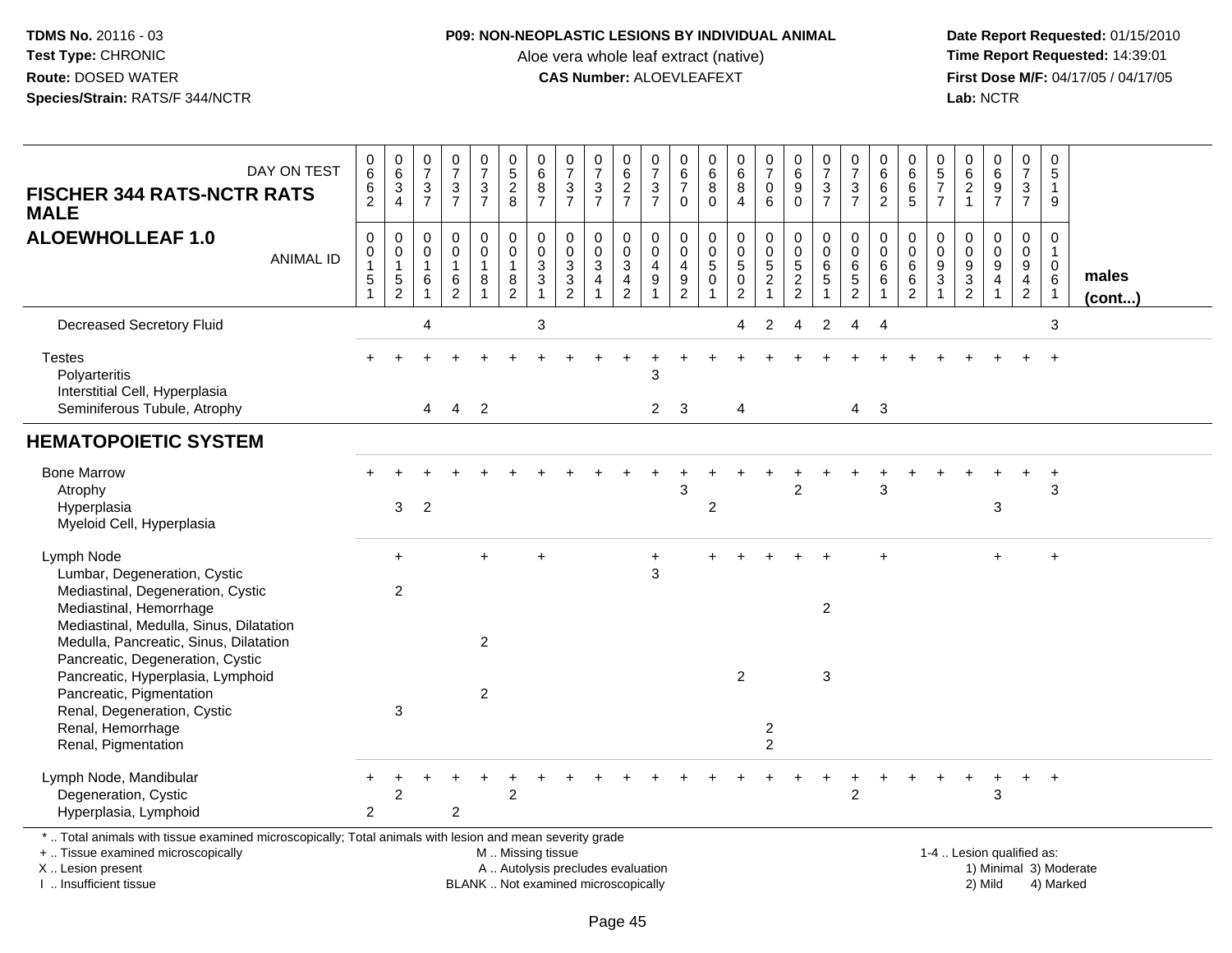# **P09: NON-NEOPLASTIC LESIONS BY INDIVIDUAL ANIMAL**

Aloe vera whole leaf extract (native)<br>**CAS Number:** ALOEVLEAFEXT

 **Date Report Requested:** 01/15/2010 **First Dose M/F:** 04/17/05 / 04/17/05<br>Lab: NCTR **Lab:** NCTR

| DAY ON TEST<br><b>FISCHER 344 RATS-NCTR RATS</b><br><b>MALE</b>                                                                                                               | $\begin{array}{c} 0 \\ 6 \end{array}$<br>$\frac{6}{2}$                      | $\begin{array}{c} 0 \\ 6 \end{array}$<br>$\frac{3}{4}$ | $\pmb{0}$<br>$\overline{7}$<br>$\ensuremath{\mathsf{3}}$<br>$\overline{7}$ | $\begin{array}{c} 0 \\ 7 \end{array}$<br>$\frac{3}{7}$                      | $\frac{0}{7}$<br>$\frac{3}{7}$                | $\begin{array}{c} 0 \\ 5 \\ 2 \\ 8 \end{array}$                                     | $_{6}^{\rm 0}$<br>$\overline{8}$<br>$\overline{7}$                      | $\begin{array}{c} 0 \\ 7 \end{array}$<br>$\ensuremath{\mathsf{3}}$<br>$\overline{7}$ | $\frac{0}{7}$<br>$\frac{3}{7}$                                                    | $_{6}^{\rm 0}$<br>$\frac{2}{7}$                                                | $\begin{array}{c} 0 \\ 7 \end{array}$<br>$\frac{3}{7}$                   | $\begin{array}{c} 0 \\ 6 \end{array}$<br>$\overline{7}$<br>$\Omega$ | $\begin{array}{c} 0 \\ 6 \end{array}$<br>$\overline{8}$<br>$\Omega$          | $\begin{array}{c} 0 \\ 6 \end{array}$<br>$\overline{8}$<br>$\overline{4}$          | $\frac{0}{7}$<br>$\mathsf{O}\xspace$<br>$\,6\,$                           | $\pmb{0}$<br>$\overline{6}$<br>$\boldsymbol{9}$<br>$\Omega$ | $\frac{0}{7}$<br>$\frac{3}{7}$                                                             | $\frac{0}{7}$<br>$\frac{3}{7}$                 | $_{6}^{\rm 0}$<br>$\overline{6}$<br>$\overline{2}$            | $\pmb{0}$<br>$\overline{6}$<br>$\overline{6}$<br>5                         | 0<br>$\frac{5}{7}$<br>$\overline{7}$                                        | $062$<br>$1$                        | $\begin{array}{c} 0 \\ 6 \end{array}$<br>$\frac{9}{7}$ | $\pmb{0}$<br>$\overline{7}$<br>$\sqrt{3}$<br>$\overline{7}$ | $\mathbf 0$<br>5<br>$\overline{1}$<br>-9                 |                        |
|-------------------------------------------------------------------------------------------------------------------------------------------------------------------------------|-----------------------------------------------------------------------------|--------------------------------------------------------|----------------------------------------------------------------------------|-----------------------------------------------------------------------------|-----------------------------------------------|-------------------------------------------------------------------------------------|-------------------------------------------------------------------------|--------------------------------------------------------------------------------------|-----------------------------------------------------------------------------------|--------------------------------------------------------------------------------|--------------------------------------------------------------------------|---------------------------------------------------------------------|------------------------------------------------------------------------------|------------------------------------------------------------------------------------|---------------------------------------------------------------------------|-------------------------------------------------------------|--------------------------------------------------------------------------------------------|------------------------------------------------|---------------------------------------------------------------|----------------------------------------------------------------------------|-----------------------------------------------------------------------------|-------------------------------------|--------------------------------------------------------|-------------------------------------------------------------|----------------------------------------------------------|------------------------|
| <b>ALOEWHOLLEAF 1.0</b><br><b>ANIMAL ID</b>                                                                                                                                   | $\mathbf 0$<br>$\mathsf{O}\xspace$<br>$\begin{array}{c} 1 \\ 5 \end{array}$ | $\mathbf 0$<br>$\overline{0}$<br>1<br>$\frac{5}{2}$    | $\mathbf 0$<br>$\mathbf 0$<br>$\overline{1}$<br>6                          | $\pmb{0}$<br>$\ddot{\mathbf{0}}$<br>$\mathbf{1}$<br>$\,6$<br>$\overline{2}$ | 0<br>$\ddot{\mathbf{0}}$<br>$\mathbf{1}$<br>8 | $\begin{smallmatrix} 0\\0 \end{smallmatrix}$<br>$\mathbf{1}$<br>8<br>$\overline{2}$ | $\mathbf 0$<br>$\ddot{\mathbf{0}}$<br>$\overline{3}$<br>$\sqrt{3}$<br>1 | $\pmb{0}$<br>$\mathbf 0$<br>$\frac{3}{2}$                                            | $\mathbf 0$<br>$\ddot{\mathbf{0}}$<br>$\ensuremath{\mathsf{3}}$<br>$\overline{4}$ | 0<br>$\ddot{\mathbf{0}}$<br>$\overline{3}$<br>$\overline{4}$<br>$\overline{c}$ | $\mathsf 0$<br>$\ddot{\mathbf{0}}$<br>$\overline{4}$<br>$\boldsymbol{9}$ | $\mathbf 0$<br>$\mathbf 0$<br>$\overline{4}$<br>$\frac{9}{2}$       | $\mathbf 0$<br>$\overline{0}$<br>$\sqrt{5}$<br>$\mathbf 0$<br>$\overline{1}$ | $\mathbf 0$<br>$\ddot{\mathbf{0}}$<br>$\,$ 5 $\,$<br>$\mathbf 0$<br>$\overline{2}$ | $\pmb{0}$<br>$\overline{0}$<br>$\begin{array}{c} 5 \\ 2 \\ 1 \end{array}$ | 0<br>$\mathbf 0$<br>$\frac{5}{2}$                           | $\mathsf{O}\xspace$<br>$\ddot{\mathbf{0}}$<br>$6\phantom{a}$<br>$\sqrt{5}$<br>$\mathbf{1}$ | 0<br>$\bar{0}$<br>$6\over 5$<br>$\overline{2}$ | $\pmb{0}$<br>$\ddot{\mathbf{0}}$<br>$6\phantom{a}$<br>$\,6\,$ | $\mathsf{O}\xspace$<br>$\ddot{\mathbf{0}}$<br>$^6_{\ 6}$<br>$\overline{2}$ | $\mathbf 0$<br>$\mathbf 0$<br>$\boldsymbol{9}$<br>$\ensuremath{\mathsf{3}}$ | $_{\rm 0}^{\rm 0}$<br>$\frac{9}{2}$ | $_{\rm 0}^{\rm 0}$<br>$\frac{9}{4}$<br>-1              | 0<br>$\mathbf 0$<br>9<br>$\overline{4}$<br>$\overline{2}$   | $\mathbf 0$<br>-1<br>$\mathbf{0}$<br>6<br>$\overline{1}$ | males<br>(cont)        |
| Infiltration Cellular, Plasma Cell                                                                                                                                            |                                                                             |                                                        |                                                                            |                                                                             |                                               | $\overline{2}$                                                                      |                                                                         |                                                                                      |                                                                                   | $\overline{2}$                                                                 |                                                                          | $\overline{c}$                                                      | $\mathbf{3}$                                                                 |                                                                                    |                                                                           |                                                             |                                                                                            |                                                |                                                               |                                                                            |                                                                             | $\overline{c}$                      |                                                        |                                                             |                                                          |                        |
| Lymph Node, Mesenteric<br>Degeneration, Cystic<br>Hyperplasia, Lymphoid<br>Necrosis, Lymphoid<br>Medulla, Sinus, Dilatation                                                   |                                                                             | 3                                                      |                                                                            |                                                                             |                                               |                                                                                     |                                                                         |                                                                                      |                                                                                   |                                                                                |                                                                          |                                                                     |                                                                              |                                                                                    | 3                                                                         |                                                             |                                                                                            |                                                |                                                               |                                                                            |                                                                             |                                     |                                                        | 3                                                           | $\overline{+}$                                           |                        |
| Spleen<br>Accessory Spleen<br>Congestion<br>Fibrosis<br>Hematopoietic Cell Proliferation<br>Infarct<br>Pigmentation<br>Thrombus<br>Capsule, Fibrosis<br>Red Pulp, Hyperplasia | 2                                                                           | $\overline{2}$                                         |                                                                            | 3                                                                           | Χ                                             | $\overline{2}$                                                                      |                                                                         |                                                                                      |                                                                                   |                                                                                | $\mathsf X$                                                              |                                                                     | X                                                                            |                                                                                    | $\sf X$                                                                   |                                                             |                                                                                            | $\pmb{\times}$                                 |                                                               |                                                                            |                                                                             |                                     |                                                        |                                                             |                                                          |                        |
| Thymus<br>Atrophy<br>Epithelial Cell, Hyperplasia                                                                                                                             | +<br>3                                                                      | 3                                                      | 3                                                                          | 3                                                                           | $\overline{2}$                                | $\overline{2}$                                                                      |                                                                         | $\overline{c}$                                                                       | $\overline{c}$                                                                    | $\overline{4}$                                                                 | $\overline{2}$                                                           | 3                                                                   | +<br>3                                                                       | M                                                                                  | 3                                                                         | $\overline{2}$                                              |                                                                                            | 3                                              | $\pm$                                                         | 3                                                                          | $\overline{2}$                                                              | $\mathbf{3}$                        | $\overline{2}$                                         | $+$<br>$\overline{2}$                                       | M                                                        |                        |
| <b>INTEGUMENTARY SYSTEM</b>                                                                                                                                                   |                                                                             |                                                        |                                                                            |                                                                             |                                               |                                                                                     |                                                                         |                                                                                      |                                                                                   |                                                                                |                                                                          |                                                                     |                                                                              |                                                                                    |                                                                           |                                                             |                                                                                            |                                                |                                                               |                                                                            |                                                                             |                                     |                                                        |                                                             |                                                          |                        |
| <b>Mammary Gland</b><br>Galactocele<br>Lactation<br>Alveolus, Hyperplasia                                                                                                     | $\overline{2}$                                                              | $\overline{\phantom{0}}$                               |                                                                            | 3                                                                           | Χ<br>$\overline{c}$<br>$\overline{2}$         | $\boldsymbol{\mathsf{X}}$                                                           | $\overline{c}$<br>$\overline{2}$                                        |                                                                                      | $\mathbf{1}$                                                                      | $\overline{2}$                                                                 | X<br>$\overline{1}$                                                      | $\overline{2}$                                                      | $\overline{2}$                                                               |                                                                                    |                                                                           | $\overline{\mathbf{c}}$<br>$\overline{2}$                   |                                                                                            | X<br>3<br>3                                    | $\sf X$<br>$\sqrt{3}$                                         | 3                                                                          |                                                                             |                                     |                                                        | X<br>4<br>$\Delta$                                          | $\ddot{}$<br>$\overline{2}$                              |                        |
| *  Total animals with tissue examined microscopically; Total animals with lesion and mean severity grade<br>+  Tissue examined microscopically<br>X  Lesion present           |                                                                             |                                                        |                                                                            |                                                                             |                                               | M  Missing tissue                                                                   |                                                                         | A  Autolysis precludes evaluation                                                    |                                                                                   |                                                                                |                                                                          |                                                                     |                                                                              |                                                                                    |                                                                           |                                                             |                                                                                            |                                                |                                                               |                                                                            |                                                                             | 1-4  Lesion qualified as:           |                                                        |                                                             |                                                          | 1) Minimal 3) Moderate |

I .. Insufficient tissue

BLANK .. Not examined microscopically and the contract of the contract of the contract of Modellin 2) Mild 4) Marked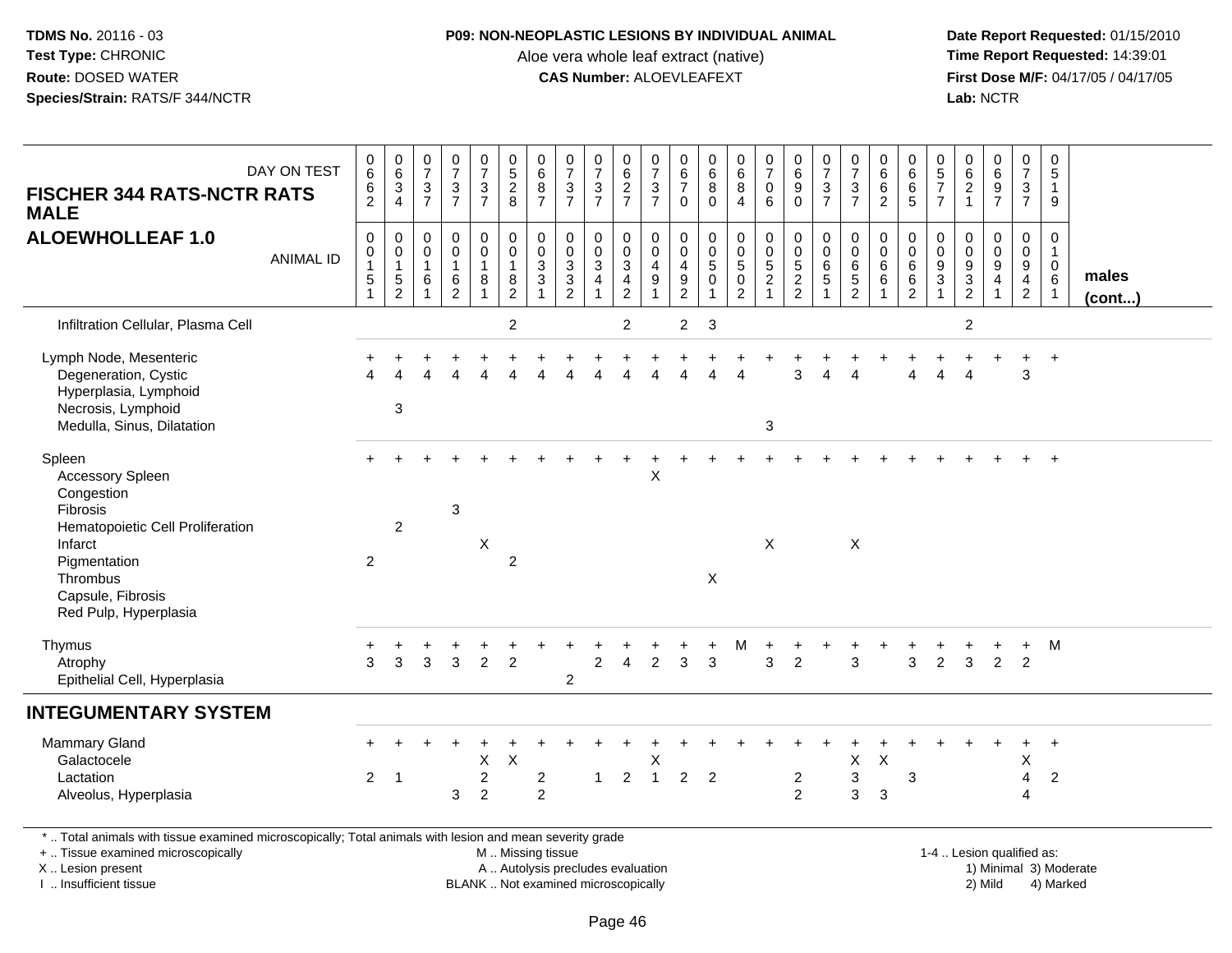#### **P09: NON-NEOPLASTIC LESIONS BY INDIVIDUAL ANIMAL**

Aloe vera whole leaf extract (native)<br>**CAS Number:** ALOEVLEAFEXT

 **Date Report Requested:** 01/15/2010 **First Dose M/F:** 04/17/05 / 04/17/05<br>**Lab:** NCTR **Lab:** NCTR

| DAY ON TEST<br><b>FISCHER 344 RATS-NCTR RATS</b><br><b>MALE</b>                                | 0<br>$\,6\,$<br>$\,6$<br>$\overline{2}$    | $\begin{matrix} 0 \\ 6 \end{matrix}$<br>$\mathbf{3}$<br>$\overline{4}$      | $\begin{smallmatrix}0\\7\end{smallmatrix}$<br>$\mathsf 3$<br>$\overline{7}$ | $\frac{0}{7}$<br>3<br>$\overline{7}$                     | $\frac{0}{7}$<br>$\frac{3}{7}$                                                            | $0$<br>5<br>2<br>8                                                                      | 0<br>$\,6$<br>8<br>$\overline{7}$   | $\frac{0}{7}$<br>$\mathbf{3}$<br>$\overline{7}$                             | $\frac{0}{7}$<br>$\mathbf{3}$<br>$\overline{7}$    | 0<br>$\frac{6}{2}$                                                                               | $\frac{0}{7}$<br>$\ensuremath{\mathsf{3}}$<br>$\overline{7}$          | 0<br>$\,6\,$<br>$\overline{7}$<br>$\Omega$                                         | $\begin{array}{c} 0 \\ 6 \end{array}$<br>8<br>$\Omega$ | $\begin{array}{c} 0 \\ 6 \end{array}$<br>8<br>$\overline{4}$              | $\frac{0}{7}$<br>$\mathbf 0$<br>6                                                                | $\begin{matrix} 0 \\ 6 \end{matrix}$<br>9<br>$\Omega$                          | 0<br>$\overline{7}$<br>$\sqrt{3}$<br>$\overline{7}$ | $\frac{0}{7}$<br>$\frac{3}{7}$                                        | 0<br>$\,6$<br>$\,6$<br>$\overline{c}$                     | 0<br>$\,6\,$<br>$\,6\,$<br>$\overline{5}$                          | 0<br>$5\,$<br>$\overline{7}$<br>$\overline{7}$ | 0<br>$\,6\,$<br>$\boldsymbol{2}$<br>$\overline{1}$ | 0697                                                       | 0<br>$\overline{7}$<br>$\mathsf 3$<br>$\overline{7}$         | 0<br>$\sqrt{5}$<br>$\mathbf{1}$<br>9                                      |                 |
|------------------------------------------------------------------------------------------------|--------------------------------------------|-----------------------------------------------------------------------------|-----------------------------------------------------------------------------|----------------------------------------------------------|-------------------------------------------------------------------------------------------|-----------------------------------------------------------------------------------------|-------------------------------------|-----------------------------------------------------------------------------|----------------------------------------------------|--------------------------------------------------------------------------------------------------|-----------------------------------------------------------------------|------------------------------------------------------------------------------------|--------------------------------------------------------|---------------------------------------------------------------------------|--------------------------------------------------------------------------------------------------|--------------------------------------------------------------------------------|-----------------------------------------------------|-----------------------------------------------------------------------|-----------------------------------------------------------|--------------------------------------------------------------------|------------------------------------------------|----------------------------------------------------|------------------------------------------------------------|--------------------------------------------------------------|---------------------------------------------------------------------------|-----------------|
| <b>ALOEWHOLLEAF 1.0</b><br><b>ANIMAL ID</b>                                                    | $\mathbf 0$<br>0<br>$\mathbf{1}$<br>5<br>1 | $\mathbf 0$<br>$\mathbf 0$<br>$\mathbf{1}$<br>$\mathbf 5$<br>$\overline{c}$ | 0<br>$\boldsymbol{0}$<br>$\mathbf{1}$<br>6<br>1                             | 0<br>$\mathsf{O}$<br>$\mathbf{1}$<br>6<br>$\overline{2}$ | $\begin{smallmatrix} 0\\0 \end{smallmatrix}$<br>$\mathbf{1}$<br>$\bf 8$<br>$\overline{1}$ | $\begin{smallmatrix}0\\0\end{smallmatrix}$<br>$\mathbf{1}$<br>$\bf 8$<br>$\overline{2}$ | 0<br>$\mathbf 0$<br>$\sqrt{3}$<br>3 | $\mathbf 0$<br>$\mathbf 0$<br>$\mathbf 3$<br>$\mathbf{3}$<br>$\overline{2}$ | 0<br>$\mathbf 0$<br>$\mathbf{3}$<br>$\overline{4}$ | $\begin{smallmatrix}0\\0\end{smallmatrix}$<br>$\overline{3}$<br>$\overline{4}$<br>$\overline{2}$ | $\pmb{0}$<br>$\pmb{0}$<br>$\overline{\mathbf{4}}$<br>$\boldsymbol{9}$ | $\mathbf 0$<br>$\mathbf 0$<br>$\overline{4}$<br>$\boldsymbol{9}$<br>$\overline{2}$ | $\mathbf 0$<br>$\mathbf 0$<br>5<br>$\Omega$            | $\pmb{0}$<br>$\mathbf 0$<br>$\overline{5}$<br>$\pmb{0}$<br>$\overline{c}$ | $\begin{smallmatrix} 0\\0 \end{smallmatrix}$<br>$\overline{5}$<br>$\overline{2}$<br>$\mathbf{1}$ | 0<br>$\mathsf{O}\xspace$<br>$\overline{5}$<br>$\overline{a}$<br>$\overline{a}$ | 0<br>0<br>6<br>5                                    | $\mathbf 0$<br>$\mathbf 0$<br>$\,6\,$<br>$\sqrt{5}$<br>$\overline{2}$ | 0<br>$\mathbf 0$<br>$\,6$<br>6<br>$\overline{\mathbf{A}}$ | $\mathbf 0$<br>$\mathbf 0$<br>$\,6\,$<br>$\,6\,$<br>$\overline{2}$ | 0<br>$\mathbf 0$<br>9<br>3                     | 0<br>0<br>$9\,$<br>$\mathbf{3}$<br>$\overline{2}$  | $\pmb{0}$<br>$\pmb{0}$<br>$\overline{9}$<br>$\overline{4}$ | 0<br>$\overline{0}$<br>9<br>$\overline{a}$<br>$\overline{2}$ | $\mathbf 0$<br>$\overline{1}$<br>$\mathbf 0$<br>$\,6\,$<br>$\overline{1}$ | males<br>(cont) |
| Skin<br>Inflammation<br>Fat, Subcutaneous Tissue, Necrosis<br>Tail, Hyperkeratosis, Multifocal |                                            |                                                                             |                                                                             |                                                          |                                                                                           |                                                                                         |                                     |                                                                             |                                                    |                                                                                                  |                                                                       |                                                                                    |                                                        |                                                                           |                                                                                                  | 3                                                                              |                                                     |                                                                       | 3                                                         | $\overline{2}$                                                     |                                                |                                                    |                                                            | $+$                                                          | $+$<br>3                                                                  |                 |
| <b>MUSCULOSKELETAL SYSTEM</b>                                                                  |                                            |                                                                             |                                                                             |                                                          |                                                                                           |                                                                                         |                                     |                                                                             |                                                    |                                                                                                  |                                                                       |                                                                                    |                                                        |                                                                           |                                                                                                  |                                                                                |                                                     |                                                                       |                                                           |                                                                    |                                                |                                                    |                                                            |                                                              |                                                                           |                 |
| <b>Bone</b><br>Cranium, Periosteum, Hemorrhage                                                 |                                            |                                                                             |                                                                             |                                                          |                                                                                           |                                                                                         |                                     |                                                                             |                                                    |                                                                                                  |                                                                       |                                                                                    |                                                        |                                                                           |                                                                                                  |                                                                                |                                                     |                                                                       | $\ddot{}$<br>$\overline{c}$                               |                                                                    |                                                |                                                    |                                                            |                                                              |                                                                           |                 |
| Bone, Femur                                                                                    |                                            |                                                                             |                                                                             |                                                          |                                                                                           |                                                                                         |                                     |                                                                             |                                                    |                                                                                                  |                                                                       |                                                                                    |                                                        |                                                                           |                                                                                                  |                                                                                |                                                     |                                                                       |                                                           |                                                                    |                                                |                                                    |                                                            | $+$                                                          | $+$                                                                       |                 |
| <b>NERVOUS SYSTEM</b>                                                                          |                                            |                                                                             |                                                                             |                                                          |                                                                                           |                                                                                         |                                     |                                                                             |                                                    |                                                                                                  |                                                                       |                                                                                    |                                                        |                                                                           |                                                                                                  |                                                                                |                                                     |                                                                       |                                                           |                                                                    |                                                |                                                    |                                                            |                                                              |                                                                           |                 |
| <b>Brain</b>                                                                                   |                                            |                                                                             |                                                                             |                                                          |                                                                                           |                                                                                         |                                     |                                                                             |                                                    |                                                                                                  |                                                                       |                                                                                    |                                                        |                                                                           | $\ddot{}$                                                                                        |                                                                                |                                                     |                                                                       |                                                           |                                                                    |                                                |                                                    |                                                            |                                                              |                                                                           |                 |
| Brain, Brain Stem<br>Hemorrhage<br>Hypothalamus, Compression                                   |                                            |                                                                             |                                                                             |                                                          |                                                                                           | $\mathbf{3}$                                                                            |                                     |                                                                             |                                                    |                                                                                                  |                                                                       |                                                                                    | 3                                                      |                                                                           |                                                                                                  |                                                                                |                                                     | 3                                                                     |                                                           | 3<br>$\overline{\mathbf{4}}$                                       |                                                |                                                    |                                                            |                                                              | $+$                                                                       |                 |
| Brain, Cerebellum<br>Compression<br>Hemorrhage                                                 |                                            |                                                                             |                                                                             |                                                          |                                                                                           |                                                                                         |                                     |                                                                             |                                                    |                                                                                                  |                                                                       | 1                                                                                  |                                                        |                                                                           | 3<br>$\boldsymbol{2}$                                                                            |                                                                                |                                                     |                                                                       |                                                           |                                                                    |                                                |                                                    |                                                            |                                                              | $\div$                                                                    |                 |
| Brain, Cerebrum<br>Hydrocephalus<br>Mineralization, Focal                                      |                                            |                                                                             |                                                                             |                                                          |                                                                                           |                                                                                         |                                     |                                                                             |                                                    |                                                                                                  |                                                                       |                                                                                    |                                                        |                                                                           |                                                                                                  |                                                                                |                                                     |                                                                       |                                                           |                                                                    |                                                |                                                    |                                                            |                                                              | $+$                                                                       |                 |

# **RESPIRATORY SYSTEM**

\* .. Total animals with tissue examined microscopically; Total animals with lesion and mean severity grade

+ .. Tissue examined microscopically

X .. Lesion present

I .. Insufficient tissue

M .. Missing tissue

A .. Autolysis precludes evaluation

BLANK .. Not examined microscopically 2) Mild 4) Marked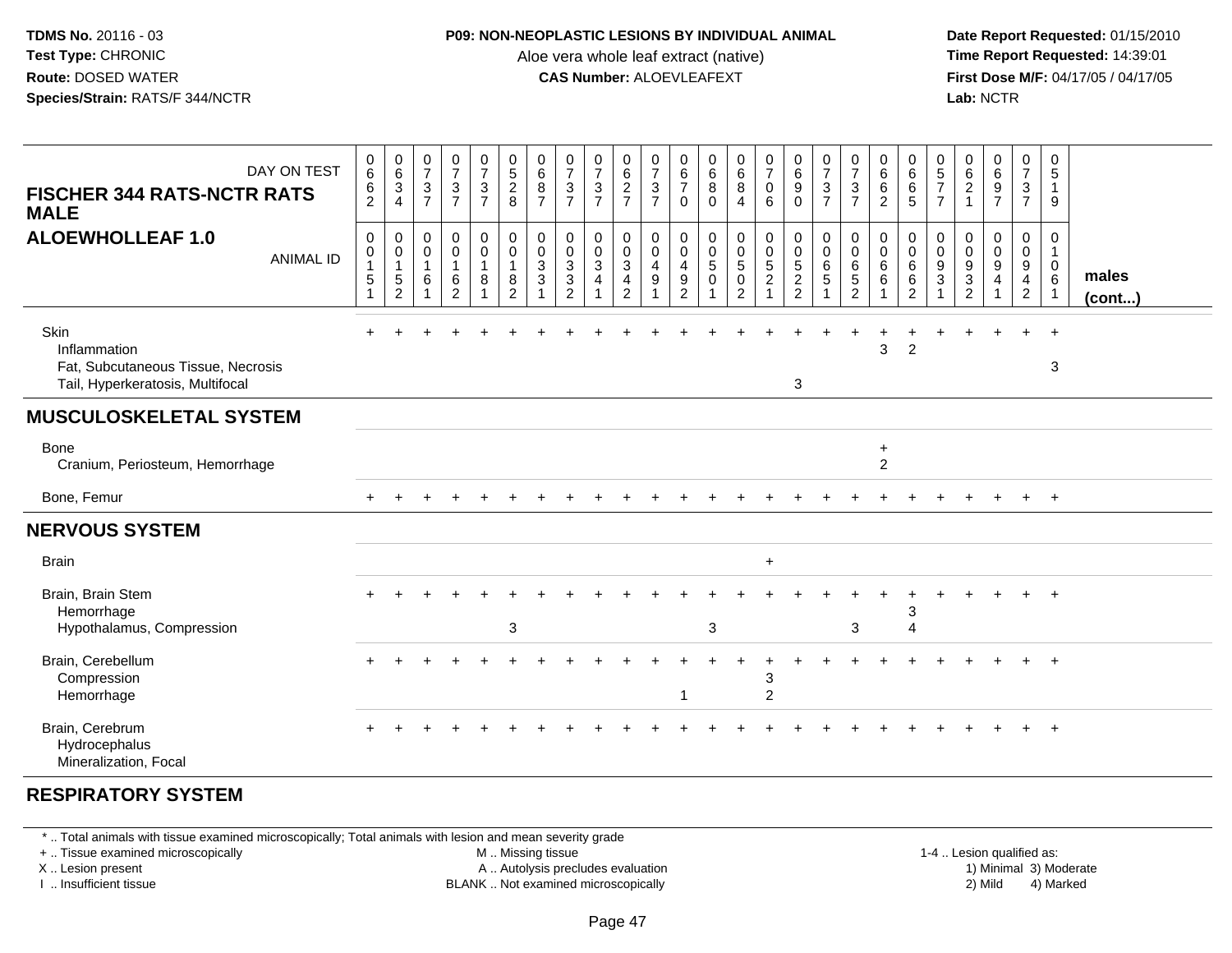## **P09: NON-NEOPLASTIC LESIONS BY INDIVIDUAL ANIMAL**

Aloe vera whole leaf extract (native)<br>**CAS Number:** ALOEVLEAFEXT

| DAY ON TEST<br><b>FISCHER 344 RATS-NCTR RATS</b><br><b>MALE</b>                                                                                                                                            | $_{6}^{\rm 0}$<br>6<br>$\overline{2}$                               | $\begin{array}{c} 0 \\ 6 \end{array}$<br>$\mathbf{3}$<br>$\overline{4}$  | 0<br>$\overline{7}$<br>3<br>$\overline{7}$        | $\begin{array}{c} 0 \\ 7 \end{array}$<br>$\frac{3}{7}$                      | $\frac{0}{7}$<br>$\mathbf{3}$<br>$\overline{7}$ | 0<br>$\overline{5}$<br>$\sqrt{2}$<br>8                               | 0<br>$\overline{6}$<br>8<br>$\overline{7}$                   | $\frac{0}{7}$<br>$\ensuremath{\mathsf{3}}$<br>$\overline{7}$                                            | $\begin{array}{c} 0 \\ 7 \end{array}$<br>$\ensuremath{\mathsf{3}}$<br>$\overline{7}$ | 0<br>$6\overline{6}$<br>$\overline{c}$<br>$\overline{7}$        | $\frac{0}{7}$<br>$\sqrt{3}$<br>$\overline{7}$                              | 0<br>$\,6\,$<br>$\overline{7}$<br>$\mathbf{0}$         | 0<br>$6\phantom{1}6$<br>8<br>$\Omega$            | $_{6}^{\rm 0}$<br>8<br>$\overline{4}$                      | $\begin{smallmatrix}0\\7\end{smallmatrix}$<br>$\mathbf 0$<br>6 | $\begin{array}{c} 0 \\ 6 \end{array}$<br>$\boldsymbol{9}$<br>$\mathbf 0$               | $\frac{0}{7}$<br>$\sqrt{3}$<br>$\overline{7}$                         | $\frac{0}{7}$<br>$\ensuremath{\mathsf{3}}$<br>$\overline{7}$        | 0<br>$\overline{6}$<br>$\,6\,$<br>2                         | 0<br>6<br>6<br>5                             | 0<br>$\overline{5}$<br>$\overline{7}$<br>$\overline{7}$ | 0<br>6<br>$\sqrt{2}$<br>$\overline{1}$    | $\begin{array}{c} 0 \\ 6 \end{array}$<br>$\boldsymbol{9}$<br>$\overline{7}$ | $\begin{smallmatrix} 0\\7 \end{smallmatrix}$<br>$\ensuremath{\mathsf{3}}$<br>$\overline{7}$ | $\mathbf 0$<br>5<br>$\mathbf{1}$<br>9                 |                 |
|------------------------------------------------------------------------------------------------------------------------------------------------------------------------------------------------------------|---------------------------------------------------------------------|--------------------------------------------------------------------------|---------------------------------------------------|-----------------------------------------------------------------------------|-------------------------------------------------|----------------------------------------------------------------------|--------------------------------------------------------------|---------------------------------------------------------------------------------------------------------|--------------------------------------------------------------------------------------|-----------------------------------------------------------------|----------------------------------------------------------------------------|--------------------------------------------------------|--------------------------------------------------|------------------------------------------------------------|----------------------------------------------------------------|----------------------------------------------------------------------------------------|-----------------------------------------------------------------------|---------------------------------------------------------------------|-------------------------------------------------------------|----------------------------------------------|---------------------------------------------------------|-------------------------------------------|-----------------------------------------------------------------------------|---------------------------------------------------------------------------------------------|-------------------------------------------------------|-----------------|
| <b>ALOEWHOLLEAF 1.0</b><br><b>ANIMAL ID</b>                                                                                                                                                                | $\pmb{0}$<br>$\pmb{0}$<br>$\mathbf{1}$<br>$\sqrt{5}$<br>$\mathbf 1$ | 0<br>$\mathsf{O}\xspace$<br>$\mathbf{1}$<br>$\sqrt{5}$<br>$\overline{c}$ | $\mathbf 0$<br>$\mathbf 0$<br>$\overline{1}$<br>6 | $\mathbf 0$<br>$\mathsf{O}\xspace$<br>$\overline{1}$<br>6<br>$\overline{2}$ | 0<br>$\mathbf 0$<br>$\mathbf{1}$<br>8<br>-1     | $\mathbf 0$<br>$\overline{0}$<br>$\mathbf{1}$<br>8<br>$\overline{2}$ | $\mathbf 0$<br>$\mathbf 0$<br>$\ensuremath{\mathsf{3}}$<br>3 | $\mathsf{O}\xspace$<br>$\mathsf{O}\xspace$<br>$\sqrt{3}$<br>$\ensuremath{\mathsf{3}}$<br>$\overline{2}$ | 0<br>$\pmb{0}$<br>$\sqrt{3}$<br>$\overline{4}$                                       | $\mathbf 0$<br>$\mathbf 0$<br>$\sqrt{3}$<br>4<br>$\overline{c}$ | $\mathbf 0$<br>$\overline{0}$<br>$\overline{4}$<br>$9\,$<br>$\overline{1}$ | 0<br>$\Omega$<br>$\overline{4}$<br>9<br>$\overline{2}$ | $\mathbf 0$<br>$\mathbf 0$<br>5<br>$\Omega$<br>1 | 0<br>$\boldsymbol{0}$<br>$\sqrt{5}$<br>0<br>$\overline{2}$ | 0<br>$\ddot{\mathbf{0}}$<br>$\frac{5}{2}$<br>$\mathbf{1}$      | $\mathbf 0$<br>$\ddot{\mathbf{0}}$<br>$\sqrt{5}$<br>$\boldsymbol{2}$<br>$\overline{2}$ | $\mathbf 0$<br>$\mathbf 0$<br>$\,6\,$<br>$\sqrt{5}$<br>$\overline{1}$ | $\mathbf 0$<br>$\mathbf 0$<br>$\,6$<br>$\sqrt{5}$<br>$\overline{2}$ | 0<br>$\mathsf{O}\xspace$<br>$\,6\,$<br>$6\phantom{1}6$<br>1 | 0<br>$\mathbf 0$<br>6<br>6<br>$\overline{2}$ | 0<br>$\mathbf 0$<br>9<br>3<br>1                         | 0<br>0<br>$\frac{9}{3}$<br>$\overline{2}$ | 0<br>$\ddot{\mathbf{0}}$<br>$\boldsymbol{9}$<br>$\overline{4}$              | 0<br>$\mathbf 0$<br>$\boldsymbol{9}$<br>$\overline{4}$<br>$\sqrt{2}$                        | 0<br>$\mathbf{1}$<br>$\mathbf 0$<br>6<br>$\mathbf{1}$ | males<br>(cont) |
| Lung<br>Granuloma<br>Alveolar Epithelium, Hyperplasia<br>Alveolus, Infiltration Cellular, Histiocyte<br>Alveolus, Infiltration Cellular, Lymphocyte<br>Alveolus, Inflammation<br>Mediastinum, Inflammation | 3                                                                   | $\mathbf{1}$                                                             | 4                                                 |                                                                             |                                                 | -1                                                                   |                                                              |                                                                                                         |                                                                                      |                                                                 |                                                                            |                                                        |                                                  | $\mathbf{1}$                                               | $\overline{2}$                                                 | $\overline{c}$<br>$\mathbf{1}$                                                         | $\overline{1}$                                                        |                                                                     | 1                                                           | $\overline{2}$                               |                                                         |                                           |                                                                             |                                                                                             |                                                       |                 |
| Nose<br>Foreign Body<br>Fungus<br>Inflammation<br>Goblet Cell, Hyperplasia                                                                                                                                 | 2                                                                   |                                                                          |                                                   |                                                                             |                                                 |                                                                      |                                                              |                                                                                                         |                                                                                      |                                                                 |                                                                            |                                                        |                                                  |                                                            | X<br>$\overline{2}$                                            |                                                                                        |                                                                       |                                                                     |                                                             |                                              | X<br>3                                                  |                                           |                                                                             |                                                                                             | $+$                                                   |                 |
| Trachea                                                                                                                                                                                                    |                                                                     |                                                                          |                                                   |                                                                             |                                                 |                                                                      |                                                              |                                                                                                         |                                                                                      |                                                                 |                                                                            |                                                        |                                                  |                                                            |                                                                |                                                                                        |                                                                       |                                                                     |                                                             |                                              |                                                         |                                           |                                                                             | $+$                                                                                         | $+$                                                   |                 |
| <b>SPECIAL SENSES SYSTEM</b>                                                                                                                                                                               |                                                                     |                                                                          |                                                   |                                                                             |                                                 |                                                                      |                                                              |                                                                                                         |                                                                                      |                                                                 |                                                                            |                                                        |                                                  |                                                            |                                                                |                                                                                        |                                                                       |                                                                     |                                                             |                                              |                                                         |                                           |                                                                             |                                                                                             |                                                       |                 |
| Eye<br>Sclera, Metaplasia, Osseous                                                                                                                                                                         |                                                                     |                                                                          |                                                   |                                                                             |                                                 |                                                                      |                                                              |                                                                                                         |                                                                                      |                                                                 |                                                                            |                                                        |                                                  |                                                            |                                                                |                                                                                        |                                                                       |                                                                     |                                                             |                                              |                                                         |                                           |                                                                             |                                                                                             | $+$                                                   |                 |
| <b>Harderian Gland</b><br>Infiltration Cellular, Lymphocyte<br>Inflammation                                                                                                                                |                                                                     |                                                                          |                                                   |                                                                             |                                                 |                                                                      | 1                                                            |                                                                                                         |                                                                                      |                                                                 |                                                                            | 1                                                      |                                                  | $\overline{c}$                                             |                                                                |                                                                                        |                                                                       |                                                                     |                                                             |                                              | $\overline{2}$                                          | $\overline{2}$                            |                                                                             | $\overline{1}$                                                                              | $\overline{+}$                                        |                 |
| Zymbal's Gland                                                                                                                                                                                             |                                                                     |                                                                          |                                                   |                                                                             |                                                 |                                                                      |                                                              |                                                                                                         |                                                                                      |                                                                 |                                                                            |                                                        |                                                  |                                                            |                                                                |                                                                                        |                                                                       |                                                                     |                                                             |                                              | $\ddot{}$                                               |                                           |                                                                             |                                                                                             |                                                       |                 |
| <b>URINARY SYSTEM</b>                                                                                                                                                                                      |                                                                     |                                                                          |                                                   |                                                                             |                                                 |                                                                      |                                                              |                                                                                                         |                                                                                      |                                                                 |                                                                            |                                                        |                                                  |                                                            |                                                                |                                                                                        |                                                                       |                                                                     |                                                             |                                              |                                                         |                                           |                                                                             |                                                                                             |                                                       |                 |
| Kidney                                                                                                                                                                                                     |                                                                     |                                                                          |                                                   |                                                                             |                                                 |                                                                      |                                                              |                                                                                                         |                                                                                      |                                                                 |                                                                            |                                                        |                                                  |                                                            |                                                                |                                                                                        |                                                                       |                                                                     |                                                             |                                              |                                                         |                                           |                                                                             |                                                                                             |                                                       |                 |
| *  Total animals with tissue examined microscopically; Total animals with lesion and mean severity grade<br>+  Tissue examined microscopically<br>X  Lesion present<br>I. Insufficient tissue              |                                                                     |                                                                          |                                                   |                                                                             |                                                 | M  Missing tissue                                                    |                                                              | A  Autolysis precludes evaluation<br>BLANK  Not examined microscopically                                |                                                                                      |                                                                 |                                                                            |                                                        |                                                  |                                                            |                                                                |                                                                                        |                                                                       |                                                                     |                                                             |                                              |                                                         |                                           | 1-4  Lesion qualified as:<br>1) Minimal 3) Moderate<br>2) Mild              |                                                                                             | 4) Marked                                             |                 |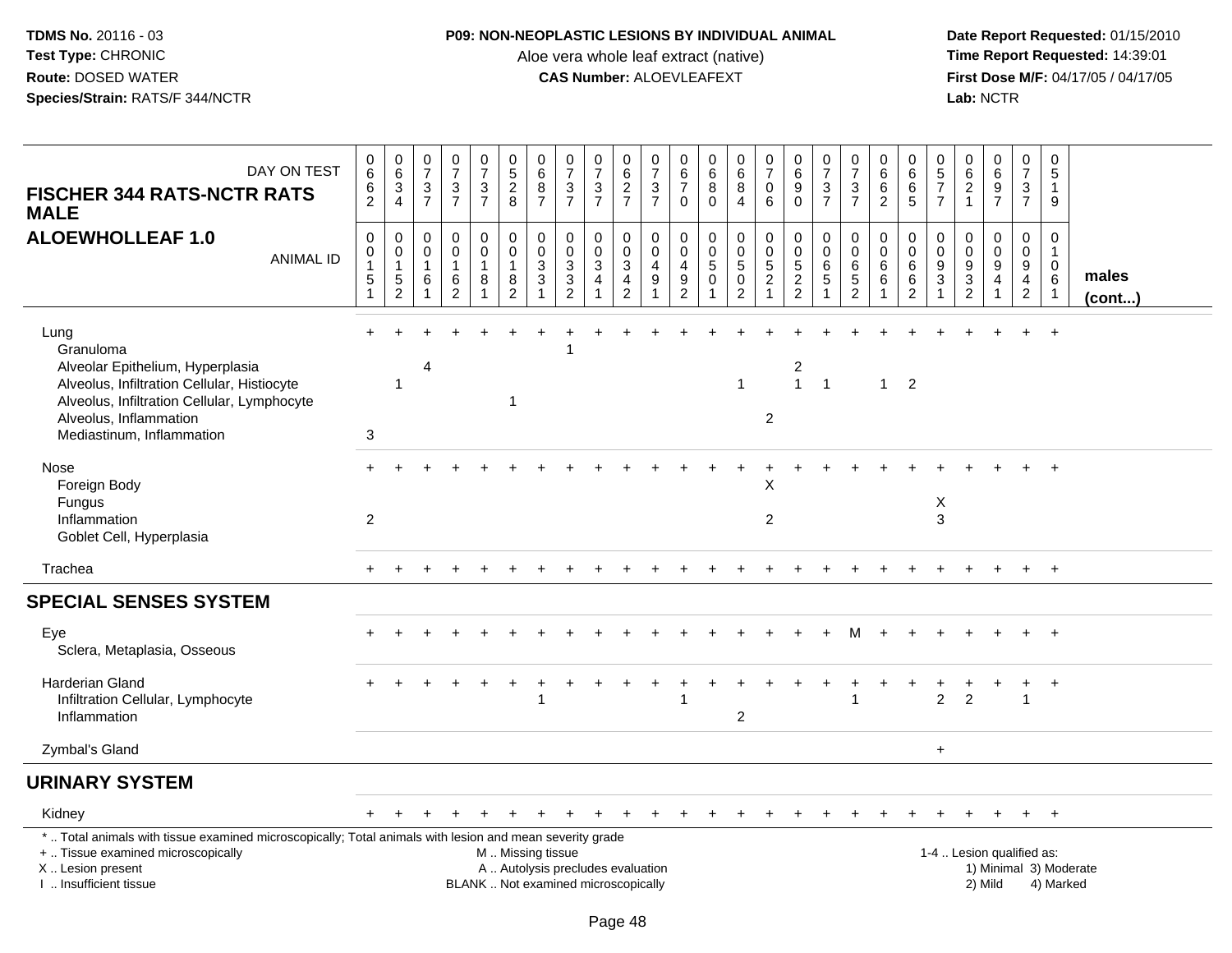#### **P09: NON-NEOPLASTIC LESIONS BY INDIVIDUAL ANIMAL**

Aloe vera whole leaf extract (native)<br>**CAS Number:** ALOEVLEAFEXT

 **Date Report Requested:** 01/15/2010 **First Dose M/F:** 04/17/05 / 04/17/05<br>**Lab:** NCTR **Lab:** NCTR

| <b>FISCHER 344 RATS-NCTR RATS</b><br><b>MALE</b>                    | DAY ON TEST      | 0<br>$6\phantom{a}$<br>$\frac{6}{2}$ | $\begin{array}{c} 0 \\ 6 \end{array}$<br>$\sqrt{3}$<br>4 | $\overline{7}$<br>$\ensuremath{\mathsf{3}}$<br>$\overline{ }$ | $\mathbf{0}$<br>$\rightarrow$<br>3<br>$\overline{ }$ | $\overline{0}$<br>$\overline{z}$<br>$\ensuremath{\mathsf{3}}$<br>$\overline{ }$ | 0<br>$\overline{5}$<br>$_{8}^2$ | $\begin{matrix} 0 \\ 6 \end{matrix}$<br>$\bf 8$<br>$\overline{z}$ | 0<br>$\overline{z}$<br>$\sqrt{3}$<br>$\overline{ }$          | $\frac{0}{7}$<br>$\frac{3}{7}$         | 0<br>6<br>$\boldsymbol{2}$<br>$\overline{ }$ | $\frac{0}{7}$<br>3<br>$\rightarrow$ | $\begin{array}{c} 0 \\ 6 \end{array}$<br>$\overline{7}$<br>$\mathbf 0$ | $\begin{matrix} 0 \\ 6 \end{matrix}$<br>8<br>$\pmb{0}$ | $\mathbf{0}$<br>$\overline{6}$<br>8<br>$\overline{4}$                  | $\frac{0}{7}$<br>$\begin{array}{c} 0 \\ 6 \end{array}$ | $\begin{array}{c} 0 \\ 6 \end{array}$<br>9<br>$\mathbf 0$                   | 0<br>$\overline{7}$<br>$\ensuremath{\mathsf{3}}$<br>$\overline{ }$ | $\overline{\phantom{0}}$<br>3<br>$\overline{ }$ | $\mathbf{0}$<br>$\overline{6}$<br>6<br>$\overline{2}$ | $\begin{matrix} 0 \\ 6 \end{matrix}$<br>6<br>5 | $\frac{0}{5}$<br>$\rightarrow$                     | $\begin{matrix} 0 \\ 6 \end{matrix}$<br>$\boldsymbol{2}$ | $\begin{matrix} 0 \\ 6 \end{matrix}$<br>$9\,$<br>$\overline{ }$ | 0<br>$\overline{7}$<br>3<br>$\overline{7}$   | 5<br>9 |                 |
|---------------------------------------------------------------------|------------------|--------------------------------------|----------------------------------------------------------|---------------------------------------------------------------|------------------------------------------------------|---------------------------------------------------------------------------------|---------------------------------|-------------------------------------------------------------------|--------------------------------------------------------------|----------------------------------------|----------------------------------------------|-------------------------------------|------------------------------------------------------------------------|--------------------------------------------------------|------------------------------------------------------------------------|--------------------------------------------------------|-----------------------------------------------------------------------------|--------------------------------------------------------------------|-------------------------------------------------|-------------------------------------------------------|------------------------------------------------|----------------------------------------------------|----------------------------------------------------------|-----------------------------------------------------------------|----------------------------------------------|--------|-----------------|
| <b>ALOEWHOLLEAF 1.0</b>                                             | <b>ANIMAL ID</b> | 0<br>$\pmb{0}$<br>5                  | 0<br>$\pmb{0}$<br>5<br>$\overline{2}$                    | $\mathbf 0$<br>6                                              | 0<br>0<br>6<br>$\Omega$                              | $\mathbf 0$<br>0<br>8                                                           | 0<br>0<br>$\bf 8$<br>$\Omega$   | $\mathbf 0$<br>$\pmb{0}$<br>3<br>$\sqrt{3}$                       | 0<br>$\pmb{0}$<br>$\sqrt{3}$<br>$\sqrt{3}$<br>$\overline{2}$ | 0<br>0<br>3<br>$\overline{\mathbf{4}}$ | $\mathbf 0$<br>3<br>4<br>$\sim$              | 4<br>9                              | $\boldsymbol{0}$<br>$\pmb{0}$<br>4<br>$\boldsymbol{9}$<br>$\Omega$     | 0<br>0<br>$\overline{5}$<br>$\mathbf 0$                | $\mathbf 0$<br>$\pmb{0}$<br>$5\phantom{.0}$<br>$\mathbf 0$<br>$\Omega$ | $\mathbf 0$<br>$\pmb{0}$<br>$\frac{5}{2}$              | $\boldsymbol{0}$<br>$\pmb{0}$<br>$\sqrt{5}$<br>$\sqrt{2}$<br>$\overline{2}$ | $\mathbf 0$<br>$\pmb{0}$<br>$\,6$<br>$\sqrt{5}$                    | 0<br>6<br>$5\phantom{.0}$<br>C                  | $\mathbf 0$<br>$\pmb{0}$<br>6<br>$\,6$                | $\pmb{0}$<br>6<br>6<br>$\sim$                  | 0<br>$\pmb{0}$<br>$\boldsymbol{9}$<br>$\mathbf{3}$ | 0<br>$_{9}^{\rm 0}$<br>$\sqrt{3}$<br>$\overline{2}$      | 0<br>$\mathsf{O}\xspace$<br>$\boldsymbol{9}$<br>4               | 0<br>$\mathbf 0$<br>9<br>4<br>$\overline{2}$ | 6      | males<br>(cont) |
| Hydronephrosis<br>Nephropathy                                       |                  | $\mathcal{P}$                        | $\mathbf{3}$                                             |                                                               | 2 3                                                  |                                                                                 | 2 2                             | $\overline{2}$                                                    | $\mathbf{3}$                                                 |                                        | 2 2                                          | $\overline{4}$                      | $\mathbf{3}$                                                           | 3                                                      | $\overline{1}$                                                         | $\mathcal{B}$                                          | $\overline{2}$                                                              | 2 4                                                                |                                                 |                                                       | 4                                              |                                                    |                                                          | 3 3                                                             | $3\quad 2$                                   |        |                 |
| <b>Urinary Bladder</b><br>Dilatation<br>Hyperplasia<br>Inflammation |                  |                                      |                                                          |                                                               |                                                      |                                                                                 |                                 |                                                                   |                                                              |                                        |                                              |                                     |                                                                        |                                                        |                                                                        |                                                        |                                                                             |                                                                    |                                                 |                                                       | X                                              |                                                    |                                                          |                                                                 | $+$                                          | $^+$   |                 |

\* .. Total animals with tissue examined microscopically; Total animals with lesion and mean severity grade

+ .. Tissue examined microscopically

X .. Lesion present

I .. Insufficient tissue

 M .. Missing tissueA .. Autolysis precludes evaluation

BLANK .. Not examined microscopically 2) Mild 4) Marked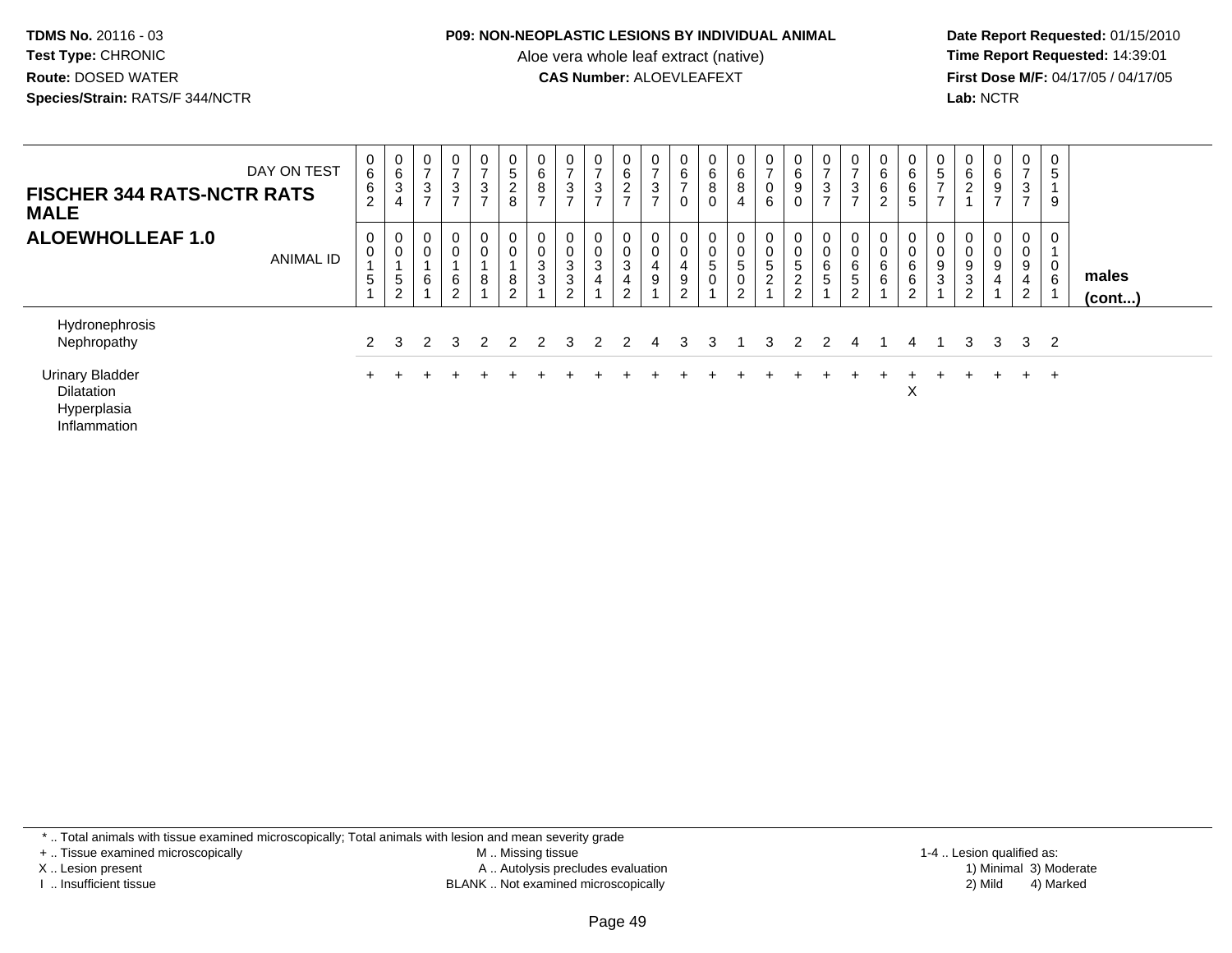## **P09: NON-NEOPLASTIC LESIONS BY INDIVIDUAL ANIMAL**

Aloe vera whole leaf extract (native)<br>**CAS Number:** ALOEVLEAFEXT

| <b>FISCHER 344 RATS-NCTR RATS</b><br><b>MALE</b>                                                                                                                                              | DAY ON TEST      | $\frac{0}{7}$<br>3<br>$\Omega$                         | $_{6}^{\rm 0}$<br>8<br>8                                                    | $\begin{array}{c} 0 \\ 6 \end{array}$<br>$\frac{5}{9}$                              | $\frac{0}{7}$<br>$\frac{3}{7}$                                                         | $\begin{smallmatrix}0\\7\end{smallmatrix}$<br>$\frac{3}{7}$ | $\frac{0}{7}$<br>$\frac{3}{7}$                                                | $\frac{0}{7}$<br>$\overline{1}$<br>8                                            | $\frac{0}{7}$<br>$\frac{3}{7}$                                                | $_{6}^{\rm 0}$<br>$\pmb{0}$<br>1                                                             | $\begin{array}{c} 0 \\ 5 \end{array}$<br>$\mathbf{1}$<br>9   | $\frac{0}{7}$<br>3<br>$\mathbf 0$                                  | $\frac{0}{7}$<br>$\frac{3}{7}$                                               | $\frac{0}{7}$<br>$\frac{3}{7}$                                             | $_{3}^{\rm 0}$<br>$\overline{4}$<br>$\overline{1}$                       | $\frac{0}{7}$<br>$\frac{3}{7}$                                                                     | $\begin{array}{c} 0 \\ 7 \end{array}$<br>$\frac{3}{7}$                      | $\begin{array}{c} 0 \\ 7 \end{array}$<br>$\frac{3}{7}$                          | $\begin{matrix} 0 \\ 6 \end{matrix}$<br>0<br>$\overline{5}$ | $\begin{array}{c} 0 \\ 7 \end{array}$<br>$\frac{3}{7}$                 | $\begin{array}{c} 0 \\ 7 \end{array}$<br>$\frac{3}{2}$                 | $\begin{array}{c} 0 \\ 6 \end{array}$<br>$\,6\,$<br>$\mathbf{0}$  | $\frac{0}{7}$<br>$\mathbf 3$<br>$\overline{2}$                     | $\pmb{0}$<br>$\,6\,$<br>$\overline{4}$<br>$\overline{9}$                     |                                                                  |    |                              |
|-----------------------------------------------------------------------------------------------------------------------------------------------------------------------------------------------|------------------|--------------------------------------------------------|-----------------------------------------------------------------------------|-------------------------------------------------------------------------------------|----------------------------------------------------------------------------------------|-------------------------------------------------------------|-------------------------------------------------------------------------------|---------------------------------------------------------------------------------|-------------------------------------------------------------------------------|----------------------------------------------------------------------------------------------|--------------------------------------------------------------|--------------------------------------------------------------------|------------------------------------------------------------------------------|----------------------------------------------------------------------------|--------------------------------------------------------------------------|----------------------------------------------------------------------------------------------------|-----------------------------------------------------------------------------|---------------------------------------------------------------------------------|-------------------------------------------------------------|------------------------------------------------------------------------|------------------------------------------------------------------------|-------------------------------------------------------------------|--------------------------------------------------------------------|------------------------------------------------------------------------------|------------------------------------------------------------------|----|------------------------------|
| <b>ALOEWHOLLEAF 1.0</b>                                                                                                                                                                       | <b>ANIMAL ID</b> | $\pmb{0}$<br>$\mathbf{1}$<br>$\mathbf 0$<br>$\,6$<br>2 | $\pmb{0}$<br>$\mathbf{1}$<br>$\mathbf{1}$<br>$\ensuremath{\mathsf{3}}$<br>1 | $\mathsf{O}\xspace$<br>$\mathbf{1}$<br>$\mathbf{1}$<br>$\sqrt{3}$<br>$\overline{2}$ | $\pmb{0}$<br>$\mathbf{1}$<br>$\mathbf{1}$<br>$\overline{\mathbf{4}}$<br>$\overline{1}$ | $\pmb{0}$<br>$\mathbf{1}$<br>1<br>4<br>$\overline{2}$       | $\pmb{0}$<br>$\overline{1}$<br>$\overline{1}$<br>$\sqrt{5}$<br>$\overline{1}$ | $\mathbf 0$<br>$\overline{1}$<br>$\overline{1}$<br>$\sqrt{5}$<br>$\overline{2}$ | $\mathbf 0$<br>$\mathbf{1}$<br>$\mathbf{3}$<br>$\overline{7}$<br>$\mathbf{1}$ | $\mathbf 0$<br>$\mathbf{1}$<br>$\ensuremath{\mathsf{3}}$<br>$\overline{7}$<br>$\overline{2}$ | $\pmb{0}$<br>$\frac{1}{3}$<br>$\overline{9}$<br>$\mathbf{1}$ | $\pmb{0}$<br>$\mathbf{1}$<br>3<br>$\overline{9}$<br>$\overline{2}$ | $\pmb{0}$<br>$\mathbf{1}$<br>$\overline{4}$<br>$\mathbf 0$<br>$\overline{1}$ | $\pmb{0}$<br>$\mathbf{1}$<br>$\overline{4}$<br>$\pmb{0}$<br>$\overline{2}$ | $\pmb{0}$<br>$\mathbf{1}$<br>$\,6\,$<br>$\overline{9}$<br>$\overline{1}$ | $\begin{smallmatrix}0\\1\end{smallmatrix}$<br>$\overline{6}$<br>$\boldsymbol{9}$<br>$\overline{2}$ | $\pmb{0}$<br>$\mathbf{1}$<br>$\overline{7}$<br>$\mathbf{1}$<br>$\mathbf{1}$ | $\mathbf 0$<br>$\mathbf{1}$<br>$\overline{7}$<br>$\mathbf{1}$<br>$\overline{2}$ | 0<br>$\mathbf{1}$<br>8<br>$\mathbf{1}$<br>$\mathbf{1}$      | $\pmb{0}$<br>$\mathbf{1}$<br>$\,8\,$<br>$\mathbf{1}$<br>$\overline{2}$ | $\,0\,$<br>$\mathbf{1}$<br>$\bf 8$<br>$\overline{2}$<br>$\overline{1}$ | $\mathsf{O}\xspace$<br>$\overline{1}$<br>$\bf 8$<br>$\frac{2}{2}$ | $\mathbf 0$<br>$\overline{1}$<br>8<br>$\sqrt{3}$<br>$\overline{1}$ | 0<br>$\overline{1}$<br>$\bf8$<br>$\ensuremath{\mathsf{3}}$<br>$\overline{2}$ |                                                                  |    | * TOTALS                     |
| <b>ALIMENTARY SYSTEM</b>                                                                                                                                                                      |                  |                                                        |                                                                             |                                                                                     |                                                                                        |                                                             |                                                                               |                                                                                 |                                                                               |                                                                                              |                                                              |                                                                    |                                                                              |                                                                            |                                                                          |                                                                                                    |                                                                             |                                                                                 |                                                             |                                                                        |                                                                        |                                                                   |                                                                    |                                                                              |                                                                  |    |                              |
| Esophagus<br>Inflammation<br>Ulcer                                                                                                                                                            |                  |                                                        |                                                                             |                                                                                     |                                                                                        |                                                             |                                                                               |                                                                                 |                                                                               |                                                                                              |                                                              |                                                                    |                                                                              |                                                                            |                                                                          |                                                                                                    |                                                                             |                                                                                 |                                                             |                                                                        |                                                                        |                                                                   |                                                                    |                                                                              |                                                                  | 48 | 14.0<br>14.0                 |
| Intestine Large, Ascending Colon<br>Inflammation<br>Mucosa, Hyperplasia                                                                                                                       |                  | 3                                                      | 3                                                                           | 3                                                                                   | 3                                                                                      | 4                                                           | 3                                                                             | 2                                                                               | 2                                                                             | 2                                                                                            |                                                              | 4                                                                  | 4                                                                            | 4                                                                          |                                                                          | $\overline{2}$                                                                                     | 4                                                                           | 4                                                                               | 3                                                           | $\overline{4}$                                                         |                                                                        | 2                                                                 |                                                                    | 2                                                                            |                                                                  | 48 | $12.0$<br>38 2.8             |
| Intestine Large, Cecum<br><b>Dilatation</b><br>Lymphoid Tissue, Hyperplasia<br>Mucosa, Hyperplasia                                                                                            |                  |                                                        | 2                                                                           |                                                                                     | $\mathbf{1}$                                                                           | X<br>$\mathbf{1}$                                           | $\overline{4}$                                                                | $\overline{2}$                                                                  | X<br>$\overline{2}$                                                           | $\overline{c}$                                                                               |                                                              |                                                                    | $\pm$<br>$\overline{2}$                                                      | $\ddot{}$<br>X<br>$\overline{4}$                                           | 2                                                                        | $\overline{1}$                                                                                     | 3                                                                           |                                                                                 | $\ddot{}$                                                   | $\ddot{}$<br>X<br>3                                                    |                                                                        |                                                                   |                                                                    | $+$                                                                          |                                                                  | 48 | 8<br>32.0<br>24 1.9          |
| Intestine Large, Colon<br>Inflammation<br>Ulcer<br>Mucosa, Hyperplasia                                                                                                                        |                  |                                                        |                                                                             |                                                                                     |                                                                                        |                                                             |                                                                               |                                                                                 |                                                                               |                                                                                              | $\ddot{}$<br>$\overline{c}$                                  |                                                                    |                                                                              |                                                                            |                                                                          |                                                                                                    |                                                                             |                                                                                 |                                                             |                                                                        |                                                                        |                                                                   |                                                                    |                                                                              |                                                                  | 3  | 14.0<br>14.0<br>$12.0$       |
| Intestine Large, Descending Colon<br>Inflammation<br>Mucosa, Hyperplasia                                                                                                                      |                  | $\overline{2}$                                         | $\overline{2}$                                                              |                                                                                     |                                                                                        |                                                             | $\overline{2}$                                                                | $\sqrt{2}$                                                                      |                                                                               |                                                                                              | 1                                                            | 2                                                                  | $\overline{1}$                                                               |                                                                            |                                                                          | 1                                                                                                  | $\boldsymbol{2}$                                                            |                                                                                 |                                                             | $\mathbf{1}$                                                           | $\overline{2}$                                                         |                                                                   |                                                                    |                                                                              |                                                                  | 46 | 2, 1.5<br>31 1.6             |
| Intestine Large, Rectum<br>Mucosa, Hyperplasia                                                                                                                                                |                  | $\ddot{}$<br>$\overline{2}$                            |                                                                             |                                                                                     |                                                                                        |                                                             |                                                                               |                                                                                 |                                                                               |                                                                                              |                                                              |                                                                    |                                                                              |                                                                            |                                                                          |                                                                                                    |                                                                             |                                                                                 |                                                             |                                                                        |                                                                        |                                                                   |                                                                    | $\overline{+}$                                                               |                                                                  | 48 | $12.0$                       |
| Intestine Large, Transverse Colon<br>Inflammation<br>Lymphoid Tissue, Hyperplasia                                                                                                             |                  |                                                        |                                                                             |                                                                                     |                                                                                        |                                                             |                                                                               |                                                                                 |                                                                               |                                                                                              |                                                              |                                                                    |                                                                              |                                                                            |                                                                          |                                                                                                    |                                                                             |                                                                                 |                                                             |                                                                        |                                                                        | 2                                                                 |                                                                    |                                                                              |                                                                  | 47 | 2.0<br>$\mathbf 1$<br>2, 3.0 |
| *  Total animals with tissue examined microscopically; Total animals with lesion and mean severity grade<br>+  Tissue examined microscopically<br>X  Lesion present<br>I  Insufficient tissue |                  |                                                        |                                                                             |                                                                                     |                                                                                        |                                                             | M  Missing tissue                                                             |                                                                                 | A  Autolysis precludes evaluation<br>BLANK  Not examined microscopically      |                                                                                              |                                                              |                                                                    |                                                                              |                                                                            |                                                                          |                                                                                                    |                                                                             |                                                                                 |                                                             |                                                                        |                                                                        |                                                                   |                                                                    | 2) Mild                                                                      | 1-4  Lesion qualified as:<br>1) Minimal 3) Moderate<br>4) Marked |    |                              |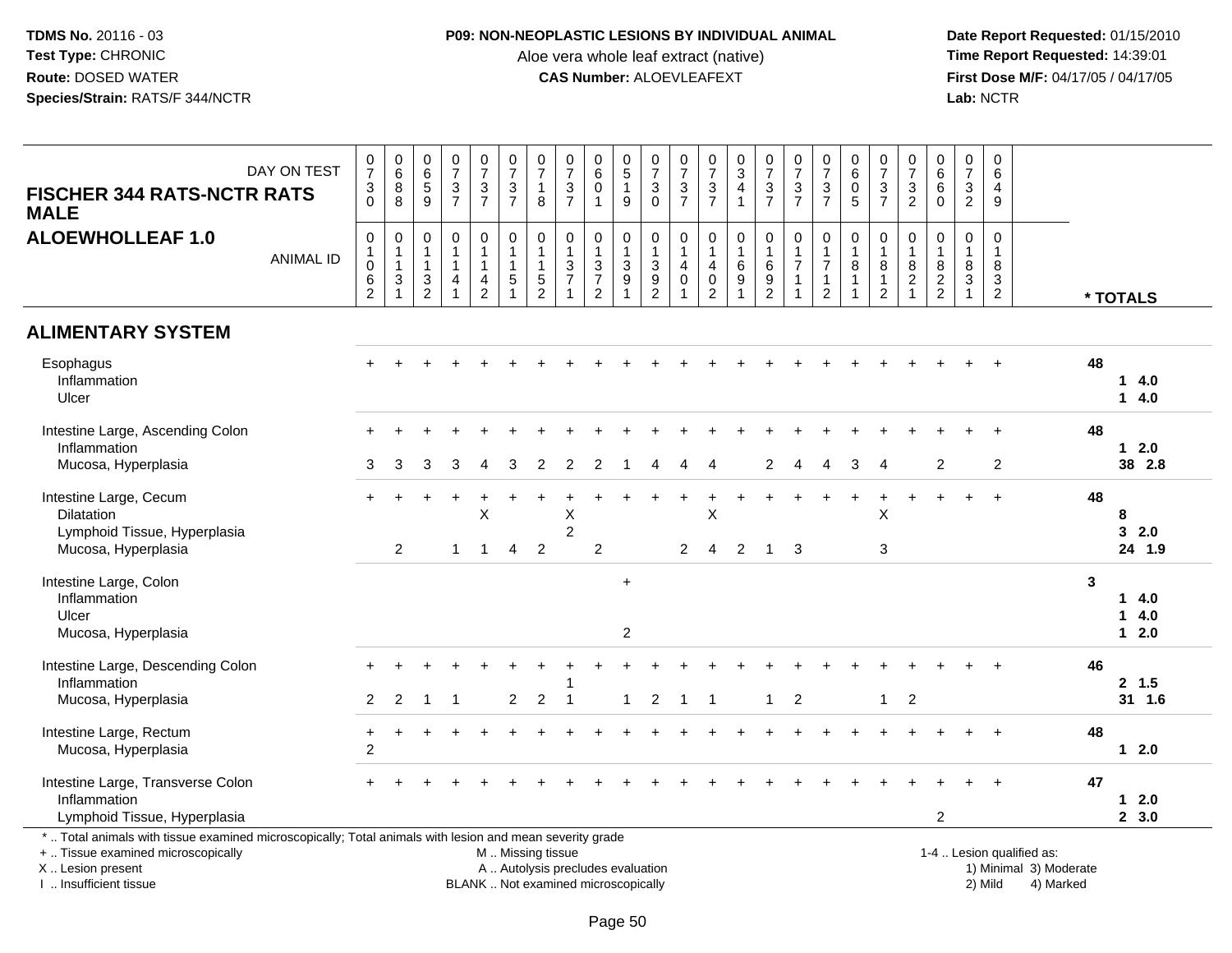#### **P09: NON-NEOPLASTIC LESIONS BY INDIVIDUAL ANIMAL**

Aloe vera whole leaf extract (native)<br>**CAS Number:** ALOEVLEAFEXT

 **Date Report Requested:** 01/15/2010 **First Dose M/F:** 04/17/05 / 04/17/05<br>Lab: NCTR **Lab:** NCTR

| DAY ON TEST<br><b>FISCHER 344 RATS-NCTR RATS</b><br><b>MALE</b>                                                                                                    | $\frac{0}{7}$<br>$\sqrt{3}$<br>$\Omega$                        | $\begin{array}{c} 0 \\ 6 \end{array}$<br>$\bf 8$<br>8                                    | $\begin{smallmatrix}0\0\0\end{smallmatrix}$<br>$\sqrt{5}$<br>9                  | $\frac{0}{7}$<br>$\frac{3}{7}$                         | $\begin{smallmatrix}0\\7\end{smallmatrix}$<br>$\frac{3}{7}$                                   | $\frac{0}{7}$<br>$\ensuremath{\mathsf{3}}$<br>$\overline{7}$ | $\frac{0}{7}$<br>$\overline{1}$<br>8                       | $\frac{0}{7}$<br>$\frac{3}{7}$                                 | 0<br>$\overline{6}$<br>$\pmb{0}$<br>$\mathbf{1}$           | $\begin{array}{c} 0 \\ 5 \\ 1 \end{array}$<br>$\boldsymbol{9}$     | $\frac{0}{7}$<br>3<br>$\overline{0}$          | $\begin{array}{c} 0 \\ 7 \end{array}$<br>$\frac{3}{7}$                        | $\begin{array}{c} 0 \\ 7 \end{array}$<br>$\frac{3}{7}$                     | $\begin{array}{c} 0 \\ 3 \\ 4 \\ 1 \end{array}$  | $\frac{0}{7}$<br>$\frac{3}{7}$                                  | $\frac{0}{7}$<br>$\mathbf{3}$<br>$\overline{7}$ | $\begin{array}{c} 0 \\ 7 \end{array}$<br>$\ensuremath{\mathsf{3}}$<br>$\overline{7}$ | $\begin{matrix} 0 \\ 6 \\ 0 \end{matrix}$<br>5 | $\frac{0}{7}$<br>$\frac{3}{7}$     | $\frac{0}{7}$<br>$\frac{3}{2}$                       | 0<br>$6\phantom{a}$<br>$\,6\,$<br>$\Omega$ | $\frac{0}{7}$<br>$\sqrt{3}$<br>$\overline{2}$                                     | 0<br>6<br>$\overline{4}$<br>9                                      |                           |                                   |                                             |
|--------------------------------------------------------------------------------------------------------------------------------------------------------------------|----------------------------------------------------------------|------------------------------------------------------------------------------------------|---------------------------------------------------------------------------------|--------------------------------------------------------|-----------------------------------------------------------------------------------------------|--------------------------------------------------------------|------------------------------------------------------------|----------------------------------------------------------------|------------------------------------------------------------|--------------------------------------------------------------------|-----------------------------------------------|-------------------------------------------------------------------------------|----------------------------------------------------------------------------|--------------------------------------------------|-----------------------------------------------------------------|-------------------------------------------------|--------------------------------------------------------------------------------------|------------------------------------------------|------------------------------------|------------------------------------------------------|--------------------------------------------|-----------------------------------------------------------------------------------|--------------------------------------------------------------------|---------------------------|-----------------------------------|---------------------------------------------|
| <b>ALOEWHOLLEAF 1.0</b><br><b>ANIMAL ID</b>                                                                                                                        | $\boldsymbol{0}$<br>$\mathbf{1}$<br>$\pmb{0}$<br>$\frac{6}{2}$ | $\mathbf 0$<br>$\mathbf{1}$<br>$\mathbf{1}$<br>$\ensuremath{\mathsf{3}}$<br>$\mathbf{1}$ | $\mathbf 0$<br>1<br>$\mathbf{1}$<br>$\ensuremath{\mathsf{3}}$<br>$\overline{c}$ | 0<br>$\mathbf{1}$<br>$\mathbf{1}$<br>4<br>$\mathbf{1}$ | $\boldsymbol{0}$<br>$\mathbf{1}$<br>$\mathbf{1}$<br>$\overline{\mathbf{4}}$<br>$\overline{a}$ | 0<br>$\mathbf{1}$<br>$\overline{1}$<br>$\sqrt{5}$            | $\pmb{0}$<br>$\mathbf{1}$<br>$\mathbf{1}$<br>$\frac{5}{2}$ | $\pmb{0}$<br>$\mathbf{1}$<br>$\sqrt{3}$<br>$\overline{7}$<br>1 | 0<br>$\mathbf{1}$<br>3<br>$\overline{7}$<br>$\overline{2}$ | 0<br>$\mathbf{1}$<br>$\sqrt{3}$<br>$\boldsymbol{9}$<br>$\mathbf 1$ | 0<br>$\mathbf{1}$<br>3<br>9<br>$\overline{c}$ | $\mathbf 0$<br>$\mathbf 1$<br>$\overline{4}$<br>$\mathbf 0$<br>$\overline{1}$ | $\pmb{0}$<br>$\mathbf{1}$<br>$\overline{4}$<br>$\pmb{0}$<br>$\overline{2}$ | 0<br>$\mathbf{1}$<br>$\,6\,$<br>$\boldsymbol{9}$ | $\pmb{0}$<br>$\overline{1}$<br>$6\phantom{1}6$<br>$\frac{9}{2}$ | $\mathbf 0$<br>$\overline{7}$                   | $\pmb{0}$<br>$\mathbf{1}$<br>$\overline{7}$<br>$\mathbf{1}$<br>$\overline{2}$        | 0<br>1<br>8<br>1                               | $\mathbf 0$<br>8<br>$\overline{c}$ | $\mathbf 0$<br>$\mathbf{1}$<br>$\,8\,$<br>$\sqrt{2}$ | 0<br>$\mathbf{1}$<br>8<br>$\frac{2}{2}$    | $\pmb{0}$<br>$\mathbf{1}$<br>$\,8\,$<br>$\ensuremath{\mathsf{3}}$<br>$\mathbf{1}$ | $\mathbf 0$<br>$\mathbf{1}$<br>8<br>$\mathbf{3}$<br>$\overline{2}$ |                           | * TOTALS                          |                                             |
| Mucosa, Hyperplasia                                                                                                                                                | $\overline{2}$                                                 | $\overline{2}$                                                                           | 2                                                                               | $\overline{2}$                                         | $\overline{2}$                                                                                | $\overline{2}$                                               | 2                                                          | 2                                                              |                                                            |                                                                    | Δ                                             | 3                                                                             | $\overline{2}$                                                             |                                                  | $\overline{2}$                                                  | 3                                               |                                                                                      | $\overline{2}$                                 | 4                                  | 2                                                    | $\overline{2}$                             | 3                                                                                 |                                                                    |                           |                                   | 42 2.2                                      |
| Intestine Small, Duodenum<br>Mucosa, Hyperplasia                                                                                                                   |                                                                |                                                                                          |                                                                                 |                                                        |                                                                                               |                                                              | 3                                                          |                                                                | 3                                                          |                                                                    |                                               |                                                                               |                                                                            |                                                  |                                                                 |                                                 |                                                                                      |                                                |                                    |                                                      |                                            |                                                                                   | $\ddot{}$                                                          |                           | 48                                | 32.7                                        |
| Intestine Small, Ileum<br>Inflammation<br>Mucosa, Hyperplasia                                                                                                      |                                                                |                                                                                          |                                                                                 |                                                        |                                                                                               |                                                              | 2<br>$\overline{c}$                                        |                                                                |                                                            |                                                                    |                                               |                                                                               |                                                                            |                                                  |                                                                 |                                                 |                                                                                      |                                                |                                    |                                                      |                                            |                                                                                   |                                                                    |                           | 48                                | 12.0<br>32.3                                |
| Intestine Small, Jejunum<br>Lymphatic, Dilatation<br>Lymphoid Tissue, Hyperplasia<br>Mucosa, Hyperplasia                                                           |                                                                |                                                                                          |                                                                                 |                                                        |                                                                                               |                                                              |                                                            |                                                                | $\overline{\mathbf{c}}$                                    |                                                                    |                                               |                                                                               |                                                                            |                                                  |                                                                 |                                                 |                                                                                      |                                                |                                    |                                                      |                                            |                                                                                   |                                                                    |                           | 46<br>1                           | 13.0<br>2.0<br>$2 \quad 2.0$                |
| Liver<br>Angiectasis<br><b>Basophilic Focus</b><br>Basophilic Focus, Multiple                                                                                      |                                                                |                                                                                          |                                                                                 |                                                        |                                                                                               |                                                              |                                                            |                                                                |                                                            |                                                                    |                                               |                                                                               |                                                                            |                                                  | X                                                               |                                                 | $\overline{2}$                                                                       | $\ddot{}$                                      |                                    |                                                      |                                            |                                                                                   |                                                                    |                           | 48<br>$\mathbf{2}$<br>$\mathbf 1$ | 12.0                                        |
| Degeneration, Cystic<br>Eosinophilic Focus, Multiple<br>Granuloma<br>Hematopoietic Cell Proliferation<br>Hemorrhage                                                |                                                                | $\overline{2}$                                                                           |                                                                                 | 3                                                      |                                                                                               | $\boldsymbol{2}$                                             |                                                            |                                                                |                                                            |                                                                    |                                               |                                                                               |                                                                            |                                                  |                                                                 |                                                 | Χ<br>$\overline{2}$                                                                  | $\mathbf{1}$                                   |                                    |                                                      |                                            |                                                                                   |                                                                    |                           | 6<br>$\mathbf 1$                  | $\mathbf{2}$<br>1.0<br>1.7<br>$12.0$<br>2.0 |
| Hepatodiaphragmatic Nodule<br>Infiltration Cellular, Lymphocyte<br>Vacuolization Cytoplasmic<br>Bile Duct, Hyperplasia<br>Caudate Lobe, Developmental Malformation |                                                                |                                                                                          |                                                                                 |                                                        | $\mathbf{1}$                                                                                  | $\overline{2}$                                               |                                                            |                                                                | 3                                                          |                                                                    |                                               | $\boldsymbol{2}$<br>1                                                         |                                                                            | $\overline{a}$                                   | $\mathbf{3}$                                                    | $\boldsymbol{\mathsf{X}}$                       | $\boldsymbol{2}$                                                                     |                                                | X                                  |                                                      | 3                                          |                                                                                   |                                                                    |                           | $\mathbf{2}$<br>4<br>6<br>9<br>1  | 1.3<br>2.8<br>1.4                           |
| Centrilobular, Degeneration<br>Centrilobular, Necrosis                                                                                                             |                                                                |                                                                                          |                                                                                 |                                                        |                                                                                               |                                                              |                                                            |                                                                |                                                            |                                                                    | 3                                             |                                                                               |                                                                            |                                                  |                                                                 |                                                 |                                                                                      |                                                |                                    |                                                      |                                            |                                                                                   |                                                                    |                           |                                   | 2.5<br>13.0                                 |
| *  Total animals with tissue examined microscopically; Total animals with lesion and mean severity grade<br>+  Tissue examined microscopically                     |                                                                |                                                                                          |                                                                                 |                                                        |                                                                                               | M  Missing tissue                                            |                                                            |                                                                |                                                            |                                                                    |                                               |                                                                               |                                                                            |                                                  |                                                                 |                                                 |                                                                                      |                                                |                                    |                                                      |                                            |                                                                                   |                                                                    | 1-4  Lesion qualified as: |                                   |                                             |

X .. Lesion present

I .. Insufficient tissue

 M .. Missing tissueA .. Autolysis precludes evaluation

BLANK .. Not examined microscopically 2) Mild 4) Marked

1-4 .. Lesion qualified as:<br>1) Minimal 3) Moderate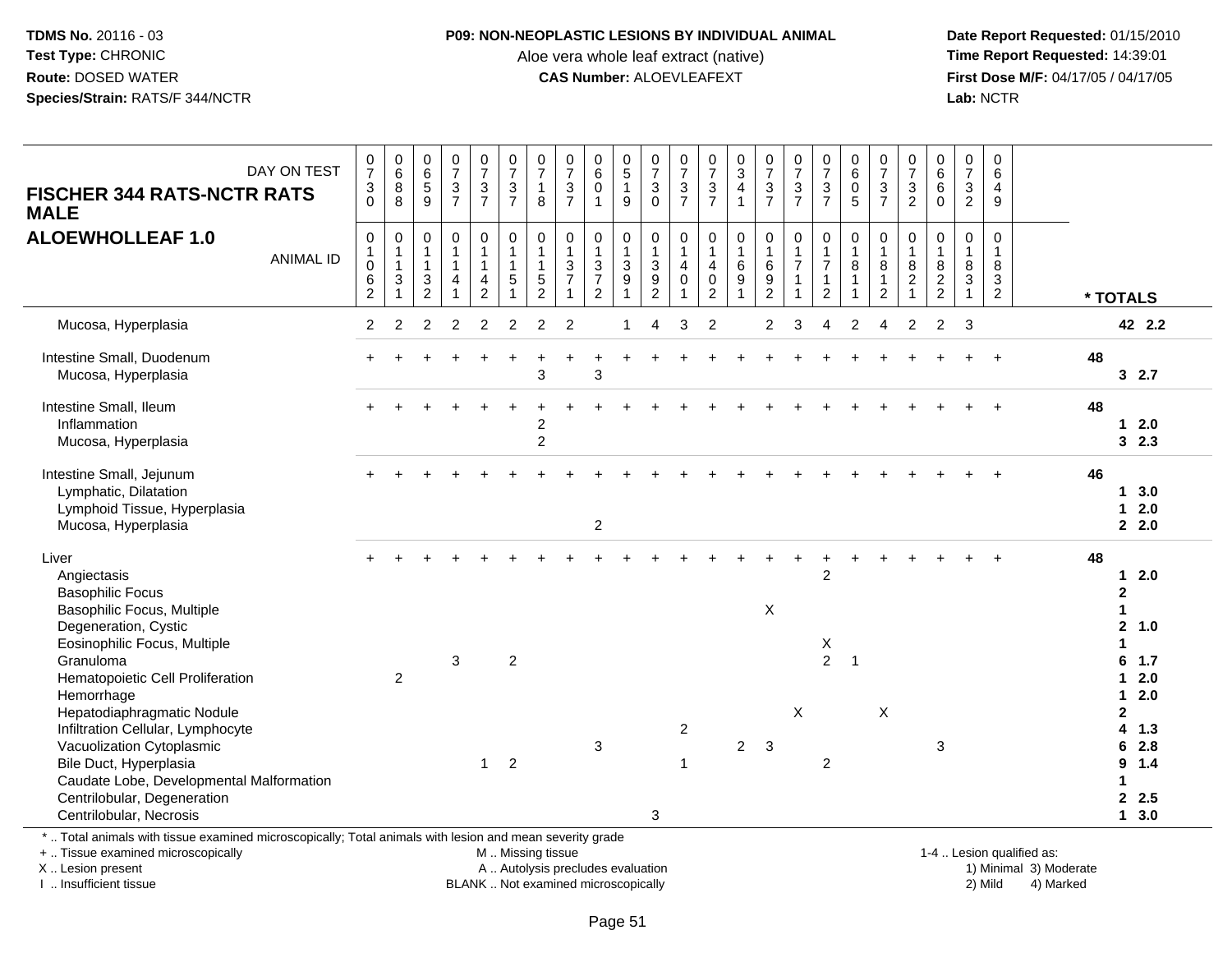#### **P09: NON-NEOPLASTIC LESIONS BY INDIVIDUAL ANIMAL**

Aloe vera whole leaf extract (native)<br>**CAS Number:** ALOEVLEAFEXT

 **Date Report Requested:** 01/15/2010 **First Dose M/F:** 04/17/05 / 04/17/05<br>**Lab:** NCTR **Lab:** NCTR

| DAY ON TEST<br><b>FISCHER 344 RATS-NCTR RATS</b><br><b>MALE</b><br><b>ALOEWHOLLEAF 1.0</b> | $\begin{array}{c} 0 \\ 7 \end{array}$<br>$\mathbf{3}$<br>$\Omega$   | $\begin{array}{c} 0 \\ 6 \end{array}$<br>8<br>8 | $\begin{array}{c} 0 \\ 6 \\ 5 \end{array}$<br>9    | $\frac{0}{7}$<br>$\mathfrak{S}$<br>$\overline{7}$     | $\begin{array}{c} 0 \\ 7 \end{array}$<br>$\overline{3}$<br>$\overline{7}$ | $\begin{array}{c} 0 \\ 7 \\ 3 \end{array}$<br>$\overline{7}$                  | $\begin{array}{c} 0 \\ 7 \end{array}$<br>$\mathbf{1}$<br>8          | $\frac{0}{7}$<br>$\ensuremath{\mathsf{3}}$<br>$\overline{7}$       | $\begin{matrix}0\6\0\end{matrix}$                                     | $\begin{array}{c} 0 \\ 5 \\ 1 \end{array}$<br>9            | $\frac{0}{7}$<br>$\overline{3}$<br>$\mathbf 0$                       | $\frac{0}{7}$<br>$rac{3}{7}$                                 | $\frac{0}{7}$<br>$\frac{3}{7}$                                                        | $\begin{array}{c} 0 \\ 3 \\ 4 \end{array}$<br>$\mathbf{1}$ | $\begin{array}{c} 0 \\ 7 \\ 3 \\ 7 \end{array}$              | $\frac{0}{7}$<br>$\overline{3}$<br>$\overline{7}$                       | $\frac{0}{7}$<br>$\ensuremath{\mathsf{3}}$<br>$\overline{7}$    | $\begin{smallmatrix}0\0\0\end{smallmatrix}$<br>5     | $\begin{array}{c} 0 \\ 7 \end{array}$<br>$\ensuremath{\mathsf{3}}$<br>$\overline{7}$ | $\frac{0}{7}$<br>$\overline{3}$<br>$\overline{2}$                          | $\begin{array}{c} 0 \\ 6 \end{array}$<br>6<br>$\Omega$ | $\begin{array}{c} 0 \\ 7 \end{array}$<br>$\mathsf 3$<br>$\overline{2}$       | $\pmb{0}$<br>$6\phantom{a}$<br>4<br>9                            |                                                |
|--------------------------------------------------------------------------------------------|---------------------------------------------------------------------|-------------------------------------------------|----------------------------------------------------|-------------------------------------------------------|---------------------------------------------------------------------------|-------------------------------------------------------------------------------|---------------------------------------------------------------------|--------------------------------------------------------------------|-----------------------------------------------------------------------|------------------------------------------------------------|----------------------------------------------------------------------|--------------------------------------------------------------|---------------------------------------------------------------------------------------|------------------------------------------------------------|--------------------------------------------------------------|-------------------------------------------------------------------------|-----------------------------------------------------------------|------------------------------------------------------|--------------------------------------------------------------------------------------|----------------------------------------------------------------------------|--------------------------------------------------------|------------------------------------------------------------------------------|------------------------------------------------------------------|------------------------------------------------|
| <b>ANIMAL ID</b>                                                                           | $\pmb{0}$<br>$\mathbf{1}$<br>$\pmb{0}$<br>$\,6\,$<br>$\overline{2}$ | 0<br>1<br>1<br>3                                | 0<br>$\mathbf{1}$<br>$\mathbf{1}$<br>$\frac{3}{2}$ | $\boldsymbol{0}$<br>$\mathbf{1}$<br>$\mathbf{1}$<br>4 | 0<br>4<br>$\overline{2}$                                                  | $\mathbf 0$<br>$\overline{1}$<br>$\overline{1}$<br>$\sqrt{5}$<br>$\mathbf{1}$ | 0<br>$\overline{1}$<br>$\mathbf{1}$<br>$\sqrt{5}$<br>$\overline{2}$ | $\pmb{0}$<br>$\mathbf{1}$<br>$\mathfrak{Z}$<br>$\overline{7}$<br>1 | 0<br>$\mathbf{1}$<br>$\mathbf{3}$<br>$\overline{7}$<br>$\overline{2}$ | 0<br>$\mathbf{1}$<br>$\sqrt{3}$<br>$9\,$<br>$\overline{1}$ | $\mathbf 0$<br>1<br>$\sqrt{3}$<br>$\boldsymbol{9}$<br>$\overline{2}$ | $\pmb{0}$<br>$\overline{1}$<br>$\overline{4}$<br>$\mathbf 0$ | $\pmb{0}$<br>$\overline{1}$<br>$\overline{\mathbf{4}}$<br>$\pmb{0}$<br>$\overline{2}$ | 0<br>$\mathbf{1}$<br>$\,6$<br>$\boldsymbol{9}$             | $\boldsymbol{0}$<br>$\mathbf{1}$<br>$\,6\,$<br>$\frac{9}{2}$ | $\boldsymbol{0}$<br>$\mathbf{1}$<br>$\overline{7}$<br>$\mathbf{1}$<br>1 | $\mathbf 0$<br>$\overline{7}$<br>$\mathbf{1}$<br>$\overline{2}$ | $\pmb{0}$<br>$\mathbf{1}$<br>$\,8\,$<br>$\mathbf{1}$ | 0<br>$\mathbf{1}$<br>8<br>$\mathbf{1}$<br>$\overline{c}$                             | $\mathbf 0$<br>$\overline{1}$<br>$\,8\,$<br>$\overline{c}$<br>$\mathbf{1}$ | $\mathbf 0$<br>$\mathbf{1}$<br>8<br>$\frac{2}{2}$      | $\boldsymbol{0}$<br>$\mathbf{1}$<br>$\,8\,$<br>$\mathsf 3$<br>$\overline{1}$ | $\pmb{0}$<br>$\mathbf{1}$<br>8<br>$\sqrt{3}$<br>$\boldsymbol{2}$ | * TOTALS                                       |
| Left Lateral Lobe, Developmental Malformation                                              |                                                                     |                                                 |                                                    |                                                       |                                                                           |                                                                               |                                                                     |                                                                    |                                                                       |                                                            |                                                                      |                                                              |                                                                                       | X                                                          |                                                              |                                                                         |                                                                 |                                                      |                                                                                      |                                                                            |                                                        |                                                                              |                                                                  | $\mathbf 2$                                    |
| Mesentery<br><b>Accessory Spleen</b><br>Inflammation<br>Fat, Necrosis                      |                                                                     |                                                 |                                                    |                                                       |                                                                           |                                                                               | $\ddot{}$<br>$\sqrt{3}$                                             |                                                                    |                                                                       |                                                            |                                                                      |                                                              |                                                                                       |                                                            |                                                              |                                                                         |                                                                 |                                                      |                                                                                      |                                                                            |                                                        |                                                                              |                                                                  | 4<br>3.0<br>$\mathbf 1$<br>2, 3.0              |
| Oral Mucosa<br>Keratin Cyst                                                                |                                                                     |                                                 |                                                    |                                                       |                                                                           |                                                                               |                                                                     |                                                                    |                                                                       |                                                            |                                                                      |                                                              |                                                                                       |                                                            |                                                              |                                                                         |                                                                 |                                                      |                                                                                      |                                                                            |                                                        |                                                                              |                                                                  | $\mathbf{2}$<br>1                              |
| Pancreas<br>Polyarteritis<br>Acinar Cell, Atrophy                                          |                                                                     | 1                                               | $\mathbf 1$                                        | 2<br>$\overline{2}$                                   | 2                                                                         |                                                                               | $\boldsymbol{2}$                                                    |                                                                    | $\overline{c}$                                                        |                                                            |                                                                      |                                                              | $\overline{c}$                                                                        |                                                            |                                                              | $\mathbf{1}$                                                            |                                                                 |                                                      |                                                                                      |                                                                            | $\mathbf{1}$                                           |                                                                              | $\mathbf{1}$                                                     | 48<br>$3\quad 2.3$<br>19 1.6                   |
| <b>Proximal Colon</b><br>Inflammation<br>Mucosa, Hyperplasia                               | 3                                                                   | $\overline{4}$                                  |                                                    |                                                       | $\overline{2}$                                                            | $\overline{1}$                                                                | $\overline{2}$                                                      |                                                                    |                                                                       | $\overline{2}$                                             | $\boldsymbol{\Lambda}$                                               |                                                              | 4                                                                                     | М                                                          | 3                                                            |                                                                         | $\overline{1}$                                                  | $\overline{4}$                                       | $\overline{1}$                                                                       | 4                                                                          | $\mathbf{1}$                                           | 2                                                                            | $\overline{4}$                                                   | 46<br>32.0<br>36 2.5                           |
| <b>Salivary Glands</b>                                                                     |                                                                     |                                                 |                                                    |                                                       |                                                                           |                                                                               |                                                                     |                                                                    |                                                                       |                                                            |                                                                      |                                                              |                                                                                       |                                                            |                                                              |                                                                         |                                                                 |                                                      |                                                                                      |                                                                            |                                                        |                                                                              | $\ddot{}$                                                        | 48                                             |
| Stomach, Forestomach<br>Edema<br>Hyperplasia<br>Inflammation<br>Ulcer                      | 4<br>$\overline{A}$                                                 |                                                 | $\boldsymbol{2}$<br>$\overline{2}$                 |                                                       |                                                                           |                                                                               | 3<br>$\overline{4}$<br>$\boldsymbol{\Lambda}$                       |                                                                    | 3<br>$\overline{4}$                                                   |                                                            | $\sqrt{3}$<br>$\boldsymbol{\varDelta}$                               |                                                              |                                                                                       |                                                            |                                                              |                                                                         |                                                                 |                                                      |                                                                                      |                                                                            |                                                        |                                                                              |                                                                  | 48<br>2.0<br>1<br>9<br>2.2<br>5<br>3.4<br>34.0 |
| Stomach, Glandular<br>Inflammation<br>Mucosa, Hyperplasia<br>Mucosa, Necrosis, Focal       | 3                                                                   |                                                 |                                                    |                                                       |                                                                           |                                                                               | $\overline{2}$                                                      |                                                                    | 2<br>$\overline{3}$                                                   | $\mathbf{3}$                                               |                                                                      |                                                              |                                                                                       |                                                            |                                                              |                                                                         |                                                                 |                                                      |                                                                                      |                                                                            |                                                        |                                                                              |                                                                  | 48<br>32.0<br>$72.4$<br>2.0<br>$\mathbf 1$     |

\* .. Total animals with tissue examined microscopically; Total animals with lesion and mean severity grade

+ .. Tissue examined microscopically

X .. Lesion present

I .. Insufficient tissue

 M .. Missing tissueA .. Autolysis precludes evaluation

1-4 .. Lesion qualified as:<br>1) Minimal 3) Moderate BLANK .. Not examined microscopically 2) Mild 4) Marked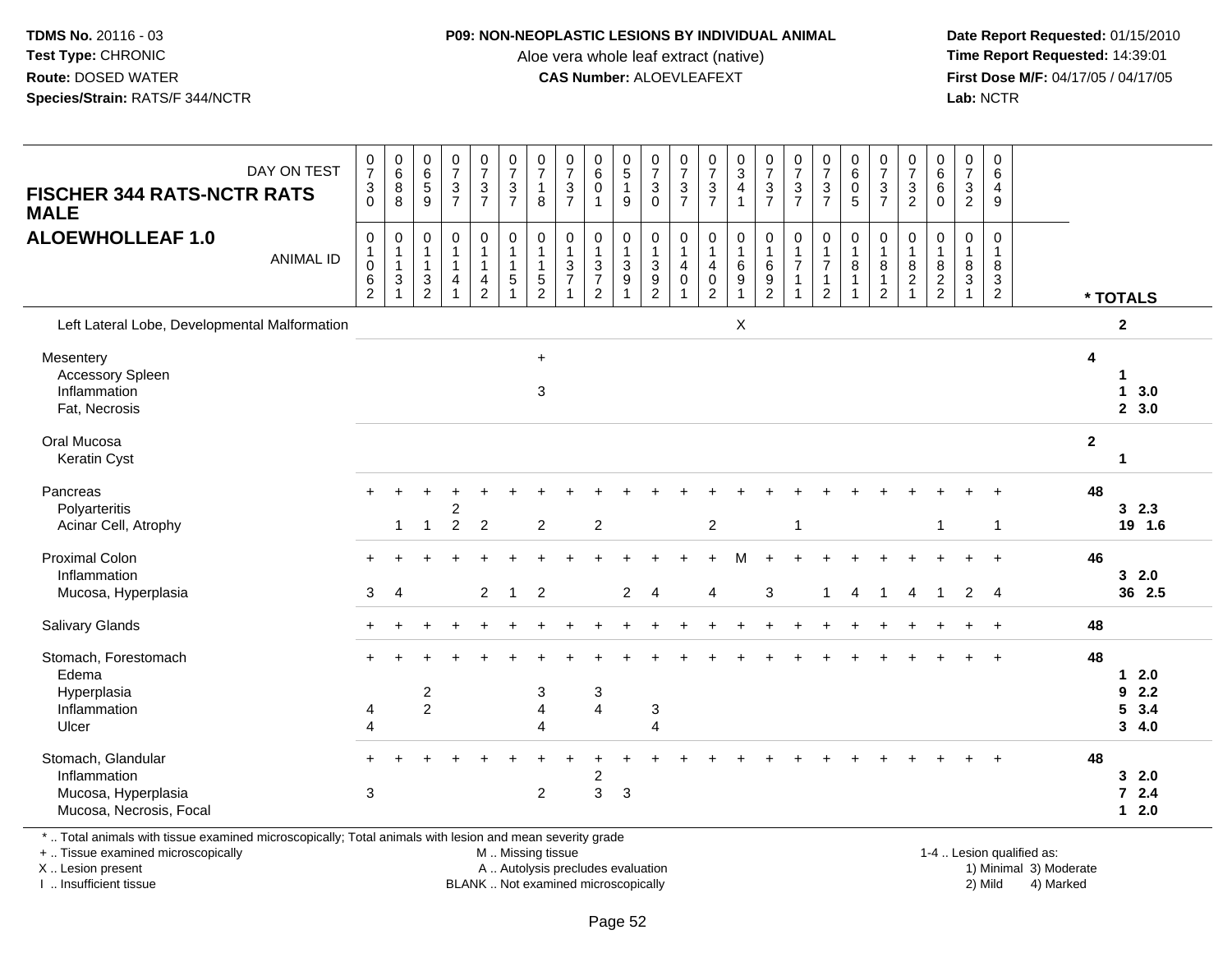# **P09: NON-NEOPLASTIC LESIONS BY INDIVIDUAL ANIMAL**

Aloe vera whole leaf extract (native)<br>**CAS Number:** ALOEVLEAFEXT

| DAY ON TEST<br><b>FISCHER 344 RATS-NCTR RATS</b><br><b>MALE</b>                                                                                                                               | $\frac{0}{7}$<br>$\sqrt{3}$<br>$\Omega$                       | $\begin{matrix} 0 \\ 6 \\ 8 \end{matrix}$<br>8                              | $\begin{array}{c} 0 \\ 6 \end{array}$<br>$\,$ 5 $\,$<br>9                                  | $\frac{0}{7}$<br>$\frac{3}{7}$                         | $\begin{array}{c} 0 \\ 7 \end{array}$<br>$\frac{3}{7}$                               | $\frac{0}{7}$<br>$\sqrt{3}$<br>$\overline{7}$                             | $\frac{0}{7}$<br>$\mathbf{1}$<br>8                             | $\frac{0}{7}$<br>$\frac{3}{7}$                                           | 0<br>$6\phantom{a}$<br>$\mathbf 0$                                              | $\begin{array}{c} 0 \\ 5 \\ 1 \end{array}$<br>9                                              | $\frac{0}{7}$<br>$\sqrt{3}$<br>$\mathbf 0$                            | $\frac{0}{7}$<br>$\frac{3}{7}$ | $\frac{0}{7}$<br>$rac{3}{7}$                                               | $\frac{0}{3}$<br>$\overline{4}$<br>$\overline{1}$                  | $\begin{array}{c} 0 \\ 7 \end{array}$<br>$\frac{3}{7}$                     | $\frac{0}{7}$<br>$\frac{3}{7}$                                     | $\frac{0}{7}$<br>$\frac{3}{7}$                                                  | $\begin{smallmatrix}0\0\0\end{smallmatrix}$<br>$\overline{5}$ | $\frac{0}{7}$<br>$rac{3}{7}$                                               | $\frac{0}{7}$<br>$\sqrt{3}$<br>$\overline{2}$                               | 0<br>$\,6\,$<br>$\,6\,$<br>$\Omega$          | $\frac{0}{7}$<br>$\sqrt{3}$<br>$\overline{2}$                                               | 0<br>6<br>4<br>9                                    |                                                                  |                                                |  |
|-----------------------------------------------------------------------------------------------------------------------------------------------------------------------------------------------|---------------------------------------------------------------|-----------------------------------------------------------------------------|--------------------------------------------------------------------------------------------|--------------------------------------------------------|--------------------------------------------------------------------------------------|---------------------------------------------------------------------------|----------------------------------------------------------------|--------------------------------------------------------------------------|---------------------------------------------------------------------------------|----------------------------------------------------------------------------------------------|-----------------------------------------------------------------------|--------------------------------|----------------------------------------------------------------------------|--------------------------------------------------------------------|----------------------------------------------------------------------------|--------------------------------------------------------------------|---------------------------------------------------------------------------------|---------------------------------------------------------------|----------------------------------------------------------------------------|-----------------------------------------------------------------------------|----------------------------------------------|---------------------------------------------------------------------------------------------|-----------------------------------------------------|------------------------------------------------------------------|------------------------------------------------|--|
| <b>ALOEWHOLLEAF 1.0</b><br><b>ANIMAL ID</b>                                                                                                                                                   | $\boldsymbol{0}$<br>$\mathbf{1}$<br>$\pmb{0}$<br>$\,6\,$<br>2 | $\mathbf 0$<br>$\mathbf{1}$<br>$\mathbf{1}$<br>$\mathbf{3}$<br>$\mathbf{1}$ | $\mathbf 0$<br>$\mathbf{1}$<br>$\mathbf{1}$<br>$\ensuremath{\mathsf{3}}$<br>$\overline{2}$ | 0<br>$\mathbf{1}$<br>$\mathbf{1}$<br>4<br>$\mathbf{1}$ | $\boldsymbol{0}$<br>$\mathbf{1}$<br>$\mathbf{1}$<br>$\overline{4}$<br>$\overline{2}$ | $\pmb{0}$<br>$\mathbf{1}$<br>$\mathbf{1}$<br>$\sqrt{5}$<br>$\overline{1}$ | $\mathbf 0$<br>$\overline{1}$<br>$\mathbf{1}$<br>$\frac{5}{2}$ | $\mathbf 0$<br>$\mathbf{1}$<br>$\frac{3}{7}$<br>$\overline{1}$           | $\mathbf 0$<br>$\mathbf{1}$<br>$\ensuremath{\mathsf{3}}$<br>$\overline{7}$<br>2 | $\pmb{0}$<br>$\mathbf{1}$<br>$\ensuremath{\mathsf{3}}$<br>$\boldsymbol{9}$<br>$\overline{1}$ | 0<br>$\mathbf{1}$<br>$\ensuremath{\mathsf{3}}$<br>9<br>$\overline{2}$ | $\mathbf 0$<br>4<br>0          | $\pmb{0}$<br>$\mathbf{1}$<br>$\overline{4}$<br>$\pmb{0}$<br>$\overline{2}$ | 0<br>$\mathbf{1}$<br>$\,6\,$<br>$\boldsymbol{9}$<br>$\overline{ }$ | $\pmb{0}$<br>$\mathbf{1}$<br>$\,6\,$<br>$\boldsymbol{9}$<br>$\overline{2}$ | $\mathbf 0$<br>$\mathbf{1}$<br>$\overline{7}$<br>$\mathbf{1}$<br>1 | $\mathbf 0$<br>$\mathbf{1}$<br>$\overline{7}$<br>$\mathbf{1}$<br>$\overline{2}$ | $\mathbf 0$<br>$\mathbf{1}$<br>$\bf 8$<br>$\mathbf{1}$        | $\mathbf 0$<br>$\overline{1}$<br>$\bf 8$<br>$\mathbf{1}$<br>$\overline{2}$ | $\mathbf 0$<br>$\mathbf{1}$<br>$\, 8$<br>$\boldsymbol{2}$<br>$\overline{1}$ | 0<br>$\mathbf{1}$<br>$\bf8$<br>$\frac{2}{2}$ | $\mathsf{O}\xspace$<br>$\mathbf{1}$<br>$\bf 8$<br>$\ensuremath{\mathsf{3}}$<br>$\mathbf{1}$ | 0<br>$\mathbf{1}$<br>$\bf 8$<br>3<br>$\overline{2}$ |                                                                  | * TOTALS                                       |  |
| <b>CARDIOVASCULAR SYSTEM</b>                                                                                                                                                                  |                                                               |                                                                             |                                                                                            |                                                        |                                                                                      |                                                                           |                                                                |                                                                          |                                                                                 |                                                                                              |                                                                       |                                |                                                                            |                                                                    |                                                                            |                                                                    |                                                                                 |                                                               |                                                                            |                                                                             |                                              |                                                                                             |                                                     |                                                                  |                                                |  |
| <b>Blood Vessel</b>                                                                                                                                                                           |                                                               |                                                                             |                                                                                            |                                                        |                                                                                      |                                                                           |                                                                |                                                                          |                                                                                 |                                                                                              |                                                                       |                                |                                                                            |                                                                    |                                                                            |                                                                    |                                                                                 |                                                               |                                                                            |                                                                             |                                              |                                                                                             |                                                     |                                                                  | 48                                             |  |
| Heart<br>Cardiomyopathy<br>Dilatation<br>Atrium, Dilatation<br>Atrium, Thrombus                                                                                                               | $\boldsymbol{\mathsf{X}}$                                     |                                                                             | $\overline{2}$                                                                             | $\overline{2}$                                         | $\overline{2}$                                                                       | $\overline{2}$<br>$X$ $X$                                                 | $\overline{2}$                                                 | X                                                                        | $\overline{2}$                                                                  |                                                                                              | $\overline{2}$                                                        | $\overline{2}$                 | $\overline{2}$                                                             | $\overline{2}$                                                     | $\overline{2}$                                                             | $\overline{2}$<br>$\overline{4}$                                   | $\overline{2}$                                                                  | $\overline{2}$                                                | $\overline{2}$                                                             | $\overline{2}$<br>X                                                         | $\mathfrak{p}$                               | $\overline{2}$                                                                              | $\ddot{}$<br>$\overline{1}$                         |                                                                  | 48<br>38 2.0<br>1<br>$\mathbf{1}$<br>4.0<br>10 |  |
| <b>ENDOCRINE SYSTEM</b>                                                                                                                                                                       |                                                               |                                                                             |                                                                                            |                                                        |                                                                                      |                                                                           |                                                                |                                                                          |                                                                                 |                                                                                              |                                                                       |                                |                                                                            |                                                                    |                                                                            |                                                                    |                                                                                 |                                                               |                                                                            |                                                                             |                                              |                                                                                             |                                                     |                                                                  |                                                |  |
| <b>Adrenal Cortex</b><br><b>Accessory Adrenal Cortical Nodule</b><br>Angiectasis<br>Atrophy                                                                                                   |                                                               |                                                                             |                                                                                            |                                                        | $\overline{c}$                                                                       |                                                                           |                                                                |                                                                          |                                                                                 |                                                                                              |                                                                       |                                |                                                                            |                                                                    | 1                                                                          |                                                                    |                                                                                 |                                                               |                                                                            |                                                                             |                                              |                                                                                             | $\ddot{}$                                           |                                                                  | 48<br>1<br>2, 1.5<br>3.0<br>$\mathbf 1$        |  |
| Hyperplasia, Focal<br>Hypertrophy, Focal<br>Vacuolization Cytoplasmic                                                                                                                         | 3                                                             | $\sqrt{2}$                                                                  | 3                                                                                          |                                                        |                                                                                      |                                                                           | $\overline{2}$                                                 | $\overline{c}$                                                           | $\overline{c}$<br>3                                                             |                                                                                              | $\overline{4}$                                                        | $\overline{2}$                 |                                                                            |                                                                    |                                                                            | $\overline{2}$                                                     |                                                                                 | $\overline{c}$                                                |                                                                            |                                                                             |                                              |                                                                                             |                                                     |                                                                  | 2.0<br>$8$ 1.8<br>15 2.3                       |  |
| Adrenal Medulla<br>Angiectasis<br>Hyperplasia, Focal                                                                                                                                          |                                                               |                                                                             |                                                                                            |                                                        |                                                                                      |                                                                           |                                                                | $\boldsymbol{\Lambda}$                                                   |                                                                                 |                                                                                              |                                                                       |                                |                                                                            |                                                                    | $\overline{c}$                                                             |                                                                    |                                                                                 |                                                               | $\overline{2}$                                                             |                                                                             |                                              |                                                                                             |                                                     |                                                                  | 48<br>2.0<br>32.7                              |  |
| Islets, Pancreatic<br>Hyperplasia                                                                                                                                                             |                                                               |                                                                             |                                                                                            |                                                        |                                                                                      |                                                                           |                                                                |                                                                          |                                                                                 |                                                                                              |                                                                       |                                |                                                                            |                                                                    |                                                                            |                                                                    |                                                                                 |                                                               |                                                                            |                                                                             |                                              |                                                                                             | $\ddot{}$                                           |                                                                  | 48<br>$1 \, 3.0$                               |  |
| Parathyroid Gland                                                                                                                                                                             |                                                               |                                                                             |                                                                                            |                                                        |                                                                                      |                                                                           |                                                                |                                                                          |                                                                                 |                                                                                              |                                                                       |                                |                                                                            |                                                                    |                                                                            |                                                                    |                                                                                 | м                                                             |                                                                            |                                                                             |                                              |                                                                                             |                                                     |                                                                  | 46                                             |  |
| <b>Pituitary Gland</b>                                                                                                                                                                        |                                                               |                                                                             |                                                                                            |                                                        |                                                                                      |                                                                           |                                                                |                                                                          |                                                                                 |                                                                                              | м                                                                     |                                |                                                                            |                                                                    |                                                                            |                                                                    |                                                                                 |                                                               |                                                                            |                                                                             |                                              |                                                                                             |                                                     |                                                                  | 47                                             |  |
| *  Total animals with tissue examined microscopically; Total animals with lesion and mean severity grade<br>+  Tissue examined microscopically<br>X  Lesion present<br>I  Insufficient tissue |                                                               |                                                                             |                                                                                            |                                                        |                                                                                      | M  Missing tissue                                                         |                                                                | A  Autolysis precludes evaluation<br>BLANK  Not examined microscopically |                                                                                 |                                                                                              |                                                                       |                                |                                                                            |                                                                    |                                                                            |                                                                    |                                                                                 |                                                               |                                                                            |                                                                             |                                              |                                                                                             | 2) Mild                                             | 1-4  Lesion qualified as:<br>1) Minimal 3) Moderate<br>4) Marked |                                                |  |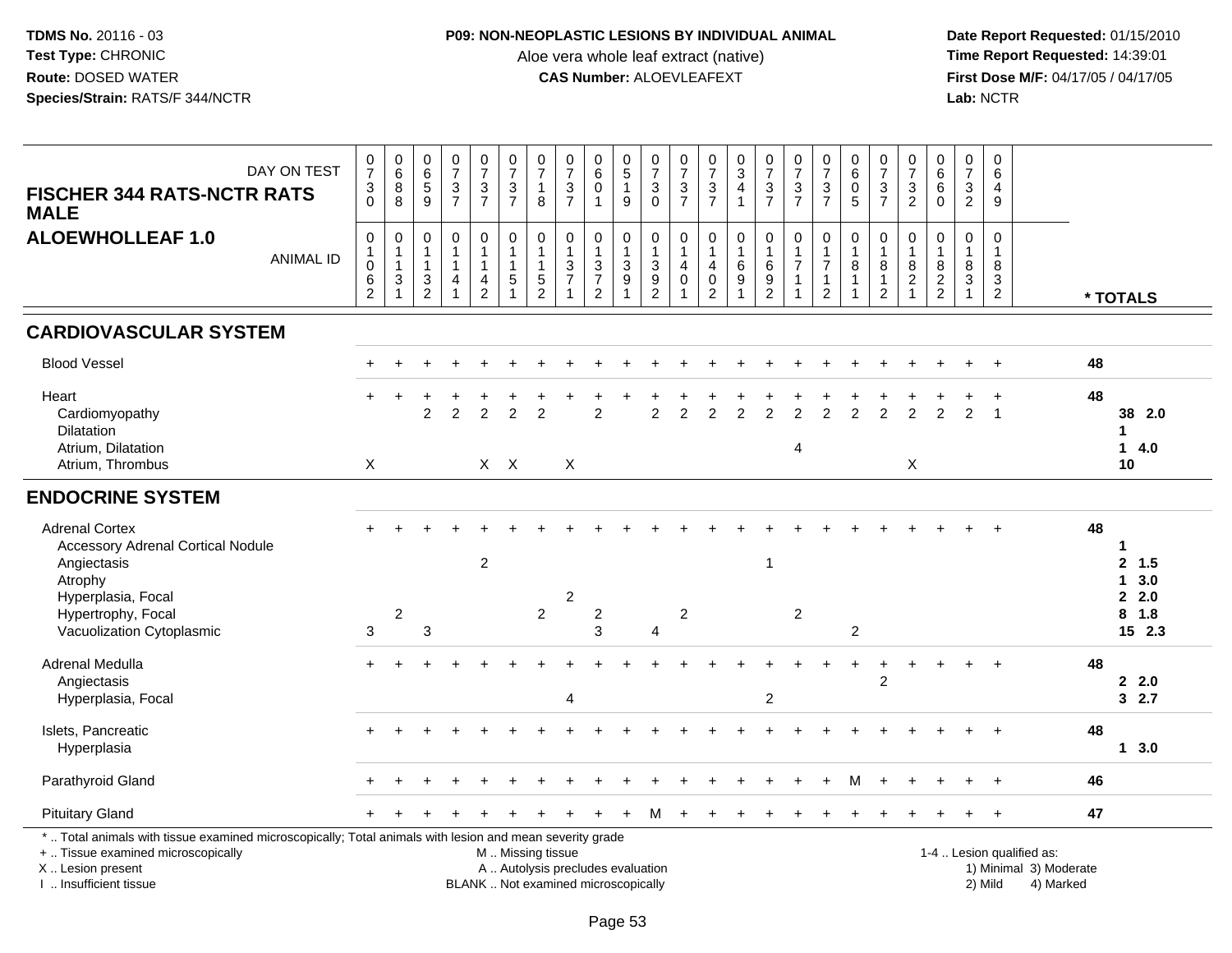#### **P09: NON-NEOPLASTIC LESIONS BY INDIVIDUAL ANIMAL**

Aloe vera whole leaf extract (native)<br>**CAS Number:** ALOEVLEAFEXT

 **Date Report Requested:** 01/15/2010 **First Dose M/F:** 04/17/05 / 04/17/05<br>Lab: NCTR **Lab:** NCTR

| DAY ON TEST                                                                  | $\begin{array}{c} 0 \\ 7 \end{array}$                                      | $\begin{array}{c} 0 \\ 6 \end{array}$    | $\begin{array}{c} 0 \\ 6 \\ 5 \end{array}$                                    | $\frac{0}{7}$                  | $\begin{array}{c} 0 \\ 7 \end{array}$                      | $\begin{array}{c} 0 \\ 7 \end{array}$                   | $\frac{0}{7}$                | $\begin{array}{c} 0 \\ 7 \end{array}$        | $\begin{array}{c} 0 \\ 6 \end{array}$                | $\begin{array}{c} 0 \\ 5 \\ 1 \end{array}$                    | $\frac{0}{7}$                                                           | $\begin{array}{c} 0 \\ 7 \end{array}$                        | $\begin{array}{c} 0 \\ 7 \end{array}$                         | $\begin{array}{c} 0 \\ 3 \\ 4 \end{array}$                  | $\frac{0}{7}$                                                          | $\frac{0}{7}$                  | $\frac{0}{7}$                                                                   |                                        | $\begin{smallmatrix}0\\7\end{smallmatrix}$     | $\frac{0}{7}$                                                   | $\begin{array}{c} 0 \\ 6 \end{array}$   | $\begin{array}{c} 0 \\ 7 \end{array}$                 | 0<br>$6\overline{6}$                                    |             |                            |
|------------------------------------------------------------------------------|----------------------------------------------------------------------------|------------------------------------------|-------------------------------------------------------------------------------|--------------------------------|------------------------------------------------------------|---------------------------------------------------------|------------------------------|----------------------------------------------|------------------------------------------------------|---------------------------------------------------------------|-------------------------------------------------------------------------|--------------------------------------------------------------|---------------------------------------------------------------|-------------------------------------------------------------|------------------------------------------------------------------------|--------------------------------|---------------------------------------------------------------------------------|----------------------------------------|------------------------------------------------|-----------------------------------------------------------------|-----------------------------------------|-------------------------------------------------------|---------------------------------------------------------|-------------|----------------------------|
| <b>FISCHER 344 RATS-NCTR RATS</b><br><b>MALE</b>                             | $\sqrt{3}$<br>$\mathbf 0$                                                  | $\overline{8}$<br>$\,8\,$                | $\overline{9}$                                                                | $\mathbf{3}$<br>$\overline{7}$ | $\frac{3}{7}$                                              | $rac{3}{7}$                                             | $\mathbf{1}$<br>8            | $\frac{3}{7}$                                | $\overline{0}$<br>$\mathbf{1}$                       | 9                                                             | $\mathbf{3}$<br>$\mathbf 0$                                             | $\frac{3}{7}$                                                | $rac{3}{7}$                                                   | $\overline{1}$                                              | $\frac{3}{7}$                                                          | $\mathbf{3}$<br>$\overline{7}$ | $rac{3}{7}$                                                                     |                                        | $\frac{3}{7}$                                  | $\frac{3}{2}$                                                   | $\,6\,$<br>$\Omega$                     | $\mathbf{3}$<br>$\overline{2}$                        | 4<br>9                                                  |             |                            |
| <b>ALOEWHOLLEAF 1.0</b><br><b>ANIMAL ID</b>                                  | $\mathbf 0$<br>$\mathbf{1}$<br>$\boldsymbol{0}$<br>$\,6$<br>$\overline{2}$ | 0<br>$\mathbf{1}$<br>$\overline{1}$<br>3 | $\mathbf 0$<br>$\mathbf{1}$<br>$\mathbf{1}$<br>$\mathbf{3}$<br>$\overline{2}$ | 0<br>4                         | 0<br>$\mathbf{1}$<br>$\overline{1}$<br>4<br>$\overline{2}$ | $\pmb{0}$<br>$\mathbf{1}$<br>$\mathbf{1}$<br>$\sqrt{5}$ | $\mathbf 0$<br>$\frac{5}{2}$ | $\mathbf 0$<br>$\mathbf{1}$<br>$\frac{3}{7}$ | 0<br>$\mathbf{1}$<br>$\frac{3}{7}$<br>$\overline{2}$ | $\mathbf 0$<br>$\mathbf{1}$<br>$\ensuremath{\mathsf{3}}$<br>9 | 0<br>$\mathbf{1}$<br>$\mathbf{3}$<br>$\boldsymbol{9}$<br>$\overline{2}$ | $\mathbf 0$<br>$\mathbf{1}$<br>$\overline{4}$<br>$\mathbf 0$ | $\pmb{0}$<br>$\mathbf{1}$<br>4<br>$\pmb{0}$<br>$\overline{2}$ | $\begin{smallmatrix}0\\1\end{smallmatrix}$<br>$\frac{6}{9}$ | $\begin{smallmatrix}0\\1\end{smallmatrix}$<br>$\,6\,$<br>$\frac{9}{2}$ | $\mathbf 0$<br>$\overline{7}$  | $\mathbf 0$<br>$\mathbf{1}$<br>$\overline{7}$<br>$\mathbf{1}$<br>$\overline{2}$ | 0<br>$\mathbf{1}$<br>8<br>$\mathbf{1}$ | 0<br>$\mathbf{1}$<br>$\bf 8$<br>$\overline{c}$ | $\mathbf 0$<br>$\mathbf{1}$<br>$\overline{8}$<br>$\overline{c}$ | 0<br>$\mathbf{1}$<br>8<br>$\frac{2}{2}$ | $\mathbf 0$<br>$\mathbf{1}$<br>8<br>$\mathbf{3}$<br>1 | $\mathbf 0$<br>$\mathbf{1}$<br>8<br>3<br>$\overline{2}$ |             | * TOTALS                   |
| Angiectasis<br>Pars Distalis, Cyst<br>Pars Distalis, Hyperplasia             | 4                                                                          |                                          |                                                                               |                                |                                                            |                                                         | $\overline{2}$               |                                              |                                                      |                                                               |                                                                         |                                                              |                                                               |                                                             |                                                                        | $\overline{c}$                 |                                                                                 |                                        |                                                |                                                                 |                                         |                                                       |                                                         |             | 2.5<br>1<br>42.5           |
| <b>Thyroid Gland</b><br>C-cell, Hyperplasia<br>Follicular Cell, Hyperplasia  |                                                                            |                                          |                                                                               | $\overline{2}$                 |                                                            |                                                         |                              |                                              | $\overline{2}$                                       |                                                               |                                                                         |                                                              |                                                               |                                                             |                                                                        |                                |                                                                                 |                                        |                                                |                                                                 |                                         |                                                       |                                                         | 48          | 62.0<br>$12.0$             |
| <b>GENERAL BODY SYSTEM</b>                                                   |                                                                            |                                          |                                                                               |                                |                                                            |                                                         |                              |                                              |                                                      |                                                               |                                                                         |                                                              |                                                               |                                                             |                                                                        |                                |                                                                                 |                                        |                                                |                                                                 |                                         |                                                       |                                                         |             |                            |
| <b>Tissue NOS</b>                                                            |                                                                            |                                          | $\ddot{}$                                                                     |                                |                                                            |                                                         |                              |                                              |                                                      |                                                               |                                                                         |                                                              |                                                               |                                                             |                                                                        |                                |                                                                                 |                                        |                                                |                                                                 |                                         |                                                       |                                                         | $\mathbf 1$ |                            |
| <b>GENITAL SYSTEM</b>                                                        |                                                                            |                                          |                                                                               |                                |                                                            |                                                         |                              |                                              |                                                      |                                                               |                                                                         |                                                              |                                                               |                                                             |                                                                        |                                |                                                                                 |                                        |                                                |                                                                 |                                         |                                                       |                                                         |             |                            |
| Epididymis<br>Atrophy                                                        |                                                                            |                                          |                                                                               |                                |                                                            |                                                         |                              |                                              |                                                      |                                                               |                                                                         |                                                              |                                                               |                                                             |                                                                        | $\boldsymbol{2}$               |                                                                                 |                                        |                                                |                                                                 |                                         |                                                       |                                                         | 48          | $12.0$                     |
| <b>Exfoliated Germ Cell</b><br>Granuloma Sperm                               | 3                                                                          |                                          |                                                                               |                                | $\overline{2}$                                             | $\overline{2}$                                          | 2                            | $\overline{c}$                               | $\overline{4}$                                       | 2                                                             | 3                                                                       | 3                                                            | $\overline{2}$                                                |                                                             |                                                                        |                                | $\boldsymbol{2}$                                                                |                                        | 1                                              | 2                                                               | $\overline{2}$                          |                                                       | 3                                                       |             | 36 2.3<br>2.5              |
| Hypospermia                                                                  | 4                                                                          |                                          | 4                                                                             | $\overline{4}$                 | $\overline{2}$                                             | 2                                                       | $\overline{4}$               | $\overline{2}$                               |                                                      |                                                               | 3                                                                       |                                                              | $\overline{2}$                                                |                                                             | 4                                                                      | $\overline{4}$                 |                                                                                 |                                        |                                                |                                                                 |                                         | 4                                                     |                                                         |             | 27 3.3                     |
| <b>Preputial Gland</b><br>Inflammation<br>Duct, Ectasia<br>Duct, Hyperplasia | $\ddot{}$<br>$\mathbf{3}$<br>3                                             | $\overline{c}$                           | $\overline{2}$<br>$\overline{2}$                                              | 3                              | $\overline{2}$                                             | $\overline{2}$                                          | 3                            | $\overline{2}$                               | 3                                                    |                                                               | $\boldsymbol{\Lambda}$                                                  | $\mathbf{1}$                                                 | +<br>$\overline{2}$<br>$\overline{2}$                         | $\pm$                                                       | $\overline{4}$                                                         | $\overline{c}$                 | $\overline{4}$                                                                  | $\overline{c}$                         | $\pm$                                          | $\overline{2}$                                                  | $\overline{2}$                          | 3<br>$\overline{2}$                                   | $\ddot{}$<br>$\overline{1}$                             | 48          | 39 2.4<br>13 2.3<br>$12.0$ |
| Prostate<br>Inflammation                                                     | 2                                                                          |                                          | 1                                                                             |                                | 3                                                          |                                                         | $\overline{2}$               |                                              | 3                                                    | $\overline{2}$                                                | $\overline{2}$                                                          | $\overline{2}$                                               | $\overline{2}$                                                |                                                             | $\overline{2}$                                                         | $\overline{2}$                 |                                                                                 | 3                                      |                                                | $\overline{c}$                                                  | 3                                       | $\overline{4}$                                        | $\ddot{}$<br>$\overline{2}$                             | 48          | 36 2.2                     |
| <b>Seminal Vesicle</b><br>Atrophy                                            | $\ddot{}$<br>3                                                             |                                          |                                                                               | $\overline{2}$                 |                                                            |                                                         | 2                            |                                              |                                                      |                                                               |                                                                         |                                                              |                                                               |                                                             | $\overline{a}$                                                         | $\overline{c}$                 |                                                                                 |                                        |                                                |                                                                 |                                         |                                                       |                                                         | 48          | 8 2.4                      |

\* .. Total animals with tissue examined microscopically; Total animals with lesion and mean severity grade

+ .. Tissue examined microscopically

X .. Lesion present

I .. Insufficient tissue

M .. Missing tissue

BLANK .. Not examined microscopically

1-4 .. Lesion qualified as:<br>1) Minimal 3) Moderate A .. Autolysis precludes evaluation 19 and 10 minimal 3) Moderate 1 and 20 minimal 3) Moderate 19 minimal 3) Moderat<br>19 and 19 and 19 and 19 and 19 and 19 and 19 and 19 and 19 and 19 and 19 and 19 and 19 and 19 and 19 and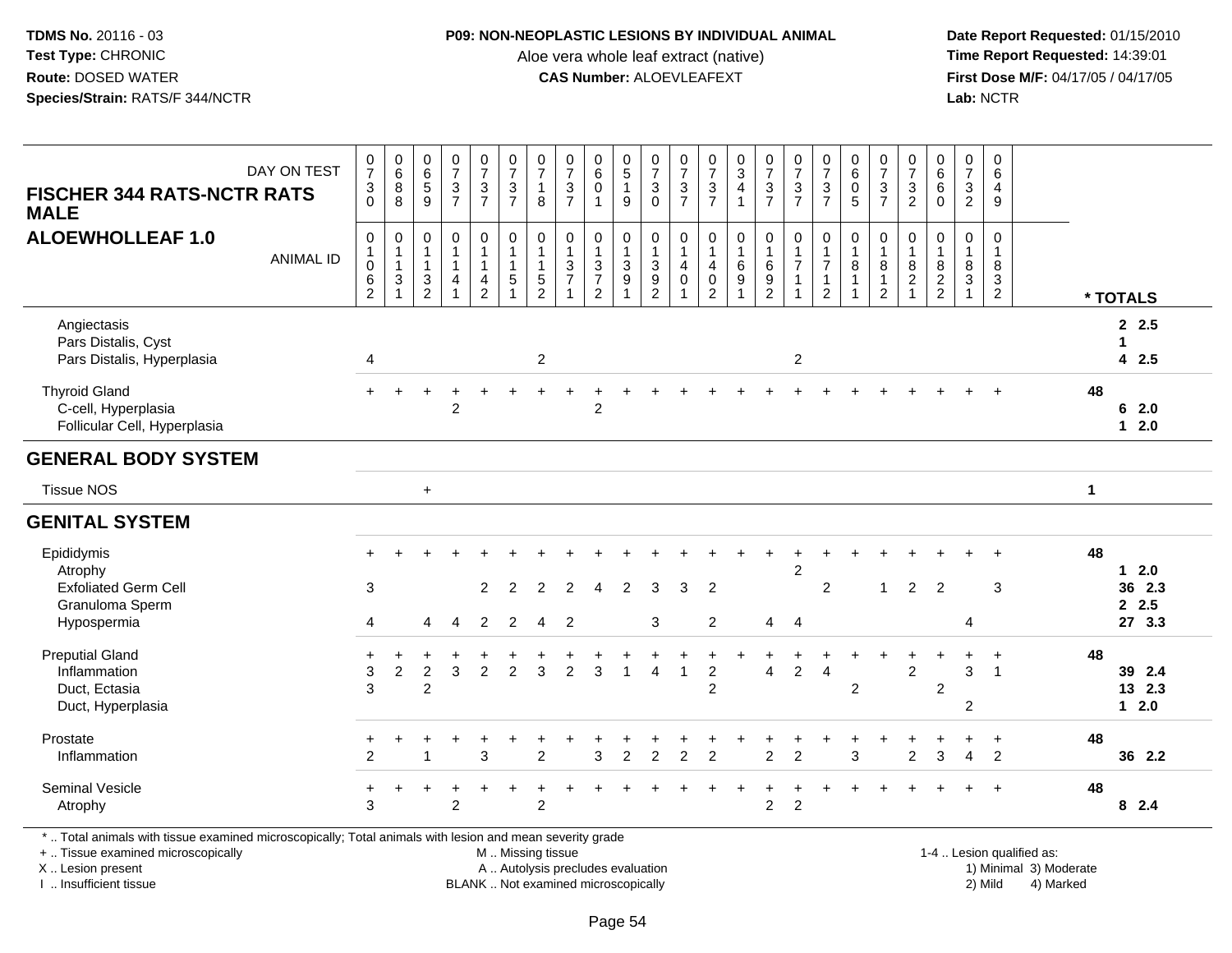## **P09: NON-NEOPLASTIC LESIONS BY INDIVIDUAL ANIMAL**

Aloe vera whole leaf extract (native)<br>**CAS Number:** ALOEVLEAFEXT

 **Date Report Requested:** 01/15/2010 **First Dose M/F:** 04/17/05 / 04/17/05<br>Lab: NCTR **Lab:** NCTR

| DAY ON TEST<br><b>FISCHER 344 RATS-NCTR RATS</b><br><b>MALE</b>                                                                                                                                                                                                                                                                                                                 | $\frac{0}{7}$<br>$\mathfrak{S}$<br>$\Omega$           | $\pmb{0}$<br>6<br>$\bf 8$<br>8                                                   | 0<br>$6\phantom{1}6$<br>$\overline{5}$<br>9                                                | $\begin{array}{c} 0 \\ 7 \end{array}$<br>$\mathfrak{S}$<br>$\overline{7}$ | $\frac{0}{7}$<br>$\frac{3}{7}$                                                 | $\begin{smallmatrix}0\\7\end{smallmatrix}$<br>$\frac{3}{7}$             | $\begin{array}{c} 0 \\ 7 \end{array}$<br>$\mathbf{1}$<br>8                   | $\begin{array}{c} 0 \\ 7 \end{array}$<br>$\frac{3}{7}$ | $\begin{array}{c} 0 \\ 6 \end{array}$<br>$\pmb{0}$<br>$\mathbf{1}$ | $\begin{array}{c} 0 \\ 5 \end{array}$<br>$\mathbf{1}$<br>9 | $\frac{0}{7}$<br>$\sqrt{3}$<br>$\mathbf 0$                   | $\frac{0}{7}$<br>$\frac{3}{7}$                                          | $\frac{0}{7}$<br>$\frac{3}{7}$                    | $_{3}^{\rm 0}$<br>$\overline{4}$<br>$\mathbf{1}$           | 0<br>$\overline{7}$<br>$\frac{3}{7}$                               | $\begin{array}{c} 0 \\ 7 \end{array}$<br>$\frac{3}{7}$                        | 0<br>$\overline{7}$<br>$\mathbf{3}$<br>$\overline{7}$                 | 0<br>$6\phantom{a}$<br>$\pmb{0}$<br>5              | $\frac{0}{7}$<br>$\frac{3}{7}$                                     | 0<br>$\overline{7}$<br>$\frac{3}{2}$                     | 0<br>6<br>$6\phantom{1}6$<br>$\Omega$                     | 0<br>$\overline{7}$<br>$\sqrt{3}$<br>$\overline{2}$                | 0<br>$6\phantom{a}$<br>4<br>9                |                                                     |                                                                                                    |  |
|---------------------------------------------------------------------------------------------------------------------------------------------------------------------------------------------------------------------------------------------------------------------------------------------------------------------------------------------------------------------------------|-------------------------------------------------------|----------------------------------------------------------------------------------|--------------------------------------------------------------------------------------------|---------------------------------------------------------------------------|--------------------------------------------------------------------------------|-------------------------------------------------------------------------|------------------------------------------------------------------------------|--------------------------------------------------------|--------------------------------------------------------------------|------------------------------------------------------------|--------------------------------------------------------------|-------------------------------------------------------------------------|---------------------------------------------------|------------------------------------------------------------|--------------------------------------------------------------------|-------------------------------------------------------------------------------|-----------------------------------------------------------------------|----------------------------------------------------|--------------------------------------------------------------------|----------------------------------------------------------|-----------------------------------------------------------|--------------------------------------------------------------------|----------------------------------------------|-----------------------------------------------------|----------------------------------------------------------------------------------------------------|--|
| <b>ALOEWHOLLEAF 1.0</b><br><b>ANIMAL ID</b>                                                                                                                                                                                                                                                                                                                                     | $\mathbf 0$<br>$\pmb{0}$<br>$\,6\,$<br>$\overline{2}$ | $\pmb{0}$<br>$\begin{array}{c} 1 \\ 1 \end{array}$<br>$\sqrt{3}$<br>$\mathbf{1}$ | $\mathbf 0$<br>$\mathbf{1}$<br>$\mathbf{1}$<br>$\ensuremath{\mathsf{3}}$<br>$\overline{c}$ | $\mathbf 0$<br>$\mathbf{1}$<br>$\mathbf{1}$<br>4<br>$\overline{1}$        | 0<br>$\mathbf{1}$<br>$\mathbf{1}$<br>$\overline{\mathbf{4}}$<br>$\overline{2}$ | $\pmb{0}$<br>$\mathbf{1}$<br>$\mathbf{1}$<br>$\sqrt{5}$<br>$\mathbf{1}$ | $\mathbf 0$<br>$\mathbf{1}$<br>$\mathbf{1}$<br>$\mathbf 5$<br>$\overline{2}$ | $\pmb{0}$<br>$\mathbf{1}$<br>$\frac{3}{7}$             | $\pmb{0}$<br>$\mathbf{1}$<br>$\frac{3}{7}$<br>$\overline{2}$       | 0<br>1<br>3<br>9<br>1                                      | $\pmb{0}$<br>$\mathbf{1}$<br>$\frac{3}{9}$<br>$\overline{2}$ | 0<br>$\mathbf{1}$<br>$\overline{4}$<br>$\Omega$<br>$\blacktriangleleft$ | $\mathbf 0$<br>4<br>$\mathbf 0$<br>$\overline{2}$ | $\mathbf 0$<br>$\mathbf{1}$<br>$\,6\,$<br>$\boldsymbol{9}$ | 0<br>$\mathbf{1}$<br>$\,6\,$<br>$\boldsymbol{9}$<br>$\overline{c}$ | $\pmb{0}$<br>$\mathbf{1}$<br>$\overline{7}$<br>$\overline{1}$<br>$\mathbf{1}$ | 0<br>$\mathbf{1}$<br>$\overline{7}$<br>$\mathbf{1}$<br>$\overline{2}$ | $\mathbf 0$<br>$\overline{1}$<br>8<br>$\mathbf{1}$ | $\mathbf 0$<br>$\mathbf{1}$<br>8<br>$\mathbf{1}$<br>$\overline{2}$ | $\mathbf 0$<br>$\mathbf{1}$<br>$\bf 8$<br>$\overline{2}$ | $\mathbf 0$<br>$\overline{1}$<br>$\bf 8$<br>$\frac{2}{2}$ | $\mathbf 0$<br>$\mathbf{1}$<br>8<br>$\overline{3}$<br>$\mathbf{1}$ | $\mathbf 0$<br>$\overline{1}$<br>8<br>3<br>2 |                                                     | * TOTALS                                                                                           |  |
| <b>Decreased Secretory Fluid</b>                                                                                                                                                                                                                                                                                                                                                |                                                       |                                                                                  |                                                                                            |                                                                           |                                                                                |                                                                         |                                                                              |                                                        |                                                                    |                                                            |                                                              |                                                                         |                                                   |                                                            |                                                                    |                                                                               |                                                                       |                                                    |                                                                    |                                                          |                                                           |                                                                    |                                              |                                                     | 93.3                                                                                               |  |
| <b>Testes</b><br>Polyarteritis<br>Interstitial Cell, Hyperplasia<br>Seminiferous Tubule, Atrophy                                                                                                                                                                                                                                                                                |                                                       |                                                                                  | 4                                                                                          | $\overline{4}$                                                            |                                                                                |                                                                         | $\overline{2}$                                                               | 2                                                      | 2<br>$\mathbf{3}$                                                  | $\overline{2}$                                             | $\overline{\mathbf{3}}$                                      |                                                                         |                                                   |                                                            |                                                                    | $\overline{2}$                                                                |                                                                       |                                                    |                                                                    |                                                          |                                                           | 3<br>3                                                             |                                              |                                                     | 48<br>13.0<br>2.5<br>17 3.0                                                                        |  |
| <b>HEMATOPOIETIC SYSTEM</b>                                                                                                                                                                                                                                                                                                                                                     |                                                       |                                                                                  |                                                                                            |                                                                           |                                                                                |                                                                         |                                                                              |                                                        |                                                                    |                                                            |                                                              |                                                                         |                                                   |                                                            |                                                                    |                                                                               |                                                                       |                                                    |                                                                    |                                                          |                                                           |                                                                    |                                              |                                                     |                                                                                                    |  |
| <b>Bone Marrow</b><br>Atrophy<br>Hyperplasia<br>Myeloid Cell, Hyperplasia                                                                                                                                                                                                                                                                                                       |                                                       |                                                                                  |                                                                                            |                                                                           |                                                                                |                                                                         |                                                                              |                                                        |                                                                    |                                                            |                                                              |                                                                         |                                                   | $\overline{c}$                                             |                                                                    |                                                                               |                                                                       |                                                    |                                                                    |                                                          |                                                           |                                                                    |                                              |                                                     | 48<br>4 2.8<br>4 2.5<br>$12.0$                                                                     |  |
| Lymph Node<br>Lumbar, Degeneration, Cystic<br>Mediastinal, Degeneration, Cystic<br>Mediastinal, Hemorrhage<br>Mediastinal, Medulla, Sinus, Dilatation<br>Medulla, Pancreatic, Sinus, Dilatation<br>Pancreatic, Degeneration, Cystic<br>Pancreatic, Hyperplasia, Lymphoid<br>Pancreatic, Pigmentation<br>Renal, Degeneration, Cystic<br>Renal, Hemorrhage<br>Renal, Pigmentation | $+$                                                   | M                                                                                | $+$<br>$\overline{2}$                                                                      |                                                                           |                                                                                |                                                                         | $\ddot{+}$<br>3                                                              |                                                        |                                                                    |                                                            | M                                                            | $+$<br>3                                                                |                                                   |                                                            |                                                                    | $\ddot{}$                                                                     |                                                                       | $\ddot{}$<br>$\overline{2}$                        |                                                                    | $\ddot{}$<br>3                                           |                                                           |                                                                    |                                              |                                                     | 19<br>2.5<br>$12.0$<br>$12.0$<br>13.0<br>2.5<br>13.0<br>32.3<br>$12.0$<br>13.0<br>$12.0$<br>$12.0$ |  |
| Lymph Node, Mandibular<br>Degeneration, Cystic<br>Hyperplasia, Lymphoid                                                                                                                                                                                                                                                                                                         |                                                       |                                                                                  |                                                                                            |                                                                           |                                                                                |                                                                         |                                                                              |                                                        |                                                                    |                                                            |                                                              |                                                                         |                                                   |                                                            | $\overline{2}$                                                     | $\overline{c}$                                                                |                                                                       |                                                    |                                                                    |                                                          |                                                           |                                                                    |                                              |                                                     | 48<br>52.2<br>32.0                                                                                 |  |
| *  Total animals with tissue examined microscopically; Total animals with lesion and mean severity grade<br>+  Tissue examined microscopically<br>X  Lesion present                                                                                                                                                                                                             |                                                       |                                                                                  |                                                                                            |                                                                           |                                                                                | M  Missing tissue<br>A  Autolysis precludes evaluation                  |                                                                              |                                                        |                                                                    |                                                            |                                                              |                                                                         |                                                   |                                                            |                                                                    |                                                                               |                                                                       |                                                    |                                                                    |                                                          |                                                           |                                                                    |                                              | 1-4  Lesion qualified as:<br>1) Minimal 3) Moderate |                                                                                                    |  |

I .. Insufficient tissue

BLANK .. Not examined microscopically 2) Mild 4) Marked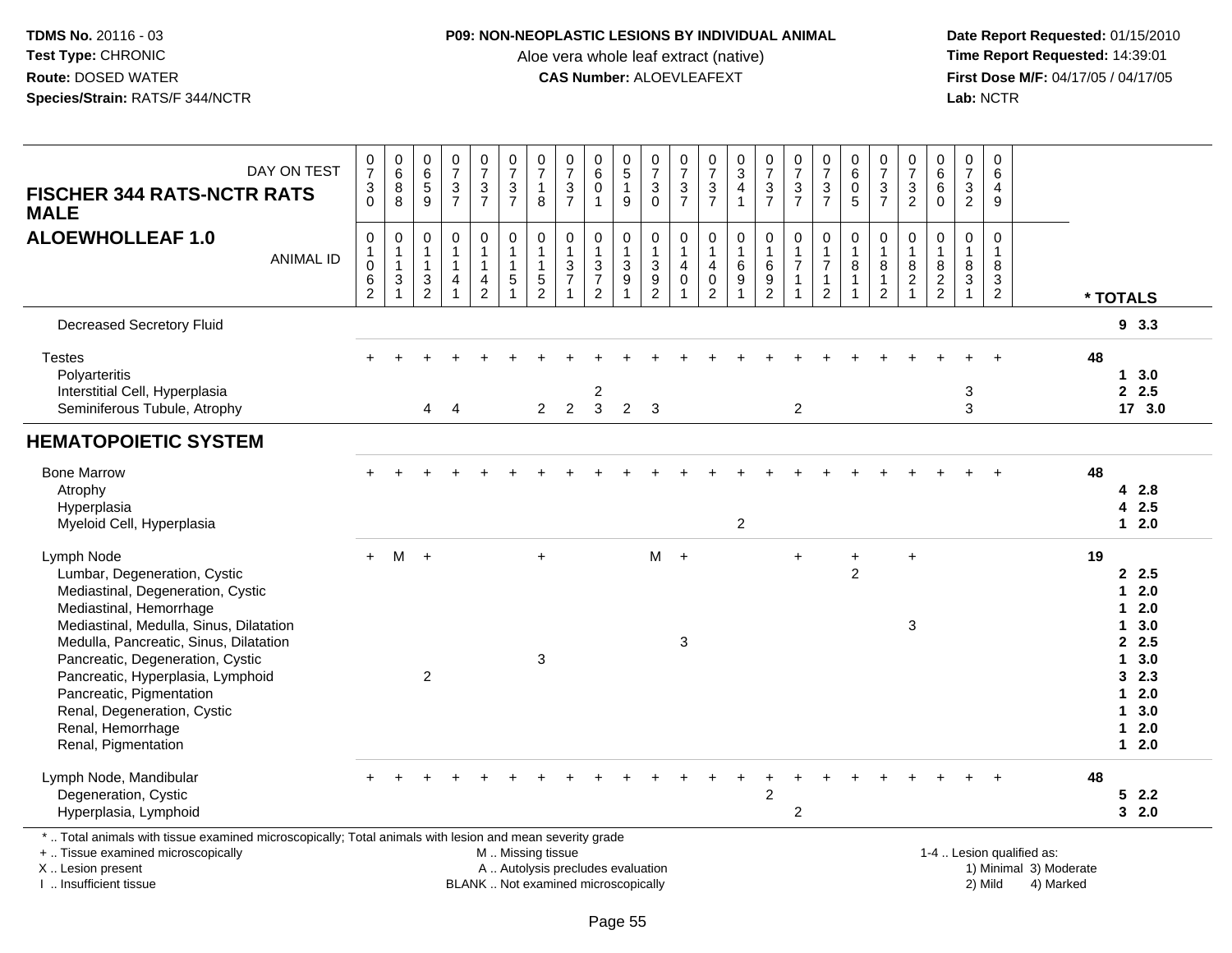### **P09: NON-NEOPLASTIC LESIONS BY INDIVIDUAL ANIMAL**

Aloe vera whole leaf extract (native)<br>**CAS Number:** ALOEVLEAFEXT

 **Date Report Requested:** 01/15/2010 **First Dose M/F:** 04/17/05 / 04/17/05<br>Lab: NCTR **Lab:** NCTR

| <b>FISCHER 344 RATS-NCTR RATS</b><br><b>MALE</b>                                                                                               | DAY ON TEST      | $\frac{0}{7}$<br>$\frac{3}{0}$                                        | $\begin{array}{c} 0 \\ 6 \end{array}$<br>$\bf 8$<br>8        | $\begin{array}{c} 0 \\ 6 \\ 5 \end{array}$<br>$9\,$     | $\frac{0}{7}$<br>$\frac{3}{7}$                                          | $\frac{0}{7}$<br>$rac{3}{7}$                                        | 0737                                                                      | $\frac{0}{7}$<br>$\mathbf{1}$<br>$\,8\,$                   | $\frac{0}{7}$<br>$\frac{3}{7}$                    | $\begin{smallmatrix}0\0\0\0\end{smallmatrix}$<br>$\overline{1}$           | $\begin{array}{c} 0 \\ 5 \\ 1 \end{array}$<br>9                         | $\begin{array}{c} 0 \\ 7 \\ 3 \\ 0 \end{array}$              | $\frac{0}{7}$<br>$\frac{3}{7}$                  | $\frac{0}{7}$<br>$rac{3}{7}$                                                 | $\begin{array}{c} 0 \\ 3 \\ 4 \end{array}$<br>$\overline{1}$                               | $\frac{0}{7}$<br>$\frac{3}{7}$                                      | $\begin{array}{c} 0 \\ 7 \\ 3 \\ 7 \end{array}$                            | $\frac{0}{7}$<br>$\sqrt{3}$<br>$\overline{7}$               |                                                              | $\frac{0}{7}$<br>$\frac{3}{7}$                                            | $\frac{0}{7}$<br>$\frac{3}{2}$ | $\begin{array}{c} 0 \\ 6 \\ 6 \end{array}$<br>$\mathbf 0$ | $\frac{0}{7}$<br>$\frac{3}{2}$                            | $\pmb{0}$<br>6<br>$\overline{4}$<br>9                              |                           |    |                                           |
|------------------------------------------------------------------------------------------------------------------------------------------------|------------------|-----------------------------------------------------------------------|--------------------------------------------------------------|---------------------------------------------------------|-------------------------------------------------------------------------|---------------------------------------------------------------------|---------------------------------------------------------------------------|------------------------------------------------------------|---------------------------------------------------|---------------------------------------------------------------------------|-------------------------------------------------------------------------|--------------------------------------------------------------|-------------------------------------------------|------------------------------------------------------------------------------|--------------------------------------------------------------------------------------------|---------------------------------------------------------------------|----------------------------------------------------------------------------|-------------------------------------------------------------|--------------------------------------------------------------|---------------------------------------------------------------------------|--------------------------------|-----------------------------------------------------------|-----------------------------------------------------------|--------------------------------------------------------------------|---------------------------|----|-------------------------------------------|
| <b>ALOEWHOLLEAF 1.0</b>                                                                                                                        | <b>ANIMAL ID</b> | $\pmb{0}$<br>$\mathbf 1$<br>$\begin{matrix} 0 \\ 6 \\ 2 \end{matrix}$ | $\pmb{0}$<br>$\begin{array}{c} 1 \\ 1 \\ 3 \\ 1 \end{array}$ | $\mathbf 0$<br>1<br>$\mathbf{1}$<br>3<br>$\overline{2}$ | $\pmb{0}$<br>$\begin{array}{c} 1 \\ 1 \end{array}$<br>4<br>$\mathbf{1}$ | $\mathsf{O}$<br>$\mathbf{1}$<br>$\mathbf{1}$<br>4<br>$\overline{2}$ | $\pmb{0}$<br>$\mathbf{1}$<br>$\mathbf{1}$<br>$\sqrt{5}$<br>$\overline{1}$ | $\pmb{0}$<br>$\mathbf{1}$<br>$\mathbf{1}$<br>$\frac{5}{2}$ | $\boldsymbol{0}$<br>$\mathbf{1}$<br>$\frac{3}{7}$ | $\pmb{0}$<br>$\begin{array}{c} 1 \\ 3 \\ 7 \end{array}$<br>$\overline{2}$ | 0<br>$\mathbf{1}$<br>$\ensuremath{\mathsf{3}}$<br>$\boldsymbol{9}$<br>1 | $\pmb{0}$<br>$\begin{array}{c} 1 \\ 3 \\ 9 \\ 2 \end{array}$ | $\mathbf 0$<br>$\mathbf{1}$<br>4<br>$\mathbf 0$ | $\mathbf 0$<br>$\mathbf{1}$<br>$\overline{4}$<br>$\pmb{0}$<br>$\overline{2}$ | $\mathsf 0$<br>$\begin{array}{c} 1 \\ 6 \end{array}$<br>$\boldsymbol{9}$<br>$\overline{1}$ | $\pmb{0}$<br>$\begin{array}{c} 1 \\ 6 \end{array}$<br>$\frac{9}{2}$ | $\begin{array}{c} 0 \\ 1 \\ 7 \end{array}$<br>$\mathbf{1}$<br>$\mathbf{1}$ | $\mathbf 0$<br>1<br>$\overline{7}$<br>1<br>$\boldsymbol{2}$ | $\pmb{0}$<br>$\frac{1}{8}$<br>$\mathbf{1}$<br>$\overline{1}$ | $\mathsf{O}$<br>$\mathbf{1}$<br>$\bf 8$<br>$\mathbf{1}$<br>$\overline{2}$ | 0<br>182                       | $\mathbf 0$<br>$\overline{1}$<br>$\frac{8}{2}$            | $\mathbf 0$<br>$\overline{1}$<br>$^8_3$<br>$\overline{1}$ | $\mathbf 0$<br>$\mathbf{1}$<br>8<br>$\mathbf{3}$<br>$\overline{2}$ |                           |    | * TOTALS                                  |
| Infiltration Cellular, Plasma Cell                                                                                                             |                  |                                                                       |                                                              |                                                         |                                                                         |                                                                     |                                                                           |                                                            |                                                   |                                                                           |                                                                         | $\overline{2}$                                               |                                                 |                                                                              |                                                                                            |                                                                     |                                                                            |                                                             |                                                              | 3                                                                         | 2                              | 2                                                         | 3                                                         |                                                                    |                           |    | $10$ 2.3                                  |
| Lymph Node, Mesenteric<br>Degeneration, Cystic<br>Hyperplasia, Lymphoid<br>Necrosis, Lymphoid<br>Medulla, Sinus, Dilatation                    |                  |                                                                       | 3                                                            | 3                                                       |                                                                         | $\boldsymbol{\varDelta}$                                            |                                                                           |                                                            | Δ                                                 | Δ                                                                         |                                                                         | 3                                                            | $\overline{4}$                                  | 4                                                                            | $\overline{c}$<br>$\overline{2}$                                                           | 4                                                                   | 3                                                                          | Δ                                                           |                                                              | 4                                                                         | Δ                              |                                                           | 4                                                         | Δ                                                                  |                           | 48 | 42 3.8<br>$12.0$<br>13.0<br>13.0          |
| Spleen<br>Accessory Spleen<br>Congestion<br>Fibrosis<br>Hematopoietic Cell Proliferation                                                       |                  |                                                                       |                                                              |                                                         |                                                                         |                                                                     |                                                                           |                                                            |                                                   |                                                                           |                                                                         |                                                              | $\overline{c}$                                  |                                                                              |                                                                                            |                                                                     |                                                                            | $\overline{c}$                                              |                                                              |                                                                           |                                |                                                           |                                                           |                                                                    |                           | 48 | 1<br>2.2.0<br>13.0<br>2.0<br>$\mathbf{1}$ |
| Infarct<br>Pigmentation<br>Thrombus<br>Capsule, Fibrosis<br>Red Pulp, Hyperplasia                                                              |                  |                                                                       | $\overline{c}$                                               |                                                         |                                                                         |                                                                     |                                                                           | $\overline{2}$                                             |                                                   | 3                                                                         |                                                                         |                                                              | $\times$                                        |                                                                              |                                                                                            |                                                                     |                                                                            |                                                             |                                                              | X                                                                         |                                |                                                           |                                                           |                                                                    |                           |    | 5<br>3<br>2.3<br>1<br>$12.0$<br>$12.0$    |
| Thymus<br>Atrophy<br>Epithelial Cell, Hyperplasia                                                                                              |                  | $\ddot{}$<br>3                                                        | $\ddot{}$<br>$\overline{2}$                                  | м                                                       | 2                                                                       | 3                                                                   | $\overline{2}$                                                            | 3                                                          | $\overline{2}$                                    | м                                                                         |                                                                         | 2                                                            | $\overline{2}$                                  | $\overline{2}$                                                               | $\overline{2}$                                                                             | $\overline{2}$                                                      | $\overline{2}$                                                             | 2                                                           | 3                                                            | $\overline{2}$                                                            | 3                              | 2                                                         | 2                                                         | $\overline{2}$                                                     |                           | 44 | 39 2.4<br>$12.0$                          |
| <b>INTEGUMENTARY SYSTEM</b>                                                                                                                    |                  |                                                                       |                                                              |                                                         |                                                                         |                                                                     |                                                                           |                                                            |                                                   |                                                                           |                                                                         |                                                              |                                                 |                                                                              |                                                                                            |                                                                     |                                                                            |                                                             |                                                              |                                                                           |                                |                                                           |                                                           |                                                                    |                           |    |                                           |
| <b>Mammary Gland</b><br>Galactocele<br>Lactation<br>Alveolus, Hyperplasia                                                                      |                  | $\overline{2}$                                                        | $\overline{1}$                                               | X                                                       | $\mathbf{1}$                                                            |                                                                     | $\boldsymbol{\mathsf{X}}$                                                 | $\sqrt{2}$<br>$\mathbf{1}$                                 | $\overline{2}$                                    |                                                                           |                                                                         | $\boldsymbol{\mathsf{X}}$<br>$\overline{2}$                  | $\overline{c}$                                  |                                                                              |                                                                                            | 3<br>3                                                              |                                                                            |                                                             | $\mathsf X$<br>$\mathbf{3}$                                  |                                                                           | 3                              | $\boldsymbol{\mathsf{X}}$                                 | 3<br>3                                                    | $\ddot{}$<br>$\sqrt{3}$                                            |                           | 48 | 11<br>24 2.2<br>12 2.4                    |
| *  Total animals with tissue examined microscopically; Total animals with lesion and mean severity grade<br>+  Tissue examined microscopically |                  |                                                                       |                                                              |                                                         |                                                                         |                                                                     | M  Missing tissue                                                         |                                                            |                                                   |                                                                           |                                                                         |                                                              |                                                 |                                                                              |                                                                                            |                                                                     |                                                                            |                                                             |                                                              |                                                                           |                                |                                                           |                                                           |                                                                    | 1-4  Lesion qualified as: |    |                                           |

X .. Lesion present

I .. Insufficient tissue

BLANK .. Not examined microscopically

A .. Autolysis precludes evaluation and the service of the service of the service of the service of the service of the service of the service of the service of the service of the service of the service of the service of th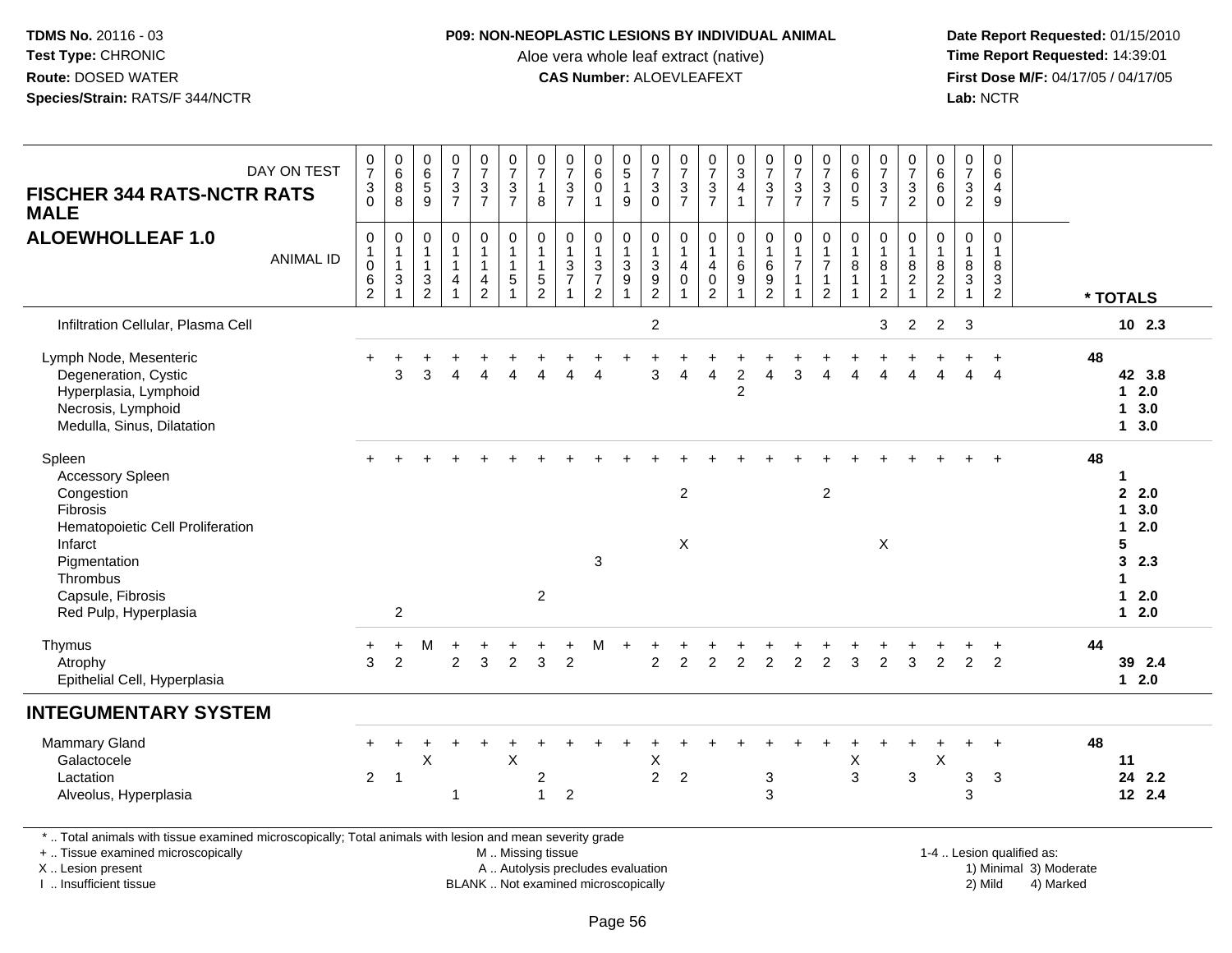#### **P09: NON-NEOPLASTIC LESIONS BY INDIVIDUAL ANIMAL**

Aloe vera whole leaf extract (native)<br>**CAS Number:** ALOEVLEAFEXT

 **Date Report Requested:** 01/15/2010 **First Dose M/F:** 04/17/05 / 04/17/05<br>**Lab:** NCTR **Lab:** NCTR

| DAY ON TEST<br><b>FISCHER 344 RATS-NCTR RATS</b><br><b>MALE</b>                                | $\frac{0}{7}$<br>3<br>$\Omega$                                        | $\begin{array}{c} 0 \\ 6 \end{array}$<br>$\bf 8$<br>8 | $_{6}^{\rm 0}$<br>$\sqrt{5}$<br>$\overline{9}$     | $\frac{0}{7}$<br>$\mathbf{3}$<br>$\overline{7}$  | $\frac{0}{7}$<br>$\mathfrak{S}$<br>$\overline{7}$   | $\frac{0}{7}$<br>$\mathbf 3$<br>$\overline{7}$                       | $\frac{0}{7}$<br>$\mathbf{1}$<br>8                                 | $\begin{matrix} 0 \\ 7 \\ 3 \end{matrix}$<br>$\overline{7}$              | $\begin{matrix} 0 \\ 6 \\ 0 \end{matrix}$                                                    | $\begin{matrix} 0 \\ 5 \end{matrix}$<br>$\mathbf{1}$<br>9          | $\begin{array}{c} 0 \\ 7 \\ 3 \end{array}$<br>$\Omega$            | $\frac{0}{7}$<br>$\sqrt{3}$<br>$\overline{7}$   | $\frac{0}{7}$<br>$\mathbf{3}$<br>$\overline{7}$                              | $\frac{0}{3}$<br>$\overline{4}$                           | $\frac{0}{7}$<br>$\frac{3}{7}$                        | $\frac{0}{7}$<br>$\sqrt{3}$<br>$\overline{7}$ | $\frac{0}{7}$<br>$\ensuremath{\mathsf{3}}$<br>$\overline{7}$ | $\begin{matrix}0\\6\end{matrix}$<br>$\boldsymbol{0}$<br>5 | $\frac{0}{7}$<br>3<br>$\overline{7}$ | $\begin{array}{c} 0 \\ 7 \\ 3 \end{array}$<br>$\overline{2}$  | $_{6}^{\rm 0}$<br>$\,6\,$<br>$\Omega$                 | $\begin{array}{c} 0 \\ 7 \\ 3 \\ 2 \end{array}$       | $\pmb{0}$<br>$6\phantom{1}6$<br>$\overline{4}$<br>9                |              |                     |
|------------------------------------------------------------------------------------------------|-----------------------------------------------------------------------|-------------------------------------------------------|----------------------------------------------------|--------------------------------------------------|-----------------------------------------------------|----------------------------------------------------------------------|--------------------------------------------------------------------|--------------------------------------------------------------------------|----------------------------------------------------------------------------------------------|--------------------------------------------------------------------|-------------------------------------------------------------------|-------------------------------------------------|------------------------------------------------------------------------------|-----------------------------------------------------------|-------------------------------------------------------|-----------------------------------------------|--------------------------------------------------------------|-----------------------------------------------------------|--------------------------------------|---------------------------------------------------------------|-------------------------------------------------------|-------------------------------------------------------|--------------------------------------------------------------------|--------------|---------------------|
| <b>ALOEWHOLLEAF 1.0</b><br><b>ANIMAL ID</b>                                                    | $\pmb{0}$<br>$\mathbf{1}$<br>$\mathsf 0$<br>$\,6\,$<br>$\overline{2}$ | 0<br>1<br>3                                           | 0<br>$\mathbf{1}$<br>$\mathbf{1}$<br>$\frac{3}{2}$ | $\pmb{0}$<br>1<br>$\mathbf{1}$<br>$\overline{4}$ | $\mathsf{O}$<br>$\mathbf{1}$<br>4<br>$\overline{c}$ | $\pmb{0}$<br>$\overline{1}$<br>$\overline{1}$<br>5<br>$\overline{ }$ | $\mathbf 0$<br>$\mathbf{1}$<br>$\mathbf{1}$<br>5<br>$\overline{c}$ | $\pmb{0}$<br>$\mathbf{1}$<br>$\ensuremath{\mathsf{3}}$<br>$\overline{7}$ | $\begin{smallmatrix}0\1\end{smallmatrix}$<br>$\mathbf 3$<br>$\overline{7}$<br>$\overline{2}$ | 0<br>$\mathbf{1}$<br>$\ensuremath{\mathsf{3}}$<br>$\boldsymbol{9}$ | $\boldsymbol{0}$<br>$\overline{1}$<br>$\sqrt{3}$<br>$\frac{9}{2}$ | 0<br>$\mathbf{1}$<br>$\overline{4}$<br>$\Omega$ | $\pmb{0}$<br>$\mathbf{1}$<br>$\overline{4}$<br>$\mathbf 0$<br>$\overline{2}$ | $\begin{smallmatrix}0\1\end{smallmatrix}$<br>$\,6\,$<br>9 | $\pmb{0}$<br>$\mathbf{1}$<br>$\,6\,$<br>$\frac{9}{2}$ | $\pmb{0}$<br>$\mathbf{1}$<br>$\overline{7}$   | 0<br>$\overline{1}$<br>$\overline{7}$<br>2                   | $\pmb{0}$<br>$\overline{1}$<br>8<br>1                     | 0<br>$\mathbf{1}$<br>8<br>2          | $\boldsymbol{0}$<br>$\mathbf{1}$<br>$\bf 8$<br>$\overline{c}$ | $\pmb{0}$<br>$\mathbf{1}$<br>$\bf 8$<br>$\frac{2}{2}$ | $\mathbf 0$<br>$\overline{1}$<br>$\bf8$<br>$\sqrt{3}$ | $\mathbf 0$<br>$\mathbf{1}$<br>8<br>$\mathbf{3}$<br>$\overline{2}$ |              | * TOTALS            |
| Skin<br>Inflammation<br>Fat, Subcutaneous Tissue, Necrosis<br>Tail, Hyperkeratosis, Multifocal |                                                                       |                                                       |                                                    |                                                  |                                                     |                                                                      |                                                                    |                                                                          |                                                                                              |                                                                    |                                                                   |                                                 |                                                                              |                                                           |                                                       |                                               |                                                              |                                                           |                                      |                                                               |                                                       |                                                       | $\ddot{}$                                                          | 48           | 2.5<br>13.0<br>13.0 |
| <b>MUSCULOSKELETAL SYSTEM</b>                                                                  |                                                                       |                                                       |                                                    |                                                  |                                                     |                                                                      |                                                                    |                                                                          |                                                                                              |                                                                    |                                                                   |                                                 |                                                                              |                                                           |                                                       |                                               |                                                              |                                                           |                                      |                                                               |                                                       |                                                       |                                                                    |              |                     |
| Bone<br>Cranium, Periosteum, Hemorrhage                                                        |                                                                       | $\ddot{}$                                             |                                                    |                                                  |                                                     |                                                                      |                                                                    |                                                                          |                                                                                              |                                                                    |                                                                   |                                                 |                                                                              |                                                           |                                                       |                                               |                                                              |                                                           |                                      |                                                               |                                                       |                                                       |                                                                    | $\mathbf{2}$ | $12.0$              |
| Bone, Femur                                                                                    |                                                                       |                                                       |                                                    |                                                  |                                                     |                                                                      |                                                                    |                                                                          |                                                                                              |                                                                    |                                                                   |                                                 |                                                                              |                                                           |                                                       |                                               |                                                              |                                                           |                                      |                                                               |                                                       |                                                       | $+$                                                                | 48           |                     |
| <b>NERVOUS SYSTEM</b>                                                                          |                                                                       |                                                       |                                                    |                                                  |                                                     |                                                                      |                                                                    |                                                                          |                                                                                              |                                                                    |                                                                   |                                                 |                                                                              |                                                           |                                                       |                                               |                                                              |                                                           |                                      |                                                               |                                                       |                                                       |                                                                    |              |                     |
| <b>Brain</b>                                                                                   |                                                                       |                                                       |                                                    |                                                  |                                                     |                                                                      |                                                                    |                                                                          |                                                                                              |                                                                    |                                                                   |                                                 |                                                                              |                                                           |                                                       |                                               |                                                              |                                                           |                                      |                                                               |                                                       |                                                       |                                                                    | $\mathbf 1$  |                     |
| Brain, Brain Stem<br>Hemorrhage<br>Hypothalamus, Compression                                   |                                                                       |                                                       | $\overline{c}$                                     |                                                  |                                                     |                                                                      |                                                                    |                                                                          | $\overline{2}$                                                                               |                                                                    | $\mathbf{3}$                                                      |                                                 |                                                                              |                                                           | $\overline{2}$                                        |                                               |                                                              | 3                                                         | $\overline{2}$                       | $\overline{1}$                                                | $\overline{4}$                                        | $\overline{2}$                                        |                                                                    | 48           | 13.0<br>13 2.6      |
| Brain, Cerebellum<br>Compression<br>Hemorrhage                                                 |                                                                       |                                                       |                                                    |                                                  |                                                     |                                                                      |                                                                    |                                                                          |                                                                                              |                                                                    |                                                                   |                                                 |                                                                              |                                                           |                                                       |                                               |                                                              |                                                           |                                      |                                                               |                                                       |                                                       | $+$                                                                | 48           | 13.0<br>2, 1.5      |
| Brain, Cerebrum<br>Hydrocephalus<br>Mineralization, Focal                                      | $\ddot{}$                                                             | $\ddot{}$                                             | $\overline{2}$                                     | 1                                                |                                                     |                                                                      |                                                                    |                                                                          |                                                                                              |                                                                    |                                                                   |                                                 |                                                                              |                                                           |                                                       |                                               |                                                              |                                                           |                                      |                                                               |                                                       |                                                       |                                                                    | 48           | 12.0<br>1 1.0       |

# **RESPIRATORY SYSTEM**

\* .. Total animals with tissue examined microscopically; Total animals with lesion and mean severity grade

+ .. Tissue examined microscopically

X .. Lesion present

I .. Insufficient tissue

M .. Missing tissue

A .. Autolysis precludes evaluation

BLANK .. Not examined microscopically 2) Mild 4) Marked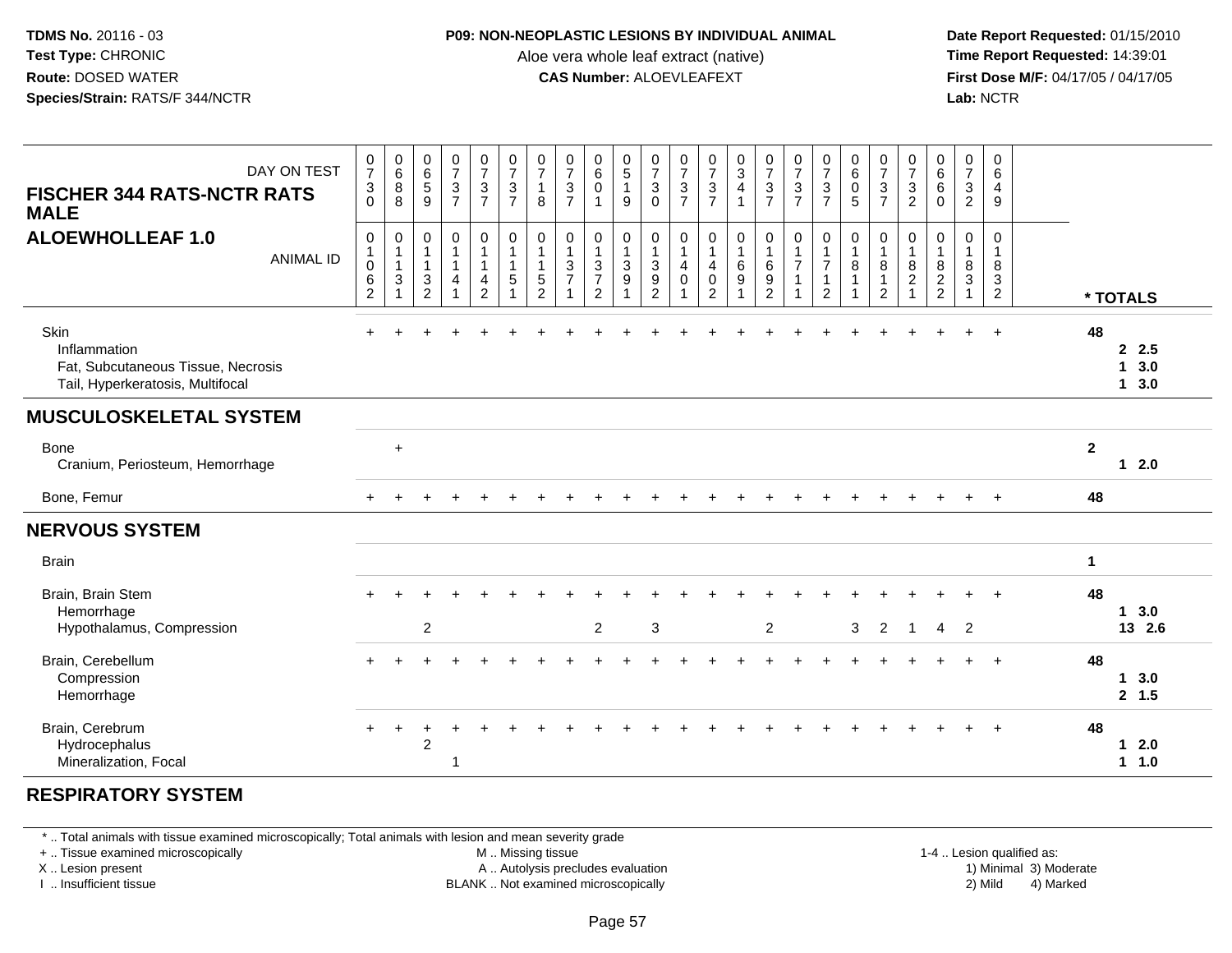### **P09: NON-NEOPLASTIC LESIONS BY INDIVIDUAL ANIMAL**

Aloe vera whole leaf extract (native)<br>**CAS Number:** ALOEVLEAFEXT

| DAY ON TEST<br><b>FISCHER 344 RATS-NCTR RATS</b><br><b>MALE</b>                                                                                                                                            | $\begin{array}{c} 0 \\ 7 \end{array}$<br>$\mathbf{3}$<br>$\Omega$ | $\begin{array}{c} 0 \\ 6 \end{array}$<br>8<br>8         | $\begin{array}{c} 0 \\ 6 \end{array}$<br>5<br>9       | $\frac{0}{7}$<br>$\frac{3}{7}$                                | $\begin{array}{c} 0 \\ 7 \end{array}$<br>$\frac{3}{7}$                          | $\frac{0}{7}$<br>$\ensuremath{\mathsf{3}}$<br>$\overline{7}$       | $\pmb{0}$<br>$\overline{7}$<br>$\overline{1}$<br>8                            | $\frac{0}{7}$<br>$\mathbf 3$<br>$\overline{7}$                                                | $_{6}^{\rm 0}$<br>$\mathbf 0$<br>$\mathbf{1}$                                   | $\begin{array}{c} 0 \\ 5 \end{array}$<br>$\overline{1}$<br>$\overline{9}$ | $\frac{0}{7}$<br>$\ensuremath{\mathsf{3}}$<br>$\Omega$  | $\frac{0}{7}$<br>$\ensuremath{\mathsf{3}}$<br>$\overline{7}$ | $\frac{0}{7}$<br>$\frac{3}{7}$                                       | $\begin{array}{c} 0 \\ 3 \\ 4 \end{array}$<br>$\mathbf{1}$ | $\frac{0}{7}$<br>$\frac{3}{7}$                                               | $\frac{0}{7}$<br>$\sqrt{3}$<br>$\overline{7}$         | $\frac{0}{7}$<br>$\ensuremath{\mathsf{3}}$<br>$\overline{7}$                    | $_{6}^{\rm 0}$<br>$\pmb{0}$<br>5 | $\frac{0}{7}$<br>$\frac{3}{7}$                                         | 0<br>$\overline{7}$<br>3<br>$\overline{2}$                        | $_{6}^{\rm 0}$<br>$\overline{6}$<br>$\mathbf 0$         | $\begin{array}{c} 0 \\ 7 \end{array}$<br>$\mathbf{3}$<br>$\overline{2}$ | $\mathbf 0$<br>$\,6\,$<br>$\overline{4}$<br>9            |                                                                  |             |                                                     |
|------------------------------------------------------------------------------------------------------------------------------------------------------------------------------------------------------------|-------------------------------------------------------------------|---------------------------------------------------------|-------------------------------------------------------|---------------------------------------------------------------|---------------------------------------------------------------------------------|--------------------------------------------------------------------|-------------------------------------------------------------------------------|-----------------------------------------------------------------------------------------------|---------------------------------------------------------------------------------|---------------------------------------------------------------------------|---------------------------------------------------------|--------------------------------------------------------------|----------------------------------------------------------------------|------------------------------------------------------------|------------------------------------------------------------------------------|-------------------------------------------------------|---------------------------------------------------------------------------------|----------------------------------|------------------------------------------------------------------------|-------------------------------------------------------------------|---------------------------------------------------------|-------------------------------------------------------------------------|----------------------------------------------------------|------------------------------------------------------------------|-------------|-----------------------------------------------------|
| <b>ALOEWHOLLEAF 1.0</b><br><b>ANIMAL ID</b>                                                                                                                                                                | $\mathbf 0$<br>$\mathbf{1}$<br>$\mathbf 0$<br>6<br>2              | $\mathbf 0$<br>$\overline{1}$<br>$\mathbf{1}$<br>3<br>1 | $\mathbf 0$<br>1<br>$\mathbf{1}$<br>$\mathbf{3}$<br>2 | $\mathbf 0$<br>$\mathbf{1}$<br>$\mathbf{1}$<br>$\overline{4}$ | $\mathbf 0$<br>$\mathbf{1}$<br>$\mathbf{1}$<br>$\overline{4}$<br>$\overline{c}$ | $\mathbf 0$<br>$\mathbf{1}$<br>$\mathbf{1}$<br>5<br>$\overline{1}$ | $\mathbf 0$<br>$\overline{1}$<br>$\mathbf{1}$<br>$\sqrt{5}$<br>$\overline{2}$ | $\mathbf 0$<br>$\mathbf{1}$<br>$\mathbf{3}$<br>$\overline{7}$<br>1                            | $\mathbf 0$<br>$\mathbf{1}$<br>$\ensuremath{\mathsf{3}}$<br>$\overline{7}$<br>2 | $\mathbf 0$<br>$\mathbf{1}$<br>$\mathbf{3}$<br>$9\,$<br>$\overline{1}$    | $\mathbf 0$<br>$\mathbf{1}$<br>$\mathfrak{Z}$<br>9<br>2 | $\mathbf 0$<br>$\mathbf{1}$<br>$\overline{4}$<br>$\Omega$    | 0<br>$\mathbf{1}$<br>$\overline{4}$<br>$\mathsf 0$<br>$\overline{2}$ | 0<br>$\mathbf{1}$<br>$\,6\,$<br>$\boldsymbol{9}$           | $\mathbf 0$<br>$\mathbf{1}$<br>$\,6\,$<br>$\boldsymbol{9}$<br>$\overline{2}$ | 0<br>$\mathbf{1}$<br>$\overline{7}$<br>$\overline{1}$ | $\mathbf 0$<br>$\mathbf{1}$<br>$\overline{7}$<br>$\mathbf{1}$<br>$\overline{2}$ | $\mathbf 0$<br>1<br>8            | $\pmb{0}$<br>$\mathbf{1}$<br>$\bf 8$<br>$\mathbf{1}$<br>$\overline{2}$ | $\mathbf 0$<br>$\mathbf 1$<br>8<br>$\overline{a}$<br>$\mathbf{1}$ | $\mathbf 0$<br>$\mathbf{1}$<br>$\bf 8$<br>$\frac{2}{2}$ | $\mathbf 0$<br>$\mathbf{1}$<br>$\bf 8$<br>$\mathsf 3$                   | $\mathbf 0$<br>$\mathbf{1}$<br>$\bf{8}$<br>$\frac{3}{2}$ |                                                                  |             | * TOTALS                                            |
| Lung<br>Granuloma<br>Alveolar Epithelium, Hyperplasia<br>Alveolus, Infiltration Cellular, Histiocyte<br>Alveolus, Infiltration Cellular, Lymphocyte<br>Alveolus, Inflammation<br>Mediastinum, Inflammation |                                                                   |                                                         |                                                       |                                                               |                                                                                 | $\mathbf{1}$                                                       | $\overline{2}$                                                                |                                                                                               |                                                                                 |                                                                           |                                                         |                                                              |                                                                      |                                                            |                                                                              | 2                                                     | $\overline{c}$                                                                  |                                  |                                                                        |                                                                   | $\overline{2}$                                          |                                                                         | 1                                                        |                                                                  | 48          | 1 1.0<br>2, 3.0<br>$10$ 1.3<br>11.0<br>32.0<br>13.0 |
| Nose<br>Foreign Body<br>Fungus<br>Inflammation<br>Goblet Cell, Hyperplasia                                                                                                                                 |                                                                   |                                                         |                                                       | $\mathbf{1}$                                                  |                                                                                 |                                                                    |                                                                               |                                                                                               |                                                                                 | $\overline{c}$                                                            |                                                         |                                                              |                                                                      |                                                            |                                                                              |                                                       |                                                                                 |                                  |                                                                        |                                                                   |                                                         |                                                                         |                                                          |                                                                  | 47          | 1<br>1<br>42.0<br>$12.0$                            |
| Trachea                                                                                                                                                                                                    |                                                                   |                                                         |                                                       |                                                               |                                                                                 |                                                                    |                                                                               |                                                                                               |                                                                                 |                                                                           |                                                         |                                                              |                                                                      |                                                            |                                                                              |                                                       |                                                                                 |                                  |                                                                        |                                                                   |                                                         |                                                                         | $\ddot{}$                                                |                                                                  | 48          |                                                     |
| <b>SPECIAL SENSES SYSTEM</b>                                                                                                                                                                               |                                                                   |                                                         |                                                       |                                                               |                                                                                 |                                                                    |                                                                               |                                                                                               |                                                                                 |                                                                           |                                                         |                                                              |                                                                      |                                                            |                                                                              |                                                       |                                                                                 |                                  |                                                                        |                                                                   |                                                         |                                                                         |                                                          |                                                                  |             |                                                     |
| Eye<br>Sclera, Metaplasia, Osseous                                                                                                                                                                         |                                                                   |                                                         |                                                       |                                                               |                                                                                 |                                                                    |                                                                               |                                                                                               |                                                                                 |                                                                           |                                                         | 3                                                            |                                                                      |                                                            |                                                                              |                                                       |                                                                                 |                                  |                                                                        |                                                                   |                                                         |                                                                         |                                                          |                                                                  | 47          | 1, 3.0                                              |
| <b>Harderian Gland</b><br>Infiltration Cellular, Lymphocyte<br>Inflammation                                                                                                                                |                                                                   |                                                         |                                                       |                                                               |                                                                                 |                                                                    |                                                                               |                                                                                               |                                                                                 |                                                                           |                                                         |                                                              |                                                                      |                                                            |                                                                              | 1                                                     |                                                                                 |                                  |                                                                        |                                                                   |                                                         |                                                                         |                                                          |                                                                  | 48          | $8$ 1.3<br>$12.0$                                   |
| Zymbal's Gland                                                                                                                                                                                             |                                                                   |                                                         |                                                       |                                                               |                                                                                 |                                                                    |                                                                               |                                                                                               |                                                                                 |                                                                           |                                                         |                                                              |                                                                      |                                                            |                                                                              |                                                       |                                                                                 |                                  |                                                                        |                                                                   |                                                         |                                                                         |                                                          |                                                                  | $\mathbf 1$ |                                                     |
| <b>URINARY SYSTEM</b>                                                                                                                                                                                      |                                                                   |                                                         |                                                       |                                                               |                                                                                 |                                                                    |                                                                               |                                                                                               |                                                                                 |                                                                           |                                                         |                                                              |                                                                      |                                                            |                                                                              |                                                       |                                                                                 |                                  |                                                                        |                                                                   |                                                         |                                                                         |                                                          |                                                                  |             |                                                     |
| Kidney                                                                                                                                                                                                     |                                                                   |                                                         |                                                       |                                                               |                                                                                 |                                                                    |                                                                               |                                                                                               |                                                                                 |                                                                           |                                                         |                                                              |                                                                      |                                                            |                                                                              |                                                       |                                                                                 |                                  |                                                                        |                                                                   |                                                         |                                                                         |                                                          |                                                                  | 48          |                                                     |
| *  Total animals with tissue examined microscopically; Total animals with lesion and mean severity grade<br>+  Tissue examined microscopically<br>X  Lesion present<br>I. Insufficient tissue              |                                                                   |                                                         |                                                       |                                                               |                                                                                 |                                                                    |                                                                               | M  Missing tissue<br>A  Autolysis precludes evaluation<br>BLANK  Not examined microscopically |                                                                                 |                                                                           |                                                         |                                                              |                                                                      |                                                            |                                                                              |                                                       |                                                                                 |                                  |                                                                        |                                                                   |                                                         |                                                                         | 2) Mild                                                  | 1-4  Lesion qualified as:<br>1) Minimal 3) Moderate<br>4) Marked |             |                                                     |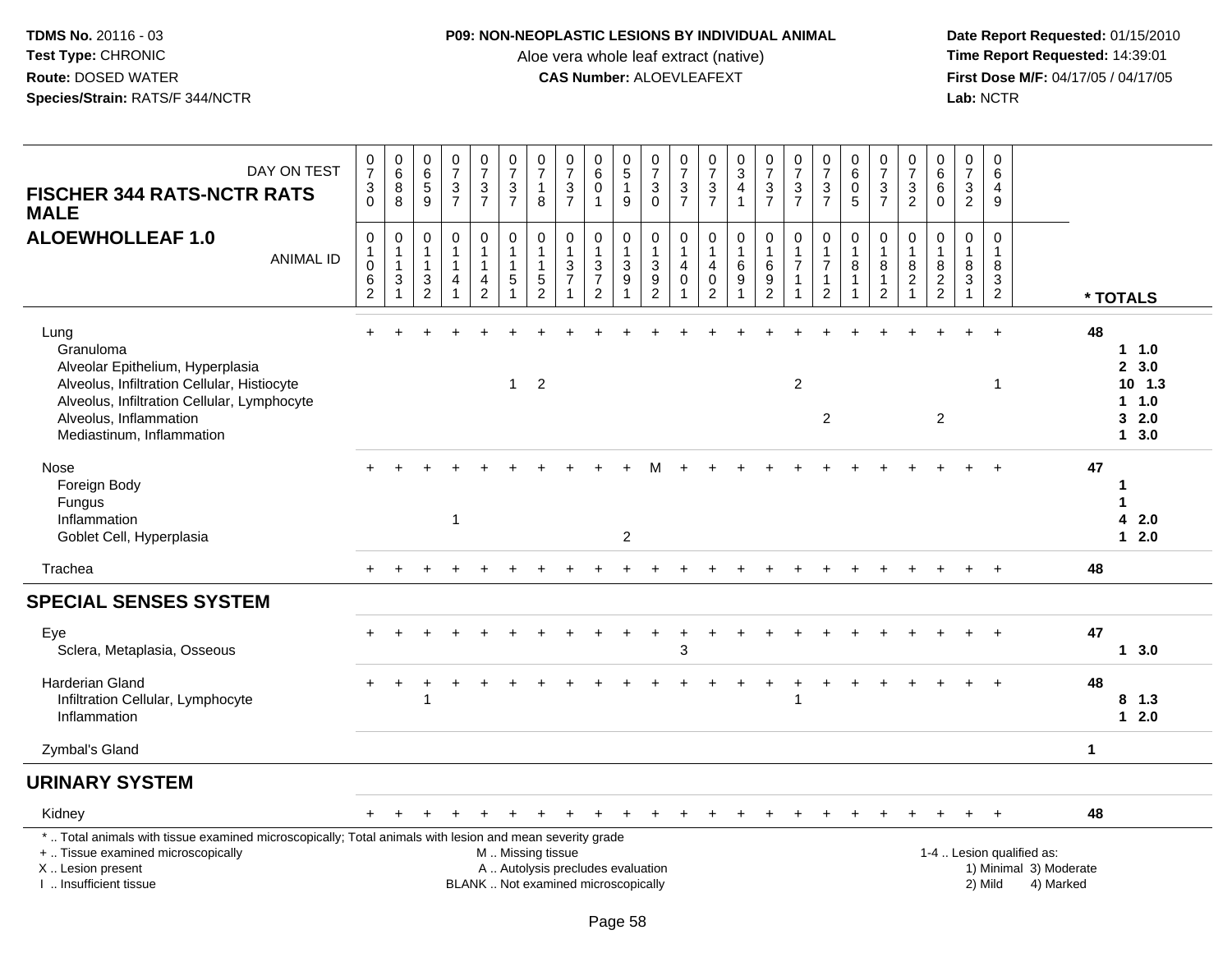#### **P09: NON-NEOPLASTIC LESIONS BY INDIVIDUAL ANIMAL**

Aloe vera whole leaf extract (native)<br>**CAS Number:** ALOEVLEAFEXT

 **Date Report Requested:** 01/15/2010 **First Dose M/F:** 04/17/05 / 04/17/05<br>Lab: NCTR **Lab:** NCTR

| DAY ON TEST<br><b>FISCHER 344 RATS-NCTR RATS</b><br><b>MALE</b>            | $\frac{0}{7}$<br>$\ensuremath{\mathsf{3}}$<br>$\mathbf 0$ | $\mathbf 0$<br>$\,6\,$<br>$\,8\,$<br>$\, 8$ | $_{6}^{\rm 0}$<br>5<br>9 | 0<br>$\overline{z}$<br>$\ensuremath{\mathsf{3}}$<br>$\rightarrow$ | $\mathbf 0$<br>$\rightarrow$<br>3<br>$\rightarrow$ | $\frac{0}{7}$<br>$\ensuremath{\mathsf{3}}$<br>$\overline{ }$ | 0<br>$\rightarrow$<br>8   | $\frac{0}{7}$<br>$\frac{3}{7}$ | $\begin{matrix} 0 \\ 6 \end{matrix}$<br>0           | $\begin{matrix} 0 \\ 5 \end{matrix}$<br>9 | $\frac{0}{7}$<br>3<br>$\mathbf 0$ | $\frac{0}{7}$<br>$\ensuremath{\mathsf{3}}$<br>$\rightarrow$ | $\frac{0}{7}$<br>3<br>$\rightarrow$ | $\frac{0}{3}$<br>$\overline{4}$  | $\frac{0}{7}$<br>$\frac{3}{7}$ | 0<br>$\overline{7}$<br>3<br>$\overline{ }$ | $\frac{0}{7}$<br>$\frac{3}{7}$ | $\begin{matrix} 0 \\ 6 \end{matrix}$<br>$\begin{array}{c} 0 \\ 5 \end{array}$ | 0<br>$\rightarrow$<br>$\mathsf 3$<br>$\rightarrow$ | $\frac{0}{7}$<br>$\frac{3}{2}$ | $\begin{matrix} 0 \\ 6 \end{matrix}$<br>$\,6\,$<br>$\mathbf 0$ | 0<br>$\rightarrow$<br>$\sqrt{3}$<br>$\overline{2}$ | 6<br>9                   |                  |  |
|----------------------------------------------------------------------------|-----------------------------------------------------------|---------------------------------------------|--------------------------|-------------------------------------------------------------------|----------------------------------------------------|--------------------------------------------------------------|---------------------------|--------------------------------|-----------------------------------------------------|-------------------------------------------|-----------------------------------|-------------------------------------------------------------|-------------------------------------|----------------------------------|--------------------------------|--------------------------------------------|--------------------------------|-------------------------------------------------------------------------------|----------------------------------------------------|--------------------------------|----------------------------------------------------------------|----------------------------------------------------|--------------------------|------------------|--|
| <b>ALOEWHOLLEAF 1.0</b><br>ANIMAL ID                                       | 0<br>0<br>$\,6$<br>$\overline{2}$                         | 0<br>$\sqrt{3}$                             | 0<br>3<br>$\overline{c}$ | 0<br>4                                                            | 0<br>4<br>$\sim$                                   | $\overline{0}$<br>$\sqrt{5}$                                 | 0<br>$\sqrt{5}$<br>$\sim$ | $\mathbf 0$<br>$\frac{3}{7}$   | 0<br>$\sqrt{3}$<br>$\overline{7}$<br>$\overline{2}$ | 0<br>3<br>9                               | 0<br>3<br>9<br>$\sim$             | 0<br>4<br>$\pmb{0}$                                         | 0<br>4<br>0<br>c                    | 0<br>$\,6\,$<br>$\boldsymbol{9}$ | 0<br>6<br>9<br>$\overline{2}$  | 0<br>$\overline{ }$                        | 0<br>$\rightarrow$<br>2        | 0<br>8                                                                        | $\mathbf{0}$<br>8<br>$\overline{2}$                | $\mathbf{0}$<br>$^8_2$         | 0<br>8<br>$\overline{2}$<br>$\overline{2}$                     | 0<br>8<br>3                                        | 8<br>3<br>$\overline{2}$ | * TOTALS         |  |
| Hydronephrosis<br>Nephropathy                                              |                                                           | $\mathcal{P}$                               | 3                        |                                                                   | $\mathcal{P}$                                      | 2<br>3                                                       | Δ                         |                                | Δ                                                   | $\mathcal{P}$                             | Δ                                 | 3                                                           | 3                                   | $\mathcal{P}$                    | 4                              | 4                                          | 3                              | 2                                                                             | 3                                                  | 3                              | 2                                                              | $\overline{4}$                                     | -3                       | 12.0<br>48 2.7   |  |
| <b>Urinary Bladder</b><br><b>Dilatation</b><br>Hyperplasia<br>Inflammation | ÷.                                                        |                                             |                          |                                                                   |                                                    |                                                              |                           |                                |                                                     |                                           |                                   |                                                             |                                     |                                  |                                |                                            |                                |                                                                               |                                                    |                                |                                                                | 2<br>2                                             | $\div$                   | 48<br>2.0<br>2.0 |  |

\* .. Total animals with tissue examined microscopically; Total animals with lesion and mean severity grade

+ .. Tissue examined microscopically

X .. Lesion present

I .. Insufficient tissue

 M .. Missing tissueA .. Autolysis precludes evaluation

BLANK .. Not examined microscopically 2) Mild 4) Marked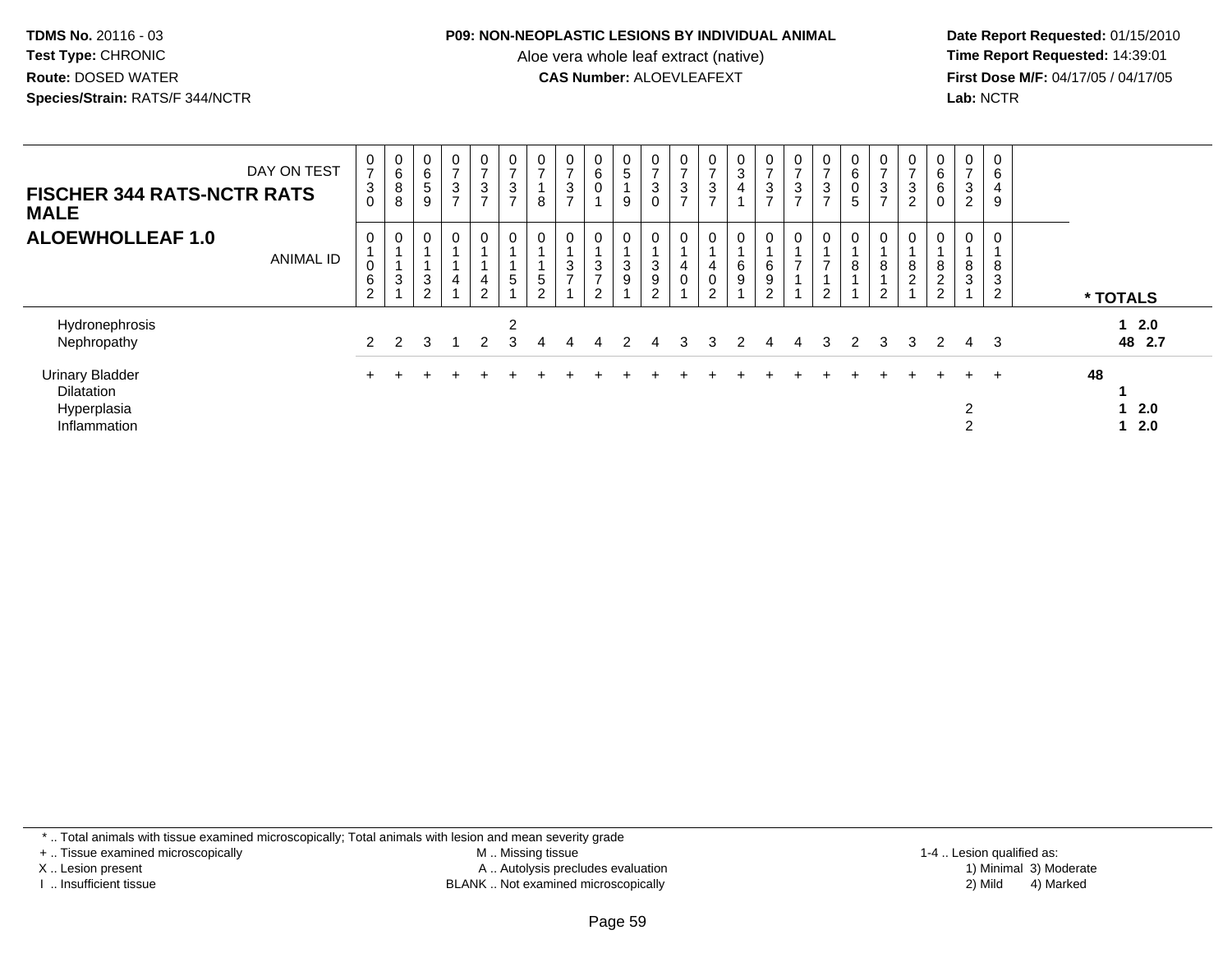# **P09: NON-NEOPLASTIC LESIONS BY INDIVIDUAL ANIMAL**

Aloe vera whole leaf extract (native)<br>**CAS Number:** ALOEVLEAFEXT

| DAY ON TEST<br><b>FISCHER 344 RATS-NCTR RATS</b><br><b>MALE</b>                                                                                                                               | $_{6}^{\rm 0}$<br>$\frac{4}{2}$                                     | $\begin{array}{c} 0 \\ 6 \end{array}$<br>$\overline{4}$<br>$\,6\,$        | $\begin{array}{c} 0 \\ 6 \end{array}$<br>$\frac{9}{7}$                           | $\begin{array}{c} 0 \\ 7 \end{array}$<br>$\frac{3}{7}$     | $\frac{0}{7}$<br>$\frac{3}{7}$                              | $\begin{array}{c} 0 \\ 7 \end{array}$<br>$\frac{3}{7}$ | $\frac{0}{7}$<br>$\mathbf 0$<br>$\mathbf 0$                        | $\frac{0}{7}$<br>$\frac{3}{7}$                                           | $_{6}^{\rm 0}$<br>$\bf 8$<br>$\mathbf 0$        | $_{6}^{\rm 0}$<br>$\frac{9}{1}$                        | $\frac{0}{7}$<br>$\frac{3}{7}$                   | $062$<br>22                                      | $\begin{array}{c} 0 \\ 6 \end{array}$<br>$\,6\,$<br>5  | $\begin{array}{c} 0 \\ 6 \end{array}$<br>$\frac{8}{9}$ | $\begin{smallmatrix}0\\7\end{smallmatrix}$<br>$\frac{3}{7}$ | $\begin{array}{c} 0 \\ 7 \end{array}$<br>$\frac{3}{7}$ | $\mathbf 0$<br>$\frac{4}{8}$<br>$\overline{2}$                      | $\pmb{0}$<br>$\overline{6}$<br>$\sqrt{3}$<br>$\mathbf{1}$ | 0<br>$\overline{6}$<br>$\begin{array}{c} 0 \\ 7 \end{array}$ | $\begin{array}{c} 0 \\ 5 \\ 7 \end{array}$<br>$\overline{4}$ | 0<br>$\sqrt{3}$<br>$\ensuremath{\mathsf{3}}$<br>8      | $\mathbf 0$<br>$\mathbf{1}$<br>$\overline{1}$<br>$\overline{7}$ | 0<br>$\overline{6}$<br>6<br>$\mathbf 0$               | $\frac{0}{7}$<br>$\frac{3}{7}$                                                              | 0<br>$6\overline{6}$<br>$\overline{2}$<br>$\overline{7}$            |                        |
|-----------------------------------------------------------------------------------------------------------------------------------------------------------------------------------------------|---------------------------------------------------------------------|---------------------------------------------------------------------------|----------------------------------------------------------------------------------|------------------------------------------------------------|-------------------------------------------------------------|--------------------------------------------------------|--------------------------------------------------------------------|--------------------------------------------------------------------------|-------------------------------------------------|--------------------------------------------------------|--------------------------------------------------|--------------------------------------------------|--------------------------------------------------------|--------------------------------------------------------|-------------------------------------------------------------|--------------------------------------------------------|---------------------------------------------------------------------|-----------------------------------------------------------|--------------------------------------------------------------|--------------------------------------------------------------|--------------------------------------------------------|-----------------------------------------------------------------|-------------------------------------------------------|---------------------------------------------------------------------------------------------|---------------------------------------------------------------------|------------------------|
| <b>ALOEWHOLLEAF 1.5</b><br><b>ANIMAL ID</b>                                                                                                                                                   | $\pmb{0}$<br>$\pmb{0}$<br>$\pmb{0}$<br>$\mathbf{1}$<br>$\mathbf{1}$ | $\mathbf 0$<br>$\pmb{0}$<br>$\mathbf 0$<br>$\mathbf{1}$<br>$\overline{2}$ | $\mathbf 0$<br>$\boldsymbol{0}$<br>$\mathbf 0$<br>$\mathbf{3}$<br>$\overline{1}$ | $\mathbf 0$<br>$\mathbf 0$<br>$\mathbf 0$<br>$\frac{3}{2}$ | $\mathbf 0$<br>$\mathsf 0$<br>$rac{2}{3}$<br>$\overline{1}$ | $\mathbf 0$<br>$\pmb{0}$<br>$\frac{2}{3}$              | 0<br>$\pmb{0}$<br>$\overline{c}$<br>$\overline{4}$<br>$\mathbf{1}$ | $_{\rm 0}^{\rm 0}$<br>$\overline{2}$<br>$\frac{4}{2}$                    | 0<br>$\ddot{\mathbf{0}}$<br>$\overline{4}$<br>6 | 0<br>$\overline{0}$<br>$\overline{4}$<br>$\frac{6}{2}$ | 0<br>$\overline{0}$<br>$\overline{4}$<br>$\bf 8$ | $\boldsymbol{0}$<br>$\mathbf 0$<br>$\frac{4}{8}$ | 0<br>$\overline{0}$<br>$\frac{5}{7}$<br>$\overline{1}$ | 0<br>$0$<br>5<br>7<br>2                                | 0<br>$\frac{0}{7}$<br>$\overline{4}$<br>$\mathbf{1}$        | $\boldsymbol{0}$<br>$\frac{0}{7}$<br>$\frac{4}{2}$     | 0<br>$\mathsf{O}\xspace$<br>$\bf 8$<br>$\sqrt{5}$<br>$\overline{1}$ | 0<br>$\mathbf 0$<br>$\frac{8}{2}$                         | $\mathbf 0$<br>$\mathbf 0$<br>$\bf 8$<br>6                   | $\mathbf 0$<br>$\overline{0}$<br>$rac{8}{6}$                 | 0<br>$\overline{1}$<br>$\mathbf 0$<br>$\boldsymbol{9}$ | $\mathbf 0$<br>$\mathbf{1}$<br>$\mathbf 0$<br>$\frac{9}{2}$     | 0<br>$\mathbf{1}$<br>$\mathbf{1}$<br>$\mathbf 0$<br>1 | $\mathbf 0$<br>$\mathbf{1}$<br>$\mathbf{1}$<br>$\begin{smallmatrix} 0\\2 \end{smallmatrix}$ | 0<br>$\mathbf{1}$<br>$\mathbf{1}$<br>$\overline{2}$<br>$\mathbf{1}$ | males<br>$($ cont $)$  |
| <b>ALIMENTARY SYSTEM</b>                                                                                                                                                                      |                                                                     |                                                                           |                                                                                  |                                                            |                                                             |                                                        |                                                                    |                                                                          |                                                 |                                                        |                                                  |                                                  |                                                        |                                                        |                                                             |                                                        |                                                                     |                                                           |                                                              |                                                              |                                                        |                                                                 |                                                       |                                                                                             |                                                                     |                        |
| Esophagus                                                                                                                                                                                     |                                                                     |                                                                           |                                                                                  |                                                            |                                                             |                                                        |                                                                    |                                                                          |                                                 |                                                        |                                                  |                                                  |                                                        |                                                        |                                                             |                                                        |                                                                     |                                                           |                                                              |                                                              |                                                        |                                                                 |                                                       |                                                                                             |                                                                     |                        |
| Intestine Large, Ascending Colon<br>Hyperplasia<br>Inflammation<br>Lymphoid Tissue, Hyperplasia                                                                                               | м                                                                   |                                                                           |                                                                                  |                                                            | 3                                                           |                                                        |                                                                    |                                                                          |                                                 |                                                        |                                                  |                                                  |                                                        | Δ                                                      |                                                             |                                                        |                                                                     | 3                                                         |                                                              |                                                              | 3                                                      |                                                                 | $\overline{c}$                                        |                                                                                             |                                                                     |                        |
| Mucosa, Hyperplasia                                                                                                                                                                           |                                                                     | $\overline{4}$                                                            |                                                                                  | 4                                                          | $\overline{4}$                                              | 3                                                      |                                                                    |                                                                          | 3                                               | 4                                                      |                                                  | 4                                                | $\overline{2}$                                         |                                                        | $2^{\circ}$                                                 | $\overline{2}$                                         |                                                                     | $\sqrt{3}$                                                |                                                              |                                                              |                                                        |                                                                 | 3                                                     | 3                                                                                           | $\overline{2}$                                                      |                        |
| Intestine Large, Cecum<br>Dilatation<br>Hemorrhage<br>Inflammation<br>Ulcer                                                                                                                   | $\ddot{}$<br>$\times$                                               | 2                                                                         |                                                                                  | $\times$                                                   |                                                             |                                                        | X                                                                  | $\times$                                                                 |                                                 |                                                        |                                                  |                                                  |                                                        |                                                        |                                                             | X                                                      | X                                                                   | X<br>3                                                    |                                                              |                                                              |                                                        | $\times$                                                        |                                                       | 3                                                                                           | $\ddot{}$                                                           |                        |
| Lymphoid Tissue, Hyperplasia<br>Mucosa, Hyperplasia                                                                                                                                           | $\overline{2}$                                                      | 2                                                                         |                                                                                  |                                                            | $\overline{4}$                                              | 3                                                      |                                                                    |                                                                          | 2 <sub>2</sub>                                  |                                                        |                                                  | 3                                                |                                                        | $\overline{2}$                                         |                                                             | 2                                                      |                                                                     | $\overline{4}$                                            | $\overline{\phantom{0}}$                                     |                                                              |                                                        |                                                                 | $\overline{2}$                                        | 2                                                                                           |                                                                     |                        |
| Intestine Large, Colon<br>Mucosa, Hyperplasia                                                                                                                                                 | $+$<br>$\mathbf{3}$                                                 |                                                                           |                                                                                  |                                                            |                                                             |                                                        |                                                                    |                                                                          |                                                 | $\ddot{}$<br>4                                         | $+$<br>$\overline{4}$                            |                                                  |                                                        |                                                        |                                                             |                                                        |                                                                     |                                                           |                                                              |                                                              |                                                        |                                                                 |                                                       |                                                                                             |                                                                     |                        |
| Intestine Large, Descending Colon<br>Lymphoid Tissue, Hyperplasia<br>Mucosa, Hyperplasia                                                                                                      |                                                                     |                                                                           |                                                                                  |                                                            | $\overline{2}$<br>$\overline{2}$                            |                                                        | $\overline{2}$                                                     | $\overline{1}$                                                           | $\mathbf{1}$                                    | 2                                                      | $\overline{1}$                                   | -1                                               |                                                        | $\mathbf{1}$                                           | -3                                                          |                                                        |                                                                     | $\overline{c}$                                            |                                                              |                                                              |                                                        |                                                                 | $\overline{2}$                                        | $\overline{\phantom{0}}$                                                                    |                                                                     |                        |
| Intestine Large, Rectum<br>Mucosa, Hyperplasia                                                                                                                                                | $\ddot{}$<br>2                                                      | $\ddot{}$                                                                 |                                                                                  |                                                            |                                                             |                                                        |                                                                    |                                                                          |                                                 |                                                        |                                                  | $\overline{c}$                                   |                                                        |                                                        |                                                             |                                                        |                                                                     |                                                           |                                                              |                                                              |                                                        |                                                                 |                                                       |                                                                                             | $+$                                                                 |                        |
| Intestine Large, Transverse Colon<br>Hyperplasia                                                                                                                                              |                                                                     |                                                                           |                                                                                  |                                                            |                                                             |                                                        |                                                                    |                                                                          |                                                 |                                                        |                                                  |                                                  |                                                        |                                                        |                                                             |                                                        |                                                                     |                                                           |                                                              |                                                              | $\overline{2}$                                         |                                                                 |                                                       |                                                                                             | $\overline{+}$                                                      |                        |
| *  Total animals with tissue examined microscopically; Total animals with lesion and mean severity grade<br>+  Tissue examined microscopically<br>X  Lesion present<br>I. Insufficient tissue |                                                                     |                                                                           |                                                                                  |                                                            |                                                             | M  Missing tissue                                      |                                                                    | A  Autolysis precludes evaluation<br>BLANK  Not examined microscopically |                                                 |                                                        |                                                  |                                                  |                                                        |                                                        |                                                             |                                                        |                                                                     |                                                           |                                                              |                                                              |                                                        | 1-4  Lesion qualified as:                                       | 2) Mild                                               |                                                                                             | 4) Marked                                                           | 1) Minimal 3) Moderate |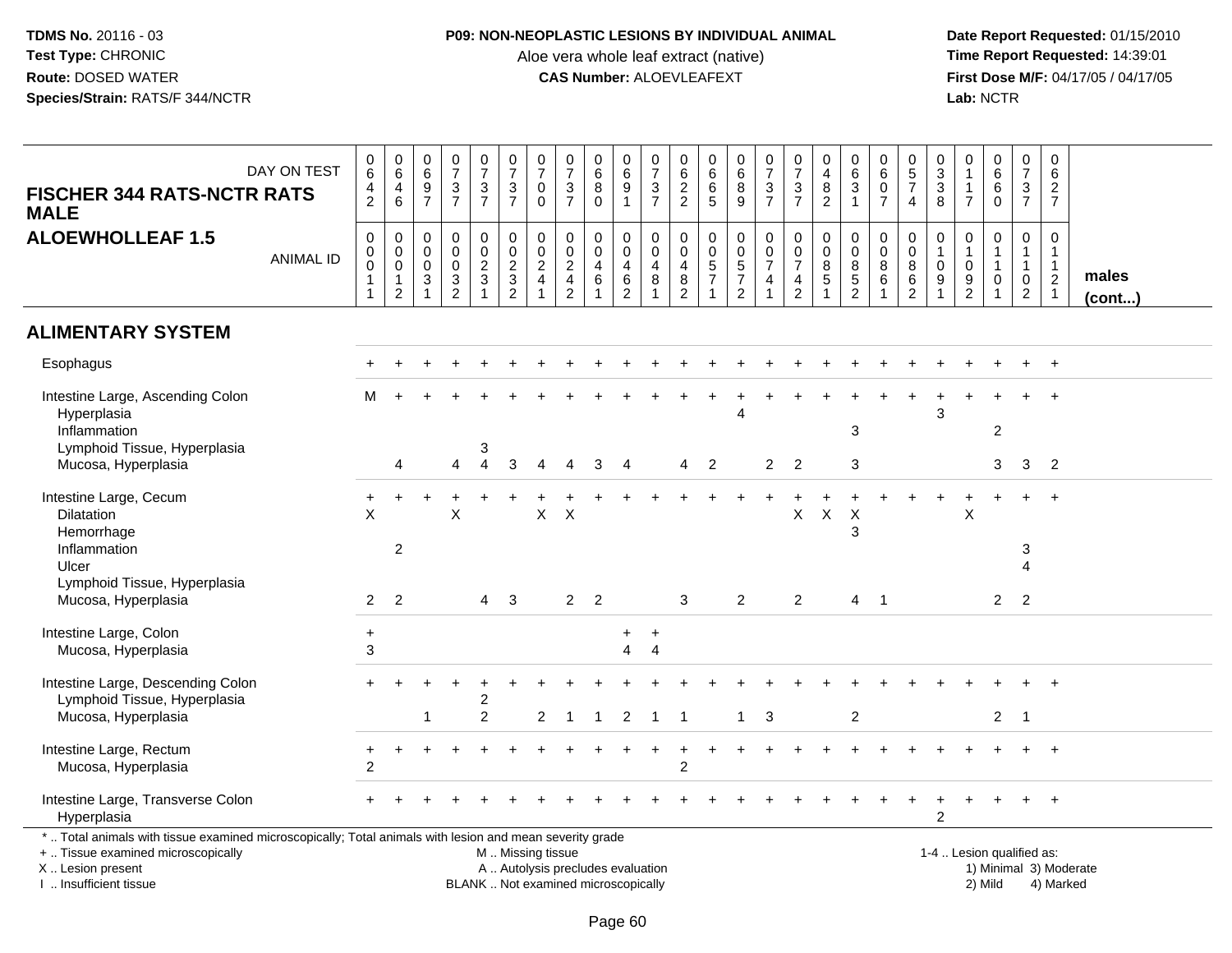### **P09: NON-NEOPLASTIC LESIONS BY INDIVIDUAL ANIMAL**

Aloe vera whole leaf extract (native)<br>**CAS Number:** ALOEVLEAFEXT

 **Date Report Requested:** 01/15/2010 **First Dose M/F:** 04/17/05 / 04/17/05<br>Lab: NCTR **Lab:** NCTR

| DAY ON TEST<br><b>FISCHER 344 RATS-NCTR RATS</b><br><b>MALE</b>                                                                                                                                                                                                                                                                                                                                                                                           | $_{6}^{\rm 0}$<br>$\frac{4}{2}$                                               | $\begin{array}{c} 0 \\ 6 \end{array}$<br>$\overline{4}$<br>6                  | $\begin{array}{c} 0 \\ 6 \end{array}$<br>$\frac{9}{7}$ | $\frac{0}{7}$<br>$\frac{3}{7}$                             | $\begin{smallmatrix}0\\7\end{smallmatrix}$<br>$\frac{3}{7}$       | $\frac{0}{7}$<br>$\frac{3}{7}$                                                                | $\frac{0}{7}$<br>0<br>$\mathbf 0$                            | $\frac{0}{7}$<br>$rac{3}{7}$                                                     | $\begin{matrix}0\6\8\end{matrix}$<br>$\Omega$    | $_{6}^{\rm 0}$<br>$\overline{9}$<br>1                   | $\frac{0}{7}$<br>$\frac{3}{7}$                    | $062$<br>22                                                                          | $\begin{array}{c} 0 \\ 6 \end{array}$<br>$\,6\,$<br>5                          | $\begin{array}{c} 0 \\ 6 \end{array}$<br>$\overline{8}$<br>$\boldsymbol{9}$ | $\frac{0}{7}$<br>$\frac{3}{7}$                                  | $\begin{matrix}0\\7\end{matrix}$<br>$\frac{3}{7}$                   | 0<br>$\overline{4}$<br>$\bf8$<br>$\overline{2}$        | $\begin{array}{c} 0 \\ 6 \end{array}$<br>$\overline{3}$<br>$\mathbf{1}$ | $\begin{array}{c} 0 \\ 6 \end{array}$<br>$\pmb{0}$<br>$\overline{7}$ | $\begin{array}{c} 0 \\ 5 \\ 7 \end{array}$<br>$\overline{4}$                   | 0<br>$\sqrt{3}$<br>$\ensuremath{\mathsf{3}}$<br>8 | $\mathbf 0$<br>$\mathbf{1}$<br>$\mathbf{1}$<br>$\overline{7}$ | $\begin{matrix} 0 \\ 6 \end{matrix}$<br>6<br>$\mathbf 0$ | $\frac{0}{7}$<br>$\frac{3}{7}$                                               | $\mathbf 0$<br>6<br>$\overline{c}$<br>$\overline{7}$                         |                        |
|-----------------------------------------------------------------------------------------------------------------------------------------------------------------------------------------------------------------------------------------------------------------------------------------------------------------------------------------------------------------------------------------------------------------------------------------------------------|-------------------------------------------------------------------------------|-------------------------------------------------------------------------------|--------------------------------------------------------|------------------------------------------------------------|-------------------------------------------------------------------|-----------------------------------------------------------------------------------------------|--------------------------------------------------------------|----------------------------------------------------------------------------------|--------------------------------------------------|---------------------------------------------------------|---------------------------------------------------|--------------------------------------------------------------------------------------|--------------------------------------------------------------------------------|-----------------------------------------------------------------------------|-----------------------------------------------------------------|---------------------------------------------------------------------|--------------------------------------------------------|-------------------------------------------------------------------------|----------------------------------------------------------------------|--------------------------------------------------------------------------------|---------------------------------------------------|---------------------------------------------------------------|----------------------------------------------------------|------------------------------------------------------------------------------|------------------------------------------------------------------------------|------------------------|
| <b>ALOEWHOLLEAF 1.5</b><br><b>ANIMAL ID</b>                                                                                                                                                                                                                                                                                                                                                                                                               | $\pmb{0}$<br>$\pmb{0}$<br>$\ddot{\mathbf{0}}$<br>$\mathbf{1}$<br>$\mathbf{1}$ | $\mathbf 0$<br>$\pmb{0}$<br>$\ddot{\mathbf{0}}$<br>$\mathbf{1}$<br>$\sqrt{2}$ | $\mathbf 0$<br>0<br>$\pmb{0}$<br>3<br>$\overline{1}$   | $\mathbf 0$<br>$\mathbf 0$<br>$\mathbf 0$<br>$\frac{3}{2}$ | $\mathbf 0$<br>$\mathbf 0$<br>$\overline{2}$<br>3<br>$\mathbf{1}$ | $\mathbf 0$<br>$\mathbf 0$<br>$\overline{2}$<br>$\sqrt{3}$<br>$\overline{2}$                  | $\mathbf 0$<br>$\pmb{0}$<br>$\overline{2}$<br>$\overline{4}$ | $\mathbf 0$<br>$\mathsf 0$<br>$\overline{2}$<br>$\overline{4}$<br>$\overline{2}$ | $\mathbf 0$<br>0<br>$\overline{\mathbf{4}}$<br>6 | 0<br>$\pmb{0}$<br>$\overline{4}$<br>6<br>$\overline{c}$ | $\mathbf 0$<br>$\mathbf 0$<br>$\overline{4}$<br>8 | 0<br>$\mathbf 0$<br>$\overline{4}$<br>$\begin{smallmatrix} 8 \\ 2 \end{smallmatrix}$ | $\pmb{0}$<br>$\mathbf 0$<br>$\overline{5}$<br>$\overline{7}$<br>$\overline{1}$ | 0<br>$\pmb{0}$<br>$\overline{5}$<br>$\boldsymbol{7}$<br>$\overline{2}$      | 0<br>$\mathsf{O}\xspace$<br>$\overline{7}$<br>4<br>$\mathbf{1}$ | $\mathbf 0$<br>$\pmb{0}$<br>$\boldsymbol{7}$<br>4<br>$\overline{2}$ | $\mathbf 0$<br>$\mathbf 0$<br>8<br>5<br>$\overline{1}$ | $\mathbf 0$<br>$\pmb{0}$<br>$\overline{8}$<br>$\frac{5}{2}$             | $\mathbf 0$<br>$\mathbf 0$<br>$\,8\,$<br>6                           | $\mathbf 0$<br>$\boldsymbol{0}$<br>$\overline{8}$<br>$\,6\,$<br>$\overline{2}$ | 0<br>$\Omega$<br>9                                | $\mathbf 0$<br>$\overline{1}$<br>$\mathbf 0$<br>$\frac{9}{2}$ | $\mathbf 0$<br>1<br>1<br>$\mathbf 0$<br>1                | $\mathbf 0$<br>$\mathbf{1}$<br>$\mathbf{1}$<br>$\mathbf 0$<br>$\overline{a}$ | $\mathbf 0$<br>$\mathbf{1}$<br>$\mathbf{1}$<br>$\overline{2}$<br>$\mathbf 1$ | males<br>$($ cont $)$  |
| Mucosa, Hyperplasia                                                                                                                                                                                                                                                                                                                                                                                                                                       |                                                                               | 2                                                                             | 2                                                      | $\overline{2}$                                             | $\overline{c}$                                                    | 3                                                                                             | 2                                                            | $\overline{2}$                                                                   | 3                                                |                                                         |                                                   | 4                                                                                    | -1                                                                             | $\mathbf{1}$                                                                | 2                                                               | $\overline{1}$                                                      |                                                        | $\overline{2}$                                                          | $\overline{2}$                                                       |                                                                                |                                                   |                                                               | $\overline{2}$                                           | $\overline{2}$                                                               | $\overline{2}$                                                               |                        |
| Intestine Small, Duodenum<br>Mucosa, Hyperplasia                                                                                                                                                                                                                                                                                                                                                                                                          |                                                                               |                                                                               |                                                        |                                                            |                                                                   |                                                                                               |                                                              |                                                                                  |                                                  | $\overline{c}$                                          |                                                   | 3                                                                                    | 2                                                                              |                                                                             |                                                                 |                                                                     |                                                        | $\ddot{}$<br>3                                                          |                                                                      |                                                                                |                                                   |                                                               |                                                          |                                                                              | $\ddot{}$                                                                    |                        |
| Intestine Small, Ileum<br>Lymphoid Tissue, Hyperplasia<br>Mucosa, Hyperplasia                                                                                                                                                                                                                                                                                                                                                                             |                                                                               |                                                                               |                                                        |                                                            |                                                                   |                                                                                               |                                                              | $\overline{c}$                                                                   |                                                  |                                                         |                                                   |                                                                                      |                                                                                |                                                                             | 4                                                               |                                                                     |                                                        |                                                                         |                                                                      |                                                                                |                                                   |                                                               |                                                          |                                                                              | $\ddot{}$                                                                    |                        |
| Intestine Small, Jejunum<br>Inflammation<br>Lymphoid Tissue, Hyperplasia                                                                                                                                                                                                                                                                                                                                                                                  |                                                                               |                                                                               |                                                        |                                                            |                                                                   |                                                                                               |                                                              |                                                                                  |                                                  |                                                         |                                                   |                                                                                      |                                                                                |                                                                             |                                                                 |                                                                     |                                                        | $\overline{2}$                                                          |                                                                      |                                                                                |                                                   |                                                               |                                                          | $\overline{2}$                                                               | $\ddot{}$                                                                    |                        |
| Mucosa, Hyperplasia<br>Liver<br>Angiectasis<br>Basophilic Focus, Multiple<br><b>Cyst Multilocular</b><br><b>Eosinophilic Focus</b><br>Granuloma<br>Hematopoietic Cell Proliferation<br>Hepatodiaphragmatic Nodule<br>Infiltration Cellular, Lymphocyte<br>Infiltration Cellular, Polymorphonuclear<br>Necrosis, Coagulative<br>Regeneration<br><b>Tension Lipidosis</b><br>Vacuolization Cytoplasmic<br>Bile Duct, Hyperplasia<br>Centrilobular, Necrosis | $\overline{2}$<br>$\overline{c}$                                              | $\overline{c}$<br>1                                                           |                                                        |                                                            |                                                                   |                                                                                               | 2                                                            | 1<br>$\mathbf{1}$                                                                | $\overline{2}$                                   |                                                         |                                                   |                                                                                      |                                                                                |                                                                             | $\overline{2}$<br>$\mathbf{1}$                                  |                                                                     |                                                        |                                                                         | 2                                                                    | $\overline{2}$                                                                 | $\overline{1}$                                    | 3                                                             |                                                          | X                                                                            |                                                                              |                        |
| *  Total animals with tissue examined microscopically; Total animals with lesion and mean severity grade<br>+  Tissue examined microscopically<br>X  Lesion present<br>I. Insufficient tissue                                                                                                                                                                                                                                                             |                                                                               |                                                                               |                                                        |                                                            |                                                                   | M  Missing tissue<br>A  Autolysis precludes evaluation<br>BLANK  Not examined microscopically |                                                              |                                                                                  |                                                  |                                                         |                                                   |                                                                                      |                                                                                |                                                                             |                                                                 |                                                                     |                                                        |                                                                         |                                                                      |                                                                                |                                                   | 1-4  Lesion qualified as:                                     | 2) Mild                                                  |                                                                              | 4) Marked                                                                    | 1) Minimal 3) Moderate |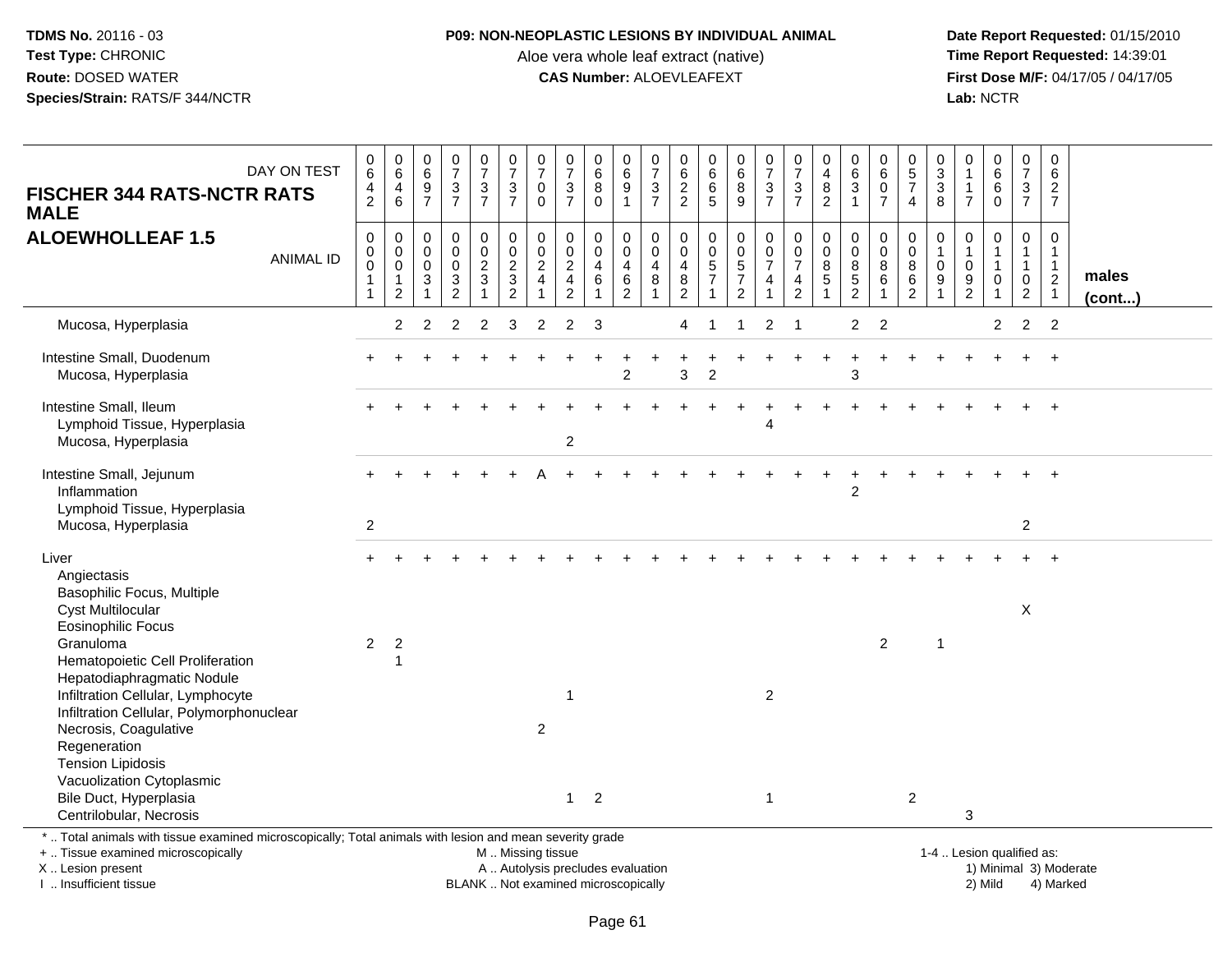#### **P09: NON-NEOPLASTIC LESIONS BY INDIVIDUAL ANIMAL**

Aloe vera whole leaf extract (native)<br>**CAS Number:** ALOEVLEAFEXT

 **Date Report Requested:** 01/15/2010 **First Dose M/F:** 04/17/05 / 04/17/05<br>Lab: NCTR **Lab:** NCTR

| DAY ON TEST<br><b>FISCHER 344 RATS-NCTR RATS</b><br><b>MALE</b>                                                                                                                      | $_{6}^{\rm 0}$<br>$\frac{4}{2}$                                  | $\begin{array}{c} 0 \\ 6 \end{array}$<br>$\overline{4}$<br>$6\phantom{a}$ | $\begin{array}{c} 0 \\ 6 \end{array}$<br>$\frac{9}{7}$          | $\begin{array}{c} 0 \\ 7 \end{array}$<br>$\frac{3}{7}$                | $\begin{smallmatrix}0\\7\end{smallmatrix}$<br>$\frac{3}{7}$ | $\begin{smallmatrix}0\\7\end{smallmatrix}$<br>$\frac{3}{7}$ | $\begin{array}{c} 0 \\ 7 \end{array}$<br>$\pmb{0}$<br>$\mathbf 0$ | $\begin{array}{c} 0 \\ 7 \end{array}$<br>$\mathbf{3}$<br>$\overline{7}$               | $\begin{array}{c} 0 \\ 6 \end{array}$<br>$\overline{8}$<br>$\mathbf{0}$   | 0<br>$6\phantom{a}$<br>$\overline{9}$<br>$\overline{1}$ | $\frac{0}{7}$<br>$\frac{3}{7}$                                         | $\pmb{0}$<br>$\,6\,$<br>$\frac{2}{2}$                         | $\begin{array}{c} 0 \\ 6 \\ 6 \end{array}$<br>$\overline{5}$        | $\begin{array}{c} 0 \\ 6 \end{array}$<br>$\overline{8}$<br>$\overline{9}$ | $\begin{smallmatrix} 0\\7 \end{smallmatrix}$<br>$\frac{3}{7}$ | $\begin{array}{c} 0 \\ 7 \end{array}$<br>$\frac{3}{7}$     | 0<br>$\overline{4}$<br>$\bf 8$<br>$\overline{2}$ | $\begin{matrix} 0 \\ 6 \\ 3 \end{matrix}$<br>$\mathbf{1}$    | $\begin{matrix} 0 \\ 6 \\ 0 \end{matrix}$<br>$\overline{7}$      | $\begin{array}{c} 0 \\ 5 \\ 7 \end{array}$<br>$\overline{4}$            | $\begin{array}{c} 0 \\ 3 \\ 8 \end{array}$                                         | $\pmb{0}$<br>$\overline{1}$<br>$\mathbf{1}$<br>$\overline{7}$ | 0<br>6<br>$\,6$<br>$\Omega$                | 0<br>$\overline{7}$<br>$\frac{3}{7}$                                         | $\mathsf 0$<br>$6\overline{6}$<br>$\frac{2}{7}$                               |                       |
|--------------------------------------------------------------------------------------------------------------------------------------------------------------------------------------|------------------------------------------------------------------|---------------------------------------------------------------------------|-----------------------------------------------------------------|-----------------------------------------------------------------------|-------------------------------------------------------------|-------------------------------------------------------------|-------------------------------------------------------------------|---------------------------------------------------------------------------------------|---------------------------------------------------------------------------|---------------------------------------------------------|------------------------------------------------------------------------|---------------------------------------------------------------|---------------------------------------------------------------------|---------------------------------------------------------------------------|---------------------------------------------------------------|------------------------------------------------------------|--------------------------------------------------|--------------------------------------------------------------|------------------------------------------------------------------|-------------------------------------------------------------------------|------------------------------------------------------------------------------------|---------------------------------------------------------------|--------------------------------------------|------------------------------------------------------------------------------|-------------------------------------------------------------------------------|-----------------------|
| <b>ALOEWHOLLEAF 1.5</b><br><b>ANIMAL ID</b>                                                                                                                                          | $\pmb{0}$<br>$\overline{0}$<br>0<br>$\mathbf{1}$<br>$\mathbf{1}$ | $\pmb{0}$<br>$\overline{0}$<br>$\mathbf{1}$<br>2                          | $\boldsymbol{0}$<br>$\overline{0}$<br>$\ensuremath{\mathsf{3}}$ | $\mathsf 0$<br>$\mathsf{O}\xspace$<br>$\overline{0}$<br>$\frac{3}{2}$ | $\mathbf 0$<br>$\frac{0}{2}$                                | $\begin{matrix} 0 \\ 0 \\ 2 \\ 3 \\ 2 \end{matrix}$         | $\begin{smallmatrix} 0\\0\\2 \end{smallmatrix}$<br>$\overline{4}$ | $\pmb{0}$<br>$\pmb{0}$<br>$\overline{2}$<br>$\overline{\mathbf{4}}$<br>$\overline{2}$ | $\begin{smallmatrix} 0\\0 \end{smallmatrix}$<br>$\overline{4}$<br>$\,6\,$ | 0<br>$\mathbf 0$<br>$\overline{4}$<br>$\frac{6}{2}$     | $\pmb{0}$<br>$\overline{0}$<br>$\overline{4}$<br>$\boldsymbol{8}$<br>1 | 0<br>$\pmb{0}$<br>$\overline{4}$<br>$\bf 8$<br>$\overline{2}$ | $\pmb{0}$<br>$\ddot{\mathbf{0}}$<br>$\frac{5}{7}$<br>$\overline{1}$ | $\begin{array}{c} 0 \\ 0 \\ 5 \\ 7 \end{array}$<br>2                      | $\begin{matrix} 0 \\ 0 \\ 7 \end{matrix}$<br>$\overline{4}$   | $\begin{matrix} 0 \\ 0 \\ 7 \end{matrix}$<br>$\frac{4}{2}$ | $\mathbf 0$<br>$\mathbf 0$<br>$\bf 8$<br>5       | $\begin{smallmatrix}0\0\0\end{smallmatrix}$<br>$\frac{8}{2}$ | $\begin{smallmatrix}0\0\0\8\end{smallmatrix}$<br>$6\overline{6}$ | 0<br>$\mathsf{O}\xspace$<br>$\overline{8}$<br>$\,6\,$<br>$\overline{2}$ | $\begin{smallmatrix}0\\1\end{smallmatrix}$<br>$\mathsf 0$<br>$\boldsymbol{9}$<br>1 | 0<br>$\mathbf{1}$<br>$\mathbf 0$<br>9<br>2                    | 0<br>1<br>$\mathbf{1}$<br>$\mathbf 0$<br>1 | $\mathbf 0$<br>$\mathbf{1}$<br>$\mathbf{1}$<br>$\mathbf 0$<br>$\overline{2}$ | $\mathbf 0$<br>$\mathbf{1}$<br>$\mathbf{1}$<br>$\overline{2}$<br>$\mathbf{1}$ | males<br>$($ cont $)$ |
| Hepatocyte, Periportal, Hypertrophy<br>Left Lateral Lobe, Developmental Malformation<br>Median Lobe, Developmental Malformation<br>Right Lateral Lobe, Developmental<br>Malformation |                                                                  |                                                                           |                                                                 |                                                                       |                                                             |                                                             |                                                                   |                                                                                       |                                                                           |                                                         |                                                                        |                                                               |                                                                     |                                                                           |                                                               |                                                            |                                                  |                                                              |                                                                  |                                                                         |                                                                                    |                                                               |                                            |                                                                              |                                                                               |                       |
| Mesentery<br><b>Ectopic Tissue</b><br>Inflammation<br>Polyarteritis<br>Thrombosis<br>Fat, Necrosis                                                                                   |                                                                  |                                                                           |                                                                 |                                                                       | $+$<br>3                                                    |                                                             | $\ddot{}$<br>$\overline{4}$                                       |                                                                                       |                                                                           |                                                         |                                                                        |                                                               |                                                                     |                                                                           |                                                               |                                                            |                                                  |                                                              |                                                                  |                                                                         |                                                                                    |                                                               |                                            | $\ddot{}$<br>$\pmb{\times}$<br>3<br>X                                        |                                                                               |                       |
| Oral Mucosa                                                                                                                                                                          |                                                                  |                                                                           |                                                                 |                                                                       |                                                             |                                                             |                                                                   |                                                                                       |                                                                           |                                                         |                                                                        |                                                               |                                                                     |                                                                           |                                                               |                                                            |                                                  |                                                              |                                                                  |                                                                         |                                                                                    |                                                               |                                            | $\ddot{}$                                                                    |                                                                               |                       |
| Pancreas<br>Infiltration Cellular, Lymphocyte<br>Acinar Cell, Atrophy                                                                                                                |                                                                  |                                                                           |                                                                 | $\mathbf{1}$                                                          | $\overline{c}$                                              |                                                             | $\mathbf{1}$                                                      | 2                                                                                     | 2                                                                         | $\overline{\phantom{0}}$                                |                                                                        |                                                               |                                                                     | $\overline{2}$                                                            | $\overline{1}$                                                | $\overline{2}$                                             | $\overline{1}$                                   | 2                                                            | 2                                                                | $\overline{2}$                                                          |                                                                                    |                                                               | 3                                          | $\overline{\phantom{0}}$                                                     |                                                                               |                       |
| <b>Proximal Colon</b><br>Hemorrhage<br>Hyperplasia, Lymphoid<br>Inflammation                                                                                                         | $\overline{4}$                                                   | $\overline{1}$                                                            |                                                                 |                                                                       |                                                             | 3                                                           |                                                                   |                                                                                       | $2 \quad 3$                                                               |                                                         |                                                                        |                                                               |                                                                     | $\overline{4}$                                                            | 3                                                             |                                                            |                                                  | 3<br>2<br>3                                                  | $\ddot{}$<br>$\overline{2}$                                      | $+$                                                                     | M                                                                                  | M                                                             | $+$                                        | $+$<br>$\mathbf{1}$                                                          | $+$<br>$\overline{2}$                                                         |                       |
| Mucosa, Hyperplasia                                                                                                                                                                  |                                                                  |                                                                           |                                                                 | 4                                                                     | $\overline{4}$                                              |                                                             | 4                                                                 | $\overline{4}$                                                                        |                                                                           |                                                         |                                                                        |                                                               | $\overline{2}$                                                      |                                                                           | $\overline{4}$                                                | $\overline{1}$                                             |                                                  |                                                              |                                                                  |                                                                         |                                                                                    |                                                               |                                            |                                                                              |                                                                               |                       |
| Salivary Glands                                                                                                                                                                      |                                                                  |                                                                           |                                                                 |                                                                       |                                                             |                                                             |                                                                   |                                                                                       |                                                                           |                                                         |                                                                        |                                                               |                                                                     |                                                                           |                                                               |                                                            |                                                  |                                                              |                                                                  |                                                                         |                                                                                    |                                                               |                                            |                                                                              | $+$                                                                           |                       |
| Stomach, Forestomach<br>Hyperplasia<br>Inflammation                                                                                                                                  |                                                                  |                                                                           |                                                                 |                                                                       |                                                             |                                                             |                                                                   |                                                                                       |                                                                           | 4                                                       |                                                                        |                                                               | $\overline{2}$                                                      |                                                                           |                                                               |                                                            |                                                  |                                                              | $\overline{4}$                                                   |                                                                         |                                                                                    |                                                               |                                            |                                                                              | $\overline{+}$                                                                |                       |

\* .. Total animals with tissue examined microscopically; Total animals with lesion and mean severity grade

+ .. Tissue examined microscopically

X .. Lesion present

I .. Insufficient tissue

M .. Missing tissue

Lesion present A .. Autolysis precludes evaluation 1) Minimal 3) Moderate

BLANK .. Not examined microscopically 2) Mild 4) Marked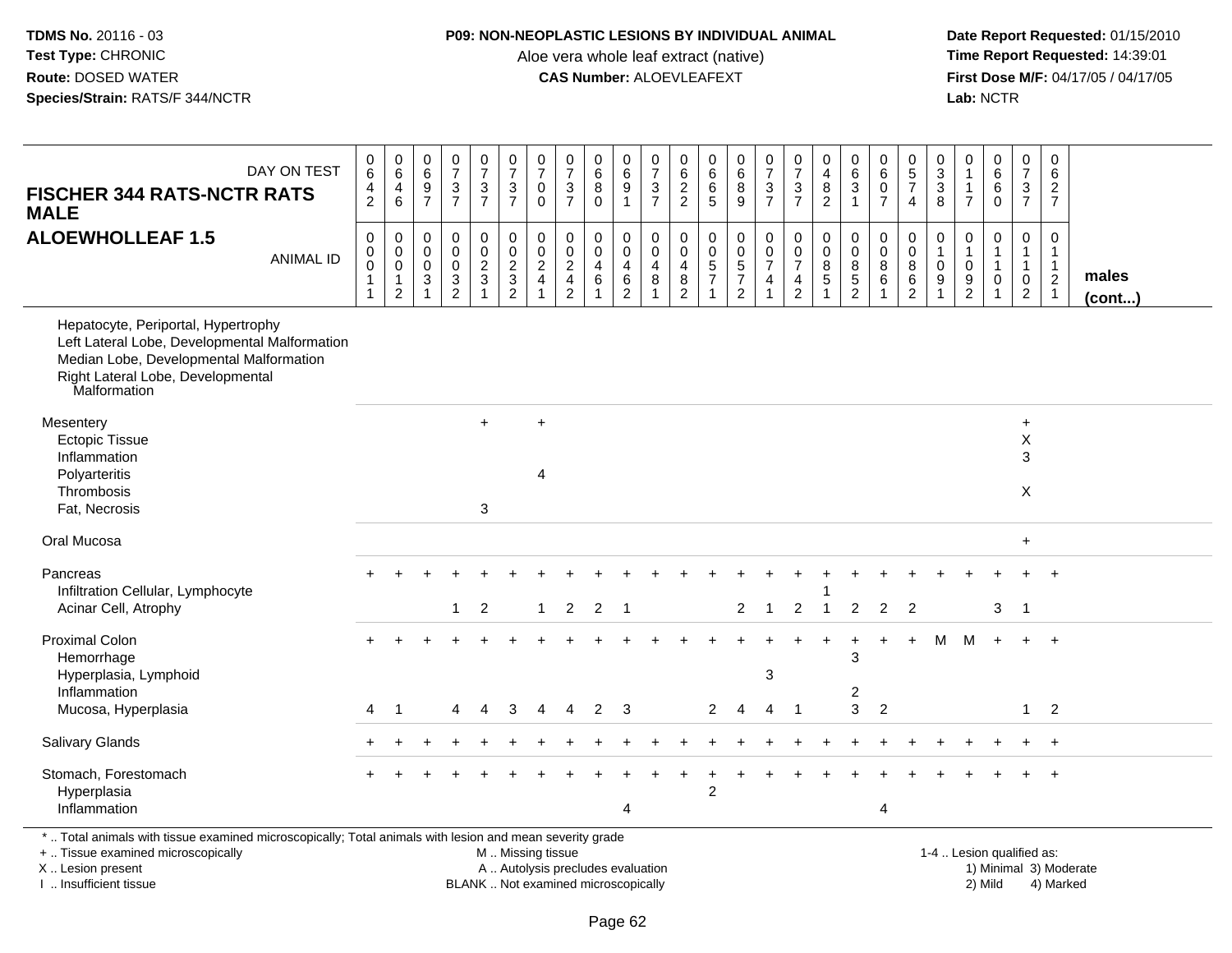# **P09: NON-NEOPLASTIC LESIONS BY INDIVIDUAL ANIMAL**

Aloe vera whole leaf extract (native)<br>**CAS Number:** ALOEVLEAFEXT

 **Date Report Requested:** 01/15/2010 **First Dose M/F:** 04/17/05 / 04/17/05<br>Lab: NCTR **Lab:** NCTR

| DAY ON TEST<br><b>FISCHER 344 RATS-NCTR RATS</b><br><b>MALE</b>                                                                                                                               | $\pmb{0}$<br>$\,6$<br>4<br>$\overline{2}$                                | $\begin{array}{c} 0 \\ 6 \end{array}$<br>4<br>6              | $\begin{array}{c} 0 \\ 6 \end{array}$<br>$\boldsymbol{9}$<br>$\overline{7}$ | $\begin{array}{c} 0 \\ 7 \end{array}$<br>$\ensuremath{\mathsf{3}}$<br>$\overline{7}$ | $\begin{array}{c} 0 \\ 7 \end{array}$<br>$\ensuremath{\mathsf{3}}$<br>$\overline{7}$ | $\frac{0}{7}$<br>$\sqrt{3}$<br>$\overline{7}$                                                 | $\frac{0}{7}$<br>0<br>$\Omega$                         | $\frac{0}{7}$<br>$\ensuremath{\mathsf{3}}$<br>$\overline{7}$  | $\pmb{0}$<br>$\overline{6}$<br>$\overline{8}$<br>$\Omega$ | $\begin{array}{c} 0 \\ 6 \end{array}$<br>$\overline{9}$<br>$\mathbf{1}$        | $\frac{0}{7}$<br>$\ensuremath{\mathsf{3}}$<br>$\overline{7}$ | $\begin{array}{c} 0 \\ 6 \end{array}$<br>$\overline{2}$<br>2  | $\begin{array}{c} 0 \\ 6 \end{array}$<br>$\,6\,$<br>5      | $\begin{array}{c} 0 \\ 6 \end{array}$<br>$\bf 8$<br>9       | $\frac{0}{7}$<br>$\sqrt{3}$<br>$\overline{7}$                                             | $\frac{0}{7}$<br>$\sqrt{3}$<br>$\overline{7}$                                     | 0<br>4<br>$\bf 8$<br>$\overline{2}$ | $\begin{array}{c} 0 \\ 6 \end{array}$<br>$\overline{3}$<br>$\overline{1}$ | $\begin{array}{c} 0 \\ 6 \end{array}$<br>$\mathsf 0$<br>$\overline{7}$ | $\begin{array}{c} 0 \\ 5 \end{array}$<br>$\overline{7}$<br>$\overline{4}$ | 0<br>$\sqrt{3}$<br>$\ensuremath{\mathsf{3}}$<br>8 | 0<br>$\mathbf{1}$<br>$\mathbf{1}$<br>$\overline{7}$      | $_6^0$<br>$\overline{6}$<br>$\Omega$            | $\begin{smallmatrix} 0\\7 \end{smallmatrix}$<br>$\mathbf{3}$<br>$\overline{7}$ | $\mathbf 0$<br>$6\phantom{1}6$<br>$\overline{c}$<br>$\overline{7}$ |                        |
|-----------------------------------------------------------------------------------------------------------------------------------------------------------------------------------------------|--------------------------------------------------------------------------|--------------------------------------------------------------|-----------------------------------------------------------------------------|--------------------------------------------------------------------------------------|--------------------------------------------------------------------------------------|-----------------------------------------------------------------------------------------------|--------------------------------------------------------|---------------------------------------------------------------|-----------------------------------------------------------|--------------------------------------------------------------------------------|--------------------------------------------------------------|---------------------------------------------------------------|------------------------------------------------------------|-------------------------------------------------------------|-------------------------------------------------------------------------------------------|-----------------------------------------------------------------------------------|-------------------------------------|---------------------------------------------------------------------------|------------------------------------------------------------------------|---------------------------------------------------------------------------|---------------------------------------------------|----------------------------------------------------------|-------------------------------------------------|--------------------------------------------------------------------------------|--------------------------------------------------------------------|------------------------|
| <b>ALOEWHOLLEAF 1.5</b><br><b>ANIMAL ID</b>                                                                                                                                                   | $\pmb{0}$<br>$\pmb{0}$<br>$\overline{0}$<br>$\mathbf{1}$<br>$\mathbf{1}$ | $\mathbf 0$<br>$\mathbf 0$<br>$\pmb{0}$<br>$\mathbf{1}$<br>2 | $\mathsf{O}\xspace$<br>0<br>$\pmb{0}$<br>3                                  | $\mathbf 0$<br>$\mathbf 0$<br>$\pmb{0}$<br>$\frac{3}{2}$                             | $\pmb{0}$<br>$\pmb{0}$<br>$\overline{2}$<br>$\ensuremath{\mathsf{3}}$                | $\mathbf 0$<br>$\overline{0}$<br>$\overline{2}$<br>$\frac{3}{2}$                              | 0<br>$\mathbf 0$<br>$\boldsymbol{2}$<br>$\overline{4}$ | $\mathbf 0$<br>$\mathbf 0$<br>$\frac{2}{4}$<br>$\overline{2}$ | 0<br>$\mathbf 0$<br>$\overline{4}$<br>6                   | $\pmb{0}$<br>$\pmb{0}$<br>$\overline{\mathbf{4}}$<br>$\,6\,$<br>$\overline{2}$ | 0<br>$\mathbf 0$<br>4<br>8                                   | $\mathbf 0$<br>$\mathbf 0$<br>$\overline{4}$<br>$\frac{8}{2}$ | $\mathbf 0$<br>$\Omega$<br>$\frac{5}{7}$<br>$\overline{1}$ | $\pmb{0}$<br>$\mathbf 0$<br>$\frac{5}{7}$<br>$\overline{2}$ | $\pmb{0}$<br>$\begin{smallmatrix}0\\7\end{smallmatrix}$<br>$\overline{4}$<br>$\mathbf{1}$ | $\mathsf{O}$<br>$\mathsf 0$<br>$\overline{7}$<br>$\overline{4}$<br>$\overline{2}$ | 0<br>0<br>$\bf 8$<br>$\sqrt{5}$     | $\mathbf 0$<br>$\mathbf 0$<br>$\bf 8$<br>$\sqrt{5}$<br>$\overline{2}$     | $\pmb{0}$<br>0<br>$\bf 8$<br>6                                         | $\mathbf 0$<br>$\mathbf 0$<br>$\, 8$<br>6<br>$\overline{c}$               | $\mathbf 0$<br>$\boldsymbol{0}$<br>9              | $\mathbf 0$<br>$\mathbf 1$<br>$\pmb{0}$<br>$\frac{9}{2}$ | 0<br>$\mathbf{1}$<br>$\mathbf 1$<br>$\mathbf 0$ | $\mathbf 0$<br>$\mathbf{1}$<br>$\mathbf{1}$<br>$\mathbf 0$<br>$\boldsymbol{2}$ | $\mathbf 0$<br>$\mathbf{1}$<br>$\mathbf{1}$<br>$\frac{2}{1}$       | males<br>(cont)        |
| Ulcer                                                                                                                                                                                         |                                                                          |                                                              |                                                                             |                                                                                      |                                                                                      |                                                                                               |                                                        |                                                               |                                                           | $\overline{4}$                                                                 |                                                              |                                                               |                                                            |                                                             |                                                                                           |                                                                                   |                                     |                                                                           |                                                                        |                                                                           |                                                   |                                                          |                                                 |                                                                                |                                                                    |                        |
| Stomach, Glandular<br>Edema<br>Mucosa, Hyperplasia                                                                                                                                            | $\overline{2}$                                                           |                                                              |                                                                             |                                                                                      |                                                                                      |                                                                                               |                                                        |                                                               |                                                           |                                                                                |                                                              | $\overline{2}$                                                | $\overline{4}$                                             |                                                             |                                                                                           | $2 \quad 2$                                                                       |                                     | $2 \quad 3$                                                               |                                                                        |                                                                           |                                                   |                                                          |                                                 |                                                                                |                                                                    |                        |
| <b>CARDIOVASCULAR SYSTEM</b>                                                                                                                                                                  |                                                                          |                                                              |                                                                             |                                                                                      |                                                                                      |                                                                                               |                                                        |                                                               |                                                           |                                                                                |                                                              |                                                               |                                                            |                                                             |                                                                                           |                                                                                   |                                     |                                                                           |                                                                        |                                                                           |                                                   |                                                          |                                                 |                                                                                |                                                                    |                        |
| <b>Blood Vessel</b>                                                                                                                                                                           |                                                                          |                                                              |                                                                             |                                                                                      |                                                                                      |                                                                                               |                                                        |                                                               |                                                           |                                                                                |                                                              |                                                               |                                                            |                                                             |                                                                                           |                                                                                   |                                     |                                                                           |                                                                        |                                                                           |                                                   |                                                          |                                                 |                                                                                | $^{+}$                                                             |                        |
| Heart<br>Cardiomyopathy<br>Atrium, Thrombus                                                                                                                                                   |                                                                          | 2                                                            |                                                                             | $\overline{1}$                                                                       | $\overline{c}$                                                                       | $\overline{2}$                                                                                | $\overline{2}$                                         | $\overline{2}$                                                |                                                           | 3                                                                              | 2                                                            | 2                                                             |                                                            |                                                             | 3                                                                                         |                                                                                   | $\overline{2}$                      | $\overline{2}$                                                            | $\overline{1}$                                                         |                                                                           | $\overline{c}$                                    |                                                          |                                                 | $\boldsymbol{2}$<br>$X$ $X$                                                    | $\overline{1}$                                                     |                        |
| <b>ENDOCRINE SYSTEM</b>                                                                                                                                                                       |                                                                          |                                                              |                                                                             |                                                                                      |                                                                                      |                                                                                               |                                                        |                                                               |                                                           |                                                                                |                                                              |                                                               |                                                            |                                                             |                                                                                           |                                                                                   |                                     |                                                                           |                                                                        |                                                                           |                                                   |                                                          |                                                 |                                                                                |                                                                    |                        |
| <b>Adrenal Cortex</b><br>Angiectasis<br>Hyperplasia, Focal<br>Hypertrophy, Focal<br>Thrombus<br>Vacuolization Cytoplasmic                                                                     | 2                                                                        | $\mathbf{1}$                                                 | $\overline{2}$                                                              |                                                                                      |                                                                                      | $\overline{c}$                                                                                | $\overline{c}$                                         | 2                                                             | $\overline{c}$                                            | 2<br>$\overline{2}$                                                            |                                                              |                                                               |                                                            | 3                                                           | $\overline{c}$                                                                            | 3                                                                                 |                                     | $\overline{2}$                                                            |                                                                        |                                                                           |                                                   |                                                          |                                                 |                                                                                | $+$<br>2                                                           |                        |
| Adrenal Medulla<br>Angiectasis<br>Hyperplasia, Focal                                                                                                                                          |                                                                          |                                                              |                                                                             |                                                                                      |                                                                                      |                                                                                               |                                                        | 4                                                             |                                                           |                                                                                | $\overline{2}$                                               |                                                               |                                                            |                                                             | $\overline{c}$                                                                            |                                                                                   |                                     |                                                                           |                                                                        |                                                                           |                                                   |                                                          |                                                 |                                                                                | $+$                                                                |                        |
| Islets, Pancreatic                                                                                                                                                                            |                                                                          |                                                              |                                                                             |                                                                                      |                                                                                      |                                                                                               |                                                        |                                                               |                                                           |                                                                                |                                                              |                                                               |                                                            |                                                             |                                                                                           |                                                                                   |                                     |                                                                           |                                                                        |                                                                           |                                                   |                                                          |                                                 |                                                                                |                                                                    |                        |
| Parathyroid Gland                                                                                                                                                                             |                                                                          |                                                              |                                                                             |                                                                                      |                                                                                      |                                                                                               |                                                        |                                                               |                                                           |                                                                                |                                                              |                                                               |                                                            |                                                             |                                                                                           |                                                                                   |                                     |                                                                           |                                                                        |                                                                           |                                                   |                                                          |                                                 |                                                                                |                                                                    |                        |
| *  Total animals with tissue examined microscopically; Total animals with lesion and mean severity grade<br>+  Tissue examined microscopically<br>X  Lesion present<br>I  Insufficient tissue |                                                                          |                                                              |                                                                             |                                                                                      |                                                                                      | M  Missing tissue<br>A  Autolysis precludes evaluation<br>BLANK  Not examined microscopically |                                                        |                                                               |                                                           |                                                                                |                                                              |                                                               |                                                            |                                                             |                                                                                           |                                                                                   |                                     |                                                                           |                                                                        |                                                                           |                                                   | 1-4  Lesion qualified as:                                | 2) Mild                                         |                                                                                | 4) Marked                                                          | 1) Minimal 3) Moderate |

I .. Insufficient tissue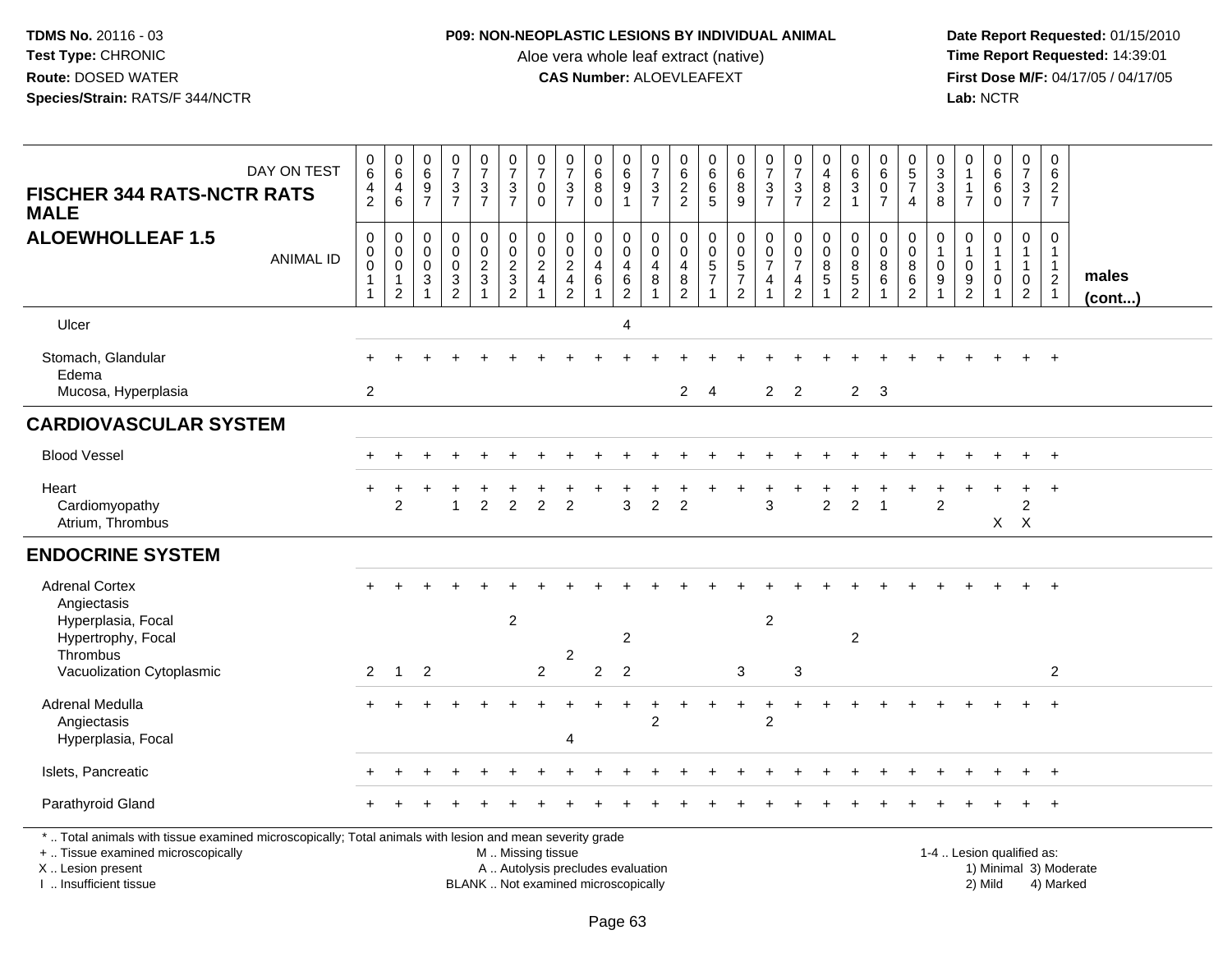# **P09: NON-NEOPLASTIC LESIONS BY INDIVIDUAL ANIMAL**

Aloe vera whole leaf extract (native)<br>**CAS Number:** ALOEVLEAFEXT

 **Date Report Requested:** 01/15/2010 **First Dose M/F:** 04/17/05 / 04/17/05<br>Lab: NCTR **Lab:** NCTR

| DAY ON TEST<br><b>FISCHER 344 RATS-NCTR RATS</b><br><b>MALE</b>                                                                                                     | $\pmb{0}$<br>6<br>$\frac{4}{2}$                                            | $\mathbf 0$<br>$6\overline{6}$<br>$\overline{4}$<br>6                     | 0<br>$6\overline{6}$<br>$\boldsymbol{9}$<br>$\overline{7}$ | $\frac{0}{7}$<br>$\frac{3}{7}$                          | $\begin{smallmatrix}0\\7\end{smallmatrix}$<br>$\frac{3}{7}$                               | $\frac{0}{7}$<br>$\sqrt{3}$<br>$\overline{7}$             | 0<br>$\overline{7}$<br>0<br>$\mathbf 0$                         | $\frac{0}{7}$<br>$\frac{3}{7}$                                | 0<br>$6\phantom{a}$<br>8<br>$\Omega$          | $_{6}^{\rm 0}$<br>$\boldsymbol{9}$<br>$\mathbf{1}$                    | 0<br>$\overline{7}$<br>$\frac{3}{7}$                 | 0<br>$6\phantom{a}$<br>$\frac{2}{2}$                         | $\begin{matrix} 0 \\ 6 \\ 6 \end{matrix}$<br>5                              | 0<br>$6\phantom{a}$<br>$\bf 8$<br>9                                  | $\frac{0}{7}$<br>$\ensuremath{\mathsf{3}}$<br>$\overline{7}$  | 0<br>$\overline{7}$<br>$\ensuremath{\mathsf{3}}$<br>$\overline{7}$ | 0<br>$\overline{\mathbf{4}}$<br>$\bf 8$<br>$\overline{2}$ | $\begin{matrix} 0 \\ 6 \\ 3 \end{matrix}$<br>1                             | 0<br>$6\overline{6}$<br>$\mathbf 0$<br>$\overline{7}$ | 0<br>$\frac{5}{7}$<br>$\overline{4}$                                    | 0<br>$\mathbf{3}$<br>$\mathsf 3$<br>8                           | 0<br>$\mathbf{1}$<br>$\mathbf{1}$<br>$\overline{7}$                    | $\begin{matrix}0\6\6\end{matrix}$<br>$\mathbf 0$                 | $\begin{array}{c} 0 \\ 7 \end{array}$<br>$\frac{3}{7}$                       | 0<br>$\,6\,$<br>$\overline{2}$<br>$\overline{7}$                              |                        |
|---------------------------------------------------------------------------------------------------------------------------------------------------------------------|----------------------------------------------------------------------------|---------------------------------------------------------------------------|------------------------------------------------------------|---------------------------------------------------------|-------------------------------------------------------------------------------------------|-----------------------------------------------------------|-----------------------------------------------------------------|---------------------------------------------------------------|-----------------------------------------------|-----------------------------------------------------------------------|------------------------------------------------------|--------------------------------------------------------------|-----------------------------------------------------------------------------|----------------------------------------------------------------------|---------------------------------------------------------------|--------------------------------------------------------------------|-----------------------------------------------------------|----------------------------------------------------------------------------|-------------------------------------------------------|-------------------------------------------------------------------------|-----------------------------------------------------------------|------------------------------------------------------------------------|------------------------------------------------------------------|------------------------------------------------------------------------------|-------------------------------------------------------------------------------|------------------------|
| <b>ALOEWHOLLEAF 1.5</b><br><b>ANIMAL ID</b>                                                                                                                         | $\mathsf 0$<br>$\mathbf 0$<br>$\mathsf 0$<br>$\mathbf 1$<br>$\overline{1}$ | $\mathbf 0$<br>$\mathbf 0$<br>$\pmb{0}$<br>$\mathbf{1}$<br>$\overline{c}$ | 0<br>$\mathbf 0$<br>$\mathbf 0$<br>3<br>1                  | 0<br>$\mathsf{O}$<br>$\mathbf 0$<br>3<br>$\overline{2}$ | $\pmb{0}$<br>$\begin{smallmatrix} 0\\2 \end{smallmatrix}$<br>$\mathbf{3}$<br>$\mathbf{1}$ | $\pmb{0}$<br>$\pmb{0}$<br>$\frac{2}{3}$<br>$\overline{2}$ | $\boldsymbol{0}$<br>$\mathbf 0$<br>$\sqrt{2}$<br>$\overline{4}$ | $\mathbf 0$<br>$\mathbf 0$<br>$\frac{2}{4}$<br>$\overline{2}$ | 0<br>$\mathbf 0$<br>$\overline{4}$<br>$\,6\,$ | $\pmb{0}$<br>$\pmb{0}$<br>$\overline{4}$<br>$\,6\,$<br>$\overline{2}$ | 0<br>$\mathsf{O}\xspace$<br>$\overline{4}$<br>8<br>1 | $\mathbf 0$<br>$\mathbf 0$<br>$\overline{4}$<br>$\bf 8$<br>2 | $\mathbf 0$<br>$\begin{array}{c} 0 \\ 5 \\ 7 \end{array}$<br>$\overline{1}$ | 0<br>$\pmb{0}$<br>$\overline{5}$<br>$\overline{7}$<br>$\overline{2}$ | $\pmb{0}$<br>$\pmb{0}$<br>$\overline{7}$<br>4<br>$\mathbf{1}$ | $\mathbf 0$<br>$\pmb{0}$<br>$\overline{7}$<br>4<br>$\overline{2}$  | $\mathbf 0$<br>$\mathbf 0$<br>$\bf8$<br>$\sqrt{5}$        | $\mathbf 0$<br>$\pmb{0}$<br>$\overline{8}$<br>$\sqrt{5}$<br>$\overline{2}$ | 0<br>$\mathbf 0$<br>$\overline{8}$<br>$\,6\,$         | $\mathbf 0$<br>$\boldsymbol{0}$<br>$\bf 8$<br>$\,6\,$<br>$\overline{2}$ | $\mathbf 0$<br>$\mathbf{1}$<br>$\mathbf 0$<br>9<br>$\mathbf{1}$ | 0<br>$\mathbf{1}$<br>$\mathsf 0$<br>$\boldsymbol{9}$<br>$\overline{2}$ | 0<br>$\mathbf{1}$<br>$\mathbf{1}$<br>$\mathbf 0$<br>$\mathbf{1}$ | $\mathbf 0$<br>$\mathbf{1}$<br>$\mathbf{1}$<br>$\mathbf 0$<br>$\overline{2}$ | $\mathbf 0$<br>$\mathbf{1}$<br>$\mathbf{1}$<br>$\overline{c}$<br>$\mathbf{1}$ | males<br>(cont)        |
| Hyperplasia, Focal                                                                                                                                                  |                                                                            |                                                                           |                                                            |                                                         |                                                                                           |                                                           |                                                                 |                                                               |                                               |                                                                       |                                                      |                                                              |                                                                             |                                                                      |                                                               |                                                                    |                                                           | $\overline{1}$                                                             |                                                       |                                                                         |                                                                 |                                                                        |                                                                  |                                                                              |                                                                               |                        |
| <b>Pituitary Gland</b><br>Angiectasis<br>Hemorrhage<br>Pars Distalis, Cyst<br>Pars Distalis, Hyperplasia                                                            |                                                                            |                                                                           |                                                            |                                                         | $2^{\circ}$                                                                               | 2                                                         |                                                                 |                                                               |                                               |                                                                       |                                                      | $\overline{2}$                                               |                                                                             | 3                                                                    |                                                               |                                                                    |                                                           |                                                                            |                                                       |                                                                         |                                                                 |                                                                        | 3                                                                |                                                                              | $\overline{+}$                                                                |                        |
| <b>Thyroid Gland</b><br>C-cell, Hyperplasia<br>Follicular Cell, Hyperplasia                                                                                         |                                                                            |                                                                           |                                                            |                                                         |                                                                                           |                                                           |                                                                 | 2                                                             | -1                                            |                                                                       |                                                      |                                                              |                                                                             |                                                                      |                                                               | -1                                                                 |                                                           |                                                                            |                                                       |                                                                         |                                                                 |                                                                        | 1                                                                |                                                                              |                                                                               |                        |
| <b>GENERAL BODY SYSTEM</b>                                                                                                                                          |                                                                            |                                                                           |                                                            |                                                         |                                                                                           |                                                           |                                                                 |                                                               |                                               |                                                                       |                                                      |                                                              |                                                                             |                                                                      |                                                               |                                                                    |                                                           |                                                                            |                                                       |                                                                         |                                                                 |                                                                        |                                                                  |                                                                              |                                                                               |                        |
| <b>Tissue NOS</b>                                                                                                                                                   |                                                                            |                                                                           |                                                            |                                                         |                                                                                           |                                                           |                                                                 |                                                               |                                               |                                                                       |                                                      |                                                              |                                                                             |                                                                      |                                                               |                                                                    |                                                           |                                                                            |                                                       |                                                                         |                                                                 |                                                                        |                                                                  | $+$                                                                          |                                                                               |                        |
| <b>GENITAL SYSTEM</b>                                                                                                                                               |                                                                            |                                                                           |                                                            |                                                         |                                                                                           |                                                           |                                                                 |                                                               |                                               |                                                                       |                                                      |                                                              |                                                                             |                                                                      |                                                               |                                                                    |                                                           |                                                                            |                                                       |                                                                         |                                                                 |                                                                        |                                                                  |                                                                              |                                                                               |                        |
| Epididymis<br><b>Exfoliated Germ Cell</b><br>Hypospermia<br>Inflammation                                                                                            | 3                                                                          |                                                                           | $\overline{2}$                                             | 4                                                       | 3<br>$\overline{4}$                                                                       | 3<br>4                                                    | $\overline{c}$<br>$\overline{2}$                                | 3<br>3<br>3                                                   | 3<br>3                                        | 1                                                                     | 2<br>$\overline{4}$                                  | 3                                                            | $\overline{4}$                                                              | $\overline{2}$                                                       | 3<br>4                                                        | $\mathbf 1$                                                        |                                                           | $\boldsymbol{\Lambda}$                                                     |                                                       | 2                                                                       |                                                                 |                                                                        | $\mathbf{1}$                                                     | 4                                                                            | $\ddot{}$<br>$\overline{2}$<br>$\overline{2}$                                 |                        |
| <b>Preputial Gland</b><br>Atrophy<br>Inflammation<br>Duct, Ectasia                                                                                                  | $\overline{\mathbf{1}}$                                                    |                                                                           |                                                            | 4                                                       |                                                                                           | $\overline{c}$<br>$\overline{2}$                          | $\overline{2}$                                                  | 2                                                             | $\overline{2}$                                | $\overline{2}$                                                        | 2                                                    | 3                                                            | 3                                                                           | $\overline{2}$<br>$\overline{2}$                                     | $\overline{2}$                                                | 2                                                                  | -1                                                        | 3                                                                          | 3                                                     |                                                                         |                                                                 |                                                                        | $\overline{2}$<br>2                                              | $\overline{2}$                                                               | $\div$<br>$\overline{2}$                                                      |                        |
| Prostate<br>Inflammation                                                                                                                                            | 3                                                                          | 3                                                                         | 2                                                          |                                                         |                                                                                           | $\overline{2}$                                            | 3                                                               | 2                                                             |                                               | $\overline{2}$                                                        | 2                                                    |                                                              |                                                                             | 1                                                                    | 3                                                             | 3                                                                  |                                                           | $\sqrt{2}$                                                                 | $\overline{c}$                                        | $\overline{2}$                                                          |                                                                 |                                                                        |                                                                  | $\overline{c}$                                                               | $\ddot{}$<br>$\mathbf{3}$                                                     |                        |
| *  Total animals with tissue examined microscopically; Total animals with lesion and mean severity grade<br>+  Tissue examined microscopically<br>X  Lesion present |                                                                            |                                                                           |                                                            |                                                         |                                                                                           | M  Missing tissue                                         |                                                                 | A  Autolysis precludes evaluation                             |                                               |                                                                       |                                                      |                                                              |                                                                             |                                                                      |                                                               |                                                                    |                                                           |                                                                            |                                                       |                                                                         |                                                                 | 1-4  Lesion qualified as:                                              |                                                                  |                                                                              |                                                                               | 1) Minimal 3) Moderate |

I .. Insufficient tissue

BLANK .. Not examined microscopically 2) Mild 4) Marked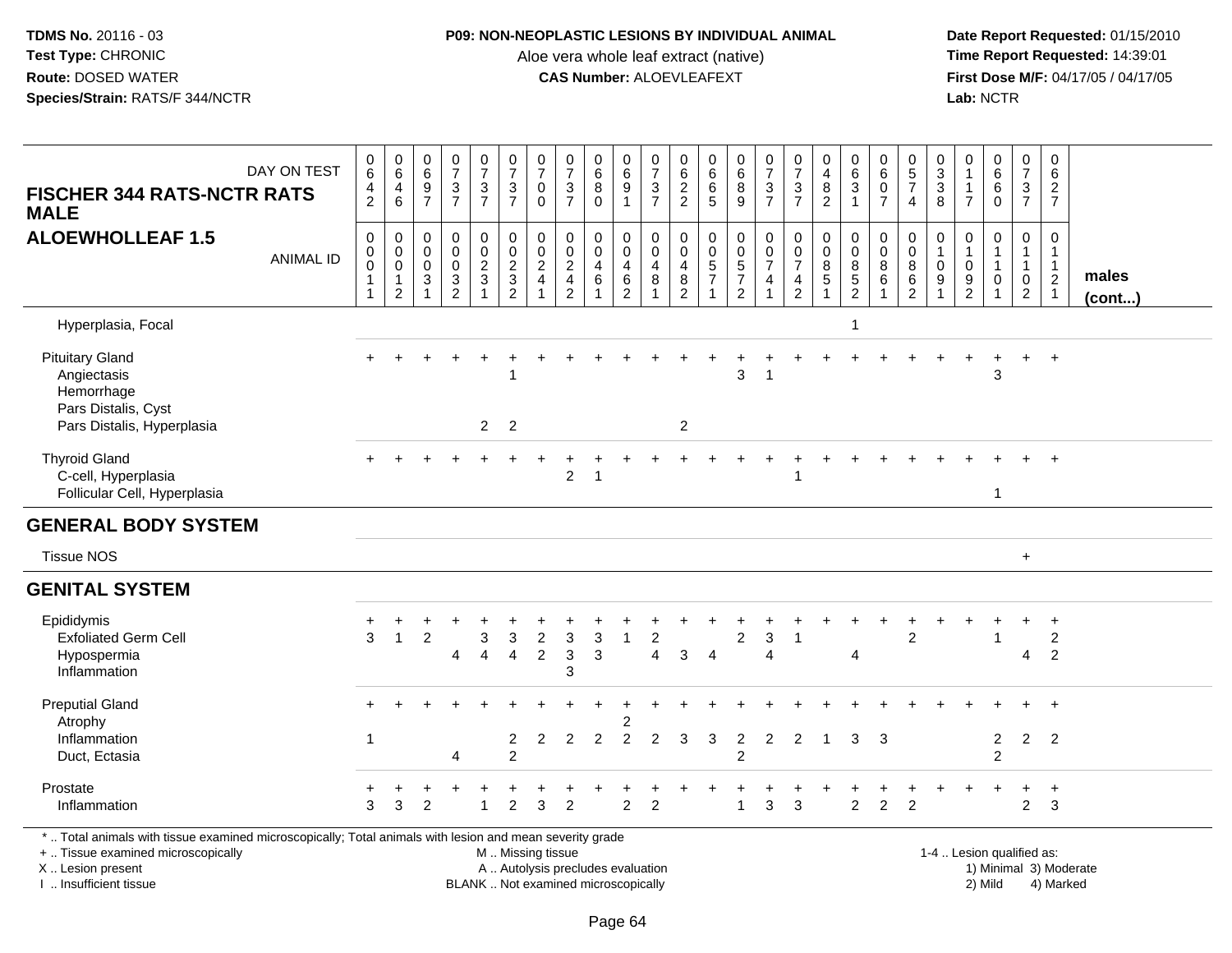## **P09: NON-NEOPLASTIC LESIONS BY INDIVIDUAL ANIMAL**

Aloe vera whole leaf extract (native)<br>**CAS Number:** ALOEVLEAFEXT

| DAY ON TEST<br><b>FISCHER 344 RATS-NCTR RATS</b><br><b>MALE</b>                                                                                                                                                | 0<br>$6\phantom{1}$<br>4<br>$\overline{2}$                        | $\pmb{0}$<br>6<br>$\overline{4}$<br>$\,6\,$                      | $\,0\,$<br>$6\overline{6}$<br>$\frac{9}{7}$                                    | $\frac{0}{7}$<br>$\frac{3}{7}$                               | $\frac{0}{7}$<br>$\frac{3}{7}$ | $\begin{array}{c} 0 \\ 7 \end{array}$<br>$\frac{3}{7}$ | $\begin{array}{c} 0 \\ 7 \end{array}$<br>0<br>$\mathbf 0$      | $\begin{array}{c} 0 \\ 7 \end{array}$<br>$\sqrt{3}$<br>$\overline{7}$    | 0<br>$\overline{6}$<br>8<br>$\mathbf 0$          | 0<br>6<br>$\begin{array}{c} 9 \\ 1 \end{array}$                    | $\frac{0}{7}$<br>$\frac{3}{7}$ | 0<br>$\,6\,$<br>$\frac{2}{2}$                                | $_{\rm 6}^{\rm 0}$<br>$\,6\,$<br>$\overline{5}$ | $\begin{array}{c} 0 \\ 6 \end{array}$<br>8<br>$\boldsymbol{9}$           | $\frac{0}{7}$<br>$\frac{3}{7}$                                      | $\frac{0}{7}$<br>3<br>$\overline{7}$                   | 0<br>$\overline{4}$<br>8<br>$\overline{2}$    | $\pmb{0}$<br>$\,6\,$<br>$\sqrt{3}$<br>1                     | 0<br>$6\phantom{1}$<br>$\mathbf 0$<br>$\overline{7}$ | $\mathbf 0$<br>$\sqrt{5}$<br>$\overline{7}$<br>$\overline{4}$          | 0<br>$\sqrt{3}$<br>$\mathbf{3}$<br>8                                               | 0<br>$\mathbf{1}$<br>$\mathbf 1$<br>$\overline{7}$                | $_6^0$<br>6<br>$\overline{0}$                    | $\pmb{0}$<br>$\overline{7}$<br>$\frac{3}{7}$                                 | $\pmb{0}$<br>6<br>$\overline{a}$<br>$\overline{7}$                          |                        |
|----------------------------------------------------------------------------------------------------------------------------------------------------------------------------------------------------------------|-------------------------------------------------------------------|------------------------------------------------------------------|--------------------------------------------------------------------------------|--------------------------------------------------------------|--------------------------------|--------------------------------------------------------|----------------------------------------------------------------|--------------------------------------------------------------------------|--------------------------------------------------|--------------------------------------------------------------------|--------------------------------|--------------------------------------------------------------|-------------------------------------------------|--------------------------------------------------------------------------|---------------------------------------------------------------------|--------------------------------------------------------|-----------------------------------------------|-------------------------------------------------------------|------------------------------------------------------|------------------------------------------------------------------------|------------------------------------------------------------------------------------|-------------------------------------------------------------------|--------------------------------------------------|------------------------------------------------------------------------------|-----------------------------------------------------------------------------|------------------------|
| <b>ALOEWHOLLEAF 1.5</b><br><b>ANIMAL ID</b>                                                                                                                                                                    | $\mathbf 0$<br>$\mathbf 0$<br>$\mathbf 0$<br>$\overline{1}$<br>-1 | $\mathbf 0$<br>$\mathbf 0$<br>$\mathbf 0$<br>1<br>$\overline{2}$ | $\mathsf{O}\xspace$<br>$\mathbf 0$<br>$\mathbf 0$<br>$\ensuremath{\mathsf{3}}$ | $\mathbf 0$<br>$\mathsf{O}$<br>$\mathsf{O}$<br>$\frac{3}{2}$ | $\pmb{0}$<br>$\frac{0}{2}$     | $\pmb{0}$<br>$\frac{0}{2}$<br>$\frac{3}{2}$            | $\mathbf 0$<br>$\mathbf 0$<br>$\overline{2}$<br>$\overline{4}$ | 0<br>$\mathbf 0$<br>$\frac{2}{4}$<br>$\overline{2}$                      | 0<br>$\mathbf 0$<br>$\overline{\mathbf{4}}$<br>6 | $\pmb{0}$<br>$\mathsf{O}\xspace$<br>$\overline{4}$<br>$\,6\,$<br>2 | $\mathbf 0$<br>0<br>4<br>8     | $\mathbf 0$<br>$\mathbf 0$<br>$\overline{4}$<br>$\bf 8$<br>2 | $\mathbf 0$<br>$\mathbf 0$<br>$\frac{5}{7}$     | 0<br>$\mathbf 0$<br>$\overline{5}$<br>$\boldsymbol{7}$<br>$\overline{2}$ | $\mathbf 0$<br>$\mathbf 0$<br>$\overline{7}$<br>$\overline{4}$<br>1 | $\mathbf 0$<br>$\mathbf 0$<br>$\overline{7}$<br>4<br>2 | $\mathbf 0$<br>$\mathbf 0$<br>8<br>$\sqrt{5}$ | $\mathbf 0$<br>0<br>$\bf 8$<br>$\sqrt{5}$<br>$\mathfrak{p}$ | 0<br>$\mathbf 0$<br>$\overline{8}$<br>$\,6\,$        | $\mathbf 0$<br>$\boldsymbol{0}$<br>$\, 8$<br>$\,6\,$<br>$\overline{2}$ | $\mathbf 0$<br>$\overline{1}$<br>$\mathbf 0$<br>$\boldsymbol{9}$<br>$\overline{1}$ | $\mathbf 0$<br>$\mathbf{1}$<br>$\mathbf 0$<br>9<br>$\overline{2}$ | 0<br>$\mathbf 1$<br>$\mathbf{1}$<br>$\mathsf{O}$ | $\mathbf 0$<br>$\mathbf{1}$<br>$\mathbf{1}$<br>$\mathbf 0$<br>$\overline{2}$ | $\mathbf 0$<br>$\mathbf{1}$<br>$\mathbf{1}$<br>$\sqrt{2}$<br>$\overline{1}$ | males<br>(cont)        |
| <b>Seminal Vesicle</b><br>Atrophy<br><b>Decreased Secretory Fluid</b>                                                                                                                                          |                                                                   |                                                                  |                                                                                | 4                                                            |                                |                                                        |                                                                |                                                                          |                                                  | 2                                                                  |                                | 4                                                            | 3                                               |                                                                          | 2                                                                   |                                                        |                                               | 3                                                           |                                                      |                                                                        |                                                                                    |                                                                   |                                                  | 3                                                                            | $+$                                                                         |                        |
| <b>Testes</b><br>Interstitial Cell, Hyperplasia<br>Seminiferous Tubule, Atrophy                                                                                                                                |                                                                   |                                                                  | $\mathbf{1}$                                                                   |                                                              |                                |                                                        |                                                                |                                                                          |                                                  | $\mathcal{P}$                                                      | $\overline{4}$                 |                                                              |                                                 |                                                                          |                                                                     |                                                        | 2                                             |                                                             |                                                      |                                                                        |                                                                                    |                                                                   |                                                  |                                                                              | $\overline{+}$                                                              |                        |
| <b>HEMATOPOIETIC SYSTEM</b>                                                                                                                                                                                    |                                                                   |                                                                  |                                                                                |                                                              |                                |                                                        |                                                                |                                                                          |                                                  |                                                                    |                                |                                                              |                                                 |                                                                          |                                                                     |                                                        |                                               |                                                             |                                                      |                                                                        |                                                                                    |                                                                   |                                                  |                                                                              |                                                                             |                        |
| <b>Bone Marrow</b><br>Atrophy<br>Hyperplasia<br>Myeloid Cell, Hyperplasia                                                                                                                                      |                                                                   |                                                                  | 2                                                                              |                                                              |                                |                                                        |                                                                |                                                                          | $\mathsf 3$                                      |                                                                    |                                |                                                              |                                                 |                                                                          |                                                                     |                                                        |                                               | $\sqrt{3}$                                                  |                                                      |                                                                        |                                                                                    | $\overline{c}$                                                    |                                                  |                                                                              |                                                                             |                        |
| Lymph Node<br>Lumbar, Degeneration, Cystic<br>Lumbar, Hyperplasia, Lymphoid<br>Mediastinal, Hemorrhage<br>Pancreatic, Degeneration, Cystic<br>Pancreatic, Hyperplasia, Lymphoid<br>Renal, Degeneration, Cystic |                                                                   |                                                                  | $\ddot{}$<br>Δ<br>$\sqrt{3}$                                                   |                                                              |                                |                                                        |                                                                | $\overline{2}$                                                           |                                                  | $\overline{2}$                                                     |                                |                                                              | $+$                                             | $+$                                                                      |                                                                     |                                                        |                                               |                                                             |                                                      |                                                                        |                                                                                    | $\overline{2}$                                                    |                                                  |                                                                              | $\ddot{}$                                                                   |                        |
| Lymph Node, Mandibular<br>Degeneration, Cystic<br>Infiltration Cellular, Plasma Cell<br>Medulla, Sinus, Dilatation                                                                                             | $\mathfrak{p}$                                                    |                                                                  | 4                                                                              | $\overline{2}$                                               | 3                              |                                                        | $\overline{2}$                                                 |                                                                          |                                                  | $2^{\circ}$                                                        | $\overline{2}$                 | 2                                                            |                                                 |                                                                          |                                                                     |                                                        |                                               |                                                             |                                                      | $\overline{2}$                                                         |                                                                                    |                                                                   |                                                  |                                                                              |                                                                             |                        |
| Lymph Node, Mesenteric<br>Degeneration, Cystic                                                                                                                                                                 | っ                                                                 |                                                                  |                                                                                |                                                              |                                | 2                                                      |                                                                | 2                                                                        |                                                  |                                                                    | $\Delta$                       | Δ                                                            | $\overline{4}$                                  | $\overline{4}$                                                           | 3                                                                   | $\overline{\mathbf{4}}$                                | $\Delta$                                      | $\ddot{}$<br>$\boldsymbol{\Lambda}$                         | ÷<br>$\overline{4}$                                  | 3                                                                      |                                                                                    |                                                                   | $\ddot{}$<br>$\overline{4}$                      | $+$<br>$\overline{2}$                                                        | $+$<br>$\boldsymbol{\Lambda}$                                               |                        |
| *  Total animals with tissue examined microscopically; Total animals with lesion and mean severity grade<br>+  Tissue examined microscopically<br>X Lesion present<br>I  Insufficient tissue                   |                                                                   |                                                                  |                                                                                |                                                              |                                | M  Missing tissue                                      |                                                                | A  Autolysis precludes evaluation<br>BLANK  Not examined microscopically |                                                  |                                                                    |                                |                                                              |                                                 |                                                                          |                                                                     |                                                        |                                               |                                                             |                                                      |                                                                        |                                                                                    | 1-4  Lesion qualified as:                                         | 2) Mild                                          |                                                                              | 4) Marked                                                                   | 1) Minimal 3) Moderate |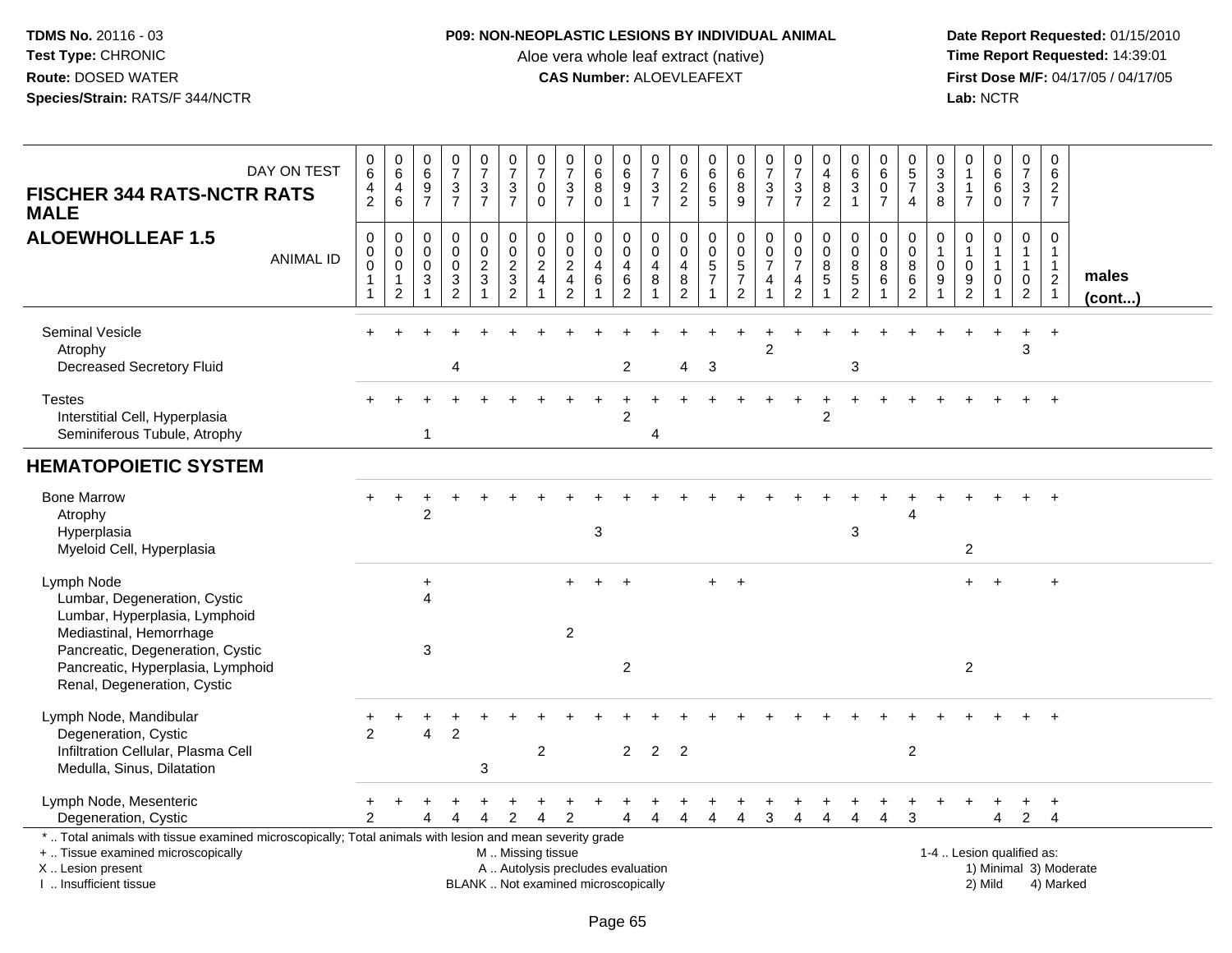## **P09: NON-NEOPLASTIC LESIONS BY INDIVIDUAL ANIMAL**

Aloe vera whole leaf extract (native)<br>**CAS Number:** ALOEVLEAFEXT

 **Date Report Requested:** 01/15/2010 **First Dose M/F:** 04/17/05 / 04/17/05<br>**Lab:** NCTR **Lab:** NCTR

| <b>FISCHER 344 RATS-NCTR RATS</b><br><b>MALE</b>                                  | DAY ON TEST      | 0<br>$6\overline{6}$<br>$\frac{4}{2}$                                       | 0<br>$6\phantom{a}$<br>$\overline{4}$<br>$\,6\,$          | $\begin{array}{c} 0 \\ 6 \end{array}$<br>$\boldsymbol{9}$<br>$\overline{7}$ | $\frac{0}{7}$<br>$\ensuremath{\mathsf{3}}$<br>$\overline{7}$                 | $\frac{0}{7}$<br>$\frac{3}{7}$                          | 0<br>$\overline{7}$<br>$\frac{3}{7}$                          | $\frac{0}{7}$<br>$\mathbf 0$<br>$\mathbf 0$                                     | $\frac{0}{7}$<br>$\ensuremath{\mathsf{3}}$<br>$\overline{7}$       | $\begin{array}{c} 0 \\ 6 \end{array}$<br>$\bf 8$<br>$\mathbf 0$ | $\begin{matrix} 0 \\ 6 \end{matrix}$<br>$\boldsymbol{9}$                        | $\frac{0}{7}$<br>$\sqrt{3}$<br>$\overline{7}$                | 0<br>$\,6\,$<br>$\sqrt{2}$<br>$\overline{c}$              | 0<br>$\,6\,$<br>6<br>5                                            | 0<br>$6\phantom{a}$<br>8<br>9                                     | 0<br>$\overline{7}$<br>$\ensuremath{\mathsf{3}}$<br>$\overline{7}$                | $\frac{0}{7}$<br>$\ensuremath{\mathsf{3}}$<br>$\overline{7}$             | 0<br>4<br>8<br>$\overline{2}$        | 0<br>$6\phantom{a}$<br>$\sqrt{3}$<br>$\overline{1}$                                    | 0<br>$\,6$<br>$\mathbf 0$<br>$\overline{7}$      | 0<br>$\sqrt{5}$<br>$\overline{7}$<br>$\overline{4}$ | 0<br>$\sqrt{3}$<br>$\ensuremath{\mathsf{3}}$<br>8 | 0<br>$\overline{7}$                    | $\begin{matrix} 0 \\ 6 \end{matrix}$<br>6<br>$\Omega$ | 0<br>$\overline{7}$<br>$\mathbf{3}$<br>$\overline{7}$ | 0<br>$\,6$<br>$\overline{a}$<br>$\overline{7}$          |                 |
|-----------------------------------------------------------------------------------|------------------|-----------------------------------------------------------------------------|-----------------------------------------------------------|-----------------------------------------------------------------------------|------------------------------------------------------------------------------|---------------------------------------------------------|---------------------------------------------------------------|---------------------------------------------------------------------------------|--------------------------------------------------------------------|-----------------------------------------------------------------|---------------------------------------------------------------------------------|--------------------------------------------------------------|-----------------------------------------------------------|-------------------------------------------------------------------|-------------------------------------------------------------------|-----------------------------------------------------------------------------------|--------------------------------------------------------------------------|--------------------------------------|----------------------------------------------------------------------------------------|--------------------------------------------------|-----------------------------------------------------|---------------------------------------------------|----------------------------------------|-------------------------------------------------------|-------------------------------------------------------|---------------------------------------------------------|-----------------|
| <b>ALOEWHOLLEAF 1.5</b>                                                           | <b>ANIMAL ID</b> | $\,0\,$<br>$\pmb{0}$<br>$\ddot{\mathbf{0}}$<br>$\mathbf{1}$<br>$\mathbf{1}$ | 0<br>$\overline{0}$<br>$\mathbf 0$<br>1<br>$\overline{2}$ | $\boldsymbol{0}$<br>$\,0\,$<br>$\pmb{0}$<br>$\ensuremath{\mathsf{3}}$       | $\begin{smallmatrix} 0\\0 \end{smallmatrix}$<br>$\mathbf 0$<br>$\frac{3}{2}$ | $\pmb{0}$<br>$\pmb{0}$<br>$\frac{2}{3}$<br>$\mathbf{1}$ | $\begin{smallmatrix} 0\\0 \end{smallmatrix}$<br>$\frac{2}{3}$ | $\begin{smallmatrix}0\0\0\end{smallmatrix}$<br>$\overline{c}$<br>$\overline{4}$ | 0<br>$\mathsf 0$<br>$\sqrt{2}$<br>$\overline{4}$<br>$\overline{c}$ | 0<br>$\pmb{0}$<br>$\overline{4}$<br>$\,6\,$                     | $\begin{smallmatrix} 0\\0 \end{smallmatrix}$<br>$\overline{4}$<br>$\frac{6}{2}$ | 0<br>$\overline{0}$<br>$\overline{4}$<br>8<br>$\overline{ }$ | 0<br>$\mathbf 0$<br>$\overline{4}$<br>8<br>$\overline{2}$ | $\pmb{0}$<br>$\ddot{\mathbf{0}}$<br>$\mathbf 5$<br>$\overline{7}$ | $\begin{smallmatrix}0\0\0\end{smallmatrix}$<br>$\frac{5}{7}$<br>2 | $\begin{smallmatrix}0\0\0\end{smallmatrix}$<br>$\boldsymbol{7}$<br>$\overline{4}$ | $_{\rm 0}^{\rm 0}$<br>$\overline{7}$<br>$\overline{4}$<br>$\overline{2}$ | 0<br>$\mathbf 0$<br>8<br>$\,$ 5 $\,$ | $\begin{smallmatrix} 0\\0 \end{smallmatrix}$<br>$\, 8$<br>$\sqrt{5}$<br>$\overline{2}$ | 0<br>$\pmb{0}$<br>$\,8\,$<br>6<br>$\overline{ }$ | 0<br>$\mathbf 0$<br>$\,8\,$<br>$\frac{6}{2}$        | 0<br>0<br>9                                       | 0<br>$\mathbf 1$<br>0<br>$\frac{9}{2}$ | 0<br>$\mathbf{1}$<br>$\mathbf{1}$<br>0                | 0<br>$\mathbf{1}$<br>$\mathbf 0$<br>$\overline{2}$    | 0<br>$\overline{1}$<br>$\overline{1}$<br>$\overline{2}$ | males<br>(cont) |
| Fibrosis<br>Hemorrhage<br>Hyperplasia, Lymphoid<br>Inflammation                   |                  |                                                                             | $\overline{2}$                                            |                                                                             |                                                                              |                                                         |                                                               |                                                                                 |                                                                    |                                                                 |                                                                                 |                                                              |                                                           |                                                                   | 4                                                                 |                                                                                   |                                                                          |                                      |                                                                                        |                                                  |                                                     |                                                   | $\overline{2}$                         |                                                       | $\overline{2}$<br>3                                   |                                                         |                 |
| Spleen<br>Hematopoietic Cell Proliferation<br>Infarct<br>Pigmentation<br>Thrombus |                  |                                                                             | $\overline{2}$                                            |                                                                             |                                                                              |                                                         |                                                               | 3                                                                               |                                                                    |                                                                 |                                                                                 |                                                              |                                                           |                                                                   |                                                                   |                                                                                   |                                                                          |                                      |                                                                                        |                                                  |                                                     |                                                   | -1                                     |                                                       |                                                       | $\ddot{}$<br>X                                          |                 |
| Thymus<br>Atrophy<br>Hemorrhage                                                   |                  | 3                                                                           | +<br>$\overline{2}$                                       | Μ                                                                           | $\overline{2}$                                                               | $\overline{c}$                                          | $\overline{2}$                                                | 3                                                                               | $\overline{c}$                                                     | $\overline{c}$                                                  | $\overline{c}$                                                                  | $\overline{2}$                                               | 3                                                         |                                                                   | 3                                                                 | $\overline{2}$                                                                    | $\overline{2}$                                                           | $\overline{2}$                       | м                                                                                      | M                                                | $\overline{2}$                                      | $\overline{c}$                                    |                                        | $\overline{2}$                                        | $\overline{2}$                                        | $\pm$                                                   |                 |
| <b>INTEGUMENTARY SYSTEM</b>                                                       |                  |                                                                             |                                                           |                                                                             |                                                                              |                                                         |                                                               |                                                                                 |                                                                    |                                                                 |                                                                                 |                                                              |                                                           |                                                                   |                                                                   |                                                                                   |                                                                          |                                      |                                                                                        |                                                  |                                                     |                                                   |                                        |                                                       |                                                       |                                                         |                 |
| Mammary Gland<br>Galactocele<br>Lactation<br>Alveolus, Hyperplasia                |                  | $\overline{2}$                                                              | $\mathsf X$<br>$\sqrt{2}$<br>3                            | $\boldsymbol{\mathsf{X}}$                                                   |                                                                              |                                                         | $\times$                                                      | м                                                                               | M                                                                  | $\overline{2}$<br>$\sqrt{2}$                                    | $\mathsf X$<br>3                                                                |                                                              | M                                                         | $\boldsymbol{\mathsf{X}}$                                         |                                                                   | $+$                                                                               | M                                                                        | $+$                                  | M                                                                                      | $\ddot{}$<br>$\mathsf{X}$                        | M                                                   |                                                   |                                        |                                                       | $\ddot{}$<br>$\overline{2}$<br>$\overline{c}$         | $\ddot{}$<br>$\pmb{\times}$                             |                 |
| Skin<br>Cyst Epithelial Inclusion<br>Foot, Inflammation, Chronic                  |                  |                                                                             |                                                           |                                                                             |                                                                              |                                                         | $\sf X$                                                       |                                                                                 |                                                                    |                                                                 |                                                                                 |                                                              |                                                           |                                                                   |                                                                   |                                                                                   |                                                                          |                                      | $\overline{2}$                                                                         |                                                  |                                                     |                                                   |                                        |                                                       |                                                       | $\ddot{}$                                               |                 |
| <b>MUSCULOSKELETAL SYSTEM</b>                                                     |                  |                                                                             |                                                           |                                                                             |                                                                              |                                                         |                                                               |                                                                                 |                                                                    |                                                                 |                                                                                 |                                                              |                                                           |                                                                   |                                                                   |                                                                                   |                                                                          |                                      |                                                                                        |                                                  |                                                     |                                                   |                                        |                                                       |                                                       |                                                         |                 |

Bone

Cartilage, Sternum, Degeneration

\* .. Total animals with tissue examined microscopically; Total animals with lesion and mean severity grade

+ .. Tissue examined microscopically

X .. Lesion present

I .. Insufficient tissue

M .. Missing tissue

A .. Autolysis precludes evaluation

BLANK .. Not examined microscopically 2) Mild 4) Marked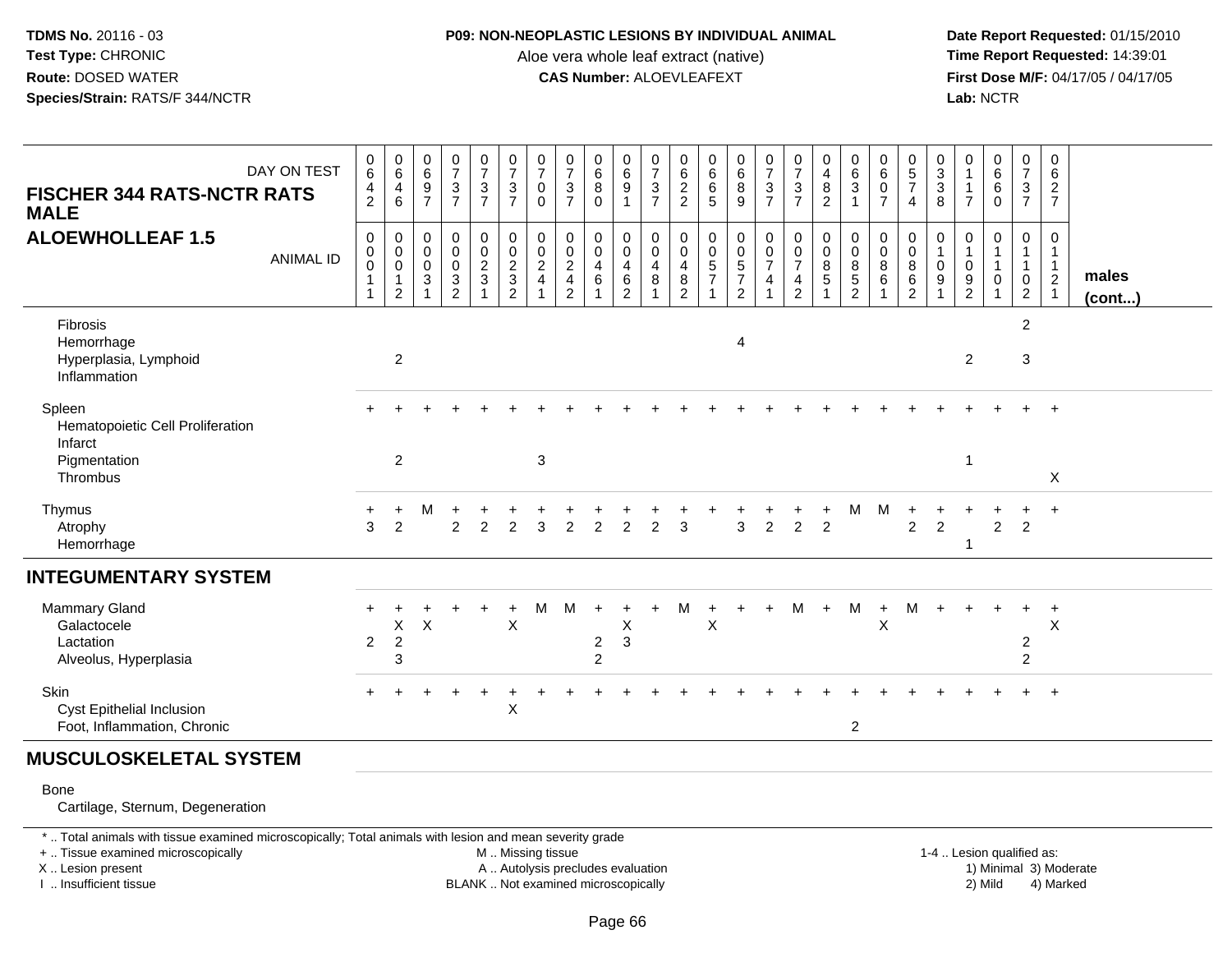# **P09: NON-NEOPLASTIC LESIONS BY INDIVIDUAL ANIMAL**

Aloe vera whole leaf extract (native)<br>**CAS Number:** ALOEVLEAFEXT

| DAY ON TEST<br><b>FISCHER 344 RATS-NCTR RATS</b><br><b>MALE</b>                                                                                                                               | $\begin{array}{c} 0 \\ 6 \end{array}$<br>4<br>2 | $\begin{array}{c} 0 \\ 6 \end{array}$<br>$\overline{4}$<br>$\,6\,$             | $\begin{array}{c} 0 \\ 6 \end{array}$<br>$\boldsymbol{9}$<br>$\overline{7}$ | $\frac{0}{7}$<br>$\frac{3}{7}$                            | $\frac{0}{7}$<br>$\mathbf{3}$<br>$\overline{7}$                 | $\frac{0}{7}$<br>$\ensuremath{\mathsf{3}}$<br>$\overline{7}$     | $\frac{0}{7}$<br>$\pmb{0}$<br>$\mathbf 0$      | $\frac{0}{7}$<br>$\frac{3}{7}$                                           | $_{6}^{\rm 0}$<br>$\bf 8$<br>$\mathbf 0$      | $\begin{array}{c} 0 \\ 6 \end{array}$<br>$\boldsymbol{9}$<br>$\mathbf{1}$  | $\frac{0}{7}$<br>3<br>$\overline{7}$ | $_{6}^{\rm 0}$<br>$\frac{2}{2}$                                                  | $\begin{array}{c} 0 \\ 6 \end{array}$<br>6<br>5 | $\begin{array}{c} 0 \\ 6 \end{array}$<br>8<br>9                          | $\frac{0}{7}$<br>$\sqrt{3}$<br>$\overline{7}$                | $\frac{0}{7}$<br>$\sqrt{3}$<br>$\overline{7}$             | 0<br>$\overline{4}$<br>$\, 8$<br>$\overline{c}$        | $_{6}^{\rm 0}$<br>$\mathbf{3}$<br>$\mathbf{1}$ | $_{6}^{\rm 0}$<br>$\mathbf 0$<br>$\overline{7}$             | $\begin{array}{c} 0 \\ 5 \\ 7 \end{array}$<br>$\overline{4}$ | $_3^0$<br>$\sqrt{3}$<br>8       | $\begin{smallmatrix}0\\1\end{smallmatrix}$<br>$\mathbf{1}$<br>$\overline{7}$ | $\begin{array}{c} 0 \\ 6 \end{array}$<br>6<br>$\mathbf 0$ | $\pmb{0}$<br>$\overline{7}$<br>$\sqrt{3}$<br>$\overline{7}$              | 0<br>6<br>$\overline{2}$<br>$\overline{7}$               |                        |
|-----------------------------------------------------------------------------------------------------------------------------------------------------------------------------------------------|-------------------------------------------------|--------------------------------------------------------------------------------|-----------------------------------------------------------------------------|-----------------------------------------------------------|-----------------------------------------------------------------|------------------------------------------------------------------|------------------------------------------------|--------------------------------------------------------------------------|-----------------------------------------------|----------------------------------------------------------------------------|--------------------------------------|----------------------------------------------------------------------------------|-------------------------------------------------|--------------------------------------------------------------------------|--------------------------------------------------------------|-----------------------------------------------------------|--------------------------------------------------------|------------------------------------------------|-------------------------------------------------------------|--------------------------------------------------------------|---------------------------------|------------------------------------------------------------------------------|-----------------------------------------------------------|--------------------------------------------------------------------------|----------------------------------------------------------|------------------------|
| <b>ALOEWHOLLEAF 1.5</b><br><b>ANIMAL ID</b>                                                                                                                                                   | $\mathsf 0$<br>$\pmb{0}$<br>$\Omega$<br>1<br>-1 | $\mathbf 0$<br>$\mathbf 0$<br>$\boldsymbol{0}$<br>$\overline{1}$<br>$\sqrt{2}$ | $\pmb{0}$<br>$\mathbf 0$<br>$\mathbf 0$<br>$\sqrt{3}$<br>$\overline{1}$     | 0<br>$\overline{0}$<br>$\mathbf 0$<br>3<br>$\overline{c}$ | $\begin{array}{c} 0 \\ 0 \\ 2 \\ 3 \end{array}$<br>$\mathbf{1}$ | $\mathbf 0$<br>$\overline{0}$<br>$\frac{2}{3}$<br>$\overline{2}$ | 0<br>$\pmb{0}$<br>$\sqrt{2}$<br>$\overline{4}$ | $\mathbf 0$<br>$\overline{0}$<br>$\frac{2}{4}$<br>2                      | 0<br>$\mathbf 0$<br>$\overline{4}$<br>$\,6\,$ | 0<br>$\overline{0}$<br>$\overline{4}$<br>$6\phantom{1}6$<br>$\overline{2}$ | 0<br>$\mathbf 0$<br>4<br>8           | $\pmb{0}$<br>$\mathbf 0$<br>$\overline{\mathbf{4}}$<br>$\bf 8$<br>$\overline{2}$ | 0<br>$\tilde{0}$<br>$\frac{5}{7}$               | 0<br>$\boldsymbol{0}$<br>$\mathbf 5$<br>$\overline{7}$<br>$\overline{c}$ | $\pmb{0}$<br>$\frac{0}{7}$<br>$\overline{4}$<br>$\mathbf{1}$ | 0<br>$\mathbf 0$<br>$\overline{7}$<br>4<br>$\overline{c}$ | $\mathbf 0$<br>$\mathbf 0$<br>8<br>5<br>$\overline{1}$ | 0<br>$\mathbf 0$<br>8<br>5<br>$\overline{2}$   | $\begin{smallmatrix}0\0\0\end{smallmatrix}$<br>8<br>6<br>-1 | 0<br>$\ddot{\mathbf{0}}$<br>$\bf 8$<br>6<br>$\overline{c}$   | $\mathbf 0$<br>$\mathbf 0$<br>9 | $\mathbf 0$<br>$\mathbf{1}$<br>$\pmb{0}$<br>$9\,$<br>$\overline{2}$          | 0<br>$\mathbf{1}$<br>$\mathbf{1}$<br>$\mathbf 0$<br>-1    | $\mathbf 0$<br>$\mathbf{1}$<br>$\mathbf{1}$<br>$\mathbf 0$<br>$\sqrt{2}$ | 0<br>1<br>$\mathbf{1}$<br>$\overline{2}$<br>$\mathbf{1}$ | males<br>(cont)        |
| Bone, Femur                                                                                                                                                                                   |                                                 |                                                                                |                                                                             |                                                           |                                                                 |                                                                  |                                                |                                                                          |                                               |                                                                            |                                      |                                                                                  |                                                 |                                                                          |                                                              |                                                           |                                                        |                                                |                                                             |                                                              |                                 |                                                                              |                                                           |                                                                          | $\ddot{}$                                                |                        |
| <b>Skeletal Muscle</b>                                                                                                                                                                        |                                                 |                                                                                |                                                                             |                                                           |                                                                 |                                                                  |                                                |                                                                          |                                               |                                                                            |                                      |                                                                                  |                                                 | $+$                                                                      |                                                              |                                                           |                                                        |                                                |                                                             |                                                              | $\ddot{}$                       |                                                                              |                                                           |                                                                          |                                                          |                        |
| <b>NERVOUS SYSTEM</b>                                                                                                                                                                         |                                                 |                                                                                |                                                                             |                                                           |                                                                 |                                                                  |                                                |                                                                          |                                               |                                                                            |                                      |                                                                                  |                                                 |                                                                          |                                                              |                                                           |                                                        |                                                |                                                             |                                                              |                                 |                                                                              |                                                           |                                                                          |                                                          |                        |
| Brain, Brain Stem<br>Hypothalamus, Compression                                                                                                                                                |                                                 | $\overline{2}$                                                                 | 3                                                                           |                                                           |                                                                 |                                                                  | 3                                              |                                                                          |                                               | 3                                                                          |                                      |                                                                                  |                                                 |                                                                          |                                                              | 3                                                         |                                                        |                                                | 4                                                           |                                                              |                                 |                                                                              |                                                           |                                                                          | $\ddot{}$                                                |                        |
| Brain, Cerebellum                                                                                                                                                                             |                                                 |                                                                                |                                                                             |                                                           |                                                                 |                                                                  |                                                |                                                                          |                                               |                                                                            |                                      |                                                                                  |                                                 |                                                                          |                                                              |                                                           |                                                        |                                                |                                                             |                                                              |                                 |                                                                              |                                                           |                                                                          | $\ddot{}$                                                |                        |
| Brain, Cerebrum<br>Hemorrhage<br>Hydrocephalus                                                                                                                                                |                                                 |                                                                                |                                                                             |                                                           |                                                                 |                                                                  | $\overline{2}$                                 |                                                                          |                                               |                                                                            |                                      |                                                                                  |                                                 |                                                                          |                                                              |                                                           |                                                        |                                                | $\overline{c}$                                              |                                                              |                                 |                                                                              |                                                           |                                                                          |                                                          |                        |
| <b>Peripheral Nerve</b>                                                                                                                                                                       |                                                 |                                                                                |                                                                             |                                                           |                                                                 |                                                                  |                                                |                                                                          |                                               |                                                                            |                                      |                                                                                  | $+$                                             | $\ddot{}$                                                                |                                                              |                                                           |                                                        |                                                |                                                             |                                                              | $\ddot{}$                       |                                                                              |                                                           |                                                                          |                                                          |                        |
| Spinal Cord<br>Hemorrhage                                                                                                                                                                     |                                                 |                                                                                |                                                                             |                                                           |                                                                 |                                                                  |                                                |                                                                          |                                               |                                                                            |                                      |                                                                                  | $+$                                             | $\ddot{}$<br>3                                                           |                                                              |                                                           |                                                        |                                                |                                                             |                                                              | $+$                             |                                                                              |                                                           |                                                                          |                                                          |                        |
| <b>RESPIRATORY SYSTEM</b>                                                                                                                                                                     |                                                 |                                                                                |                                                                             |                                                           |                                                                 |                                                                  |                                                |                                                                          |                                               |                                                                            |                                      |                                                                                  |                                                 |                                                                          |                                                              |                                                           |                                                        |                                                |                                                             |                                                              |                                 |                                                                              |                                                           |                                                                          |                                                          |                        |
| Lung<br>Granuloma<br>Hemorrhage                                                                                                                                                               |                                                 |                                                                                |                                                                             |                                                           |                                                                 |                                                                  |                                                |                                                                          |                                               |                                                                            |                                      |                                                                                  |                                                 |                                                                          |                                                              |                                                           |                                                        |                                                |                                                             |                                                              |                                 |                                                                              |                                                           |                                                                          |                                                          |                        |
| Metaplasia, Osseous<br>Alveolar Epithelium, Hyperplasia<br>Alveolus, Infiltration Cellular, Histiocyte<br>Alveolus, Inflammation                                                              | $\mathbf{1}$<br>$\overline{1}$                  | 1                                                                              |                                                                             |                                                           |                                                                 |                                                                  |                                                |                                                                          | -1                                            |                                                                            |                                      |                                                                                  |                                                 | 3                                                                        |                                                              |                                                           |                                                        |                                                | $\overline{2}$                                              |                                                              | $\overline{1}$                  |                                                                              |                                                           |                                                                          |                                                          |                        |
| *  Total animals with tissue examined microscopically; Total animals with lesion and mean severity grade<br>+  Tissue examined microscopically<br>X  Lesion present<br>I  Insufficient tissue |                                                 |                                                                                |                                                                             |                                                           |                                                                 | M  Missing tissue                                                |                                                | A  Autolysis precludes evaluation<br>BLANK  Not examined microscopically |                                               |                                                                            |                                      |                                                                                  |                                                 |                                                                          |                                                              |                                                           |                                                        |                                                |                                                             |                                                              |                                 | 1-4  Lesion qualified as:                                                    | 2) Mild                                                   |                                                                          | 4) Marked                                                | 1) Minimal 3) Moderate |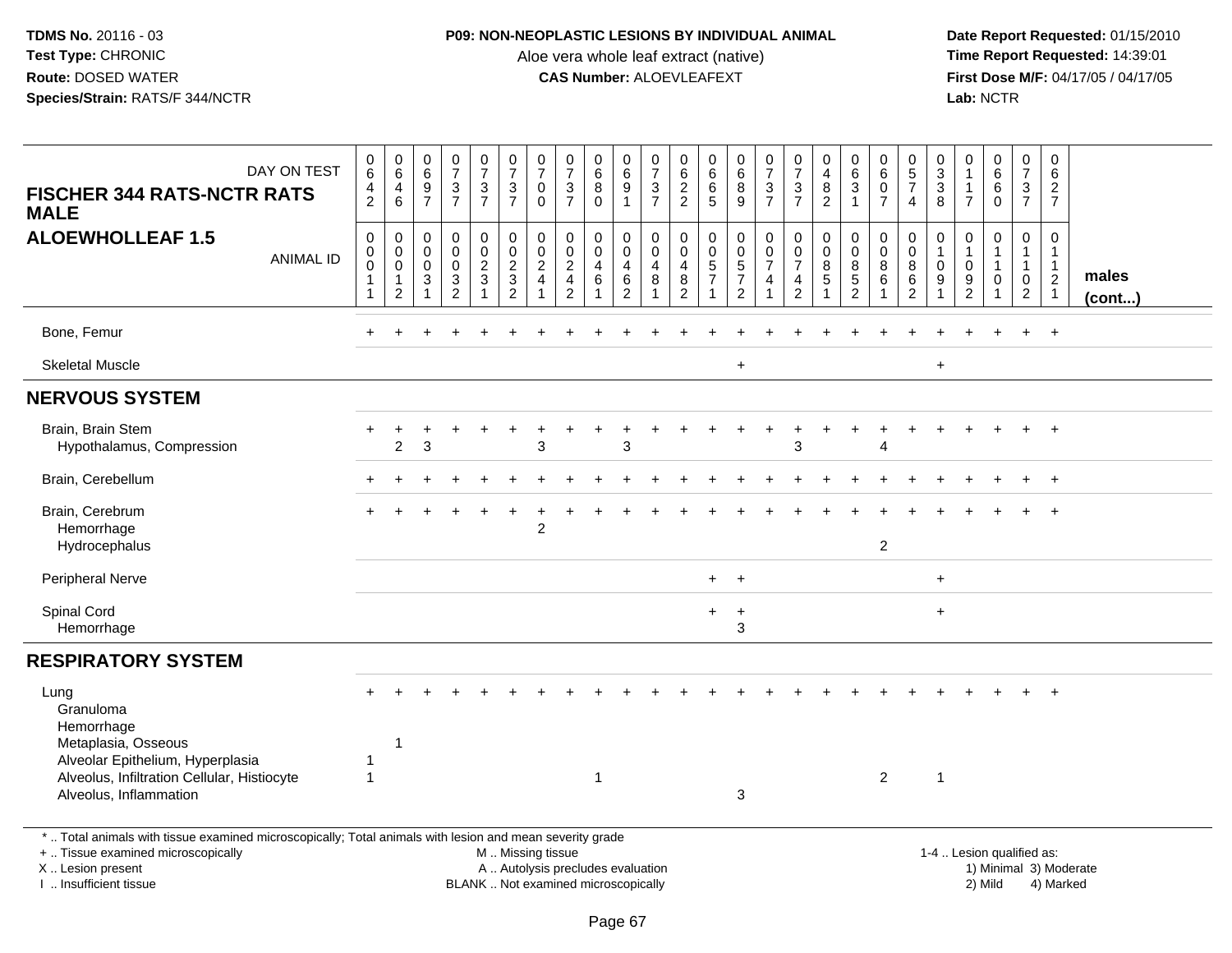#### **P09: NON-NEOPLASTIC LESIONS BY INDIVIDUAL ANIMAL**

Aloe vera whole leaf extract (native)<br>**CAS Number:** ALOEVLEAFEXT

 **Date Report Requested:** 01/15/2010 **First Dose M/F:** 04/17/05 / 04/17/05<br>**Lab:** NCTR **Lab:** NCTR

| <b>FISCHER 344 RATS-NCTR RATS</b><br><b>MALE</b>                     | DAY ON TEST      | $\boldsymbol{0}$<br>$6\phantom{1}$<br>$\frac{4}{2}$                          | $\boldsymbol{0}$<br>$\,6\,$<br>4<br>6                                | $_{6}^{\rm 0}$<br>$\frac{9}{7}$         | $\frac{0}{7}$<br>$\frac{3}{7}$                                       | $\frac{0}{7}$<br>$\frac{3}{7}$ | $\frac{0}{7}$<br>$\frac{3}{7}$                                    | $\frac{0}{7}$<br>$\pmb{0}$<br>$\mathbf{0}$ | $\frac{0}{7}$<br>$\mathbf{3}$<br>$\overline{7}$                                | $\begin{matrix} 0 \\ 6 \end{matrix}$<br>$\overline{8}$<br>$\mathbf{0}$ | 0<br>$\,6\,$<br>$\overline{9}$<br>$\mathbf{1}$                                   | $\frac{0}{7}$<br>$rac{3}{7}$                                        | $062$<br>22                                                             | $\begin{matrix} 0 \\ 6 \\ 6 \end{matrix}$<br>5          | $\begin{matrix} 0 \\ 6 \end{matrix}$<br>$\overline{8}$<br>9       | $\frac{0}{7}$<br>$\frac{3}{7}$                                                  | $\frac{0}{7}$<br>$\frac{3}{7}$                    | $\begin{smallmatrix}0\0\4\end{smallmatrix}$<br>$\bf 8$<br>$\overline{2}$ | $\begin{matrix} 0 \\ 6 \\ 3 \end{matrix}$<br>$\mathbf{1}$ | $\begin{array}{c} 0 \\ 6 \end{array}$<br>$\overline{0}$<br>$\overline{7}$ | $\begin{array}{c} 0 \\ 5 \\ 7 \end{array}$<br>$\overline{4}$ | $\mathbf 0$<br>$\mathbf{3}$<br>$\mathbf{3}$<br>8                 | 0<br>$\mathbf{1}$<br>$\mathbf{1}$<br>$\overline{7}$ | $\begin{matrix}0\6\6\end{matrix}$<br>$\mathbf 0$           | $\frac{0}{7}$<br>$\frac{3}{7}$                                     | 0<br>$\,6\,$<br>$\frac{2}{7}$                   |                       |
|----------------------------------------------------------------------|------------------|------------------------------------------------------------------------------|----------------------------------------------------------------------|-----------------------------------------|----------------------------------------------------------------------|--------------------------------|-------------------------------------------------------------------|--------------------------------------------|--------------------------------------------------------------------------------|------------------------------------------------------------------------|----------------------------------------------------------------------------------|---------------------------------------------------------------------|-------------------------------------------------------------------------|---------------------------------------------------------|-------------------------------------------------------------------|---------------------------------------------------------------------------------|---------------------------------------------------|--------------------------------------------------------------------------|-----------------------------------------------------------|---------------------------------------------------------------------------|--------------------------------------------------------------|------------------------------------------------------------------|-----------------------------------------------------|------------------------------------------------------------|--------------------------------------------------------------------|-------------------------------------------------|-----------------------|
| <b>ALOEWHOLLEAF 1.5</b>                                              | <b>ANIMAL ID</b> | $\mathbf 0$<br>$\boldsymbol{0}$<br>$\,0\,$<br>$\mathbf{1}$<br>$\overline{1}$ | 0<br>$\boldsymbol{0}$<br>$\pmb{0}$<br>$\mathbf{1}$<br>$\overline{c}$ | 0<br>$_{\rm 0}^{\rm 0}$<br>$\mathbf{3}$ | $\mathbf 0$<br>$\overline{0}$<br>0<br>$\mathbf{3}$<br>$\overline{2}$ | 0<br>$\frac{0}{2}$             | $\begin{array}{c} 0 \\ 0 \\ 2 \\ 3 \end{array}$<br>$\overline{2}$ | 0<br>$\frac{0}{2}$<br>$\overline{4}$       | $\boldsymbol{0}$<br>$\frac{0}{2}$<br>$\overline{\mathbf{4}}$<br>$\overline{2}$ | 0<br>$\mathbf 0$<br>$\overline{4}$<br>6                                | 0<br>$\mathsf{O}\xspace$<br>$\overline{\mathbf{4}}$<br>$\,6\,$<br>$\overline{2}$ | $\,0\,$<br>$\pmb{0}$<br>$\overline{4}$<br>$\bf 8$<br>$\overline{A}$ | $\mathbf 0$<br>$\pmb{0}$<br>$\overline{4}$<br>$\bf 8$<br>$\overline{2}$ | $\pmb{0}$<br>$\begin{array}{c} 0 \\ 5 \\ 7 \end{array}$ | 0<br>$\begin{array}{c} 0 \\ 5 \\ 7 \end{array}$<br>$\overline{2}$ | $\mathbf 0$<br>$\begin{array}{c} 0 \\ 7 \end{array}$<br>$\overline{\mathbf{4}}$ | $\pmb{0}$<br>$\frac{0}{7}$<br>4<br>$\overline{2}$ | $\mathbf 0$<br>$\pmb{0}$<br>$\,8\,$<br>$\sqrt{5}$                        | $\pmb{0}$<br>$\frac{0}{8}$<br>$\overline{5}$<br>2         | 0<br>$\frac{0}{8}$<br>$\,6\,$                                             | $\mathbf 0$<br>$\mathbf 0$<br>8<br>$\,6\,$<br>$\overline{2}$ | $\mathbf 0$<br>$\overline{1}$<br>$\mathbf 0$<br>$\boldsymbol{9}$ | 0<br>$\mathbf{1}$<br>0<br>$\boldsymbol{9}$<br>2     | $\mathbf 0$<br>$\mathbf{1}$<br>$\mathbf{1}$<br>$\mathbf 0$ | 0<br>$\mathbf{1}$<br>$\mathbf{1}$<br>$\mathsf 0$<br>$\overline{2}$ | 0<br>$\mathbf{1}$<br>$\mathbf{1}$<br>$\sqrt{2}$ | males<br>$($ cont $)$ |
| Nose<br>Inflammation<br>Goblet Cell, Hyperplasia                     |                  |                                                                              |                                                                      |                                         |                                                                      |                                |                                                                   |                                            |                                                                                |                                                                        |                                                                                  |                                                                     |                                                                         |                                                         |                                                                   |                                                                                 |                                                   | $\overline{c}$                                                           |                                                           | $\overline{2}$                                                            |                                                              |                                                                  |                                                     | $\ddot{}$                                                  | $+$                                                                | $+$                                             |                       |
| Trachea                                                              |                  |                                                                              |                                                                      |                                         |                                                                      |                                |                                                                   |                                            |                                                                                |                                                                        |                                                                                  |                                                                     |                                                                         |                                                         |                                                                   |                                                                                 |                                                   |                                                                          |                                                           |                                                                           |                                                              |                                                                  |                                                     |                                                            | $+$                                                                | $+$                                             |                       |
| <b>SPECIAL SENSES SYSTEM</b>                                         |                  |                                                                              |                                                                      |                                         |                                                                      |                                |                                                                   |                                            |                                                                                |                                                                        |                                                                                  |                                                                     |                                                                         |                                                         |                                                                   |                                                                                 |                                                   |                                                                          |                                                           |                                                                           |                                                              |                                                                  |                                                     |                                                            |                                                                    |                                                 |                       |
| Eye<br>Cataract<br>Phthisis Bulbi                                    |                  | $\ddot{}$<br>X                                                               |                                                                      |                                         |                                                                      |                                |                                                                   |                                            |                                                                                |                                                                        |                                                                                  |                                                                     |                                                                         |                                                         |                                                                   |                                                                                 |                                                   |                                                                          |                                                           | X                                                                         |                                                              |                                                                  |                                                     |                                                            |                                                                    | $+$                                             |                       |
| Retina, Degeneration<br>Sclera, Metaplasia, Osseous                  |                  | $\overline{2}$                                                               |                                                                      |                                         |                                                                      |                                |                                                                   |                                            |                                                                                |                                                                        |                                                                                  |                                                                     |                                                                         |                                                         |                                                                   | $\overline{c}$                                                                  | -1                                                |                                                                          |                                                           | 3                                                                         |                                                              |                                                                  |                                                     |                                                            |                                                                    |                                                 |                       |
| Harderian Gland<br>Infiltration Cellular, Lymphocyte<br>Inflammation |                  |                                                                              |                                                                      |                                         |                                                                      |                                |                                                                   |                                            |                                                                                |                                                                        |                                                                                  | ٠<br>$\overline{2}$                                                 |                                                                         |                                                         |                                                                   | $\overline{2}$                                                                  | $\overline{2}$                                    |                                                                          |                                                           |                                                                           |                                                              |                                                                  |                                                     | $\ddot{}$<br>$\mathcal{P}$                                 | $+$                                                                | $+$                                             |                       |
| <b>URINARY SYSTEM</b>                                                |                  |                                                                              |                                                                      |                                         |                                                                      |                                |                                                                   |                                            |                                                                                |                                                                        |                                                                                  |                                                                     |                                                                         |                                                         |                                                                   |                                                                                 |                                                   |                                                                          |                                                           |                                                                           |                                                              |                                                                  |                                                     |                                                            |                                                                    |                                                 |                       |
| Kidney<br>Nephropathy<br>Cortex, Cyst                                |                  |                                                                              | 3                                                                    | 2                                       | $\overline{4}$                                                       | $\overline{2}$                 | 3<br>X                                                            | 3                                          | 3                                                                              | $\overline{2}$                                                         |                                                                                  | 3                                                                   |                                                                         | $\overline{2}$                                          | $\overline{2}$                                                    | $\overline{2}$                                                                  | 3                                                 |                                                                          | 3                                                         | $\overline{2}$                                                            | $\overline{2}$                                               |                                                                  |                                                     |                                                            | $\overline{2}$                                                     | $\ddot{}$<br>$\overline{2}$                     |                       |
| <b>Urinary Bladder</b><br><b>Dilatation</b><br>Hemorrhage            |                  |                                                                              |                                                                      |                                         |                                                                      |                                |                                                                   | X                                          |                                                                                |                                                                        |                                                                                  |                                                                     |                                                                         |                                                         |                                                                   |                                                                                 |                                                   |                                                                          |                                                           |                                                                           |                                                              |                                                                  |                                                     | Х<br>3                                                     | $+$                                                                | $+$                                             |                       |

\* .. Total animals with tissue examined microscopically; Total animals with lesion and mean severity grade

+ .. Tissue examined microscopically

X .. Lesion present

I .. Insufficient tissue

 M .. Missing tissueA .. Autolysis precludes evaluation

 1-4 .. Lesion qualified as: BLANK .. Not examined microscopically 2) Mild 4) Marked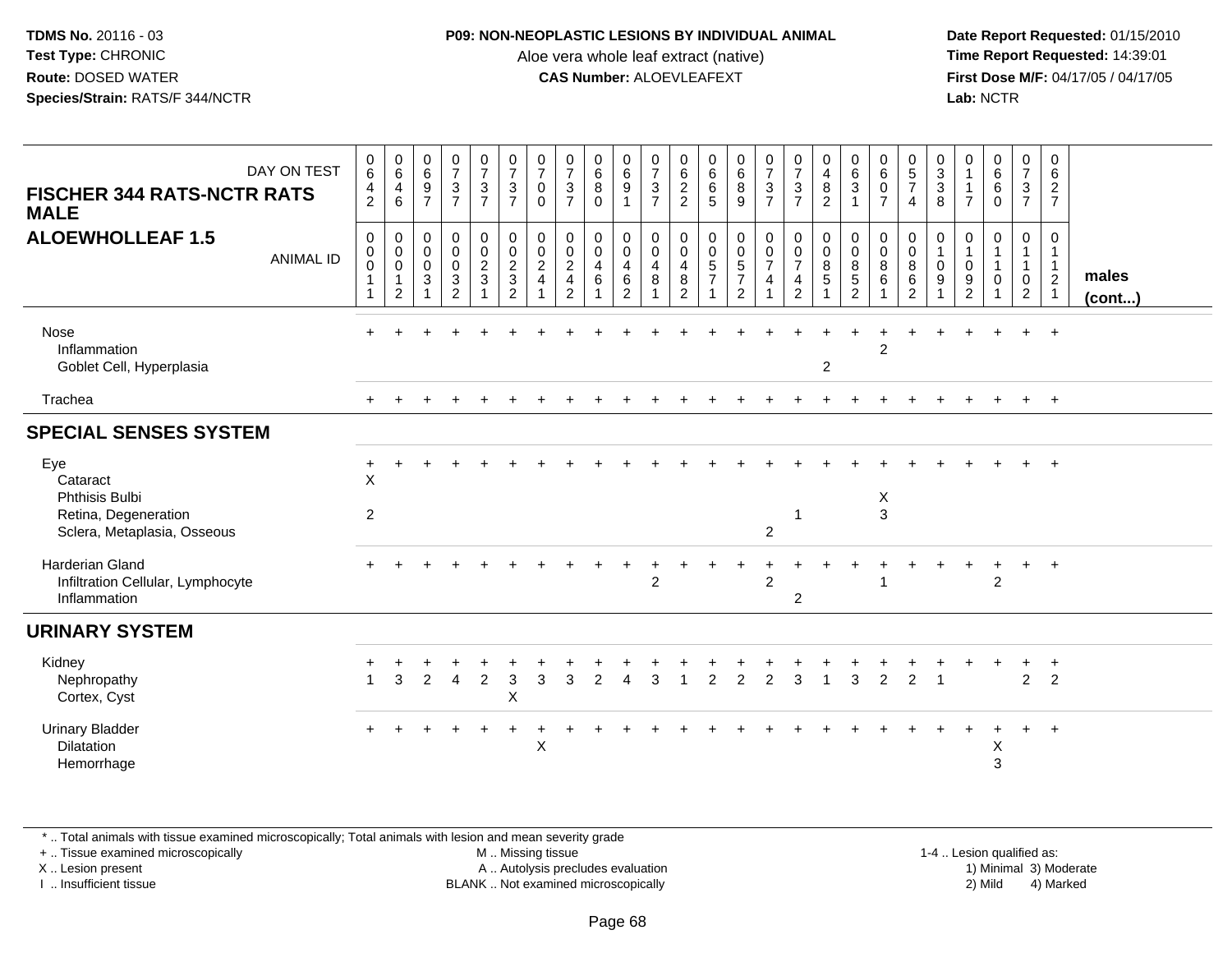# **P09: NON-NEOPLASTIC LESIONS BY INDIVIDUAL ANIMAL**

Aloe vera whole leaf extract (native)<br>**CAS Number:** ALOEVLEAFEXT

| DAY ON TEST<br><b>FISCHER 344 RATS-NCTR RATS</b><br><b>MALE</b>                                                                                                                               | $\begin{array}{c} 0 \\ 5 \end{array}$<br>$\begin{array}{c} 5 \\ 0 \end{array}$ | $\begin{array}{c} 0 \\ 3 \\ 5 \\ 5 \end{array}$                                | $\begin{smallmatrix}0\\7\end{smallmatrix}$<br>$\frac{3}{7}$  | $\frac{0}{7}$<br>$\frac{3}{7}$             | $\begin{array}{c} 0 \\ 6 \end{array}$<br>$\frac{9}{8}$         | $\begin{array}{c} 0 \\ 7 \end{array}$<br>$\frac{3}{7}$                                         | $\frac{0}{7}$<br>$\ensuremath{\mathsf{3}}$<br>$\mathbf{1}$                  | $\begin{array}{c} 0 \\ 5 \end{array}$<br>$\pmb{0}$<br>9                                        | $_6^0$<br>8<br>$\mathbf{1}$                          | $\begin{array}{c} 0 \\ 5 \end{array}$<br>$\begin{array}{c} 4 \\ 9 \end{array}$ | $\frac{0}{7}$<br>$\frac{3}{7}$                                                  | 0<br>$\overline{\mathbf{4}}$<br>$\overline{7}$<br>8   | $\begin{array}{c} 0 \\ 4 \\ 9 \end{array}$<br>6       | 0626                                                      | 0<br>$\,6\,$<br>$\,6\,$<br>9                                                       | $_{6}^{\rm 0}$<br>$\overline{7}$<br>$\mathbf 0$                              | $\begin{array}{c} 0 \\ 5 \end{array}$<br>$\overline{4}$<br>9             | 0452                                                                                   | $\begin{array}{c} 0 \\ 7 \end{array}$<br>$\frac{2}{2}$                                      | $\frac{0}{7}$<br>$\frac{3}{7}$                                          | $\begin{array}{c} 0 \\ 7 \end{array}$<br>$\mathbf{1}$<br>$\overline{c}$     | $\begin{smallmatrix}0\\7\end{smallmatrix}$<br>$\frac{3}{7}$ | 0<br>$\overline{7}$<br>$\mathbf{3}$<br>$\overline{7}$                         |                                                                  |                                               |
|-----------------------------------------------------------------------------------------------------------------------------------------------------------------------------------------------|--------------------------------------------------------------------------------|--------------------------------------------------------------------------------|--------------------------------------------------------------|--------------------------------------------|----------------------------------------------------------------|------------------------------------------------------------------------------------------------|-----------------------------------------------------------------------------|------------------------------------------------------------------------------------------------|------------------------------------------------------|--------------------------------------------------------------------------------|---------------------------------------------------------------------------------|-------------------------------------------------------|-------------------------------------------------------|-----------------------------------------------------------|------------------------------------------------------------------------------------|------------------------------------------------------------------------------|--------------------------------------------------------------------------|----------------------------------------------------------------------------------------|---------------------------------------------------------------------------------------------|-------------------------------------------------------------------------|-----------------------------------------------------------------------------|-------------------------------------------------------------|-------------------------------------------------------------------------------|------------------------------------------------------------------|-----------------------------------------------|
| <b>ALOEWHOLLEAF 1.5</b><br><b>ANIMAL ID</b>                                                                                                                                                   | $\pmb{0}$<br>$\frac{1}{1}$<br>$\frac{2}{2}$                                    | $\boldsymbol{0}$<br>$\begin{array}{c} 1 \\ 2 \\ 2 \end{array}$<br>$\mathbf{1}$ | $\pmb{0}$<br>$\begin{array}{c} 1 \\ 2 \\ 2 \\ 2 \end{array}$ | $\pmb{0}$<br>$\mathbf{1}$<br>$\frac{2}{3}$ | $\mathbf 0$<br>$\begin{array}{c} 1 \\ 2 \\ 3 \\ 2 \end{array}$ | $\begin{smallmatrix}0\\1\end{smallmatrix}$<br>$\overline{3}$<br>$\mathbf{1}$<br>$\overline{1}$ | $\pmb{0}$<br>$\overline{1}$<br>$\sqrt{3}$<br>$\mathbf{1}$<br>$\overline{2}$ | $\begin{smallmatrix}0\\1\end{smallmatrix}$<br>$\overline{3}$<br>$\overline{2}$<br>$\mathbf{1}$ | 0<br>$\mathbf{1}$<br>$\frac{3}{2}$<br>$\overline{2}$ | $\pmb{0}$<br>$\mathbf{1}$<br>$\,6\,$<br>$\mathbf 0$<br>$\overline{1}$          | $\,0\,$<br>$\begin{array}{c} 1 \\ 6 \end{array}$<br>$\bar{0}$<br>$\overline{2}$ | $\pmb{0}$<br>$\overline{1}$<br>$\,6\,$<br>$\,$ 5 $\,$ | $\pmb{0}$<br>$\mathbf{1}$<br>$\,6\,$<br>$\frac{5}{2}$ | $\pmb{0}$<br>$\mathbf{1}$<br>$\,6\,$<br>6<br>$\mathbf{1}$ | $\begin{smallmatrix}0\\1\end{smallmatrix}$<br>$\,6\,$<br>$\,6\,$<br>$\overline{c}$ | 0<br>$\begin{array}{c} 1 \\ 6 \end{array}$<br>$\overline{7}$<br>$\mathbf{1}$ | $\pmb{0}$<br>$\mathbf{1}$<br>$\,6\,$<br>$\overline{7}$<br>$\overline{2}$ | $\pmb{0}$<br>$\mathbf{1}$<br>$\boldsymbol{9}$<br>$\ddot{\mathbf{0}}$<br>$\overline{ }$ | $\mathsf{O}$<br>$\overline{1}$<br>$\boldsymbol{9}$<br>$\mathsf{O}\xspace$<br>$\overline{2}$ | $\pmb{0}$<br>$\begin{array}{c} 1 \\ 9 \\ 1 \end{array}$<br>$\mathbf{1}$ | 0<br>$\overline{1}$<br>$\boldsymbol{9}$<br>$\overline{1}$<br>$\overline{2}$ | $\,0\,$<br>$\mathbf{1}$<br>$\overline{9}$<br>$\frac{2}{1}$  | $\pmb{0}$<br>$\mathbf{1}$<br>$\boldsymbol{9}$<br>$\sqrt{2}$<br>$\overline{2}$ |                                                                  | * TOTALS                                      |
| <b>ALIMENTARY SYSTEM</b>                                                                                                                                                                      |                                                                                |                                                                                |                                                              |                                            |                                                                |                                                                                                |                                                                             |                                                                                                |                                                      |                                                                                |                                                                                 |                                                       |                                                       |                                                           |                                                                                    |                                                                              |                                                                          |                                                                                        |                                                                                             |                                                                         |                                                                             |                                                             |                                                                               |                                                                  |                                               |
| Esophagus                                                                                                                                                                                     |                                                                                |                                                                                |                                                              |                                            |                                                                |                                                                                                |                                                                             |                                                                                                |                                                      |                                                                                |                                                                                 |                                                       |                                                       |                                                           |                                                                                    |                                                                              |                                                                          |                                                                                        |                                                                                             |                                                                         |                                                                             |                                                             |                                                                               | 48                                                               |                                               |
| Intestine Large, Ascending Colon<br>Hyperplasia<br>Inflammation<br>Lymphoid Tissue, Hyperplasia<br>Mucosa, Hyperplasia                                                                        |                                                                                |                                                                                | 3                                                            | 3                                          | 3                                                              | 3                                                                                              | $\overline{4}$                                                              | $\overline{2}$                                                                                 | -4                                                   | $\overline{4}$                                                                 | 2                                                                               |                                                       | 2                                                     |                                                           |                                                                                    | $\overline{4}$                                                               | 2                                                                        |                                                                                        | 4                                                                                           | 3                                                                       | 4                                                                           | 4                                                           |                                                                               | 46                                                               | 2, 3.5<br>2.5<br>13.0<br>32 3.2               |
| Intestine Large, Cecum<br>Dilatation<br>Hemorrhage<br>Inflammation<br>Ulcer<br>Lymphoid Tissue, Hyperplasia<br>Mucosa, Hyperplasia                                                            | $\mathsf{X}$                                                                   | $\mathsf{X}$                                                                   | $2^{\circ}$                                                  | 2                                          |                                                                |                                                                                                |                                                                             | X<br>$\overline{2}$                                                                            | $\times$<br>$\overline{2}$                           | 4                                                                              | 4                                                                               |                                                       | X                                                     | $\ddot{}$<br>3                                            | $\boldsymbol{\mathsf{X}}$                                                          | $\mathbf{1}$                                                                 |                                                                          | X                                                                                      | $\pmb{\times}$                                                                              | 3                                                                       | X<br>2<br>2                                                                 | $\overline{2}$                                              | $+$<br>$\overline{2}$                                                         | 48                                                               | 17<br>13.0<br>2.5<br>14.0<br>$12.0$<br>25 2.4 |
| Intestine Large, Colon<br>Mucosa, Hyperplasia                                                                                                                                                 |                                                                                |                                                                                |                                                              |                                            |                                                                |                                                                                                |                                                                             |                                                                                                |                                                      | $\ddot{}$<br>$\boldsymbol{\Lambda}$                                            |                                                                                 |                                                       | $\ddot{}$                                             |                                                           |                                                                                    |                                                                              |                                                                          |                                                                                        |                                                                                             |                                                                         |                                                                             |                                                             |                                                                               | $5\phantom{.0}$                                                  | 4 3.8                                         |
| Intestine Large, Descending Colon<br>Lymphoid Tissue, Hyperplasia<br>Mucosa, Hyperplasia                                                                                                      | А                                                                              |                                                                                | $\overline{2}$                                               | $\overline{2}$                             | $\overline{2}$                                                 | 2                                                                                              | $\overline{2}$                                                              |                                                                                                | $\overline{2}$                                       | $\overline{2}$                                                                 | -1                                                                              |                                                       |                                                       |                                                           | $\overline{2}$                                                                     | $\overline{c}$                                                               | $\overline{2}$                                                           | 3                                                                                      | $\overline{1}$                                                                              | $\overline{1}$                                                          | 2                                                                           | $\overline{2}$                                              | $\overline{2}$                                                                | 47                                                               | $12.0$<br>30 1.7                              |
| Intestine Large, Rectum<br>Mucosa, Hyperplasia                                                                                                                                                |                                                                                |                                                                                |                                                              |                                            |                                                                |                                                                                                | $\overline{2}$                                                              |                                                                                                |                                                      | $\overline{2}$                                                                 |                                                                                 |                                                       |                                                       |                                                           |                                                                                    |                                                                              |                                                                          |                                                                                        |                                                                                             |                                                                         |                                                                             |                                                             | $\overline{+}$                                                                | 48                                                               | 42.0                                          |
| Intestine Large, Transverse Colon<br>Hyperplasia                                                                                                                                              |                                                                                |                                                                                |                                                              |                                            |                                                                |                                                                                                |                                                                             |                                                                                                |                                                      |                                                                                |                                                                                 |                                                       |                                                       |                                                           |                                                                                    |                                                                              |                                                                          |                                                                                        |                                                                                             |                                                                         |                                                                             |                                                             |                                                                               | 47                                                               | $12.0$                                        |
| *  Total animals with tissue examined microscopically; Total animals with lesion and mean severity grade<br>+  Tissue examined microscopically<br>X  Lesion present<br>I  Insufficient tissue |                                                                                |                                                                                |                                                              |                                            |                                                                |                                                                                                |                                                                             | M  Missing tissue<br>A  Autolysis precludes evaluation<br>BLANK  Not examined microscopically  |                                                      |                                                                                |                                                                                 |                                                       |                                                       |                                                           |                                                                                    |                                                                              |                                                                          |                                                                                        |                                                                                             |                                                                         |                                                                             |                                                             | 2) Mild                                                                       | 1-4  Lesion qualified as:<br>1) Minimal 3) Moderate<br>4) Marked |                                               |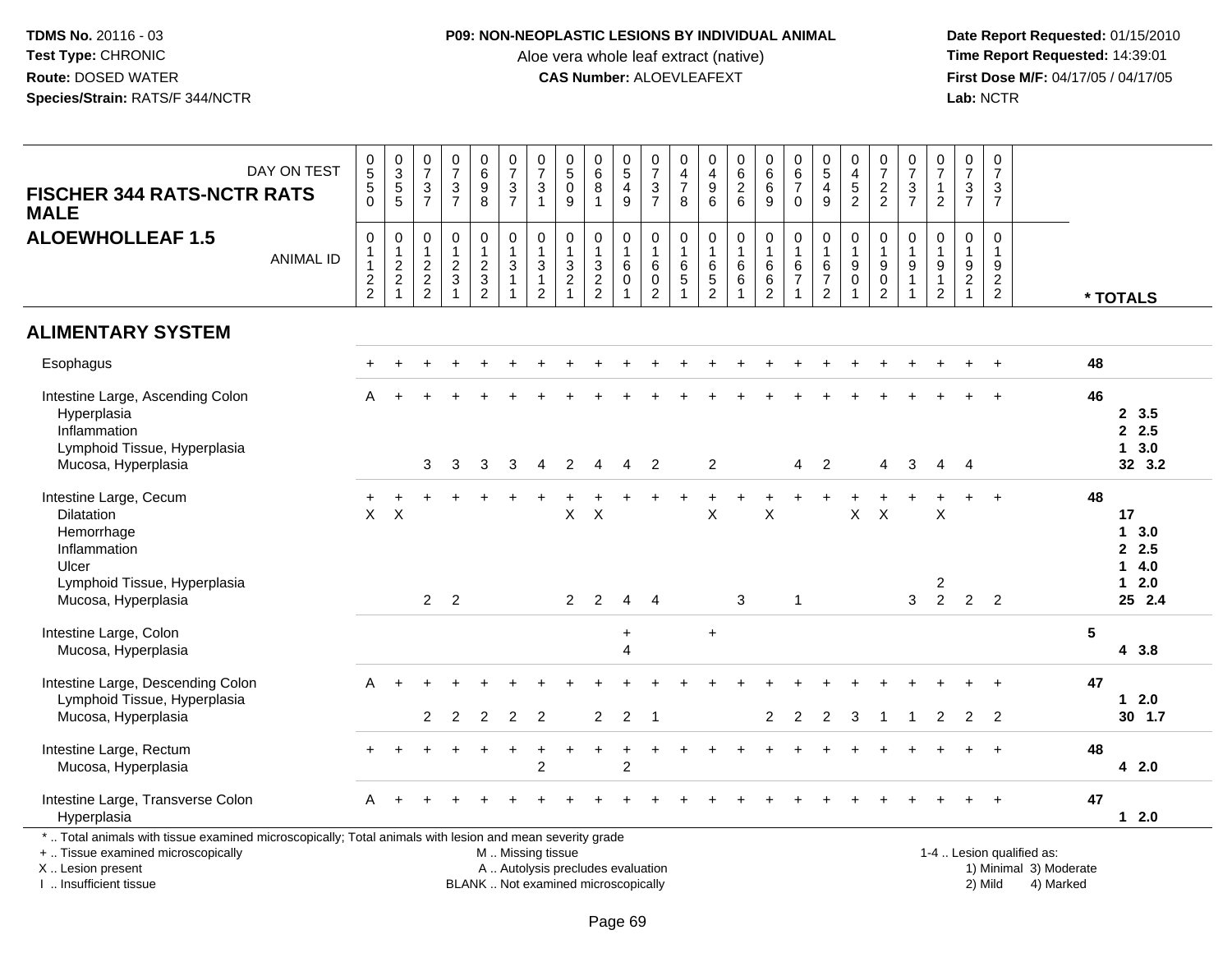#### **P09: NON-NEOPLASTIC LESIONS BY INDIVIDUAL ANIMAL**

Aloe vera whole leaf extract (native)<br>**CAS Number:** ALOEVLEAFEXT

 **Date Report Requested:** 01/15/2010 **First Dose M/F:** 04/17/05 / 04/17/05<br>Lab: NCTR **Lab:** NCTR

| DAY ON TEST<br><b>FISCHER 344 RATS-NCTR RATS</b>                                                                                                                                                                                                                | $\begin{array}{c} 0 \\ 5 \end{array}$<br>5         | 0<br>3<br>5<br>5                                        | $\frac{0}{7}$<br>$rac{3}{7}$                                 | $\frac{0}{7}$<br>$rac{3}{7}$                                    | 0<br>0<br>0<br>0<br>0                                                   | $\frac{0}{7}$<br>$\frac{3}{7}$                                                             | $\frac{0}{7}$<br>$\mathbf{3}$                                    | $\begin{array}{c} 0 \\ 5 \\ 0 \end{array}$                                     | $\begin{array}{c} 0 \\ 6 \\ 8 \end{array}$ | $\begin{array}{c} 0 \\ 5 \\ 4 \\ 9 \end{array}$    | $\frac{0}{7}$<br>$rac{3}{7}$                                  | 0<br>$\frac{4}{7}$          | $\begin{array}{c} 0 \\ 4 \\ 9 \\ 6 \end{array}$                         | 0626                                    | $\begin{matrix} 0 \\ 6 \\ 6 \end{matrix}$                             | 0<br>$\frac{6}{7}$ | $0$<br>$5$<br>$4$<br>$9$                                         | $045$<br>$2$                          | $072$<br>2                         | $\frac{0}{7}$<br>$rac{3}{7}$                                    | $\frac{0}{7}$<br>$\frac{1}{2}$                                            | $\frac{0}{7}$<br>$\frac{3}{7}$               | $\frac{0}{7}$<br>$\frac{3}{7}$                         |                                                            |
|-----------------------------------------------------------------------------------------------------------------------------------------------------------------------------------------------------------------------------------------------------------------|----------------------------------------------------|---------------------------------------------------------|--------------------------------------------------------------|-----------------------------------------------------------------|-------------------------------------------------------------------------|--------------------------------------------------------------------------------------------|------------------------------------------------------------------|--------------------------------------------------------------------------------|--------------------------------------------|----------------------------------------------------|---------------------------------------------------------------|-----------------------------|-------------------------------------------------------------------------|-----------------------------------------|-----------------------------------------------------------------------|--------------------|------------------------------------------------------------------|---------------------------------------|------------------------------------|-----------------------------------------------------------------|---------------------------------------------------------------------------|----------------------------------------------|--------------------------------------------------------|------------------------------------------------------------|
| <b>MALE</b>                                                                                                                                                                                                                                                     | $\Omega$                                           |                                                         |                                                              |                                                                 |                                                                         |                                                                                            | $\overline{1}$                                                   | 9                                                                              | $\mathbf{1}$                               |                                                    |                                                               | 8                           |                                                                         |                                         | 9                                                                     | $\mathbf 0$        |                                                                  |                                       |                                    |                                                                 |                                                                           |                                              |                                                        |                                                            |
| <b>ALOEWHOLLEAF 1.5</b><br><b>ANIMAL ID</b>                                                                                                                                                                                                                     | 0<br>$\mathbf{1}$<br>$\mathbf{1}$<br>$\frac{2}{2}$ | $\pmb{0}$<br>$\begin{array}{c} 1 \\ 2 \\ 2 \end{array}$ | $\pmb{0}$<br>$\mathbf{1}$<br>$\overline{c}$<br>$\frac{2}{2}$ | $\pmb{0}$<br>$\mathbf{1}$<br>$\boldsymbol{2}$<br>$\overline{3}$ | $\pmb{0}$<br>$\mathbf{1}$<br>$\begin{array}{c} 2 \\ 3 \\ 2 \end{array}$ | $\begin{smallmatrix}0\\1\end{smallmatrix}$<br>$\sqrt{3}$<br>$\mathbf{1}$<br>$\overline{1}$ | $\pmb{0}$<br>$\mathbf{1}$<br>3<br>$\mathbf{1}$<br>$\overline{2}$ | $\mathbf 0$<br>$\mathbf{1}$<br>$\mathsf 3$<br>$\overline{c}$<br>$\overline{1}$ | 0<br>$\mathbf{1}$<br>3<br>$\frac{2}{2}$    | 0<br>$\overline{1}$<br>$\,6\,$<br>$\mathbf 0$<br>1 | 0<br>$\mathbf{1}$<br>$\,6\,$<br>$\mathbf 0$<br>$\overline{2}$ | 0<br>$\mathbf{1}$<br>6<br>5 | $\pmb{0}$<br>$\mathbf{1}$<br>$\begin{array}{c} 6 \\ 5 \\ 2 \end{array}$ | 0<br>$\mathbf{1}$<br>$\,6\,$<br>$\,6\,$ | $\pmb{0}$<br>$\overline{1}$<br>$6\phantom{1}6$<br>6<br>$\overline{2}$ | 0<br>6<br>7        | 0<br>$\mathbf{1}$<br>$\,6$<br>$\boldsymbol{7}$<br>$\overline{2}$ | 0<br>$\mathbf{1}$<br>9<br>$\mathbf 0$ | 0<br>$\mathbf{1}$<br>$\frac{9}{2}$ | $\mathbf 0$<br>$\mathbf{1}$<br>$\boldsymbol{9}$<br>$\mathbf{1}$ | $\mathbf 0$<br>$\mathbf{1}$<br>$\begin{array}{c} 9 \\ 1 \\ 2 \end{array}$ | $\pmb{0}$<br>$\overline{1}$<br>$\frac{9}{2}$ | 0<br>$\mathbf{1}$<br>$\boldsymbol{9}$<br>$\frac{2}{2}$ | * TOTALS                                                   |
| Mucosa, Hyperplasia                                                                                                                                                                                                                                             |                                                    |                                                         | $\overline{2}$                                               | $\overline{2}$                                                  | $\overline{c}$                                                          | 4                                                                                          | $\overline{c}$                                                   | $\overline{2}$                                                                 | 3                                          | 3                                                  | -1                                                            |                             | 3                                                                       |                                         | 4                                                                     |                    | $\overline{2}$                                                   |                                       | 3                                  | 3                                                               | 3                                                                         | $\overline{4}$                               |                                                        | 34 2.4                                                     |
| Intestine Small, Duodenum<br>Mucosa, Hyperplasia                                                                                                                                                                                                                |                                                    |                                                         |                                                              |                                                                 |                                                                         |                                                                                            |                                                                  |                                                                                |                                            | $\overline{2}$                                     |                                                               |                             |                                                                         |                                         |                                                                       |                    |                                                                  |                                       |                                    |                                                                 |                                                                           |                                              | $+$                                                    | 48<br>62.2                                                 |
| Intestine Small, Ileum<br>Lymphoid Tissue, Hyperplasia<br>Mucosa, Hyperplasia                                                                                                                                                                                   |                                                    |                                                         |                                                              |                                                                 |                                                                         |                                                                                            |                                                                  |                                                                                |                                            | $\overline{c}$                                     |                                                               |                             |                                                                         |                                         |                                                                       |                    |                                                                  |                                       |                                    |                                                                 |                                                                           | 3                                            |                                                        | 48<br>2, 3.5<br>2.0                                        |
| Intestine Small, Jejunum<br>Inflammation<br>Lymphoid Tissue, Hyperplasia<br>Mucosa, Hyperplasia                                                                                                                                                                 | A                                                  |                                                         |                                                              | $\overline{2}$                                                  |                                                                         |                                                                                            |                                                                  |                                                                                |                                            | $\overline{c}$                                     |                                                               |                             |                                                                         |                                         |                                                                       |                    |                                                                  |                                       |                                    |                                                                 |                                                                           |                                              |                                                        | 46<br>$12.0$<br>2.0<br>1<br>32.0                           |
| Liver<br>Angiectasis<br>Basophilic Focus, Multiple<br><b>Cyst Multilocular</b><br><b>Eosinophilic Focus</b>                                                                                                                                                     |                                                    |                                                         |                                                              |                                                                 |                                                                         |                                                                                            |                                                                  |                                                                                |                                            |                                                    | X                                                             |                             |                                                                         |                                         |                                                                       |                    |                                                                  |                                       |                                    |                                                                 |                                                                           |                                              | $+$<br>3                                               | 48<br>3.0<br>1                                             |
| Granuloma<br>Hematopoietic Cell Proliferation<br>Hepatodiaphragmatic Nodule<br>Infiltration Cellular, Lymphocyte<br>Infiltration Cellular, Polymorphonuclear                                                                                                    | $\mathbf{1}$                                       |                                                         | $\mathbf{1}$                                                 | $\overline{1}$                                                  |                                                                         |                                                                                            |                                                                  |                                                                                | $\overline{c}$<br>$\boldsymbol{2}$         | X                                                  |                                                               |                             |                                                                         |                                         | X                                                                     |                    |                                                                  | $\overline{c}$                        |                                    | 1                                                               |                                                                           |                                              | 3                                                      | $10$ 1.7<br>1 1.0<br>3, 1.3<br>2.0<br>1                    |
| Necrosis, Coagulative<br>Regeneration<br><b>Tension Lipidosis</b><br>Vacuolization Cytoplasmic<br>Bile Duct, Hyperplasia<br>Centrilobular, Necrosis<br>*  Total animals with tissue examined microscopically; Total animals with lesion and mean severity grade |                                                    |                                                         |                                                              |                                                                 |                                                                         |                                                                                            |                                                                  |                                                                                | $\overline{2}$                             | -1                                                 |                                                               |                             |                                                                         |                                         |                                                                       |                    |                                                                  |                                       | $\overline{2}$                     |                                                                 |                                                                           | 3                                            | 3                                                      | 2, 1.5<br>3.0<br>1.<br>3.0<br>2.0<br>1<br>5<br>1.6<br>13.0 |

. Total animals with tissue examined microscopically; Total animals with lesion and mean severity grade

+ .. Tissue examined microscopically

X .. Lesion present

I .. Insufficient tissue

M .. Missing tissue

BLANK .. Not examined microscopically

1-4 .. Lesion qualified as:<br>1) Minimal 3) Moderate A .. Autolysis precludes evaluation 19 and 10 minimal 3) Moderate 1 and 20 minimal 3) Moderate 19 minimal 3) Moderat<br>19 and 19 and 19 and 19 and 19 and 19 and 19 and 19 and 19 and 19 and 19 and 19 and 19 and 19 and 19 and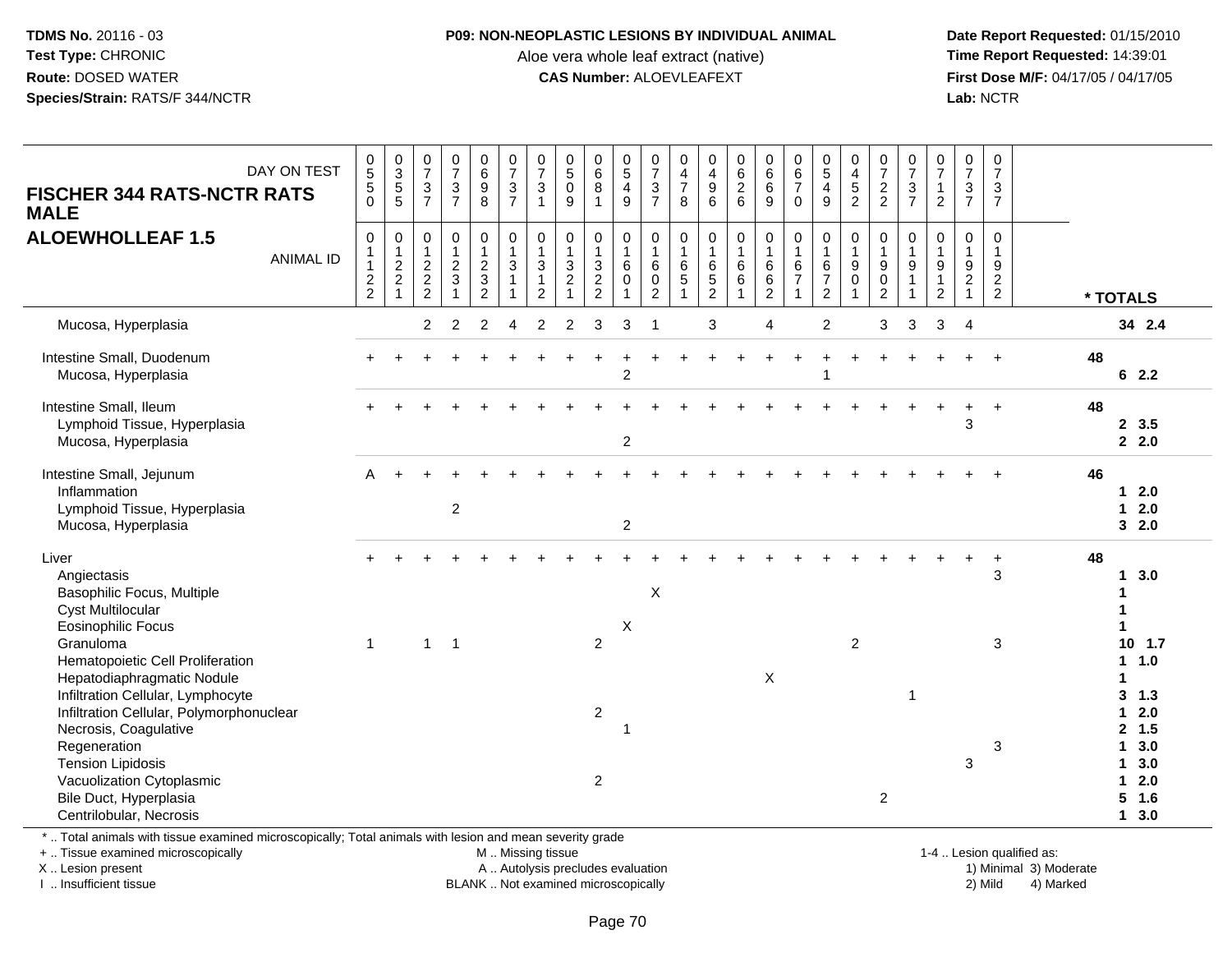#### **P09: NON-NEOPLASTIC LESIONS BY INDIVIDUAL ANIMAL**

Aloe vera whole leaf extract (native)<br>**CAS Number:** ALOEVLEAFEXT

 **Date Report Requested:** 01/15/2010 **First Dose M/F:** 04/17/05 / 04/17/05<br>**Lab:** NCTR **Lab:** NCTR

| DAY ON TEST<br><b>FISCHER 344 RATS-NCTR RATS</b><br><b>MALE</b>                                                                                                                      | $\begin{array}{c} 0 \\ 5 \end{array}$<br>$\sqrt{5}$<br>$\Omega$           | $\begin{array}{c} 0 \\ 3 \\ 5 \end{array}$<br>$\overline{5}$ | $\frac{0}{7}$<br>$\frac{3}{7}$               | $\frac{0}{7}$<br>$rac{3}{7}$                 | $\begin{array}{c} 0 \\ 6 \\ 9 \end{array}$<br>8                | $\frac{0}{7}$<br>$\frac{3}{7}$                                      | $\frac{0}{7}$<br>$\mathbf 3$<br>$\mathbf{1}$                                | $\begin{smallmatrix}0\0\0\end{smallmatrix}$<br>$9\,$           | $\begin{matrix}0\\6\\8\end{matrix}$<br>$\mathbf{1}$ | $\begin{array}{c} 0 \\ 5 \\ 4 \end{array}$<br>9 | $\begin{array}{c} 0 \\ 7 \\ 3 \end{array}$<br>$\overline{7}$               | 0<br>$\frac{4}{7}$<br>8                             | $\begin{array}{c} 0 \\ 4 \\ 9 \end{array}$<br>6 |                                            | $0$<br>6<br>6<br>9                                    | $\begin{array}{c} 0 \\ 6 \\ 7 \end{array}$<br>$\mathbf 0$ | $\begin{array}{c} 0 \\ 5 \end{array}$<br>$\overline{\mathbf{4}}$<br>9 | $\begin{array}{c} 0 \\ 4 \\ 5 \end{array}$<br>$\overline{2}$ | $\begin{array}{c} 0 \\ 7 \end{array}$<br>$\frac{2}{2}$ | $\frac{0}{7}$<br>$\frac{3}{7}$                                | $\begin{smallmatrix}0\\7\end{smallmatrix}$<br>$\mathbf{1}$<br>$\overline{2}$   | $\frac{0}{7}$<br>3<br>$\overline{7}$                       | $\frac{0}{7}$<br>3<br>$\overline{7}$                |                |                                                       |
|--------------------------------------------------------------------------------------------------------------------------------------------------------------------------------------|---------------------------------------------------------------------------|--------------------------------------------------------------|----------------------------------------------|----------------------------------------------|----------------------------------------------------------------|---------------------------------------------------------------------|-----------------------------------------------------------------------------|----------------------------------------------------------------|-----------------------------------------------------|-------------------------------------------------|----------------------------------------------------------------------------|-----------------------------------------------------|-------------------------------------------------|--------------------------------------------|-------------------------------------------------------|-----------------------------------------------------------|-----------------------------------------------------------------------|--------------------------------------------------------------|--------------------------------------------------------|---------------------------------------------------------------|--------------------------------------------------------------------------------|------------------------------------------------------------|-----------------------------------------------------|----------------|-------------------------------------------------------|
| <b>ALOEWHOLLEAF 1.5</b><br><b>ANIMAL ID</b>                                                                                                                                          | $\mathsf 0$<br>$\mathbf{1}$<br>$\begin{array}{c} 1 \\ 2 \\ 2 \end{array}$ | $\pmb{0}$<br>$\overline{1}$<br>$\frac{2}{2}$<br>1            | $\mathbf 0$<br>$\mathbf{1}$<br>$\frac{2}{2}$ | $\pmb{0}$<br>$\overline{1}$<br>$\frac{2}{3}$ | $\mathbf 0$<br>$\mathbf{1}$<br>$\frac{2}{3}$<br>$\overline{2}$ | $\pmb{0}$<br>$\overline{1}$<br>$\mathbf{3}$<br>$\overline{1}$<br>-1 | $\pmb{0}$<br>$\mathbf{1}$<br>$\mathbf{3}$<br>$\mathbf{1}$<br>$\overline{2}$ | $\pmb{0}$<br>$\overline{1}$<br>$\frac{3}{2}$<br>$\overline{1}$ | $\pmb{0}$<br>$\mathbf{1}$<br>$\frac{3}{2}$          | 0<br>$\mathbf{1}$<br>6<br>$\mathbf 0$           | $\pmb{0}$<br>$\overline{1}$<br>$\,6\,$<br>$\overline{0}$<br>$\overline{2}$ | 0<br>$\mathbf{1}$<br>$\,6\,$<br>$\overline{5}$<br>1 | $\pmb{0}$<br>$\mathbf{1}$<br>6<br>$\frac{5}{2}$ | $\boldsymbol{0}$<br>$\mathbf{1}$<br>$^6_6$ | $\pmb{0}$<br>$\mathbf{1}$<br>$^6_6$<br>$\overline{2}$ | $\mathsf 0$<br>$\overline{1}$<br>$\frac{6}{7}$            | $\pmb{0}$<br>$\mathbf{1}$<br>6<br>$\overline{7}$<br>$\overline{2}$    | $\pmb{0}$<br>$\mathbf{1}$<br>$\boldsymbol{9}$<br>$\mathbf 0$ | 0<br>$\mathbf{1}$<br>$_{0}^{9}$<br>$\overline{2}$      | $\pmb{0}$<br>$\mathbf{1}$<br>$\boldsymbol{9}$<br>$\mathbf{1}$ | $\mathsf{O}\xspace$<br>$\overline{1}$<br>$\boldsymbol{9}$<br>$\mathbf{1}$<br>2 | 0<br>$\mathbf{1}$<br>9<br>$\overline{2}$<br>$\overline{1}$ | $\mathbf 0$<br>$\overline{1}$<br>9<br>$\frac{2}{2}$ |                | * TOTALS                                              |
| Hepatocyte, Periportal, Hypertrophy<br>Left Lateral Lobe, Developmental Malformation<br>Median Lobe, Developmental Malformation<br>Right Lateral Lobe, Developmental<br>Malformation | $\mathbf{3}$                                                              |                                                              |                                              |                                              |                                                                | X<br>$\boldsymbol{\mathsf{X}}$                                      |                                                                             |                                                                |                                                     | X                                               |                                                                            |                                                     |                                                 |                                            |                                                       |                                                           |                                                                       |                                                              |                                                        |                                                               |                                                                                |                                                            |                                                     |                | 3.0<br>$\mathbf{1}$<br>1<br>1                         |
| Mesentery<br><b>Ectopic Tissue</b><br>Inflammation<br>Polyarteritis<br>Thrombosis<br>Fat, Necrosis                                                                                   |                                                                           |                                                              |                                              |                                              | $+$                                                            |                                                                     |                                                                             | $\ddot{}$<br>$\overline{2}$                                    |                                                     |                                                 |                                                                            |                                                     |                                                 |                                            |                                                       |                                                           |                                                                       |                                                              |                                                        |                                                               |                                                                                |                                                            |                                                     | $5\phantom{1}$ | 1<br>3.0<br>$\mathbf 1$<br>14.0<br>$\mathbf 1$<br>2.5 |
| Oral Mucosa                                                                                                                                                                          |                                                                           |                                                              |                                              |                                              |                                                                |                                                                     |                                                                             |                                                                |                                                     |                                                 |                                                                            |                                                     |                                                 |                                            |                                                       |                                                           |                                                                       |                                                              |                                                        |                                                               |                                                                                |                                                            |                                                     | $\mathbf{1}$   |                                                       |
| Pancreas<br>Infiltration Cellular, Lymphocyte<br>Acinar Cell, Atrophy                                                                                                                | $\sqrt{2}$                                                                |                                                              |                                              |                                              |                                                                | 3                                                                   | $\overline{1}$                                                              |                                                                | $\overline{1}$                                      |                                                 |                                                                            |                                                     |                                                 | $\overline{2}$                             |                                                       | $\overline{2}$                                            |                                                                       |                                                              | $\overline{2}$                                         |                                                               |                                                                                | 3                                                          | $\overline{2}$                                      | 48             | $1 1.0$<br>24 1.8                                     |
| <b>Proximal Colon</b><br>Hemorrhage<br>Hyperplasia, Lymphoid<br>Inflammation<br>Mucosa, Hyperplasia                                                                                  | $\mathsf{A}$                                                              | M                                                            | $\overline{2}$                               | 3                                            | 2                                                              | $\overline{2}$                                                      | $\overline{4}$                                                              | $\overline{2}$                                                 | $\overline{4}$                                      | $\overline{4}$                                  | 3                                                                          | м                                                   | м                                               |                                            | 3                                                     | $\overline{4}$                                            |                                                                       | м                                                            |                                                        | $\overline{4}$                                                | 3                                                                              | $\mathbf{3}$                                               | $\ddot{+}$<br>$\overline{4}$                        | 41             | 13.0<br>13.0<br>$12.0$<br>32 3.0                      |
| <b>Salivary Glands</b>                                                                                                                                                               |                                                                           |                                                              |                                              |                                              |                                                                |                                                                     |                                                                             |                                                                |                                                     |                                                 |                                                                            |                                                     |                                                 |                                            |                                                       |                                                           |                                                                       |                                                              |                                                        |                                                               |                                                                                |                                                            |                                                     | 48             |                                                       |
| Stomach, Forestomach<br>Hyperplasia<br>Inflammation                                                                                                                                  |                                                                           |                                                              |                                              |                                              |                                                                |                                                                     |                                                                             |                                                                |                                                     |                                                 |                                                                            |                                                     |                                                 |                                            | 3<br>$\overline{A}$                                   |                                                           |                                                                       |                                                              |                                                        |                                                               |                                                                                |                                                            |                                                     | 48             | 2.5<br>34.0                                           |

\* .. Total animals with tissue examined microscopically; Total animals with lesion and mean severity grade

+ .. Tissue examined microscopically

X .. Lesion present

I .. Insufficient tissue

 M .. Missing tissueA .. Autolysis precludes evaluation

BLANK .. Not examined microscopically 2) Mild 4) Marked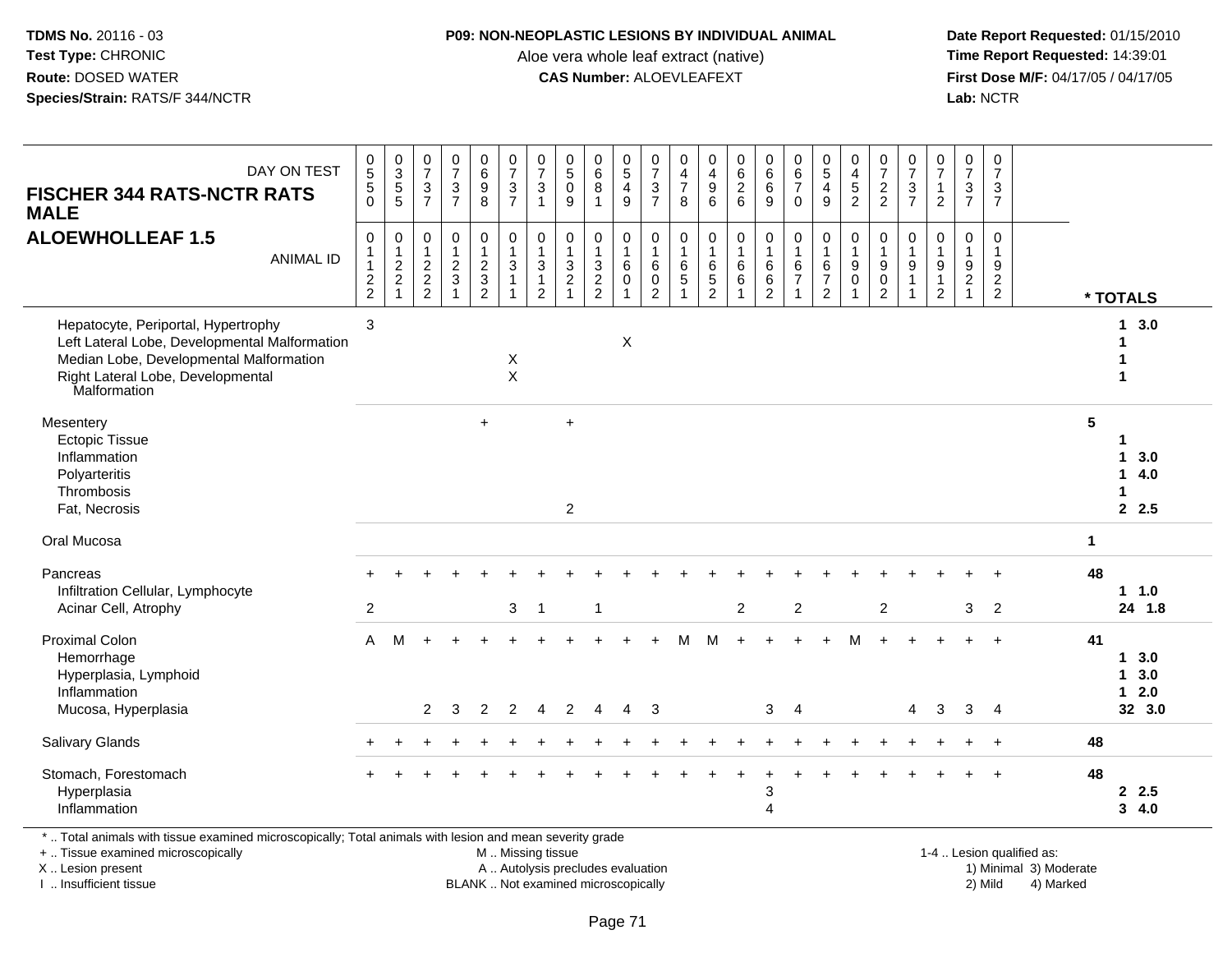# **P09: NON-NEOPLASTIC LESIONS BY INDIVIDUAL ANIMAL**

Aloe vera whole leaf extract (native)<br>**CAS Number:** ALOEVLEAFEXT

| <b>FISCHER 344 RATS-NCTR RATS</b><br><b>MALE</b>                                                                                                                                              | DAY ON TEST      | $\begin{array}{c} 0 \\ 5 \end{array}$<br>$\mathbf 5$<br>$\Omega$ | $_{3}^{\rm 0}$<br>5<br>5          | $\frac{0}{7}$<br>$\ensuremath{\mathsf{3}}$<br>$\overline{7}$            | $\frac{0}{7}$<br>$\frac{3}{7}$             | $\begin{array}{c} 0 \\ 6 \end{array}$<br>$\overline{9}$<br>8 | $\frac{0}{7}$<br>$rac{3}{7}$                                                  | 0<br>$\overline{7}$<br>$\mathbf{3}$<br>$\overline{1}$    | $\begin{array}{c} 0 \\ 5 \end{array}$<br>$\mathbf 0$<br>9                     | $\begin{array}{c} 0 \\ 6 \\ 8 \end{array}$<br>1                 | $\begin{array}{c} 0 \\ 5 \\ 4 \end{array}$<br>9       | $\pmb{0}$<br>$\overline{7}$<br>$\sqrt{3}$<br>$\overline{7}$  | $\mathbf 0$<br>$\overline{4}$<br>$\overline{7}$<br>8                | 0<br>$\overline{4}$<br>$\boldsymbol{9}$<br>6                          | $\begin{matrix} 0 \\ 6 \\ 2 \end{matrix}$<br>6 | $_{6}^{\rm 0}$<br>$\overline{6}$<br>$9\,$                                | $\begin{array}{c} 0 \\ 6 \\ 7 \end{array}$<br>$\Omega$      | 0<br>$\sqrt{5}$<br>$\overline{\mathbf{4}}$<br>9      | $\pmb{0}$<br>$\overline{4}$<br>$\frac{1}{2}$                   | $\frac{0}{7}$<br>$\frac{2}{2}$                          | $\pmb{0}$<br>$\overline{7}$<br>$\mathbf{3}$<br>$\overline{7}$                       | 0<br>$\overline{7}$<br>$\overline{2}$ | $\begin{array}{c} 0 \\ 7 \end{array}$<br>3<br>$\overline{7}$     | $\pmb{0}$<br>$\overline{7}$<br>3<br>$\overline{7}$ |                                                                  |                                          |
|-----------------------------------------------------------------------------------------------------------------------------------------------------------------------------------------------|------------------|------------------------------------------------------------------|-----------------------------------|-------------------------------------------------------------------------|--------------------------------------------|--------------------------------------------------------------|-------------------------------------------------------------------------------|----------------------------------------------------------|-------------------------------------------------------------------------------|-----------------------------------------------------------------|-------------------------------------------------------|--------------------------------------------------------------|---------------------------------------------------------------------|-----------------------------------------------------------------------|------------------------------------------------|--------------------------------------------------------------------------|-------------------------------------------------------------|------------------------------------------------------|----------------------------------------------------------------|---------------------------------------------------------|-------------------------------------------------------------------------------------|---------------------------------------|------------------------------------------------------------------|----------------------------------------------------|------------------------------------------------------------------|------------------------------------------|
| <b>ALOEWHOLLEAF 1.5</b>                                                                                                                                                                       | <b>ANIMAL ID</b> | $\mathbf 0$<br>$\mathbf{1}$<br>$\overline{1}$<br>$\frac{2}{2}$   | $\mathbf 0$<br>1<br>$\frac{2}{2}$ | $\pmb{0}$<br>$\mathbf{1}$<br>$\begin{array}{c} 2 \\ 2 \\ 2 \end{array}$ | $\pmb{0}$<br>$\mathbf{1}$<br>$\frac{2}{3}$ | 0<br>$\frac{2}{3}$<br>$\overline{2}$                         | $\pmb{0}$<br>$\overline{1}$<br>$\sqrt{3}$<br>$\overline{1}$<br>$\overline{1}$ | 0<br>$\mathbf{1}$<br>$\mathbf{3}$<br>$\overline{1}$<br>2 | $\pmb{0}$<br>$\mathbf{1}$<br>$\sqrt{3}$<br>$\boldsymbol{2}$<br>$\overline{1}$ | 0<br>$\mathbf{1}$<br>$\ensuremath{\mathsf{3}}$<br>$\frac{2}{2}$ | $\mathbf 0$<br>$\mathbf{1}$<br>$\,6\,$<br>$\mathbf 0$ | $\mathbf 0$<br>$\overline{1}$<br>$\,6\,$<br>$\mathsf 0$<br>2 | $\boldsymbol{0}$<br>$\overline{1}$<br>$6\phantom{1}6$<br>$\sqrt{5}$ | $\pmb{0}$<br>$\mathbf{1}$<br>$\,6\,$<br>$\,$ 5 $\,$<br>$\overline{2}$ | $\pmb{0}$<br>$\mathbf{1}$<br>$\,6$<br>$\,6\,$  | $\pmb{0}$<br>$\mathbf{1}$<br>$\overline{6}$<br>$\,6\,$<br>$\overline{2}$ | $\mathsf 0$<br>$\mathbf{1}$<br>$\,6$<br>$\overline{7}$<br>1 | $\mathbf 0$<br>6<br>$\overline{7}$<br>$\overline{2}$ | $\mathbf 0$<br>$\overline{1}$<br>$\boldsymbol{9}$<br>$\pmb{0}$ | 0<br>$\mathbf{1}$<br>$\boldsymbol{9}$<br>$\pmb{0}$<br>2 | $\pmb{0}$<br>$\overline{1}$<br>$\boldsymbol{9}$<br>$\overline{1}$<br>$\overline{1}$ | 0<br>9<br>1<br>$\overline{2}$         | $\mathbf 0$<br>$\mathbf{1}$<br>9<br>$\sqrt{2}$<br>$\overline{1}$ | $\pmb{0}$<br>$\mathbf{1}$<br>9<br>$\frac{2}{2}$    |                                                                  | * TOTALS                                 |
| Ulcer                                                                                                                                                                                         |                  |                                                                  |                                   |                                                                         |                                            |                                                              |                                                                               |                                                          |                                                                               |                                                                 |                                                       |                                                              |                                                                     |                                                                       |                                                |                                                                          |                                                             |                                                      |                                                                |                                                         |                                                                                     |                                       |                                                                  |                                                    |                                                                  | 14.0                                     |
| Stomach, Glandular<br>Edema<br>Mucosa, Hyperplasia                                                                                                                                            |                  | 2                                                                |                                   |                                                                         |                                            |                                                              |                                                                               |                                                          |                                                                               |                                                                 | $\overline{2}$                                        |                                                              |                                                                     |                                                                       | 3 <sup>1</sup>                                 | $\overline{2}$                                                           |                                                             |                                                      |                                                                |                                                         |                                                                                     | $\overline{c}$                        | $+$                                                              | $\ddot{}$                                          | 48                                                               | $1 \quad 2.0$<br>112.4                   |
| <b>CARDIOVASCULAR SYSTEM</b>                                                                                                                                                                  |                  |                                                                  |                                   |                                                                         |                                            |                                                              |                                                                               |                                                          |                                                                               |                                                                 |                                                       |                                                              |                                                                     |                                                                       |                                                |                                                                          |                                                             |                                                      |                                                                |                                                         |                                                                                     |                                       |                                                                  |                                                    |                                                                  |                                          |
| <b>Blood Vessel</b>                                                                                                                                                                           |                  |                                                                  |                                   |                                                                         |                                            |                                                              |                                                                               |                                                          |                                                                               |                                                                 |                                                       |                                                              |                                                                     |                                                                       |                                                |                                                                          |                                                             |                                                      |                                                                |                                                         |                                                                                     |                                       |                                                                  |                                                    | 48                                                               |                                          |
| Heart<br>Cardiomyopathy<br>Atrium, Thrombus                                                                                                                                                   |                  | $\overline{1}$                                                   | $\overline{2}$                    | 2                                                                       | $\overline{2}$<br>X                        |                                                              | 3                                                                             | $\overline{2}$                                           | 2                                                                             | $\overline{2}$                                                  | 3                                                     | $\overline{2}$                                               | X                                                                   |                                                                       | $\overline{2}$                                 | $\overline{2}$                                                           | $\overline{2}$                                              |                                                      |                                                                | $\overline{2}$                                          |                                                                                     | $\overline{2}$                        | $\overline{2}$                                                   | $\overline{2}$                                     | 48                                                               | 32 2.0<br>4                              |
| <b>ENDOCRINE SYSTEM</b>                                                                                                                                                                       |                  |                                                                  |                                   |                                                                         |                                            |                                                              |                                                                               |                                                          |                                                                               |                                                                 |                                                       |                                                              |                                                                     |                                                                       |                                                |                                                                          |                                                             |                                                      |                                                                |                                                         |                                                                                     |                                       |                                                                  |                                                    |                                                                  |                                          |
| <b>Adrenal Cortex</b><br>Angiectasis<br>Hyperplasia, Focal<br>Hypertrophy, Focal<br>Thrombus<br>Vacuolization Cytoplasmic                                                                     |                  |                                                                  | 3                                 |                                                                         |                                            |                                                              |                                                                               | $\mathbf{3}$                                             |                                                                               |                                                                 |                                                       |                                                              |                                                                     |                                                                       | $\overline{2}$                                 | $\overline{2}$                                                           | $\overline{c}$                                              |                                                      |                                                                | $\overline{\mathbf{c}}$                                 |                                                                                     |                                       | $\overline{c}$                                                   | $\div$<br>-1                                       | 48                                                               | 2.0<br>3, 1.7<br>2.0<br>$12.0$<br>14 2.2 |
| Adrenal Medulla<br>Angiectasis<br>Hyperplasia, Focal                                                                                                                                          |                  |                                                                  |                                   |                                                                         | $\overline{c}$                             |                                                              |                                                                               |                                                          |                                                                               |                                                                 |                                                       | 2                                                            |                                                                     |                                                                       |                                                | 4                                                                        | $\overline{2}$                                              |                                                      |                                                                |                                                         |                                                                                     | 2                                     |                                                                  | 3                                                  | 48                                                               | 32.0<br>62.8                             |
| Islets, Pancreatic                                                                                                                                                                            |                  |                                                                  |                                   |                                                                         |                                            |                                                              |                                                                               |                                                          |                                                                               |                                                                 |                                                       |                                                              |                                                                     |                                                                       |                                                |                                                                          |                                                             |                                                      |                                                                |                                                         |                                                                                     |                                       |                                                                  |                                                    | 48                                                               |                                          |
| Parathyroid Gland                                                                                                                                                                             |                  |                                                                  |                                   |                                                                         |                                            |                                                              |                                                                               |                                                          |                                                                               |                                                                 |                                                       |                                                              |                                                                     |                                                                       |                                                |                                                                          |                                                             |                                                      |                                                                |                                                         |                                                                                     |                                       |                                                                  | $\ddot{}$                                          | 48                                                               |                                          |
| *  Total animals with tissue examined microscopically; Total animals with lesion and mean severity grade<br>+  Tissue examined microscopically<br>X  Lesion present<br>I  Insufficient tissue |                  |                                                                  |                                   |                                                                         |                                            |                                                              | M  Missing tissue                                                             |                                                          | A  Autolysis precludes evaluation<br>BLANK  Not examined microscopically      |                                                                 |                                                       |                                                              |                                                                     |                                                                       |                                                |                                                                          |                                                             |                                                      |                                                                |                                                         |                                                                                     |                                       |                                                                  | 2) Mild                                            | 1-4  Lesion qualified as:<br>1) Minimal 3) Moderate<br>4) Marked |                                          |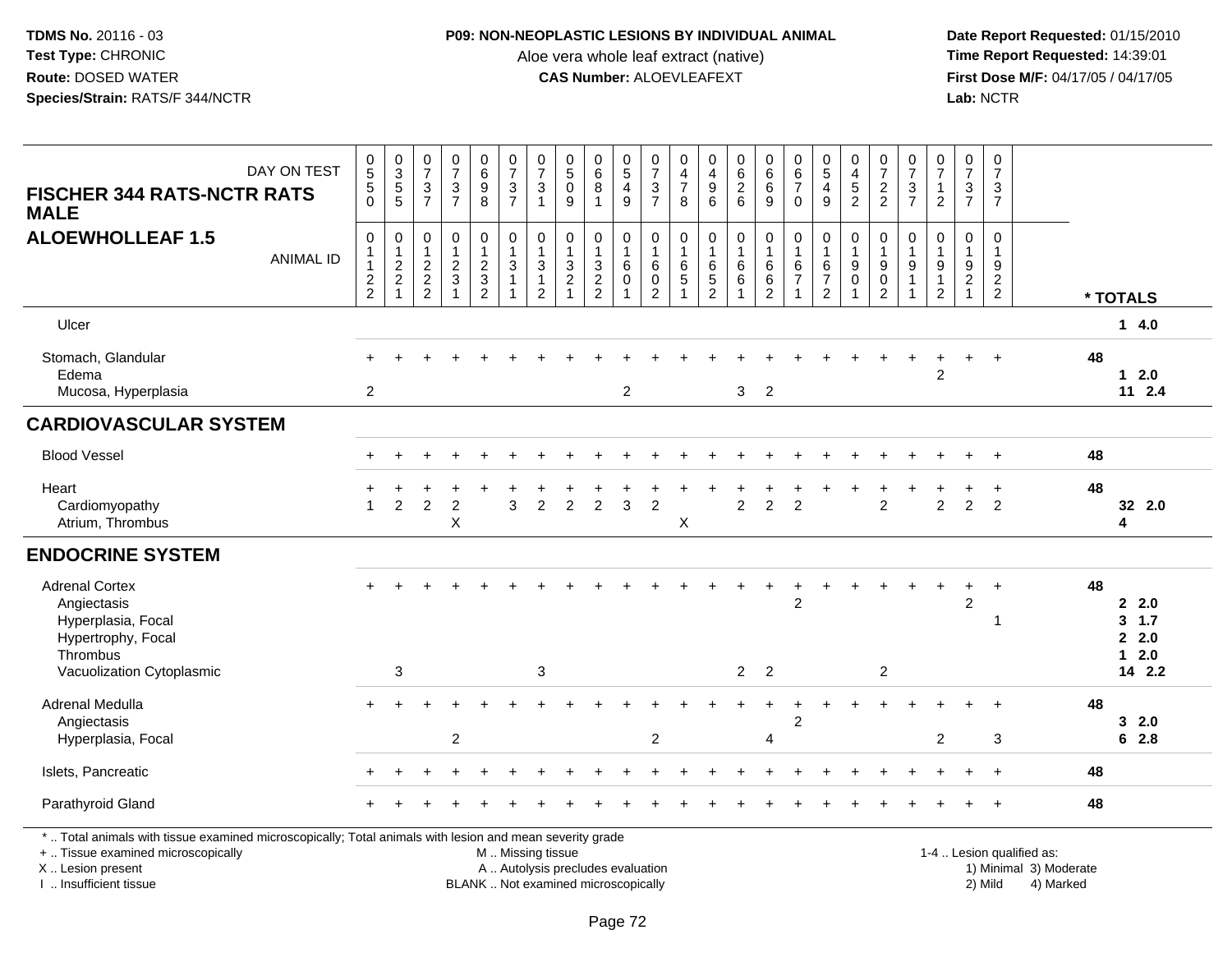## **P09: NON-NEOPLASTIC LESIONS BY INDIVIDUAL ANIMAL**

Aloe vera whole leaf extract (native)<br>**CAS Number:** ALOEVLEAFEXT

 **Date Report Requested:** 01/15/2010 **First Dose M/F:** 04/17/05 / 04/17/05<br>Lab: NCTR **Lab:** NCTR

| $\overline{5}$ |                                                          |                                                                     |                                |                                                  |                                                                                                                                                                            |                                                                 |                                            |                                                                                                                                               |                                                                                |                                                                      |                                                             |                                                                                 |                                                                                              |                                                             |                                                                                         |                                                           |                                                                                     |                                                          | $\overline{7}$                                                                            | $\overline{7}$               |                                            |                                                                                                |                                                                      |                     |
|----------------|----------------------------------------------------------|---------------------------------------------------------------------|--------------------------------|--------------------------------------------------|----------------------------------------------------------------------------------------------------------------------------------------------------------------------------|-----------------------------------------------------------------|--------------------------------------------|-----------------------------------------------------------------------------------------------------------------------------------------------|--------------------------------------------------------------------------------|----------------------------------------------------------------------|-------------------------------------------------------------|---------------------------------------------------------------------------------|----------------------------------------------------------------------------------------------|-------------------------------------------------------------|-----------------------------------------------------------------------------------------|-----------------------------------------------------------|-------------------------------------------------------------------------------------|----------------------------------------------------------|-------------------------------------------------------------------------------------------|------------------------------|--------------------------------------------|------------------------------------------------------------------------------------------------|----------------------------------------------------------------------|---------------------|
| $\,$ 5 $\,$    |                                                          | $\ensuremath{\mathsf{3}}$                                           |                                |                                                  | $\sqrt{3}$                                                                                                                                                                 | $\sqrt{3}$                                                      |                                            |                                                                                                                                               |                                                                                | $\ensuremath{\mathsf{3}}$                                            |                                                             |                                                                                 |                                                                                              |                                                             |                                                                                         | $\overline{\mathbf{4}}$                                   |                                                                                     |                                                          | $\sqrt{3}$                                                                                | $\overline{1}$               | $\mathbf{3}$                               | 3                                                                                              |                                                                      |                     |
|                |                                                          |                                                                     |                                |                                                  |                                                                                                                                                                            |                                                                 |                                            |                                                                                                                                               |                                                                                |                                                                      |                                                             |                                                                                 |                                                                                              |                                                             |                                                                                         |                                                           |                                                                                     |                                                          |                                                                                           |                              |                                            |                                                                                                |                                                                      |                     |
| $\pmb{0}$      | $\boldsymbol{0}$                                         | $\pmb{0}$                                                           |                                | $\pmb{0}$                                        | $\pmb{0}$                                                                                                                                                                  | $\mathbf 0$                                                     | $\pmb{0}$                                  | 0                                                                                                                                             | $\pmb{0}$                                                                      | 0                                                                    | $\mathbf 0$                                                 | $\pmb{0}$                                                                       | 0                                                                                            | $\pmb{0}$                                                   | 0                                                                                       | $\mathbf 0$                                               | 0                                                                                   | 0                                                        | $\mathbf 0$                                                                               | 0                            | $\mathsf 0$                                | $\mathbf 0$                                                                                    |                                                                      |                     |
| $\mathbf{1}$   | $\mathbf{1}$                                             |                                                                     | $\mathbf{1}$                   |                                                  |                                                                                                                                                                            | $\overline{1}$                                                  |                                            |                                                                                                                                               |                                                                                | $\mathbf{1}$                                                         |                                                             | $\mathbf{1}$                                                                    | $\mathbf{1}$                                                                                 |                                                             | 1                                                                                       | 1                                                         |                                                                                     |                                                          | $\mathbf{1}$                                                                              | $\mathbf{1}$                 | 1                                          | $\mathbf 1$                                                                                    |                                                                      |                     |
|                |                                                          |                                                                     |                                |                                                  | $\overline{1}$                                                                                                                                                             | $\mathbf{1}$                                                    |                                            |                                                                                                                                               | $\mathbf 0$                                                                    |                                                                      |                                                             |                                                                                 | 6                                                                                            |                                                             | $\overline{7}$                                                                          |                                                           | $\mathbf 0$                                                                         | 0                                                        | $\mathbf{1}$                                                                              | 1                            |                                            |                                                                                                |                                                                      |                     |
|                | $\mathbf{1}$                                             |                                                                     | $\mathbf{1}$                   |                                                  |                                                                                                                                                                            | $\overline{2}$                                                  |                                            |                                                                                                                                               | $\mathbf{1}$                                                                   |                                                                      |                                                             |                                                                                 |                                                                                              |                                                             |                                                                                         | $\overline{2}$                                            |                                                                                     |                                                          | 1                                                                                         |                              |                                            |                                                                                                |                                                                      | * TOTALS            |
|                |                                                          |                                                                     |                                |                                                  |                                                                                                                                                                            |                                                                 |                                            |                                                                                                                                               |                                                                                |                                                                      |                                                             |                                                                                 |                                                                                              |                                                             |                                                                                         |                                                           |                                                                                     |                                                          |                                                                                           |                              |                                            |                                                                                                |                                                                      | $1 1.0$             |
|                |                                                          |                                                                     |                                |                                                  |                                                                                                                                                                            |                                                                 |                                            |                                                                                                                                               |                                                                                |                                                                      |                                                             |                                                                                 |                                                                                              |                                                             |                                                                                         |                                                           |                                                                                     |                                                          |                                                                                           |                              |                                            |                                                                                                |                                                                      | 48                  |
|                |                                                          |                                                                     |                                | $\overline{c}$                                   |                                                                                                                                                                            |                                                                 |                                            |                                                                                                                                               |                                                                                |                                                                      |                                                             |                                                                                 |                                                                                              |                                                             |                                                                                         |                                                           |                                                                                     |                                                          |                                                                                           |                              |                                            |                                                                                                |                                                                      | 52.0                |
| $\mathbf{3}$   |                                                          |                                                                     |                                |                                                  |                                                                                                                                                                            |                                                                 |                                            |                                                                                                                                               |                                                                                |                                                                      |                                                             |                                                                                 |                                                                                              |                                                             |                                                                                         |                                                           |                                                                                     |                                                          |                                                                                           |                              |                                            |                                                                                                |                                                                      | $\mathbf{1}$<br>3.0 |
|                |                                                          |                                                                     |                                |                                                  |                                                                                                                                                                            |                                                                 |                                            |                                                                                                                                               |                                                                                |                                                                      |                                                             |                                                                                 |                                                                                              |                                                             |                                                                                         |                                                           |                                                                                     |                                                          |                                                                                           |                              |                                            |                                                                                                |                                                                      | $\mathbf{2}$        |
|                |                                                          |                                                                     |                                |                                                  |                                                                                                                                                                            |                                                                 |                                            |                                                                                                                                               |                                                                                |                                                                      |                                                             |                                                                                 |                                                                                              |                                                             |                                                                                         |                                                           |                                                                                     |                                                          |                                                                                           |                              |                                            |                                                                                                |                                                                      | $5 \quad 2.0$       |
|                |                                                          |                                                                     |                                |                                                  |                                                                                                                                                                            |                                                                 |                                            |                                                                                                                                               |                                                                                |                                                                      |                                                             |                                                                                 |                                                                                              |                                                             |                                                                                         |                                                           |                                                                                     |                                                          |                                                                                           |                              |                                            |                                                                                                |                                                                      | 48                  |
|                |                                                          |                                                                     |                                |                                                  |                                                                                                                                                                            |                                                                 |                                            |                                                                                                                                               | 3                                                                              |                                                                      |                                                             |                                                                                 |                                                                                              |                                                             |                                                                                         |                                                           |                                                                                     |                                                          |                                                                                           |                              |                                            | $\mathbf{1}$                                                                                   |                                                                      | 6 1.5               |
|                |                                                          |                                                                     |                                |                                                  |                                                                                                                                                                            |                                                                 |                                            |                                                                                                                                               |                                                                                |                                                                      |                                                             |                                                                                 |                                                                                              |                                                             |                                                                                         |                                                           |                                                                                     |                                                          |                                                                                           |                              |                                            |                                                                                                |                                                                      | 1 1.0               |
|                |                                                          |                                                                     |                                |                                                  |                                                                                                                                                                            |                                                                 |                                            |                                                                                                                                               |                                                                                |                                                                      |                                                             |                                                                                 |                                                                                              |                                                             |                                                                                         |                                                           |                                                                                     |                                                          |                                                                                           |                              |                                            |                                                                                                |                                                                      |                     |
|                |                                                          |                                                                     |                                |                                                  |                                                                                                                                                                            |                                                                 |                                            |                                                                                                                                               |                                                                                |                                                                      |                                                             |                                                                                 | $+$                                                                                          |                                                             |                                                                                         |                                                           |                                                                                     |                                                          |                                                                                           |                              |                                            |                                                                                                |                                                                      |                     |
|                |                                                          |                                                                     |                                |                                                  |                                                                                                                                                                            |                                                                 |                                            |                                                                                                                                               |                                                                                |                                                                      |                                                             |                                                                                 |                                                                                              |                                                             |                                                                                         |                                                           |                                                                                     |                                                          |                                                                                           |                              |                                            |                                                                                                |                                                                      |                     |
|                |                                                          |                                                                     |                                |                                                  |                                                                                                                                                                            |                                                                 |                                            |                                                                                                                                               |                                                                                |                                                                      |                                                             |                                                                                 |                                                                                              |                                                             |                                                                                         |                                                           |                                                                                     |                                                          |                                                                                           |                              |                                            |                                                                                                |                                                                      | 48                  |
|                |                                                          |                                                                     |                                | 2                                                |                                                                                                                                                                            |                                                                 | 1                                          | -1                                                                                                                                            |                                                                                |                                                                      |                                                             |                                                                                 |                                                                                              |                                                             |                                                                                         | 2                                                         |                                                                                     | 4                                                        |                                                                                           | 3                            |                                            |                                                                                                |                                                                      | 23 2.1              |
|                |                                                          | 4                                                                   | $\overline{4}$                 | $\overline{4}$                                   | 4                                                                                                                                                                          | 4                                                               |                                            |                                                                                                                                               |                                                                                | $\boldsymbol{\varDelta}$                                             |                                                             |                                                                                 |                                                                                              | 4                                                           | $\overline{4}$                                                                          |                                                           |                                                                                     | 3                                                        | 4                                                                                         | 4                            | 4                                          |                                                                                                |                                                                      | 26 3.6              |
|                |                                                          |                                                                     |                                |                                                  |                                                                                                                                                                            |                                                                 |                                            |                                                                                                                                               |                                                                                |                                                                      |                                                             |                                                                                 |                                                                                              |                                                             |                                                                                         |                                                           |                                                                                     |                                                          |                                                                                           |                              |                                            |                                                                                                |                                                                      | $1 \quad 3.0$       |
|                |                                                          |                                                                     |                                |                                                  |                                                                                                                                                                            |                                                                 |                                            |                                                                                                                                               |                                                                                |                                                                      |                                                             |                                                                                 |                                                                                              |                                                             |                                                                                         |                                                           |                                                                                     |                                                          |                                                                                           |                              |                                            |                                                                                                |                                                                      | 48                  |
|                |                                                          |                                                                     |                                |                                                  |                                                                                                                                                                            |                                                                 |                                            |                                                                                                                                               |                                                                                |                                                                      |                                                             |                                                                                 |                                                                                              |                                                             |                                                                                         |                                                           |                                                                                     |                                                          |                                                                                           |                              |                                            |                                                                                                |                                                                      |                     |
|                |                                                          |                                                                     |                                |                                                  |                                                                                                                                                                            |                                                                 |                                            |                                                                                                                                               |                                                                                |                                                                      |                                                             |                                                                                 |                                                                                              |                                                             |                                                                                         |                                                           |                                                                                     |                                                          |                                                                                           |                              |                                            |                                                                                                |                                                                      | $12.0$              |
| 3              | 3                                                        | $\overline{2}$                                                      | 2                              | $\overline{2}$                                   | $\overline{1}$                                                                                                                                                             | $\boldsymbol{2}$                                                |                                            | $\overline{c}$                                                                                                                                |                                                                                | $\mathbf{1}$                                                         | $\overline{c}$                                              | $\overline{2}$                                                                  | $\overline{2}$                                                                               | $\overline{2}$                                              | 4                                                                                       | 3                                                         |                                                                                     |                                                          | 4                                                                                         | $\mathbf{2}$                 | 4                                          | $\overline{4}$                                                                                 |                                                                      | 37 2.3              |
|                |                                                          |                                                                     |                                |                                                  | 3                                                                                                                                                                          | $\overline{2}$                                                  |                                            | $\overline{2}$                                                                                                                                |                                                                                |                                                                      | $\overline{2}$                                              |                                                                                 |                                                                                              |                                                             |                                                                                         |                                                           |                                                                                     |                                                          |                                                                                           | $\overline{2}$               |                                            |                                                                                                |                                                                      | 92.3                |
|                |                                                          |                                                                     |                                |                                                  |                                                                                                                                                                            |                                                                 |                                            |                                                                                                                                               |                                                                                |                                                                      |                                                             |                                                                                 |                                                                                              |                                                             |                                                                                         |                                                           |                                                                                     |                                                          |                                                                                           |                              |                                            | $\ddot{}$                                                                                      |                                                                      | 48                  |
|                | $\mathbf 0$<br>$\Omega$<br>$\mathbf{1}$<br>$\frac{2}{2}$ | $_{3}^{\rm 0}$<br>$\overline{5}$<br>$\overline{5}$<br>$\frac{2}{2}$ | $\overline{7}$<br>$\mathbf{1}$ | $\frac{0}{7}$<br>$\overline{7}$<br>$\frac{2}{2}$ | $\frac{0}{7}$<br>$_{6}^{\rm 0}$<br>$\overline{9}$<br>3<br>8<br>$\boldsymbol{0}$<br>$\mathbf{1}$<br>$\frac{2}{3}$<br>$\frac{2}{3}$<br>$\overline{2}$<br>Χ<br>$\overline{2}$ | $\frac{0}{7}$<br>$\overline{7}$<br>$\overline{1}$<br>$\sqrt{3}$ | $\frac{0}{7}$<br>-1<br>3<br>$\pmb{\times}$ | $\begin{array}{c} 0 \\ 5 \end{array}$<br>$\overline{0}$<br>9<br>$\mathbf{1}$<br>$\ensuremath{\mathsf{3}}$<br>$\overline{2}$<br>$\overline{1}$ | 0<br>$\overline{6}$<br>$\overline{8}$<br>3<br>$\overline{c}$<br>$\overline{2}$ | $\begin{array}{c} 0 \\ 5 \\ 4 \\ 9 \end{array}$<br>$\mathbf{1}$<br>6 | $\frac{0}{7}$<br>$\overline{7}$<br>6<br>0<br>$\overline{2}$ | 0<br>$\overline{4}$<br>$\overline{7}$<br>8<br>6<br>$\sqrt{5}$<br>$\overline{2}$ | $\begin{array}{c} 0 \\ 4 \\ 9 \end{array}$<br>6<br>$\,6$<br>$\overline{5}$<br>$\overline{2}$ | 0<br>$\overline{6}$<br>$\overline{2}$<br>$\,6\,$<br>$\,6\,$ | 0<br>6<br>$\overline{6}$<br>$9\,$<br>$\mathbf{1}$<br>$\,6\,$<br>$\,6$<br>$\overline{c}$ | 0<br>$6\phantom{a}$<br>$\overline{7}$<br>$\mathbf 0$<br>6 | $\begin{array}{c} 0 \\ 5 \end{array}$<br>9<br>6<br>$\overline{7}$<br>$\overline{2}$ | 0<br>$\frac{4}{5}$<br>$\overline{2}$<br>$\boldsymbol{9}$ | 0<br>$\overline{7}$<br>$\sqrt{2}$<br>$\overline{2}$<br>$\boldsymbol{9}$<br>$\overline{2}$ | 0<br>$\overline{7}$<br>$9\,$ | 0<br>$\overline{c}$<br>9<br>$\overline{c}$ | $\frac{0}{7}$<br>$\overline{7}$<br>$\boldsymbol{9}$<br>$\overline{\mathbf{c}}$<br>$\mathbf{1}$ | $\frac{0}{7}$<br>$\overline{7}$<br>$\boldsymbol{9}$<br>$\frac{2}{2}$ | $\mathbf 2$         |

I .. Insufficient tissue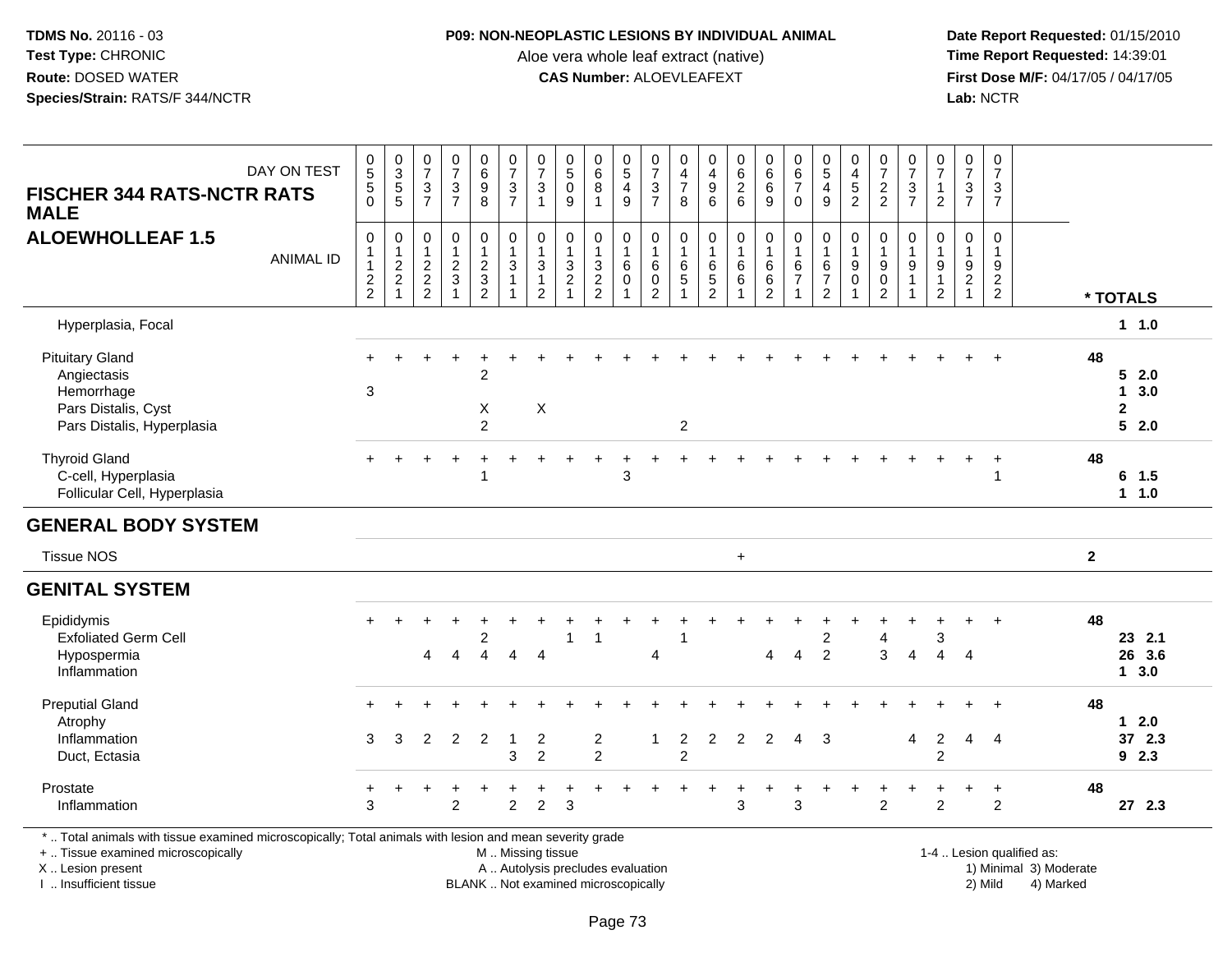## **P09: NON-NEOPLASTIC LESIONS BY INDIVIDUAL ANIMAL**

Aloe vera whole leaf extract (native)<br>**CAS Number:** ALOEVLEAFEXT

| DAY ON TEST<br><b>FISCHER 344 RATS-NCTR RATS</b><br><b>MALE</b>                                                                                                                                                | $\begin{array}{c} 0 \\ 5 \end{array}$<br>$\mathbf 5$<br>$\Omega$ | $\begin{smallmatrix}0\3\5\end{smallmatrix}$<br>5 | $\frac{0}{7}$<br>$\ensuremath{\mathsf{3}}$<br>$\overline{7}$             | $\frac{0}{7}$<br>$\frac{3}{7}$                     | $\begin{array}{c} 0 \\ 6 \end{array}$<br>$\overline{9}$<br>8 | $\frac{0}{7}$<br>$\frac{3}{7}$                                                         | $\frac{0}{7}$<br>$\mathbf{3}$<br>$\overline{1}$                                    | $\begin{array}{c} 0 \\ 5 \end{array}$<br>$\mathbf 0$<br>9                                     | $\begin{array}{c} 0 \\ 6 \\ 8 \end{array}$<br>1   | $\begin{array}{c} 0 \\ 5 \end{array}$<br>$\overline{4}$<br>9 | $\begin{array}{c} 0 \\ 7 \end{array}$<br>$\ensuremath{\mathsf{3}}$<br>$\overline{7}$ | $\mathbf 0$<br>$\frac{4}{7}$<br>8                          | $\begin{smallmatrix}0\\4\end{smallmatrix}$<br>$\boldsymbol{9}$<br>$6\phantom{a}$ | $\begin{matrix} 0 \\ 6 \\ 2 \end{matrix}$<br>$6\phantom{a}$ | $_{6}^{\rm 0}$<br>$\overline{6}$<br>9                     | $\begin{array}{c} 0 \\ 6 \\ 7 \end{array}$<br>$\mathbf 0$   | $\begin{smallmatrix}0\0\5\end{smallmatrix}$<br>$\overline{4}$<br>9   | $\begin{smallmatrix}0\\4\end{smallmatrix}$<br>$\frac{5}{2}$    | $\frac{0}{7}$<br>$\frac{2}{2}$                            | $\frac{0}{7}$<br>$\sqrt{3}$<br>$\overline{7}$                                         | 0<br>$\overline{7}$<br>1<br>$\overline{2}$               | $\begin{array}{c} 0 \\ 7 \end{array}$<br>3<br>$\overline{7}$ | $\pmb{0}$<br>$\overline{7}$<br>$\ensuremath{\mathsf{3}}$<br>$\overline{7}$ |                                                                  |                                                                                |
|----------------------------------------------------------------------------------------------------------------------------------------------------------------------------------------------------------------|------------------------------------------------------------------|--------------------------------------------------|--------------------------------------------------------------------------|----------------------------------------------------|--------------------------------------------------------------|----------------------------------------------------------------------------------------|------------------------------------------------------------------------------------|-----------------------------------------------------------------------------------------------|---------------------------------------------------|--------------------------------------------------------------|--------------------------------------------------------------------------------------|------------------------------------------------------------|----------------------------------------------------------------------------------|-------------------------------------------------------------|-----------------------------------------------------------|-------------------------------------------------------------|----------------------------------------------------------------------|----------------------------------------------------------------|-----------------------------------------------------------|---------------------------------------------------------------------------------------|----------------------------------------------------------|--------------------------------------------------------------|----------------------------------------------------------------------------|------------------------------------------------------------------|--------------------------------------------------------------------------------|
| <b>ALOEWHOLLEAF 1.5</b><br><b>ANIMAL ID</b>                                                                                                                                                                    | $\mathbf 0$<br>$\mathbf{1}$<br>$\mathbf{1}$<br>$\frac{2}{2}$     | 0<br>1<br>$\boldsymbol{2}$<br>$\overline{c}$     | $\mathbf 0$<br>$\mathbf 1$<br>$\begin{array}{c} 2 \\ 2 \\ 2 \end{array}$ | $\mathsf 0$<br>$\mathbf{1}$<br>$\overline{2}$<br>3 | 0<br>1<br>$\sqrt{2}$<br>$\mathfrak{Z}$<br>$\overline{2}$     | $\pmb{0}$<br>$\overline{1}$<br>$\sqrt{3}$<br>$\overline{1}$<br>$\overline{\mathbf{1}}$ | 0<br>$\overline{1}$<br>$\ensuremath{\mathsf{3}}$<br>$\mathbf{1}$<br>$\overline{2}$ | $\mathbf 0$<br>$\mathbf{1}$<br>$\ensuremath{\mathsf{3}}$<br>$\overline{c}$<br>1               | $\mathbf 0$<br>$\mathbf{1}$<br>3<br>$\frac{2}{2}$ | 0<br>1<br>6<br>$\mathbf 0$                                   | $\mathbf 0$<br>$\overline{1}$<br>$\,6\,$<br>$\pmb{0}$<br>2                           | $\mathbf 0$<br>$\overline{1}$<br>$\,6\,$<br>$\overline{5}$ | $\pmb{0}$<br>$\mathbf{1}$<br>$\,6\,$<br>$\sqrt{5}$<br>$\overline{2}$             | 0<br>$\mathbf{1}$<br>$\,6\,$<br>$\,6$                       | $\pmb{0}$<br>$\mathbf{1}$<br>$\,6$<br>6<br>$\overline{2}$ | $\mathsf 0$<br>$\mathbf{1}$<br>$\,6$<br>$\overline{7}$<br>1 | $\mathbf 0$<br>$\mathbf{1}$<br>6<br>$\overline{7}$<br>$\overline{2}$ | $\mathbf 0$<br>$\mathbf{1}$<br>$\boldsymbol{9}$<br>$\mathbf 0$ | 0<br>$\mathbf{1}$<br>$\boldsymbol{9}$<br>$\mathbf 0$<br>2 | $\mathbf 0$<br>$\overline{1}$<br>$\boldsymbol{9}$<br>$\overline{1}$<br>$\overline{1}$ | 0<br>$\mathbf{1}$<br>9<br>$\mathbf{1}$<br>$\overline{2}$ | 0<br>1<br>9<br>$\overline{\mathbf{c}}$<br>$\overline{1}$     | $\mathbf 0$<br>$\mathbf{1}$<br>$\boldsymbol{9}$<br>$\frac{2}{2}$           |                                                                  | * TOTALS                                                                       |
| Seminal Vesicle<br>Atrophy<br><b>Decreased Secretory Fluid</b>                                                                                                                                                 |                                                                  |                                                  |                                                                          | $\overline{2}$                                     |                                                              | $\overline{2}$                                                                         | 3                                                                                  | 3                                                                                             |                                                   |                                                              |                                                                                      |                                                            |                                                                                  |                                                             | 4                                                         |                                                             | $\mathbf{3}$                                                         |                                                                | $\overline{2}$                                            |                                                                                       | $\overline{2}$                                           |                                                              | $\overline{1}$                                                             |                                                                  | 48<br>62.2<br>93.2                                                             |
| <b>Testes</b><br>Interstitial Cell, Hyperplasia<br>Seminiferous Tubule, Atrophy                                                                                                                                |                                                                  |                                                  |                                                                          | 3                                                  |                                                              |                                                                                        |                                                                                    | -1                                                                                            |                                                   | $\overline{2}$                                               |                                                                                      |                                                            |                                                                                  | 3                                                           |                                                           |                                                             |                                                                      |                                                                | 2<br>3                                                    |                                                                                       | 4                                                        | $\overline{4}$                                               |                                                                            |                                                                  | 48<br>42.0<br>8 2.9                                                            |
| <b>HEMATOPOIETIC SYSTEM</b>                                                                                                                                                                                    |                                                                  |                                                  |                                                                          |                                                    |                                                              |                                                                                        |                                                                                    |                                                                                               |                                                   |                                                              |                                                                                      |                                                            |                                                                                  |                                                             |                                                           |                                                             |                                                                      |                                                                |                                                           |                                                                                       |                                                          |                                                              |                                                                            |                                                                  |                                                                                |
| <b>Bone Marrow</b><br>Atrophy<br>Hyperplasia<br>Myeloid Cell, Hyperplasia                                                                                                                                      |                                                                  |                                                  |                                                                          |                                                    |                                                              |                                                                                        |                                                                                    |                                                                                               |                                                   |                                                              |                                                                                      |                                                            |                                                                                  |                                                             |                                                           |                                                             | $\overline{2}$                                                       |                                                                | 3                                                         |                                                                                       | 3                                                        |                                                              |                                                                            |                                                                  | 48<br>2, 3.0<br>52.8<br>$12.0$                                                 |
| Lymph Node<br>Lumbar, Degeneration, Cystic<br>Lumbar, Hyperplasia, Lymphoid<br>Mediastinal, Hemorrhage<br>Pancreatic, Degeneration, Cystic<br>Pancreatic, Hyperplasia, Lymphoid<br>Renal, Degeneration, Cystic |                                                                  |                                                  |                                                                          |                                                    | $+$<br>$\boldsymbol{2}$                                      |                                                                                        |                                                                                    |                                                                                               | $\div$<br>3                                       |                                                              |                                                                                      |                                                            | $\overline{2}$                                                                   |                                                             |                                                           |                                                             |                                                                      |                                                                |                                                           |                                                                                       | $\ddot{}$                                                |                                                              |                                                                            |                                                                  | 17<br>14.0<br>$\mathbf 1$<br>2.0<br>$12.0$<br>3.0<br>$\mathbf 1$<br>2.0<br>2.5 |
| Lymph Node, Mandibular<br>Degeneration, Cystic<br>Infiltration Cellular, Plasma Cell<br>Medulla, Sinus, Dilatation                                                                                             |                                                                  |                                                  |                                                                          | $\overline{2}$                                     |                                                              |                                                                                        |                                                                                    |                                                                                               | 3<br>3                                            | $\overline{2}$                                               |                                                                                      |                                                            | 3                                                                                | $\overline{2}$                                              | $\overline{2}$                                            |                                                             |                                                                      |                                                                |                                                           |                                                                                       |                                                          |                                                              | $\overline{c}$                                                             |                                                                  | 48<br>$5$ 2.6<br>$11 \t2.2$<br>13.0                                            |
| Lymph Node, Mesenteric<br>Degeneration, Cystic                                                                                                                                                                 | Δ                                                                | 4                                                | Δ                                                                        | 4                                                  | 3                                                            | 4                                                                                      | 4                                                                                  | 4                                                                                             | $\overline{4}$                                    | 4                                                            | $\sqrt{3}$                                                                           |                                                            | 3                                                                                | $\sqrt{3}$                                                  | 3                                                         | 4                                                           | 4                                                                    | Δ                                                              |                                                           | Δ                                                                                     |                                                          | 4                                                            | $\ddot{}$<br>$\overline{4}$                                                |                                                                  | 48<br>41 3.6                                                                   |
| *  Total animals with tissue examined microscopically; Total animals with lesion and mean severity grade<br>+  Tissue examined microscopically<br>X  Lesion present<br>I. Insufficient tissue                  |                                                                  |                                                  |                                                                          |                                                    |                                                              |                                                                                        |                                                                                    | M  Missing tissue<br>A  Autolysis precludes evaluation<br>BLANK  Not examined microscopically |                                                   |                                                              |                                                                                      |                                                            |                                                                                  |                                                             |                                                           |                                                             |                                                                      |                                                                |                                                           |                                                                                       |                                                          |                                                              | 2) Mild                                                                    | 1-4  Lesion qualified as:<br>1) Minimal 3) Moderate<br>4) Marked |                                                                                |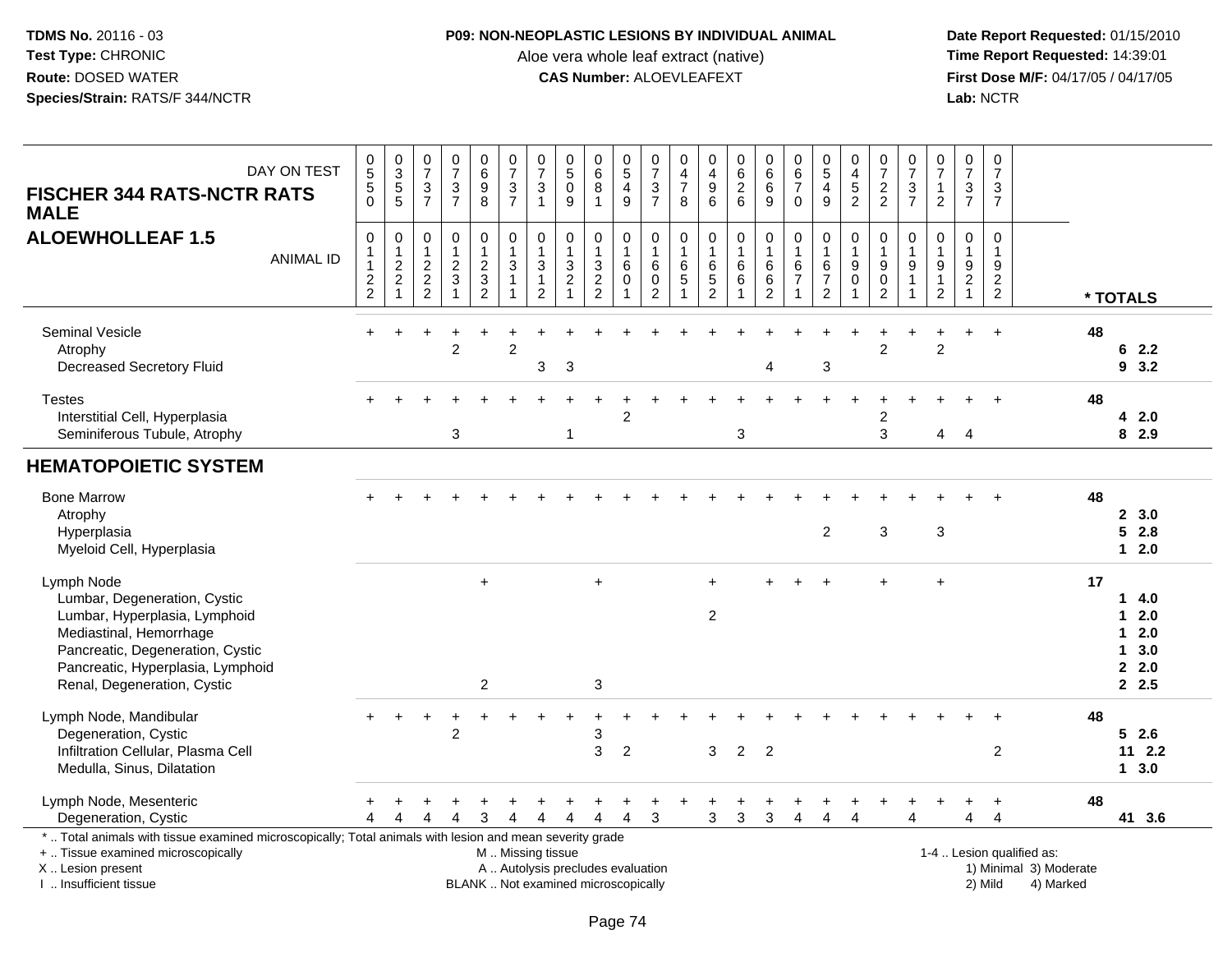## **P09: NON-NEOPLASTIC LESIONS BY INDIVIDUAL ANIMAL**

Aloe vera whole leaf extract (native)<br>**CAS Number:** ALOEVLEAFEXT

| DAY ON TEST<br><b>FISCHER 344 RATS-NCTR RATS</b><br><b>MALE</b>                                                                                                                               | $\begin{array}{c} 0 \\ 5 \end{array}$<br>$\frac{5}{0}$ | 0<br>3<br>5<br>5                                                        | $\frac{0}{7}$<br>$\frac{3}{7}$                                      | $\frac{0}{7}$<br>$\frac{3}{7}$                               | $\begin{array}{c} 0 \\ 6 \\ 9 \end{array}$<br>$\overline{8}$    | $\frac{0}{7}$<br>$\frac{3}{7}$                                             | $\frac{0}{7}$<br>3<br>$\mathbf{1}$                                          | $\begin{smallmatrix}0\0\5\end{smallmatrix}$<br>$\pmb{0}$<br>9                       | $_{6}^{\rm o}$<br>$\,8\,$<br>$\overline{1}$ | $\begin{array}{c} 0 \\ 5 \end{array}$<br>$\overline{4}$<br>$\boldsymbol{9}$ | $\frac{0}{7}$<br>$\frac{3}{7}$                                                      | 0<br>$\overline{4}$<br>7<br>8                 | 0<br>$\overline{4}$<br>$\boldsymbol{9}$<br>6            | 0626                                          | $\begin{array}{c} 0 \\ 6 \end{array}$<br>6<br>9                     | 0<br>$\overline{6}$<br>$\overline{7}$<br>$\mathbf 0$                         | $\begin{array}{c} 0 \\ 5 \end{array}$<br>4<br>9                            | $_4^{\rm O}$<br>$\frac{5}{2}$                                              | $\frac{0}{7}$<br>$\frac{2}{2}$                                       | $\frac{0}{7}$<br>$\frac{3}{7}$                                            | $\begin{array}{c} 0 \\ 7 \end{array}$<br>$\mathbf{1}$<br>$\overline{2}$ | $\frac{0}{7}$<br>$\frac{3}{7}$                                   | $\pmb{0}$<br>$\overline{7}$<br>$\mathbf{3}$<br>$\overline{7}$ |                                                                  |             |                                      |
|-----------------------------------------------------------------------------------------------------------------------------------------------------------------------------------------------|--------------------------------------------------------|-------------------------------------------------------------------------|---------------------------------------------------------------------|--------------------------------------------------------------|-----------------------------------------------------------------|----------------------------------------------------------------------------|-----------------------------------------------------------------------------|-------------------------------------------------------------------------------------|---------------------------------------------|-----------------------------------------------------------------------------|-------------------------------------------------------------------------------------|-----------------------------------------------|---------------------------------------------------------|-----------------------------------------------|---------------------------------------------------------------------|------------------------------------------------------------------------------|----------------------------------------------------------------------------|----------------------------------------------------------------------------|----------------------------------------------------------------------|---------------------------------------------------------------------------|-------------------------------------------------------------------------|------------------------------------------------------------------|---------------------------------------------------------------|------------------------------------------------------------------|-------------|--------------------------------------|
| <b>ALOEWHOLLEAF 1.5</b><br><b>ANIMAL ID</b>                                                                                                                                                   | $\mathsf 0$<br>1<br>$\mathbf{1}$<br>$\frac{2}{2}$      | $\,0\,$<br>$\begin{array}{c} 1 \\ 2 \\ 2 \end{array}$<br>$\overline{1}$ | $\boldsymbol{0}$<br>$\begin{array}{c} 1 \\ 2 \\ 2 \\ 2 \end{array}$ | $\pmb{0}$<br>$\mathbf{1}$<br>$\frac{2}{3}$<br>$\overline{1}$ | 0<br>$\mathbf{1}$<br>$\begin{array}{c} 2 \\ 3 \\ 2 \end{array}$ | $\begin{array}{c} 0 \\ 1 \\ 3 \end{array}$<br>$\mathbf{1}$<br>$\mathbf{1}$ | $\pmb{0}$<br>$\mathbf{1}$<br>$\mathbf{3}$<br>$\mathbf{1}$<br>$\overline{2}$ | $\pmb{0}$<br>$\mathbf 1$<br>$\ensuremath{\mathsf{3}}$<br>$\sqrt{2}$<br>$\mathbf{1}$ | $\pmb{0}$<br>$\mathbf{1}$<br>$\frac{3}{2}$  | 0<br>$\overline{1}$<br>$\,6\,$<br>$\pmb{0}$                                 | $\pmb{0}$<br>$\overline{1}$<br>$\overline{6}$<br>$\boldsymbol{0}$<br>$\overline{2}$ | 0<br>1<br>$\,6$<br>$\sqrt{5}$<br>$\mathbf{1}$ | $\pmb{0}$<br>$\overline{1}$<br>$\,6\,$<br>$\frac{5}{2}$ | $\pmb{0}$<br>$\mathbf{1}$<br>$\,6$<br>$\,6\,$ | $\mathbf 0$<br>$\mathbf{1}$<br>$\,6\,$<br>$\,6\,$<br>$\overline{2}$ | $\pmb{0}$<br>$\overline{1}$<br>$\,6\,$<br>$\boldsymbol{7}$<br>$\overline{1}$ | $\pmb{0}$<br>$\mathbf{1}$<br>$\,6\,$<br>$\boldsymbol{7}$<br>$\overline{2}$ | $\pmb{0}$<br>$\mathbf{1}$<br>$\overline{9}$<br>$\mathbf 0$<br>$\mathbf{1}$ | 0<br>$\mathbf{1}$<br>$\boldsymbol{9}$<br>$\pmb{0}$<br>$\overline{2}$ | $\,0\,$<br>$\mathbf{1}$<br>$\overline{9}$<br>$\mathbf{1}$<br>$\mathbf{1}$ | 0<br>$\mathbf{1}$<br>$\boldsymbol{9}$<br>$\mathbf{1}$<br>$\overline{2}$ | $\pmb{0}$<br>$\overline{1}$<br>$\boldsymbol{9}$<br>$\frac{2}{1}$ | $\mathbf 0$<br>$\overline{1}$<br>$9\,$<br>$\frac{2}{2}$       |                                                                  |             | * TOTALS                             |
| <b>Fibrosis</b><br>Hemorrhage<br>Hyperplasia, Lymphoid<br>Inflammation                                                                                                                        |                                                        |                                                                         |                                                                     | 4                                                            |                                                                 |                                                                            |                                                                             |                                                                                     |                                             |                                                                             |                                                                                     |                                               |                                                         |                                               |                                                                     |                                                                              | 4                                                                          |                                                                            |                                                                      |                                                                           |                                                                         |                                                                  |                                                               |                                                                  |             | 12.0<br>14.0<br>4 2.8<br>$14.0$      |
| Spleen<br>Hematopoietic Cell Proliferation<br>Infarct<br>Pigmentation<br>Thrombus                                                                                                             | 3                                                      | 2                                                                       |                                                                     | $\boldsymbol{\mathsf{X}}$                                    |                                                                 |                                                                            |                                                                             | $\overline{2}$                                                                      | $\overline{c}$                              |                                                                             |                                                                                     |                                               |                                                         |                                               |                                                                     |                                                                              |                                                                            |                                                                            |                                                                      |                                                                           |                                                                         |                                                                  |                                                               |                                                                  | 48          | 12.0<br>1<br>6<br>2.2<br>$\mathbf 1$ |
| Thymus<br>Atrophy<br>Hemorrhage                                                                                                                                                               | 3                                                      | 2                                                                       | 2                                                                   | 2                                                            | $\overline{2}$                                                  | $\overline{2}$                                                             | 3                                                                           | 2                                                                                   | м                                           | 3                                                                           | 3                                                                                   | 2                                             | 2                                                       |                                               | $\overline{2}$                                                      | $\overline{2}$                                                               | 3                                                                          | 3                                                                          | $\overline{2}$                                                       | 3                                                                         | 3                                                                       | $\overline{2}$                                                   | $\overline{2}$                                                |                                                                  | 44          | 40 2.3<br>1.1.0                      |
| <b>INTEGUMENTARY SYSTEM</b>                                                                                                                                                                   |                                                        |                                                                         |                                                                     |                                                              |                                                                 |                                                                            |                                                                             |                                                                                     |                                             |                                                                             |                                                                                     |                                               |                                                         |                                               |                                                                     |                                                                              |                                                                            |                                                                            |                                                                      |                                                                           |                                                                         |                                                                  |                                                               |                                                                  |             |                                      |
| <b>Mammary Gland</b><br>Galactocele<br>Lactation<br>Alveolus, Hyperplasia                                                                                                                     | $+$                                                    | м                                                                       |                                                                     |                                                              |                                                                 | -1                                                                         | $\sqrt{3}$                                                                  | X<br>$\mathfrak{Z}$                                                                 | $\boldsymbol{\mathsf{X}}$                   |                                                                             |                                                                                     |                                               | -1                                                      |                                               |                                                                     |                                                                              | $\overline{c}$                                                             | 1                                                                          |                                                                      |                                                                           | $\sqrt{3}$<br>$\mathbf{3}$                                              |                                                                  | $\ddot{}$<br>X                                                |                                                                  | 41          | 10<br>$10$ 2.2<br>62.2               |
| Skin<br><b>Cyst Epithelial Inclusion</b><br>Foot, Inflammation, Chronic                                                                                                                       |                                                        |                                                                         |                                                                     |                                                              |                                                                 |                                                                            |                                                                             |                                                                                     |                                             |                                                                             |                                                                                     |                                               |                                                         |                                               |                                                                     |                                                                              |                                                                            |                                                                            |                                                                      |                                                                           |                                                                         | ÷.                                                               | $\ddot{}$                                                     |                                                                  | 48          | 1<br>$12.0$                          |
| <b>MUSCULOSKELETAL SYSTEM</b>                                                                                                                                                                 |                                                        |                                                                         |                                                                     |                                                              |                                                                 |                                                                            |                                                                             |                                                                                     |                                             |                                                                             |                                                                                     |                                               |                                                         |                                               |                                                                     |                                                                              |                                                                            |                                                                            |                                                                      |                                                                           |                                                                         |                                                                  |                                                               |                                                                  |             |                                      |
| <b>Bone</b><br>Cartilage, Sternum, Degeneration                                                                                                                                               |                                                        |                                                                         |                                                                     |                                                              |                                                                 |                                                                            |                                                                             |                                                                                     |                                             | $\ddot{}$<br>4                                                              |                                                                                     |                                               |                                                         |                                               |                                                                     |                                                                              |                                                                            |                                                                            |                                                                      |                                                                           |                                                                         |                                                                  |                                                               |                                                                  | $\mathbf 1$ | 14.0                                 |
| *  Total animals with tissue examined microscopically; Total animals with lesion and mean severity grade<br>+  Tissue examined microscopically<br>X  Lesion present<br>I. Insufficient tissue |                                                        |                                                                         |                                                                     |                                                              |                                                                 | M  Missing tissue                                                          |                                                                             | A  Autolysis precludes evaluation<br>BLANK  Not examined microscopically            |                                             |                                                                             |                                                                                     |                                               |                                                         |                                               |                                                                     |                                                                              |                                                                            |                                                                            |                                                                      |                                                                           |                                                                         |                                                                  | 2) Mild                                                       | 1-4  Lesion qualified as:<br>1) Minimal 3) Moderate<br>4) Marked |             |                                      |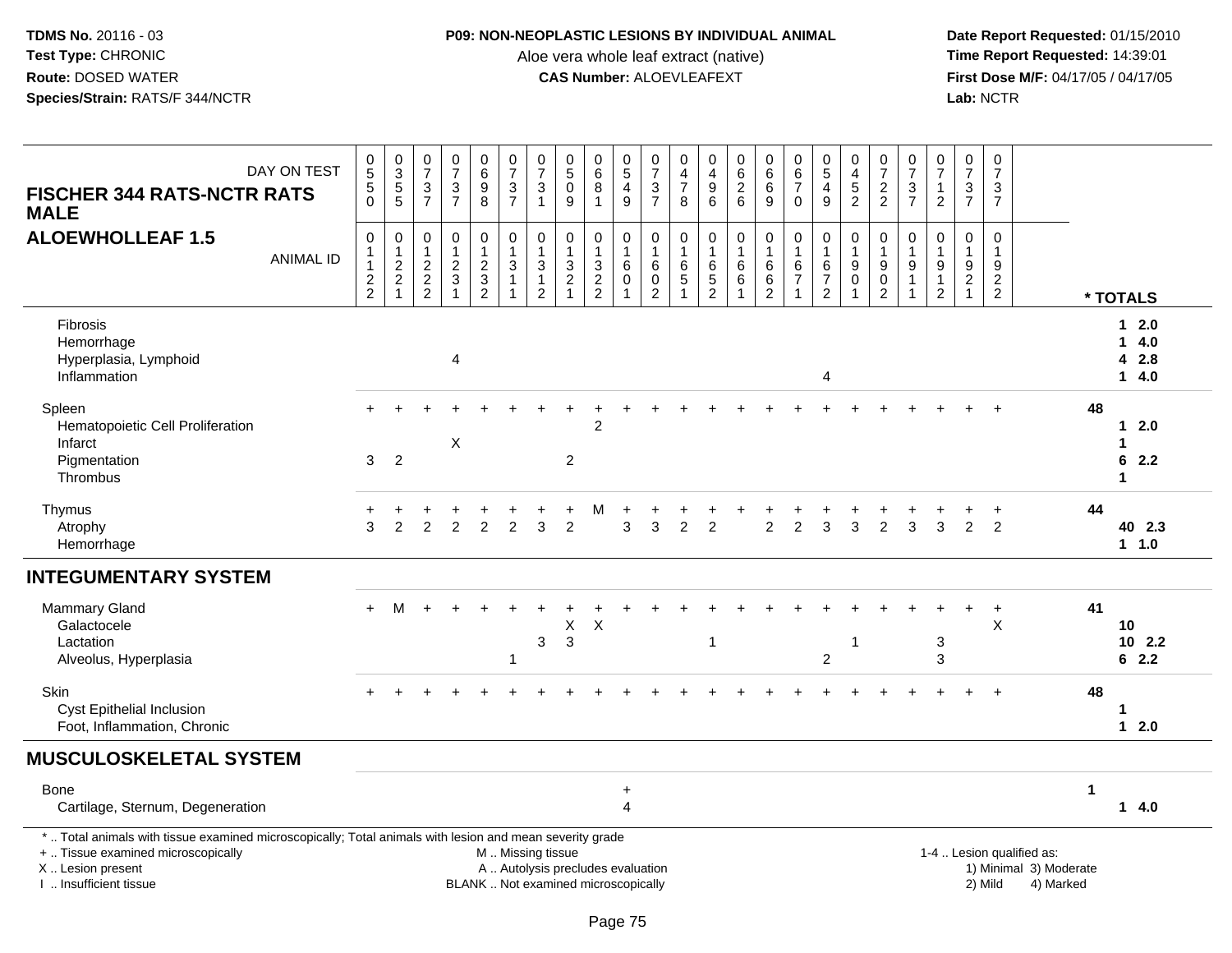## **P09: NON-NEOPLASTIC LESIONS BY INDIVIDUAL ANIMAL**

Aloe vera whole leaf extract (native)<br>**CAS Number:** ALOEVLEAFEXT

 **Date Report Requested:** 01/15/2010 **First Dose M/F:** 04/17/05 / 04/17/05<br>Lab: NCTR **Lab:** NCTR

| DAY ON TEST                                                                                                                                                         | $\pmb{0}$<br>$\overline{5}$                                           | 0<br>$\frac{3}{5}$                                                    | $\begin{array}{c} 0 \\ 7 \end{array}$                                     | $\begin{array}{c} 0 \\ 7 \end{array}$                         | $_{\rm 6}^{\rm 0}$                          | $\frac{0}{7}$                                                                 | $\frac{0}{7}$                                | $\begin{array}{c} 0 \\ 5 \end{array}$                                           | $_{6}^{\rm 0}$                                                           | $\begin{smallmatrix}0\0\5\end{smallmatrix}$                             | 0<br>$\overline{7}$                                                     | 0<br>$\overline{\mathbf{4}}$ | $\begin{array}{c} 0 \\ 4 \\ 9 \end{array}$        |                                                             | $\begin{array}{c} 0 \\ 6 \end{array}$                               | 0<br>$6\phantom{a}$                                                      | $\begin{array}{c} 0 \\ 5 \end{array}$                 |                                                                                  | $\frac{0}{7}$                                                                  | $\frac{0}{7}$                     | 0<br>$\overline{7}$                                                              | $\pmb{0}$<br>$\overline{7}$                                 | $\pmb{0}$<br>$\overline{7}$                                              |                                                     |              |                                                                    |
|---------------------------------------------------------------------------------------------------------------------------------------------------------------------|-----------------------------------------------------------------------|-----------------------------------------------------------------------|---------------------------------------------------------------------------|---------------------------------------------------------------|---------------------------------------------|-------------------------------------------------------------------------------|----------------------------------------------|---------------------------------------------------------------------------------|--------------------------------------------------------------------------|-------------------------------------------------------------------------|-------------------------------------------------------------------------|------------------------------|---------------------------------------------------|-------------------------------------------------------------|---------------------------------------------------------------------|--------------------------------------------------------------------------|-------------------------------------------------------|----------------------------------------------------------------------------------|--------------------------------------------------------------------------------|-----------------------------------|----------------------------------------------------------------------------------|-------------------------------------------------------------|--------------------------------------------------------------------------|-----------------------------------------------------|--------------|--------------------------------------------------------------------|
| <b>FISCHER 344 RATS-NCTR RATS</b><br><b>MALE</b>                                                                                                                    | $\overline{5}$<br>$\Omega$                                            | $\overline{5}$                                                        | $\frac{3}{7}$                                                             | $\frac{3}{7}$                                                 | $_{8}^{\rm 9}$                              | $\frac{3}{7}$                                                                 | 3<br>$\mathbf{1}$                            | $\mathbf 0$<br>9                                                                | $\bf 8$<br>$\overline{1}$                                                | $\overline{4}$<br>$\overline{9}$                                        | $\frac{3}{7}$                                                           | $\overline{7}$<br>8          | 6                                                 | 0626                                                        | 6<br>9                                                              | $\overline{7}$<br>$\mathbf 0$                                            | $\overline{\mathbf{4}}$<br>9                          | $\frac{0}{4}$<br>52                                                              | $\frac{2}{2}$                                                                  | $\mathbf{3}$<br>$\overline{7}$    | $\mathbf{1}$<br>$\overline{2}$                                                   | 3<br>$\overline{7}$                                         | 3<br>$\overline{7}$                                                      |                                                     |              |                                                                    |
| <b>ALOEWHOLLEAF 1.5</b><br><b>ANIMAL ID</b>                                                                                                                         | $\mathbf 0$<br>$\begin{array}{c} 1 \\ 1 \end{array}$<br>$\frac{2}{2}$ | 0<br>$\mathbf{1}$<br>$\overline{c}$<br>$\overline{c}$<br>$\mathbf{1}$ | 0<br>$\mathbf{1}$<br>$\boldsymbol{2}$<br>$\overline{c}$<br>$\overline{2}$ | $\pmb{0}$<br>$\mathbf{1}$<br>$\overline{c}$<br>$\mathfrak{Z}$ | $\pmb{0}$<br>$\frac{1}{2}$<br>$\frac{3}{2}$ | $\pmb{0}$<br>$\mathbf{1}$<br>$\mathbf{3}$<br>$\overline{1}$<br>$\overline{1}$ | $\mathbf 0$<br>1<br>3<br>1<br>$\overline{c}$ | $\mathbf 0$<br>$\overline{1}$<br>$\sqrt{3}$<br>$\overline{c}$<br>$\overline{1}$ | $\mathbf 0$<br>$\mathbf 1$<br>$\ensuremath{\mathsf{3}}$<br>$\frac{2}{2}$ | $\mathbf 0$<br>$\mathbf{1}$<br>$\,6\,$<br>$\mathbf 0$<br>$\overline{1}$ | $\mathbf 0$<br>$\mathbf{1}$<br>$\,6\,$<br>$\mathsf 0$<br>$\overline{2}$ | 0<br>6<br>5                  | $\mathbf 0$<br>$\mathbf{1}$<br>6<br>$\frac{5}{2}$ | $\mathsf 0$<br>$\mathbf{1}$<br>$\,6$<br>6<br>$\overline{1}$ | $\mathbf 0$<br>$\mathbf{1}$<br>$\,6\,$<br>$\,6\,$<br>$\overline{2}$ | $\mathbf 0$<br>$\mathbf{1}$<br>$\,6\,$<br>$\overline{7}$<br>$\mathbf{1}$ | 0<br>1<br>$\,6\,$<br>$\overline{7}$<br>$\overline{2}$ | $\mathbf 0$<br>$\mathbf{1}$<br>$\boldsymbol{9}$<br>$\mathbf 0$<br>$\overline{1}$ | $\mathbf 0$<br>$\mathbf{1}$<br>$\boldsymbol{9}$<br>$\pmb{0}$<br>$\overline{2}$ | $\Omega$<br>$9\,$<br>$\mathbf{1}$ | $\Omega$<br>$\overline{1}$<br>$\boldsymbol{9}$<br>$\mathbf{1}$<br>$\overline{2}$ | $\mathbf 0$<br>$\mathbf{1}$<br>$9\,$<br>$\overline{c}$<br>1 | $\mathbf 0$<br>$\mathbf{1}$<br>$9\,$<br>$\overline{2}$<br>$\overline{2}$ |                                                     |              | * TOTALS                                                           |
| Bone, Femur                                                                                                                                                         |                                                                       |                                                                       |                                                                           |                                                               |                                             |                                                                               |                                              |                                                                                 |                                                                          |                                                                         |                                                                         |                              |                                                   |                                                             |                                                                     |                                                                          |                                                       |                                                                                  |                                                                                |                                   |                                                                                  |                                                             | $\div$                                                                   |                                                     | 48           |                                                                    |
| <b>Skeletal Muscle</b>                                                                                                                                              |                                                                       |                                                                       |                                                                           |                                                               |                                             |                                                                               |                                              |                                                                                 |                                                                          |                                                                         |                                                                         |                              |                                                   |                                                             |                                                                     |                                                                          |                                                       |                                                                                  |                                                                                |                                   |                                                                                  |                                                             |                                                                          |                                                     | $\mathbf{2}$ |                                                                    |
| <b>NERVOUS SYSTEM</b>                                                                                                                                               |                                                                       |                                                                       |                                                                           |                                                               |                                             |                                                                               |                                              |                                                                                 |                                                                          |                                                                         |                                                                         |                              |                                                   |                                                             |                                                                     |                                                                          |                                                       |                                                                                  |                                                                                |                                   |                                                                                  |                                                             |                                                                          |                                                     |              |                                                                    |
| Brain, Brain Stem<br>Hypothalamus, Compression                                                                                                                      |                                                                       |                                                                       |                                                                           |                                                               |                                             |                                                                               |                                              | 3                                                                               | 3                                                                        |                                                                         |                                                                         |                              |                                                   |                                                             |                                                                     |                                                                          |                                                       |                                                                                  |                                                                                |                                   |                                                                                  | $\ddot{}$                                                   | $\div$<br>3                                                              |                                                     | 48           | 93.0                                                               |
| Brain, Cerebellum                                                                                                                                                   |                                                                       |                                                                       |                                                                           |                                                               |                                             |                                                                               |                                              |                                                                                 |                                                                          |                                                                         |                                                                         |                              |                                                   |                                                             |                                                                     |                                                                          |                                                       |                                                                                  |                                                                                |                                   |                                                                                  |                                                             |                                                                          |                                                     | 48           |                                                                    |
| Brain, Cerebrum<br>Hemorrhage<br>Hydrocephalus                                                                                                                      |                                                                       |                                                                       |                                                                           |                                                               |                                             |                                                                               |                                              |                                                                                 |                                                                          |                                                                         |                                                                         |                              |                                                   |                                                             |                                                                     |                                                                          |                                                       |                                                                                  |                                                                                |                                   |                                                                                  |                                                             |                                                                          |                                                     | 48           | $12.0$<br>$12.0$                                                   |
| Peripheral Nerve                                                                                                                                                    |                                                                       |                                                                       |                                                                           |                                                               |                                             |                                                                               |                                              |                                                                                 |                                                                          |                                                                         |                                                                         |                              |                                                   |                                                             |                                                                     |                                                                          |                                                       |                                                                                  |                                                                                |                                   |                                                                                  |                                                             |                                                                          |                                                     | 3            |                                                                    |
| Spinal Cord<br>Hemorrhage                                                                                                                                           |                                                                       |                                                                       |                                                                           |                                                               |                                             |                                                                               |                                              |                                                                                 |                                                                          |                                                                         |                                                                         |                              |                                                   |                                                             |                                                                     |                                                                          |                                                       |                                                                                  |                                                                                |                                   |                                                                                  |                                                             |                                                                          |                                                     | 3            | $1 \quad 3.0$                                                      |
| <b>RESPIRATORY SYSTEM</b>                                                                                                                                           |                                                                       |                                                                       |                                                                           |                                                               |                                             |                                                                               |                                              |                                                                                 |                                                                          |                                                                         |                                                                         |                              |                                                   |                                                             |                                                                     |                                                                          |                                                       |                                                                                  |                                                                                |                                   |                                                                                  |                                                             |                                                                          |                                                     |              |                                                                    |
| Lung<br>Granuloma<br>Hemorrhage<br>Metaplasia, Osseous<br>Alveolar Epithelium, Hyperplasia<br>Alveolus, Infiltration Cellular, Histiocyte<br>Alveolus, Inflammation | $\div$                                                                | $\mathbf{1}$                                                          |                                                                           |                                                               |                                             |                                                                               |                                              | -1                                                                              | $\overline{2}$                                                           |                                                                         |                                                                         |                              | $\mathbf 1$                                       |                                                             |                                                                     | $\overline{2}$                                                           |                                                       |                                                                                  |                                                                                |                                   |                                                                                  |                                                             |                                                                          |                                                     | 48           | 2.0<br>$\mathbf 1$<br>11.0<br>$1 1.0$<br>$1 \t1.0$<br>6 1.2<br>2.5 |
| *  Total animals with tissue examined microscopically; Total animals with lesion and mean severity grade<br>+  Tissue examined microscopically<br>X  Lesion present |                                                                       |                                                                       |                                                                           |                                                               |                                             | M  Missing tissue<br>A  Autolysis precludes evaluation                        |                                              |                                                                                 |                                                                          |                                                                         |                                                                         |                              |                                                   |                                                             |                                                                     |                                                                          |                                                       |                                                                                  |                                                                                |                                   |                                                                                  |                                                             |                                                                          | 1-4  Lesion qualified as:<br>1) Minimal 3) Moderate |              |                                                                    |

I .. Insufficient tissue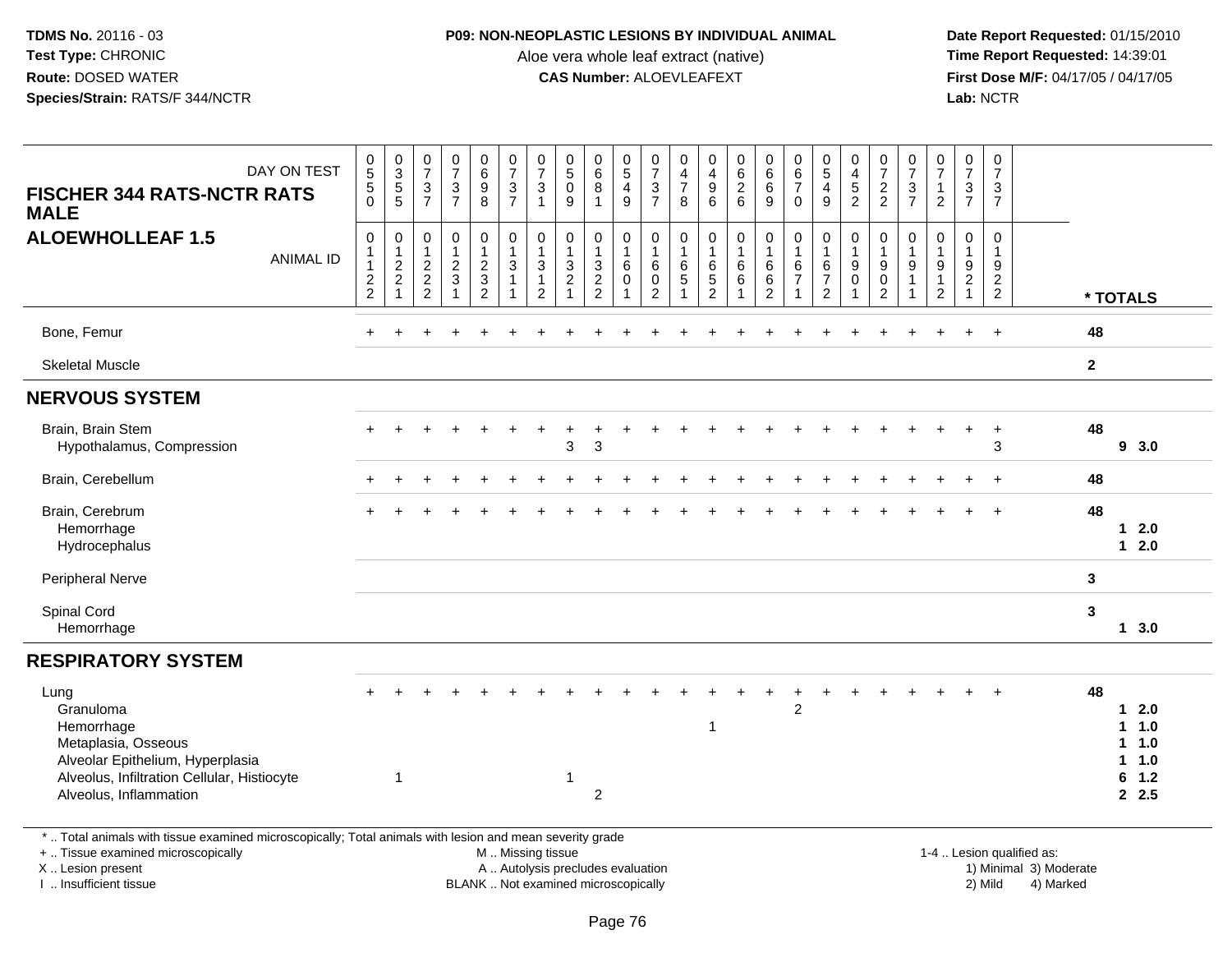#### **P09: NON-NEOPLASTIC LESIONS BY INDIVIDUAL ANIMAL**

Aloe vera whole leaf extract (native)<br>**CAS Number:** ALOEVLEAFEXT

 **Date Report Requested:** 01/15/2010 **First Dose M/F:** 04/17/05 / 04/17/05<br>**Lab:** NCTR **Lab:** NCTR

| DAY ON TEST<br><b>FISCHER 344 RATS-NCTR RATS</b><br><b>MALE</b>                          | $\begin{array}{c} 0 \\ 5 \end{array}$<br>$\sqrt{5}$<br>$\Omega$ | $_{3}^{\rm 0}$<br>$\frac{5}{5}$                    | $\frac{0}{7}$<br>$\sqrt{3}$<br>$\overline{7}$                  | $\frac{0}{7}$<br>$\frac{3}{7}$     | $_{6}^{\rm 0}$<br>$\frac{9}{8}$                                               | $\frac{0}{7}$<br>$\frac{3}{7}$               | $\frac{0}{7}$<br>$\mathbf{3}$<br>-1                                 | $\begin{array}{c} 0 \\ 5 \end{array}$<br>$\pmb{0}$<br>9                       | $\begin{matrix} 0 \\ 6 \end{matrix}$<br>8<br>$\mathbf{1}$                          | $\begin{array}{c} 0 \\ 5 \end{array}$<br>$\overline{4}$<br>$\mathsf g$ | $\frac{0}{7}$<br>$\frac{3}{7}$                                             | 0<br>$\overline{4}$<br>$\overline{7}$<br>8       | $_4^{\rm O}$<br>$\boldsymbol{9}$<br>6                                                 | $\begin{matrix} 0 \\ 6 \end{matrix}$<br>$\frac{2}{6}$ | $_6^0$<br>$\overline{6}$<br>$\overline{9}$                             | $\begin{array}{c} 0 \\ 6 \end{array}$<br>$\overline{7}$<br>$\Omega$           | $\begin{matrix} 0 \\ 5 \end{matrix}$<br>$\overline{4}$<br>9 | $\begin{smallmatrix}0\\4\end{smallmatrix}$<br>$\frac{5}{2}$                   | $\frac{0}{7}$<br>$\frac{2}{2}$                          | $\frac{0}{7}$<br>$\frac{3}{7}$                                       | $\frac{0}{7}$<br>$\mathbf{1}$<br>$\overline{2}$          | $\frac{0}{7}$<br>$\frac{3}{7}$                                          | $\pmb{0}$<br>$\overline{7}$<br>$\frac{3}{7}$                                    |    |                                         |
|------------------------------------------------------------------------------------------|-----------------------------------------------------------------|----------------------------------------------------|----------------------------------------------------------------|------------------------------------|-------------------------------------------------------------------------------|----------------------------------------------|---------------------------------------------------------------------|-------------------------------------------------------------------------------|------------------------------------------------------------------------------------|------------------------------------------------------------------------|----------------------------------------------------------------------------|--------------------------------------------------|---------------------------------------------------------------------------------------|-------------------------------------------------------|------------------------------------------------------------------------|-------------------------------------------------------------------------------|-------------------------------------------------------------|-------------------------------------------------------------------------------|---------------------------------------------------------|----------------------------------------------------------------------|----------------------------------------------------------|-------------------------------------------------------------------------|---------------------------------------------------------------------------------|----|-----------------------------------------|
| <b>ALOEWHOLLEAF 1.5</b><br><b>ANIMAL ID</b>                                              | $\mathbf 0$<br>$\mathbf{1}$<br>$\mathbf{1}$<br>$\frac{2}{2}$    | 0<br>$\mathbf{1}$<br>$\frac{2}{2}$<br>$\mathbf{1}$ | $\mathbf 0$<br>$\mathbf{1}$<br>$\frac{2}{2}$<br>$\overline{2}$ | 0<br>$\mathbf{1}$<br>$\frac{2}{3}$ | $\begin{smallmatrix}0\\1\end{smallmatrix}$<br>$\frac{2}{3}$<br>$\overline{2}$ | $\pmb{0}$<br>$\mathbf{1}$<br>$\sqrt{3}$<br>1 | 0<br>$\mathbf{1}$<br>$\sqrt{3}$<br>$\overline{1}$<br>$\overline{2}$ | $\pmb{0}$<br>$\mathbf{1}$<br>$\mathbf{3}$<br>$\overline{c}$<br>$\overline{1}$ | 0<br>$\mathbf{1}$<br>$\ensuremath{\mathsf{3}}$<br>$\overline{c}$<br>$\overline{2}$ | 0<br>$\mathbf{1}$<br>$\,6\,$<br>$\mathbf 0$<br>$\overline{1}$          | $\boldsymbol{0}$<br>$\mathbf{1}$<br>$\,6\,$<br>$\pmb{0}$<br>$\overline{2}$ | $\boldsymbol{0}$<br>$\overline{1}$<br>$6\over 5$ | $\begin{smallmatrix}0\\1\end{smallmatrix}$<br>$\,6\,$<br>$\sqrt{5}$<br>$\overline{2}$ | 0<br>$\mathbf{1}$<br>$6\phantom{.}6$<br>$\,6\,$       | $\begin{smallmatrix}0\\1\end{smallmatrix}$<br>$^6_6$<br>$\overline{c}$ | $\begin{smallmatrix}0\\1\end{smallmatrix}$<br>$\frac{6}{7}$<br>$\overline{1}$ | 0<br>$\mathbf{1}$<br>6<br>$\overline{7}$<br>$\overline{c}$  | $\begin{smallmatrix}0\\1\end{smallmatrix}$<br>$\boldsymbol{9}$<br>$\mathbf 0$ | 0<br>$\mathbf{1}$<br>$\boldsymbol{9}$<br>$\pmb{0}$<br>2 | 0<br>$\mathbf{1}$<br>$\boldsymbol{9}$<br>$\mathbf{1}$<br>$\mathbf 1$ | 0<br>$\mathbf{1}$<br>9<br>$\mathbf{1}$<br>$\overline{2}$ | $\pmb{0}$<br>$\mathbf{1}$<br>$\begin{array}{c} 9 \\ 2 \\ 1 \end{array}$ | $\mathbf 0$<br>$\mathbf{1}$<br>$\boldsymbol{9}$<br>$\sqrt{2}$<br>$\overline{2}$ |    | * TOTALS                                |
| Nose<br>Inflammation<br>Goblet Cell, Hyperplasia                                         |                                                                 |                                                    |                                                                |                                    |                                                                               |                                              |                                                                     | $\mathbf 1$                                                                   |                                                                                    |                                                                        |                                                                            |                                                  |                                                                                       |                                                       |                                                                        |                                                                               |                                                             |                                                                               |                                                         |                                                                      |                                                          | $+$                                                                     | $\overline{+}$                                                                  | 48 | 2.0<br>$\mathbf 1$<br>2, 1.5            |
| Trachea                                                                                  |                                                                 |                                                    |                                                                |                                    |                                                                               |                                              |                                                                     |                                                                               |                                                                                    |                                                                        |                                                                            |                                                  |                                                                                       |                                                       |                                                                        |                                                                               |                                                             |                                                                               |                                                         |                                                                      |                                                          | $+$                                                                     | $+$                                                                             | 48 |                                         |
| <b>SPECIAL SENSES SYSTEM</b>                                                             |                                                                 |                                                    |                                                                |                                    |                                                                               |                                              |                                                                     |                                                                               |                                                                                    |                                                                        |                                                                            |                                                  |                                                                                       |                                                       |                                                                        |                                                                               |                                                             |                                                                               |                                                         |                                                                      |                                                          |                                                                         |                                                                                 |    |                                         |
| Eye<br>Cataract<br>Phthisis Bulbi<br>Retina, Degeneration<br>Sclera, Metaplasia, Osseous |                                                                 |                                                    |                                                                |                                    |                                                                               |                                              |                                                                     |                                                                               |                                                                                    | $\mathsf X$<br>4                                                       |                                                                            |                                                  |                                                                                       |                                                       |                                                                        |                                                                               |                                                             |                                                                               |                                                         |                                                                      |                                                          |                                                                         |                                                                                 | 48 | $\boldsymbol{2}$<br>1<br>42.5<br>$12.0$ |
| <b>Harderian Gland</b><br>Infiltration Cellular, Lymphocyte<br>Inflammation              | $\pm$                                                           | $\ddot{}$                                          |                                                                |                                    |                                                                               |                                              |                                                                     |                                                                               |                                                                                    | +<br>$\overline{c}$                                                    | $\overline{1}$                                                             |                                                  |                                                                                       |                                                       | $\overline{2}$                                                         |                                                                               |                                                             |                                                                               |                                                         |                                                                      |                                                          |                                                                         |                                                                                 | 48 | $8$ 1.5<br>2.2.0                        |
| <b>URINARY SYSTEM</b>                                                                    |                                                                 |                                                    |                                                                |                                    |                                                                               |                                              |                                                                     |                                                                               |                                                                                    |                                                                        |                                                                            |                                                  |                                                                                       |                                                       |                                                                        |                                                                               |                                                             |                                                                               |                                                         |                                                                      |                                                          |                                                                         |                                                                                 |    |                                         |
| Kidney<br>Nephropathy<br>Cortex, Cyst                                                    | $\mathcal{P}$                                                   |                                                    | 3                                                              |                                    |                                                                               | $\mathcal{P}$                                | 3                                                                   | 3                                                                             | 3                                                                                  |                                                                        | 3                                                                          |                                                  | $\mathfrak{p}$                                                                        | $\mathfrak{p}$                                        | $\mathfrak{p}$                                                         | $\boldsymbol{\Lambda}$                                                        | $\mathfrak{p}$                                              | $\mathfrak{p}$                                                                | $\overline{2}$                                          |                                                                      | $\boldsymbol{\Delta}$                                    | $\mathfrak{p}$                                                          | $\overline{ }$<br>3                                                             | 48 | 45 2.3<br>1                             |
| <b>Urinary Bladder</b><br>Dilatation<br>Hemorrhage                                       |                                                                 |                                                    |                                                                |                                    |                                                                               |                                              |                                                                     |                                                                               |                                                                                    |                                                                        |                                                                            |                                                  |                                                                                       |                                                       |                                                                        |                                                                               |                                                             |                                                                               |                                                         |                                                                      |                                                          |                                                                         |                                                                                 | 48 | $\mathbf{2}$<br>$\mathbf{1}$<br>3.0     |

\* .. Total animals with tissue examined microscopically; Total animals with lesion and mean severity grade

+ .. Tissue examined microscopically

X .. Lesion present

I .. Insufficient tissue

 M .. Missing tissueA .. Autolysis precludes evaluation

1-4 .. Lesion qualified as:<br>1) Minimal 3) Moderate BLANK .. Not examined microscopically 2) Mild 4) Marked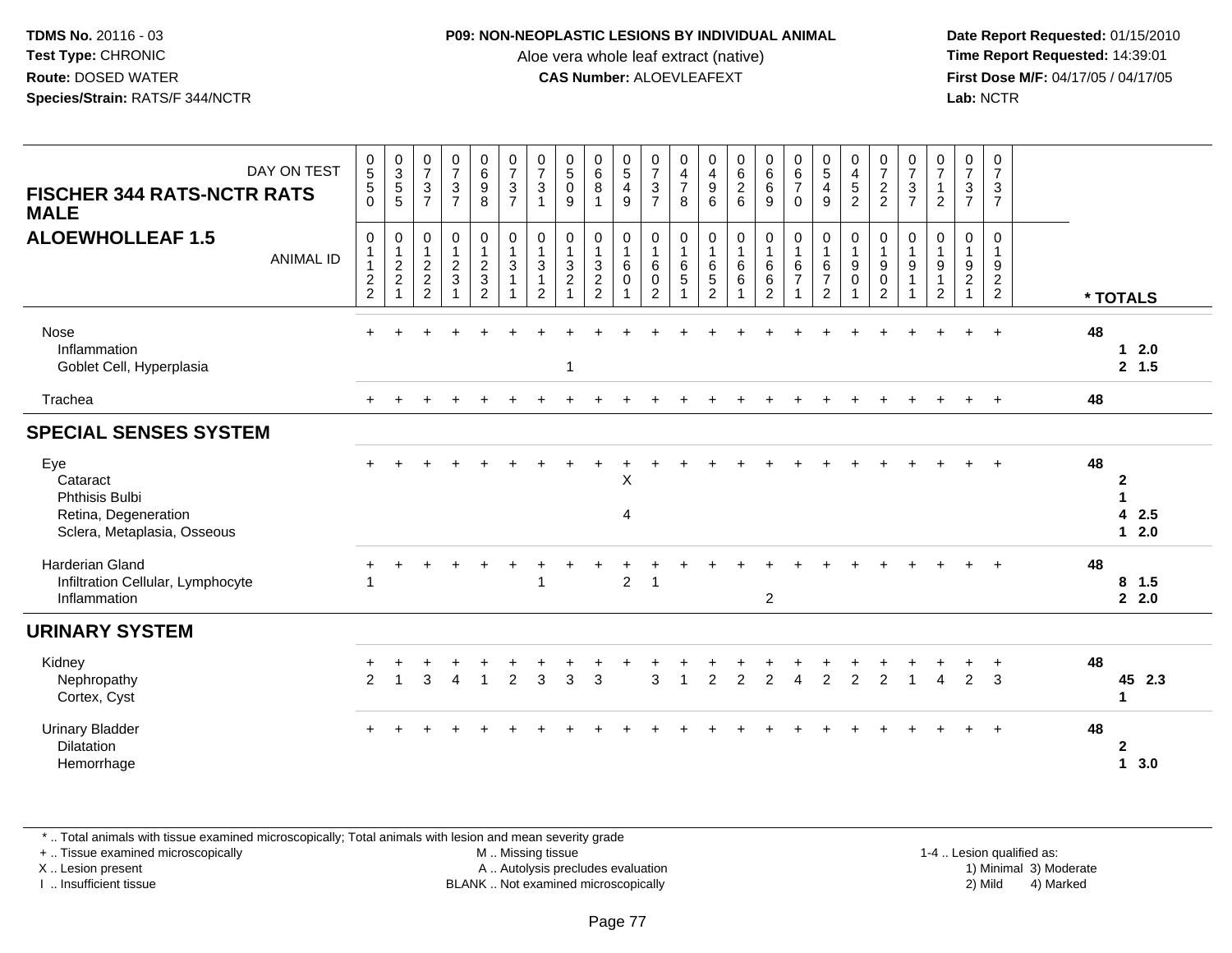Aloe vera whole leaf extract (native)<br>**CAS Number:** ALOEVLEAFEXT

 **Date Report Requested:** 01/15/2010 **First Dose M/F:** 04/17/05 / 04/17/05<br>**Lab:** NCTR **Lab:** NCTR

\*\*\* END OF MALE DATA \*\*\*

\* .. Total animals with tissue examined microscopically; Total animals with lesion and mean severity grade

+ .. Tissue examined microscopically

X .. Lesion present

I .. Insufficient tissue

 M .. Missing tissueA .. Autolysis precludes evaluation

BLANK .. Not examined microscopically 2) Mild 4) Marked

1-4 .. Lesion qualified as:<br>1) Minimal 3) Moderate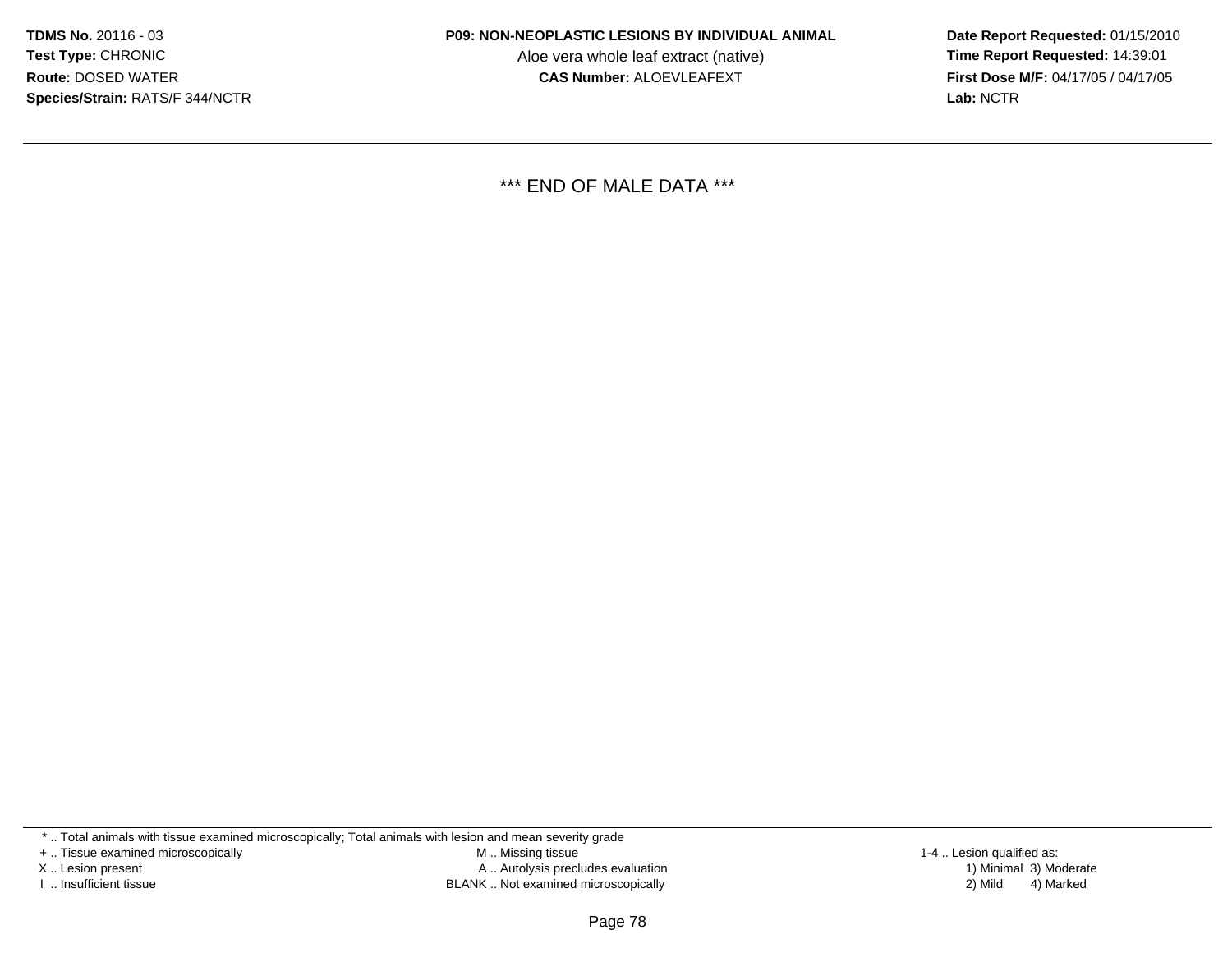#### **P09: NON-NEOPLASTIC LESIONS BY INDIVIDUAL ANIMAL**

Aloe vera whole leaf extract (native)<br>**CAS Number:** ALOEVLEAFEXT

 **Date Report Requested:** 01/15/2010 **First Dose M/F:** 04/17/05 / 04/17/05 Lab: NCTR **Lab:** NCTR

| DAY ON TEST<br><b>FISCHER 344 RATS-NCTR RATS</b><br><b>FEMALE</b>                                        | $\frac{0}{7}$<br>$\frac{3}{7}$                                  | $\frac{0}{7}$<br>$\ensuremath{\mathsf{3}}$<br>$\overline{7}$ | $\frac{0}{7}$<br>$\frac{3}{7}$ | $\frac{0}{7}$<br>$\pmb{0}$<br>$\mathbf{1}$                    | $\begin{array}{c} 0 \\ 6 \\ 9 \end{array}$<br>$\mathbf 0$ | $\frac{0}{7}$<br>$\frac{3}{7}$                                     | $\frac{0}{7}$<br>$\mathbf 0$<br>2                                                   | 0<br>$\overline{\mathbf{4}}$<br>8<br>6                    | $\begin{array}{c} 0 \\ 5 \\ 4 \end{array}$<br>8 | $066$<br>06                        | $\frac{0}{7}$<br>$rac{3}{7}$             | $\frac{0}{7}$<br>$\frac{3}{7}$                              | $\frac{0}{7}$<br>$\pmb{0}$<br>$\overline{4}$        | $\begin{array}{c} 0 \\ 7 \\ 3 \\ 7 \end{array}$             | $\begin{array}{c} 0 \\ 7 \\ 3 \\ 7 \end{array}$    | $\frac{0}{7}$<br>$\frac{3}{7}$                           | $\frac{0}{7}$<br>$\frac{3}{7}$             | $\frac{0}{7}$<br>$\frac{3}{7}$                                   | $\frac{0}{7}$<br>$\frac{3}{7}$             | $\frac{0}{7}$<br>$\frac{3}{7}$                                                    | $\frac{0}{7}$<br>$\mathsf 3$<br>$\overline{7}$ | $\frac{0}{7}$<br>$\frac{3}{7}$       | $_4^{\rm 0}$<br>$\ddot{\mathbf{0}}$<br>$\overline{4}$ | $\frac{0}{7}$<br>$\frac{3}{7}$                         | 0<br>6<br>8<br>$\overline{4}$                                       |                         |
|----------------------------------------------------------------------------------------------------------|-----------------------------------------------------------------|--------------------------------------------------------------|--------------------------------|---------------------------------------------------------------|-----------------------------------------------------------|--------------------------------------------------------------------|-------------------------------------------------------------------------------------|-----------------------------------------------------------|-------------------------------------------------|------------------------------------|------------------------------------------|-------------------------------------------------------------|-----------------------------------------------------|-------------------------------------------------------------|----------------------------------------------------|----------------------------------------------------------|--------------------------------------------|------------------------------------------------------------------|--------------------------------------------|-----------------------------------------------------------------------------------|------------------------------------------------|--------------------------------------|-------------------------------------------------------|--------------------------------------------------------|---------------------------------------------------------------------|-------------------------|
| <b>CONTROL WATER</b><br><b>ANIMAL ID</b>                                                                 | $\pmb{0}$<br>$\pmb{0}$<br>$\boldsymbol{0}$<br>9<br>$\mathbf{1}$ | 0<br>0<br>$\mathbf 0$<br>9<br>2                              | 0<br>0<br>$\overline{1}$<br>0  | $\pmb{0}$<br>0<br>$\mathbf{1}$<br>$\pmb{0}$<br>$\overline{2}$ | $\mathbf 0$<br>$\mathbf 0$<br>3<br>0                      | $_{\rm 0}^{\rm 0}$<br>$\mathbf 3$<br>$\mathbf 0$<br>$\overline{2}$ | $\boldsymbol{0}$<br>$\mathbf 0$<br>$\mathbf{3}$<br>$\overline{2}$<br>$\overline{1}$ | $\pmb{0}$<br>$\mathbf 0$<br>$\mathbf{3}$<br>$\frac{2}{2}$ | 0<br>0<br>4<br>4                                | 0<br>0<br>4<br>4<br>$\overline{2}$ | $\mathbf 0$<br>$\pmb{0}$<br>$\,6\,$<br>1 | $\mathbf 0$<br>$\boldsymbol{0}$<br>$\,6\,$<br>$\frac{1}{2}$ | $\pmb{0}$<br>$\mathbf 0$<br>$\,6\,$<br>$\mathbf{3}$ | $\pmb{0}$<br>$\mathbf 0$<br>$6\phantom{a}$<br>$\frac{3}{2}$ | $\pmb{0}$<br>$\mathbf 0$<br>6<br>4<br>$\mathbf{1}$ | $\pmb{0}$<br>$\pmb{0}$<br>$\,6\,$<br>4<br>$\overline{2}$ | 0<br>0<br>$\overline{7}$<br>$\overline{7}$ | $\mathbf 0$<br>$\frac{0}{7}$<br>$\overline{7}$<br>$\overline{2}$ | $\mathbf 0$<br>$\mathbf 0$<br>$\bf 8$<br>0 | $\boldsymbol{0}$<br>$\frac{0}{8}$<br>$\begin{smallmatrix} 0\\2 \end{smallmatrix}$ | $\mathbf 0$<br>$\mathbf 0$<br>8<br>9           | $\pmb{0}$<br>0<br>8<br>$\frac{9}{2}$ | $\mathbf 0$<br>$\mathsf{O}$<br>9<br>$\mathsf{O}$<br>1 | 0<br>$\mathbf 0$<br>9<br>$\mathbf 0$<br>$\overline{2}$ | $\mathbf 0$<br>$\mathbf 0$<br>9<br>$\overline{1}$<br>$\overline{1}$ | females<br>$($ cont $)$ |
| <b>ALIMENTARY SYSTEM</b>                                                                                 |                                                                 |                                                              |                                |                                                               |                                                           |                                                                    |                                                                                     |                                                           |                                                 |                                    |                                          |                                                             |                                                     |                                                             |                                                    |                                                          |                                            |                                                                  |                                            |                                                                                   |                                                |                                      |                                                       |                                                        |                                                                     |                         |
| Esophagus<br>Inflammation                                                                                |                                                                 |                                                              |                                |                                                               |                                                           |                                                                    |                                                                                     |                                                           |                                                 |                                    |                                          |                                                             |                                                     |                                                             |                                                    |                                                          |                                            |                                                                  |                                            |                                                                                   |                                                |                                      |                                                       |                                                        |                                                                     |                         |
| Intestine Large, Ascending Colon                                                                         |                                                                 |                                                              |                                |                                                               |                                                           |                                                                    |                                                                                     |                                                           |                                                 |                                    |                                          |                                                             |                                                     |                                                             |                                                    |                                                          |                                            |                                                                  |                                            |                                                                                   |                                                |                                      |                                                       |                                                        |                                                                     |                         |
| Intestine Large, Cecum                                                                                   |                                                                 |                                                              |                                |                                                               |                                                           |                                                                    |                                                                                     |                                                           |                                                 |                                    |                                          |                                                             |                                                     |                                                             |                                                    |                                                          |                                            |                                                                  |                                            |                                                                                   |                                                |                                      |                                                       |                                                        |                                                                     |                         |
| Intestine Large, Descending Colon                                                                        |                                                                 |                                                              |                                |                                                               |                                                           |                                                                    |                                                                                     |                                                           |                                                 |                                    |                                          |                                                             |                                                     |                                                             |                                                    |                                                          |                                            |                                                                  |                                            |                                                                                   |                                                |                                      |                                                       |                                                        |                                                                     |                         |
| Intestine Large, Rectum                                                                                  |                                                                 |                                                              |                                |                                                               |                                                           |                                                                    |                                                                                     |                                                           |                                                 |                                    |                                          |                                                             |                                                     |                                                             |                                                    |                                                          |                                            |                                                                  |                                            |                                                                                   |                                                |                                      |                                                       |                                                        |                                                                     |                         |
| Intestine Large, Transverse Colon                                                                        |                                                                 |                                                              |                                |                                                               |                                                           |                                                                    |                                                                                     |                                                           |                                                 |                                    |                                          |                                                             |                                                     |                                                             |                                                    |                                                          |                                            |                                                                  |                                            |                                                                                   |                                                |                                      |                                                       |                                                        |                                                                     |                         |
| Intestine Small, Duodenum<br>Mucosa, Hyperplasia                                                         |                                                                 |                                                              |                                |                                                               |                                                           |                                                                    |                                                                                     |                                                           | $\overline{2}$                                  |                                    |                                          |                                                             |                                                     |                                                             |                                                    |                                                          |                                            |                                                                  |                                            |                                                                                   |                                                |                                      |                                                       |                                                        |                                                                     |                         |
| Intestine Small, Ileum<br>Lymphoid Tissue, Hyperplasia                                                   |                                                                 |                                                              |                                |                                                               |                                                           |                                                                    |                                                                                     |                                                           |                                                 |                                    |                                          |                                                             |                                                     |                                                             |                                                    |                                                          |                                            |                                                                  |                                            |                                                                                   |                                                |                                      |                                                       |                                                        | $\overline{+}$                                                      |                         |
| Intestine Small, Jejunum                                                                                 |                                                                 |                                                              |                                |                                                               |                                                           |                                                                    |                                                                                     |                                                           |                                                 |                                    |                                          |                                                             |                                                     |                                                             |                                                    |                                                          |                                            |                                                                  |                                            |                                                                                   |                                                |                                      |                                                       |                                                        |                                                                     |                         |
| Liver<br>Basophilic Focus, Multiple<br>Cyst Multilocular<br><b>Eosinophilic Focus</b>                    |                                                                 | X                                                            | $\boldsymbol{\mathsf{X}}$      |                                                               |                                                           | $\times$                                                           |                                                                                     |                                                           | Χ                                               |                                    |                                          | X                                                           |                                                     | $\times$                                                    |                                                    |                                                          |                                            | X                                                                | $\mathsf X$                                | $\mathsf{X}$<br>X                                                                 | $\mathsf{X}$                                   | $\mathsf{X}$<br>Χ                    |                                                       |                                                        | $\ddot{}$<br>X                                                      |                         |
| Granuloma<br>Hematopoietic Cell Proliferation<br>Hepatodiaphragmatic Nodule                              | $\overline{2}$                                                  | $\overline{2}$                                               |                                | X                                                             |                                                           | $\overline{2}$                                                     |                                                                                     |                                                           |                                                 |                                    | -1                                       | 2                                                           |                                                     | 1                                                           |                                                    | $\overline{4}$                                           |                                            | $\overline{2}$                                                   | 2                                          | $\overline{2}$                                                                    |                                                | X                                    | $\mathbf{1}$                                          |                                                        | $\overline{1}$                                                      |                         |
| *  Total animals with tissue examined microscopically; Total animals with lesion and mean severity grade |                                                                 |                                                              |                                |                                                               |                                                           |                                                                    |                                                                                     |                                                           |                                                 |                                    |                                          |                                                             |                                                     |                                                             |                                                    |                                                          |                                            |                                                                  |                                            |                                                                                   |                                                |                                      |                                                       |                                                        |                                                                     |                         |

+ .. Tissue examined microscopically

X .. Lesion present

I .. Insufficient tissue

M .. Missing tissue

BLANK .. Not examined microscopically

1-4 .. Lesion qualified as:<br>1) Minimal 3) Moderate A .. Autolysis precludes evaluation 19 and 10 minimal 3) Moderate 1 and 20 minimal 3) Moderate 19 minimal 3) Moderat<br>19 and 19 and 19 and 19 and 19 and 19 and 19 and 19 and 19 and 19 and 19 and 19 and 19 and 19 and 19 and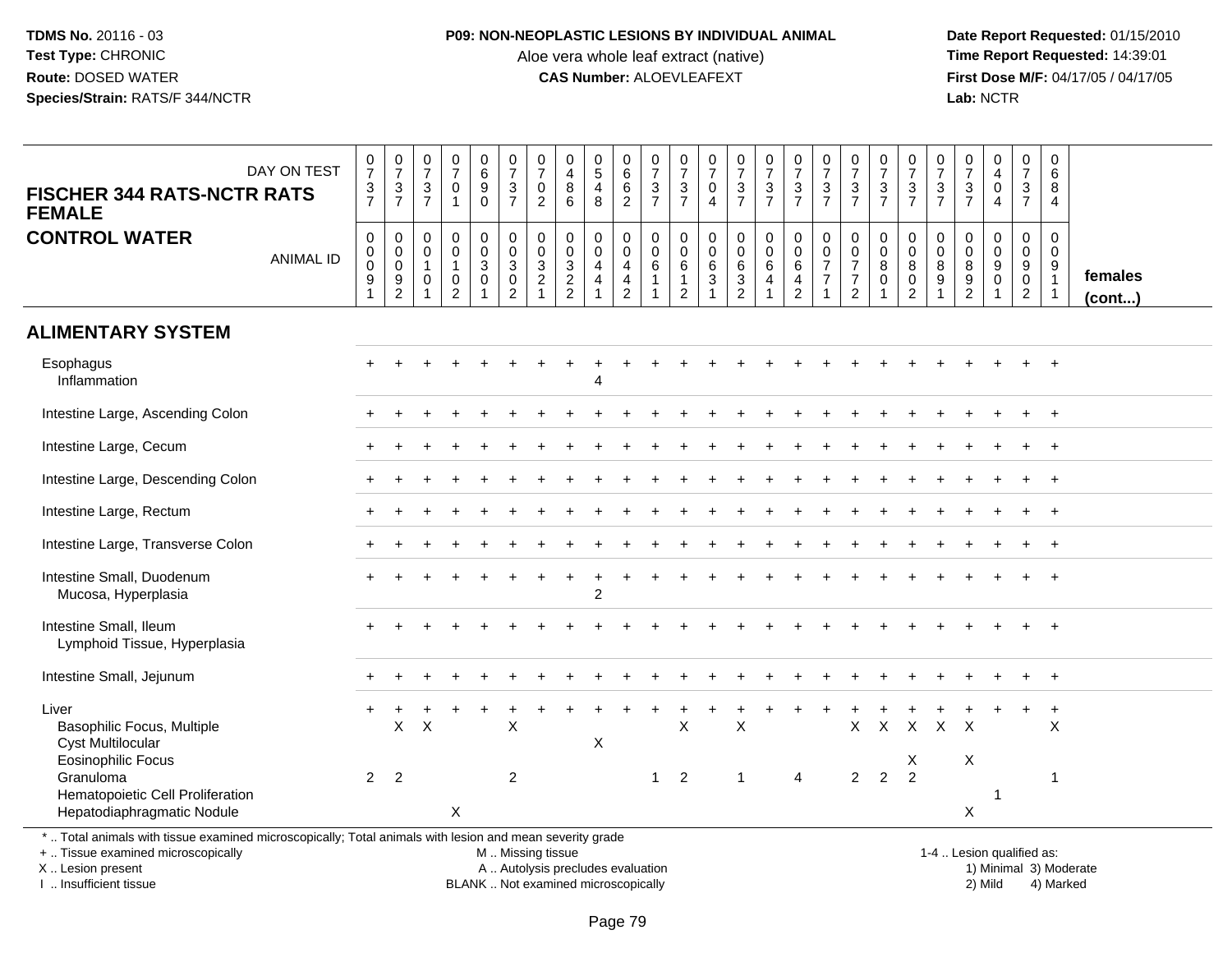## **P09: NON-NEOPLASTIC LESIONS BY INDIVIDUAL ANIMAL**

Aloe vera whole leaf extract (native)<br>**CAS Number:** ALOEVLEAFEXT

| DAY ON TEST<br><b>FISCHER 344 RATS-NCTR RATS</b><br><b>FEMALE</b>                                                                                                                             | $\frac{0}{7}$<br>$\frac{3}{7}$                                                      | $\frac{0}{7}$<br>$\frac{3}{7}$                              | $\frac{0}{7}$<br>$\frac{3}{7}$                                      | $\frac{0}{7}$<br>$\pmb{0}$<br>$\overline{1}$                    | $\begin{array}{c} 0 \\ 6 \end{array}$<br>$\overline{9}$<br>$\mathbf 0$    | $\begin{smallmatrix}0\\7\end{smallmatrix}$<br>$\frac{3}{7}$                         | $\frac{0}{7}$<br>0<br>$\overline{2}$                               | $\pmb{0}$<br>$\overline{4}$<br>$\bf8$<br>$\,6\,$                         | $\begin{array}{c} 0 \\ 5 \end{array}$<br>$\overline{4}$<br>8 | $\begin{array}{c} 0 \\ 6 \end{array}$<br>$\frac{6}{2}$                           | $\frac{0}{7}$<br>$\frac{3}{7}$                                          | $\begin{matrix} 0 \\ 7 \end{matrix}$<br>$\ensuremath{\mathsf{3}}$<br>$\overline{7}$ | $\begin{array}{c} 0 \\ 7 \end{array}$<br>$\pmb{0}$<br>$\overline{4}$ | $\frac{0}{7}$<br>$\frac{3}{7}$ | $\frac{0}{7}$<br>$\frac{3}{7}$                   | $\frac{0}{7}$<br>$\frac{3}{7}$                                                        | $\frac{0}{7}$<br>$\frac{3}{7}$                                         | $\frac{0}{7}$<br>$\frac{3}{7}$                                                        | $\frac{0}{7}$<br>$\frac{3}{7}$                     | $\begin{array}{c} 0 \\ 7 \end{array}$<br>$\frac{3}{7}$                             | $\frac{0}{7}$<br>$\ensuremath{\mathsf{3}}$<br>$\overline{7}$ | $\frac{0}{7}$<br>$\ensuremath{\mathsf{3}}$<br>$\overline{7}$ | $_4^{\rm 0}$<br>$\mathsf 0$<br>$\overline{4}$                   | 0<br>$\boldsymbol{7}$<br>$\frac{3}{7}$                                        | $\mathbf 0$<br>6<br>8<br>$\overline{4}$                                          |                         |
|-----------------------------------------------------------------------------------------------------------------------------------------------------------------------------------------------|-------------------------------------------------------------------------------------|-------------------------------------------------------------|---------------------------------------------------------------------|-----------------------------------------------------------------|---------------------------------------------------------------------------|-------------------------------------------------------------------------------------|--------------------------------------------------------------------|--------------------------------------------------------------------------|--------------------------------------------------------------|----------------------------------------------------------------------------------|-------------------------------------------------------------------------|-------------------------------------------------------------------------------------|----------------------------------------------------------------------|--------------------------------|--------------------------------------------------|---------------------------------------------------------------------------------------|------------------------------------------------------------------------|---------------------------------------------------------------------------------------|----------------------------------------------------|------------------------------------------------------------------------------------|--------------------------------------------------------------|--------------------------------------------------------------|-----------------------------------------------------------------|-------------------------------------------------------------------------------|----------------------------------------------------------------------------------|-------------------------|
| <b>CONTROL WATER</b><br><b>ANIMAL ID</b>                                                                                                                                                      | $\pmb{0}$<br>$\pmb{0}$<br>$\ddot{\mathbf{0}}$<br>$\boldsymbol{9}$<br>$\overline{1}$ | $\mathsf 0$<br>$\pmb{0}$<br>$\overline{0}$<br>$\frac{9}{2}$ | $\mathbf 0$<br>0<br>$\overline{1}$<br>$\mathbf 0$<br>$\overline{1}$ | $\pmb{0}$<br>0<br>$\mathbf{1}$<br>$\mathbf 0$<br>$\overline{2}$ | $\mathbf 0$<br>$\mathbf 0$<br>$\overline{3}$<br>$\pmb{0}$<br>$\mathbf{1}$ | $\pmb{0}$<br>$\mathsf{O}\xspace$<br>$\overline{3}$<br>$\mathbf 0$<br>$\overline{2}$ | 0<br>$\pmb{0}$<br>$\overline{3}$<br>$\overline{c}$<br>$\mathbf{1}$ | $\mathbf 0$<br>$\mathbf 0$<br>$\overline{3}$<br>$\frac{2}{2}$            | 0<br>$\pmb{0}$<br>4<br>$\overline{4}$                        | $\mathbf 0$<br>$\mathbf 0$<br>$\overline{4}$<br>$\overline{4}$<br>$\overline{2}$ | $\mathbf 0$<br>$\mathbf 0$<br>$\,6\,$<br>$\mathbf{1}$<br>$\overline{1}$ | $\mathbf 0$<br>$\mathbf 0$<br>6<br>$\mathbf{1}$<br>$\overline{2}$                   | $\pmb{0}$<br>$\mathbf 0$<br>$\,6\,$<br>3<br>1                        | 0<br>0<br>6<br>$\frac{3}{2}$   | $\mathbf 0$<br>$\mathbf 0$<br>$\,6\,$<br>4<br>-1 | $\pmb{0}$<br>$\pmb{0}$<br>$6\phantom{a}$<br>$\overline{\mathbf{4}}$<br>$\overline{2}$ | $\mathbf 0$<br>0<br>$\overline{7}$<br>$\overline{7}$<br>$\overline{1}$ | $\boldsymbol{0}$<br>$\mathbf 0$<br>$\overline{7}$<br>$\overline{7}$<br>$\overline{2}$ | 0<br>0<br>$\bf 8$<br>$\mathbf 0$<br>$\overline{1}$ | $\mathbf 0$<br>$\mathbf 0$<br>$\overline{8}$<br>$\boldsymbol{0}$<br>$\overline{2}$ | $\mathbf 0$<br>0<br>8<br>9<br>1                              | 0<br>$\mathbf 0$<br>$\bf 8$<br>$\frac{9}{2}$                 | 0<br>$\pmb{0}$<br>$\overline{9}$<br>$\mathsf 0$<br>$\mathbf{1}$ | $\mathbf 0$<br>$\mathbf 0$<br>$\overline{9}$<br>$\mathbf 0$<br>$\overline{2}$ | $\mathbf 0$<br>$\mathbf 0$<br>$\boldsymbol{9}$<br>$\mathbf{1}$<br>$\overline{1}$ | females<br>$($ cont $)$ |
| Infiltration Cellular, Lymphocyte<br>Vacuolization Cytoplasmic<br>Bile Duct, Hyperplasia<br>Left Lateral Lobe, Developmental Malformation                                                     |                                                                                     | $\overline{2}$                                              |                                                                     |                                                                 |                                                                           |                                                                                     | 3                                                                  |                                                                          | $\mathfrak{Z}$                                               | $\mathbf 1$                                                                      | -1                                                                      |                                                                                     |                                                                      |                                |                                                  |                                                                                       | $\mathbf{3}$<br>X                                                      |                                                                                       | 3                                                  | $\times$                                                                           |                                                              | $\overline{2}$                                               |                                                                 |                                                                               |                                                                                  |                         |
| Mesentery<br>Fat, Necrosis                                                                                                                                                                    |                                                                                     |                                                             | +<br>3                                                              | $\ddot{}$<br>3                                                  |                                                                           |                                                                                     | $\ddot{}$<br>3                                                     |                                                                          |                                                              | $\ddot{}$<br>$\overline{c}$                                                      |                                                                         |                                                                                     |                                                                      |                                |                                                  |                                                                                       |                                                                        |                                                                                       |                                                    |                                                                                    |                                                              |                                                              |                                                                 |                                                                               |                                                                                  |                         |
| Pancreas<br>Acinar Cell, Atrophy                                                                                                                                                              | ٠<br>3                                                                              | $\ddot{}$                                                   | 2                                                                   |                                                                 |                                                                           |                                                                                     | 3                                                                  |                                                                          | $\mathcal{P}$                                                |                                                                                  |                                                                         |                                                                                     | 3                                                                    |                                |                                                  |                                                                                       |                                                                        |                                                                                       | $\ddot{}$<br>$\overline{2}$                        |                                                                                    |                                                              |                                                              |                                                                 | $\ddot{}$                                                                     | $\ddot{}$<br>-1                                                                  |                         |
| <b>Proximal Colon</b>                                                                                                                                                                         |                                                                                     |                                                             |                                                                     |                                                                 |                                                                           |                                                                                     |                                                                    | м                                                                        |                                                              |                                                                                  |                                                                         |                                                                                     |                                                                      |                                |                                                  |                                                                                       |                                                                        |                                                                                       |                                                    |                                                                                    |                                                              | $\ddot{}$                                                    | M                                                               | $+$                                                                           | $+$                                                                              |                         |
| <b>Salivary Glands</b><br>Acinar Cell, Atrophy                                                                                                                                                |                                                                                     |                                                             |                                                                     |                                                                 |                                                                           |                                                                                     |                                                                    |                                                                          |                                                              |                                                                                  |                                                                         |                                                                                     |                                                                      |                                |                                                  |                                                                                       |                                                                        |                                                                                       |                                                    |                                                                                    |                                                              |                                                              |                                                                 |                                                                               |                                                                                  |                         |
| Stomach, Forestomach<br>Hyperplasia                                                                                                                                                           |                                                                                     |                                                             |                                                                     |                                                                 |                                                                           |                                                                                     | 3                                                                  |                                                                          |                                                              |                                                                                  |                                                                         |                                                                                     |                                                                      |                                |                                                  |                                                                                       |                                                                        |                                                                                       |                                                    |                                                                                    |                                                              |                                                              |                                                                 |                                                                               | $\overline{+}$                                                                   |                         |
| Stomach, Glandular                                                                                                                                                                            |                                                                                     |                                                             |                                                                     |                                                                 |                                                                           |                                                                                     |                                                                    |                                                                          |                                                              |                                                                                  |                                                                         |                                                                                     |                                                                      |                                |                                                  |                                                                                       |                                                                        |                                                                                       |                                                    |                                                                                    |                                                              |                                                              |                                                                 | $\ddot{}$                                                                     | $+$                                                                              |                         |
| <b>CARDIOVASCULAR SYSTEM</b>                                                                                                                                                                  |                                                                                     |                                                             |                                                                     |                                                                 |                                                                           |                                                                                     |                                                                    |                                                                          |                                                              |                                                                                  |                                                                         |                                                                                     |                                                                      |                                |                                                  |                                                                                       |                                                                        |                                                                                       |                                                    |                                                                                    |                                                              |                                                              |                                                                 |                                                                               |                                                                                  |                         |
| <b>Blood Vessel</b>                                                                                                                                                                           |                                                                                     |                                                             |                                                                     |                                                                 |                                                                           |                                                                                     |                                                                    |                                                                          |                                                              |                                                                                  |                                                                         |                                                                                     |                                                                      |                                |                                                  |                                                                                       |                                                                        |                                                                                       |                                                    |                                                                                    |                                                              |                                                              |                                                                 |                                                                               | $\overline{+}$                                                                   |                         |
| Heart<br>Cardiomyopathy                                                                                                                                                                       |                                                                                     | -1                                                          |                                                                     | $\overline{2}$                                                  |                                                                           | $\overline{2}$                                                                      | $\overline{1}$                                                     |                                                                          | $\ddot{}$<br>2                                               |                                                                                  | $\overline{c}$                                                          | $\overline{2}$                                                                      | $\overline{2}$                                                       | $\overline{2}$                 |                                                  | $\overline{2}$                                                                        | $\overline{2}$                                                         |                                                                                       | $\overline{2}$                                     | $\overline{c}$                                                                     | $\overline{2}$                                               |                                                              | $\overline{1}$                                                  | $\ddot{}$                                                                     | $+$<br>3                                                                         |                         |
| <b>ENDOCRINE SYSTEM</b>                                                                                                                                                                       |                                                                                     |                                                             |                                                                     |                                                                 |                                                                           |                                                                                     |                                                                    |                                                                          |                                                              |                                                                                  |                                                                         |                                                                                     |                                                                      |                                |                                                  |                                                                                       |                                                                        |                                                                                       |                                                    |                                                                                    |                                                              |                                                              |                                                                 |                                                                               |                                                                                  |                         |
| <b>Adrenal Cortex</b>                                                                                                                                                                         | $+$                                                                                 | $+$                                                         | $+$                                                                 | $+$                                                             | $+$                                                                       | $+$                                                                                 |                                                                    | $+$ $+$ $+$                                                              |                                                              | $+$                                                                              | $+$                                                                     | $+$                                                                                 | $+$                                                                  | $+$                            | $+$                                              | $\ddot{}$                                                                             | $\pm$                                                                  | $\pm$                                                                                 | $\pm$                                              |                                                                                    |                                                              | $\pm$                                                        | $\ddot{}$                                                       | $+$                                                                           | $+$                                                                              |                         |
| *  Total animals with tissue examined microscopically; Total animals with lesion and mean severity grade<br>+  Tissue examined microscopically<br>X  Lesion present<br>I. Insufficient tissue |                                                                                     |                                                             |                                                                     |                                                                 |                                                                           |                                                                                     | M  Missing tissue                                                  | A  Autolysis precludes evaluation<br>BLANK  Not examined microscopically |                                                              |                                                                                  |                                                                         |                                                                                     |                                                                      |                                |                                                  |                                                                                       |                                                                        |                                                                                       |                                                    |                                                                                    |                                                              |                                                              | 2) Mild                                                         | 1-4  Lesion qualified as:                                                     | 4) Marked                                                                        | 1) Minimal 3) Moderate  |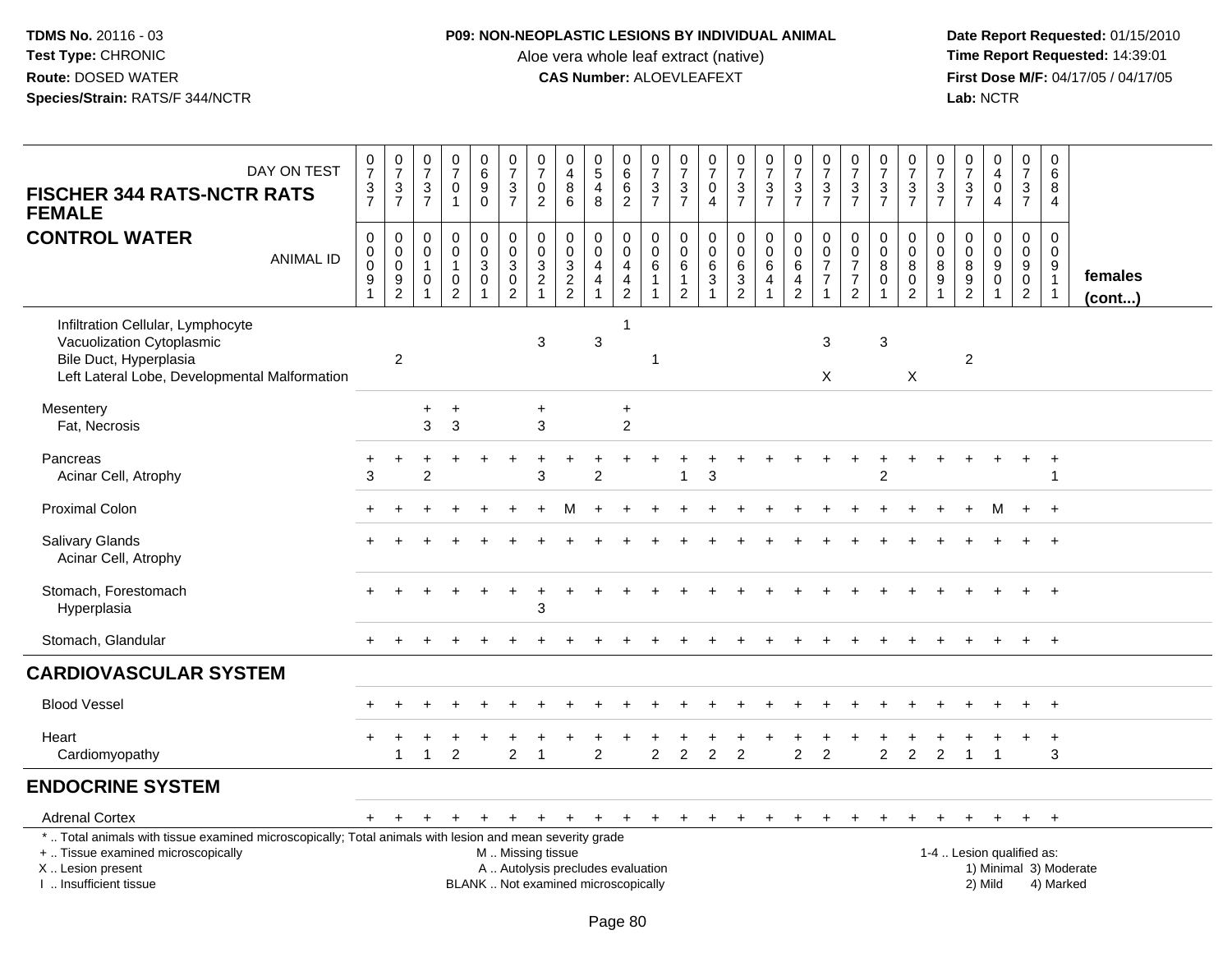## **P09: NON-NEOPLASTIC LESIONS BY INDIVIDUAL ANIMAL**

Aloe vera whole leaf extract (native)<br>**CAS Number:** ALOEVLEAFEXT

 **Date Report Requested:** 01/15/2010 **First Dose M/F:** 04/17/05 / 04/17/05<br>Lab: NCTR **Lab:** NCTR

| DAY ON TEST<br><b>FISCHER 344 RATS-NCTR RATS</b><br><b>FEMALE</b>                                                                                                                             | $\frac{0}{7}$<br>$\frac{3}{7}$                     | $\frac{0}{7}$<br>$\frac{3}{7}$                         | 0<br>$\overline{7}$<br>$\sqrt{3}$<br>$\overline{7}$ | $\frac{0}{7}$<br>$\pmb{0}$<br>$\overline{1}$                                             | 0<br>$6\phantom{a}$<br>$\boldsymbol{9}$<br>0 | $\pmb{0}$<br>$\overline{7}$<br>$\frac{3}{7}$                                | $\begin{array}{c} 0 \\ 7 \end{array}$<br>$\mathbf 0$<br>$\overline{c}$ | 0<br>$\overline{4}$<br>$\bf8$<br>6                                       | $\begin{array}{c} 0 \\ 5 \end{array}$<br>$\overline{\mathbf{4}}$<br>8 | 0<br>$6\overline{6}$<br>6<br>$\overline{2}$                                             | $\frac{0}{7}$<br>$\frac{3}{7}$                  | $\frac{0}{7}$<br>$\sqrt{3}$<br>$\overline{7}$                     | $\frac{0}{7}$<br>$\pmb{0}$<br>$\overline{4}$                          | $\frac{0}{7}$<br>$\mathbf{3}$<br>$\overline{7}$                   | $\frac{0}{7}$<br>$\frac{3}{7}$                     | $\frac{0}{7}$<br>$\frac{3}{7}$                                 | 0<br>$\overline{7}$<br>$\ensuremath{\mathsf{3}}$<br>$\overline{7}$ | $\frac{0}{7}$<br>$\frac{3}{7}$                                              | $\frac{0}{7}$<br>$\frac{3}{7}$               | 0<br>$\overline{7}$<br>$\frac{3}{7}$                                       | 0<br>$\overline{7}$<br>3<br>$\overline{7}$ | 0<br>$\overline{7}$<br>$\frac{3}{7}$                        | $_4^{\rm 0}$<br>$\pmb{0}$<br>$\overline{4}$                    | 0<br>$\overline{7}$<br>$\frac{3}{7}$                           | 0<br>6<br>8<br>4                                                                      |                   |
|-----------------------------------------------------------------------------------------------------------------------------------------------------------------------------------------------|----------------------------------------------------|--------------------------------------------------------|-----------------------------------------------------|------------------------------------------------------------------------------------------|----------------------------------------------|-----------------------------------------------------------------------------|------------------------------------------------------------------------|--------------------------------------------------------------------------|-----------------------------------------------------------------------|-----------------------------------------------------------------------------------------|-------------------------------------------------|-------------------------------------------------------------------|-----------------------------------------------------------------------|-------------------------------------------------------------------|----------------------------------------------------|----------------------------------------------------------------|--------------------------------------------------------------------|-----------------------------------------------------------------------------|----------------------------------------------|----------------------------------------------------------------------------|--------------------------------------------|-------------------------------------------------------------|----------------------------------------------------------------|----------------------------------------------------------------|---------------------------------------------------------------------------------------|-------------------|
| <b>CONTROL WATER</b><br><b>ANIMAL ID</b>                                                                                                                                                      | $\mathbf 0$<br>$\pmb{0}$<br>$\mathbf 0$<br>9<br>-1 | 0<br>$\mathbf 0$<br>$\mathsf 0$<br>9<br>$\overline{2}$ | 0<br>0<br>0                                         | $\mathbf 0$<br>$\ddot{\mathbf{0}}$<br>$\mathbf{1}$<br>$\boldsymbol{0}$<br>$\overline{2}$ | 0<br>$\mathbf 0$<br>3<br>$\mathbf 0$         | $\pmb{0}$<br>$\overline{0}$<br>$\sqrt{3}$<br>$\boldsymbol{0}$<br>$\sqrt{2}$ | 0<br>$\mathbf 0$<br>$\mathbf{3}$<br>$\boldsymbol{2}$                   | 0<br>$\begin{array}{c} 0 \\ 3 \\ 2 \\ 2 \end{array}$                     | 0<br>$\ddot{\mathbf{0}}$<br>$\overline{4}$<br>$\overline{4}$          | 0<br>$\ddot{\mathbf{0}}$<br>$\overline{4}$<br>$\overline{\mathbf{4}}$<br>$\overline{c}$ | $\mathbf 0$<br>$\mathbf 0$<br>6<br>$\mathbf{1}$ | $\mathbf 0$<br>$\mathbf 0$<br>6<br>$\mathbf{1}$<br>$\overline{2}$ | $\mathbf 0$<br>$\mathbf 0$<br>$\,6\,$<br>$\sqrt{3}$<br>$\overline{1}$ | 0<br>$\ddot{\mathbf{0}}$<br>6<br>$\overline{3}$<br>$\overline{2}$ | $_{\rm 0}^{\rm 0}$<br>$\,6$<br>4<br>$\overline{1}$ | $\pmb{0}$<br>$\ddot{\mathbf{0}}$<br>6<br>4<br>$\boldsymbol{2}$ | $\mathbf 0$<br>0<br>$\overline{7}$<br>$\overline{7}$               | $\mathbf 0$<br>$\ddot{\mathbf{0}}$<br>$\overline{7}$<br>$\overline{7}$<br>2 | 0<br>$\ddot{\mathbf{0}}$<br>8<br>$\mathbf 0$ | $\mathbf 0$<br>$\overline{0}$<br>8<br>$\boldsymbol{0}$<br>$\boldsymbol{2}$ | 0<br>$\mathbf 0$<br>8<br>9                 | $\mathbf 0$<br>$\boldsymbol{0}$<br>$^8_9$<br>$\overline{2}$ | 0<br>$\overline{0}$<br>9<br>$\bar{0}$                          | 0<br>$\overline{0}$<br>9<br>$\overline{0}$<br>$\boldsymbol{2}$ | $\mathbf 0$<br>$\mathbf 0$<br>$\begin{array}{c} 9 \\ 1 \end{array}$<br>$\overline{1}$ | females<br>(cont) |
| Angiectasis<br>Fibrosis, Focal<br>Hypertrophy<br>Hypertrophy, Focal<br>Vacuolization Cytoplasmic                                                                                              | 3                                                  | $\overline{2}$                                         |                                                     | $\mathbf{1}$                                                                             | $\overline{2}$                               | 3                                                                           | $\overline{c}$                                                         | $\overline{c}$                                                           | $\mathbf{3}$                                                          | $\overline{2}$                                                                          | 2                                               | $\overline{c}$<br>$\overline{c}$                                  |                                                                       | $\overline{2}$                                                    |                                                    | $\overline{c}$                                                 | $\overline{c}$                                                     | $\overline{2}$                                                              | $\overline{c}$                               | $\overline{2}$                                                             | $\overline{2}$                             | $\overline{2}$<br>-1                                        |                                                                | $\overline{2}$                                                 | $\overline{2}$                                                                        |                   |
| Adrenal Medulla<br>Angiectasis                                                                                                                                                                |                                                    |                                                        |                                                     |                                                                                          |                                              |                                                                             |                                                                        |                                                                          |                                                                       |                                                                                         |                                                 |                                                                   |                                                                       |                                                                   |                                                    |                                                                |                                                                    |                                                                             |                                              |                                                                            |                                            |                                                             | м                                                              | $+$                                                            | $+$                                                                                   |                   |
| Islets, Pancreatic                                                                                                                                                                            |                                                    |                                                        |                                                     |                                                                                          |                                              |                                                                             |                                                                        |                                                                          |                                                                       |                                                                                         |                                                 |                                                                   |                                                                       |                                                                   |                                                    |                                                                |                                                                    |                                                                             |                                              |                                                                            |                                            |                                                             |                                                                |                                                                | $\overline{+}$                                                                        |                   |
| Parathyroid Gland<br>Hyperplasia, Focal                                                                                                                                                       |                                                    |                                                        |                                                     |                                                                                          |                                              |                                                                             |                                                                        |                                                                          |                                                                       |                                                                                         |                                                 |                                                                   |                                                                       |                                                                   |                                                    |                                                                |                                                                    |                                                                             |                                              |                                                                            |                                            |                                                             |                                                                | $\ddot{}$                                                      | $\ddot{}$<br>$\overline{c}$                                                           |                   |
| <b>Pituitary Gland</b><br>Angiectasis<br>Pars Distalis, Cyst<br>Pars Distalis, Hyperplasia                                                                                                    |                                                    |                                                        |                                                     |                                                                                          |                                              |                                                                             |                                                                        |                                                                          |                                                                       |                                                                                         |                                                 |                                                                   |                                                                       |                                                                   |                                                    | $\ddot{}$<br>3                                                 |                                                                    |                                                                             |                                              |                                                                            |                                            |                                                             |                                                                |                                                                |                                                                                       |                   |
| <b>Thyroid Gland</b><br>C-cell, Hyperplasia                                                                                                                                                   |                                                    |                                                        | 2                                                   | $\overline{1}$                                                                           | $\overline{1}$                               | $\mathbf{3}$                                                                |                                                                        |                                                                          |                                                                       |                                                                                         |                                                 |                                                                   | 3                                                                     |                                                                   |                                                    | $\mathbf{1}$                                                   |                                                                    | $\overline{2}$                                                              |                                              | 1                                                                          |                                            | 2                                                           |                                                                |                                                                | $\overline{1}$<br>$\overline{1}$                                                      |                   |
| <b>GENERAL BODY SYSTEM</b>                                                                                                                                                                    |                                                    |                                                        |                                                     |                                                                                          |                                              |                                                                             |                                                                        |                                                                          |                                                                       |                                                                                         |                                                 |                                                                   |                                                                       |                                                                   |                                                    |                                                                |                                                                    |                                                                             |                                              |                                                                            |                                            |                                                             |                                                                |                                                                |                                                                                       |                   |
| <b>NONE</b>                                                                                                                                                                                   |                                                    |                                                        |                                                     |                                                                                          |                                              |                                                                             |                                                                        |                                                                          |                                                                       |                                                                                         |                                                 |                                                                   |                                                                       |                                                                   |                                                    |                                                                |                                                                    |                                                                             |                                              |                                                                            |                                            |                                                             |                                                                |                                                                |                                                                                       |                   |
| <b>GENITAL SYSTEM</b>                                                                                                                                                                         |                                                    |                                                        |                                                     |                                                                                          |                                              |                                                                             |                                                                        |                                                                          |                                                                       |                                                                                         |                                                 |                                                                   |                                                                       |                                                                   |                                                    |                                                                |                                                                    |                                                                             |                                              |                                                                            |                                            |                                                             |                                                                |                                                                |                                                                                       |                   |
| <b>Clitoral Gland</b><br>Inflammation<br>Duct, Ectasia                                                                                                                                        |                                                    | 3                                                      | 3                                                   | 2                                                                                        | $\overline{2}$                               | 3                                                                           | 3                                                                      |                                                                          | 1                                                                     | 3                                                                                       |                                                 |                                                                   | $\overline{2}$                                                        | $\overline{2}$                                                    | 3<br>3                                             |                                                                | $\overline{2}$                                                     | 3                                                                           | $\overline{4}$                               | $\overline{2}$                                                             | 3                                          | 2                                                           | $\overline{2}$<br>$\mathcal{D}$                                | +<br>$\overline{1}$<br>З                                       | $+$                                                                                   |                   |
| *  Total animals with tissue examined microscopically; Total animals with lesion and mean severity grade<br>+  Tissue examined microscopically<br>X  Lesion present<br>I  Insufficient tissue |                                                    |                                                        |                                                     |                                                                                          |                                              | M  Missing tissue                                                           |                                                                        | A  Autolysis precludes evaluation<br>BLANK  Not examined microscopically |                                                                       |                                                                                         |                                                 |                                                                   |                                                                       |                                                                   |                                                    |                                                                |                                                                    |                                                                             |                                              |                                                                            |                                            |                                                             | 1-4  Lesion qualified as:<br>1) Minimal 3) Moderate<br>2) Mild |                                                                | 4) Marked                                                                             |                   |

I .. Insufficient tissue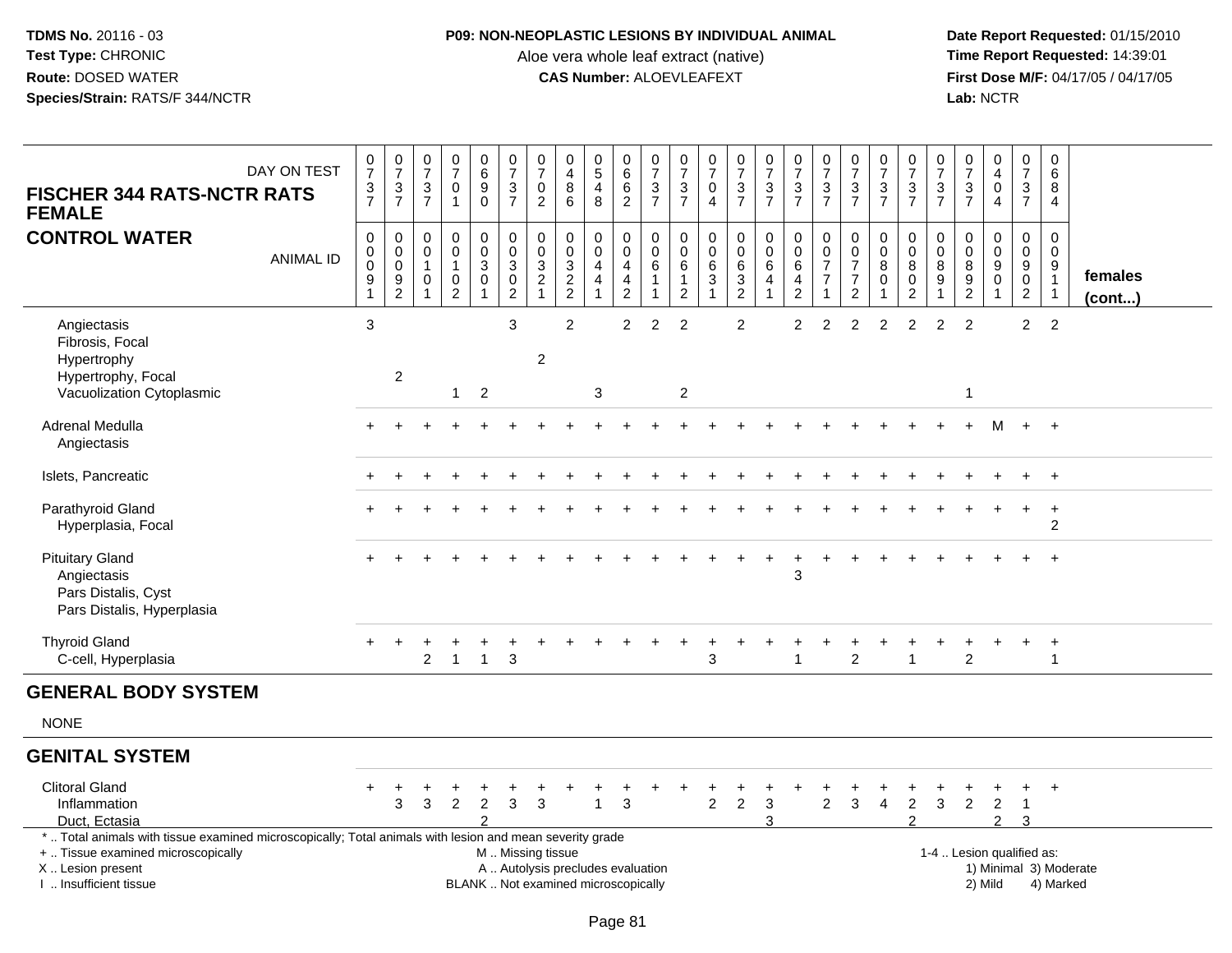## **P09: NON-NEOPLASTIC LESIONS BY INDIVIDUAL ANIMAL**

Aloe vera whole leaf extract (native)<br>**CAS Number:** ALOEVLEAFEXT

| DAY ON TEST<br><b>FISCHER 344 RATS-NCTR RATS</b><br><b>FEMALE</b>                                                                                                                             | $\frac{0}{7}$<br>$\frac{3}{7}$                          | $\frac{0}{7}$<br>$\frac{3}{7}$                                         | $\frac{0}{7}$<br>$\ensuremath{\mathsf{3}}$<br>$\overline{7}$ | $\begin{array}{c} 0 \\ 7 \end{array}$<br>$\pmb{0}$<br>$\overline{1}$                | $\begin{array}{c} 0 \\ 6 \end{array}$<br>$\boldsymbol{9}$<br>$\mathbf 0$ | $\begin{array}{c} 0 \\ 7 \end{array}$<br>$\frac{3}{7}$          | $\frac{0}{7}$<br>$\mathbf 0$<br>$\overline{2}$   | 0<br>$\overline{4}$<br>8<br>6                                | $\begin{array}{c} 0 \\ 5 \end{array}$<br>$\overline{4}$<br>8             | $_{6}^{\rm 0}$<br>$\,6\,$<br>$\overline{2}$                                            | $\frac{0}{7}$<br>$\frac{3}{7}$                                                  | $\frac{0}{7}$<br>$\mathbf{3}$<br>$\overline{7}$         | $\begin{array}{c} 0 \\ 7 \end{array}$<br>$\pmb{0}$<br>$\overline{4}$    | $\frac{0}{7}$<br>$\frac{3}{7}$                                        | $\begin{array}{c} 0 \\ 7 \end{array}$<br>$\frac{3}{7}$                         | $\frac{0}{7}$<br>$\frac{3}{7}$                                                  | $\begin{array}{c} 0 \\ 7 \end{array}$<br>$\ensuremath{\mathsf{3}}$<br>$\overline{7}$ | $\frac{0}{7}$<br>$\frac{3}{7}$                                                           | $\frac{0}{7}$<br>$\frac{3}{7}$                        | $\begin{array}{c} 0 \\ 7 \end{array}$<br>$\frac{3}{7}$                 | $\frac{0}{7}$<br>$\frac{3}{7}$ | $\frac{0}{7}$<br>$\frac{3}{7}$                                                 | $_4^{\rm 0}$<br>$\pmb{0}$<br>$\overline{4}$   | $\begin{array}{c} 0 \\ 7 \end{array}$<br>$\ensuremath{\mathsf{3}}$<br>$\overline{7}$ | $\pmb{0}$<br>$\,6\,$<br>8<br>$\overline{4}$                                           |                        |
|-----------------------------------------------------------------------------------------------------------------------------------------------------------------------------------------------|---------------------------------------------------------|------------------------------------------------------------------------|--------------------------------------------------------------|-------------------------------------------------------------------------------------|--------------------------------------------------------------------------|-----------------------------------------------------------------|--------------------------------------------------|--------------------------------------------------------------|--------------------------------------------------------------------------|----------------------------------------------------------------------------------------|---------------------------------------------------------------------------------|---------------------------------------------------------|-------------------------------------------------------------------------|-----------------------------------------------------------------------|--------------------------------------------------------------------------------|---------------------------------------------------------------------------------|--------------------------------------------------------------------------------------|------------------------------------------------------------------------------------------|-------------------------------------------------------|------------------------------------------------------------------------|--------------------------------|--------------------------------------------------------------------------------|-----------------------------------------------|--------------------------------------------------------------------------------------|---------------------------------------------------------------------------------------|------------------------|
| <b>CONTROL WATER</b><br><b>ANIMAL ID</b>                                                                                                                                                      | $\pmb{0}$<br>$_{\rm 0}^{\rm 0}$<br>$\overline{9}$<br>-1 | $\pmb{0}$<br>$\mathbf 0$<br>$\mathsf{O}\xspace$<br>9<br>$\overline{2}$ | 0<br>$\mathbf 0$<br>-1<br>0                                  | $\mathbf 0$<br>$\ddot{\mathbf{0}}$<br>$\mathbf{1}$<br>$\mathbf 0$<br>$\overline{2}$ | 0<br>$\mathsf{O}\xspace$<br>3<br>$\mathbf 0$<br>$\overline{ }$           | $\pmb{0}$<br>$\overline{0}$<br>$\overline{3}$<br>$\overline{2}$ | 0<br>$\pmb{0}$<br>$\mathbf{3}$<br>$\overline{c}$ | $\pmb{0}$<br>$\begin{array}{c} 0 \\ 3 \\ 2 \\ 2 \end{array}$ | $\mathbf 0$<br>$\bar{0}$<br>$\overline{4}$<br>$\overline{4}$             | $\pmb{0}$<br>$\ddot{\mathbf{0}}$<br>$\overline{4}$<br>$\overline{4}$<br>$\overline{2}$ | $\mathsf{O}\xspace$<br>$\mathbf 0$<br>$\,6\,$<br>$\mathbf{1}$<br>$\overline{1}$ | 0<br>$\mathbf 0$<br>6<br>$\mathbf{1}$<br>$\overline{c}$ | $\pmb{0}$<br>$\mathbf 0$<br>$\,6\,$<br>$\overline{3}$<br>$\overline{1}$ | $\pmb{0}$<br>$\pmb{0}$<br>$\,6\,$<br>$\overline{3}$<br>$\overline{c}$ | $\begin{array}{c} 0 \\ 0 \\ 6 \end{array}$<br>$\overline{4}$<br>$\overline{1}$ | $\pmb{0}$<br>$\ddot{\mathbf{0}}$<br>$\,6\,$<br>$\overline{4}$<br>$\overline{2}$ | 0<br>0<br>$\overline{7}$<br>$\overline{7}$                                           | $\mathbf 0$<br>$\ddot{\mathbf{0}}$<br>$\overline{7}$<br>$\overline{7}$<br>$\overline{2}$ | $\mathbf 0$<br>$\pmb{0}$<br>$\bf 8$<br>$\overline{0}$ | $\mathbf 0$<br>$\overline{0}$<br>8<br>$\overline{0}$<br>$\overline{2}$ | 0<br>$\mathbf 0$<br>8<br>9     | $\mathsf{O}\xspace$<br>$\pmb{0}$<br>$\begin{array}{c} 8 \\ 9 \\ 2 \end{array}$ | $\mathsf{O}$<br>$\overline{0}$<br>$_{0}^{9}$  | $\pmb{0}$<br>$\overline{0}$<br>$_{0}^{9}$<br>$\overline{2}$                          | $\mathbf 0$<br>$\mathbf 0$<br>$\begin{array}{c} 9 \\ 1 \end{array}$<br>$\overline{1}$ | females<br>(cont)      |
| Duct, Hyperplasia                                                                                                                                                                             |                                                         |                                                                        |                                                              |                                                                                     |                                                                          |                                                                 |                                                  |                                                              |                                                                          |                                                                                        |                                                                                 |                                                         |                                                                         |                                                                       |                                                                                |                                                                                 |                                                                                      |                                                                                          |                                                       |                                                                        |                                |                                                                                |                                               |                                                                                      |                                                                                       |                        |
| Ovary<br>Atrophy<br>Cyst                                                                                                                                                                      | 2                                                       | 2                                                                      | 2                                                            | $\overline{2}$                                                                      | $\overline{2}$                                                           | 3                                                               | 2                                                | 2                                                            | 2                                                                        | $\overline{2}$                                                                         | 2                                                                               | 3<br>X                                                  | 4                                                                       | $\overline{2}$                                                        | 3                                                                              | $\overline{2}$                                                                  | 3                                                                                    | $\overline{2}$                                                                           | $\overline{2}$                                        | 2                                                                      |                                | 2                                                                              | $\overline{2}$                                | $\overline{2}$                                                                       | $\ddot{}$<br>3                                                                        |                        |
| <b>Uterus</b><br>Hyperplasia, Focal<br>Hypoplasia<br>Inflammation<br>Cervix, Mucocyte, Metaplasia<br>Cervix, Muscularis, Hypertrophy<br>Endometrium, Hyperplasia, Cystic<br>Horn, Dilatation  | 2                                                       |                                                                        | 3                                                            |                                                                                     |                                                                          | 2                                                               |                                                  |                                                              |                                                                          | $\overline{c}$<br>$\overline{2}$                                                       |                                                                                 |                                                         |                                                                         |                                                                       |                                                                                |                                                                                 |                                                                                      |                                                                                          |                                                       | 2                                                                      |                                |                                                                                |                                               |                                                                                      | $\overline{+}$                                                                        |                        |
| Vagina<br>Dilatation<br>Inflammation, Suppurative<br>Mucocyte, Hyperplasia                                                                                                                    |                                                         |                                                                        |                                                              | $+$<br>3                                                                            | $\ddot{}$<br>$\times$<br>2                                               |                                                                 | $\ddot{}$                                        |                                                              |                                                                          |                                                                                        |                                                                                 |                                                         |                                                                         |                                                                       |                                                                                |                                                                                 |                                                                                      |                                                                                          |                                                       |                                                                        |                                |                                                                                |                                               |                                                                                      |                                                                                       |                        |
| <b>HEMATOPOIETIC SYSTEM</b>                                                                                                                                                                   |                                                         |                                                                        |                                                              |                                                                                     |                                                                          |                                                                 |                                                  |                                                              |                                                                          |                                                                                        |                                                                                 |                                                         |                                                                         |                                                                       |                                                                                |                                                                                 |                                                                                      |                                                                                          |                                                       |                                                                        |                                |                                                                                |                                               |                                                                                      |                                                                                       |                        |
| <b>Bone Marrow</b><br>Hyperplasia                                                                                                                                                             |                                                         |                                                                        |                                                              |                                                                                     |                                                                          |                                                                 |                                                  |                                                              |                                                                          |                                                                                        |                                                                                 |                                                         |                                                                         |                                                                       |                                                                                |                                                                                 |                                                                                      |                                                                                          |                                                       |                                                                        |                                |                                                                                | $\overline{1}$<br>$\overline{2}$              | $+$                                                                                  | $+$                                                                                   |                        |
| Lymph Node<br>Lumbar, Degeneration, Cystic<br>Lumbar, Hyperplasia, Lymphoid                                                                                                                   |                                                         |                                                                        |                                                              | $+$                                                                                 | $+$                                                                      |                                                                 |                                                  |                                                              |                                                                          |                                                                                        |                                                                                 |                                                         | $\ddot{}$                                                               |                                                                       | $\ddot{}$                                                                      |                                                                                 |                                                                                      |                                                                                          |                                                       |                                                                        |                                |                                                                                | $\ddot{}$<br>$\overline{c}$<br>$\overline{2}$ |                                                                                      |                                                                                       |                        |
| Lymph Node, Mandibular                                                                                                                                                                        |                                                         |                                                                        |                                                              |                                                                                     |                                                                          |                                                                 |                                                  |                                                              |                                                                          |                                                                                        |                                                                                 |                                                         |                                                                         |                                                                       |                                                                                |                                                                                 |                                                                                      |                                                                                          |                                                       |                                                                        |                                |                                                                                |                                               | $\pm$                                                                                | $+$                                                                                   |                        |
| *  Total animals with tissue examined microscopically; Total animals with lesion and mean severity grade<br>+  Tissue examined microscopically<br>X  Lesion present<br>I  Insufficient tissue |                                                         |                                                                        |                                                              |                                                                                     |                                                                          | M  Missing tissue                                               |                                                  |                                                              | A  Autolysis precludes evaluation<br>BLANK  Not examined microscopically |                                                                                        |                                                                                 |                                                         |                                                                         |                                                                       |                                                                                |                                                                                 |                                                                                      |                                                                                          |                                                       |                                                                        |                                |                                                                                | 1-4  Lesion qualified as:<br>2) Mild          |                                                                                      | 4) Marked                                                                             | 1) Minimal 3) Moderate |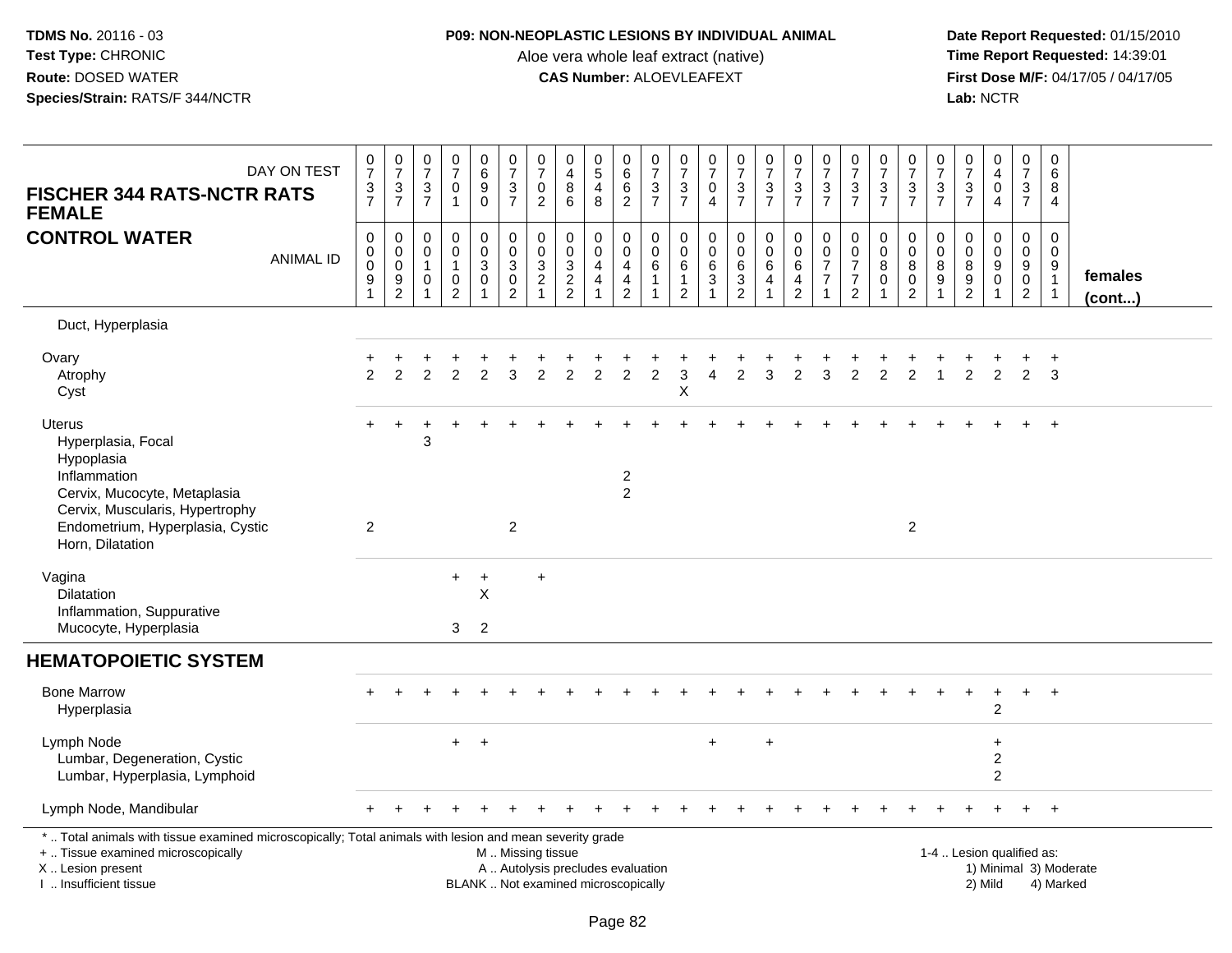## **P09: NON-NEOPLASTIC LESIONS BY INDIVIDUAL ANIMAL**

Aloe vera whole leaf extract (native)<br>**CAS Number:** ALOEVLEAFEXT

| <b>FISCHER 344 RATS-NCTR RATS</b><br><b>FEMALE</b>                                                                                                                                                                    | DAY ON TEST      | $\frac{0}{7}$<br>$\frac{3}{7}$                                              | $\frac{0}{7}$<br>$\frac{3}{7}$                            | $\begin{array}{c} 0 \\ 7 \end{array}$<br>$\frac{3}{7}$            | $\frac{0}{7}$<br>$\pmb{0}$<br>$\overline{1}$                                | $\begin{array}{c} 0 \\ 6 \end{array}$<br>$\overline{9}$<br>$\pmb{0}$        | $\frac{0}{7}$<br>$\frac{3}{7}$                                              | $\frac{0}{7}$<br>0<br>$\overline{2}$                               | $\pmb{0}$<br>$\overline{4}$<br>$\bf8$<br>$6\phantom{1}$                  | $\begin{array}{c} 0 \\ 5 \end{array}$<br>$\overline{4}$<br>8 | $\begin{array}{c} 0 \\ 6 \end{array}$<br>$\frac{6}{2}$                           | $\begin{array}{c} 0 \\ 7 \end{array}$<br>$\frac{3}{7}$                    | $\begin{array}{c} 0 \\ 7 \end{array}$<br>$\sqrt{3}$<br>$\overline{7}$ | $\frac{0}{7}$<br>$\pmb{0}$<br>$\overline{4}$  | $\begin{matrix}0\\7\end{matrix}$<br>$\frac{3}{7}$ | $\frac{0}{7}$<br>$\frac{3}{7}$                                                         | $\begin{array}{c} 0 \\ 7 \end{array}$<br>$\frac{3}{7}$      | $\frac{0}{7}$<br>$\frac{3}{7}$                                                   | $\begin{array}{c} 0 \\ 7 \end{array}$<br>$\frac{3}{7}$                             | $\frac{0}{7}$<br>$\frac{3}{7}$                  | $\frac{0}{7}$<br>$\frac{3}{7}$                               | $\frac{0}{7}$<br>$\frac{3}{7}$ | $\frac{0}{7}$<br>$\ensuremath{\mathsf{3}}$<br>$\overline{7}$ | $\begin{smallmatrix}0\\4\end{smallmatrix}$<br>$\mathbf 0$<br>$\overline{4}$ | $\pmb{0}$<br>$\overline{7}$<br>$\frac{3}{7}$                                            | $\mathbf 0$<br>6<br>8<br>4                                          |                         |
|-----------------------------------------------------------------------------------------------------------------------------------------------------------------------------------------------------------------------|------------------|-----------------------------------------------------------------------------|-----------------------------------------------------------|-------------------------------------------------------------------|-----------------------------------------------------------------------------|-----------------------------------------------------------------------------|-----------------------------------------------------------------------------|--------------------------------------------------------------------|--------------------------------------------------------------------------|--------------------------------------------------------------|----------------------------------------------------------------------------------|---------------------------------------------------------------------------|-----------------------------------------------------------------------|-----------------------------------------------|---------------------------------------------------|----------------------------------------------------------------------------------------|-------------------------------------------------------------|----------------------------------------------------------------------------------|------------------------------------------------------------------------------------|-------------------------------------------------|--------------------------------------------------------------|--------------------------------|--------------------------------------------------------------|-----------------------------------------------------------------------------|-----------------------------------------------------------------------------------------|---------------------------------------------------------------------|-------------------------|
| <b>CONTROL WATER</b>                                                                                                                                                                                                  | <b>ANIMAL ID</b> | $\mathbf 0$<br>$\pmb{0}$<br>$\pmb{0}$<br>$\boldsymbol{9}$<br>$\overline{1}$ | $\mathbf 0$<br>$\,0\,$<br>$\overline{0}$<br>$\frac{9}{2}$ | $\mathbf 0$<br>$\mathbf 0$<br>$\overline{1}$<br>$\mathbf 0$<br>-1 | $\mathbf 0$<br>$\mathbf 0$<br>$\mathbf{1}$<br>$\mathbf 0$<br>$\overline{2}$ | $\mathbf 0$<br>$\mathbf 0$<br>$\overline{3}$<br>$\mathbf 0$<br>$\mathbf{1}$ | $\pmb{0}$<br>$\mathbf 0$<br>$\overline{3}$<br>$\mathsf 0$<br>$\overline{2}$ | 0<br>$\pmb{0}$<br>$\overline{3}$<br>$\overline{c}$<br>$\mathbf{1}$ | $\mathbf 0$<br>$\mathbf 0$<br>$\overline{3}$<br>$\frac{2}{2}$            | $\mathbf 0$<br>$\pmb{0}$<br>$\overline{4}$<br>$\overline{4}$ | $\mathbf 0$<br>$\mathbf 0$<br>$\overline{4}$<br>$\overline{4}$<br>$\overline{2}$ | $\mathbf 0$<br>$\mathbf 0$<br>$\,6\,$<br>$\overline{1}$<br>$\overline{1}$ | $\mathbf 0$<br>0<br>$\,6\,$<br>$\mathbf{1}$<br>$\overline{2}$         | $\pmb{0}$<br>$\mathbf 0$<br>$\,6\,$<br>3<br>1 | 0<br>0<br>$6\phantom{a}$<br>$\frac{3}{2}$         | $\mathsf 0$<br>$\mathsf{O}\xspace$<br>$6\phantom{a}$<br>$\overline{4}$<br>$\mathbf{1}$ | $\mathbf 0$<br>$\pmb{0}$<br>$6\phantom{a}$<br>$\frac{4}{2}$ | $\mathbf 0$<br>$\mathbf 0$<br>$\overline{7}$<br>$\overline{7}$<br>$\overline{1}$ | $\mathbf 0$<br>$\mathbf 0$<br>$\boldsymbol{7}$<br>$\overline{7}$<br>$\overline{2}$ | 0<br>0<br>$\bf8$<br>$\mathbf 0$<br>$\mathbf{1}$ | $\mathbf 0$<br>$\mathbf 0$<br>$\bf 8$<br>0<br>$\overline{c}$ | 0<br>0<br>8<br>$9\,$           | $\mathbf 0$<br>$\mathbf 0$<br>$\bf 8$<br>$\frac{9}{2}$       | $\mathbf 0$<br>$\pmb{0}$<br>$\overline{9}$<br>$\pmb{0}$                     | $\mathbf 0$<br>$\mathsf{O}\xspace$<br>$\boldsymbol{9}$<br>$\mathbf 0$<br>$\overline{2}$ | $\mathbf 0$<br>$\mathbf 0$<br>9<br>$\overline{1}$<br>$\overline{1}$ | females<br>$($ cont $)$ |
| Cyst<br>Degeneration, Cystic<br>Hyperplasia, Lymphoid<br>Infiltration Cellular, Plasma Cell<br>Medulla, Sinus, Dilatation                                                                                             |                  |                                                                             |                                                           | $\overline{1}$                                                    |                                                                             |                                                                             |                                                                             |                                                                    |                                                                          |                                                              | $\mathbf{2}$                                                                     | $\overline{2}$                                                            | $\overline{c}$                                                        |                                               |                                                   |                                                                                        | $\overline{2}$<br>$\overline{2}$                            |                                                                                  |                                                                                    | $\overline{c}$                                  |                                                              |                                |                                                              |                                                                             |                                                                                         | $\overline{2}$                                                      |                         |
| Lymph Node, Mesenteric<br>Hemorrhage<br>Medulla, Sinus, Dilatation                                                                                                                                                    |                  |                                                                             |                                                           |                                                                   |                                                                             |                                                                             |                                                                             |                                                                    |                                                                          |                                                              |                                                                                  |                                                                           |                                                                       |                                               |                                                   |                                                                                        |                                                             |                                                                                  |                                                                                    |                                                 |                                                              |                                | 2                                                            |                                                                             |                                                                                         | $\ddot{}$                                                           |                         |
| Spleen<br><b>Accessory Spleen</b><br>Atrophy<br><b>Fibrosis</b>                                                                                                                                                       |                  |                                                                             |                                                           |                                                                   |                                                                             |                                                                             |                                                                             | $\sf X$                                                            |                                                                          |                                                              |                                                                                  |                                                                           |                                                                       |                                               |                                                   |                                                                                        |                                                             |                                                                                  | $\boldsymbol{\mathsf{X}}$                                                          |                                                 |                                                              |                                |                                                              |                                                                             |                                                                                         | $\ddot{}$                                                           |                         |
| Hematopoietic Cell Proliferation<br>Hyperplasia, Focal<br>Infarct<br>Pigmentation<br>Thrombus                                                                                                                         |                  |                                                                             |                                                           | $\mathbf{3}$                                                      | X                                                                           | X<br>$\boldsymbol{\mathsf{X}}$                                              |                                                                             | 3                                                                  | 3                                                                        |                                                              | $\overline{2}$                                                                   |                                                                           |                                                                       |                                               |                                                   |                                                                                        |                                                             | $\overline{2}$                                                                   | $\mathbf 3$                                                                        |                                                 |                                                              |                                | $\overline{2}$                                               | $\sqrt{3}$                                                                  |                                                                                         | $\sqrt{3}$                                                          |                         |
| Thymus<br>Atrophy<br>Hemorrhage                                                                                                                                                                                       |                  | 3                                                                           | 2                                                         | 2                                                                 |                                                                             | $\overline{c}$                                                              | $\overline{c}$<br>2                                                         | 3                                                                  | 3                                                                        | 3                                                            | 3                                                                                | $\overline{c}$                                                            | $\overline{2}$                                                        | $\mathfrak{p}$                                | $\overline{2}$                                    |                                                                                        | $\overline{2}$                                              | 3                                                                                | 2                                                                                  | $\overline{2}$                                  | $\overline{2}$                                               | $\overline{2}$                 | $\overline{2}$                                               | $\overline{2}$                                                              | $\overline{2}$                                                                          | $\overline{2}$                                                      |                         |
| <b>INTEGUMENTARY SYSTEM</b>                                                                                                                                                                                           |                  |                                                                             |                                                           |                                                                   |                                                                             |                                                                             |                                                                             |                                                                    |                                                                          |                                                              |                                                                                  |                                                                           |                                                                       |                                               |                                                   |                                                                                        |                                                             |                                                                                  |                                                                                    |                                                 |                                                              |                                |                                                              |                                                                             |                                                                                         |                                                                     |                         |
| <b>Mammary Gland</b><br>Galactocele<br>Lactation                                                                                                                                                                      |                  | $\overline{2}$                                                              |                                                           |                                                                   |                                                                             | 2                                                                           | -1                                                                          |                                                                    | X                                                                        | $\overline{2}$                                               | 3                                                                                |                                                                           | $\overline{2}$                                                        | $\overline{2}$                                | $\overline{2}$                                    |                                                                                        | -1                                                          |                                                                                  | 2                                                                                  | Χ<br>$\sqrt{2}$                                 | $\overline{c}$                                               |                                | $\overline{2}$                                               |                                                                             | $\mathbf{1}$                                                                            | $\overline{2}$                                                      |                         |
| Alveolus, Hyperplasia<br>*  Total animals with tissue examined microscopically; Total animals with lesion and mean severity grade<br>+  Tissue examined microscopically<br>X Lesion present<br>I. Insufficient tissue |                  | $\overline{2}$                                                              |                                                           | 3                                                                 | $\overline{1}$                                                              |                                                                             | $\overline{a}$<br>M  Missing tissue                                         | 3                                                                  | A  Autolysis precludes evaluation<br>BLANK  Not examined microscopically |                                                              | 3                                                                                | $\overline{2}$                                                            |                                                                       |                                               |                                                   | $\overline{2}$                                                                         |                                                             | 3                                                                                | $\mathbf{3}$                                                                       | $\overline{2}$                                  | $\mathbf{1}$                                                 | 2                              |                                                              | 1-4  Lesion qualified as:<br>2) Mild                                        |                                                                                         | 4) Marked                                                           | 1) Minimal 3) Moderate  |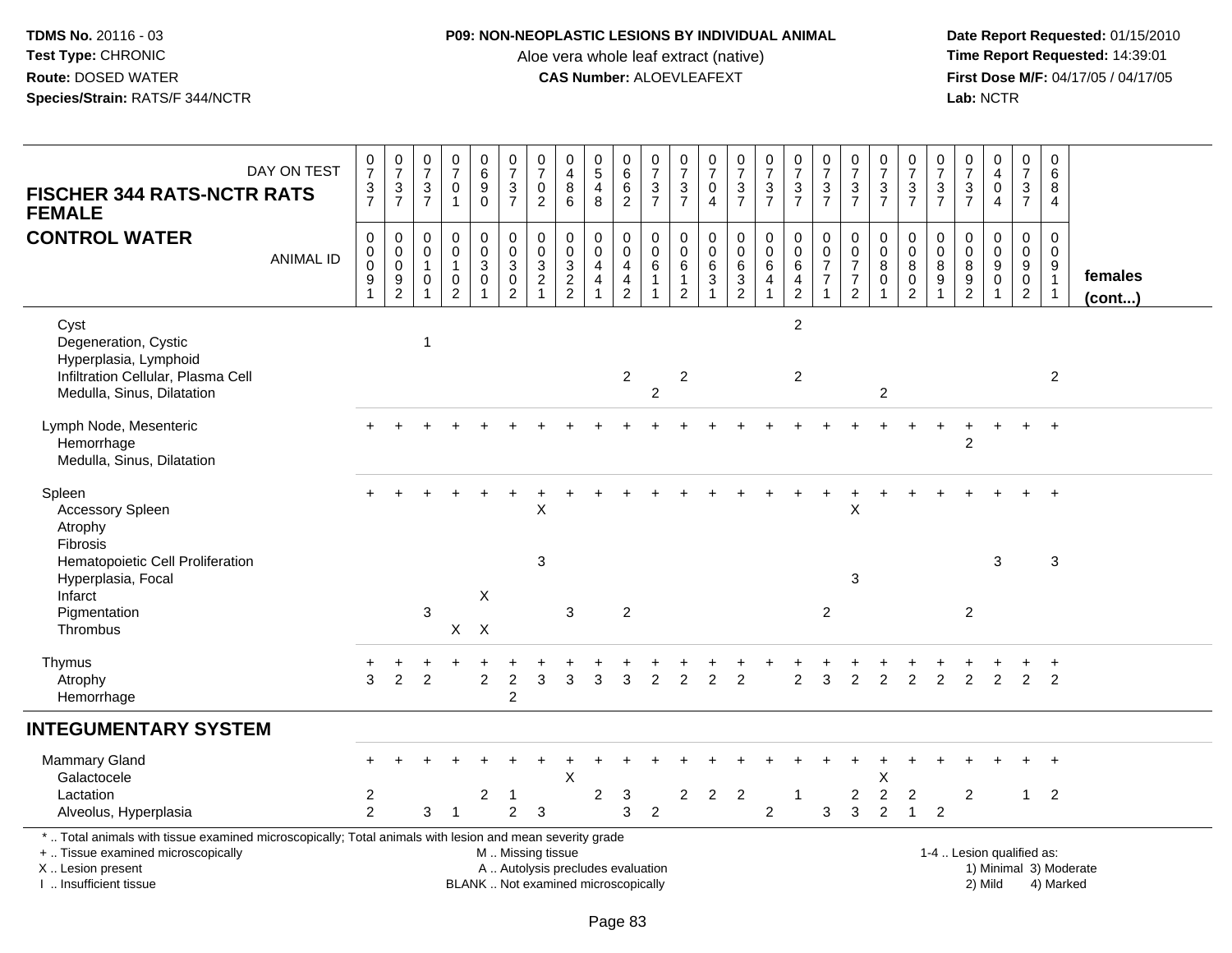# **P09: NON-NEOPLASTIC LESIONS BY INDIVIDUAL ANIMAL**

Aloe vera whole leaf extract (native)<br>**CAS Number:** ALOEVLEAFEXT

| DAY ON TEST<br><b>FISCHER 344 RATS-NCTR RATS</b><br><b>FEMALE</b>                                                                                                                             | $\frac{0}{7}$<br>$\frac{3}{7}$  | $\frac{0}{7}$<br>$\ensuremath{\mathsf{3}}$<br>$\overline{7}$ | 0<br>$\overline{7}$<br>$\sqrt{3}$<br>$\overline{7}$ | $\frac{0}{7}$<br>$\pmb{0}$<br>$\mathbf{1}$      | 0<br>6<br>9<br>$\mathbf 0$          | $\frac{0}{7}$<br>$\frac{3}{7}$                                                    | $\pmb{0}$<br>$\overline{7}$<br>0<br>$\overline{2}$               | $\mathbf 0$<br>4<br>8<br>6                                               | 0<br>5<br>4<br>8           | 0<br>$\,6$<br>$\,6\,$<br>$\overline{2}$                     | 0<br>$\overline{7}$<br>3<br>$\overline{7}$ | 0<br>$\overline{7}$<br>$\frac{3}{7}$                    | $\begin{array}{c} 0 \\ 7 \end{array}$<br>$\pmb{0}$<br>$\overline{4}$ | $\begin{smallmatrix}0\\7\end{smallmatrix}$<br>$\frac{3}{7}$ | $\frac{0}{7}$<br>$\frac{3}{7}$                                | $\pmb{0}$<br>$\overline{7}$<br>3<br>$\overline{7}$             | $\pmb{0}$<br>$\overline{7}$<br>$\frac{3}{7}$                                   | $\frac{0}{7}$<br>3<br>$\overline{7}$                                   | 0<br>$\overline{7}$<br>$\frac{3}{7}$         | $\pmb{0}$<br>$\overline{7}$<br>$\frac{3}{7}$    | 0<br>$\overline{7}$<br>$\mathbf{3}$<br>$\overline{7}$ | $\pmb{0}$<br>$\overline{7}$<br>$\frac{3}{7}$             | 0<br>$\overline{4}$<br>0<br>$\overline{4}$                            | $\pmb{0}$<br>$\overline{7}$<br>$\sqrt{3}$<br>$\overline{7}$  | 0<br>6<br>8<br>4                           |                        |
|-----------------------------------------------------------------------------------------------------------------------------------------------------------------------------------------------|---------------------------------|--------------------------------------------------------------|-----------------------------------------------------|-------------------------------------------------|-------------------------------------|-----------------------------------------------------------------------------------|------------------------------------------------------------------|--------------------------------------------------------------------------|----------------------------|-------------------------------------------------------------|--------------------------------------------|---------------------------------------------------------|----------------------------------------------------------------------|-------------------------------------------------------------|---------------------------------------------------------------|----------------------------------------------------------------|--------------------------------------------------------------------------------|------------------------------------------------------------------------|----------------------------------------------|-------------------------------------------------|-------------------------------------------------------|----------------------------------------------------------|-----------------------------------------------------------------------|--------------------------------------------------------------|--------------------------------------------|------------------------|
| <b>CONTROL WATER</b><br><b>ANIMAL ID</b>                                                                                                                                                      | $\mathbf 0$<br>0<br>0<br>9<br>1 | $\mathbf 0$<br>$\pmb{0}$<br>$\pmb{0}$<br>$\frac{9}{2}$       | $\mathbf 0$<br>$\mathbf 0$<br>$\overline{1}$<br>0   | 0<br>$\pmb{0}$<br>$\mathbf{1}$<br>$\frac{0}{2}$ | 0<br>$\mathbf 0$<br>$\sqrt{3}$<br>0 | $\pmb{0}$<br>$\pmb{0}$<br>$\overline{3}$<br>$\mathsf{O}\xspace$<br>$\overline{2}$ | 0<br>$\mathbf 0$<br>$\mathbf{3}$<br>$\sqrt{2}$<br>$\overline{A}$ | $\pmb{0}$<br>$\boldsymbol{0}$<br>$\sqrt{3}$<br>$\frac{2}{2}$             | 0<br>$\mathbf 0$<br>4<br>4 | 0<br>$\mathsf{O}\xspace$<br>$\overline{4}$<br>$\frac{4}{2}$ | $\mathbf 0$<br>0<br>6<br>$\mathbf{1}$      | 0<br>$\mathbf 0$<br>6<br>$\mathbf{1}$<br>$\overline{c}$ | $\mathbf 0$<br>$\mathsf 0$<br>$\,6\,$<br>$\sqrt{3}$                  | $\mathbf 0$<br>$\pmb{0}$<br>$\,6\,$<br>$\frac{3}{2}$        | 0<br>$\mathbf 0$<br>$\,6\,$<br>$\overline{4}$<br>$\mathbf{1}$ | $\mathbf 0$<br>$\mathbf 0$<br>$6\phantom{1}6$<br>$\frac{4}{2}$ | $\mathbf 0$<br>$\mathbf 0$<br>$\overline{7}$<br>$\overline{7}$<br>$\mathbf{1}$ | 0<br>$\mathbf 0$<br>$\overline{7}$<br>$\overline{7}$<br>$\overline{2}$ | 0<br>$\mathbf 0$<br>8<br>0<br>$\overline{1}$ | 0<br>$\pmb{0}$<br>$\bf 8$<br>$^{\rm 0}_{\rm 2}$ | $\mathbf 0$<br>$\mathbf 0$<br>8<br>9                  | $\mathbf 0$<br>$\mathsf{O}\xspace$<br>8<br>$\frac{9}{2}$ | 0<br>$\mathbf 0$<br>$\boldsymbol{9}$<br>$\mathbf 0$<br>$\overline{1}$ | $\mathbf 0$<br>$\mathbf 0$<br>9<br>$\mathbf 0$<br>$\sqrt{2}$ | 0<br>0<br>9<br>$\mathbf{1}$<br>$\mathbf 1$ | females<br>(cont)      |
| Alveolus, Hypertrophy                                                                                                                                                                         |                                 |                                                              |                                                     |                                                 |                                     |                                                                                   |                                                                  |                                                                          |                            |                                                             |                                            |                                                         |                                                                      |                                                             |                                                               |                                                                |                                                                                |                                                                        |                                              |                                                 |                                                       |                                                          |                                                                       |                                                              |                                            |                        |
| Skin<br>Epidermis, Hyperplasia<br>Epidermis, Necrosis<br>Foot, Hyperkeratosis                                                                                                                 |                                 |                                                              |                                                     | $\overline{2}$                                  |                                     |                                                                                   |                                                                  | $\overline{c}$                                                           |                            |                                                             |                                            |                                                         |                                                                      |                                                             |                                                               |                                                                |                                                                                |                                                                        |                                              |                                                 |                                                       |                                                          |                                                                       |                                                              |                                            |                        |
| <b>MUSCULOSKELETAL SYSTEM</b>                                                                                                                                                                 |                                 |                                                              |                                                     |                                                 |                                     |                                                                                   |                                                                  |                                                                          |                            |                                                             |                                            |                                                         |                                                                      |                                                             |                                                               |                                                                |                                                                                |                                                                        |                                              |                                                 |                                                       |                                                          |                                                                       |                                                              |                                            |                        |
| Bone, Femur<br>Osteopetrosis                                                                                                                                                                  |                                 |                                                              |                                                     |                                                 |                                     |                                                                                   |                                                                  |                                                                          |                            |                                                             |                                            |                                                         |                                                                      | 3                                                           | 3                                                             |                                                                | 2                                                                              |                                                                        |                                              |                                                 |                                                       |                                                          |                                                                       | 3                                                            | $\overline{+}$                             |                        |
| <b>NERVOUS SYSTEM</b>                                                                                                                                                                         |                                 |                                                              |                                                     |                                                 |                                     |                                                                                   |                                                                  |                                                                          |                            |                                                             |                                            |                                                         |                                                                      |                                                             |                                                               |                                                                |                                                                                |                                                                        |                                              |                                                 |                                                       |                                                          |                                                                       |                                                              |                                            |                        |
| Brain, Brain Stem<br>Hypothalamus, Compression                                                                                                                                                | $\overline{2}$                  |                                                              |                                                     |                                                 |                                     |                                                                                   |                                                                  | Δ                                                                        |                            | 3                                                           |                                            |                                                         | $\mathbf{3}$                                                         | $\overline{2}$                                              |                                                               |                                                                |                                                                                |                                                                        | $\overline{c}$                               |                                                 |                                                       |                                                          |                                                                       |                                                              |                                            |                        |
| Brain, Cerebellum                                                                                                                                                                             |                                 |                                                              |                                                     |                                                 |                                     |                                                                                   |                                                                  |                                                                          |                            |                                                             |                                            |                                                         |                                                                      |                                                             |                                                               |                                                                |                                                                                |                                                                        |                                              |                                                 |                                                       |                                                          |                                                                       |                                                              |                                            |                        |
| Brain, Cerebrum<br>Hydrocephalus                                                                                                                                                              |                                 |                                                              |                                                     |                                                 |                                     |                                                                                   |                                                                  |                                                                          |                            | $\overline{2}$                                              |                                            |                                                         |                                                                      |                                                             |                                                               |                                                                |                                                                                |                                                                        |                                              |                                                 |                                                       |                                                          |                                                                       |                                                              | $\overline{+}$                             |                        |
| <b>RESPIRATORY SYSTEM</b>                                                                                                                                                                     |                                 |                                                              |                                                     |                                                 |                                     |                                                                                   |                                                                  |                                                                          |                            |                                                             |                                            |                                                         |                                                                      |                                                             |                                                               |                                                                |                                                                                |                                                                        |                                              |                                                 |                                                       |                                                          |                                                                       |                                                              |                                            |                        |
| Lung<br>Granuloma<br>Alveolar Epithelium, Hyperplasia<br>Alveolus, Infiltration Cellular, Histiocyte<br>Alveolus, Inflammation                                                                | +<br>3                          | +                                                            | 3                                                   |                                                 |                                     |                                                                                   |                                                                  | 1                                                                        |                            |                                                             |                                            |                                                         |                                                                      |                                                             |                                                               | 4<br>$\overline{4}$                                            | $\overline{2}$                                                                 | $\ddot{}$<br>$\overline{2}$                                            | $\ddot{}$<br>$\mathbf{1}$                    |                                                 | 2                                                     | $\overline{1}$                                           | +                                                                     | $\ddot{}$<br>-1                                              | $^{+}$                                     |                        |
| Nose                                                                                                                                                                                          |                                 |                                                              |                                                     |                                                 | $\ddot{}$                           |                                                                                   | +                                                                | $\ddot{}$                                                                | $\ddot{}$                  |                                                             | $+$                                        | $^{+}$                                                  | $\ddot{}$                                                            | $\ddot{}$                                                   |                                                               |                                                                |                                                                                |                                                                        |                                              |                                                 |                                                       |                                                          | $+$                                                                   | $+$                                                          | $+$                                        |                        |
| *  Total animals with tissue examined microscopically; Total animals with lesion and mean severity grade<br>+  Tissue examined microscopically<br>X  Lesion present<br>I  Insufficient tissue |                                 |                                                              |                                                     |                                                 |                                     | M  Missing tissue                                                                 |                                                                  | A  Autolysis precludes evaluation<br>BLANK  Not examined microscopically |                            |                                                             |                                            |                                                         |                                                                      |                                                             |                                                               |                                                                |                                                                                |                                                                        |                                              |                                                 |                                                       | 1-4  Lesion qualified as:                                | 2) Mild                                                               |                                                              | 4) Marked                                  | 1) Minimal 3) Moderate |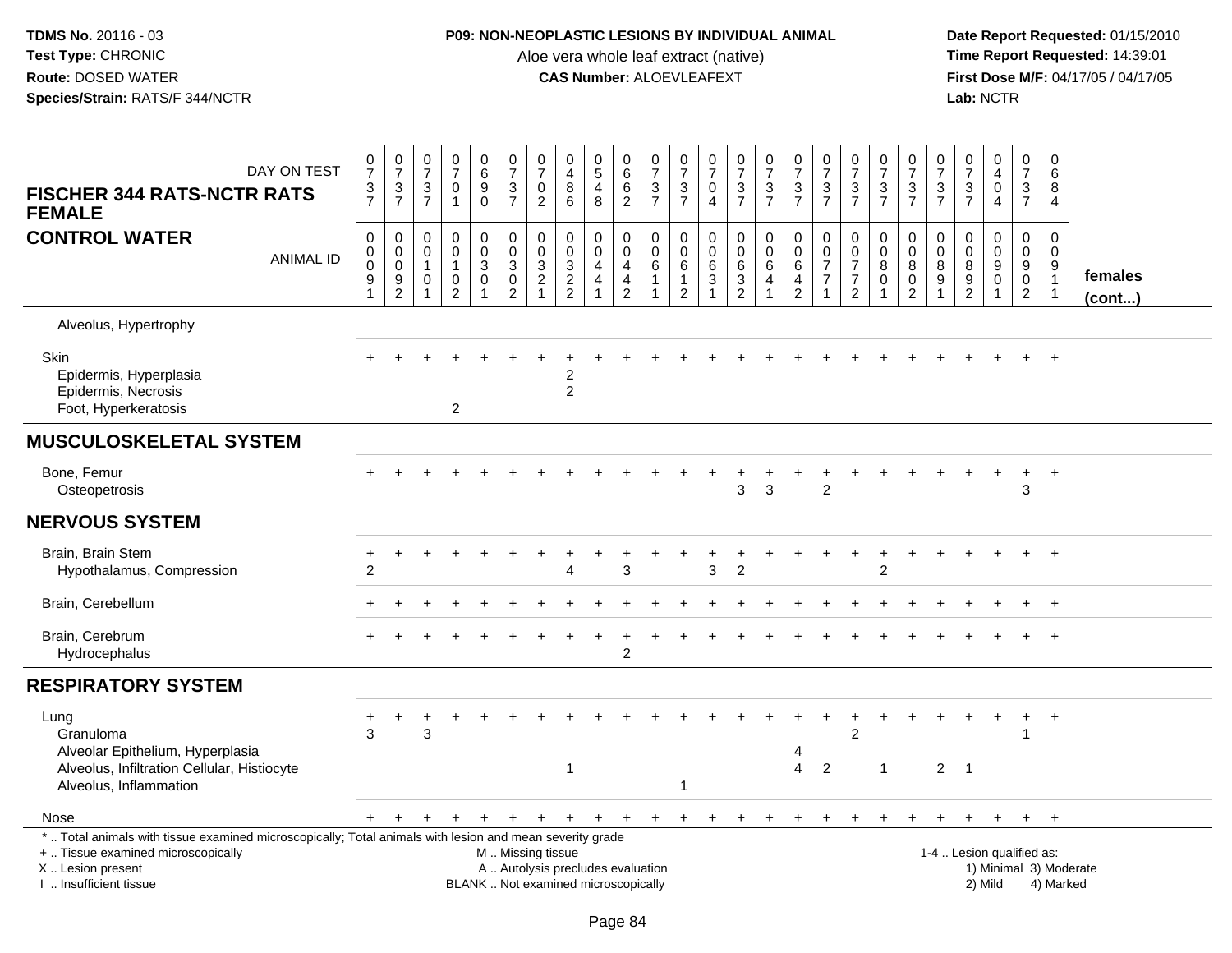## **P09: NON-NEOPLASTIC LESIONS BY INDIVIDUAL ANIMAL**

Aloe vera whole leaf extract (native)<br>**CAS Number:** ALOEVLEAFEXT

 **Date Report Requested:** 01/15/2010 **First Dose M/F:** 04/17/05 / 04/17/05<br>**Lab:** NCTR **Lab:** NCTR

| DAY ON TEST<br><b>FISCHER 344 RATS-NCTR RATS</b><br><b>FEMALE</b>    | 0<br>$\overline{7}$<br>$\mathbf{3}$<br>$\overline{7}$ | $\frac{0}{7}$<br>$\mathbf{3}$<br>$\overline{7}$ | 0<br>$\overline{7}$<br>$\mathbf{3}$<br>$\overline{7}$   | $\frac{0}{7}$<br>$\pmb{0}$                         | $\begin{array}{c} 0 \\ 6 \end{array}$<br>$\overline{9}$<br>$\mathbf 0$ | $\frac{0}{7}$<br>$\mathbf{3}$<br>$\overline{7}$                           | 0<br>$\overline{7}$<br>0<br>$\overline{2}$                                    | 0<br>$\overline{4}$<br>8<br>6                                           | $\begin{array}{c} 0 \\ 5 \end{array}$<br>4<br>8 | 0<br>$6\overline{6}$<br>$\overline{6}$<br>$\overline{2}$                      | $\frac{0}{7}$<br>$\mathbf{3}$<br>$\overline{7}$ | 0<br>$\overline{7}$<br>$\mathbf{3}$<br>$\overline{7}$              | $\frac{0}{7}$<br>$\pmb{0}$<br>4                      | $\frac{0}{7}$<br>$\ensuremath{\mathsf{3}}$<br>$\overline{7}$                 | $\frac{0}{7}$<br>$\mathbf{3}$<br>$\overline{7}$ | $\frac{0}{7}$<br>$\mathbf{3}$<br>$\overline{7}$ | $\frac{0}{7}$<br>$\sqrt{3}$<br>$\overline{7}$ | $\frac{0}{7}$<br>$\ensuremath{\mathsf{3}}$<br>$\overline{7}$      | $\begin{array}{c} 0 \\ 7 \end{array}$<br>$\ensuremath{\mathsf{3}}$<br>$\overline{7}$ | 0<br>$\overline{7}$<br>$\sqrt{3}$<br>$\overline{7}$                       | 0<br>$\overline{7}$<br>$\mathbf{3}$<br>$\overline{7}$ | $\frac{0}{7}$<br>3<br>$\overline{7}$                   | 0<br>4<br>$\boldsymbol{0}$<br>4 | 0<br>$\overline{7}$<br>3<br>$\overline{7}$                                    | 0<br>6<br>8<br>4                      |                         |
|----------------------------------------------------------------------|-------------------------------------------------------|-------------------------------------------------|---------------------------------------------------------|----------------------------------------------------|------------------------------------------------------------------------|---------------------------------------------------------------------------|-------------------------------------------------------------------------------|-------------------------------------------------------------------------|-------------------------------------------------|-------------------------------------------------------------------------------|-------------------------------------------------|--------------------------------------------------------------------|------------------------------------------------------|------------------------------------------------------------------------------|-------------------------------------------------|-------------------------------------------------|-----------------------------------------------|-------------------------------------------------------------------|--------------------------------------------------------------------------------------|---------------------------------------------------------------------------|-------------------------------------------------------|--------------------------------------------------------|---------------------------------|-------------------------------------------------------------------------------|---------------------------------------|-------------------------|
| <b>CONTROL WATER</b><br><b>ANIMAL ID</b>                             | $\mathbf 0$<br>$\mathbf 0$<br>$\mathbf 0$<br>9<br>1   | 0<br>$_{\rm 0}^{\rm 0}$<br>9<br>$\overline{2}$  | 0<br>0<br>$\mathbf{1}$<br>$\mathbf 0$<br>$\overline{1}$ | $\pmb{0}$<br>0<br>1<br>$\pmb{0}$<br>$\overline{2}$ | $\mathbf 0$<br>$\pmb{0}$<br>$\mathsf 3$<br>$\mathbf 0$                 | $\pmb{0}$<br>$\mathbf 0$<br>$\overline{3}$<br>$\pmb{0}$<br>$\overline{2}$ | $\boldsymbol{0}$<br>$\mathbf 0$<br>$\sqrt{3}$<br>$\sqrt{2}$<br>$\overline{1}$ | $\boldsymbol{0}$<br>$\boldsymbol{0}$<br>$\overline{3}$<br>$\frac{2}{2}$ | 0<br>0<br>4<br>4                                | 0<br>$\pmb{0}$<br>$\overline{4}$<br>$\overline{\mathbf{4}}$<br>$\overline{2}$ | $\pmb{0}$<br>$\pmb{0}$<br>$\,6$<br>$\mathbf{1}$ | 0<br>$\boldsymbol{0}$<br>$\,6\,$<br>$\mathbf{1}$<br>$\overline{2}$ | $\mathbf 0$<br>$\mathbf 0$<br>$\,6\,$<br>$\mathbf 3$ | $\mathbf 0$<br>$\mathbf 0$<br>$\overline{6}$<br>$\sqrt{3}$<br>$\overline{2}$ | $\pmb{0}$<br>$\pmb{0}$<br>$\,6\,$<br>4          | 0<br>$_{6}^{\rm 0}$<br>4<br>$\overline{c}$      | 0<br>0<br>$\overline{7}$<br>$\overline{7}$    | 0<br>$\begin{array}{c} 0 \\ 7 \end{array}$<br>$\overline{7}$<br>2 | 0<br>$\mathbf 0$<br>$\bf8$<br>$\mathbf 0$                                            | 0<br>$\mathsf{O}\xspace$<br>$\overline{8}$<br>$\pmb{0}$<br>$\overline{2}$ | 0<br>0<br>8<br>$9\,$<br>1                             | $\mathbf 0$<br>$\mathbf 0$<br>8<br>9<br>$\overline{2}$ | 0<br>$\mathbf 0$<br>9<br>0      | 0<br>$\mathbf 0$<br>$\boldsymbol{9}$<br>$\ddot{\mathbf{0}}$<br>$\overline{2}$ | 0<br>$\mathbf 0$<br>9<br>$\mathbf{1}$ | females<br>$($ cont $)$ |
| Inflammation<br>Osteopetrosis                                        |                                                       |                                                 |                                                         |                                                    |                                                                        |                                                                           |                                                                               |                                                                         |                                                 |                                                                               |                                                 |                                                                    |                                                      |                                                                              |                                                 |                                                 |                                               |                                                                   |                                                                                      |                                                                           |                                                       |                                                        |                                 |                                                                               |                                       |                         |
| Trachea                                                              |                                                       |                                                 |                                                         |                                                    |                                                                        |                                                                           |                                                                               |                                                                         |                                                 |                                                                               |                                                 |                                                                    |                                                      |                                                                              |                                                 |                                                 |                                               |                                                                   |                                                                                      |                                                                           |                                                       |                                                        |                                 | $+$                                                                           | $+$                                   |                         |
| <b>SPECIAL SENSES SYSTEM</b>                                         |                                                       |                                                 |                                                         |                                                    |                                                                        |                                                                           |                                                                               |                                                                         |                                                 |                                                                               |                                                 |                                                                    |                                                      |                                                                              |                                                 |                                                 |                                               |                                                                   |                                                                                      |                                                                           |                                                       |                                                        |                                 |                                                                               |                                       |                         |
| Eye<br>Retina, Degeneration                                          |                                                       | $\overline{2}$                                  |                                                         |                                                    |                                                                        |                                                                           |                                                                               |                                                                         |                                                 |                                                                               |                                                 |                                                                    |                                                      |                                                                              |                                                 | $\overline{2}$                                  |                                               |                                                                   |                                                                                      |                                                                           |                                                       |                                                        |                                 | $+$                                                                           | $+$                                   |                         |
| Harderian Gland<br>Infiltration Cellular, Lymphocyte<br>Inflammation |                                                       |                                                 | 2                                                       |                                                    |                                                                        | $\overline{2}$                                                            |                                                                               |                                                                         |                                                 | 2                                                                             | $\overline{1}$                                  |                                                                    |                                                      |                                                                              |                                                 |                                                 |                                               | $\overline{2}$                                                    | $\overline{1}$                                                                       | $\overline{2}$                                                            | $\overline{1}$                                        | $\overline{c}$                                         | $\overline{c}$                  | $\mathbf{1}$                                                                  | $\div$<br>2                           |                         |
| Zymbal's Gland                                                       |                                                       |                                                 |                                                         |                                                    |                                                                        |                                                                           |                                                                               |                                                                         |                                                 |                                                                               |                                                 |                                                                    |                                                      |                                                                              |                                                 |                                                 |                                               |                                                                   | $+$                                                                                  |                                                                           |                                                       |                                                        |                                 |                                                                               |                                       |                         |
| <b>URINARY SYSTEM</b>                                                |                                                       |                                                 |                                                         |                                                    |                                                                        |                                                                           |                                                                               |                                                                         |                                                 |                                                                               |                                                 |                                                                    |                                                      |                                                                              |                                                 |                                                 |                                               |                                                                   |                                                                                      |                                                                           |                                                       |                                                        |                                 |                                                                               |                                       |                         |
| Kidney<br>Hydronephrosis<br>Infarct                                  |                                                       |                                                 |                                                         |                                                    |                                                                        |                                                                           | $\overline{2}$                                                                |                                                                         |                                                 |                                                                               |                                                 |                                                                    |                                                      |                                                                              |                                                 |                                                 |                                               |                                                                   |                                                                                      |                                                                           |                                                       |                                                        |                                 |                                                                               | $+$                                   |                         |
| Mineralization<br>Nephropathy                                        | 2<br>3                                                | 2                                               | 2<br>2                                                  | $\overline{2}$<br>2                                | 2<br>2                                                                 | 3                                                                         | 2<br>$\overline{2}$                                                           | 2<br>$\mathfrak{p}$                                                     |                                                 | 2<br>3                                                                        | 2<br>$\mathcal{P}$                              | 2                                                                  | 3<br>3                                               | 2<br>2                                                                       | $\mathcal{P}$                                   | 2<br>3                                          | 2<br>$\mathcal{P}$                            | 2                                                                 | 2<br>3                                                                               | 2<br>2                                                                    | 2<br>2                                                | 2<br>$\mathfrak{p}$                                    | 2<br>$\overline{2}$             | $\overline{2}$<br>3                                                           | $\overline{2}$                        |                         |
| <b>Urinary Bladder</b><br><b>Dilatation</b>                          |                                                       |                                                 |                                                         |                                                    |                                                                        |                                                                           | X                                                                             |                                                                         |                                                 |                                                                               |                                                 |                                                                    |                                                      |                                                                              |                                                 |                                                 |                                               |                                                                   |                                                                                      |                                                                           |                                                       |                                                        |                                 |                                                                               | $\overline{ }$                        |                         |

\* .. Total animals with tissue examined microscopically; Total animals with lesion and mean severity grade

+ .. Tissue examined microscopically

X .. Lesion present

I .. Insufficient tissue

 M .. Missing tissueA .. Autolysis precludes evaluation

1-4 .. Lesion qualified as:<br>1) Minimal 3) Moderate BLANK .. Not examined microscopically 2) Mild 4) Marked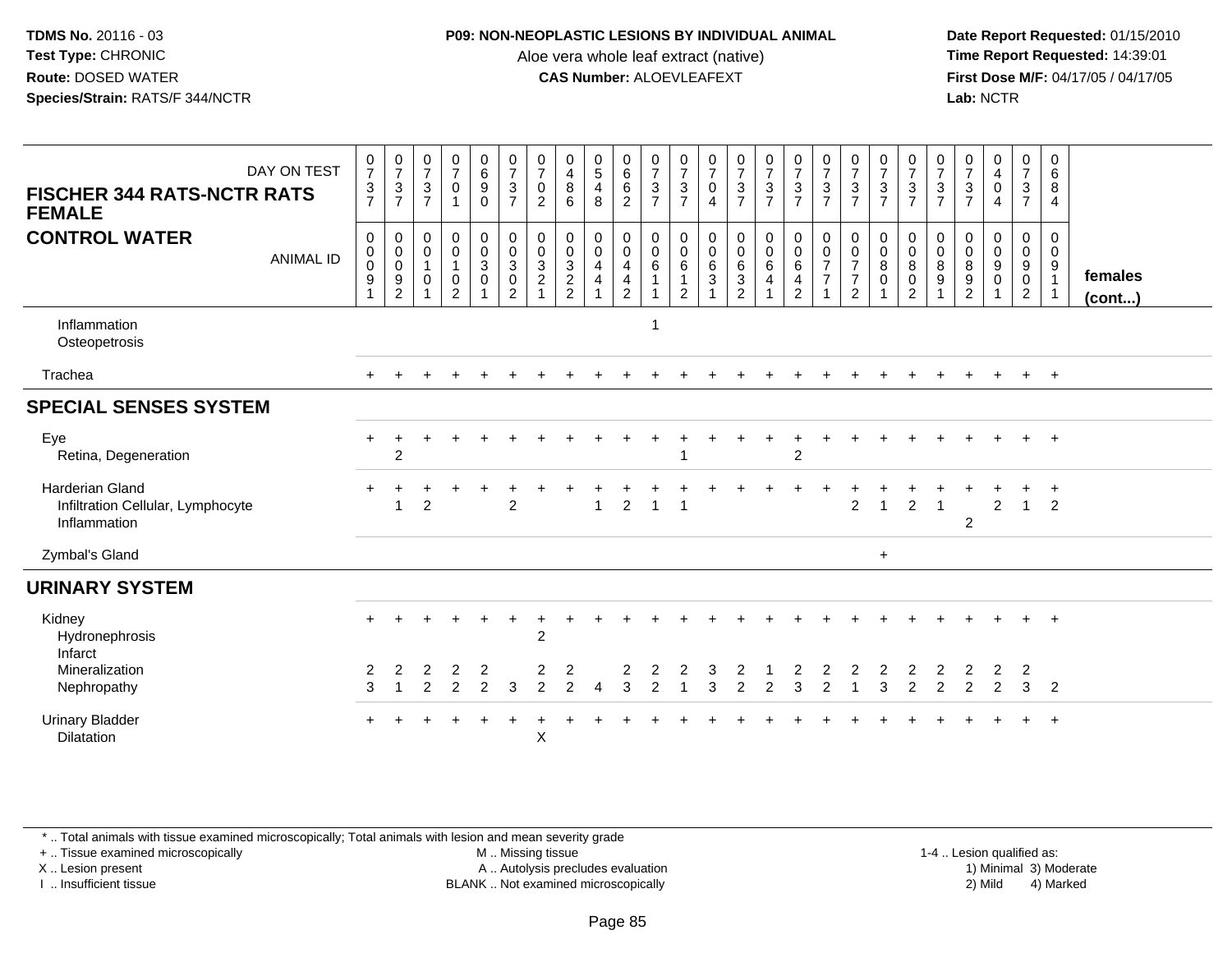### **P09: NON-NEOPLASTIC LESIONS BY INDIVIDUAL ANIMAL**

Aloe vera whole leaf extract (native)<br>**CAS Number:** ALOEVLEAFEXT

 **Date Report Requested:** 01/15/2010 **First Dose M/F:** 04/17/05 / 04/17/05<br>**Lab:** NCTR **Lab:** NCTR

| DAY ON TEST<br><b>FISCHER 344 RATS-NCTR RATS</b><br><b>FEMALE</b>                                         | $\frac{0}{7}$<br>$\mathfrak{S}$<br>$\overline{7}$                      | $\begin{matrix} 0 \\ 6 \\ 8 \end{matrix}$<br>8      | $0$<br>$5$<br>$9$<br>$7$                                    | $\frac{0}{7}$<br>$\frac{3}{7}$                                 | $\begin{array}{c} 0 \\ 7 \end{array}$<br>$\frac{3}{7}$    | $\begin{array}{c} 0 \\ 7 \end{array}$<br>$\frac{3}{7}$                      | $\frac{0}{7}$<br>$\mathbf{3}$<br>$\overline{7}$        | $\begin{array}{c} 0 \\ 4 \\ 7 \end{array}$<br>$\mathbf{1}$   | $\begin{array}{c} 0 \\ 6 \\ 7 \end{array}$<br>$\overline{7}$  | 0725                                            | $\frac{0}{7}$<br>$\frac{3}{7}$                                 | $\frac{0}{7}$<br>$\mathbf{3}$<br>$\overline{7}$        | $\frac{0}{7}$<br>$\frac{3}{7}$                               | $\frac{0}{7}$<br>$\frac{3}{7}$                      | 07/3/7                                                                                      | $\begin{smallmatrix}0\\0\end{smallmatrix}$<br>$\mathbf{1}$<br>$\boldsymbol{9}$ | $\frac{0}{7}$<br>$\ensuremath{\mathsf{3}}$<br>$\overline{7}$    | $\frac{0}{7}$<br>$\frac{3}{7}$                         | $\begin{array}{c} 0 \\ 6 \\ 7 \end{array}$<br>$\overline{4}$                 | $\frac{0}{7}$<br>$\mathfrak{S}$<br>$\overline{7}$                 | $\begin{array}{c} 0 \\ 6 \\ 5 \end{array}$<br>0                     | $\begin{array}{c} 0 \\ 7 \end{array}$<br>$\ensuremath{\mathsf{3}}$<br>$\overline{7}$ | $\pmb{0}$<br>$\overline{5}$<br>$\sqrt{5}$<br>$\overline{7}$          |                                 |
|-----------------------------------------------------------------------------------------------------------|------------------------------------------------------------------------|-----------------------------------------------------|-------------------------------------------------------------|----------------------------------------------------------------|-----------------------------------------------------------|-----------------------------------------------------------------------------|--------------------------------------------------------|--------------------------------------------------------------|---------------------------------------------------------------|-------------------------------------------------|----------------------------------------------------------------|--------------------------------------------------------|--------------------------------------------------------------|-----------------------------------------------------|---------------------------------------------------------------------------------------------|--------------------------------------------------------------------------------|-----------------------------------------------------------------|--------------------------------------------------------|------------------------------------------------------------------------------|-------------------------------------------------------------------|---------------------------------------------------------------------|--------------------------------------------------------------------------------------|----------------------------------------------------------------------|---------------------------------|
| <b>CONTROL WATER</b><br><b>ANIMAL ID</b>                                                                  | $\mathbf 0$<br>0<br>$\boldsymbol{9}$<br>$\mathbf{1}$<br>$\overline{2}$ | 0<br>$\mathbf 0$<br>$\overline{9}$<br>$\frac{2}{1}$ | $\pmb{0}$<br>$\pmb{0}$<br>$\boldsymbol{9}$<br>$\frac{2}{2}$ | $\mathsf 0$<br>$\pmb{0}$<br>$\boldsymbol{9}$<br>$\overline{7}$ | $\pmb{0}$<br>$\pmb{0}$<br>$\frac{9}{7}$<br>$\overline{2}$ | $\pmb{0}$<br>$\overline{1}$<br>$\mathbf 0$<br>$\mathbf 0$<br>$\overline{1}$ | $\mathbf 0$<br>1<br>$\mathbf 0$<br>0<br>$\overline{2}$ | $\pmb{0}$<br>$\mathbf{1}$<br>$\frac{2}{5}$<br>$\overline{1}$ | $\mathsf{O}$<br>$\mathbf{1}$<br>$rac{2}{5}$<br>$\overline{2}$ | $\mathbf 0$<br>$\mathbf{1}$<br>$^2\phantom{1}6$ | $\mathbf 0$<br>$\mathbf{1}$<br>$\frac{2}{6}$<br>$\overline{2}$ | $\mathbf 0$<br>$\overline{1}$<br>4<br>$\boldsymbol{2}$ | $\pmb{0}$<br>$\mathbf{1}$<br>$\overline{4}$<br>$\frac{2}{2}$ | 0<br>$\mathbf{1}$<br>$\overline{4}$<br>$\mathbf{3}$ | 0<br>$\mathbf{1}$<br>$\overline{\mathbf{4}}$<br>$\ensuremath{\mathsf{3}}$<br>$\overline{2}$ | $\pmb{0}$<br>$\mathbf{1}$<br>$\overline{7}$<br>$\ensuremath{\mathsf{3}}$       | $\mathbf{0}$<br>$\mathbf{1}$<br>$\overline{7}$<br>$\frac{3}{2}$ | $\mathbf 0$<br>$\mathbf{1}$<br>$\overline{7}$<br>$\,6$ | $\mathbf 0$<br>$\mathbf{1}$<br>$\boldsymbol{7}$<br>$\,6\,$<br>$\overline{2}$ | $\Omega$<br>$\mathbf{1}$<br>$\overline{7}$<br>$\overline{7}$<br>1 | $\Omega$<br>1<br>$\overline{7}$<br>$\overline{7}$<br>$\overline{2}$ | $\mathbf 0$<br>$\mathbf{1}$<br>$\overline{7}$<br>8<br>$\overline{1}$                 | $\mathbf 0$<br>$\mathbf{1}$<br>$\overline{7}$<br>8<br>$\overline{2}$ | * TOTALS                        |
| <b>ALIMENTARY SYSTEM</b>                                                                                  |                                                                        |                                                     |                                                             |                                                                |                                                           |                                                                             |                                                        |                                                              |                                                               |                                                 |                                                                |                                                        |                                                              |                                                     |                                                                                             |                                                                                |                                                                 |                                                        |                                                                              |                                                                   |                                                                     |                                                                                      |                                                                      |                                 |
| Esophagus<br>Inflammation                                                                                 |                                                                        |                                                     |                                                             |                                                                |                                                           |                                                                             |                                                        |                                                              |                                                               |                                                 |                                                                |                                                        |                                                              |                                                     |                                                                                             |                                                                                |                                                                 |                                                        |                                                                              |                                                                   |                                                                     |                                                                                      |                                                                      | 48<br>14.0                      |
| Intestine Large, Ascending Colon                                                                          |                                                                        |                                                     |                                                             |                                                                |                                                           |                                                                             |                                                        |                                                              |                                                               |                                                 |                                                                |                                                        |                                                              |                                                     |                                                                                             |                                                                                |                                                                 |                                                        |                                                                              |                                                                   |                                                                     |                                                                                      | $\ddot{}$                                                            | 47                              |
| Intestine Large, Cecum                                                                                    |                                                                        |                                                     |                                                             |                                                                |                                                           |                                                                             |                                                        |                                                              |                                                               |                                                 |                                                                |                                                        |                                                              |                                                     |                                                                                             |                                                                                |                                                                 |                                                        |                                                                              |                                                                   |                                                                     |                                                                                      |                                                                      | 47                              |
| Intestine Large, Descending Colon                                                                         |                                                                        |                                                     |                                                             |                                                                |                                                           |                                                                             |                                                        |                                                              |                                                               |                                                 |                                                                |                                                        |                                                              |                                                     |                                                                                             |                                                                                |                                                                 |                                                        |                                                                              |                                                                   |                                                                     |                                                                                      | $\overline{+}$                                                       | 47                              |
| Intestine Large, Rectum                                                                                   |                                                                        |                                                     |                                                             |                                                                |                                                           |                                                                             |                                                        |                                                              |                                                               |                                                 |                                                                |                                                        |                                                              |                                                     |                                                                                             |                                                                                |                                                                 |                                                        |                                                                              |                                                                   |                                                                     |                                                                                      |                                                                      | 48                              |
| Intestine Large, Transverse Colon                                                                         |                                                                        |                                                     |                                                             |                                                                |                                                           |                                                                             |                                                        |                                                              |                                                               |                                                 |                                                                |                                                        |                                                              |                                                     |                                                                                             |                                                                                |                                                                 |                                                        |                                                                              |                                                                   |                                                                     |                                                                                      | $+$                                                                  | 47                              |
| Intestine Small, Duodenum<br>Mucosa, Hyperplasia                                                          |                                                                        |                                                     |                                                             |                                                                |                                                           |                                                                             |                                                        |                                                              |                                                               |                                                 |                                                                |                                                        |                                                              |                                                     |                                                                                             |                                                                                |                                                                 |                                                        |                                                                              |                                                                   |                                                                     |                                                                                      | $\ddot{}$                                                            | 48<br>$12.0$                    |
| Intestine Small, Ileum<br>Lymphoid Tissue, Hyperplasia                                                    |                                                                        |                                                     |                                                             |                                                                |                                                           |                                                                             |                                                        |                                                              |                                                               |                                                 |                                                                |                                                        |                                                              | 3                                                   |                                                                                             |                                                                                |                                                                 |                                                        |                                                                              |                                                                   |                                                                     |                                                                                      |                                                                      | 47<br>13.0                      |
| Intestine Small, Jejunum                                                                                  |                                                                        |                                                     |                                                             | $\ddot{}$                                                      |                                                           |                                                                             |                                                        |                                                              |                                                               |                                                 |                                                                |                                                        |                                                              |                                                     |                                                                                             |                                                                                |                                                                 |                                                        |                                                                              |                                                                   |                                                                     |                                                                                      | $\ddot{}$                                                            | 47                              |
| Liver<br>Basophilic Focus, Multiple<br><b>Cyst Multilocular</b><br><b>Eosinophilic Focus</b><br>Granuloma | X<br>$\overline{2}$                                                    | X                                                   |                                                             | X<br>$\mathbf{1}$                                              | X<br>$\overline{\mathbf{1}}$                              |                                                                             |                                                        | 2 <sub>2</sub>                                               | X                                                             |                                                 | $\pmb{\times}$                                                 | $\boldsymbol{\mathsf{X}}$                              | $\overline{2}$                                               | X<br>X<br>$\overline{2}$                            | $\times$                                                                                    |                                                                                | $\mathsf{X}$<br>X                                               | $\times$<br>$\overline{2}$                             |                                                                              | X<br>$\overline{2}$                                               |                                                                     | 3                                                                                    | $\overline{1}$                                                       | 48<br>22<br>1<br>5<br>21<br>1.9 |
| Hematopoietic Cell Proliferation<br>Hepatodiaphragmatic Nodule                                            |                                                                        |                                                     |                                                             |                                                                |                                                           | X                                                                           |                                                        |                                                              |                                                               |                                                 |                                                                |                                                        |                                                              | X                                                   |                                                                                             |                                                                                |                                                                 |                                                        |                                                                              |                                                                   |                                                                     |                                                                                      |                                                                      | $\mathbf 1$<br>1.0<br>4         |

\* .. Total animals with tissue examined microscopically; Total animals with lesion and mean severity grade

+ .. Tissue examined microscopically

X .. Lesion present

I .. Insufficient tissue

M .. Missing tissue

A .. Autolysis precludes evaluation

BLANK .. Not examined microscopically 2) Mild 4) Marked

1-4 .. Lesion qualified as:<br>1) Minimal 3) Moderate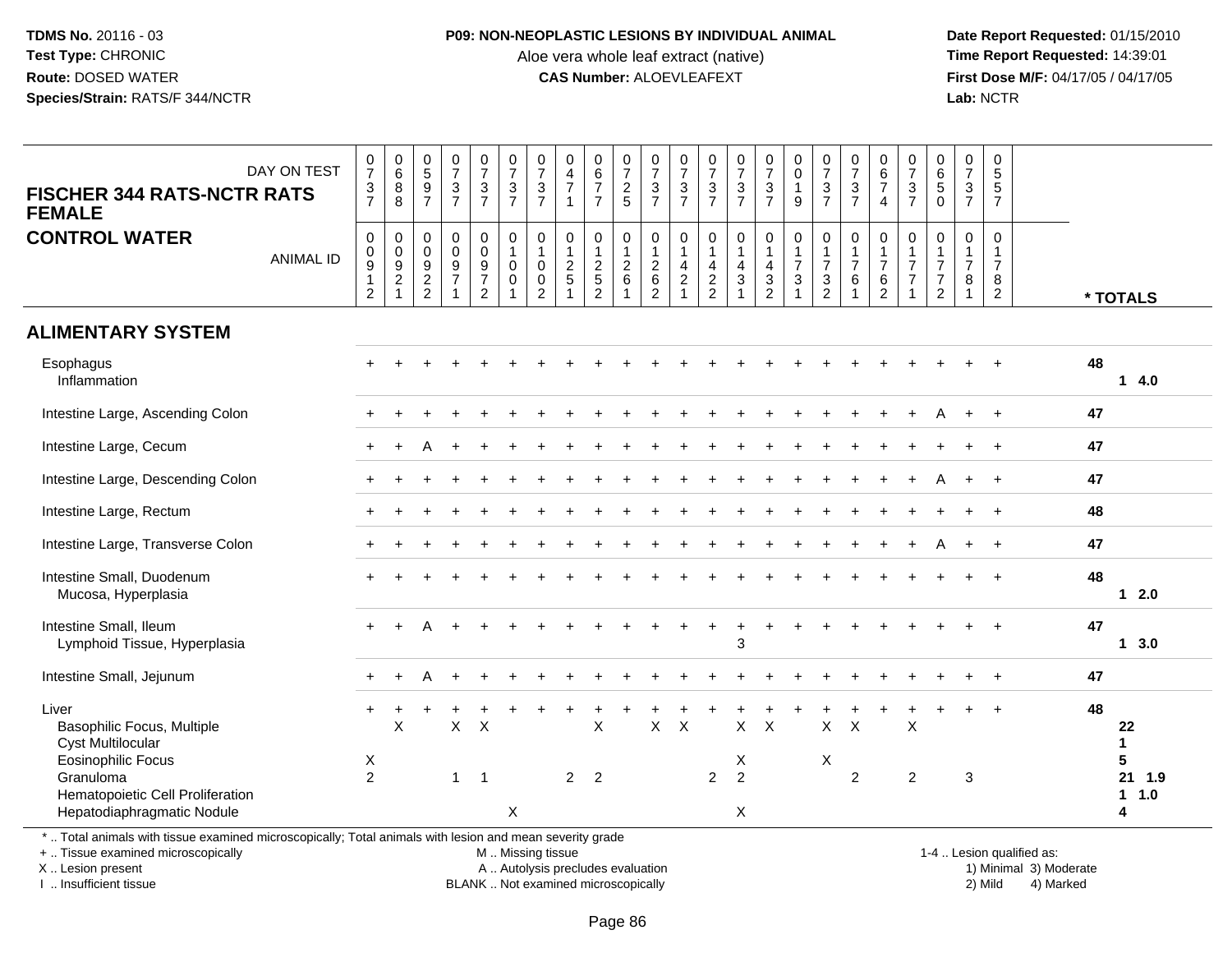## **P09: NON-NEOPLASTIC LESIONS BY INDIVIDUAL ANIMAL**

Aloe vera whole leaf extract (native)<br>**CAS Number:** ALOEVLEAFEXT

| DAY ON TEST<br><b>FISCHER 344 RATS-NCTR RATS</b><br><b>FEMALE</b>                                                                                                                             | $\frac{0}{7}$<br>$\frac{3}{7}$                                                         | $\begin{array}{c} 0 \\ 6 \end{array}$<br>$\bf 8$<br>$\overline{8}$        | $\begin{array}{c} 0 \\ 5 \end{array}$<br>$\frac{9}{7}$ | $\frac{0}{7}$<br>$\frac{3}{7}$                                    | $\frac{0}{7}$<br>$\frac{3}{7}$                    | $\frac{0}{7}$<br>$\frac{3}{7}$                                        | $\frac{0}{7}$<br>$\frac{3}{7}$                                  | $\pmb{0}$<br>$\overline{4}$<br>$\overline{7}$<br>$\overline{1}$          | $\begin{array}{c} 0 \\ 6 \end{array}$<br>$\overline{7}$<br>$\overline{7}$ | $\frac{0}{7}$<br>$\frac{2}{5}$          | $\frac{0}{7}$<br>$\frac{3}{7}$                                          | $\begin{array}{c} 0 \\ 7 \end{array}$<br>$\ensuremath{\mathsf{3}}$<br>$\overline{7}$ | $\frac{0}{7}$<br>$\frac{3}{7}$            | $\frac{0}{7}$<br>$\frac{3}{7}$                                                    | $\frac{0}{7}$<br>$\frac{3}{7}$                                                  | 0<br>$\mathbf 0$<br>$\mathbf{1}$<br>9                                   | $\frac{0}{7}$<br>$\ensuremath{\mathsf{3}}$<br>$\overline{7}$                | $\frac{0}{7}$<br>$\frac{3}{7}$                                       | $_{6}^{\rm 0}$<br>$\overline{7}$<br>$\overline{4}$                   | $\frac{0}{7}$<br>$\frac{3}{7}$                                                | $\begin{array}{c} 0 \\ 6 \end{array}$<br>5<br>$\overline{0}$                        | $\frac{0}{7}$<br>$\frac{3}{7}$                                       | $\pmb{0}$<br>$\overline{5}$<br>$\overline{5}$<br>$\overline{7}$      |                                                                  |    |                           |
|-----------------------------------------------------------------------------------------------------------------------------------------------------------------------------------------------|----------------------------------------------------------------------------------------|---------------------------------------------------------------------------|--------------------------------------------------------|-------------------------------------------------------------------|---------------------------------------------------|-----------------------------------------------------------------------|-----------------------------------------------------------------|--------------------------------------------------------------------------|---------------------------------------------------------------------------|-----------------------------------------|-------------------------------------------------------------------------|--------------------------------------------------------------------------------------|-------------------------------------------|-----------------------------------------------------------------------------------|---------------------------------------------------------------------------------|-------------------------------------------------------------------------|-----------------------------------------------------------------------------|----------------------------------------------------------------------|----------------------------------------------------------------------|-------------------------------------------------------------------------------|-------------------------------------------------------------------------------------|----------------------------------------------------------------------|----------------------------------------------------------------------|------------------------------------------------------------------|----|---------------------------|
| <b>CONTROL WATER</b><br><b>ANIMAL ID</b>                                                                                                                                                      | $\mathsf{O}\xspace$<br>$\pmb{0}$<br>$\boldsymbol{9}$<br>$\mathbf{1}$<br>$\overline{2}$ | $\pmb{0}$<br>$\begin{array}{c} 0 \\ 9 \\ 2 \end{array}$<br>$\overline{1}$ | $\boldsymbol{0}$<br>$\pmb{0}$<br>$\frac{9}{2}$         | $\pmb{0}$<br>$\mathbf 0$<br>9<br>$\overline{7}$<br>$\overline{1}$ | 0<br>$\pmb{0}$<br>$\frac{9}{7}$<br>$\overline{2}$ | $\pmb{0}$<br>$\mathbf{1}$<br>$\mathbf 0$<br>$\pmb{0}$<br>$\mathbf{1}$ | $\pmb{0}$<br>$\mathbf{1}$<br>$\mathbf 0$<br>0<br>$\overline{2}$ | $\pmb{0}$<br>$\mathbf{1}$<br>$\frac{2}{5}$                               | $\pmb{0}$<br>$\mathbf{1}$<br>$\frac{2}{5}$<br>$\overline{2}$              | 0<br>$\overline{1}$<br>$^2\phantom{1}6$ | $\,0\,$<br>$\begin{array}{c} 1 \\ 2 \\ 6 \end{array}$<br>$\overline{2}$ | $\pmb{0}$<br>$\mathbf{1}$<br>4<br>$\boldsymbol{2}$<br>$\mathbf{1}$                   | 0<br>$\overline{1}$<br>4<br>$\frac{2}{2}$ | $\pmb{0}$<br>$\mathbf{1}$<br>$\overline{\mathbf{4}}$<br>$\ensuremath{\mathsf{3}}$ | $\mathbf 0$<br>$\overline{1}$<br>$\overline{a}$<br>$\sqrt{3}$<br>$\overline{2}$ | 0<br>$\overline{1}$<br>$\overline{7}$<br>$\mathbf{3}$<br>$\overline{1}$ | $\pmb{0}$<br>$\mathbf{1}$<br>$\overline{7}$<br>$\sqrt{3}$<br>$\overline{2}$ | $\pmb{0}$<br>$\mathbf{1}$<br>$\overline{7}$<br>$\,6$<br>$\mathbf{1}$ | $\mathbf 0$<br>$\mathbf{1}$<br>$\overline{7}$<br>6<br>$\overline{2}$ | $\pmb{0}$<br>$\mathbf{1}$<br>$\overline{7}$<br>$\overline{7}$<br>$\mathbf{1}$ | $\mathbf 0$<br>$\mathbf{1}$<br>$\overline{7}$<br>$\boldsymbol{7}$<br>$\overline{2}$ | $\pmb{0}$<br>$\overline{1}$<br>$\overline{7}$<br>8<br>$\overline{1}$ | $\pmb{0}$<br>$\overline{1}$<br>$\overline{7}$<br>8<br>$\overline{2}$ |                                                                  |    | * TOTALS                  |
| Infiltration Cellular, Lymphocyte<br>Vacuolization Cytoplasmic<br>Bile Duct, Hyperplasia<br>Left Lateral Lobe, Developmental Malformation                                                     |                                                                                        |                                                                           | -1                                                     | X                                                                 |                                                   |                                                                       | $\overline{2}$                                                  | X                                                                        |                                                                           |                                         | 1                                                                       |                                                                                      | $\overline{c}$                            |                                                                                   |                                                                                 |                                                                         |                                                                             | $\overline{2}$                                                       |                                                                      | $\overline{2}$                                                                |                                                                                     |                                                                      |                                                                      |                                                                  |    | 1.0<br>62.5<br>9 1.6<br>4 |
| Mesentery<br>Fat, Necrosis                                                                                                                                                                    |                                                                                        |                                                                           |                                                        |                                                                   |                                                   |                                                                       |                                                                 |                                                                          |                                                                           |                                         |                                                                         |                                                                                      |                                           |                                                                                   | $\ddot{}$<br>2                                                                  |                                                                         |                                                                             |                                                                      | $\ddot{}$<br>4                                                       |                                                                               |                                                                                     |                                                                      |                                                                      |                                                                  | 6  | 62.8                      |
| Pancreas<br>Acinar Cell, Atrophy                                                                                                                                                              | $+$                                                                                    | $\ddot{}$<br>3                                                            |                                                        |                                                                   |                                                   |                                                                       |                                                                 |                                                                          |                                                                           |                                         |                                                                         |                                                                                      |                                           |                                                                                   |                                                                                 |                                                                         |                                                                             |                                                                      | $\ddot{}$                                                            |                                                                               |                                                                                     |                                                                      |                                                                      |                                                                  | 48 | $10$ 2.1                  |
| Proximal Colon                                                                                                                                                                                | $+$                                                                                    |                                                                           |                                                        |                                                                   |                                                   |                                                                       |                                                                 | M                                                                        |                                                                           |                                         |                                                                         |                                                                                      |                                           |                                                                                   |                                                                                 | м                                                                       |                                                                             |                                                                      |                                                                      |                                                                               |                                                                                     | $\pm$                                                                | $\ddot{}$                                                            |                                                                  | 43 |                           |
| Salivary Glands<br>Acinar Cell, Atrophy                                                                                                                                                       | $+$                                                                                    | $\overline{c}$                                                            |                                                        |                                                                   |                                                   |                                                                       |                                                                 |                                                                          |                                                                           |                                         |                                                                         |                                                                                      |                                           |                                                                                   |                                                                                 |                                                                         |                                                                             |                                                                      |                                                                      |                                                                               |                                                                                     |                                                                      |                                                                      |                                                                  | 48 | $12.0$                    |
| Stomach, Forestomach<br>Hyperplasia                                                                                                                                                           |                                                                                        |                                                                           |                                                        |                                                                   |                                                   |                                                                       |                                                                 |                                                                          |                                                                           |                                         |                                                                         |                                                                                      |                                           |                                                                                   |                                                                                 |                                                                         |                                                                             |                                                                      |                                                                      |                                                                               |                                                                                     |                                                                      |                                                                      |                                                                  | 48 | 13.0                      |
| Stomach, Glandular                                                                                                                                                                            |                                                                                        |                                                                           |                                                        |                                                                   |                                                   |                                                                       |                                                                 |                                                                          |                                                                           |                                         |                                                                         |                                                                                      |                                           |                                                                                   |                                                                                 |                                                                         |                                                                             |                                                                      |                                                                      |                                                                               |                                                                                     |                                                                      | $\div$                                                               |                                                                  | 48 |                           |
| <b>CARDIOVASCULAR SYSTEM</b>                                                                                                                                                                  |                                                                                        |                                                                           |                                                        |                                                                   |                                                   |                                                                       |                                                                 |                                                                          |                                                                           |                                         |                                                                         |                                                                                      |                                           |                                                                                   |                                                                                 |                                                                         |                                                                             |                                                                      |                                                                      |                                                                               |                                                                                     |                                                                      |                                                                      |                                                                  |    |                           |
| <b>Blood Vessel</b>                                                                                                                                                                           |                                                                                        |                                                                           |                                                        |                                                                   |                                                   |                                                                       |                                                                 |                                                                          |                                                                           |                                         |                                                                         |                                                                                      |                                           |                                                                                   |                                                                                 |                                                                         |                                                                             |                                                                      |                                                                      |                                                                               |                                                                                     |                                                                      |                                                                      |                                                                  | 48 |                           |
| Heart<br>Cardiomyopathy                                                                                                                                                                       |                                                                                        |                                                                           | $\overline{c}$                                         | 2                                                                 | $\overline{2}$                                    |                                                                       | $\overline{2}$                                                  |                                                                          | $\overline{2}$                                                            | $\overline{2}$                          |                                                                         | $\overline{2}$                                                                       | $\overline{2}$                            | $\overline{2}$                                                                    | $\overline{2}$                                                                  |                                                                         | $\overline{2}$                                                              |                                                                      | $\overline{2}$                                                       | $\overline{2}$                                                                |                                                                                     | 3                                                                    | $\ddot{}$                                                            |                                                                  | 48 | 35 1.8                    |
| <b>ENDOCRINE SYSTEM</b>                                                                                                                                                                       |                                                                                        |                                                                           |                                                        |                                                                   |                                                   |                                                                       |                                                                 |                                                                          |                                                                           |                                         |                                                                         |                                                                                      |                                           |                                                                                   |                                                                                 |                                                                         |                                                                             |                                                                      |                                                                      |                                                                               |                                                                                     |                                                                      |                                                                      |                                                                  |    |                           |
| <b>Adrenal Cortex</b>                                                                                                                                                                         | $+$                                                                                    | $\ddot{}$                                                                 | $+$                                                    | $\ddot{}$                                                         | $\overline{+}$                                    | $+$                                                                   | $+$                                                             | $+$                                                                      | $+$                                                                       | $+$                                     | $+$                                                                     | $+$                                                                                  | $+$                                       | $+$                                                                               | $+$                                                                             | $\ddot{}$                                                               | $\ddot{}$                                                                   |                                                                      | $\ddot{}$                                                            | $\ddot{}$                                                                     |                                                                                     | $+$                                                                  |                                                                      |                                                                  | 48 |                           |
| *  Total animals with tissue examined microscopically; Total animals with lesion and mean severity grade<br>+  Tissue examined microscopically<br>X  Lesion present<br>I. Insufficient tissue |                                                                                        |                                                                           |                                                        |                                                                   |                                                   | M  Missing tissue                                                     |                                                                 | A  Autolysis precludes evaluation<br>BLANK  Not examined microscopically |                                                                           |                                         |                                                                         |                                                                                      |                                           |                                                                                   |                                                                                 |                                                                         |                                                                             |                                                                      |                                                                      |                                                                               |                                                                                     |                                                                      | 2) Mild                                                              | 1-4  Lesion qualified as:<br>1) Minimal 3) Moderate<br>4) Marked |    |                           |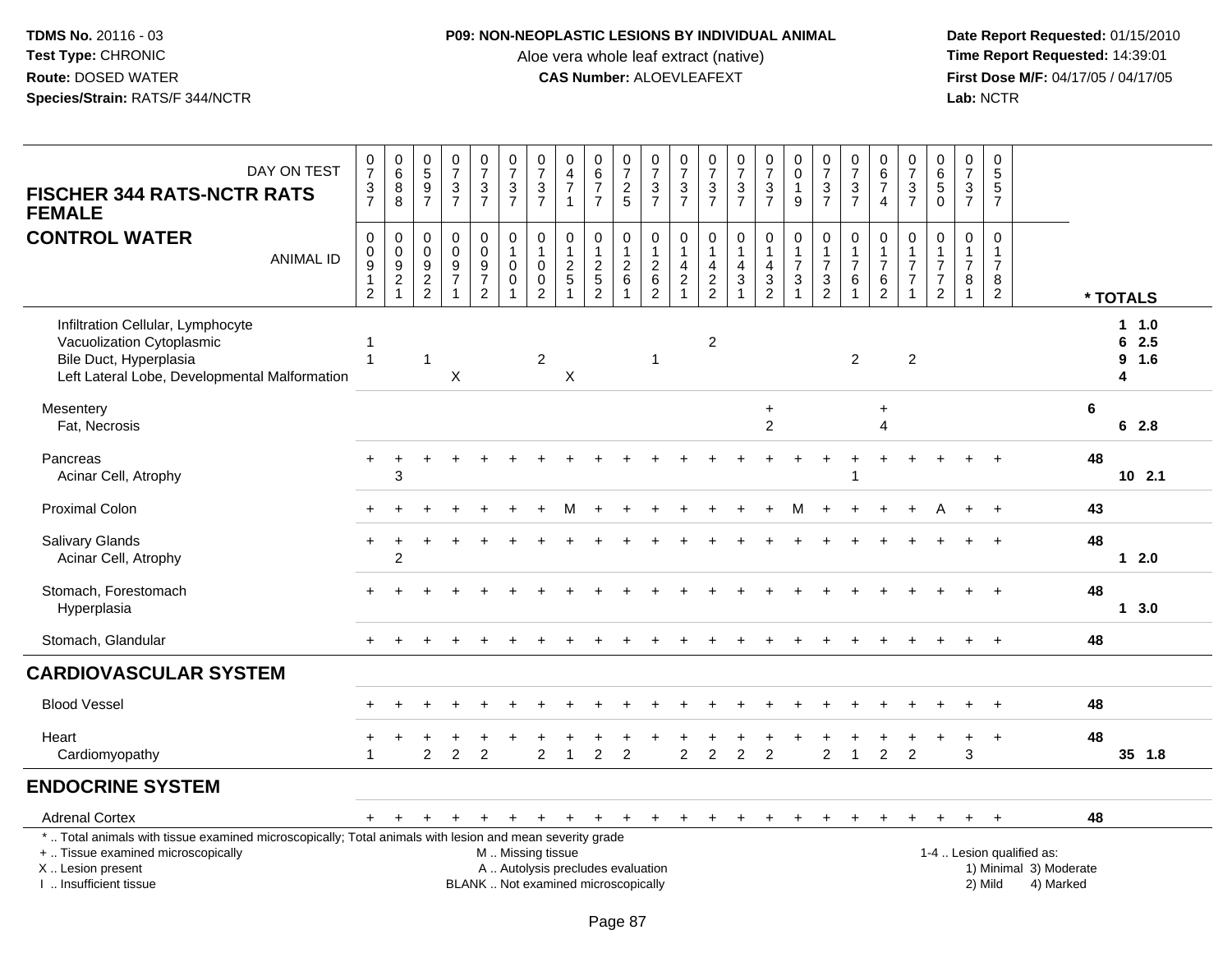### **P09: NON-NEOPLASTIC LESIONS BY INDIVIDUAL ANIMAL**

Aloe vera whole leaf extract (native)<br>**CAS Number:** ALOEVLEAFEXT

 **Date Report Requested:** 01/15/2010 **First Dose M/F:** 04/17/05 / 04/17/05<br>Lab: NCTR **Lab:** NCTR

| <b>FISCHER 344 RATS-NCTR RATS</b><br><b>FEMALE</b>                                                                                                                                            | DAY ON TEST      | $\frac{0}{7}$<br>$\frac{3}{7}$                                         | $\begin{array}{c} 0 \\ 6 \end{array}$<br>$\bf 8$<br>8                  | $\begin{array}{c} 0 \\ 5 \end{array}$<br>$\overline{9}$<br>$\overline{7}$ | $\frac{0}{7}$<br>$\ensuremath{\mathsf{3}}$<br>$\overline{7}$                           | $\frac{0}{7}$<br>$\sqrt{3}$<br>$\overline{7}$                                    | $\frac{0}{7}$<br>$\sqrt{3}$<br>$\overline{7}$                             | $\begin{array}{c} 0 \\ 7 \end{array}$<br>$\ensuremath{\mathsf{3}}$<br>$\overline{7}$ | 0<br>$\overline{4}$<br>$\overline{7}$<br>$\overline{1}$                  | $\begin{array}{c} 0 \\ 6 \\ 7 \end{array}$<br>$\overline{7}$            | $\frac{0}{7}$<br>$\frac{2}{5}$       | $\begin{array}{c} 0 \\ 7 \end{array}$<br>$\sqrt{3}$<br>$\overline{7}$  | $\frac{0}{7}$<br>$\mathbf{3}$<br>$\overline{7}$                                   | $\frac{0}{7}$<br>3<br>$\overline{7}$                       | $\frac{0}{7}$<br>$\frac{3}{7}$              | $\begin{smallmatrix}0\\7\end{smallmatrix}$<br>$\ensuremath{\mathsf{3}}$<br>$\overline{7}$         | $_{\rm 0}^{\rm 0}$<br>$\mathbf{1}$<br>9                                                        | $\begin{array}{c} 0 \\ 7 \end{array}$<br>3<br>$\overline{7}$ | $\frac{0}{7}$<br>$\ensuremath{\mathsf{3}}$<br>$\overline{7}$       | $_{6}^{\rm 0}$<br>$\overline{7}$<br>$\overline{4}$ | $\frac{0}{7}$<br>$\ensuremath{\mathsf{3}}$<br>$\overline{7}$            | $_{6}^{\rm 0}$<br>$\overline{5}$<br>$\mathbf 0$                         | $\begin{array}{c} 0 \\ 7 \end{array}$<br>$\mathbf{3}$<br>$\overline{7}$ | $\pmb{0}$<br>$\sqrt{5}$<br>5<br>$\overline{7}$                       |                                                                  |    |                                                        |
|-----------------------------------------------------------------------------------------------------------------------------------------------------------------------------------------------|------------------|------------------------------------------------------------------------|------------------------------------------------------------------------|---------------------------------------------------------------------------|----------------------------------------------------------------------------------------|----------------------------------------------------------------------------------|---------------------------------------------------------------------------|--------------------------------------------------------------------------------------|--------------------------------------------------------------------------|-------------------------------------------------------------------------|--------------------------------------|------------------------------------------------------------------------|-----------------------------------------------------------------------------------|------------------------------------------------------------|---------------------------------------------|---------------------------------------------------------------------------------------------------|------------------------------------------------------------------------------------------------|--------------------------------------------------------------|--------------------------------------------------------------------|----------------------------------------------------|-------------------------------------------------------------------------|-------------------------------------------------------------------------|-------------------------------------------------------------------------|----------------------------------------------------------------------|------------------------------------------------------------------|----|--------------------------------------------------------|
| <b>CONTROL WATER</b>                                                                                                                                                                          | <b>ANIMAL ID</b> | $\mathbf 0$<br>0<br>$\boldsymbol{9}$<br>$\mathbf{1}$<br>$\overline{c}$ | $\mathbf 0$<br>0<br>$\overline{9}$<br>$\boldsymbol{2}$<br>$\mathbf{1}$ | $\pmb{0}$<br>0<br>$\boldsymbol{9}$<br>$\frac{2}{2}$                       | $\mathsf 0$<br>$\ddot{\mathbf{0}}$<br>$\overline{9}$<br>$\overline{7}$<br>$\mathbf{1}$ | $\pmb{0}$<br>$\mathbf 0$<br>$\boldsymbol{9}$<br>$\overline{7}$<br>$\overline{2}$ | $\pmb{0}$<br>$\overline{1}$<br>$\mathbf 0$<br>$\mathbf 0$<br>$\mathbf{1}$ | 0<br>1<br>$\mathbf 0$<br>$\mathbf 0$<br>$\overline{c}$                               | 0<br>$\mathbf{1}$<br>$\boldsymbol{2}$<br>$\sqrt{5}$<br>$\overline{1}$    | $\pmb{0}$<br>$\mathbf{1}$<br>$\sqrt{2}$<br>$\sqrt{5}$<br>$\overline{2}$ | 0<br>$\mathbf{1}$<br>$\sqrt{2}$<br>6 | $\pmb{0}$<br>$\overline{1}$<br>$\sqrt{2}$<br>$\,6\,$<br>$\overline{2}$ | $\mathbf 0$<br>$\mathbf{1}$<br>$\overline{a}$<br>$\boldsymbol{2}$<br>$\mathbf{1}$ | $\pmb{0}$<br>1<br>$\overline{\mathbf{4}}$<br>$\frac{2}{2}$ | 0<br>$\mathbf{1}$<br>4<br>3<br>$\mathbf{1}$ | $\boldsymbol{0}$<br>$\mathbf{1}$<br>$\overline{4}$<br>$\ensuremath{\mathsf{3}}$<br>$\overline{2}$ | $\mathsf 0$<br>$\mathbf{1}$<br>$\boldsymbol{7}$<br>$\ensuremath{\mathsf{3}}$<br>$\overline{1}$ | 0<br>$\mathbf{1}$<br>$\overline{7}$<br>3<br>2                | $\pmb{0}$<br>$\mathbf{1}$<br>$\overline{7}$<br>6<br>$\overline{1}$ | 0<br>$\overline{7}$<br>6<br>$\overline{2}$         | 0<br>$\overline{1}$<br>$\overline{7}$<br>$\overline{7}$<br>$\mathbf{1}$ | 0<br>$\mathbf{1}$<br>$\overline{7}$<br>$\overline{7}$<br>$\overline{2}$ | 0<br>$\overline{7}$<br>8<br>$\mathbf{1}$                                | $\pmb{0}$<br>$\overline{1}$<br>$\overline{7}$<br>8<br>$\overline{2}$ |                                                                  |    | * TOTALS                                               |
| Angiectasis<br>Fibrosis, Focal<br>Hypertrophy<br>Hypertrophy, Focal<br>Vacuolization Cytoplasmic                                                                                              |                  | $\overline{2}$                                                         | $\overline{1}$                                                         |                                                                           | $\overline{c}$<br>$\overline{c}$                                                       | 3                                                                                | $\overline{c}$                                                            | $\mathbf{3}$                                                                         | $\overline{c}$                                                           | $\overline{2}$                                                          |                                      | $\overline{1}$                                                         | 3                                                                                 | 1                                                          | $\overline{c}$                              | $\overline{1}$                                                                                    |                                                                                                | $\overline{2}$                                               | 3                                                                  |                                                    | -1                                                                      |                                                                         | $\overline{2}$                                                          |                                                                      |                                                                  |    | $31$ 2.1<br>$1 \quad 2.0$<br>$12.0$<br>2, 1.5<br>6 1.8 |
| Adrenal Medulla<br>Angiectasis                                                                                                                                                                |                  |                                                                        |                                                                        |                                                                           |                                                                                        |                                                                                  | 2                                                                         |                                                                                      |                                                                          |                                                                         |                                      |                                                                        |                                                                                   |                                                            |                                             | 2                                                                                                 |                                                                                                |                                                              |                                                                    |                                                    |                                                                         |                                                                         |                                                                         |                                                                      |                                                                  | 47 | 2.2.0                                                  |
| Islets, Pancreatic                                                                                                                                                                            |                  |                                                                        |                                                                        |                                                                           |                                                                                        |                                                                                  |                                                                           |                                                                                      |                                                                          |                                                                         |                                      |                                                                        |                                                                                   |                                                            |                                             |                                                                                                   |                                                                                                |                                                              |                                                                    |                                                    |                                                                         |                                                                         |                                                                         |                                                                      |                                                                  | 48 |                                                        |
| Parathyroid Gland<br>Hyperplasia, Focal                                                                                                                                                       |                  |                                                                        |                                                                        |                                                                           |                                                                                        |                                                                                  |                                                                           | M                                                                                    |                                                                          |                                                                         |                                      |                                                                        |                                                                                   |                                                            |                                             |                                                                                                   |                                                                                                |                                                              |                                                                    |                                                    |                                                                         |                                                                         |                                                                         |                                                                      |                                                                  | 47 | $1 2.0$                                                |
| <b>Pituitary Gland</b><br>Angiectasis<br>Pars Distalis, Cyst                                                                                                                                  |                  |                                                                        |                                                                        |                                                                           |                                                                                        |                                                                                  |                                                                           |                                                                                      |                                                                          |                                                                         | 3<br>$\overline{2}$                  | $\overline{1}$                                                         |                                                                                   |                                                            |                                             | $\overline{c}$                                                                                    |                                                                                                |                                                              |                                                                    |                                                    |                                                                         |                                                                         |                                                                         | $\mathsf X$                                                          |                                                                  | 48 | 2, 3.0<br>1<br>3, 1.7                                  |
| Pars Distalis, Hyperplasia<br><b>Thyroid Gland</b><br>C-cell, Hyperplasia                                                                                                                     |                  |                                                                        |                                                                        |                                                                           |                                                                                        | 3                                                                                |                                                                           |                                                                                      |                                                                          |                                                                         | 3                                    | $\overline{1}$                                                         | 3                                                                                 |                                                            |                                             |                                                                                                   |                                                                                                |                                                              |                                                                    | $\overline{c}$                                     |                                                                         |                                                                         |                                                                         | $\overline{+}$                                                       |                                                                  | 48 | 15 1.9                                                 |
| <b>GENERAL BODY SYSTEM</b>                                                                                                                                                                    |                  |                                                                        |                                                                        |                                                                           |                                                                                        |                                                                                  |                                                                           |                                                                                      |                                                                          |                                                                         |                                      |                                                                        |                                                                                   |                                                            |                                             |                                                                                                   |                                                                                                |                                                              |                                                                    |                                                    |                                                                         |                                                                         |                                                                         |                                                                      |                                                                  |    |                                                        |
| <b>NONE</b>                                                                                                                                                                                   |                  |                                                                        |                                                                        |                                                                           |                                                                                        |                                                                                  |                                                                           |                                                                                      |                                                                          |                                                                         |                                      |                                                                        |                                                                                   |                                                            |                                             |                                                                                                   |                                                                                                |                                                              |                                                                    |                                                    |                                                                         |                                                                         |                                                                         |                                                                      |                                                                  |    |                                                        |
| <b>GENITAL SYSTEM</b>                                                                                                                                                                         |                  |                                                                        |                                                                        |                                                                           |                                                                                        |                                                                                  |                                                                           |                                                                                      |                                                                          |                                                                         |                                      |                                                                        |                                                                                   |                                                            |                                             |                                                                                                   |                                                                                                |                                                              |                                                                    |                                                    |                                                                         |                                                                         |                                                                         |                                                                      |                                                                  |    |                                                        |
| <b>Clitoral Gland</b><br>Inflammation<br>Duct, Ectasia                                                                                                                                        |                  |                                                                        |                                                                        |                                                                           | 2                                                                                      |                                                                                  | $\overline{2}$                                                            |                                                                                      | 3                                                                        | $\overline{c}$                                                          |                                      | $\mathbf{1}$<br>$\mathfrak{p}$                                         | $\overline{\mathbf{c}}$<br>$\mathfrak{p}$                                         | 3<br>$\mathfrak{p}$                                        |                                             | $\overline{2}$                                                                                    | $\overline{2}$                                                                                 | $\overline{1}$                                               | $\mathbf{1}$<br>っ                                                  | $\overline{2}$                                     |                                                                         |                                                                         | $\overline{c}$<br>$\mathcal{P}$                                         | $\ddot{}$<br>$\overline{2}$                                          |                                                                  | 48 | 33 2.2<br>12 2.3                                       |
| *  Total animals with tissue examined microscopically; Total animals with lesion and mean severity grade<br>+  Tissue examined microscopically<br>X  Lesion present<br>I  Insufficient tissue |                  |                                                                        |                                                                        |                                                                           |                                                                                        |                                                                                  | M  Missing tissue                                                         |                                                                                      | A  Autolysis precludes evaluation<br>BLANK  Not examined microscopically |                                                                         |                                      |                                                                        |                                                                                   |                                                            |                                             |                                                                                                   |                                                                                                |                                                              |                                                                    |                                                    |                                                                         |                                                                         |                                                                         | 2) Mild                                                              | 1-4  Lesion qualified as:<br>1) Minimal 3) Moderate<br>4) Marked |    |                                                        |

I .. Insufficient tissue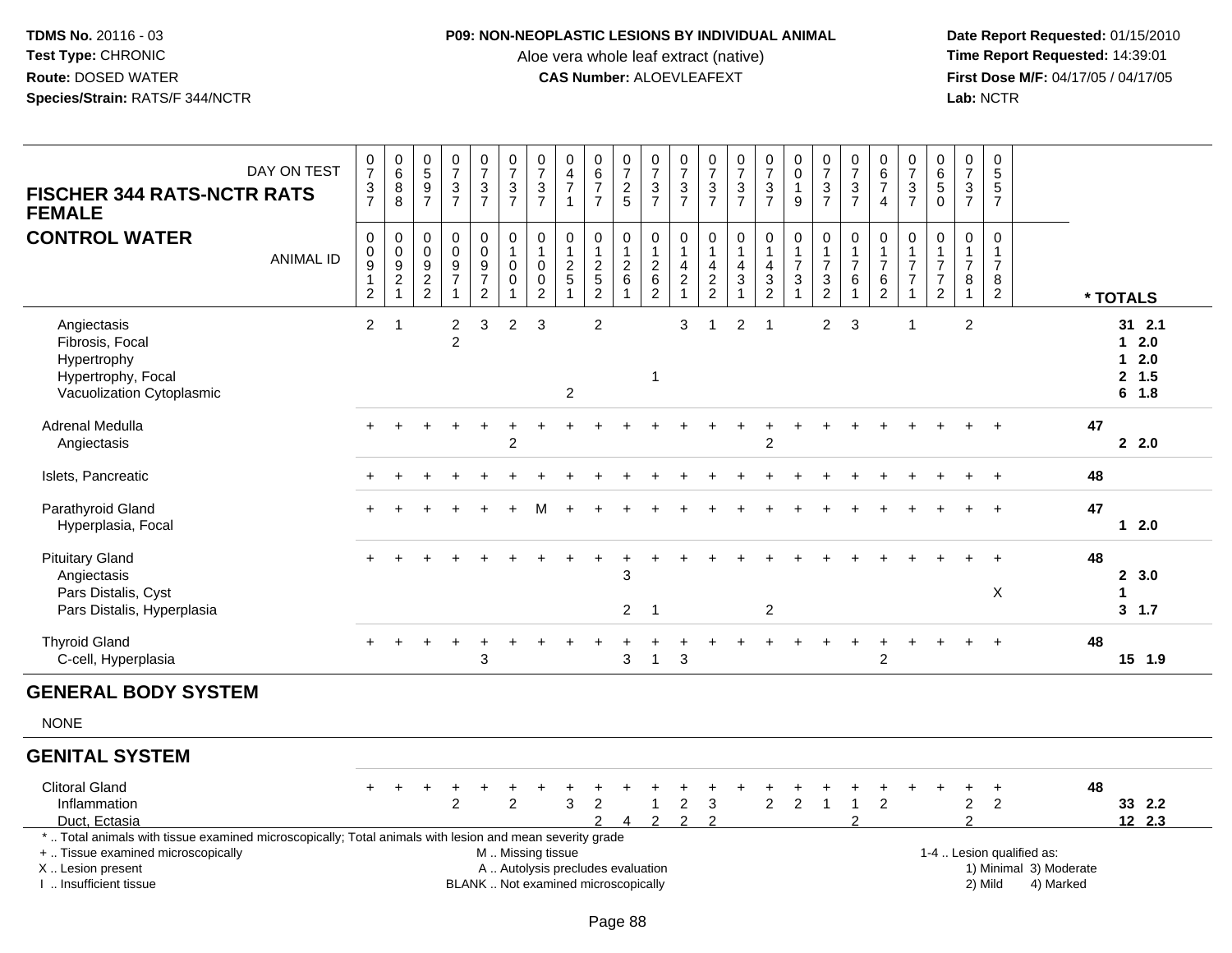## **P09: NON-NEOPLASTIC LESIONS BY INDIVIDUAL ANIMAL**

Aloe vera whole leaf extract (native)<br>**CAS Number:** ALOEVLEAFEXT

| DAY ON TEST<br><b>FISCHER 344 RATS-NCTR RATS</b><br><b>FEMALE</b>                                                                                                                             | $\frac{0}{7}$<br>$\frac{3}{7}$                                                 | $\begin{array}{c} 0 \\ 6 \end{array}$<br>$\bf 8$<br>8     | $\begin{array}{c} 0 \\ 5 \end{array}$<br>$\frac{9}{7}$              | $\begin{array}{c} 0 \\ 7 \end{array}$<br>$\frac{3}{7}$                         | $\frac{0}{7}$<br>$\frac{3}{7}$                                 | $\begin{array}{c} 0 \\ 7 \end{array}$<br>$\frac{3}{7}$          | $\frac{0}{7}$<br>$\frac{3}{7}$                                          | $\pmb{0}$<br>$\overline{4}$<br>$\overline{7}$<br>$\overline{1}$          | $\begin{array}{c} 0 \\ 6 \end{array}$<br>$\overline{7}$<br>$\overline{7}$ | $\frac{0}{7}$<br>$\frac{2}{5}$        | $\begin{array}{c} 0 \\ 7 \end{array}$<br>$\frac{3}{7}$ | $\frac{0}{7}$<br>$\frac{3}{7}$                                                | $\begin{smallmatrix}0\\7\end{smallmatrix}$<br>$\frac{3}{7}$ | $\frac{0}{7}$<br>$\frac{3}{7}$                                                  | $\frac{0}{7}$<br>$\frac{3}{7}$                                                  | 0<br>$\pmb{0}$<br>$\mathbf{1}$<br>9                                              | $\frac{0}{7}$<br>$\frac{3}{7}$                                                             | $\frac{0}{7}$<br>$\frac{3}{7}$                                       | $\begin{array}{c} 0 \\ 6 \\ 7 \end{array}$<br>$\overline{4}$      | $\begin{array}{c} 0 \\ 7 \end{array}$<br>$\ensuremath{\mathsf{3}}$<br>$\overline{7}$ | $\pmb{0}$<br>$\overline{6}$<br>$\sqrt{5}$<br>$\Omega$                               | $\frac{0}{7}$<br>$\frac{3}{7}$                                   | $\pmb{0}$<br>5<br>5<br>$\overline{7}$                              |                                                                  |    |                                                                    |
|-----------------------------------------------------------------------------------------------------------------------------------------------------------------------------------------------|--------------------------------------------------------------------------------|-----------------------------------------------------------|---------------------------------------------------------------------|--------------------------------------------------------------------------------|----------------------------------------------------------------|-----------------------------------------------------------------|-------------------------------------------------------------------------|--------------------------------------------------------------------------|---------------------------------------------------------------------------|---------------------------------------|--------------------------------------------------------|-------------------------------------------------------------------------------|-------------------------------------------------------------|---------------------------------------------------------------------------------|---------------------------------------------------------------------------------|----------------------------------------------------------------------------------|--------------------------------------------------------------------------------------------|----------------------------------------------------------------------|-------------------------------------------------------------------|--------------------------------------------------------------------------------------|-------------------------------------------------------------------------------------|------------------------------------------------------------------|--------------------------------------------------------------------|------------------------------------------------------------------|----|--------------------------------------------------------------------|
| <b>CONTROL WATER</b><br><b>ANIMAL ID</b>                                                                                                                                                      | $\pmb{0}$<br>$\pmb{0}$<br>$\boldsymbol{9}$<br>$\overline{1}$<br>$\overline{2}$ | $\pmb{0}$<br>$\pmb{0}$<br>$\frac{9}{2}$<br>$\overline{1}$ | $\mathbf 0$<br>$\mathbf 0$<br>9<br>$\overline{2}$<br>$\overline{2}$ | $\mathbf 0$<br>$\pmb{0}$<br>$\boldsymbol{9}$<br>$\overline{7}$<br>$\mathbf{1}$ | $\pmb{0}$<br>$\overline{0}$<br>$\frac{9}{7}$<br>$\overline{2}$ | 0<br>$\mathbf{1}$<br>$\pmb{0}$<br>$\mathbf 0$<br>$\overline{1}$ | $\pmb{0}$<br>$\mathbf{1}$<br>$\mathbf 0$<br>$\pmb{0}$<br>$\overline{c}$ | $\pmb{0}$<br>$\overline{1}$<br>$\frac{2}{5}$<br>$\overline{1}$           | $\pmb{0}$<br>$\mathbf{1}$<br>$rac{2}{5}$<br>$\overline{2}$                | 0<br>$\mathbf{1}$<br>$^2\phantom{1}6$ | $\pmb{0}$<br>$\mathbf{1}$<br>$^2$ 6<br>$\overline{2}$  | $\pmb{0}$<br>$\mathbf{1}$<br>$\overline{4}$<br>$\overline{2}$<br>$\mathbf{1}$ | 0<br>4<br>$\frac{2}{2}$                                     | $\pmb{0}$<br>$\mathbf{1}$<br>$\overline{4}$<br>$\overline{3}$<br>$\overline{1}$ | $\pmb{0}$<br>$\mathbf{1}$<br>$\overline{4}$<br>$\overline{3}$<br>$\overline{c}$ | 0<br>$\mathbf{1}$<br>$\overline{7}$<br>$\ensuremath{\mathsf{3}}$<br>$\mathbf{1}$ | $\pmb{0}$<br>$\mathbf{1}$<br>$\overline{7}$<br>$\ensuremath{\mathsf{3}}$<br>$\overline{c}$ | $\pmb{0}$<br>$\mathbf{1}$<br>$\overline{7}$<br>$\,6$<br>$\mathbf{1}$ | $\mathsf{O}\xspace$<br>1<br>$\overline{7}$<br>6<br>$\overline{c}$ | $\mathbf 0$<br>$\mathbf{1}$<br>$\overline{7}$<br>$\overline{7}$<br>$\mathbf{1}$      | $\mathsf 0$<br>$\overline{1}$<br>$\overline{7}$<br>$\overline{7}$<br>$\overline{c}$ | $\pmb{0}$<br>$\mathbf{1}$<br>$\overline{7}$<br>8<br>$\mathbf{1}$ | $\pmb{0}$<br>$\mathbf{1}$<br>$\overline{7}$<br>8<br>$\overline{2}$ |                                                                  |    | * TOTALS                                                           |
| Duct, Hyperplasia                                                                                                                                                                             |                                                                                |                                                           |                                                                     |                                                                                |                                                                |                                                                 |                                                                         |                                                                          |                                                                           | $\overline{c}$                        |                                                        |                                                                               |                                                             |                                                                                 |                                                                                 |                                                                                  |                                                                                            |                                                                      | $\overline{2}$                                                    |                                                                                      |                                                                                     |                                                                  |                                                                    |                                                                  |    | 2.0                                                                |
| Ovary<br>Atrophy<br>Cyst                                                                                                                                                                      | 3                                                                              | 2                                                         | $\mathfrak{p}$                                                      | 3                                                                              | $\overline{2}$                                                 | $\overline{2}$                                                  | 2                                                                       | $\overline{c}$                                                           |                                                                           | $\overline{4}$                        | $\overline{2}$                                         | 3                                                                             | 3                                                           | $\mathbf{3}$                                                                    | $\overline{c}$<br>X                                                             | 3                                                                                | $\overline{2}$                                                                             | $\overline{2}$                                                       | $\ddot{}$<br>$\overline{2}$                                       |                                                                                      | 3                                                                                   | $\overline{2}$                                                   | ÷<br>$\overline{2}$                                                |                                                                  | 48 | 47 2.3<br>$\mathbf{2}$                                             |
| <b>Uterus</b><br>Hyperplasia, Focal<br>Hypoplasia<br>Inflammation<br>Cervix, Mucocyte, Metaplasia<br>Cervix, Muscularis, Hypertrophy<br>Endometrium, Hyperplasia, Cystic<br>Horn, Dilatation  |                                                                                |                                                           |                                                                     |                                                                                | $\overline{2}$                                                 |                                                                 |                                                                         |                                                                          | $\mathbf{1}$                                                              | 3                                     | 2                                                      |                                                                               | $\overline{2}$                                              |                                                                                 | $\mathbf{1}$                                                                    | X                                                                                | $\boldsymbol{\Lambda}$                                                                     |                                                                      | $\mathbf{1}$                                                      | $\overline{2}$                                                                       |                                                                                     |                                                                  | $\ensuremath{\mathsf{3}}$                                          |                                                                  | 48 | 2, 3.5<br>$\mathbf 1$<br>12.0<br>$12.0$<br>13.0<br>10, 1.7<br>13.0 |
| Vagina<br>Dilatation<br>Inflammation, Suppurative<br>Mucocyte, Hyperplasia                                                                                                                    |                                                                                |                                                           |                                                                     |                                                                                |                                                                |                                                                 |                                                                         |                                                                          |                                                                           |                                       |                                                        |                                                                               |                                                             |                                                                                 |                                                                                 |                                                                                  |                                                                                            |                                                                      | $\ddot{}$<br>$\overline{2}$<br>3                                  |                                                                                      |                                                                                     |                                                                  |                                                                    |                                                                  | 4  | 1<br>$12.0$<br>32.7                                                |
| <b>HEMATOPOIETIC SYSTEM</b>                                                                                                                                                                   |                                                                                |                                                           |                                                                     |                                                                                |                                                                |                                                                 |                                                                         |                                                                          |                                                                           |                                       |                                                        |                                                                               |                                                             |                                                                                 |                                                                                 |                                                                                  |                                                                                            |                                                                      |                                                                   |                                                                                      |                                                                                     |                                                                  |                                                                    |                                                                  |    |                                                                    |
| <b>Bone Marrow</b><br>Hyperplasia                                                                                                                                                             |                                                                                |                                                           |                                                                     |                                                                                |                                                                |                                                                 |                                                                         |                                                                          |                                                                           |                                       |                                                        |                                                                               |                                                             |                                                                                 |                                                                                 |                                                                                  |                                                                                            |                                                                      |                                                                   |                                                                                      |                                                                                     |                                                                  |                                                                    |                                                                  | 48 | $12.0$                                                             |
| Lymph Node<br>Lumbar, Degeneration, Cystic<br>Lumbar, Hyperplasia, Lymphoid                                                                                                                   |                                                                                |                                                           |                                                                     |                                                                                |                                                                |                                                                 |                                                                         |                                                                          |                                                                           | +                                     |                                                        |                                                                               |                                                             |                                                                                 |                                                                                 |                                                                                  |                                                                                            | $\ddot{}$<br>3                                                       | $\ddot{}$                                                         |                                                                                      | $\ddot{}$                                                                           |                                                                  |                                                                    |                                                                  | 9  | 2.5<br>$12.0$                                                      |
| Lymph Node, Mandibular                                                                                                                                                                        |                                                                                |                                                           |                                                                     |                                                                                |                                                                |                                                                 |                                                                         |                                                                          |                                                                           |                                       |                                                        |                                                                               |                                                             |                                                                                 |                                                                                 |                                                                                  |                                                                                            |                                                                      |                                                                   |                                                                                      |                                                                                     |                                                                  |                                                                    |                                                                  | 48 |                                                                    |
| *  Total animals with tissue examined microscopically; Total animals with lesion and mean severity grade<br>+  Tissue examined microscopically<br>X  Lesion present<br>I  Insufficient tissue |                                                                                |                                                           |                                                                     |                                                                                |                                                                | M  Missing tissue                                               |                                                                         | A  Autolysis precludes evaluation<br>BLANK  Not examined microscopically |                                                                           |                                       |                                                        |                                                                               |                                                             |                                                                                 |                                                                                 |                                                                                  |                                                                                            |                                                                      |                                                                   |                                                                                      |                                                                                     |                                                                  | 2) Mild                                                            | 1-4  Lesion qualified as:<br>1) Minimal 3) Moderate<br>4) Marked |    |                                                                    |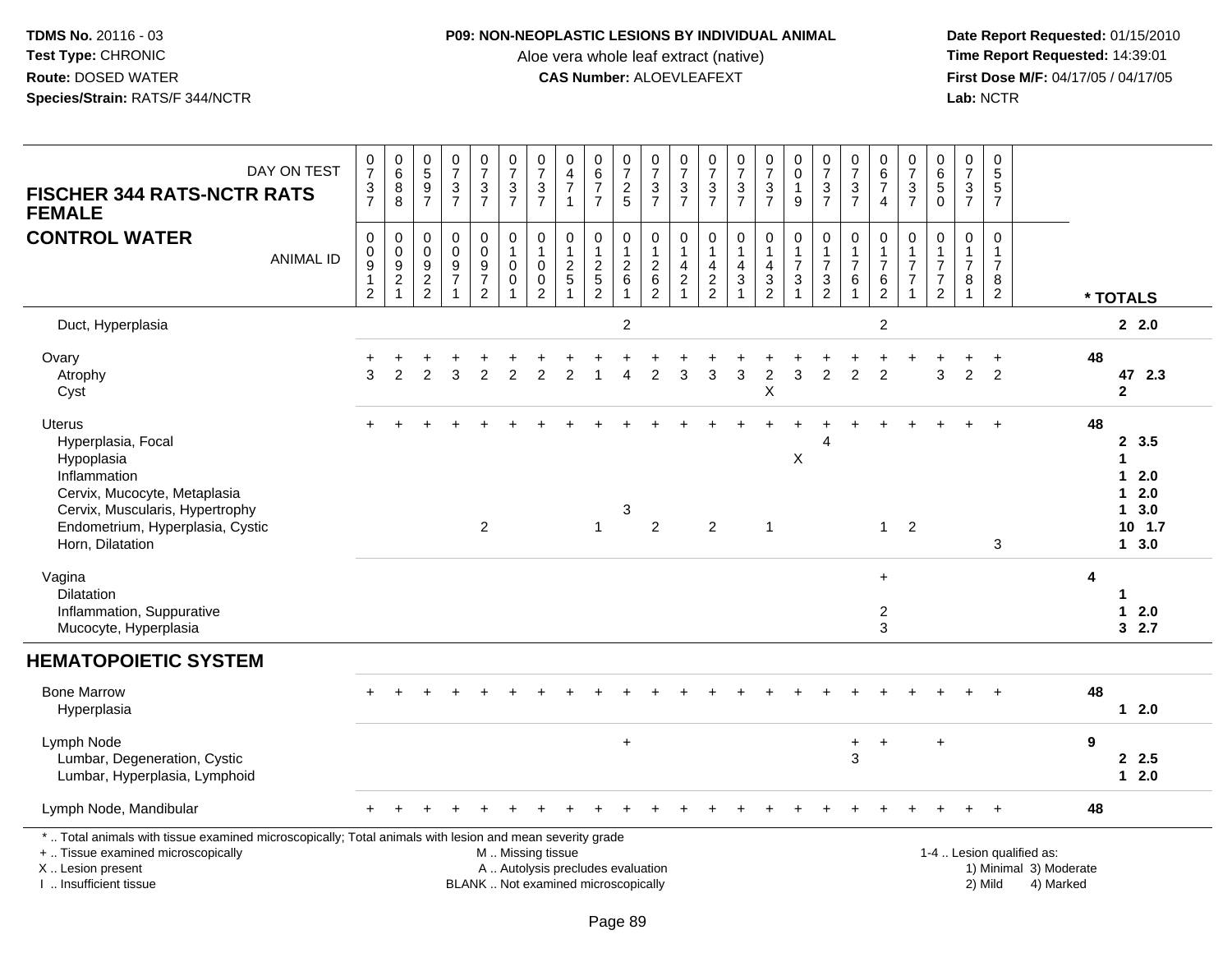## **P09: NON-NEOPLASTIC LESIONS BY INDIVIDUAL ANIMAL**

Aloe vera whole leaf extract (native)<br>**CAS Number:** ALOEVLEAFEXT

| DAY ON TEST<br><b>FISCHER 344 RATS-NCTR RATS</b><br><b>FEMALE</b>                                                                                                                             | $\frac{0}{7}$<br>$\frac{3}{7}$                        | $\begin{array}{c} 0 \\ 6 \end{array}$<br>$\, 8$<br>8                             | $\begin{array}{c} 0 \\ 5 \end{array}$<br>$\boldsymbol{9}$<br>$\overline{7}$ | $\frac{0}{7}$<br>$\frac{3}{7}$                                  | $\frac{0}{7}$<br>$\frac{3}{7}$                                                   | 0<br>$\overline{7}$<br>$\frac{3}{7}$  | $\begin{array}{c} 0 \\ 7 \end{array}$<br>$\frac{3}{7}$                    | 0<br>$\overline{4}$<br>$\overline{7}$<br>$\mathbf{1}$                    | $\begin{array}{c} 0 \\ 6 \end{array}$<br>$\overline{7}$<br>$\overline{7}$ | $\frac{0}{7}$<br>$\frac{2}{5}$                          | $\frac{0}{7}$<br>$\frac{3}{7}$                                 | $\begin{array}{c} 0 \\ 7 \end{array}$<br>$\frac{3}{7}$              | $\frac{0}{7}$<br>$\frac{3}{7}$                         | $\frac{0}{7}$<br>$\frac{3}{7}$                            | $\frac{0}{7}$<br>$\frac{3}{7}$                                                  | 0<br>$\pmb{0}$<br>$\mathbf{1}$<br>9                                                | $\frac{0}{7}$<br>$\ensuremath{\mathsf{3}}$<br>$\overline{7}$                | $\frac{0}{7}$<br>$\frac{3}{7}$                                       | $\begin{array}{c} 0 \\ 6 \end{array}$<br>$\overline{7}$<br>4 | $\frac{0}{7}$<br>$\frac{3}{7}$                                                | $\begin{array}{c} 0 \\ 6 \end{array}$<br>$\sqrt{5}$<br>$\ddot{\mathbf{0}}$ | $\frac{0}{7}$<br>$\frac{3}{7}$                                                  | $\pmb{0}$<br>$\sqrt{5}$<br>$\sqrt{5}$<br>$\overline{7}$            |                                                                  |    |                                                                                                                             |
|-----------------------------------------------------------------------------------------------------------------------------------------------------------------------------------------------|-------------------------------------------------------|----------------------------------------------------------------------------------|-----------------------------------------------------------------------------|-----------------------------------------------------------------|----------------------------------------------------------------------------------|---------------------------------------|---------------------------------------------------------------------------|--------------------------------------------------------------------------|---------------------------------------------------------------------------|---------------------------------------------------------|----------------------------------------------------------------|---------------------------------------------------------------------|--------------------------------------------------------|-----------------------------------------------------------|---------------------------------------------------------------------------------|------------------------------------------------------------------------------------|-----------------------------------------------------------------------------|----------------------------------------------------------------------|--------------------------------------------------------------|-------------------------------------------------------------------------------|----------------------------------------------------------------------------|---------------------------------------------------------------------------------|--------------------------------------------------------------------|------------------------------------------------------------------|----|-----------------------------------------------------------------------------------------------------------------------------|
| <b>CONTROL WATER</b><br><b>ANIMAL ID</b>                                                                                                                                                      | 0<br>$_{9}^{\rm 0}$<br>$\mathbf{1}$<br>$\overline{2}$ | $\boldsymbol{0}$<br>$\begin{array}{c} 0 \\ 9 \\ 2 \end{array}$<br>$\overline{1}$ | 0<br>$\mathbf 0$<br>9<br>$\sqrt{2}$<br>$\overline{2}$                       | $\pmb{0}$<br>$\mathbf 0$<br>9<br>$\overline{7}$<br>$\mathbf{1}$ | $\boldsymbol{0}$<br>$\mathsf{O}\xspace$<br>9<br>$\overline{7}$<br>$\overline{2}$ | 0<br>$\mathbf{1}$<br>0<br>$\mathbf 0$ | $\pmb{0}$<br>$\mathbf{1}$<br>$\mathbf 0$<br>$\mathsf 0$<br>$\overline{c}$ | $\mathbf 0$<br>$\overline{1}$<br>$\frac{2}{5}$                           | $\pmb{0}$<br>$\mathbf{1}$<br>$\frac{2}{5}$<br>$\overline{2}$              | 0<br>$\mathbf{1}$<br>$^2\phantom{1}6$<br>$\overline{A}$ | $\mathbf 0$<br>$\mathbf{1}$<br>$\frac{2}{6}$<br>$\overline{2}$ | 0<br>1<br>$\overline{\mathbf{4}}$<br>$\overline{c}$<br>$\mathbf{1}$ | 0<br>$\overline{1}$<br>$\overline{4}$<br>$\frac{2}{2}$ | $\pmb{0}$<br>$\mathbf{1}$<br>$\overline{4}$<br>$\sqrt{3}$ | $\mathbf 0$<br>$\overline{1}$<br>$\overline{4}$<br>$\sqrt{3}$<br>$\overline{2}$ | 0<br>$\mathbf{1}$<br>$\overline{7}$<br>$\ensuremath{\mathsf{3}}$<br>$\overline{1}$ | $\pmb{0}$<br>$\mathbf{1}$<br>$\overline{7}$<br>$\sqrt{3}$<br>$\overline{c}$ | $\pmb{0}$<br>$\mathbf{1}$<br>$\overline{7}$<br>$\,6$<br>$\mathbf{1}$ | 0<br>$\mathbf{1}$<br>$\overline{7}$<br>6<br>$\overline{2}$   | $\pmb{0}$<br>$\mathbf{1}$<br>$\overline{7}$<br>$\overline{7}$<br>$\mathbf{1}$ | $\mathbf 0$<br>$\overline{7}$<br>$\overline{7}$<br>$\overline{2}$          | $\mathbf 0$<br>$\overline{\mathbf{1}}$<br>$\overline{7}$<br>8<br>$\overline{1}$ | $\pmb{0}$<br>$\mathbf{1}$<br>$\overline{7}$<br>8<br>$\overline{2}$ |                                                                  |    | * TOTALS                                                                                                                    |
| Cyst<br>Degeneration, Cystic<br>Hyperplasia, Lymphoid<br>Infiltration Cellular, Plasma Cell<br>Medulla, Sinus, Dilatation                                                                     |                                                       |                                                                                  | 2                                                                           | $\overline{c}$                                                  |                                                                                  |                                       |                                                                           |                                                                          | 3                                                                         |                                                         |                                                                |                                                                     |                                                        |                                                           |                                                                                 | $\overline{1}$                                                                     |                                                                             | $\overline{c}$                                                       |                                                              |                                                                               | 2                                                                          |                                                                                 |                                                                    |                                                                  |    | 2.5<br>2, 1.5<br>$12.0$<br>7, 1.9<br>2.0                                                                                    |
| Lymph Node, Mesenteric<br>Hemorrhage<br>Medulla, Sinus, Dilatation                                                                                                                            | $+$                                                   |                                                                                  | А                                                                           |                                                                 |                                                                                  | $\overline{c}$                        |                                                                           |                                                                          |                                                                           |                                                         |                                                                |                                                                     |                                                        | $\sqrt{2}$                                                |                                                                                 |                                                                                    |                                                                             | $\overline{2}$                                                       |                                                              |                                                                               |                                                                            |                                                                                 |                                                                    |                                                                  | 46 | 32.0<br>$12.0$                                                                                                              |
| Spleen<br>Accessory Spleen<br>Atrophy<br><b>Fibrosis</b><br>Hematopoietic Cell Proliferation<br>Hyperplasia, Focal<br>Infarct<br>Pigmentation<br>Thrombus                                     | 2                                                     |                                                                                  |                                                                             |                                                                 |                                                                                  |                                       |                                                                           | $\overline{2}$                                                           |                                                                           | 4<br>4                                                  |                                                                |                                                                     |                                                        |                                                           |                                                                                 |                                                                                    |                                                                             | $\overline{c}$                                                       |                                                              |                                                                               |                                                                            |                                                                                 |                                                                    |                                                                  | 48 | $\mathbf{2}$<br>1<br>4.0<br>$\mathbf 1$<br>4.0<br>4 2.8<br>$\mathbf 1$<br>3.0<br>1<br>$\overline{7}$<br>2.3<br>$\mathbf{2}$ |
| Thymus<br>Atrophy<br>Hemorrhage                                                                                                                                                               | 3                                                     | 2                                                                                | 2                                                                           | $\overline{2}$                                                  | 2                                                                                | $\overline{2}$                        | $\overline{2}$                                                            | 2                                                                        | 2                                                                         |                                                         | 2                                                              | $\overline{2}$                                                      | $\overline{2}$                                         | $\overline{2}$                                            | $\overline{2}$                                                                  | M                                                                                  | 2                                                                           | 2                                                                    | М                                                            | $\overline{2}$                                                                | 3                                                                          | 2                                                                               | 2                                                                  |                                                                  | 46 | 43 2.2<br>$12.0$                                                                                                            |
| <b>INTEGUMENTARY SYSTEM</b>                                                                                                                                                                   |                                                       |                                                                                  |                                                                             |                                                                 |                                                                                  |                                       |                                                                           |                                                                          |                                                                           |                                                         |                                                                |                                                                     |                                                        |                                                           |                                                                                 |                                                                                    |                                                                             |                                                                      |                                                              |                                                                               |                                                                            |                                                                                 |                                                                    |                                                                  |    |                                                                                                                             |
| Mammary Gland<br>Galactocele<br>Lactation<br>Alveolus, Hyperplasia                                                                                                                            | $\overline{2}$                                        |                                                                                  | 3                                                                           | $\overline{2}$                                                  |                                                                                  | 2<br>3                                |                                                                           | 2<br>$\overline{2}$                                                      | 2<br>$\mathfrak{D}$                                                       | 2<br>$\blacktriangleleft$                               | 2<br>$\overline{2}$                                            | $\mathbf{1}$                                                        | 3<br>$\overline{2}$                                    | $\overline{2}$                                            | $\overline{1}$                                                                  |                                                                                    | 1<br>$\overline{2}$                                                         | -1<br>$\overline{1}$                                                 | X                                                            | $\overline{2}$                                                                |                                                                            | $\overline{c}$<br>$\overline{2}$                                                |                                                                    |                                                                  | 47 | 3<br>27 1.9<br>27 2.0                                                                                                       |
| *  Total animals with tissue examined microscopically; Total animals with lesion and mean severity grade<br>+  Tissue examined microscopically<br>X  Lesion present<br>I. Insufficient tissue |                                                       |                                                                                  |                                                                             |                                                                 |                                                                                  | M  Missing tissue                     |                                                                           | A  Autolysis precludes evaluation<br>BLANK  Not examined microscopically |                                                                           |                                                         |                                                                |                                                                     |                                                        |                                                           |                                                                                 |                                                                                    |                                                                             |                                                                      |                                                              |                                                                               |                                                                            |                                                                                 | 2) Mild                                                            | 1-4  Lesion qualified as:<br>1) Minimal 3) Moderate<br>4) Marked |    |                                                                                                                             |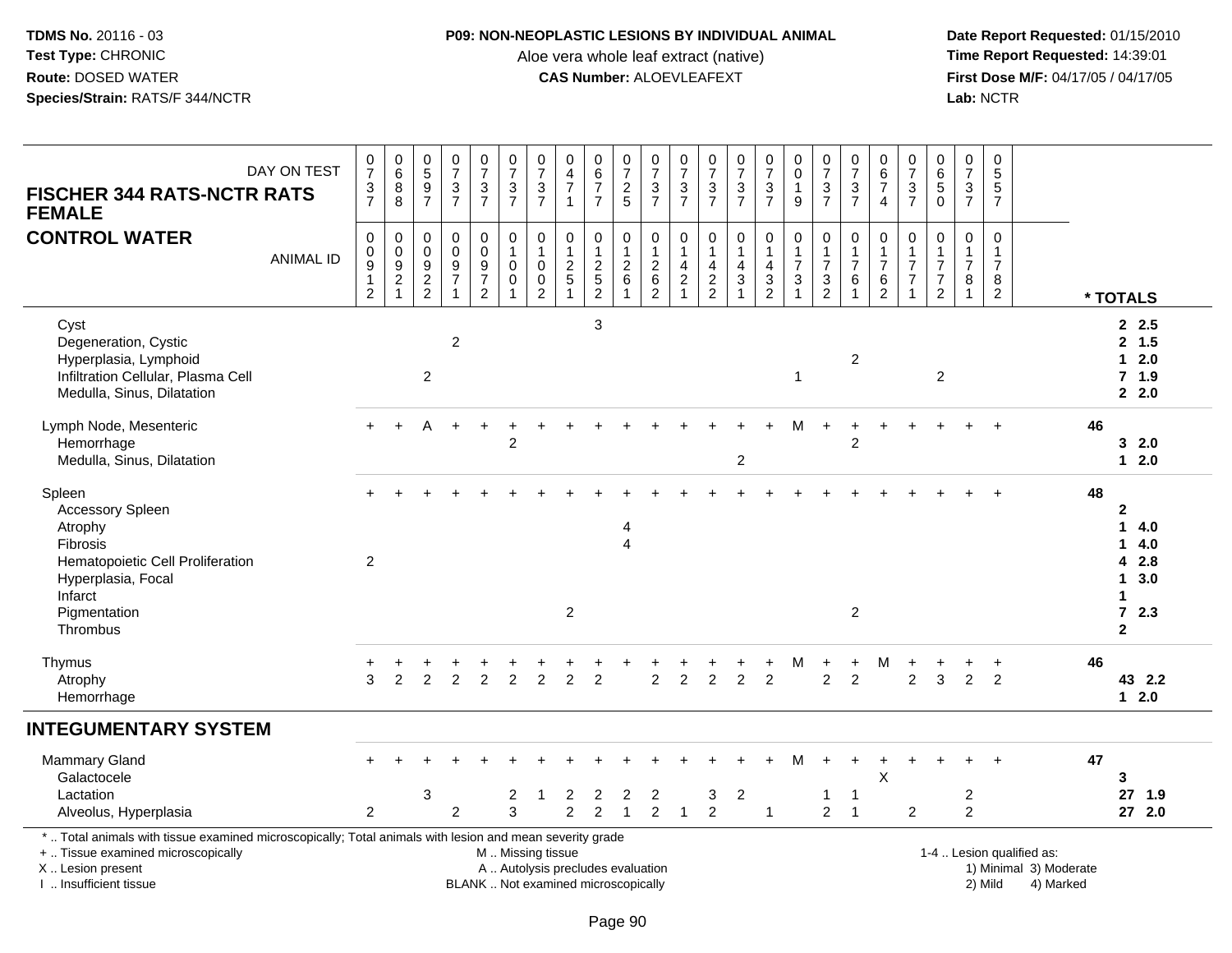# **P09: NON-NEOPLASTIC LESIONS BY INDIVIDUAL ANIMAL**

Aloe vera whole leaf extract (native)<br>**CAS Number:** ALOEVLEAFEXT

| DAY ON TEST<br><b>FISCHER 344 RATS-NCTR RATS</b><br><b>FEMALE</b>                                                                                                                             | $\frac{0}{7}$<br>$\frac{3}{7}$                                     | $\begin{array}{c} 0 \\ 6 \end{array}$<br>$\bf 8$<br>8 | $\begin{array}{c} 0 \\ 5 \end{array}$<br>$\frac{9}{7}$ | $\frac{0}{7}$<br>$\frac{3}{7}$                                                   | $\frac{0}{7}$<br>$\frac{3}{7}$                                           | $\frac{0}{7}$<br>$\frac{3}{7}$                           | $\frac{0}{7}$<br>$\frac{3}{7}$                                          | 0<br>$\overline{4}$<br>$\overline{7}$<br>$\overline{1}$                  | $\begin{array}{c} 0 \\ 6 \\ 7 \end{array}$<br>$\overline{7}$              | 0<br>$\overline{7}$<br>$\frac{2}{5}$            | $\frac{0}{7}$<br>$\mathbf{3}$<br>$\overline{7}$                            | $\frac{0}{7}$<br>$\ensuremath{\mathsf{3}}$<br>$\overline{7}$ | $\frac{0}{7}$<br>$\frac{3}{7}$                    | $\frac{0}{7}$<br>$\frac{3}{7}$                              | $\frac{0}{7}$<br>$\frac{3}{7}$                                   | $\pmb{0}$<br>$\mathbf 0$<br>$\mathbf{1}$<br>9                               | $\frac{0}{7}$<br>$\sqrt{3}$<br>$\overline{7}$   | $\frac{0}{7}$<br>$\ensuremath{\mathsf{3}}$<br>$\overline{7}$         | $\begin{array}{c} 0 \\ 6 \\ 7 \end{array}$<br>$\overline{4}$ | $\frac{0}{7}$<br>3<br>$\overline{7}$  | $\begin{array}{c} 0 \\ 6 \end{array}$<br>$\sqrt{5}$<br>$\Omega$                     | 0<br>$\overline{7}$<br>3<br>$\overline{7}$                         | 0<br>$\overline{5}$<br>5<br>$\overline{7}$                |                                                                  |    |                                   |
|-----------------------------------------------------------------------------------------------------------------------------------------------------------------------------------------------|--------------------------------------------------------------------|-------------------------------------------------------|--------------------------------------------------------|----------------------------------------------------------------------------------|--------------------------------------------------------------------------|----------------------------------------------------------|-------------------------------------------------------------------------|--------------------------------------------------------------------------|---------------------------------------------------------------------------|-------------------------------------------------|----------------------------------------------------------------------------|--------------------------------------------------------------|---------------------------------------------------|-------------------------------------------------------------|------------------------------------------------------------------|-----------------------------------------------------------------------------|-------------------------------------------------|----------------------------------------------------------------------|--------------------------------------------------------------|---------------------------------------|-------------------------------------------------------------------------------------|--------------------------------------------------------------------|-----------------------------------------------------------|------------------------------------------------------------------|----|-----------------------------------|
| <b>CONTROL WATER</b><br><b>ANIMAL ID</b>                                                                                                                                                      | 0<br>$\pmb{0}$<br>$\overline{9}$<br>$\mathbf{1}$<br>$\overline{2}$ | 0<br>$\pmb{0}$<br>$\frac{9}{2}$<br>$\mathbf{1}$       | $\mathbf 0$<br>$\boldsymbol{0}$<br>$\frac{9}{2}$       | $\pmb{0}$<br>$\mathbf 0$<br>$\boldsymbol{9}$<br>$\boldsymbol{7}$<br>$\mathbf{1}$ | 0<br>$\mathbf 0$<br>$\boldsymbol{9}$<br>$\overline{7}$<br>$\overline{2}$ | $\pmb{0}$<br>$\mathbf{1}$<br>$\pmb{0}$<br>$\pmb{0}$<br>1 | $\mathbf 0$<br>$\mathbf{1}$<br>$\pmb{0}$<br>$\pmb{0}$<br>$\overline{2}$ | 0<br>$\mathbf{1}$<br>$\sqrt{2}$<br>$\sqrt{5}$                            | $\mathbf 0$<br>$\mathbf{1}$<br>$\sqrt{2}$<br>$\sqrt{5}$<br>$\overline{2}$ | 0<br>$\mathbf{1}$<br>$\sqrt{2}$<br>$\,6\,$<br>1 | $\mathbf 0$<br>$\mathbf{1}$<br>$\overline{c}$<br>$\,6\,$<br>$\overline{2}$ | 0<br>$\mathbf{1}$<br>4<br>$\overline{c}$<br>$\overline{1}$   | $\mathbf 0$<br>$\mathbf{1}$<br>4<br>$\frac{2}{2}$ | $\mathbf 0$<br>$\mathbf{1}$<br>$\overline{4}$<br>$\sqrt{3}$ | $\mathbf 0$<br>$\overline{1}$<br>$\overline{4}$<br>$\frac{3}{2}$ | $\pmb{0}$<br>$\mathbf{1}$<br>$\overline{7}$<br>$\sqrt{3}$<br>$\overline{1}$ | 0<br>1<br>$\overline{7}$<br>3<br>$\overline{2}$ | $\mathbf 0$<br>$\mathbf{1}$<br>$\overline{7}$<br>6<br>$\overline{1}$ | 0<br>$\mathbf{1}$<br>$\overline{7}$<br>6<br>$\overline{2}$   | 0<br>$\overline{7}$<br>$\overline{7}$ | $\mathbf 0$<br>$\overline{1}$<br>$\overline{7}$<br>$\overline{7}$<br>$\overline{2}$ | $\mathbf 0$<br>$\mathbf{1}$<br>$\overline{7}$<br>8<br>$\mathbf{1}$ | $\mathbf 0$<br>1<br>$\overline{7}$<br>8<br>$\overline{2}$ |                                                                  |    | * TOTALS                          |
| Alveolus, Hypertrophy                                                                                                                                                                         |                                                                    |                                                       |                                                        |                                                                                  |                                                                          |                                                          |                                                                         |                                                                          |                                                                           |                                                 |                                                                            |                                                              |                                                   | $\overline{2}$                                              |                                                                  |                                                                             |                                                 |                                                                      |                                                              |                                       |                                                                                     |                                                                    |                                                           |                                                                  |    | $12.0$                            |
| <b>Skin</b><br>Epidermis, Hyperplasia<br>Epidermis, Necrosis<br>Foot, Hyperkeratosis                                                                                                          |                                                                    |                                                       |                                                        |                                                                                  |                                                                          |                                                          |                                                                         |                                                                          |                                                                           |                                                 |                                                                            |                                                              |                                                   |                                                             |                                                                  |                                                                             |                                                 |                                                                      |                                                              |                                       |                                                                                     |                                                                    |                                                           |                                                                  | 48 | $12.0$<br>$12.0$<br>$12.0$        |
| <b>MUSCULOSKELETAL SYSTEM</b>                                                                                                                                                                 |                                                                    |                                                       |                                                        |                                                                                  |                                                                          |                                                          |                                                                         |                                                                          |                                                                           |                                                 |                                                                            |                                                              |                                                   |                                                             |                                                                  |                                                                             |                                                 |                                                                      |                                                              |                                       |                                                                                     |                                                                    |                                                           |                                                                  |    |                                   |
| Bone, Femur<br>Osteopetrosis                                                                                                                                                                  | 3                                                                  |                                                       |                                                        | 3                                                                                |                                                                          | 3                                                        |                                                                         |                                                                          |                                                                           |                                                 |                                                                            |                                                              |                                                   |                                                             |                                                                  |                                                                             |                                                 |                                                                      |                                                              |                                       | 4                                                                                   |                                                                    |                                                           |                                                                  | 48 | 8 3.0                             |
| <b>NERVOUS SYSTEM</b>                                                                                                                                                                         |                                                                    |                                                       |                                                        |                                                                                  |                                                                          |                                                          |                                                                         |                                                                          |                                                                           |                                                 |                                                                            |                                                              |                                                   |                                                             |                                                                  |                                                                             |                                                 |                                                                      |                                                              |                                       |                                                                                     |                                                                    |                                                           |                                                                  |    |                                   |
| Brain, Brain Stem<br>Hypothalamus, Compression                                                                                                                                                |                                                                    |                                                       | $\overline{2}$                                         |                                                                                  |                                                                          |                                                          |                                                                         | $\overline{2}$                                                           |                                                                           |                                                 |                                                                            |                                                              | $\overline{2}$                                    |                                                             |                                                                  |                                                                             |                                                 |                                                                      | 3                                                            |                                       |                                                                                     | +<br>$\overline{2}$                                                | $\ddot{}$                                                 |                                                                  | 48 | 13 2.2                            |
| Brain, Cerebellum                                                                                                                                                                             |                                                                    |                                                       |                                                        |                                                                                  |                                                                          |                                                          |                                                                         |                                                                          |                                                                           |                                                 |                                                                            |                                                              |                                                   |                                                             |                                                                  |                                                                             |                                                 |                                                                      |                                                              |                                       |                                                                                     |                                                                    |                                                           |                                                                  | 48 |                                   |
| Brain, Cerebrum<br>Hydrocephalus                                                                                                                                                              |                                                                    |                                                       |                                                        |                                                                                  |                                                                          |                                                          |                                                                         |                                                                          |                                                                           |                                                 |                                                                            |                                                              |                                                   |                                                             |                                                                  |                                                                             |                                                 |                                                                      |                                                              |                                       |                                                                                     |                                                                    |                                                           |                                                                  | 48 | $12.0$                            |
| <b>RESPIRATORY SYSTEM</b>                                                                                                                                                                     |                                                                    |                                                       |                                                        |                                                                                  |                                                                          |                                                          |                                                                         |                                                                          |                                                                           |                                                 |                                                                            |                                                              |                                                   |                                                             |                                                                  |                                                                             |                                                 |                                                                      |                                                              |                                       |                                                                                     |                                                                    |                                                           |                                                                  |    |                                   |
| Lung<br>Granuloma<br>Alveolar Epithelium, Hyperplasia<br>Alveolus, Infiltration Cellular, Histiocyte<br>Alveolus, Inflammation                                                                | $\overline{2}$<br>$\overline{c}$                                   |                                                       |                                                        | $\mathbf{1}$                                                                     | $\overline{2}$<br>$\overline{2}$                                         | $\overline{2}$                                           | $\mathbf{1}$                                                            |                                                                          | $\overline{1}$                                                            |                                                 |                                                                            | 3                                                            | $\overline{2}$                                    | $\overline{2}$<br>$\overline{c}$                            | $\overline{2}$                                                   |                                                                             |                                                 | $\mathbf{1}$                                                         |                                                              |                                       |                                                                                     |                                                                    |                                                           |                                                                  | 48 | 62.2<br>42.5<br>13, 1.7<br>3, 1.7 |
| Nose                                                                                                                                                                                          | $+$                                                                |                                                       |                                                        |                                                                                  |                                                                          |                                                          | $\ddot{}$                                                               | $\ddot{}$                                                                |                                                                           | $\overline{+}$                                  |                                                                            |                                                              | $\pm$                                             | $\div$                                                      | +                                                                |                                                                             |                                                 |                                                                      |                                                              |                                       |                                                                                     |                                                                    |                                                           |                                                                  | 48 |                                   |
| *  Total animals with tissue examined microscopically; Total animals with lesion and mean severity grade<br>+  Tissue examined microscopically<br>X  Lesion present<br>I. Insufficient tissue |                                                                    |                                                       |                                                        |                                                                                  |                                                                          | M  Missing tissue                                        |                                                                         | A  Autolysis precludes evaluation<br>BLANK  Not examined microscopically |                                                                           |                                                 |                                                                            |                                                              |                                                   |                                                             |                                                                  |                                                                             |                                                 |                                                                      |                                                              |                                       |                                                                                     |                                                                    | 2) Mild                                                   | 1-4  Lesion qualified as:<br>1) Minimal 3) Moderate<br>4) Marked |    |                                   |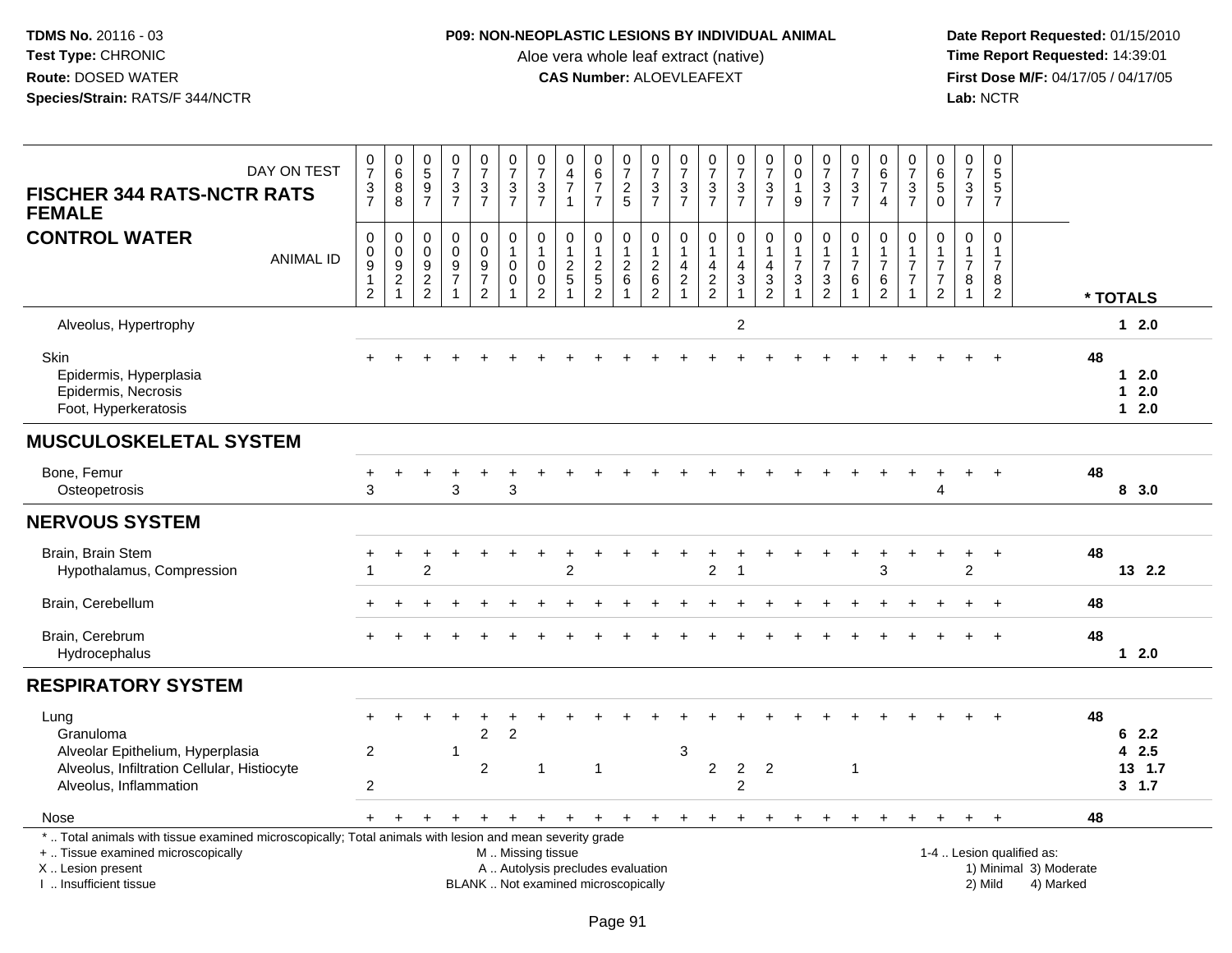## **P09: NON-NEOPLASTIC LESIONS BY INDIVIDUAL ANIMAL**

Aloe vera whole leaf extract (native)<br>**CAS Number:** ALOEVLEAFEXT

 **Date Report Requested:** 01/15/2010 **First Dose M/F:** 04/17/05 / 04/17/05 Lab: NCTR **Lab:** NCTR

| <b>FISCHER 344 RATS-NCTR RATS</b><br><b>FEMALE</b>                          | DAY ON TEST      | $\frac{0}{7}$<br>$\frac{3}{7}$                                | $\begin{array}{c} 0 \\ 6 \end{array}$<br>8<br>8                                  | $\begin{array}{c} 0 \\ 5 \end{array}$<br>$\boldsymbol{9}$<br>$\overline{7}$ | $\begin{smallmatrix} 0\\7 \end{smallmatrix}$<br>$\frac{3}{7}$ | $\begin{array}{c} 0 \\ 7 \end{array}$<br>$\frac{3}{7}$                           | $\frac{0}{7}$<br>$\frac{3}{7}$                        | $\frac{0}{7}$<br>$\mathbf 3$<br>$\overline{7}$                    | 0<br>$\overline{4}$<br>$\overline{7}$             | $\begin{array}{c} 0 \\ 6 \\ 7 \end{array}$<br>$\overline{7}$ | $\frac{0}{7}$<br>$\frac{2}{5}$                     | $\frac{0}{7}$<br>$\sqrt{3}$<br>$\overline{7}$                  | $\frac{0}{7}$<br>$\mathsf 3$<br>$\overline{7}$        | $\frac{0}{7}$<br>$\frac{3}{7}$                                | $\frac{0}{7}$<br>$\frac{3}{7}$                       | $\frac{0}{7}$<br>$\frac{3}{7}$                                                                 | $\begin{smallmatrix} 0\\0 \end{smallmatrix}$<br>$\mathbf{1}$<br>9 | $\frac{0}{7}$<br>3<br>$\overline{7}$       | $\frac{0}{7}$<br>$\ensuremath{\mathsf{3}}$<br>$\overline{7}$ | $\begin{array}{c} 0 \\ 6 \\ 7 \end{array}$<br>$\overline{4}$   | $\frac{0}{7}$<br>$\sqrt{3}$<br>$\overline{7}$ | $\begin{array}{c} 0 \\ 6 \end{array}$<br>$\sqrt{5}$<br>$\Omega$                     | $\frac{0}{7}$<br>$\mathbf{3}$<br>$\overline{7}$          | $\mathbf 0$<br>5<br>5<br>$\overline{7}$                |                      |                                   |
|-----------------------------------------------------------------------------|------------------|---------------------------------------------------------------|----------------------------------------------------------------------------------|-----------------------------------------------------------------------------|---------------------------------------------------------------|----------------------------------------------------------------------------------|-------------------------------------------------------|-------------------------------------------------------------------|---------------------------------------------------|--------------------------------------------------------------|----------------------------------------------------|----------------------------------------------------------------|-------------------------------------------------------|---------------------------------------------------------------|------------------------------------------------------|------------------------------------------------------------------------------------------------|-------------------------------------------------------------------|--------------------------------------------|--------------------------------------------------------------|----------------------------------------------------------------|-----------------------------------------------|-------------------------------------------------------------------------------------|----------------------------------------------------------|--------------------------------------------------------|----------------------|-----------------------------------|
| <b>CONTROL WATER</b>                                                        | <b>ANIMAL ID</b> | $\pmb{0}$<br>$_{9}^{\rm 0}$<br>$\mathbf{1}$<br>$\overline{2}$ | $\mathbf 0$<br>$\mathbf 0$<br>$\overline{9}$<br>$\overline{c}$<br>$\overline{ }$ | 0<br>$\pmb{0}$<br>$\boldsymbol{9}$<br>$\frac{2}{2}$                         | $\pmb{0}$<br>$\pmb{0}$<br>$\overline{9}$<br>$\overline{7}$    | $\mathbf 0$<br>$\pmb{0}$<br>$\boldsymbol{9}$<br>$\overline{7}$<br>$\overline{2}$ | $\mathbf 0$<br>$\mathbf{1}$<br>$\pmb{0}$<br>$\pmb{0}$ | $\mathbf 0$<br>$\mathbf{1}$<br>$\mathbf 0$<br>0<br>$\overline{2}$ | 0<br>$\mathbf{1}$<br>$\overline{c}$<br>$\sqrt{5}$ | $\pmb{0}$<br>$\mathbf 1$<br>$\frac{2}{5}$<br>$\overline{2}$  | 0<br>$\overline{1}$<br>$\boldsymbol{2}$<br>$\,6\,$ | $\boldsymbol{0}$<br>$\frac{1}{2}$<br>$\,6\,$<br>$\overline{2}$ | 0<br>1<br>$\overline{\mathbf{4}}$<br>$\boldsymbol{2}$ | 0<br>$\mathbf{1}$<br>$\overline{\mathbf{4}}$<br>$\frac{2}{2}$ | $\mathbf 0$<br>$\overline{\mathbf{4}}$<br>$\sqrt{3}$ | $\mathbf 0$<br>$\overline{1}$<br>$\overline{4}$<br>$\ensuremath{\mathsf{3}}$<br>$\overline{2}$ | $\mathbf 0$<br>$\frac{1}{7}$<br>$\sqrt{3}$<br>$\overline{A}$      | 0<br>$\overline{7}$<br>3<br>$\overline{2}$ | 0<br>$\frac{1}{7}$<br>6                                      | 0<br>$\mathbf{1}$<br>$\overline{7}$<br>$\,6$<br>$\overline{2}$ | 0<br>$\overline{7}$<br>$\overline{7}$         | $\mathbf 0$<br>$\overline{1}$<br>$\overline{7}$<br>$\overline{7}$<br>$\overline{2}$ | 0<br>$\mathbf{1}$<br>$\overline{7}$<br>8<br>$\mathbf{1}$ | $\Omega$<br>1<br>$\overline{7}$<br>8<br>$\overline{2}$ |                      | * TOTALS                          |
| Inflammation<br>Osteopetrosis                                               |                  |                                                               |                                                                                  |                                                                             |                                                               |                                                                                  |                                                       |                                                                   |                                                   |                                                              |                                                    |                                                                |                                                       |                                                               |                                                      |                                                                                                |                                                                   |                                            |                                                              |                                                                |                                               | 3                                                                                   |                                                          |                                                        |                      | 1 1.0<br>13.0                     |
| Trachea                                                                     |                  |                                                               |                                                                                  |                                                                             |                                                               |                                                                                  |                                                       |                                                                   |                                                   |                                                              |                                                    |                                                                |                                                       |                                                               |                                                      |                                                                                                |                                                                   |                                            |                                                              |                                                                |                                               |                                                                                     |                                                          | $\overline{1}$                                         | 48                   |                                   |
| <b>SPECIAL SENSES SYSTEM</b>                                                |                  |                                                               |                                                                                  |                                                                             |                                                               |                                                                                  |                                                       |                                                                   |                                                   |                                                              |                                                    |                                                                |                                                       |                                                               |                                                      |                                                                                                |                                                                   |                                            |                                                              |                                                                |                                               |                                                                                     |                                                          |                                                        |                      |                                   |
| Eye<br>Retina, Degeneration                                                 |                  |                                                               |                                                                                  |                                                                             |                                                               |                                                                                  |                                                       |                                                                   |                                                   |                                                              |                                                    |                                                                |                                                       |                                                               |                                                      |                                                                                                |                                                                   |                                            |                                                              |                                                                | $\overline{2}$                                |                                                                                     |                                                          |                                                        | 48                   | 4 1.8                             |
| <b>Harderian Gland</b><br>Infiltration Cellular, Lymphocyte<br>Inflammation |                  | 2                                                             | $\overline{2}$                                                                   |                                                                             |                                                               | $\mathfrak{p}$                                                                   |                                                       |                                                                   |                                                   | $\overline{2}$                                               | $\overline{\phantom{a}}$                           |                                                                | $\overline{2}$                                        |                                                               |                                                      |                                                                                                |                                                                   |                                            | -1                                                           | $\overline{1}$                                                 |                                               |                                                                                     | 1                                                        | $\overline{1}$                                         | 48                   | 24 1.5<br>$12.0$                  |
| Zymbal's Gland                                                              |                  |                                                               |                                                                                  |                                                                             |                                                               |                                                                                  |                                                       |                                                                   |                                                   |                                                              |                                                    |                                                                |                                                       |                                                               |                                                      |                                                                                                |                                                                   |                                            |                                                              |                                                                |                                               |                                                                                     |                                                          |                                                        | $\blacktriangleleft$ |                                   |
| <b>URINARY SYSTEM</b>                                                       |                  |                                                               |                                                                                  |                                                                             |                                                               |                                                                                  |                                                       |                                                                   |                                                   |                                                              |                                                    |                                                                |                                                       |                                                               |                                                      |                                                                                                |                                                                   |                                            |                                                              |                                                                |                                               |                                                                                     |                                                          |                                                        |                      |                                   |
| Kidney<br>Hydronephrosis<br>Infarct<br>Mineralization<br>Nephropathy        |                  | 3                                                             | $\overline{1}$                                                                   | 3<br>2                                                                      | 2<br>$\overline{2}$                                           | $\overline{2}$                                                                   | 2<br>$\overline{2}$                                   | 2<br>$\overline{2}$                                               | 2<br>$\overline{2}$                               | $\overline{c}$<br>$\overline{2}$                             | 2<br>3<br>1                                        | 3<br>2                                                         | 3                                                     | 2<br>$\overline{2}$                                           | $\overline{2}$<br>2                                  | 3<br>2                                                                                         |                                                                   | $\sqrt{3}$<br>2                            | 2                                                            | 2<br>$\overline{2}$                                            | 3<br>2                                        | 3<br>$\overline{ }$                                                                 | 2<br>3                                                   | 3<br>$\overline{1}$                                    | 48                   | $12.0$<br>2.5<br>40 2.2<br>47 2.1 |
| <b>Urinary Bladder</b><br>Dilatation                                        |                  |                                                               |                                                                                  |                                                                             |                                                               |                                                                                  |                                                       |                                                                   |                                                   |                                                              |                                                    |                                                                |                                                       |                                                               |                                                      |                                                                                                |                                                                   |                                            |                                                              |                                                                |                                               |                                                                                     |                                                          |                                                        | 48                   | 1                                 |

\* .. Total animals with tissue examined microscopically; Total animals with lesion and mean severity grade

+ .. Tissue examined microscopically

X .. Lesion present

I .. Insufficient tissue

 M .. Missing tissueA .. Autolysis precludes evaluation

1-4 .. Lesion qualified as:<br>1) Minimal 3) Moderate BLANK .. Not examined microscopically 2) Mild 4) Marked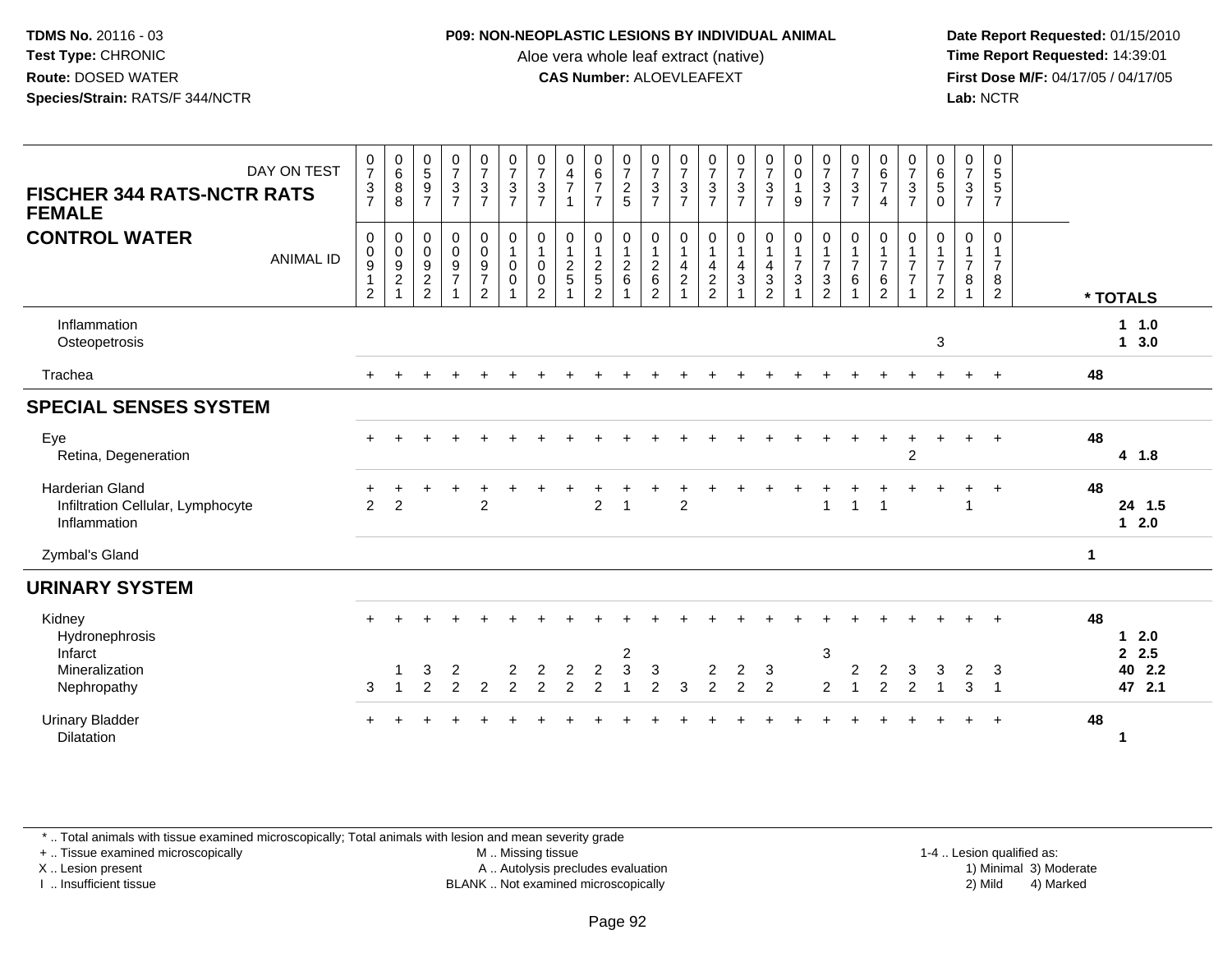# **P09: NON-NEOPLASTIC LESIONS BY INDIVIDUAL ANIMAL**

Aloe vera whole leaf extract (native)<br>**CAS Number:** ALOEVLEAFEXT

 **Date Report Requested:** 01/15/2010 **First Dose M/F:** 04/17/05 / 04/17/05 Lab: NCTR **Lab:** NCTR

| <b>FISCHER 344 RATS-NCTR RATS</b><br><b>FEMALE</b>                                                                                             | DAY ON TEST      | $\frac{0}{7}$<br>$\frac{2}{0}$                                  | $\begin{array}{c} 0 \\ 7 \end{array}$<br>$\frac{3}{7}$                             | $\frac{0}{7}$<br>$\sqrt{3}$<br>$\overline{7}$ | $\begin{array}{c} 0 \\ 7 \end{array}$<br>$\frac{3}{7}$           | $\frac{0}{7}$<br>$\mathbf{3}$<br>$\overline{7}$ | $\begin{array}{c} 0 \\ 7 \end{array}$<br>$\frac{3}{7}$            | $\frac{0}{7}$<br>3<br>$\overline{7}$              | $\frac{0}{7}$<br>$\mathbf 3$<br>$\overline{7}$                                  | $\begin{array}{c} 0 \\ 5 \end{array}$<br>$\overline{4}$<br>$\overline{4}$ | $\frac{0}{7}$<br>$\sqrt{3}$<br>$\overline{7}$   | $\frac{0}{7}$<br>$\frac{3}{7}$                                               | $\frac{0}{7}$<br>$\frac{3}{7}$                                                      | $\begin{array}{c} 0 \\ 5 \\ 7 \end{array}$<br>$\overline{7}$                  | $\frac{0}{7}$<br>$\frac{3}{7}$                                              | $\begin{array}{c} 0 \\ 6 \end{array}$<br>$\,6\,$<br>9                           | $\begin{array}{c} 0 \\ 7 \end{array}$<br>$\frac{3}{7}$                          | $\frac{0}{7}$<br>$\ensuremath{\mathsf{3}}$<br>$\overline{7}$ | $\frac{0}{7}$<br>$\frac{3}{7}$                                    | $\frac{0}{7}$<br>$\sqrt{3}$<br>$\overline{7}$                     | $\frac{0}{7}$<br>$\mathbf{1}$<br>$\overline{2}$                                  | $\frac{0}{7}$<br>3<br>$\overline{7}$ | $\frac{0}{7}$<br>$\frac{3}{7}$                                                    | $\begin{array}{c} 0 \\ 6 \\ 7 \end{array}$<br>$\overline{7}$    | $\frac{0}{7}$<br>3<br>$\overline{7}$                                             | 0<br>$\overline{7}$<br>3<br>$\overline{7}$                                |                         |
|------------------------------------------------------------------------------------------------------------------------------------------------|------------------|-----------------------------------------------------------------|------------------------------------------------------------------------------------|-----------------------------------------------|------------------------------------------------------------------|-------------------------------------------------|-------------------------------------------------------------------|---------------------------------------------------|---------------------------------------------------------------------------------|---------------------------------------------------------------------------|-------------------------------------------------|------------------------------------------------------------------------------|-------------------------------------------------------------------------------------|-------------------------------------------------------------------------------|-----------------------------------------------------------------------------|---------------------------------------------------------------------------------|---------------------------------------------------------------------------------|--------------------------------------------------------------|-------------------------------------------------------------------|-------------------------------------------------------------------|----------------------------------------------------------------------------------|--------------------------------------|-----------------------------------------------------------------------------------|-----------------------------------------------------------------|----------------------------------------------------------------------------------|---------------------------------------------------------------------------|-------------------------|
| <b>ALOEWHOLLEAF 0.5</b>                                                                                                                        | <b>ANIMAL ID</b> | $\pmb{0}$<br>$\pmb{0}$<br>$\overline{0}$<br>5<br>$\overline{1}$ | $\pmb{0}$<br>$\mathsf{O}\xspace$<br>$\ddot{\mathbf{0}}$<br>$5\,$<br>$\overline{2}$ | $\mathbf 0$<br>0<br>$\mathbf 0$<br>8          | $_{\rm 0}^{\rm 0}$<br>$\overline{0}$<br>$\, 8$<br>$\overline{2}$ | 0<br>$\overline{0}$<br>$\frac{2}{7}$            | $\begin{array}{c} 0 \\ 0 \\ 2 \\ 7 \end{array}$<br>$\overline{2}$ | $\mathbf 0$<br>$\mathbf 0$<br>$\overline{2}$<br>8 | $\begin{smallmatrix} 0\\0 \end{smallmatrix}$<br>$\frac{2}{8}$<br>$\overline{2}$ | 0<br>$\mathsf{O}\xspace$<br>$\frac{3}{7}$<br>$\mathbf{1}$                 | $\mathsf{O}$<br>$\frac{0}{3}$<br>$\overline{2}$ | $\mathsf{O}\xspace$<br>$\overline{0}$<br>$\overline{3}$<br>9<br>$\mathbf{1}$ | 0<br>$\mathbf 0$<br>$\ensuremath{\mathsf{3}}$<br>$\boldsymbol{9}$<br>$\overline{c}$ | $\mathbf 0$<br>$\mathbf 0$<br>$\overline{4}$<br>$\mathbf 0$<br>$\overline{1}$ | 0<br>$\ddot{\mathbf{0}}$<br>$\overline{4}$<br>$\mathbf 0$<br>$\overline{2}$ | $\begin{smallmatrix}0\0\0\5\end{smallmatrix}$<br>$\mathbf{3}$<br>$\overline{1}$ | $\begin{smallmatrix}0\0\0\5\end{smallmatrix}$<br>$\mathbf{3}$<br>$\overline{2}$ | 0<br>$\pmb{0}$<br>$\overline{5}$<br>6                        | $\begin{array}{c} 0 \\ 0 \\ 5 \\ 6 \end{array}$<br>$\overline{2}$ | 0<br>$\pmb{0}$<br>$\overline{7}$<br>$\mathbf 0$<br>$\overline{1}$ | $\mathbf 0$<br>$\overline{0}$<br>$\overline{7}$<br>$\mathbf 0$<br>$\overline{2}$ | 0<br>$\mathbf 0$<br>8                | $\mathbf 0$<br>$\overline{0}$<br>$\overline{8}$<br>$\mathbf{1}$<br>$\overline{2}$ | $\begin{array}{c} 0 \\ 0 \\ 8 \\ 2 \end{array}$<br>$\mathbf{1}$ | $\mathbf 0$<br>$\mathbf 0$<br>$\overline{8}$<br>$\overline{2}$<br>$\overline{2}$ | $\mathbf 0$<br>$\mathbf{1}$<br>$\mathbf 0$<br>$\mathbf 3$<br>$\mathbf{1}$ | females<br>$($ cont $)$ |
| <b>ALIMENTARY SYSTEM</b>                                                                                                                       |                  |                                                                 |                                                                                    |                                               |                                                                  |                                                 |                                                                   |                                                   |                                                                                 |                                                                           |                                                 |                                                                              |                                                                                     |                                                                               |                                                                             |                                                                                 |                                                                                 |                                                              |                                                                   |                                                                   |                                                                                  |                                      |                                                                                   |                                                                 |                                                                                  |                                                                           |                         |
| Esophagus                                                                                                                                      |                  |                                                                 |                                                                                    |                                               |                                                                  |                                                 |                                                                   |                                                   |                                                                                 |                                                                           |                                                 |                                                                              |                                                                                     |                                                                               |                                                                             |                                                                                 |                                                                                 |                                                              |                                                                   |                                                                   |                                                                                  |                                      |                                                                                   |                                                                 |                                                                                  |                                                                           |                         |
| Intestine Large, Ascending Colon                                                                                                               |                  |                                                                 |                                                                                    |                                               |                                                                  |                                                 |                                                                   |                                                   |                                                                                 |                                                                           |                                                 |                                                                              |                                                                                     |                                                                               |                                                                             |                                                                                 |                                                                                 |                                                              |                                                                   |                                                                   |                                                                                  |                                      |                                                                                   |                                                                 |                                                                                  |                                                                           |                         |
| Inflammation<br>Mucosa, Hyperplasia                                                                                                            |                  | 2                                                               | 2                                                                                  | 2                                             | 2                                                                | 2                                               | 2                                                                 | 2                                                 | 2                                                                               |                                                                           |                                                 |                                                                              | 3                                                                                   | 2                                                                             | $\overline{2}$                                                              |                                                                                 | 2                                                                               | 2                                                            | 3                                                                 |                                                                   |                                                                                  | 3                                    | 2                                                                                 | 2                                                               | 2                                                                                | $\overline{2}$                                                            |                         |
| Intestine Large, Cecum<br>Inflammation<br>Lymphoid Tissue, Hyperplasia                                                                         |                  |                                                                 |                                                                                    |                                               |                                                                  |                                                 |                                                                   |                                                   |                                                                                 |                                                                           |                                                 |                                                                              | 2                                                                                   |                                                                               |                                                                             |                                                                                 |                                                                                 | $\overline{2}$                                               |                                                                   |                                                                   |                                                                                  |                                      |                                                                                   |                                                                 |                                                                                  |                                                                           |                         |
| Mucosa, Hyperplasia                                                                                                                            |                  |                                                                 |                                                                                    |                                               |                                                                  |                                                 |                                                                   |                                                   |                                                                                 |                                                                           | $\mathbf 1$                                     |                                                                              | 3                                                                                   |                                                                               |                                                                             |                                                                                 |                                                                                 |                                                              |                                                                   |                                                                   |                                                                                  | $\overline{1}$                       |                                                                                   |                                                                 |                                                                                  |                                                                           |                         |
| Intestine Large, Descending Colon<br>Mucosa, Hyperplasia                                                                                       |                  |                                                                 |                                                                                    |                                               |                                                                  |                                                 |                                                                   |                                                   | $\overline{2}$                                                                  | $\overline{c}$                                                            |                                                 |                                                                              |                                                                                     |                                                                               |                                                                             |                                                                                 | $\overline{2}$                                                                  |                                                              | $\overline{1}$                                                    |                                                                   |                                                                                  |                                      |                                                                                   |                                                                 |                                                                                  |                                                                           |                         |
| Intestine Large, Rectum<br>Polyarteritis                                                                                                       |                  |                                                                 |                                                                                    |                                               |                                                                  |                                                 |                                                                   |                                                   |                                                                                 | $\ddot{}$<br>$\overline{2}$                                               | $\pm$                                           |                                                                              |                                                                                     |                                                                               |                                                                             |                                                                                 |                                                                                 |                                                              |                                                                   |                                                                   |                                                                                  |                                      |                                                                                   |                                                                 |                                                                                  |                                                                           |                         |
| Intestine Large, Transverse Colon<br>Inflammation                                                                                              |                  |                                                                 |                                                                                    |                                               |                                                                  |                                                 |                                                                   |                                                   |                                                                                 |                                                                           |                                                 |                                                                              |                                                                                     |                                                                               |                                                                             |                                                                                 |                                                                                 |                                                              |                                                                   |                                                                   |                                                                                  |                                      |                                                                                   |                                                                 |                                                                                  |                                                                           |                         |
| Lymphoid Tissue, Hyperplasia<br>Mucosa, Hyperplasia                                                                                            |                  | $\overline{2}$                                                  | 2                                                                                  | 2                                             |                                                                  | 3                                               | $\overline{1}$                                                    | 1                                                 | 2                                                                               | $\overline{1}$                                                            | $\mathbf{1}$                                    | $\overline{2}$<br>$\overline{4}$                                             | $\overline{2}$                                                                      | $\mathbf{1}$                                                                  | -1                                                                          |                                                                                 | $\overline{2}$                                                                  |                                                              | $\overline{2}$                                                    | $\overline{2}$                                                    | $\overline{1}$                                                                   | 1                                    | $\overline{2}$                                                                    | $\overline{2}$                                                  |                                                                                  | $2 \quad 2$                                                               |                         |
| Intestine Small, Duodenum<br>Mucosa, Hyperplasia                                                                                               |                  |                                                                 |                                                                                    |                                               |                                                                  |                                                 |                                                                   |                                                   |                                                                                 |                                                                           |                                                 |                                                                              |                                                                                     |                                                                               |                                                                             |                                                                                 |                                                                                 | $\overline{2}$                                               |                                                                   |                                                                   |                                                                                  |                                      |                                                                                   | $\ddot{}$<br>$\overline{2}$                                     | $+$                                                                              | $+$                                                                       |                         |
| Intestine Small, Ileum<br>Inflammation<br>Lymphoid Tissue, Hyperplasia                                                                         |                  |                                                                 |                                                                                    |                                               |                                                                  |                                                 |                                                                   |                                                   |                                                                                 |                                                                           |                                                 |                                                                              | 3                                                                                   |                                                                               |                                                                             |                                                                                 |                                                                                 |                                                              |                                                                   |                                                                   |                                                                                  |                                      |                                                                                   |                                                                 |                                                                                  |                                                                           |                         |
| *  Total animals with tissue examined microscopically; Total animals with lesion and mean severity grade<br>+  Tissue examined microscopically |                  |                                                                 |                                                                                    |                                               |                                                                  |                                                 | M  Missing tissue                                                 |                                                   |                                                                                 |                                                                           |                                                 |                                                                              |                                                                                     |                                                                               |                                                                             |                                                                                 |                                                                                 |                                                              |                                                                   |                                                                   |                                                                                  |                                      | 1-4  Lesion qualified as:                                                         |                                                                 |                                                                                  |                                                                           |                         |

X .. Lesion present

I .. Insufficient tissue

BLANK .. Not examined microscopically

A .. Autolysis precludes evaluation and the service of the service of the service of the service of the service of the service of the service of the service of the service of the service of the service of the service of th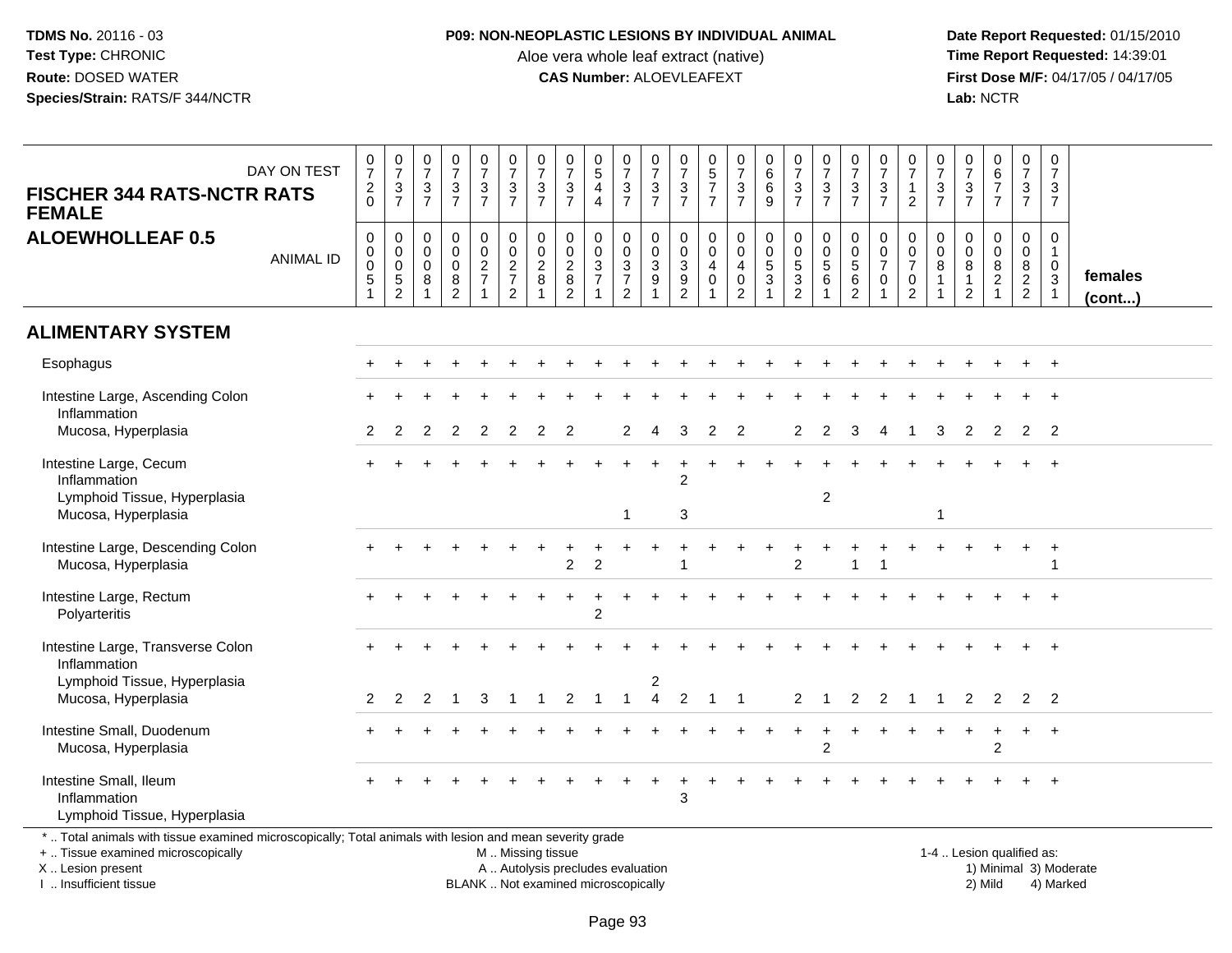## **P09: NON-NEOPLASTIC LESIONS BY INDIVIDUAL ANIMAL**

Aloe vera whole leaf extract (native)<br>**CAS Number:** ALOEVLEAFEXT

 **Date Report Requested:** 01/15/2010 **First Dose M/F:** 04/17/05 / 04/17/05 Lab: NCTR **Lab:** NCTR

| DAY ON TEST<br><b>FISCHER 344 RATS-NCTR RATS</b><br><b>FEMALE</b>                                                                                                                             | $\frac{0}{7}$<br>$\frac{2}{0}$                                     | $\frac{0}{7}$<br>$\frac{3}{7}$                 | $\frac{0}{7}$<br>$\frac{3}{7}$                                         | $\begin{array}{c} 0 \\ 7 \end{array}$<br>$\frac{3}{7}$               | $\begin{array}{c} 0 \\ 7 \end{array}$<br>$\frac{3}{7}$                       | $\frac{0}{7}$<br>$\frac{3}{7}$                   | $\begin{matrix}0\\7\end{matrix}$<br>$\frac{3}{7}$ | $\begin{array}{c} 0 \\ 7 \end{array}$<br>$\frac{3}{7}$                    | $\begin{array}{c} 0 \\ 5 \end{array}$<br>4<br>$\overline{4}$ | $\begin{array}{c} 0 \\ 7 \end{array}$<br>$\frac{3}{7}$              | $\frac{0}{7}$<br>$\frac{3}{7}$                                                          | 0<br>$\overline{7}$<br>$\sqrt{3}$<br>$\overline{7}$ | $\begin{array}{c} 0 \\ 5 \end{array}$<br>$\overline{7}$<br>$\overline{7}$ | $\frac{0}{7}$<br>$\frac{3}{7}$                         | $_{6}^{\rm 0}$<br>$\,6\,$<br>9                         | $\frac{0}{7}$<br>$\frac{3}{7}$                                                                         | $\pmb{0}$<br>$\overline{7}$<br>$\frac{3}{7}$            | $\frac{0}{7}$<br>$\frac{3}{7}$                                  | $\frac{0}{7}$<br>$\sqrt{3}$<br>$\overline{7}$                     | $\frac{0}{7}$<br>$\mathbf{1}$<br>$\overline{2}$                               | $\frac{0}{7}$<br>$\ensuremath{\mathsf{3}}$<br>$\overline{7}$ | 0<br>$\overline{7}$<br>$\frac{3}{7}$        | $\begin{array}{c} 0 \\ 6 \\ 7 \end{array}$<br>$\overline{7}$         | 0<br>$\boldsymbol{7}$<br>$\frac{3}{7}$                    | $\pmb{0}$<br>$\overline{7}$<br>3<br>$\overline{7}$                           |                        |
|-----------------------------------------------------------------------------------------------------------------------------------------------------------------------------------------------|--------------------------------------------------------------------|------------------------------------------------|------------------------------------------------------------------------|----------------------------------------------------------------------|------------------------------------------------------------------------------|--------------------------------------------------|---------------------------------------------------|---------------------------------------------------------------------------|--------------------------------------------------------------|---------------------------------------------------------------------|-----------------------------------------------------------------------------------------|-----------------------------------------------------|---------------------------------------------------------------------------|--------------------------------------------------------|--------------------------------------------------------|--------------------------------------------------------------------------------------------------------|---------------------------------------------------------|-----------------------------------------------------------------|-------------------------------------------------------------------|-------------------------------------------------------------------------------|--------------------------------------------------------------|---------------------------------------------|----------------------------------------------------------------------|-----------------------------------------------------------|------------------------------------------------------------------------------|------------------------|
| <b>ALOEWHOLLEAF 0.5</b><br><b>ANIMAL ID</b>                                                                                                                                                   | $\mathbf 0$<br>$_{\rm 0}^{\rm 0}$<br>$\mathbf 5$<br>$\overline{1}$ | $\mathsf 0$<br>0<br>$\pmb{0}$<br>$\frac{5}{2}$ | $\mathbf 0$<br>$\mathbf 0$<br>$\mathbf 0$<br>$\,8\,$<br>$\overline{1}$ | $\pmb{0}$<br>$\mathbf 0$<br>$\mathbf 0$<br>$\bf 8$<br>$\overline{2}$ | 0<br>$\mathsf{O}\xspace$<br>$\overline{2}$<br>$\overline{7}$<br>$\mathbf{1}$ | $\mathbf 0$<br>$\mathbf 0$<br>$\frac{2}{7}$<br>2 | 0<br>$_{2}^{\rm 0}$<br>8<br>1                     | $\mathbf 0$<br>$\mathbf 0$<br>$\overline{2}$<br>$\bf 8$<br>$\overline{2}$ | $\mathbf 0$<br>$\pmb{0}$<br>$\overline{3}$<br>$\overline{7}$ | $\mathbf 0$<br>$\mathbf 0$<br>$\overline{3}$<br>$\overline{7}$<br>2 | $\mathbf 0$<br>$\boldsymbol{0}$<br>$\overline{3}$<br>$\boldsymbol{9}$<br>$\overline{1}$ | 0<br>$\mathbf 0$<br>3<br>$\boldsymbol{9}$<br>2      | $\pmb{0}$<br>$\mathbf 0$<br>4<br>$\mathbf 0$<br>1                         | 0<br>$\mathbf 0$<br>4<br>$\mathsf 0$<br>$\overline{2}$ | $\mathbf 0$<br>$\mathbf 0$<br>$\overline{5}$<br>3<br>1 | $\pmb{0}$<br>$\begin{smallmatrix}0\\5\end{smallmatrix}$<br>$\ensuremath{\mathsf{3}}$<br>$\overline{2}$ | $\mathbf 0$<br>$\mathbf 0$<br>$\overline{5}$<br>$\,6\,$ | 0<br>$\mathbf 0$<br>$\overline{5}$<br>$\,6\,$<br>$\overline{2}$ | 0<br>$\mathbf 0$<br>$\overline{7}$<br>$\mathbf 0$<br>$\mathbf{1}$ | 0<br>$\boldsymbol{0}$<br>$\overline{7}$<br>$\boldsymbol{0}$<br>$\overline{2}$ | 0<br>0<br>8                                                  | 0<br>$\mathbf 0$<br>$\, 8$<br>$\frac{1}{2}$ | 0<br>$\mathsf 0$<br>$\overline{8}$<br>$\overline{2}$<br>$\mathbf{1}$ | 0<br>$\mathbf 0$<br>8<br>$\overline{a}$<br>$\overline{2}$ | $\mathbf 0$<br>$\mathbf{1}$<br>$\mathbf 0$<br>$\mathbf{3}$<br>$\overline{1}$ | females<br>(cont)      |
| Mucosa, Hyperplasia                                                                                                                                                                           |                                                                    |                                                |                                                                        |                                                                      |                                                                              |                                                  |                                                   |                                                                           |                                                              |                                                                     |                                                                                         | 3                                                   |                                                                           |                                                        |                                                        |                                                                                                        |                                                         |                                                                 |                                                                   |                                                                               |                                                              |                                             |                                                                      |                                                           |                                                                              |                        |
| Intestine Small, Jejunum<br>Inflammation<br>Ulcer<br>Lymphatic, Dilatation<br>Submucosa, Fibrosis                                                                                             |                                                                    |                                                |                                                                        |                                                                      |                                                                              |                                                  |                                                   |                                                                           | Δ<br>Λ                                                       |                                                                     |                                                                                         | 3<br>4                                              |                                                                           |                                                        |                                                        |                                                                                                        |                                                         |                                                                 |                                                                   |                                                                               |                                                              |                                             |                                                                      |                                                           |                                                                              |                        |
| Liver<br><b>Basophilic Focus</b><br>Basophilic Focus, Multiple<br><b>Eosinophilic Focus</b><br>Eosinophilic Focus, Multiple                                                                   | X<br>X                                                             | $\times$                                       |                                                                        | $\mathsf{X}$                                                         | X<br>$\times$                                                                | X.                                               | x x                                               |                                                                           |                                                              | X<br>$\pmb{\times}$                                                 | $\times$                                                                                | $X$ $X$                                             |                                                                           |                                                        | $X$ $X$ $X$                                            |                                                                                                        |                                                         | $X$ $X$                                                         |                                                                   |                                                                               |                                                              | $\times$                                    |                                                                      | X                                                         |                                                                              |                        |
| Granuloma<br>Hepatodiaphragmatic Nodule<br>Infiltration Cellular, Lymphocyte<br>Vacuolization Cytoplasmic<br>Bile Duct, Hyperplasia<br>Left Lateral Lobe, Developmental Malformation          | $\mathbf 1$                                                        | $\mathbf{3}$<br>2                              |                                                                        |                                                                      |                                                                              | 2                                                | $\overline{c}$                                    |                                                                           | $\mathbf{1}$                                                 | $\overline{2}$                                                      | $\boldsymbol{2}$<br>$\sf X$                                                             | $\overline{2}$                                      | $\overline{2}$                                                            | $\overline{1}$<br>$\mathbf{1}$                         | - 1                                                    |                                                                                                        |                                                         |                                                                 | $\overline{c}$                                                    |                                                                               |                                                              |                                             | 3                                                                    | $\overline{2}$                                            |                                                                              |                        |
| Mesentery<br>Polyarteritis<br><b>Thrombosis</b><br>Fat, Necrosis                                                                                                                              |                                                                    |                                                |                                                                        |                                                                      | $+$<br>3 <sup>1</sup>                                                        | $\overline{2}$                                   |                                                   | 3                                                                         | $\overline{1}$<br>$\overline{4}$<br>X                        |                                                                     |                                                                                         |                                                     |                                                                           |                                                        |                                                        |                                                                                                        |                                                         | 3                                                               | $+$<br>$\overline{2}$                                             |                                                                               |                                                              |                                             | $\ddot{}$<br>$\overline{2}$                                          |                                                           |                                                                              |                        |
| Oral Mucosa                                                                                                                                                                                   |                                                                    |                                                |                                                                        |                                                                      |                                                                              |                                                  |                                                   |                                                                           |                                                              |                                                                     |                                                                                         |                                                     |                                                                           |                                                        |                                                        |                                                                                                        |                                                         |                                                                 | $\ddot{}$                                                         |                                                                               |                                                              |                                             |                                                                      |                                                           |                                                                              |                        |
| Pancreas<br>Polyarteritis<br>Acinar Cell, Atrophy                                                                                                                                             |                                                                    |                                                |                                                                        |                                                                      |                                                                              |                                                  |                                                   |                                                                           | 3                                                            |                                                                     |                                                                                         |                                                     |                                                                           |                                                        |                                                        |                                                                                                        | $\mathbf{3}$                                            |                                                                 |                                                                   | $\overline{2}$                                                                |                                                              |                                             | $\overline{1}$                                                       |                                                           |                                                                              |                        |
| *  Total animals with tissue examined microscopically; Total animals with lesion and mean severity grade<br>+  Tissue examined microscopically<br>X  Lesion present<br>I  Insufficient tissue |                                                                    |                                                |                                                                        |                                                                      |                                                                              |                                                  | M  Missing tissue                                 | A  Autolysis precludes evaluation<br>BLANK  Not examined microscopically  |                                                              |                                                                     |                                                                                         |                                                     |                                                                           |                                                        |                                                        |                                                                                                        |                                                         |                                                                 |                                                                   |                                                                               |                                                              |                                             | 1-4  Lesion qualified as:<br>2) Mild                                 |                                                           | 4) Marked                                                                    | 1) Minimal 3) Moderate |

I .. Insufficient tissue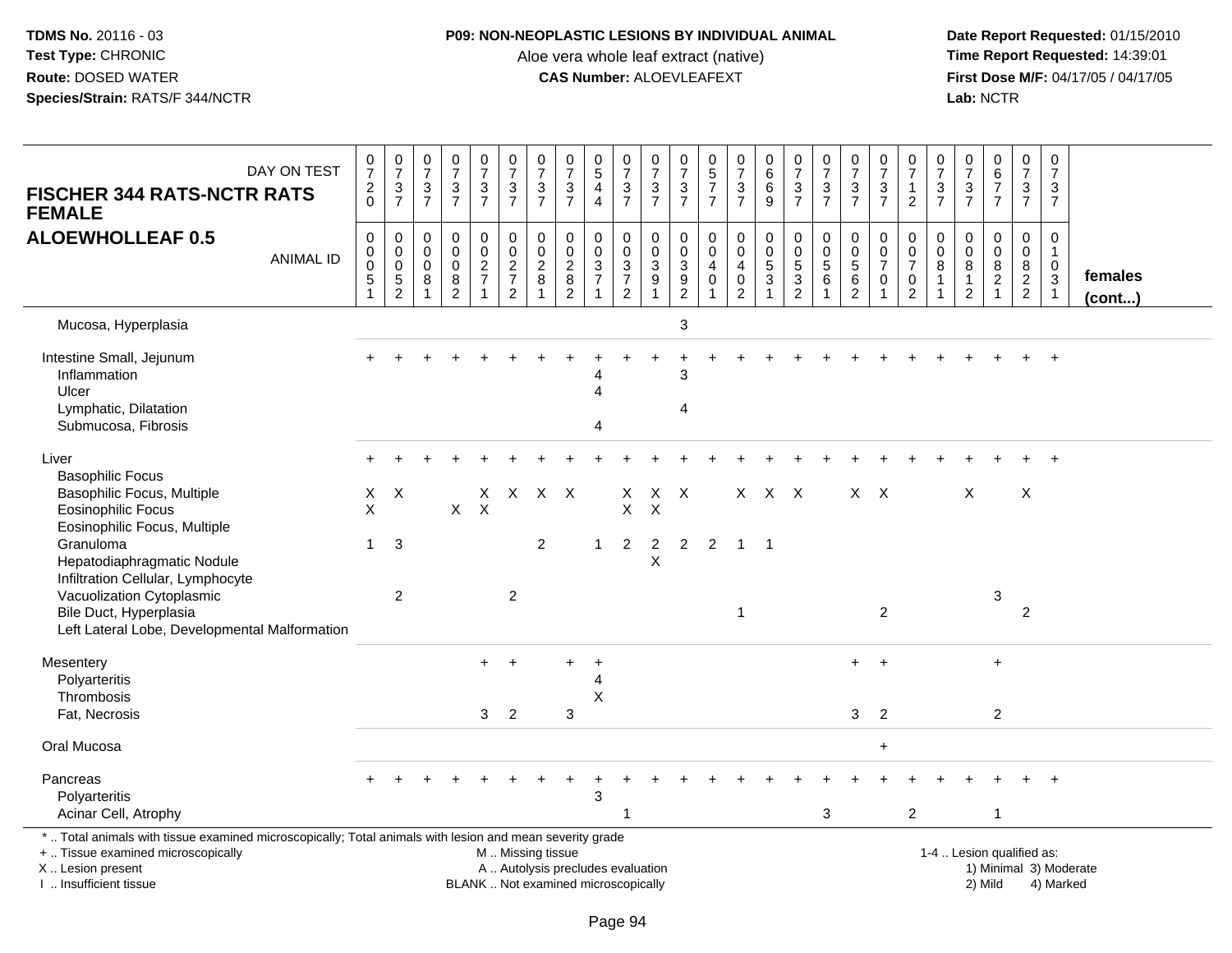## **P09: NON-NEOPLASTIC LESIONS BY INDIVIDUAL ANIMAL**

Aloe vera whole leaf extract (native)<br>**CAS Number:** ALOEVLEAFEXT

| DAY ON TEST<br><b>FISCHER 344 RATS-NCTR RATS</b><br><b>FEMALE</b>                                                                                                                             | $\frac{0}{7}$<br>$\frac{2}{0}$                                        | $\begin{smallmatrix}0\\7\end{smallmatrix}$<br>$\frac{3}{7}$ | 0<br>$\overline{7}$<br>$\frac{3}{7}$        | $\frac{0}{7}$<br>$\frac{3}{7}$                 | $\frac{0}{7}$<br>$\frac{3}{7}$                                                          | $\frac{0}{7}$<br>$\frac{3}{7}$                              | $\frac{0}{7}$<br>3<br>$\overline{7}$    | $\frac{0}{7}$<br>$\sqrt{3}$<br>$\overline{7}$                            | $\begin{array}{c} 0 \\ 5 \end{array}$<br>$\overline{4}$<br>$\overline{4}$ | 0<br>$\overline{7}$<br>$\frac{3}{7}$                                           | $\begin{array}{c} 0 \\ 7 \end{array}$<br>$\frac{3}{7}$              | 0<br>$\overline{7}$<br>3<br>$\overline{7}$                           | $\begin{array}{c} 0 \\ 5 \\ 7 \end{array}$<br>$\overline{7}$                  | $\frac{0}{7}$<br>$\frac{3}{7}$                         | $\pmb{0}$<br>$\,6\,$<br>$\,6\,$<br>$\overline{9}$                         | $\frac{0}{7}$<br>$\frac{3}{7}$                                             | 0<br>$\overline{7}$<br>$\mathbf{3}$<br>$\overline{7}$ | $\frac{0}{7}$<br>$\frac{3}{7}$                                | 0<br>$\overline{7}$<br>3<br>$\overline{7}$             | $\pmb{0}$<br>$\overline{7}$<br>$\mathbf{1}$<br>$\overline{2}$               | 0<br>$\overline{7}$<br>$\ensuremath{\mathsf{3}}$<br>$\overline{7}$ | 0<br>$\overline{7}$<br>$\sqrt{3}$<br>$\overline{7}$     | $\begin{array}{c} 0 \\ 6 \\ 7 \end{array}$<br>$\overline{7}$         | $\pmb{0}$<br>$\overline{7}$<br>$\frac{3}{7}$           | $\pmb{0}$<br>$\overline{7}$<br>$\mathbf{3}$<br>$\overline{7}$                             |                        |
|-----------------------------------------------------------------------------------------------------------------------------------------------------------------------------------------------|-----------------------------------------------------------------------|-------------------------------------------------------------|---------------------------------------------|------------------------------------------------|-----------------------------------------------------------------------------------------|-------------------------------------------------------------|-----------------------------------------|--------------------------------------------------------------------------|---------------------------------------------------------------------------|--------------------------------------------------------------------------------|---------------------------------------------------------------------|----------------------------------------------------------------------|-------------------------------------------------------------------------------|--------------------------------------------------------|---------------------------------------------------------------------------|----------------------------------------------------------------------------|-------------------------------------------------------|---------------------------------------------------------------|--------------------------------------------------------|-----------------------------------------------------------------------------|--------------------------------------------------------------------|---------------------------------------------------------|----------------------------------------------------------------------|--------------------------------------------------------|-------------------------------------------------------------------------------------------|------------------------|
| <b>ALOEWHOLLEAF 0.5</b><br><b>ANIMAL ID</b>                                                                                                                                                   | $\,0\,$<br>$\pmb{0}$<br>$\overline{0}$<br>$\mathbf 5$<br>$\mathbf{1}$ | $\mathbf 0$<br>0<br>0<br>5<br>$\overline{2}$                | $\mathbf 0$<br>$\mathbf 0$<br>$\Omega$<br>8 | 0<br>$\pmb{0}$<br>$\mathsf 0$<br>$\frac{8}{2}$ | $\pmb{0}$<br>$\mathbf 0$<br>$\overline{2}$<br>$\overline{7}$<br>$\overline{\mathbf{1}}$ | $\pmb{0}$<br>$\mathbf 0$<br>$\frac{2}{7}$<br>$\overline{2}$ | 0<br>$\mathbf 0$<br>$\overline{c}$<br>8 | 0<br>$\mathbf 0$<br>$\overline{2}$<br>8<br>$\overline{2}$                | 0<br>$\mathbf 0$<br>$\mathbf{3}$<br>$\overline{7}$                        | 0<br>$\mathsf{O}\xspace$<br>$\overline{3}$<br>$\overline{7}$<br>$\overline{c}$ | $\mathbf 0$<br>$\pmb{0}$<br>$\overline{3}$<br>$\boldsymbol{9}$<br>1 | 0<br>$\mathbf 0$<br>$\sqrt{3}$<br>$\boldsymbol{9}$<br>$\overline{2}$ | $\mathbf 0$<br>$\mathbf 0$<br>$\overline{a}$<br>$\mathbf 0$<br>$\overline{1}$ | 0<br>$\mathbf 0$<br>4<br>$\mathbf 0$<br>$\overline{2}$ | $\pmb{0}$<br>$\mathsf{O}\xspace$<br>$\overline{5}$<br>3<br>$\overline{1}$ | $\boldsymbol{0}$<br>$\begin{array}{c} 0 \\ 5 \end{array}$<br>$\frac{3}{2}$ | 0<br>$\mathbf 0$<br>$\overline{5}$<br>6               | 0<br>$\pmb{0}$<br>$\overline{5}$<br>$\,6\,$<br>$\overline{2}$ | 0<br>$\mathbf 0$<br>$\overline{7}$<br>$\mathbf 0$<br>1 | $\mathbf 0$<br>$\pmb{0}$<br>$\overline{7}$<br>$\mathbf 0$<br>$\overline{2}$ | $\mathbf 0$<br>$\mathbf 0$<br>8                                    | 0<br>$\mathbf 0$<br>8<br>$\mathbf{1}$<br>$\overline{2}$ | 0<br>$\pmb{0}$<br>$\overline{8}$<br>$\overline{c}$<br>$\overline{ }$ | $\mathbf 0$<br>$\mathbf 0$<br>$\bf 8$<br>$\frac{2}{2}$ | $\mathbf 0$<br>$\mathbf{1}$<br>$\mathbf 0$<br>$\ensuremath{\mathsf{3}}$<br>$\overline{1}$ | females<br>(cont)      |
| <b>Proximal Colon</b><br>Inflammation<br>Ulcer<br>Mucosa, Hyperplasia                                                                                                                         |                                                                       | $\overline{2}$                                              | 3                                           | 3                                              | 3                                                                                       | 3                                                           |                                         | 1                                                                        | 3                                                                         | 2                                                                              | $\overline{2}$                                                      | 3                                                                    | 2<br>$\overline{c}$                                                           | $\overline{2}$                                         |                                                                           | $\overline{2}$                                                             | 3                                                     | $\overline{2}$                                                | $\overline{1}$                                         | $\mathbf{1}$                                                                | $\mathbf{1}$                                                       | -1                                                      |                                                                      |                                                        | $\ddot{}$<br>$\overline{1}$                                                               |                        |
| Salivary Glands                                                                                                                                                                               |                                                                       |                                                             |                                             |                                                |                                                                                         |                                                             |                                         |                                                                          |                                                                           |                                                                                |                                                                     |                                                                      |                                                                               |                                                        |                                                                           |                                                                            |                                                       |                                                               |                                                        |                                                                             |                                                                    |                                                         |                                                                      |                                                        | $+$                                                                                       |                        |
| Stomach, Forestomach<br>Edema<br>Hyperplasia                                                                                                                                                  |                                                                       |                                                             |                                             |                                                |                                                                                         |                                                             |                                         |                                                                          |                                                                           |                                                                                |                                                                     | $\overline{c}$                                                       |                                                                               |                                                        |                                                                           |                                                                            |                                                       |                                                               |                                                        | $\overline{c}$                                                              |                                                                    |                                                         | $\overline{4}$                                                       |                                                        | $\ddot{+}$                                                                                |                        |
| Stomach, Glandular<br>Edema<br>Mucosa, Hyperplasia<br>Mucosa, Necrosis, Focal                                                                                                                 |                                                                       |                                                             |                                             |                                                |                                                                                         |                                                             |                                         |                                                                          |                                                                           |                                                                                |                                                                     |                                                                      |                                                                               |                                                        |                                                                           |                                                                            |                                                       |                                                               |                                                        |                                                                             |                                                                    |                                                         | $\overline{2}$                                                       |                                                        |                                                                                           |                        |
| <b>CARDIOVASCULAR SYSTEM</b>                                                                                                                                                                  |                                                                       |                                                             |                                             |                                                |                                                                                         |                                                             |                                         |                                                                          |                                                                           |                                                                                |                                                                     |                                                                      |                                                                               |                                                        |                                                                           |                                                                            |                                                       |                                                               |                                                        |                                                                             |                                                                    |                                                         |                                                                      |                                                        |                                                                                           |                        |
| <b>Blood Vessel</b>                                                                                                                                                                           |                                                                       |                                                             |                                             |                                                |                                                                                         |                                                             |                                         |                                                                          |                                                                           |                                                                                |                                                                     |                                                                      |                                                                               |                                                        |                                                                           |                                                                            |                                                       |                                                               |                                                        |                                                                             |                                                                    |                                                         |                                                                      |                                                        | $+$                                                                                       |                        |
| Heart<br>Cardiomyopathy                                                                                                                                                                       | $\overline{2}$                                                        | 2                                                           |                                             | $\overline{2}$                                 | $\overline{2}$                                                                          | 2                                                           | $\overline{2}$                          |                                                                          | $\overline{2}$                                                            | $\overline{2}$                                                                 | 2                                                                   | 2                                                                    |                                                                               |                                                        | -1                                                                        | $\overline{c}$                                                             | 2                                                     |                                                               |                                                        | $\overline{c}$                                                              | 1                                                                  | $\overline{2}$                                          | $\overline{2}$                                                       | $\mathbf{1}$                                           | $\overline{2}$                                                                            |                        |
| <b>ENDOCRINE SYSTEM</b>                                                                                                                                                                       |                                                                       |                                                             |                                             |                                                |                                                                                         |                                                             |                                         |                                                                          |                                                                           |                                                                                |                                                                     |                                                                      |                                                                               |                                                        |                                                                           |                                                                            |                                                       |                                                               |                                                        |                                                                             |                                                                    |                                                         |                                                                      |                                                        |                                                                                           |                        |
| <b>Adrenal Cortex</b><br>Angiectasis<br>Hyperplasia, Focal<br>Hypertrophy, Focal<br>Vacuolization Cytoplasmic                                                                                 |                                                                       | $\overline{c}$                                              |                                             | $\overline{2}$                                 | $\overline{c}$                                                                          | $\overline{c}$                                              | $\overline{2}$<br>1                     | 3                                                                        | $\overline{2}$                                                            | $\overline{2}$                                                                 | 2                                                                   | $\overline{2}$                                                       | 3                                                                             | $\overline{c}$                                         |                                                                           | $\overline{2}$                                                             |                                                       |                                                               |                                                        | 3                                                                           | $\overline{2}$                                                     | 3                                                       | 2                                                                    | $\overline{2}$                                         | $\overline{\mathbf{1}}$                                                                   |                        |
| *  Total animals with tissue examined microscopically; Total animals with lesion and mean severity grade<br>+  Tissue examined microscopically<br>X  Lesion present<br>I  Insufficient tissue |                                                                       |                                                             |                                             |                                                |                                                                                         | M  Missing tissue                                           |                                         | A  Autolysis precludes evaluation<br>BLANK  Not examined microscopically |                                                                           |                                                                                |                                                                     |                                                                      |                                                                               |                                                        |                                                                           |                                                                            |                                                       |                                                               |                                                        |                                                                             |                                                                    |                                                         | 1-4  Lesion qualified as:<br>2) Mild                                 |                                                        | 4) Marked                                                                                 | 1) Minimal 3) Moderate |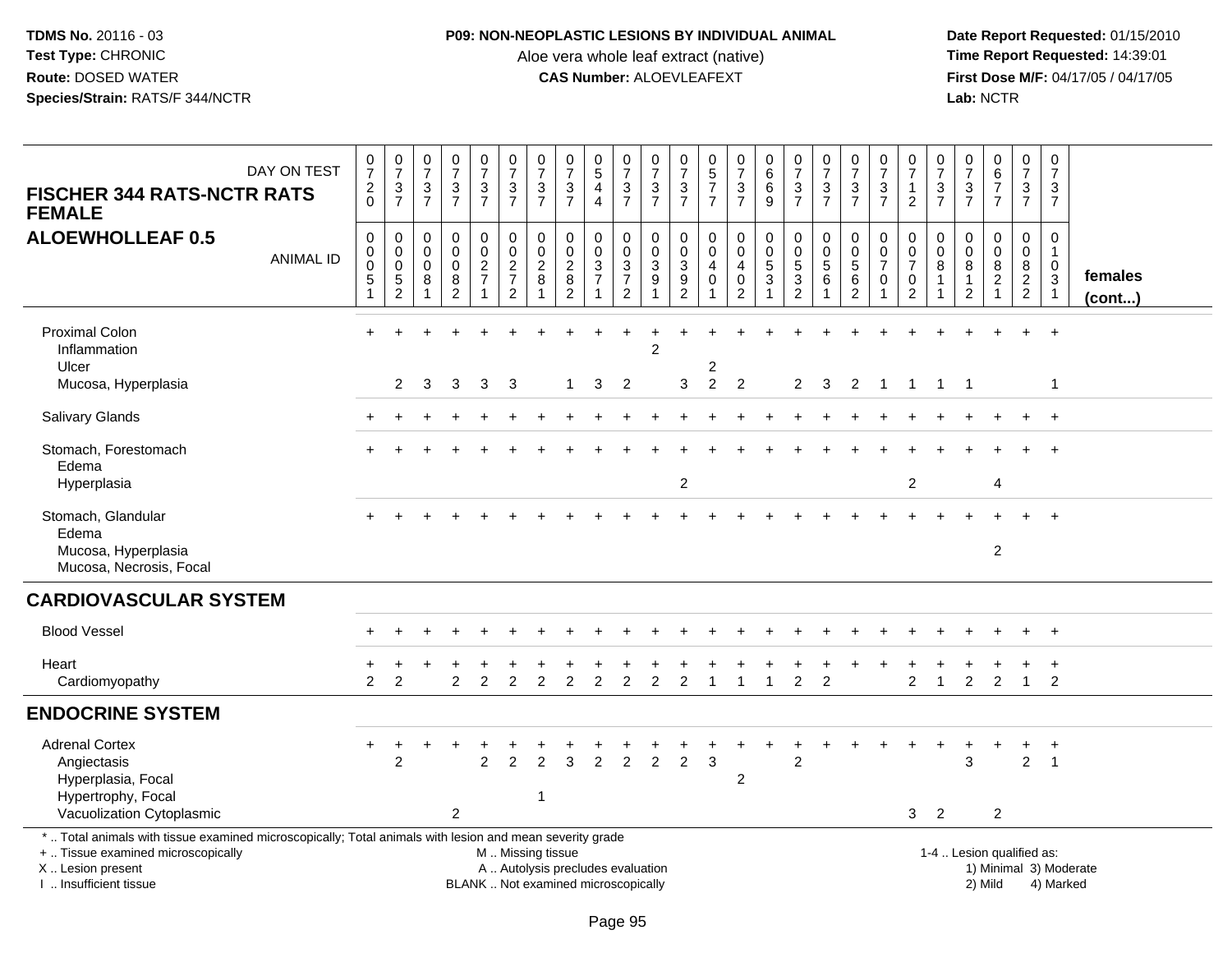#### **P09: NON-NEOPLASTIC LESIONS BY INDIVIDUAL ANIMAL**

Aloe vera whole leaf extract (native)<br>**CAS Number:** ALOEVLEAFEXT

 **Date Report Requested:** 01/15/2010 **First Dose M/F:** 04/17/05 / 04/17/05 Lab: NCTR **Lab:** NCTR

| DAY ON TEST<br><b>FISCHER 344 RATS-NCTR RATS</b><br><b>FEMALE</b>                                       | $\frac{0}{7}$<br>$\frac{2}{0}$                    | $\frac{0}{7}$<br>$\sqrt{3}$<br>$\overline{7}$                              | $\frac{0}{7}$<br>$\ensuremath{\mathsf{3}}$<br>$\overline{7}$ | $\frac{0}{7}$<br>3<br>$\overline{7}$            | $\frac{0}{7}$<br>$\frac{3}{7}$            | $\frac{0}{7}$<br>$\frac{3}{7}$                                        | $\frac{0}{7}$<br>$\ensuremath{\mathsf{3}}$<br>$\overline{7}$ | $\frac{0}{7}$<br>$\ensuremath{\mathsf{3}}$<br>$\overline{7}$ | $\begin{array}{c} 0 \\ 5 \end{array}$<br>$\overline{\mathbf{4}}$<br>$\overline{4}$ | $\frac{0}{7}$<br>$\frac{3}{7}$                              | $\frac{0}{7}$<br>$\ensuremath{\mathsf{3}}$<br>$\overline{7}$      | 0<br>$\overline{7}$<br>$\sqrt{3}$<br>$\overline{7}$ | $\begin{array}{c} 0 \\ 5 \\ 7 \end{array}$<br>$\overline{7}$ | $\frac{0}{7}$<br>$\frac{3}{7}$                               | 0<br>$\,6\,$<br>$\,6\,$<br>9                                         | $\frac{0}{7}$<br>$\ensuremath{\mathsf{3}}$<br>$\overline{7}$ | $\frac{0}{7}$<br>$\ensuremath{\mathsf{3}}$<br>$\overline{7}$ | $\frac{0}{7}$<br>$\frac{3}{7}$                            | 0<br>$\overline{7}$<br>$\frac{3}{7}$              | 0<br>$\overline{7}$<br>$\mathbf{1}$<br>$\sqrt{2}$                   | 0<br>$\overline{7}$<br>$\ensuremath{\mathsf{3}}$<br>$\overline{7}$ | 0<br>$\overline{7}$<br>3<br>$\overline{7}$             | $\begin{array}{c} 0 \\ 6 \\ 7 \end{array}$<br>$\overline{7}$ | $\frac{0}{7}$<br>$\frac{3}{7}$       | 0<br>$\overline{7}$<br>$\mathbf{3}$<br>$\overline{7}$ |                         |
|---------------------------------------------------------------------------------------------------------|---------------------------------------------------|----------------------------------------------------------------------------|--------------------------------------------------------------|-------------------------------------------------|-------------------------------------------|-----------------------------------------------------------------------|--------------------------------------------------------------|--------------------------------------------------------------|------------------------------------------------------------------------------------|-------------------------------------------------------------|-------------------------------------------------------------------|-----------------------------------------------------|--------------------------------------------------------------|--------------------------------------------------------------|----------------------------------------------------------------------|--------------------------------------------------------------|--------------------------------------------------------------|-----------------------------------------------------------|---------------------------------------------------|---------------------------------------------------------------------|--------------------------------------------------------------------|--------------------------------------------------------|--------------------------------------------------------------|--------------------------------------|-------------------------------------------------------|-------------------------|
| <b>ALOEWHOLLEAF 0.5</b><br><b>ANIMAL ID</b>                                                             | $\mathbf 0$<br>$\mathbf 0$<br>0<br>$\overline{5}$ | $\mathbf 0$<br>$\mathbf 0$<br>$\mathbf 0$<br>$\,$ 5 $\,$<br>$\overline{2}$ | 0<br>$\mathbf 0$<br>0<br>8                                   | 0<br>$\overline{0}$<br>0<br>8<br>$\overline{2}$ | 0<br>$\ddot{\mathbf{0}}$<br>$\frac{2}{7}$ | $\mathbf 0$<br>$\ddot{\mathbf{0}}$<br>$\frac{2}{7}$<br>$\overline{2}$ | 0<br>$\mathbf 0$<br>$\overline{c}$<br>8                      | 0<br>$\pmb{0}$<br>$\sqrt{2}$<br>$\,8\,$<br>2                 | 0<br>$\mathbf 0$<br>3<br>$\overline{7}$                                            | 0<br>$\ddot{\mathbf{0}}$<br>$\frac{3}{7}$<br>$\overline{2}$ | 0<br>$\mathbf 0$<br>$\ensuremath{\mathsf{3}}$<br>$\boldsymbol{9}$ | 0<br>0<br>3<br>$\boldsymbol{9}$<br>$\overline{2}$   | $\mathbf 0$<br>$\ddot{\mathbf{0}}$<br>4<br>$\pmb{0}$         | 0<br>$\ddot{\mathbf{0}}$<br>4<br>$\pmb{0}$<br>$\overline{2}$ | $\pmb{0}$<br>$\ddot{\mathbf{0}}$<br>$\overline{5}$<br>$\overline{3}$ | 0<br>$\mathbf 0$<br>5<br>$\overline{3}$<br>$\overline{2}$    | $\mathbf 0$<br>$\mathbf 0$<br>$\mathbf 5$<br>$\,6\,$         | 0<br>$\pmb{0}$<br>$\sqrt{5}$<br>$\,6\,$<br>$\overline{2}$ | 0<br>$\mathbf 0$<br>$\overline{7}$<br>$\mathbf 0$ | 0<br>$\mathbf 0$<br>$\overline{7}$<br>$\mathbf 0$<br>$\overline{2}$ | 0<br>$\mathbf 0$<br>8<br>$\mathbf{1}$                              | $\mathbf 0$<br>$\mathbf 0$<br>8<br>1<br>$\overline{2}$ | 0<br>$\mathbf 0$<br>8<br>$\overline{2}$                      | 0<br>$\overline{0}$<br>$\frac{8}{2}$ | 0<br>$\mathbf{1}$<br>$\mathbf 0$<br>$\overline{3}$    | females<br>$($ cont $)$ |
| Adrenal Medulla<br>Angiectasis<br>Hyperplasia, Focal                                                    |                                                   |                                                                            |                                                              |                                                 |                                           |                                                                       |                                                              |                                                              |                                                                                    | $\overline{2}$                                              | $\overline{c}$                                                    |                                                     |                                                              |                                                              |                                                                      |                                                              |                                                              |                                                           |                                                   |                                                                     | $+$                                                                | M                                                      | $\ddot{}$                                                    | $+$<br>$\overline{2}$                | $+$                                                   |                         |
| Islets, Pancreatic                                                                                      |                                                   |                                                                            |                                                              |                                                 |                                           |                                                                       |                                                              |                                                              |                                                                                    |                                                             |                                                                   |                                                     |                                                              |                                                              |                                                                      |                                                              |                                                              |                                                           |                                                   |                                                                     |                                                                    |                                                        |                                                              | $\ddot{}$                            | $+$                                                   |                         |
| Parathyroid Gland                                                                                       |                                                   | M                                                                          |                                                              |                                                 |                                           |                                                                       |                                                              |                                                              |                                                                                    |                                                             |                                                                   |                                                     |                                                              |                                                              |                                                                      |                                                              |                                                              |                                                           |                                                   |                                                                     |                                                                    |                                                        |                                                              |                                      | $^{+}$                                                |                         |
| <b>Pituitary Gland</b><br>Angiectasis<br>Pars Distalis, Cyst                                            |                                                   | X                                                                          |                                                              |                                                 |                                           |                                                                       | 3                                                            |                                                              |                                                                                    |                                                             |                                                                   |                                                     | X                                                            |                                                              |                                                                      |                                                              |                                                              |                                                           |                                                   |                                                                     |                                                                    | X                                                      |                                                              |                                      | $+$                                                   |                         |
| Pars Distalis, Hyperplasia                                                                              |                                                   |                                                                            |                                                              |                                                 |                                           |                                                                       |                                                              |                                                              |                                                                                    |                                                             |                                                                   |                                                     |                                                              |                                                              |                                                                      |                                                              |                                                              |                                                           |                                                   |                                                                     |                                                                    | $\overline{c}$                                         |                                                              |                                      |                                                       |                         |
| <b>Thyroid Gland</b><br>C-cell, Hyperplasia                                                             |                                                   |                                                                            |                                                              | 1                                               |                                           | $\overline{1}$                                                        |                                                              |                                                              |                                                                                    |                                                             |                                                                   |                                                     |                                                              | -1                                                           |                                                                      |                                                              |                                                              |                                                           |                                                   |                                                                     |                                                                    | -1                                                     |                                                              | $+$                                  | $+$                                                   |                         |
| <b>GENERAL BODY SYSTEM</b>                                                                              |                                                   |                                                                            |                                                              |                                                 |                                           |                                                                       |                                                              |                                                              |                                                                                    |                                                             |                                                                   |                                                     |                                                              |                                                              |                                                                      |                                                              |                                                              |                                                           |                                                   |                                                                     |                                                                    |                                                        |                                                              |                                      |                                                       |                         |
| <b>NONE</b>                                                                                             |                                                   |                                                                            |                                                              |                                                 |                                           |                                                                       |                                                              |                                                              |                                                                                    |                                                             |                                                                   |                                                     |                                                              |                                                              |                                                                      |                                                              |                                                              |                                                           |                                                   |                                                                     |                                                                    |                                                        |                                                              |                                      |                                                       |                         |
| <b>GENITAL SYSTEM</b>                                                                                   |                                                   |                                                                            |                                                              |                                                 |                                           |                                                                       |                                                              |                                                              |                                                                                    |                                                             |                                                                   |                                                     |                                                              |                                                              |                                                                      |                                                              |                                                              |                                                           |                                                   |                                                                     |                                                                    |                                                        |                                                              |                                      |                                                       |                         |
| <b>Clitoral Gland</b><br>Inflammation<br>Duct, Ectasia                                                  | $\div$                                            | $\ddot{}$                                                                  |                                                              | 3                                               |                                           | $\ensuremath{\mathsf{3}}$<br>$\mathbf{3}$                             | 3                                                            | 3                                                            | $\mathbf 3$                                                                        |                                                             | 3                                                                 | 2<br>$\mathbf{3}$                                   |                                                              | 1                                                            | 3<br>3                                                               |                                                              |                                                              | $\overline{2}$                                            | $\overline{2}$                                    | $\overline{c}$                                                      |                                                                    | $\overline{c}$                                         | 3                                                            | $+$<br>$\overline{2}$                | $+$                                                   |                         |
| Ovary<br>Atrophy<br>Cyst                                                                                | 2                                                 | $\overline{2}$                                                             | $\overline{2}$                                               | $\overline{1}$                                  | 3                                         | $\overline{4}$<br>X                                                   |                                                              | $\overline{2}$                                               | $\mathbf{3}$                                                                       | $\overline{4}$                                              | 2                                                                 | 3                                                   | $\overline{2}$                                               | $\overline{2}$                                               | $\overline{2}$                                                       | $\overline{2}$                                               | 3                                                            | $\overline{2}$                                            | $\overline{2}$                                    | $\overline{1}$                                                      | 3                                                                  | $\overline{2}$                                         | 3                                                            | $+$<br>$\overline{2}$                | $\ddot{}$<br>$\overline{2}$                           |                         |
| * Total animals with tissue examined microscopically: Total animals with lesion and mean severity grade |                                                   |                                                                            |                                                              |                                                 |                                           |                                                                       |                                                              |                                                              |                                                                                    |                                                             |                                                                   |                                                     |                                                              |                                                              |                                                                      |                                                              |                                                              |                                                           |                                                   |                                                                     |                                                                    |                                                        |                                                              |                                      |                                                       |                         |

\* .. Total animals with tissue examined microscopically; Total animals with lesion and mean severity grade

+ .. Tissue examined microscopicallyX .. Lesion present

M .. Missing tissue

BLANK .. Not examined microscopically

1-4 .. Lesion qualified as:<br>1) Minimal 3) Moderate A .. Autolysis precludes evaluation 19 and 10 minimal 3) Moderate 1 and 20 minimal 3) Moderate 19 minimal 3) Moderat<br>19 and 19 and 19 and 19 and 19 and 19 and 19 and 19 and 19 and 19 and 19 and 19 and 19 and 19 and 19 and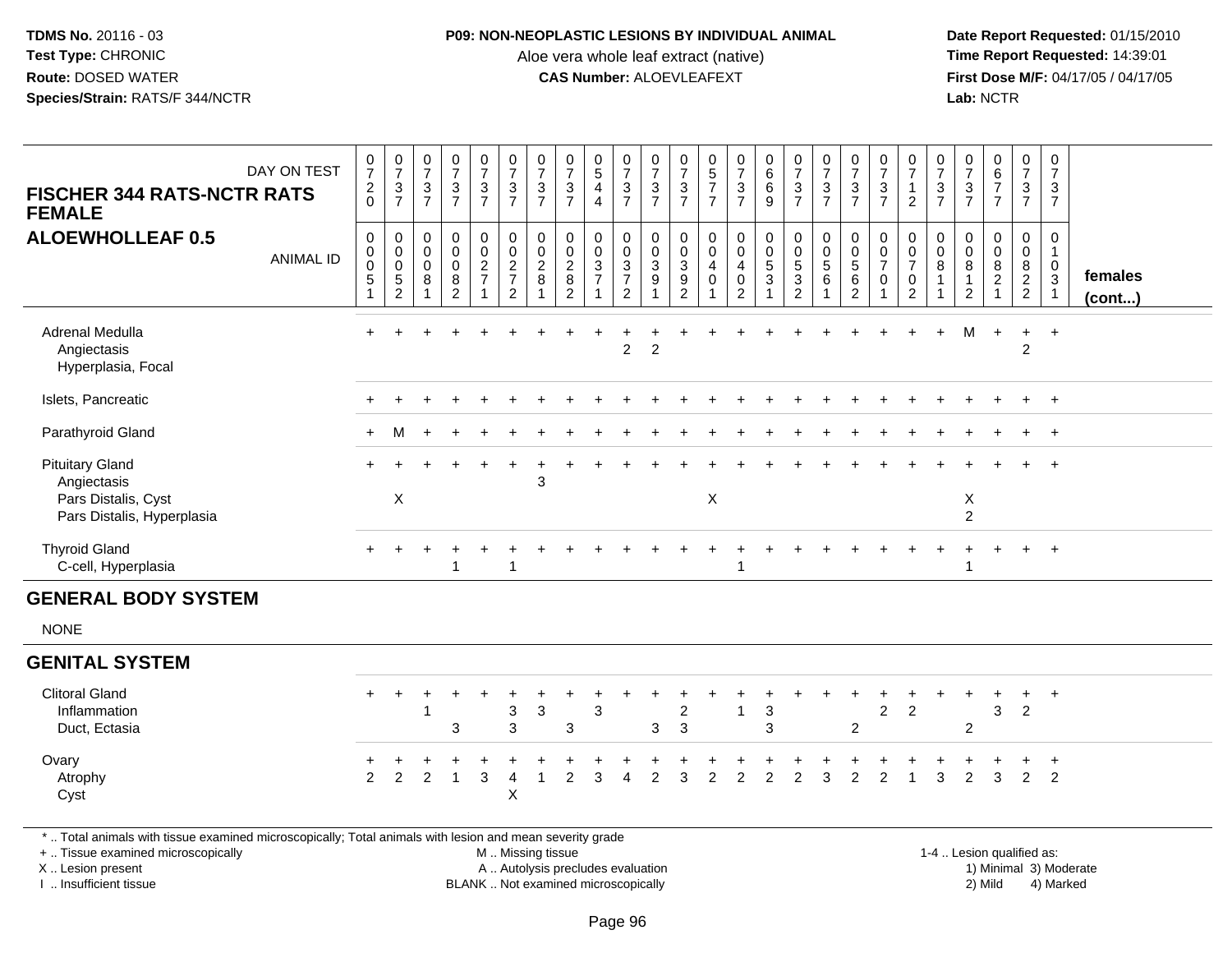## **P09: NON-NEOPLASTIC LESIONS BY INDIVIDUAL ANIMAL**

Aloe vera whole leaf extract (native)<br>**CAS Number:** ALOEVLEAFEXT

 **Date Report Requested:** 01/15/2010 **First Dose M/F:** 04/17/05 / 04/17/05 Lab: NCTR **Lab:** NCTR

| DAY ON TEST<br><b>FISCHER 344 RATS-NCTR RATS</b><br><b>FEMALE</b>                                                                                                                             | $\begin{smallmatrix}0\\7\end{smallmatrix}$<br>$\overline{2}$<br>$\Omega$ | $\frac{0}{7}$<br>$\mathbf{3}$<br>$\overline{7}$ | $\begin{array}{c} 0 \\ 7 \end{array}$<br>$\mathbf{3}$<br>$\overline{7}$ | $\frac{0}{7}$<br>$\frac{3}{7}$                   | $\frac{0}{7}$<br>$\frac{3}{7}$                    | $\pmb{0}$<br>$\overline{7}$<br>$\frac{3}{7}$                  | 0<br>$\overline{7}$<br>$\mathbf{3}$<br>$\overline{7}$ | $\frac{0}{7}$<br>$\frac{3}{7}$                                     | $\begin{array}{c} 0 \\ 5 \\ 4 \end{array}$<br>$\overline{4}$ | 0<br>$\overline{7}$<br>$rac{3}{7}$                  | $\frac{0}{7}$<br>$\frac{3}{7}$                          | 0<br>$\overline{7}$<br>$\frac{3}{7}$                                                 | $\begin{array}{c} 0 \\ 5 \\ 7 \end{array}$<br>$\overline{7}$ | $\frac{0}{7}$<br>$\frac{3}{7}$                                    | $_{6}^{\rm 0}$<br>$^6_9$                                                 | $\frac{0}{7}$<br>$\frac{3}{7}$                          | 0<br>$\overline{7}$<br>3<br>$\overline{7}$ | $\frac{0}{7}$<br>$\frac{3}{7}$                                           | $\begin{array}{c} 0 \\ 7 \end{array}$<br>$\ensuremath{\mathsf{3}}$<br>$\overline{7}$ | 0<br>$\boldsymbol{7}$<br>$\mathbf{1}$<br>$\overline{2}$ | 0<br>$\overline{7}$<br>$\frac{3}{7}$ | 0<br>$\overline{7}$<br>$\frac{3}{7}$                          | $\begin{array}{c} 0 \\ 6 \\ 7 \end{array}$<br>$\overline{7}$              | 0<br>$\boldsymbol{7}$<br>$\frac{3}{7}$       | $\mathbf 0$<br>$\overline{7}$<br>3<br>$\overline{7}$             |                   |
|-----------------------------------------------------------------------------------------------------------------------------------------------------------------------------------------------|--------------------------------------------------------------------------|-------------------------------------------------|-------------------------------------------------------------------------|--------------------------------------------------|---------------------------------------------------|---------------------------------------------------------------|-------------------------------------------------------|--------------------------------------------------------------------|--------------------------------------------------------------|-----------------------------------------------------|---------------------------------------------------------|--------------------------------------------------------------------------------------|--------------------------------------------------------------|-------------------------------------------------------------------|--------------------------------------------------------------------------|---------------------------------------------------------|--------------------------------------------|--------------------------------------------------------------------------|--------------------------------------------------------------------------------------|---------------------------------------------------------|--------------------------------------|---------------------------------------------------------------|---------------------------------------------------------------------------|----------------------------------------------|------------------------------------------------------------------|-------------------|
| <b>ALOEWHOLLEAF 0.5</b><br><b>ANIMAL ID</b>                                                                                                                                                   | $\mathbf 0$<br>$\boldsymbol{0}$<br>$\mathbf 0$<br>5<br>1                 | 0<br>0<br>$\mathbf 0$<br>$\frac{5}{2}$          | 0<br>$\mathbf 0$<br>$\mathbf 0$<br>8<br>$\overline{1}$                  | 0<br>$\mathbf 0$<br>$\mathbf 0$<br>$\frac{8}{2}$ | 0<br>$\mathbf 0$<br>$\frac{2}{7}$<br>$\mathbf{1}$ | $\mathbf 0$<br>$\mathsf 0$<br>$\frac{2}{7}$<br>$\overline{2}$ | 0<br>$\mathbf 0$<br>$\overline{2}$<br>8               | $\mathbf 0$<br>$\pmb{0}$<br>$\sqrt{2}$<br>$\, 8$<br>$\overline{2}$ | 0<br>$\pmb{0}$<br>$\mathbf{3}$<br>$\overline{7}$             | 0<br>$\mathbf 0$<br>$\frac{3}{7}$<br>$\overline{2}$ | $\mathbf 0$<br>$\mathsf{O}\xspace$<br>$\mathbf{3}$<br>9 | $\mathbf 0$<br>$\boldsymbol{0}$<br>$\mathsf 3$<br>$\boldsymbol{9}$<br>$\overline{2}$ | $\mathbf 0$<br>$\mathbf 0$<br>$\overline{4}$<br>0            | 0<br>$\mathsf{O}\xspace$<br>$\overline{4}$<br>0<br>$\overline{2}$ | 0<br>$\pmb{0}$<br>$\sqrt{5}$<br>$\ensuremath{\mathsf{3}}$<br>$\mathbf 1$ | 0<br>$\mathsf{O}\xspace$<br>$\sqrt{5}$<br>$\frac{3}{2}$ | $\mathbf{0}$<br>0<br>$\sqrt{5}$<br>6       | $\mathbf 0$<br>$\boldsymbol{0}$<br>$\sqrt{5}$<br>$\,6$<br>$\overline{2}$ | 0<br>$\pmb{0}$<br>$\overline{7}$<br>$\mathbf 0$<br>$\mathbf{1}$                      | 0<br>0<br>$\overline{7}$<br>0<br>$\overline{2}$         | $\Omega$<br>0<br>8<br>1<br>1         | 0<br>$\mathbf 0$<br>$\bf 8$<br>$\mathbf{1}$<br>$\overline{2}$ | $\mathbf 0$<br>$\mathbf 0$<br>$\bf 8$<br>$\overline{2}$<br>$\overline{1}$ | 0<br>$\mathbf 0$<br>$\bf 8$<br>$\frac{2}{2}$ | $\Omega$<br>$\overline{1}$<br>$\mathbf 0$<br>3<br>$\overline{1}$ | females<br>(cont) |
| <b>Uterus</b><br>Hyperplasia, Focal<br>Inflammation<br>Cervix, Mucocyte, Metaplasia<br>Cervix, Muscularis, Hyperplasia<br>Cervix, Muscularis, Hypertrophy<br>Endometrium, Hyperplasia, Cystic |                                                                          |                                                 |                                                                         |                                                  | $\mathbf{3}$                                      |                                                               |                                                       | $\overline{2}$                                                     |                                                              |                                                     |                                                         | 3                                                                                    |                                                              |                                                                   | $\mathbf{1}$                                                             | $2^{\circ}$                                             | 2                                          |                                                                          | $\overline{c}$<br>$\overline{2}$                                                     | $\overline{2}$<br>2                                     | $\overline{1}$                       |                                                               |                                                                           | $\overline{2}$                               | $\ddot{+}$                                                       |                   |
| Horn, Dilatation<br>Vagina<br><b>Dilatation</b><br>Mucocyte, Hyperplasia                                                                                                                      |                                                                          |                                                 |                                                                         | 4                                                |                                                   |                                                               |                                                       |                                                                    |                                                              |                                                     |                                                         |                                                                                      |                                                              |                                                                   |                                                                          |                                                         |                                            |                                                                          |                                                                                      |                                                         |                                      |                                                               |                                                                           |                                              |                                                                  |                   |
| <b>HEMATOPOIETIC SYSTEM</b>                                                                                                                                                                   |                                                                          |                                                 |                                                                         |                                                  |                                                   |                                                               |                                                       |                                                                    |                                                              |                                                     |                                                         |                                                                                      |                                                              |                                                                   |                                                                          |                                                         |                                            |                                                                          |                                                                                      |                                                         |                                      |                                                               |                                                                           |                                              |                                                                  |                   |
| <b>Bone Marrow</b><br>Atrophy<br>Hyperplasia                                                                                                                                                  |                                                                          |                                                 |                                                                         |                                                  |                                                   |                                                               |                                                       |                                                                    | 3                                                            |                                                     |                                                         |                                                                                      | $\overline{c}$                                               |                                                                   |                                                                          |                                                         |                                            |                                                                          |                                                                                      |                                                         |                                      |                                                               |                                                                           |                                              | $\ddot{}$                                                        |                   |
| Lymph Node<br>Mediastinal, Hemorrhage<br>Mediastinal, Polyarteritis<br>Mediastinal, Medulla, Sinus, Dilatation<br>Pancreatic, Hyperplasia, Lymphoid                                           | $\ddot{}$<br>2                                                           |                                                 |                                                                         |                                                  |                                                   |                                                               |                                                       |                                                                    | $\ddot{}$<br>$\overline{4}$                                  |                                                     |                                                         | $\ddot{}$<br>$\sqrt{3}$                                                              |                                                              |                                                                   |                                                                          |                                                         |                                            |                                                                          |                                                                                      | $\ddot{}$                                               |                                      |                                                               |                                                                           |                                              |                                                                  |                   |
| Lymph Node, Mandibular<br>Cyst<br>Degeneration, Cystic<br>Infiltration Cellular, Plasma Cell                                                                                                  | $\ddot{}$<br>2                                                           |                                                 |                                                                         |                                                  |                                                   |                                                               |                                                       |                                                                    |                                                              |                                                     |                                                         |                                                                                      |                                                              | $\overline{2}$                                                    | 2                                                                        | 3                                                       |                                            | $\mathbf{3}$                                                             |                                                                                      |                                                         |                                      |                                                               |                                                                           |                                              |                                                                  |                   |
| *  Total animals with tissue examined microscopically; Total animals with lesion and mean severity grade<br>+  Tissue examined microscopically                                                |                                                                          |                                                 |                                                                         |                                                  |                                                   | M  Missing tissue                                             |                                                       |                                                                    |                                                              |                                                     |                                                         |                                                                                      |                                                              |                                                                   |                                                                          |                                                         |                                            |                                                                          |                                                                                      |                                                         |                                      |                                                               | 1-4  Lesion qualified as:                                                 |                                              |                                                                  |                   |

X .. Lesion present

I .. Insufficient tissue

M .. Missing tissue

A .. Autolysis precludes evaluation

BLANK .. Not examined microscopically 2) Mild 4) Marked

1-4 .. Lesion qualified as:<br>1) Minimal 3) Moderate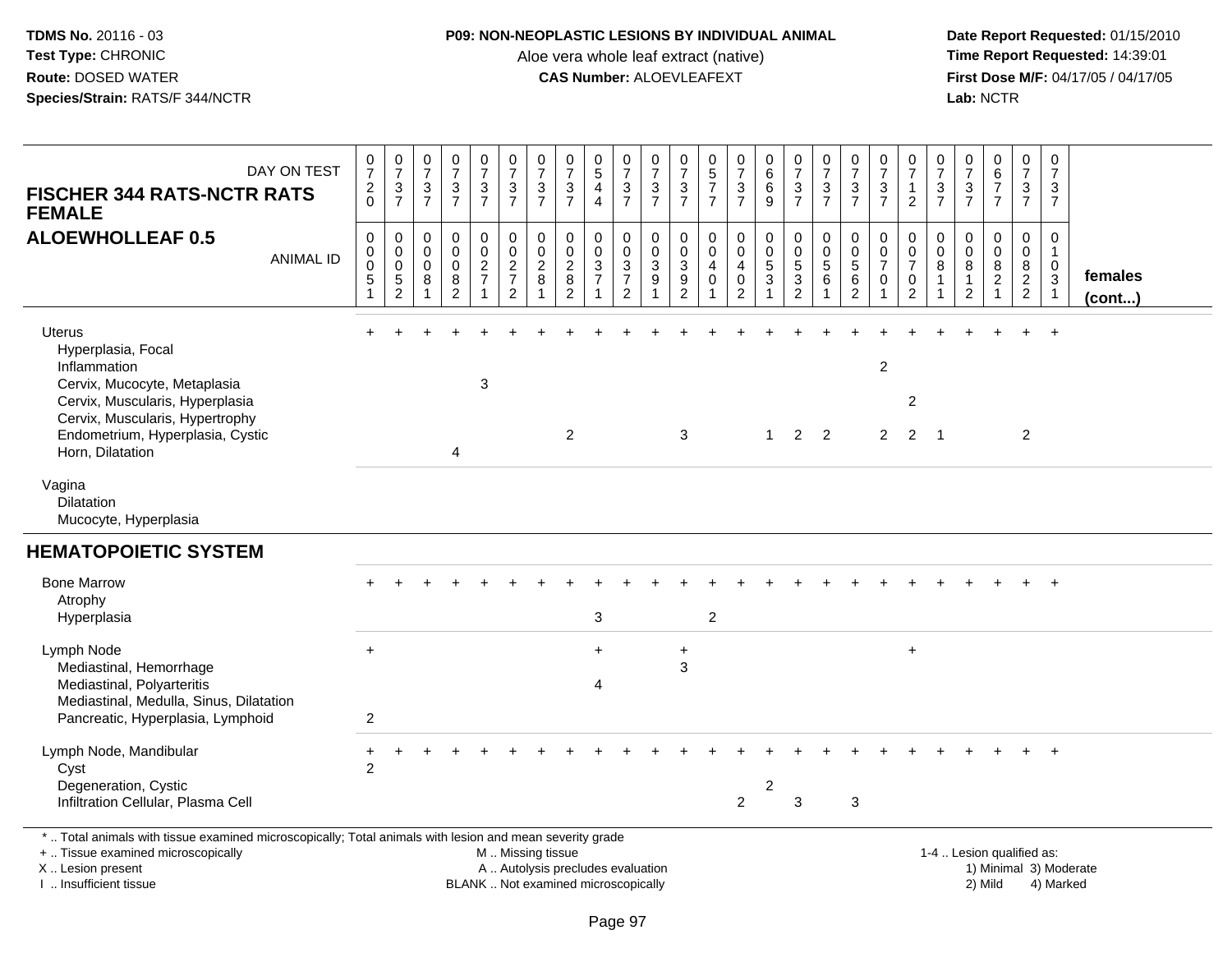#### **P09: NON-NEOPLASTIC LESIONS BY INDIVIDUAL ANIMAL**

Aloe vera whole leaf extract (native)<br>**CAS Number:** ALOEVLEAFEXT

 **Date Report Requested:** 01/15/2010 **First Dose M/F:** 04/17/05 / 04/17/05<br>**Lab:** NCTR **Lab:** NCTR

| <b>FISCHER 344 RATS-NCTR RATS</b><br><b>FEMALE</b>                                                                  | DAY ON TEST      | $\frac{0}{7}$<br>$\frac{2}{0}$                           | $\frac{0}{7}$<br>$\frac{3}{7}$                               | $\frac{0}{7}$<br>$\frac{3}{7}$ | $\frac{0}{7}$<br>$rac{3}{7}$                                     | $\begin{smallmatrix}0\\7\end{smallmatrix}$<br>$\frac{3}{7}$ | $\frac{0}{7}$<br>$\frac{3}{7}$                                               | $\frac{0}{7}$<br>$\mathbf 3$<br>$\overline{7}$ | $\frac{0}{7}$<br>$\frac{3}{7}$                              | $\begin{array}{c} 0 \\ 5 \\ 4 \end{array}$<br>$\overline{4}$ | $\begin{array}{c} 0 \\ 7 \\ 3 \\ 7 \end{array}$                                   | $\frac{0}{7}$<br>$\frac{3}{7}$                                            | $\frac{0}{7}$<br>$\frac{3}{7}$                             | $\begin{array}{c} 0 \\ 5 \\ 7 \end{array}$<br>$\overline{7}$                | $\begin{array}{c} 0 \\ 7 \\ 3 \\ 7 \end{array}$      | $0$<br>$6$<br>$9$                                                         | $\begin{smallmatrix}0\\7\end{smallmatrix}$<br>$\frac{3}{7}$                          | $\frac{0}{7}$<br>$\mathbf{3}$<br>$\overline{7}$ | $\frac{0}{7}$<br>$rac{3}{7}$                                               | $\frac{0}{7}$<br>$\frac{3}{7}$                                  | $\frac{0}{7}$<br>$\mathbf{1}$<br>$\overline{2}$                   | $\frac{0}{7}$<br>$\frac{3}{7}$ | $\frac{0}{7}$<br>$rac{3}{7}$                  | $\begin{array}{c} 0 \\ 6 \\ 7 \end{array}$<br>$\overline{7}$ | $\begin{smallmatrix}0\\7\end{smallmatrix}$<br>$\frac{3}{7}$    | 0<br>$\overline{7}$<br>$\mathbf{3}$<br>$\overline{7}$            |                         |
|---------------------------------------------------------------------------------------------------------------------|------------------|----------------------------------------------------------|--------------------------------------------------------------|--------------------------------|------------------------------------------------------------------|-------------------------------------------------------------|------------------------------------------------------------------------------|------------------------------------------------|-------------------------------------------------------------|--------------------------------------------------------------|-----------------------------------------------------------------------------------|---------------------------------------------------------------------------|------------------------------------------------------------|-----------------------------------------------------------------------------|------------------------------------------------------|---------------------------------------------------------------------------|--------------------------------------------------------------------------------------|-------------------------------------------------|----------------------------------------------------------------------------|-----------------------------------------------------------------|-------------------------------------------------------------------|--------------------------------|-----------------------------------------------|--------------------------------------------------------------|----------------------------------------------------------------|------------------------------------------------------------------|-------------------------|
| <b>ALOEWHOLLEAF 0.5</b>                                                                                             | <b>ANIMAL ID</b> | $\mathbf 0$<br>$\pmb{0}$<br>$\pmb{0}$<br>$\sqrt{5}$<br>1 | 0<br>$\pmb{0}$<br>$\pmb{0}$<br>$\,$ 5 $\,$<br>$\overline{2}$ | 0<br>$\mathbf 0$<br>0<br>8     | $\pmb{0}$<br>$\pmb{0}$<br>$\pmb{0}$<br>$\,8\,$<br>$\overline{2}$ | $\mathbf 0$<br>$\mathsf 0$<br>$\sqrt{2}$<br>$\overline{7}$  | $\pmb{0}$<br>$\mathbf 0$<br>$\sqrt{2}$<br>$\boldsymbol{7}$<br>$\overline{2}$ | 0<br>$\pmb{0}$<br>$\overline{c}$<br>8<br>1     | $\pmb{0}$<br>$\pmb{0}$<br>$\sqrt{2}$<br>8<br>$\overline{2}$ | 0<br>$\mathbf 0$<br>$\sqrt{3}$<br>$\overline{7}$             | 0<br>$\mathbf 0$<br>$\ensuremath{\mathsf{3}}$<br>$\overline{7}$<br>$\overline{2}$ | $\mathbf 0$<br>$\pmb{0}$<br>$\ensuremath{\mathsf{3}}$<br>$\boldsymbol{9}$ | 0<br>0<br>$\sqrt{3}$<br>$\boldsymbol{9}$<br>$\overline{2}$ | $\pmb{0}$<br>$\mathbf 0$<br>$\overline{4}$<br>$\mathbf 0$<br>$\overline{1}$ | 0<br>$\mathsf 0$<br>4<br>$\pmb{0}$<br>$\overline{2}$ | $\begin{smallmatrix}0\\0\end{smallmatrix}$<br>$\,$ 5 $\,$<br>$\mathbf{3}$ | $\pmb{0}$<br>$\pmb{0}$<br>$\,$ 5 $\,$<br>$\ensuremath{\mathsf{3}}$<br>$\overline{2}$ | 0<br>0<br>$\,$ 5 $\,$<br>$\,6\,$                | $\boldsymbol{0}$<br>$\mathbf 0$<br>$\sqrt{5}$<br>$\,6\,$<br>$\overline{2}$ | 0<br>$\pmb{0}$<br>$\overline{7}$<br>$\mathbf 0$<br>$\mathbf{1}$ | 0<br>$\pmb{0}$<br>$\boldsymbol{7}$<br>$\pmb{0}$<br>$\overline{2}$ | 0<br>0<br>8<br>-1<br>1         | 0<br>0<br>8<br>$\mathbf{1}$<br>$\overline{c}$ | $\mathbf 0$<br>$\pmb{0}$<br>8<br>$\overline{a}$              | 0<br>$\mathbf 0$<br>$\begin{array}{c} 8 \\ 2 \\ 2 \end{array}$ | 0<br>$\mathbf{1}$<br>$\mathbf 0$<br>$\mathbf{3}$<br>$\mathbf{1}$ | females<br>$($ cont $)$ |
| Lymph Node, Mesenteric<br>Degeneration, Cystic<br>Hemorrhage<br>Hyperplasia, Lymphoid<br>Medulla, Sinus, Dilatation |                  |                                                          |                                                              | 4                              | $\overline{c}$                                                   | 3                                                           |                                                                              | $\boldsymbol{2}$                               |                                                             | $\overline{4}$                                               | $\overline{4}$                                                                    | $\mathbf{3}$                                                              | $\overline{2}$<br>$\overline{2}$                           | $\Delta$                                                                    |                                                      |                                                                           |                                                                                      |                                                 | $\overline{c}$                                                             | $\overline{4}$<br>$\overline{2}$                                | $\overline{4}$                                                    | 3                              | $\overline{c}$                                |                                                              | $+$                                                            | $+$                                                              |                         |
| Spleen<br>Accessory Spleen<br>Atrophy<br>Hematopoietic Cell Proliferation<br>Hyperplasia, Focal<br>Infarct          |                  | $\overline{c}$                                           |                                                              |                                |                                                                  |                                                             |                                                                              |                                                |                                                             |                                                              | X                                                                                 |                                                                           |                                                            |                                                                             |                                                      |                                                                           |                                                                                      | X                                               |                                                                            |                                                                 |                                                                   | 3                              |                                               | $\sqrt{3}$                                                   |                                                                | $+$                                                              |                         |
| Pigmentation<br>Red Pulp, Hyperplasia                                                                               |                  |                                                          |                                                              |                                |                                                                  |                                                             |                                                                              |                                                | $\overline{c}$                                              | $\overline{2}$                                               |                                                                                   |                                                                           |                                                            | $\overline{2}$                                                              |                                                      | $\overline{2}$                                                            |                                                                                      |                                                 |                                                                            |                                                                 |                                                                   |                                |                                               |                                                              |                                                                |                                                                  |                         |
| Thymus<br>Atrophy<br>Cyst                                                                                           |                  | $\overline{2}$                                           | 2                                                            | 2                              | $\overline{2}$                                                   | 2                                                           | $\overline{2}$                                                               | $\overline{2}$                                 | 2                                                           | $\overline{2}$                                               | $\overline{c}$                                                                    | $\overline{2}$                                                            | $\overline{c}$                                             | $\overline{2}$                                                              | $\overline{2}$                                       | $\overline{2}$                                                            | $\overline{2}$                                                                       | M                                               | $\overline{2}$                                                             | $\overline{2}$                                                  | $\overline{2}$                                                    | $\overline{c}$<br>X            | $\ddot{}$<br>$\overline{2}$                   | м                                                            | $\ddot{}$<br>$\overline{2}$                                    | $+$<br>$\overline{2}$                                            |                         |
| <b>INTEGUMENTARY SYSTEM</b>                                                                                         |                  |                                                          |                                                              |                                |                                                                  |                                                             |                                                                              |                                                |                                                             |                                                              |                                                                                   |                                                                           |                                                            |                                                                             |                                                      |                                                                           |                                                                                      |                                                 |                                                                            |                                                                 |                                                                   |                                |                                               |                                                              |                                                                |                                                                  |                         |
| Mammary Gland<br>Galactocele                                                                                        |                  |                                                          |                                                              |                                |                                                                  |                                                             |                                                                              |                                                |                                                             |                                                              |                                                                                   |                                                                           |                                                            |                                                                             |                                                      |                                                                           |                                                                                      |                                                 |                                                                            |                                                                 |                                                                   |                                |                                               |                                                              |                                                                | $\ddot{}$                                                        |                         |
| Lactation<br>Alveolus, Hyperplasia                                                                                  |                  | $\overline{4}$                                           | $\overline{\mathbf{c}}$<br>$\overline{3}$                    |                                | $\overline{2}$                                                   | 2<br>$\overline{2}$                                         | 2<br>$\overline{2}$                                                          |                                                | 2<br>$\overline{2}$                                         | $\overline{2}$                                               | $\overline{\mathbf{c}}$<br>$\overline{2}$                                         |                                                                           | $\frac{2}{2}$                                              |                                                                             | $\frac{2}{2}$                                        | $\overline{\mathbf{c}}$<br>$\overline{a}$                                 | 3                                                                                    | $\ensuremath{\mathsf{3}}$<br>$\overline{3}$     |                                                                            | $\overline{2}$                                                  | $\overline{\mathbf{c}}$<br>$\overline{2}$                         | 3<br>$\mathbf{3}$              |                                               | $\overline{c}$<br>$\overline{2}$                             | $\overline{2}$                                                 | $\overline{c}$<br>$\mathbf{3}$                                   |                         |
| Skin<br>Inflammation<br>Epidermis, Necrosis                                                                         |                  |                                                          |                                                              |                                |                                                                  |                                                             |                                                                              |                                                |                                                             |                                                              |                                                                                   |                                                                           |                                                            |                                                                             |                                                      |                                                                           |                                                                                      |                                                 |                                                                            |                                                                 |                                                                   |                                |                                               |                                                              |                                                                | $\ddot{}$                                                        |                         |
| * Tetal subsets with theme emerges algorization that the subsets with leaful and several mode and the substitution  |                  |                                                          |                                                              |                                |                                                                  |                                                             |                                                                              |                                                |                                                             |                                                              |                                                                                   |                                                                           |                                                            |                                                                             |                                                      |                                                                           |                                                                                      |                                                 |                                                                            |                                                                 |                                                                   |                                |                                               |                                                              |                                                                |                                                                  |                         |

\* .. Total animals with tissue examined microscopically; Total animals with lesion and mean severity grade

+ .. Tissue examined microscopically

X .. Lesion present

I .. Insufficient tissue

 M .. Missing tissueA .. Autolysis precludes evaluation

1-4 .. Lesion qualified as:<br>1) Minimal 3) Moderate BLANK .. Not examined microscopically 2) Mild 4) Marked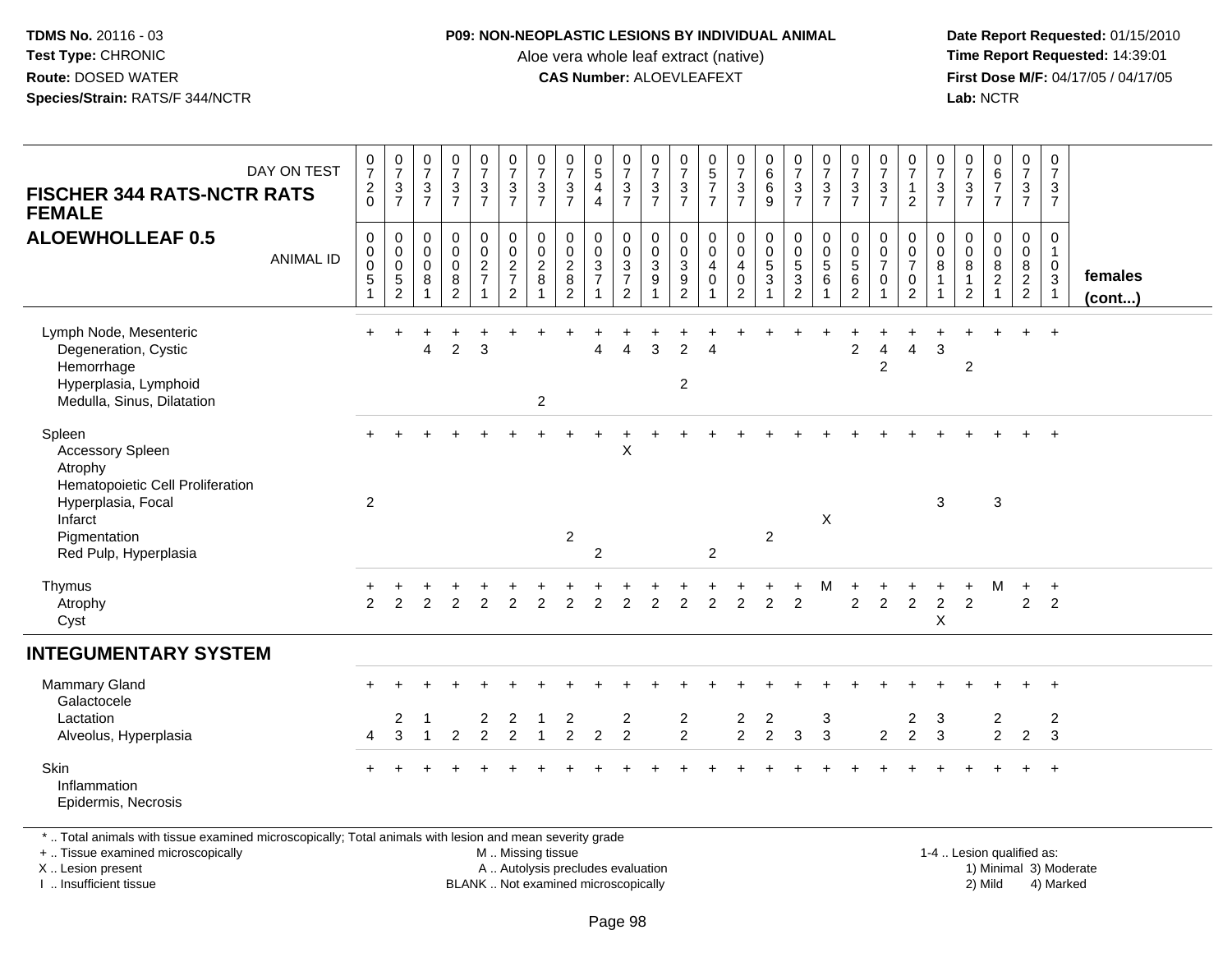## **P09: NON-NEOPLASTIC LESIONS BY INDIVIDUAL ANIMAL**

Aloe vera whole leaf extract (native)<br>**CAS Number:** ALOEVLEAFEXT

| <b>FISCHER 344 RATS-NCTR RATS</b><br><b>FEMALE</b>                                                                                                                                           | DAY ON TEST      | $\frac{0}{7}$<br>$\frac{2}{0}$             | $\frac{0}{7}$<br>$\frac{3}{7}$                                        | $\begin{array}{c} 0 \\ 7 \end{array}$<br>$\ensuremath{\mathsf{3}}$<br>$\overline{7}$ | $\begin{array}{c} 0 \\ 7 \end{array}$<br>$\frac{3}{7}$             | $\begin{smallmatrix}0\\7\end{smallmatrix}$<br>$\frac{3}{7}$ | $\frac{0}{7}$<br>$\frac{3}{7}$                             | $\frac{0}{7}$<br>$\ensuremath{\mathsf{3}}$<br>$\overline{7}$ | $\frac{0}{7}$<br>$\sqrt{3}$<br>$\overline{7}$                            | $\begin{array}{c} 0 \\ 5 \end{array}$<br>$\overline{\mathbf{4}}$<br>$\overline{4}$ | $\frac{0}{7}$<br>$\frac{3}{7}$                                      | $\begin{array}{c} 0 \\ 7 \end{array}$<br>$\frac{3}{7}$ | $\begin{array}{c} 0 \\ 7 \end{array}$<br>$\frac{3}{7}$    | $\begin{array}{c} 0 \\ 5 \\ 7 \end{array}$<br>$\overline{7}$                | $\frac{0}{7}$<br>$\frac{3}{7}$                                                     | $_{6}^{\rm 0}$<br>6<br>$\overline{9}$      | $\frac{0}{7}$<br>$\frac{3}{7}$                                     | $\begin{array}{c} 0 \\ 7 \end{array}$<br>$\sqrt{3}$<br>$\overline{7}$      | $\begin{array}{c} 0 \\ 7 \end{array}$<br>$\frac{3}{7}$                                 | $\begin{array}{c} 0 \\ 7 \end{array}$<br>$\frac{3}{7}$                      | $\begin{array}{c} 0 \\ 7 \end{array}$<br>$\mathbf{1}$<br>$\overline{2}$      | 0<br>$\overline{7}$<br>3<br>$\overline{7}$           | $\frac{0}{7}$<br>$\ensuremath{\mathsf{3}}$<br>$\overline{7}$     | $_{6}^{\rm 0}$<br>$\overline{7}$<br>$\overline{7}$      | $\frac{0}{7}$<br>$\frac{3}{7}$                      | $\frac{0}{7}$<br>3<br>$\overline{7}$                             |                         |
|----------------------------------------------------------------------------------------------------------------------------------------------------------------------------------------------|------------------|--------------------------------------------|-----------------------------------------------------------------------|--------------------------------------------------------------------------------------|--------------------------------------------------------------------|-------------------------------------------------------------|------------------------------------------------------------|--------------------------------------------------------------|--------------------------------------------------------------------------|------------------------------------------------------------------------------------|---------------------------------------------------------------------|--------------------------------------------------------|-----------------------------------------------------------|-----------------------------------------------------------------------------|------------------------------------------------------------------------------------|--------------------------------------------|--------------------------------------------------------------------|----------------------------------------------------------------------------|----------------------------------------------------------------------------------------|-----------------------------------------------------------------------------|------------------------------------------------------------------------------|------------------------------------------------------|------------------------------------------------------------------|---------------------------------------------------------|-----------------------------------------------------|------------------------------------------------------------------|-------------------------|
| <b>ALOEWHOLLEAF 0.5</b>                                                                                                                                                                      | <b>ANIMAL ID</b> | 0<br>0<br>$\pmb{0}$<br>5<br>$\overline{1}$ | $\,0\,$<br>$\pmb{0}$<br>$\pmb{0}$<br>$\overline{5}$<br>$\overline{c}$ | $\mathbf 0$<br>$\mathbf 0$<br>$\mathbf 0$<br>8<br>$\overline{1}$                     | $\mathbf 0$<br>$\mathbf 0$<br>$\mathsf{O}\xspace$<br>$\frac{8}{2}$ | $\pmb{0}$<br>$\mathbf 0$<br>$\frac{2}{7}$<br>$\mathbf{1}$   | $\Omega$<br>$\mathbf 0$<br>$\frac{2}{7}$<br>$\overline{c}$ | $\mathbf 0$<br>$\mathbf 0$<br>$\boldsymbol{2}$<br>8          | $\pmb{0}$<br>$\mathbf 0$<br>$\overline{2}$<br>$\bf 8$<br>$\overline{2}$  | $\mathbf 0$<br>$\mathbf 0$<br>3<br>$\overline{7}$<br>$\mathbf{1}$                  | $\pmb{0}$<br>$\mathsf{O}\xspace$<br>$\frac{3}{7}$<br>$\overline{2}$ | 0<br>$\mathbf 0$<br>$\sqrt{3}$<br>$\overline{9}$<br>1  | $\mathbf 0$<br>$\mathsf 0$<br>$\sqrt{3}$<br>$\frac{9}{2}$ | $\mathbf 0$<br>$\mathbf 0$<br>$\overline{4}$<br>$\pmb{0}$<br>$\overline{1}$ | $\pmb{0}$<br>$\mathbf 0$<br>$\overline{\mathbf{4}}$<br>$\pmb{0}$<br>$\overline{c}$ | $\pmb{0}$<br>$\frac{0}{5}$<br>$\mathbf{1}$ | 0<br>$\mathbf 0$<br>$\sqrt{5}$<br>$\overline{3}$<br>$\overline{2}$ | $\mathbf 0$<br>$\mathbf 0$<br>$\sqrt{5}$<br>$6\phantom{a}$<br>$\mathbf{1}$ | $\pmb{0}$<br>$\mathsf{O}\xspace$<br>$\overline{5}$<br>$6\phantom{a}$<br>$\overline{2}$ | $\mathbf 0$<br>$\mathbf 0$<br>$\overline{7}$<br>$\pmb{0}$<br>$\overline{1}$ | $\mathbf{0}$<br>$\mathbf 0$<br>$\overline{7}$<br>$\pmb{0}$<br>$\overline{2}$ | $\mathbf 0$<br>$\mathbf 0$<br>8<br>$\mathbf{1}$<br>1 | $\mathbf 0$<br>$\mathbf 0$<br>8<br>$\mathbf 1$<br>$\overline{c}$ | 0<br>$\mathsf 0$<br>8<br>$\overline{2}$<br>$\mathbf{1}$ | $\Omega$<br>$\mathbf 0$<br>$\bf 8$<br>$\frac{2}{2}$ | $\mathbf 0$<br>$\mathbf{1}$<br>0<br>$\mathbf{3}$<br>$\mathbf{1}$ | females<br>$($ cont $)$ |
| <b>MUSCULOSKELETAL SYSTEM</b>                                                                                                                                                                |                  |                                            |                                                                       |                                                                                      |                                                                    |                                                             |                                                            |                                                              |                                                                          |                                                                                    |                                                                     |                                                        |                                                           |                                                                             |                                                                                    |                                            |                                                                    |                                                                            |                                                                                        |                                                                             |                                                                              |                                                      |                                                                  |                                                         |                                                     |                                                                  |                         |
| Bone<br>Cervical, Vertebra, Fracture                                                                                                                                                         |                  |                                            |                                                                       |                                                                                      |                                                                    |                                                             |                                                            |                                                              |                                                                          |                                                                                    |                                                                     |                                                        |                                                           |                                                                             |                                                                                    |                                            |                                                                    |                                                                            |                                                                                        |                                                                             |                                                                              |                                                      |                                                                  |                                                         |                                                     |                                                                  |                         |
| Bone, Femur<br>Fibrous Osteodystrophy<br>Osteopetrosis                                                                                                                                       |                  |                                            |                                                                       |                                                                                      |                                                                    |                                                             |                                                            |                                                              |                                                                          |                                                                                    | 3                                                                   |                                                        |                                                           |                                                                             |                                                                                    |                                            |                                                                    |                                                                            |                                                                                        |                                                                             |                                                                              |                                                      |                                                                  |                                                         |                                                     | $\ddot{+}$                                                       |                         |
| <b>Skeletal Muscle</b><br>Polyarteritis<br>Diaphragm, Inflammation                                                                                                                           |                  |                                            |                                                                       |                                                                                      |                                                                    |                                                             |                                                            |                                                              |                                                                          | $\ddot{}$<br>$\overline{4}$                                                        |                                                                     |                                                        |                                                           |                                                                             |                                                                                    |                                            |                                                                    |                                                                            |                                                                                        |                                                                             |                                                                              |                                                      |                                                                  |                                                         |                                                     |                                                                  |                         |
| <b>NERVOUS SYSTEM</b>                                                                                                                                                                        |                  |                                            |                                                                       |                                                                                      |                                                                    |                                                             |                                                            |                                                              |                                                                          |                                                                                    |                                                                     |                                                        |                                                           |                                                                             |                                                                                    |                                            |                                                                    |                                                                            |                                                                                        |                                                                             |                                                                              |                                                      |                                                                  |                                                         |                                                     |                                                                  |                         |
| Brain, Brain Stem<br>Hypothalamus, Compression                                                                                                                                               |                  |                                            |                                                                       |                                                                                      |                                                                    |                                                             |                                                            |                                                              |                                                                          |                                                                                    |                                                                     | $\overline{2}$                                         | $\overline{2}$                                            |                                                                             | $\overline{2}$                                                                     | 3                                          | 3                                                                  |                                                                            |                                                                                        |                                                                             |                                                                              |                                                      |                                                                  | $\ddot{}$<br>3                                          | $+$                                                 | $+$                                                              |                         |
| Brain, Cerebellum                                                                                                                                                                            |                  |                                            |                                                                       |                                                                                      |                                                                    |                                                             |                                                            |                                                              |                                                                          |                                                                                    |                                                                     |                                                        |                                                           |                                                                             |                                                                                    |                                            |                                                                    |                                                                            |                                                                                        |                                                                             |                                                                              |                                                      |                                                                  |                                                         |                                                     | $\overline{+}$                                                   |                         |
| Brain, Cerebrum<br>Hydrocephalus                                                                                                                                                             |                  |                                            |                                                                       |                                                                                      |                                                                    |                                                             |                                                            |                                                              |                                                                          |                                                                                    |                                                                     |                                                        |                                                           |                                                                             |                                                                                    |                                            |                                                                    |                                                                            |                                                                                        |                                                                             |                                                                              |                                                      |                                                                  |                                                         |                                                     | $+$                                                              |                         |
| Peripheral Nerve                                                                                                                                                                             |                  |                                            |                                                                       |                                                                                      |                                                                    |                                                             |                                                            |                                                              |                                                                          |                                                                                    |                                                                     |                                                        |                                                           |                                                                             |                                                                                    |                                            |                                                                    |                                                                            |                                                                                        |                                                                             |                                                                              |                                                      |                                                                  |                                                         |                                                     |                                                                  |                         |
| Spinal Cord                                                                                                                                                                                  |                  |                                            |                                                                       |                                                                                      |                                                                    |                                                             |                                                            |                                                              |                                                                          |                                                                                    |                                                                     |                                                        |                                                           |                                                                             |                                                                                    |                                            |                                                                    |                                                                            |                                                                                        |                                                                             |                                                                              |                                                      |                                                                  |                                                         |                                                     |                                                                  |                         |
| <b>RESPIRATORY SYSTEM</b>                                                                                                                                                                    |                  |                                            |                                                                       |                                                                                      |                                                                    |                                                             |                                                            |                                                              |                                                                          |                                                                                    |                                                                     |                                                        |                                                           |                                                                             |                                                                                    |                                            |                                                                    |                                                                            |                                                                                        |                                                                             |                                                                              |                                                      |                                                                  |                                                         |                                                     |                                                                  |                         |
| Lung                                                                                                                                                                                         |                  |                                            |                                                                       |                                                                                      |                                                                    |                                                             |                                                            |                                                              |                                                                          |                                                                                    |                                                                     |                                                        |                                                           |                                                                             |                                                                                    |                                            |                                                                    |                                                                            |                                                                                        |                                                                             |                                                                              |                                                      |                                                                  |                                                         |                                                     | $+$                                                              |                         |
| *  Total animals with tissue examined microscopically; Total animals with lesion and mean severity grade<br>+  Tissue examined microscopically<br>X Lesion present<br>I. Insufficient tissue |                  |                                            |                                                                       |                                                                                      |                                                                    |                                                             | M  Missing tissue                                          |                                                              | A  Autolysis precludes evaluation<br>BLANK  Not examined microscopically |                                                                                    |                                                                     |                                                        |                                                           |                                                                             |                                                                                    |                                            |                                                                    |                                                                            |                                                                                        |                                                                             |                                                                              |                                                      | 1-4  Lesion qualified as:                                        | 2) Mild                                                 |                                                     | 4) Marked                                                        | 1) Minimal 3) Moderate  |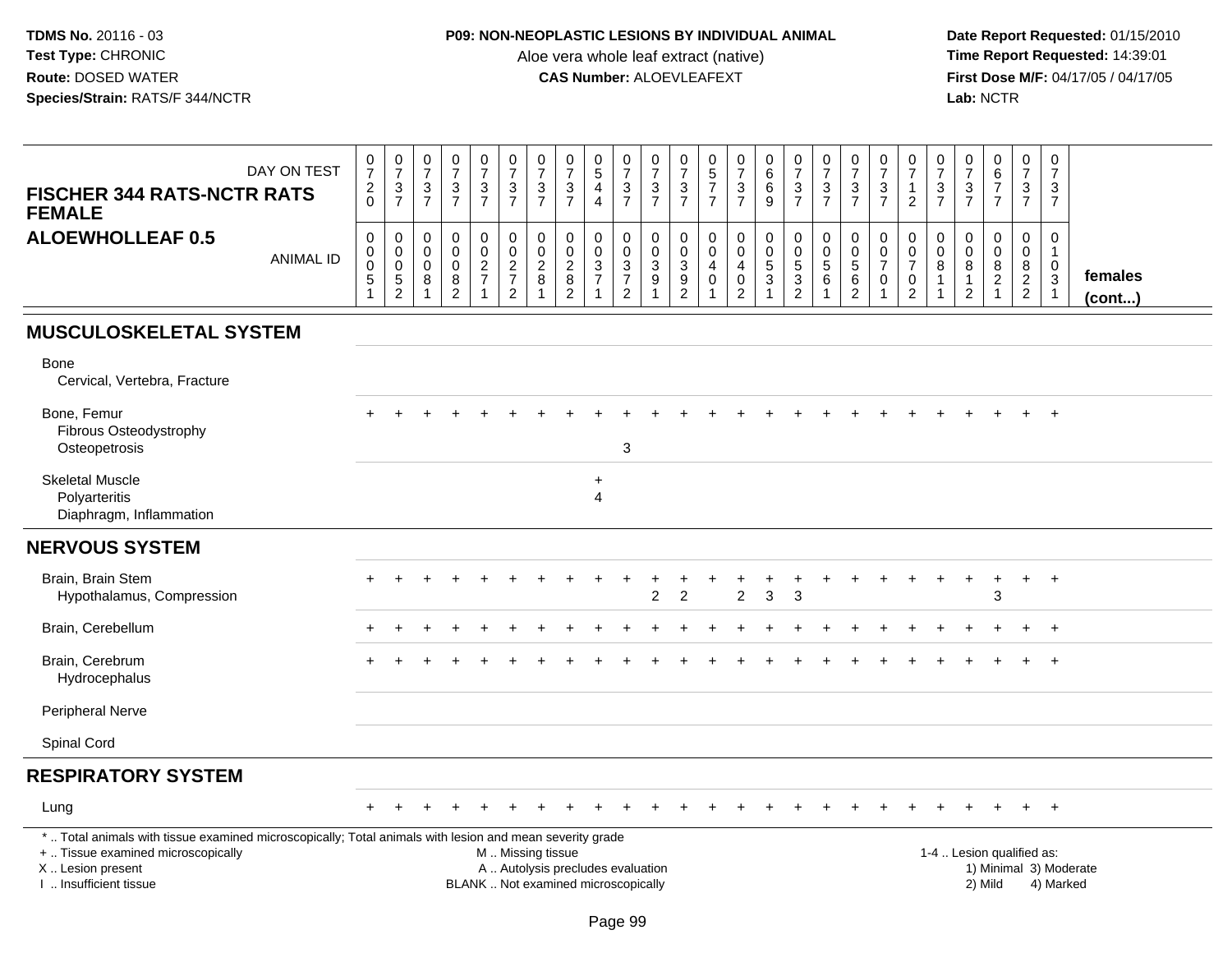# **P09: NON-NEOPLASTIC LESIONS BY INDIVIDUAL ANIMAL**

Aloe vera whole leaf extract (native)<br>**CAS Number:** ALOEVLEAFEXT

| DAY ON TEST<br><b>FISCHER 344 RATS-NCTR RATS</b><br><b>FEMALE</b>                                                                                                                            | $\begin{array}{c} 0 \\ 7 \end{array}$<br>$\frac{2}{0}$ | $\frac{0}{7}$<br>$\frac{3}{7}$                                               | $\frac{0}{7}$<br>$\frac{3}{7}$                 | $\begin{array}{c} 0 \\ 7 \\ 3 \\ 7 \end{array}$                 | $\frac{0}{7}$<br>$\frac{3}{7}$                       | $\frac{0}{7}$<br>$\frac{3}{7}$ | $\begin{array}{c} 0 \\ 7 \end{array}$<br>$\frac{3}{7}$ | $\begin{smallmatrix}0\\7\end{smallmatrix}$<br>$\frac{3}{7}$                     | $\begin{smallmatrix}0\0\5\end{smallmatrix}$<br>$\overline{4}$<br>$\overline{4}$ | $\frac{0}{7}$<br>$\frac{3}{7}$         | $\frac{0}{7}$<br>$\frac{3}{7}$                                   | $\pmb{0}$<br>$\overline{7}$<br>$\mathbf{3}$<br>$\overline{7}$      | $\begin{array}{c} 0 \\ 5 \end{array}$<br>$\overline{7}$<br>$\overline{7}$   | $\frac{0}{7}$<br>$\frac{3}{7}$                                      | $_{6}^{\rm 0}$<br>6<br>$\overline{9}$                                      | $\frac{0}{7}$<br>$rac{3}{7}$                                        | $\frac{0}{7}$<br>$\frac{3}{7}$                                          | $\frac{0}{7}$<br>$\frac{3}{7}$                      | $\frac{0}{7}$<br>$\frac{3}{7}$                                              | 0<br>$\overline{7}$<br>$\mathbf{1}$<br>$\overline{2}$                         | $\frac{0}{7}$<br>$\ensuremath{\mathsf{3}}$<br>$\overline{7}$            | $\frac{0}{7}$<br>$\frac{3}{7}$                   | $\begin{array}{c} 0 \\ 6 \\ 7 \end{array}$<br>$\overline{7}$         | $\begin{smallmatrix}0\\7\end{smallmatrix}$<br>$\frac{3}{7}$ | $\pmb{0}$<br>$\overline{7}$<br>$\mathbf{3}$<br>$\overline{7}$            |                        |
|----------------------------------------------------------------------------------------------------------------------------------------------------------------------------------------------|--------------------------------------------------------|------------------------------------------------------------------------------|------------------------------------------------|-----------------------------------------------------------------|------------------------------------------------------|--------------------------------|--------------------------------------------------------|---------------------------------------------------------------------------------|---------------------------------------------------------------------------------|----------------------------------------|------------------------------------------------------------------|--------------------------------------------------------------------|-----------------------------------------------------------------------------|---------------------------------------------------------------------|----------------------------------------------------------------------------|---------------------------------------------------------------------|-------------------------------------------------------------------------|-----------------------------------------------------|-----------------------------------------------------------------------------|-------------------------------------------------------------------------------|-------------------------------------------------------------------------|--------------------------------------------------|----------------------------------------------------------------------|-------------------------------------------------------------|--------------------------------------------------------------------------|------------------------|
| <b>ALOEWHOLLEAF 0.5</b><br><b>ANIMAL ID</b>                                                                                                                                                  | $\mathbf 0$<br>0<br>$\pmb{0}$<br>$\sqrt{5}$            | $\mathbf 0$<br>$\begin{smallmatrix} 0\\0 \end{smallmatrix}$<br>$\frac{5}{2}$ | $\mathbf 0$<br>$\mathbf 0$<br>$\mathbf 0$<br>8 | $\mathbf 0$<br>$\boldsymbol{0}$<br>$\mathbf 0$<br>$\frac{8}{2}$ | 0<br>$\mathbf 0$<br>$\overline{2}$<br>$\overline{7}$ | 000272                         | $\mathbf 0$<br>$_2^0$<br>8<br>1                        | $\mathbf 0$<br>$_{2}^{\rm 0}$<br>$\begin{smallmatrix} 8 \\ 2 \end{smallmatrix}$ | $\mathbf 0$<br>$\mathsf{O}\xspace$<br>$\frac{3}{7}$                             | 0<br>$\mathbf 0$<br>$\frac{3}{7}$<br>2 | $\mathbf 0$<br>$\overline{0}$<br>$\frac{3}{9}$<br>$\overline{1}$ | $\mathbf 0$<br>$\mathbf 0$<br>$\mathsf 3$<br>$\boldsymbol{9}$<br>2 | $\mathbf 0$<br>$\mathbf 0$<br>$\overline{4}$<br>$\pmb{0}$<br>$\overline{1}$ | 0<br>$\mathbf 0$<br>$\overline{4}$<br>$\mathbf 0$<br>$\overline{2}$ | $\begin{array}{c} 0 \\ 0 \\ 5 \end{array}$<br>$\sqrt{3}$<br>$\overline{1}$ | $\pmb{0}$<br>$\begin{array}{c} 0 \\ 5 \end{array}$<br>$\frac{3}{2}$ | 0<br>$\begin{array}{c} 0 \\ 5 \end{array}$<br>$\,6\,$<br>$\overline{1}$ | $\mathbf 0$<br>$\overline{0}$<br>5<br>$\frac{6}{2}$ | 0<br>$\begin{array}{c} 0 \\ 7 \end{array}$<br>$\mathbf 0$<br>$\overline{1}$ | $\mathbf 0$<br>$\mathsf 0$<br>$\overline{7}$<br>$\mathbf 0$<br>$\overline{2}$ | $\mathbf 0$<br>$\mathbf 0$<br>8<br>$\mathbf{1}$<br>$\blacktriangleleft$ | $\mathbf 0$<br>$\mathbf 0$<br>8<br>$\frac{1}{2}$ | 0<br>$\mathbf 0$<br>$\overline{8}$<br>$\overline{c}$<br>$\mathbf{1}$ | $\mathbf 0$<br>$\mathbf 0$<br>$\bf 8$<br>$\frac{2}{2}$      | $\mathbf 0$<br>$\mathbf{1}$<br>$\pmb{0}$<br>$\sqrt{3}$<br>$\overline{1}$ | females<br>(cont)      |
| Granuloma<br>Hemorrhage<br>Alveolar Epithelium, Hyperplasia<br>Alveolus, Infiltration Cellular, Histiocyte<br>Alveolus, Inflammation                                                         |                                                        | $\overline{1}$                                                               |                                                | $\mathbf{1}$                                                    |                                                      |                                |                                                        |                                                                                 |                                                                                 |                                        |                                                                  |                                                                    |                                                                             |                                                                     | $\overline{1}$                                                             | $\overline{c}$                                                      | $\overline{2}$                                                          |                                                     |                                                                             |                                                                               |                                                                         |                                                  | $2^{\circ}$                                                          |                                                             | $1 \quad 1$                                                              |                        |
| Nose<br>Inflammation<br>Osteopetrosis<br>Goblet Cell, Hyperplasia                                                                                                                            |                                                        |                                                                              |                                                | $\overline{2}$                                                  |                                                      |                                |                                                        |                                                                                 |                                                                                 |                                        |                                                                  |                                                                    |                                                                             |                                                                     |                                                                            | $\overline{c}$                                                      |                                                                         |                                                     |                                                                             |                                                                               |                                                                         | $\overline{2}$                                   |                                                                      |                                                             | $\overline{1}$                                                           |                        |
| Trachea                                                                                                                                                                                      | $+$                                                    |                                                                              |                                                |                                                                 |                                                      |                                |                                                        |                                                                                 |                                                                                 |                                        |                                                                  |                                                                    |                                                                             |                                                                     |                                                                            |                                                                     |                                                                         |                                                     |                                                                             |                                                                               |                                                                         |                                                  | $\ddot{}$                                                            | $+$                                                         | $+$                                                                      |                        |
| <b>SPECIAL SENSES SYSTEM</b>                                                                                                                                                                 |                                                        |                                                                              |                                                |                                                                 |                                                      |                                |                                                        |                                                                                 |                                                                                 |                                        |                                                                  |                                                                    |                                                                             |                                                                     |                                                                            |                                                                     |                                                                         |                                                     |                                                                             |                                                                               |                                                                         |                                                  |                                                                      |                                                             |                                                                          |                        |
| Eye<br>Cataract<br>Hemorrhage<br>Phthisis Bulbi                                                                                                                                              |                                                        | $\overline{2}$                                                               |                                                |                                                                 |                                                      |                                | $\overline{4}$                                         |                                                                                 |                                                                                 |                                        | $\boldsymbol{\mathsf{X}}$                                        |                                                                    |                                                                             |                                                                     |                                                                            |                                                                     |                                                                         | X                                                   |                                                                             |                                                                               |                                                                         |                                                  |                                                                      |                                                             |                                                                          |                        |
| Retina, Degeneration                                                                                                                                                                         |                                                        |                                                                              | 3                                              | $\overline{1}$                                                  |                                                      |                                | 4                                                      |                                                                                 |                                                                                 |                                        |                                                                  |                                                                    |                                                                             |                                                                     |                                                                            |                                                                     |                                                                         | $\overline{4}$                                      |                                                                             |                                                                               |                                                                         |                                                  |                                                                      |                                                             |                                                                          |                        |
| Harderian Gland<br>Infiltration Cellular, Lymphocyte<br>Inflammation                                                                                                                         |                                                        | $\overline{2}$                                                               |                                                | $\overline{a}$                                                  | 1                                                    |                                |                                                        | 1                                                                               |                                                                                 |                                        |                                                                  | 1                                                                  |                                                                             | 1                                                                   |                                                                            |                                                                     | 1                                                                       |                                                     | $\overline{1}$                                                              |                                                                               |                                                                         | $\mathbf{1}$                                     | $\overline{2}$                                                       | $\ddot{}$                                                   | $\ddot{}$<br>$\overline{1}$                                              |                        |
| <b>Lacrimal Gland</b>                                                                                                                                                                        | $\ddot{}$                                              |                                                                              |                                                |                                                                 |                                                      |                                |                                                        |                                                                                 |                                                                                 |                                        |                                                                  |                                                                    |                                                                             |                                                                     |                                                                            |                                                                     |                                                                         |                                                     |                                                                             |                                                                               |                                                                         |                                                  |                                                                      |                                                             |                                                                          |                        |
| <b>URINARY SYSTEM</b>                                                                                                                                                                        |                                                        |                                                                              |                                                |                                                                 |                                                      |                                |                                                        |                                                                                 |                                                                                 |                                        |                                                                  |                                                                    |                                                                             |                                                                     |                                                                            |                                                                     |                                                                         |                                                     |                                                                             |                                                                               |                                                                         |                                                  |                                                                      |                                                             |                                                                          |                        |
| Kidney                                                                                                                                                                                       |                                                        |                                                                              |                                                |                                                                 |                                                      |                                |                                                        |                                                                                 |                                                                                 |                                        |                                                                  |                                                                    |                                                                             |                                                                     |                                                                            |                                                                     |                                                                         |                                                     |                                                                             |                                                                               |                                                                         |                                                  |                                                                      |                                                             |                                                                          |                        |
| *  Total animals with tissue examined microscopically; Total animals with lesion and mean severity grade<br>+  Tissue examined microscopically<br>X Lesion present<br>I  Insufficient tissue |                                                        |                                                                              |                                                |                                                                 |                                                      |                                | M  Missing tissue                                      | A  Autolysis precludes evaluation<br>BLANK  Not examined microscopically        |                                                                                 |                                        |                                                                  |                                                                    |                                                                             |                                                                     |                                                                            |                                                                     |                                                                         |                                                     |                                                                             |                                                                               |                                                                         | 1-4  Lesion qualified as:                        | 2) Mild                                                              |                                                             | 4) Marked                                                                | 1) Minimal 3) Moderate |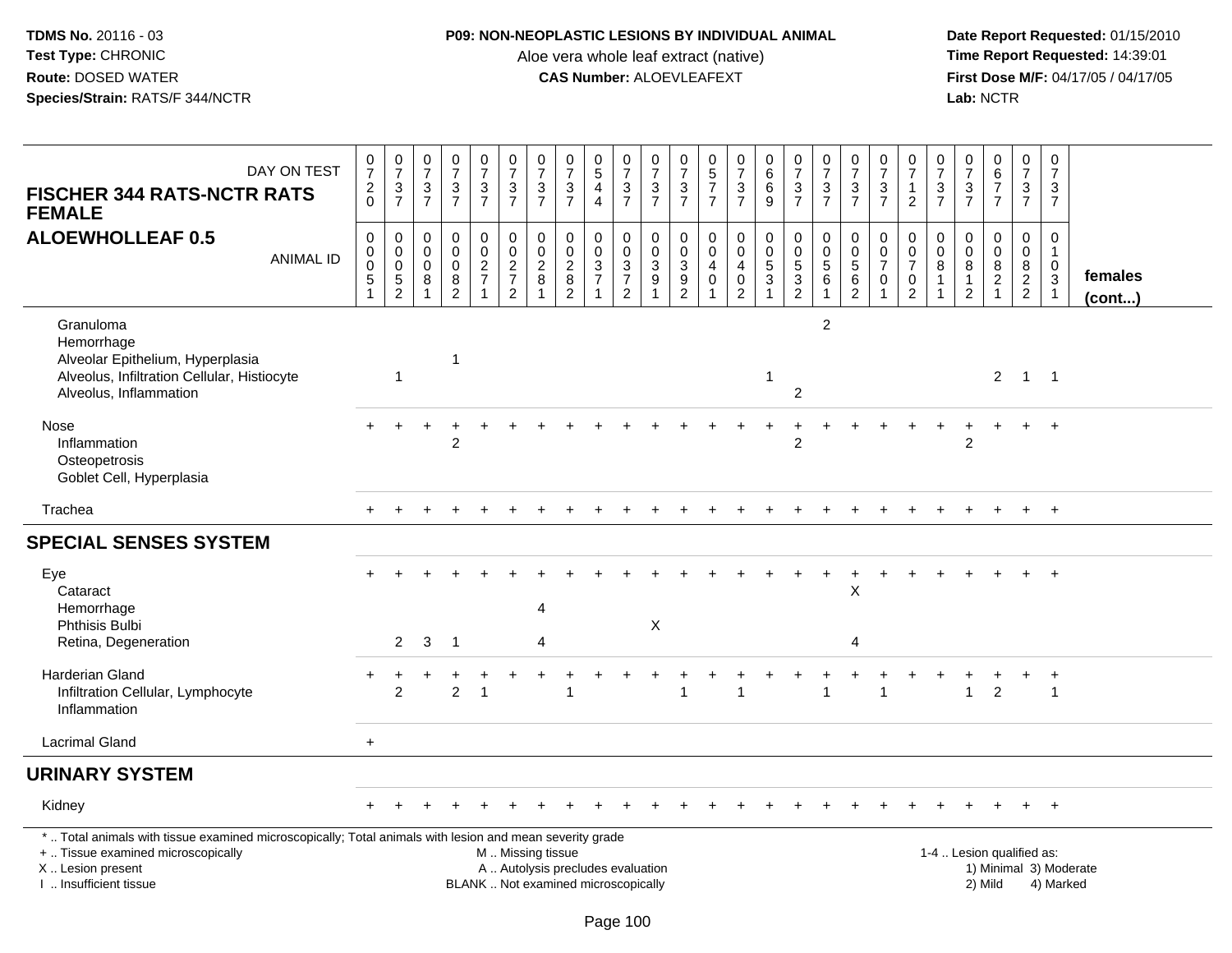#### **P09: NON-NEOPLASTIC LESIONS BY INDIVIDUAL ANIMAL**

Aloe vera whole leaf extract (native)<br>**CAS Number:** ALOEVLEAFEXT

 **Date Report Requested:** 01/15/2010 **First Dose M/F:** 04/17/05 / 04/17/05<br>**Lab:** NCTR **Lab:** NCTR

| DAY ON TEST<br><b>FISCHER 344 RATS-NCTR RATS</b><br><b>FEMALE</b> | 0<br>$\overline{ }$<br>$\overline{2}$<br>0 | 0<br>$\rightarrow$<br>3<br>$\rightarrow$ | $\sim$<br>చ | 3<br>- | 0<br>3<br>$\rightarrow$         | 0<br>3                | 0<br>3                        | 0<br>$\rightarrow$<br>3<br>$\rightarrow$ | 0<br>5<br>4<br>4             | 3<br>⇁                   | $\sim$<br>J        | -<br>3<br>$\rightarrow$ | 0<br>5<br>–      | 0<br>$\overline{ }$<br>3<br>$\rightarrow$ | 0<br>6<br>6<br>9            | 0<br>$\rightarrow$<br>3<br>$\rightarrow$ | ⇁<br>3 | -<br>ົ<br>J | 0<br>3<br>$\rightarrow$ | 0<br>ີ      | 0<br>3      | 0<br>$\overline{ }$<br>3<br>$\overline{ }$ | $\mathbf{0}$<br>6<br>$\overline{ }$<br>$\overline{ }$ | 0<br>$\overline{ }$<br>3<br>⇁                | ົ<br>J. |                   |
|-------------------------------------------------------------------|--------------------------------------------|------------------------------------------|-------------|--------|---------------------------------|-----------------------|-------------------------------|------------------------------------------|------------------------------|--------------------------|--------------------|-------------------------|------------------|-------------------------------------------|-----------------------------|------------------------------------------|--------|-------------|-------------------------|-------------|-------------|--------------------------------------------|-------------------------------------------------------|----------------------------------------------|---------|-------------------|
| <b>ALOEWHOLLEAF 0.5</b><br>ANIMAL ID                              | 0<br>0<br>0<br>5                           | 0<br>0<br>0<br>5<br>2                    | 8           | 8<br>⌒ | $\overline{2}$<br>$\rightarrow$ | 0<br>U<br>◠<br>∠<br>- | 0<br>0<br>$\overline{c}$<br>8 | 0<br>$\overline{c}$<br>8<br>C            | 0<br>0<br>3<br>$\rightarrow$ | ົ<br>3<br>$\overline{ }$ | ົ<br>J<br>9        | 3<br>9<br>$\sim$        | 0<br>0<br>4<br>U | $\mathbf{0}$<br>0<br>4<br>0<br>◠          | 0<br>0<br>5<br>$\mathbf{3}$ | 0<br>0<br>5<br>3<br>C<br>▵               | G<br>6 | 5<br>6      | 0                       | 0<br>U<br>U | 0<br>0<br>8 | 0<br>0<br>8<br>າ                           | 0<br>0<br>8<br>2                                      | $\mathbf 0$<br>0<br>8<br>$\overline{2}$<br>2 | 3       | females<br>(cont) |
| Mineralization<br>Nephropathy                                     | 2                                          | $\overline{2}$<br>າ                      |             | 3      | $\overline{2}$                  | $\mathcal{P}$<br>っ    | 2                             | 2                                        | 2                            | $\mathcal{P}$            | 2<br>$\mathcal{P}$ | 3                       | $\mathcal{P}$    | $\mathcal{D}$                             |                             | З                                        |        |             | 3                       |             | 3<br>З      | 2<br>っ                                     | $\overline{2}$<br>3                                   | $\mathcal{P}$<br>$\mathcal{P}$               | - 2     |                   |
| <b>Urinary Bladder</b>                                            |                                            |                                          |             |        |                                 |                       |                               |                                          |                              |                          |                    |                         |                  |                                           |                             |                                          |        |             |                         |             |             |                                            |                                                       | $+$                                          | э.      |                   |

\* .. Total animals with tissue examined microscopically; Total animals with lesion and mean severity grade

+ .. Tissue examined microscopically

X .. Lesion present

I .. Insufficient tissue

 M .. Missing tissueA .. Autolysis precludes evaluation

BLANK .. Not examined microscopically 2) Mild 4) Marked

1-4 .. Lesion qualified as:<br>1) Minimal 3) Moderate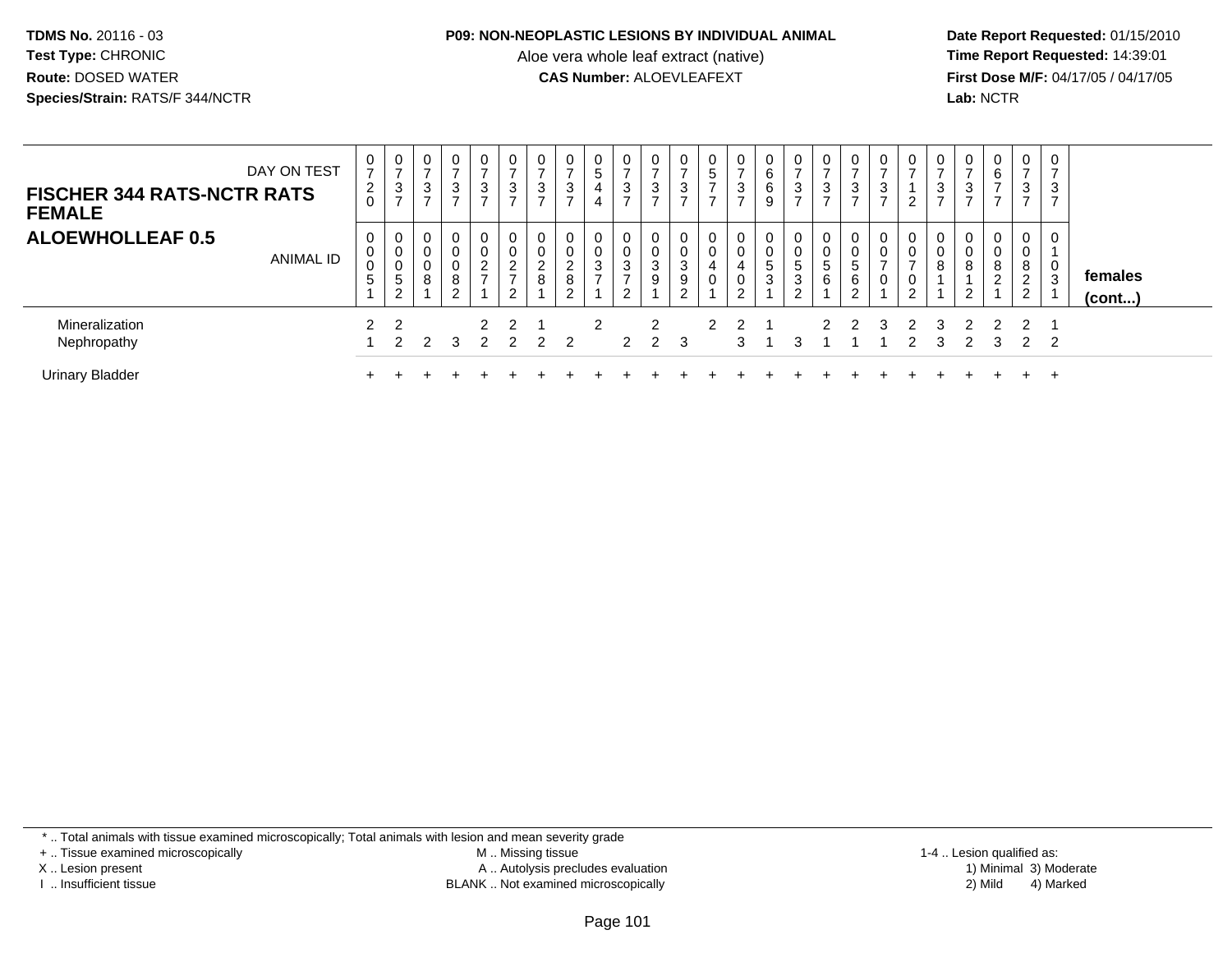# **P09: NON-NEOPLASTIC LESIONS BY INDIVIDUAL ANIMAL**

Aloe vera whole leaf extract (native)<br>**CAS Number:** ALOEVLEAFEXT

 **Date Report Requested:** 01/15/2010 **First Dose M/F:** 04/17/05 / 04/17/05<br>Lab: NCTR **Lab:** NCTR

| <b>FISCHER 344 RATS-NCTR RATS</b><br><b>FEMALE</b>                                                                                                                  | DAY ON TEST      | $_{6}^{\rm 0}$<br>$\frac{4}{7}$                                                         | $\begin{smallmatrix} 0\\7 \end{smallmatrix}$<br>$\frac{3}{7}$ | $\begin{array}{c} 0 \\ 7 \end{array}$<br>$\frac{3}{7}$ | $\begin{array}{c} 0 \\ 3 \\ 5 \\ 6 \end{array}$               | $\begin{array}{c} 0 \\ 6 \\ 9 \end{array}$<br>8                       | $\begin{array}{c} 0 \\ 5 \\ 2 \\ 3 \end{array}$                  | $\begin{array}{c} 0 \\ 7 \end{array}$<br>$\frac{3}{7}$ | $\frac{0}{7}$<br>$\frac{3}{7}$                                  | $\frac{0}{7}$<br>$\frac{3}{7}$                                    | 0<br>$\overline{7}$<br>$\frac{3}{7}$                | $\frac{0}{7}$<br>$\frac{3}{7}$                                                         | $\frac{0}{7}$<br>$\sqrt{3}$<br>$\overline{7}$ | $\begin{array}{c} 0 \\ 7 \end{array}$<br>$\frac{3}{7}$       | $\begin{matrix}0\6\8\end{matrix}$<br>$\overline{4}$ | 0<br>5<br>5<br>6                           | $\begin{smallmatrix}0\\4\end{smallmatrix}$<br>$\boldsymbol{9}$<br>6 | $\frac{0}{7}$<br>$\frac{3}{7}$                            | $\frac{0}{7}$<br>$\frac{3}{7}$                       | $0,52$<br>7                                                                | 0<br>$\frac{4}{7}$<br>$\overline{2}$ | $07/3$<br>7                                         | $\pmb{0}$<br>$\overline{7}$<br>$\mathbf{1}$<br>$\mathbf{1}$      | $\pmb{0}$<br>$\overline{7}$<br>$\mathbf{3}$<br>$\mathbf{1}$ |                                                     |    |                                       |
|---------------------------------------------------------------------------------------------------------------------------------------------------------------------|------------------|-----------------------------------------------------------------------------------------|---------------------------------------------------------------|--------------------------------------------------------|---------------------------------------------------------------|-----------------------------------------------------------------------|------------------------------------------------------------------|--------------------------------------------------------|-----------------------------------------------------------------|-------------------------------------------------------------------|-----------------------------------------------------|----------------------------------------------------------------------------------------|-----------------------------------------------|--------------------------------------------------------------|-----------------------------------------------------|--------------------------------------------|---------------------------------------------------------------------|-----------------------------------------------------------|------------------------------------------------------|----------------------------------------------------------------------------|--------------------------------------|-----------------------------------------------------|------------------------------------------------------------------|-------------------------------------------------------------|-----------------------------------------------------|----|---------------------------------------|
| <b>ALOEWHOLLEAF 0.5</b>                                                                                                                                             | <b>ANIMAL ID</b> | $\pmb{0}$<br>$\mathbf{1}$<br>$\mathsf 0$<br>$\ensuremath{\mathsf{3}}$<br>$\overline{2}$ | $\pmb{0}$<br>$\mathbf{1}$<br>$\pmb{0}$<br>$\overline{4}$      | 0<br>$\mathbf 1$<br>$\pmb{0}$<br>4<br>$\overline{2}$   | $\mathbf 0$<br>$\mathbf{1}$<br>$\mathbf{1}$<br>$\overline{7}$ | 0<br>$\mathbf{1}$<br>$\mathbf{1}$<br>$\overline{7}$<br>$\overline{2}$ | $\pmb{0}$<br>$\mathbf{1}$<br>$\mathbf{1}$<br>8<br>$\overline{1}$ | 0<br>$\mathbf{1}$<br>$\mathbf{1}$<br>8<br>2            | $\pmb{0}$<br>$\overline{1}$<br>$\boldsymbol{2}$<br>$\mathbf{0}$ | $\pmb{0}$<br>$\mathbf{1}$<br>$\boldsymbol{2}$<br>$\mathbf 0$<br>2 | 0<br>$\overline{1}$<br>$\sqrt{3}$<br>$\overline{4}$ | $\boldsymbol{0}$<br>$\overline{1}$<br>$\mathbf{3}$<br>$\overline{4}$<br>$\overline{2}$ | 0<br>$\mathbf{1}$<br>$\sqrt{5}$<br>$\sqrt{5}$ | $\pmb{0}$<br>$\mathbf{1}$<br>$\overline{5}$<br>$\frac{5}{2}$ | 0<br>$\mathbf{1}$<br>$6\over 2$                     | $\pmb{0}$<br>$\mathbf{1}$<br>$\frac{6}{2}$ | $\pmb{0}$<br>$\overline{1}$<br>$\,6\,$<br>$\mathfrak{Z}$            | $\mathbf 0$<br>$\overline{1}$<br>$\,6\,$<br>$\frac{3}{2}$ | $\pmb{0}$<br>$\mathbf{1}$<br>$\,6$<br>$\overline{4}$ | $\mathbf 0$<br>$\mathbf{1}$<br>$\,6\,$<br>$\overline{4}$<br>$\overline{c}$ | 0<br>$\mathbf{1}$<br>$\,8\,$<br>6    | 0<br>$\mathbf{1}$<br>$\bf 8$<br>6<br>$\overline{c}$ | $\pmb{0}$<br>$\mathbf{1}$<br>$\bf 8$<br>$\bf8$<br>$\overline{1}$ | $\mathbf 0$<br>$\mathbf{1}$<br>8<br>8<br>$\overline{2}$     |                                                     |    | * TOTALS                              |
| <b>ALIMENTARY SYSTEM</b>                                                                                                                                            |                  |                                                                                         |                                                               |                                                        |                                                               |                                                                       |                                                                  |                                                        |                                                                 |                                                                   |                                                     |                                                                                        |                                               |                                                              |                                                     |                                            |                                                                     |                                                           |                                                      |                                                                            |                                      |                                                     |                                                                  |                                                             |                                                     |    |                                       |
| Esophagus                                                                                                                                                           |                  |                                                                                         |                                                               |                                                        |                                                               |                                                                       |                                                                  |                                                        |                                                                 |                                                                   |                                                     |                                                                                        |                                               |                                                              |                                                     |                                            | м                                                                   |                                                           |                                                      |                                                                            |                                      |                                                     |                                                                  | $\div$                                                      |                                                     | 47 |                                       |
| Intestine Large, Ascending Colon                                                                                                                                    |                  |                                                                                         |                                                               |                                                        |                                                               |                                                                       |                                                                  |                                                        |                                                                 |                                                                   |                                                     |                                                                                        |                                               |                                                              |                                                     |                                            |                                                                     |                                                           |                                                      |                                                                            |                                      |                                                     |                                                                  |                                                             |                                                     | 48 | $12.0$                                |
| Inflammation<br>Mucosa, Hyperplasia                                                                                                                                 |                  |                                                                                         | 2                                                             |                                                        |                                                               | $\mathbf{1}$                                                          | 3                                                                | $\overline{1}$                                         |                                                                 | $\overline{1}$                                                    | 3                                                   | $\overline{2}$                                                                         | $\overline{2}$                                | $\overline{1}$                                               | $\mathbf{3}$                                        | 2<br>$\overline{2}$                        |                                                                     | $1 \quad 1$                                               |                                                      |                                                                            |                                      | $\overline{2}$                                      | $\mathbf{1}$                                                     | $\overline{2}$                                              |                                                     |    | 40 2.0                                |
| Intestine Large, Cecum<br>Inflammation<br>Lymphoid Tissue, Hyperplasia<br>Mucosa, Hyperplasia                                                                       |                  |                                                                                         |                                                               |                                                        |                                                               |                                                                       |                                                                  |                                                        |                                                                 |                                                                   |                                                     |                                                                                        |                                               |                                                              |                                                     | $\overline{2}$                             |                                                                     |                                                           |                                                      |                                                                            |                                      |                                                     |                                                                  | $\ddot{}$                                                   |                                                     | 48 | $12.0$<br>2.0<br>$\mathbf 1$<br>4 1.8 |
| Intestine Large, Descending Colon<br>Mucosa, Hyperplasia                                                                                                            |                  |                                                                                         | $\overline{2}$                                                |                                                        |                                                               |                                                                       |                                                                  |                                                        |                                                                 |                                                                   | $\overline{2}$                                      | $\mathfrak{p}$                                                                         |                                               |                                                              | $\mathfrak{p}$                                      |                                            |                                                                     |                                                           |                                                      |                                                                            |                                      |                                                     |                                                                  |                                                             |                                                     | 48 | 17, 1.4                               |
| Intestine Large, Rectum<br>Polyarteritis                                                                                                                            |                  |                                                                                         |                                                               |                                                        |                                                               |                                                                       |                                                                  |                                                        |                                                                 |                                                                   |                                                     |                                                                                        |                                               |                                                              |                                                     |                                            |                                                                     |                                                           |                                                      |                                                                            |                                      |                                                     |                                                                  |                                                             |                                                     | 48 | $12.0$                                |
| Intestine Large, Transverse Colon<br>Inflammation<br>Lymphoid Tissue, Hyperplasia<br>Mucosa, Hyperplasia                                                            |                  |                                                                                         | $\overline{2}$                                                | $\overline{1}$                                         |                                                               | $\overline{2}$                                                        | 2                                                                | $\overline{1}$                                         |                                                                 |                                                                   | $\overline{2}$                                      | $\overline{2}$                                                                         | 2                                             | $\overline{1}$                                               | 3                                                   | $\overline{1}$                             |                                                                     | $\mathbf{1}$                                              | 2                                                    | $\overline{\phantom{0}}$                                                   |                                      | $\mathbf{1}$                                        | $\overline{1}$                                                   |                                                             |                                                     | 48 | 1 1.0<br>$12.0$<br>40 1.7             |
| Intestine Small, Duodenum<br>Mucosa, Hyperplasia                                                                                                                    |                  |                                                                                         |                                                               |                                                        |                                                               |                                                                       |                                                                  |                                                        |                                                                 |                                                                   | $\overline{c}$                                      |                                                                                        |                                               |                                                              |                                                     |                                            |                                                                     |                                                           |                                                      |                                                                            |                                      |                                                     |                                                                  | $\ddot{}$<br>$\overline{2}$                                 |                                                     | 48 | 4 2.0                                 |
| Intestine Small, Ileum<br>Inflammation<br>Lymphoid Tissue, Hyperplasia                                                                                              |                  |                                                                                         |                                                               |                                                        |                                                               |                                                                       |                                                                  |                                                        |                                                                 |                                                                   |                                                     | $\overline{2}$                                                                         |                                               |                                                              |                                                     |                                            |                                                                     |                                                           |                                                      |                                                                            |                                      |                                                     |                                                                  |                                                             |                                                     | 48 | 13.0<br>$12.0$                        |
| *  Total animals with tissue examined microscopically; Total animals with lesion and mean severity grade<br>+  Tissue examined microscopically<br>X  Lesion present |                  |                                                                                         |                                                               |                                                        |                                                               |                                                                       | M  Missing tissue                                                |                                                        | A  Autolysis precludes evaluation                               |                                                                   |                                                     |                                                                                        |                                               |                                                              |                                                     |                                            |                                                                     |                                                           |                                                      |                                                                            |                                      |                                                     |                                                                  |                                                             | 1-4  Lesion qualified as:<br>1) Minimal 3) Moderate |    |                                       |

I .. Insufficient tissue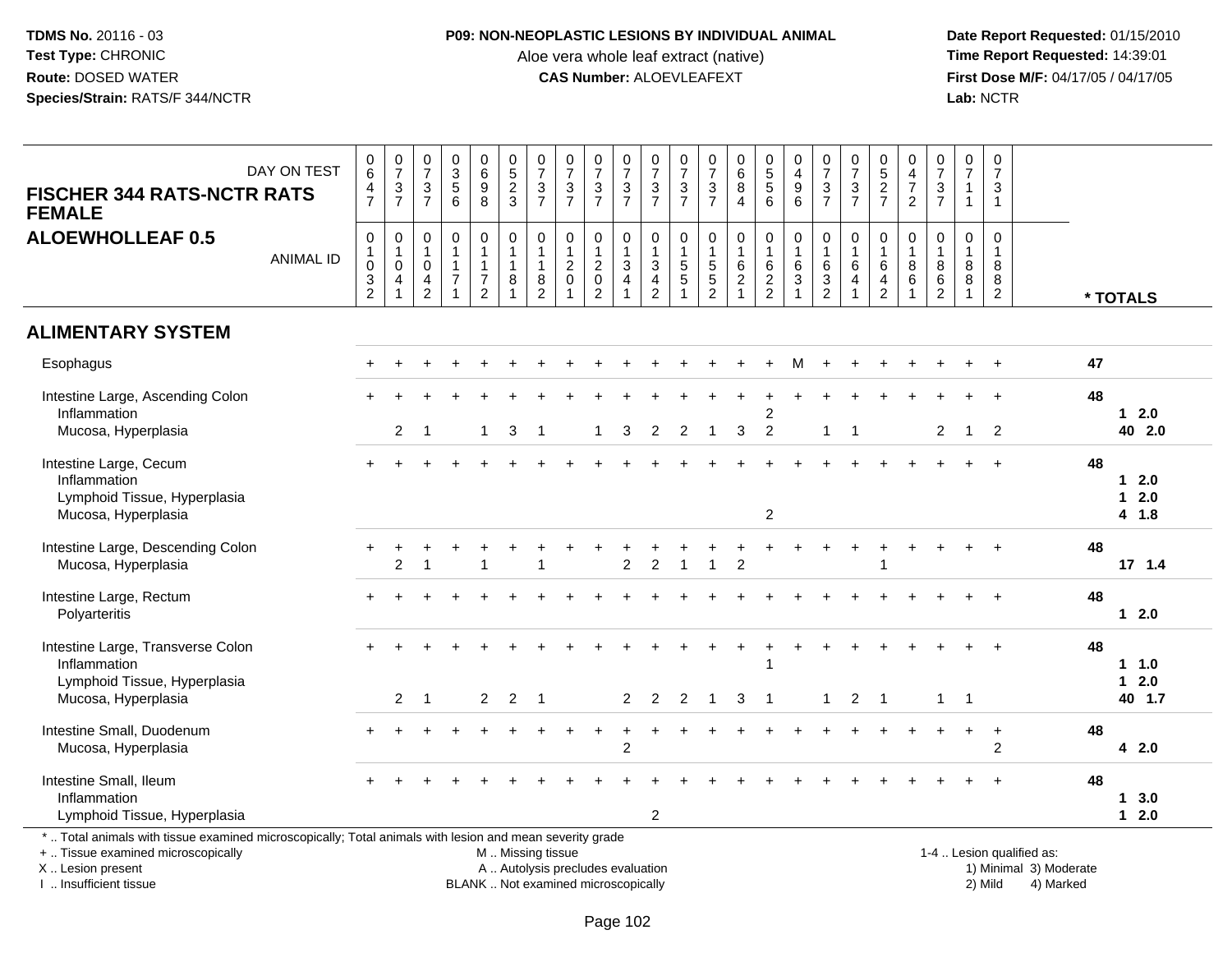## **P09: NON-NEOPLASTIC LESIONS BY INDIVIDUAL ANIMAL**

Aloe vera whole leaf extract (native)<br>**CAS Number:** ALOEVLEAFEXT

 **Date Report Requested:** 01/15/2010 **First Dose M/F:** 04/17/05 / 04/17/05 Lab: NCTR **Lab:** NCTR

| DAY ON TEST<br><b>FISCHER 344 RATS-NCTR RATS</b><br><b>FEMALE</b>                                                                                                         | $\begin{matrix} 0 \\ 6 \end{matrix}$<br>$\frac{4}{7}$                                  | $\frac{0}{7}$<br>$\frac{3}{7}$                                                              | $\pmb{0}$<br>$\overline{7}$<br>3<br>$\overline{7}$                | $\begin{smallmatrix} 0\\ 3 \end{smallmatrix}$<br>$\overline{5}$<br>6 | 0<br>0<br>0<br>0<br>0                                                 | $\begin{array}{c} 0 \\ 5 \\ 2 \\ 3 \end{array}$                  | $\frac{0}{7}$<br>$\frac{3}{7}$                                          | $\frac{0}{7}$<br>$\frac{3}{7}$                 | $\frac{0}{7}$<br>$\frac{3}{7}$                                           | $\frac{0}{7}$<br>$\frac{3}{7}$                                                           | $\frac{0}{7}$<br>$\frac{3}{7}$                                        | $\frac{0}{7}$<br>$\frac{3}{7}$     | $\frac{0}{7}$<br>$\frac{3}{7}$                                                         | $\begin{matrix}0\\6\\8\end{matrix}$<br>$\overline{4}$    | 0<br>5<br>5<br>6                                      | 0<br>$\frac{4}{9}$<br>6                                                               | 0<br>$\overline{7}$<br>$\sqrt{3}$<br>$\overline{7}$           | $\frac{0}{7}$<br>$\frac{3}{7}$                                         | $0$<br>5<br>2<br>7                                   | $\begin{array}{c} 0 \\ 4 \\ 7 \end{array}$<br>$\overline{2}$  | $\frac{0}{7}$<br>$\frac{3}{7}$                                      | $\frac{0}{7}$<br>$\overline{1}$<br>$\overline{1}$ | $\pmb{0}$<br>$\overline{7}$<br>$\mathbf{3}$<br>$\mathbf{1}$ |                                                     |              |                                                            |
|---------------------------------------------------------------------------------------------------------------------------------------------------------------------------|----------------------------------------------------------------------------------------|---------------------------------------------------------------------------------------------|-------------------------------------------------------------------|----------------------------------------------------------------------|-----------------------------------------------------------------------|------------------------------------------------------------------|-------------------------------------------------------------------------|------------------------------------------------|--------------------------------------------------------------------------|------------------------------------------------------------------------------------------|-----------------------------------------------------------------------|------------------------------------|----------------------------------------------------------------------------------------|----------------------------------------------------------|-------------------------------------------------------|---------------------------------------------------------------------------------------|---------------------------------------------------------------|------------------------------------------------------------------------|------------------------------------------------------|---------------------------------------------------------------|---------------------------------------------------------------------|---------------------------------------------------|-------------------------------------------------------------|-----------------------------------------------------|--------------|------------------------------------------------------------|
| <b>ALOEWHOLLEAF 0.5</b><br><b>ANIMAL ID</b>                                                                                                                               | $\mathbf 0$<br>1<br>$\mathsf{O}\xspace$<br>$\ensuremath{\mathsf{3}}$<br>$\overline{2}$ | $\begin{smallmatrix}0\\1\end{smallmatrix}$<br>$\pmb{0}$<br>$\overline{4}$<br>$\overline{1}$ | $\mathbf 0$<br>$\mathbf{1}$<br>$\mathbf 0$<br>4<br>$\overline{2}$ | $\mathbf 0$<br>$\overline{1}$<br>$\mathbf{1}$<br>$\overline{7}$      | 0<br>$\mathbf{1}$<br>$\mathbf{1}$<br>$\overline{7}$<br>$\overline{2}$ | $\mathsf 0$<br>$\mathbf{1}$<br>$\mathbf{1}$<br>8<br>$\mathbf{1}$ | $\pmb{0}$<br>$\overline{1}$<br>$\mathbf{1}$<br>$\bf8$<br>$\overline{2}$ | $\mathbf 0$<br>$\overline{1}$<br>$\frac{2}{0}$ | $\pmb{0}$<br>$\mathbf{1}$<br>$\sqrt{2}$<br>$\mathbf 0$<br>$\overline{2}$ | $\pmb{0}$<br>$\mathbf{1}$<br>$\ensuremath{\mathsf{3}}$<br>$\overline{4}$<br>$\mathbf{1}$ | 0<br>$\mathbf{1}$<br>$\mathbf{3}$<br>$\overline{4}$<br>$\overline{2}$ | 0<br>$\mathbf{1}$<br>$\frac{5}{5}$ | $\mathbf 0$<br>$\mathbf{1}$<br>$\begin{array}{c} 5 \\ 5 \end{array}$<br>$\overline{2}$ | $\pmb{0}$<br>$\mathbf{1}$<br>$\,6\,$<br>$\boldsymbol{2}$ | $\pmb{0}$<br>$\mathbf{1}$<br>$\,6\,$<br>$\frac{2}{2}$ | $\begin{smallmatrix}0\\1\end{smallmatrix}$<br>$\,6\,$<br>$\mathbf{3}$<br>$\mathbf{1}$ | $\mathbf 0$<br>$\mathbf{1}$<br>$\,6\,$<br>3<br>$\overline{2}$ | $\pmb{0}$<br>$\mathbf{1}$<br>$\,6\,$<br>$\overline{4}$<br>$\mathbf{1}$ | $\mathbf 0$<br>6<br>$\overline{4}$<br>$\overline{2}$ | $\mathsf{O}\xspace$<br>$\mathbf{1}$<br>$^8_6$<br>$\mathbf{1}$ | $\mathbf 0$<br>$\mathbf{1}$<br>$\bf 8$<br>$\,6\,$<br>$\overline{2}$ | $\mathbf 0$<br>$\overline{1}$<br>8<br>$\bf 8$     | $\mathbf 0$<br>$\mathbf{1}$<br>8<br>8<br>$\overline{2}$     |                                                     |              | * TOTALS                                                   |
| Mucosa, Hyperplasia                                                                                                                                                       |                                                                                        |                                                                                             |                                                                   |                                                                      |                                                                       |                                                                  | $\boldsymbol{2}$                                                        |                                                |                                                                          |                                                                                          |                                                                       |                                    |                                                                                        |                                                          |                                                       |                                                                                       |                                                               |                                                                        |                                                      |                                                               |                                                                     |                                                   |                                                             |                                                     |              | 2.5                                                        |
| Intestine Small, Jejunum<br>Inflammation<br>Ulcer<br>Lymphatic, Dilatation<br>Submucosa, Fibrosis                                                                         |                                                                                        |                                                                                             |                                                                   |                                                                      |                                                                       |                                                                  |                                                                         |                                                |                                                                          |                                                                                          |                                                                       |                                    |                                                                                        |                                                          |                                                       |                                                                                       |                                                               |                                                                        |                                                      |                                                               |                                                                     |                                                   |                                                             |                                                     | 48           | 2, 3.5<br>14.0<br>14.0<br>14.0                             |
| Liver<br><b>Basophilic Focus</b><br>Basophilic Focus, Multiple<br><b>Eosinophilic Focus</b><br>Eosinophilic Focus, Multiple<br>Granuloma                                  |                                                                                        |                                                                                             | X<br>$\sf X$<br>$\overline{2}$                                    | X                                                                    |                                                                       | $\mathbf{1}$                                                     | $\overline{1}$                                                          | X                                              | $\times$<br>X<br>$\overline{1}$                                          | $\sf X$<br>$\overline{2}$                                                                | X<br>X                                                                |                                    | X                                                                                      |                                                          | X<br>$\overline{2}$                                   | $\boldsymbol{\mathsf{X}}$<br>$\overline{1}$                                           | $X$ $X$                                                       | $\overline{2}$                                                         |                                                      | $\overline{2}$                                                | X                                                                   |                                                   |                                                             |                                                     | 48           | 1<br>27<br>$\overline{7}$<br>$\mathbf{1}$<br>19<br>1.6     |
| Hepatodiaphragmatic Nodule<br>Infiltration Cellular, Lymphocyte<br>Vacuolization Cytoplasmic<br>Bile Duct, Hyperplasia<br>Left Lateral Lobe, Developmental Malformation X | X                                                                                      | 3                                                                                           |                                                                   | $\overline{c}$                                                       |                                                                       |                                                                  | $\mathbf{1}$                                                            |                                                | $\overline{c}$                                                           | $\overline{c}$<br>X                                                                      |                                                                       |                                    |                                                                                        |                                                          |                                                       | $\mathbf{1}$                                                                          | $\overline{1}$                                                |                                                                        |                                                      | $\overline{2}$                                                | $\overline{2}$                                                      | $\mathbf{3}$                                      | $\overline{4}$                                              |                                                     |              | $\mathbf 2$<br>3, 1.7<br>9<br>2.6<br>5 1.4<br>$\mathbf{2}$ |
| Mesentery<br>Polyarteritis<br>Thrombosis<br>Fat, Necrosis                                                                                                                 |                                                                                        |                                                                                             |                                                                   | $\ddot{}$<br>3                                                       |                                                                       |                                                                  |                                                                         |                                                |                                                                          |                                                                                          |                                                                       |                                    |                                                                                        | $+$<br>3                                                 |                                                       |                                                                                       |                                                               |                                                                        |                                                      |                                                               |                                                                     |                                                   |                                                             |                                                     | 9            | 4.0<br>1<br>1<br>82.6                                      |
| Oral Mucosa                                                                                                                                                               |                                                                                        |                                                                                             |                                                                   |                                                                      |                                                                       |                                                                  |                                                                         |                                                |                                                                          |                                                                                          |                                                                       |                                    |                                                                                        |                                                          |                                                       |                                                                                       |                                                               |                                                                        |                                                      |                                                               |                                                                     |                                                   |                                                             |                                                     | $\mathbf{1}$ |                                                            |
| Pancreas<br>Polyarteritis<br>Acinar Cell, Atrophy                                                                                                                         | $\overline{2}$                                                                         | $\overline{1}$                                                                              | $\overline{c}$                                                    |                                                                      |                                                                       |                                                                  |                                                                         |                                                | $\overline{2}$                                                           |                                                                                          |                                                                       |                                    | $\mathbf{1}$                                                                           | $\overline{2}$                                           | $\overline{\phantom{0}}$ 1                            |                                                                                       |                                                               |                                                                        |                                                      |                                                               |                                                                     |                                                   |                                                             |                                                     | 48           | $1 \t3.0$<br>11 1.6                                        |
| *  Total animals with tissue examined microscopically; Total animals with lesion and mean severity grade<br>+  Tissue examined microscopically<br>X Lesion present        |                                                                                        |                                                                                             |                                                                   |                                                                      |                                                                       | M  Missing tissue                                                |                                                                         | A  Autolysis precludes evaluation              |                                                                          |                                                                                          |                                                                       |                                    |                                                                                        |                                                          |                                                       |                                                                                       |                                                               |                                                                        |                                                      |                                                               |                                                                     |                                                   |                                                             | 1-4  Lesion qualified as:<br>1) Minimal 3) Moderate |              |                                                            |

I .. Insufficient tissue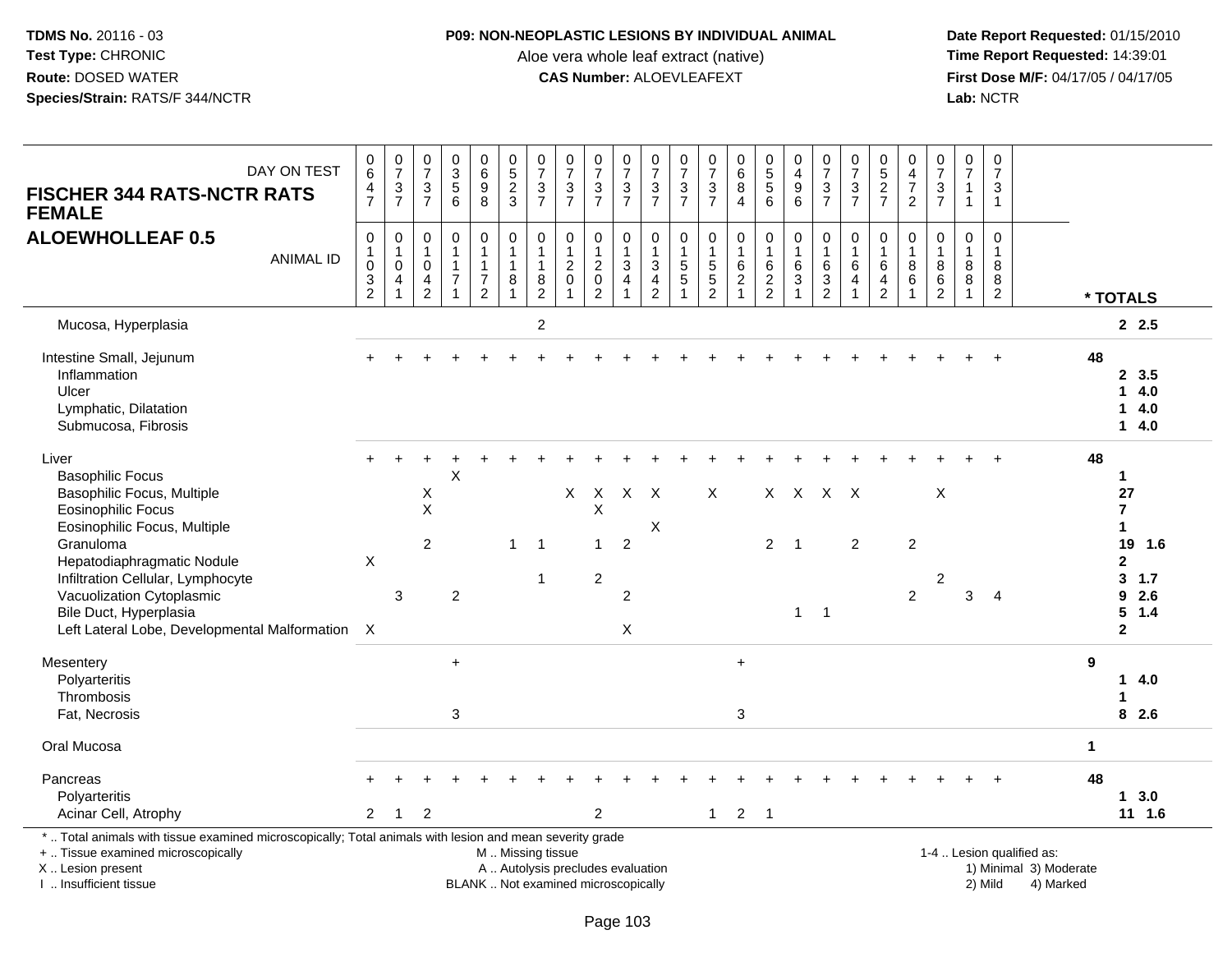## **P09: NON-NEOPLASTIC LESIONS BY INDIVIDUAL ANIMAL**

Aloe vera whole leaf extract (native)<br>**CAS Number:** ALOEVLEAFEXT

 **Date Report Requested:** 01/15/2010 **First Dose M/F:** 04/17/05 / 04/17/05<br>Lab: NCTR **Lab:** NCTR

| DAY ON TEST<br><b>FISCHER 344 RATS-NCTR RATS</b><br><b>FEMALE</b>                                                                                                   | 0<br>$6\phantom{1}$<br>4<br>$\overline{7}$                                            | $\frac{0}{7}$<br>$\ensuremath{\mathsf{3}}$<br>$\overline{7}$ | $\frac{0}{7}$<br>$\sqrt{3}$<br>$\overline{7}$ | $\begin{array}{c} 0 \\ 3 \\ 5 \end{array}$<br>6  | $\begin{array}{c} 0 \\ 6 \end{array}$<br>$\boldsymbol{9}$<br>8                      | $\begin{array}{c} 0 \\ 5 \end{array}$<br>$\overline{2}$<br>3 | $\frac{0}{7}$<br>$\ensuremath{\mathsf{3}}$<br>$\overline{7}$ | $\frac{0}{7}$<br>$\ensuremath{\mathsf{3}}$<br>$\overline{7}$    | $\frac{0}{7}$<br>$\mathbf 3$<br>$\overline{7}$                                         | $\frac{0}{7}$<br>$\ensuremath{\mathsf{3}}$<br>$\overline{7}$ | $\frac{0}{7}$<br>$\sqrt{3}$<br>$\overline{7}$                                     | 0<br>$\overline{7}$<br>$\sqrt{3}$<br>$\overline{7}$ | $\begin{array}{c} 0 \\ 7 \end{array}$<br>$\ensuremath{\mathsf{3}}$<br>$\overline{7}$ | $_{6}^{\rm 0}$<br>8<br>$\overline{4}$       | $\begin{array}{c} 0 \\ 5 \\ 5 \end{array}$<br>6                      | $_4^{\rm 0}$<br>$\boldsymbol{9}$<br>6                                | $\begin{array}{c} 0 \\ 7 \end{array}$<br>$\sqrt{3}$<br>$\overline{7}$ | $\frac{0}{7}$<br>$\frac{3}{7}$      | $\begin{array}{c} 0 \\ 5 \end{array}$<br>$\sqrt{2}$<br>$\overline{7}$ | 0<br>$\overline{4}$<br>$\boldsymbol{7}$<br>$\overline{2}$ | $\frac{0}{7}$<br>$\ensuremath{\mathsf{3}}$<br>$\overline{7}$         | 0<br>$\overline{7}$<br>$\mathbf{1}$<br>$\overline{1}$ | 0<br>$\overline{7}$<br>$\sqrt{3}$<br>$\overline{1}$       |                                                     |          |                                   |
|---------------------------------------------------------------------------------------------------------------------------------------------------------------------|---------------------------------------------------------------------------------------|--------------------------------------------------------------|-----------------------------------------------|--------------------------------------------------|-------------------------------------------------------------------------------------|--------------------------------------------------------------|--------------------------------------------------------------|-----------------------------------------------------------------|----------------------------------------------------------------------------------------|--------------------------------------------------------------|-----------------------------------------------------------------------------------|-----------------------------------------------------|--------------------------------------------------------------------------------------|---------------------------------------------|----------------------------------------------------------------------|----------------------------------------------------------------------|-----------------------------------------------------------------------|-------------------------------------|-----------------------------------------------------------------------|-----------------------------------------------------------|----------------------------------------------------------------------|-------------------------------------------------------|-----------------------------------------------------------|-----------------------------------------------------|----------|-----------------------------------|
| <b>ALOEWHOLLEAF 0.5</b><br><b>ANIMAL ID</b>                                                                                                                         | $\mathbf 0$<br>$\mathbf{1}$<br>$\mathbf 0$<br>$\ensuremath{\mathsf{3}}$<br>$\sqrt{2}$ | 0<br>$\mathbf{1}$<br>$\mathbf 0$<br>4<br>1                   | $\mathbf 0$<br>1<br>0<br>4<br>$\overline{2}$  | $\pmb{0}$<br>$\mathbf{1}$<br>1<br>$\overline{7}$ | $\mathbf 0$<br>$\overline{1}$<br>$\mathbf{1}$<br>$\boldsymbol{7}$<br>$\overline{2}$ | $\pmb{0}$<br>$\mathbf{1}$<br>$\mathbf{1}$<br>8<br>1          | 0<br>$\mathbf{1}$<br>1<br>8<br>$\overline{2}$                | $\mathbf 0$<br>$\mathbf{1}$<br>$\overline{c}$<br>$\pmb{0}$<br>1 | $\mathsf{O}\xspace$<br>$\mathbf{1}$<br>$\overline{c}$<br>$\mathsf 0$<br>$\overline{2}$ | 0<br>$\mathbf{1}$<br>$\ensuremath{\mathsf{3}}$<br>4          | $\mathbf 0$<br>$\overline{1}$<br>$\mathbf{3}$<br>$\overline{4}$<br>$\overline{2}$ | 0<br>$\mathbf{1}$<br>5<br>$\sqrt{5}$                | $\mathbf 0$<br>$\mathbf{1}$<br>$\sqrt{5}$<br>$\overline{5}$<br>$\overline{2}$        | 0<br>$\mathbf{1}$<br>$^6_2$<br>$\mathbf{1}$ | $\mathsf 0$<br>$\mathbf{1}$<br>6<br>$\overline{2}$<br>$\overline{2}$ | $\pmb{0}$<br>$\mathbf{1}$<br>$\,6\,$<br>$\sqrt{3}$<br>$\overline{ }$ | $\mathbf 0$<br>$\mathbf{1}$<br>6<br>$\ensuremath{\mathsf{3}}$<br>2    | $\pmb{0}$<br>$\mathbf{1}$<br>6<br>4 | 0<br>6<br>4<br>$\overline{c}$                                         | 0<br>$\mathbf{1}$<br>8<br>$6\overline{6}$<br>1            | $\mathbf 0$<br>$\mathbf{1}$<br>8<br>$6\phantom{a}$<br>$\overline{2}$ | 0<br>$\mathbf{1}$<br>8<br>8<br>$\mathbf 1$            | $\mathbf 0$<br>$\overline{1}$<br>8<br>8<br>$\overline{2}$ |                                                     | * TOTALS |                                   |
| <b>Proximal Colon</b><br>Inflammation<br>Ulcer                                                                                                                      | $+$                                                                                   |                                                              | $\ddot{}$                                     | M                                                |                                                                                     | $\overline{2}$                                               |                                                              |                                                                 |                                                                                        |                                                              |                                                                                   |                                                     |                                                                                      |                                             | $+$                                                                  | м                                                                    |                                                                       |                                     | $\ddot{}$                                                             | м                                                         |                                                                      | ÷.                                                    | $\ddot{}$                                                 |                                                     | 45       | 2, 1.5<br>$12.0$<br>30 2.1        |
| Mucosa, Hyperplasia                                                                                                                                                 |                                                                                       |                                                              | $\overline{c}$                                |                                                  |                                                                                     |                                                              | $\mathbf{3}$                                                 |                                                                 | $\overline{2}$                                                                         | 3                                                            | 3                                                                                 | $\overline{1}$                                      | $\overline{1}$                                                                       | 3                                           | $\overline{2}$                                                       |                                                                      |                                                                       |                                     |                                                                       |                                                           |                                                                      |                                                       | $\overline{2}$                                            |                                                     |          |                                   |
| <b>Salivary Glands</b>                                                                                                                                              |                                                                                       |                                                              |                                               |                                                  |                                                                                     |                                                              |                                                              |                                                                 |                                                                                        |                                                              |                                                                                   |                                                     |                                                                                      |                                             |                                                                      |                                                                      |                                                                       |                                     |                                                                       |                                                           |                                                                      |                                                       |                                                           |                                                     | 48       |                                   |
| Stomach, Forestomach<br>Edema<br>Hyperplasia                                                                                                                        | ÷                                                                                     | 3<br>3                                                       |                                               |                                                  |                                                                                     |                                                              |                                                              |                                                                 |                                                                                        | $\mathbf{3}$                                                 |                                                                                   |                                                     |                                                                                      | $\boldsymbol{2}$                            |                                                                      |                                                                      |                                                                       |                                     |                                                                       |                                                           |                                                                      |                                                       | 3<br>$\overline{c}$                                       |                                                     | 48       | 2, 3.0<br>$72.6$                  |
| Stomach, Glandular<br>Edema<br>Mucosa, Hyperplasia<br>Mucosa, Necrosis, Focal                                                                                       | $\ddot{}$                                                                             | 3<br>$\overline{2}$                                          |                                               |                                                  |                                                                                     |                                                              |                                                              |                                                                 |                                                                                        |                                                              |                                                                                   |                                                     |                                                                                      |                                             |                                                                      |                                                                      |                                                                       |                                     |                                                                       |                                                           |                                                                      |                                                       |                                                           |                                                     | 48       | 13.0<br>$12.0$<br>$12.0$          |
| <b>CARDIOVASCULAR SYSTEM</b>                                                                                                                                        |                                                                                       |                                                              |                                               |                                                  |                                                                                     |                                                              |                                                              |                                                                 |                                                                                        |                                                              |                                                                                   |                                                     |                                                                                      |                                             |                                                                      |                                                                      |                                                                       |                                     |                                                                       |                                                           |                                                                      |                                                       |                                                           |                                                     |          |                                   |
| <b>Blood Vessel</b>                                                                                                                                                 |                                                                                       |                                                              |                                               |                                                  |                                                                                     |                                                              |                                                              |                                                                 |                                                                                        |                                                              |                                                                                   |                                                     |                                                                                      |                                             |                                                                      |                                                                      |                                                                       |                                     |                                                                       |                                                           |                                                                      |                                                       |                                                           |                                                     | 48       |                                   |
| Heart<br>Cardiomyopathy                                                                                                                                             |                                                                                       | $\overline{2}$                                               | $\overline{2}$                                | $\ddot{}$                                        | $\overline{2}$                                                                      |                                                              | $\mathfrak{p}$                                               |                                                                 | $\div$<br>$\overline{2}$                                                               | 3                                                            | $\overline{2}$                                                                    | $\overline{2}$                                      | $\overline{2}$                                                                       | $\overline{2}$                              | $\overline{2}$                                                       |                                                                      | 1                                                                     | $\overline{2}$                      | $\overline{1}$                                                        |                                                           | +<br>$\overline{2}$                                                  | +<br>$\overline{2}$                                   | $+$<br>$\mathcal{P}$                                      |                                                     | 48       | 40 1.8                            |
| <b>ENDOCRINE SYSTEM</b>                                                                                                                                             |                                                                                       |                                                              |                                               |                                                  |                                                                                     |                                                              |                                                              |                                                                 |                                                                                        |                                                              |                                                                                   |                                                     |                                                                                      |                                             |                                                                      |                                                                      |                                                                       |                                     |                                                                       |                                                           |                                                                      |                                                       |                                                           |                                                     |          |                                   |
| <b>Adrenal Cortex</b><br>Angiectasis<br>Hyperplasia, Focal<br>Hypertrophy, Focal<br>Vacuolization Cytoplasmic                                                       | $+$                                                                                   | $\ddot{}$<br>3                                               | $\ddot{}$<br>$\overline{2}$                   |                                                  |                                                                                     |                                                              | $\overline{2}$                                               | 3                                                               |                                                                                        | $\ddot{}$                                                    | 3                                                                                 | $\overline{c}$                                      | $\overline{2}$                                                                       | $\overline{2}$                              | $\overline{2}$                                                       |                                                                      | $\overline{2}$                                                        | 2                                   |                                                                       |                                                           | $\ddot{}$<br>2<br>$\overline{c}$                                     | +<br>$\overline{2}$<br>3                              | $\ddot{}$<br>2                                            |                                                     | 48       | 25 2.2<br>2.0<br>2, 1.5<br>$72.4$ |
| *  Total animals with tissue examined microscopically; Total animals with lesion and mean severity grade<br>+  Tissue examined microscopically<br>X  Lesion present |                                                                                       |                                                              |                                               |                                                  |                                                                                     | M  Missing tissue                                            |                                                              | A  Autolysis precludes evaluation                               |                                                                                        |                                                              |                                                                                   |                                                     |                                                                                      |                                             |                                                                      |                                                                      |                                                                       |                                     |                                                                       |                                                           |                                                                      |                                                       |                                                           | 1-4  Lesion qualified as:<br>1) Minimal 3) Moderate |          |                                   |

I .. Insufficient tissue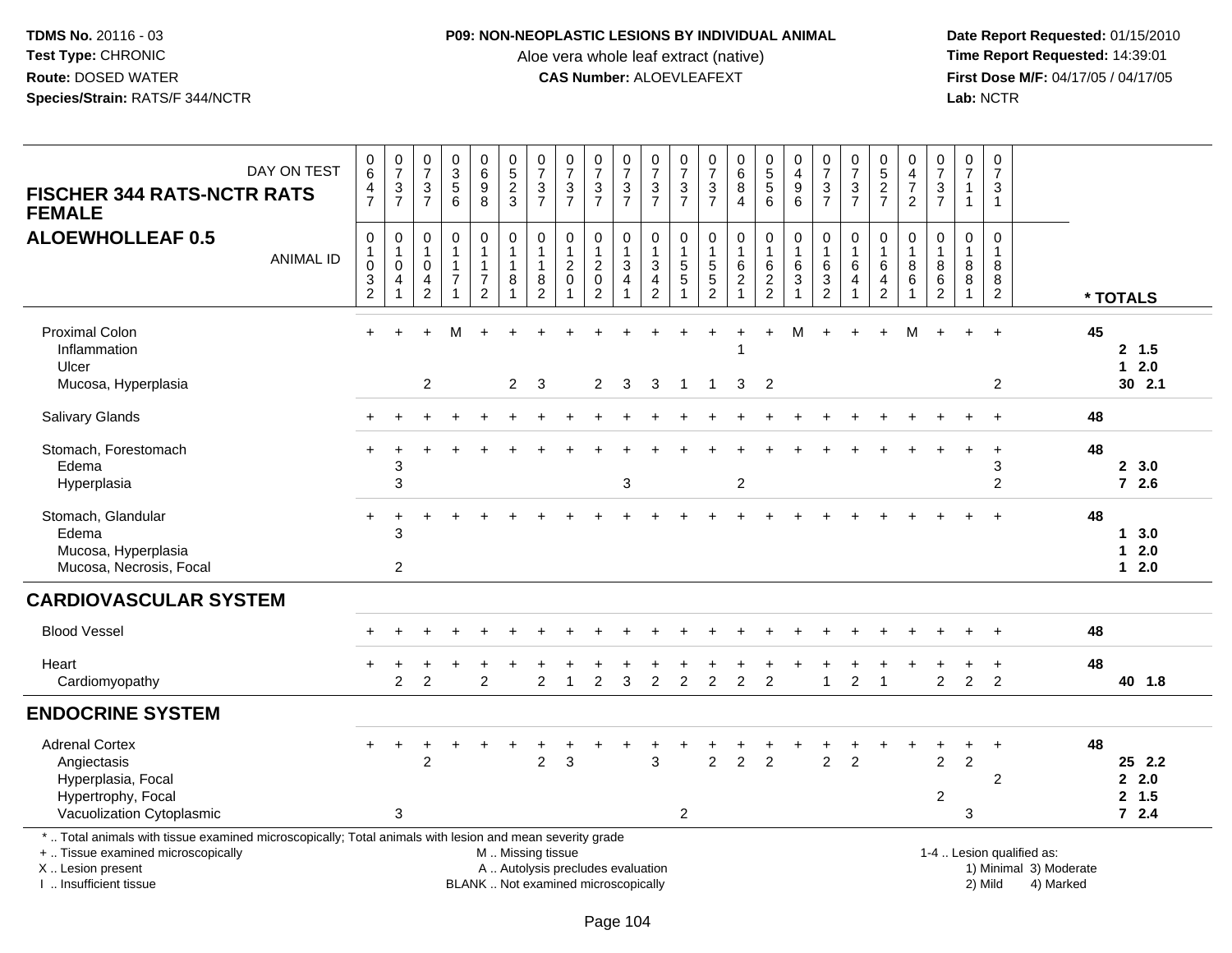## **P09: NON-NEOPLASTIC LESIONS BY INDIVIDUAL ANIMAL**

Aloe vera whole leaf extract (native)<br>**CAS Number:** ALOEVLEAFEXT

 **Date Report Requested:** 01/15/2010 **First Dose M/F:** 04/17/05 / 04/17/05 Lab: NCTR **Lab:** NCTR

| <b>FISCHER 344 RATS-NCTR RATS</b>                                                                                                              | DAY ON TEST      | $\begin{array}{c} 0 \\ 6 \end{array}$<br>4<br>$\overline{7}$ | $\frac{0}{7}$<br>$\frac{3}{7}$                | $\frac{0}{7}$<br>$\frac{3}{7}$                                  | $\begin{matrix} 0 \\ 3 \\ 5 \end{matrix}$<br>$6\phantom{a}$ | 0<br>0<br>0<br>0<br>0                                                     | $\begin{array}{c} 0 \\ 5 \\ 2 \end{array}$<br>$\sqrt{3}$ | $\frac{0}{7}$<br>$\frac{3}{7}$                                           | $\frac{0}{7}$<br>$\frac{3}{7}$                           | $\frac{0}{7}$<br>$\frac{3}{7}$                                         | $\frac{0}{7}$<br>$\frac{3}{7}$            | $\frac{0}{7}$<br>$\frac{3}{7}$                | $\frac{0}{7}$<br>$\frac{3}{7}$                 | $\begin{array}{c} 0 \\ 7 \end{array}$<br>$\frac{3}{7}$ | $\begin{matrix} 0 \\ 6 \\ 8 \end{matrix}$<br>$\overline{4}$                 | $\begin{array}{c} 0 \\ 5 \\ 5 \end{array}$<br>$\,6\,$   | $\begin{smallmatrix}0\0\4\end{smallmatrix}$<br>$\frac{9}{6}$ | $\frac{0}{7}$<br>$\frac{3}{7}$                                              | $\frac{0}{7}$<br>$rac{3}{7}$ | $0$<br>5<br>2<br>7                            | 0<br>$\overline{4}$<br>$\overline{7}$<br>$\overline{2}$       | $\frac{0}{7}$<br>$\ensuremath{\mathsf{3}}$<br>$\overline{7}$ | $\frac{0}{7}$<br>$\mathbf{1}$<br>$\mathbf{1}$             | $\pmb{0}$<br>$\overline{7}$<br>$\mathbf{3}$<br>$\mathbf{1}$ |                           |          |                   |  |
|------------------------------------------------------------------------------------------------------------------------------------------------|------------------|--------------------------------------------------------------|-----------------------------------------------|-----------------------------------------------------------------|-------------------------------------------------------------|---------------------------------------------------------------------------|----------------------------------------------------------|--------------------------------------------------------------------------|----------------------------------------------------------|------------------------------------------------------------------------|-------------------------------------------|-----------------------------------------------|------------------------------------------------|--------------------------------------------------------|-----------------------------------------------------------------------------|---------------------------------------------------------|--------------------------------------------------------------|-----------------------------------------------------------------------------|------------------------------|-----------------------------------------------|---------------------------------------------------------------|--------------------------------------------------------------|-----------------------------------------------------------|-------------------------------------------------------------|---------------------------|----------|-------------------|--|
| <b>FEMALE</b><br><b>ALOEWHOLLEAF 0.5</b>                                                                                                       | <b>ANIMAL ID</b> | 0<br>1<br>$\mathbf 0$<br>$\frac{3}{2}$                       | $\mathbf 0$<br>$\mathbf{1}$<br>$\pmb{0}$<br>4 | $\pmb{0}$<br>$\mathbf{1}$<br>$\mathbf 0$<br>4<br>$\overline{2}$ | 0<br>$\mathbf{1}$<br>$\mathbf{1}$<br>$\overline{7}$         | 0<br>$\mathbf{1}$<br>$\overline{1}$<br>$\boldsymbol{7}$<br>$\overline{2}$ | $\pmb{0}$<br>$\mathbf{1}$<br>$\mathbf{1}$<br>8           | $\mathbf 0$<br>$\mathbf{1}$<br>$\mathbf{1}$<br>$\bf 8$<br>$\overline{2}$ | $\mathbf 0$<br>$\mathbf{1}$<br>$\sqrt{2}$<br>$\mathbf 0$ | 0<br>$\mathbf{1}$<br>$\boldsymbol{2}$<br>$\mathbf 0$<br>$\overline{2}$ | 0<br>$\mathbf{1}$<br>$\sqrt{3}$<br>4<br>1 | 0<br>$\mathbf{1}$<br>3<br>4<br>$\overline{2}$ | $\mathbf 0$<br>1<br>$\,$ 5 $\,$<br>$\,$ 5 $\,$ | $\mathbf 0$<br>$\mathbf{1}$<br>$\frac{5}{2}$           | 0<br>$\mathbf{1}$<br>$\,6\,$<br>$\boldsymbol{2}$<br>$\overline{\mathbf{A}}$ | $\mathbf 0$<br>$\mathbf{1}$<br>$\,6\,$<br>$\frac{2}{2}$ | 0<br>1<br>$\,6\,$<br>3                                       | 0<br>$\mathbf{1}$<br>$\,6\,$<br>$\ensuremath{\mathsf{3}}$<br>$\overline{2}$ | 0<br>$\,6\,$<br>4            | 0<br>$\mathbf{1}$<br>$\,6\,$<br>$\frac{4}{2}$ | $\mathbf 0$<br>$\mathbf{1}$<br>$\,8\,$<br>6<br>$\overline{1}$ | 0<br>8<br>6<br>$\overline{c}$                                | 0<br>$\mathbf{1}$<br>$\bf 8$<br>$\bf 8$<br>$\overline{1}$ | 0<br>$\mathbf{1}$<br>8<br>8<br>$\overline{2}$               |                           | * TOTALS |                   |  |
| Adrenal Medulla<br>Angiectasis<br>Hyperplasia, Focal                                                                                           |                  |                                                              |                                               |                                                                 |                                                             |                                                                           |                                                          | M                                                                        | $\overline{c}$                                           |                                                                        |                                           | 1                                             |                                                |                                                        | $\overline{c}$                                                              |                                                         |                                                              |                                                                             |                              |                                               |                                                               |                                                              |                                                           | $\overline{2}$                                              |                           | 46       | 6 1.8<br>$12.0$   |  |
| Islets, Pancreatic                                                                                                                             |                  |                                                              |                                               |                                                                 |                                                             |                                                                           |                                                          |                                                                          |                                                          |                                                                        |                                           |                                               |                                                |                                                        |                                                                             |                                                         |                                                              |                                                                             |                              |                                               |                                                               |                                                              |                                                           | $\ddot{}$                                                   |                           | 48       |                   |  |
| Parathyroid Gland                                                                                                                              |                  |                                                              |                                               |                                                                 |                                                             |                                                                           |                                                          |                                                                          | м                                                        |                                                                        |                                           |                                               |                                                |                                                        |                                                                             |                                                         | м                                                            |                                                                             |                              |                                               |                                                               |                                                              |                                                           | $\overline{+}$                                              |                           | 45       |                   |  |
| <b>Pituitary Gland</b><br>Angiectasis<br>Pars Distalis, Cyst<br>Pars Distalis, Hyperplasia                                                     |                  | X<br>$\overline{c}$                                          |                                               |                                                                 |                                                             |                                                                           |                                                          | $\pmb{\times}$                                                           |                                                          | 3                                                                      |                                           |                                               |                                                |                                                        |                                                                             |                                                         |                                                              |                                                                             |                              |                                               |                                                               |                                                              |                                                           | $\overline{1}$                                              |                           | 48       | 13.0<br>5<br>32.3 |  |
| <b>Thyroid Gland</b><br>C-cell, Hyperplasia                                                                                                    |                  |                                                              | 2                                             | 1                                                               |                                                             | $\mathbf{1}$                                                              | $\overline{c}$                                           |                                                                          |                                                          | $\overline{c}$                                                         |                                           |                                               | $\mathbf{1}$                                   | $\overline{1}$                                         |                                                                             | $\boldsymbol{2}$                                        |                                                              |                                                                             |                              |                                               |                                                               |                                                              | $\overline{2}$                                            |                                                             |                           | 48       | 13 1.4            |  |
| <b>GENERAL BODY SYSTEM</b>                                                                                                                     |                  |                                                              |                                               |                                                                 |                                                             |                                                                           |                                                          |                                                                          |                                                          |                                                                        |                                           |                                               |                                                |                                                        |                                                                             |                                                         |                                                              |                                                                             |                              |                                               |                                                               |                                                              |                                                           |                                                             |                           |          |                   |  |
| <b>NONE</b>                                                                                                                                    |                  |                                                              |                                               |                                                                 |                                                             |                                                                           |                                                          |                                                                          |                                                          |                                                                        |                                           |                                               |                                                |                                                        |                                                                             |                                                         |                                                              |                                                                             |                              |                                               |                                                               |                                                              |                                                           |                                                             |                           |          |                   |  |
| <b>GENITAL SYSTEM</b>                                                                                                                          |                  |                                                              |                                               |                                                                 |                                                             |                                                                           |                                                          |                                                                          |                                                          |                                                                        |                                           |                                               |                                                |                                                        |                                                                             |                                                         |                                                              |                                                                             |                              |                                               |                                                               |                                                              |                                                           |                                                             |                           |          |                   |  |
| <b>Clitoral Gland</b><br>Inflammation<br>Duct, Ectasia                                                                                         |                  | $\ddot{}$                                                    | +<br>-1<br>$\overline{c}$                     |                                                                 | $\div$<br>$\overline{1}$                                    |                                                                           | $\overline{c}$                                           | $\ensuremath{\mathsf{3}}$                                                | $\overline{c}$                                           | $\sqrt{2}$                                                             | $\boldsymbol{2}$<br>$\overline{2}$        | $\boldsymbol{2}$                              | 3                                              | $\overline{\mathbf{c}}$<br>$\overline{2}$              | 3<br>$\mathfrak{S}$                                                         |                                                         | $\mathbf{1}$                                                 | $\ensuremath{\mathsf{3}}$                                                   | $\overline{4}$               | 1                                             |                                                               | $\ensuremath{\mathsf{3}}$                                    | -1<br>$\overline{2}$                                      | $\overline{+}$                                              |                           | 48       | 26 2.1<br>15 2.7  |  |
| Ovary<br>Atrophy<br>Cyst                                                                                                                       |                  | $\overline{4}$                                               | 4                                             |                                                                 |                                                             | $\boldsymbol{\Lambda}$                                                    | $\overline{c}$                                           | $\overline{c}$                                                           | 3                                                        | $\overline{c}$                                                         | $\overline{c}$                            | $\overline{4}$                                | 3                                              | $\overline{2}$                                         | 4<br>$\mathsf X$                                                            | $\overline{c}$                                          |                                                              | $\overline{c}$<br>$\pmb{\times}$                                            | $\overline{c}$               | $\mathsf X$                                   | 3                                                             | 3                                                            | 3                                                         | $\ddot{}$<br>$\mathbf{3}$                                   |                           | 48       | 44 2.5<br>4       |  |
| *  Total animals with tissue examined microscopically; Total animals with lesion and mean severity grade<br>+  Tissue examined microscopically |                  |                                                              |                                               |                                                                 |                                                             |                                                                           | M  Missing tissue                                        |                                                                          |                                                          |                                                                        |                                           |                                               |                                                |                                                        |                                                                             |                                                         |                                                              |                                                                             |                              |                                               |                                                               |                                                              |                                                           |                                                             | 1-4  Lesion qualified as: |          |                   |  |

X .. Lesion present

I .. Insufficient tissue

BLANK .. Not examined microscopically

A .. Autolysis precludes evaluation and the service of the service of the service of the service of the service of the service of the service of the service of the service of the service of the service of the service of th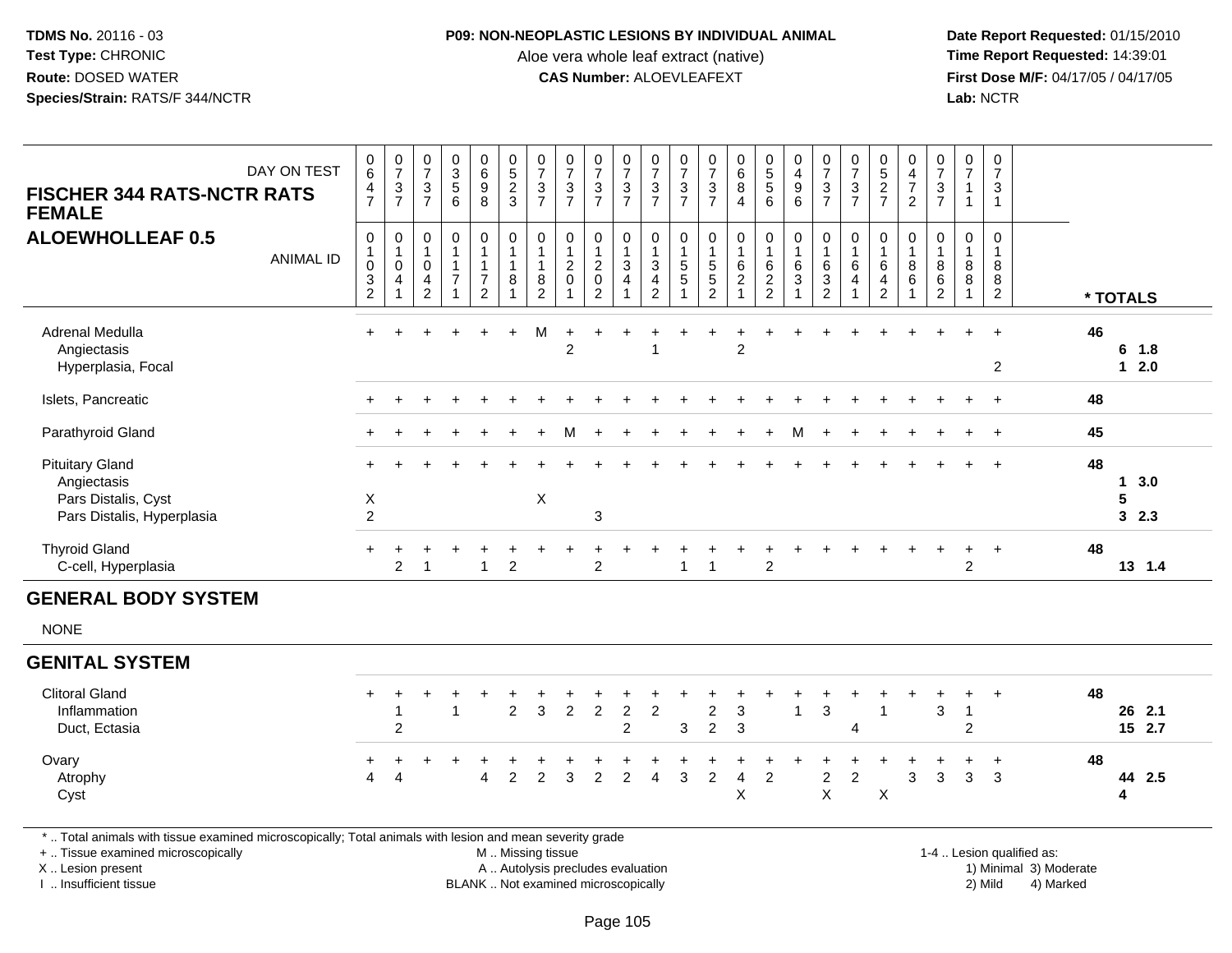## **P09: NON-NEOPLASTIC LESIONS BY INDIVIDUAL ANIMAL**

Aloe vera whole leaf extract (native)<br>**CAS Number:** ALOEVLEAFEXT

 **Date Report Requested:** 01/15/2010 **First Dose M/F:** 04/17/05 / 04/17/05 Lab: NCTR **Lab:** NCTR

| DAY ON TEST<br><b>FISCHER 344 RATS-NCTR RATS</b><br><b>FEMALE</b>                                                                                                                                                 | $\boldsymbol{0}$<br>$\overline{6}$<br>4<br>$\overline{7}$                     | $\frac{0}{7}$<br>$\ensuremath{\mathsf{3}}$<br>$\overline{7}$ | $\frac{0}{7}$<br>$\ensuremath{\mathsf{3}}$<br>$\overline{7}$        | $\begin{array}{c} 0 \\ 3 \\ 5 \end{array}$<br>6                    | 0<br>0<br>0<br>0<br>0                                                           | 0523                                                   | 0<br>$\overline{7}$<br>$\mathbf 3$<br>$\overline{7}$         | $\frac{0}{7}$<br>$\sqrt{3}$<br>$\overline{7}$           | $\frac{0}{7}$<br>$\mathbf{3}$<br>$\overline{7}$     | 0<br>$\overline{7}$<br>$\ensuremath{\mathsf{3}}$<br>$\overline{7}$ | $\frac{0}{7}$<br>$\ensuremath{\mathsf{3}}$<br>$\overline{7}$                  | 0<br>$\overline{7}$<br>$\sqrt{3}$<br>$\overline{7}$ | $\frac{0}{7}$<br>$\sqrt{3}$<br>$\overline{7}$                               | $\begin{matrix} 0 \\ 6 \\ 8 \end{matrix}$<br>$\overline{4}$    | 0<br>5<br>5<br>6                                             | 0<br>$\overline{4}$<br>$\boldsymbol{9}$<br>6                         | 0<br>$\overline{7}$<br>$\sqrt{3}$<br>$\overline{7}$      | $\frac{0}{7}$<br>$\ensuremath{\mathsf{3}}$<br>$\overline{7}$     | $\begin{array}{c} 0 \\ 5 \\ 2 \end{array}$<br>$\overline{7}$     | 0<br>$\frac{4}{7}$<br>$\overline{2}$ | $\frac{0}{7}$<br>$\mathbf{3}$<br>$\overline{7}$                            | $\pmb{0}$<br>$\overline{7}$<br>$\mathbf{1}$<br>$\mathbf{1}$    | $\mathbf 0$<br>$\overline{7}$<br>$\sqrt{3}$<br>$\mathbf{1}$    |                                                     |                |                                                                |
|-------------------------------------------------------------------------------------------------------------------------------------------------------------------------------------------------------------------|-------------------------------------------------------------------------------|--------------------------------------------------------------|---------------------------------------------------------------------|--------------------------------------------------------------------|---------------------------------------------------------------------------------|--------------------------------------------------------|--------------------------------------------------------------|---------------------------------------------------------|-----------------------------------------------------|--------------------------------------------------------------------|-------------------------------------------------------------------------------|-----------------------------------------------------|-----------------------------------------------------------------------------|----------------------------------------------------------------|--------------------------------------------------------------|----------------------------------------------------------------------|----------------------------------------------------------|------------------------------------------------------------------|------------------------------------------------------------------|--------------------------------------|----------------------------------------------------------------------------|----------------------------------------------------------------|----------------------------------------------------------------|-----------------------------------------------------|----------------|----------------------------------------------------------------|
| <b>ALOEWHOLLEAF 0.5</b><br><b>ANIMAL ID</b>                                                                                                                                                                       | $\pmb{0}$<br>$\mathbf{1}$<br>$\boldsymbol{0}$<br>$\sqrt{3}$<br>$\overline{2}$ | 0<br>$\mathbf{1}$<br>$\mathbf 0$<br>4<br>$\mathbf{1}$        | $\mathbf 0$<br>$\overline{1}$<br>$\mathbf 0$<br>4<br>$\overline{2}$ | 0<br>$\mathbf{1}$<br>$\mathbf{1}$<br>$\overline{7}$<br>$\mathbf 1$ | $\pmb{0}$<br>$\mathbf{1}$<br>$\mathbf{1}$<br>$\boldsymbol{7}$<br>$\overline{2}$ | $\pmb{0}$<br>$\mathbf{1}$<br>$\mathbf{1}$<br>8<br>1    | 0<br>$\overline{1}$<br>$\overline{1}$<br>8<br>$\overline{2}$ | $\pmb{0}$<br>$\mathbf{1}$<br>$^2_{0}$<br>$\overline{1}$ | 0<br>$\mathbf{1}$<br>$^2_{\rm 0}$<br>$\overline{2}$ | 0<br>$\mathbf{1}$<br>$\ensuremath{\mathsf{3}}$<br>$\overline{4}$   | $\mathbf 0$<br>$\mathbf{1}$<br>$\sqrt{3}$<br>$\overline{4}$<br>$\overline{2}$ | $\mathbf 0$<br>$\mathbf{1}$<br>$\frac{5}{5}$        | $\pmb{0}$<br>$\mathbf{1}$<br>$\sqrt{5}$<br>$\overline{5}$<br>$\overline{2}$ | 0<br>$\mathbf{1}$<br>$\,6\,$<br>$\overline{2}$<br>$\mathbf{1}$ | $\pmb{0}$<br>$\begin{array}{c} 1 \\ 6 \\ 2 \\ 2 \end{array}$ | $\pmb{0}$<br>$\mathbf{1}$<br>$\,6$<br>$\overline{3}$<br>$\mathbf{1}$ | 0<br>$\mathbf{1}$<br>6<br>$\mathbf{3}$<br>$\overline{2}$ | $\mathbf 0$<br>$\mathbf{1}$<br>$6\phantom{1}6$<br>$\overline{4}$ | 0<br>$\mathbf{1}$<br>$\,6\,$<br>$\overline{4}$<br>$\overline{2}$ | 0<br>$\mathbf{1}$<br>8<br>6<br>1     | $\mathbf 0$<br>$\mathbf{1}$<br>$\bf 8$<br>$\overline{6}$<br>$\overline{2}$ | 0<br>$\mathbf{1}$<br>$\bf 8$<br>$\overline{8}$<br>$\mathbf{1}$ | $\mathbf 0$<br>$\overline{1}$<br>$\bf8$<br>8<br>$\overline{2}$ |                                                     |                | * TOTALS                                                       |
| <b>Uterus</b><br>Hyperplasia, Focal<br>Inflammation<br>Cervix, Mucocyte, Metaplasia<br>Cervix, Muscularis, Hyperplasia<br>Cervix, Muscularis, Hypertrophy<br>Endometrium, Hyperplasia, Cystic<br>Horn, Dilatation |                                                                               | $\overline{2}$                                               | 2                                                                   |                                                                    |                                                                                 |                                                        |                                                              | $2 \quad 2$                                             |                                                     | $\overline{2}$                                                     | $\mathbf{3}$                                                                  | $2 \quad 1$                                         |                                                                             |                                                                |                                                              |                                                                      |                                                          |                                                                  | 3                                                                |                                      | $\overline{1}$                                                             | $\overline{2}$                                                 |                                                                |                                                     | 48             | $12.0$<br>2, 1.5<br>13.0<br>$12.0$<br>13.0<br>16 1.9<br>2, 3.0 |
| Vagina<br>Dilatation<br>Mucocyte, Hyperplasia                                                                                                                                                                     | $\ddot{}$<br>$\sf X$                                                          |                                                              |                                                                     |                                                                    | $+$<br>$\overline{4}$                                                           |                                                        |                                                              |                                                         |                                                     |                                                                    |                                                                               |                                                     |                                                                             |                                                                |                                                              |                                                                      |                                                          |                                                                  | $\ddot{}$                                                        |                                      |                                                                            |                                                                |                                                                |                                                     | 3              | 1<br>14.0                                                      |
| <b>HEMATOPOIETIC SYSTEM</b>                                                                                                                                                                                       |                                                                               |                                                              |                                                                     |                                                                    |                                                                                 |                                                        |                                                              |                                                         |                                                     |                                                                    |                                                                               |                                                     |                                                                             |                                                                |                                                              |                                                                      |                                                          |                                                                  |                                                                  |                                      |                                                                            |                                                                |                                                                |                                                     |                |                                                                |
| <b>Bone Marrow</b><br>Atrophy<br>Hyperplasia                                                                                                                                                                      | +<br>3                                                                        |                                                              |                                                                     |                                                                    |                                                                                 |                                                        |                                                              |                                                         |                                                     |                                                                    |                                                                               |                                                     |                                                                             |                                                                | $\overline{2}$                                               |                                                                      |                                                          |                                                                  | $\overline{c}$                                                   |                                      |                                                                            |                                                                |                                                                |                                                     | 48             | 2.2.0<br>42.3                                                  |
| Lymph Node<br>Mediastinal, Hemorrhage<br>Mediastinal, Polyarteritis<br>Mediastinal, Medulla, Sinus, Dilatation<br>Pancreatic, Hyperplasia, Lymphoid                                                               | $+$                                                                           |                                                              |                                                                     |                                                                    | $+$<br>$\overline{2}$                                                           |                                                        |                                                              |                                                         |                                                     |                                                                    |                                                                               |                                                     |                                                                             | $\ddot{}$                                                      |                                                              |                                                                      |                                                          |                                                                  |                                                                  |                                      |                                                                            |                                                                |                                                                |                                                     | $\overline{7}$ | 13.0<br>14.0<br>$12.0$<br>$12.0$                               |
| Lymph Node, Mandibular<br>Cyst<br>Degeneration, Cystic<br>Infiltration Cellular, Plasma Cell                                                                                                                      |                                                                               |                                                              | $\overline{2}$                                                      |                                                                    |                                                                                 |                                                        |                                                              | $\overline{\mathbf{c}}$                                 | $\overline{c}$                                      |                                                                    |                                                                               |                                                     |                                                                             | 3                                                              | $\overline{2}$                                               |                                                                      | $\overline{c}$                                           |                                                                  |                                                                  |                                      | 2 <sub>2</sub>                                                             |                                                                |                                                                |                                                     | 47             | $12.0$<br>32.0<br>92.3                                         |
| *  Total animals with tissue examined microscopically; Total animals with lesion and mean severity grade<br>+  Tissue examined microscopically<br>X  Lesion present                                               |                                                                               |                                                              |                                                                     |                                                                    |                                                                                 | M  Missing tissue<br>A  Autolysis precludes evaluation |                                                              |                                                         |                                                     |                                                                    |                                                                               |                                                     |                                                                             |                                                                |                                                              |                                                                      |                                                          |                                                                  |                                                                  |                                      |                                                                            |                                                                |                                                                | 1-4  Lesion qualified as:<br>1) Minimal 3) Moderate |                |                                                                |

X .. Lesion present

I .. Insufficient tissue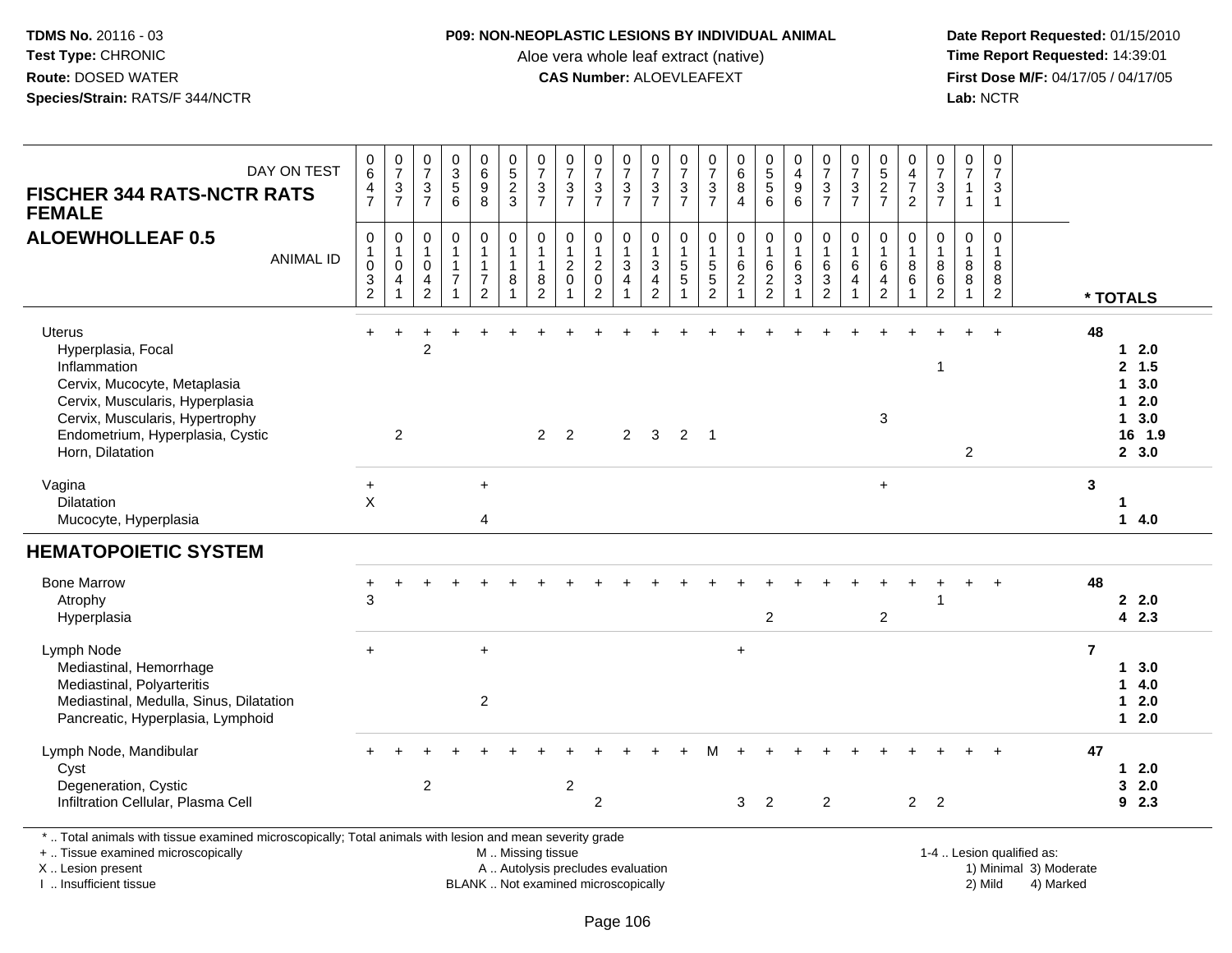#### **P09: NON-NEOPLASTIC LESIONS BY INDIVIDUAL ANIMAL**

Aloe vera whole leaf extract (native)<br>**CAS Number:** ALOEVLEAFEXT

 **Date Report Requested:** 01/15/2010 **First Dose M/F:** 04/17/05 / 04/17/05<br>**Lab:** NCTR **Lab:** NCTR

| <b>FISCHER 344 RATS-NCTR RATS</b><br><b>FEMALE</b>                                                                                                         | DAY ON TEST                               | 0<br>6<br>$\overline{\mathbf{4}}$<br>$\overline{7}$                    | $\frac{0}{7}$<br>$\frac{3}{7}$        | $\begin{array}{c} 0 \\ 7 \end{array}$<br>$\sqrt{3}$<br>$\overline{7}$      | $\begin{array}{c} 0 \\ 3 \\ 5 \end{array}$<br>$6\phantom{1}$ | $\begin{matrix} 0 \\ 6 \\ 9 \end{matrix}$<br>8                        | $\begin{array}{c} 0 \\ 5 \\ 2 \end{array}$<br>$\mathbf{3}$           | $\frac{0}{7}$<br>$\ensuremath{\mathsf{3}}$<br>$\overline{7}$ | $\frac{0}{7}$<br>$\ensuremath{\mathsf{3}}$<br>$\overline{7}$ | $\frac{0}{7}$<br>$\frac{3}{7}$                                  | $\frac{0}{7}$<br>$\frac{3}{7}$                              | $\frac{0}{7}$<br>$\frac{3}{7}$                                          | $\frac{0}{7}$<br>$\ensuremath{\mathsf{3}}$<br>$\overline{7}$ | $07/3$<br>7                                     | $\begin{array}{c} 0 \\ 6 \\ 8 \end{array}$<br>$\overline{4}$          | 0<br>5<br>5<br>6                                                | $0$<br>9<br>9<br>6                                                                    | $\frac{0}{7}$<br>$\sqrt{3}$<br>$\overline{7}$             | $\frac{0}{7}$<br>$\ensuremath{\mathsf{3}}$<br>$\overline{7}$ | $0$<br>5<br>2<br>7                                                  | $\begin{array}{c} 0 \\ 4 \\ 7 \end{array}$<br>$\overline{2}$ | $\frac{0}{7}$<br>$\ensuremath{\mathsf{3}}$<br>$\overline{7}$ | $\frac{0}{7}$<br>$\overline{1}$<br>$\mathbf{1}$ | $\pmb{0}$<br>$\overline{7}$<br>$\sqrt{3}$<br>$\overline{1}$ |    |                                                                          |
|------------------------------------------------------------------------------------------------------------------------------------------------------------|-------------------------------------------|------------------------------------------------------------------------|---------------------------------------|----------------------------------------------------------------------------|--------------------------------------------------------------|-----------------------------------------------------------------------|----------------------------------------------------------------------|--------------------------------------------------------------|--------------------------------------------------------------|-----------------------------------------------------------------|-------------------------------------------------------------|-------------------------------------------------------------------------|--------------------------------------------------------------|-------------------------------------------------|-----------------------------------------------------------------------|-----------------------------------------------------------------|---------------------------------------------------------------------------------------|-----------------------------------------------------------|--------------------------------------------------------------|---------------------------------------------------------------------|--------------------------------------------------------------|--------------------------------------------------------------|-------------------------------------------------|-------------------------------------------------------------|----|--------------------------------------------------------------------------|
| <b>ALOEWHOLLEAF 0.5</b>                                                                                                                                    | <b>ANIMAL ID</b>                          | $\mathbf 0$<br>$\mathbf{1}$<br>$\boldsymbol{0}$<br>3<br>$\overline{c}$ | 0<br>$\mathbf{1}$<br>$\pmb{0}$<br>4   | $\,0\,$<br>$\mathbf{1}$<br>$\mathbf 0$<br>$\overline{4}$<br>$\overline{2}$ | $\pmb{0}$<br>$\mathbf{1}$<br>$\mathbf{1}$<br>$\overline{7}$  | 0<br>$\mathbf{1}$<br>$\mathbf{1}$<br>$\overline{7}$<br>$\overline{2}$ | $\mathbf 0$<br>$\overline{1}$<br>$\mathbf{1}$<br>8<br>$\overline{1}$ | 0<br>$\mathbf{1}$<br>1<br>8<br>2                             | $\pmb{0}$<br>$\mathbf 1$<br>$\boldsymbol{2}$<br>$\mathbf 0$  | $\pmb{0}$<br>$\mathbf{1}$<br>$\boldsymbol{2}$<br>$\pmb{0}$<br>2 | $\mathbf 0$<br>$\mathbf{1}$<br>$\sqrt{3}$<br>$\overline{a}$ | 0<br>$\mathbf{1}$<br>$\overline{3}$<br>$\overline{4}$<br>$\overline{2}$ | 0<br>$\mathbf{1}$<br>5<br>5                                  | $\pmb{0}$<br>$1\overline{5}$<br>$5\overline{2}$ | $\begin{smallmatrix}0\1\end{smallmatrix}$<br>$^6_2$<br>$\overline{A}$ | 0<br>$\mathbf{1}$<br>$\begin{array}{c} 6 \\ 2 \\ 2 \end{array}$ | $\begin{smallmatrix}0\\1\end{smallmatrix}$<br>$\,6\,$<br>$\sqrt{3}$<br>$\overline{1}$ | $\pmb{0}$<br>$\overline{1}$<br>$\,6$<br>$\mathbf{3}$<br>2 | 0<br>$\mathbf{1}$<br>6<br>4                                  | 0<br>$\mathbf{1}$<br>6<br>$\overline{\mathbf{4}}$<br>$\overline{2}$ | $\mathbf 0$<br>$\mathbf{1}$<br>$^8_6$<br>$\overline{1}$      | 0<br>$\mathbf{1}$<br>$\bf 8$<br>$^6_2$                       | 0<br>$\overline{1}$<br>8<br>8<br>-1             | $\pmb{0}$<br>$\overline{1}$<br>8<br>8<br>$\overline{2}$     |    | * TOTALS                                                                 |
| Lymph Node, Mesenteric<br>Degeneration, Cystic<br>Hemorrhage<br>Hyperplasia, Lymphoid<br>Medulla, Sinus, Dilatation                                        |                                           |                                                                        |                                       | $\sqrt{3}$                                                                 | $\overline{c}$                                               |                                                                       |                                                                      | $\ddot{}$<br>3                                               | М                                                            |                                                                 | 3                                                           |                                                                         | $\boldsymbol{2}$                                             |                                                 | $\overline{4}$                                                        |                                                                 |                                                                                       |                                                           |                                                              | $\overline{c}$                                                      |                                                              |                                                              | $\overline{c}$                                  | $\ddot{}$                                                   | 47 | 16 3.2<br>32.0<br>2.0<br>32.3                                            |
| Spleen<br><b>Accessory Spleen</b><br>Atrophy<br>Hematopoietic Cell Proliferation<br>Hyperplasia, Focal<br>Infarct<br>Pigmentation<br>Red Pulp, Hyperplasia |                                           |                                                                        |                                       | $\mathfrak{S}$                                                             |                                                              | $\boldsymbol{\mathsf{X}}$                                             |                                                                      |                                                              |                                                              | $\overline{2}$                                                  |                                                             |                                                                         | 3                                                            |                                                 |                                                                       | 3                                                               |                                                                                       |                                                           | $\mathbf 3$                                                  | $\overline{2}$                                                      | $\overline{2}$                                               |                                                              | $\overline{c}$<br>3                             |                                                             | 48 | 1<br>$12.0$<br>$1 \quad 3.0$<br>52.8<br>$\mathbf{2}$<br>6<br>2.3<br>32.0 |
| Thymus<br>Atrophy<br>Cyst                                                                                                                                  |                                           | 2                                                                      | 3                                     | $\overline{2}$                                                             | 2                                                            | 3                                                                     |                                                                      | $\overline{2}$                                               | 2                                                            | $\overline{2}$                                                  | 3                                                           | 2                                                                       | 3                                                            | $\overline{2}$                                  | 3                                                                     | $\overline{2}$                                                  | м                                                                                     | $\overline{2}$                                            | 2                                                            | $\overline{2}$                                                      | 2                                                            | $\overline{2}$                                               | 3                                               | 3                                                           | 45 | 44 2.2<br>$\mathbf{1}$                                                   |
| <b>INTEGUMENTARY SYSTEM</b>                                                                                                                                |                                           |                                                                        |                                       |                                                                            |                                                              |                                                                       |                                                                      |                                                              |                                                              |                                                                 |                                                             |                                                                         |                                                              |                                                 |                                                                       |                                                                 |                                                                                       |                                                           |                                                              |                                                                     |                                                              |                                                              |                                                 |                                                             |    |                                                                          |
| <b>Mammary Gland</b><br>Galactocele<br>Lactation<br>Alveolus, Hyperplasia                                                                                  |                                           | $+$                                                                    | $\begin{array}{c} 2 \\ 2 \end{array}$ |                                                                            | $\overline{c}$                                               | 3<br>$\mathbf{3}$                                                     |                                                                      | $\frac{2}{2}$                                                | $\sqrt{2}$                                                   | $\overline{\mathbf{c}}$<br>$\overline{1}$                       | $\overline{\mathbf{c}}$<br>$\overline{c}$                   | $\overline{\mathbf{c}}$<br>$\overline{1}$                               | $\boldsymbol{2}$<br>3                                        | $\boldsymbol{2}$<br>$\overline{2}$              | X<br>$\sqrt{2}$<br>$\overline{2}$                                     | $\boldsymbol{2}$                                                |                                                                                       | $\overline{2}$                                            | $\mathbf{3}$                                                 |                                                                     | $\mathbf{1}$                                                 | $\mathbf{3}$                                                 | 4<br>$\overline{c}$                             | $\div$<br>$\overline{c}$<br>3                               | 48 | $\mathbf 1$<br>28<br>2.1<br>38 2.2                                       |
| Skin<br>Inflammation<br>Epidermis, Necrosis                                                                                                                |                                           |                                                                        |                                       |                                                                            |                                                              |                                                                       |                                                                      |                                                              |                                                              |                                                                 |                                                             |                                                                         |                                                              |                                                 |                                                                       |                                                                 |                                                                                       |                                                           | $\overline{c}$<br>$\mathbf{3}$                               |                                                                     |                                                              |                                                              |                                                 |                                                             | 48 | $12.0$<br>13.0                                                           |
| .                                                                                                                                                          | $\sim$ $\sim$ $\sim$ $\sim$ $\sim$ $\sim$ |                                                                        |                                       |                                                                            |                                                              |                                                                       |                                                                      |                                                              |                                                              |                                                                 |                                                             |                                                                         |                                                              |                                                 |                                                                       |                                                                 |                                                                                       |                                                           |                                                              |                                                                     |                                                              |                                                              |                                                 |                                                             |    |                                                                          |

\* .. Total animals with tissue examined microscopically; Total animals with lesion and mean severity grade

+ .. Tissue examined microscopically

X .. Lesion present

I .. Insufficient tissue

 M .. Missing tissueA .. Autolysis precludes evaluation

BLANK .. Not examined microscopically 2) Mild 4) Marked

1-4 .. Lesion qualified as:<br>1) Minimal 3) Moderate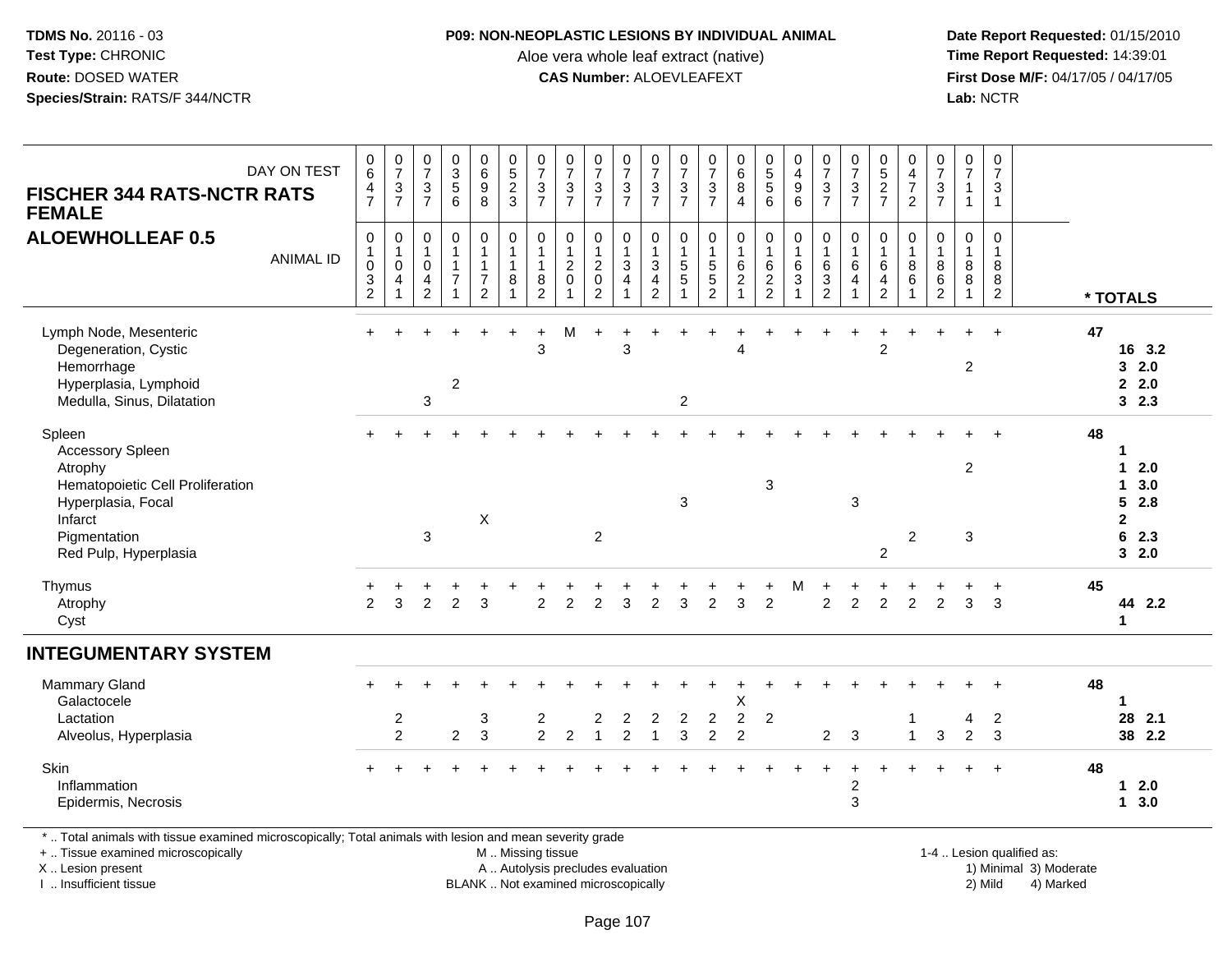# **P09: NON-NEOPLASTIC LESIONS BY INDIVIDUAL ANIMAL**

Aloe vera whole leaf extract (native)<br>**CAS Number:** ALOEVLEAFEXT

| DAY ON TEST<br><b>FISCHER 344 RATS-NCTR RATS</b><br><b>FEMALE</b>                                                                                                                             | $_{6}^{\rm 0}$<br>$\frac{4}{7}$                         | $\frac{0}{7}$<br>$\frac{3}{7}$                                                         | $\frac{0}{7}$<br>$\sqrt{3}$<br>$\overline{7}$           | $_{3}^{\rm 0}$<br>$\,$ 5 $\,$<br>6                               | $_6^0$<br>9<br>8                                             | $\begin{array}{c} 0 \\ 5 \end{array}$<br>$\frac{2}{3}$         | $\frac{0}{7}$<br>$\frac{3}{7}$                                    | $\begin{array}{c} 0 \\ 7 \end{array}$<br>$\sqrt{3}$<br>$\overline{7}$    | $\frac{0}{7}$<br>$\frac{3}{7}$                                | $\frac{0}{7}$<br>$\frac{3}{7}$   | $\begin{array}{c} 0 \\ 7 \end{array}$<br>$\frac{3}{7}$                                     | $\frac{0}{7}$<br>$\frac{3}{7}$                             | $\begin{array}{c} 0 \\ 7 \end{array}$<br>$\frac{3}{7}$                  | $\begin{array}{c} 0 \\ 6 \end{array}$<br>$\overline{8}$<br>$\overline{4}$ | $\begin{array}{c} 0 \\ 5 \\ 5 \end{array}$<br>6                           | $\begin{smallmatrix}0\\4\end{smallmatrix}$<br>$\boldsymbol{9}$<br>6               | $\frac{0}{7}$<br>$\frac{3}{7}$                | $\frac{0}{7}$<br>$\frac{3}{7}$                                         | $0$<br>5<br>2<br>7                                                   | $\begin{smallmatrix}0\0\4\end{smallmatrix}$<br>$\overline{7}$<br>$\overline{2}$ | $\frac{0}{7}$<br>$\ensuremath{\mathsf{3}}$<br>$\overline{7}$        | $\begin{array}{c} 0 \\ 7 \end{array}$<br>$\overline{1}$<br>$\overline{1}$ | $\mathbf 0$<br>$\overline{7}$<br>$\mathbf{3}$<br>$\mathbf{1}$ |                                                                  |                      |                |
|-----------------------------------------------------------------------------------------------------------------------------------------------------------------------------------------------|---------------------------------------------------------|----------------------------------------------------------------------------------------|---------------------------------------------------------|------------------------------------------------------------------|--------------------------------------------------------------|----------------------------------------------------------------|-------------------------------------------------------------------|--------------------------------------------------------------------------|---------------------------------------------------------------|----------------------------------|--------------------------------------------------------------------------------------------|------------------------------------------------------------|-------------------------------------------------------------------------|---------------------------------------------------------------------------|---------------------------------------------------------------------------|-----------------------------------------------------------------------------------|-----------------------------------------------|------------------------------------------------------------------------|----------------------------------------------------------------------|---------------------------------------------------------------------------------|---------------------------------------------------------------------|---------------------------------------------------------------------------|---------------------------------------------------------------|------------------------------------------------------------------|----------------------|----------------|
| <b>ALOEWHOLLEAF 0.5</b><br><b>ANIMAL ID</b>                                                                                                                                                   | $\pmb{0}$<br>$\mathbf{1}$<br>$\pmb{0}$<br>$\frac{3}{2}$ | $\mathsf{O}\xspace$<br>$\mathbf{1}$<br>$\mathbf 0$<br>$\overline{4}$<br>$\overline{1}$ | 0<br>$\mathbf{1}$<br>$\mathbf 0$<br>4<br>$\overline{2}$ | $\pmb{0}$<br>1<br>$\mathbf{1}$<br>$\overline{7}$<br>$\mathbf{1}$ | $\boldsymbol{0}$<br>$\mathbf{1}$<br>1<br>7<br>$\overline{2}$ | $\pmb{0}$<br>$\mathbf{1}$<br>$\mathbf{1}$<br>8<br>$\mathbf{1}$ | $\pmb{0}$<br>$\overline{1}$<br>$\mathbf 1$<br>8<br>$\overline{c}$ | $\boldsymbol{0}$<br>$\overline{1}$<br>$^2_{\rm 0}$<br>$\overline{A}$     | $\mathbf 0$<br>$\mathbf{1}$<br>$^2_{\rm 0}$<br>$\overline{2}$ | 0<br>$\mathbf{1}$<br>3<br>4<br>1 | $\pmb{0}$<br>$\mathbf{1}$<br>$\ensuremath{\mathsf{3}}$<br>$\overline{4}$<br>$\overline{2}$ | 0<br>$\mathbf{1}$<br>$\begin{array}{c} 5 \\ 5 \end{array}$ | $\pmb{0}$<br>$\mathbf{1}$<br>$\begin{array}{c} 5 \\ 5 \\ 2 \end{array}$ | $\mathsf 0$<br>$\mathbf{1}$<br>$^6_2$<br>$\overline{1}$                   | $\pmb{0}$<br>$\overline{1}$<br>$\begin{array}{c} 6 \\ 2 \\ 2 \end{array}$ | $\begin{smallmatrix}0\\1\end{smallmatrix}$<br>6<br>$\overline{3}$<br>$\mathbf{1}$ | 0<br>$\mathbf{1}$<br>6<br>3<br>$\overline{2}$ | $\pmb{0}$<br>$\mathbf{1}$<br>$\,6$<br>$\overline{4}$<br>$\overline{1}$ | $\mathbf 0$<br>$\mathbf{1}$<br>6<br>$\overline{4}$<br>$\overline{2}$ | $\pmb{0}$<br>$\mathbf{1}$<br>$^8_6$<br>$\overline{1}$                           | $\mathsf{O}\xspace$<br>$\mathbf{1}$<br>8<br>$\,6$<br>$\overline{c}$ | 0<br>$\overline{1}$<br>8<br>8<br>$\overline{1}$                           | $\mathbf 0$<br>$\overline{1}$<br>8<br>8<br>$\overline{2}$     |                                                                  |                      | * TOTALS       |
| <b>MUSCULOSKELETAL SYSTEM</b>                                                                                                                                                                 |                                                         |                                                                                        |                                                         |                                                                  |                                                              |                                                                |                                                                   |                                                                          |                                                               |                                  |                                                                                            |                                                            |                                                                         |                                                                           |                                                                           |                                                                                   |                                               |                                                                        |                                                                      |                                                                                 |                                                                     |                                                                           |                                                               |                                                                  |                      |                |
| <b>Bone</b><br>Cervical, Vertebra, Fracture                                                                                                                                                   |                                                         |                                                                                        |                                                         | +<br>$\mathsf X$                                                 |                                                              |                                                                |                                                                   |                                                                          |                                                               |                                  |                                                                                            |                                                            |                                                                         |                                                                           |                                                                           | $\ddot{}$<br>$\boldsymbol{\mathsf{X}}$                                            |                                               |                                                                        |                                                                      |                                                                                 |                                                                     |                                                                           |                                                               |                                                                  | $\mathbf{2}$         | $\mathbf{2}$   |
| Bone, Femur<br>Fibrous Osteodystrophy<br>Osteopetrosis                                                                                                                                        | $+$<br>3                                                |                                                                                        |                                                         |                                                                  | $\overline{2}$                                               |                                                                |                                                                   |                                                                          |                                                               |                                  |                                                                                            |                                                            |                                                                         |                                                                           | 3                                                                         |                                                                                   |                                               |                                                                        |                                                                      |                                                                                 |                                                                     |                                                                           |                                                               |                                                                  | 48                   | 12.0<br>3.0    |
| <b>Skeletal Muscle</b><br>Polyarteritis<br>Diaphragm, Inflammation                                                                                                                            |                                                         |                                                                                        |                                                         | $+$                                                              |                                                              |                                                                |                                                                   |                                                                          |                                                               | $\ddot{}$<br>$\overline{2}$      |                                                                                            |                                                            |                                                                         |                                                                           |                                                                           |                                                                                   |                                               |                                                                        |                                                                      |                                                                                 |                                                                     |                                                                           |                                                               |                                                                  | 3                    | 14.0<br>$12.0$ |
| <b>NERVOUS SYSTEM</b>                                                                                                                                                                         |                                                         |                                                                                        |                                                         |                                                                  |                                                              |                                                                |                                                                   |                                                                          |                                                               |                                  |                                                                                            |                                                            |                                                                         |                                                                           |                                                                           |                                                                                   |                                               |                                                                        |                                                                      |                                                                                 |                                                                     |                                                                           |                                                               |                                                                  |                      |                |
| Brain, Brain Stem<br>Hypothalamus, Compression                                                                                                                                                | $\ddot{}$                                               | $\ddot{}$<br>2                                                                         |                                                         |                                                                  |                                                              |                                                                | $\mathfrak{p}$                                                    |                                                                          |                                                               | $\overline{2}$                   |                                                                                            | $\overline{2}$                                             |                                                                         | 3                                                                         |                                                                           |                                                                                   |                                               |                                                                        |                                                                      | ٠<br>Δ                                                                          |                                                                     | +<br>$\overline{c}$                                                       | $\ddot{}$                                                     |                                                                  | 48                   | 14 2.4         |
| Brain, Cerebellum                                                                                                                                                                             |                                                         |                                                                                        |                                                         |                                                                  |                                                              |                                                                |                                                                   |                                                                          |                                                               |                                  |                                                                                            |                                                            |                                                                         |                                                                           |                                                                           |                                                                                   |                                               |                                                                        |                                                                      |                                                                                 |                                                                     |                                                                           | $\ddot{}$                                                     |                                                                  | 48                   |                |
| Brain, Cerebrum<br>Hydrocephalus                                                                                                                                                              |                                                         |                                                                                        |                                                         |                                                                  |                                                              |                                                                |                                                                   |                                                                          |                                                               |                                  |                                                                                            |                                                            |                                                                         |                                                                           |                                                                           |                                                                                   |                                               |                                                                        | $\ddot{}$                                                            | $\ddot{}$<br>$\overline{c}$                                                     |                                                                     | $+$                                                                       | $\ddot{+}$                                                    |                                                                  | 48                   | $12.0$         |
| <b>Peripheral Nerve</b>                                                                                                                                                                       |                                                         |                                                                                        |                                                         | $\ddot{}$                                                        |                                                              |                                                                |                                                                   |                                                                          |                                                               |                                  |                                                                                            |                                                            |                                                                         |                                                                           |                                                                           |                                                                                   |                                               |                                                                        |                                                                      |                                                                                 |                                                                     |                                                                           |                                                               |                                                                  | $\mathbf{1}$         |                |
| Spinal Cord                                                                                                                                                                                   |                                                         |                                                                                        |                                                         | $+$                                                              |                                                              |                                                                |                                                                   |                                                                          |                                                               |                                  |                                                                                            |                                                            |                                                                         |                                                                           |                                                                           |                                                                                   |                                               |                                                                        |                                                                      |                                                                                 |                                                                     |                                                                           |                                                               |                                                                  | $\blacktriangleleft$ |                |
| <b>RESPIRATORY SYSTEM</b>                                                                                                                                                                     |                                                         |                                                                                        |                                                         |                                                                  |                                                              |                                                                |                                                                   |                                                                          |                                                               |                                  |                                                                                            |                                                            |                                                                         |                                                                           |                                                                           |                                                                                   |                                               |                                                                        |                                                                      |                                                                                 |                                                                     |                                                                           |                                                               |                                                                  |                      |                |
| Lung                                                                                                                                                                                          |                                                         |                                                                                        |                                                         |                                                                  |                                                              |                                                                |                                                                   |                                                                          |                                                               |                                  |                                                                                            |                                                            |                                                                         |                                                                           |                                                                           |                                                                                   |                                               |                                                                        |                                                                      |                                                                                 |                                                                     |                                                                           |                                                               |                                                                  | 48                   |                |
| *  Total animals with tissue examined microscopically; Total animals with lesion and mean severity grade<br>+  Tissue examined microscopically<br>X  Lesion present<br>I  Insufficient tissue |                                                         |                                                                                        |                                                         |                                                                  |                                                              | M  Missing tissue                                              |                                                                   | A  Autolysis precludes evaluation<br>BLANK  Not examined microscopically |                                                               |                                  |                                                                                            |                                                            |                                                                         |                                                                           |                                                                           |                                                                                   |                                               |                                                                        |                                                                      |                                                                                 |                                                                     |                                                                           | 2) Mild                                                       | 1-4  Lesion qualified as:<br>1) Minimal 3) Moderate<br>4) Marked |                      |                |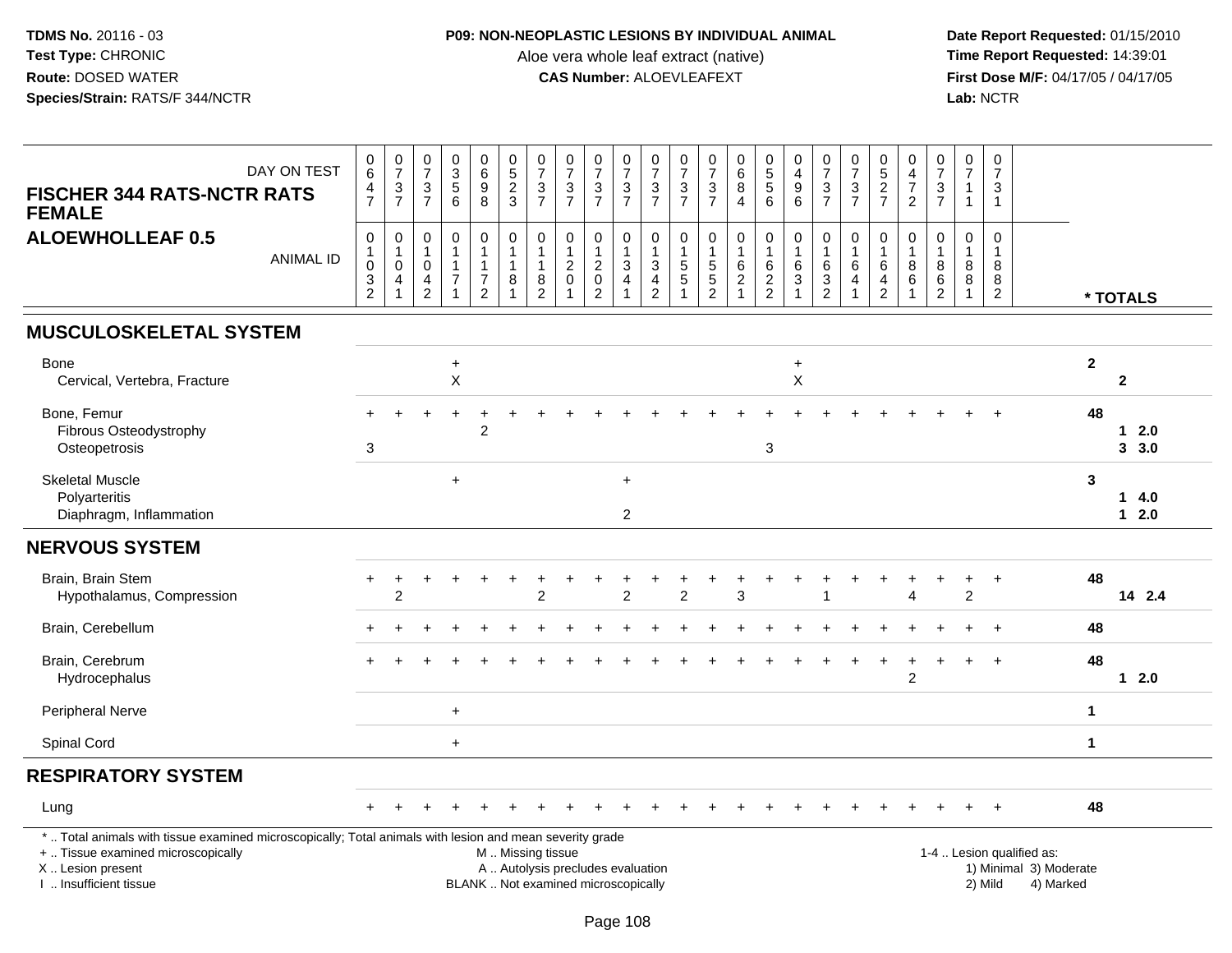### **P09: NON-NEOPLASTIC LESIONS BY INDIVIDUAL ANIMAL**

Aloe vera whole leaf extract (native)<br>**CAS Number:** ALOEVLEAFEXT

| DAY ON TEST<br><b>FISCHER 344 RATS-NCTR RATS</b><br><b>FEMALE</b>                                                                                                                             | $_{6}^{\rm 0}$<br>$\frac{4}{7}$                                         | $\begin{smallmatrix}0\\7\end{smallmatrix}$<br>$\frac{3}{7}$ | $\begin{array}{c} 0 \\ 7 \end{array}$<br>$\ensuremath{\mathsf{3}}$<br>$\overline{7}$ | 0<br>5<br>5<br>6                                                      | $\begin{array}{c} 0 \\ 6 \end{array}$<br>$\boldsymbol{9}$<br>8                  | $\begin{array}{c} 0 \\ 5 \end{array}$<br>$\frac{2}{3}$               | $\frac{0}{7}$<br>$\frac{3}{7}$ | $\frac{0}{7}$<br>$\frac{3}{7}$                                           | $\frac{0}{7}$<br>$\frac{3}{7}$                                        | $\frac{0}{7}$<br>$\frac{3}{7}$                     | $\frac{0}{7}$<br>$\frac{3}{7}$                               | $\frac{0}{7}$<br>$\ensuremath{\mathsf{3}}$<br>$\overline{7}$ | $\frac{0}{7}$<br>$\frac{3}{7}$                                 | $_{6}^{\rm 0}$<br>8<br>$\overline{4}$             | $\begin{array}{c} 0 \\ 5 \end{array}$<br>$\overline{5}$<br>6 | $\begin{smallmatrix}0\\4\end{smallmatrix}$<br>$\boldsymbol{9}$<br>6 | $\frac{0}{7}$<br>$\mathbf{3}$<br>$\overline{7}$                           | $\frac{0}{7}$<br>$\frac{3}{7}$                                                    | $^{\rm 0}_{\rm 5}$<br>$\frac{2}{7}$                                       | $\mathbf 0$<br>$\overline{4}$<br>$\overline{7}$<br>$\overline{2}$ | $\frac{0}{7}$<br>$\frac{3}{7}$     | $\frac{0}{7}$<br>$\mathbf{1}$<br>$\overline{1}$         | $\pmb{0}$<br>$\overline{7}$<br>$\mathbf{3}$<br>$\mathbf{1}$ |                                                                  |              |                                           |
|-----------------------------------------------------------------------------------------------------------------------------------------------------------------------------------------------|-------------------------------------------------------------------------|-------------------------------------------------------------|--------------------------------------------------------------------------------------|-----------------------------------------------------------------------|---------------------------------------------------------------------------------|----------------------------------------------------------------------|--------------------------------|--------------------------------------------------------------------------|-----------------------------------------------------------------------|----------------------------------------------------|--------------------------------------------------------------|--------------------------------------------------------------|----------------------------------------------------------------|---------------------------------------------------|--------------------------------------------------------------|---------------------------------------------------------------------|---------------------------------------------------------------------------|-----------------------------------------------------------------------------------|---------------------------------------------------------------------------|-------------------------------------------------------------------|------------------------------------|---------------------------------------------------------|-------------------------------------------------------------|------------------------------------------------------------------|--------------|-------------------------------------------|
| <b>ALOEWHOLLEAF 0.5</b><br><b>ANIMAL ID</b>                                                                                                                                                   | $\pmb{0}$<br>$\begin{smallmatrix}1\0\end{smallmatrix}$<br>$\frac{3}{2}$ | $\boldsymbol{0}$<br>$\mathbf{1}$<br>$\mathbf 0$<br>4        | 0<br>$\mathbf 1$<br>0<br>4<br>$\overline{c}$                                         | $\mathsf{O}\xspace$<br>$\mathbf{1}$<br>$\mathbf{1}$<br>$\overline{7}$ | $\pmb{0}$<br>$\overline{1}$<br>$\mathbf{1}$<br>$\overline{7}$<br>$\overline{c}$ | $\pmb{0}$<br>$\overline{1}$<br>$\overline{1}$<br>8<br>$\overline{1}$ | 0<br>1<br>8<br>$\overline{c}$  | $\pmb{0}$<br>$\mathbf{1}$<br>$^2_{\rm 0}$<br>$\overline{1}$              | $\mathsf{O}\xspace$<br>$\mathbf{1}$<br>$^2_{\rm 0}$<br>$\overline{2}$ | 0<br>$\mathbf 1$<br>$\ensuremath{\mathsf{3}}$<br>4 | $\pmb{0}$<br>$\mathbf{1}$<br>$\frac{3}{4}$<br>$\overline{2}$ | 0<br>$\overline{1}$<br>$\sqrt{5}$<br>$\overline{5}$          | $\mathbf 0$<br>$\mathbf{1}$<br>$\frac{5}{5}$<br>$\overline{2}$ | $\mathbf 0$<br>$\mathbf 1$<br>6<br>$\overline{2}$ | $\pmb{0}$<br>$\mathbf{1}$<br>$\,6\,$<br>$\frac{2}{2}$        | $\pmb{0}$<br>$\mathbf{1}$<br>$^6_3$<br>$\mathbf{1}$                 | $\mathbf 0$<br>$\overline{1}$<br>$\,6\,$<br>$\mathbf 3$<br>$\overline{c}$ | $\pmb{0}$<br>$\mathbf{1}$<br>$\,6\,$<br>$\overline{4}$<br>$\overline{\mathbf{1}}$ | 0<br>$\mathbf{1}$<br>$\,6\,$<br>$\overline{\mathbf{4}}$<br>$\overline{c}$ | $\mathbf 0$<br>$\mathbf{1}$<br>8<br>6<br>$\mathbf{1}$             | 0<br>1<br>8<br>6<br>$\overline{c}$ | $\pmb{0}$<br>$\overline{1}$<br>8<br>8<br>$\overline{1}$ | $\pmb{0}$<br>$\mathbf 1$<br>8<br>8<br>$\overline{2}$        |                                                                  |              | * TOTALS                                  |
| Granuloma<br>Hemorrhage<br>Alveolar Epithelium, Hyperplasia<br>Alveolus, Infiltration Cellular, Histiocyte<br>Alveolus, Inflammation                                                          | $\mathbf{1}$                                                            |                                                             | $\overline{2}$                                                                       |                                                                       |                                                                                 |                                                                      | $\overline{c}$                 | 1                                                                        |                                                                       | $\mathbf{2}$                                       |                                                              | $\overline{c}$                                               | $\overline{c}$                                                 |                                                   |                                                              |                                                                     | $\mathbf{1}$                                                              | $\overline{1}$                                                                    |                                                                           |                                                                   |                                    | 3                                                       | 2<br>2                                                      |                                                                  |              | 42.0<br>2.0<br>2, 1.5<br>$8$ 1.1<br>4 2.0 |
| Nose<br>Inflammation<br>Osteopetrosis<br>Goblet Cell, Hyperplasia                                                                                                                             | $\overline{c}$                                                          |                                                             | $\overline{2}$                                                                       |                                                                       |                                                                                 | $\overline{c}$<br>$\overline{c}$                                     | $\overline{c}$                 |                                                                          |                                                                       |                                                    |                                                              |                                                              |                                                                |                                                   | 3                                                            |                                                                     |                                                                           |                                                                                   |                                                                           |                                                                   |                                    |                                                         | $\div$                                                      |                                                                  | 48           | 6<br>2.0<br>2.5<br>$12.0$                 |
| Trachea                                                                                                                                                                                       |                                                                         |                                                             |                                                                                      |                                                                       |                                                                                 |                                                                      |                                |                                                                          |                                                                       |                                                    |                                                              |                                                              |                                                                |                                                   |                                                              |                                                                     |                                                                           |                                                                                   |                                                                           |                                                                   |                                    |                                                         | $\overline{+}$                                              |                                                                  | 48           |                                           |
| <b>SPECIAL SENSES SYSTEM</b>                                                                                                                                                                  |                                                                         |                                                             |                                                                                      |                                                                       |                                                                                 |                                                                      |                                |                                                                          |                                                                       |                                                    |                                                              |                                                              |                                                                |                                                   |                                                              |                                                                     |                                                                           |                                                                                   |                                                                           |                                                                   |                                    |                                                         |                                                             |                                                                  |              |                                           |
| Eye<br>Cataract<br>Hemorrhage<br>Phthisis Bulbi<br>Retina, Degeneration                                                                                                                       |                                                                         |                                                             | $\overline{2}$                                                                       |                                                                       |                                                                                 |                                                                      | 3                              |                                                                          |                                                                       |                                                    |                                                              |                                                              | X<br>4                                                         |                                                   |                                                              |                                                                     |                                                                           |                                                                                   |                                                                           |                                                                   |                                    |                                                         |                                                             |                                                                  | 48           | $\mathbf{2}$<br>1<br>4.0<br>1<br>8 2.9    |
| <b>Harderian Gland</b><br>Infiltration Cellular, Lymphocyte<br>Inflammation                                                                                                                   |                                                                         | $\ddot{}$                                                   | $\overline{2}$                                                                       | $\overline{2}$                                                        |                                                                                 |                                                                      | 1                              | $\mathbf{1}$                                                             | $\overline{2}$                                                        |                                                    | $\overline{1}$                                               | $\overline{1}$                                               |                                                                |                                                   | $\overline{2}$                                               |                                                                     |                                                                           | $\overline{\mathbf{1}}$                                                           | 2                                                                         |                                                                   | 1                                  |                                                         | $\overline{+}$                                              |                                                                  | 48           | 21 1.3<br>$12.0$                          |
| <b>Lacrimal Gland</b>                                                                                                                                                                         |                                                                         |                                                             |                                                                                      |                                                                       |                                                                                 |                                                                      |                                |                                                                          |                                                                       |                                                    |                                                              |                                                              |                                                                |                                                   |                                                              |                                                                     |                                                                           |                                                                                   |                                                                           |                                                                   |                                    |                                                         |                                                             |                                                                  | $\mathbf{1}$ |                                           |
| <b>URINARY SYSTEM</b>                                                                                                                                                                         |                                                                         |                                                             |                                                                                      |                                                                       |                                                                                 |                                                                      |                                |                                                                          |                                                                       |                                                    |                                                              |                                                              |                                                                |                                                   |                                                              |                                                                     |                                                                           |                                                                                   |                                                                           |                                                                   |                                    |                                                         |                                                             |                                                                  |              |                                           |
| Kidney                                                                                                                                                                                        |                                                                         |                                                             |                                                                                      |                                                                       |                                                                                 |                                                                      |                                |                                                                          |                                                                       |                                                    |                                                              |                                                              |                                                                |                                                   |                                                              |                                                                     |                                                                           |                                                                                   |                                                                           |                                                                   |                                    |                                                         | $\ddot{}$                                                   |                                                                  | 48           |                                           |
| *  Total animals with tissue examined microscopically; Total animals with lesion and mean severity grade<br>+  Tissue examined microscopically<br>X  Lesion present<br>I  Insufficient tissue |                                                                         |                                                             |                                                                                      |                                                                       |                                                                                 | M  Missing tissue                                                    |                                | A  Autolysis precludes evaluation<br>BLANK  Not examined microscopically |                                                                       |                                                    |                                                              |                                                              |                                                                |                                                   |                                                              |                                                                     |                                                                           |                                                                                   |                                                                           |                                                                   |                                    |                                                         | 2) Mild                                                     | 1-4  Lesion qualified as:<br>1) Minimal 3) Moderate<br>4) Marked |              |                                           |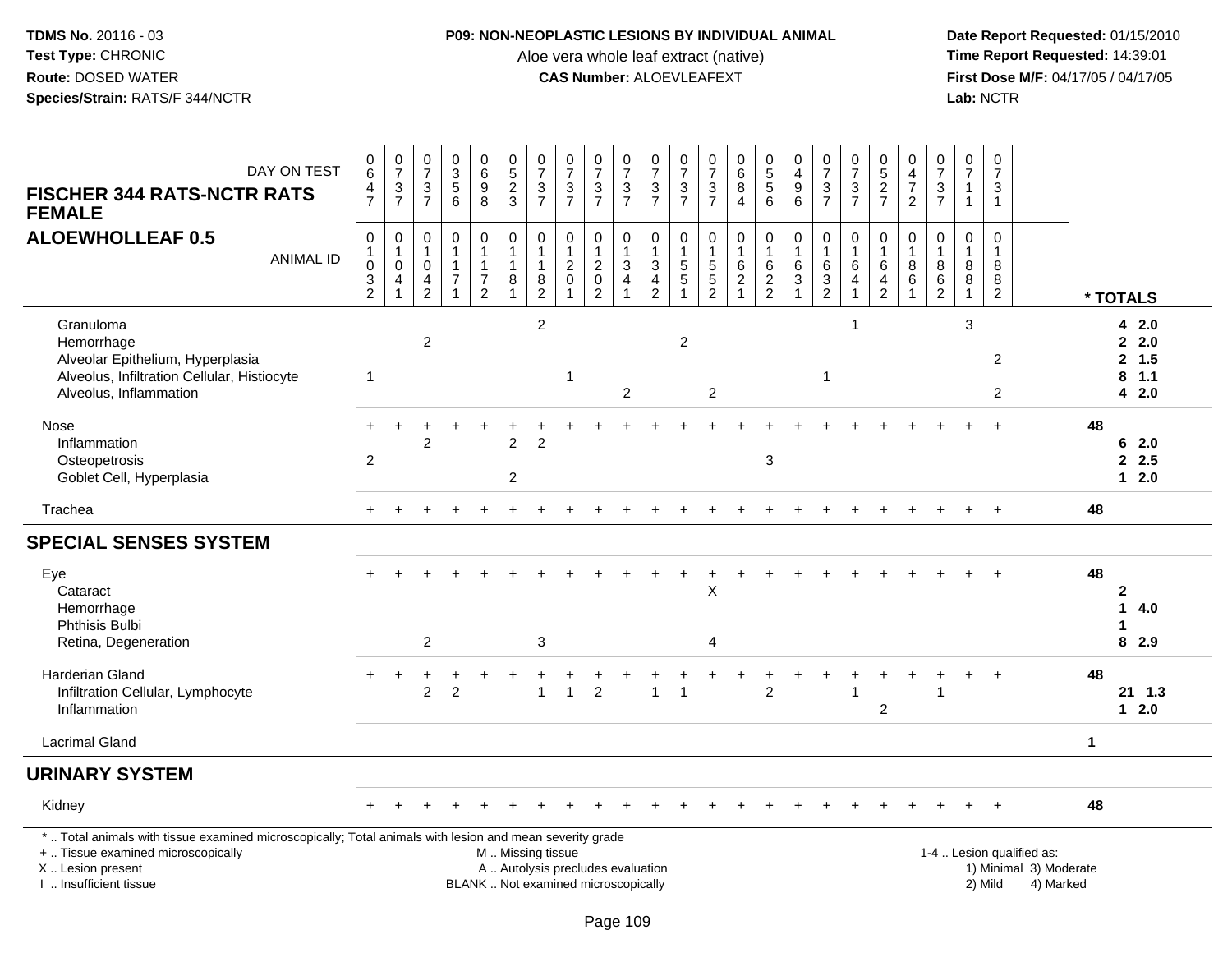#### **P09: NON-NEOPLASTIC LESIONS BY INDIVIDUAL ANIMAL**

Aloe vera whole leaf extract (native)<br>**CAS Number:** ALOEVLEAFEXT

 **Date Report Requested:** 01/15/2010 **First Dose M/F:** 04/17/05 / 04/17/05 Lab: NCTR **Lab:** NCTR

| <b>FISCHER 344 RATS-NCTR RATS</b><br><b>FEMALE</b> | DAY ON TEST | 0<br>6<br>$\overline{4}$<br>$\overline{ }$ | $\mathbf{0}$<br>3 | 0<br>3           | 0<br>3<br>$\sqrt{5}$<br>6 | 0<br>6<br>9<br>8              | $5\phantom{.0}$<br>$\overline{c}$<br>3 | 0<br>$\rightarrow$<br>3<br>$\rightarrow$ | 3<br>-                              | 0<br>$\overline{ }$<br>3<br>$\overline{ }$ | 0<br>$\overline{ }$<br>3<br>$\overline{ }$ | 3<br>$\rightarrow$ | ົ<br>J<br>-   | ⇁<br>3<br>$\overline{ }$ | 0<br>6<br>8<br>4          | $\mathbf 0$<br>$\sqrt{5}$<br>$\,$ 5 $\,$<br>6 | 0<br>$\overline{4}$<br>9<br>6 | ົ<br>J           | $\overline{ }$<br>3 | 0<br>$5\phantom{.0}$<br>$\sim$<br>∠ | 0<br>4<br>$\rightarrow$<br>⌒ | 0<br>$\rightarrow$<br>3<br>$\rightarrow$ | 0<br>$\rightarrow$ | 0<br>$\overline{ }$<br>3   |          |                  |  |
|----------------------------------------------------|-------------|--------------------------------------------|-------------------|------------------|---------------------------|-------------------------------|----------------------------------------|------------------------------------------|-------------------------------------|--------------------------------------------|--------------------------------------------|--------------------|---------------|--------------------------|---------------------------|-----------------------------------------------|-------------------------------|------------------|---------------------|-------------------------------------|------------------------------|------------------------------------------|--------------------|----------------------------|----------|------------------|--|
| <b>ALOEWHOLLEAF 0.5</b>                            | ANIMAL ID   | 0<br>0<br>3<br>2                           | 0<br>U<br>4       | 0<br>0<br>4<br>2 | 0<br>$\overline{ }$       | 0<br>$\overline{ }$<br>$\sim$ | 8                                      | 0<br>8<br>$\sim$                         | 0<br>ົ<br>$\epsilon$<br>$\mathbf 0$ | 0<br>2<br>$\mathbf 0$<br>ົ                 | 0<br>3<br>4                                | 3<br>4<br>ົ        | 5<br>-<br>G   | 5<br>5<br>$\sim$         | 0<br>6<br>ົ<br>$\epsilon$ | 0<br>6<br>$\boldsymbol{2}$<br>$\overline{c}$  | 0<br>$\,6$<br>$\mathbf{3}$    | 6<br>3<br>$\sim$ | 0<br>6<br>4         | 0<br>6<br>4<br>$\sim$               | 0<br>8<br>6                  | 8<br>$\,6$<br>2                          | 0<br>8<br>8        | $\mathbf 0$<br>8<br>8<br>2 | * TOTALS |                  |  |
| Mineralization<br>Nephropathy                      |             | $\mathcal{P}$                              |                   | 2<br>ົ           | ຳ                         | 2                             |                                        | 3<br>3                                   | 2<br>2                              | 2<br>$\mathcal{P}$                         | 4                                          | $\mathcal{P}$<br>3 | $\mathcal{P}$ | 3<br>3                   | 2                         | 3                                             |                               | 2<br>2           |                     |                                     | $\overline{2}$<br>2          | 3                                        | 4                  | 4                          |          | 35 1.9<br>45 2.2 |  |
| <b>Urinary Bladder</b>                             |             |                                            |                   |                  |                           |                               |                                        |                                          |                                     |                                            |                                            |                    |               |                          |                           |                                               |                               |                  |                     |                                     |                              |                                          |                    | $\div$                     | 48       |                  |  |

\* .. Total animals with tissue examined microscopically; Total animals with lesion and mean severity grade

+ .. Tissue examined microscopically

X .. Lesion present

I .. Insufficient tissue

 M .. Missing tissueA .. Autolysis precludes evaluation

BLANK .. Not examined microscopically 2) Mild 4) Marked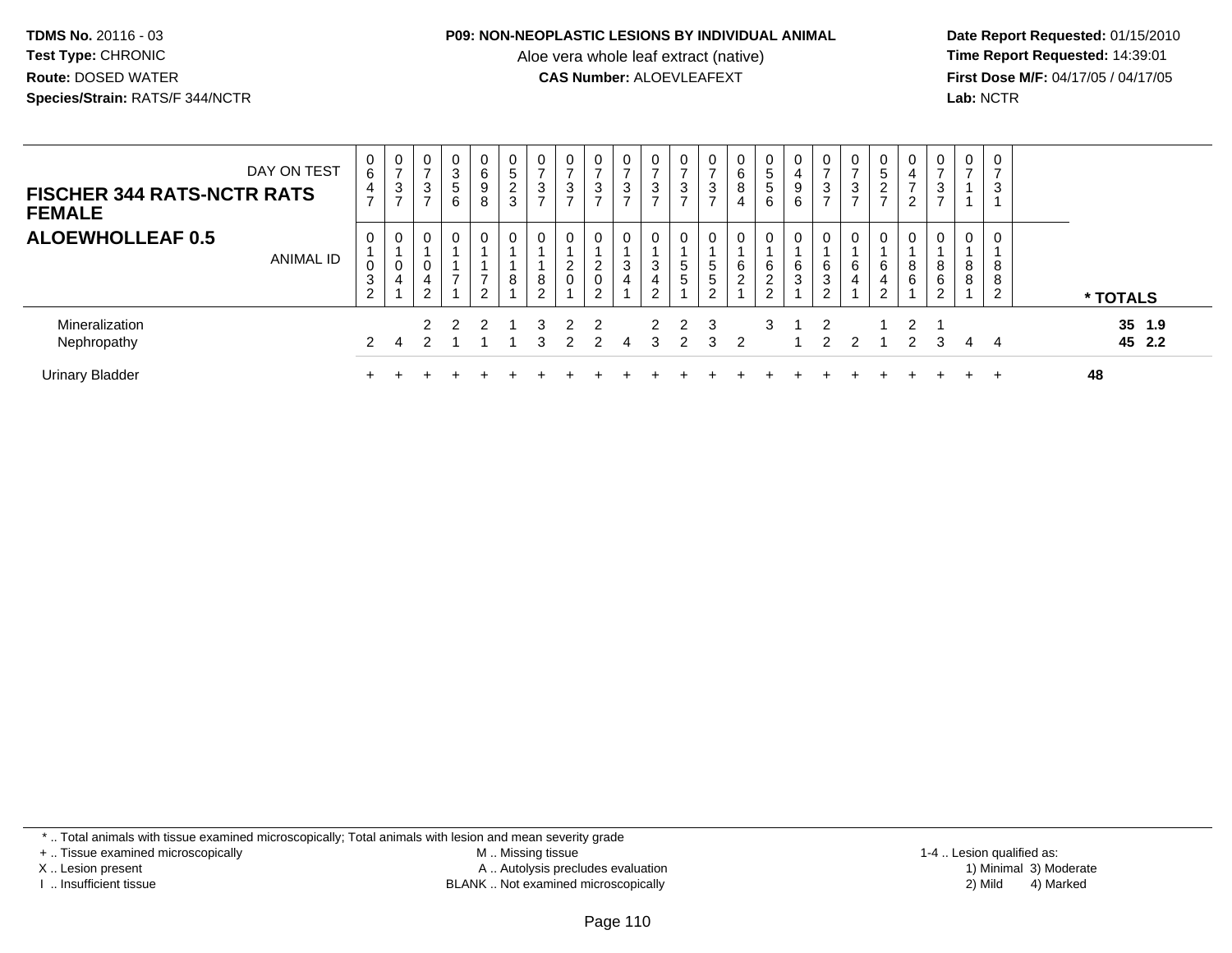### **P09: NON-NEOPLASTIC LESIONS BY INDIVIDUAL ANIMAL**

Aloe vera whole leaf extract (native)<br>**CAS Number:** ALOEVLEAFEXT

 **Date Report Requested:** 01/15/2010 **First Dose M/F:** 04/17/05 / 04/17/05 Lab: NCTR **Lab:** NCTR

| DAY ON TEST<br><b>FISCHER 344 RATS-NCTR RATS</b><br><b>FEMALE</b>                                                                                                   |                  | $\frac{0}{7}$<br>$\frac{3}{7}$                                                                         | $\begin{array}{c} 0 \\ 7 \end{array}$<br>$\frac{3}{7}$ | $\begin{array}{c} 0 \\ 5 \end{array}$<br>$\pmb{0}$<br>6              | $\begin{array}{c} 0 \\ 6 \end{array}$<br>$\frac{8}{7}$                    | $\begin{smallmatrix} 0\\7 \end{smallmatrix}$<br>$\frac{3}{7}$                  | $\begin{array}{c} 0 \\ 5 \end{array}$<br>$\overline{5}$<br>$5\phantom{.0}$         | $\begin{array}{c} 0 \\ 7 \end{array}$<br>3<br>$\overline{7}$ | $\frac{0}{7}$<br>$\frac{3}{7}$                                      | $\frac{0}{7}$<br>3<br>$\overline{7}$                       | $\mathbf 0$<br>$\overline{4}$<br>$\mathbf 1$<br>5                                             | 0<br>5<br>6<br>6                                        | $\mathbf 0$<br>$\overline{7}$<br>$\frac{3}{7}$                | $\begin{smallmatrix}0\\4\end{smallmatrix}$<br>$\overline{7}$<br>$\overline{7}$ | $\begin{smallmatrix}0\\7\end{smallmatrix}$<br>$\frac{2}{9}$        | $\begin{array}{c} 0 \\ 7 \end{array}$<br>$\frac{3}{7}$        | $\frac{0}{7}$<br>3<br>$\overline{7}$ | $\mathbf 0$<br>$\,6\,$<br>$\mathbf{1}$<br>9     | $\begin{array}{c} 0 \\ 5 \\ 7 \end{array}$<br>$\overline{2}$ | $\begin{array}{c} 0 \\ 6 \end{array}$<br>6<br>6 | $\begin{array}{c} 0 \\ 5 \\ 7 \end{array}$<br>$\overline{2}$ | 0<br>$\overline{7}$<br>3<br>$\overline{7}$ | $\begin{array}{c} 0 \\ 7 \end{array}$<br>$\frac{3}{7}$            | $_{6}^{\rm 0}$<br>$\overline{5}$<br>$\overline{7}$     | $\frac{0}{7}$<br>$\frac{3}{7}$                                      | 0<br>$\overline{7}$<br>3<br>3                           |                        |
|---------------------------------------------------------------------------------------------------------------------------------------------------------------------|------------------|--------------------------------------------------------------------------------------------------------|--------------------------------------------------------|----------------------------------------------------------------------|---------------------------------------------------------------------------|--------------------------------------------------------------------------------|------------------------------------------------------------------------------------|--------------------------------------------------------------|---------------------------------------------------------------------|------------------------------------------------------------|-----------------------------------------------------------------------------------------------|---------------------------------------------------------|---------------------------------------------------------------|--------------------------------------------------------------------------------|--------------------------------------------------------------------|---------------------------------------------------------------|--------------------------------------|-------------------------------------------------|--------------------------------------------------------------|-------------------------------------------------|--------------------------------------------------------------|--------------------------------------------|-------------------------------------------------------------------|--------------------------------------------------------|---------------------------------------------------------------------|---------------------------------------------------------|------------------------|
| <b>ALOEWHOLLEAF 1.0</b>                                                                                                                                             | <b>ANIMAL ID</b> | $\pmb{0}$<br>$\begin{smallmatrix}0\\1\end{smallmatrix}$<br>$\ensuremath{\mathsf{3}}$<br>$\overline{1}$ | $\mathsf{O}$<br>$\mathbf 0$<br>$\mathbf{1}$<br>3<br>2  | $\mathsf{O}\xspace$<br>$\mathbf 0$<br>$\mathbf{1}$<br>$\overline{4}$ | $\mathbf 0$<br>$\ddot{\mathbf{0}}$<br>$\mathbf{1}$<br>$\overline{4}$<br>2 | $\begin{smallmatrix}0\\0\end{smallmatrix}$<br>$\overline{1}$<br>$\overline{7}$ | $\mathsf{O}$<br>$\overline{0}$<br>$\mathbf{1}$<br>$\overline{7}$<br>$\overline{2}$ | $\mathbf 0$<br>$\mathbf 0$<br>$\mathbf{1}$<br>9              | $\mathbf 0$<br>$\mathbf 0$<br>$\mathbf{1}$<br>$\boldsymbol{9}$<br>2 | 0<br>$\ddot{\mathbf{0}}$<br>$\overline{2}$<br>$\mathbf{0}$ | $\begin{smallmatrix}0\\0\end{smallmatrix}$<br>$\overline{2}$<br>$\mathbf 0$<br>$\overline{2}$ | 0<br>$\overline{0}$<br>$\overline{3}$<br>$\overline{5}$ | $\mathbf 0$<br>$\mathbf 0$<br>$\overline{3}$<br>$\frac{5}{2}$ | $\mathbf 0$<br>$\overline{0}$<br>$\overline{3}$<br>$6\phantom{1}6$             | 0<br>$\overline{0}$<br>$\overline{3}$<br>$\,6\,$<br>$\overline{2}$ | $\pmb{0}$<br>$\overline{0}$<br>$\overline{5}$<br>$\mathbf{1}$ | 0<br>$\pmb{0}$<br>5<br>1<br>2        | $\pmb{0}$<br>$\mathbf 0$<br>6<br>$\overline{7}$ | 0<br>$\pmb{0}$<br>$\,6$<br>$\overline{7}$<br>$\mathfrak{p}$  | $\mathbf 0$<br>$\mathbf 0$<br>$\,6\,$<br>8      | $\mathbf 0$<br>$\overline{0}$<br>$\overline{6}$<br>8<br>2    | $\mathbf 0$<br>$\Omega$<br>9<br>$\sqrt{5}$ | $\mathbf 0$<br>$\mathbf 0$<br>$\boldsymbol{9}$<br>$\sqrt{5}$<br>2 | 0<br>$\mathbf 0$<br>$\boldsymbol{9}$<br>$6\phantom{1}$ | $\pmb{0}$<br>$\ddot{\mathbf{0}}$<br>$\frac{9}{6}$<br>$\overline{2}$ | 0<br>$\mathbf{1}$<br>$\mathbf 0$<br>$\overline{5}$<br>1 | females<br>(cont)      |
| <b>ALIMENTARY SYSTEM</b>                                                                                                                                            |                  |                                                                                                        |                                                        |                                                                      |                                                                           |                                                                                |                                                                                    |                                                              |                                                                     |                                                            |                                                                                               |                                                         |                                                               |                                                                                |                                                                    |                                                               |                                      |                                                 |                                                              |                                                 |                                                              |                                            |                                                                   |                                                        |                                                                     |                                                         |                        |
| Esophagus                                                                                                                                                           |                  |                                                                                                        |                                                        |                                                                      |                                                                           |                                                                                |                                                                                    |                                                              |                                                                     |                                                            |                                                                                               |                                                         |                                                               |                                                                                |                                                                    |                                                               |                                      |                                                 |                                                              |                                                 |                                                              |                                            |                                                                   |                                                        |                                                                     | $+$                                                     |                        |
| Intestine Large, Ascending Colon<br><b>Dilatation</b><br>Inflammation<br>Lymphoid Tissue, Hyperplasia                                                               |                  |                                                                                                        |                                                        |                                                                      |                                                                           |                                                                                |                                                                                    |                                                              |                                                                     |                                                            |                                                                                               |                                                         |                                                               | 2                                                                              |                                                                    |                                                               |                                      |                                                 | X                                                            |                                                 |                                                              |                                            |                                                                   |                                                        |                                                                     |                                                         |                        |
| Mucosa, Hyperplasia                                                                                                                                                 |                  | 4                                                                                                      |                                                        | $\overline{2}$                                                       | $\overline{2}$                                                            | $\overline{1}$                                                                 |                                                                                    | 2                                                            | $\overline{2}$                                                      | $\overline{2}$                                             |                                                                                               | 2                                                       | 2                                                             |                                                                                | 3                                                                  | 3                                                             | $\overline{2}$                       | 3                                               | 3                                                            | -1                                              |                                                              | 2                                          | $\overline{2}$                                                    | 4                                                      | $\mathbf{3}$                                                        |                                                         |                        |
| Intestine Large, Cecum<br>Dilatation<br>Inflammation                                                                                                                |                  |                                                                                                        |                                                        | X                                                                    |                                                                           |                                                                                |                                                                                    |                                                              |                                                                     |                                                            | $\mathsf{X}$                                                                                  |                                                         |                                                               |                                                                                |                                                                    |                                                               |                                      | X                                               | $\mathsf X$                                                  | X                                               |                                                              |                                            |                                                                   |                                                        |                                                                     | $\overline{+}$                                          |                        |
| Mucosa, Hyperplasia                                                                                                                                                 |                  |                                                                                                        | $\mathbf{1}$                                           | 3                                                                    |                                                                           |                                                                                |                                                                                    | $\sqrt{2}$                                                   |                                                                     |                                                            |                                                                                               |                                                         |                                                               |                                                                                |                                                                    |                                                               |                                      |                                                 |                                                              | $\overline{2}$                                  |                                                              |                                            | $\overline{2}$                                                    | $\overline{1}$                                         | $\overline{\mathbf{3}}$                                             |                                                         |                        |
| Intestine Large, Colon<br>Inflammation<br>Necrosis<br>Mucosa, Hyperplasia                                                                                           |                  |                                                                                                        |                                                        | $\ddot{}$<br>$\overline{c}$<br>$\overline{\mathbf{A}}$               |                                                                           |                                                                                |                                                                                    |                                                              |                                                                     |                                                            |                                                                                               |                                                         | $+$<br>4                                                      |                                                                                |                                                                    |                                                               |                                      |                                                 |                                                              |                                                 |                                                              |                                            |                                                                   |                                                        |                                                                     |                                                         |                        |
| Intestine Large, Descending Colon<br>Inflammation<br>Ulcer                                                                                                          |                  |                                                                                                        |                                                        |                                                                      |                                                                           |                                                                                |                                                                                    |                                                              |                                                                     |                                                            |                                                                                               |                                                         |                                                               |                                                                                |                                                                    |                                                               |                                      |                                                 | 2<br>3                                                       |                                                 |                                                              |                                            |                                                                   |                                                        |                                                                     |                                                         |                        |
| Mucosa, Hyperplasia                                                                                                                                                 |                  |                                                                                                        |                                                        | $\overline{2}$                                                       |                                                                           |                                                                                |                                                                                    |                                                              |                                                                     | $\overline{2}$                                             |                                                                                               |                                                         | $\overline{2}$                                                |                                                                                |                                                                    | -1                                                            |                                      |                                                 | $\overline{2}$                                               |                                                 |                                                              | $\mathbf{1}$                               | $1 \quad 1$                                                       |                                                        | $\overline{\phantom{1}}$                                            |                                                         |                        |
| Intestine Large, Rectum                                                                                                                                             |                  |                                                                                                        |                                                        |                                                                      |                                                                           |                                                                                |                                                                                    |                                                              |                                                                     |                                                            |                                                                                               |                                                         |                                                               |                                                                                |                                                                    |                                                               |                                      |                                                 |                                                              |                                                 |                                                              |                                            |                                                                   |                                                        |                                                                     |                                                         |                        |
| Intestine Large, Transverse Colon<br>Dilatation<br>Inflammation                                                                                                     |                  |                                                                                                        |                                                        |                                                                      |                                                                           |                                                                                |                                                                                    |                                                              |                                                                     |                                                            |                                                                                               |                                                         |                                                               |                                                                                |                                                                    |                                                               |                                      |                                                 | X                                                            |                                                 |                                                              |                                            |                                                                   |                                                        |                                                                     | $\ddot{}$                                               |                        |
| *  Total animals with tissue examined microscopically; Total animals with lesion and mean severity grade<br>+  Tissue examined microscopically<br>X  Lesion present |                  |                                                                                                        |                                                        |                                                                      |                                                                           |                                                                                | M  Missing tissue<br>A  Autolysis precludes evaluation                             |                                                              |                                                                     |                                                            |                                                                                               |                                                         |                                                               |                                                                                |                                                                    |                                                               |                                      |                                                 |                                                              |                                                 |                                                              |                                            | 1-4  Lesion qualified as:                                         |                                                        |                                                                     |                                                         | 1) Minimal 3) Moderate |

I .. Insufficient tissue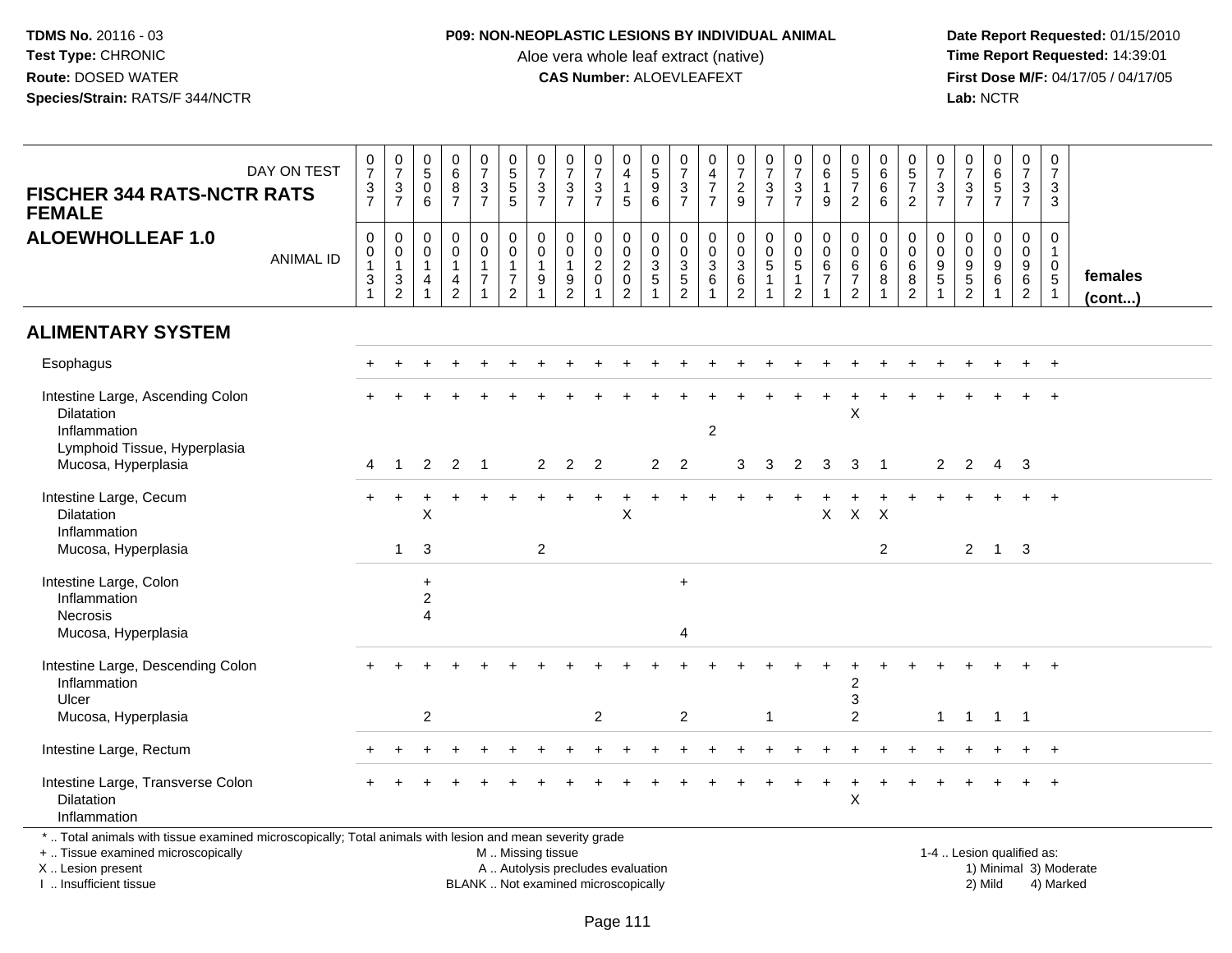### **P09: NON-NEOPLASTIC LESIONS BY INDIVIDUAL ANIMAL**

Aloe vera whole leaf extract (native)<br>**CAS Number:** ALOEVLEAFEXT

 **Date Report Requested:** 01/15/2010 **First Dose M/F:** 04/17/05 / 04/17/05 Lab: NCTR **Lab:** NCTR

| DAY ON TEST                                                                                                                                                                                                                                                 | $\frac{0}{7}$                             | $\frac{0}{7}$                                             | $\begin{array}{c} 0 \\ 5 \end{array}$        | $\begin{array}{c} 0 \\ 6 \end{array}$              | $\frac{0}{7}$                    | 0<br>5<br>5<br>5                                             | $\frac{0}{7}$                              | $\frac{0}{7}$                               | $\begin{array}{c} 0 \\ 7 \\ 3 \end{array}$ | 0<br>$\overline{\mathbf{4}}$       | $\begin{array}{c} 0 \\ 5 \\ 9 \end{array}$        | $\frac{0}{7}$                               | $\begin{array}{c} 0 \\ 4 \\ 7 \end{array}$ | $\frac{0}{7}$              | $\begin{smallmatrix}0\\7\end{smallmatrix}$       | $\frac{0}{7}$                        | $\pmb{0}$<br>$\,6\,$             | $\begin{array}{c} 0 \\ 5 \\ 7 \end{array}$ | $\begin{matrix}0\0\0\0\end{matrix}$ | $\begin{array}{c} 0 \\ 5 \\ 7 \end{array}$ | $\boldsymbol{0}$<br>$\boldsymbol{7}$         | $\frac{0}{7}$                               | $0$<br>$6$<br>$5$             | $\frac{0}{7}$                                  | $\begin{smallmatrix}0\\7\end{smallmatrix}$  |                         |
|-------------------------------------------------------------------------------------------------------------------------------------------------------------------------------------------------------------------------------------------------------------|-------------------------------------------|-----------------------------------------------------------|----------------------------------------------|----------------------------------------------------|----------------------------------|--------------------------------------------------------------|--------------------------------------------|---------------------------------------------|--------------------------------------------|------------------------------------|---------------------------------------------------|---------------------------------------------|--------------------------------------------|----------------------------|--------------------------------------------------|--------------------------------------|----------------------------------|--------------------------------------------|-------------------------------------|--------------------------------------------|----------------------------------------------|---------------------------------------------|-------------------------------|------------------------------------------------|---------------------------------------------|-------------------------|
| <b>FISCHER 344 RATS-NCTR RATS</b><br><b>FEMALE</b>                                                                                                                                                                                                          | $\frac{3}{7}$                             | $\ensuremath{\mathsf{3}}$<br>$\overline{7}$               | $\mathbf 0$<br>6                             | $\bf 8$<br>$\overline{7}$                          | $\mathbf{3}$<br>$\overline{7}$   |                                                              | $\mathbf{3}$<br>$\overline{7}$             | $\ensuremath{\mathsf{3}}$<br>$\overline{7}$ | $\overline{7}$                             | $\overline{1}$<br>5                | 6                                                 | $\ensuremath{\mathsf{3}}$<br>$\overline{7}$ | $\overline{7}$                             | $\frac{2}{9}$              | $\mathbf{3}$<br>$\overline{7}$                   | $\sqrt{3}$<br>$\overline{7}$         | $\mathbf{1}$<br>9                | $\overline{c}$                             | 6                                   | $\overline{2}$                             | $\ensuremath{\mathsf{3}}$<br>$\overline{7}$  | $\ensuremath{\mathsf{3}}$<br>$\overline{7}$ | $\overline{7}$                | $\frac{3}{7}$                                  | $\mathbf{3}$<br>3                           |                         |
| <b>ALOEWHOLLEAF 1.0</b><br><b>ANIMAL ID</b>                                                                                                                                                                                                                 | $\pmb{0}$<br>$\pmb{0}$<br>$\mathbf{1}$    | $\mathsf 0$<br>$\begin{smallmatrix}0\\1\end{smallmatrix}$ | $\mathbf 0$<br>$\mathbf 0$<br>$\overline{1}$ | $\mathsf{O}\xspace$<br>$\mathbf 0$<br>$\mathbf{1}$ | 0<br>$\mathbf 0$<br>$\mathbf{1}$ | $\begin{smallmatrix} 0\\0 \end{smallmatrix}$<br>$\mathbf{1}$ | $\mathbf 0$<br>$\mathbf 0$<br>$\mathbf{1}$ | 0<br>0<br>$\mathbf{1}$                      | $\pmb{0}$<br>$\overline{0}$                | 0<br>$\mathbf 0$<br>$\overline{2}$ | $\boldsymbol{0}$<br>$\mathbf 0$<br>$\overline{3}$ | 0<br>0<br>$\mathbf{3}$                      | $\pmb{0}$<br>$\pmb{0}$<br>$\overline{3}$   | $\pmb{0}$<br>$\frac{0}{3}$ | $\mathsf{O}$<br>$\overline{0}$<br>$\overline{5}$ | $_{\rm 0}^{\rm 0}$<br>$\overline{5}$ | $\pmb{0}$<br>$\mathbf 0$<br>6    | $\pmb{0}$<br>$\mathbf 0$<br>$\,6\,$        | 0<br>0<br>$6\overline{6}$           | $\mathbf 0$<br>0<br>$6\phantom{1}$         | $\mathbf 0$<br>$\mathsf 0$<br>$\overline{9}$ | $\mathbf 0$<br>$\mathbf 0$                  | $\pmb{0}$<br>$\mathbf 0$<br>9 | $\mathbf 0$<br>$\mathbf 0$<br>$\boldsymbol{9}$ | $\mathsf{O}$<br>$\mathbf{1}$<br>$\mathbf 0$ |                         |
|                                                                                                                                                                                                                                                             | $\ensuremath{\mathsf{3}}$<br>$\mathbf{1}$ | $\frac{3}{2}$                                             | $\overline{4}$                               | $\frac{4}{2}$                                      | $\overline{7}$                   | $\frac{7}{2}$                                                | $\boldsymbol{9}$                           | $\frac{9}{2}$                               | $\frac{2}{0}$                              | $\pmb{0}$<br>$\overline{c}$        | $\sqrt{5}$<br>$\overline{1}$                      | $\sqrt{5}$<br>$\overline{c}$                | 6<br>$\overline{1}$                        | $\frac{6}{2}$              | $\mathbf{1}$                                     | $\mathbf{1}$<br>$\overline{2}$       | $\overline{7}$<br>$\overline{1}$ | $\overline{\mathcal{I}}$<br>$\overline{2}$ | 8                                   | 8<br>$\overline{2}$                        | $\overline{5}$                               | $\frac{9}{5}$                               | $\,6$                         | $\overline{6}$<br>$\boldsymbol{2}$             | $\overline{5}$<br>$\mathbf{1}$              | females<br>$($ cont $)$ |
| Lymphoid Tissue, Hyperplasia<br>Mucosa, Hyperplasia                                                                                                                                                                                                         |                                           |                                                           |                                              | $\mathbf{1}$                                       | $\overline{1}$                   |                                                              | $\mathbf{1}$                               | $\overline{2}$                              | 2                                          |                                    | $\overline{2}$                                    | 3                                           |                                            |                            | 3                                                | $\overline{1}$                       | $\overline{2}$                   |                                            | $\mathbf{1}$                        |                                            | $\overline{2}$                               | $\overline{2}$                              | $2 \quad 1$                   |                                                |                                             |                         |
| Intestine Small, Duodenum<br>Inflammation                                                                                                                                                                                                                   |                                           |                                                           |                                              |                                                    |                                  |                                                              |                                            |                                             |                                            |                                    |                                                   |                                             |                                            |                            |                                                  |                                      |                                  |                                            |                                     |                                            |                                              |                                             |                               |                                                |                                             |                         |
| Mucosa, Hyperplasia                                                                                                                                                                                                                                         |                                           |                                                           |                                              |                                                    |                                  |                                                              |                                            |                                             |                                            |                                    | $\overline{c}$                                    |                                             |                                            |                            |                                                  |                                      |                                  |                                            |                                     |                                            |                                              |                                             | $\overline{2}$                |                                                | $\overline{2}$                              |                         |
| Intestine Small, Ileum<br>Inflammation<br>Lymphoid Tissue, Hyperplasia<br>Mucosa, Hyperplasia                                                                                                                                                               |                                           |                                                           |                                              |                                                    |                                  |                                                              |                                            |                                             |                                            |                                    |                                                   |                                             |                                            |                            |                                                  |                                      |                                  |                                            |                                     |                                            |                                              |                                             |                               |                                                |                                             |                         |
| Intestine Small, Jejunum                                                                                                                                                                                                                                    |                                           |                                                           |                                              |                                                    |                                  |                                                              |                                            |                                             |                                            |                                    |                                                   |                                             |                                            |                            |                                                  |                                      |                                  |                                            |                                     |                                            |                                              |                                             |                               |                                                | $\overline{+}$                              |                         |
| Liver<br>Angiectasis                                                                                                                                                                                                                                        |                                           |                                                           |                                              |                                                    |                                  |                                                              |                                            |                                             |                                            |                                    |                                                   |                                             | 3                                          |                            |                                                  |                                      |                                  |                                            |                                     |                                            |                                              |                                             |                               |                                                |                                             |                         |
| Basophilic Focus, Multiple<br><b>Eosinophilic Focus</b>                                                                                                                                                                                                     | X                                         |                                                           |                                              |                                                    |                                  |                                                              | $\times$                                   | $X$ $X$<br>Χ                                |                                            |                                    |                                                   | X                                           |                                            |                            | X<br>$\mathsf X$                                 |                                      |                                  |                                            |                                     |                                            |                                              |                                             |                               |                                                |                                             |                         |
| Granuloma<br>Hepatodiaphragmatic Nodule                                                                                                                                                                                                                     | $\overline{2}$                            |                                                           |                                              |                                                    |                                  | $\mathbf{2}^{\circ}$                                         | 2                                          | $\overline{2}$                              | $\overline{2}$                             |                                    |                                                   | $\mathbf{1}$                                | $\overline{1}$                             |                            | $\overline{2}$                                   | $\overline{2}$                       | X                                |                                            |                                     | $\blacktriangleleft$                       |                                              |                                             |                               |                                                |                                             |                         |
| Necrosis, Coagulative<br><b>Tension Lipidosis</b>                                                                                                                                                                                                           |                                           |                                                           |                                              |                                                    |                                  |                                                              |                                            |                                             |                                            |                                    |                                                   |                                             |                                            |                            | $\overline{2}$                                   |                                      |                                  |                                            |                                     |                                            |                                              |                                             |                               | $\overline{2}$                                 | $\overline{2}$                              |                         |
| Bile Duct, Hyperplasia                                                                                                                                                                                                                                      |                                           |                                                           |                                              |                                                    |                                  |                                                              |                                            |                                             |                                            |                                    |                                                   | $\mathbf 1$                                 |                                            |                            |                                                  |                                      |                                  |                                            |                                     |                                            |                                              |                                             |                               | $\overline{c}$                                 |                                             |                         |
| Left Lateral Lobe, Developmental Malformation                                                                                                                                                                                                               |                                           |                                                           |                                              |                                                    |                                  |                                                              |                                            |                                             |                                            | $\mathsf X$                        |                                                   |                                             |                                            |                            |                                                  |                                      |                                  |                                            |                                     |                                            |                                              |                                             |                               |                                                |                                             |                         |
| Right Lateral Lobe, Developmental<br>Malformation                                                                                                                                                                                                           |                                           |                                                           |                                              |                                                    |                                  |                                                              |                                            |                                             |                                            |                                    |                                                   |                                             |                                            |                            |                                                  |                                      |                                  |                                            |                                     | X                                          |                                              |                                             | $\boldsymbol{\mathsf{X}}$     |                                                |                                             |                         |
| Infiltration Cellular, Lymphocyte<br>Vacuolization Cytoplasmic<br>Caudate Lobe, Developmental Malformation<br>Periportal, Inflammation, Chronic<br>*  Total animals with tissue examined microscopically; Total animals with lesion and mean severity grade | $\overline{2}$<br>X                       |                                                           | 3                                            |                                                    |                                  | $\overline{2}$                                               |                                            | $\pmb{\times}$                              |                                            |                                    | $\overline{c}$                                    |                                             |                                            |                            |                                                  |                                      |                                  | $\ensuremath{\mathsf{3}}$                  |                                     |                                            |                                              |                                             |                               | $2 \quad 1$                                    |                                             |                         |

+ .. Tissue examined microscopically

X .. Lesion present

I .. Insufficient tissue

M .. Missing tissue

A .. Autolysis precludes evaluation 1) Minimal 3 ... Autolysis precludes evaluation 1, and 30 ... (1) Minimal 3<br>1) Minimal 30 ... Autor microscopically 1990 ... (1) Minimal 30 ... (1) Minimal 30 ... (1) Minimal 30 ... (1)

BLANK .. Not examined microscopically 2) Mild 4) Marked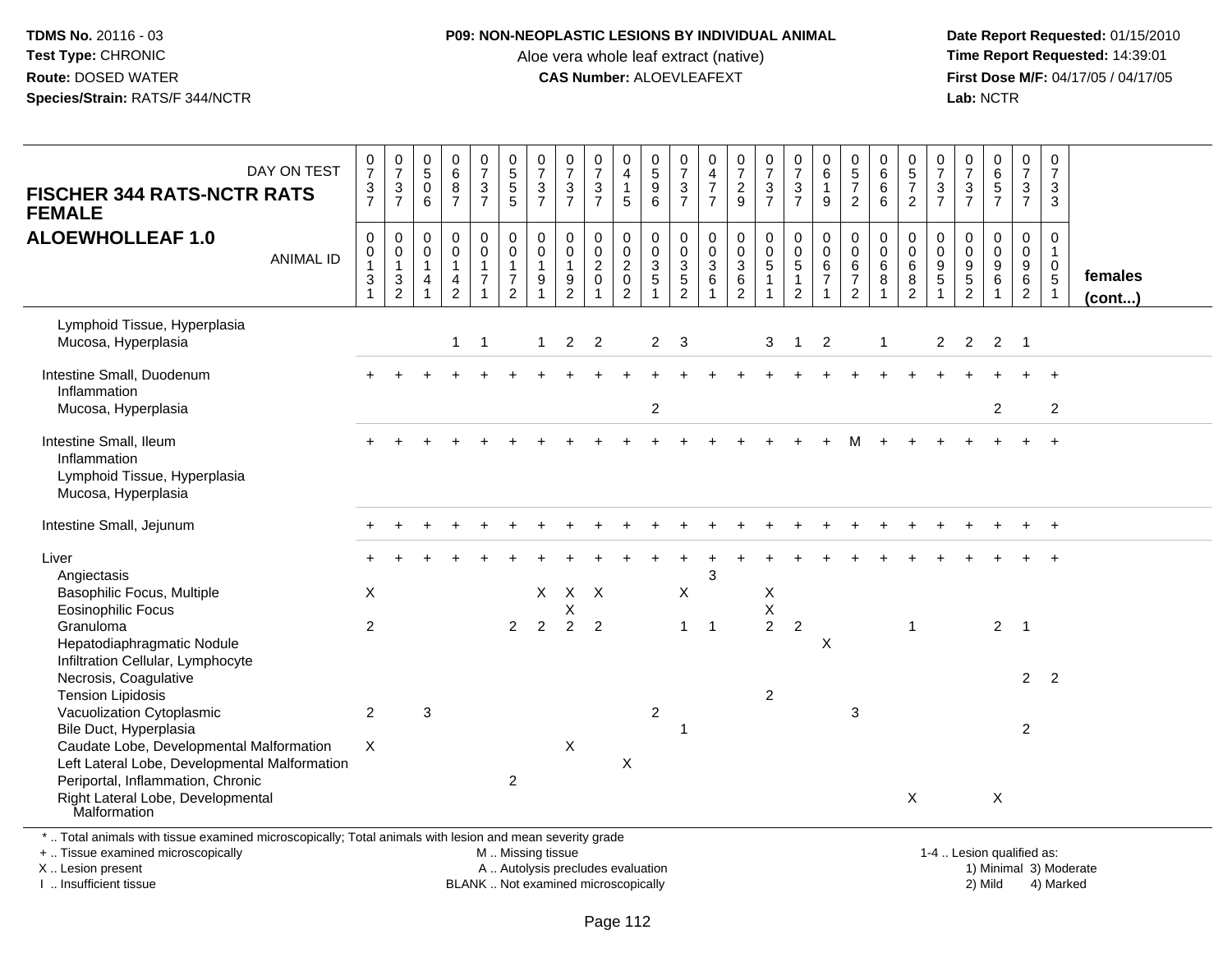#### **P09: NON-NEOPLASTIC LESIONS BY INDIVIDUAL ANIMAL**

Aloe vera whole leaf extract (native)<br>**CAS Number:** ALOEVLEAFEXT

 **Date Report Requested:** 01/15/2010 **First Dose M/F:** 04/17/05 / 04/17/05<br>**Lab:** NCTR **Lab:** NCTR

| DAY ON TEST<br><b>FISCHER 344 RATS-NCTR RATS</b><br><b>FEMALE</b> | $\begin{smallmatrix}0\\7\end{smallmatrix}$<br>$\ensuremath{\mathsf{3}}$<br>$\overline{7}$ | $\frac{0}{7}$<br>3<br>$\overline{7}$          | $^{\rm 0}_{\rm 5}$<br>$\mathbf 0$<br>6 | $\begin{matrix} 0 \\ 6 \\ 8 \end{matrix}$<br>$\overline{7}$ | $\frac{0}{7}$<br>$\mathfrak{S}$<br>$\overline{7}$ | $\begin{array}{c} 0 \\ 5 \\ 5 \end{array}$<br>5                              | 0<br>$\overline{7}$<br>$\mathbf{3}$<br>$\overline{7}$ | $\pmb{0}$<br>$\overline{7}$<br>$\mathbf{3}$<br>$\overline{7}$       | $\frac{0}{7}$<br>3<br>$\overline{7}$              | 0<br>$\overline{4}$<br>$\mathbf{1}$<br>5                            | $\begin{array}{c} 0 \\ 5 \\ 9 \end{array}$<br>6 | $\frac{0}{7}$<br>$\mathbf{3}$<br>$\overline{7}$     | 0<br>$\frac{4}{7}$<br>$\overline{7}$                                  | $\frac{0}{7}$<br>$\overline{2}$<br>$\overline{9}$     | $\begin{smallmatrix}0\\7\end{smallmatrix}$<br>$\sqrt{3}$<br>$\overline{7}$ | $\frac{0}{7}$<br>$\mathsf 3$<br>$\overline{7}$                    | 0<br>$\,6\,$<br>$\mathbf{1}$<br>9 | $\begin{array}{c} 0 \\ 5 \\ 7 \end{array}$<br>$\overline{2}$    | 0<br>$\,6\,$<br>$6\phantom{1}$<br>6 | $\pmb{0}$<br>$\frac{5}{7}$<br>2                             | 0<br>$\overline{7}$<br>$\mathbf{3}$<br>$\overline{7}$ | $\frac{0}{7}$<br>$\sqrt{3}$<br>$\overline{7}$ | $\pmb{0}$<br>$\overline{6}$<br>5<br>$\overline{7}$ | $\mathbf 0$<br>$\boldsymbol{7}$<br>3<br>$\overline{7}$    | 0<br>$\overline{7}$<br>3<br>3                    |                   |
|-------------------------------------------------------------------|-------------------------------------------------------------------------------------------|-----------------------------------------------|----------------------------------------|-------------------------------------------------------------|---------------------------------------------------|------------------------------------------------------------------------------|-------------------------------------------------------|---------------------------------------------------------------------|---------------------------------------------------|---------------------------------------------------------------------|-------------------------------------------------|-----------------------------------------------------|-----------------------------------------------------------------------|-------------------------------------------------------|----------------------------------------------------------------------------|-------------------------------------------------------------------|-----------------------------------|-----------------------------------------------------------------|-------------------------------------|-------------------------------------------------------------|-------------------------------------------------------|-----------------------------------------------|----------------------------------------------------|-----------------------------------------------------------|--------------------------------------------------|-------------------|
| <b>ALOEWHOLLEAF 1.0</b><br><b>ANIMAL ID</b>                       | $\pmb{0}$<br>$\pmb{0}$<br>$\mathbf{1}$<br>$\sqrt{3}$<br>$\mathbf{1}$                      | 0<br>0<br>$\mathbf{1}$<br>3<br>$\overline{2}$ | 0<br>$\mathbf 0$<br>$\mathbf{1}$<br>4  | $\pmb{0}$<br>0<br>$\mathbf{1}$<br>4<br>$\overline{2}$       | 0<br>0<br>1<br>$\overline{7}$                     | $\pmb{0}$<br>$\pmb{0}$<br>$\mathbf{1}$<br>$\boldsymbol{7}$<br>$\overline{2}$ | 0<br>$\mathbf 0$<br>$\overline{1}$<br>9               | $\mathbf 0$<br>$\mathbf 0$<br>$\mathbf{1}$<br>$\boldsymbol{9}$<br>2 | 0<br>$\mathbf 0$<br>$\overline{2}$<br>$\mathbf 0$ | 0<br>$\mathbf 0$<br>$\overline{2}$<br>$\mathbf 0$<br>$\overline{2}$ | 0<br>$\pmb{0}$<br>$\frac{3}{5}$                 | 0<br>$\mathbf 0$<br>$\frac{3}{5}$<br>$\overline{2}$ | $\mathbf 0$<br>$\pmb{0}$<br>$\mathbf{3}$<br>$\,6\,$<br>$\overline{ }$ | 0<br>$\overline{0}$<br>3<br>$\,6\,$<br>$\overline{2}$ | $\begin{matrix} 0 \\ 0 \\ 5 \end{matrix}$<br>$\mathbf{1}$<br>$\mathbf{1}$  | $\mathbf 0$<br>$\mathbf 0$<br>5<br>$\mathbf{1}$<br>$\overline{2}$ | 0<br>0<br>6<br>7                  | 0<br>$\mathbf 0$<br>$\,6\,$<br>$\overline{7}$<br>$\overline{2}$ | 0<br>$\mathbf 0$<br>$\,6\,$<br>8    | $\mathbf 0$<br>$\mathbf 0$<br>6<br>$\, 8$<br>$\overline{2}$ | 0<br>$\mathbf 0$<br>9<br>$\mathbf 5$                  | $\mathbf 0$<br>0<br>$\frac{9}{5}$<br>2        | 0<br>0<br>$\frac{9}{6}$                            | 0<br>$\overline{0}$<br>$9\,$<br>$\,6\,$<br>$\overline{2}$ | 0<br>$\overline{1}$<br>$\mathbf 0$<br>$\sqrt{5}$ | females<br>(cont) |
| Mesentery<br>Polyarteritis<br>Fat, Necrosis                       | $+$<br>$\overline{4}$                                                                     |                                               |                                        | $\ddot{}$                                                   |                                                   |                                                                              |                                                       |                                                                     |                                                   |                                                                     |                                                 |                                                     |                                                                       |                                                       |                                                                            |                                                                   |                                   |                                                                 |                                     | $\ddot{}$<br>3                                              |                                                       |                                               |                                                    |                                                           |                                                  |                   |
| Oral Mucosa                                                       |                                                                                           |                                               |                                        |                                                             |                                                   |                                                                              |                                                       | $\ddot{}$                                                           |                                                   |                                                                     |                                                 |                                                     |                                                                       |                                                       |                                                                            |                                                                   |                                   |                                                                 |                                     |                                                             |                                                       |                                               |                                                    |                                                           |                                                  |                   |
| Pancreas<br>Accessory Spleen<br>Polyarteritis                     |                                                                                           |                                               |                                        |                                                             |                                                   |                                                                              |                                                       |                                                                     |                                                   |                                                                     |                                                 |                                                     | X                                                                     |                                                       |                                                                            |                                                                   |                                   |                                                                 |                                     |                                                             |                                                       |                                               |                                                    |                                                           | $\ddot{}$                                        |                   |
| Acinar Cell, Atrophy                                              | -1                                                                                        |                                               |                                        |                                                             |                                                   |                                                                              | $\mathbf{1}$                                          | $\overline{1}$                                                      | $\overline{\phantom{0}}$ 1                        |                                                                     |                                                 |                                                     |                                                                       |                                                       |                                                                            |                                                                   |                                   |                                                                 | $\overline{2}$                      |                                                             | $\mathbf{1}$                                          | $\overline{2}$                                |                                                    |                                                           | $2 \quad 3$                                      |                   |
| <b>Proximal Colon</b><br><b>Dilatation</b>                        | $\ddot{}$                                                                                 | ÷                                             | м                                      | $\overline{ }$                                              |                                                   |                                                                              |                                                       |                                                                     |                                                   |                                                                     |                                                 |                                                     | м                                                                     | ÷                                                     |                                                                            |                                                                   |                                   | Х                                                               |                                     |                                                             |                                                       |                                               |                                                    | $\div$                                                    | $+$                                              |                   |
| Inflammation<br>Ulcer                                             |                                                                                           | $\overline{2}$                                |                                        |                                                             |                                                   | $\overline{2}$                                                               |                                                       |                                                                     |                                                   |                                                                     | 2                                               |                                                     |                                                                       |                                                       |                                                                            |                                                                   |                                   | 2                                                               | 3                                   | $\overline{2}$                                              |                                                       | $\overline{2}$                                |                                                    |                                                           |                                                  |                   |
| Mucosa, Hyperplasia                                               |                                                                                           | $\overline{c}$                                |                                        | $\overline{2}$                                              | 3                                                 | $\overline{2}$                                                               |                                                       | $\mathbf{1}$                                                        | $\overline{\mathbf{3}}$                           |                                                                     | $\overline{1}$                                  |                                                     |                                                                       | $\overline{2}$                                        | 3                                                                          | 2                                                                 | 3                                 |                                                                 | $\mathbf{3}$                        |                                                             | 3                                                     | 3                                             | $\overline{4}$                                     | 3                                                         | $\overline{2}$                                   |                   |
| <b>Salivary Glands</b>                                            |                                                                                           |                                               |                                        |                                                             |                                                   |                                                                              |                                                       |                                                                     |                                                   |                                                                     |                                                 |                                                     |                                                                       |                                                       |                                                                            |                                                                   |                                   |                                                                 |                                     |                                                             |                                                       |                                               |                                                    |                                                           | $+$                                              |                   |
| Stomach, Forestomach<br>Edema                                     |                                                                                           |                                               |                                        |                                                             |                                                   |                                                                              |                                                       |                                                                     |                                                   |                                                                     |                                                 |                                                     |                                                                       |                                                       |                                                                            |                                                                   |                                   |                                                                 |                                     |                                                             |                                                       |                                               |                                                    |                                                           | $\ddot{}$<br>$\sqrt{3}$                          |                   |
| Hyperplasia<br>Inflammation                                       |                                                                                           |                                               | $\overline{c}$                         |                                                             |                                                   |                                                                              |                                                       |                                                                     | $\overline{c}$                                    |                                                                     | $\mathbf{3}$<br>$\overline{A}$                  |                                                     |                                                                       |                                                       |                                                                            |                                                                   |                                   | 3<br>3                                                          | $\boldsymbol{2}$                    |                                                             |                                                       |                                               |                                                    |                                                           | $\overline{2}$                                   |                   |
| Stomach, Glandular<br>Inflammation<br>Mucosa, Hyperplasia         |                                                                                           |                                               |                                        |                                                             |                                                   |                                                                              |                                                       |                                                                     |                                                   |                                                                     | $\overline{2}$                                  |                                                     |                                                                       |                                                       |                                                                            |                                                                   |                                   | 3                                                               |                                     |                                                             |                                                       |                                               |                                                    |                                                           | $+$                                              |                   |

### **CARDIOVASCULAR SYSTEM**

\* .. Total animals with tissue examined microscopically; Total animals with lesion and mean severity grade

+ .. Tissue examined microscopically

X .. Lesion present

I .. Insufficient tissue

M .. Missing tissue

A .. Autolysis precludes evaluation

BLANK .. Not examined microscopically 2) Mild 4) Marked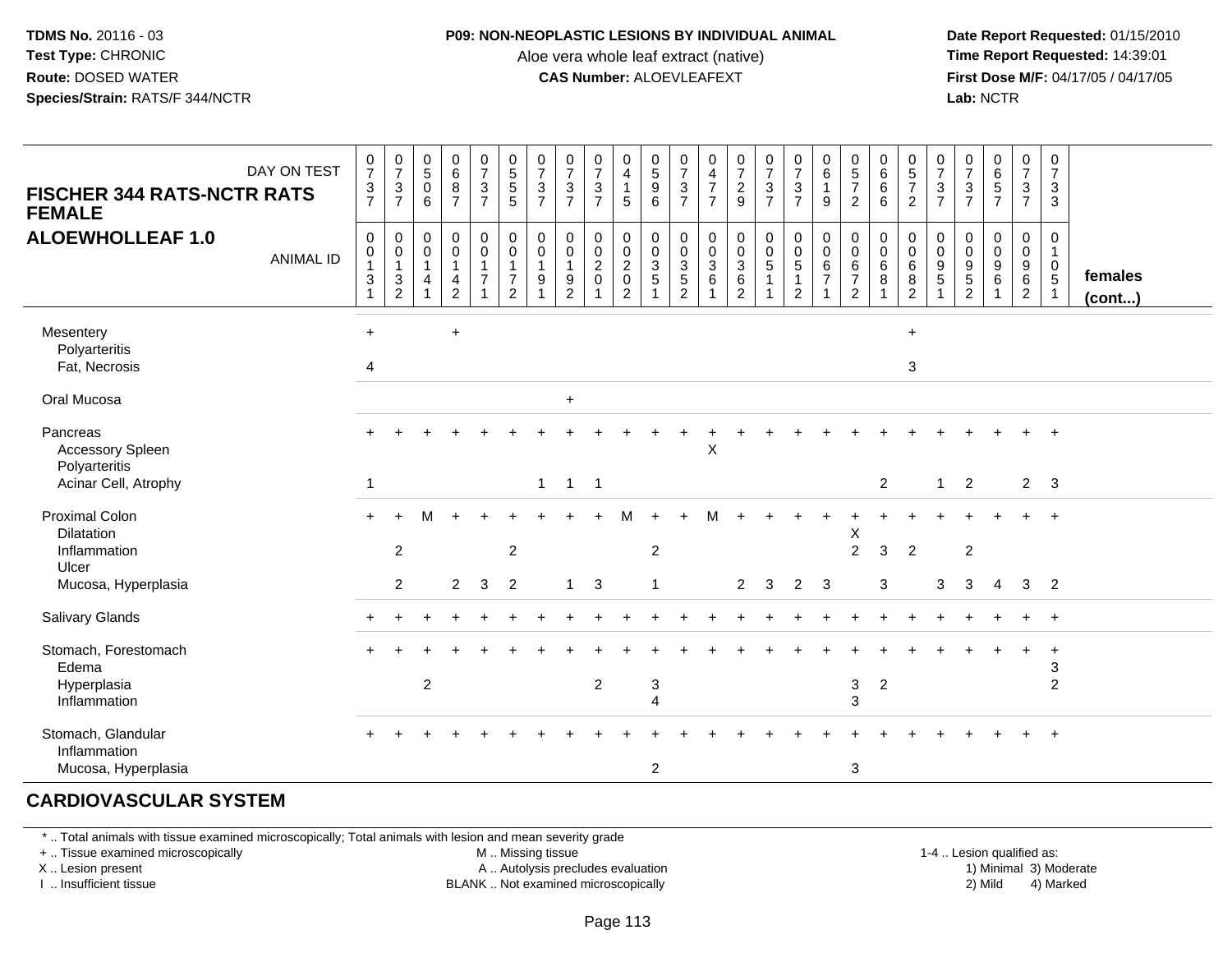#### **P09: NON-NEOPLASTIC LESIONS BY INDIVIDUAL ANIMAL**

Aloe vera whole leaf extract (native)<br>**CAS Number:** ALOEVLEAFEXT

 **Date Report Requested:** 01/15/2010 **First Dose M/F:** 04/17/05 / 04/17/05<br>**Lab:** NCTR **Lab:** NCTR

| DAY ON TEST<br><b>FISCHER 344 RATS-NCTR RATS</b><br><b>FEMALE</b>                                                                   | $\frac{0}{7}$<br>$\frac{3}{7}$                                                    | $\frac{0}{7}$<br>$\sqrt{3}$<br>$\overline{7}$                    | $\begin{array}{c} 0 \\ 5 \end{array}$<br>$\mathbf 0$<br>$6\phantom{a}$ | $_6^0$<br>8<br>$\overline{7}$                                     | $\frac{0}{7}$<br>$\mathbf{3}$<br>$\overline{7}$            | $\begin{array}{c} 0 \\ 5 \\ 5 \end{array}$<br>$\overline{5}$                 | $\frac{0}{7}$<br>$\frac{3}{7}$                  | $\frac{0}{7}$<br>$\sqrt{3}$<br>$\overline{7}$                                      | $\frac{0}{7}$<br>$\mathbf{3}$<br>$\overline{7}$   | $\begin{smallmatrix}0\0\4\end{smallmatrix}$<br>$\mathbf{1}$<br>5    | $\begin{array}{c} 0 \\ 5 \\ 9 \end{array}$<br>$\overline{6}$    | $\frac{0}{7}$<br>$\mathbf{3}$<br>$\overline{7}$ | $\begin{array}{c} 0 \\ 4 \\ 7 \end{array}$<br>$\overline{7}$ | $\frac{0}{7}$<br>$\frac{2}{9}$                                 | $\frac{0}{7}$<br>$\mathbf{3}$<br>$\overline{7}$    | $\frac{0}{7}$<br>$\frac{3}{7}$                                                    | $\begin{array}{c} 0 \\ 6 \end{array}$<br>$\mathbf{1}$<br>$\boldsymbol{9}$ | $\begin{array}{c} 0 \\ 5 \\ 7 \end{array}$<br>$\overline{2}$              | $\begin{array}{c} 0 \\ 6 \end{array}$<br>$6\overline{6}$<br>6 | $\begin{array}{c} 0 \\ 5 \\ 7 \end{array}$<br>$\overline{2}$              | $\frac{0}{7}$<br>$\mathfrak{S}$<br>$\overline{7}$ | $\frac{0}{7}$<br>$\mathbf{3}$<br>$\overline{7}$ | 0<br>6<br>5<br>7                 | $\frac{0}{7}$<br>$\frac{3}{7}$               | $\mathbf 0$<br>$\overline{7}$<br>3<br>$\mathbf{3}$                         |                         |
|-------------------------------------------------------------------------------------------------------------------------------------|-----------------------------------------------------------------------------------|------------------------------------------------------------------|------------------------------------------------------------------------|-------------------------------------------------------------------|------------------------------------------------------------|------------------------------------------------------------------------------|-------------------------------------------------|------------------------------------------------------------------------------------|---------------------------------------------------|---------------------------------------------------------------------|-----------------------------------------------------------------|-------------------------------------------------|--------------------------------------------------------------|----------------------------------------------------------------|----------------------------------------------------|-----------------------------------------------------------------------------------|---------------------------------------------------------------------------|---------------------------------------------------------------------------|---------------------------------------------------------------|---------------------------------------------------------------------------|---------------------------------------------------|-------------------------------------------------|----------------------------------|----------------------------------------------|----------------------------------------------------------------------------|-------------------------|
| <b>ALOEWHOLLEAF 1.0</b><br><b>ANIMAL ID</b>                                                                                         | $\boldsymbol{0}$<br>$\pmb{0}$<br>$\overline{1}$<br>$\mathbf{3}$<br>$\overline{1}$ | 0<br>$\mathbf 0$<br>$\mathbf{1}$<br>$\sqrt{3}$<br>$\overline{2}$ | $\mathbf 0$<br>$\mathbf 0$<br>$\overline{1}$<br>$\overline{4}$         | $\mathbf 0$<br>$\mathbf 0$<br>$\mathbf{1}$<br>4<br>$\overline{2}$ | $\pmb{0}$<br>$\mathbf 0$<br>$\mathbf{1}$<br>$\overline{7}$ | $\mathbf 0$<br>$\pmb{0}$<br>$\mathbf{1}$<br>$\overline{7}$<br>$\overline{2}$ | $\mathbf 0$<br>$\pmb{0}$<br>$\overline{1}$<br>9 | $\mathbf 0$<br>$\mathbf 0$<br>$\overline{1}$<br>$\boldsymbol{9}$<br>$\overline{2}$ | 0<br>$\mathbf 0$<br>$\overline{2}$<br>$\mathbf 0$ | $\pmb{0}$<br>$\ddot{\mathbf{0}}$<br>$\frac{2}{0}$<br>$\overline{2}$ | $\pmb{0}$<br>$\mathbf 0$<br>$\mathbf{3}$<br>$\overline{5}$<br>1 | $\mathbf 0$<br>$\mathbf 0$<br>$\frac{3}{5}$     | $_{\rm 0}^{\rm 0}$<br>$\ensuremath{\mathsf{3}}$<br>6         | 0<br>$\mathsf{O}\xspace$<br>$\mathsf 3$<br>6<br>$\overline{2}$ | $\pmb{0}$<br>$\mathbf 0$<br>5<br>$\mathbf{1}$<br>1 | $\mathsf{O}\xspace$<br>$\mathsf{O}\xspace$<br>5<br>$\mathbf{1}$<br>$\overline{2}$ | 0<br>$\mathbf 0$<br>$\,6\,$<br>$\overline{7}$<br>$\mathbf{1}$             | $\mathbf 0$<br>$\mathbf 0$<br>$\,6\,$<br>$\overline{7}$<br>$\overline{2}$ | $\pmb{0}$<br>$\mathbf 0$<br>6<br>8                            | $\mathbf 0$<br>$\mathbf 0$<br>$\,6\,$<br>$\overline{8}$<br>$\overline{2}$ | 0<br>$\mathbf 0$<br>9<br>$\overline{5}$           | $\mathbf 0$<br>$\mathsf 0$<br>$\frac{9}{2}$     | 0<br>$\pmb{0}$<br>$\frac{9}{6}$  | 0<br>$\mathbf 0$<br>9<br>6<br>$\overline{2}$ | $\mathbf 0$<br>$\mathbf{1}$<br>$\mathbf 0$<br>$\sqrt{5}$<br>$\overline{1}$ | females<br>$($ cont $)$ |
| <b>Blood Vessel</b>                                                                                                                 |                                                                                   |                                                                  |                                                                        |                                                                   |                                                            |                                                                              |                                                 |                                                                                    |                                                   |                                                                     |                                                                 |                                                 |                                                              |                                                                |                                                    |                                                                                   |                                                                           |                                                                           |                                                               |                                                                           |                                                   |                                                 |                                  |                                              | $+$                                                                        |                         |
| Heart<br>Cardiomyopathy<br>Atrium, Thrombus                                                                                         | 2                                                                                 | -1                                                               |                                                                        | -1                                                                |                                                            |                                                                              | $\overline{2}$                                  | $\overline{1}$                                                                     | $\overline{2}$                                    |                                                                     | $\mathbf{1}$                                                    | 2                                               |                                                              | $\overline{c}$<br>X                                            |                                                    | $\overline{2}$                                                                    |                                                                           |                                                                           |                                                               | 1                                                                         | 1                                                 | -1                                              | $\overline{1}$                   | $\overline{2}$                               | 2                                                                          |                         |
| <b>ENDOCRINE SYSTEM</b>                                                                                                             |                                                                                   |                                                                  |                                                                        |                                                                   |                                                            |                                                                              |                                                 |                                                                                    |                                                   |                                                                     |                                                                 |                                                 |                                                              |                                                                |                                                    |                                                                                   |                                                                           |                                                                           |                                                               |                                                                           |                                                   |                                                 |                                  |                                              |                                                                            |                         |
| <b>Adrenal Cortex</b><br><b>Accessory Adrenal Cortical Nodule</b><br>Angiectasis<br>Hypertrophy, Focal<br>Vacuolization Cytoplasmic |                                                                                   |                                                                  |                                                                        |                                                                   | $\overline{2}$                                             | 3                                                                            | 3                                               | 3                                                                                  |                                                   |                                                                     | $\overline{2}$                                                  | $\mathbf{3}$                                    | $\overline{2}$                                               |                                                                |                                                    | $\mathbf{3}$                                                                      |                                                                           | 3                                                                         |                                                               | -1                                                                        | $\boldsymbol{2}$<br>$\overline{1}$                | $\overline{2}$                                  | $\overline{2}$<br>$\overline{2}$ | 3                                            | 3                                                                          |                         |
| <b>Adrenal Medulla</b><br>Angiectasis<br>Hyperplasia, Focal                                                                         |                                                                                   |                                                                  |                                                                        |                                                                   |                                                            |                                                                              |                                                 |                                                                                    |                                                   |                                                                     |                                                                 |                                                 |                                                              |                                                                | 2                                                  |                                                                                   |                                                                           |                                                                           |                                                               |                                                                           |                                                   |                                                 |                                  |                                              | $+$                                                                        |                         |
| Islets, Pancreatic                                                                                                                  |                                                                                   |                                                                  |                                                                        | M                                                                 |                                                            |                                                                              |                                                 |                                                                                    |                                                   |                                                                     |                                                                 |                                                 |                                                              |                                                                |                                                    |                                                                                   |                                                                           |                                                                           |                                                               |                                                                           |                                                   |                                                 |                                  |                                              | $\overline{+}$                                                             |                         |
| Parathyroid Gland                                                                                                                   |                                                                                   |                                                                  |                                                                        |                                                                   |                                                            |                                                                              |                                                 |                                                                                    |                                                   |                                                                     |                                                                 |                                                 |                                                              |                                                                |                                                    |                                                                                   |                                                                           |                                                                           |                                                               |                                                                           |                                                   |                                                 |                                  |                                              | $+$                                                                        |                         |
| <b>Pituitary Gland</b><br>Pars Distalis, Cyst<br>Pars Distalis, Hyperplasia<br>Pars Intermedia, Cyst                                |                                                                                   |                                                                  |                                                                        | $\overline{2}$                                                    |                                                            |                                                                              | $\sf X$                                         |                                                                                    |                                                   |                                                                     |                                                                 |                                                 |                                                              |                                                                |                                                    |                                                                                   |                                                                           |                                                                           | X                                                             |                                                                           |                                                   |                                                 |                                  | $\ddot{}$<br>Χ<br>3                          | $+$                                                                        |                         |
| <b>Thyroid Gland</b><br>C-cell, Hyperplasia                                                                                         |                                                                                   |                                                                  |                                                                        |                                                                   |                                                            |                                                                              |                                                 |                                                                                    |                                                   |                                                                     |                                                                 |                                                 |                                                              |                                                                |                                                    |                                                                                   |                                                                           |                                                                           |                                                               |                                                                           |                                                   |                                                 | $\overline{2}$                   |                                              | $+$                                                                        |                         |

\* .. Total animals with tissue examined microscopically; Total animals with lesion and mean severity grade

+ .. Tissue examined microscopically

X .. Lesion present

I .. Insufficient tissue

M .. Missing tissue

A .. Autolysis precludes evaluation

BLANK .. Not examined microscopically 2) Mild 4) Marked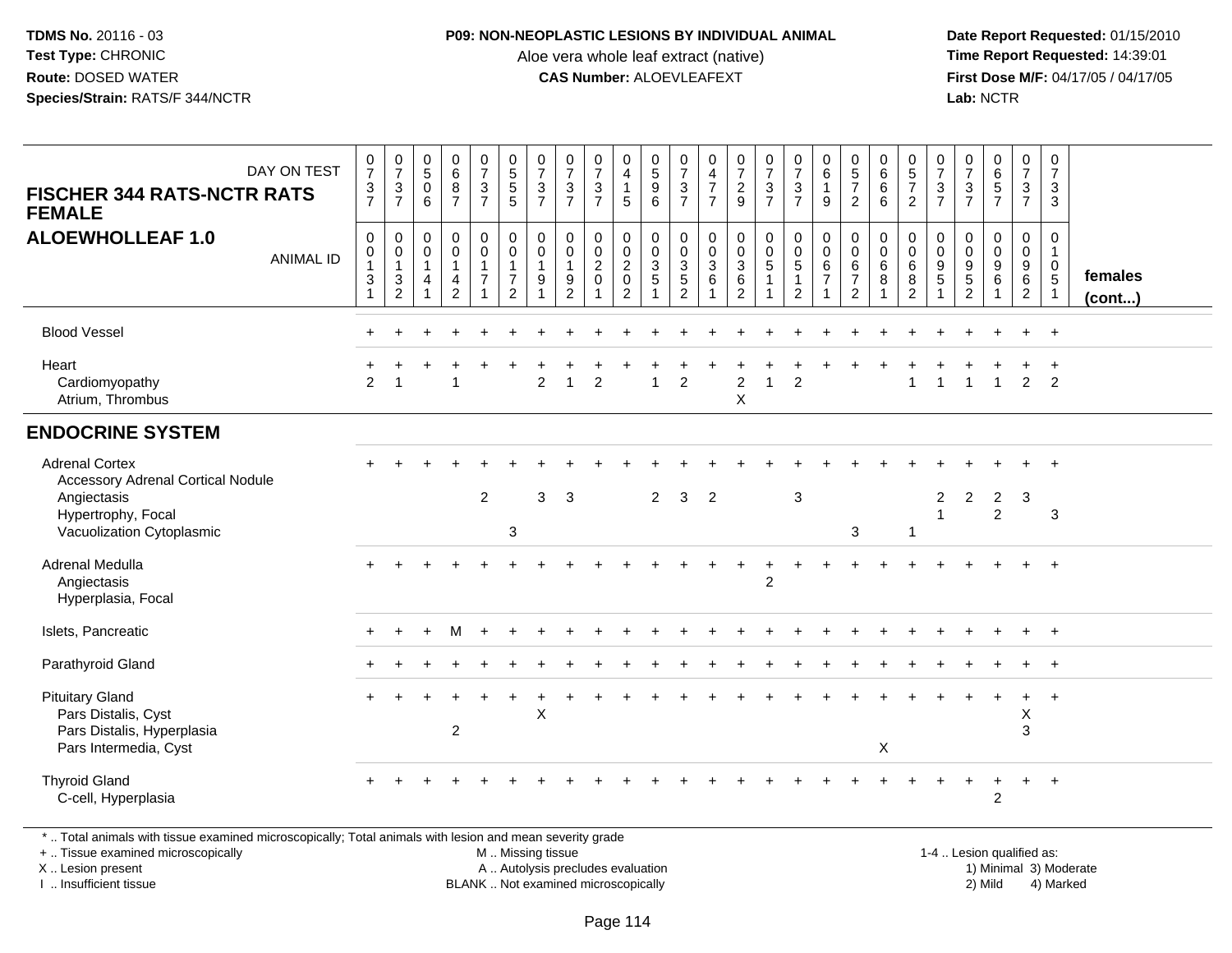#### **P09: NON-NEOPLASTIC LESIONS BY INDIVIDUAL ANIMAL**

Aloe vera whole leaf extract (native)<br>**CAS Number:** ALOEVLEAFEXT

 **Date Report Requested:** 01/15/2010 **First Dose M/F:** 04/17/05 / 04/17/05 Lab: NCTR **Lab:** NCTR

| DAY ON TEST<br><b>FISCHER 344 RATS-NCTR RATS</b><br><b>FEMALE</b> | 0<br>3<br>-                 | ◡<br>د. | 0<br>G<br>υ<br>6 | υ<br>о<br>o<br>о | 0<br>-<br>3<br>- | 0<br>ູບ<br>G<br>5 | -3 | υ<br>ົ<br>۰J | υ<br>ົ<br><b>N</b> | 0<br>5                       | 0<br>9<br>6                      | ν<br>$\sqrt{2}$<br>◡        | ν<br>∼<br>9 | 0<br>3<br>-            | U<br>ت<br>- | 0<br>6<br>9 | <b>U</b><br>⌒<br>O<br>O<br>6 | 0<br>ັ<br>∼                                | 0<br>◠<br>ູບ                | 0<br>-3                | υ<br>ັ      | 0<br>د.<br>-  | 0<br>3<br>3            |                         |
|-------------------------------------------------------------------|-----------------------------|---------|------------------|------------------|------------------|-------------------|----|--------------|--------------------|------------------------------|----------------------------------|-----------------------------|-------------|------------------------|-------------|-------------|------------------------------|--------------------------------------------|-----------------------------|------------------------|-------------|---------------|------------------------|-------------------------|
| <b>ALOEWHOLLEAF 1.0</b><br>ANIMAL ID                              | 0<br>U<br><sup>o</sup><br>◡ | ۰J      | 0<br>υ           |                  | 0<br>-           | 0<br>0<br>$\sim$  |    | 0<br>$\sim$  | 0<br><u>.</u>      | 0<br>0<br>0<br>ົ<br><u>_</u> | 0<br>U<br><sup>o</sup><br>ັ<br>G | $\sim$<br>ັ<br>.5<br>$\sim$ | U<br>6      | 0<br>0<br><sub>5</sub> | 0<br>U<br>C | 0<br>0<br>6 | 0<br>6                       | 0<br>0<br>6<br>$\circ$<br>O<br>$\sim$<br>∼ | 0<br>0<br>9<br>$\mathbf{b}$ | 0<br>0<br>9<br>.5<br>າ | υ<br>റ<br>6 | $\Omega$<br>6 | 0<br>0<br>$\mathbf{p}$ | females<br>$($ cont $)$ |

## **GENERAL BODY SYSTEM**

Tissue NOS

Fat, Necrosis

## **GENITAL SYSTEM**

| <b>Clitoral Gland</b><br>Hyperplasia                                | $\div$         |                                  |   |             |                |                |             |   |   |   |                |                |                |                |   |   |              | $+$ |   |                | $+$                 | $\ddot{}$      | $+$          | $+$            |  |
|---------------------------------------------------------------------|----------------|----------------------------------|---|-------------|----------------|----------------|-------------|---|---|---|----------------|----------------|----------------|----------------|---|---|--------------|-----|---|----------------|---------------------|----------------|--------------|----------------|--|
| Inflammation<br>Duct, Ectasia                                       |                | $\overline{c}$<br>$\overline{2}$ |   |             | $\overline{2}$ |                | $2 \quad 2$ |   | 2 | 2 |                |                | $\overline{2}$ | 2              |   |   | $\mathbf{1}$ | 3   |   | $\overline{2}$ | $\overline{2}$<br>2 | $\overline{2}$ |              | $\overline{2}$ |  |
| Duct, Hyperplasia                                                   |                |                                  |   |             |                |                |             |   |   |   |                |                |                |                |   |   |              |     |   |                |                     |                |              | $2 \quad 2$    |  |
| Ovary                                                               |                |                                  |   |             |                |                |             |   |   |   |                |                |                |                |   |   |              |     |   |                |                     |                |              | $\pm$          |  |
| Atrophy                                                             | $\overline{2}$ | 3                                | 3 |             | 3              | $\overline{2}$ | 2           | 2 | 3 |   | $\overline{2}$ | $\overline{2}$ |                | $\overline{2}$ | 2 | 4 | 4            | 3   | 3 | $\overline{2}$ | $\mathcal{P}$       | 3              | $\mathbf{2}$ | $\overline{2}$ |  |
| Cyst                                                                |                | X                                |   | X           |                |                |             |   | X |   |                |                |                |                |   | X |              |     |   |                |                     |                |              |                |  |
| Uterus                                                              | $\div$         |                                  |   |             |                |                |             |   |   |   |                |                |                |                |   |   |              |     |   |                |                     | $+$            | $+$ $+$      |                |  |
| Hyperplasia, Focal<br>Adventitia, Inflammation                      |                | $\overline{2}$                   |   |             |                |                |             |   |   |   |                |                |                |                |   |   |              | 2   |   |                |                     |                |              |                |  |
| Cervix, Muscularis, Hypertrophy<br>Endometrium, Hyperplasia, Cystic |                |                                  |   | $2 \quad 2$ | $\overline{2}$ |                |             |   |   |   |                |                |                |                |   |   |              |     |   | 1              |                     |                |              |                |  |
| Horn, Dilatation                                                    |                |                                  |   |             |                |                |             |   |   |   |                |                |                |                |   |   |              |     |   |                |                     |                |              |                |  |
| Vagina                                                              |                |                                  |   |             |                | $\ddot{}$      |             |   |   |   |                |                |                |                |   |   |              |     |   |                |                     |                |              |                |  |
| Dilatation                                                          |                |                                  |   |             |                |                |             |   |   |   |                |                |                |                |   |   |              |     |   |                |                     |                |              |                |  |
| Mucocyte, Hyperplasia                                               |                |                                  |   |             |                | 4              |             |   |   |   |                |                |                |                |   |   |              |     |   |                |                     |                |              |                |  |

# **HEMATOPOIETIC SYSTEM**

\* .. Total animals with tissue examined microscopically; Total animals with lesion and mean severity grade

+ .. Tissue examined microscopically

X .. Lesion present

I .. Insufficient tissue

M .. Missing tissue

A .. Autolysis precludes evaluation

BLANK .. Not examined microscopically 2) Mild 4) Marked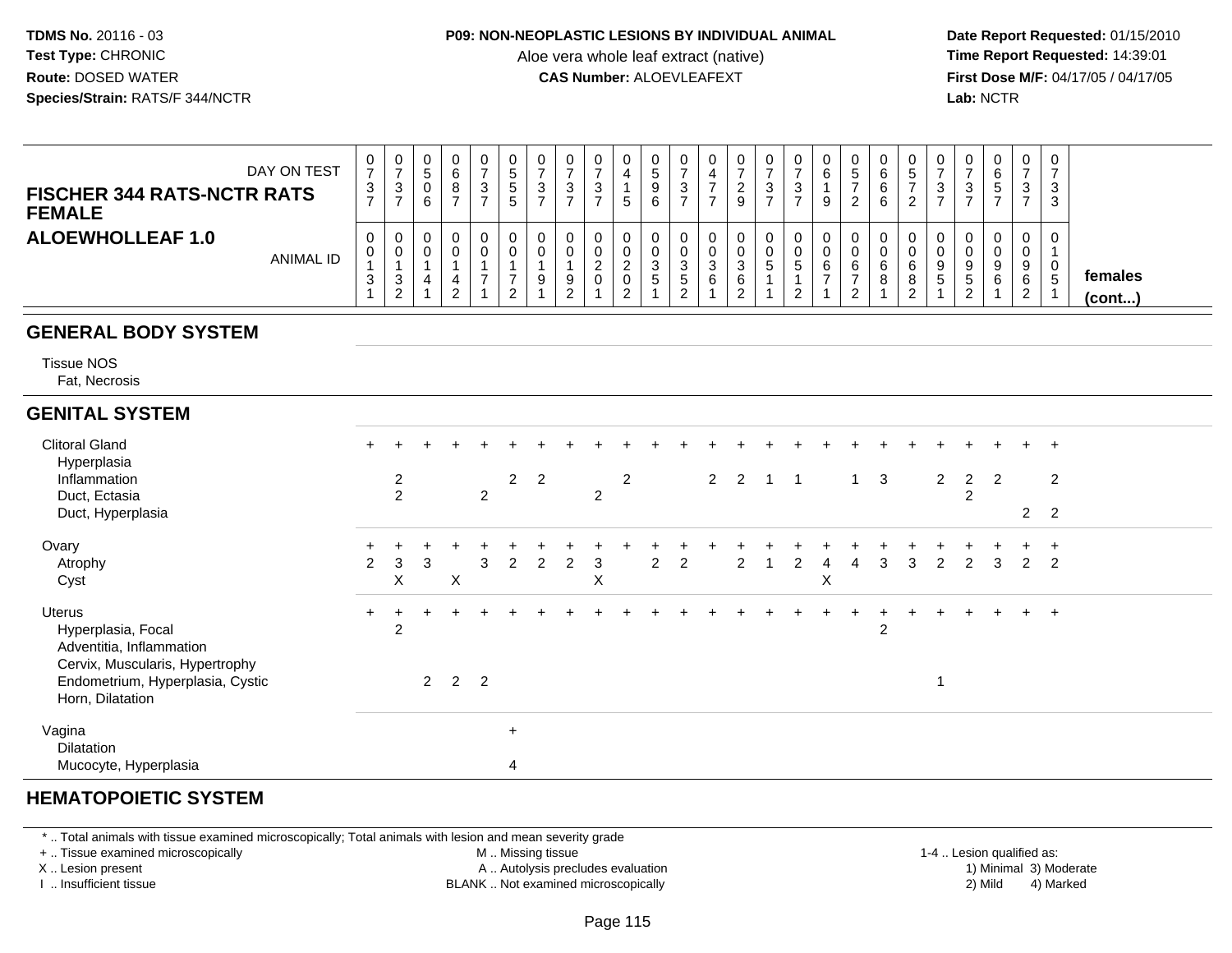#### **P09: NON-NEOPLASTIC LESIONS BY INDIVIDUAL ANIMAL**

Aloe vera whole leaf extract (native)<br>**CAS Number:** ALOEVLEAFEXT

 **Date Report Requested:** 01/15/2010 **First Dose M/F:** 04/17/05 / 04/17/05 Lab: NCTR **Lab:** NCTR

| <b>FISCHER 344 RATS-NCTR RATS</b><br><b>FEMALE</b>                                                       | DAY ON TEST      | $\frac{0}{7}$<br>$\frac{3}{7}$                                                            | $\frac{0}{7}$<br>$\mathbf{3}$<br>$\overline{7}$           | $\begin{array}{c} 0 \\ 5 \end{array}$<br>$\mathbf 0$<br>6 | 0<br>6<br>8<br>7                                      | $\frac{0}{7}$<br>$\frac{3}{7}$                               | 0<br>5<br>5<br>5                                                                  | $\frac{0}{7}$<br>$\mathbf{3}$<br>$\overline{7}$   | $\frac{0}{7}$<br>$\mathfrak{Z}$<br>$\overline{7}$                                        | $\frac{0}{7}$<br>$\frac{3}{7}$                    | $_4^{\rm o}$<br>$\mathbf{1}$<br>$5\phantom{.0}$                        | 0<br>5<br>9<br>6                                                  | $\begin{array}{c} 0 \\ 7 \end{array}$<br>$\frac{3}{7}$   | $\begin{array}{c} 0 \\ 4 \\ 7 \end{array}$<br>$\overline{7}$                  | $\frac{0}{7}$<br>$\frac{2}{9}$                               | $\frac{0}{7}$<br>$\frac{3}{7}$                     | $\frac{0}{7}$<br>$\frac{3}{7}$                                                  | $\begin{array}{c} 0 \\ 6 \end{array}$<br>$\overline{1}$<br>9 | $\begin{array}{c} 0 \\ 5 \\ 7 \end{array}$<br>$\overline{2}$ | $\begin{matrix} 0 \\ 6 \\ 6 \end{matrix}$<br>$\overline{6}$ | $\begin{array}{c} 0 \\ 5 \\ 7 \end{array}$<br>$\overline{2}$ | $\frac{0}{7}$<br>$\frac{3}{7}$ | $\frac{0}{7}$<br>$\frac{3}{7}$                                 | $065$<br>$57$                                                   | $\begin{array}{c} 0 \\ 7 \end{array}$<br>$\frac{3}{7}$                | 0<br>$\overline{7}$<br>3<br>3                                              |                   |
|----------------------------------------------------------------------------------------------------------|------------------|-------------------------------------------------------------------------------------------|-----------------------------------------------------------|-----------------------------------------------------------|-------------------------------------------------------|--------------------------------------------------------------|-----------------------------------------------------------------------------------|---------------------------------------------------|------------------------------------------------------------------------------------------|---------------------------------------------------|------------------------------------------------------------------------|-------------------------------------------------------------------|----------------------------------------------------------|-------------------------------------------------------------------------------|--------------------------------------------------------------|----------------------------------------------------|---------------------------------------------------------------------------------|--------------------------------------------------------------|--------------------------------------------------------------|-------------------------------------------------------------|--------------------------------------------------------------|--------------------------------|----------------------------------------------------------------|-----------------------------------------------------------------|-----------------------------------------------------------------------|----------------------------------------------------------------------------|-------------------|
| <b>ALOEWHOLLEAF 1.0</b>                                                                                  | <b>ANIMAL ID</b> | $\mathbf 0$<br>$\pmb{0}$<br>$\overline{1}$<br>$\ensuremath{\mathsf{3}}$<br>$\overline{ }$ | $\mathbf 0$<br>$\pmb{0}$<br>$\mathbf{1}$<br>$\frac{3}{2}$ | 0<br>$\pmb{0}$<br>$\mathbf{1}$<br>4<br>1                  | 0<br>$\bar{0}$<br>$\mathbf{1}$<br>4<br>$\overline{2}$ | $\pmb{0}$<br>$\overline{0}$<br>$\mathbf 1$<br>$\overline{7}$ | $\mathbf 0$<br>$\overline{0}$<br>$\mathbf{1}$<br>$\overline{7}$<br>$\overline{2}$ | $\mathbf 0$<br>$\mathbf 0$<br>$\overline{1}$<br>9 | $\mathbf 0$<br>$\mathsf{O}\xspace$<br>$\mathbf{1}$<br>$\boldsymbol{9}$<br>$\overline{2}$ | 0<br>$\mathbf 0$<br>$\overline{2}$<br>$\mathbf 0$ | 0<br>$\overline{0}$<br>$\overline{2}$<br>$\mathsf 0$<br>$\overline{2}$ | $\mathbf 0$<br>$\overline{0}$<br>$\overline{3}$<br>$\overline{5}$ | $\boldsymbol{0}$<br>$\ddot{\mathbf{0}}$<br>$\frac{3}{2}$ | $\mathbf 0$<br>$\mathsf{O}\xspace$<br>$\sqrt{3}$<br>$\,6\,$<br>$\overline{1}$ | 0<br>$\overline{0}$<br>$\overline{3}$<br>6<br>$\overline{2}$ | $\begin{smallmatrix}0\0\0\5\end{smallmatrix}$<br>1 | $\begin{smallmatrix}0\\0\\5\end{smallmatrix}$<br>$\mathbf{1}$<br>$\overline{2}$ | 0<br>$\mathbf 0$<br>6<br>$\overline{7}$                      | 0<br>0<br>$\,6\,$<br>$\overline{7}$<br>2                     | 0<br>$\pmb{0}$<br>$\,6\,$<br>$\bf8$<br>$\mathbf{1}$         | 0<br>$\mathsf{O}\xspace$<br>$\,6\,$<br>8<br>$\overline{2}$   | 0<br>$\mathbf 0$<br>9<br>5     | $\mathbf 0$<br>0<br>$\begin{array}{c} 9 \\ 5 \\ 2 \end{array}$ | $\mathbf 0$<br>$\mathsf{O}\xspace$<br>$\overline{9}$<br>$\,6\,$ | $\mathbf{0}$<br>$\mathbf 0$<br>9<br>$6\overline{6}$<br>$\overline{2}$ | $\mathbf 0$<br>$\mathbf{1}$<br>$\mathbf 0$<br>$\sqrt{5}$<br>$\overline{1}$ | females<br>(cont) |
| <b>Bone Marrow</b><br>Atrophy<br>Hyperplasia<br>Myeloid Cell, Hyperplasia                                |                  |                                                                                           |                                                           |                                                           |                                                       |                                                              | $\sqrt{3}$                                                                        |                                                   |                                                                                          |                                                   | $\overline{2}$                                                         |                                                                   |                                                          |                                                                               |                                                              |                                                    |                                                                                 |                                                              |                                                              |                                                             |                                                              |                                |                                                                |                                                                 |                                                                       | $\ddot{}$                                                                  |                   |
| Lymph Node<br>Degeneration, Cystic<br>Mediastinal, Hemorrhage<br>Pancreatic, Hemorrhage                  |                  |                                                                                           |                                                           |                                                           | $\ddot{}$                                             |                                                              |                                                                                   | $\ddot{}$<br>$\overline{c}$                       |                                                                                          |                                                   |                                                                        |                                                                   |                                                          |                                                                               | $\ddot{}$<br>$\overline{2}$<br>$\sqrt{3}$                    |                                                    |                                                                                 | $\ddot{}$                                                    |                                                              |                                                             |                                                              |                                |                                                                | $\ddot{}$                                                       |                                                                       |                                                                            |                   |
| Lymph Node, Mandibular<br>Degeneration, Cystic<br>Infiltration Cellular, Plasma Cell                     |                  |                                                                                           |                                                           |                                                           |                                                       |                                                              |                                                                                   |                                                   | 2                                                                                        |                                                   |                                                                        |                                                                   |                                                          |                                                                               | $\overline{2}$                                               |                                                    |                                                                                 |                                                              | $\overline{2}$                                               |                                                             | $\overline{2}$                                               | $\overline{2}$                 |                                                                | $\overline{2}$                                                  | 2                                                                     |                                                                            |                   |
| Lymph Node, Mesenteric<br><b>Amyloid Deposition</b><br>Degeneration, Cystic<br>Hemorrhage                |                  | 4                                                                                         |                                                           |                                                           | 3                                                     |                                                              |                                                                                   | Δ                                                 | Δ                                                                                        | 4                                                 |                                                                        | 3                                                                 | 4                                                        |                                                                               | $\overline{c}$<br>$\overline{2}$                             | Δ                                                  | Δ                                                                               | Δ                                                            | Δ                                                            | $\overline{2}$                                              | Δ                                                            |                                |                                                                |                                                                 | 4                                                                     | 4                                                                          |                   |
| Hyperplasia, Lymphoid<br>Medulla, Sinus, Dilatation                                                      |                  |                                                                                           |                                                           |                                                           |                                                       |                                                              |                                                                                   |                                                   |                                                                                          |                                                   | $\overline{2}$                                                         |                                                                   |                                                          | $\overline{c}$                                                                |                                                              |                                                    |                                                                                 |                                                              |                                                              |                                                             |                                                              |                                |                                                                |                                                                 |                                                                       |                                                                            |                   |
| Spleen<br>Atrophy<br>Hematopoietic Cell Proliferation<br>Hyperplasia, Focal                              |                  |                                                                                           |                                                           |                                                           | 3                                                     |                                                              |                                                                                   |                                                   | $\ensuremath{\mathsf{3}}$                                                                |                                                   | 3                                                                      |                                                                   |                                                          | $\overline{c}$                                                                |                                                              |                                                    |                                                                                 |                                                              | $\mathbf{3}$                                                 |                                                             |                                                              |                                |                                                                |                                                                 |                                                                       | $\ddot{}$                                                                  |                   |
| Pigmentation<br>Thymus<br>Atrophy                                                                        |                  | 2                                                                                         | $\ddot{}$<br>$\overline{2}$                               | 3<br>м                                                    | $\div$                                                | $\overline{2}$                                               | 2                                                                                 | $\overline{2}$                                    | з                                                                                        | 3                                                 | 3                                                                      | $\mathcal{P}$                                                     | 3                                                        | $\overline{2}$                                                                | 2                                                            | 3                                                  | $\overline{2}$                                                                  |                                                              | Δ                                                            | 3                                                           | 2                                                            | М                              | 2                                                              | 3                                                               | +<br>$\overline{2}$                                                   | $\ddot{}$<br>2                                                             |                   |
| *  Total animals with tissue examined microscopically; Total animals with lesion and mean severity grade |                  |                                                                                           |                                                           |                                                           |                                                       |                                                              |                                                                                   |                                                   |                                                                                          |                                                   |                                                                        |                                                                   |                                                          |                                                                               |                                                              |                                                    |                                                                                 |                                                              |                                                              |                                                             |                                                              |                                |                                                                |                                                                 |                                                                       |                                                                            |                   |

+ .. Tissue examined microscopically

X .. Lesion present

I .. Insufficient tissue

M .. Missing tissue

A .. Autolysis precludes evaluation 1) Minimal 3 ... Autolysis precludes evaluation 1, and 30 ... (1) Minimal 3<br>1) Minimal 30 ... Autor microscopically 1990 ... (1) Minimal 30 ... (1) Minimal 30 ... (1) Minimal 30 ... (1) BLANK .. Not examined microscopically 2) Mild 4) Marked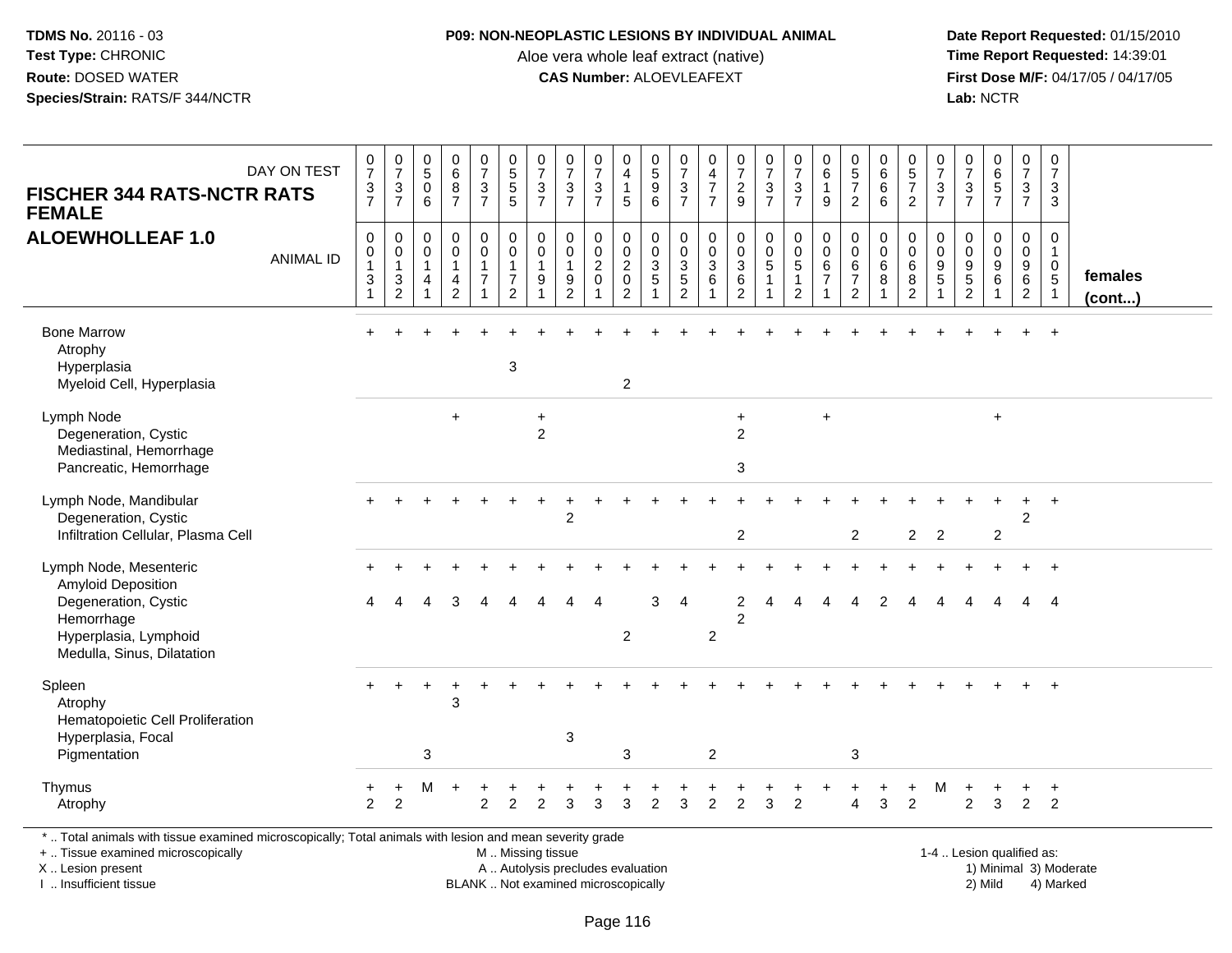### **P09: NON-NEOPLASTIC LESIONS BY INDIVIDUAL ANIMAL**

Aloe vera whole leaf extract (native)<br>**CAS Number:** ALOEVLEAFEXT

| DAY ON TEST<br><b>FISCHER 344 RATS-NCTR RATS</b><br><b>FEMALE</b>                                                                                                                             | $\frac{0}{7}$<br>$\frac{3}{7}$                          | $\frac{0}{7}$<br>$\frac{3}{7}$                                             | $\begin{array}{c} 0 \\ 5 \end{array}$<br>0<br>$6\phantom{1}$ | $\begin{array}{c} 0 \\ 6 \end{array}$<br>8<br>$\overline{7}$ | $\frac{0}{7}$<br>$\frac{3}{7}$                                     | $\begin{array}{c} 0 \\ 5 \end{array}$<br>$\begin{array}{c} 5 \\ 5 \end{array}$     | $\frac{0}{7}$<br>3<br>$\overline{7}$  | $\frac{0}{7}$<br>$\frac{3}{7}$                                           | $\frac{0}{7}$<br>$\mathbf{3}$<br>$\overline{7}$   | 0<br>$\overline{4}$<br>$\mathbf{1}$<br>5   | 0<br>5<br>9<br>6                               | $\frac{0}{7}$<br>$\frac{3}{7}$              | $\begin{array}{c} 0 \\ 4 \\ 7 \end{array}$<br>$\overline{7}$              | $\frac{0}{7}$<br>$\frac{2}{9}$                              | $\frac{0}{7}$<br>$\frac{3}{7}$                                                | $\frac{0}{7}$<br>3<br>$\overline{7}$                                          | 0<br>$\,6$<br>$\mathbf{1}$<br>$9\,$             | $\begin{array}{c} 0 \\ 5 \\ 7 \end{array}$<br>$\overline{2}$  | $\begin{array}{c} 0 \\ 6 \end{array}$<br>6<br>$6\overline{6}$           | $\begin{array}{c} 0 \\ 5 \\ 7 \end{array}$<br>$\overline{2}$ | $\pmb{0}$<br>$\overline{7}$<br>3<br>$\overline{7}$                | $\frac{0}{7}$<br>$\frac{3}{7}$                                  | 0<br>6<br>5<br>7                          | 0<br>$\overline{7}$<br>$\frac{3}{7}$                              | $\pmb{0}$<br>$\overline{7}$<br>3<br>$\mathfrak{S}$                     |                        |
|-----------------------------------------------------------------------------------------------------------------------------------------------------------------------------------------------|---------------------------------------------------------|----------------------------------------------------------------------------|--------------------------------------------------------------|--------------------------------------------------------------|--------------------------------------------------------------------|------------------------------------------------------------------------------------|---------------------------------------|--------------------------------------------------------------------------|---------------------------------------------------|--------------------------------------------|------------------------------------------------|---------------------------------------------|---------------------------------------------------------------------------|-------------------------------------------------------------|-------------------------------------------------------------------------------|-------------------------------------------------------------------------------|-------------------------------------------------|---------------------------------------------------------------|-------------------------------------------------------------------------|--------------------------------------------------------------|-------------------------------------------------------------------|-----------------------------------------------------------------|-------------------------------------------|-------------------------------------------------------------------|------------------------------------------------------------------------|------------------------|
| <b>ALOEWHOLLEAF 1.0</b><br><b>ANIMAL ID</b>                                                                                                                                                   | $\mathbf 0$<br>0<br>$\mathbf{1}$<br>3<br>$\overline{1}$ | $\mathbf 0$<br>$\begin{smallmatrix}0\\1\end{smallmatrix}$<br>$\frac{3}{2}$ | $\mathbf 0$<br>0<br>$\mathbf{1}$<br>4<br>$\mathbf{1}$        | $\pmb{0}$<br>$\mathbf 0$<br>$\mathbf{1}$<br>$\frac{4}{2}$    | 0<br>$\mathbf 0$<br>$\mathbf{1}$<br>$\overline{7}$<br>$\mathbf{1}$ | $\mathbf 0$<br>$\mathbf 0$<br>$\overline{1}$<br>$\boldsymbol{7}$<br>$\overline{2}$ | 0<br>$\mathbf 0$<br>$\mathbf{1}$<br>9 | $\pmb{0}$<br>$\mathbf 0$<br>$\mathbf{1}$<br>$\frac{9}{2}$                | 0<br>$\mathbf 0$<br>$\overline{2}$<br>$\mathbf 0$ | 0<br>$_2^0$<br>$\pmb{0}$<br>$\overline{2}$ | $\mathbf 0$<br>$\frac{0}{3}$<br>$\overline{1}$ | $\mathbf 0$<br>$\mathbf 0$<br>$\frac{3}{2}$ | $\mathbf 0$<br>$\mathbf 0$<br>$\overline{3}$<br>$\,6\,$<br>$\overline{1}$ | 0<br>$\mathsf{O}\xspace$<br>$\overline{3}$<br>$\frac{6}{2}$ | $\begin{smallmatrix}0\0\0\5\end{smallmatrix}$<br>$\mathbf{1}$<br>$\mathbf{1}$ | $\mathsf{O}$<br>$\pmb{0}$<br>$\overline{5}$<br>$\mathbf{1}$<br>$\overline{2}$ | 0<br>0<br>6<br>$\boldsymbol{7}$<br>$\mathbf{1}$ | 0<br>$\pmb{0}$<br>$\,6\,$<br>$\overline{7}$<br>$\overline{2}$ | $\mathbf 0$<br>$\pmb{0}$<br>$\overline{6}$<br>$\,8\,$<br>$\overline{1}$ | $\mathbf 0$<br>$\mathsf{O}$<br>$\,6\,$<br>$\frac{8}{2}$      | $\mathbf 0$<br>$\mathbf 0$<br>$9\,$<br>$\sqrt{5}$<br>$\mathbf{1}$ | $\mathbf 0$<br>$\mathbf 0$<br>$\boldsymbol{9}$<br>$\frac{5}{2}$ | 0<br>$\mathsf 0$<br>$\boldsymbol{9}$<br>6 | 0<br>$\mathbf 0$<br>$\boldsymbol{9}$<br>$\,6\,$<br>$\overline{2}$ | $\mathbf 0$<br>$\mathbf{1}$<br>$\pmb{0}$<br>$\sqrt{5}$<br>$\mathbf{1}$ | females<br>(cont)      |
| <b>INTEGUMENTARY SYSTEM</b>                                                                                                                                                                   |                                                         |                                                                            |                                                              |                                                              |                                                                    |                                                                                    |                                       |                                                                          |                                                   |                                            |                                                |                                             |                                                                           |                                                             |                                                                               |                                                                               |                                                 |                                                               |                                                                         |                                                              |                                                                   |                                                                 |                                           |                                                                   |                                                                        |                        |
| <b>Mammary Gland</b><br>Galactocele                                                                                                                                                           |                                                         |                                                                            |                                                              |                                                              |                                                                    |                                                                                    |                                       | х                                                                        |                                                   |                                            |                                                |                                             |                                                                           |                                                             |                                                                               |                                                                               |                                                 |                                                               |                                                                         |                                                              |                                                                   |                                                                 |                                           |                                                                   |                                                                        |                        |
| Lactation<br>Alveolus, Hyperplasia                                                                                                                                                            | $\overline{2}$                                          |                                                                            |                                                              | 2<br>$\overline{2}$                                          | $\mathbf{3}$                                                       | 3<br>$\overline{2}$                                                                |                                       | $\overline{2}$                                                           | $\overline{1}$<br>$\overline{2}$                  |                                            | 2                                              | $\overline{c}$                              | $\overline{\mathbf{c}}$                                                   | $\overline{c}$<br>$\overline{2}$                            | 3                                                                             |                                                                               |                                                 |                                                               |                                                                         |                                                              | $\overline{2}$                                                    |                                                                 | 4<br>$\overline{2}$                       | $\mathbf{2}$<br>$\overline{2}$                                    | $\overline{2}$                                                         |                        |
| Skin<br>Cyst Epithelial Inclusion                                                                                                                                                             | $+$                                                     |                                                                            |                                                              |                                                              |                                                                    |                                                                                    |                                       |                                                                          |                                                   |                                            |                                                |                                             |                                                                           | X                                                           |                                                                               |                                                                               |                                                 |                                                               |                                                                         |                                                              |                                                                   |                                                                 |                                           |                                                                   | $\ddot{}$                                                              |                        |
| <b>MUSCULOSKELETAL SYSTEM</b>                                                                                                                                                                 |                                                         |                                                                            |                                                              |                                                              |                                                                    |                                                                                    |                                       |                                                                          |                                                   |                                            |                                                |                                             |                                                                           |                                                             |                                                                               |                                                                               |                                                 |                                                               |                                                                         |                                                              |                                                                   |                                                                 |                                           |                                                                   |                                                                        |                        |
| Bone, Femur<br>Osteopetrosis                                                                                                                                                                  | $+$                                                     |                                                                            |                                                              | 3                                                            |                                                                    |                                                                                    |                                       | 3                                                                        |                                                   |                                            |                                                |                                             |                                                                           |                                                             |                                                                               | 3                                                                             |                                                 |                                                               |                                                                         |                                                              |                                                                   |                                                                 |                                           |                                                                   | $\overline{+}$                                                         |                        |
| <b>NERVOUS SYSTEM</b>                                                                                                                                                                         |                                                         |                                                                            |                                                              |                                                              |                                                                    |                                                                                    |                                       |                                                                          |                                                   |                                            |                                                |                                             |                                                                           |                                                             |                                                                               |                                                                               |                                                 |                                                               |                                                                         |                                                              |                                                                   |                                                                 |                                           |                                                                   |                                                                        |                        |
| Brain, Brain Stem<br>Hypothalamus, Compression                                                                                                                                                |                                                         |                                                                            |                                                              |                                                              | $\div$                                                             | $\overline{2}$                                                                     |                                       |                                                                          |                                                   |                                            | 3                                              |                                             | $\overline{2}$                                                            |                                                             |                                                                               |                                                                               |                                                 |                                                               |                                                                         |                                                              |                                                                   | $\overline{2}$                                                  | 3                                         | $+$                                                               | $+$                                                                    |                        |
| Brain, Cerebellum                                                                                                                                                                             |                                                         |                                                                            |                                                              |                                                              |                                                                    |                                                                                    |                                       |                                                                          |                                                   |                                            |                                                |                                             |                                                                           |                                                             |                                                                               |                                                                               |                                                 |                                                               |                                                                         |                                                              |                                                                   |                                                                 |                                           |                                                                   | $\overline{+}$                                                         |                        |
| Brain, Cerebrum<br>Hemorrhage                                                                                                                                                                 |                                                         |                                                                            |                                                              | 2                                                            |                                                                    |                                                                                    |                                       |                                                                          |                                                   |                                            |                                                |                                             |                                                                           |                                                             |                                                                               |                                                                               |                                                 |                                                               |                                                                         |                                                              |                                                                   |                                                                 |                                           |                                                                   | $\overline{+}$                                                         |                        |
| <b>RESPIRATORY SYSTEM</b>                                                                                                                                                                     |                                                         |                                                                            |                                                              |                                                              |                                                                    |                                                                                    |                                       |                                                                          |                                                   |                                            |                                                |                                             |                                                                           |                                                             |                                                                               |                                                                               |                                                 |                                                               |                                                                         |                                                              |                                                                   |                                                                 |                                           |                                                                   |                                                                        |                        |
| Lung<br>Granuloma<br>Hemorrhage                                                                                                                                                               |                                                         |                                                                            |                                                              |                                                              |                                                                    |                                                                                    |                                       |                                                                          |                                                   |                                            |                                                |                                             |                                                                           |                                                             |                                                                               |                                                                               |                                                 |                                                               |                                                                         |                                                              |                                                                   |                                                                 |                                           | 1                                                                 | $\ddot{}$<br>$\overline{2}$                                            |                        |
| *  Total animals with tissue examined microscopically; Total animals with lesion and mean severity grade<br>+  Tissue examined microscopically<br>X  Lesion present<br>I  Insufficient tissue |                                                         |                                                                            |                                                              |                                                              |                                                                    | M. Missing tissue                                                                  |                                       | A  Autolysis precludes evaluation<br>BLANK  Not examined microscopically |                                                   |                                            |                                                |                                             |                                                                           |                                                             |                                                                               |                                                                               |                                                 |                                                               |                                                                         |                                                              |                                                                   | 1-4  Lesion qualified as:                                       | 2) Mild                                   |                                                                   | 4) Marked                                                              | 1) Minimal 3) Moderate |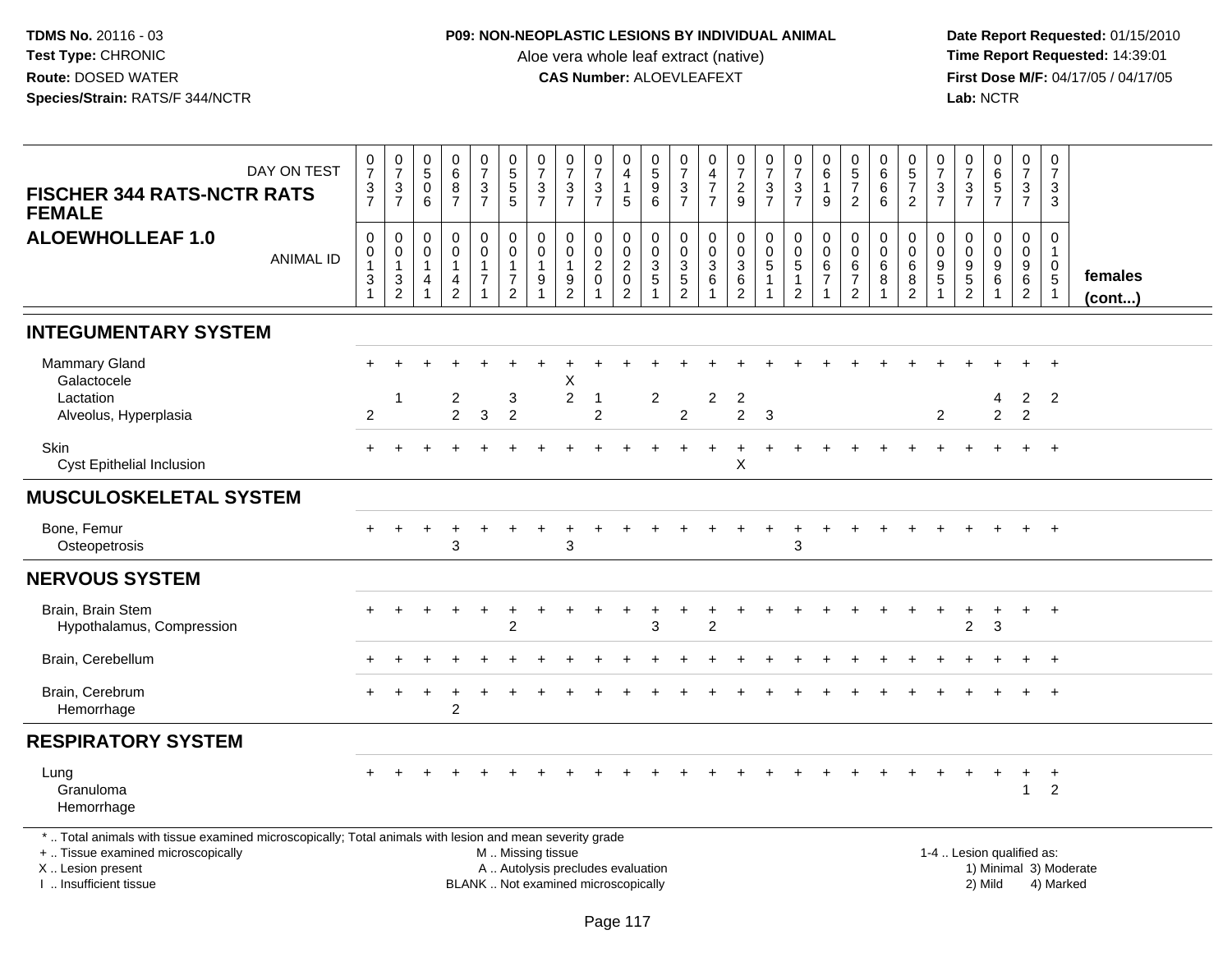### **P09: NON-NEOPLASTIC LESIONS BY INDIVIDUAL ANIMAL**

Aloe vera whole leaf extract (native)<br>**CAS Number:** ALOEVLEAFEXT

| DAY ON TEST<br><b>FISCHER 344 RATS-NCTR RATS</b><br><b>FEMALE</b>                                                                                                                             | $\frac{0}{7}$<br>$\frac{3}{7}$                                                                         | $\begin{array}{c} 0 \\ 7 \end{array}$<br>$\frac{3}{7}$                                  | $\begin{array}{c} 0 \\ 5 \end{array}$<br>0<br>6   | $\begin{array}{c} 0 \\ 6 \end{array}$<br>$\begin{array}{c} 8 \\ 7 \end{array}$         | $\begin{array}{c} 0 \\ 7 \end{array}$<br>$\frac{3}{7}$                                        | $\begin{array}{c} 0 \\ 5 \end{array}$<br>$\frac{5}{5}$                         | $\begin{array}{c} 0 \\ 7 \end{array}$<br>3<br>$\overline{7}$ | $\frac{0}{7}$<br>$\frac{3}{7}$                                           | $\begin{array}{c} 0 \\ 7 \end{array}$<br>$\frac{3}{7}$ | 0<br>$\overline{4}$<br>$\mathbf{1}$<br>5                                              | 0<br>5<br>9<br>6                                                    | $\frac{0}{7}$<br>$\sqrt{3}$<br>$\overline{7}$                     | 0<br>$\overline{4}$<br>$\overline{7}$<br>$\overline{7}$               | $\frac{0}{7}$<br>$\frac{2}{9}$                            | $\begin{array}{c} 0 \\ 7 \end{array}$<br>$\frac{3}{7}$                       | $\begin{array}{c} 0 \\ 7 \end{array}$<br>$\sqrt{3}$<br>$\overline{7}$  | $\begin{array}{c} 0 \\ 6 \end{array}$<br>$\mathbf{1}$<br>9            | 0<br>$\overline{5}$<br>$\overline{7}$<br>$\overline{2}$ | $\begin{array}{c} 0 \\ 6 \end{array}$<br>$6\phantom{1}6$<br>$6\phantom{1}6$ | 0<br>$\overline{5}$<br>$\overline{7}$<br>$\overline{2}$      | $\frac{0}{7}$<br>$\frac{3}{7}$          | $\frac{0}{7}$<br>$\frac{3}{7}$                 | 0657                                                             | $\frac{0}{7}$<br>$\frac{3}{7}$                            | $\pmb{0}$<br>$\overline{7}$<br>3<br>3                                     |                         |
|-----------------------------------------------------------------------------------------------------------------------------------------------------------------------------------------------|--------------------------------------------------------------------------------------------------------|-----------------------------------------------------------------------------------------|---------------------------------------------------|----------------------------------------------------------------------------------------|-----------------------------------------------------------------------------------------------|--------------------------------------------------------------------------------|--------------------------------------------------------------|--------------------------------------------------------------------------|--------------------------------------------------------|---------------------------------------------------------------------------------------|---------------------------------------------------------------------|-------------------------------------------------------------------|-----------------------------------------------------------------------|-----------------------------------------------------------|------------------------------------------------------------------------------|------------------------------------------------------------------------|-----------------------------------------------------------------------|---------------------------------------------------------|-----------------------------------------------------------------------------|--------------------------------------------------------------|-----------------------------------------|------------------------------------------------|------------------------------------------------------------------|-----------------------------------------------------------|---------------------------------------------------------------------------|-------------------------|
| <b>ALOEWHOLLEAF 1.0</b><br><b>ANIMAL ID</b>                                                                                                                                                   | $\pmb{0}$<br>$\begin{smallmatrix}0\\1\end{smallmatrix}$<br>$\ensuremath{\mathsf{3}}$<br>$\overline{1}$ | $\pmb{0}$<br>$\mathbf 0$<br>$\mathbf{1}$<br>$\ensuremath{\mathsf{3}}$<br>$\overline{2}$ | $\mathbf 0$<br>$\mathbf 0$<br>$\overline{1}$<br>4 | $\mathbf 0$<br>$\mathsf{O}\xspace$<br>$\mathbf{1}$<br>$\overline{4}$<br>$\overline{2}$ | $\pmb{0}$<br>$\mathsf{O}\xspace$<br>$\mathbf{1}$<br>$\overline{7}$<br>$\overline{\mathbf{A}}$ | $\pmb{0}$<br>$\mathbf 0$<br>$\mathbf{1}$<br>$\boldsymbol{7}$<br>$\overline{2}$ | $\mathbf 0$<br>$\mathbf 0$<br>$\mathbf{1}$<br>9              | $\pmb{0}$<br>$\mathbf 0$<br>$\mathbf{1}$<br>$\frac{9}{2}$                | $\pmb{0}$<br>$\frac{0}{2}$<br>$\mathbf 0$              | $\mathbf 0$<br>$\mathbf 0$<br>$\overline{2}$<br>$\mathsf{O}\xspace$<br>$\overline{2}$ | $\pmb{0}$<br>$\ddot{\mathbf{0}}$<br>$\frac{3}{5}$<br>$\overline{1}$ | $\pmb{0}$<br>$\mathbf 0$<br>3<br>$\overline{5}$<br>$\overline{2}$ | $\pmb{0}$<br>$\mathbf 0$<br>$\mathbf{3}$<br>$\,6\,$<br>$\overline{1}$ | 0<br>$\mathbf 0$<br>3<br>$6\phantom{a}$<br>$\overline{2}$ | $\pmb{0}$<br>$\mathbf 0$<br>$\overline{5}$<br>$\mathbf{1}$<br>$\overline{1}$ | $\pmb{0}$<br>$\pmb{0}$<br>$\sqrt{5}$<br>$\mathbf{1}$<br>$\overline{2}$ | $\mathbf 0$<br>$\pmb{0}$<br>$\,6$<br>$\overline{7}$<br>$\overline{1}$ | $\mathbf 0$<br>$\mathbf 0$<br>6<br>$\overline{7}$<br>2  | $\pmb{0}$<br>$\pmb{0}$<br>$\,6\,$<br>$\overline{8}$<br>$\mathbf{1}$         | $\mathbf 0$<br>$\mathsf 0$<br>$\,6\,$<br>8<br>$\overline{2}$ | $\mathbf 0$<br>0<br>9<br>$\overline{5}$ | $\pmb{0}$<br>$\boldsymbol{0}$<br>$\frac{9}{5}$ | $\mathbf 0$<br>$\mathbf 0$<br>$\boldsymbol{9}$<br>$6\phantom{a}$ | $\pmb{0}$<br>$\pmb{0}$<br>$\frac{9}{6}$<br>$\overline{2}$ | $\mathbf 0$<br>$\mathbf{1}$<br>$\mathbf 0$<br>$\,$ 5 $\,$<br>$\mathbf{1}$ | females<br>$($ cont $)$ |
| Alveolar Epithelium, Hyperplasia<br>Alveolus, Infiltration Cellular, Histiocyte<br>Alveolus, Inflammation<br>Artery, Mineralization                                                           |                                                                                                        |                                                                                         |                                                   |                                                                                        |                                                                                               |                                                                                |                                                              | $\overline{c}$<br>$\overline{2}$                                         | -1                                                     |                                                                                       |                                                                     |                                                                   |                                                                       |                                                           | $\mathbf{1}$                                                                 | $\overline{\phantom{0}}$ 1                                             |                                                                       |                                                         |                                                                             |                                                              |                                         | $\mathbf{1}$                                   |                                                                  | $\overline{1}$                                            |                                                                           |                         |
| Nose<br>Inflammation<br>Osteopetrosis<br>Goblet Cell, Hyperplasia                                                                                                                             |                                                                                                        |                                                                                         |                                                   |                                                                                        |                                                                                               |                                                                                |                                                              |                                                                          |                                                        | $\overline{2}$                                                                        |                                                                     |                                                                   |                                                                       |                                                           |                                                                              |                                                                        |                                                                       |                                                         |                                                                             |                                                              |                                         |                                                | 2                                                                | $\ddot{}$<br>2                                            | $+$                                                                       |                         |
| Trachea                                                                                                                                                                                       |                                                                                                        |                                                                                         |                                                   |                                                                                        |                                                                                               |                                                                                |                                                              |                                                                          |                                                        |                                                                                       |                                                                     |                                                                   |                                                                       |                                                           |                                                                              |                                                                        |                                                                       |                                                         |                                                                             |                                                              |                                         |                                                |                                                                  |                                                           | $+$                                                                       |                         |
| <b>SPECIAL SENSES SYSTEM</b>                                                                                                                                                                  |                                                                                                        |                                                                                         |                                                   |                                                                                        |                                                                                               |                                                                                |                                                              |                                                                          |                                                        |                                                                                       |                                                                     |                                                                   |                                                                       |                                                           |                                                                              |                                                                        |                                                                       |                                                         |                                                                             |                                                              |                                         |                                                |                                                                  |                                                           |                                                                           |                         |
| Ear<br>Canal, External Ear, Inflammation                                                                                                                                                      |                                                                                                        |                                                                                         |                                                   |                                                                                        |                                                                                               |                                                                                |                                                              |                                                                          |                                                        |                                                                                       | $\ddot{}$<br>3                                                      |                                                                   |                                                                       |                                                           |                                                                              |                                                                        |                                                                       |                                                         |                                                                             |                                                              |                                         |                                                |                                                                  |                                                           |                                                                           |                         |
| Eye<br>Cataract<br>Retina, Degeneration                                                                                                                                                       |                                                                                                        | $\overline{2}$                                                                          |                                                   |                                                                                        |                                                                                               |                                                                                |                                                              |                                                                          |                                                        |                                                                                       |                                                                     | 2                                                                 |                                                                       |                                                           |                                                                              |                                                                        |                                                                       |                                                         |                                                                             |                                                              |                                         | Χ<br>3                                         |                                                                  |                                                           |                                                                           |                         |
| Harderian Gland<br>Hyperplasia<br>Infiltration Cellular, Lymphocyte                                                                                                                           | $\overline{2}$                                                                                         | ÷.<br>$\overline{1}$                                                                    |                                                   | Δ                                                                                      |                                                                                               |                                                                                | $\overline{c}$                                               |                                                                          |                                                        | $\overline{2}$                                                                        | $\overline{1}$                                                      |                                                                   |                                                                       |                                                           |                                                                              |                                                                        |                                                                       | $\overline{2}$                                          |                                                                             |                                                              | $\overline{2}$                          | 2                                              |                                                                  |                                                           | $+$                                                                       |                         |
| Zymbal's Gland                                                                                                                                                                                |                                                                                                        |                                                                                         |                                                   |                                                                                        |                                                                                               |                                                                                |                                                              |                                                                          |                                                        |                                                                                       |                                                                     |                                                                   |                                                                       |                                                           |                                                                              |                                                                        |                                                                       |                                                         |                                                                             |                                                              |                                         |                                                |                                                                  |                                                           |                                                                           |                         |
| <b>URINARY SYSTEM</b>                                                                                                                                                                         |                                                                                                        |                                                                                         |                                                   |                                                                                        |                                                                                               |                                                                                |                                                              |                                                                          |                                                        |                                                                                       |                                                                     |                                                                   |                                                                       |                                                           |                                                                              |                                                                        |                                                                       |                                                         |                                                                             |                                                              |                                         |                                                |                                                                  |                                                           |                                                                           |                         |
| Kidney<br>Infarct                                                                                                                                                                             |                                                                                                        |                                                                                         |                                                   |                                                                                        |                                                                                               |                                                                                |                                                              |                                                                          |                                                        |                                                                                       |                                                                     |                                                                   |                                                                       |                                                           |                                                                              |                                                                        |                                                                       |                                                         |                                                                             |                                                              |                                         |                                                |                                                                  | $\pm$                                                     | $+$                                                                       |                         |
| *  Total animals with tissue examined microscopically; Total animals with lesion and mean severity grade<br>+  Tissue examined microscopically<br>X  Lesion present<br>I  Insufficient tissue |                                                                                                        |                                                                                         |                                                   |                                                                                        |                                                                                               | M  Missing tissue                                                              |                                                              | A  Autolysis precludes evaluation<br>BLANK  Not examined microscopically |                                                        |                                                                                       |                                                                     |                                                                   |                                                                       |                                                           |                                                                              |                                                                        |                                                                       |                                                         |                                                                             |                                                              |                                         |                                                | 1-4  Lesion qualified as:<br>2) Mild                             |                                                           | 4) Marked                                                                 | 1) Minimal 3) Moderate  |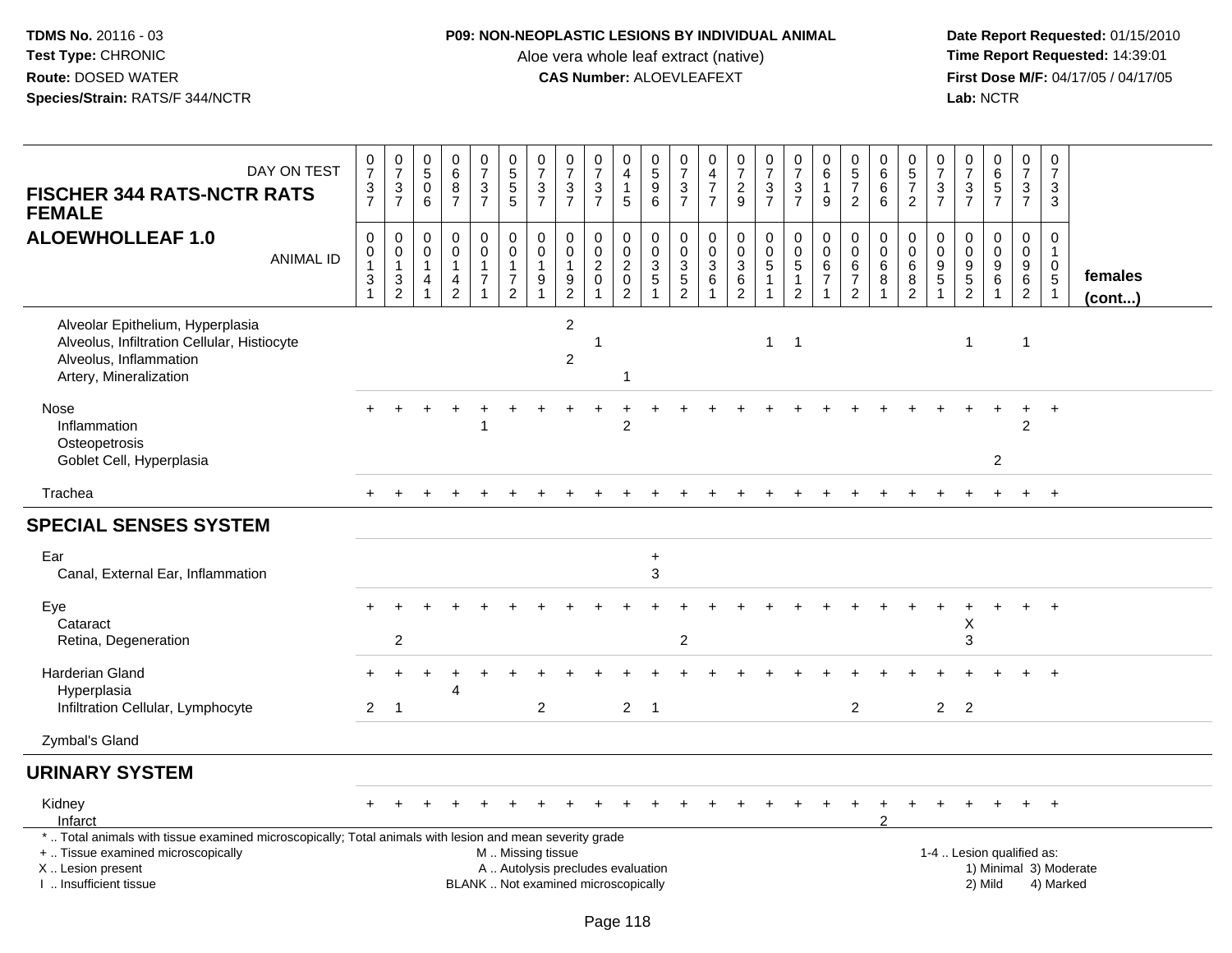#### **P09: NON-NEOPLASTIC LESIONS BY INDIVIDUAL ANIMAL**

Aloe vera whole leaf extract (native)<br>**CAS Number:** ALOEVLEAFEXT

 **Date Report Requested:** 01/15/2010 **First Dose M/F:** 04/17/05 / 04/17/05<br>**Lab:** NCTR **Lab:** NCTR

| <b>FISCHER 344 RATS-NCTR RATS</b><br><b>FEMALE</b>                                                | DAY ON TEST      | $\overline{ }$<br>3<br>$\overline{ }$ | $\overline{0}$<br>$\rightarrow$<br>$\ensuremath{\mathsf{3}}$<br>$\rightarrow$ | $\sqrt{5}$<br>$\mathbf 0$<br>6 | $\overline{0}$<br>6<br>8<br>$\overline{ }$         | $\mathbf 0$<br>$\overline{ }$<br>$\mathbf{3}$<br>$\overline{ }$ | $\mathbf 0$<br>$\sqrt{5}$<br>$\,$ 5 $\,$<br>$5\phantom{.0}$                      | 0<br>$\overline{ }$<br>3<br>$\rightarrow$ | 0<br>$\overline{ }$<br>3<br>$\overline{ }$ | 0<br>$\overline{ }$<br>3<br>$\overline{ }$ | $\mathbf 0$<br>4<br>5                                                     | 0<br>$\sqrt{5}$<br>9<br>6 | $\frac{0}{7}$<br>3<br>$\overline{7}$                | 0<br>$\overline{\mathbf{4}}$<br>$\overline{ }$<br>$\overline{ }$ | $\mathbf 0$<br>$\overline{ }$<br>$\frac{2}{9}$ | $\mathbf 0$<br>$\overline{ }$<br>3<br>$\overline{7}$ | $\overline{ }$<br>3<br>$\overline{ }$ | $\begin{matrix} 0 \\ 6 \end{matrix}$<br>9 | 0<br>5<br>$\overline{2}$ | 0<br>6<br>6<br>6           | $\begin{array}{c} 0 \\ 5 \end{array}$<br>$\overline{ }$<br>2 | 0<br>$\overline{ }$<br>3<br>$\overline{ }$ | 0<br>$\overline{7}$<br>3<br>$\overline{ }$                       | $\overline{0}$<br>6<br>5<br>$\overline{ }$ | $\mathbf 0$<br>$\overline{ }$<br>$\mathbf{3}$<br>$\overline{7}$ | 0<br>$\overline{ }$<br>3<br>3 |                         |  |
|---------------------------------------------------------------------------------------------------|------------------|---------------------------------------|-------------------------------------------------------------------------------|--------------------------------|----------------------------------------------------|-----------------------------------------------------------------|----------------------------------------------------------------------------------|-------------------------------------------|--------------------------------------------|--------------------------------------------|---------------------------------------------------------------------------|---------------------------|-----------------------------------------------------|------------------------------------------------------------------|------------------------------------------------|------------------------------------------------------|---------------------------------------|-------------------------------------------|--------------------------|----------------------------|--------------------------------------------------------------|--------------------------------------------|------------------------------------------------------------------|--------------------------------------------|-----------------------------------------------------------------|-------------------------------|-------------------------|--|
| <b>ALOEWHOLLEAF 1.0</b>                                                                           | <b>ANIMAL ID</b> | 0<br>3                                | 0<br>$\pmb{0}$<br>3<br>$\overline{c}$                                         | 4                              | $\overline{0}$<br>$\pmb{0}$<br>4<br>$\overline{2}$ | $\mathbf 0$<br>$\pmb{0}$<br>$\overline{ }$                      | $\begin{smallmatrix} 0\\0 \end{smallmatrix}$<br>$\overline{7}$<br>$\overline{2}$ | 0<br>$\pmb{0}$<br>9                       | $\mathbf 0$<br>9<br>ົ                      | 0<br>0<br>$\overline{2}$<br>$\overline{0}$ | 0<br>$\begin{smallmatrix} 0 \ 2 \end{smallmatrix}$<br>0<br>$\overline{2}$ | 0<br>$\,0\,$<br>3<br>5    | 0<br>$\pmb{0}$<br>$\sqrt{3}$<br>$\overline{5}$<br>2 | 0<br>$_3^0$<br>6                                                 | 0<br>$\frac{0}{3}$<br>6<br>2                   | 0<br>5                                               | 0<br>5<br>$\sim$                      | $\,6$                                     | 6<br>$\sim$              | 0<br>$\mathbf 0$<br>6<br>8 | 0<br>$\pmb{0}$<br>$\,6\,$<br>8<br>$\overline{2}$             | 0<br>0<br>$\boldsymbol{9}$<br>5            | 0<br>$\boldsymbol{0}$<br>$\boldsymbol{9}$<br>5<br>$\overline{2}$ | $\overline{0}$<br>0<br>9<br>6              | 0<br>$\boldsymbol{0}$<br>9<br>6<br>$\overline{2}$               | 0<br>0<br>5                   | females<br>$($ cont $)$ |  |
| Mineralization<br>Nephropathy<br>Cortex, Inflammation, Chronic<br>Epithelium, Pelvis, Hyperplasia |                  |                                       |                                                                               | 2                              | 2<br>$\overline{2}$                                |                                                                 |                                                                                  |                                           |                                            |                                            |                                                                           |                           | $2 \quad 2$                                         | 2                                                                | 2                                              |                                                      | 2                                     | 3                                         | 3                        |                            | 3                                                            | -2                                         | 3                                                                | $\mathcal{P}$                              | 3                                                               | 4                             |                         |  |
| <b>Urinary Bladder</b>                                                                            |                  |                                       |                                                                               |                                |                                                    |                                                                 |                                                                                  |                                           |                                            |                                            |                                                                           |                           |                                                     |                                                                  |                                                |                                                      |                                       |                                           |                          |                            |                                                              |                                            |                                                                  |                                            |                                                                 | $\pm$                         |                         |  |

\* .. Total animals with tissue examined microscopically; Total animals with lesion and mean severity grade

+ .. Tissue examined microscopically

X .. Lesion present

I .. Insufficient tissue

 M .. Missing tissueA .. Autolysis precludes evaluation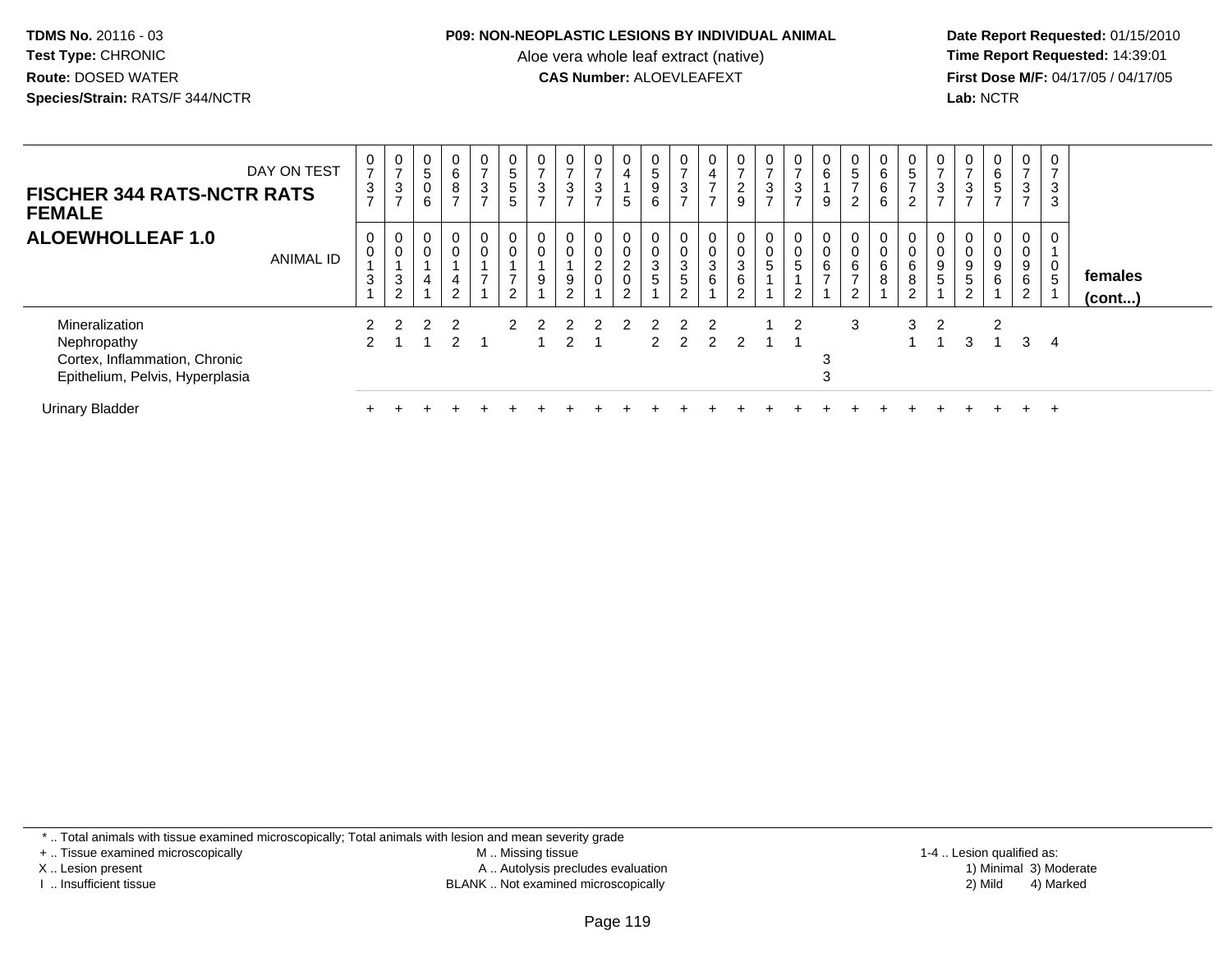### **P09: NON-NEOPLASTIC LESIONS BY INDIVIDUAL ANIMAL**

Aloe vera whole leaf extract (native)<br>**CAS Number:** ALOEVLEAFEXT

 **Date Report Requested:** 01/15/2010 **First Dose M/F:** 04/17/05 / 04/17/05<br>Lab: NCTR **Lab:** NCTR

| DAY ON TEST<br><b>FISCHER 344 RATS-NCTR RATS</b><br><b>FEMALE</b>                                                                                                   |                  | $\frac{0}{7}$<br>$\frac{3}{7}$                                                  | $\frac{0}{7}$<br>$\frac{3}{7}$                                               | $\frac{0}{7}$<br>$\frac{3}{7}$                         | $\begin{array}{c} 0 \\ 7 \end{array}$<br>$\frac{3}{7}$        | $\begin{array}{c} 0 \\ 5 \\ 3 \\ 0 \end{array}$           | $\begin{array}{c} 0 \\ 7 \end{array}$<br>$\frac{3}{7}$                                | $\frac{0}{7}$<br>$\frac{3}{7}$                                                   | $\frac{0}{7}$<br>$\frac{3}{7}$                             | $\frac{0}{7}$<br>$\frac{3}{7}$                | $\frac{0}{7}$<br>$\frac{3}{7}$                          | 0436                                                                                      | 0<br>$\overline{7}$<br>$\frac{3}{7}$           | 0<br>0<br>0<br>0<br>0                                        | $_{6}^{\rm 0}$<br>6<br>9                          | $\begin{array}{c} 0 \\ 7 \end{array}$<br>$rac{2}{9}$                                       | $\begin{array}{c} 0 \\ 6 \end{array}$<br>$\frac{2}{5}$ | $\frac{0}{7}$<br>$\frac{2}{3}$                                    | 0<br>6<br>9<br>2                                   | $\begin{array}{c} 0 \\ 5 \\ 0 \\ 2 \end{array}$                            | 0<br>5<br>3<br>6                                                 | $\frac{0}{7}$<br>$\frac{3}{7}$                                 | $\begin{array}{c} 0 \\ 7 \end{array}$<br>$\sqrt{3}$<br>$\overline{7}$ | $\begin{array}{c} 0 \\ 5 \end{array}$<br>$6\phantom{1}6$<br>$\sqrt{5}$ |                                                     |                |                                |
|---------------------------------------------------------------------------------------------------------------------------------------------------------------------|------------------|---------------------------------------------------------------------------------|------------------------------------------------------------------------------|--------------------------------------------------------|---------------------------------------------------------------|-----------------------------------------------------------|---------------------------------------------------------------------------------------|----------------------------------------------------------------------------------|------------------------------------------------------------|-----------------------------------------------|---------------------------------------------------------|-------------------------------------------------------------------------------------------|------------------------------------------------|--------------------------------------------------------------|---------------------------------------------------|--------------------------------------------------------------------------------------------|--------------------------------------------------------|-------------------------------------------------------------------|----------------------------------------------------|----------------------------------------------------------------------------|------------------------------------------------------------------|----------------------------------------------------------------|-----------------------------------------------------------------------|------------------------------------------------------------------------|-----------------------------------------------------|----------------|--------------------------------|
| <b>ALOEWHOLLEAF 1.0</b>                                                                                                                                             | <b>ANIMAL ID</b> | $\mathsf{O}\xspace$<br>1<br>$\mathsf{O}\xspace$<br>$\sqrt{5}$<br>$\overline{2}$ | $\mathbf 0$<br>$\mathbf{1}$<br>$\mathbf 0$<br>$\overline{7}$<br>$\mathbf{1}$ | 0<br>$\mathbf 1$<br>$\mathsf 0$<br>$\overline{7}$<br>2 | $\mathbf 0$<br>$\mathbf{1}$<br>$\mathsf{O}\xspace$<br>$\bf 8$ | $\pmb{0}$<br>$\mathbf{1}$<br>$\mathbf 0$<br>$\frac{8}{2}$ | $\begin{smallmatrix}0\\1\end{smallmatrix}$<br>$\mathbf{1}$<br>$\,6\,$<br>$\mathbf{1}$ | $\mathbf 0$<br>$\mathbf{1}$<br>$\mathbf{1}$<br>$6\phantom{1}6$<br>$\overline{2}$ | $\mathbf 0$<br>$\mathbf{1}$<br>$\sqrt{3}$<br>$\bf{8}$<br>1 | 0<br>$\mathbf{1}$<br>3<br>8<br>$\overline{2}$ | 0<br>$\mathbf{1}$<br>$\overline{4}$<br>$\boldsymbol{9}$ | $\,0\,$<br>$\mathbf{1}$<br>$\overline{\mathcal{A}}$<br>$\boldsymbol{9}$<br>$\overline{2}$ | 0<br>$\mathbf{1}$<br>$\sqrt{5}$<br>$\mathbf 0$ | $\pmb{0}$<br>$\mathbf{1}$<br>$\frac{5}{0}$<br>$\overline{2}$ | 0<br>$\mathbf{1}$<br>$\sqrt{5}$<br>$\overline{1}$ | $\begin{smallmatrix}0\\1\end{smallmatrix}$<br>$\sqrt{5}$<br>$\mathbf{1}$<br>$\overline{2}$ | 0<br>1<br>5<br>$\overline{c}$                          | 0<br>$\begin{array}{c} 1 \\ 5 \\ 2 \end{array}$<br>$\overline{2}$ | 0<br>$\mathbf{1}$<br>$\overline{7}$<br>$\mathbf 0$ | $\pmb{0}$<br>$\mathbf{1}$<br>$\overline{7}$<br>$\pmb{0}$<br>$\overline{c}$ | $\mathbf 0$<br>$\mathbf 1$<br>$\overline{7}$<br>$\boldsymbol{2}$ | $\mathbf 0$<br>$\mathbf{1}$<br>$\overline{7}$<br>$\frac{2}{2}$ | $\mathsf 0$<br>$\mathbf{1}$<br>$\,8\,$<br>4<br>$\overline{1}$         | $\mathbf 0$<br>$\mathbf{1}$<br>8<br>$\overline{4}$<br>$\overline{2}$   |                                                     |                | * TOTALS                       |
| <b>ALIMENTARY SYSTEM</b>                                                                                                                                            |                  |                                                                                 |                                                                              |                                                        |                                                               |                                                           |                                                                                       |                                                                                  |                                                            |                                               |                                                         |                                                                                           |                                                |                                                              |                                                   |                                                                                            |                                                        |                                                                   |                                                    |                                                                            |                                                                  |                                                                |                                                                       |                                                                        |                                                     |                |                                |
| Esophagus                                                                                                                                                           |                  |                                                                                 | $\ddot{}$                                                                    |                                                        |                                                               |                                                           |                                                                                       |                                                                                  |                                                            |                                               |                                                         |                                                                                           |                                                |                                                              |                                                   |                                                                                            |                                                        |                                                                   |                                                    |                                                                            |                                                                  |                                                                |                                                                       | $+$                                                                    |                                                     | 48             |                                |
| Intestine Large, Ascending Colon<br><b>Dilatation</b><br>Inflammation<br>Lymphoid Tissue, Hyperplasia<br>Mucosa, Hyperplasia                                        |                  |                                                                                 | 3                                                                            | 3                                                      | $\overline{2}$                                                | 2                                                         | 2                                                                                     | 3                                                                                | 3                                                          | 3                                             | $\overline{2}$                                          | 2                                                                                         | 3<br>$\mathbf{3}$                              |                                                              | $\overline{c}$                                    |                                                                                            |                                                        | $\mathbf{1}$                                                      |                                                    |                                                                            |                                                                  | $\overline{\mathbf{c}}$<br>$\overline{2}$                      |                                                                       | $\overline{2}$                                                         |                                                     | 46             | 1<br>2.0<br>1<br>2.5<br>35 2.3 |
| Intestine Large, Cecum<br><b>Dilatation</b><br>Inflammation<br>Mucosa, Hyperplasia                                                                                  |                  | $\overline{2}$                                                                  | $\overline{4}$                                                               |                                                        |                                                               |                                                           | $\mathbf{2}$                                                                          | $\overline{2}$                                                                   | $\overline{2}$                                             |                                               | $\mathsf{X}$<br>4                                       |                                                                                           | -1                                             | $\boldsymbol{\mathsf{X}}$                                    |                                                   |                                                                                            | $\overline{2}$                                         |                                                                   |                                                    | X<br>$\overline{2}$<br>$\overline{2}$                                      |                                                                  |                                                                |                                                                       | $\ddot{}$<br>X<br>$\overline{c}$<br>$\overline{2}$                     |                                                     | 47             | 9<br>2.2.0<br>172.2            |
| Intestine Large, Colon<br>Inflammation<br>Necrosis<br>Mucosa, Hyperplasia                                                                                           |                  |                                                                                 |                                                                              |                                                        |                                                               |                                                           |                                                                                       |                                                                                  |                                                            |                                               |                                                         |                                                                                           |                                                |                                                              |                                                   |                                                                                            |                                                        |                                                                   |                                                    |                                                                            |                                                                  |                                                                |                                                                       |                                                                        |                                                     | $\overline{2}$ | 12.0<br>14.0<br>14.0           |
| Intestine Large, Descending Colon<br>Inflammation<br>Ulcer                                                                                                          |                  |                                                                                 |                                                                              |                                                        |                                                               |                                                           |                                                                                       |                                                                                  |                                                            |                                               |                                                         |                                                                                           |                                                |                                                              |                                                   |                                                                                            |                                                        |                                                                   |                                                    |                                                                            |                                                                  |                                                                |                                                                       |                                                                        |                                                     | 46             | $12.0$<br>13.0                 |
| Mucosa, Hyperplasia                                                                                                                                                 |                  |                                                                                 | $\mathbf{1}$                                                                 | $\overline{1}$                                         |                                                               | 2                                                         |                                                                                       | $\overline{2}$                                                                   | $\overline{2}$                                             | $\overline{\phantom{0}}$ 2                    |                                                         |                                                                                           |                                                |                                                              |                                                   |                                                                                            |                                                        |                                                                   | 1                                                  |                                                                            |                                                                  |                                                                |                                                                       | $\mathbf{1}$                                                           |                                                     |                | 18 1.4                         |
| Intestine Large, Rectum                                                                                                                                             |                  |                                                                                 |                                                                              |                                                        |                                                               |                                                           |                                                                                       |                                                                                  |                                                            |                                               |                                                         |                                                                                           |                                                |                                                              |                                                   |                                                                                            |                                                        |                                                                   |                                                    |                                                                            |                                                                  |                                                                |                                                                       |                                                                        |                                                     | 47             |                                |
| Intestine Large, Transverse Colon<br>Dilatation<br>Inflammation                                                                                                     |                  |                                                                                 |                                                                              |                                                        |                                                               |                                                           |                                                                                       |                                                                                  |                                                            |                                               |                                                         |                                                                                           | 2                                              |                                                              |                                                   |                                                                                            |                                                        |                                                                   |                                                    |                                                                            |                                                                  |                                                                |                                                                       |                                                                        |                                                     | 46             | $12.0$                         |
| *  Total animals with tissue examined microscopically; Total animals with lesion and mean severity grade<br>+  Tissue examined microscopically<br>X  Lesion present |                  |                                                                                 |                                                                              |                                                        |                                                               |                                                           | M  Missing tissue<br>A  Autolysis precludes evaluation                                |                                                                                  |                                                            |                                               |                                                         |                                                                                           |                                                |                                                              |                                                   |                                                                                            |                                                        |                                                                   |                                                    |                                                                            |                                                                  |                                                                |                                                                       |                                                                        | 1-4  Lesion qualified as:<br>1) Minimal 3) Moderate |                |                                |

I .. Insufficient tissue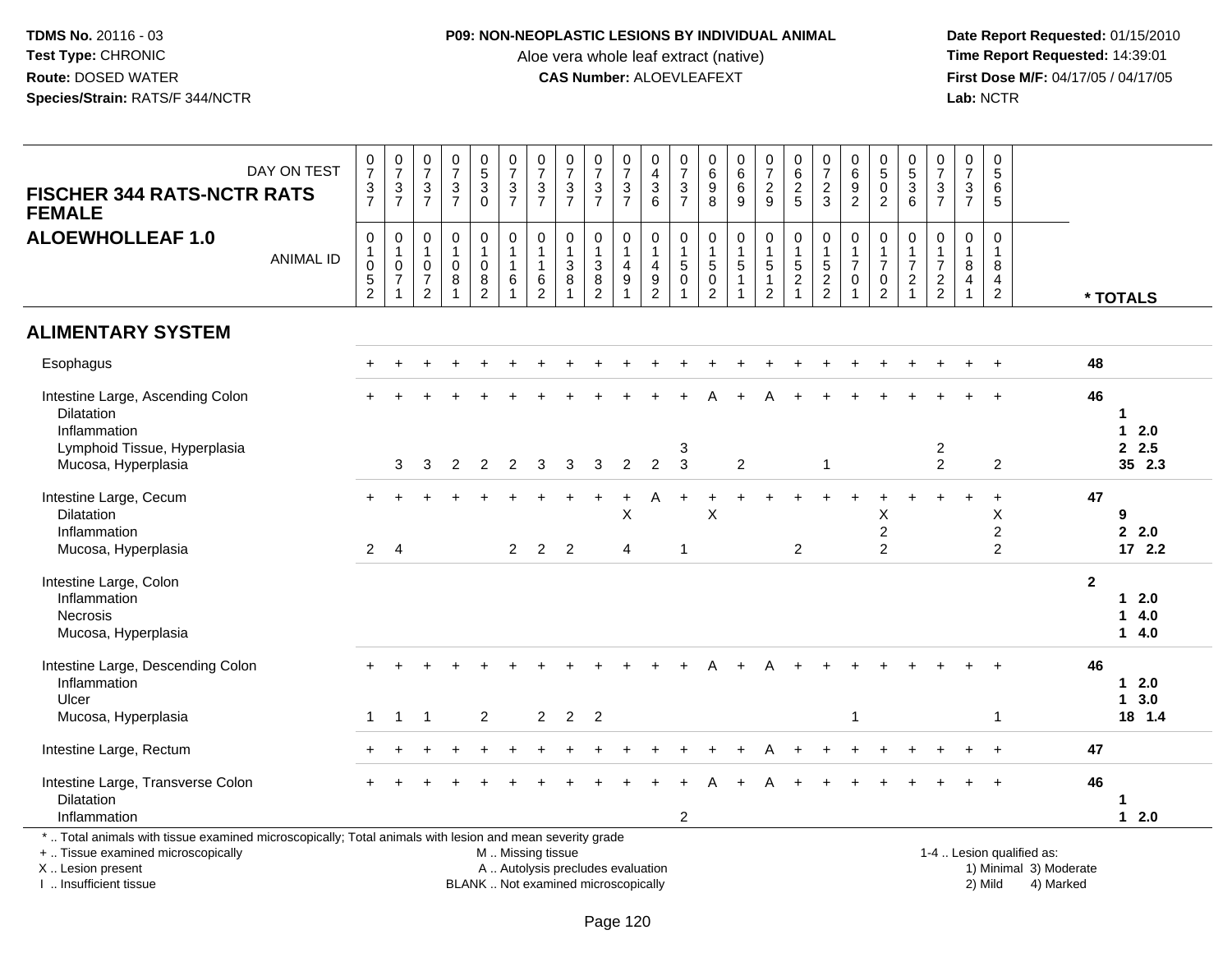#### **P09: NON-NEOPLASTIC LESIONS BY INDIVIDUAL ANIMAL**

Aloe vera whole leaf extract (native)<br>**CAS Number:** ALOEVLEAFEXT

 **Date Report Requested:** 01/15/2010 **First Dose M/F:** 04/17/05 / 04/17/05<br>**Lab:** NCTR **Lab:** NCTR

| DAY ON TEST<br><b>FISCHER 344 RATS-NCTR RATS</b><br><b>FEMALE</b>                                                                                                                                                                                                                                                              | $\frac{0}{7}$<br>$\frac{3}{7}$                                                    | $\frac{0}{7}$<br>$\frac{3}{7}$                                                       | $\begin{smallmatrix}0\\7\end{smallmatrix}$<br>$\mathsf 3$<br>$\overline{7}$ | $\begin{smallmatrix} 0\\7 \end{smallmatrix}$<br>$\frac{3}{7}$ | $\begin{array}{c} 0 \\ 5 \end{array}$<br>$\ensuremath{\mathsf{3}}$<br>$\Omega$ | $\frac{0}{7}$<br>$\mathbf{3}$<br>$\overline{7}$                    | $\frac{0}{7}$<br>$\mathbf{3}$<br>$\overline{7}$                      | $\begin{array}{c} 0 \\ 7 \end{array}$<br>$\ensuremath{\mathsf{3}}$<br>$\overline{7}$ | $\frac{0}{7}$<br>$\ensuremath{\mathsf{3}}$<br>$\overline{7}$ | $\begin{array}{c} 0 \\ 7 \end{array}$<br>$\frac{3}{7}$            | $\pmb{0}$<br>$\overline{4}$<br>$\ensuremath{\mathsf{3}}$<br>6                         | $\frac{0}{7}$<br>$\sqrt{3}$<br>$\overline{7}$                                | $\begin{array}{c} 0 \\ 6 \end{array}$<br>$\boldsymbol{9}$<br>8                  | $\begin{matrix} 0\ 6\ 6 \end{matrix}$<br>9 | $\frac{0}{7}$<br>$\frac{2}{9}$                               | $\begin{array}{c} 0 \\ 6 \end{array}$<br>$\frac{2}{5}$                 | $\begin{array}{c} 0 \\ 7 \end{array}$<br>$\frac{2}{3}$              | $\begin{array}{c} 0 \\ 6 \end{array}$<br>$\boldsymbol{9}$<br>$\overline{2}$ | $\begin{array}{c} 0 \\ 5 \end{array}$<br>$\pmb{0}$<br>$\overline{2}$ | $\begin{array}{c} 0 \\ 5 \end{array}$<br>$\mathbf{3}$<br>6 | $\frac{0}{7}$<br>$\ensuremath{\mathsf{3}}$<br>$\overline{7}$ | 0<br>$\boldsymbol{7}$<br>$\mathsf 3$<br>$\overline{7}$ | $\pmb{0}$<br>$\overline{5}$<br>$\,6\,$<br>$\sqrt{5}$                       |                                                                                  |
|--------------------------------------------------------------------------------------------------------------------------------------------------------------------------------------------------------------------------------------------------------------------------------------------------------------------------------|-----------------------------------------------------------------------------------|--------------------------------------------------------------------------------------|-----------------------------------------------------------------------------|---------------------------------------------------------------|--------------------------------------------------------------------------------|--------------------------------------------------------------------|----------------------------------------------------------------------|--------------------------------------------------------------------------------------|--------------------------------------------------------------|-------------------------------------------------------------------|---------------------------------------------------------------------------------------|------------------------------------------------------------------------------|---------------------------------------------------------------------------------|--------------------------------------------|--------------------------------------------------------------|------------------------------------------------------------------------|---------------------------------------------------------------------|-----------------------------------------------------------------------------|----------------------------------------------------------------------|------------------------------------------------------------|--------------------------------------------------------------|--------------------------------------------------------|----------------------------------------------------------------------------|----------------------------------------------------------------------------------|
| <b>ALOEWHOLLEAF 1.0</b><br><b>ANIMAL ID</b>                                                                                                                                                                                                                                                                                    | $\pmb{0}$<br>$\mathbf{1}$<br>$\mathsf{O}\xspace$<br>$\,$ 5 $\,$<br>$\overline{c}$ | $\pmb{0}$<br>$\mathbf{1}$<br>$\mathsf{O}\xspace$<br>$\overline{7}$<br>$\overline{1}$ | 0<br>$\mathbf{1}$<br>$\mathbf 0$<br>$\overline{7}$<br>$\overline{2}$        | $\pmb{0}$<br>$\mathbf{1}$<br>$\pmb{0}$<br>$\bf 8$             | 0<br>$\mathbf{1}$<br>$\mathsf 0$<br>$\,8\,$<br>$\overline{2}$                  | $\mathbf 0$<br>$\mathbf{1}$<br>$\mathbf{1}$<br>6<br>$\overline{1}$ | $\pmb{0}$<br>$\mathbf{1}$<br>$\mathbf{1}$<br>$\,6$<br>$\overline{2}$ | 0<br>$\mathbf{1}$<br>3<br>8<br>$\overline{\mathbf{1}}$                               | 0<br>$\mathbf{1}$<br>$\sqrt{3}$<br>$\bf 8$<br>$\overline{2}$ | $\mathbf 0$<br>$\mathbf{1}$<br>$\overline{4}$<br>$\boldsymbol{9}$ | $\mathbf 0$<br>$\overline{1}$<br>$\overline{4}$<br>$\boldsymbol{9}$<br>$\overline{2}$ | $\mathbf 0$<br>$\mathbf{1}$<br>$\overline{5}$<br>$\mathbf 0$<br>$\mathbf{1}$ | $\mathbf 0$<br>$\mathbf{1}$<br>$5\phantom{.0}$<br>$\mathbf 0$<br>$\overline{2}$ | 0<br>$\mathbf{1}$<br>5<br>$\mathbf{1}$     | $\pmb{0}$<br>$\frac{1}{5}$<br>$\mathbf{1}$<br>$\overline{2}$ | $\pmb{0}$<br>$\begin{array}{c} 1 \\ 5 \end{array}$<br>$\boldsymbol{2}$ | $\pmb{0}$<br>$\begin{array}{c} 1 \\ 5 \end{array}$<br>$\frac{2}{2}$ | $\pmb{0}$<br>$\frac{1}{7}$<br>$\mathbf 0$<br>$\overline{1}$                 | 0<br>$\mathbf 1$<br>$\dot{7}$<br>0<br>$\overline{2}$                 | 0<br>$\frac{1}{7}$<br>$\overline{c}$<br>$\overline{1}$     | 0<br>$\frac{1}{7}$<br>$\frac{2}{2}$                          | 0<br>1<br>$\bf 8$<br>$\overline{4}$                    | $\mathbf 0$<br>$\mathbf{1}$<br>$\,8\,$<br>$\overline{a}$<br>$\overline{2}$ | * TOTALS                                                                         |
| Lymphoid Tissue, Hyperplasia<br>Mucosa, Hyperplasia                                                                                                                                                                                                                                                                            | $\overline{2}$                                                                    | 2                                                                                    | $\overline{c}$                                                              | $\overline{1}$                                                | $\overline{c}$                                                                 | 2<br>$\overline{c}$                                                | $\overline{2}$                                                       | $\overline{2}$                                                                       | $\overline{2}$                                               | $\overline{2}$                                                    |                                                                                       | $\overline{c}$                                                               |                                                                                 | 1                                          |                                                              | $\overline{2}$                                                         | -1                                                                  | 3                                                                           |                                                                      |                                                            | $\mathbf{1}$                                                 | $2^{\circ}$                                            | $\overline{2}$                                                             | $12.0$<br>33 1.8                                                                 |
| Intestine Small, Duodenum<br>Inflammation<br>Mucosa, Hyperplasia                                                                                                                                                                                                                                                               |                                                                                   |                                                                                      |                                                                             |                                                               |                                                                                | $\overline{2}$                                                     |                                                                      |                                                                                      |                                                              |                                                                   |                                                                                       |                                                                              |                                                                                 |                                            |                                                              |                                                                        |                                                                     |                                                                             |                                                                      |                                                            |                                                              |                                                        | 2                                                                          | 48<br>1 1.0<br>52.0                                                              |
| Intestine Small, Ileum<br>Inflammation<br>Lymphoid Tissue, Hyperplasia<br>Mucosa, Hyperplasia                                                                                                                                                                                                                                  |                                                                                   |                                                                                      |                                                                             |                                                               |                                                                                |                                                                    | $\overline{c}$                                                       | 3                                                                                    |                                                              |                                                                   |                                                                                       |                                                                              |                                                                                 |                                            |                                                              |                                                                        |                                                                     |                                                                             |                                                                      |                                                            |                                                              |                                                        | $\ddot{}$<br>2<br>$\mathbf{1}$                                             | 43<br>12.0<br>13.0<br>2, 1.5                                                     |
| Intestine Small, Jejunum                                                                                                                                                                                                                                                                                                       |                                                                                   |                                                                                      |                                                                             |                                                               |                                                                                |                                                                    |                                                                      |                                                                                      |                                                              |                                                                   |                                                                                       |                                                                              |                                                                                 |                                            |                                                              |                                                                        |                                                                     |                                                                             |                                                                      |                                                            |                                                              |                                                        |                                                                            | 45                                                                               |
| Liver<br>Angiectasis<br>Basophilic Focus, Multiple<br><b>Eosinophilic Focus</b><br>Granuloma                                                                                                                                                                                                                                   | X<br>3                                                                            |                                                                                      | 3                                                                           | $\overline{2}$                                                | $\overline{2}$                                                                 |                                                                    |                                                                      | $X$ $X$                                                                              | $2^{\circ}$                                                  | $\overline{2}$                                                    |                                                                                       | X                                                                            |                                                                                 |                                            |                                                              |                                                                        |                                                                     | $\boldsymbol{\mathsf{X}}$                                                   |                                                                      |                                                            | X<br>2                                                       | 2                                                      |                                                                            | 48<br>13.0<br>12<br>$\overline{2}$<br>20 1.9                                     |
| Hepatodiaphragmatic Nodule<br>Infiltration Cellular, Lymphocyte<br>Necrosis, Coagulative<br><b>Tension Lipidosis</b><br>Vacuolization Cytoplasmic<br>Bile Duct, Hyperplasia<br>Caudate Lobe, Developmental Malformation<br>Left Lateral Lobe, Developmental Malformation<br>Periportal, Inflammation, Chronic                  |                                                                                   | X                                                                                    | $\overline{c}$<br>$\overline{1}$                                            |                                                               | $\sf X$                                                                        |                                                                    |                                                                      | $\mathbf{1}$                                                                         |                                                              | X                                                                 |                                                                                       | $\overline{c}$                                                               | $\boldsymbol{\mathsf{X}}$                                                       | X                                          | X                                                            |                                                                        | $\pmb{\times}$                                                      |                                                                             |                                                                      |                                                            | $\mathbf 1$                                                  | 3                                                      |                                                                            | 4<br>2.0<br>1<br>2.0<br>2.5<br>4 2.5<br>1.3<br>6<br>4<br>3<br>$\mathbf 1$<br>2.0 |
| Right Lateral Lobe, Developmental<br>Malformation<br>the contract of the contract of the contract of the contract of the contract of the contract of the contract of<br>the contract of the contract of the contract of the contract of the contract of the contract of the contract of<br>the contract of the contract of the |                                                                                   |                                                                                      |                                                                             | $\sim$ 100 $\sim$ 100 $\sim$                                  |                                                                                |                                                                    |                                                                      |                                                                                      |                                                              |                                                                   |                                                                                       |                                                                              |                                                                                 |                                            |                                                              |                                                                        |                                                                     |                                                                             |                                                                      |                                                            |                                                              |                                                        |                                                                            | $\mathbf{2}$                                                                     |

\* .. Total animals with tissue examined microscopically; Total animals with lesion and mean severity grade

+ .. Tissue examined microscopically

X .. Lesion present

I .. Insufficient tissue

M .. Missing tissue

A .. Autolysis precludes evaluation

BLANK .. Not examined microscopically 2) Mild 4) Marked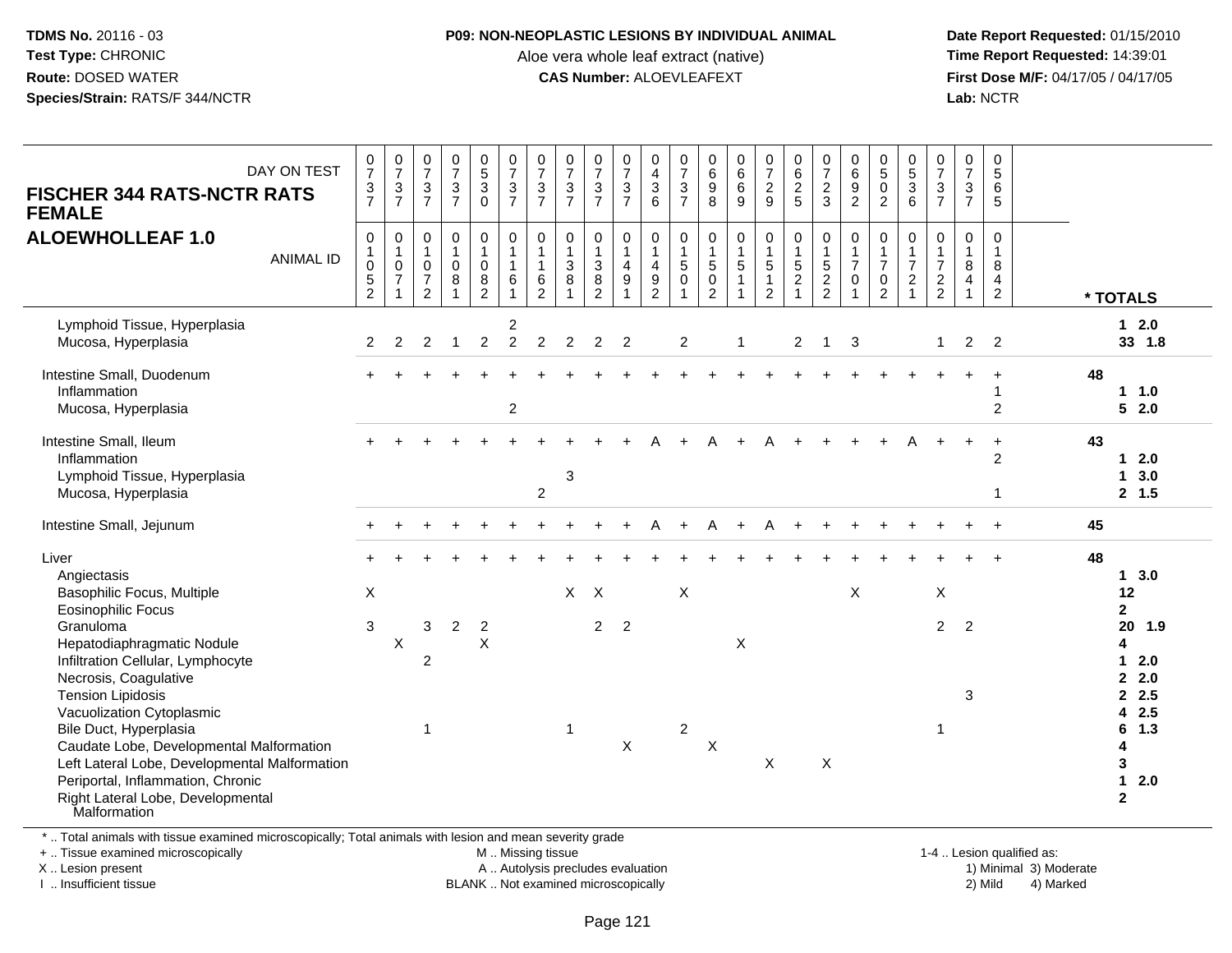#### **P09: NON-NEOPLASTIC LESIONS BY INDIVIDUAL ANIMAL**

Aloe vera whole leaf extract (native)<br>**CAS Number:** ALOEVLEAFEXT

 **Date Report Requested:** 01/15/2010 **First Dose M/F:** 04/17/05 / 04/17/05<br>**Lab:** NCTR **Lab:** NCTR

| <b>FISCHER 344 RATS-NCTR RATS</b><br><b>FEMALE</b>           | DAY ON TEST      | $\frac{0}{7}$<br>$\frac{3}{7}$                                                          | $\begin{array}{c} 0 \\ 7 \end{array}$<br>3<br>$\overline{7}$ | $\frac{0}{7}$<br>$\mathbf{3}$<br>$\overline{7}$ | $\frac{0}{7}$<br>$\ensuremath{\mathsf{3}}$<br>$\overline{7}$ | $\begin{array}{c} 0 \\ 5 \\ 3 \end{array}$<br>$\Omega$ | $\frac{0}{7}$<br>$\mathbf{3}$<br>$\overline{7}$ | $\frac{0}{7}$<br>$\ensuremath{\mathsf{3}}$<br>$\overline{7}$   | $\begin{smallmatrix}0\\7\end{smallmatrix}$<br>$\sqrt{3}$<br>$\overline{7}$ | $\frac{0}{7}$<br>$\ensuremath{\mathsf{3}}$<br>$\overline{7}$  | $\frac{0}{7}$<br>$\sqrt{3}$<br>$\overline{7}$ | $\pmb{0}$<br>$\frac{4}{3}$<br>6                           | $\frac{0}{7}$<br>$\mathsf 3$<br>$\overline{7}$  | $\begin{array}{c} 0 \\ 6 \\ 9 \end{array}$<br>8               | $0$<br>6<br>6<br>9                     | $\frac{0}{7}$<br>$\frac{2}{9}$                                                         |                                              | $\frac{0}{7}$<br>$\sqrt{2}$<br>3                                          | $\begin{array}{c} 0 \\ 6 \end{array}$<br>$\boldsymbol{9}$<br>$\overline{2}$ | $\begin{smallmatrix}0\5\0\end{smallmatrix}$<br>$\overline{2}$      | $\begin{array}{c} 0 \\ 5 \end{array}$<br>$\sqrt{3}$<br>6 | $\frac{0}{7}$<br>$\mathbf{3}$<br>$\overline{7}$        | $\frac{0}{7}$<br>$\mathbf{3}$<br>$\overline{7}$ | $\begin{array}{c} 0 \\ 5 \end{array}$<br>6<br>5         |              |                            |
|--------------------------------------------------------------|------------------|-----------------------------------------------------------------------------------------|--------------------------------------------------------------|-------------------------------------------------|--------------------------------------------------------------|--------------------------------------------------------|-------------------------------------------------|----------------------------------------------------------------|----------------------------------------------------------------------------|---------------------------------------------------------------|-----------------------------------------------|-----------------------------------------------------------|-------------------------------------------------|---------------------------------------------------------------|----------------------------------------|----------------------------------------------------------------------------------------|----------------------------------------------|---------------------------------------------------------------------------|-----------------------------------------------------------------------------|--------------------------------------------------------------------|----------------------------------------------------------|--------------------------------------------------------|-------------------------------------------------|---------------------------------------------------------|--------------|----------------------------|
| <b>ALOEWHOLLEAF 1.0</b>                                      | <b>ANIMAL ID</b> | $\pmb{0}$<br>$\begin{smallmatrix}1\0\end{smallmatrix}$<br>$\,$ 5 $\,$<br>$\overline{2}$ | 0<br>$\mathbf{1}$<br>$\mathbf 0$<br>$\overline{7}$           | 0<br>$\mathbf{1}$<br>0<br>$\overline{7}$<br>2   | $\pmb{0}$<br>$\mathbf{1}$<br>$\pmb{0}$<br>$\,8\,$            | 0<br>$\mathbf{1}$<br>$\mathbf 0$<br>$\,8\,$<br>2       | $\pmb{0}$<br>$\mathbf{1}$<br>$\mathbf{1}$<br>6  | 0<br>$\mathbf{1}$<br>$\mathbf{1}$<br>$\,6\,$<br>$\overline{2}$ | $\pmb{0}$<br>$\mathbf{1}$<br>$\mathfrak{Z}$<br>8                           | $\mathbf 0$<br>$\mathbf{1}$<br>$\overline{3}$<br>$\bf 8$<br>2 | 0<br>$\mathbf{1}$<br>$\overline{4}$<br>9      | $\mathbf 0$<br>$\overline{1}$<br>$\overline{4}$<br>9<br>2 | 0<br>$\mathbf{1}$<br>$\overline{5}$<br>$\Omega$ | $\pmb{0}$<br>$\mathbf{1}$<br>$\overline{5}$<br>$\pmb{0}$<br>2 | 0<br>$\mathbf{1}$<br>$\overline{5}$    | $\pmb{0}$<br>$\begin{array}{c} 1 \\ 5 \end{array}$<br>$\overline{1}$<br>$\overline{2}$ | $\pmb{0}$<br>$\frac{1}{5}$<br>$\overline{2}$ | 0<br>$\mathbf{1}$<br>$\overline{5}$<br>$\boldsymbol{2}$<br>$\overline{2}$ | $\pmb{0}$<br>$\overline{1}$<br>$\overline{7}$<br>$\Omega$                   | 0<br>$\mathbf{1}$<br>$\overline{7}$<br>$\pmb{0}$<br>$\overline{2}$ | $\mathbf 0$<br>$\frac{1}{7}$<br>$\boldsymbol{2}$         | 0<br>$\overline{1}$<br>$\overline{7}$<br>$\frac{2}{2}$ | 0<br>$\mathbf{1}$<br>8<br>4                     | $\mathbf 0$<br>$\mathbf{1}$<br>8<br>4<br>$\overline{2}$ |              | * TOTALS                   |
| Mesentery<br>Polyarteritis<br>Fat, Necrosis                  |                  | $\ddot{}$<br>$\overline{2}$                                                             |                                                              |                                                 |                                                              |                                                        |                                                 |                                                                |                                                                            |                                                               |                                               |                                                           |                                                 | +<br>2 <sup>1</sup>                                           | $\overline{2}$                         |                                                                                        |                                              | ÷                                                                         | $\ddot{}$<br>3                                                              |                                                                    | $\ddot{}$<br>$\mathbf{3}$                                |                                                        |                                                 |                                                         | 10           | $1 \quad 3.0$<br>62.7      |
| Oral Mucosa                                                  |                  |                                                                                         |                                                              |                                                 |                                                              |                                                        |                                                 |                                                                |                                                                            |                                                               |                                               |                                                           |                                                 |                                                               |                                        |                                                                                        |                                              |                                                                           |                                                                             |                                                                    |                                                          |                                                        |                                                 |                                                         | $\mathbf{1}$ |                            |
| Pancreas<br>Accessory Spleen<br>Polyarteritis                |                  |                                                                                         |                                                              |                                                 |                                                              |                                                        |                                                 |                                                                |                                                                            | 3                                                             |                                               |                                                           |                                                 |                                                               |                                        |                                                                                        |                                              |                                                                           |                                                                             |                                                                    |                                                          |                                                        |                                                 |                                                         | 48           | -1<br>$\mathbf 1$<br>3.0   |
| Acinar Cell, Atrophy                                         |                  | $\overline{2}$                                                                          |                                                              | $\overline{2}$                                  |                                                              |                                                        |                                                 |                                                                | $\overline{4}$                                                             |                                                               |                                               |                                                           | $\mathbf{1}$                                    |                                                               |                                        |                                                                                        | $\mathbf{1}$                                 |                                                                           | $\overline{c}$                                                              |                                                                    | $\mathbf{1}$                                             |                                                        |                                                 | $\overline{2}$                                          |              | $17$ 1.7                   |
| <b>Proximal Colon</b><br>Dilatation<br>Inflammation<br>Ulcer |                  |                                                                                         |                                                              |                                                 |                                                              |                                                        |                                                 |                                                                | $\sqrt{3}$                                                                 |                                                               |                                               | м                                                         |                                                 | Δ                                                             |                                        |                                                                                        |                                              |                                                                           | $\overline{2}$                                                              | $\mathbf{3}$<br>3                                                  |                                                          |                                                        |                                                 | 3<br>$\overline{2}$                                     | 42           | -1<br>11 2.4<br>2.5        |
| Mucosa, Hyperplasia                                          |                  | $\overline{2}$                                                                          |                                                              | 3                                               | $\overline{2}$                                               | 3                                                      | $\overline{2}$                                  | $\overline{2}$                                                 | 4                                                                          | 4                                                             | -1                                            |                                                           |                                                 |                                                               | 3                                      |                                                                                        | $\overline{2}$                               | $\overline{2}$                                                            | 4                                                                           |                                                                    |                                                          | 3                                                      | 3                                               | $\overline{2}$                                          |              | 33 2.5                     |
| <b>Salivary Glands</b>                                       |                  |                                                                                         |                                                              |                                                 |                                                              |                                                        |                                                 |                                                                |                                                                            |                                                               |                                               |                                                           |                                                 |                                                               |                                        |                                                                                        |                                              |                                                                           |                                                                             |                                                                    |                                                          |                                                        |                                                 |                                                         | 48           |                            |
| Stomach, Forestomach<br>Edema<br>Hyperplasia<br>Inflammation |                  |                                                                                         |                                                              |                                                 |                                                              |                                                        | $\overline{\mathbf{c}}$<br>$\mathbf{3}$         |                                                                |                                                                            |                                                               |                                               |                                                           |                                                 |                                                               | $\mathbf{3}$<br>$\boldsymbol{\Lambda}$ |                                                                                        | $\overline{2}$                               |                                                                           |                                                                             |                                                                    |                                                          |                                                        |                                                 | $\overline{c}$<br>2                                     | 48           | 2.5<br>10 2.4<br>43.3      |
| Stomach, Glandular<br>Inflammation<br>Mucosa, Hyperplasia    |                  |                                                                                         |                                                              |                                                 |                                                              |                                                        |                                                 |                                                                |                                                                            |                                                               |                                               |                                                           |                                                 |                                                               | $\overline{2}$                         |                                                                                        |                                              |                                                                           |                                                                             |                                                                    |                                                          |                                                        |                                                 | $\overline{2}$                                          | 48           | 2.0<br>$\mathbf 1$<br>32.3 |

## **CARDIOVASCULAR SYSTEM**

\* .. Total animals with tissue examined microscopically; Total animals with lesion and mean severity grade

+ .. Tissue examined microscopically

X .. Lesion present

I .. Insufficient tissue

M .. Missing tissue

A .. Autolysis precludes evaluation

BLANK .. Not examined microscopically 2) Mild 4) Marked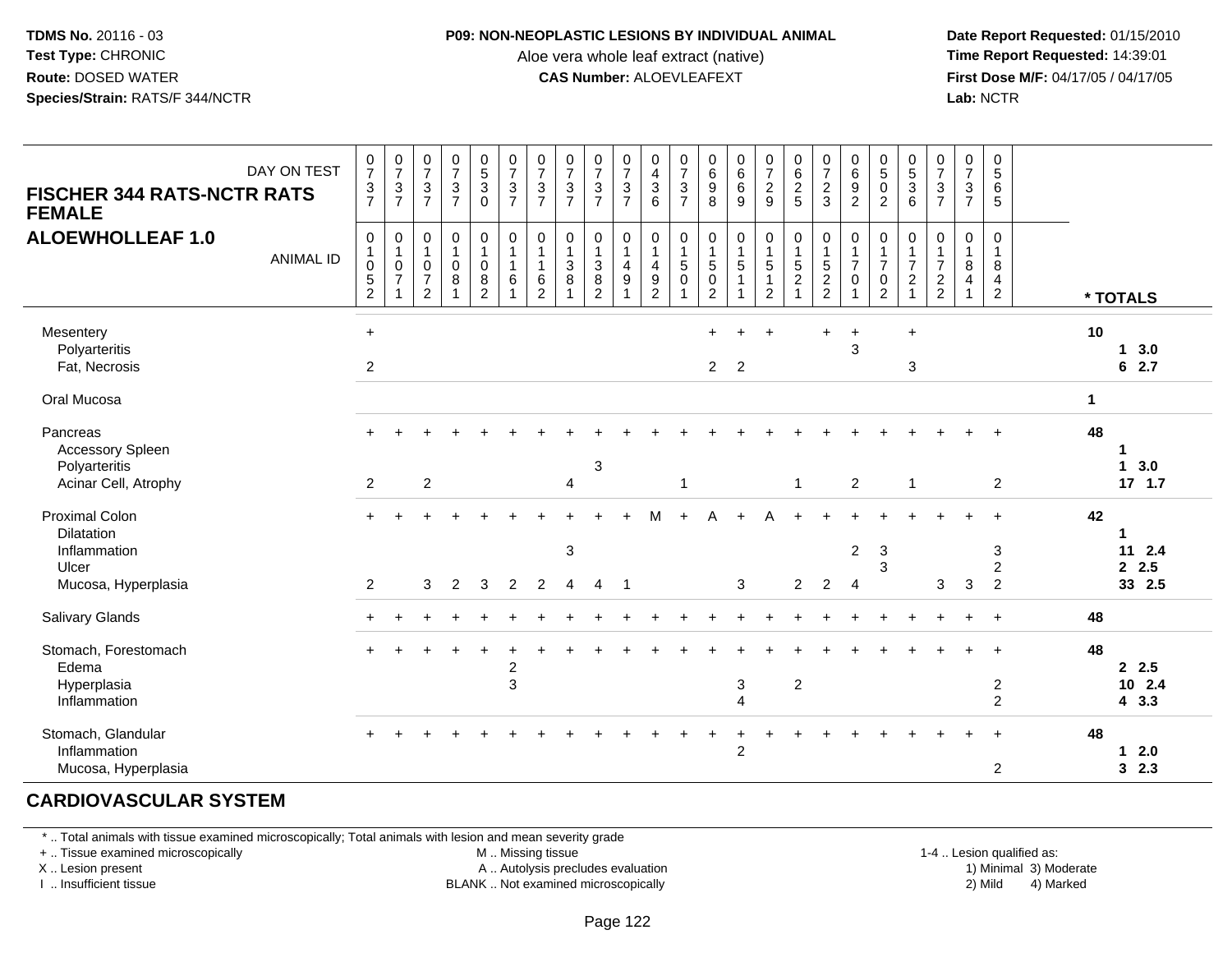#### **P09: NON-NEOPLASTIC LESIONS BY INDIVIDUAL ANIMAL**

Aloe vera whole leaf extract (native)<br>**CAS Number:** ALOEVLEAFEXT

 **Date Report Requested:** 01/15/2010 **First Dose M/F:** 04/17/05 / 04/17/05<br>**Lab:** NCTR **Lab:** NCTR

| DAY ON TEST<br><b>FISCHER 344 RATS-NCTR RATS</b><br><b>FEMALE</b>                                                            | $\begin{smallmatrix}0\\7\end{smallmatrix}$<br>$\frac{3}{7}$                             | $\frac{0}{7}$<br>3<br>$\overline{7}$               | $\frac{0}{7}$<br>$\frac{3}{7}$                                         | $\frac{0}{7}$<br>$\frac{3}{7}$      | $\begin{array}{c} 0 \\ 5 \\ 3 \end{array}$<br>$\mathbf 0$               | $\frac{0}{7}$<br>$\frac{3}{7}$                                           | $\frac{0}{7}$<br>$\mathbf{3}$<br>$\overline{7}$                | $\frac{0}{7}$<br>$\frac{3}{7}$                                     | $\frac{0}{7}$<br>$\frac{3}{7}$                                           | $\frac{0}{7}$<br>$\frac{3}{7}$                                   | 0<br>$\overline{4}$<br>$\overline{3}$<br>6                             | $\frac{0}{7}$<br>$\mathbf{3}$<br>$\overline{7}$             | $\begin{matrix} 0 \\ 6 \\ 9 \end{matrix}$<br>8                                 | 0<br>6<br>9                                              | $\frac{0}{7}$<br>$\frac{2}{9}$                                             | 0625                                                                       | $\frac{0}{7}$<br>$\sqrt{2}$<br>3                                          | $\begin{matrix} 0 \\ 6 \\ 9 \end{matrix}$<br>$\overline{2}$                | $\begin{smallmatrix}0\5\0\end{smallmatrix}$<br>$\overline{2}$                | 0<br>5<br>3<br>6                                       | $\frac{0}{7}$<br>$rac{3}{7}$                                                      | $\frac{0}{7}$<br>$\mathsf 3$<br>$\overline{7}$                         | 0<br>$\overline{5}$<br>6<br>5                                        |    |                              |
|------------------------------------------------------------------------------------------------------------------------------|-----------------------------------------------------------------------------------------|----------------------------------------------------|------------------------------------------------------------------------|-------------------------------------|-------------------------------------------------------------------------|--------------------------------------------------------------------------|----------------------------------------------------------------|--------------------------------------------------------------------|--------------------------------------------------------------------------|------------------------------------------------------------------|------------------------------------------------------------------------|-------------------------------------------------------------|--------------------------------------------------------------------------------|----------------------------------------------------------|----------------------------------------------------------------------------|----------------------------------------------------------------------------|---------------------------------------------------------------------------|----------------------------------------------------------------------------|------------------------------------------------------------------------------|--------------------------------------------------------|-----------------------------------------------------------------------------------|------------------------------------------------------------------------|----------------------------------------------------------------------|----|------------------------------|
| <b>ALOEWHOLLEAF 1.0</b><br><b>ANIMAL ID</b>                                                                                  | $\pmb{0}$<br>$\begin{smallmatrix}1\\0\end{smallmatrix}$<br>$\sqrt{5}$<br>$\overline{2}$ | 0<br>$\mathbf{1}$<br>$\mathbf 0$<br>$\overline{7}$ | 0<br>$\mathbf{1}$<br>$\mathbf 0$<br>$\boldsymbol{7}$<br>$\overline{2}$ | $\pmb{0}$<br>$\mathbf{1}$<br>0<br>8 | $\mathbf 0$<br>$\mathbf{1}$<br>$\mathbf 0$<br>$\bf 8$<br>$\overline{2}$ | $\pmb{0}$<br>$\overline{1}$<br>$\mathbf{1}$<br>$\,6\,$<br>$\overline{1}$ | 0<br>$\mathbf{1}$<br>$\mathbf{1}$<br>$\,6\,$<br>$\overline{2}$ | $\pmb{0}$<br>$\mathbf{1}$<br>$\sqrt{3}$<br>$\bf 8$<br>$\mathbf{1}$ | $\mathsf{O}\xspace$<br>$\mathbf{1}$<br>$\sqrt{3}$<br>8<br>$\overline{2}$ | 0<br>$\mathbf{1}$<br>$\overline{\mathbf{4}}$<br>$\boldsymbol{9}$ | $\mathbf 0$<br>$\mathbf{1}$<br>$\overline{a}$<br>$\boldsymbol{9}$<br>2 | $\pmb{0}$<br>$\mathbf{1}$<br>$\sqrt{5}$<br>$\mathbf 0$<br>1 | $\mathbf 0$<br>$\mathbf{1}$<br>$\overline{5}$<br>$\mathbf 0$<br>$\overline{2}$ | $\mathsf{O}\xspace$<br>$\mathbf{1}$<br>5<br>$\mathbf{1}$ | $\pmb{0}$<br>$\mathbf{1}$<br>$\,$ 5 $\,$<br>$\mathbf{1}$<br>$\overline{2}$ | $\pmb{0}$<br>$\overline{1}$<br>$\,$ 5 $\,$<br>$\sqrt{2}$<br>$\overline{1}$ | $\pmb{0}$<br>$\overline{1}$<br>$\sqrt{5}$<br>$\sqrt{2}$<br>$\overline{2}$ | $\pmb{0}$<br>$\mathbf{1}$<br>$\overline{7}$<br>$\pmb{0}$<br>$\overline{1}$ | $\mathbf 0$<br>$\mathbf{1}$<br>$\overline{7}$<br>$\pmb{0}$<br>$\overline{2}$ | 0<br>$\frac{1}{7}$<br>$\boldsymbol{2}$<br>$\mathbf{1}$ | $\pmb{0}$<br>$\mathbf{1}$<br>$\overline{7}$<br>$\boldsymbol{2}$<br>$\overline{2}$ | $\mathbf 0$<br>$\overline{1}$<br>8<br>$\overline{a}$<br>$\overline{1}$ | $\pmb{0}$<br>$\overline{1}$<br>8<br>$\overline{4}$<br>$\overline{2}$ |    | * TOTALS                     |
| <b>Blood Vessel</b>                                                                                                          |                                                                                         |                                                    |                                                                        |                                     |                                                                         |                                                                          |                                                                |                                                                    |                                                                          |                                                                  |                                                                        |                                                             |                                                                                |                                                          |                                                                            |                                                                            |                                                                           |                                                                            |                                                                              |                                                        |                                                                                   |                                                                        | $\ddot{}$                                                            | 48 |                              |
| Heart<br>Cardiomyopathy<br>Atrium, Thrombus                                                                                  |                                                                                         |                                                    |                                                                        | $\overline{\mathbf{1}}$             | $\overline{1}$                                                          | 2                                                                        | $\overline{2}$                                                 | $\overline{2}$                                                     | $\overline{1}$                                                           |                                                                  | $\overline{1}$                                                         |                                                             | $\overline{2}$                                                                 | $\overline{2}$                                           | 3                                                                          |                                                                            |                                                                           | -1                                                                         |                                                                              |                                                        | $\overline{c}$                                                                    | -1                                                                     | $\ddot{}$                                                            | 48 | 32 1.5<br>1                  |
| <b>ENDOCRINE SYSTEM</b>                                                                                                      |                                                                                         |                                                    |                                                                        |                                     |                                                                         |                                                                          |                                                                |                                                                    |                                                                          |                                                                  |                                                                        |                                                             |                                                                                |                                                          |                                                                            |                                                                            |                                                                           |                                                                            |                                                                              |                                                        |                                                                                   |                                                                        |                                                                      |    |                              |
| <b>Adrenal Cortex</b><br>Accessory Adrenal Cortical Nodule<br>Angiectasis<br>Hypertrophy, Focal<br>Vacuolization Cytoplasmic |                                                                                         | $\overline{c}$                                     | $\overline{2}$                                                         | $\overline{2}$                      |                                                                         | $\overline{2}$                                                           | $\sqrt{2}$                                                     | 3                                                                  | 3                                                                        | 3                                                                |                                                                        | X<br>$\overline{2}$<br>3                                    |                                                                                |                                                          |                                                                            | $\mathbf 1$                                                                |                                                                           | $\overline{2}$                                                             |                                                                              |                                                        | $\overline{2}$                                                                    | 2                                                                      |                                                                      | 48 | 1<br>20 2.4<br>6 1.8<br>52.4 |
| Adrenal Medulla<br>Angiectasis<br>Hyperplasia, Focal                                                                         |                                                                                         |                                                    |                                                                        |                                     |                                                                         | $\overline{\mathbf{1}}$                                                  |                                                                |                                                                    |                                                                          |                                                                  |                                                                        |                                                             |                                                                                |                                                          |                                                                            |                                                                            |                                                                           |                                                                            |                                                                              |                                                        |                                                                                   |                                                                        |                                                                      | 48 | $1 2.0$<br>1 1.0             |
| Islets, Pancreatic                                                                                                           |                                                                                         |                                                    |                                                                        |                                     |                                                                         |                                                                          |                                                                |                                                                    |                                                                          |                                                                  |                                                                        |                                                             |                                                                                |                                                          |                                                                            |                                                                            |                                                                           |                                                                            |                                                                              |                                                        |                                                                                   |                                                                        |                                                                      | 47 |                              |
| Parathyroid Gland                                                                                                            |                                                                                         |                                                    |                                                                        | M                                   | M                                                                       |                                                                          |                                                                |                                                                    |                                                                          |                                                                  |                                                                        |                                                             |                                                                                |                                                          |                                                                            |                                                                            |                                                                           |                                                                            |                                                                              |                                                        |                                                                                   |                                                                        |                                                                      | 46 |                              |
| <b>Pituitary Gland</b><br>Pars Distalis, Cyst<br>Pars Distalis, Hyperplasia<br>Pars Intermedia, Cyst                         | $\pm$                                                                                   |                                                    | $\times$                                                               |                                     |                                                                         |                                                                          |                                                                |                                                                    |                                                                          |                                                                  |                                                                        |                                                             |                                                                                | X                                                        |                                                                            |                                                                            |                                                                           |                                                                            |                                                                              |                                                        |                                                                                   |                                                                        |                                                                      | 48 | 4<br>2.5<br>1                |
| <b>Thyroid Gland</b><br>C-cell, Hyperplasia                                                                                  |                                                                                         | $\overline{1}$                                     |                                                                        |                                     |                                                                         |                                                                          |                                                                |                                                                    | $\overline{2}$                                                           | $\overline{1}$                                                   |                                                                        | 1                                                           |                                                                                | $\mathbf 1$                                              |                                                                            |                                                                            |                                                                           |                                                                            |                                                                              |                                                        | 2                                                                                 |                                                                        |                                                                      | 48 | $8 \t1.4$                    |

\* .. Total animals with tissue examined microscopically; Total animals with lesion and mean severity grade

+ .. Tissue examined microscopically

X .. Lesion present

I .. Insufficient tissue

 M .. Missing tissueA .. Autolysis precludes evaluation

BLANK .. Not examined microscopically 2) Mild 4) Marked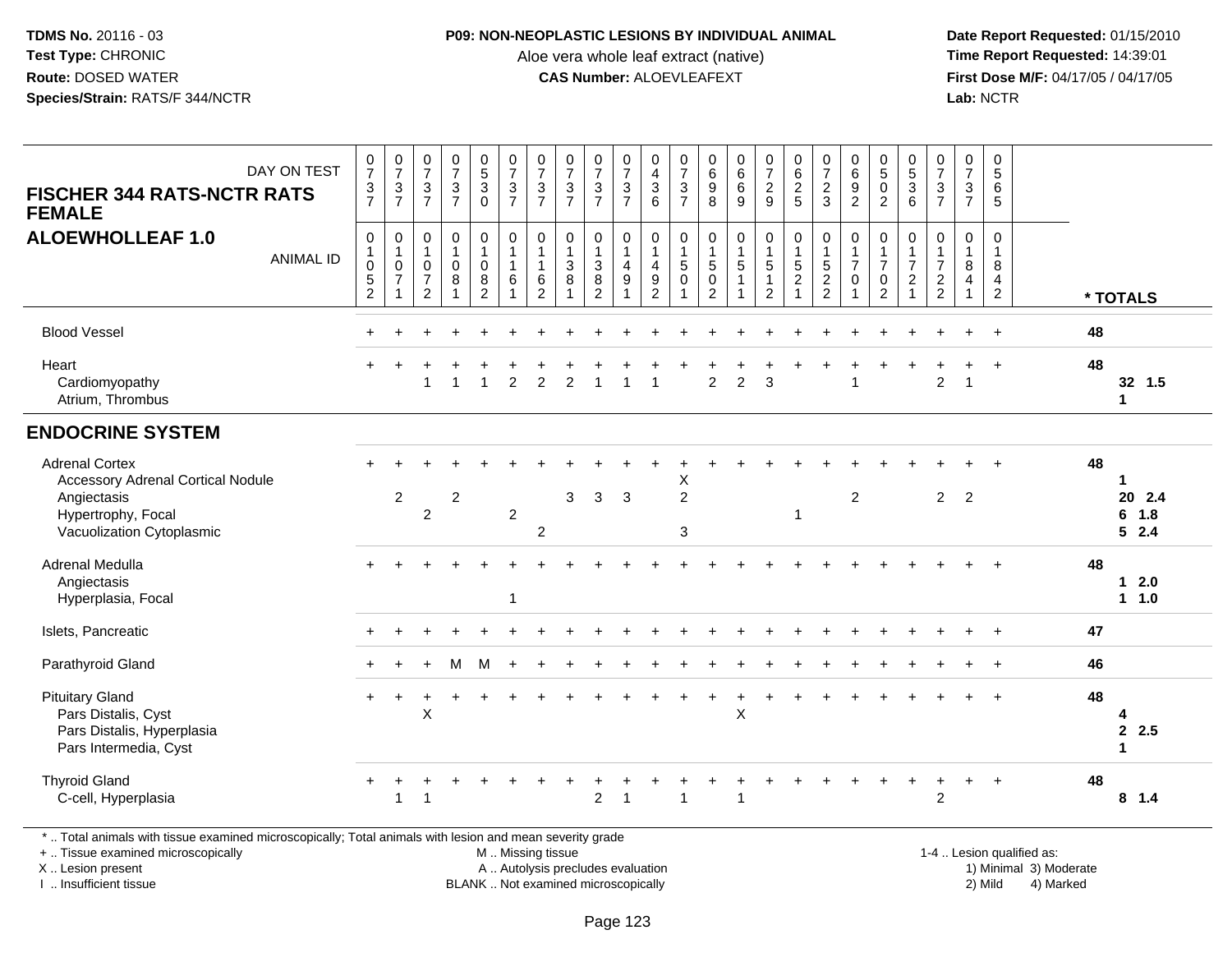#### **P09: NON-NEOPLASTIC LESIONS BY INDIVIDUAL ANIMAL**

Aloe vera whole leaf extract (native)<br>**CAS Number:** ALOEVLEAFEXT

 **Date Report Requested:** 01/15/2010 **First Dose M/F:** 04/17/05 / 04/17/05<br>**Lab:** NCTR **Lab:** NCTR

| <b>FISCHER 344 RATS-NCTR RATS</b><br><b>FEMALE</b><br><b>ALOEWHOLLEAF 1.0</b>                                                                              | DAY ON TEST<br><b>ANIMAL ID</b> | $\frac{0}{7}$<br>$\frac{3}{7}$<br>$\pmb{0}$<br>$\mathbf{1}$<br>$\pmb{0}$<br>$\overline{5}$<br>$\overline{c}$ | $\frac{0}{7}$<br>$\frac{3}{7}$<br>0<br>$\mathbf{1}$<br>$\mathbf 0$<br>$\overline{7}$ | $07/3$<br>7<br>$\boldsymbol{0}$<br>$\overline{1}$<br>$\mathsf{O}\xspace$<br>$\overline{7}$<br>$\overline{2}$ | $\begin{array}{c} 0 \\ 7 \\ 3 \end{array}$<br>$\overline{7}$<br>$\pmb{0}$<br>$\mathbf 1$<br>$\pmb{0}$<br>$\, 8$ | $\begin{array}{c} 0 \\ 5 \\ 3 \end{array}$<br>$\mathbf 0$<br>0<br>1<br>0<br>$\bf 8$<br>$\overline{2}$ | 07/3/7<br>$\pmb{0}$<br>$\mathbf{1}$<br>$\mathbf{1}$<br>$\,6\,$ | $\begin{array}{c} 0 \\ 7 \end{array}$<br>$\frac{3}{7}$<br>$\pmb{0}$<br>$\mathbf{1}$<br>$\mathbf{1}$<br>6<br>$\overline{c}$ | $\frac{0}{7}$<br>$\mathbf{3}$<br>$\overline{7}$<br>$\pmb{0}$<br>$\mathbf{1}$<br>$\mathbf{3}$<br>8 | $\frac{0}{7}$<br>$\sqrt{3}$<br>$\overline{7}$<br>$\boldsymbol{0}$<br>$\frac{1}{3}$<br>$\, 8$<br>$\overline{2}$ | $\frac{0}{7}$<br>$\mathbf{3}$<br>$\overline{7}$<br>0<br>$\mathbf{1}$<br>4<br>9 | 0<br>$\frac{4}{3}$<br>$6\phantom{1}$<br>$\,0\,$<br>$\mathbf{1}$<br>$\overline{\mathbf{4}}$<br>$\boldsymbol{9}$<br>$\overline{c}$ | $\frac{0}{7}$<br>$\mathbf{3}$<br>$\overline{7}$<br>0<br>$\mathbf{1}$<br>5<br>$\mathbf 0$ | $\begin{array}{c} 0 \\ 6 \\ 9 \end{array}$<br>8<br>$\pmb{0}$<br>$\mathbf{1}$<br>5<br>$\mathsf 0$<br>$\overline{2}$ | $\begin{matrix} 0 \\ 6 \\ 6 \end{matrix}$<br>$\overline{9}$<br>$\pmb{0}$<br>$\mathbf{1}$<br>$\overline{5}$ | 0729<br>$\frac{0}{1}$<br>$\frac{1}{5}$<br>$\overline{2}$ | 0625<br>$\begin{array}{c} 0 \\ 1 \\ 5 \end{array}$<br>$\overline{2}$<br>1 | $\frac{0}{7}$<br>$\overline{c}$<br>3<br>0<br>$\frac{1}{5}$<br>$\boldsymbol{2}$<br>$\overline{2}$ | $\begin{array}{c} 0 \\ 6 \\ 9 \end{array}$<br>$\overline{c}$<br>$\pmb{0}$<br>$\frac{1}{7}$<br>0 | $0$<br>$5$<br>$0$<br>$\overline{2}$<br>$\mathbf 0$<br>$\mathbf{1}$<br>$\overline{7}$<br>$\pmb{0}$<br>$\overline{2}$ | $\begin{array}{c} 0 \\ 5 \\ 3 \end{array}$<br>6<br>0<br>$\frac{1}{7}$<br>$\boldsymbol{2}$ | $\frac{0}{7}$<br>$\frac{3}{7}$<br>0<br>$\mathbf{1}$<br>$\overline{7}$<br>$\frac{2}{2}$ | $\frac{0}{7}$<br>$\sqrt{3}$<br>$\overline{7}$<br>$\pmb{0}$<br>$\mathbf{1}$<br>8<br>4<br>1 | $\pmb{0}$<br>$\sqrt{5}$<br>6<br>5<br>$\mathbf 0$<br>$\overline{1}$<br>8<br>4<br>$\overline{2}$ |                |                                          |
|------------------------------------------------------------------------------------------------------------------------------------------------------------|---------------------------------|--------------------------------------------------------------------------------------------------------------|--------------------------------------------------------------------------------------|--------------------------------------------------------------------------------------------------------------|-----------------------------------------------------------------------------------------------------------------|-------------------------------------------------------------------------------------------------------|----------------------------------------------------------------|----------------------------------------------------------------------------------------------------------------------------|---------------------------------------------------------------------------------------------------|----------------------------------------------------------------------------------------------------------------|--------------------------------------------------------------------------------|----------------------------------------------------------------------------------------------------------------------------------|------------------------------------------------------------------------------------------|--------------------------------------------------------------------------------------------------------------------|------------------------------------------------------------------------------------------------------------|----------------------------------------------------------|---------------------------------------------------------------------------|--------------------------------------------------------------------------------------------------|-------------------------------------------------------------------------------------------------|---------------------------------------------------------------------------------------------------------------------|-------------------------------------------------------------------------------------------|----------------------------------------------------------------------------------------|-------------------------------------------------------------------------------------------|------------------------------------------------------------------------------------------------|----------------|------------------------------------------|
| <b>GENERAL BODY SYSTEM</b>                                                                                                                                 |                                 |                                                                                                              |                                                                                      |                                                                                                              |                                                                                                                 |                                                                                                       |                                                                |                                                                                                                            |                                                                                                   |                                                                                                                |                                                                                |                                                                                                                                  |                                                                                          |                                                                                                                    |                                                                                                            |                                                          |                                                                           |                                                                                                  |                                                                                                 |                                                                                                                     |                                                                                           |                                                                                        |                                                                                           |                                                                                                |                | * TOTALS                                 |
| <b>Tissue NOS</b><br>Fat, Necrosis                                                                                                                         |                                 |                                                                                                              |                                                                                      |                                                                                                              |                                                                                                                 |                                                                                                       |                                                                | $\ddot{}$                                                                                                                  |                                                                                                   |                                                                                                                |                                                                                |                                                                                                                                  |                                                                                          |                                                                                                                    | $\ddot{}$<br>$\overline{2}$                                                                                |                                                          |                                                                           |                                                                                                  |                                                                                                 |                                                                                                                     |                                                                                           |                                                                                        |                                                                                           |                                                                                                | $\overline{2}$ | $12.0$                                   |
| <b>GENITAL SYSTEM</b>                                                                                                                                      |                                 |                                                                                                              |                                                                                      |                                                                                                              |                                                                                                                 |                                                                                                       |                                                                |                                                                                                                            |                                                                                                   |                                                                                                                |                                                                                |                                                                                                                                  |                                                                                          |                                                                                                                    |                                                                                                            |                                                          |                                                                           |                                                                                                  |                                                                                                 |                                                                                                                     |                                                                                           |                                                                                        |                                                                                           |                                                                                                |                |                                          |
| <b>Clitoral Gland</b><br>Hyperplasia<br>Inflammation<br>Duct, Ectasia<br>Duct, Hyperplasia                                                                 |                                 | $+$                                                                                                          | 2                                                                                    |                                                                                                              | $\boldsymbol{2}$<br>$\overline{2}$                                                                              |                                                                                                       | 3                                                              | $\overline{4}$                                                                                                             | $\overline{2}$                                                                                    | $\overline{1}$                                                                                                 | $\overline{4}$                                                                 | 2<br>$\mathbf{1}$                                                                                                                | $\overline{2}$                                                                           | $\overline{2}$                                                                                                     | $\overline{2}$                                                                                             | 3                                                        | $\overline{2}$                                                            |                                                                                                  | 3<br>$\mathbf{3}$                                                                               | $\overline{2}$                                                                                                      | 2                                                                                         | 2                                                                                      | 3                                                                                         |                                                                                                | 48             | $12.0$<br>30 2.1<br>82.1<br>2.2.0        |
| Ovary<br>Atrophy<br>Cyst                                                                                                                                   |                                 | $\ddot{}$<br>$\overline{2}$                                                                                  | 3<br>$\sf X$                                                                         | 3                                                                                                            | $\overline{c}$                                                                                                  | 3<br>X                                                                                                | 3                                                              | $\overline{2}$                                                                                                             | 4                                                                                                 | 3                                                                                                              | 3                                                                              | $\overline{2}$                                                                                                                   | $\overline{2}$                                                                           |                                                                                                                    |                                                                                                            | 4                                                        | 3                                                                         | $\overline{4}$                                                                                   | $\overline{4}$                                                                                  | 3                                                                                                                   | $\overline{3}$                                                                            | $\overline{2}$                                                                         | $\overline{1}$                                                                            | $+$                                                                                            | 48             | 42 2.6<br>6                              |
| <b>Uterus</b><br>Hyperplasia, Focal<br>Adventitia, Inflammation<br>Cervix, Muscularis, Hypertrophy<br>Endometrium, Hyperplasia, Cystic<br>Horn, Dilatation |                                 |                                                                                                              |                                                                                      | $\overline{c}$                                                                                               |                                                                                                                 | 3                                                                                                     | $\overline{2}$                                                 | $\overline{2}$                                                                                                             |                                                                                                   |                                                                                                                |                                                                                |                                                                                                                                  | $\overline{4}$                                                                           |                                                                                                                    |                                                                                                            |                                                          |                                                                           |                                                                                                  | $\overline{2}$                                                                                  |                                                                                                                     |                                                                                           |                                                                                        | 2                                                                                         | $\ddot{}$                                                                                      | 48             | 22.0<br>$12.0$<br>14.0<br>82.0<br>$12.0$ |
| Vagina<br><b>Dilatation</b><br>Mucocyte, Hyperplasia                                                                                                       |                                 |                                                                                                              |                                                                                      |                                                                                                              |                                                                                                                 |                                                                                                       |                                                                |                                                                                                                            |                                                                                                   |                                                                                                                |                                                                                |                                                                                                                                  |                                                                                          |                                                                                                                    | $\ddot{}$<br>X<br>3                                                                                        |                                                          |                                                                           |                                                                                                  |                                                                                                 |                                                                                                                     |                                                                                           |                                                                                        |                                                                                           |                                                                                                | $\mathbf{2}$   | 1<br>2, 3.5                              |

## **HEMATOPOIETIC SYSTEM**

\* .. Total animals with tissue examined microscopically; Total animals with lesion and mean severity grade

+ .. Tissue examined microscopically

X .. Lesion present

I .. Insufficient tissue

M .. Missing tissue

A .. Autolysis precludes evaluation

BLANK .. Not examined microscopically 2) Mild 4) Marked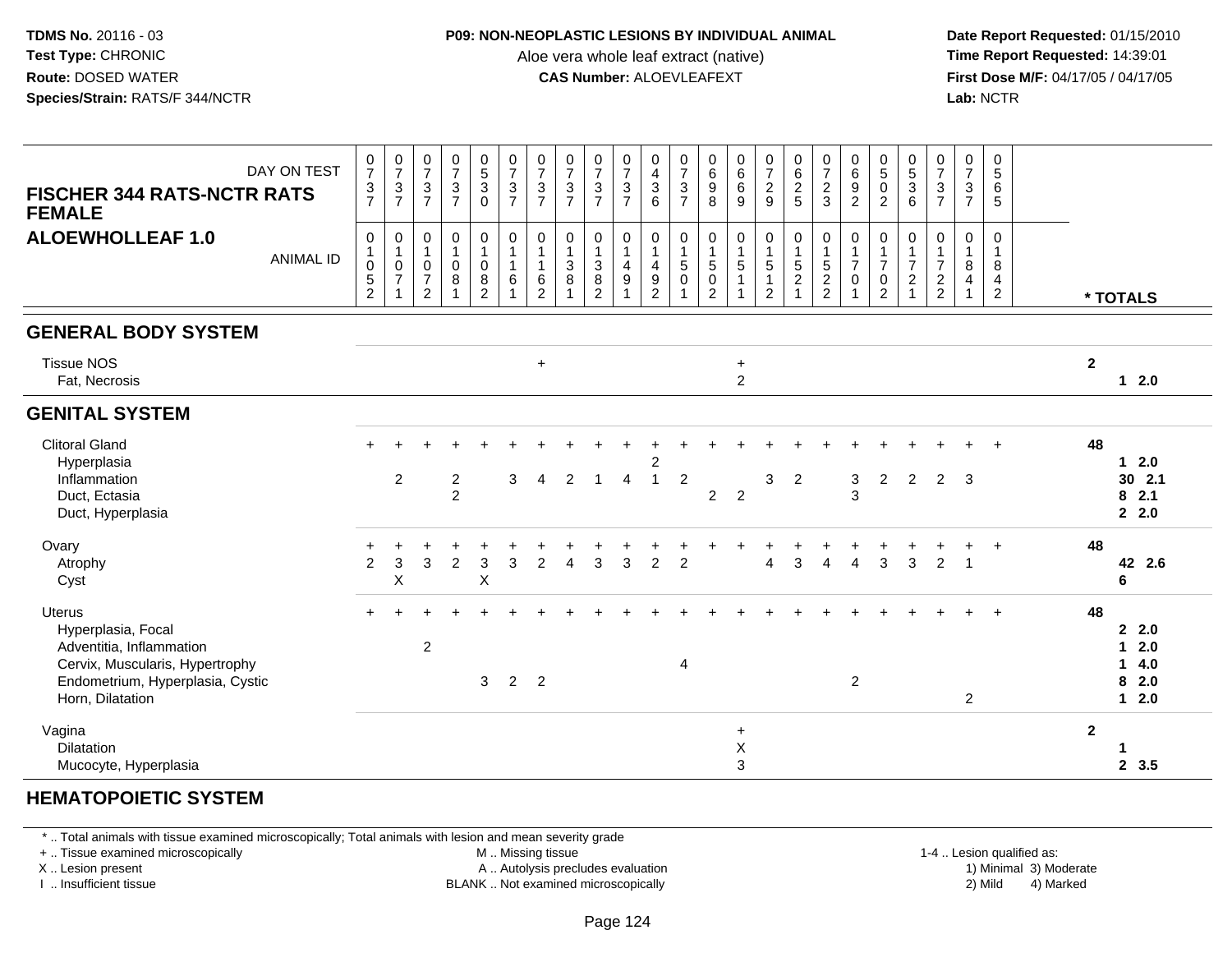### **P09: NON-NEOPLASTIC LESIONS BY INDIVIDUAL ANIMAL**

Aloe vera whole leaf extract (native)<br>**CAS Number:** ALOEVLEAFEXT

 **Date Report Requested:** 01/15/2010 **First Dose M/F:** 04/17/05 / 04/17/05<br>Lab: NCTR **Lab:** NCTR

| <b>FISCHER 344 RATS-NCTR RATS</b><br><b>FEMALE</b>                                                                                                                  | DAY ON TEST      | $\frac{0}{7}$<br>$\frac{3}{7}$                                          | $\frac{0}{7}$<br>$\frac{3}{7}$                                       | 0<br>$\overline{7}$<br>$\sqrt{3}$<br>$\overline{7}$       | $\frac{0}{7}$<br>$\frac{3}{7}$                              | $\begin{array}{c} 0 \\ 5 \\ 3 \end{array}$<br>$\overline{0}$ | $\frac{0}{7}$<br>$\frac{3}{7}$              | $\frac{0}{7}$<br>$\frac{3}{7}$                           | $\pmb{0}$<br>$\overline{7}$<br>$\frac{3}{7}$ | $\frac{0}{7}$<br>$\frac{3}{7}$                                                        | $\frac{0}{7}$<br>$\sqrt{3}$<br>$\overline{7}$ | 0<br>$\overline{\mathbf{4}}$<br>$\ensuremath{\mathsf{3}}$<br>6           | 0<br>$\overline{7}$<br>$\frac{3}{7}$ | $\pmb{0}$<br>$\,6\,$<br>$\boldsymbol{9}$<br>$\overline{8}$               | $\begin{matrix} 0 \\ 6 \\ 6 \end{matrix}$<br>$\overline{9}$ | $\frac{0}{7}$<br>$\frac{2}{9}$                                 | $\pmb{0}$<br>$\,6\,$<br>$\frac{2}{5}$                                       | $\begin{array}{c} 0 \\ 7 \end{array}$<br>$\frac{2}{3}$          | $\pmb{0}$<br>6<br>$\frac{9}{2}$                    | $^{\rm 0}_{\rm 5}$<br>$\pmb{0}$<br>$\overline{2}$                  | $\begin{array}{c} 0 \\ 5 \end{array}$<br>$\ensuremath{\mathsf{3}}$<br>6      | $\frac{0}{7}$<br>$\frac{3}{7}$                                      | $\frac{0}{7}$<br>3<br>$\overline{7}$ | $\begin{array}{c} 0 \\ 5 \end{array}$<br>6<br>5                            |                                                     |    |                                                               |
|---------------------------------------------------------------------------------------------------------------------------------------------------------------------|------------------|-------------------------------------------------------------------------|----------------------------------------------------------------------|-----------------------------------------------------------|-------------------------------------------------------------|--------------------------------------------------------------|---------------------------------------------|----------------------------------------------------------|----------------------------------------------|---------------------------------------------------------------------------------------|-----------------------------------------------|--------------------------------------------------------------------------|--------------------------------------|--------------------------------------------------------------------------|-------------------------------------------------------------|----------------------------------------------------------------|-----------------------------------------------------------------------------|-----------------------------------------------------------------|----------------------------------------------------|--------------------------------------------------------------------|------------------------------------------------------------------------------|---------------------------------------------------------------------|--------------------------------------|----------------------------------------------------------------------------|-----------------------------------------------------|----|---------------------------------------------------------------|
| <b>ALOEWHOLLEAF 1.0</b>                                                                                                                                             | <b>ANIMAL ID</b> | $\pmb{0}$<br>$\mathbf{1}$<br>$\pmb{0}$<br>$\mathbf 5$<br>$\overline{2}$ | 0<br>$\mathbf{1}$<br>$\mathsf 0$<br>$\overline{7}$<br>$\overline{1}$ | 0<br>$\mathbf 1$<br>0<br>$\overline{7}$<br>$\overline{2}$ | $\mathsf{O}\xspace$<br>$\mathbf{1}$<br>$\pmb{0}$<br>$\bf 8$ | 0<br>$\mathbf{1}$<br>$\pmb{0}$<br>$\,8\,$<br>$\overline{2}$  | 0<br>$\mathbf{1}$<br>$\mathbf{1}$<br>6<br>1 | 0<br>$\mathbf{1}$<br>$\mathbf{1}$<br>6<br>$\overline{2}$ | 0<br>$\mathbf{1}$<br>$\sqrt{3}$<br>8         | $\mathbf 0$<br>$\mathbf{1}$<br>$\ensuremath{\mathsf{3}}$<br>$\bf 8$<br>$\overline{2}$ | 0<br>$\mathbf{1}$<br>4<br>$\boldsymbol{9}$    | $\mathbf 0$<br>$\mathbf{1}$<br>$\overline{4}$<br>$9\,$<br>$\overline{2}$ | 0<br>1<br>$\mathbf 5$<br>$\mathbf 0$ | 0<br>$\mathbf{1}$<br>$\sqrt{5}$<br>$\mathsf{O}\xspace$<br>$\overline{2}$ | 0<br>$\mathbf{1}$<br>$\sqrt{5}$<br>$\mathbf{1}$             | $\mathbf 0$<br>$\mathbf{1}$<br>$\frac{5}{1}$<br>$\overline{2}$ | $\begin{smallmatrix}0\\1\end{smallmatrix}$<br>$\frac{5}{2}$<br>$\mathbf{1}$ | 0<br>$\mathbf{1}$<br>$\sqrt{5}$<br>$\sqrt{2}$<br>$\overline{2}$ | 0<br>$\mathbf{1}$<br>$\overline{7}$<br>$\mathbf 0$ | 0<br>$\mathbf{1}$<br>$\overline{7}$<br>$\pmb{0}$<br>$\overline{2}$ | $\mathbf 0$<br>$\mathbf 1$<br>$\overline{7}$<br>$\sqrt{2}$<br>$\overline{1}$ | 0<br>$\mathbf{1}$<br>$\overline{7}$<br>$\sqrt{2}$<br>$\overline{2}$ | 0<br>1<br>8<br>$\overline{4}$<br>1   | $\mathsf 0$<br>$\mathbf{1}$<br>$\bf 8$<br>$\overline{4}$<br>$\overline{2}$ |                                                     |    | * TOTALS                                                      |
| <b>Bone Marrow</b><br>Atrophy<br>Hyperplasia<br>Myeloid Cell, Hyperplasia                                                                                           |                  |                                                                         |                                                                      |                                                           |                                                             | $\overline{2}$                                               |                                             |                                                          |                                              |                                                                                       |                                               |                                                                          |                                      |                                                                          |                                                             | $\overline{c}$                                                 | 3                                                                           |                                                                 |                                                    | $\overline{2}$                                                     | 3                                                                            |                                                                     |                                      |                                                                            |                                                     | 48 | 3.0<br>$\mathbf 1$<br>32.7<br>32.0                            |
| Lymph Node<br>Degeneration, Cystic<br>Mediastinal, Hemorrhage<br>Pancreatic, Hemorrhage                                                                             |                  |                                                                         |                                                                      |                                                           |                                                             |                                                              |                                             |                                                          |                                              | $+$<br>2                                                                              |                                               |                                                                          |                                      |                                                                          |                                                             |                                                                | $+$                                                                         |                                                                 |                                                    |                                                                    |                                                                              |                                                                     |                                      | $\ddot{}$<br>3                                                             |                                                     | 8  | 2.2.0<br>2.5<br>$1 \quad 3.0$                                 |
| Lymph Node, Mandibular<br>Degeneration, Cystic<br>Infiltration Cellular, Plasma Cell                                                                                |                  |                                                                         |                                                                      |                                                           |                                                             | 3                                                            |                                             | $\sqrt{2}$                                               |                                              |                                                                                       |                                               |                                                                          |                                      |                                                                          |                                                             |                                                                |                                                                             |                                                                 | 3<br>3                                             |                                                                    |                                                                              |                                                                     |                                      | $\overline{c}$                                                             |                                                     | 48 | 32.3<br>92.2                                                  |
| Lymph Node, Mesenteric<br>Amyloid Deposition<br>Degeneration, Cystic<br>Hemorrhage<br>Hyperplasia, Lymphoid<br>Medulla, Sinus, Dilatation                           |                  | 4                                                                       | $\ddot{}$<br>$\overline{4}$                                          | 3<br>$\sqrt{3}$                                           | Λ                                                           | Δ                                                            |                                             |                                                          |                                              |                                                                                       | Δ                                             |                                                                          | Δ                                    | 4                                                                        |                                                             |                                                                | 3                                                                           |                                                                 | $\mathbf 4$                                        | $\boldsymbol{\Lambda}$                                             |                                                                              | Δ                                                                   | 4                                    | 4                                                                          |                                                     | 48 | 13.0<br>40 3.8<br>$12.0$<br>2.0<br>$1 \quad 3.0$              |
| Spleen<br>Atrophy<br>Hematopoietic Cell Proliferation<br>Hyperplasia, Focal<br>Pigmentation                                                                         |                  |                                                                         |                                                                      |                                                           |                                                             |                                                              |                                             | 4                                                        |                                              |                                                                                       |                                               |                                                                          |                                      |                                                                          |                                                             |                                                                |                                                                             |                                                                 |                                                    | $\overline{2}$                                                     |                                                                              |                                                                     |                                      |                                                                            |                                                     | 48 | $1 3.0$<br>4.0<br>$\mathbf{1}$<br>3.0<br>$\mathbf{1}$<br>52.6 |
| Thymus<br>Atrophy                                                                                                                                                   |                  | 3                                                                       | $\overline{2}$                                                       | 2                                                         | 2                                                           | $\overline{2}$                                               | 2                                           | 3                                                        | 2                                            | 2                                                                                     | $\overline{2}$                                |                                                                          | $\overline{2}$                       | $\overline{2}$                                                           | $\overline{2}$                                              |                                                                | $\overline{c}$                                                              |                                                                 | 3                                                  | $\overline{c}$                                                     | $\overline{c}$                                                               | $\overline{c}$                                                      | Μ                                    | $\ddot{}$<br>4                                                             |                                                     | 45 | 40 2.4                                                        |
| *  Total animals with tissue examined microscopically; Total animals with lesion and mean severity grade<br>+  Tissue examined microscopically<br>X  Lesion present |                  |                                                                         |                                                                      |                                                           |                                                             |                                                              | M  Missing tissue                           |                                                          | A  Autolysis precludes evaluation            |                                                                                       |                                               |                                                                          |                                      |                                                                          |                                                             |                                                                |                                                                             |                                                                 |                                                    |                                                                    |                                                                              |                                                                     |                                      |                                                                            | 1-4  Lesion qualified as:<br>1) Minimal 3) Moderate |    |                                                               |

I .. Insufficient tissue

BLANK .. Not examined microscopically and the contract of the contract of the contract of Modellin 2) Mild 4) Marked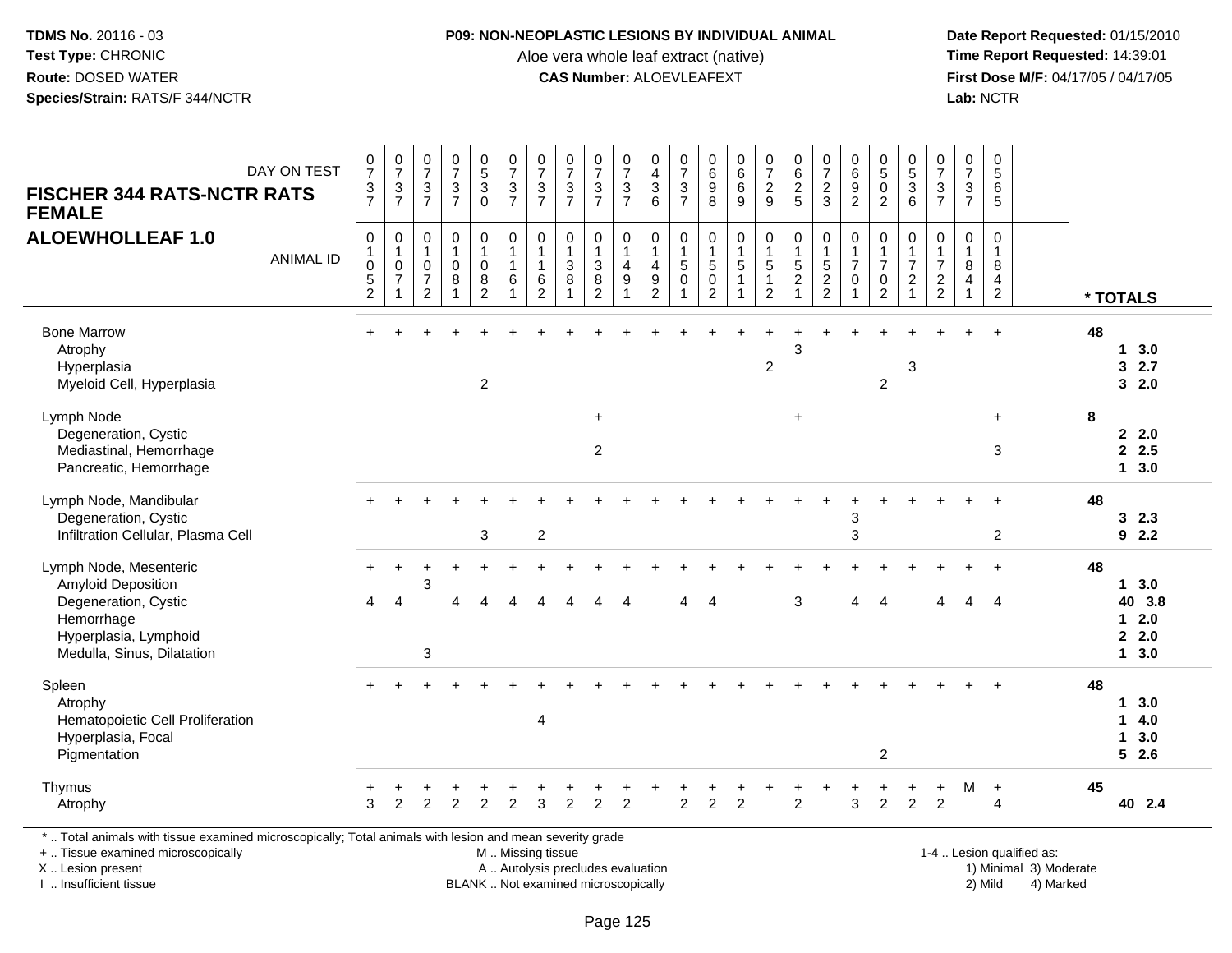### **P09: NON-NEOPLASTIC LESIONS BY INDIVIDUAL ANIMAL**

Aloe vera whole leaf extract (native)<br>**CAS Number:** ALOEVLEAFEXT

| DAY ON TEST<br><b>FISCHER 344 RATS-NCTR RATS</b><br><b>FEMALE</b>                                                                                                                            | $\frac{0}{7}$<br>$\frac{3}{7}$                              | $\frac{0}{7}$<br>$\frac{3}{7}$                             | $\frac{0}{7}$<br>$\frac{3}{7}$                                                          | $\frac{0}{7}$<br>$\frac{3}{7}$                                    | $\begin{array}{c} 0 \\ 5 \\ 3 \end{array}$<br>$\overline{0}$ | $07/3$<br>7                                               | $\frac{0}{7}$<br>$\frac{3}{7}$                               | $\frac{0}{7}$<br>$\mathbf{3}$<br>$\overline{7}$                          | $\frac{0}{7}$<br>$\frac{3}{7}$                                                  | 0<br>$\overline{7}$<br>$\sqrt{3}$<br>$\overline{7}$ | 0<br>$\overline{\mathbf{4}}$<br>$\sqrt{3}$<br>$\overline{6}$   | $\frac{0}{7}$<br>$\mathbf{3}$<br>$\overline{7}$ | $\begin{matrix} 0 \\ 6 \\ 9 \end{matrix}$<br>$\overline{8}$                            | $\begin{matrix} 0 \\ 6 \\ 6 \end{matrix}$<br>$\overline{9}$ | 0729                                                                      | 0625                | $\frac{0}{7}$<br>$\overline{c}$<br>3   | $\begin{array}{c} 0 \\ 6 \\ 9 \end{array}$<br>$\overline{2}$    | $0$<br>$5$<br>$0$<br>$\overline{2}$                                          | $\begin{array}{c} 0 \\ 5 \\ 3 \end{array}$<br>$6^{\circ}$ | $\frac{0}{7}$<br>$\frac{3}{7}$                                   | 0<br>$\overline{7}$<br>3<br>$\overline{7}$                         | 0<br>$\overline{5}$<br>6<br>5              |                                                                  |    |                       |
|----------------------------------------------------------------------------------------------------------------------------------------------------------------------------------------------|-------------------------------------------------------------|------------------------------------------------------------|-----------------------------------------------------------------------------------------|-------------------------------------------------------------------|--------------------------------------------------------------|-----------------------------------------------------------|--------------------------------------------------------------|--------------------------------------------------------------------------|---------------------------------------------------------------------------------|-----------------------------------------------------|----------------------------------------------------------------|-------------------------------------------------|----------------------------------------------------------------------------------------|-------------------------------------------------------------|---------------------------------------------------------------------------|---------------------|----------------------------------------|-----------------------------------------------------------------|------------------------------------------------------------------------------|-----------------------------------------------------------|------------------------------------------------------------------|--------------------------------------------------------------------|--------------------------------------------|------------------------------------------------------------------|----|-----------------------|
| <b>ALOEWHOLLEAF 1.0</b><br><b>ANIMAL ID</b>                                                                                                                                                  | $\mathbf 0$<br>$\mathbf{1}$<br>$\mathbf 0$<br>$\frac{5}{2}$ | $\pmb{0}$<br>$\mathbf{1}$<br>$\mathbf 0$<br>$\overline{7}$ | $\boldsymbol{0}$<br>$\overline{1}$<br>$\mathbf 0$<br>$\boldsymbol{7}$<br>$\overline{2}$ | $\pmb{0}$<br>$\mathbf{1}$<br>$\pmb{0}$<br>$\,8\,$<br>$\mathbf{1}$ | $\mathbf 0$<br>1<br>$\mathsf{O}\xspace$<br>$\frac{8}{2}$     | $\pmb{0}$<br>$\mathbf{1}$<br>$\mathbf{1}$<br>$\,6\,$<br>1 | $\mathbf 0$<br>$\mathbf{1}$<br>$\mathbf{1}$<br>$\frac{6}{2}$ | $\pmb{0}$<br>$\mathbf{1}$<br>$\mathsf 3$<br>8                            | $\boldsymbol{0}$<br>$\mathbf{1}$<br>$\overline{3}$<br>$\bf 8$<br>$\overline{2}$ | 0<br>$\mathbf{1}$<br>4<br>$\boldsymbol{9}$          | $\mathbf 0$<br>$\mathbf{1}$<br>$\overline{4}$<br>$\frac{9}{2}$ | $\mathbf 0$<br>$\mathbf{1}$<br>5<br>$\mathbf 0$ | $\mathbf 0$<br>$\mathbf{1}$<br>$\overline{5}$<br>$\ddot{\mathbf{0}}$<br>$\overline{2}$ | $\pmb{0}$<br>$\mathbf{1}$<br>$\sqrt{5}$<br>$\mathbf{1}$     | $\pmb{0}$<br>$\begin{array}{c} 1 \\ 5 \\ 1 \end{array}$<br>$\overline{2}$ | $0$ 1<br>$5$ 2<br>1 | $\mathbf 0$<br>1<br>5<br>$\frac{2}{2}$ | $\mathbf 0$<br>$\mathbf{1}$<br>$\overline{7}$<br>$\pmb{0}$<br>1 | $\mathbf 0$<br>$\mathbf{1}$<br>$\overline{7}$<br>$\pmb{0}$<br>$\overline{2}$ | $\mathbf 0$<br>$\overline{7}$<br>$\overline{c}$           | $\mathbf 0$<br>$\overline{1}$<br>$\overline{7}$<br>$\frac{2}{2}$ | $\mathbf 0$<br>$\mathbf{1}$<br>8<br>$\overline{4}$<br>$\mathbf{1}$ | $\Omega$<br>-1<br>8<br>4<br>$\overline{2}$ |                                                                  |    | * TOTALS              |
| <b>INTEGUMENTARY SYSTEM</b>                                                                                                                                                                  |                                                             |                                                            |                                                                                         |                                                                   |                                                              |                                                           |                                                              |                                                                          |                                                                                 |                                                     |                                                                |                                                 |                                                                                        |                                                             |                                                                           |                     |                                        |                                                                 |                                                                              |                                                           |                                                                  |                                                                    |                                            |                                                                  |    |                       |
| Mammary Gland<br>Galactocele<br>Lactation<br>Alveolus, Hyperplasia                                                                                                                           | 1.                                                          | 3<br>$\overline{2}$                                        | 2<br>$\overline{2}$                                                                     | 3<br>3                                                            |                                                              | 2                                                         | $\boldsymbol{2}$<br>$\overline{2}$                           | X<br>$\boldsymbol{2}$<br>$\overline{2}$                                  | X<br>$\overline{A}$                                                             | 1<br>1                                              | 2<br>$\overline{2}$                                            | $\overline{2}$                                  | $\overline{a}$<br>3                                                                    | $\overline{1}$                                              |                                                                           | 3<br>$\overline{a}$ | 3<br>$\overline{c}$                    | 2<br>$\overline{1}$                                             |                                                                              |                                                           | 2                                                                |                                                                    | 3                                          |                                                                  | 48 | 3<br>24 2.1<br>28 2.1 |
| Skin<br><b>Cyst Epithelial Inclusion</b>                                                                                                                                                     |                                                             |                                                            |                                                                                         |                                                                   |                                                              |                                                           |                                                              |                                                                          |                                                                                 |                                                     |                                                                |                                                 |                                                                                        |                                                             |                                                                           |                     |                                        |                                                                 |                                                                              |                                                           |                                                                  | ÷.                                                                 | $+$                                        |                                                                  | 48 | $\mathbf 1$           |
| <b>MUSCULOSKELETAL SYSTEM</b>                                                                                                                                                                |                                                             |                                                            |                                                                                         |                                                                   |                                                              |                                                           |                                                              |                                                                          |                                                                                 |                                                     |                                                                |                                                 |                                                                                        |                                                             |                                                                           |                     |                                        |                                                                 |                                                                              |                                                           |                                                                  |                                                                    |                                            |                                                                  |    |                       |
| Bone, Femur<br>Osteopetrosis                                                                                                                                                                 |                                                             |                                                            |                                                                                         |                                                                   |                                                              |                                                           |                                                              |                                                                          |                                                                                 |                                                     |                                                                |                                                 |                                                                                        |                                                             |                                                                           |                     |                                        |                                                                 | 3                                                                            |                                                           |                                                                  |                                                                    |                                            |                                                                  | 48 | 4 3.0                 |
| <b>NERVOUS SYSTEM</b>                                                                                                                                                                        |                                                             |                                                            |                                                                                         |                                                                   |                                                              |                                                           |                                                              |                                                                          |                                                                                 |                                                     |                                                                |                                                 |                                                                                        |                                                             |                                                                           |                     |                                        |                                                                 |                                                                              |                                                           |                                                                  |                                                                    |                                            |                                                                  |    |                       |
| Brain, Brain Stem<br>Hypothalamus, Compression                                                                                                                                               |                                                             |                                                            |                                                                                         | 3                                                                 |                                                              |                                                           |                                                              | $\overline{2}$                                                           |                                                                                 |                                                     |                                                                |                                                 |                                                                                        |                                                             |                                                                           | $\overline{2}$      |                                        |                                                                 |                                                                              |                                                           |                                                                  |                                                                    |                                            |                                                                  | 48 | 82.4                  |
| Brain, Cerebellum                                                                                                                                                                            |                                                             |                                                            |                                                                                         |                                                                   |                                                              |                                                           |                                                              |                                                                          |                                                                                 |                                                     |                                                                |                                                 |                                                                                        |                                                             |                                                                           |                     |                                        |                                                                 |                                                                              |                                                           |                                                                  |                                                                    |                                            |                                                                  | 48 |                       |
| Brain, Cerebrum<br>Hemorrhage                                                                                                                                                                |                                                             |                                                            |                                                                                         |                                                                   |                                                              |                                                           |                                                              |                                                                          |                                                                                 |                                                     |                                                                |                                                 |                                                                                        |                                                             |                                                                           |                     |                                        |                                                                 |                                                                              |                                                           |                                                                  |                                                                    |                                            |                                                                  | 48 | $12.0$                |
| <b>RESPIRATORY SYSTEM</b>                                                                                                                                                                    |                                                             |                                                            |                                                                                         |                                                                   |                                                              |                                                           |                                                              |                                                                          |                                                                                 |                                                     |                                                                |                                                 |                                                                                        |                                                             |                                                                           |                     |                                        |                                                                 |                                                                              |                                                           |                                                                  |                                                                    |                                            |                                                                  |    |                       |
| Lung<br>Granuloma<br>Hemorrhage                                                                                                                                                              | $+$                                                         |                                                            |                                                                                         |                                                                   |                                                              |                                                           | $\mathbf{1}$                                                 |                                                                          |                                                                                 |                                                     |                                                                |                                                 | $\overline{2}$                                                                         |                                                             |                                                                           |                     |                                        |                                                                 |                                                                              |                                                           |                                                                  |                                                                    |                                            |                                                                  | 48 | 4 1.3<br>$12.0$       |
| *  Total animals with tissue examined microscopically; Total animals with lesion and mean severity grade<br>+  Tissue examined microscopically<br>X Lesion present<br>I. Insufficient tissue |                                                             |                                                            |                                                                                         |                                                                   |                                                              | M  Missing tissue                                         |                                                              | A  Autolysis precludes evaluation<br>BLANK  Not examined microscopically |                                                                                 |                                                     |                                                                |                                                 |                                                                                        |                                                             |                                                                           |                     |                                        |                                                                 |                                                                              |                                                           |                                                                  |                                                                    | 2) Mild                                    | 1-4  Lesion qualified as:<br>1) Minimal 3) Moderate<br>4) Marked |    |                       |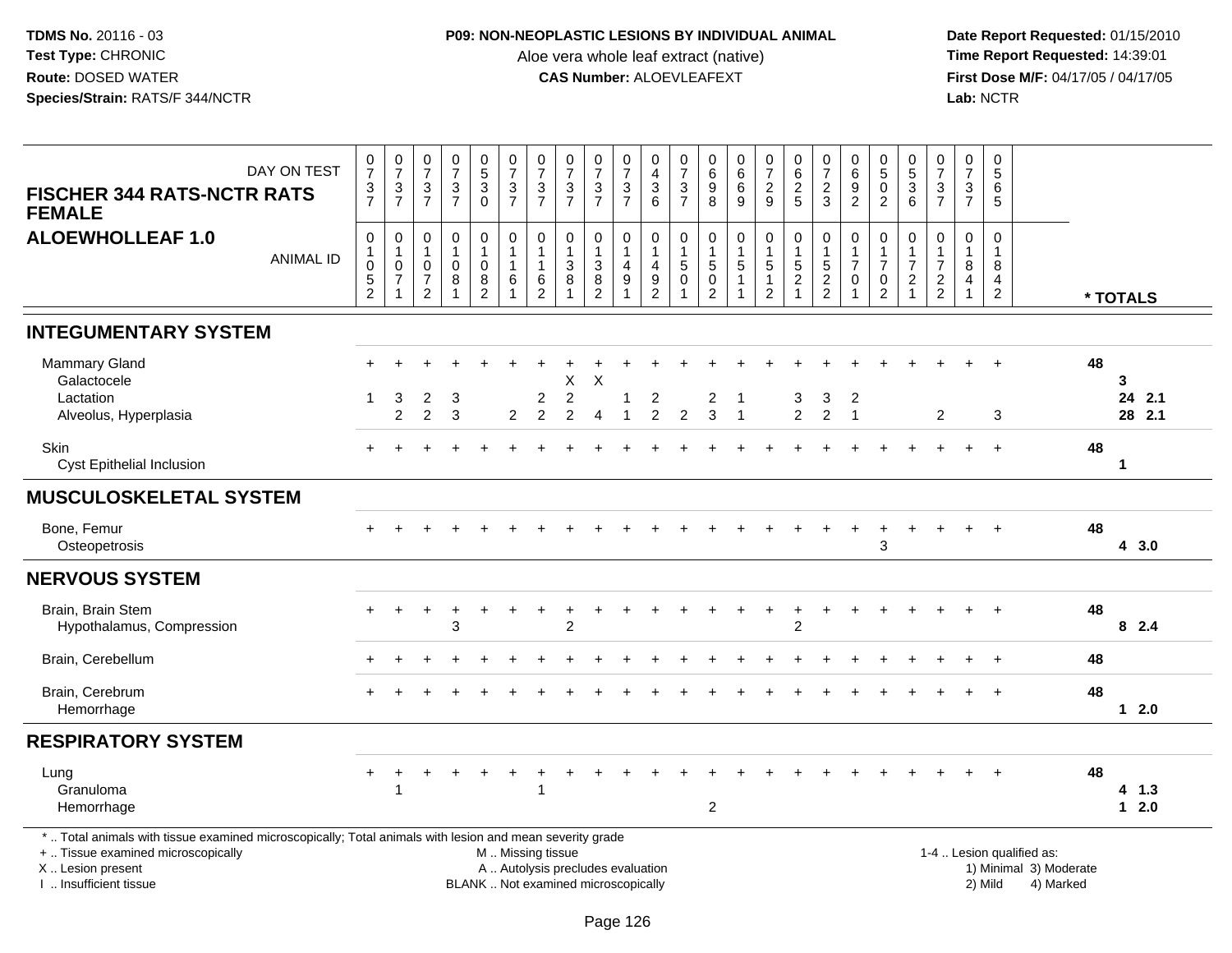### **P09: NON-NEOPLASTIC LESIONS BY INDIVIDUAL ANIMAL**

Aloe vera whole leaf extract (native)<br>**CAS Number:** ALOEVLEAFEXT

| DAY ON TEST<br><b>FISCHER 344 RATS-NCTR RATS</b><br><b>FEMALE</b>                                                                                                                             | $\frac{0}{7}$<br>$\frac{3}{7}$                                  | $\frac{0}{7}$<br>$\frac{3}{7}$                                   | $\frac{0}{7}$<br>$\sqrt{3}$<br>$\overline{7}$                     | $\frac{0}{7}$<br>$\ensuremath{\mathsf{3}}$<br>$\overline{7}$      | $\begin{array}{c} 0 \\ 5 \\ 3 \end{array}$<br>$\mathbf 0$ | $\begin{array}{c} 0 \\ 7 \end{array}$<br>$\frac{3}{7}$             | $\frac{0}{7}$<br>$\frac{3}{7}$                                 | $\begin{array}{c} 0 \\ 7 \end{array}$<br>$\frac{3}{7}$                             | $\frac{0}{7}$<br>$\frac{3}{7}$                                   | $\frac{0}{7}$<br>$\frac{3}{7}$                                   | $\begin{smallmatrix}0\0\4\end{smallmatrix}$<br>$\frac{3}{6}$            | $\frac{0}{7}$<br>$rac{3}{7}$                                        | $\begin{matrix} 0 \\ 6 \\ 9 \end{matrix}$<br>8                           | $\begin{matrix} 0 \\ 6 \\ 6 \end{matrix}$<br>9                     | $\frac{0}{7}$<br>$\boldsymbol{2}$<br>9                             | 0<br>$\,6$<br>$\overline{2}$<br>5                              | $\frac{0}{7}$<br>$\boldsymbol{2}$<br>3                    | $\begin{matrix} 0 \\ 6 \\ 9 \end{matrix}$<br>$\overline{2}$                    | $\begin{smallmatrix}0\5\0\end{smallmatrix}$<br>$\overline{2}$   | 0<br>5<br>3<br>6                                                                  | $\frac{0}{7}$<br>$\frac{3}{7}$                                 | $\begin{array}{c} 0 \\ 7 \end{array}$<br>$\mathsf 3$<br>$\overline{7}$ | $\begin{array}{c} 0 \\ 5 \end{array}$<br>6<br>5              |                                                                  |                      |                                      |
|-----------------------------------------------------------------------------------------------------------------------------------------------------------------------------------------------|-----------------------------------------------------------------|------------------------------------------------------------------|-------------------------------------------------------------------|-------------------------------------------------------------------|-----------------------------------------------------------|--------------------------------------------------------------------|----------------------------------------------------------------|------------------------------------------------------------------------------------|------------------------------------------------------------------|------------------------------------------------------------------|-------------------------------------------------------------------------|---------------------------------------------------------------------|--------------------------------------------------------------------------|--------------------------------------------------------------------|--------------------------------------------------------------------|----------------------------------------------------------------|-----------------------------------------------------------|--------------------------------------------------------------------------------|-----------------------------------------------------------------|-----------------------------------------------------------------------------------|----------------------------------------------------------------|------------------------------------------------------------------------|--------------------------------------------------------------|------------------------------------------------------------------|----------------------|--------------------------------------|
| <b>ALOEWHOLLEAF 1.0</b><br><b>ANIMAL ID</b>                                                                                                                                                   | $\mathbf 0$<br>1<br>$\mathbf 0$<br>$\sqrt{5}$<br>$\overline{2}$ | $\mathbf 0$<br>$\overline{1}$<br>$\frac{0}{7}$<br>$\overline{1}$ | $\mathbf 0$<br>$\mathbf{1}$<br>$\mathsf 0$<br>$\overline{7}$<br>2 | $\mathbf 0$<br>$\mathbf{1}$<br>$\mathbf 0$<br>8<br>$\overline{1}$ | 0<br>$\mathbf{1}$<br>$\pmb{0}$<br>8<br>$\overline{2}$     | $\mathsf 0$<br>$\mathbf{1}$<br>$\overline{1}$<br>6<br>$\mathbf{1}$ | 0<br>$\mathbf{1}$<br>$\mathbf{1}$<br>$\,6\,$<br>$\overline{2}$ | $\pmb{0}$<br>$\mathbf{1}$<br>$\ensuremath{\mathsf{3}}$<br>$\bf8$<br>$\overline{1}$ | $\pmb{0}$<br>$\mathbf{1}$<br>$\ensuremath{\mathsf{3}}$<br>8<br>2 | 0<br>$\mathbf{1}$<br>$\overline{\mathbf{4}}$<br>$\boldsymbol{9}$ | $\pmb{0}$<br>$\mathbf{1}$<br>$\begin{array}{c} 4 \\ 9 \\ 2 \end{array}$ | $\mathsf{O}\xspace$<br>$\mathbf{1}$<br>$5\,$<br>$\mathsf{O}\xspace$ | $\mathbf 0$<br>$\mathbf{1}$<br>$\sqrt{5}$<br>$\pmb{0}$<br>$\overline{2}$ | $\mathbf 0$<br>$\mathbf{1}$<br>$\,$ 5 $\,$<br>$\overline{1}$<br>-1 | 0<br>$\mathbf{1}$<br>$\,$ 5 $\,$<br>$\mathbf{1}$<br>$\overline{2}$ | $\mathbf 0$<br>$\mathbf{1}$<br>$\overline{5}$<br>$\frac{2}{1}$ | $\pmb{0}$<br>$\mathbf{1}$<br>$\,$ 5 $\,$<br>$\frac{2}{2}$ | $\mathbf 0$<br>$\mathbf{1}$<br>$\overline{7}$<br>$\mathbf 0$<br>$\overline{1}$ | $\mathbf 0$<br>$\mathbf{1}$<br>$\overline{7}$<br>$\pmb{0}$<br>2 | $\mathbf 0$<br>$\mathbf{1}$<br>$\overline{7}$<br>$\overline{c}$<br>$\overline{1}$ | $\mathsf 0$<br>$\mathbf{1}$<br>$\overline{7}$<br>$\frac{2}{2}$ | $\mathbf 0$<br>$\mathbf{1}$<br>$\,8\,$<br>$\overline{4}$<br>1          | $\mathbf 0$<br>$\mathbf{1}$<br>$\, 8$<br>4<br>$\overline{2}$ |                                                                  |                      | * TOTALS                             |
| Alveolar Epithelium, Hyperplasia<br>Alveolus, Infiltration Cellular, Histiocyte<br>Alveolus, Inflammation<br>Artery, Mineralization                                                           | $\mathbf{1}$                                                    |                                                                  | $\overline{c}$                                                    | $\overline{1}$                                                    |                                                           |                                                                    |                                                                |                                                                                    |                                                                  |                                                                  |                                                                         | $\mathbf{1}$                                                        |                                                                          |                                                                    |                                                                    |                                                                |                                                           |                                                                                | $\mathbf 1$                                                     |                                                                                   |                                                                |                                                                        |                                                              |                                                                  |                      | $12.0$<br>9.1.1<br>2, 1.5<br>$1 1.0$ |
| Nose<br>Inflammation<br>Osteopetrosis<br>Goblet Cell, Hyperplasia                                                                                                                             |                                                                 | $\overline{2}$                                                   | 2                                                                 |                                                                   |                                                           |                                                                    |                                                                |                                                                                    |                                                                  |                                                                  |                                                                         |                                                                     |                                                                          | 2                                                                  |                                                                    | $\overline{2}$                                                 |                                                           |                                                                                | 3                                                               |                                                                                   |                                                                |                                                                        | $\overline{2}$                                               |                                                                  | 48                   | 8 1.9<br>13.0<br>$12.0$              |
| Trachea                                                                                                                                                                                       |                                                                 |                                                                  |                                                                   |                                                                   |                                                           |                                                                    |                                                                |                                                                                    |                                                                  |                                                                  |                                                                         |                                                                     |                                                                          |                                                                    |                                                                    |                                                                |                                                           |                                                                                |                                                                 |                                                                                   |                                                                |                                                                        |                                                              |                                                                  | 48                   |                                      |
| <b>SPECIAL SENSES SYSTEM</b>                                                                                                                                                                  |                                                                 |                                                                  |                                                                   |                                                                   |                                                           |                                                                    |                                                                |                                                                                    |                                                                  |                                                                  |                                                                         |                                                                     |                                                                          |                                                                    |                                                                    |                                                                |                                                           |                                                                                |                                                                 |                                                                                   |                                                                |                                                                        |                                                              |                                                                  |                      |                                      |
| Ear<br>Canal, External Ear, Inflammation                                                                                                                                                      |                                                                 |                                                                  |                                                                   |                                                                   |                                                           |                                                                    |                                                                |                                                                                    |                                                                  |                                                                  |                                                                         |                                                                     |                                                                          |                                                                    |                                                                    |                                                                |                                                           |                                                                                |                                                                 |                                                                                   |                                                                |                                                                        |                                                              |                                                                  | $\blacktriangleleft$ | $1 \quad 3.0$                        |
| Eye<br>Cataract<br>Retina, Degeneration                                                                                                                                                       |                                                                 |                                                                  |                                                                   |                                                                   |                                                           |                                                                    |                                                                |                                                                                    |                                                                  |                                                                  |                                                                         |                                                                     |                                                                          |                                                                    |                                                                    |                                                                |                                                           |                                                                                |                                                                 |                                                                                   |                                                                |                                                                        |                                                              |                                                                  | 46                   | 1<br>3, 2.3                          |
| Harderian Gland<br>Hyperplasia<br>Infiltration Cellular, Lymphocyte                                                                                                                           |                                                                 |                                                                  |                                                                   |                                                                   | $\mathbf{1}$                                              |                                                                    | 2                                                              | $\overline{1}$                                                                     | $\overline{2}$                                                   |                                                                  |                                                                         | $\mathbf{1}$                                                        |                                                                          | $\overline{1}$                                                     |                                                                    |                                                                |                                                           | $\overline{2}$                                                                 |                                                                 | $\mathbf{1}$                                                                      | $\overline{2}$                                                 | $\overline{1}$                                                         |                                                              |                                                                  | 48                   | $1 \quad 4.0$<br>18 1.6              |
| Zymbal's Gland                                                                                                                                                                                |                                                                 |                                                                  |                                                                   |                                                                   | $+$                                                       |                                                                    |                                                                |                                                                                    |                                                                  |                                                                  |                                                                         |                                                                     |                                                                          |                                                                    |                                                                    |                                                                |                                                           |                                                                                |                                                                 |                                                                                   |                                                                |                                                                        |                                                              |                                                                  | $\mathbf 1$          |                                      |
| <b>URINARY SYSTEM</b>                                                                                                                                                                         |                                                                 |                                                                  |                                                                   |                                                                   |                                                           |                                                                    |                                                                |                                                                                    |                                                                  |                                                                  |                                                                         |                                                                     |                                                                          |                                                                    |                                                                    |                                                                |                                                           |                                                                                |                                                                 |                                                                                   |                                                                |                                                                        |                                                              |                                                                  |                      |                                      |
| Kidney<br>Infarct                                                                                                                                                                             |                                                                 |                                                                  |                                                                   |                                                                   |                                                           |                                                                    |                                                                |                                                                                    |                                                                  |                                                                  |                                                                         |                                                                     |                                                                          | 2                                                                  |                                                                    |                                                                |                                                           |                                                                                |                                                                 |                                                                                   |                                                                |                                                                        |                                                              |                                                                  | 48                   | 2.2.0                                |
| *  Total animals with tissue examined microscopically; Total animals with lesion and mean severity grade<br>+  Tissue examined microscopically<br>X  Lesion present<br>I  Insufficient tissue |                                                                 |                                                                  |                                                                   |                                                                   |                                                           | M  Missing tissue                                                  |                                                                | A  Autolysis precludes evaluation<br>BLANK  Not examined microscopically           |                                                                  |                                                                  |                                                                         |                                                                     |                                                                          |                                                                    |                                                                    |                                                                |                                                           |                                                                                |                                                                 |                                                                                   |                                                                |                                                                        | 2) Mild                                                      | 1-4  Lesion qualified as:<br>1) Minimal 3) Moderate<br>4) Marked |                      |                                      |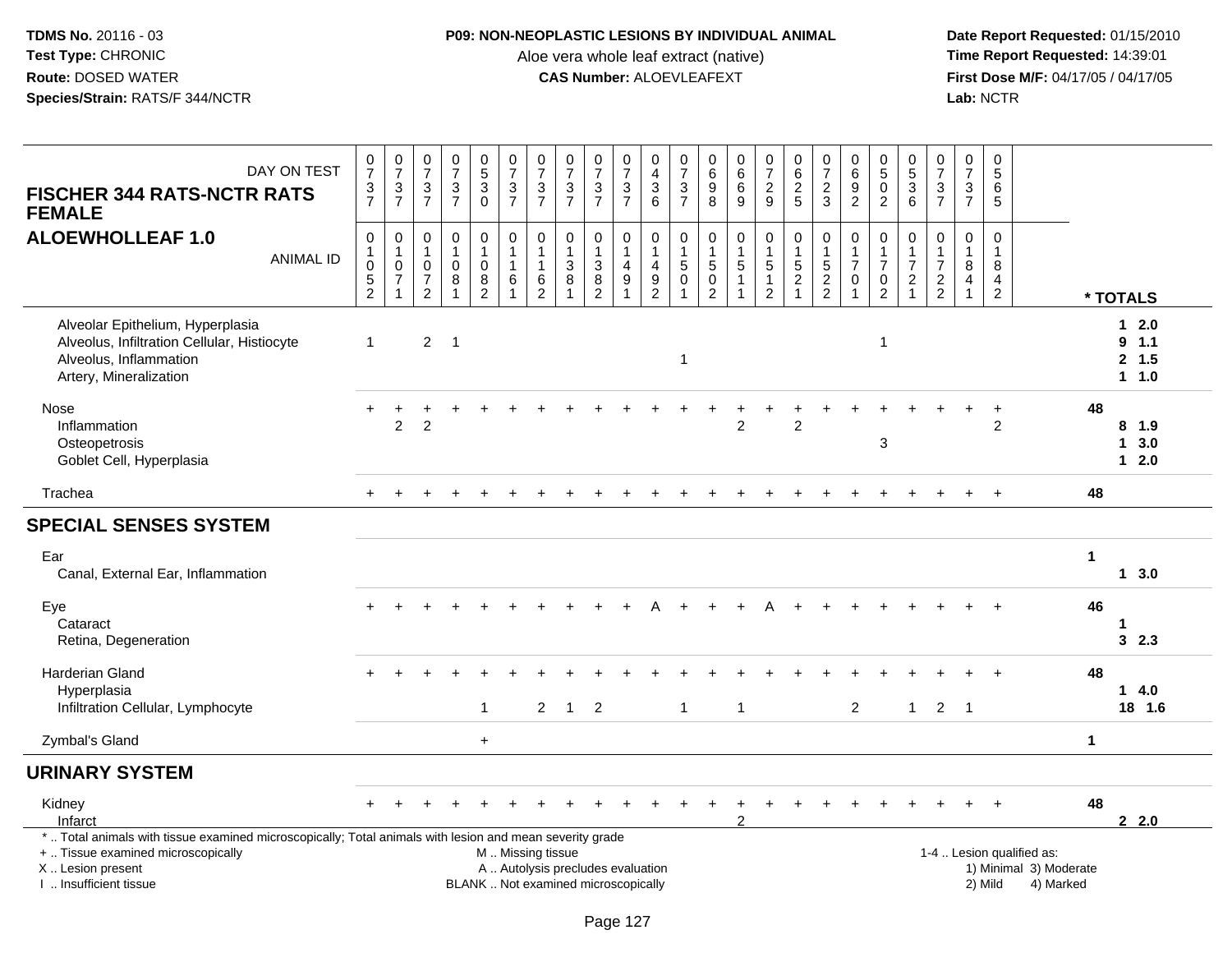#### **P09: NON-NEOPLASTIC LESIONS BY INDIVIDUAL ANIMAL**

Aloe vera whole leaf extract (native)<br>**CAS Number:** ALOEVLEAFEXT

 **Date Report Requested:** 01/15/2010 **First Dose M/F:** 04/17/05 / 04/17/05 Lab: NCTR **Lab:** NCTR

| <b>FISCHER 344 RATS-NCTR RATS</b><br><b>FEMALE</b>                                                | DAY ON TEST      | 0<br>$\overline{ }$<br>$\frac{3}{7}$ | $\mathbf 0$<br>$\overline{7}$<br>$\mathbf{3}$<br>$\overline{ }$ | 0<br>$\overline{ }$<br>3   | $\overline{0}$<br>$\overline{ }$<br>3 | 0<br>$\sqrt{5}$<br>$\mathbf{3}$<br>$\mathbf 0$ | $\mathbf{0}$<br>$\overline{ }$<br>3<br>$\rightarrow$ | $\frac{0}{7}$<br>$\mathbf{3}$<br>$\overline{ }$ | 0<br>$\overline{ }$<br>$\mathbf{3}$<br>$\overline{ }$ | $\overline{ }$<br>3<br>$\rightarrow$ | $\overline{ }$<br>3<br>$\rightarrow$ | 0<br>$\overline{4}$<br>$\ensuremath{\mathsf{3}}$<br>$\overline{6}$ | 0<br>$\rightarrow$<br>$\mathbf{3}$<br>$\rightarrow$ | $\begin{array}{c} 0 \\ 6 \end{array}$<br>$_{8}^{\rm 9}$ | $\begin{matrix} 0 \\ 6 \end{matrix}$<br>$^6_9$ | 0<br>$\overline{ }$<br>$\frac{2}{9}$ | $\begin{matrix} 0 \\ 6 \end{matrix}$<br>$\frac{2}{5}$ | $\frac{0}{7}$<br>$\frac{2}{3}$ | 6<br>$\boldsymbol{9}$<br>$\overline{2}$ | 0<br>$\overline{5}$<br>$\pmb{0}$<br>$\overline{2}$ | 0<br>5<br>3<br>6    | 0<br>$\overline{ }$<br>3<br>$\overline{ }$     | 0<br>$\overline{ }$<br>3<br>$\overline{ }$ | 5<br>6<br>5         |                                   |
|---------------------------------------------------------------------------------------------------|------------------|--------------------------------------|-----------------------------------------------------------------|----------------------------|---------------------------------------|------------------------------------------------|------------------------------------------------------|-------------------------------------------------|-------------------------------------------------------|--------------------------------------|--------------------------------------|--------------------------------------------------------------------|-----------------------------------------------------|---------------------------------------------------------|------------------------------------------------|--------------------------------------|-------------------------------------------------------|--------------------------------|-----------------------------------------|----------------------------------------------------|---------------------|------------------------------------------------|--------------------------------------------|---------------------|-----------------------------------|
| <b>ALOEWHOLLEAF 1.0</b>                                                                           | <b>ANIMAL ID</b> | 0<br>0<br>5<br>$\overline{c}$        | $\mathbf 0$<br>$\boldsymbol{0}$<br>$\overline{ }$               | $\mathbf 0$<br>–<br>$\sim$ | $\mathbf 0$<br>8                      | $\mathbf 0$<br>0<br>8<br>$\Omega$<br>∠         | 0<br>6                                               | $\boldsymbol{0}$<br>$\,6\,$<br>$\overline{2}$   | 0<br>$\mathbf{3}$<br>8                                | 3<br>8<br>$\mathcal{D}$              | 0<br>4<br>9                          | $\mathbf 0$<br>4<br>$\boldsymbol{9}$<br>$\overline{c}$             | 0<br>5<br>$\mathbf 0$                               | 0<br>$\sqrt{5}$<br>$\pmb{0}$<br>$\overline{c}$          | 0<br>$5\phantom{.0}$<br>1                      | 0<br>5<br>C                          | 0<br>$\sqrt{5}$<br>$\overline{2}$                     | 0<br>5<br>$\frac{2}{2}$<br>۷   |                                         | 0<br>0<br>$\Omega$                                 | 0<br>$\overline{2}$ | $\mathbf 0$<br>$\overline{2}$<br>$\mathcal{P}$ | 8<br>4                                     | 8<br>$\overline{2}$ | * TOTALS                          |
| Mineralization<br>Nephropathy<br>Cortex, Inflammation, Chronic<br>Epithelium, Pelvis, Hyperplasia |                  |                                      |                                                                 |                            |                                       |                                                |                                                      |                                                 | 2                                                     | 3                                    |                                      |                                                                    |                                                     |                                                         | ર                                              | 3<br>2                               |                                                       | З<br>$\mathbf{2}^{\circ}$      | 2                                       |                                                    | 2<br>$\mathbf{2}$   | 3                                              | $\mathcal{P}$<br>2                         | $\overline{2}$      | 40 2.1<br>40 1.8<br>1, 3.0<br>3.0 |
| <b>Urinary Bladder</b>                                                                            |                  |                                      |                                                                 |                            |                                       |                                                |                                                      |                                                 |                                                       |                                      |                                      |                                                                    |                                                     |                                                         |                                                |                                      |                                                       |                                |                                         |                                                    |                     |                                                |                                            |                     | 48                                |

\* .. Total animals with tissue examined microscopically; Total animals with lesion and mean severity grade

+ .. Tissue examined microscopically

X .. Lesion present

I .. Insufficient tissue

 M .. Missing tissueA .. Autolysis precludes evaluation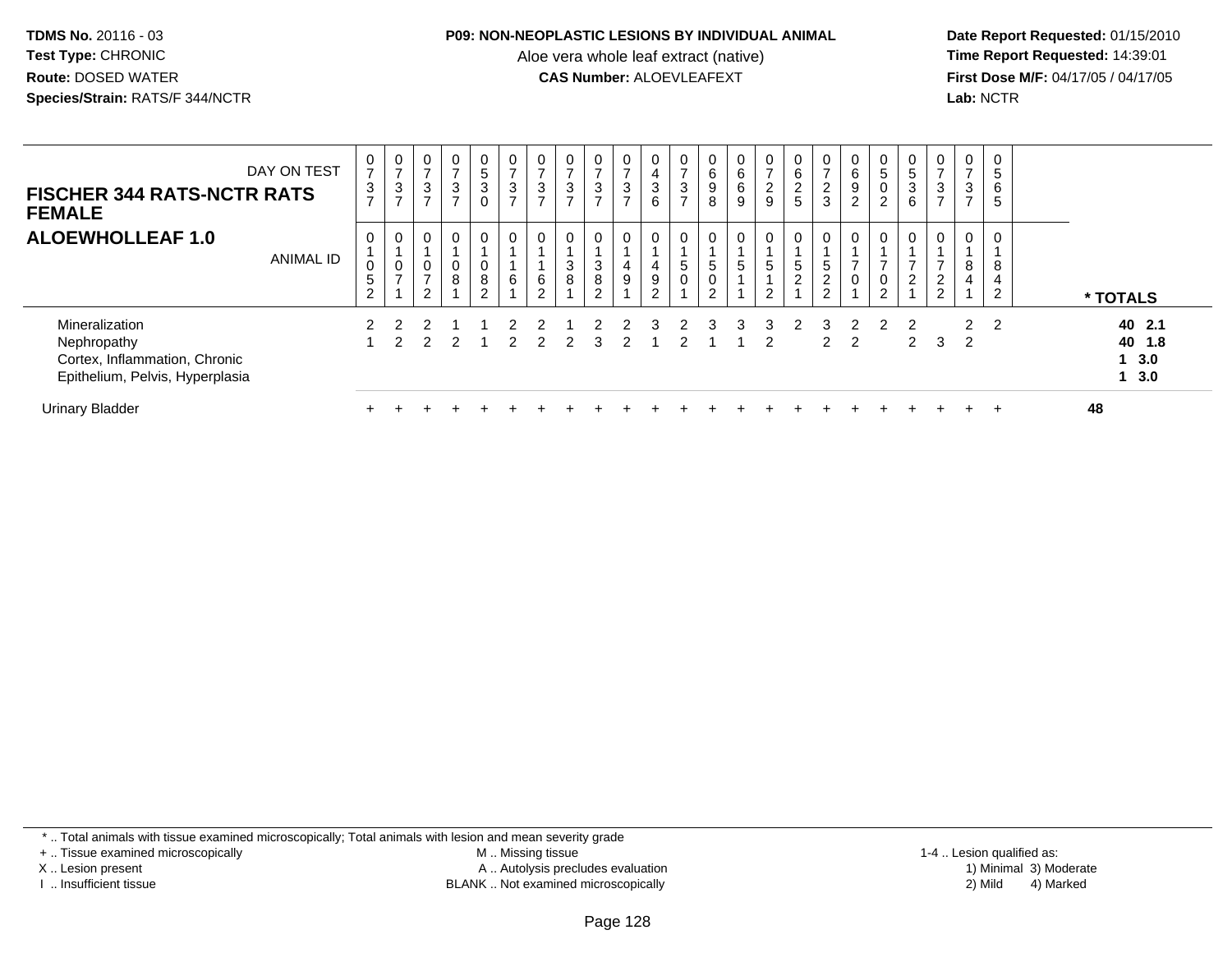### **P09: NON-NEOPLASTIC LESIONS BY INDIVIDUAL ANIMAL**

Aloe vera whole leaf extract (native)<br>**CAS Number:** ALOEVLEAFEXT

 **Date Report Requested:** 01/15/2010 **First Dose M/F:** 04/17/05 / 04/17/05 Lab: NCTR **Lab:** NCTR

| DAY ON TEST<br><b>FISCHER 344 RATS-NCTR RATS</b><br><b>FEMALE</b>                                                                                                   | $\frac{0}{5}$<br>2<br>4                                       | $\begin{array}{c} 0 \\ 7 \end{array}$<br>$\frac{3}{7}$      | $\begin{array}{c} 0 \\ 7 \end{array}$<br>$\frac{3}{7}$                                | $\frac{0}{7}$<br>$\frac{3}{7}$                                                   | $\frac{0}{7}$<br>$\frac{2}{0}$                                                  | $\frac{0}{7}$<br>$\frac{3}{7}$                                                                  | $\begin{array}{c} 0 \\ 5 \\ 3 \end{array}$<br>$6\phantom{1}$ | $\begin{smallmatrix}0\0\4\end{smallmatrix}$<br>$\overline{7}$<br>$6\phantom{1}$ | $\begin{array}{c} 0 \\ 6 \end{array}$<br>$\overline{7}$<br>3                                   | $\begin{array}{c} 0 \\ 7 \end{array}$<br>$\frac{3}{7}$           | 0<br>$\overline{4}$<br>$\overline{4}$<br>$\overline{2}$ | $\begin{array}{c} 0 \\ 5 \\ 4 \\ 3 \end{array}$     | $\frac{0}{7}$<br>$\frac{3}{7}$                       | $062$<br>$7$                                                   | $\frac{0}{7}$<br>$\frac{3}{7}$                                  | $\frac{0}{7}$<br>$\frac{3}{7}$                                       | $\frac{0}{7}$<br>$\frac{3}{7}$                                 | $_6^0$<br>$\,6$<br>9                                            | $\begin{smallmatrix}0\\7\end{smallmatrix}$<br>$\frac{3}{7}$    | $\frac{0}{7}$<br>$\mathbf{1}$<br>$\mathbf 0$ | $\begin{smallmatrix}0\\7\end{smallmatrix}$<br>$\frac{2}{3}$ | $\begin{array}{c} 0 \\ 7 \end{array}$<br>$\frac{3}{7}$ | $\begin{smallmatrix}0\\7\end{smallmatrix}$<br>$\frac{3}{7}$            | $\pmb{0}$<br>6<br>$\boldsymbol{9}$<br>$\overline{2}$                            | 0<br>$6\phantom{1}6$<br>6<br>$\overline{2}$                       |                        |
|---------------------------------------------------------------------------------------------------------------------------------------------------------------------|---------------------------------------------------------------|-------------------------------------------------------------|---------------------------------------------------------------------------------------|----------------------------------------------------------------------------------|---------------------------------------------------------------------------------|-------------------------------------------------------------------------------------------------|--------------------------------------------------------------|---------------------------------------------------------------------------------|------------------------------------------------------------------------------------------------|------------------------------------------------------------------|---------------------------------------------------------|-----------------------------------------------------|------------------------------------------------------|----------------------------------------------------------------|-----------------------------------------------------------------|----------------------------------------------------------------------|----------------------------------------------------------------|-----------------------------------------------------------------|----------------------------------------------------------------|----------------------------------------------|-------------------------------------------------------------|--------------------------------------------------------|------------------------------------------------------------------------|---------------------------------------------------------------------------------|-------------------------------------------------------------------|------------------------|
| <b>ALOEWHOLLEAF 1.5</b><br><b>ANIMAL ID</b>                                                                                                                         | $\mathsf 0$<br>$\mathbf 0$<br>$\mathbf 0$<br>$\boldsymbol{2}$ | $\mathbf 0$<br>$\overline{0}$ <sub>0</sub><br>$\frac{2}{2}$ | $\mathsf{O}\xspace$<br>$\mathbf 0$<br>$\mathbf 0$<br>$\overline{4}$<br>$\overline{1}$ | $\mathbf 0$<br>$\overline{0}$<br>$\mathbf 0$<br>$\overline{4}$<br>$\overline{2}$ | $\begin{smallmatrix} 0\\0\\2 \end{smallmatrix}$<br>$\mathbf{1}$<br>$\mathbf{1}$ | $\begin{smallmatrix}0\0\0\end{smallmatrix}$<br>$\overline{2}$<br>$\mathbf{1}$<br>$\overline{2}$ | $\pmb{0}$<br>$\pmb{0}$<br>$\overline{2}$<br>$\overline{2}$   | $\mathbf 0$<br>$\overline{0}$<br>$\frac{2}{2}$                                  | $\mathbf 0$<br>$\mathbf 0$<br>$\begin{array}{c} 4 \\ 5 \end{array}$<br>$\overline{\mathbf{1}}$ | $\mathsf 0$<br>$\overline{0}$<br>$\frac{4}{5}$<br>$\overline{2}$ | 0<br>$\mathbf 0$<br>4<br>$\overline{7}$                 | $\mathbf 0$<br>$\ddot{\mathbf{0}}$<br>$\frac{4}{7}$ | $\mathbf 0$<br>$\overline{0}$<br>$\overline{5}$<br>8 | $\begin{smallmatrix}0\0\0\5\end{smallmatrix}$<br>$\frac{8}{2}$ | $\begin{array}{c} 0 \\ 0 \\ 5 \\ 9 \end{array}$<br>$\mathbf{1}$ | 0<br>$\mathbf 0$<br>$\sqrt{5}$<br>$\boldsymbol{9}$<br>$\overline{2}$ | $\pmb{0}$<br>$\mathbf 0$<br>6<br>$\mathbf 0$<br>$\overline{1}$ | 0<br>$\overline{0}$<br>$\,6\,$<br>$\mathbf 0$<br>$\mathfrak{p}$ | $\mathbf 0$<br>$\frac{0}{7}$<br>$\mathbf{3}$<br>$\overline{1}$ | $\pmb{0}$<br>$\frac{0}{7}$<br>$\frac{3}{2}$  | 0<br>$\mathbf 0$<br>$\overline{7}$<br>$\sqrt{5}$            | $\boldsymbol{0}$<br>$\frac{0}{7}$<br>$\frac{5}{2}$     | $\mathbf 0$<br>$\ddot{\mathbf{0}}$<br>$\overline{7}$<br>$6\phantom{a}$ | $\pmb{0}$<br>$\ddot{\mathbf{0}}$<br>$\overline{7}$<br>$\,6\,$<br>$\overline{2}$ | $\mathbf 0$<br>$\mathbf 0$<br>8<br>$\overline{7}$<br>$\mathbf{1}$ | females<br>(cont)      |
| <b>ALIMENTARY SYSTEM</b>                                                                                                                                            |                                                               |                                                             |                                                                                       |                                                                                  |                                                                                 |                                                                                                 |                                                              |                                                                                 |                                                                                                |                                                                  |                                                         |                                                     |                                                      |                                                                |                                                                 |                                                                      |                                                                |                                                                 |                                                                |                                              |                                                             |                                                        |                                                                        |                                                                                 |                                                                   |                        |
| Esophagus                                                                                                                                                           |                                                               |                                                             |                                                                                       |                                                                                  |                                                                                 |                                                                                                 |                                                              |                                                                                 |                                                                                                |                                                                  |                                                         |                                                     |                                                      |                                                                |                                                                 |                                                                      |                                                                |                                                                 |                                                                |                                              |                                                             |                                                        |                                                                        |                                                                                 | $\overline{+}$                                                    |                        |
| Intestine Large, Ascending Colon<br>Dilatation<br>Inflammation<br>Lymphoid Tissue, Hyperplasia                                                                      |                                                               |                                                             |                                                                                       |                                                                                  |                                                                                 |                                                                                                 |                                                              | $\mathsf X$                                                                     |                                                                                                |                                                                  |                                                         |                                                     |                                                      |                                                                |                                                                 |                                                                      |                                                                |                                                                 |                                                                |                                              |                                                             |                                                        |                                                                        |                                                                                 |                                                                   |                        |
| Mucosa, Hyperplasia                                                                                                                                                 |                                                               | 2                                                           | $\overline{2}$                                                                        | $\overline{2}$                                                                   | $\overline{4}$                                                                  | $\overline{4}$                                                                                  |                                                              |                                                                                 |                                                                                                | $\overline{2}$                                                   | 3                                                       | 2                                                   | $\overline{\phantom{0}}$ 2                           | $\overline{\mathbf{3}}$                                        |                                                                 | 2                                                                    |                                                                |                                                                 | 3                                                              | 4                                            | 2                                                           | 2                                                      | $\overline{2}$                                                         | $\overline{4}$                                                                  | $\overline{2}$                                                    |                        |
| Intestine Large, Cecum<br><b>Dilatation</b><br>Inflammation<br>Perforation                                                                                          | X                                                             | X                                                           |                                                                                       | X.                                                                               | $\boldsymbol{\mathsf{X}}$                                                       |                                                                                                 | X                                                            | X                                                                               | $\times$                                                                                       |                                                                  |                                                         | X                                                   | $\boldsymbol{\mathsf{X}}$                            |                                                                | $\pmb{\times}$                                                  | $\pmb{\times}$                                                       |                                                                |                                                                 | $\mathsf{X}$                                                   | $\mathsf{X}$                                 |                                                             |                                                        |                                                                        |                                                                                 |                                                                   |                        |
| Lymphoid Tissue, Hyperplasia<br>Mucosa, Hyperplasia                                                                                                                 | 3                                                             |                                                             |                                                                                       | 3                                                                                | $\mathbf{1}$                                                                    | $\overline{4}$                                                                                  |                                                              |                                                                                 | 3                                                                                              | $\overline{1}$                                                   |                                                         |                                                     | $2 \quad 2 \quad 3 \quad 2$                          |                                                                |                                                                 |                                                                      | 2                                                              | $\overline{2}$                                                  | 3                                                              | 3                                            | 3<br>$\overline{2}$                                         | $\overline{4}$                                         |                                                                        |                                                                                 | $\mathbf{1}$                                                      |                        |
| Intestine Large, Colon                                                                                                                                              |                                                               |                                                             |                                                                                       |                                                                                  |                                                                                 |                                                                                                 |                                                              |                                                                                 |                                                                                                |                                                                  |                                                         |                                                     |                                                      |                                                                |                                                                 |                                                                      |                                                                |                                                                 |                                                                |                                              |                                                             |                                                        |                                                                        |                                                                                 |                                                                   |                        |
| Intestine Large, Descending Colon<br>Mucosa, Hyperplasia                                                                                                            | 2                                                             | 1                                                           | 1                                                                                     |                                                                                  |                                                                                 | $\div$                                                                                          | A                                                            |                                                                                 |                                                                                                |                                                                  |                                                         | 2                                                   | $\overline{2}$                                       |                                                                | $\overline{c}$                                                  | $\overline{1}$                                                       | $\overline{c}$                                                 |                                                                 | $\mathbf{1}$                                                   | $\overline{c}$                               | $\overline{2}$                                              | 2                                                      | $\overline{1}$                                                         |                                                                                 | $+$                                                               |                        |
| Intestine Large, Rectum<br>Mucosa, Hyperplasia                                                                                                                      | 2                                                             | $\overline{\phantom{a}}$                                    |                                                                                       |                                                                                  |                                                                                 |                                                                                                 |                                                              |                                                                                 |                                                                                                |                                                                  |                                                         |                                                     |                                                      | $\overline{2}$                                                 |                                                                 |                                                                      |                                                                |                                                                 |                                                                |                                              |                                                             |                                                        |                                                                        |                                                                                 | $\overline{+}$                                                    |                        |
| Intestine Large, Transverse Colon<br>Mucosa, Hyperplasia                                                                                                            | 2                                                             | -1                                                          |                                                                                       | 1                                                                                | 4                                                                               | 3                                                                                               |                                                              |                                                                                 |                                                                                                |                                                                  | $\overline{2}$                                          | 2                                                   | $\overline{2}$                                       | $\overline{2}$                                                 | 3                                                               | 2                                                                    | 3                                                              |                                                                 | $\overline{2}$                                                 | $\overline{4}$                               | 2                                                           | 2                                                      | $\overline{1}$                                                         | $\overline{2}$                                                                  | $\overline{1}$                                                    |                        |
| Intestine Small, Duodenum<br>Inflammation                                                                                                                           |                                                               |                                                             |                                                                                       |                                                                                  |                                                                                 |                                                                                                 |                                                              |                                                                                 |                                                                                                |                                                                  |                                                         |                                                     |                                                      |                                                                |                                                                 |                                                                      |                                                                |                                                                 |                                                                |                                              |                                                             |                                                        |                                                                        |                                                                                 |                                                                   |                        |
| *  Total animals with tissue examined microscopically; Total animals with lesion and mean severity grade<br>+  Tissue examined microscopically<br>X  Lesion present |                                                               |                                                             |                                                                                       |                                                                                  |                                                                                 | M  Missing tissue                                                                               |                                                              | A  Autolysis precludes evaluation                                               |                                                                                                |                                                                  |                                                         |                                                     |                                                      |                                                                |                                                                 |                                                                      |                                                                |                                                                 |                                                                |                                              |                                                             | 1-4  Lesion qualified as:                              |                                                                        |                                                                                 |                                                                   | 1) Minimal 3) Moderate |

I .. Insufficient tissue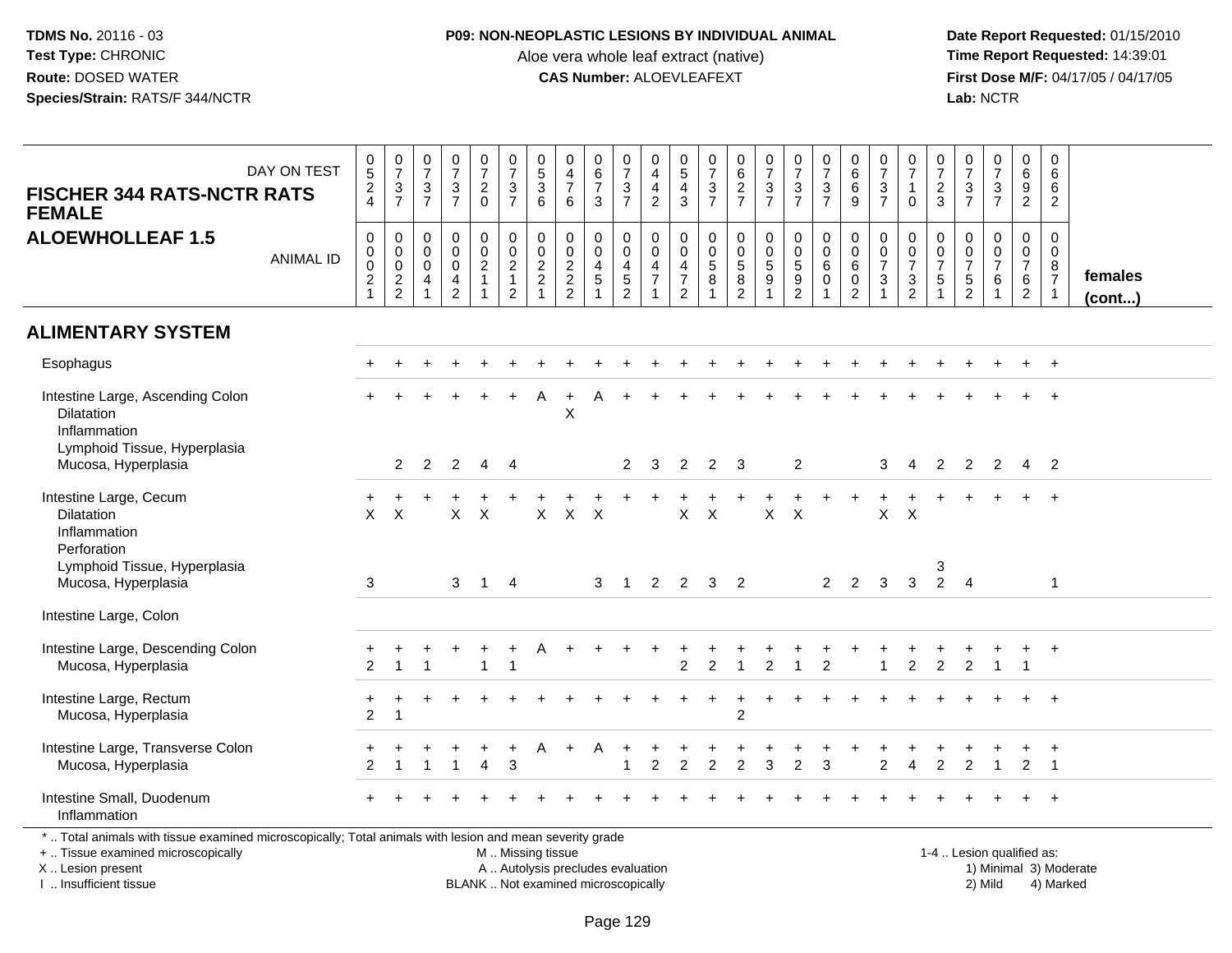### **P09: NON-NEOPLASTIC LESIONS BY INDIVIDUAL ANIMAL**

Aloe vera whole leaf extract (native)<br>**CAS Number:** ALOEVLEAFEXT

 **Date Report Requested:** 01/15/2010 **First Dose M/F:** 04/17/05 / 04/17/05 Lab: NCTR **Lab:** NCTR

| DAY ON TEST<br><b>FISCHER 344 RATS-NCTR RATS</b><br><b>FEMALE</b>                                                                                                                                               | $\begin{array}{c} 0 \\ 5 \end{array}$<br>$\frac{2}{4}$    | $\begin{array}{c} 0 \\ 7 \end{array}$<br>$\frac{3}{7}$                        | $\begin{array}{c} 0 \\ 7 \end{array}$<br>$\frac{3}{7}$ | $\frac{0}{7}$<br>$\frac{3}{7}$                                                      | $\frac{0}{7}$<br>$^2_{\rm 0}$                              | $\frac{0}{7}$<br>$\frac{3}{7}$                                             | 0<br>5<br>3<br>6     | $\pmb{0}$<br>$\overline{4}$<br>$\overline{\mathcal{I}}$<br>$6\phantom{1}$ | $\begin{array}{c} 0 \\ 6 \end{array}$<br>$\overline{7}$<br>$\mathbf{3}$ | $\pmb{0}$<br>$\overline{7}$<br>$\frac{3}{7}$                                  | 0<br>$\overline{4}$<br>4<br>$\sqrt{2}$                  | $\begin{array}{c} 0 \\ 5 \end{array}$<br>$\frac{4}{3}$                           | $\frac{0}{7}$<br>$\frac{3}{7}$                     | 0627                                                                           | $\begin{array}{c} 0 \\ 7 \\ 3 \\ 7 \end{array}$ | $\begin{array}{c} 0 \\ 7 \end{array}$<br>$\frac{3}{7}$ | $\frac{0}{7}$<br>$\frac{3}{7}$                 | $_{6}^{\rm 0}$<br>$\,6\,$<br>9                                     | $\frac{0}{7}$<br>$\frac{3}{7}$             | $\frac{0}{7}$<br>$\mathbf{1}$<br>$\mathbf 0$                                              | 0<br>$\overline{7}$<br>$\frac{2}{3}$    | $\pmb{0}$<br>$\overline{7}$<br>$\frac{3}{7}$ | $\frac{0}{7}$<br>$\frac{3}{7}$                                 | $\pmb{0}$<br>$6\phantom{a}$<br>$\frac{9}{2}$                            | $\pmb{0}$<br>$\,6\,$<br>6<br>$\overline{2}$                        |                         |
|-----------------------------------------------------------------------------------------------------------------------------------------------------------------------------------------------------------------|-----------------------------------------------------------|-------------------------------------------------------------------------------|--------------------------------------------------------|-------------------------------------------------------------------------------------|------------------------------------------------------------|----------------------------------------------------------------------------|----------------------|---------------------------------------------------------------------------|-------------------------------------------------------------------------|-------------------------------------------------------------------------------|---------------------------------------------------------|----------------------------------------------------------------------------------|----------------------------------------------------|--------------------------------------------------------------------------------|-------------------------------------------------|--------------------------------------------------------|------------------------------------------------|--------------------------------------------------------------------|--------------------------------------------|-------------------------------------------------------------------------------------------|-----------------------------------------|----------------------------------------------|----------------------------------------------------------------|-------------------------------------------------------------------------|--------------------------------------------------------------------|-------------------------|
| <b>ALOEWHOLLEAF 1.5</b><br><b>ANIMAL ID</b>                                                                                                                                                                     | $\mathsf 0$<br>0<br>$\ddot{\mathbf{0}}$<br>$\overline{c}$ | $\pmb{0}$<br>$\pmb{0}$<br>$\ddot{\mathbf{0}}$<br>$\sqrt{2}$<br>$\overline{2}$ | $\mathbf 0$<br>$\mathbf 0$<br>$\mathbf 0$<br>4         | $\boldsymbol{0}$<br>$\overline{0}$<br>$\pmb{0}$<br>$\overline{4}$<br>$\overline{c}$ | $\pmb{0}$<br>$\mathbf 0$<br>$\overline{2}$<br>$\mathbf{1}$ | $\pmb{0}$<br>$\pmb{0}$<br>$\overline{c}$<br>$\mathbf{1}$<br>$\overline{2}$ | 0002<br>$\mathbf{1}$ | $\mathbf 0$<br>$\mathsf 0$<br>$\frac{2}{2}$<br>$\overline{2}$             | $\mathbf 0$<br>$\mathbf 0$<br>$\overline{4}$<br>$\sqrt{5}$              | $\mathbf 0$<br>$\mathbf 0$<br>$\overline{4}$<br>$\,$ 5 $\,$<br>$\overline{2}$ | 0<br>$\Omega$<br>$\overline{4}$<br>$\overline{7}$<br>-1 | $\pmb{0}$<br>$\mathbf 0$<br>$\overline{4}$<br>$\boldsymbol{7}$<br>$\overline{2}$ | $\mathbf 0$<br>$\pmb{0}$<br>$\mathbf 5$<br>$\bf 8$ | $\begin{smallmatrix}0\0\0\end{smallmatrix}$<br>$\frac{5}{8}$<br>$\overline{2}$ | $\begin{array}{c} 0 \\ 0 \\ 5 \\ 9 \end{array}$ | $_{\rm 0}^{\rm 0}$<br>$\frac{5}{9}$<br>$\overline{c}$  | $\pmb{0}$<br>$\pmb{0}$<br>$\,6\,$<br>$\pmb{0}$ | $\pmb{0}$<br>$\mathbf 0$<br>$\,6\,$<br>$\pmb{0}$<br>$\overline{2}$ | 0<br>$\pmb{0}$<br>$\overline{7}$<br>3<br>1 | 0<br>$\mathsf{O}\xspace$<br>$\overline{7}$<br>$\ensuremath{\mathsf{3}}$<br>$\overline{2}$ | 0<br>$\mathbf 0$<br>$\overline{7}$<br>5 | 0<br>0<br>$\overline{7}$<br>$\frac{5}{2}$    | $\pmb{0}$<br>$\check{\mathbf{0}}$<br>$\overline{7}$<br>$\,6\,$ | $\pmb{0}$<br>$\pmb{0}$<br>$\boldsymbol{7}$<br>$\,6\,$<br>$\overline{2}$ | $\mathbf 0$<br>$\mathbf{0}$<br>8<br>$\overline{7}$<br>$\mathbf{1}$ | females<br>$($ cont $)$ |
| Mucosa, Hyperplasia                                                                                                                                                                                             |                                                           |                                                                               |                                                        | $\overline{1}$                                                                      |                                                            |                                                                            |                      |                                                                           |                                                                         |                                                                               |                                                         |                                                                                  |                                                    |                                                                                |                                                 |                                                        |                                                |                                                                    |                                            |                                                                                           |                                         |                                              |                                                                |                                                                         |                                                                    |                         |
| Intestine Small, Ileum<br>Mucosa, Hyperplasia                                                                                                                                                                   |                                                           |                                                                               |                                                        |                                                                                     |                                                            |                                                                            |                      |                                                                           |                                                                         | $\overline{2}$                                                                |                                                         |                                                                                  | $\overline{c}$                                     | 3                                                                              |                                                 |                                                        |                                                |                                                                    |                                            | 3                                                                                         |                                         |                                              |                                                                |                                                                         |                                                                    |                         |
| Intestine Small, Jejunum                                                                                                                                                                                        |                                                           |                                                                               |                                                        |                                                                                     |                                                            |                                                                            |                      |                                                                           |                                                                         |                                                                               |                                                         |                                                                                  |                                                    |                                                                                |                                                 |                                                        |                                                |                                                                    |                                            |                                                                                           |                                         |                                              |                                                                |                                                                         | $\ddot{}$                                                          |                         |
| Liver<br>Angiectasis<br><b>Basophilic Focus</b><br>Basophilic Focus, Multiple                                                                                                                                   |                                                           |                                                                               | X                                                      |                                                                                     |                                                            | $\times$                                                                   |                      |                                                                           | $X$ $X$ $X$                                                             |                                                                               | 4                                                       | X                                                                                | X                                                  |                                                                                | $\boldsymbol{\mathsf{X}}$                       |                                                        |                                                |                                                                    | X                                          |                                                                                           |                                         |                                              |                                                                |                                                                         |                                                                    |                         |
| <b>Eosinophilic Focus</b><br>Eosinophilic Focus, Multiple<br>Granuloma<br>Hepatodiaphragmatic Nodule<br>Infiltration Cellular, Lymphocyte                                                                       |                                                           | $\overline{2}$                                                                | X                                                      | $\overline{2}$                                                                      | $\overline{2}$                                             | $\overline{1}$<br>$\times$                                                 |                      |                                                                           |                                                                         | $\overline{2}$                                                                |                                                         |                                                                                  | $\overline{2}$                                     |                                                                                |                                                 | $\overline{2}$                                         |                                                |                                                                    | 1                                          |                                                                                           |                                         |                                              |                                                                |                                                                         |                                                                    |                         |
| Regeneration<br>Vacuolization Cytoplasmic<br>Bile Duct, Hyperplasia<br>Caudate Lobe, Developmental Malformation                                                                                                 |                                                           | $\sqrt{3}$                                                                    |                                                        |                                                                                     |                                                            |                                                                            | $\mathbf{1}$         | $\overline{\mathbf{c}}$<br>$\mathbf{1}$                                   |                                                                         |                                                                               |                                                         |                                                                                  |                                                    |                                                                                |                                                 |                                                        |                                                |                                                                    | $\overline{\mathbf{c}}$                    |                                                                                           |                                         |                                              |                                                                |                                                                         |                                                                    |                         |
| Caudate Lobe, Infarct<br>Centrilobular, Necrosis<br>Left Lateral Lobe, Developmental Malformation<br>Left Lateral Lobe, Infarct<br>Median Lobe, Developmental Malformation<br>Periportal, Inflammation, Chronic | 3                                                         |                                                                               |                                                        |                                                                                     |                                                            |                                                                            |                      |                                                                           |                                                                         |                                                                               |                                                         |                                                                                  |                                                    |                                                                                |                                                 |                                                        |                                                |                                                                    |                                            | 4<br>X                                                                                    |                                         |                                              |                                                                |                                                                         |                                                                    |                         |
| Mesentery<br>Fat, Necrosis                                                                                                                                                                                      |                                                           |                                                                               |                                                        |                                                                                     |                                                            |                                                                            |                      |                                                                           | $+$<br>$\mathbf{3}$                                                     |                                                                               |                                                         |                                                                                  |                                                    |                                                                                |                                                 |                                                        |                                                |                                                                    |                                            |                                                                                           |                                         |                                              |                                                                |                                                                         |                                                                    |                         |
| *  Total animals with tissue examined microscopically; Total animals with lesion and mean severity grade<br>+  Tissue examined microscopically<br>X  Lesion present                                             |                                                           |                                                                               |                                                        |                                                                                     |                                                            | M  Missing tissue                                                          |                      | A  Autolysis precludes evaluation                                         |                                                                         |                                                                               |                                                         |                                                                                  |                                                    |                                                                                |                                                 |                                                        |                                                |                                                                    |                                            |                                                                                           |                                         |                                              | 1-4  Lesion qualified as:                                      |                                                                         |                                                                    | 1) Minimal 3) Moderate  |

I .. Insufficient tissue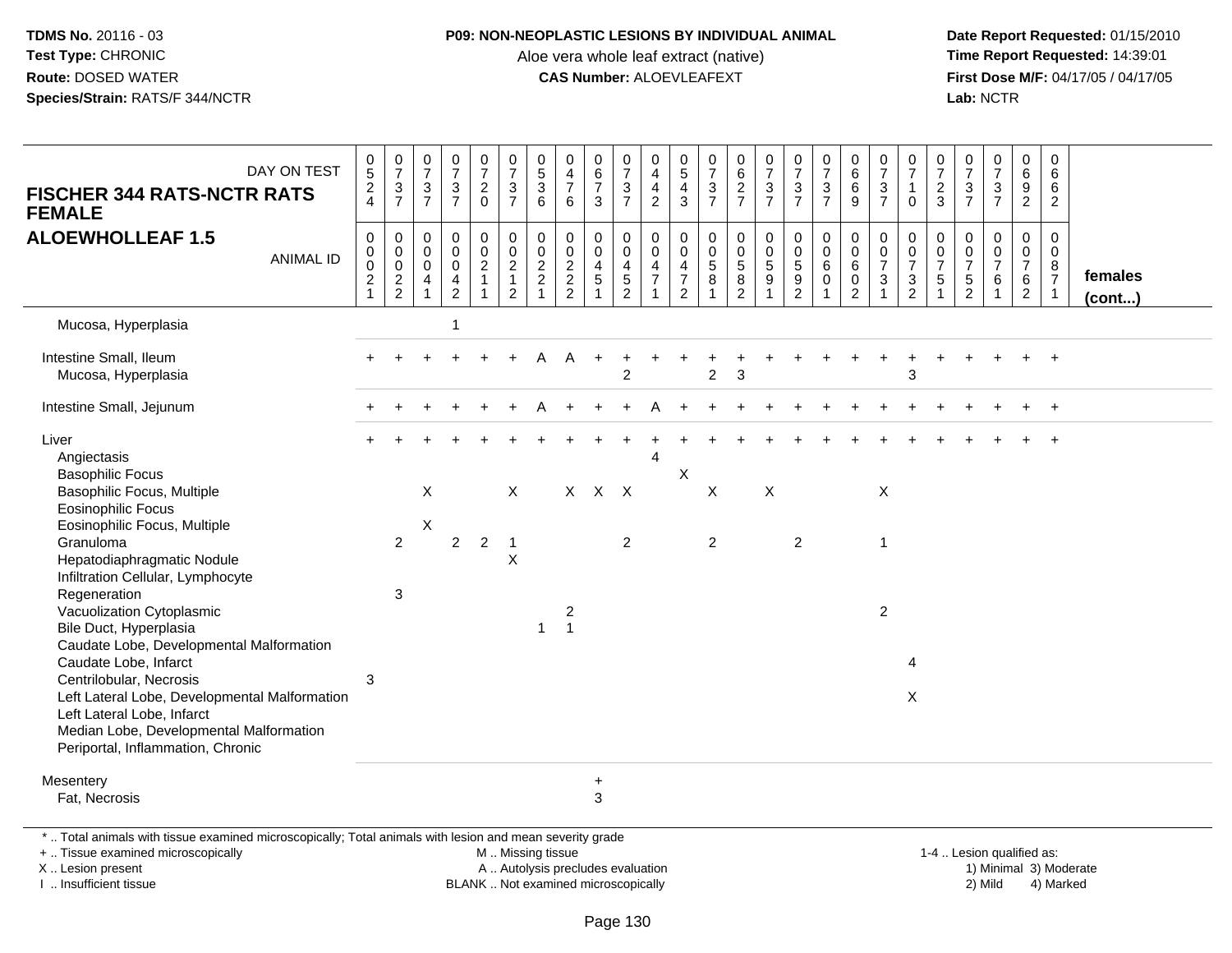### **P09: NON-NEOPLASTIC LESIONS BY INDIVIDUAL ANIMAL**

Aloe vera whole leaf extract (native)<br>**CAS Number:** ALOEVLEAFEXT

 **Date Report Requested:** 01/15/2010 **First Dose M/F:** 04/17/05 / 04/17/05<br>Lab: NCTR **Lab:** NCTR

| DAY ON TEST<br><b>FISCHER 344 RATS-NCTR RATS</b><br><b>FEMALE</b>                                                                                                   | $\begin{array}{c} 0 \\ 5 \end{array}$<br>$\frac{2}{4}$                           | $\begin{array}{c} 0 \\ 7 \end{array}$<br>$\frac{3}{7}$     | $\begin{array}{c} 0 \\ 7 \end{array}$<br>$\frac{3}{7}$ | $\begin{smallmatrix}0\\7\end{smallmatrix}$<br>$\frac{3}{7}$            | $\frac{0}{7}$<br>$\frac{2}{0}$                                    | $\frac{0}{7}$<br>$\frac{3}{7}$                                   | $\begin{array}{c} 0 \\ 5 \end{array}$<br>3<br>6               | $\pmb{0}$<br>$\frac{4}{7}$<br>$\,6\,$                                  | $\begin{array}{c} 0 \\ 6 \\ 7 \end{array}$<br>3      | $\frac{0}{7}$<br>$\frac{3}{7}$                                                        | $\mathbf 0$<br>$\overline{4}$<br>$\overline{4}$<br>$\sqrt{2}$          | 0<br>$\overline{5}$<br>4<br>$\mathbf{3}$      | $\frac{0}{7}$<br>$\frac{3}{7}$                | $_{6}^{\rm 0}$<br>$\frac{2}{7}$                            | $\begin{array}{c} 0 \\ 7 \end{array}$<br>$\frac{3}{7}$                        | $\frac{0}{7}$<br>$\frac{3}{7}$                                                   | $\begin{array}{c} 0 \\ 7 \end{array}$<br>$\sqrt{3}$<br>$\overline{7}$ | $\mathbf 0$<br>$\overline{6}$<br>$\,6\,$<br>9             | $\frac{0}{7}$<br>$\frac{3}{7}$                   | $\frac{0}{7}$<br>$\mathbf{1}$<br>$\mathbf 0$                       | $\frac{0}{7}$<br>$\frac{2}{3}$                | $\frac{0}{7}$<br>$\ensuremath{\mathsf{3}}$<br>$\overline{7}$  | $\frac{0}{7}$<br>$\frac{3}{7}$                        | $\mathbf 0$<br>$6\overline{6}$<br>$\frac{9}{2}$                     | $\mathsf 0$<br>$\,6\,$<br>6<br>$\overline{2}$                     |                        |
|---------------------------------------------------------------------------------------------------------------------------------------------------------------------|----------------------------------------------------------------------------------|------------------------------------------------------------|--------------------------------------------------------|------------------------------------------------------------------------|-------------------------------------------------------------------|------------------------------------------------------------------|---------------------------------------------------------------|------------------------------------------------------------------------|------------------------------------------------------|---------------------------------------------------------------------------------------|------------------------------------------------------------------------|-----------------------------------------------|-----------------------------------------------|------------------------------------------------------------|-------------------------------------------------------------------------------|----------------------------------------------------------------------------------|-----------------------------------------------------------------------|-----------------------------------------------------------|--------------------------------------------------|--------------------------------------------------------------------|-----------------------------------------------|---------------------------------------------------------------|-------------------------------------------------------|---------------------------------------------------------------------|-------------------------------------------------------------------|------------------------|
| <b>ALOEWHOLLEAF 1.5</b><br><b>ANIMAL ID</b>                                                                                                                         | $\pmb{0}$<br>$\boldsymbol{0}$<br>$\mathbf 0$<br>$\overline{c}$<br>$\overline{1}$ | $\mathbf 0$<br>$\mathbf 0$<br>$\mathbf 0$<br>$\frac{2}{2}$ | $\mathsf{O}\xspace$<br>0<br>$\mathbf 0$<br>4<br>-1     | $\mathsf 0$<br>$\ddot{\mathbf{0}}$<br>$\pmb{0}$<br>4<br>$\overline{c}$ | $\mathbf 0$<br>$\overline{0}$<br>$\overline{2}$<br>$\overline{1}$ | $\mathbf 0$<br>$\overline{0}$<br>$\frac{2}{1}$<br>$\overline{2}$ | 0<br>$\mathbf 0$<br>$\overline{\mathbf{c}}$<br>$\overline{c}$ | $\mathsf{O}\xspace$<br>$\begin{array}{c} 0 \\ 2 \\ 2 \\ 2 \end{array}$ | $\mathbf 0$<br>$\overline{0}$<br>$\overline{4}$<br>5 | $\pmb{0}$<br>$\bar{0}$<br>$\overline{\mathbf{4}}$<br>$\overline{5}$<br>$\overline{2}$ | $\boldsymbol{0}$<br>$\overline{0}$<br>$\overline{4}$<br>$\overline{7}$ | 0<br>$\mathbf{0}$<br>4<br>$\overline{7}$<br>2 | $\mathbf 0$<br>$\mathbf 0$<br>$\sqrt{5}$<br>8 | $\mathbf 0$<br>$\ddot{\mathbf{0}}$<br>$\sqrt{5}$<br>8<br>2 | $\boldsymbol{0}$<br>$\ddot{\mathbf{0}}$<br>$\overline{5}$<br>$\boldsymbol{9}$ | $\pmb{0}$<br>$\overline{0}$<br>$\,$ 5 $\,$<br>$\boldsymbol{9}$<br>$\overline{c}$ | $\mathbf 0$<br>$\mathbf 0$<br>6<br>$\mathbf 0$                        | $\mathbf 0$<br>$\mathbf 0$<br>$\,6\,$<br>$\mathbf 0$<br>2 | 0<br>$\pmb{0}$<br>$\overline{7}$<br>$\mathbf{3}$ | 0<br>$\pmb{0}$<br>$\overline{7}$<br>$\mathbf{3}$<br>$\overline{c}$ | $\Omega$<br>0<br>$\overline{7}$<br>$\sqrt{5}$ | $\mathbf 0$<br>$\mathbf 0$<br>$\overline{7}$<br>$\frac{5}{2}$ | $\mathbf 0$<br>$\pmb{0}$<br>$\overline{7}$<br>$\,6\,$ | $\mathbf 0$<br>$\mathbf 0$<br>$\overline{7}$<br>6<br>$\overline{2}$ | $\mathbf 0$<br>$\mathbf 0$<br>8<br>$\overline{7}$<br>$\mathbf{1}$ | females<br>(cont)      |
| Pancreas<br>Acinar Cell, Atrophy                                                                                                                                    | $\ddot{}$                                                                        | $\div$                                                     | $\overline{2}$                                         |                                                                        |                                                                   | $\overline{c}$                                                   |                                                               |                                                                        |                                                      |                                                                                       |                                                                        |                                               |                                               | $\mathcal{P}$                                              |                                                                               |                                                                                  | 3                                                                     | $\overline{2}$                                            |                                                  |                                                                    | $\overline{2}$                                |                                                               | 3                                                     | $\ddot{}$                                                           | $\ddot{}$<br>$\overline{2}$                                       |                        |
| Proximal Colon<br>Foreign Body<br>Inflammation<br>Ulcer                                                                                                             | М                                                                                | 2                                                          |                                                        | $\overline{2}$                                                         |                                                                   |                                                                  |                                                               |                                                                        |                                                      | $\overline{2}$                                                                        |                                                                        |                                               |                                               |                                                            |                                                                               |                                                                                  | Х<br>3                                                                |                                                           |                                                  |                                                                    |                                               |                                                               |                                                       |                                                                     | $\ddot{}$                                                         |                        |
| Mucosa, Hyperplasia                                                                                                                                                 |                                                                                  | $\overline{2}$                                             |                                                        | 2                                                                      |                                                                   |                                                                  |                                                               |                                                                        | 3                                                    | $\overline{2}$                                                                        |                                                                        | 3                                             | $\overline{1}$                                | $\overline{2}$                                             |                                                                               |                                                                                  | 4                                                                     |                                                           | 2                                                | $\overline{2}$                                                     | 3                                             | 3                                                             | $\overline{2}$                                        |                                                                     | $2 \quad 3$                                                       |                        |
| Salivary Glands                                                                                                                                                     |                                                                                  |                                                            |                                                        |                                                                        |                                                                   |                                                                  |                                                               |                                                                        |                                                      |                                                                                       |                                                                        |                                               |                                               |                                                            |                                                                               |                                                                                  |                                                                       |                                                           |                                                  |                                                                    |                                               |                                                               |                                                       | $+$                                                                 | $+$                                                               |                        |
| Stomach, Forestomach<br>Edema                                                                                                                                       |                                                                                  |                                                            |                                                        |                                                                        |                                                                   |                                                                  |                                                               |                                                                        |                                                      |                                                                                       |                                                                        |                                               |                                               |                                                            |                                                                               |                                                                                  |                                                                       |                                                           |                                                  |                                                                    |                                               |                                                               |                                                       |                                                                     | $^{+}$                                                            |                        |
| Hyperplasia<br>Inflammation                                                                                                                                         | 4                                                                                |                                                            |                                                        |                                                                        |                                                                   |                                                                  |                                                               |                                                                        |                                                      |                                                                                       |                                                                        | $\overline{c}$                                |                                               |                                                            |                                                                               |                                                                                  |                                                                       |                                                           | 3<br>3                                           | $\overline{c}$                                                     |                                               |                                                               |                                                       |                                                                     |                                                                   |                        |
| Stomach, Glandular<br>Edema<br>Inflammation<br>Ulcer                                                                                                                |                                                                                  | $\ddot{}$                                                  | 3                                                      |                                                                        |                                                                   |                                                                  |                                                               |                                                                        |                                                      |                                                                                       |                                                                        |                                               |                                               | $\boldsymbol{2}$<br>$\overline{2}$                         |                                                                               |                                                                                  |                                                                       |                                                           |                                                  |                                                                    |                                               |                                                               |                                                       |                                                                     | $+$                                                               |                        |
| Mucosa, Hyperplasia                                                                                                                                                 |                                                                                  |                                                            |                                                        |                                                                        |                                                                   |                                                                  |                                                               |                                                                        |                                                      |                                                                                       |                                                                        |                                               |                                               |                                                            |                                                                               |                                                                                  |                                                                       |                                                           |                                                  |                                                                    |                                               |                                                               | 2 <sub>2</sub>                                        |                                                                     |                                                                   |                        |
| <b>CARDIOVASCULAR SYSTEM</b>                                                                                                                                        |                                                                                  |                                                            |                                                        |                                                                        |                                                                   |                                                                  |                                                               |                                                                        |                                                      |                                                                                       |                                                                        |                                               |                                               |                                                            |                                                                               |                                                                                  |                                                                       |                                                           |                                                  |                                                                    |                                               |                                                               |                                                       |                                                                     |                                                                   |                        |
| <b>Blood Vessel</b>                                                                                                                                                 |                                                                                  |                                                            |                                                        |                                                                        |                                                                   |                                                                  |                                                               |                                                                        |                                                      |                                                                                       |                                                                        |                                               |                                               |                                                            |                                                                               |                                                                                  |                                                                       |                                                           |                                                  |                                                                    |                                               |                                                               |                                                       | $\ddot{}$                                                           | $+$                                                               |                        |
| Heart<br>Cardiomyopathy<br>Atrium, Thrombus                                                                                                                         |                                                                                  | 2                                                          | $\overline{2}$                                         |                                                                        |                                                                   | $\overline{2}$                                                   |                                                               |                                                                        | $\overline{1}$                                       | $\overline{2}$                                                                        | $\overline{1}$                                                         |                                               | $\overline{c}$                                | $\mathbf{1}$                                               | $\overline{a}$                                                                | $\overline{c}$                                                                   | $\overline{2}$                                                        |                                                           | $\overline{2}$                                   | $\overline{2}$                                                     |                                               | $\overline{c}$<br>X                                           | $\overline{c}$                                        | ÷<br>2                                                              | $\ddot{}$<br>2                                                    |                        |
| *  Total animals with tissue examined microscopically; Total animals with lesion and mean severity grade<br>+  Tissue examined microscopically<br>X  Lesion present |                                                                                  |                                                            |                                                        |                                                                        |                                                                   | M  Missing tissue                                                |                                                               | A  Autolysis precludes evaluation                                      |                                                      |                                                                                       |                                                                        |                                               |                                               |                                                            |                                                                               |                                                                                  |                                                                       |                                                           |                                                  |                                                                    |                                               | 1-4  Lesion qualified as:                                     |                                                       |                                                                     |                                                                   | 1) Minimal 3) Moderate |

I .. Insufficient tissue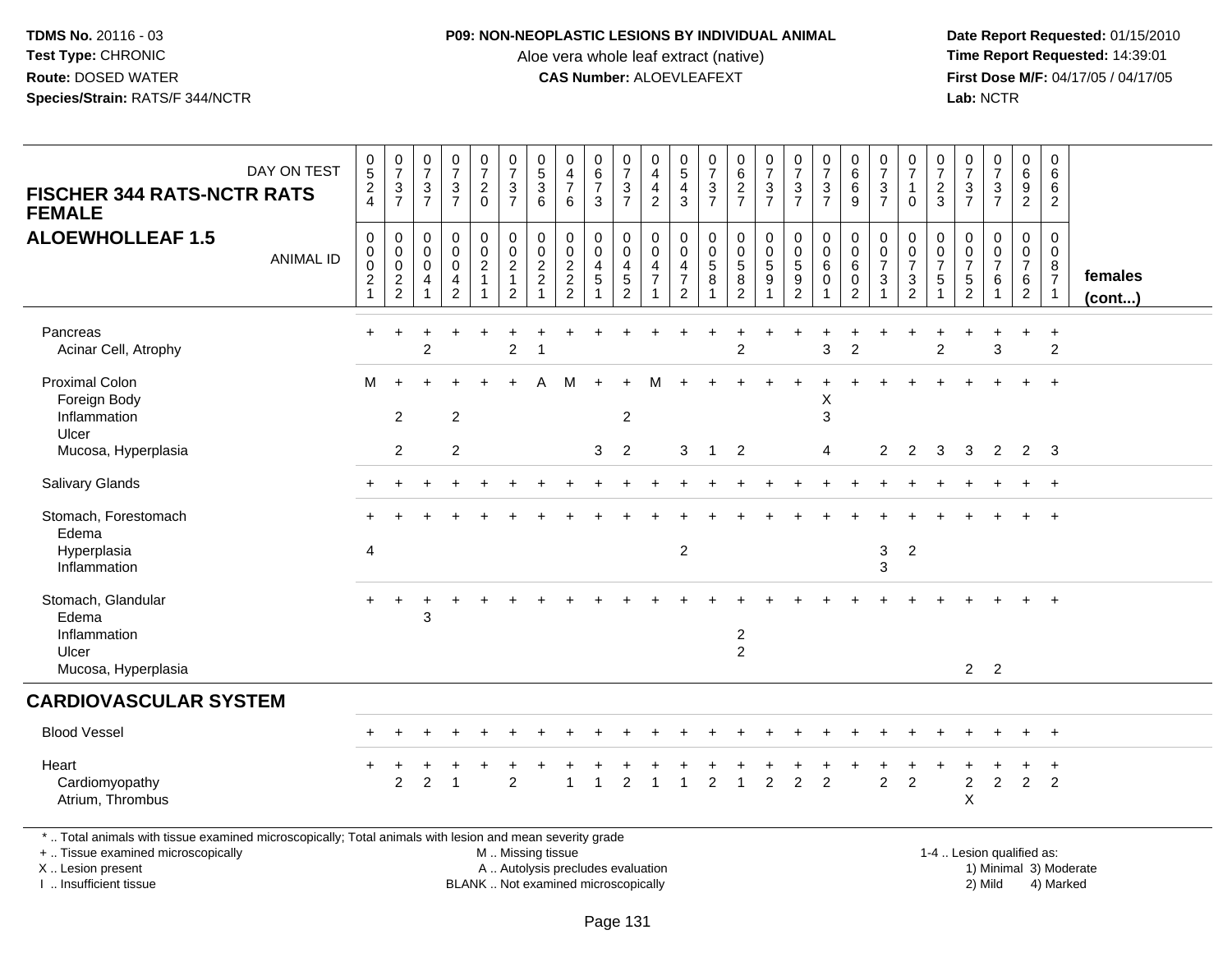### **P09: NON-NEOPLASTIC LESIONS BY INDIVIDUAL ANIMAL**

Aloe vera whole leaf extract (native)<br>**CAS Number:** ALOEVLEAFEXT

 **Date Report Requested:** 01/15/2010 **First Dose M/F:** 04/17/05 / 04/17/05<br>**Lab:** NCTR **Lab:** NCTR

| <b>FISCHER 344 RATS-NCTR RATS</b><br><b>FEMALE</b>                                                        | DAY ON TEST      | $\begin{matrix} 0 \\ 5 \end{matrix}$<br>$\frac{2}{4}$ | $\frac{0}{7}$<br>$\frac{3}{7}$      | $\frac{0}{7}$<br>$\mathsf 3$<br>$\overline{7}$                                   | $\frac{0}{7}$<br>$\overline{3}$<br>$\overline{7}$                                            | $\frac{0}{7}$<br>$\frac{2}{0}$                           | $\frac{0}{7}$<br>$\frac{3}{7}$                                                    | $\begin{array}{c} 0 \\ 5 \\ 3 \end{array}$<br>$\,6\,$ | $\begin{array}{c} 0 \\ 4 \\ 7 \end{array}$<br>6                    | $\begin{array}{c} 0 \\ 6 \\ 7 \end{array}$<br>$\mathbf{3}$                                         | $\begin{array}{c} 0 \\ 7 \\ 3 \\ 7 \end{array}$                        | $\begin{array}{c} 0 \\ 4 \\ 2 \end{array}$                                   | $\begin{array}{c} 0 \\ 5 \\ 4 \end{array}$<br>3                                                   | $\frac{0}{7}$<br>$\frac{3}{7}$                                | 0627                                                              | $\begin{array}{c} 0 \\ 7 \\ 3 \\ 7 \end{array}$ | $\begin{array}{c} 0 \\ 7 \\ 3 \\ 7 \end{array}$                                                      | $\begin{array}{c} 0 \\ 7 \\ 3 \\ 7 \end{array}$      | $\begin{matrix} 0 \\ 6 \\ 6 \end{matrix}$<br>9                 | $\frac{0}{7}$<br>$rac{3}{7}$     | $\frac{0}{7}$<br>$\mathbf{1}$<br>$\mathbf 0$                                         | $\frac{0}{7}$<br>$\frac{2}{3}$                                        | $\frac{0}{7}$<br>$\mathsf 3$<br>$\overline{7}$                         | $\begin{array}{c} 0 \\ 7 \\ 3 \end{array}$<br>$\overline{7}$          | $\begin{array}{c} 0 \\ 6 \\ 9 \end{array}$<br>$\overline{2}$ | $\begin{array}{c} 0 \\ 6 \end{array}$<br>6<br>$\overline{2}$  |                   |
|-----------------------------------------------------------------------------------------------------------|------------------|-------------------------------------------------------|-------------------------------------|----------------------------------------------------------------------------------|----------------------------------------------------------------------------------------------|----------------------------------------------------------|-----------------------------------------------------------------------------------|-------------------------------------------------------|--------------------------------------------------------------------|----------------------------------------------------------------------------------------------------|------------------------------------------------------------------------|------------------------------------------------------------------------------|---------------------------------------------------------------------------------------------------|---------------------------------------------------------------|-------------------------------------------------------------------|-------------------------------------------------|------------------------------------------------------------------------------------------------------|------------------------------------------------------|----------------------------------------------------------------|----------------------------------|--------------------------------------------------------------------------------------|-----------------------------------------------------------------------|------------------------------------------------------------------------|-----------------------------------------------------------------------|--------------------------------------------------------------|---------------------------------------------------------------|-------------------|
| <b>ALOEWHOLLEAF 1.5</b>                                                                                   | <b>ANIMAL ID</b> | 0<br>0<br>0<br>$\boldsymbol{2}$<br>$\mathbf{1}$       | $_{\rm 0}^{\rm 0}$<br>$\frac{0}{2}$ | $\mathbf 0$<br>$\boldsymbol{0}$<br>$\mathbf 0$<br>$\overline{a}$<br>$\mathbf{1}$ | $\pmb{0}$<br>$\ddot{\mathbf{0}}$<br>$\mathbf 0$<br>$\overline{\mathbf{4}}$<br>$\overline{2}$ | $_0^0$<br>$\overline{c}$<br>$\mathbf{1}$<br>$\mathbf{1}$ | $\begin{smallmatrix} 0\\0\\2 \end{smallmatrix}$<br>$\mathbf{1}$<br>$\overline{2}$ | $_{\rm 0}^{\rm 0}$<br>$\frac{2}{2}$                   | $\begin{smallmatrix} 0\\0 \end{smallmatrix}$<br>$\frac{2}{2}$<br>2 | $\begin{smallmatrix} 0\\0 \end{smallmatrix}$<br>$\overline{4}$<br>$\overline{5}$<br>$\overline{1}$ | 0<br>$\overline{0}$<br>$\overline{4}$<br>$\,$ 5 $\,$<br>$\overline{2}$ | $\begin{smallmatrix}0\0\0\end{smallmatrix}$<br>$\frac{4}{7}$<br>$\mathbf{1}$ | $\begin{smallmatrix}0\0\0\end{smallmatrix}$<br>$\overline{4}$<br>$\overline{7}$<br>$\overline{2}$ | $\pmb{0}$<br>$\begin{array}{c} 0 \\ 5 \end{array}$<br>$\bf 8$ | $\begin{array}{c} 0 \\ 0 \\ 5 \\ 8 \end{array}$<br>$\overline{2}$ | $_0^0$<br>$\sqrt{5}$<br>$\boldsymbol{9}$        | $\begin{smallmatrix} 0\\0 \end{smallmatrix}$<br>$\overline{5}$<br>$\boldsymbol{9}$<br>$\overline{2}$ | $\mathbf 0$<br>$\ddot{\mathbf{0}}$<br>6<br>$\pmb{0}$ | $\pmb{0}$<br>$\mathbf 0$<br>6<br>$\mathbf 0$<br>$\overline{2}$ | 0<br>$\frac{0}{7}$<br>$\sqrt{3}$ | 0<br>$\overline{0}$<br>$\overline{7}$<br>$\ensuremath{\mathsf{3}}$<br>$\overline{2}$ | 0<br>$\overline{0}$<br>$\overline{7}$<br>$\sqrt{5}$<br>$\overline{1}$ | 0<br>$\mathbf 0$<br>$\overline{7}$<br>$\overline{5}$<br>$\overline{2}$ | $\pmb{0}$<br>$\mathbf 0$<br>$\overline{7}$<br>$\,6\,$<br>$\mathbf{1}$ | $_0^0$<br>$\frac{7}{6}$<br>$\overline{2}$                    | $\mathbf 0$<br>$\mathbf 0$<br>$\frac{8}{7}$<br>$\overline{1}$ | females<br>(cont) |
| <b>ENDOCRINE SYSTEM</b>                                                                                   |                  |                                                       |                                     |                                                                                  |                                                                                              |                                                          |                                                                                   |                                                       |                                                                    |                                                                                                    |                                                                        |                                                                              |                                                                                                   |                                                               |                                                                   |                                                 |                                                                                                      |                                                      |                                                                |                                  |                                                                                      |                                                                       |                                                                        |                                                                       |                                                              |                                                               |                   |
| <b>Adrenal Cortex</b><br>Angiectasis<br>Atrophy<br>Hemorrhage<br>Hyperplasia, Focal<br>Hypertrophy, Focal |                  |                                                       |                                     | $\overline{2}$                                                                   | $\overline{2}$<br>$\overline{a}$                                                             |                                                          | $\overline{2}$                                                                    |                                                       |                                                                    |                                                                                                    |                                                                        |                                                                              |                                                                                                   | $\overline{2}$                                                |                                                                   |                                                 | $\overline{2}$                                                                                       |                                                      |                                                                |                                  |                                                                                      | $\overline{2}$                                                        |                                                                        |                                                                       | $\mathbf{1}$                                                 | $\ddot{}$<br>$\overline{2}$                                   |                   |
| Necrosis, Coagulative<br>Vacuolization Cytoplasmic                                                        |                  |                                                       |                                     |                                                                                  |                                                                                              |                                                          |                                                                                   |                                                       |                                                                    |                                                                                                    |                                                                        |                                                                              |                                                                                                   |                                                               | $2^{\circ}$                                                       | $\overline{\phantom{a}}$                        |                                                                                                      |                                                      |                                                                |                                  |                                                                                      |                                                                       | $\overline{\mathbf{c}}$<br>3                                           | $\overline{2}$                                                        |                                                              |                                                               |                   |
| <b>Adrenal Medulla</b><br>Angiectasis<br>Hyperplasia, Focal                                               |                  |                                                       |                                     |                                                                                  |                                                                                              |                                                          |                                                                                   |                                                       |                                                                    |                                                                                                    |                                                                        |                                                                              |                                                                                                   |                                                               |                                                                   |                                                 |                                                                                                      |                                                      |                                                                | $\overline{2}$                   |                                                                                      |                                                                       | $\overline{c}$                                                         |                                                                       |                                                              |                                                               |                   |
| Islets, Pancreatic                                                                                        |                  |                                                       |                                     |                                                                                  |                                                                                              |                                                          |                                                                                   |                                                       |                                                                    |                                                                                                    |                                                                        |                                                                              |                                                                                                   |                                                               |                                                                   |                                                 |                                                                                                      |                                                      |                                                                |                                  |                                                                                      |                                                                       |                                                                        |                                                                       | $+$                                                          | $+$                                                           |                   |
| Parathyroid Gland                                                                                         |                  |                                                       |                                     |                                                                                  |                                                                                              |                                                          |                                                                                   |                                                       |                                                                    |                                                                                                    |                                                                        |                                                                              |                                                                                                   |                                                               |                                                                   |                                                 |                                                                                                      |                                                      |                                                                |                                  |                                                                                      |                                                                       |                                                                        |                                                                       |                                                              | $\ddot{}$                                                     |                   |
| <b>Pituitary Gland</b><br>Angiectasis<br>Pigmentation                                                     |                  |                                                       |                                     |                                                                                  |                                                                                              |                                                          |                                                                                   |                                                       |                                                                    |                                                                                                    |                                                                        |                                                                              |                                                                                                   | $\overline{c}$                                                |                                                                   |                                                 |                                                                                                      |                                                      |                                                                |                                  |                                                                                      |                                                                       |                                                                        |                                                                       |                                                              |                                                               |                   |
| Pars Distalis, Cyst<br>Pars Distalis, Hyperplasia<br>Pars Intermedia, Cyst<br>Pars Nervosa, Cyst          |                  |                                                       |                                     |                                                                                  |                                                                                              |                                                          |                                                                                   | X                                                     |                                                                    | $\overline{c}$                                                                                     |                                                                        | X<br>X                                                                       |                                                                                                   |                                                               | $\overline{2}$                                                    |                                                 | $\boldsymbol{\mathsf{X}}$                                                                            |                                                      |                                                                |                                  | $\overline{2}$                                                                       |                                                                       | $\boldsymbol{2}$<br>$\mathsf{x}$                                       | $\boldsymbol{\mathsf{X}}$                                             |                                                              |                                                               |                   |
| <b>Thyroid Gland</b><br>C-cell, Hyperplasia                                                               |                  |                                                       |                                     |                                                                                  |                                                                                              |                                                          |                                                                                   |                                                       |                                                                    |                                                                                                    |                                                                        |                                                                              |                                                                                                   |                                                               |                                                                   |                                                 |                                                                                                      |                                                      |                                                                |                                  |                                                                                      |                                                                       |                                                                        |                                                                       |                                                              |                                                               |                   |

\* .. Total animals with tissue examined microscopically; Total animals with lesion and mean severity grade

+ .. Tissue examined microscopically

X .. Lesion present

I .. Insufficient tissue

M .. Missing tissue

A .. Autolysis precludes evaluation

BLANK .. Not examined microscopically 2) Mild 4) Marked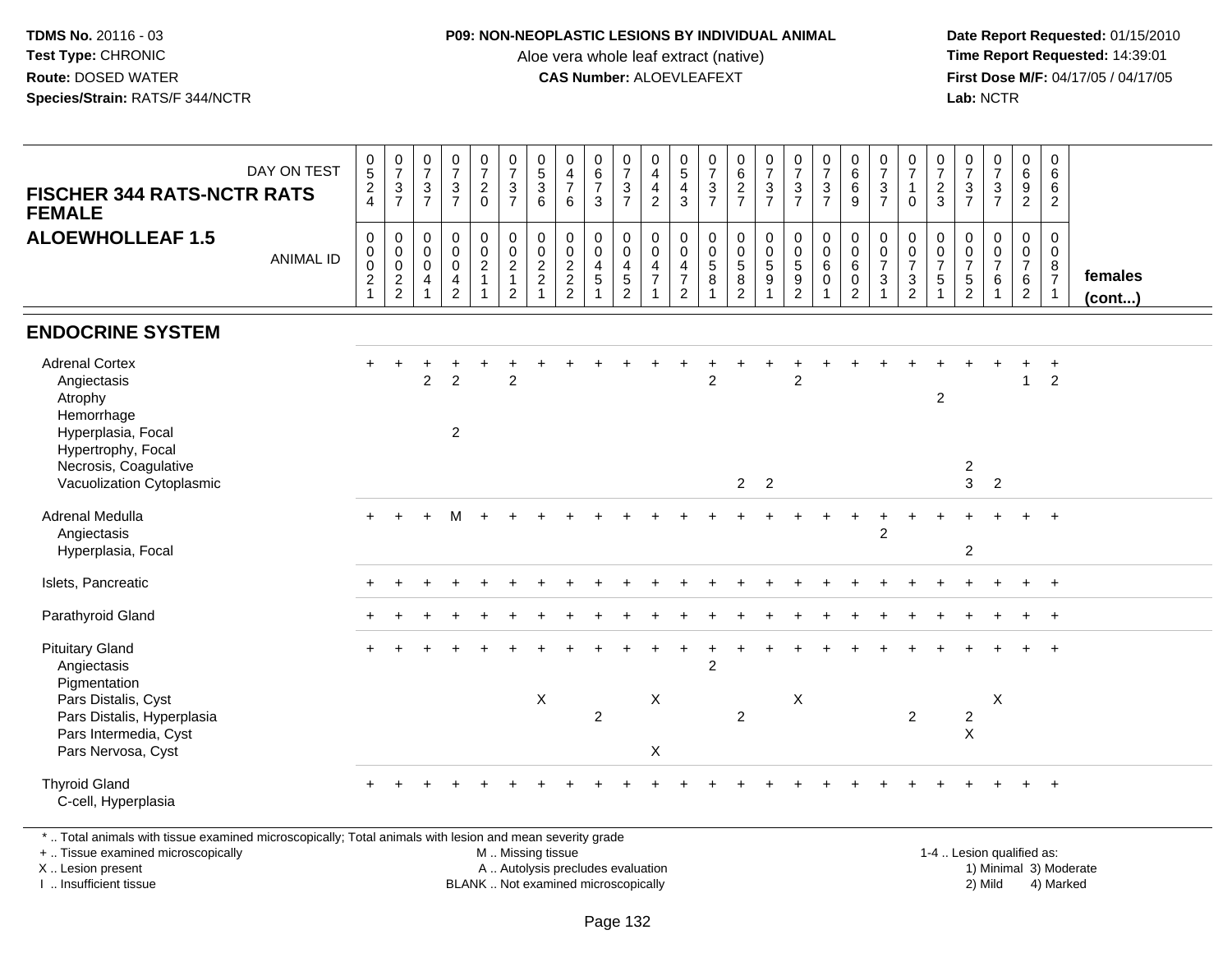### **P09: NON-NEOPLASTIC LESIONS BY INDIVIDUAL ANIMAL**

Aloe vera whole leaf extract (native)<br>**CAS Number:** ALOEVLEAFEXT

| DAY ON TEST<br><b>FISCHER 344 RATS-NCTR RATS</b><br><b>FEMALE</b>                                                              | $\frac{0}{5}$<br>2<br>4                                                 | $\begin{array}{c} 0 \\ 7 \end{array}$<br>$\frac{3}{7}$     | $\frac{0}{7}$<br>3<br>$\overline{7}$                      | $\frac{0}{7}$<br>$\frac{3}{7}$                           | $\frac{0}{7}$<br>$\frac{2}{0}$                                                            | $\frac{0}{7}$<br>$\frac{3}{7}$                                                 | $\begin{smallmatrix}0\\5\end{smallmatrix}$<br>$\overline{3}$<br>$\,6\,$      | $\mathbf 0$<br>$\overline{4}$<br>$\overline{7}$<br>$\,6\,$               | $\begin{array}{c} 0 \\ 6 \end{array}$<br>$\overline{7}$<br>3                               | $\frac{0}{7}$<br>$\frac{3}{7}$              | $\mathbf 0$<br>$\overline{4}$<br>$\overline{4}$<br>$\sqrt{2}$                  | $\begin{array}{c} 0 \\ 5 \end{array}$<br>4<br>$\mathbf{3}$ | $\begin{smallmatrix}0\\7\end{smallmatrix}$<br>$\frac{3}{7}$     | 0627                                           | $\begin{array}{c} 0 \\ 7 \end{array}$<br>$\frac{3}{7}$             | $\frac{0}{7}$<br>$\frac{3}{7}$                               | $\begin{array}{c} 0 \\ 7 \end{array}$<br>$\frac{3}{7}$                           | $\begin{array}{c} 0 \\ 6 \end{array}$<br>$\,6\,$<br>9          | $\frac{0}{7}$<br>$\frac{3}{7}$                        | $\frac{0}{7}$<br>$\mathbf{1}$<br>$\Omega$                         | $\frac{0}{7}$<br>$\frac{2}{3}$                                | $\frac{0}{7}$<br>$\frac{3}{7}$                    | $\frac{0}{7}$<br>$\frac{3}{7}$                                  | $\mathbf 0$<br>$6\phantom{1}6$<br>$\frac{9}{2}$                     | $\mathbf 0$<br>6<br>6<br>$\overline{2}$                                       |                         |
|--------------------------------------------------------------------------------------------------------------------------------|-------------------------------------------------------------------------|------------------------------------------------------------|-----------------------------------------------------------|----------------------------------------------------------|-------------------------------------------------------------------------------------------|--------------------------------------------------------------------------------|------------------------------------------------------------------------------|--------------------------------------------------------------------------|--------------------------------------------------------------------------------------------|---------------------------------------------|--------------------------------------------------------------------------------|------------------------------------------------------------|-----------------------------------------------------------------|------------------------------------------------|--------------------------------------------------------------------|--------------------------------------------------------------|----------------------------------------------------------------------------------|----------------------------------------------------------------|-------------------------------------------------------|-------------------------------------------------------------------|---------------------------------------------------------------|---------------------------------------------------|-----------------------------------------------------------------|---------------------------------------------------------------------|-------------------------------------------------------------------------------|-------------------------|
| <b>ALOEWHOLLEAF 1.5</b><br><b>ANIMAL ID</b>                                                                                    | $\pmb{0}$<br>$\pmb{0}$<br>$\pmb{0}$<br>$\overline{c}$<br>$\overline{1}$ | $\mathsf 0$<br>$\mathbf 0$<br>$\mathbf 0$<br>$\frac{2}{2}$ | $\boldsymbol{0}$<br>0<br>$\mathbf 0$<br>4<br>$\mathbf{1}$ | $\pmb{0}$<br>$\mathbf 0$<br>$\mathbf 0$<br>$\frac{4}{2}$ | $\boldsymbol{0}$<br>$\mathsf{O}\xspace$<br>$\overline{c}$<br>$\mathbf{1}$<br>$\mathbf{1}$ | $\mathsf 0$<br>$\mathsf{O}\xspace$<br>$\sqrt{2}$<br>$\mathbf{1}$<br>$\sqrt{2}$ | $\pmb{0}$<br>$\pmb{0}$<br>$\boldsymbol{2}$<br>$\overline{c}$<br>$\mathbf{1}$ | $\mathbf 0$<br>$\mathbf 0$<br>$\sqrt{2}$<br>$\frac{2}{2}$                | $\boldsymbol{0}$<br>$\mathbf 0$<br>$\overline{4}$<br>$\sqrt{5}$<br>$\overline{\mathbf{1}}$ | 0<br>0<br>4<br>$\sqrt{5}$<br>$\overline{2}$ | $\pmb{0}$<br>$\mathbf 0$<br>$\overline{4}$<br>$\boldsymbol{7}$<br>$\mathbf{1}$ | 0<br>0<br>4<br>7<br>$\overline{c}$                         | $\pmb{0}$<br>$\pmb{0}$<br>$\overline{5}$<br>8<br>$\overline{1}$ | 0<br>$\pmb{0}$<br>$\,$ 5 $\,$<br>$\frac{8}{2}$ | $\pmb{0}$<br>$\boldsymbol{0}$<br>$\sqrt{5}$<br>9<br>$\overline{1}$ | $\mathbf 0$<br>$\overline{0}$<br>$\sqrt{5}$<br>$\frac{9}{2}$ | $\pmb{0}$<br>$\boldsymbol{0}$<br>$\,6$<br>$\mathbf 0$<br>$\overline{\mathbf{1}}$ | $\pmb{0}$<br>$\mathbf 0$<br>6<br>$\mathbf 0$<br>$\overline{2}$ | 0<br>$\pmb{0}$<br>$\overline{7}$<br>3<br>$\mathbf{1}$ | $\mathbf 0$<br>$\pmb{0}$<br>$\overline{7}$<br>3<br>$\overline{2}$ | $\pmb{0}$<br>$\pmb{0}$<br>$\overline{7}$<br>5<br>$\mathbf{1}$ | $\pmb{0}$<br>0<br>$\overline{7}$<br>$\frac{5}{2}$ | $\pmb{0}$<br>$\pmb{0}$<br>$\overline{7}$<br>6<br>$\overline{1}$ | $\mathbf 0$<br>$\mathbf 0$<br>$\overline{7}$<br>6<br>$\overline{2}$ | $\mathsf{O}\xspace$<br>$\mathbf 0$<br>8<br>$\boldsymbol{7}$<br>$\overline{1}$ | females<br>$($ cont $)$ |
| Follicular Cell, Hyperplasia                                                                                                   |                                                                         |                                                            |                                                           |                                                          |                                                                                           |                                                                                | $\mathbf{1}$                                                                 |                                                                          |                                                                                            |                                             |                                                                                |                                                            |                                                                 |                                                |                                                                    |                                                              |                                                                                  |                                                                |                                                       |                                                                   |                                                               |                                                   |                                                                 |                                                                     |                                                                               |                         |
| <b>GENERAL BODY SYSTEM</b>                                                                                                     |                                                                         |                                                            |                                                           |                                                          |                                                                                           |                                                                                |                                                                              |                                                                          |                                                                                            |                                             |                                                                                |                                                            |                                                                 |                                                |                                                                    |                                                              |                                                                                  |                                                                |                                                       |                                                                   |                                                               |                                                   |                                                                 |                                                                     |                                                                               |                         |
| <b>NONE</b>                                                                                                                    |                                                                         |                                                            |                                                           |                                                          |                                                                                           |                                                                                |                                                                              |                                                                          |                                                                                            |                                             |                                                                                |                                                            |                                                                 |                                                |                                                                    |                                                              |                                                                                  |                                                                |                                                       |                                                                   |                                                               |                                                   |                                                                 |                                                                     |                                                                               |                         |
| <b>GENITAL SYSTEM</b>                                                                                                          |                                                                         |                                                            |                                                           |                                                          |                                                                                           |                                                                                |                                                                              |                                                                          |                                                                                            |                                             |                                                                                |                                                            |                                                                 |                                                |                                                                    |                                                              |                                                                                  |                                                                |                                                       |                                                                   |                                                               |                                                   |                                                                 |                                                                     |                                                                               |                         |
| <b>Clitoral Gland</b><br>Atrophy                                                                                               |                                                                         |                                                            |                                                           |                                                          |                                                                                           |                                                                                |                                                                              |                                                                          |                                                                                            |                                             |                                                                                |                                                            |                                                                 |                                                |                                                                    |                                                              |                                                                                  |                                                                |                                                       |                                                                   | 2                                                             |                                                   |                                                                 |                                                                     | $\overline{+}$                                                                |                         |
| Inflammation<br>Duct, Ectasia<br>Duct, Hyperplasia                                                                             | -1                                                                      |                                                            | $\overline{2}$                                            |                                                          | 3                                                                                         | $\overline{2}$<br>$\overline{c}$                                               |                                                                              | $\sqrt{2}$                                                               | $\overline{2}$                                                                             | 3                                           | $\overline{2}$                                                                 | $\overline{2}$<br>$\overline{2}$                           |                                                                 |                                                | 4                                                                  | 3                                                            | $\overline{c}$<br>$\overline{c}$                                                 | 3                                                              | 2                                                     | $\overline{2}$                                                    | $\overline{2}$                                                | $\overline{4}$                                    | $\overline{2}$                                                  |                                                                     | $\overline{1}$<br>$\overline{2}$                                              |                         |
| Ovary<br>Atrophy<br>Cyst                                                                                                       | $\mathfrak{p}$                                                          | 3                                                          | 2                                                         | 3                                                        | 4<br>X                                                                                    | 1                                                                              | 3                                                                            |                                                                          | $\boldsymbol{2}$<br>$\pmb{\times}$                                                         | $\overline{2}$                              | $\mathbf{1}$                                                                   | 3                                                          | $\mathfrak{p}$                                                  | $\overline{2}$                                 | 2                                                                  | $\overline{2}$                                               | 4                                                                                | $\mathfrak{p}$                                                 | 3                                                     | $\mathfrak{p}$                                                    | $\boldsymbol{\Lambda}$                                        | $\overline{4}$                                    | 3                                                               | 3                                                                   | $\ddot{}$<br>$\overline{2}$                                                   |                         |
| <b>Uterus</b><br>Hyperplasia, Focal<br>Inflammation<br>Bilateral, Horn, Dilatation                                             | $\ddot{}$<br>2                                                          | $\div$                                                     |                                                           |                                                          |                                                                                           |                                                                                |                                                                              |                                                                          | $\overline{2}$                                                                             | +<br>$\overline{2}$                         |                                                                                |                                                            |                                                                 | $\ddot{}$<br>$\overline{2}$                    | ٠                                                                  |                                                              | $\overline{c}$                                                                   |                                                                |                                                       |                                                                   |                                                               | $\overline{c}$                                    |                                                                 |                                                                     | $+$                                                                           |                         |
| Endometrium, Hyperplasia, Cystic                                                                                               |                                                                         | 3                                                          |                                                           |                                                          |                                                                                           | $2 \quad 1$                                                                    |                                                                              |                                                                          |                                                                                            |                                             | $\overline{2}$                                                                 |                                                            | $\overline{2}$                                                  |                                                |                                                                    |                                                              |                                                                                  |                                                                |                                                       |                                                                   |                                                               |                                                   |                                                                 | $\overline{2}$                                                      |                                                                               |                         |
| Vagina<br>Inflammation, Suppurative<br>Mucocyte, Hyperplasia                                                                   |                                                                         |                                                            |                                                           |                                                          |                                                                                           |                                                                                |                                                                              |                                                                          |                                                                                            |                                             |                                                                                |                                                            |                                                                 |                                                |                                                                    |                                                              |                                                                                  |                                                                |                                                       |                                                                   | $\ddot{}$<br>3                                                | $\ddot{}$<br>3<br>2                               |                                                                 |                                                                     | $\ddot{}$<br>$\overline{c}$<br>3                                              |                         |
| <b>HEMATOPOIETIC SYSTEM</b>                                                                                                    |                                                                         |                                                            |                                                           |                                                          |                                                                                           |                                                                                |                                                                              |                                                                          |                                                                                            |                                             |                                                                                |                                                            |                                                                 |                                                |                                                                    |                                                              |                                                                                  |                                                                |                                                       |                                                                   |                                                               |                                                   |                                                                 |                                                                     |                                                                               |                         |
| <b>Bone Marrow</b><br>*  Total animals with tissue examined microscopically; Total animals with lesion and mean severity grade | $+$                                                                     | $+$                                                        | $\ddot{}$                                                 | $+$                                                      | $+$                                                                                       | $+$                                                                            |                                                                              | $+$ $+$ $+$                                                              |                                                                                            | $+$                                         | $+$                                                                            |                                                            | $+$ $+$ $+$                                                     |                                                | $+$                                                                | $+$                                                          | $+$                                                                              | $+$                                                            | $+$                                                   | $+$                                                               | M                                                             |                                                   | $+$ $+$                                                         | $+$ $+$                                                             |                                                                               |                         |
| +  Tissue examined microscopically<br>X  Lesion present<br>I. Insufficient tissue                                              |                                                                         |                                                            |                                                           |                                                          |                                                                                           | M  Missing tissue                                                              |                                                                              | A  Autolysis precludes evaluation<br>BLANK  Not examined microscopically |                                                                                            |                                             |                                                                                |                                                            |                                                                 |                                                |                                                                    |                                                              |                                                                                  |                                                                |                                                       |                                                                   |                                                               |                                                   | 1-4  Lesion qualified as:<br>2) Mild                            |                                                                     | 4) Marked                                                                     | 1) Minimal 3) Moderate  |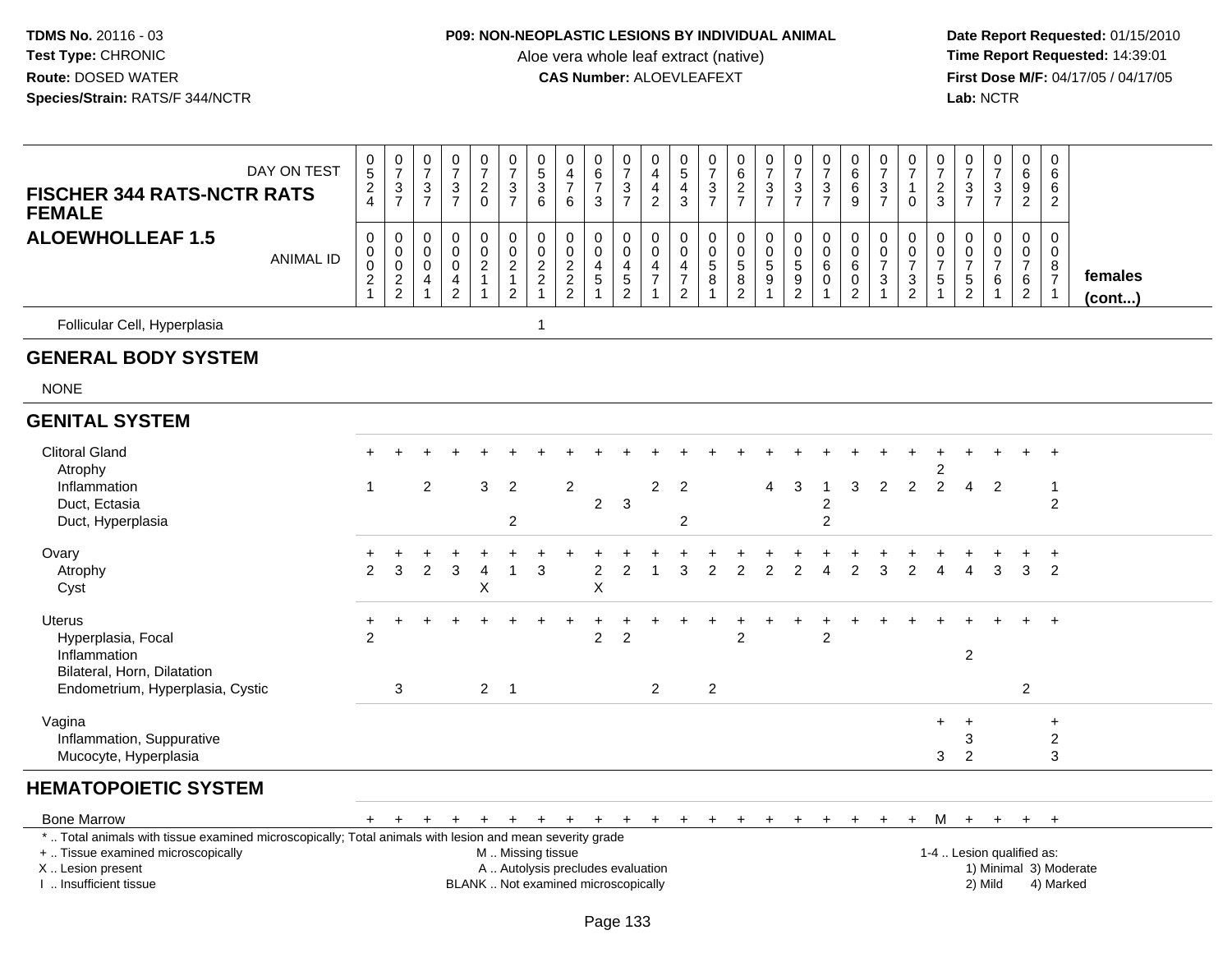### **P09: NON-NEOPLASTIC LESIONS BY INDIVIDUAL ANIMAL**

Aloe vera whole leaf extract (native)<br>**CAS Number:** ALOEVLEAFEXT

 **Date Report Requested:** 01/15/2010 **First Dose M/F:** 04/17/05 / 04/17/05<br>Lab: NCTR **Lab:** NCTR

| DAY ON TEST<br><b>FISCHER 344 RATS-NCTR RATS</b><br><b>FEMALE</b>                                                                                                     | $\begin{array}{c} 0 \\ 5 \end{array}$<br>$\frac{2}{4}$  | $\frac{0}{7}$<br>$\frac{3}{7}$                                                    | $\pmb{0}$<br>$\overline{7}$<br>$\mathbf{3}$<br>$\overline{7}$               | $\pmb{0}$<br>$\overline{7}$<br>3<br>$\overline{7}$               | $\frac{0}{7}$<br>$\frac{2}{0}$                            | $\frac{0}{7}$<br>$\frac{3}{7}$                                               | $\begin{array}{c} 0 \\ 5 \end{array}$<br>$\sqrt{3}$<br>$6\phantom{1}$     | $\pmb{0}$<br>$\overline{4}$<br>$\overline{7}$<br>6                           | $\pmb{0}$<br>$\,6\,$<br>$\overline{7}$<br>3                | $\pmb{0}$<br>$\overline{7}$<br>$\frac{3}{7}$                                | 0<br>4<br>4<br>$\overline{2}$                             | $^{\rm 0}_{\rm 5}$<br>$rac{4}{3}$                         | 0<br>$\overline{7}$<br>$\frac{3}{7}$             | $_{6}^{\rm 0}$<br>$\frac{2}{7}$                                        | $\begin{smallmatrix}0\\7\end{smallmatrix}$<br>$\frac{3}{7}$   | $\frac{0}{7}$<br>$\frac{3}{7}$                                                    | $\frac{0}{7}$<br>$\frac{3}{7}$       | $\begin{array}{c} 0 \\ 6 \end{array}$<br>$^6_9$                        | $\frac{0}{7}$<br>$\frac{3}{7}$          | $\frac{0}{7}$<br>$\mathbf{1}$<br>$\mathbf 0$                                    | $\frac{0}{7}$<br>$\frac{2}{3}$                             | $\frac{0}{7}$<br>$\frac{3}{7}$                      | $\begin{smallmatrix}0\\7\end{smallmatrix}$<br>$\frac{3}{7}$               | 0<br>$\,6\,$<br>9<br>$\overline{2}$                             | 0<br>6<br>6<br>$\overline{2}$                                     |                   |
|-----------------------------------------------------------------------------------------------------------------------------------------------------------------------|---------------------------------------------------------|-----------------------------------------------------------------------------------|-----------------------------------------------------------------------------|------------------------------------------------------------------|-----------------------------------------------------------|------------------------------------------------------------------------------|---------------------------------------------------------------------------|------------------------------------------------------------------------------|------------------------------------------------------------|-----------------------------------------------------------------------------|-----------------------------------------------------------|-----------------------------------------------------------|--------------------------------------------------|------------------------------------------------------------------------|---------------------------------------------------------------|-----------------------------------------------------------------------------------|--------------------------------------|------------------------------------------------------------------------|-----------------------------------------|---------------------------------------------------------------------------------|------------------------------------------------------------|-----------------------------------------------------|---------------------------------------------------------------------------|-----------------------------------------------------------------|-------------------------------------------------------------------|-------------------|
| <b>ALOEWHOLLEAF 1.5</b><br><b>ANIMAL ID</b>                                                                                                                           | 0<br>0<br>$\mathbf 0$<br>$\overline{2}$<br>$\mathbf{1}$ | $\mathbf 0$<br>$\mathsf{O}$<br>$\overline{0}$<br>$\overline{2}$<br>$\overline{2}$ | $\mathbf 0$<br>$\mathbf 0$<br>$\mathbf 0$<br>$\overline{4}$<br>$\mathbf{1}$ | $\mathbf 0$<br>$\mathbf 0$<br>$\mathbf 0$<br>4<br>$\overline{2}$ | 0<br>$\mathbf 0$<br>$\boldsymbol{2}$<br>$\mathbf{1}$<br>1 | $\pmb{0}$<br>$\mathbf 0$<br>$\overline{2}$<br>$\mathbf{1}$<br>$\overline{2}$ | $\pmb{0}$<br>$\pmb{0}$<br>$\overline{2}$<br>$\mathbf 2$<br>$\overline{1}$ | $\mathbf 0$<br>$\mathbf 0$<br>$\overline{c}$<br>$\sqrt{2}$<br>$\overline{2}$ | $\mathbf 0$<br>$\mathbf 0$<br>$\overline{a}$<br>$\sqrt{5}$ | 0<br>$\mathbf 0$<br>$\overline{\mathbf{4}}$<br>$\sqrt{5}$<br>$\overline{2}$ | 0<br>$\mathbf 0$<br>4<br>$\overline{7}$<br>$\overline{1}$ | 0<br>$\mathbf 0$<br>4<br>$\overline{7}$<br>$\overline{2}$ | 0<br>$\mathbf 0$<br>$\sqrt{5}$<br>$\overline{8}$ | 0<br>$\mathbf 0$<br>$\overline{5}$<br>$\overline{8}$<br>$\overline{2}$ | $\mathbf 0$<br>$\mathbf 0$<br>$\frac{5}{9}$<br>$\overline{1}$ | $\boldsymbol{0}$<br>$\mathbf 0$<br>$\sqrt{5}$<br>$\overline{9}$<br>$\overline{2}$ | 0<br>$\mathbf 0$<br>6<br>$\mathbf 0$ | $\mathbf 0$<br>$\mathbf 0$<br>$\,6\,$<br>$\mathbf 0$<br>$\overline{2}$ | 0<br>$\mathbf 0$<br>$\overline{7}$<br>3 | 0<br>$\pmb{0}$<br>$\overline{7}$<br>$\ensuremath{\mathsf{3}}$<br>$\overline{2}$ | $\mathbf 0$<br>$\mathbf 0$<br>$\overline{7}$<br>$\sqrt{5}$ | 0<br>$\mathbf 0$<br>$\overline{7}$<br>$\frac{5}{2}$ | $\mathbf 0$<br>$\mathbf 0$<br>$\overline{7}$<br>$\,6\,$<br>$\overline{1}$ | 0<br>$\mathbf 0$<br>$\overline{7}$<br>$\,6\,$<br>$\overline{2}$ | $\mathbf 0$<br>$\mathbf 0$<br>8<br>$\overline{7}$<br>$\mathbf{1}$ | females<br>(cont) |
| Hyperplasia<br>Proliferation<br>Myeloid Cell, Hyperplasia                                                                                                             |                                                         |                                                                                   |                                                                             |                                                                  |                                                           |                                                                              |                                                                           |                                                                              |                                                            |                                                                             |                                                           |                                                           |                                                  | $\overline{4}$                                                         |                                                               |                                                                                   |                                      |                                                                        |                                         |                                                                                 |                                                            |                                                     |                                                                           |                                                                 |                                                                   |                   |
| Lymph Node<br>Mediastinal, Hyperplasia, Lymphoid<br>Medulla, Pancreatic, Sinus, Dilatation<br>Pancreatic, Degeneration, Cystic<br>Pancreatic, Hyperplasia, Lymphoid   | $\ddot{}$<br>$\overline{2}$                             |                                                                                   |                                                                             |                                                                  |                                                           |                                                                              |                                                                           |                                                                              |                                                            |                                                                             |                                                           |                                                           |                                                  | $\ddot{}$                                                              |                                                               |                                                                                   |                                      | $\ddot{}$                                                              |                                         |                                                                                 | $+$<br>3                                                   |                                                     |                                                                           |                                                                 | $+$<br>3                                                          |                   |
| Lymph Node, Mandibular<br>Degeneration, Cystic<br>Hyperplasia, Lymphoid<br>Infiltration Cellular, Plasma Cell<br>Medulla, Sinus, Dilatation                           |                                                         | $\overline{2}$                                                                    |                                                                             |                                                                  |                                                           | $\overline{c}$                                                               |                                                                           |                                                                              |                                                            |                                                                             |                                                           | $\overline{c}$                                            | 2                                                |                                                                        |                                                               |                                                                                   |                                      |                                                                        | $\overline{2}$                          |                                                                                 |                                                            | 3                                                   |                                                                           |                                                                 | -1<br>$\overline{2}$                                              |                   |
| Lymph Node, Mesenteric<br><b>Amyloid Deposition</b><br>Atrophy, Lymphocyte<br>Degeneration, Cystic<br>Fibrosis<br>Hyperplasia, Lymphoid<br>Medulla, Sinus, Dilatation | $\sqrt{3}$<br>3<br>3                                    | 3<br>3                                                                            | Λ                                                                           |                                                                  |                                                           |                                                                              |                                                                           |                                                                              |                                                            | 3<br>$\mathcal{P}$                                                          | 2                                                         |                                                           |                                                  |                                                                        |                                                               |                                                                                   | Δ                                    |                                                                        | $\mathfrak{p}$<br>4                     | 3                                                                               | 3                                                          | Δ                                                   |                                                                           | 3                                                               | 3                                                                 |                   |
| Spleen<br>Atrophy<br>Hematopoietic Cell Proliferation<br>Hyperplasia, Focal<br>Infarct                                                                                |                                                         |                                                                                   |                                                                             |                                                                  |                                                           |                                                                              |                                                                           |                                                                              |                                                            |                                                                             |                                                           |                                                           |                                                  |                                                                        |                                                               |                                                                                   |                                      |                                                                        |                                         | $\overline{2}$                                                                  | Χ                                                          |                                                     |                                                                           | $X$ $X$                                                         |                                                                   |                   |
| *  Total animals with tissue examined microscopically; Total animals with lesion and mean severity grade<br>+  Tissue examined microscopically<br>X  Lesion present   |                                                         |                                                                                   |                                                                             |                                                                  |                                                           | M  Missing tissue                                                            |                                                                           | A  Autolysis precludes evaluation                                            |                                                            |                                                                             |                                                           |                                                           |                                                  |                                                                        |                                                               |                                                                                   |                                      |                                                                        |                                         |                                                                                 |                                                            |                                                     | 1-4  Lesion qualified as:                                                 |                                                                 | 1) Minimal 3) Moderate                                            |                   |

I .. Insufficient tissue

BLANK .. Not examined microscopically and the contract of the contract of the contract of Modellin 2) Mild 4) Marked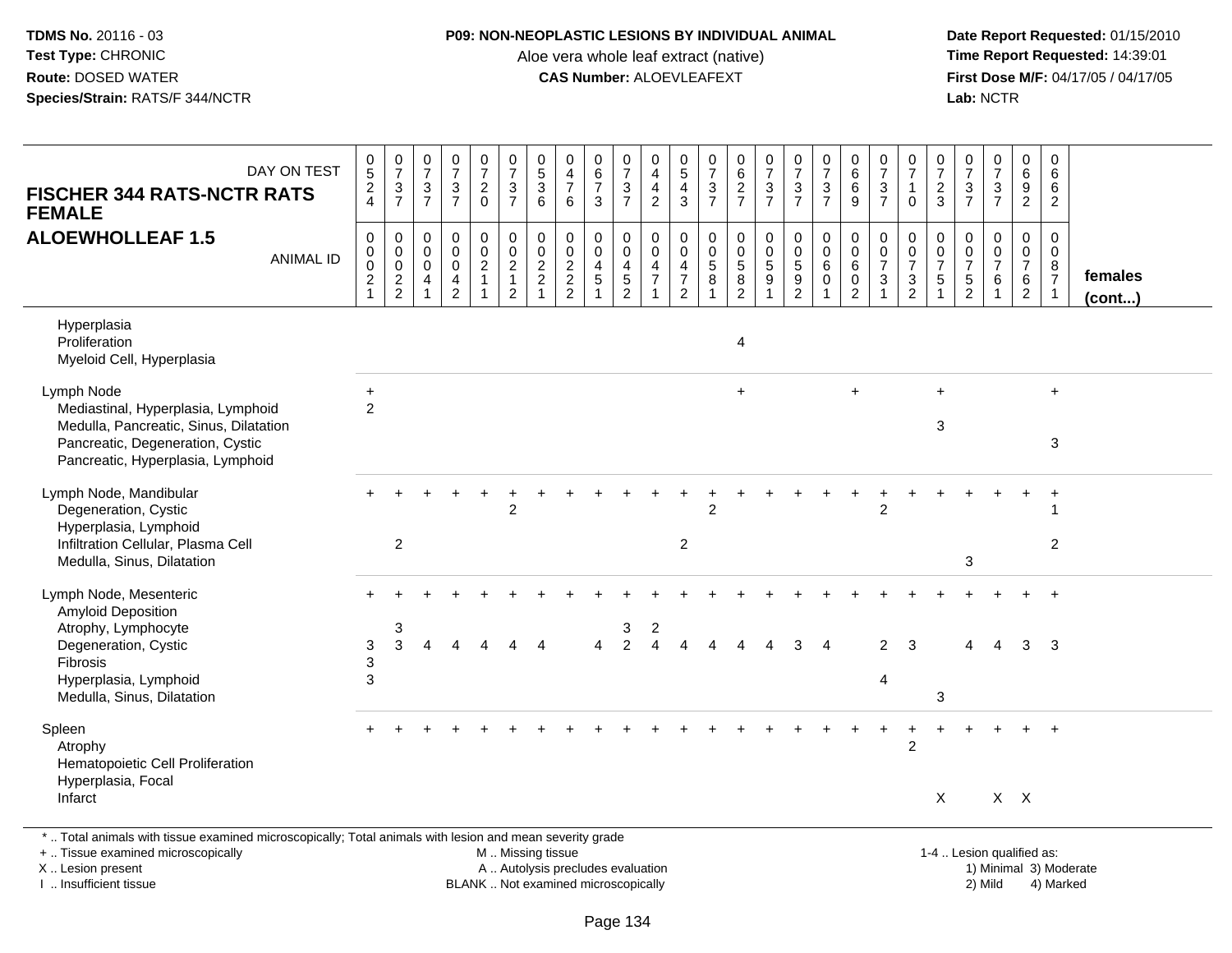### **P09: NON-NEOPLASTIC LESIONS BY INDIVIDUAL ANIMAL**

Aloe vera whole leaf extract (native)<br>**CAS Number:** ALOEVLEAFEXT

| DAY ON TEST<br><b>FISCHER 344 RATS-NCTR RATS</b><br><b>FEMALE</b>                                                                                                                             | 0<br>5<br>$\frac{2}{4}$                                 | $\frac{0}{7}$<br>$\ensuremath{\mathsf{3}}$<br>$\overline{7}$ | $\frac{0}{7}$<br>$\sqrt{3}$<br>$\overline{7}$                            | $\begin{array}{c} 0 \\ 7 \end{array}$<br>$\ensuremath{\mathsf{3}}$<br>$\overline{7}$ | $\begin{smallmatrix}0\\7\end{smallmatrix}$<br>$\sqrt{2}$<br>$\mathbf 0$ | $\begin{array}{c} 0 \\ 7 \end{array}$<br>$\ensuremath{\mathsf{3}}$<br>$\overline{7}$ | $\begin{array}{c} 0 \\ 5 \end{array}$<br>$\ensuremath{\mathsf{3}}$<br>6 | $\pmb{0}$<br>$\overline{\mathbf{4}}$<br>$\overline{7}$<br>6              | $\begin{array}{c} 0 \\ 6 \end{array}$<br>$\overline{7}$<br>3 | $\frac{0}{7}$<br>$\mathbf{3}$<br>$\overline{7}$ | $\pmb{0}$<br>$\overline{4}$<br>$\overline{\mathbf{4}}$<br>$\overline{2}$ | $\begin{array}{c} 0 \\ 5 \end{array}$<br>$\overline{4}$<br>3 | $\frac{0}{7}$<br>$\frac{3}{7}$                             | $\begin{array}{c} 0 \\ 6 \end{array}$<br>$\frac{2}{7}$ | $\frac{0}{7}$<br>$\ensuremath{\mathsf{3}}$<br>$\overline{7}$      | $\frac{0}{7}$<br>$\ensuremath{\mathsf{3}}$<br>$\overline{7}$                       | $\frac{0}{7}$<br>$\sqrt{3}$<br>$\overline{7}$        | $_{6}^{\rm 0}$<br>$\,6$<br>9                  | $\begin{array}{c} 0 \\ 7 \end{array}$<br>$\ensuremath{\mathsf{3}}$<br>$\overline{7}$ | $\frac{0}{7}$<br>$\mathbf{1}$<br>$\mathbf 0$                                    | $\frac{0}{7}$<br>$\overline{c}$<br>3                   | $\frac{0}{7}$<br>$\ensuremath{\mathsf{3}}$<br>$\overline{7}$                 | $\frac{0}{7}$<br>$\frac{3}{7}$             | 0<br>$\,6\,$<br>9<br>$\overline{2}$                                     | 0<br>6<br>6<br>$\overline{2}$                                             |                        |
|-----------------------------------------------------------------------------------------------------------------------------------------------------------------------------------------------|---------------------------------------------------------|--------------------------------------------------------------|--------------------------------------------------------------------------|--------------------------------------------------------------------------------------|-------------------------------------------------------------------------|--------------------------------------------------------------------------------------|-------------------------------------------------------------------------|--------------------------------------------------------------------------|--------------------------------------------------------------|-------------------------------------------------|--------------------------------------------------------------------------|--------------------------------------------------------------|------------------------------------------------------------|--------------------------------------------------------|-------------------------------------------------------------------|------------------------------------------------------------------------------------|------------------------------------------------------|-----------------------------------------------|--------------------------------------------------------------------------------------|---------------------------------------------------------------------------------|--------------------------------------------------------|------------------------------------------------------------------------------|--------------------------------------------|-------------------------------------------------------------------------|---------------------------------------------------------------------------|------------------------|
| <b>ALOEWHOLLEAF 1.5</b><br><b>ANIMAL ID</b>                                                                                                                                                   | 0<br>0<br>$\mathbf 0$<br>$\overline{c}$<br>$\mathbf{1}$ | 0<br>$\pmb{0}$<br>$\mathbf 0$<br>$\frac{2}{2}$               | $\mathsf{O}\xspace$<br>$\mathbf 0$<br>$\mathbf 0$<br>4<br>$\overline{1}$ | 0<br>$\mathbf 0$<br>$\pmb{0}$<br>$\overline{4}$<br>$\overline{2}$                    | $\mathbf 0$<br>$\overline{0}$<br>$\frac{2}{1}$<br>-1                    | 0<br>$\ddot{\mathbf{0}}$<br>$\frac{2}{1}$<br>$\overline{2}$                          | $\mathbf 0$<br>$\mathbf 0$<br>$\frac{2}{2}$<br>$\mathbf{1}$             | $\pmb{0}$<br>$\pmb{0}$<br>$\frac{2}{2}$                                  | 0<br>$\ddot{\mathbf{0}}$<br>$\frac{4}{5}$<br>-1              | 0<br>$\overline{0}$<br>$\frac{4}{5}$            | $\mathbf 0$<br>$\overline{0}$<br>$\frac{4}{7}$<br>-1                     | $\mathbf 0$<br>$\mathbf 0$<br>$\frac{4}{7}$<br>$\sqrt{2}$    | $\mathbf 0$<br>$\overline{0}$<br>$\overline{5}$<br>8<br>-1 | 0<br>$\pmb{0}$<br>$\frac{5}{8}$<br>$\overline{2}$      | 0<br>$\pmb{0}$<br>$\,$ 5 $\,$<br>$\boldsymbol{9}$<br>$\mathbf{1}$ | $\mathbf 0$<br>$\overline{0}$<br>$\mathbf 5$<br>$\boldsymbol{9}$<br>$\overline{2}$ | $\mathbf 0$<br>$\mathbf 0$<br>6<br>$\mathbf 0$<br>-1 | 0<br>$\pmb{0}$<br>$\,6\,$<br>$\mathbf 0$<br>2 | 0<br>$\pmb{0}$<br>$\boldsymbol{7}$<br>$\sqrt{3}$<br>-1                               | $\mathbf 0$<br>$\overline{0}$<br>$\overline{7}$<br>$\sqrt{3}$<br>$\overline{2}$ | $\mathbf 0$<br>$\mathbf 0$<br>$\overline{7}$<br>5<br>1 | $\mathbf 0$<br>$\mathbf 0$<br>$\overline{7}$<br>$\sqrt{5}$<br>$\overline{2}$ | 0<br>$\overline{0}$<br>$\overline{7}$<br>6 | 0<br>$\mathsf{O}\xspace$<br>$\overline{7}$<br>$\,6\,$<br>$\overline{2}$ | 0<br>$\pmb{0}$<br>$\begin{array}{c} 8 \\ 7 \end{array}$<br>$\overline{1}$ | females<br>(cont)      |
| Pigmentation                                                                                                                                                                                  |                                                         | $\overline{c}$                                               |                                                                          |                                                                                      |                                                                         |                                                                                      | 3                                                                       | $\sqrt{3}$                                                               |                                                              |                                                 |                                                                          | $\overline{\mathbf{c}}$                                      |                                                            |                                                        |                                                                   |                                                                                    |                                                      |                                               |                                                                                      |                                                                                 |                                                        |                                                                              |                                            |                                                                         |                                                                           |                        |
| Thymus<br>Atrophy<br>Cyst                                                                                                                                                                     | 3                                                       | 3                                                            | 3                                                                        | $\div$<br>$\overline{2}$                                                             | M                                                                       | $\mathcal{P}$                                                                        | $\overline{2}$                                                          |                                                                          | $\mathfrak{p}$                                               | 3                                               | 2                                                                        | 2                                                            | 2                                                          | 3                                                      | 3                                                                 | $\overline{c}$                                                                     | 3                                                    |                                               | +                                                                                    | м                                                                               | 3                                                      | 3                                                                            | 3                                          | $\pm$<br>$\overline{2}$                                                 | $\ddot{}$<br>3                                                            |                        |
| <b>INTEGUMENTARY SYSTEM</b>                                                                                                                                                                   |                                                         |                                                              |                                                                          |                                                                                      |                                                                         |                                                                                      |                                                                         |                                                                          |                                                              |                                                 |                                                                          |                                                              |                                                            |                                                        |                                                                   |                                                                                    |                                                      |                                               |                                                                                      |                                                                                 |                                                        |                                                                              |                                            |                                                                         |                                                                           |                        |
| Mammary Gland<br>Galactocele<br>Lactation                                                                                                                                                     |                                                         | $\overline{2}$                                               | $\mathbf{1}$                                                             | $\overline{c}$                                                                       |                                                                         | $\overline{c}$                                                                       |                                                                         |                                                                          | $\overline{1}$                                               |                                                 |                                                                          |                                                              |                                                            | 3                                                      | -1                                                                |                                                                                    | 3                                                    | Χ                                             | $\mathsf X$<br>$\overline{c}$                                                        | $\boldsymbol{2}$                                                                | X<br>$\ensuremath{\mathsf{3}}$                         | 3                                                                            | $\overline{2}$                             |                                                                         | $+$<br>$\overline{4}$                                                     |                        |
| Alveolus, Hyperplasia                                                                                                                                                                         |                                                         |                                                              | $\overline{2}$                                                           | $\overline{2}$                                                                       |                                                                         | $\overline{c}$                                                                       |                                                                         |                                                                          |                                                              |                                                 |                                                                          |                                                              |                                                            | $\overline{4}$                                         | $\mathbf{1}$                                                      | $\mathbf{1}$                                                                       | $\mathbf{3}$                                         |                                               | $\overline{2}$                                                                       | $\overline{1}$                                                                  | 3                                                      | $\mathbf{3}$                                                                 | $\overline{2}$                             |                                                                         |                                                                           |                        |
| Skin<br>Epidermis, Hyperplasia<br>Epidermis, Necrosis                                                                                                                                         |                                                         |                                                              |                                                                          |                                                                                      |                                                                         |                                                                                      |                                                                         |                                                                          | 3<br>$\overline{2}$                                          |                                                 |                                                                          |                                                              |                                                            |                                                        |                                                                   |                                                                                    |                                                      |                                               |                                                                                      |                                                                                 |                                                        |                                                                              |                                            |                                                                         | $\overline{+}$                                                            |                        |
| <b>MUSCULOSKELETAL SYSTEM</b>                                                                                                                                                                 |                                                         |                                                              |                                                                          |                                                                                      |                                                                         |                                                                                      |                                                                         |                                                                          |                                                              |                                                 |                                                                          |                                                              |                                                            |                                                        |                                                                   |                                                                                    |                                                      |                                               |                                                                                      |                                                                                 |                                                        |                                                                              |                                            |                                                                         |                                                                           |                        |
| Bone, Femur<br>Osteopetrosis                                                                                                                                                                  |                                                         | $\ddot{}$                                                    | $\ddot{}$<br>3                                                           |                                                                                      |                                                                         |                                                                                      |                                                                         |                                                                          |                                                              |                                                 |                                                                          |                                                              |                                                            |                                                        |                                                                   | 4                                                                                  |                                                      |                                               |                                                                                      | $\pm$                                                                           | $\ddot{}$<br>4                                         |                                                                              |                                            | $+$                                                                     | $+$                                                                       |                        |
| <b>Skeletal Muscle</b>                                                                                                                                                                        |                                                         |                                                              |                                                                          |                                                                                      |                                                                         |                                                                                      |                                                                         |                                                                          |                                                              |                                                 |                                                                          |                                                              |                                                            |                                                        |                                                                   |                                                                                    |                                                      |                                               |                                                                                      |                                                                                 |                                                        |                                                                              |                                            |                                                                         |                                                                           |                        |
| <b>NERVOUS SYSTEM</b>                                                                                                                                                                         |                                                         |                                                              |                                                                          |                                                                                      |                                                                         |                                                                                      |                                                                         |                                                                          |                                                              |                                                 |                                                                          |                                                              |                                                            |                                                        |                                                                   |                                                                                    |                                                      |                                               |                                                                                      |                                                                                 |                                                        |                                                                              |                                            |                                                                         |                                                                           |                        |
| Brain, Brain Stem<br>Hypothalamus, Compression                                                                                                                                                |                                                         | 3                                                            | 2                                                                        |                                                                                      |                                                                         |                                                                                      |                                                                         |                                                                          |                                                              |                                                 |                                                                          |                                                              |                                                            |                                                        |                                                                   |                                                                                    |                                                      |                                               | 2                                                                                    |                                                                                 | $\overline{2}$                                         |                                                                              |                                            | $+$                                                                     | $+$                                                                       |                        |
| Brain, Cerebellum                                                                                                                                                                             |                                                         |                                                              |                                                                          |                                                                                      |                                                                         |                                                                                      |                                                                         |                                                                          |                                                              |                                                 |                                                                          |                                                              |                                                            |                                                        |                                                                   |                                                                                    |                                                      |                                               |                                                                                      |                                                                                 |                                                        |                                                                              |                                            |                                                                         | $\overline{+}$                                                            |                        |
| *  Total animals with tissue examined microscopically; Total animals with lesion and mean severity grade<br>+  Tissue examined microscopically<br>X  Lesion present<br>I. Insufficient tissue |                                                         |                                                              |                                                                          |                                                                                      |                                                                         | M  Missing tissue                                                                    |                                                                         | A  Autolysis precludes evaluation<br>BLANK  Not examined microscopically |                                                              |                                                 |                                                                          |                                                              |                                                            |                                                        |                                                                   |                                                                                    |                                                      |                                               |                                                                                      |                                                                                 |                                                        | 1-4  Lesion qualified as:                                                    | 2) Mild                                    |                                                                         | 4) Marked                                                                 | 1) Minimal 3) Moderate |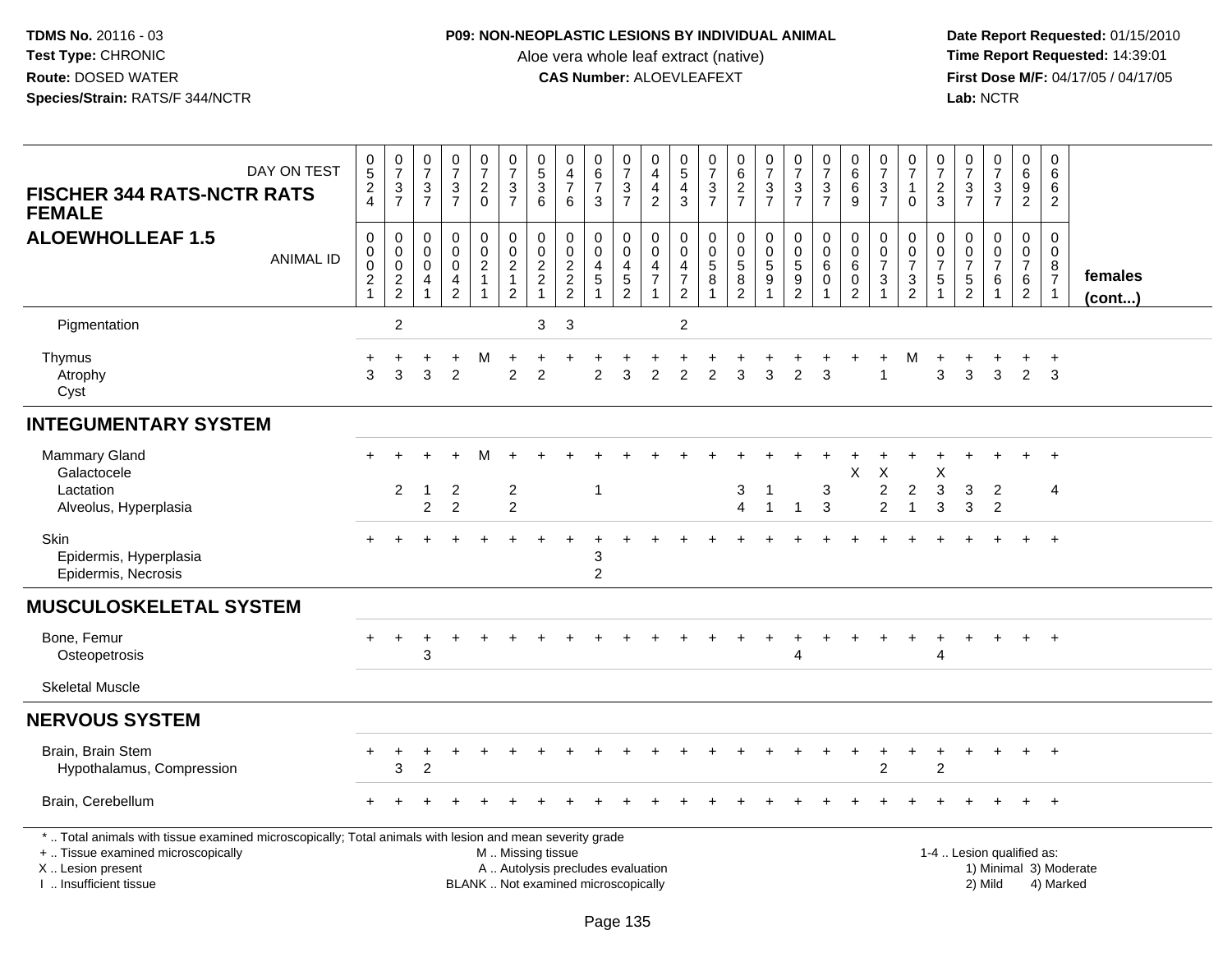### **P09: NON-NEOPLASTIC LESIONS BY INDIVIDUAL ANIMAL**

Aloe vera whole leaf extract (native)<br>**CAS Number:** ALOEVLEAFEXT

 **Date Report Requested:** 01/15/2010 **First Dose M/F:** 04/17/05 / 04/17/05 Lab: NCTR **Lab:** NCTR

| DAY ON TEST<br><b>FISCHER 344 RATS-NCTR RATS</b><br><b>FEMALE</b>                                                                              | $\begin{array}{c} 0 \\ 5 \end{array}$<br>$\overline{c}$<br>4                     | $\frac{0}{7}$<br>$\mathbf{3}$<br>$\overline{7}$ | $\boldsymbol{0}$<br>$\overline{7}$<br>3<br>$\overline{7}$ | $\frac{0}{7}$<br>$\frac{3}{7}$               | 0<br>$\overline{7}$<br>$\frac{2}{0}$                               | $\mathbf 0$<br>$\overline{7}$<br>$\frac{3}{7}$            | $\boldsymbol{0}$<br>$\sqrt{5}$<br>$\ensuremath{\mathsf{3}}$<br>6 | 0<br>$\frac{4}{7}$<br>6                           | 0<br>$\frac{6}{7}$<br>3                          | $\frac{0}{7}$<br>$\frac{3}{7}$                                       | 0<br>$\overline{4}$<br>4<br>$\overline{c}$   | 0<br>$\sqrt{5}$<br>$\overline{4}$<br>3 | $\frac{0}{7}$<br>$\frac{3}{7}$    | 0<br>$rac{6}{2}$                                            | 0<br>$\boldsymbol{7}$<br>$\frac{3}{7}$ | 0<br>$\boldsymbol{7}$<br>$\frac{3}{7}$        | 0<br>$\overline{7}$<br>3<br>$\overline{7}$ | $\begin{matrix} 0 \\ 6 \\ 6 \end{matrix}$<br>9                         | 0<br>$\overline{7}$<br>$\frac{3}{7}$                                                      | $\pmb{0}$<br>$\overline{7}$<br>$\mathbf{1}$<br>$\mathbf 0$ | 0<br>$\overline{7}$<br>$\frac{2}{3}$            | 0<br>$\overline{7}$<br>$\frac{3}{7}$      | $\frac{0}{7}$<br>$\frac{3}{7}$               | 0<br>6<br>9<br>$\overline{2}$                                                        | $\mathbf 0$<br>6<br>6<br>$\overline{2}$                          |                         |
|------------------------------------------------------------------------------------------------------------------------------------------------|----------------------------------------------------------------------------------|-------------------------------------------------|-----------------------------------------------------------|----------------------------------------------|--------------------------------------------------------------------|-----------------------------------------------------------|------------------------------------------------------------------|---------------------------------------------------|--------------------------------------------------|----------------------------------------------------------------------|----------------------------------------------|----------------------------------------|-----------------------------------|-------------------------------------------------------------|----------------------------------------|-----------------------------------------------|--------------------------------------------|------------------------------------------------------------------------|-------------------------------------------------------------------------------------------|------------------------------------------------------------|-------------------------------------------------|-------------------------------------------|----------------------------------------------|--------------------------------------------------------------------------------------|------------------------------------------------------------------|-------------------------|
| <b>ALOEWHOLLEAF 1.5</b><br><b>ANIMAL ID</b>                                                                                                    | $\mathbf 0$<br>$\pmb{0}$<br>$\boldsymbol{0}$<br>$\overline{c}$<br>$\overline{1}$ | 0<br>0<br>$\mathbf 0$<br>$\frac{2}{2}$          | 0<br>$\mathbf 0$<br>$\mathbf 0$<br>-1                     | 0<br>$\mathsf 0$<br>0<br>4<br>$\overline{2}$ | 0<br>$\mathbf 0$<br>$\overline{c}$<br>$\mathbf{1}$<br>$\mathbf{1}$ | 0<br>$\pmb{0}$<br>$\boldsymbol{2}$<br>1<br>$\overline{2}$ | 0<br>$\pmb{0}$<br>$\sqrt{2}$<br>$\overline{c}$                   | 0<br>$\pmb{0}$<br>$\overline{c}$<br>$\frac{2}{2}$ | 0<br>$\mathbf 0$<br>$\overline{\mathbf{4}}$<br>5 | 0<br>$\mathsf{O}\xspace$<br>$\overline{\mathbf{4}}$<br>$\frac{5}{2}$ | 0<br>$\mathbf 0$<br>4<br>$\overline{7}$<br>1 | 0<br>0<br>4<br>7<br>$\overline{2}$     | 0<br>$\pmb{0}$<br>$\sqrt{5}$<br>8 | 0<br>$\mathsf 0$<br>$\sqrt{5}$<br>$\,8\,$<br>$\overline{2}$ | 0<br>0<br>5<br>9<br>$\mathbf{1}$       | 0<br>$\pmb{0}$<br>$\sqrt{5}$<br>$\frac{9}{2}$ | 0<br>$\mathbf 0$<br>6<br>0<br>$\mathbf 1$  | $\mathbf 0$<br>$\mathbf 0$<br>$\,6\,$<br>$\mathbf 0$<br>$\overline{2}$ | 0<br>$\mathsf{O}\xspace$<br>$\overline{7}$<br>$\ensuremath{\mathsf{3}}$<br>$\overline{1}$ | 0<br>$\mathbf 0$<br>$\overline{7}$<br>$\frac{3}{2}$        | 0<br>0<br>$\overline{7}$<br>5<br>$\overline{1}$ | 0<br>0<br>$\overline{7}$<br>$\frac{5}{2}$ | 0<br>$\mathsf 0$<br>$\overline{7}$<br>6<br>1 | $\mathbf 0$<br>$\overline{0}$<br>$\overline{7}$<br>$6\overline{6}$<br>$\overline{2}$ | $\Omega$<br>$\mathbf 0$<br>8<br>$\overline{7}$<br>$\overline{1}$ | females<br>$($ cont $)$ |
| Brain, Cerebrum                                                                                                                                |                                                                                  |                                                 |                                                           |                                              |                                                                    |                                                           |                                                                  |                                                   |                                                  |                                                                      |                                              |                                        |                                   |                                                             |                                        |                                               |                                            |                                                                        |                                                                                           |                                                            |                                                 |                                           |                                              | $\ddot{}$                                                                            | $+$                                                              |                         |
| Peripheral Nerve                                                                                                                               |                                                                                  |                                                 |                                                           |                                              |                                                                    |                                                           |                                                                  |                                                   |                                                  |                                                                      |                                              |                                        |                                   |                                                             |                                        |                                               |                                            |                                                                        |                                                                                           |                                                            |                                                 |                                           |                                              |                                                                                      |                                                                  |                         |
| Spinal Cord                                                                                                                                    |                                                                                  |                                                 |                                                           |                                              |                                                                    |                                                           |                                                                  |                                                   |                                                  |                                                                      |                                              |                                        |                                   |                                                             |                                        |                                               |                                            |                                                                        |                                                                                           |                                                            |                                                 |                                           |                                              |                                                                                      |                                                                  |                         |
| <b>RESPIRATORY SYSTEM</b>                                                                                                                      |                                                                                  |                                                 |                                                           |                                              |                                                                    |                                                           |                                                                  |                                                   |                                                  |                                                                      |                                              |                                        |                                   |                                                             |                                        |                                               |                                            |                                                                        |                                                                                           |                                                            |                                                 |                                           |                                              |                                                                                      |                                                                  |                         |
| Lung<br>Granuloma<br>Alveolus, Infiltration Cellular, Histiocyte                                                                               | $\overline{2}$                                                                   |                                                 |                                                           |                                              |                                                                    |                                                           |                                                                  |                                                   |                                                  | 1.                                                                   | 2                                            |                                        | 2                                 |                                                             |                                        |                                               |                                            |                                                                        | 2                                                                                         |                                                            |                                                 |                                           |                                              |                                                                                      |                                                                  |                         |
| Nose<br>Inflammation<br>Osteopetrosis                                                                                                          | $\ddot{}$                                                                        | $\ddot{}$                                       |                                                           |                                              |                                                                    |                                                           |                                                                  |                                                   |                                                  |                                                                      |                                              |                                        |                                   |                                                             |                                        |                                               |                                            |                                                                        |                                                                                           |                                                            | $\boldsymbol{2}$                                |                                           | $\overline{2}$                               | $\ddot{}$                                                                            | $+$                                                              |                         |
| Trachea                                                                                                                                        |                                                                                  |                                                 |                                                           |                                              |                                                                    |                                                           |                                                                  |                                                   |                                                  |                                                                      |                                              |                                        |                                   |                                                             |                                        |                                               |                                            |                                                                        |                                                                                           |                                                            |                                                 |                                           |                                              | $\pm$                                                                                | $+$                                                              |                         |
| <b>SPECIAL SENSES SYSTEM</b>                                                                                                                   |                                                                                  |                                                 |                                                           |                                              |                                                                    |                                                           |                                                                  |                                                   |                                                  |                                                                      |                                              |                                        |                                   |                                                             |                                        |                                               |                                            |                                                                        |                                                                                           |                                                            |                                                 |                                           |                                              |                                                                                      |                                                                  |                         |
| Eye<br>Cataract<br>Retina, Degeneration                                                                                                        |                                                                                  |                                                 |                                                           | $\mathbf 1$                                  |                                                                    |                                                           |                                                                  |                                                   |                                                  |                                                                      |                                              | 2                                      |                                   |                                                             |                                        |                                               |                                            | Χ<br>4                                                                 |                                                                                           |                                                            |                                                 |                                           |                                              |                                                                                      |                                                                  |                         |
| Harderian Gland<br>Infiltration Cellular, Lymphocyte                                                                                           |                                                                                  | 1                                               |                                                           | $\mathbf{1}$                                 |                                                                    |                                                           |                                                                  |                                                   |                                                  |                                                                      | $\overline{ }$                               |                                        | $\mathfrak{p}$                    |                                                             |                                        | $\overline{2}$                                |                                            |                                                                        | $\overline{2}$                                                                            |                                                            |                                                 |                                           |                                              |                                                                                      | $\ddot{}$<br>-1                                                  |                         |
| Zymbal's Gland                                                                                                                                 |                                                                                  |                                                 |                                                           |                                              | $\ddot{}$                                                          |                                                           |                                                                  |                                                   |                                                  |                                                                      |                                              |                                        |                                   |                                                             |                                        |                                               |                                            |                                                                        |                                                                                           |                                                            |                                                 |                                           |                                              |                                                                                      |                                                                  |                         |
| <b>URINARY SYSTEM</b>                                                                                                                          |                                                                                  |                                                 |                                                           |                                              |                                                                    |                                                           |                                                                  |                                                   |                                                  |                                                                      |                                              |                                        |                                   |                                                             |                                        |                                               |                                            |                                                                        |                                                                                           |                                                            |                                                 |                                           |                                              |                                                                                      |                                                                  |                         |
| *  Total animals with tissue examined microscopically; Total animals with lesion and mean severity grade<br>+  Tissue examined microscopically |                                                                                  |                                                 |                                                           |                                              |                                                                    | M  Missing tissue                                         |                                                                  |                                                   |                                                  |                                                                      |                                              |                                        |                                   |                                                             |                                        |                                               |                                            |                                                                        |                                                                                           |                                                            |                                                 |                                           | 1-4  Lesion qualified as:                    |                                                                                      |                                                                  |                         |

X .. Lesion present

I .. Insufficient tissue

M .. Missing tissue

A .. Autolysis precludes evaluation

BLANK .. Not examined microscopically 2) Mild 4) Marked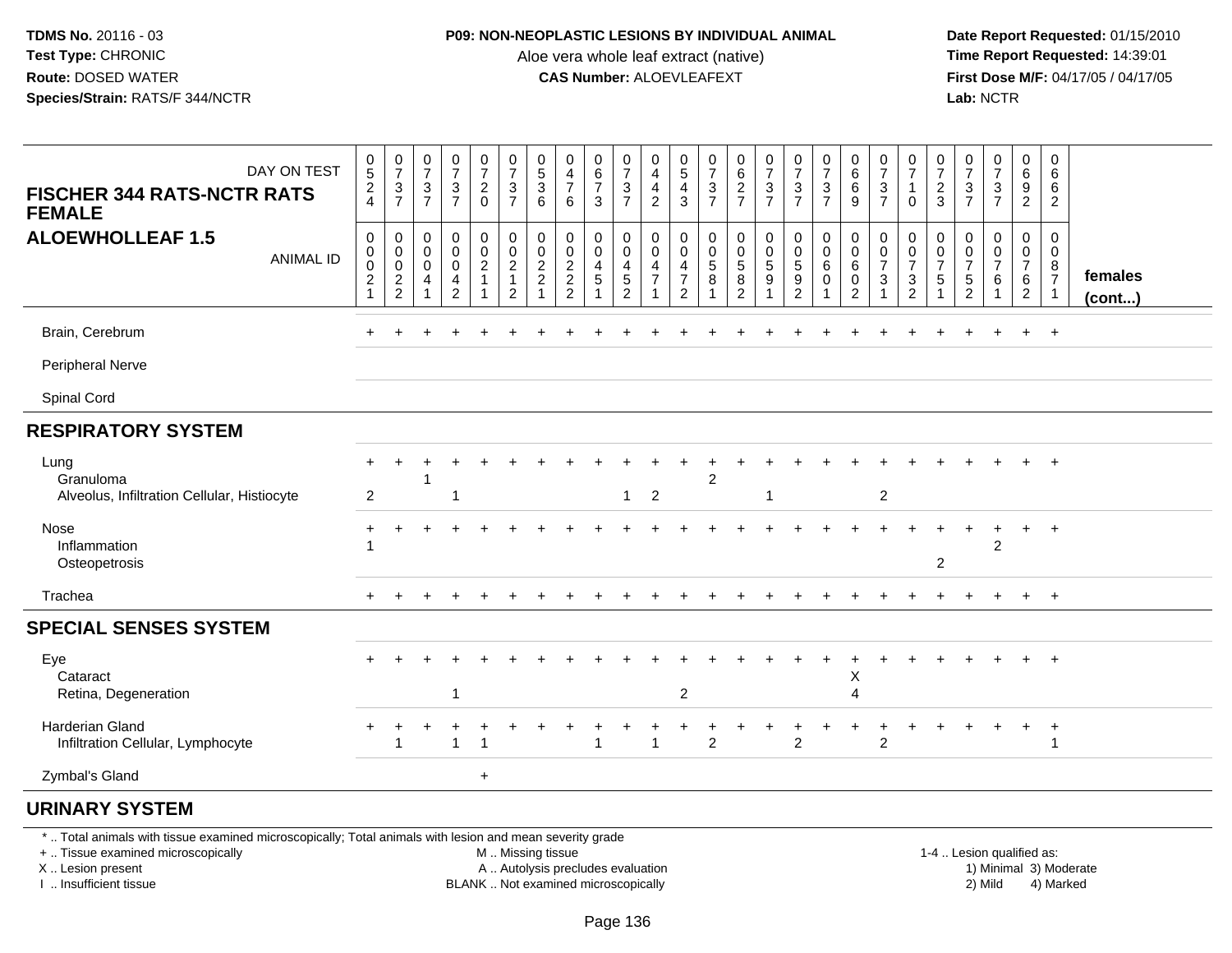### **P09: NON-NEOPLASTIC LESIONS BY INDIVIDUAL ANIMAL**

Aloe vera whole leaf extract (native)<br>**CAS Number:** ALOEVLEAFEXT

 **Date Report Requested:** 01/15/2010 **First Dose M/F:** 04/17/05 / 04/17/05<br>**Lab:** NCTR **Lab:** NCTR

|                                                                                       | DAY ON TEST      | 0                                                   | $\frac{0}{7}$                                                     | 0<br>$\overline{7}$                         | 0<br>$\overline{ }$                                                    | $\mathbf 0$<br>$\overline{z}$ | $\frac{0}{7}$                                                               | 0                                                    |                            | 0                                     | 0<br>$\overline{ }$                          | 0                                                 | 0                                                       | 0<br>$\overline{7}$                            | $\overline{0}$                        | 0<br>$\overline{ }$                         | 0<br>$\rightarrow$                                            | $\rightarrow$ | 0                                                                         | $\frac{0}{7}$                                                 | 0<br>$\overline{ }$                        | $\overline{ }$      | 0<br>$\overline{ }$                                | 0<br>$\overline{ }$                         | 0                                                         | 0                                          |                         |
|---------------------------------------------------------------------------------------|------------------|-----------------------------------------------------|-------------------------------------------------------------------|---------------------------------------------|------------------------------------------------------------------------|-------------------------------|-----------------------------------------------------------------------------|------------------------------------------------------|----------------------------|---------------------------------------|----------------------------------------------|---------------------------------------------------|---------------------------------------------------------|------------------------------------------------|---------------------------------------|---------------------------------------------|---------------------------------------------------------------|---------------|---------------------------------------------------------------------------|---------------------------------------------------------------|--------------------------------------------|---------------------|----------------------------------------------------|---------------------------------------------|-----------------------------------------------------------|--------------------------------------------|-------------------------|
| <b>FISCHER 344 RATS-NCTR RATS</b><br><b>FEMALE</b>                                    |                  | 5<br>$\overline{c}$<br>$\overline{4}$               | 3<br>$\overline{ }$                                               | $\ensuremath{\mathsf{3}}$<br>$\overline{7}$ | $\sqrt{3}$<br>$\overline{ }$                                           | $^2_{\rm 0}$                  | $\frac{3}{7}$                                                               | $\mathbf 5$<br>3<br>6                                | 4<br>$\overline{ }$<br>6   | 6<br>$\overline{ }$<br>3              | $\ensuremath{\mathsf{3}}$<br>$\overline{ }$  | 4<br>$\overline{a}$<br>$\overline{2}$             | $\sqrt{5}$<br>4<br>$\mathfrak{S}$                       | $\mathbf{3}$<br>$\overline{7}$                 | 6<br>$\overline{2}$<br>$\overline{ }$ | $\ensuremath{\mathsf{3}}$<br>$\overline{ }$ | 3<br>$\rightarrow$                                            | $\sqrt{3}$    | $\,6\,$<br>$\,6$<br>$\boldsymbol{9}$                                      | $\ensuremath{\mathsf{3}}$<br>$\overline{ }$                   | $\mathbf 0$                                | $\frac{2}{3}$       | 3<br>$\overline{7}$                                | $\ensuremath{\mathsf{3}}$<br>$\overline{ }$ | 6<br>9<br>$\overline{2}$                                  | 6<br>6<br>$\overline{2}$                   |                         |
| <b>ALOEWHOLLEAF 1.5</b>                                                               | <b>ANIMAL ID</b> | 0<br>$\mathbf 0$<br>$\mathbf 0$<br>$\boldsymbol{2}$ | 0<br>$\begin{smallmatrix}0\0\0\end{smallmatrix}$<br>$\frac{2}{2}$ | 0<br>$\pmb{0}$<br>$\mathbf 0$<br>4          | $\overline{0}$<br>$\mathbf 0$<br>0<br>$\overline{4}$<br>$\overline{2}$ | $\mathbf 0$<br>$\frac{0}{2}$  | $\begin{matrix} 0 \\ 0 \\ 2 \end{matrix}$<br>$\mathbf{1}$<br>$\overline{2}$ | 0<br>$\pmb{0}$<br>$\overline{c}$<br>$\boldsymbol{2}$ | $\pmb{0}$<br>$\frac{2}{2}$ | 0<br>$\pmb{0}$<br>4<br>$\overline{5}$ | 0<br>0<br>4<br>$\,$ 5 $\,$<br>$\overline{2}$ | 0<br>$\pmb{0}$<br>$\overline{4}$<br>$\rightarrow$ | 0<br>$\pmb{0}$<br>4<br>$\overline{ }$<br>$\overline{2}$ | $\boldsymbol{0}$<br>$\pmb{0}$<br>$\frac{5}{8}$ | 0<br>$\mathbf 0$<br>5<br>8<br>$\sim$  | 0<br>5<br>9                                 | 0<br>$\pmb{0}$<br>$\,$ 5 $\,$<br>$\boldsymbol{9}$<br>$\Omega$ | 0<br>6<br>0   | 0<br>$\pmb{0}$<br>$\,6\,$<br>$\begin{smallmatrix} 0\\2 \end{smallmatrix}$ | 0<br>$\pmb{0}$<br>$\overline{ }$<br>$\ensuremath{\mathsf{3}}$ | 0<br>$\overline{ }$<br>3<br>$\overline{2}$ | $\overline{ }$<br>5 | $\pmb{0}$<br>$\overline{ }$<br>5<br>$\overline{2}$ | 0<br>0<br>-<br>6                            | 0<br>$\mathbf 0$<br>$\overline{ }$<br>6<br>$\overline{2}$ | 0<br>0<br>8<br>$\overline{z}$              | females<br>$($ cont $)$ |
| Kidney<br>Mineralization<br>Nephropathy<br>Cortex, Cyst<br>Renal Tubule, Pigmentation |                  | 3                                                   | 3                                                                 | 2                                           | 2                                                                      |                               |                                                                             | 2                                                    | 2                          |                                       |                                              |                                                   |                                                         |                                                |                                       |                                             | $\overline{2}$                                                |               |                                                                           | 4                                                             | 3                                          | 2                   | 3<br>$\mathcal{P}$                                 | $\mathcal{P}$                               | 3<br>2                                                    | $\div$<br>$\overline{2}$<br>$\overline{2}$ |                         |
| <b>Urinary Bladder</b><br>Inflammation                                                |                  |                                                     |                                                                   |                                             |                                                                        |                               |                                                                             |                                                      |                            |                                       |                                              |                                                   |                                                         |                                                |                                       |                                             |                                                               |               |                                                                           |                                                               |                                            |                     |                                                    |                                             | $+$                                                       | $^{+}$                                     |                         |

\* .. Total animals with tissue examined microscopically; Total animals with lesion and mean severity grade

+ .. Tissue examined microscopically

X .. Lesion present

I .. Insufficient tissue

 M .. Missing tissueA .. Autolysis precludes evaluation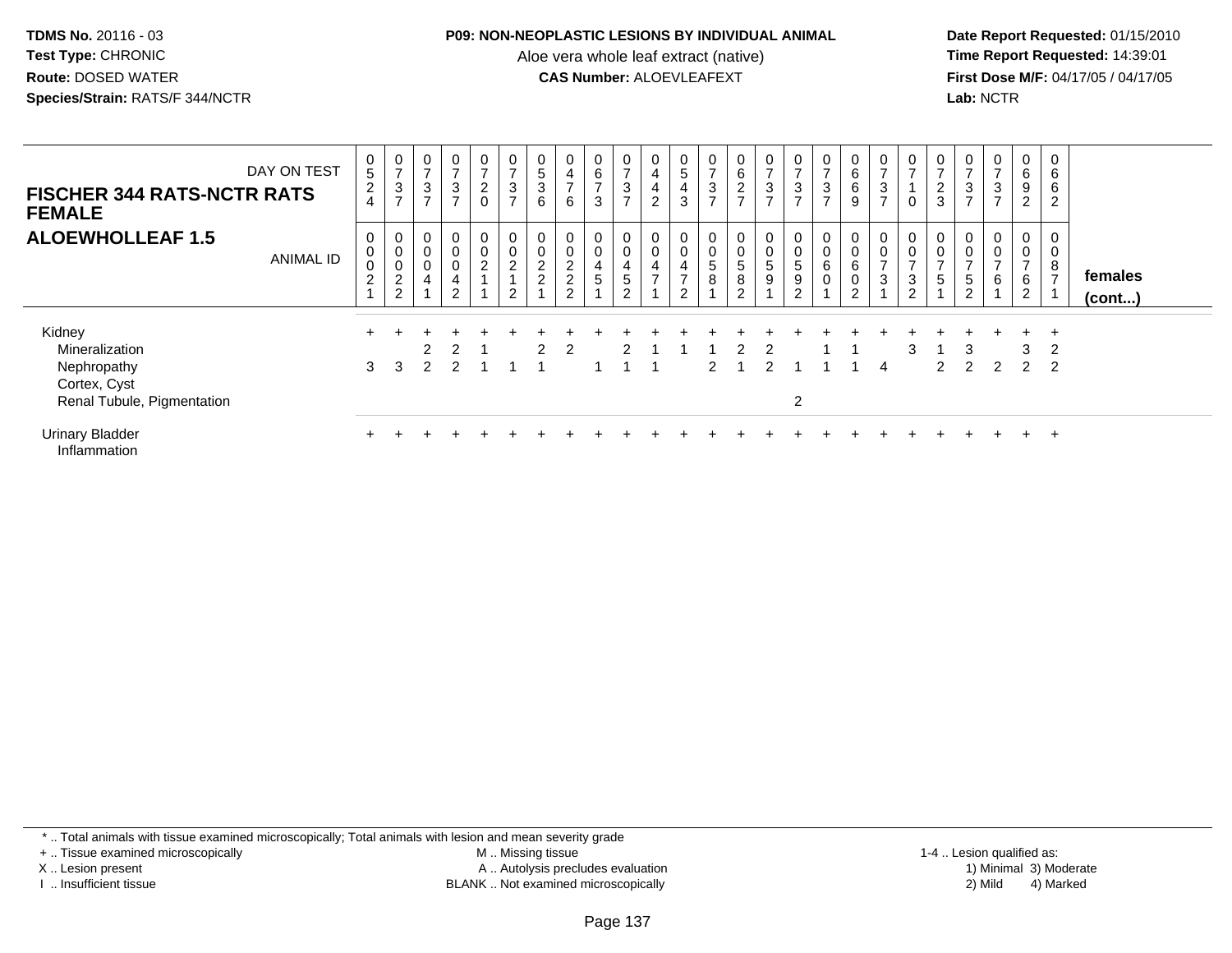### **P09: NON-NEOPLASTIC LESIONS BY INDIVIDUAL ANIMAL**

Aloe vera whole leaf extract (native)<br>**CAS Number:** ALOEVLEAFEXT

 **Date Report Requested:** 01/15/2010 **First Dose M/F:** 04/17/05 / 04/17/05<br>Lab: NCTR **Lab:** NCTR

| <b>FISCHER 344 RATS-NCTR RATS</b><br><b>FEMALE</b>                                                                                                                  | DAY ON TEST      | $\frac{0}{7}$<br>$\frac{3}{7}$                                       | $\frac{0}{7}$<br>$\frac{3}{7}$                          | $\frac{0}{7}$<br>3<br>$\overline{7}$      | $\boldsymbol{0}$<br>$\overline{4}$<br>$\bf 8$<br>$\overline{4}$ | $\pmb{0}$<br>$\,6\,$<br>9<br>$\overline{5}$                                        | 0<br>$\overline{\mathbf{4}}$<br>$\bf 8$<br>$\overline{2}$                     | 0<br>$\overline{6}$<br>$\sqrt{5}$<br>$\mathbf 0$                                | $\frac{0}{7}$<br>$^2$ 6                                                | 0<br>6<br>5<br>6                                     | 0<br>$\overline{\mathbf{4}}$<br>$\,$ 5 $\,$<br>$\overline{4}$ | $\frac{0}{7}$<br>$\frac{3}{7}$               | $\frac{0}{7}$<br>$\frac{3}{7}$        | $\frac{0}{7}$<br>$\frac{3}{7}$                                              | $\frac{0}{7}$<br>$\mathbf{1}$<br>8           | $\frac{0}{7}$<br>$\frac{3}{7}$                 | $\begin{smallmatrix}0\0\4\end{smallmatrix}$<br>$\frac{5}{7}$                        | 0<br>$6\phantom{a}$<br>$\boldsymbol{9}$<br>9               | $_{3}^{\rm 0}$<br>$\mathbf{1}$<br>9                | 0<br>$\overline{2}$<br>$_{9}^9$                                     | $\frac{0}{7}$<br>$\frac{3}{7}$                           | $\begin{array}{c} 0 \\ 5 \end{array}$<br>8<br>$\overline{3}$ | 0<br>$6\overline{6}$<br>$\frac{8}{7}$                      | $\frac{0}{7}$<br>3<br>$\mathbf 0$                                      |                                                     |              |                         |
|---------------------------------------------------------------------------------------------------------------------------------------------------------------------|------------------|----------------------------------------------------------------------|---------------------------------------------------------|-------------------------------------------|-----------------------------------------------------------------|------------------------------------------------------------------------------------|-------------------------------------------------------------------------------|---------------------------------------------------------------------------------|------------------------------------------------------------------------|------------------------------------------------------|---------------------------------------------------------------|----------------------------------------------|---------------------------------------|-----------------------------------------------------------------------------|----------------------------------------------|------------------------------------------------|-------------------------------------------------------------------------------------|------------------------------------------------------------|----------------------------------------------------|---------------------------------------------------------------------|----------------------------------------------------------|--------------------------------------------------------------|------------------------------------------------------------|------------------------------------------------------------------------|-----------------------------------------------------|--------------|-------------------------|
| <b>ALOEWHOLLEAF 1.5</b>                                                                                                                                             | <b>ANIMAL ID</b> | $\pmb{0}$<br>0<br>$\overline{8}$<br>$\overline{7}$<br>$\overline{2}$ | $\pmb{0}$<br>$_{\rm 8}^{\rm 0}$<br>$\overline{8}$<br>-1 | $\mathbf 0$<br>$\mathbf 0$<br>8<br>8<br>2 | $\mathbf 0$<br>$\mathbf{1}$<br>$\mathbf{1}$<br>$\mathbf{1}$     | $\boldsymbol{0}$<br>$\mathbf{1}$<br>$\mathbf{1}$<br>$\mathbf{1}$<br>$\overline{2}$ | $\pmb{0}$<br>$\mathbf{1}$<br>$\overline{c}$<br>$\mathbf{1}$<br>$\overline{1}$ | $\mathbf 0$<br>$\mathbf{1}$<br>$\overline{c}$<br>$\mathbf{1}$<br>$\overline{2}$ | $\mathsf{O}\xspace$<br>$\mathbf 1$<br>$\overline{2}$<br>$\overline{4}$ | 0<br>$\mathbf{1}$<br>$\frac{2}{4}$<br>$\overline{2}$ | 0<br>$\overline{c}$<br>$\mathsf g$                            | $\pmb{0}$<br>$\frac{1}{2}$<br>$\overline{2}$ | 0<br>$\mathbf{1}$<br>3<br>$\mathbf 0$ | $\pmb{0}$<br>$\mathbf{1}$<br>$\sqrt{3}$<br>$\overline{0}$<br>$\overline{2}$ | $\mathbf 0$<br>$\mathbf{1}$<br>$\frac{5}{7}$ | $\mathbf 0$<br>$\frac{1}{5}$<br>$\overline{2}$ | $\pmb{0}$<br>$\begin{array}{c} 1 \\ 5 \end{array}$<br>$\overline{8}$<br>$\mathbf 1$ | 0<br>$\mathbf{1}$<br>$\overline{5}$<br>8<br>$\overline{2}$ | $\mathbf 0$<br>$\mathbf{1}$<br>$\frac{5}{9}$<br>-1 | 0<br>$\mathbf{1}$<br>$\sqrt{5}$<br>$\overline{9}$<br>$\overline{2}$ | $\mathbf 0$<br>$\overline{1}$<br>$\,6\,$<br>$\,8\,$<br>1 | 0<br>$\,6\,$<br>$\,8\,$<br>$\overline{2}$                    | 0<br>$\mathbf{1}$<br>8<br>$\overline{9}$<br>$\overline{1}$ | $\mathbf 0$<br>$\mathbf{1}$<br>8<br>$\boldsymbol{9}$<br>$\overline{2}$ |                                                     |              | * TOTALS                |
| <b>ALIMENTARY SYSTEM</b>                                                                                                                                            |                  |                                                                      |                                                         |                                           |                                                                 |                                                                                    |                                                                               |                                                                                 |                                                                        |                                                      |                                                               |                                              |                                       |                                                                             |                                              |                                                |                                                                                     |                                                            |                                                    |                                                                     |                                                          |                                                              |                                                            |                                                                        |                                                     |              |                         |
| Esophagus                                                                                                                                                           |                  |                                                                      |                                                         |                                           |                                                                 |                                                                                    |                                                                               |                                                                                 |                                                                        |                                                      |                                                               |                                              |                                       |                                                                             |                                              |                                                |                                                                                     |                                                            |                                                    |                                                                     |                                                          |                                                              |                                                            | $\overline{+}$                                                         |                                                     | 48           |                         |
| Intestine Large, Ascending Colon<br><b>Dilatation</b>                                                                                                               |                  |                                                                      |                                                         |                                           |                                                                 |                                                                                    |                                                                               |                                                                                 |                                                                        |                                                      |                                                               |                                              |                                       |                                                                             |                                              |                                                |                                                                                     |                                                            |                                                    |                                                                     |                                                          |                                                              |                                                            |                                                                        |                                                     | 46           | 1                       |
| Inflammation<br>Lymphoid Tissue, Hyperplasia<br>Mucosa, Hyperplasia                                                                                                 |                  | $\overline{2}$                                                       | 2                                                       | 4                                         |                                                                 | 2                                                                                  |                                                                               | $\overline{c}$<br>$\overline{2}$                                                | 2                                                                      | $\overline{2}$                                       |                                                               |                                              | 2                                     | $\mathfrak{p}$                                                              | 4                                            | 2                                              | 3                                                                                   |                                                            | 2                                                  | 2<br>$\overline{2}$                                                 | 3<br>3                                                   | 3                                                            | $\Delta$                                                   | $\overline{2}$                                                         |                                                     |              | 2.0<br>2, 3.5<br>39 2.6 |
| Intestine Large, Cecum<br><b>Dilatation</b><br>Inflammation<br>Perforation                                                                                          |                  |                                                                      |                                                         | X                                         | $\times$                                                        | $\mathsf{X}$                                                                       | X                                                                             |                                                                                 | $X \times$                                                             | $\mathsf{X}$                                         |                                                               |                                              |                                       |                                                                             |                                              |                                                |                                                                                     | X                                                          | $\boldsymbol{\mathsf{X}}$                          |                                                                     | $\boldsymbol{\mathsf{X}}$                                | 1                                                            | X                                                          | $\ddot{}$<br>$\times$<br>$\overline{4}$<br>$\boldsymbol{\varDelta}$    |                                                     | 48           | 25<br>2.5<br>14.0       |
| Lymphoid Tissue, Hyperplasia<br>Mucosa, Hyperplasia                                                                                                                 |                  | $\mathbf 1$                                                          |                                                         | 2                                         |                                                                 | $\mathbf{1}$                                                                       | $\overline{2}$                                                                |                                                                                 |                                                                        |                                                      |                                                               | 2<br>$\overline{1}$                          | $\overline{1}$                        |                                                                             | $\overline{2}$                               | $\mathbf{3}$                                   |                                                                                     |                                                            | $\overline{2}$                                     |                                                                     |                                                          | 3                                                            |                                                            |                                                                        |                                                     |              | 2.5<br>272.2            |
| Intestine Large, Colon                                                                                                                                              |                  |                                                                      |                                                         |                                           | $\ddot{}$                                                       |                                                                                    |                                                                               |                                                                                 |                                                                        |                                                      |                                                               |                                              |                                       |                                                                             |                                              |                                                |                                                                                     |                                                            |                                                    |                                                                     |                                                          |                                                              |                                                            |                                                                        |                                                     | $\mathbf{1}$ |                         |
| Intestine Large, Descending Colon<br>Mucosa, Hyperplasia                                                                                                            |                  |                                                                      |                                                         |                                           |                                                                 |                                                                                    | $\overline{2}$                                                                |                                                                                 | $\overline{2}$                                                         | $\overline{2}$                                       |                                                               | 1                                            |                                       | 2                                                                           |                                              |                                                |                                                                                     |                                                            | $\overline{c}$                                     |                                                                     | 1                                                        | 1                                                            |                                                            | $\overline{1}$                                                         |                                                     | 47           | 27, 1.5                 |
| Intestine Large, Rectum<br>Mucosa, Hyperplasia                                                                                                                      |                  |                                                                      |                                                         |                                           |                                                                 |                                                                                    |                                                                               | 1                                                                               |                                                                        |                                                      |                                                               |                                              |                                       |                                                                             |                                              |                                                |                                                                                     |                                                            |                                                    |                                                                     |                                                          | $\div$<br>$\overline{2}$                                     | A                                                          | $+$                                                                    |                                                     | 47           | $5$ 1.6                 |
| Intestine Large, Transverse Colon<br>Mucosa, Hyperplasia                                                                                                            |                  |                                                                      |                                                         |                                           | 3                                                               | $\overline{\mathbf{c}}$                                                            |                                                                               | $\overline{c}$                                                                  | 2                                                                      | $\overline{2}$                                       |                                                               | 3                                            | 3                                     | 2                                                                           | $\overline{4}$                               | $\overline{c}$                                 | 3                                                                                   | $\overline{2}$                                             | $\overline{2}$                                     |                                                                     | 2                                                        | $\overline{c}$                                               | 2                                                          | $\ddot{}$<br>$\overline{2}$                                            |                                                     | 46           | 42 2.1                  |
| Intestine Small, Duodenum<br>Inflammation                                                                                                                           |                  |                                                                      |                                                         |                                           |                                                                 |                                                                                    |                                                                               |                                                                                 |                                                                        |                                                      |                                                               |                                              |                                       |                                                                             |                                              |                                                |                                                                                     |                                                            |                                                    |                                                                     |                                                          | $\overline{c}$                                               |                                                            |                                                                        |                                                     | 48           | $12.0$                  |
| *  Total animals with tissue examined microscopically; Total animals with lesion and mean severity grade<br>+  Tissue examined microscopically<br>X  Lesion present |                  |                                                                      |                                                         |                                           |                                                                 |                                                                                    | M  Missing tissue                                                             |                                                                                 | A  Autolysis precludes evaluation                                      |                                                      |                                                               |                                              |                                       |                                                                             |                                              |                                                |                                                                                     |                                                            |                                                    |                                                                     |                                                          |                                                              |                                                            |                                                                        | 1-4  Lesion qualified as:<br>1) Minimal 3) Moderate |              |                         |

I .. Insufficient tissue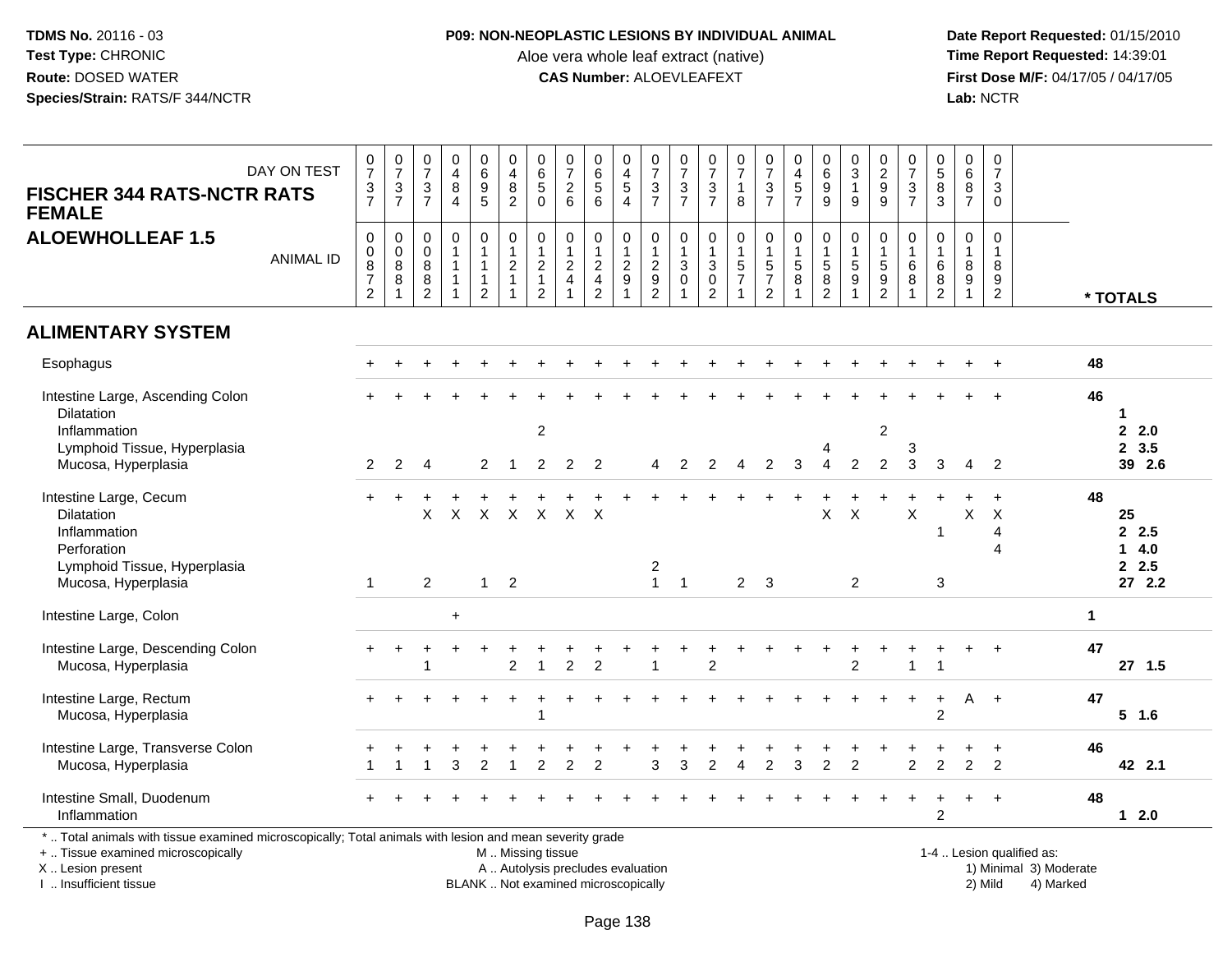#### **P09: NON-NEOPLASTIC LESIONS BY INDIVIDUAL ANIMAL**

Aloe vera whole leaf extract (native)<br>**CAS Number:** ALOEVLEAFEXT

 **Date Report Requested:** 01/15/2010 **First Dose M/F:** 04/17/05 / 04/17/05<br>**Lab:** NCTR **Lab:** NCTR

| DAY ON TEST<br><b>FISCHER 344 RATS-NCTR RATS</b><br><b>FEMALE</b>                                                                                                                                                                                                                                                                                                                                                                                                                                                                                                | $\frac{0}{7}$<br>$\frac{3}{7}$                                         | $\frac{0}{7}$<br>$\frac{3}{7}$               | $\begin{smallmatrix}0\\7\end{smallmatrix}$<br>$\frac{3}{7}$          | $\begin{array}{c} 0 \\ 4 \\ 8 \end{array}$<br>$\overline{4}$ | 0<br>0<br>0<br>5                                           | $\begin{array}{c} 0 \\ 4 \\ 8 \end{array}$<br>$\overline{2}$                      | $\begin{matrix} 0 \\ 6 \\ 5 \end{matrix}$<br>$\mathbf 0$                      | $\begin{array}{c} 0 \\ 7 \\ 2 \end{array}$<br>$\,6\,$ | 0<br>6<br>5<br>6                                          | $\begin{array}{c} 0 \\ 4 \\ 5 \end{array}$<br>$\overline{4}$ | $\frac{0}{7}$<br>$\frac{3}{7}$                                 | $\frac{0}{7}$<br>$\mathbf{3}$<br>$\overline{7}$        | $\frac{0}{7}$<br>$\frac{3}{7}$                                            | $\frac{0}{7}$<br>$\mathbf{1}$<br>8                                           | $\begin{array}{c} 0 \\ 7 \\ 3 \\ 7 \end{array}$ | $0$<br>4<br>5<br>7                                 | $\begin{array}{c} 0 \\ 6 \\ 9 \end{array}$<br>$\overline{9}$         | $\begin{array}{c} 0 \\ 3 \\ 1 \end{array}$<br>$9\,$                             | $\begin{array}{c} 0 \\ 2 \\ 9 \end{array}$ | 07/3/7                                                        | $\begin{array}{c} 0 \\ 5 \\ 8 \end{array}$<br>$\overline{3}$ | $\begin{array}{c} 0 \\ 6 \end{array}$<br>$\overline{8}$<br>$\overline{7}$ | $\frac{0}{7}$<br>$\mathbf{3}$<br>$\mathbf 0$            |    |                                                                                                                                                                                       |
|------------------------------------------------------------------------------------------------------------------------------------------------------------------------------------------------------------------------------------------------------------------------------------------------------------------------------------------------------------------------------------------------------------------------------------------------------------------------------------------------------------------------------------------------------------------|------------------------------------------------------------------------|----------------------------------------------|----------------------------------------------------------------------|--------------------------------------------------------------|------------------------------------------------------------|-----------------------------------------------------------------------------------|-------------------------------------------------------------------------------|-------------------------------------------------------|-----------------------------------------------------------|--------------------------------------------------------------|----------------------------------------------------------------|--------------------------------------------------------|---------------------------------------------------------------------------|------------------------------------------------------------------------------|-------------------------------------------------|----------------------------------------------------|----------------------------------------------------------------------|---------------------------------------------------------------------------------|--------------------------------------------|---------------------------------------------------------------|--------------------------------------------------------------|---------------------------------------------------------------------------|---------------------------------------------------------|----|---------------------------------------------------------------------------------------------------------------------------------------------------------------------------------------|
| <b>ALOEWHOLLEAF 1.5</b><br><b>ANIMAL ID</b>                                                                                                                                                                                                                                                                                                                                                                                                                                                                                                                      | $\boldsymbol{0}$<br>$\pmb{0}$<br>8<br>$\overline{7}$<br>$\overline{2}$ | $\boldsymbol{0}$<br>$\overline{0}$<br>8<br>8 | $\mathbf 0$<br>$\ddot{\mathbf{0}}$<br>8<br>$\bf 8$<br>$\overline{2}$ | $\mathbf 0$<br>$\overline{1}$<br>$\mathbf{1}$                | 0<br>$\mathbf{1}$<br>$\overline{1}$<br>1<br>$\overline{c}$ | $\mathbf 0$<br>$\overline{1}$<br>$\overline{2}$<br>$\mathbf{1}$<br>$\overline{1}$ | $\pmb{0}$<br>$\mathbf{1}$<br>$\overline{c}$<br>$\mathbf{1}$<br>$\overline{2}$ | $\mathsf 0$<br>$\mathbf{1}$<br>$\frac{2}{4}$          | $\mathsf{O}\xspace$<br>$\mathbf{1}$<br>$\frac{2}{4}$<br>2 | $\pmb{0}$<br>$\begin{array}{c} 1 \\ 2 \\ 9 \end{array}$      | $\pmb{0}$<br>$\overline{1}$<br>$\frac{2}{9}$<br>$\overline{2}$ | $\pmb{0}$<br>$\mathbf{1}$<br>$\sqrt{3}$<br>$\mathbf 0$ | $\pmb{0}$<br>$\begin{array}{c} 1 \\ 3 \\ 0 \end{array}$<br>$\overline{2}$ | $\begin{smallmatrix}0\1\end{smallmatrix}$<br>$\frac{5}{7}$<br>$\overline{1}$ | 0<br>$\frac{1}{5}$<br>$\overline{a}$            | $\pmb{0}$<br>$\overline{1}$<br>$\overline{5}$<br>8 | $\pmb{0}$<br>$\mathbf{1}$<br>$\,$ 5 $\,$<br>$\, 8$<br>$\overline{c}$ | $\mathbf 0$<br>$\mathbf{1}$<br>$\sqrt{5}$<br>$\boldsymbol{9}$<br>$\overline{1}$ | $\pmb{0}$<br>$\mathbf{1}$<br>$\frac{5}{2}$ | $\pmb{0}$<br>$\mathbf{1}$<br>$\,6$<br>$\bf 8$<br>$\mathbf{1}$ | $\pmb{0}$<br>$\mathbf{1}$<br>$^6_8$<br>$\sqrt{2}$            | 0<br>$\mathbf{1}$<br>8<br>$\boldsymbol{9}$                                | $\pmb{0}$<br>$\overline{1}$<br>8<br>9<br>$\overline{2}$ |    | * TOTALS                                                                                                                                                                              |
| Mucosa, Hyperplasia                                                                                                                                                                                                                                                                                                                                                                                                                                                                                                                                              |                                                                        |                                              |                                                                      |                                                              |                                                            |                                                                                   |                                                                               |                                                       |                                                           |                                                              |                                                                |                                                        |                                                                           |                                                                              |                                                 |                                                    |                                                                      |                                                                                 |                                            |                                                               | $\overline{2}$                                               |                                                                           |                                                         |    | 2, 1.5                                                                                                                                                                                |
| Intestine Small, Ileum<br>Mucosa, Hyperplasia                                                                                                                                                                                                                                                                                                                                                                                                                                                                                                                    |                                                                        |                                              |                                                                      |                                                              |                                                            |                                                                                   | 3                                                                             |                                                       |                                                           |                                                              |                                                                |                                                        |                                                                           |                                                                              |                                                 |                                                    |                                                                      |                                                                                 |                                            | $\div$                                                        | $\ddot{}$<br>$\overline{c}$                                  | A                                                                         | A                                                       | 44 | 62.5                                                                                                                                                                                  |
| Intestine Small, Jejunum                                                                                                                                                                                                                                                                                                                                                                                                                                                                                                                                         |                                                                        |                                              |                                                                      |                                                              |                                                            |                                                                                   |                                                                               |                                                       |                                                           |                                                              |                                                                |                                                        |                                                                           |                                                                              |                                                 |                                                    |                                                                      |                                                                                 |                                            |                                                               |                                                              | A                                                                         | A                                                       | 43 |                                                                                                                                                                                       |
| Liver<br>Angiectasis<br><b>Basophilic Focus</b><br>Basophilic Focus, Multiple<br><b>Eosinophilic Focus</b><br>Eosinophilic Focus, Multiple<br>Granuloma<br>Hepatodiaphragmatic Nodule<br>Infiltration Cellular, Lymphocyte<br>Regeneration<br>Vacuolization Cytoplasmic<br>Bile Duct, Hyperplasia<br>Caudate Lobe, Developmental Malformation<br>Caudate Lobe, Infarct<br>Centrilobular, Necrosis<br>Left Lateral Lobe, Developmental Malformation<br>Left Lateral Lobe, Infarct<br>Median Lobe, Developmental Malformation<br>Periportal, Inflammation, Chronic |                                                                        |                                              |                                                                      | $\overline{2}$<br>X<br>$\overline{4}$                        | X<br>$\pmb{\times}$                                        | $\overline{1}$<br>-1                                                              | $\overline{2}$                                                                | $\mathsf X$                                           | $\overline{2}$<br>$\overline{c}$                          | $X$ $X$<br>$\mathbf{1}$                                      | 2                                                              |                                                        | X<br>X<br>3                                                               |                                                                              |                                                 |                                                    |                                                                      | $\overline{2}$                                                                  | $\overline{1}$<br>$\overline{2}$           |                                                               | $\overline{1}$<br>$\overline{1}$                             | $\times$                                                                  | $\overline{\phantom{a}}$                                | 48 | 4.0<br>1<br>$\mathbf 1$<br>13<br>1<br>15<br>1.7<br>$\mathbf{2}$<br>3, 1.7<br>3.0<br>$\mathbf 1$<br>$5$ 1.8<br>2, 1.0<br>1<br>$\mathbf 1$<br>4.0<br>2.0<br>-1<br>1<br>4.0<br>1<br>12.0 |
| Mesentery<br>Fat, Necrosis                                                                                                                                                                                                                                                                                                                                                                                                                                                                                                                                       |                                                                        | $\ddot{}$<br>3                               |                                                                      |                                                              |                                                            |                                                                                   | $\ddot{}$<br>3                                                                |                                                       |                                                           |                                                              |                                                                |                                                        |                                                                           | $\ddot{}$<br>3                                                               |                                                 |                                                    |                                                                      |                                                                                 |                                            |                                                               |                                                              |                                                                           |                                                         | 4  | 4 3.0                                                                                                                                                                                 |
|                                                                                                                                                                                                                                                                                                                                                                                                                                                                                                                                                                  |                                                                        |                                              |                                                                      |                                                              |                                                            |                                                                                   |                                                                               |                                                       |                                                           |                                                              |                                                                |                                                        |                                                                           |                                                                              |                                                 |                                                    |                                                                      |                                                                                 |                                            |                                                               |                                                              |                                                                           |                                                         |    |                                                                                                                                                                                       |

\* .. Total animals with tissue examined microscopically; Total animals with lesion and mean severity grade

+ .. Tissue examined microscopically

X .. Lesion present

I .. Insufficient tissue

 M .. Missing tissueA .. Autolysis precludes evaluation

 1-4 .. Lesion qualified as: BLANK .. Not examined microscopically 2) Mild 4) Marked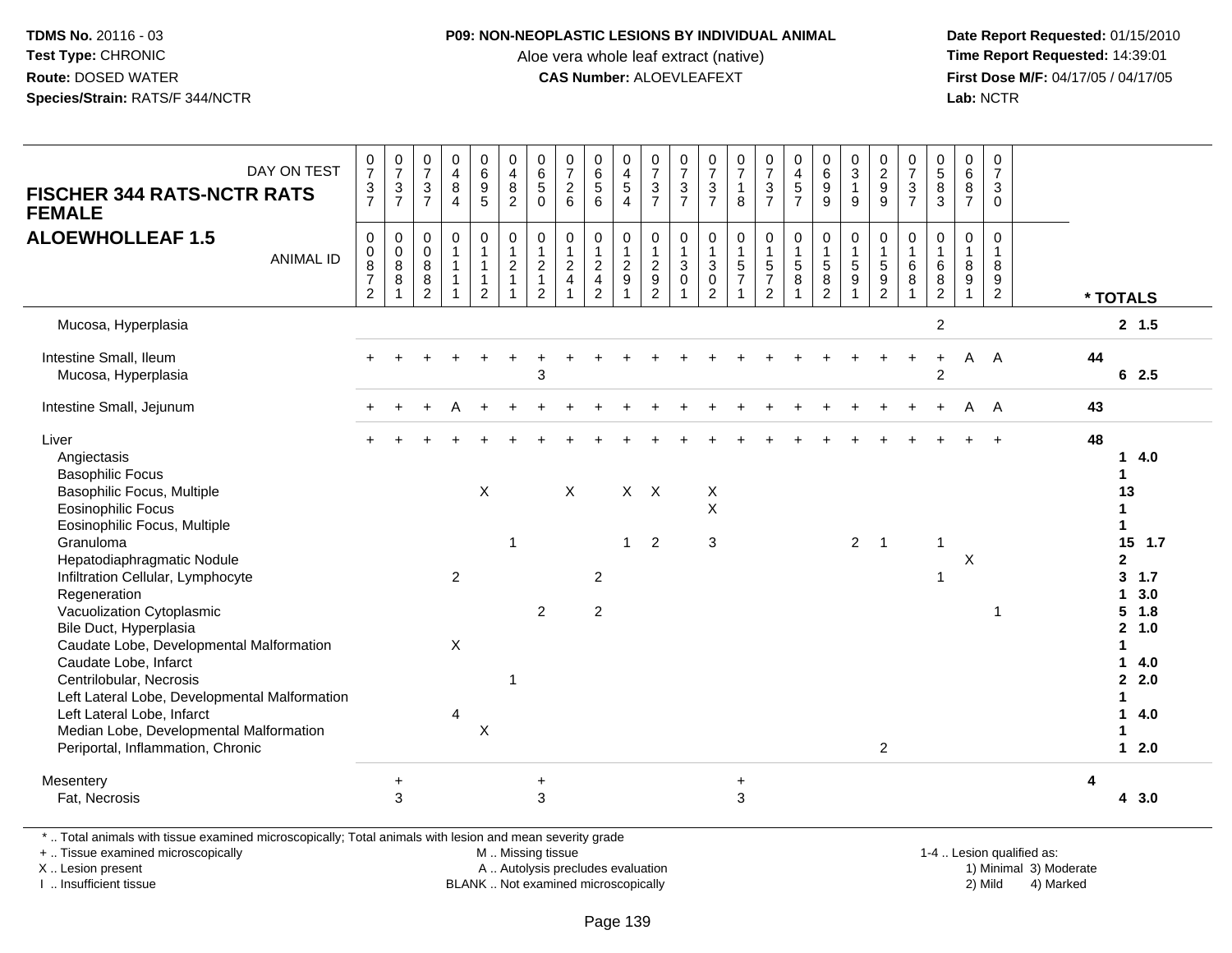### **P09: NON-NEOPLASTIC LESIONS BY INDIVIDUAL ANIMAL**

Aloe vera whole leaf extract (native)<br>**CAS Number:** ALOEVLEAFEXT

 **Date Report Requested:** 01/15/2010 **First Dose M/F:** 04/17/05 / 04/17/05 Lab: NCTR **Lab:** NCTR

| DAY ON TEST                                                                                                                                    | $\begin{smallmatrix}0\\7\end{smallmatrix}$                                               | $\frac{0}{7}$<br>3                    | $\frac{0}{7}$<br>$\ensuremath{\mathsf{3}}$ | $_4^{\rm O}$<br>8                                   | $_{6}^{\rm 0}$<br>$\boldsymbol{9}$ | $\begin{smallmatrix}0\\4\end{smallmatrix}$<br>$\, 8$                                         | $\begin{array}{c} 0 \\ 6 \end{array}$<br>$\sqrt{5}$                           | $\begin{array}{c} 0 \\ 7 \end{array}$<br>$\sqrt{2}$                             | 0<br>$\overline{6}$<br>5                                                         | 0<br>$\overline{\mathbf{4}}$<br>$\,$ 5 $\,$                    | $\begin{array}{c} 0 \\ 7 \end{array}$                        | $\frac{0}{7}$<br>$\ensuremath{\mathsf{3}}$                 | $\begin{array}{c} 0 \\ 7 \end{array}$<br>$\sqrt{3}$                                       | $\begin{array}{c} 0 \\ 7 \end{array}$<br>$\mathbf{1}$            | $\frac{0}{7}$<br>3                                                          | $\begin{smallmatrix}0\0\4\end{smallmatrix}$  | $\begin{array}{c} 0 \\ 6 \\ 9 \end{array}$                   | $_{3}^{\rm 0}$<br>$\mathbf{1}$ | $\begin{smallmatrix} 0\\2\\9 \end{smallmatrix}$                | $\pmb{0}$<br>$\overline{7}$<br>$\sqrt{3}$       | $\begin{array}{c} 0 \\ 5 \end{array}$<br>$\, 8$                       | $\pmb{0}$<br>$6\overline{6}$<br>8                                                  | $\mathbf 0$<br>$\overline{7}$<br>$\sqrt{3}$                  |                           |    |                                          |
|------------------------------------------------------------------------------------------------------------------------------------------------|------------------------------------------------------------------------------------------|---------------------------------------|--------------------------------------------|-----------------------------------------------------|------------------------------------|----------------------------------------------------------------------------------------------|-------------------------------------------------------------------------------|---------------------------------------------------------------------------------|----------------------------------------------------------------------------------|----------------------------------------------------------------|--------------------------------------------------------------|------------------------------------------------------------|-------------------------------------------------------------------------------------------|------------------------------------------------------------------|-----------------------------------------------------------------------------|----------------------------------------------|--------------------------------------------------------------|--------------------------------|----------------------------------------------------------------|-------------------------------------------------|-----------------------------------------------------------------------|------------------------------------------------------------------------------------|--------------------------------------------------------------|---------------------------|----|------------------------------------------|
| <b>FISCHER 344 RATS-NCTR RATS</b><br><b>FEMALE</b>                                                                                             | $\frac{3}{7}$                                                                            | $\overline{7}$                        | $\overline{7}$                             | $\overline{4}$                                      | 5                                  | $\overline{2}$                                                                               | $\mathbf{0}$                                                                  | $6\phantom{1}6$                                                                 | 6                                                                                | $\overline{4}$                                                 | $\frac{3}{7}$                                                | $\overline{7}$                                             | $\overline{7}$                                                                            | 8                                                                | $\overline{7}$                                                              | $\frac{5}{7}$                                | 9                                                            | 9                              | $\overline{9}$                                                 | $\overline{7}$                                  | 3                                                                     | $\overline{7}$                                                                     | $\mathbf 0$                                                  |                           |    |                                          |
| <b>ALOEWHOLLEAF 1.5</b><br><b>ANIMAL ID</b>                                                                                                    | $\boldsymbol{0}$<br>$\boldsymbol{0}$<br>$\overline{8}$<br>$\boldsymbol{7}$<br>$\sqrt{2}$ | 0<br>$\pmb{0}$<br>$\overline{8}$<br>8 | 0<br>0<br>$\bf8$<br>8<br>$\overline{2}$    | $\pmb{0}$<br>$\mathbf{1}$<br>$\mathbf{1}$<br>1<br>1 | 0<br>1<br>$\overline{2}$           | $\begin{smallmatrix}0\\1\end{smallmatrix}$<br>$\sqrt{2}$<br>$\overline{1}$<br>$\overline{1}$ | $\mathbf 0$<br>$\overline{1}$<br>$\sqrt{2}$<br>$\mathbf{1}$<br>$\overline{2}$ | $\pmb{0}$<br>$\mathbf{1}$<br>$\overline{c}$<br>$\overline{4}$<br>$\overline{1}$ | 0<br>$\mathbf{1}$<br>$\overline{c}$<br>$\overline{\mathbf{4}}$<br>$\overline{2}$ | $\pmb{0}$<br>$\overline{1}$<br>$\frac{2}{9}$<br>$\overline{1}$ | $\pmb{0}$<br>$\mathbf{1}$<br>$\frac{2}{9}$<br>$\overline{2}$ | 0<br>$\mathbf{1}$<br>$\ensuremath{\mathsf{3}}$<br>$\Omega$ | $\begin{smallmatrix}0\\1\end{smallmatrix}$<br>$\sqrt{3}$<br>$\mathbf 0$<br>$\overline{2}$ | $\mathbf 0$<br>$\mathbf{1}$<br>$\sqrt{5}$<br>$\overline{7}$<br>1 | $\pmb{0}$<br>$\mathbf{1}$<br>$\sqrt{5}$<br>$\overline{7}$<br>$\overline{2}$ | $\pmb{0}$<br>$\mathbf{1}$<br>$\sqrt{5}$<br>8 | 0<br>$\mathbf{1}$<br>$\sqrt{5}$<br>$\,8\,$<br>$\overline{2}$ | $\mathbf 0$<br>$\sqrt{5}$<br>9 | $\mathbf 0$<br>$\mathbf{1}$<br>$\frac{5}{9}$<br>$\overline{2}$ | 0<br>$\mathbf{1}$<br>$\,6$<br>8<br>$\mathbf{1}$ | $\mathbf 0$<br>$\mathbf{1}$<br>$6\phantom{1}6$<br>8<br>$\overline{c}$ | $\mathsf{O}\xspace$<br>$\mathbf{1}$<br>$\bf 8$<br>$\boldsymbol{9}$<br>$\mathbf{1}$ | 0<br>$\mathbf{1}$<br>8<br>$\boldsymbol{9}$<br>$\overline{2}$ |                           |    | * TOTALS                                 |
| Pancreas<br>Acinar Cell, Atrophy                                                                                                               | +<br>$\overline{2}$                                                                      |                                       |                                            |                                                     | $\overline{2}$                     |                                                                                              | 3                                                                             |                                                                                 | $\mathbf{1}$                                                                     | $\overline{c}$                                                 | $\overline{2}$                                               |                                                            |                                                                                           |                                                                  | $\overline{c}$                                                              |                                              |                                                              |                                |                                                                |                                                 |                                                                       |                                                                                    | $\ddot{}$                                                    |                           | 48 | 17 2.0                                   |
| <b>Proximal Colon</b><br>Foreign Body<br>Inflammation<br>Ulcer                                                                                 | $\sqrt{3}$<br>3                                                                          |                                       | $\overline{c}$                             | M                                                   |                                    |                                                                                              |                                                                               |                                                                                 | $\overline{c}$                                                                   |                                                                |                                                              |                                                            |                                                                                           |                                                                  |                                                                             | м                                            |                                                              | M                              | м                                                              |                                                 | $\overline{c}$                                                        |                                                                                    |                                                              |                           | 39 | 1<br>8 2.3<br>3.0<br>$\mathbf 1$         |
| Mucosa, Hyperplasia                                                                                                                            | 3                                                                                        | 3                                     | $\overline{4}$                             |                                                     | $\overline{2}$                     | $\overline{2}$                                                                               | $\overline{1}$                                                                | 3                                                                               | $\overline{2}$                                                                   |                                                                | 3                                                            | 3                                                          | 3                                                                                         | $\overline{2}$                                                   |                                                                             |                                              | 3                                                            |                                |                                                                | $\overline{c}$                                  | 4                                                                     | 3                                                                                  | $\overline{2}$                                               |                           |    | 32 2.5                                   |
| <b>Salivary Glands</b>                                                                                                                         |                                                                                          |                                       |                                            |                                                     |                                    |                                                                                              |                                                                               |                                                                                 |                                                                                  |                                                                |                                                              |                                                            |                                                                                           |                                                                  |                                                                             |                                              |                                                              |                                |                                                                |                                                 |                                                                       |                                                                                    |                                                              |                           | 48 |                                          |
| Stomach, Forestomach<br>Edema<br>Hyperplasia<br>Inflammation                                                                                   |                                                                                          |                                       |                                            |                                                     | $\overline{2}$                     | $\sqrt{2}$                                                                                   | 4                                                                             | $\overline{\mathbf{c}}$<br>$\sqrt{3}$                                           |                                                                                  |                                                                |                                                              |                                                            |                                                                                           | 3<br>$\overline{c}$                                              |                                                                             |                                              |                                                              |                                |                                                                |                                                 |                                                                       |                                                                                    | $\overline{ }$<br>$\overline{c}$                             |                           | 48 | 3.0<br>1<br>9<br>2.3<br>$3\quad 3.3$     |
| Stomach, Glandular<br>Edema<br>Inflammation<br>Ulcer<br>Mucosa, Hyperplasia                                                                    |                                                                                          |                                       |                                            |                                                     |                                    |                                                                                              | 2                                                                             |                                                                                 |                                                                                  |                                                                |                                                              |                                                            |                                                                                           |                                                                  |                                                                             |                                              |                                                              |                                |                                                                |                                                 |                                                                       |                                                                                    |                                                              |                           | 48 | 3.0<br>1<br>2.0<br>1<br>2.0<br>1<br>32.0 |
| <b>CARDIOVASCULAR SYSTEM</b>                                                                                                                   |                                                                                          |                                       |                                            |                                                     |                                    |                                                                                              |                                                                               |                                                                                 |                                                                                  |                                                                |                                                              |                                                            |                                                                                           |                                                                  |                                                                             |                                              |                                                              |                                |                                                                |                                                 |                                                                       |                                                                                    |                                                              |                           |    |                                          |
| <b>Blood Vessel</b>                                                                                                                            |                                                                                          |                                       |                                            |                                                     |                                    |                                                                                              |                                                                               |                                                                                 |                                                                                  |                                                                |                                                              |                                                            |                                                                                           |                                                                  |                                                                             |                                              |                                                              |                                |                                                                |                                                 |                                                                       |                                                                                    |                                                              |                           | 48 |                                          |
| Heart<br>Cardiomyopathy<br>Atrium, Thrombus                                                                                                    |                                                                                          |                                       | -1                                         | $\overline{1}$                                      | $\overline{2}$                     |                                                                                              |                                                                               | $\overline{2}$                                                                  | $\overline{2}$                                                                   | $\mathbf{1}$                                                   | $\overline{1}$                                               | $\overline{2}$                                             | $\overline{2}$                                                                            |                                                                  | $\overline{2}$                                                              |                                              |                                                              |                                | 1                                                              |                                                 | $\overline{2}$                                                        | 2                                                                                  | $\overline{1}$                                               |                           | 48 | 33 1.7<br>1                              |
| *  Total animals with tissue examined microscopically; Total animals with lesion and mean severity grade<br>+  Tissue examined microscopically |                                                                                          |                                       |                                            |                                                     |                                    | M  Missing tissue                                                                            |                                                                               |                                                                                 |                                                                                  |                                                                |                                                              |                                                            |                                                                                           |                                                                  |                                                                             |                                              |                                                              |                                |                                                                |                                                 |                                                                       |                                                                                    |                                                              | 1-4  Lesion qualified as: |    |                                          |

X .. Lesion present

I .. Insufficient tissue

BLANK .. Not examined microscopically

A .. Autolysis precludes evaluation and the service of the service of the service of the service of the service of the service of the service of the service of the service of the service of the service of the service of th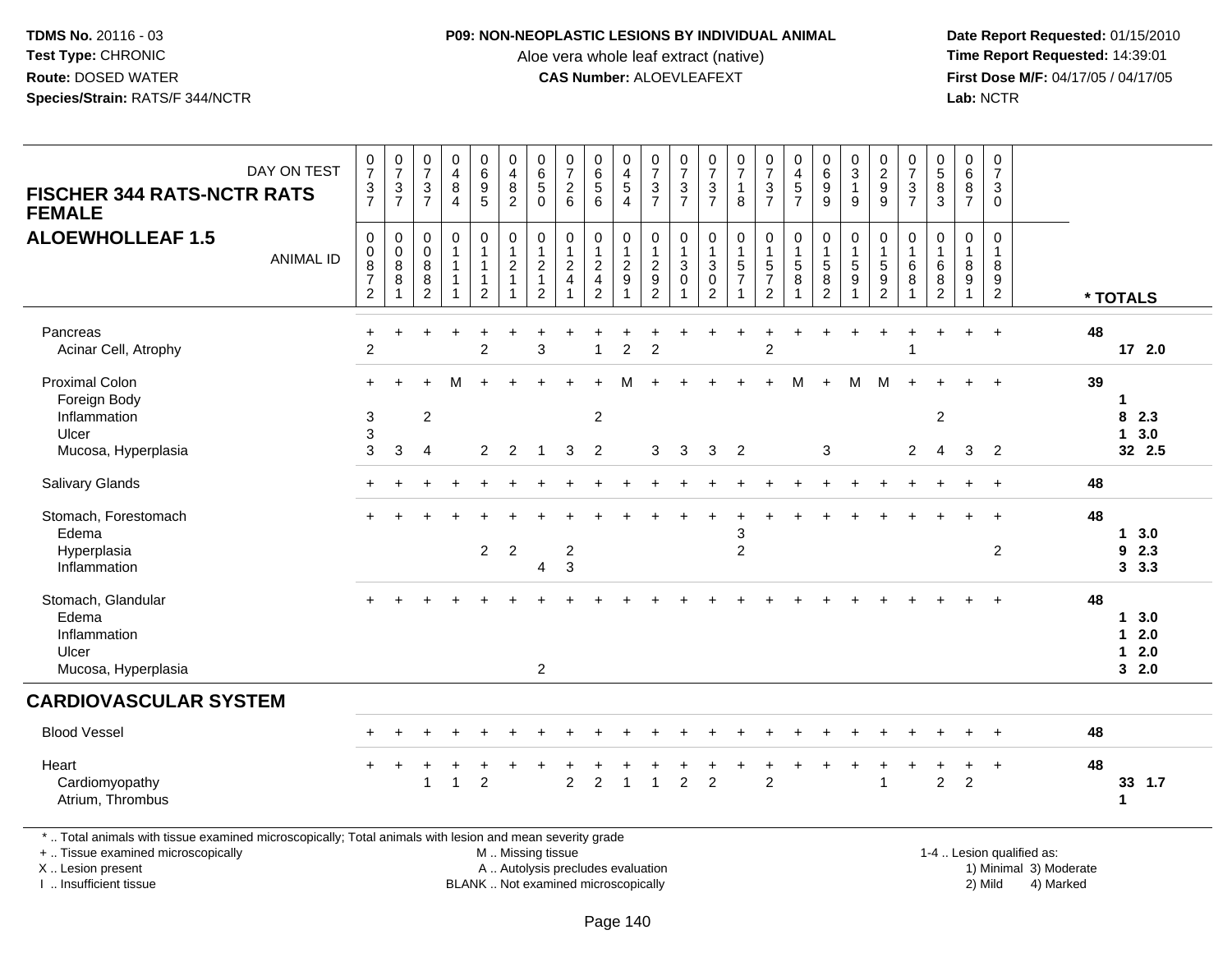#### **P09: NON-NEOPLASTIC LESIONS BY INDIVIDUAL ANIMAL**

Aloe vera whole leaf extract (native)<br>**CAS Number:** ALOEVLEAFEXT

 **Date Report Requested:** 01/15/2010 **First Dose M/F:** 04/17/05 / 04/17/05<br>**Lab:** NCTR **Lab:** NCTR

| DAY ON TEST<br><b>FISCHER 344 RATS-NCTR RATS</b><br><b>FEMALE</b>                                                                                               | $\frac{0}{7}$<br>$\frac{3}{7}$                                                | $\begin{array}{c} 0 \\ 7 \end{array}$<br>$\frac{3}{7}$ | $\begin{smallmatrix}0\\7\end{smallmatrix}$<br>$\frac{3}{7}$    | $\begin{array}{c} 0 \\ 4 \\ 8 \end{array}$<br>$\overline{4}$ | 0<br>0<br>0<br>5                                                                                 | $\begin{array}{c} 0 \\ 4 \\ 8 \end{array}$<br>$\overline{2}$                                      | $\begin{matrix} 0 \\ 6 \\ 5 \end{matrix}$<br>0                       | 0726                                                                       | 0<br>6<br>5<br>6                                                            | $\begin{array}{c} 0 \\ 4 \\ 5 \end{array}$<br>$\overline{4}$ | $\frac{0}{7}$<br>$\frac{3}{7}$                                                              | $\frac{0}{7}$<br>$\mathsf 3$<br>$\overline{7}$                     | $\begin{array}{c} 0 \\ 7 \\ 3 \end{array}$<br>$\overline{7}$              | $\frac{0}{7}$<br>$\mathbf{1}$<br>8 | $\frac{0}{7}$<br>$\frac{3}{7}$                                                | 0457                                                                   | 0<br>0<br>0<br>0<br>0                                                 | $\begin{array}{c} 0 \\ 3 \\ 1 \end{array}$<br>9                | $\frac{0}{2}$<br>$\overline{9}$                                                | $\begin{array}{c} 0 \\ 7 \\ 3 \\ 7 \end{array}$               | $\begin{array}{c} 0 \\ 5 \\ 3 \end{array}$                        | $\begin{array}{c} 0 \\ 6 \\ 8 \end{array}$<br>$\overline{7}$ | $\begin{array}{c} 0 \\ 7 \end{array}$<br>$\ensuremath{\mathsf{3}}$<br>$\mathsf{O}\xspace$ |                                                                         |
|-----------------------------------------------------------------------------------------------------------------------------------------------------------------|-------------------------------------------------------------------------------|--------------------------------------------------------|----------------------------------------------------------------|--------------------------------------------------------------|--------------------------------------------------------------------------------------------------|---------------------------------------------------------------------------------------------------|----------------------------------------------------------------------|----------------------------------------------------------------------------|-----------------------------------------------------------------------------|--------------------------------------------------------------|---------------------------------------------------------------------------------------------|--------------------------------------------------------------------|---------------------------------------------------------------------------|------------------------------------|-------------------------------------------------------------------------------|------------------------------------------------------------------------|-----------------------------------------------------------------------|----------------------------------------------------------------|--------------------------------------------------------------------------------|---------------------------------------------------------------|-------------------------------------------------------------------|--------------------------------------------------------------|-------------------------------------------------------------------------------------------|-------------------------------------------------------------------------|
| <b>ALOEWHOLLEAF 1.5</b><br><b>ANIMAL ID</b>                                                                                                                     | $\mathbf 0$<br>$\mathbf 0$<br>8<br>$\overline{\mathcal{I}}$<br>$\overline{c}$ | $\mathbf 0$<br>$\pmb{0}$<br>$\bf 8$<br>8<br>1          | $\pmb{0}$<br>$\mathbf 0$<br>$\, 8$<br>$\, 8$<br>$\overline{2}$ | $\pmb{0}$<br>$\mathbf{1}$<br>$\overline{1}$                  | $\begin{smallmatrix}0\\1\end{smallmatrix}$<br>$\overline{1}$<br>$\overline{1}$<br>$\overline{c}$ | $\begin{smallmatrix} 0\\ 1 \end{smallmatrix}$<br>$\overline{c}$<br>$\mathbf{1}$<br>$\overline{1}$ | $\mathbf 0$<br>$\mathbf{1}$<br>$\overline{c}$<br>1<br>$\overline{2}$ | $\begin{smallmatrix}0\\1\end{smallmatrix}$<br>$\sqrt{2}$<br>$\overline{4}$ | $\pmb{0}$<br>$\mathbf{1}$<br>$\sqrt{2}$<br>$\overline{4}$<br>$\overline{2}$ | 0<br>$\mathbf{1}$<br>$\sqrt{2}$<br>$9\,$                     | $\begin{smallmatrix} 0\\ 1 \end{smallmatrix}$<br>$\begin{array}{c} 2 \\ 9 \\ 2 \end{array}$ | 0<br>$\mathbf{1}$<br>$\ensuremath{\mathsf{3}}$<br>$\mathbf 0$<br>1 | $\mathsf{O}\xspace$<br>$\mathbf{1}$<br>3<br>$\mathbf 0$<br>$\overline{c}$ | 0<br>$\mathbf{1}$<br>$\frac{5}{7}$ | $\begin{smallmatrix}0\\1\end{smallmatrix}$<br>$\frac{5}{7}$<br>$\overline{2}$ | $\begin{smallmatrix} 0\\ 1 \end{smallmatrix}$<br>$\sqrt{5}$<br>$\bf 8$ | $\pmb{0}$<br>$\overline{1}$<br>$\sqrt{5}$<br>$\bf8$<br>$\overline{2}$ | $\pmb{0}$<br>$\mathbf{1}$<br>$\sqrt{5}$<br>9<br>$\overline{1}$ | $\pmb{0}$<br>$\mathbf{1}$<br>$\,$ 5 $\,$<br>$\boldsymbol{9}$<br>$\overline{c}$ | $\begin{smallmatrix}0\\1\end{smallmatrix}$<br>$\,6$<br>8<br>1 | $\pmb{0}$<br>$\mathbf{1}$<br>$\,6\,$<br>$\,8\,$<br>$\overline{2}$ | $\boldsymbol{0}$<br>$\mathbf{1}$<br>8<br>9                   | $\mathbf 0$<br>$\overline{1}$<br>$\bf 8$<br>$\boldsymbol{9}$<br>$\overline{2}$            | * TOTALS                                                                |
| <b>ENDOCRINE SYSTEM</b>                                                                                                                                         |                                                                               |                                                        |                                                                |                                                              |                                                                                                  |                                                                                                   |                                                                      |                                                                            |                                                                             |                                                              |                                                                                             |                                                                    |                                                                           |                                    |                                                                               |                                                                        |                                                                       |                                                                |                                                                                |                                                               |                                                                   |                                                              |                                                                                           |                                                                         |
| <b>Adrenal Cortex</b><br>Angiectasis<br>Atrophy<br>Hemorrhage<br>Hyperplasia, Focal<br>Hypertrophy, Focal<br>Necrosis, Coagulative<br>Vacuolization Cytoplasmic | $\overline{2}$                                                                | 3                                                      | $\mathfrak{p}$<br>$\mathbf{1}$                                 |                                                              | $\overline{2}$                                                                                   | $\overline{2}$                                                                                    | $\overline{2}$                                                       | $\overline{2}$                                                             | $\overline{2}$                                                              |                                                              | 3                                                                                           | $\overline{2}$                                                     | 3                                                                         |                                    | $\overline{c}$                                                                |                                                                        |                                                                       |                                                                |                                                                                | $\overline{2}$                                                | $\mathbf{3}$                                                      |                                                              | $\overline{2}$<br>$\overline{2}$                                                          | 48<br>19 2.1<br>$12.0$<br>13.0<br>2, 1.5<br>$12.0$<br>$12.0$<br>62.2    |
| Adrenal Medulla<br>Angiectasis<br>Hyperplasia, Focal                                                                                                            |                                                                               |                                                        |                                                                |                                                              | $\overline{2}$                                                                                   |                                                                                                   | 3                                                                    | $\overline{c}$                                                             |                                                                             |                                                              |                                                                                             | $\overline{c}$                                                     | $\overline{c}$                                                            |                                    |                                                                               |                                                                        |                                                                       |                                                                |                                                                                |                                                               |                                                                   |                                                              |                                                                                           | 47<br>62.2<br>$12.0$                                                    |
| Islets, Pancreatic                                                                                                                                              |                                                                               |                                                        |                                                                |                                                              |                                                                                                  |                                                                                                   |                                                                      |                                                                            |                                                                             |                                                              |                                                                                             |                                                                    |                                                                           |                                    |                                                                               |                                                                        |                                                                       |                                                                |                                                                                |                                                               |                                                                   |                                                              | $\div$                                                                                    | 48                                                                      |
| Parathyroid Gland                                                                                                                                               |                                                                               |                                                        |                                                                |                                                              |                                                                                                  |                                                                                                   |                                                                      |                                                                            |                                                                             |                                                              |                                                                                             |                                                                    |                                                                           |                                    |                                                                               |                                                                        |                                                                       |                                                                |                                                                                |                                                               |                                                                   |                                                              | A                                                                                         | 47                                                                      |
| <b>Pituitary Gland</b><br>Angiectasis<br>Pigmentation<br>Pars Distalis, Cyst<br>Pars Distalis, Hyperplasia<br>Pars Intermedia, Cyst<br>Pars Nervosa, Cyst       |                                                                               |                                                        |                                                                |                                                              |                                                                                                  | $\sqrt{3}$                                                                                        | $\sf X$                                                              |                                                                            | X                                                                           |                                                              |                                                                                             |                                                                    |                                                                           |                                    |                                                                               |                                                                        |                                                                       |                                                                |                                                                                |                                                               |                                                                   |                                                              | $\overline{ }$                                                                            | 47<br>$12.0$<br>3.0<br>$\mathbf 1$<br>6<br>4<br>2.0<br>$\mathbf 1$<br>1 |
| <b>Thyroid Gland</b><br>C-cell, Hyperplasia                                                                                                                     |                                                                               | $\ddot{}$                                              | $\ddot{}$                                                      | $\overline{2}$                                               |                                                                                                  |                                                                                                   | $\ddot{}$<br>$\overline{2}$                                          |                                                                            |                                                                             |                                                              |                                                                                             |                                                                    |                                                                           |                                    |                                                                               |                                                                        |                                                                       |                                                                |                                                                                | $\ddot{}$                                                     | $+$                                                               | $+$                                                          | $\overline{A}$                                                                            | 47<br>3, 1.7                                                            |

\* .. Total animals with tissue examined microscopically; Total animals with lesion and mean severity grade

+ .. Tissue examined microscopically

X .. Lesion present

I .. Insufficient tissue

M .. Missing tissue

A .. Autolysis precludes evaluation

BLANK .. Not examined microscopically 2) Mild 4) Marked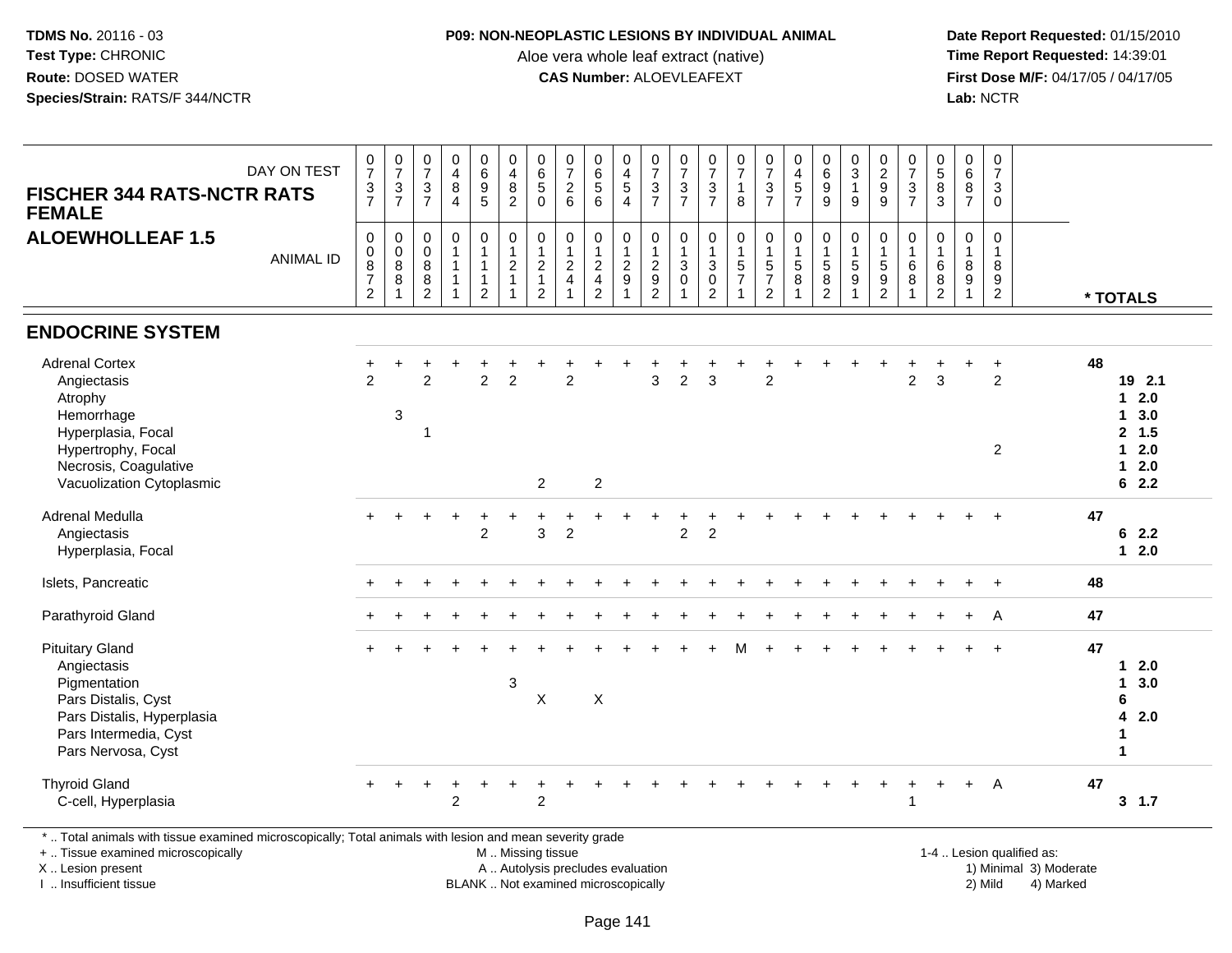### **P09: NON-NEOPLASTIC LESIONS BY INDIVIDUAL ANIMAL**

Aloe vera whole leaf extract (native)<br>**CAS Number:** ALOEVLEAFEXT

 **Date Report Requested:** 01/15/2010 **First Dose M/F:** 04/17/05 / 04/17/05<br>Lab: NCTR **Lab:** NCTR

| DAY ON TEST<br><b>FISCHER 344 RATS-NCTR RATS</b><br><b>FEMALE</b>                                                                                                                             | $\frac{0}{7}$<br>$\frac{3}{7}$     | $\frac{0}{7}$<br>$\sqrt{3}$<br>$\overline{7}$                               | $\pmb{0}$<br>$\overline{7}$<br>3<br>$\overline{7}$ | 0<br>$\overline{4}$<br>$\bf 8$<br>$\overline{4}$ | $_{6}^{\rm 0}$<br>$\overline{9}$<br>5               | 0<br>$\overline{\mathbf{4}}$<br>$\bf 8$<br>$\overline{2}$ | $\begin{array}{c} 0 \\ 6 \end{array}$<br>$\overline{5}$<br>$\mathbf{0}$   | $\frac{0}{7}$<br>$\sqrt{2}$<br>6                                         | $\pmb{0}$<br>$\,6\,$<br>$\overline{5}$<br>6                                          | 0<br>4<br>5<br>$\overline{4}$ | $\frac{0}{7}$<br>$\ensuremath{\mathsf{3}}$<br>$\overline{7}$ | $\pmb{0}$<br>$\overline{7}$<br>$\sqrt{3}$<br>$\overline{7}$ | 0<br>$\overline{7}$<br>3<br>$\overline{7}$                              | $\begin{smallmatrix}0\\7\end{smallmatrix}$<br>$\mathbf{1}$<br>8 | $\frac{0}{7}$<br>3<br>$\overline{7}$                                  | $\pmb{0}$<br>$\overline{4}$<br>$\sqrt{5}$<br>$\overline{7}$         | 0<br>6<br>$\boldsymbol{9}$<br>9 | $_3^0$<br>$\mathbf{1}$<br>9                                                | $\begin{smallmatrix} 0\\2\\9 \end{smallmatrix}$<br>9              | $\frac{0}{7}$<br>$\ensuremath{\mathsf{3}}$<br>$\overline{7}$ | $\pmb{0}$<br>$\overline{5}$<br>$\, 8$<br>3                         | 0<br>6<br>8<br>$\overline{7}$ | $\mathbf 0$<br>$\overline{7}$<br>3<br>$\Omega$         |                                                                  |                         |                                        |
|-----------------------------------------------------------------------------------------------------------------------------------------------------------------------------------------------|------------------------------------|-----------------------------------------------------------------------------|----------------------------------------------------|--------------------------------------------------|-----------------------------------------------------|-----------------------------------------------------------|---------------------------------------------------------------------------|--------------------------------------------------------------------------|--------------------------------------------------------------------------------------|-------------------------------|--------------------------------------------------------------|-------------------------------------------------------------|-------------------------------------------------------------------------|-----------------------------------------------------------------|-----------------------------------------------------------------------|---------------------------------------------------------------------|---------------------------------|----------------------------------------------------------------------------|-------------------------------------------------------------------|--------------------------------------------------------------|--------------------------------------------------------------------|-------------------------------|--------------------------------------------------------|------------------------------------------------------------------|-------------------------|----------------------------------------|
| <b>ALOEWHOLLEAF 1.5</b><br><b>ANIMAL ID</b>                                                                                                                                                   | 0<br>0<br>8<br>$\overline{7}$<br>2 | $\boldsymbol{0}$<br>$\boldsymbol{0}$<br>$\overline{8}$<br>8<br>$\mathbf{1}$ | 0<br>$\mathbf 0$<br>$\bf 8$<br>8<br>2              | $\pmb{0}$<br>1<br>$\overline{1}$<br>-1           | $\pmb{0}$<br>$\mathbf{1}$<br>1<br>$\mathbf{1}$<br>2 | 0<br>$\overline{a}$<br>$\overline{1}$                     | $\pmb{0}$<br>$\mathbf{1}$<br>$\sqrt{2}$<br>$\mathbf{1}$<br>$\overline{2}$ | 0<br>$\overline{1}$<br>$\boldsymbol{2}$<br>$\overline{4}$                | $\boldsymbol{0}$<br>$\overline{1}$<br>$\sqrt{2}$<br>$\overline{4}$<br>$\overline{2}$ | 0<br>$\boldsymbol{2}$<br>9    | $\pmb{0}$<br>$\mathbf{1}$<br>$\frac{2}{9}$<br>$\overline{2}$ | $\pmb{0}$<br>$\mathbf{1}$<br>$\sqrt{3}$<br>0                | $\mathbf 0$<br>$\ensuremath{\mathsf{3}}$<br>$\pmb{0}$<br>$\overline{2}$ | $\mathbf 0$<br>$\mathbf{1}$<br>$\frac{5}{7}$                    | 0<br>$\overline{1}$<br>$\sqrt{5}$<br>$\overline{7}$<br>$\overline{2}$ | $\pmb{0}$<br>$\mathbf{1}$<br>$\sqrt{5}$<br>$\bf8$<br>$\overline{1}$ | 0<br>5<br>8<br>2                | $\mathsf{O}\xspace$<br>$\mathbf{1}$<br>$\sqrt{5}$<br>$9$<br>$\overline{1}$ | $\mathbf 0$<br>$\mathbf{1}$<br>$\,$ 5 $\,$<br>9<br>$\overline{2}$ | 0<br>$\,6\,$<br>8                                            | $\mathbf 0$<br>$\mathbf{1}$<br>$\,6\,$<br>$\, 8$<br>$\overline{2}$ | 0<br>8<br>9                   | $\Omega$<br>$\overline{1}$<br>8<br>9<br>$\overline{2}$ |                                                                  |                         | * TOTALS                               |
| Follicular Cell, Hyperplasia                                                                                                                                                                  |                                    |                                                                             |                                                    |                                                  |                                                     |                                                           |                                                                           |                                                                          |                                                                                      |                               |                                                              |                                                             |                                                                         |                                                                 |                                                                       |                                                                     |                                 |                                                                            |                                                                   |                                                              |                                                                    |                               |                                                        |                                                                  |                         | 1 1.0                                  |
| <b>GENERAL BODY SYSTEM</b>                                                                                                                                                                    |                                    |                                                                             |                                                    |                                                  |                                                     |                                                           |                                                                           |                                                                          |                                                                                      |                               |                                                              |                                                             |                                                                         |                                                                 |                                                                       |                                                                     |                                 |                                                                            |                                                                   |                                                              |                                                                    |                               |                                                        |                                                                  |                         |                                        |
| <b>NONE</b>                                                                                                                                                                                   |                                    |                                                                             |                                                    |                                                  |                                                     |                                                           |                                                                           |                                                                          |                                                                                      |                               |                                                              |                                                             |                                                                         |                                                                 |                                                                       |                                                                     |                                 |                                                                            |                                                                   |                                                              |                                                                    |                               |                                                        |                                                                  |                         |                                        |
| <b>GENITAL SYSTEM</b>                                                                                                                                                                         |                                    |                                                                             |                                                    |                                                  |                                                     |                                                           |                                                                           |                                                                          |                                                                                      |                               |                                                              |                                                             |                                                                         |                                                                 |                                                                       |                                                                     |                                 |                                                                            |                                                                   |                                                              |                                                                    |                               |                                                        |                                                                  |                         |                                        |
| <b>Clitoral Gland</b><br>Atrophy<br>Inflammation<br>Duct, Ectasia<br>Duct, Hyperplasia                                                                                                        |                                    |                                                                             |                                                    | $\overline{2}$                                   | $\overline{2}$                                      | $\overline{\phantom{0}}$ 1                                |                                                                           | $2^{\circ}$                                                              | $\overline{1}$                                                                       |                               |                                                              | $\mathbf{3}$                                                | $\overline{2}$                                                          | 3                                                               | $\overline{2}$<br>2                                                   |                                                                     | 3                               | $\overline{2}$                                                             | $\overline{2}$<br>$\overline{2}$                                  | 3<br>3                                                       | 3                                                                  | 3                             | $\overline{c}$                                         |                                                                  | 48                      | $12.0$<br>30 2.2<br>82.4<br>52.2       |
| Ovary<br>Atrophy<br>Cyst                                                                                                                                                                      | +<br>2                             | 4                                                                           | 3                                                  | $\overline{2}$                                   | 3                                                   | $\overline{2}$                                            |                                                                           |                                                                          |                                                                                      | $\overline{2}$                | $\overline{4}$                                               | $\overline{2}$                                              | $\overline{c}$<br>X                                                     | $\overline{2}$                                                  | $\overline{2}$                                                        | 2                                                                   | $\overline{4}$                  | $\overline{2}$                                                             | $\ddot{}$<br>$\overline{2}$<br>$\mathsf X$                        | +<br>$\overline{2}$                                          | 2                                                                  | +<br>3                        | $\ddot{}$<br>$\overline{2}$                            |                                                                  | 48                      | 47 2.4<br>4                            |
| Uterus<br>Hyperplasia, Focal<br>Inflammation<br>Bilateral, Horn, Dilatation<br>Endometrium, Hyperplasia, Cystic                                                                               |                                    | 3                                                                           | $\overline{\mathbf{3}}$                            |                                                  |                                                     |                                                           | $\mathbf{1}$                                                              |                                                                          | 3                                                                                    |                               | $\overline{2}$                                               |                                                             |                                                                         |                                                                 |                                                                       |                                                                     | $\overline{2}$                  |                                                                            | $\mathbf 3$                                                       |                                                              |                                                                    |                               | $\overline{2}$                                         |                                                                  | 48                      | 52.0<br>2.0<br>$1 \quad 3.0$<br>12 2.2 |
| Vagina<br>Inflammation, Suppurative<br>Mucocyte, Hyperplasia                                                                                                                                  |                                    |                                                                             |                                                    |                                                  |                                                     |                                                           |                                                                           |                                                                          | $\ddot{}$<br>3<br>$\overline{4}$                                                     |                               |                                                              |                                                             |                                                                         |                                                                 |                                                                       |                                                                     |                                 |                                                                            |                                                                   |                                                              |                                                                    |                               |                                                        |                                                                  | $\overline{\mathbf{4}}$ | 32.7<br>4 3.0                          |
| <b>HEMATOPOIETIC SYSTEM</b>                                                                                                                                                                   |                                    |                                                                             |                                                    |                                                  |                                                     |                                                           |                                                                           |                                                                          |                                                                                      |                               |                                                              |                                                             |                                                                         |                                                                 |                                                                       |                                                                     |                                 |                                                                            |                                                                   |                                                              |                                                                    |                               |                                                        |                                                                  |                         |                                        |
| <b>Bone Marrow</b>                                                                                                                                                                            | $+$                                |                                                                             |                                                    |                                                  | $\ddot{}$                                           | $+$                                                       | $+$                                                                       | $+$                                                                      | $+$                                                                                  | $+$                           | $+$                                                          | $+$                                                         | $+$                                                                     | $+$                                                             | $+$                                                                   | $+$                                                                 | $\ddot{}$                       | $+$                                                                        | $\ddot{}$                                                         | ÷                                                            |                                                                    | $+$                           |                                                        |                                                                  | 47                      |                                        |
| *  Total animals with tissue examined microscopically; Total animals with lesion and mean severity grade<br>+  Tissue examined microscopically<br>X  Lesion present<br>I  Insufficient tissue |                                    |                                                                             |                                                    |                                                  |                                                     | M  Missing tissue                                         |                                                                           | A  Autolysis precludes evaluation<br>BLANK  Not examined microscopically |                                                                                      |                               |                                                              |                                                             |                                                                         |                                                                 |                                                                       |                                                                     |                                 |                                                                            |                                                                   |                                                              |                                                                    |                               | 2) Mild                                                | 1-4  Lesion qualified as:<br>1) Minimal 3) Moderate<br>4) Marked |                         |                                        |

I .. Insufficient tissue

Page 142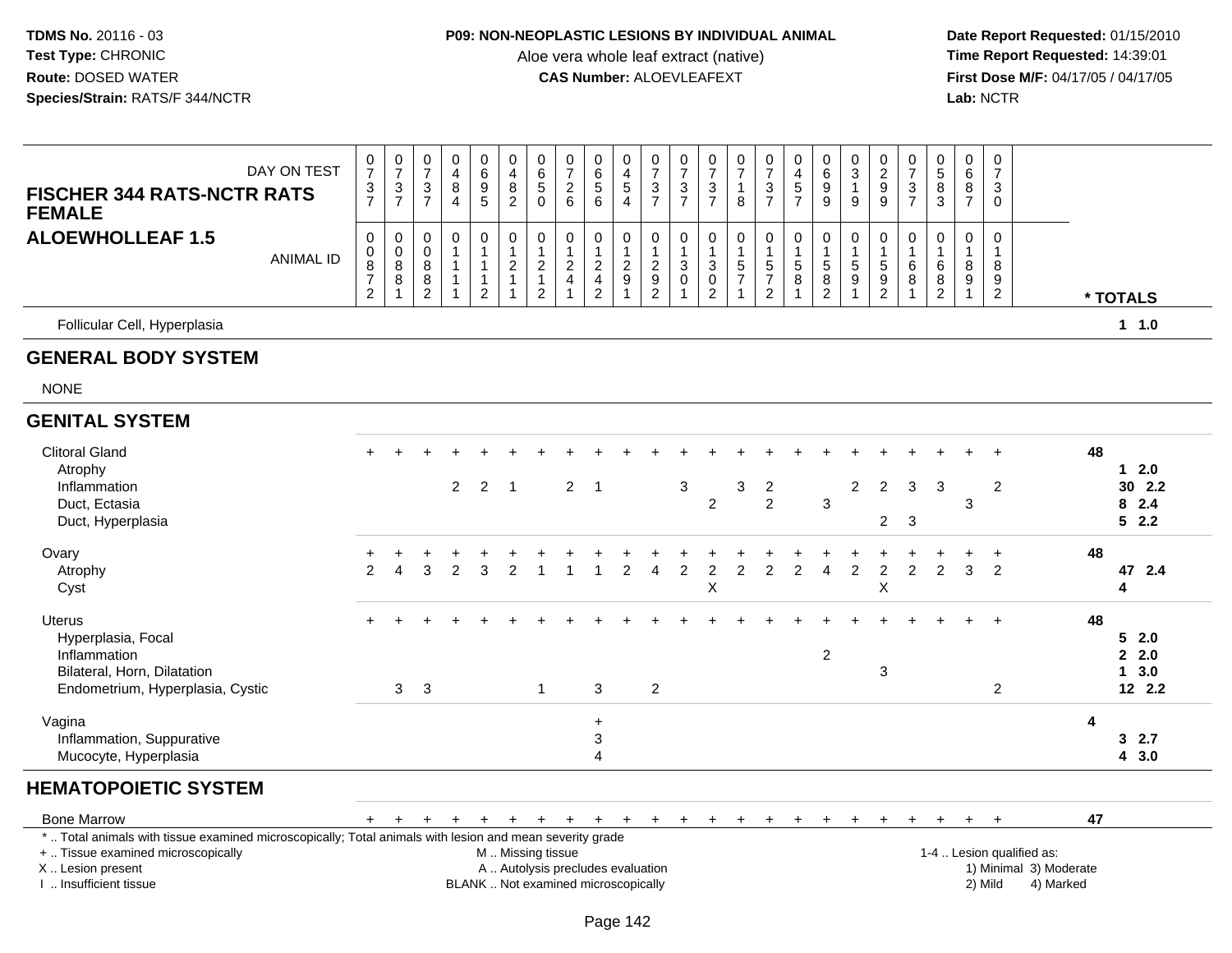#### **P09: NON-NEOPLASTIC LESIONS BY INDIVIDUAL ANIMAL**

Aloe vera whole leaf extract (native)<br>**CAS Number:** ALOEVLEAFEXT

 **Date Report Requested:** 01/15/2010 **First Dose M/F:** 04/17/05 / 04/17/05<br>**Lab:** NCTR **Lab:** NCTR

| DAY ON TEST<br><b>FISCHER 344 RATS-NCTR RATS</b><br><b>FEMALE</b><br><b>ALOEWHOLLEAF 1.5</b><br><b>ANIMAL ID</b>                                                      | $\frac{0}{7}$<br>$\frac{3}{7}$<br>0<br>$\mathsf{O}\xspace$<br>$\overline{8}$<br>$\overline{7}$<br>$\overline{2}$ | $\frac{0}{7}$<br>$\frac{3}{7}$<br>$\pmb{0}$<br>$\overline{0}$<br>88<br>$\overline{1}$ | $\frac{0}{7}$<br>$\mathbf{3}$<br>$\overline{7}$<br>0<br>$\mathbf 0$<br>$\bf 8$<br>$\boldsymbol{8}$<br>$\overline{2}$ | $\begin{array}{c} 0 \\ 4 \\ 8 \end{array}$<br>4<br>$\pmb{0}$<br>$\mathbf{1}$<br>$\mathbf{1}$<br>$\mathbf{1}$ | 0<br>0<br>0<br>5<br>0<br>$\mathbf{1}$<br>$\mathbf{1}$<br>$\mathbf{1}$<br>$\overline{2}$ | $\begin{array}{c} 0 \\ 4 \\ 8 \\ 2 \end{array}$<br>$\begin{smallmatrix}0\\1\end{smallmatrix}$<br>$\sqrt{2}$<br>$\mathbf{1}$ | $\begin{array}{c} 0 \\ 6 \\ 5 \end{array}$<br>$\mathsf{O}\xspace$<br>$\pmb{0}$<br>$\mathbf{1}$<br>$\boldsymbol{2}$<br>$\mathbf{1}$<br>$\overline{2}$ | $\frac{0}{7}$<br>6<br>$\mathbf 0$<br>$\frac{1}{2}$<br>$\overline{4}$ | 0<br>6<br>5<br>6<br>$\pmb{0}$<br>$\overline{1}$<br>$\sqrt{2}$<br>$\overline{4}$<br>$\overline{2}$ | $\begin{array}{c} 0 \\ 4 \\ 5 \end{array}$<br>$\overline{4}$<br>0<br>$\mathbf{1}$<br>$\frac{2}{9}$<br>$\mathbf{1}$ | $\frac{0}{7}$<br>$\overline{3}$<br>$\overline{7}$<br>0<br>$\mathbf{1}$<br>$\overline{c}$<br>$\boldsymbol{9}$<br>$\overline{2}$ | $\begin{array}{c} 0 \\ 7 \\ 3 \\ 7 \end{array}$<br>0<br>$\mathbf{1}$<br>$\mathbf{3}$<br>$\mathbf 0$ | $07/3$<br>7<br>$\pmb{0}$<br>$\overline{1}$<br>$\frac{3}{0}$ | $\frac{0}{7}$<br>$\mathbf{1}$<br>$\overline{8}$<br>$\pmb{0}$<br>$\overline{1}$<br>$\frac{5}{7}$ | $\frac{0}{7}$<br>$\frac{3}{7}$<br>$\mathbf 0$<br>$\overline{1}$<br>$\frac{5}{7}$<br>$\overline{2}$ | $0$<br>4<br>5<br>7<br>$\begin{smallmatrix}0\\1\end{smallmatrix}$<br>$\overline{5}$<br>$\overline{8}$ | $\begin{matrix} 0 \\ 6 \\ 9 \end{matrix}$<br>$\boldsymbol{9}$<br>0<br>$\mathbf{1}$<br>$\sqrt{5}$<br>$\overline{8}$<br>$\overline{2}$ | $\begin{array}{c} 0 \\ 3 \\ 1 \end{array}$<br>$9\,$<br>$\begin{smallmatrix}0\\1\end{smallmatrix}$<br>$\overline{5}$<br>$\overline{9}$<br>1 | $\begin{array}{c} 0 \\ 2 \\ 9 \end{array}$<br>0<br>$\mathbf{1}$<br>$\frac{5}{2}$ | $\begin{array}{c} 0 \\ 7 \\ 3 \\ 7 \end{array}$<br>$\pmb{0}$<br>$\overline{1}$<br>$\,6\,$<br>$\overline{8}$<br>$\overline{1}$ | $\begin{array}{c} 0 \\ 5 \\ 3 \end{array}$<br>$\mathbf 0$<br>$\overline{1}$<br>$\,6$<br>$\overline{8}$<br>$\overline{2}$ | 0687<br>$\mathbf 0$<br>$\overline{1}$<br>$\bf 8$<br>$\overline{9}$<br>1 | $\frac{0}{7}$<br>$\mathbf{3}$<br>$\mathbf{0}$<br>$\mathbf 0$<br>$\mathbf{1}$<br>$\boldsymbol{8}$<br>9<br>$\overline{2}$ | * TOTALS                                               |
|-----------------------------------------------------------------------------------------------------------------------------------------------------------------------|------------------------------------------------------------------------------------------------------------------|---------------------------------------------------------------------------------------|----------------------------------------------------------------------------------------------------------------------|--------------------------------------------------------------------------------------------------------------|-----------------------------------------------------------------------------------------|-----------------------------------------------------------------------------------------------------------------------------|------------------------------------------------------------------------------------------------------------------------------------------------------|----------------------------------------------------------------------|---------------------------------------------------------------------------------------------------|--------------------------------------------------------------------------------------------------------------------|--------------------------------------------------------------------------------------------------------------------------------|-----------------------------------------------------------------------------------------------------|-------------------------------------------------------------|-------------------------------------------------------------------------------------------------|----------------------------------------------------------------------------------------------------|------------------------------------------------------------------------------------------------------|--------------------------------------------------------------------------------------------------------------------------------------|--------------------------------------------------------------------------------------------------------------------------------------------|----------------------------------------------------------------------------------|-------------------------------------------------------------------------------------------------------------------------------|--------------------------------------------------------------------------------------------------------------------------|-------------------------------------------------------------------------|-------------------------------------------------------------------------------------------------------------------------|--------------------------------------------------------|
| Hyperplasia<br>Proliferation<br>Myeloid Cell, Hyperplasia                                                                                                             |                                                                                                                  |                                                                                       |                                                                                                                      | $\boldsymbol{2}$                                                                                             |                                                                                         |                                                                                                                             |                                                                                                                                                      |                                                                      |                                                                                                   |                                                                                                                    |                                                                                                                                |                                                                                                     |                                                             |                                                                                                 |                                                                                                    |                                                                                                      |                                                                                                                                      |                                                                                                                                            | $\overline{2}$                                                                   |                                                                                                                               |                                                                                                                          |                                                                         |                                                                                                                         | $12.0$<br>14.0<br>$12.0$                               |
| Lymph Node<br>Mediastinal, Hyperplasia, Lymphoid<br>Medulla, Pancreatic, Sinus, Dilatation<br>Pancreatic, Degeneration, Cystic<br>Pancreatic, Hyperplasia, Lymphoid   |                                                                                                                  |                                                                                       |                                                                                                                      |                                                                                                              |                                                                                         |                                                                                                                             |                                                                                                                                                      |                                                                      | $\ddot{}$<br>$\sqrt{3}$                                                                           |                                                                                                                    |                                                                                                                                |                                                                                                     |                                                             | $+$                                                                                             | $+$                                                                                                |                                                                                                      | $\ddot{}$                                                                                                                            |                                                                                                                                            |                                                                                  |                                                                                                                               |                                                                                                                          |                                                                         |                                                                                                                         | 9<br>$12.0$<br>13.0<br>13.0<br>13.0                    |
| Lymph Node, Mandibular<br>Degeneration, Cystic<br>Hyperplasia, Lymphoid<br>Infiltration Cellular, Plasma Cell<br>Medulla, Sinus, Dilatation                           | $\boldsymbol{2}$                                                                                                 |                                                                                       |                                                                                                                      |                                                                                                              |                                                                                         |                                                                                                                             |                                                                                                                                                      |                                                                      | $\overline{2}$                                                                                    |                                                                                                                    | $\overline{c}$                                                                                                                 |                                                                                                     |                                                             |                                                                                                 |                                                                                                    |                                                                                                      |                                                                                                                                      |                                                                                                                                            |                                                                                  |                                                                                                                               |                                                                                                                          | А                                                                       | $+$                                                                                                                     | 47<br>4 1.8<br>$12.0$<br>42.0<br>2.5                   |
| Lymph Node, Mesenteric<br><b>Amyloid Deposition</b><br>Atrophy, Lymphocyte<br>Degeneration, Cystic<br>Fibrosis<br>Hyperplasia, Lymphoid<br>Medulla, Sinus, Dilatation | 4                                                                                                                |                                                                                       | $\overline{2}$                                                                                                       | 3                                                                                                            | $\boldsymbol{\Lambda}$                                                                  |                                                                                                                             | $\Delta$                                                                                                                                             | 3<br>$\overline{2}$                                                  |                                                                                                   |                                                                                                                    |                                                                                                                                |                                                                                                     |                                                             | 3                                                                                               |                                                                                                    | 3                                                                                                    |                                                                                                                                      | 3                                                                                                                                          | $\ddot{}$<br>$\overline{2}$                                                      | $\ddot{}$<br>3<br>Δ                                                                                                           | $+$<br>Δ                                                                                                                 | A                                                                       | $\ddot{+}$<br>3                                                                                                         | 47<br>13.0<br>43.0<br>43 3.5<br>13.0<br>3, 3.0<br>13.0 |
| Spleen<br>Atrophy<br>Hematopoietic Cell Proliferation<br>Hyperplasia, Focal<br>Infarct                                                                                |                                                                                                                  |                                                                                       |                                                                                                                      |                                                                                                              |                                                                                         | $\overline{2}$                                                                                                              |                                                                                                                                                      |                                                                      | $\boldsymbol{2}$                                                                                  |                                                                                                                    |                                                                                                                                |                                                                                                     |                                                             |                                                                                                 |                                                                                                    |                                                                                                      |                                                                                                                                      |                                                                                                                                            | $\boldsymbol{2}$                                                                 |                                                                                                                               |                                                                                                                          |                                                                         |                                                                                                                         | 48<br>22.0<br>2.0<br>$\mathbf 1$<br>$12.0$<br>3        |

\* .. Total animals with tissue examined microscopically; Total animals with lesion and mean severity grade

+ .. Tissue examined microscopically

X .. Lesion present

I .. Insufficient tissue

M .. Missing tissue

A .. Autolysis precludes evaluation

BLANK .. Not examined microscopically 2) Mild 4) Marked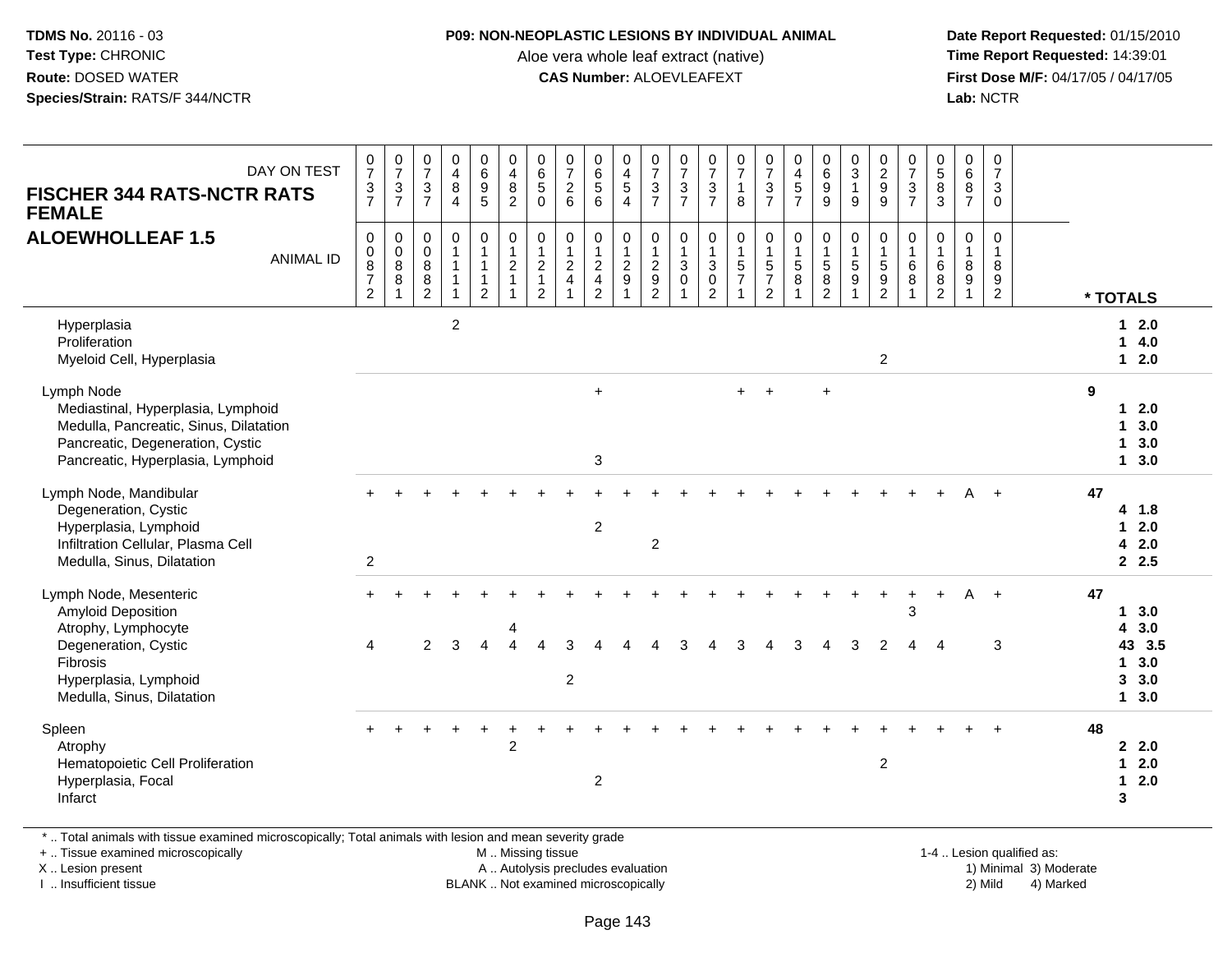### **P09: NON-NEOPLASTIC LESIONS BY INDIVIDUAL ANIMAL**

Aloe vera whole leaf extract (native)<br>**CAS Number:** ALOEVLEAFEXT

| DAY ON TEST<br><b>FISCHER 344 RATS-NCTR RATS</b><br><b>FEMALE</b>                                                                                                                             | $\frac{0}{7}$<br>$\frac{3}{7}$                                                                | $\begin{array}{c} 0 \\ 7 \end{array}$<br>$\frac{3}{7}$ | $\frac{0}{7}$<br>$\frac{3}{7}$                                      | $_4^{\rm 0}$<br>$\,8\,$<br>$\overline{4}$                                       | $\begin{array}{c} 0 \\ 6 \\ 9 \end{array}$<br>$\overline{5}$                  | $\pmb{0}$<br>$\overline{\mathbf{4}}$<br>$\bf 8$<br>$\overline{2}$             | $\begin{array}{c} 0 \\ 6 \\ 5 \end{array}$<br>$\mathbf 0$                     | $\begin{array}{c} 0 \\ 7 \end{array}$<br>$\frac{2}{6}$                      | $\begin{array}{c} 0 \\ 6 \\ 5 \end{array}$<br>6                                       | $\begin{array}{c} 0 \\ 4 \\ 5 \\ 4 \end{array}$                                 | $\frac{0}{7}$<br>$\frac{3}{7}$                             | $\frac{0}{7}$<br>$\sqrt{3}$<br>$\overline{7}$                    | $\frac{0}{7}$<br>3<br>$\overline{7}$                                        | $\frac{0}{7}$<br>$\mathbf{1}$<br>8                 | $\frac{0}{7}$<br>$rac{3}{7}$                                   | $_4^{\rm 0}$<br>$\sqrt{5}$<br>$\overline{7}$   | $\begin{array}{c} 0 \\ 6 \\ 9 \end{array}$<br>$9\,$                   | $\begin{array}{c} 0 \\ 3 \\ 1 \end{array}$<br>9                  | $\begin{array}{c} 0 \\ 2 \\ 9 \end{array}$<br>$\overline{9}$                    | $\frac{0}{7}$<br>$\sqrt{3}$<br>$\overline{7}$              | $\begin{array}{c} 0 \\ 5 \\ 8 \end{array}$<br>3 | $\begin{array}{c} 0 \\ 6 \end{array}$<br>$\overline{8}$<br>$\overline{7}$ | $\pmb{0}$<br>$\overline{7}$<br>$\mathbf{3}$<br>$\mathbf 0$                   |              |                       |
|-----------------------------------------------------------------------------------------------------------------------------------------------------------------------------------------------|-----------------------------------------------------------------------------------------------|--------------------------------------------------------|---------------------------------------------------------------------|---------------------------------------------------------------------------------|-------------------------------------------------------------------------------|-------------------------------------------------------------------------------|-------------------------------------------------------------------------------|-----------------------------------------------------------------------------|---------------------------------------------------------------------------------------|---------------------------------------------------------------------------------|------------------------------------------------------------|------------------------------------------------------------------|-----------------------------------------------------------------------------|----------------------------------------------------|----------------------------------------------------------------|------------------------------------------------|-----------------------------------------------------------------------|------------------------------------------------------------------|---------------------------------------------------------------------------------|------------------------------------------------------------|-------------------------------------------------|---------------------------------------------------------------------------|------------------------------------------------------------------------------|--------------|-----------------------|
| <b>ALOEWHOLLEAF 1.5</b><br><b>ANIMAL ID</b>                                                                                                                                                   | $\mathsf{O}\xspace$<br>$\begin{array}{c} 0 \\ 8 \\ 7 \end{array}$<br>$\overline{2}$           | $_{\rm 0}^{\rm 0}$<br>$\overline{8}$<br>$\, 8$         | $\mathbf 0$<br>$\mathbf 0$<br>$\overline{8}$<br>8<br>$\overline{2}$ | $\pmb{0}$<br>$\overline{1}$<br>$\mathbf{1}$<br>$\overline{1}$<br>$\overline{1}$ | $\mathbf 0$<br>$\mathbf{1}$<br>$\mathbf{1}$<br>$\mathbf{1}$<br>$\overline{2}$ | $\pmb{0}$<br>$\mathbf{1}$<br>$\boldsymbol{2}$<br>$\mathbf{1}$<br>$\mathbf{1}$ | $\pmb{0}$<br>$\mathbf{1}$<br>$\overline{c}$<br>$\mathbf{1}$<br>$\overline{2}$ | $\mathbf 0$<br>$\mathbf{1}$<br>$\sqrt{2}$<br>$\overline{4}$<br>$\mathbf{1}$ | $\mathsf{O}\xspace$<br>$\mathbf{1}$<br>$\sqrt{2}$<br>$\overline{4}$<br>$\overline{2}$ | $\mathbf 0$<br>$\mathbf{1}$<br>$\sqrt{2}$<br>$\boldsymbol{9}$<br>$\overline{1}$ | $\mathsf 0$<br>$\mathbf{1}$<br>$\sqrt{2}$<br>$\frac{9}{2}$ | $\mathbf 0$<br>$\mathbf{1}$<br>$\sqrt{3}$<br>$\overline{0}$<br>1 | $\mathbf 0$<br>$\mathbf{1}$<br>$\sqrt{3}$<br>$\mathbf 0$<br>$\overline{2}$  | 0<br>$\mathbf{1}$<br>$\frac{5}{7}$<br>$\mathbf{1}$ | $\mathsf 0$<br>$\mathbf{1}$<br>$\frac{5}{7}$<br>$\overline{2}$ | $\mathbf 0$<br>$\mathbf{1}$<br>$\sqrt{5}$<br>8 | $\mathbf 0$<br>$\begin{array}{c} 1 \\ 5 \end{array}$<br>$\frac{8}{2}$ | $\mathbf 0$<br>$\mathbf{1}$<br>$\sqrt{5}$<br>9<br>$\overline{1}$ | $\mathbf 0$<br>$\mathbf{1}$<br>$\sqrt{5}$<br>$\boldsymbol{9}$<br>$\overline{2}$ | $\mathbf 0$<br>$\overline{1}$<br>$6\phantom{1}6$<br>8<br>1 | $\mathbf 0$<br>1<br>$\,6\,$<br>$\frac{8}{2}$    | $\mathbf 0$<br>$\mathbf{1}$<br>$\bf 8$<br>9<br>$\overline{1}$             | $\mathbf 0$<br>$\mathbf{1}$<br>$\,8\,$<br>$\boldsymbol{9}$<br>$\overline{2}$ |              | * TOTALS              |
| Pigmentation                                                                                                                                                                                  |                                                                                               |                                                        |                                                                     |                                                                                 |                                                                               | $\mathbf{3}$                                                                  |                                                                               |                                                                             |                                                                                       |                                                                                 |                                                            |                                                                  |                                                                             |                                                    |                                                                |                                                |                                                                       | $\overline{c}$                                                   |                                                                                 |                                                            |                                                 |                                                                           |                                                                              |              | 62.5                  |
| Thymus<br>Atrophy<br>Cyst                                                                                                                                                                     | 2                                                                                             | $\overline{2}$                                         | 2                                                                   | $\overline{2}$                                                                  | $\overline{2}$                                                                | $\overline{2}$                                                                | $\overline{2}$                                                                | $\overline{2}$                                                              | $\overline{2}$                                                                        | 3                                                                               | 2                                                          | $\overline{2}$                                                   | $\overline{2}$                                                              | $\overline{2}$                                     | $\overline{2}$                                                 | $\overline{2}$                                 | M                                                                     | 2                                                                | $\overline{c}$                                                                  | $\overline{c}$<br>$\mathsf X$                              | $\overline{2}$                                  | A                                                                         | $\ddot{}$<br>2                                                               | 44           | 42 2.3<br>1           |
| <b>INTEGUMENTARY SYSTEM</b>                                                                                                                                                                   |                                                                                               |                                                        |                                                                     |                                                                                 |                                                                               |                                                                               |                                                                               |                                                                             |                                                                                       |                                                                                 |                                                            |                                                                  |                                                                             |                                                    |                                                                |                                                |                                                                       |                                                                  |                                                                                 |                                                            |                                                 |                                                                           |                                                                              |              |                       |
| Mammary Gland<br>Galactocele<br>Lactation<br>Alveolus, Hyperplasia                                                                                                                            | $\overline{c}$<br>3                                                                           | 3<br>$\overline{1}$                                    |                                                                     |                                                                                 |                                                                               |                                                                               | 1                                                                             | Х                                                                           |                                                                                       |                                                                                 | $\overline{\mathbf{c}}$<br>$\overline{2}$                  | $\mathbf{1}$                                                     | 1<br>$\overline{2}$                                                         | $\mathbf{1}$<br>$\overline{2}$                     |                                                                |                                                | 3                                                                     |                                                                  |                                                                                 | Х<br>3<br>$\overline{c}$                                   | $\overline{c}$<br>$\overline{c}$                | $\overline{c}$<br>2                                                       |                                                                              | 47           | 5<br>23 2.1<br>22 2.1 |
| <b>Skin</b><br>Epidermis, Hyperplasia<br>Epidermis, Necrosis                                                                                                                                  |                                                                                               |                                                        |                                                                     |                                                                                 |                                                                               |                                                                               |                                                                               |                                                                             |                                                                                       |                                                                                 |                                                            |                                                                  |                                                                             |                                                    |                                                                |                                                |                                                                       |                                                                  |                                                                                 |                                                            |                                                 |                                                                           | $\ddot{}$                                                                    | 48           | 13.0<br>$12.0$        |
| <b>MUSCULOSKELETAL SYSTEM</b>                                                                                                                                                                 |                                                                                               |                                                        |                                                                     |                                                                                 |                                                                               |                                                                               |                                                                               |                                                                             |                                                                                       |                                                                                 |                                                            |                                                                  |                                                                             |                                                    |                                                                |                                                |                                                                       |                                                                  |                                                                                 |                                                            |                                                 |                                                                           |                                                                              |              |                       |
| Bone, Femur<br>Osteopetrosis                                                                                                                                                                  | $+$                                                                                           |                                                        |                                                                     |                                                                                 | $\overline{2}$                                                                |                                                                               |                                                                               |                                                                             |                                                                                       |                                                                                 |                                                            |                                                                  |                                                                             | 3                                                  |                                                                |                                                |                                                                       |                                                                  |                                                                                 |                                                            |                                                 |                                                                           |                                                                              | 48           | 53.2                  |
| <b>Skeletal Muscle</b>                                                                                                                                                                        |                                                                                               |                                                        |                                                                     |                                                                                 |                                                                               |                                                                               |                                                                               |                                                                             |                                                                                       |                                                                                 |                                                            |                                                                  |                                                                             |                                                    |                                                                | $+$                                            |                                                                       |                                                                  |                                                                                 | $+$                                                        |                                                 |                                                                           |                                                                              | $\mathbf{2}$ |                       |
| <b>NERVOUS SYSTEM</b>                                                                                                                                                                         |                                                                                               |                                                        |                                                                     |                                                                                 |                                                                               |                                                                               |                                                                               |                                                                             |                                                                                       |                                                                                 |                                                            |                                                                  |                                                                             |                                                    |                                                                |                                                |                                                                       |                                                                  |                                                                                 |                                                            |                                                 |                                                                           |                                                                              |              |                       |
| Brain, Brain Stem<br>Hypothalamus, Compression                                                                                                                                                |                                                                                               |                                                        |                                                                     |                                                                                 |                                                                               |                                                                               |                                                                               |                                                                             |                                                                                       |                                                                                 |                                                            | $\overline{2}$                                                   |                                                                             | $\overline{2}$                                     |                                                                |                                                |                                                                       |                                                                  |                                                                                 | 3                                                          |                                                 | +<br>$\overline{2}$                                                       | $\ddot{}$                                                                    | 48           | 82.3                  |
| Brain, Cerebellum                                                                                                                                                                             |                                                                                               |                                                        |                                                                     |                                                                                 |                                                                               |                                                                               |                                                                               |                                                                             |                                                                                       |                                                                                 |                                                            |                                                                  |                                                                             |                                                    |                                                                |                                                |                                                                       |                                                                  |                                                                                 |                                                            |                                                 |                                                                           |                                                                              | 48           |                       |
| *  Total animals with tissue examined microscopically; Total animals with lesion and mean severity grade<br>+  Tissue examined microscopically<br>X  Lesion present<br>I. Insufficient tissue | M  Missing tissue<br>A  Autolysis precludes evaluation<br>BLANK  Not examined microscopically |                                                        |                                                                     |                                                                                 |                                                                               |                                                                               |                                                                               |                                                                             |                                                                                       |                                                                                 |                                                            |                                                                  | 1-4  Lesion qualified as:<br>1) Minimal 3) Moderate<br>2) Mild<br>4) Marked |                                                    |                                                                |                                                |                                                                       |                                                                  |                                                                                 |                                                            |                                                 |                                                                           |                                                                              |              |                       |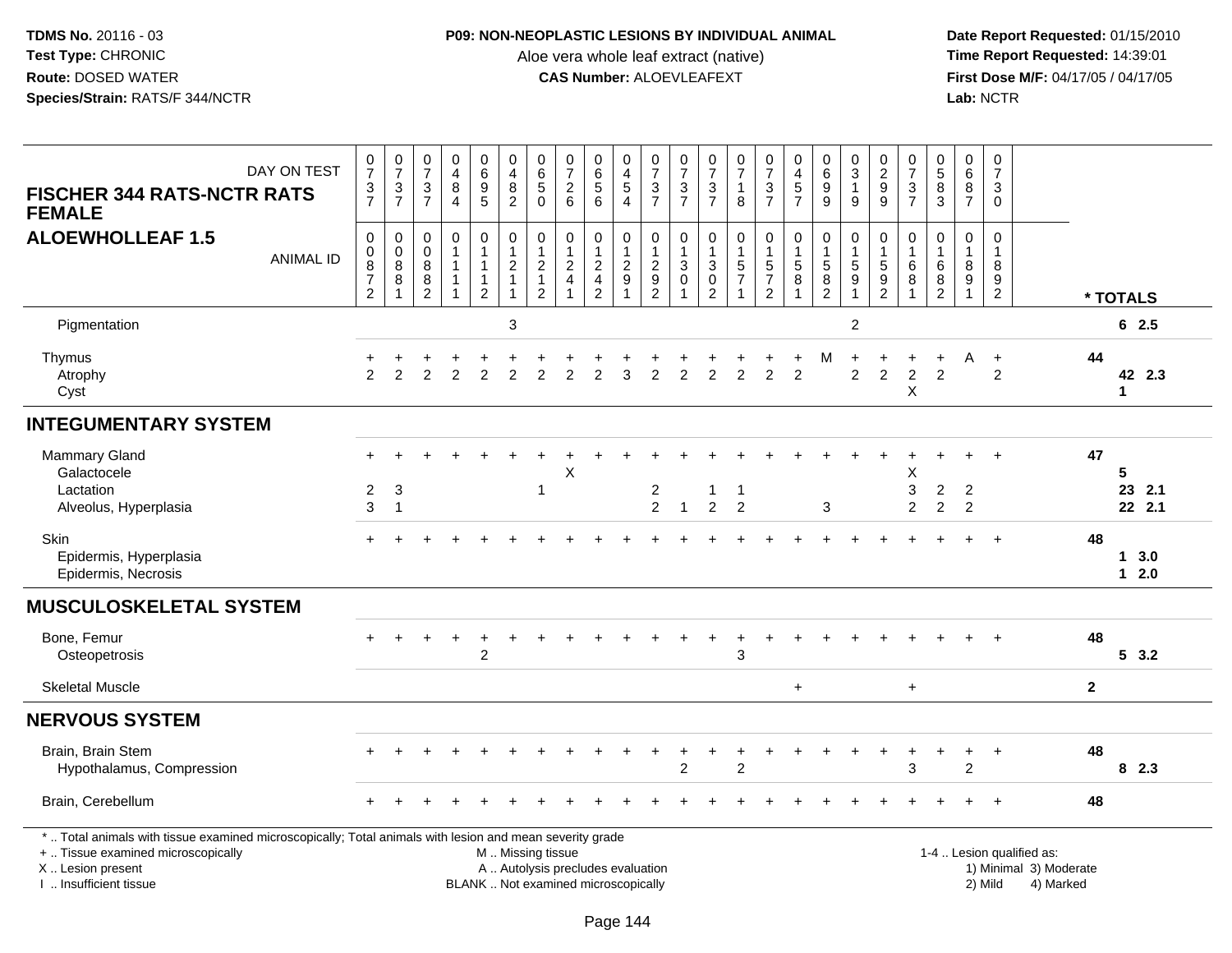**TDMS No.** 20116 - 03**Test Type:** CHRONIC**Route:** DOSED WATER**Species/Strain:** RATS/F 344/NCTR

## **P09: NON-NEOPLASTIC LESIONS BY INDIVIDUAL ANIMAL**

Aloe vera whole leaf extract (native)<br>**CAS Number:** ALOEVLEAFEXT

 **Date Report Requested:** 01/15/2010 **First Dose M/F:** 04/17/05 / 04/17/05<br>**Lab:** NCTR **Lab:** NCTR

| $\frac{0}{7}$                                  | $\frac{0}{7}$    | $\frac{0}{7}$                                | 0<br>$\overline{4}$        | 0<br>$\,6\,$                                                          | $\pmb{0}$<br>$\overline{\mathbf{4}}$               | 0<br>$\,6\,$                                                              | $\mathbf 0$<br>$\overline{7}$                                   | 0<br>$\,6\,$                                               | 0<br>$\overline{\mathbf{4}}$       | 0<br>$\overline{7}$                                  | 0<br>$\overline{7}$         | $\frac{0}{7}$                                           | $\frac{0}{7}$                      |                                                              | 0<br>$\overline{\mathbf{4}}$     | 0<br>$\,6\,$                                           |                             | 0                                                    | $\frac{0}{7}$                                | 0<br>$\,$ 5 $\,$                              | $\mathbf 0$<br>$\,6\,$           | 0<br>$\overline{7}$                |          |                           |
|------------------------------------------------|------------------|----------------------------------------------|----------------------------|-----------------------------------------------------------------------|----------------------------------------------------|---------------------------------------------------------------------------|-----------------------------------------------------------------|------------------------------------------------------------|------------------------------------|------------------------------------------------------|-----------------------------|---------------------------------------------------------|------------------------------------|--------------------------------------------------------------|----------------------------------|--------------------------------------------------------|-----------------------------|------------------------------------------------------|----------------------------------------------|-----------------------------------------------|----------------------------------|------------------------------------|----------|---------------------------|
|                                                |                  | $\overline{7}$                               | $\overline{4}$             | $5\phantom{.0}$                                                       | $\overline{c}$                                     | $\mathbf 0$                                                               | $6\phantom{1}6$                                                 | $6\phantom{1}$                                             | $\overline{4}$                     | $\overline{7}$                                       | $\overline{7}$              | $\overline{7}$                                          | $\mathbf{1}$<br>8                  | $\overline{7}$                                               | $\overline{7}$                   | 9                                                      | 9                           | $\overline{9}$                                       |                                              | 3                                             | $\overline{7}$                   | $\mathbf 0$                        |          |                           |
| 0<br>$\mathsf{O}\xspace$<br>$\frac{8}{7}$<br>2 | 0<br>0<br>8<br>8 | 0<br>$\mathbf 0$<br>8<br>8<br>$\overline{2}$ | 0<br>$\mathbf 1$<br>1<br>1 | 0<br>$\mathbf{1}$<br>$\mathbf{1}$<br>$\overline{1}$<br>$\overline{2}$ | 0<br>$\mathbf 1$<br>$\overline{c}$<br>$\mathbf{1}$ | 0<br>$\overline{1}$<br>$\overline{2}$<br>$\overline{1}$<br>$\overline{2}$ | $\mathbf 0$<br>$\mathbf{1}$<br>$\overline{2}$<br>$\overline{4}$ | 0<br>$\mathbf{1}$<br>$\overline{c}$<br>4<br>$\overline{2}$ | 0<br>1<br>$\overline{c}$<br>9<br>1 | 0<br>$\mathbf{1}$<br>$\overline{c}$<br>$\frac{1}{2}$ | 0<br>$\mathbf{1}$<br>3<br>0 | 0<br>1<br>$\mathbf{3}$<br>$\mathbf 0$<br>$\overline{2}$ | 0<br>$\mathbf{1}$<br>$\frac{5}{7}$ | $\pmb{0}$<br>$\mathbf{1}$<br>$\frac{5}{7}$<br>$\overline{2}$ | 0<br>-1<br>5<br>8                | 0<br>$\mathbf{1}$<br>$\sqrt{5}$<br>8<br>$\overline{2}$ | 0<br>$\mathbf{1}$<br>5<br>9 | 0<br>1<br>$\begin{array}{c} 5 \\ 9 \\ 2 \end{array}$ | $\mathbf 0$<br>$\overline{1}$<br>6<br>8<br>1 | 0<br>$\mathbf{1}$<br>6<br>8<br>$\overline{c}$ | 0<br>$\mathbf{1}$<br>8<br>9<br>1 | 0<br>1<br>8<br>9<br>$\overline{2}$ |          | * TOTALS                  |
|                                                |                  |                                              |                            |                                                                       |                                                    |                                                                           |                                                                 |                                                            |                                    |                                                      |                             |                                                         |                                    |                                                              |                                  |                                                        |                             |                                                      |                                              |                                               | ÷                                | $\overline{+}$                     |          | 48                        |
|                                                |                  |                                              |                            |                                                                       |                                                    |                                                                           |                                                                 |                                                            |                                    |                                                      |                             |                                                         |                                    |                                                              | $\ddot{}$                        |                                                        |                             |                                                      |                                              |                                               |                                  |                                    |          | $\mathbf{1}$              |
|                                                |                  |                                              |                            |                                                                       |                                                    |                                                                           |                                                                 |                                                            |                                    |                                                      |                             |                                                         |                                    |                                                              | $\begin{array}{c} + \end{array}$ |                                                        |                             |                                                      |                                              |                                               |                                  |                                    |          | 1                         |
|                                                |                  |                                              |                            |                                                                       |                                                    |                                                                           |                                                                 |                                                            |                                    |                                                      |                             |                                                         |                                    |                                                              |                                  |                                                        |                             |                                                      |                                              |                                               |                                  |                                    |          |                           |
|                                                |                  |                                              |                            | -1                                                                    | $\overline{1}$                                     |                                                                           | $\overline{1}$                                                  |                                                            |                                    |                                                      | $\mathbf{1}$                |                                                         |                                    |                                                              |                                  |                                                        |                             |                                                      |                                              | $\overline{c}$                                |                                  |                                    |          | 48<br>$3 \t1.3$<br>11 1.4 |
|                                                |                  |                                              |                            |                                                                       |                                                    |                                                                           |                                                                 |                                                            |                                    |                                                      |                             |                                                         | $\overline{2}$                     |                                                              |                                  |                                                        |                             |                                                      |                                              |                                               |                                  |                                    |          | 48<br>2, 1.5<br>2.0       |
|                                                |                  |                                              |                            |                                                                       |                                                    |                                                                           |                                                                 |                                                            |                                    |                                                      |                             |                                                         |                                    |                                                              |                                  |                                                        |                             |                                                      |                                              |                                               |                                  | $\ddot{}$                          |          | 48                        |
|                                                |                  |                                              |                            |                                                                       |                                                    |                                                                           |                                                                 |                                                            |                                    |                                                      |                             |                                                         |                                    |                                                              |                                  |                                                        |                             |                                                      |                                              |                                               |                                  |                                    |          |                           |
|                                                |                  |                                              |                            |                                                                       |                                                    |                                                                           |                                                                 |                                                            |                                    |                                                      |                             |                                                         |                                    |                                                              |                                  |                                                        |                             |                                                      |                                              |                                               | A                                |                                    |          | 46<br>1<br>32.3           |
|                                                |                  |                                              |                            |                                                                       | -1                                                 |                                                                           | 1                                                               | $\overline{c}$                                             |                                    |                                                      |                             |                                                         |                                    |                                                              |                                  |                                                        |                             |                                                      |                                              | 1                                             |                                  | $\ddot{}$                          |          | 48<br>$17$ 1.2            |
|                                                |                  |                                              |                            |                                                                       |                                                    |                                                                           |                                                                 |                                                            |                                    |                                                      |                             |                                                         |                                    |                                                              |                                  |                                                        |                             |                                                      |                                              |                                               |                                  |                                    |          | $\mathbf{1}$              |
|                                                |                  |                                              |                            |                                                                       |                                                    |                                                                           |                                                                 |                                                            |                                    |                                                      |                             |                                                         |                                    |                                                              |                                  |                                                        |                             |                                                      |                                              |                                               |                                  |                                    |          |                           |
|                                                | $\frac{3}{7}$    | $\frac{3}{7}$                                | $\sqrt{3}$                 | 8                                                                     | $\boldsymbol{9}$                                   | $\bf 8$                                                                   | $\sqrt{5}$                                                      | $\overline{2}$                                             | $\overline{5}$                     | $\sqrt{5}$                                           | $\ensuremath{\mathsf{3}}$   | $\ensuremath{\mathsf{3}}$                               | $\ensuremath{\mathsf{3}}$          |                                                              | $\frac{0}{7}$<br>$\sqrt{3}$      | $\sqrt{5}$                                             | $\boldsymbol{9}$            | $\frac{0}{3}$<br>$\mathbf{1}$                        | $\frac{2}{9}$                                | $\frac{3}{7}$                                 | $\bf 8$                          | 8                                  | 3<br>- A |                           |

\* .. Total animals with tissue examined microscopically; Total animals with lesion and mean severity grade

+ .. Tissue examined microscopically

X .. Lesion present

I .. Insufficient tissue

M .. Missing tissue

A .. Autolysis precludes evaluation

BLANK .. Not examined microscopically 2) Mild 4) Marked

1-4 .. Lesion qualified as:<br>1) Minimal 3) Moderate